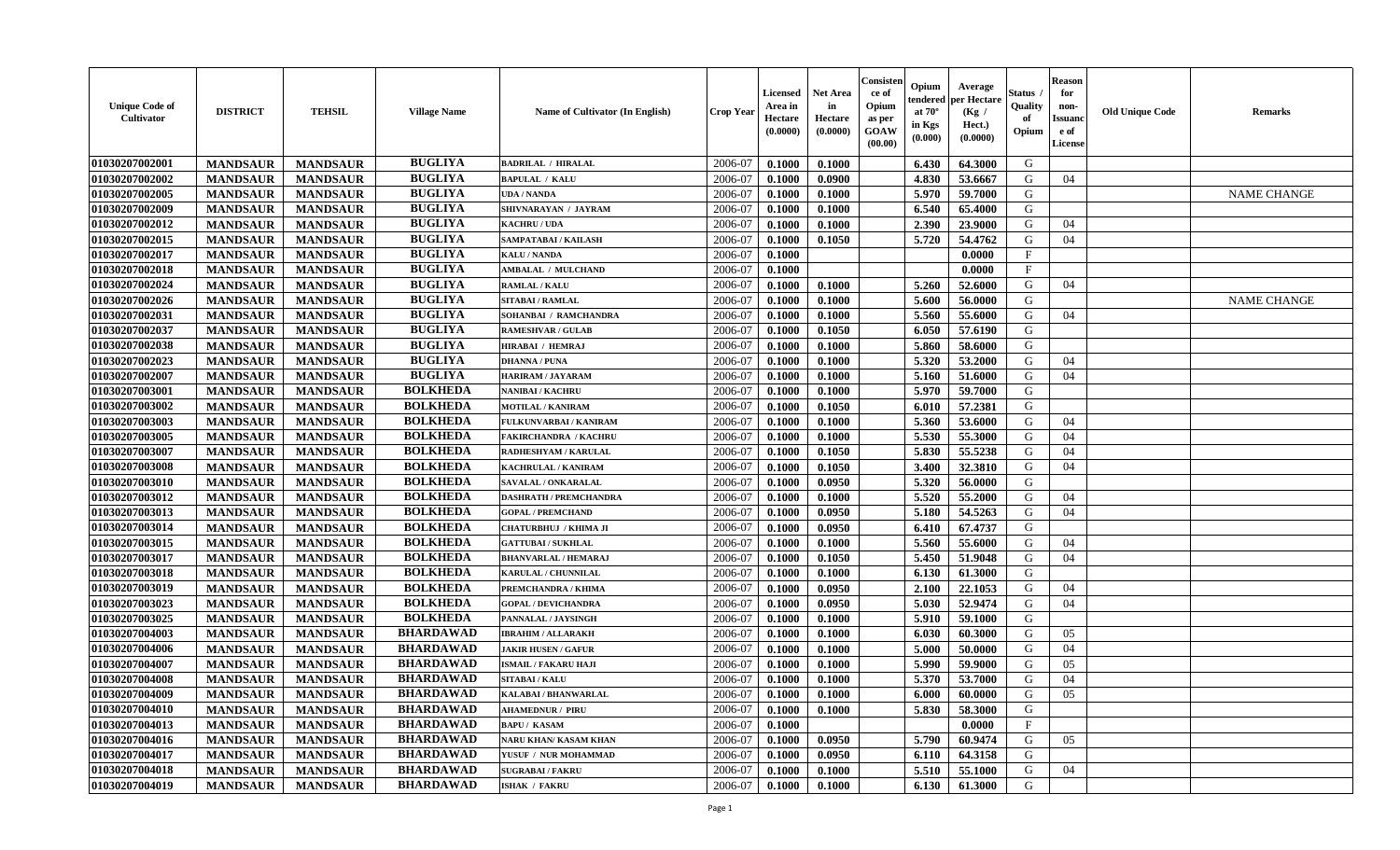| <b>Unique Code of</b><br><b>Cultivator</b> | <b>DISTRICT</b> | <b>TEHSIL</b>   | <b>Village Name</b> | <b>Name of Cultivator (In English)</b> | <b>Crop Year</b> | <b>Licensed</b><br>Area in<br>Hectare<br>(0.0000) | <b>Net Area</b><br>in<br>Hectare<br>(0.0000) | Consisteı<br>ce of<br>Opium<br>as per<br><b>GOAW</b><br>(00.00) | Opium<br>endered<br>at $70^\circ$<br>in Kgs<br>$(\mathbf{0.000})$ | Average<br>per Hectare<br>(Kg /<br>Hect.)<br>(0.0000) | Status<br>Quality<br>of<br>Opium | Reason<br>for<br>non-<br>Issuan<br>e of<br>License | <b>Old Unique Code</b> | <b>Remarks</b> |
|--------------------------------------------|-----------------|-----------------|---------------------|----------------------------------------|------------------|---------------------------------------------------|----------------------------------------------|-----------------------------------------------------------------|-------------------------------------------------------------------|-------------------------------------------------------|----------------------------------|----------------------------------------------------|------------------------|----------------|
| 01030207004020                             | <b>MANDSAUR</b> | <b>MANDSAUR</b> | <b>BHARDAWAD</b>    | <b>GOPAL / TULSIRAM</b>                | 2006-07          | 0.1000                                            | 0.1000                                       |                                                                 | 6.030                                                             | 60.3000                                               | G                                | 05                                                 |                        |                |
| 01030207004021                             | <b>MANDSAUR</b> | <b>MANDSAUR</b> | <b>BHARDAWAD</b>    | MOHANDAS / NANURAMDAS                  | 2006-07          | 0.1000                                            | 0.1000                                       |                                                                 | 5.970                                                             | 59.7000                                               | G                                | 05                                                 |                        |                |
| 01030207004025                             | <b>MANDSAUR</b> | <b>MANDSAUR</b> | <b>BHARDAWAD</b>    | <b>RAJARAM / BALARAM</b>               | 2006-07          | 0.1000                                            | 0.1000                                       |                                                                 | 6.000                                                             | 60.0000                                               | G                                | 05                                                 |                        |                |
| 01030207004027                             | <b>MANDSAUR</b> | <b>MANDSAUR</b> | <b>BHARDAWAD</b>    | YUSUF / NAHAR KHAN                     | 2006-07          | 0.1000                                            |                                              |                                                                 |                                                                   | 0.0000                                                | $\mathbf{F}$                     |                                                    |                        |                |
| 01030207004028                             | <b>MANDSAUR</b> | <b>MANDSAUR</b> | <b>BHARDAWAD</b>    | <b>IBRAHIM / ALLRAKH</b>               | 2006-07          | 0.1000                                            | 0.1000                                       |                                                                 | 5.930                                                             | 59.3000                                               | G                                | 05                                                 |                        |                |
| 01030207004030                             | <b>MANDSAUR</b> | <b>MANDSAUR</b> | <b>BHARDAWAD</b>    | KASAM / ALARAKH                        | 2006-07          | 0.1000                                            | 0.0950                                       |                                                                 | 5.820                                                             | 61.2632                                               | G                                |                                                    |                        |                |
| 01030207004031                             | <b>MANDSAUR</b> | <b>MANDSAUR</b> | <b>BHARDAWAD</b>    | JAGANNATH / AMRATRAM                   | 2006-07          | 0.1000                                            | 0.1000                                       |                                                                 | 6.200                                                             | 62.0000                                               | G                                |                                                    |                        |                |
| 01030207004032                             | <b>MANDSAUR</b> | <b>MANDSAUR</b> | <b>BHARDAWAD</b>    | <b>RAMESH / NARULAL</b>                | 2006-07          | 0.1000                                            | 0.1000                                       |                                                                 | 5.770                                                             | 57.7000                                               | G                                |                                                    |                        |                |
| 01030207004035                             | <b>MANDSAUR</b> | <b>MANDSAUR</b> | <b>BHARDAWAD</b>    | <b>HIRALAL / RAMPRASAD</b>             | 2006-07          | 0.1000                                            | 0.1000                                       |                                                                 | 5.420                                                             | 54.2000                                               | G                                | 04                                                 |                        |                |
| 01030207004036                             | <b>MANDSAUR</b> | <b>MANDSAUR</b> | <b>BHARDAWAD</b>    | NANDRAM / TULSIRAM                     | 2006-07          | 0.1000                                            | 0.1000                                       |                                                                 | 5.550                                                             | 55.5000                                               | G                                | 04                                                 |                        |                |
| 01030207004040                             | <b>MANDSAUR</b> | <b>MANDSAUR</b> | <b>BHARDAWAD</b>    | SOHANBAI / BAGDIRAM                    | 2006-07          | 0.1000                                            | 0.1000                                       |                                                                 | 5.940                                                             | 59.4000                                               | G                                |                                                    |                        |                |
| 01030207004041                             | <b>MANDSAUR</b> | <b>MANDSAUR</b> | <b>BHARDAWAD</b>    | <b>NANDRAM / MANGILAL</b>              | 2006-07          | 0.1000                                            | 0.1050                                       |                                                                 | 5.340                                                             | 50.8571                                               | G                                | 04                                                 |                        |                |
| 01030207004043                             | <b>MANDSAUR</b> | <b>MANDSAUR</b> | <b>BHARDAWAD</b>    | <b>KESURAM / LALA</b>                  | 2006-07          | 0.1000                                            | 0.1000                                       |                                                                 | 5.980                                                             | 59.8000                                               | G                                | 05                                                 |                        |                |
| 01030207004046                             | <b>MANDSAUR</b> | <b>MANDSAUR</b> | <b>BHARDAWAD</b>    | <b>IBRAHIM / BAPU</b>                  | 2006-07          | 0.1000                                            | 0.0950                                       |                                                                 | 6.540                                                             | 68.8421                                               | G                                |                                                    |                        |                |
| 01030207004047                             | <b>MANDSAUR</b> | <b>MANDSAUR</b> | <b>BHARDAWAD</b>    | NURMOHAMMAD / NATHU                    | 2006-07          | 0.1000                                            | 0.1000                                       |                                                                 | 5.610                                                             | 56.1000                                               | G                                | 05                                                 |                        |                |
| 01030207004049                             | <b>MANDSAUR</b> | <b>MANDSAUR</b> | <b>BHARDAWAD</b>    | MANGILAL / KISHNALAL                   | 2006-07          | 0.1000                                            | 0.0950                                       |                                                                 | 5.780                                                             | 60.8421                                               | G                                | 05                                                 |                        |                |
| 01030207004050                             | <b>MANDSAUR</b> | <b>MANDSAUR</b> | <b>BHARDAWAD</b>    | <b>PYARIBAI / BAPU</b>                 | 2006-07          | 0.1000                                            | 0.1000                                       |                                                                 | 5.940                                                             | 59.4000                                               | G                                | 05                                                 |                        |                |
| 01030207004052                             | <b>MANDSAUR</b> | <b>MANDSAUR</b> | <b>BHARDAWAD</b>    | <b>GAPHUR / KHAJU</b>                  | 2006-07          | 0.1000                                            | 0.0950                                       |                                                                 | 4.600                                                             | 48.4211                                               | G                                | 04                                                 |                        |                |
| 01030207004053                             | <b>MANDSAUR</b> | <b>MANDSAUR</b> | <b>BHARDAWAD</b>    | <b>AMRITRAM / UDA</b>                  | 2006-07          | 0.1000                                            | 0.1000                                       |                                                                 | 5.480                                                             | 54.8000                                               | G                                | 04                                                 |                        |                |
| 01030207004054                             | <b>MANDSAUR</b> | <b>MANDSAUR</b> | <b>BHARDAWAD</b>    | <b>BALARAM / RAM</b>                   | 2006-07          | 0.1000                                            | 0.1000                                       |                                                                 | 5.340                                                             | 53.4000                                               | G                                | 04                                                 |                        |                |
| 01030207004055                             | <b>MANDSAUR</b> | <b>MANDSAUR</b> | <b>BHARDAWAD</b>    | <b>FAKRU / MEMDA</b>                   | 2006-07          | 0.1000                                            | 0.1000                                       |                                                                 | 6.530                                                             | 65.3000                                               | G                                |                                                    |                        |                |
| 01030207004056                             | <b>MANDSAUR</b> | <b>MANDSAUR</b> | <b>BHARDAWAD</b>    | <b>IBRAHIM / PIRU</b>                  | 2006-07          | 0.1000                                            | 0.1000                                       |                                                                 | 6.040                                                             | 60.4000                                               | G                                |                                                    |                        |                |
| 01030207004057                             | <b>MANDSAUR</b> | <b>MANDSAUR</b> | <b>BHARDAWAD</b>    | <b>NAHAR KHA / RAJU</b>                | 2006-07          | 0.1000                                            | 0.1000                                       |                                                                 | 6.420                                                             | 64.2000                                               | G                                |                                                    |                        |                |
| 01030207004058                             | <b>MANDSAUR</b> | <b>MANDSAUR</b> | <b>BHARDAWAD</b>    | <b>BAPU / JAMA</b>                     | 2006-07          | 0.1000                                            | 0.1000                                       |                                                                 | 5.970                                                             | 59.7000                                               | G                                |                                                    |                        |                |
| 01030207004059                             | <b>MANDSAUR</b> | <b>MANDSAUR</b> | <b>BHARDAWAD</b>    | NARULAL / KESHURAM                     | 2006-07          | 0.1000                                            | 0.1000                                       |                                                                 | 5.900                                                             | 59.0000                                               | G                                |                                                    |                        |                |
| 01030207004060                             | <b>MANDSAUR</b> | <b>MANDSAUR</b> | <b>BHARDAWAD</b>    | <b>BHANVARLAL / VISHRRAM</b>           | 2006-07          | 0.1000                                            | 0.0950                                       |                                                                 | 4.880                                                             | 51.3684                                               | G                                | 04                                                 |                        |                |
| 01030207004062                             | <b>MANDSAUR</b> | <b>MANDSAUR</b> | <b>BHARDAWAD</b>    | LADABAI / GAFUR                        | 2006-07          | 0.1000                                            | 0.1000                                       |                                                                 | 5.930                                                             | 59.3000                                               | G                                |                                                    |                        |                |
| 01030207004065                             | <b>MANDSAUR</b> | <b>MANDSAUR</b> | <b>BHARDAWAD</b>    | JAMA / GASI                            | 2006-07          | 0.1000                                            | 0.1000                                       |                                                                 | 6.060                                                             | 60.6000                                               | G                                |                                                    |                        |                |
| 01030207004066                             | <b>MANDSAUR</b> | <b>MANDSAUR</b> | <b>BHARDAWAD</b>    | JIVABAI / JAMAL                        | 2006-07          | 0.1000                                            | 0.1000                                       |                                                                 | 6.060                                                             | 60.6000                                               | G                                |                                                    |                        |                |
| 01030207004067                             | <b>MANDSAUR</b> | <b>MANDSAUR</b> | <b>BHARDAWAD</b>    | <b>GAFUR / KHAJU</b>                   | 2006-07          | 0.1000                                            | 0.1000                                       |                                                                 | 6.070                                                             | 60.7000                                               | G                                |                                                    |                        |                |
| 01030207004069                             | <b>MANDSAUR</b> | <b>MANDSAUR</b> | <b>BHARDAWAD</b>    | <b>CHANDI BAI / RAJU</b>               | 2006-07          | 0.1000                                            | 0.0950                                       |                                                                 | 6.200                                                             | 65.2632                                               | G                                |                                                    |                        |                |
| 01030207004070                             | <b>MANDSAUR</b> | <b>MANDSAUR</b> | <b>BHARDAWAD</b>    | PYARA / RAM                            | 2006-07          | 0.1000                                            | 0.1000                                       |                                                                 | 5.940                                                             | 59.4000                                               | G                                |                                                    |                        |                |
| 01030207004075                             | <b>MANDSAUR</b> | <b>MANDSAUR</b> | <b>BHARDAWAD</b>    | <b>ISMAIL / KASAM</b>                  | 2006-07          | 0.1000                                            | 0.0950                                       |                                                                 | 5.840                                                             | 61.4737                                               | G                                |                                                    |                        |                |
| 01030207004077                             | <b>MANDSAUR</b> | <b>MANDSAUR</b> | <b>BHARDAWAD</b>    | NUR MO. / ALLARAKH                     | 2006-07          | 0.1000                                            | 0.1000                                       |                                                                 | 5.200                                                             | 52.0000                                               | G                                | 04                                                 |                        |                |
| 01030207004078                             | <b>MANDSAUR</b> | <b>MANDSAUR</b> | <b>BHARDAWAD</b>    | SONIBAI / RAM                          | 2006-07          | 0.1000                                            | 0.1000                                       |                                                                 | 6.210                                                             | 62.1000                                               | G                                |                                                    |                        |                |
| 01030207004079                             | <b>MANDSAUR</b> | MANDSAUR        | <b>BHARDAWAD</b>    | <b>RAJU / GHASI</b>                    | 2006-07          | 0.1000                                            | 0.1000                                       |                                                                 |                                                                   | $5.960$   59.6000                                     | G                                | 05                                                 |                        |                |
| 01030207004089                             | <b>MANDSAUR</b> | <b>MANDSAUR</b> | <b>BHARDAWAD</b>    | <b>LADA BAI / NURU</b>                 | 2006-07          | 0.1000                                            | 0.0950                                       |                                                                 | 5.780                                                             | 60.8421                                               | G                                |                                                    |                        |                |
| 01030207004090                             | <b>MANDSAUR</b> | <b>MANDSAUR</b> | <b>BHARDAWAD</b>    | NURMOHAMMAD / LADU                     | 2006-07          | 0.1000                                            | 0.0950                                       |                                                                 | 5.990                                                             | 63.0526                                               | G                                |                                                    |                        |                |
| 01030207004004                             | <b>MANDSAUR</b> | <b>MANDSAUR</b> | <b>BHARDAWAD</b>    | <b>GAFUR / KASAM</b>                   | 2006-07          | 0.1000                                            | 0.0950                                       |                                                                 | 5.250                                                             | 55.2632                                               | G                                | 04                                                 |                        |                |
| 01030207004023                             | <b>MANDSAUR</b> | <b>MANDSAUR</b> | <b>BHARDAWAD</b>    | <b>ALLARAKH / KHAJU</b>                | 2006-07          | 0.1000                                            | 0.1000                                       |                                                                 | 6.250                                                             | 62.5000                                               | G                                |                                                    |                        |                |
| 01030207004026                             | <b>MANDSAUR</b> | <b>MANDSAUR</b> | <b>BHARDAWAD</b>    | YUSUF / KHAJU                          | 2006-07          | 0.1000                                            | 0.1000                                       |                                                                 | 6.050                                                             | 60.5000                                               | G                                | 05                                                 |                        |                |
| 01030207004045                             | <b>MANDSAUR</b> | <b>MANDSAUR</b> | <b>BHARDAWAD</b>    | <b>ASHUBAI / ALLRAKH</b>               | 2006-07          | 0.1000                                            | 0.0950                                       |                                                                 | 5.910                                                             | 62.2105                                               | G                                |                                                    |                        |                |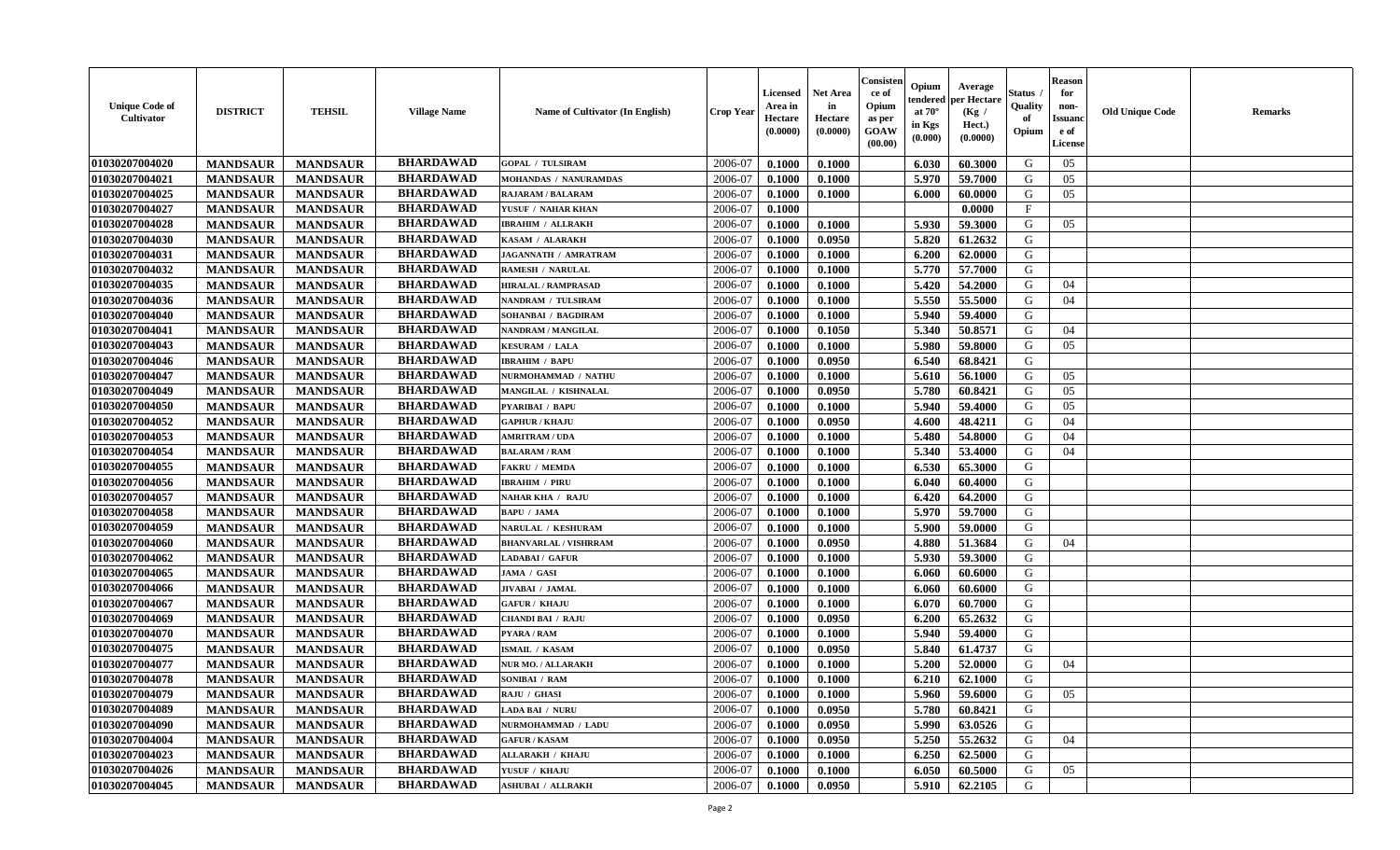| <b>BHARDAWAD</b><br>01030207004048<br><b>MANDSAUR</b><br>2006-07<br>0.1000<br>0.1000<br>6.020<br>60.2000<br>G<br>05<br><b>MANDSAUR</b><br><b>FAKRU/ MEMDA CHOUHAN</b><br><b>BHARDAWAD</b><br>01030207004061<br>2006-07<br>G<br><b>MANDSAUR</b><br><b>MANDSAUR</b><br>0.1000<br>5.960<br>59.6000<br>05<br>KALIBAI / KHAJU<br>0.1000<br><b>BHARDAWAD</b><br>01030207004064<br><b>MANDSAUR</b><br><b>MANDSAUR</b><br><b>ALLRAKH / LADU</b><br>2006-07<br>0.1000<br>0.1000<br>5.380<br>53.8000<br>G<br>04<br><b>BHARDAWAD</b><br>01030207004071<br><b>MANDSAUR</b><br><b>MANDSAUR</b><br><b>GAFUR / BHIMA</b><br>2006-07<br>0.1000<br>0.1000<br>5.950<br>59.5000<br>G<br>05<br><b>BHARDAWAD</b><br>01030207004074<br>5.420<br><b>MANDSAUR</b><br><b>MANDSAUR</b><br><b>MANIBAI / ALLARAKH</b><br>2006-07<br>0.1000<br>0.1000<br>54.2000<br>G<br>04<br><b>BHARDAWAD</b><br>01030207004076<br><b>MANDSAUR</b><br><b>MANDSAUR</b><br>0.1050<br>5.910<br>56.2857<br>G<br><b>ALLRAKH / JAMA</b><br>2006-07<br>0.1000<br><b>BHARDAWAD</b><br>01030207004081<br><b>MANDSAUR</b><br><b>MANDSAUR</b><br>5.910<br>59.1000<br>G<br>MANGILAL / BHAGWAN CHAMAR<br>2006-07<br>0.1000<br>0.1000<br><b>BHARDAWAD</b><br>01030207004084<br><b>MANDSAUR</b><br><b>MANDSAUR</b><br>2006-07<br>0.1000<br>0.1000<br>6.350<br>63.5000<br>G<br><b>SUGRABAI / GAFUR</b><br><b>BHARDAWAD</b><br>01030207004091<br><b>MANDSAUR</b><br>2006-07<br><b>MANDSAUR</b><br>0.1000<br>0.1000<br>4.630<br>46.3000<br>G<br>04<br>PYARA / KESHURAM GAYARI<br><b>BHARDAWAD</b><br>01030207004093<br>2006-07<br>5.910<br>G<br><b>MANDSAUR</b><br><b>MANDSAUR</b><br>0.1000<br>0.1000<br>59.1000<br>HOSHIBAI / KASAM<br><b>BHARDAWAD</b><br>01030207004063<br>5.990<br><b>MANDSAUR</b><br><b>MANDSAUR</b><br>TAYYAB / LADU<br>2006-07<br>0.1000<br>0.1000<br>59.9000<br>G<br>0.5<br><b>BHARDAWAD</b><br>01030207004015<br><b>IBRAHIM / GAFUR</b><br>5.780<br><b>MANDSAUR</b><br><b>MANDSAUR</b><br>2006-07<br>0.1000<br>0.0950<br>60.8421<br>G<br><b>BHARDAWAD</b><br>01030207004033<br><b>MANDSAUR</b><br><b>MANDSAUR</b><br>0.0900<br>5.740<br>63.7778<br>G<br><b>MOHAMMAD / BAPU</b><br>2006-07<br>0.1000<br><b>BHARDAWAD</b><br>01030207004011<br><b>MANDSAUR</b><br><b>MANDSAUR</b><br>5.960<br>62.7368<br>G<br><b>ISMAIL / JAMA</b><br>2006-07<br>0.1000<br>0.0950<br><b>BHARDAWAD</b><br>5.960<br>$\mathbf G$<br>01030207004014<br><b>MANDSAUR</b><br><b>MANDSAUR</b><br>2006-07<br>0.1000<br>0.0950<br>62.7368<br><b>MOHAMMAD ISHAK / RAJU</b><br><b>BHARDAWAD</b><br>01030207004051<br><b>MANDSAUR</b><br><b>MANDSAUR</b><br>2006-07<br>60.3000<br>G<br>0.1000<br>0.1000<br>6.030<br>NURMOHAMMAD / LADU<br><b>BHARDAWAD</b><br>01030207004005<br>2006-07<br>G<br><b>MANDSAUR</b><br><b>MANDSAUR</b><br><b>SHABBIR / RAJU</b><br>0.1000<br>0.0950<br>5.690<br>59.8947<br>05<br>01030207004080<br><b>BHARDAWAD</b><br><b>MANDSAUR</b><br>2006-07<br>5.960<br>59.6000<br>G<br><b>MANDSAUR</b><br>0.1000<br>0.1000<br>RAMLAL / CHUNNILAL<br><b>BHARDAWAD</b><br>01030207004082<br>2006-07<br>0.1000<br>G<br><b>MANDSAUR</b><br><b>MANDSAUR</b><br><b>ISMAIL / MEMDA</b><br>0.1000<br>6.140<br>61.4000<br><b>BHARDAWAD</b><br>01030207004094<br><b>MANDSAUR</b><br>2006-07<br><b>MANDSAUR</b><br><b>RAMENSH / BHAGGA</b><br>0.1000<br>0.1000<br>6.330<br>63.3000<br>G<br><b>BHARDAWAD</b><br>01030207004038<br><b>MANDSAUR</b><br><b>MANDSAUR</b><br>RANGLAL / BHANWARLAL<br>2006-07<br>0.0950<br>5.690<br>59.8947<br>G<br>0.1000<br>05<br><b>BHARDAWAD</b><br>01030207004087<br><b>MANDSAUR</b><br><b>MANDSAUR</b><br>2006-07<br>0.1000<br>0.1000<br>5.950<br>59.5000<br>G<br>05<br>PYARA / BHERA<br><b>BHUNIYAKHEDI</b><br>01030207005002<br><b>MANDSAUR</b><br>5.560<br>58.5263<br>G<br><b>MANDSAUR</b><br>KISHNIBAI / RAMLAL<br>2006-07<br>0.0950<br>0.1000<br><b>BHUNIYAKHEDI</b><br>G<br>01030207005004<br>2006-07<br>5.610<br><b>MANDSAUR</b><br><b>MANDSAUR</b><br><b>BADRILAL / ONKARLAL</b><br>0.1000<br>0.1000<br>56.1000<br><b>BHUNIYAKHEDI</b><br>01030207005005<br><b>MANDSAUR</b><br><b>MANDSAUR</b><br>2006-07<br>0.1050<br>5.060<br>48.1905<br>G<br><b>BHANVARIBAI/KISHANLAL</b><br>0.1000<br>04<br>01030207005006<br><b>BHUNIYAKHEDI</b><br><b>MANDSAUR</b><br><b>MANDSAUR</b><br>2006-07<br>0.0950<br>5.390<br>56.7368<br>G<br>MOHANBAI / MOTILAL<br>0.1000<br><b>BHUNIYAKHEDI</b><br>01030207005007<br><b>MANDSAUR</b><br><b>MANDSAUR</b><br>2006-07<br>0.1050<br>6.240<br>59.4286<br>G<br><b>UDAYRAM / GAMERA</b><br>0.1000 |
|----------------------------------------------------------------------------------------------------------------------------------------------------------------------------------------------------------------------------------------------------------------------------------------------------------------------------------------------------------------------------------------------------------------------------------------------------------------------------------------------------------------------------------------------------------------------------------------------------------------------------------------------------------------------------------------------------------------------------------------------------------------------------------------------------------------------------------------------------------------------------------------------------------------------------------------------------------------------------------------------------------------------------------------------------------------------------------------------------------------------------------------------------------------------------------------------------------------------------------------------------------------------------------------------------------------------------------------------------------------------------------------------------------------------------------------------------------------------------------------------------------------------------------------------------------------------------------------------------------------------------------------------------------------------------------------------------------------------------------------------------------------------------------------------------------------------------------------------------------------------------------------------------------------------------------------------------------------------------------------------------------------------------------------------------------------------------------------------------------------------------------------------------------------------------------------------------------------------------------------------------------------------------------------------------------------------------------------------------------------------------------------------------------------------------------------------------------------------------------------------------------------------------------------------------------------------------------------------------------------------------------------------------------------------------------------------------------------------------------------------------------------------------------------------------------------------------------------------------------------------------------------------------------------------------------------------------------------------------------------------------------------------------------------------------------------------------------------------------------------------------------------------------------------------------------------------------------------------------------------------------------------------------------------------------------------------------------------------------------------------------------------------------------------------------------------------------------------------------------------------------------------------------------------------------------------------------------------------------------------------------------------------------------------------------------------------------------------------------------------------------------------------------------------------------------------------------------------------------------------------------------------------------------------------------------------------------------------------------------------------------------------------------------------------------------------------------------------------------------------------------------------------------------------------------------------------------------------------------------------------------------------------------------------------------------------------------------------------------------------------------------------------------------------------------------------------------------------------------------------------------------|
|                                                                                                                                                                                                                                                                                                                                                                                                                                                                                                                                                                                                                                                                                                                                                                                                                                                                                                                                                                                                                                                                                                                                                                                                                                                                                                                                                                                                                                                                                                                                                                                                                                                                                                                                                                                                                                                                                                                                                                                                                                                                                                                                                                                                                                                                                                                                                                                                                                                                                                                                                                                                                                                                                                                                                                                                                                                                                                                                                                                                                                                                                                                                                                                                                                                                                                                                                                                                                                                                                                                                                                                                                                                                                                                                                                                                                                                                                                                                                                                                                                                                                                                                                                                                                                                                                                                                                                                                                                                                                                          |
|                                                                                                                                                                                                                                                                                                                                                                                                                                                                                                                                                                                                                                                                                                                                                                                                                                                                                                                                                                                                                                                                                                                                                                                                                                                                                                                                                                                                                                                                                                                                                                                                                                                                                                                                                                                                                                                                                                                                                                                                                                                                                                                                                                                                                                                                                                                                                                                                                                                                                                                                                                                                                                                                                                                                                                                                                                                                                                                                                                                                                                                                                                                                                                                                                                                                                                                                                                                                                                                                                                                                                                                                                                                                                                                                                                                                                                                                                                                                                                                                                                                                                                                                                                                                                                                                                                                                                                                                                                                                                                          |
|                                                                                                                                                                                                                                                                                                                                                                                                                                                                                                                                                                                                                                                                                                                                                                                                                                                                                                                                                                                                                                                                                                                                                                                                                                                                                                                                                                                                                                                                                                                                                                                                                                                                                                                                                                                                                                                                                                                                                                                                                                                                                                                                                                                                                                                                                                                                                                                                                                                                                                                                                                                                                                                                                                                                                                                                                                                                                                                                                                                                                                                                                                                                                                                                                                                                                                                                                                                                                                                                                                                                                                                                                                                                                                                                                                                                                                                                                                                                                                                                                                                                                                                                                                                                                                                                                                                                                                                                                                                                                                          |
|                                                                                                                                                                                                                                                                                                                                                                                                                                                                                                                                                                                                                                                                                                                                                                                                                                                                                                                                                                                                                                                                                                                                                                                                                                                                                                                                                                                                                                                                                                                                                                                                                                                                                                                                                                                                                                                                                                                                                                                                                                                                                                                                                                                                                                                                                                                                                                                                                                                                                                                                                                                                                                                                                                                                                                                                                                                                                                                                                                                                                                                                                                                                                                                                                                                                                                                                                                                                                                                                                                                                                                                                                                                                                                                                                                                                                                                                                                                                                                                                                                                                                                                                                                                                                                                                                                                                                                                                                                                                                                          |
|                                                                                                                                                                                                                                                                                                                                                                                                                                                                                                                                                                                                                                                                                                                                                                                                                                                                                                                                                                                                                                                                                                                                                                                                                                                                                                                                                                                                                                                                                                                                                                                                                                                                                                                                                                                                                                                                                                                                                                                                                                                                                                                                                                                                                                                                                                                                                                                                                                                                                                                                                                                                                                                                                                                                                                                                                                                                                                                                                                                                                                                                                                                                                                                                                                                                                                                                                                                                                                                                                                                                                                                                                                                                                                                                                                                                                                                                                                                                                                                                                                                                                                                                                                                                                                                                                                                                                                                                                                                                                                          |
|                                                                                                                                                                                                                                                                                                                                                                                                                                                                                                                                                                                                                                                                                                                                                                                                                                                                                                                                                                                                                                                                                                                                                                                                                                                                                                                                                                                                                                                                                                                                                                                                                                                                                                                                                                                                                                                                                                                                                                                                                                                                                                                                                                                                                                                                                                                                                                                                                                                                                                                                                                                                                                                                                                                                                                                                                                                                                                                                                                                                                                                                                                                                                                                                                                                                                                                                                                                                                                                                                                                                                                                                                                                                                                                                                                                                                                                                                                                                                                                                                                                                                                                                                                                                                                                                                                                                                                                                                                                                                                          |
|                                                                                                                                                                                                                                                                                                                                                                                                                                                                                                                                                                                                                                                                                                                                                                                                                                                                                                                                                                                                                                                                                                                                                                                                                                                                                                                                                                                                                                                                                                                                                                                                                                                                                                                                                                                                                                                                                                                                                                                                                                                                                                                                                                                                                                                                                                                                                                                                                                                                                                                                                                                                                                                                                                                                                                                                                                                                                                                                                                                                                                                                                                                                                                                                                                                                                                                                                                                                                                                                                                                                                                                                                                                                                                                                                                                                                                                                                                                                                                                                                                                                                                                                                                                                                                                                                                                                                                                                                                                                                                          |
|                                                                                                                                                                                                                                                                                                                                                                                                                                                                                                                                                                                                                                                                                                                                                                                                                                                                                                                                                                                                                                                                                                                                                                                                                                                                                                                                                                                                                                                                                                                                                                                                                                                                                                                                                                                                                                                                                                                                                                                                                                                                                                                                                                                                                                                                                                                                                                                                                                                                                                                                                                                                                                                                                                                                                                                                                                                                                                                                                                                                                                                                                                                                                                                                                                                                                                                                                                                                                                                                                                                                                                                                                                                                                                                                                                                                                                                                                                                                                                                                                                                                                                                                                                                                                                                                                                                                                                                                                                                                                                          |
|                                                                                                                                                                                                                                                                                                                                                                                                                                                                                                                                                                                                                                                                                                                                                                                                                                                                                                                                                                                                                                                                                                                                                                                                                                                                                                                                                                                                                                                                                                                                                                                                                                                                                                                                                                                                                                                                                                                                                                                                                                                                                                                                                                                                                                                                                                                                                                                                                                                                                                                                                                                                                                                                                                                                                                                                                                                                                                                                                                                                                                                                                                                                                                                                                                                                                                                                                                                                                                                                                                                                                                                                                                                                                                                                                                                                                                                                                                                                                                                                                                                                                                                                                                                                                                                                                                                                                                                                                                                                                                          |
|                                                                                                                                                                                                                                                                                                                                                                                                                                                                                                                                                                                                                                                                                                                                                                                                                                                                                                                                                                                                                                                                                                                                                                                                                                                                                                                                                                                                                                                                                                                                                                                                                                                                                                                                                                                                                                                                                                                                                                                                                                                                                                                                                                                                                                                                                                                                                                                                                                                                                                                                                                                                                                                                                                                                                                                                                                                                                                                                                                                                                                                                                                                                                                                                                                                                                                                                                                                                                                                                                                                                                                                                                                                                                                                                                                                                                                                                                                                                                                                                                                                                                                                                                                                                                                                                                                                                                                                                                                                                                                          |
|                                                                                                                                                                                                                                                                                                                                                                                                                                                                                                                                                                                                                                                                                                                                                                                                                                                                                                                                                                                                                                                                                                                                                                                                                                                                                                                                                                                                                                                                                                                                                                                                                                                                                                                                                                                                                                                                                                                                                                                                                                                                                                                                                                                                                                                                                                                                                                                                                                                                                                                                                                                                                                                                                                                                                                                                                                                                                                                                                                                                                                                                                                                                                                                                                                                                                                                                                                                                                                                                                                                                                                                                                                                                                                                                                                                                                                                                                                                                                                                                                                                                                                                                                                                                                                                                                                                                                                                                                                                                                                          |
|                                                                                                                                                                                                                                                                                                                                                                                                                                                                                                                                                                                                                                                                                                                                                                                                                                                                                                                                                                                                                                                                                                                                                                                                                                                                                                                                                                                                                                                                                                                                                                                                                                                                                                                                                                                                                                                                                                                                                                                                                                                                                                                                                                                                                                                                                                                                                                                                                                                                                                                                                                                                                                                                                                                                                                                                                                                                                                                                                                                                                                                                                                                                                                                                                                                                                                                                                                                                                                                                                                                                                                                                                                                                                                                                                                                                                                                                                                                                                                                                                                                                                                                                                                                                                                                                                                                                                                                                                                                                                                          |
|                                                                                                                                                                                                                                                                                                                                                                                                                                                                                                                                                                                                                                                                                                                                                                                                                                                                                                                                                                                                                                                                                                                                                                                                                                                                                                                                                                                                                                                                                                                                                                                                                                                                                                                                                                                                                                                                                                                                                                                                                                                                                                                                                                                                                                                                                                                                                                                                                                                                                                                                                                                                                                                                                                                                                                                                                                                                                                                                                                                                                                                                                                                                                                                                                                                                                                                                                                                                                                                                                                                                                                                                                                                                                                                                                                                                                                                                                                                                                                                                                                                                                                                                                                                                                                                                                                                                                                                                                                                                                                          |
|                                                                                                                                                                                                                                                                                                                                                                                                                                                                                                                                                                                                                                                                                                                                                                                                                                                                                                                                                                                                                                                                                                                                                                                                                                                                                                                                                                                                                                                                                                                                                                                                                                                                                                                                                                                                                                                                                                                                                                                                                                                                                                                                                                                                                                                                                                                                                                                                                                                                                                                                                                                                                                                                                                                                                                                                                                                                                                                                                                                                                                                                                                                                                                                                                                                                                                                                                                                                                                                                                                                                                                                                                                                                                                                                                                                                                                                                                                                                                                                                                                                                                                                                                                                                                                                                                                                                                                                                                                                                                                          |
|                                                                                                                                                                                                                                                                                                                                                                                                                                                                                                                                                                                                                                                                                                                                                                                                                                                                                                                                                                                                                                                                                                                                                                                                                                                                                                                                                                                                                                                                                                                                                                                                                                                                                                                                                                                                                                                                                                                                                                                                                                                                                                                                                                                                                                                                                                                                                                                                                                                                                                                                                                                                                                                                                                                                                                                                                                                                                                                                                                                                                                                                                                                                                                                                                                                                                                                                                                                                                                                                                                                                                                                                                                                                                                                                                                                                                                                                                                                                                                                                                                                                                                                                                                                                                                                                                                                                                                                                                                                                                                          |
|                                                                                                                                                                                                                                                                                                                                                                                                                                                                                                                                                                                                                                                                                                                                                                                                                                                                                                                                                                                                                                                                                                                                                                                                                                                                                                                                                                                                                                                                                                                                                                                                                                                                                                                                                                                                                                                                                                                                                                                                                                                                                                                                                                                                                                                                                                                                                                                                                                                                                                                                                                                                                                                                                                                                                                                                                                                                                                                                                                                                                                                                                                                                                                                                                                                                                                                                                                                                                                                                                                                                                                                                                                                                                                                                                                                                                                                                                                                                                                                                                                                                                                                                                                                                                                                                                                                                                                                                                                                                                                          |
|                                                                                                                                                                                                                                                                                                                                                                                                                                                                                                                                                                                                                                                                                                                                                                                                                                                                                                                                                                                                                                                                                                                                                                                                                                                                                                                                                                                                                                                                                                                                                                                                                                                                                                                                                                                                                                                                                                                                                                                                                                                                                                                                                                                                                                                                                                                                                                                                                                                                                                                                                                                                                                                                                                                                                                                                                                                                                                                                                                                                                                                                                                                                                                                                                                                                                                                                                                                                                                                                                                                                                                                                                                                                                                                                                                                                                                                                                                                                                                                                                                                                                                                                                                                                                                                                                                                                                                                                                                                                                                          |
|                                                                                                                                                                                                                                                                                                                                                                                                                                                                                                                                                                                                                                                                                                                                                                                                                                                                                                                                                                                                                                                                                                                                                                                                                                                                                                                                                                                                                                                                                                                                                                                                                                                                                                                                                                                                                                                                                                                                                                                                                                                                                                                                                                                                                                                                                                                                                                                                                                                                                                                                                                                                                                                                                                                                                                                                                                                                                                                                                                                                                                                                                                                                                                                                                                                                                                                                                                                                                                                                                                                                                                                                                                                                                                                                                                                                                                                                                                                                                                                                                                                                                                                                                                                                                                                                                                                                                                                                                                                                                                          |
|                                                                                                                                                                                                                                                                                                                                                                                                                                                                                                                                                                                                                                                                                                                                                                                                                                                                                                                                                                                                                                                                                                                                                                                                                                                                                                                                                                                                                                                                                                                                                                                                                                                                                                                                                                                                                                                                                                                                                                                                                                                                                                                                                                                                                                                                                                                                                                                                                                                                                                                                                                                                                                                                                                                                                                                                                                                                                                                                                                                                                                                                                                                                                                                                                                                                                                                                                                                                                                                                                                                                                                                                                                                                                                                                                                                                                                                                                                                                                                                                                                                                                                                                                                                                                                                                                                                                                                                                                                                                                                          |
|                                                                                                                                                                                                                                                                                                                                                                                                                                                                                                                                                                                                                                                                                                                                                                                                                                                                                                                                                                                                                                                                                                                                                                                                                                                                                                                                                                                                                                                                                                                                                                                                                                                                                                                                                                                                                                                                                                                                                                                                                                                                                                                                                                                                                                                                                                                                                                                                                                                                                                                                                                                                                                                                                                                                                                                                                                                                                                                                                                                                                                                                                                                                                                                                                                                                                                                                                                                                                                                                                                                                                                                                                                                                                                                                                                                                                                                                                                                                                                                                                                                                                                                                                                                                                                                                                                                                                                                                                                                                                                          |
|                                                                                                                                                                                                                                                                                                                                                                                                                                                                                                                                                                                                                                                                                                                                                                                                                                                                                                                                                                                                                                                                                                                                                                                                                                                                                                                                                                                                                                                                                                                                                                                                                                                                                                                                                                                                                                                                                                                                                                                                                                                                                                                                                                                                                                                                                                                                                                                                                                                                                                                                                                                                                                                                                                                                                                                                                                                                                                                                                                                                                                                                                                                                                                                                                                                                                                                                                                                                                                                                                                                                                                                                                                                                                                                                                                                                                                                                                                                                                                                                                                                                                                                                                                                                                                                                                                                                                                                                                                                                                                          |
|                                                                                                                                                                                                                                                                                                                                                                                                                                                                                                                                                                                                                                                                                                                                                                                                                                                                                                                                                                                                                                                                                                                                                                                                                                                                                                                                                                                                                                                                                                                                                                                                                                                                                                                                                                                                                                                                                                                                                                                                                                                                                                                                                                                                                                                                                                                                                                                                                                                                                                                                                                                                                                                                                                                                                                                                                                                                                                                                                                                                                                                                                                                                                                                                                                                                                                                                                                                                                                                                                                                                                                                                                                                                                                                                                                                                                                                                                                                                                                                                                                                                                                                                                                                                                                                                                                                                                                                                                                                                                                          |
|                                                                                                                                                                                                                                                                                                                                                                                                                                                                                                                                                                                                                                                                                                                                                                                                                                                                                                                                                                                                                                                                                                                                                                                                                                                                                                                                                                                                                                                                                                                                                                                                                                                                                                                                                                                                                                                                                                                                                                                                                                                                                                                                                                                                                                                                                                                                                                                                                                                                                                                                                                                                                                                                                                                                                                                                                                                                                                                                                                                                                                                                                                                                                                                                                                                                                                                                                                                                                                                                                                                                                                                                                                                                                                                                                                                                                                                                                                                                                                                                                                                                                                                                                                                                                                                                                                                                                                                                                                                                                                          |
|                                                                                                                                                                                                                                                                                                                                                                                                                                                                                                                                                                                                                                                                                                                                                                                                                                                                                                                                                                                                                                                                                                                                                                                                                                                                                                                                                                                                                                                                                                                                                                                                                                                                                                                                                                                                                                                                                                                                                                                                                                                                                                                                                                                                                                                                                                                                                                                                                                                                                                                                                                                                                                                                                                                                                                                                                                                                                                                                                                                                                                                                                                                                                                                                                                                                                                                                                                                                                                                                                                                                                                                                                                                                                                                                                                                                                                                                                                                                                                                                                                                                                                                                                                                                                                                                                                                                                                                                                                                                                                          |
|                                                                                                                                                                                                                                                                                                                                                                                                                                                                                                                                                                                                                                                                                                                                                                                                                                                                                                                                                                                                                                                                                                                                                                                                                                                                                                                                                                                                                                                                                                                                                                                                                                                                                                                                                                                                                                                                                                                                                                                                                                                                                                                                                                                                                                                                                                                                                                                                                                                                                                                                                                                                                                                                                                                                                                                                                                                                                                                                                                                                                                                                                                                                                                                                                                                                                                                                                                                                                                                                                                                                                                                                                                                                                                                                                                                                                                                                                                                                                                                                                                                                                                                                                                                                                                                                                                                                                                                                                                                                                                          |
|                                                                                                                                                                                                                                                                                                                                                                                                                                                                                                                                                                                                                                                                                                                                                                                                                                                                                                                                                                                                                                                                                                                                                                                                                                                                                                                                                                                                                                                                                                                                                                                                                                                                                                                                                                                                                                                                                                                                                                                                                                                                                                                                                                                                                                                                                                                                                                                                                                                                                                                                                                                                                                                                                                                                                                                                                                                                                                                                                                                                                                                                                                                                                                                                                                                                                                                                                                                                                                                                                                                                                                                                                                                                                                                                                                                                                                                                                                                                                                                                                                                                                                                                                                                                                                                                                                                                                                                                                                                                                                          |
|                                                                                                                                                                                                                                                                                                                                                                                                                                                                                                                                                                                                                                                                                                                                                                                                                                                                                                                                                                                                                                                                                                                                                                                                                                                                                                                                                                                                                                                                                                                                                                                                                                                                                                                                                                                                                                                                                                                                                                                                                                                                                                                                                                                                                                                                                                                                                                                                                                                                                                                                                                                                                                                                                                                                                                                                                                                                                                                                                                                                                                                                                                                                                                                                                                                                                                                                                                                                                                                                                                                                                                                                                                                                                                                                                                                                                                                                                                                                                                                                                                                                                                                                                                                                                                                                                                                                                                                                                                                                                                          |
| <b>BHUNIYAKHEDI</b><br>01030207005009<br><b>MANDSAUR</b><br><b>MANDSAUR</b><br><b>GANGA BAI / RATANLAL</b><br>2006-07<br>0.1050<br>6.960<br>66.2857<br>G<br>0.1000                                                                                                                                                                                                                                                                                                                                                                                                                                                                                                                                                                                                                                                                                                                                                                                                                                                                                                                                                                                                                                                                                                                                                                                                                                                                                                                                                                                                                                                                                                                                                                                                                                                                                                                                                                                                                                                                                                                                                                                                                                                                                                                                                                                                                                                                                                                                                                                                                                                                                                                                                                                                                                                                                                                                                                                                                                                                                                                                                                                                                                                                                                                                                                                                                                                                                                                                                                                                                                                                                                                                                                                                                                                                                                                                                                                                                                                                                                                                                                                                                                                                                                                                                                                                                                                                                                                                       |
| <b>BHUNIYAKHEDI</b><br>01030207005010<br>5.700<br>G<br><b>MANDSAUR</b><br><b>MANDSAUR</b><br>RAMCHANDRA / BHIMA<br>2006-07<br>0.1000<br>0.1000<br>57.0000                                                                                                                                                                                                                                                                                                                                                                                                                                                                                                                                                                                                                                                                                                                                                                                                                                                                                                                                                                                                                                                                                                                                                                                                                                                                                                                                                                                                                                                                                                                                                                                                                                                                                                                                                                                                                                                                                                                                                                                                                                                                                                                                                                                                                                                                                                                                                                                                                                                                                                                                                                                                                                                                                                                                                                                                                                                                                                                                                                                                                                                                                                                                                                                                                                                                                                                                                                                                                                                                                                                                                                                                                                                                                                                                                                                                                                                                                                                                                                                                                                                                                                                                                                                                                                                                                                                                                |
| <b>BHUNIYAKHEDI</b><br>01030207005011<br><b>MANDSAUR</b><br><b>MANDSAUR</b><br>6.230<br>59.3333<br>RATANLAL / BHIMA<br>2006-07<br>0.1000<br>0.1050<br>G<br>05                                                                                                                                                                                                                                                                                                                                                                                                                                                                                                                                                                                                                                                                                                                                                                                                                                                                                                                                                                                                                                                                                                                                                                                                                                                                                                                                                                                                                                                                                                                                                                                                                                                                                                                                                                                                                                                                                                                                                                                                                                                                                                                                                                                                                                                                                                                                                                                                                                                                                                                                                                                                                                                                                                                                                                                                                                                                                                                                                                                                                                                                                                                                                                                                                                                                                                                                                                                                                                                                                                                                                                                                                                                                                                                                                                                                                                                                                                                                                                                                                                                                                                                                                                                                                                                                                                                                            |
| <b>BHUNIYAKHEDI</b><br>01030207005012<br><b>MANDSAUR</b><br><b>MANDSAUR</b><br>2006-07<br>0.0950<br>5.550<br>58.4211<br>G<br>KAMLA BAI / RAMLAL<br>0.1000                                                                                                                                                                                                                                                                                                                                                                                                                                                                                                                                                                                                                                                                                                                                                                                                                                                                                                                                                                                                                                                                                                                                                                                                                                                                                                                                                                                                                                                                                                                                                                                                                                                                                                                                                                                                                                                                                                                                                                                                                                                                                                                                                                                                                                                                                                                                                                                                                                                                                                                                                                                                                                                                                                                                                                                                                                                                                                                                                                                                                                                                                                                                                                                                                                                                                                                                                                                                                                                                                                                                                                                                                                                                                                                                                                                                                                                                                                                                                                                                                                                                                                                                                                                                                                                                                                                                                |
| <b>BHUNIYAKHEDI</b><br>01030207005015<br>G<br><b>MANDSAUR</b><br><b>MANDSAUR</b><br>2006-07<br>7.080<br>70.8000<br>RADHESHYAM / SHANKRLAL<br>0.1000<br>0.1000                                                                                                                                                                                                                                                                                                                                                                                                                                                                                                                                                                                                                                                                                                                                                                                                                                                                                                                                                                                                                                                                                                                                                                                                                                                                                                                                                                                                                                                                                                                                                                                                                                                                                                                                                                                                                                                                                                                                                                                                                                                                                                                                                                                                                                                                                                                                                                                                                                                                                                                                                                                                                                                                                                                                                                                                                                                                                                                                                                                                                                                                                                                                                                                                                                                                                                                                                                                                                                                                                                                                                                                                                                                                                                                                                                                                                                                                                                                                                                                                                                                                                                                                                                                                                                                                                                                                            |
| <b>BHUNIYAKHEDI</b><br>01030207005018<br><b>MANDSAUR</b><br><b>MANDSAUR</b><br>2006-07<br>0.1000<br>0.1000<br>5.260<br>52.6000<br>G<br><b>GOPALSINGH / KESARSINGH</b><br>04                                                                                                                                                                                                                                                                                                                                                                                                                                                                                                                                                                                                                                                                                                                                                                                                                                                                                                                                                                                                                                                                                                                                                                                                                                                                                                                                                                                                                                                                                                                                                                                                                                                                                                                                                                                                                                                                                                                                                                                                                                                                                                                                                                                                                                                                                                                                                                                                                                                                                                                                                                                                                                                                                                                                                                                                                                                                                                                                                                                                                                                                                                                                                                                                                                                                                                                                                                                                                                                                                                                                                                                                                                                                                                                                                                                                                                                                                                                                                                                                                                                                                                                                                                                                                                                                                                                              |
| 01030207005019<br><b>BHUNIYAKHEDI</b><br><b>MANDSAUR</b><br>2006-07<br><b>MANDSAUR</b><br>HEMANT KUMAR / ANTARSINGH<br>0.1000<br>0.1000<br>5.310<br>53.1000<br>G<br>04                                                                                                                                                                                                                                                                                                                                                                                                                                                                                                                                                                                                                                                                                                                                                                                                                                                                                                                                                                                                                                                                                                                                                                                                                                                                                                                                                                                                                                                                                                                                                                                                                                                                                                                                                                                                                                                                                                                                                                                                                                                                                                                                                                                                                                                                                                                                                                                                                                                                                                                                                                                                                                                                                                                                                                                                                                                                                                                                                                                                                                                                                                                                                                                                                                                                                                                                                                                                                                                                                                                                                                                                                                                                                                                                                                                                                                                                                                                                                                                                                                                                                                                                                                                                                                                                                                                                   |
| <b>BHUNIYAKHEDI</b><br>01030207005020<br>5.420<br><b>MANDSAUR</b><br><b>MANDSAUR</b><br>2006-07<br>0.1000<br>54.2000<br>G<br>04<br><b>BHERU SINGH / SAWARUP SINGH</b><br>0.1000                                                                                                                                                                                                                                                                                                                                                                                                                                                                                                                                                                                                                                                                                                                                                                                                                                                                                                                                                                                                                                                                                                                                                                                                                                                                                                                                                                                                                                                                                                                                                                                                                                                                                                                                                                                                                                                                                                                                                                                                                                                                                                                                                                                                                                                                                                                                                                                                                                                                                                                                                                                                                                                                                                                                                                                                                                                                                                                                                                                                                                                                                                                                                                                                                                                                                                                                                                                                                                                                                                                                                                                                                                                                                                                                                                                                                                                                                                                                                                                                                                                                                                                                                                                                                                                                                                                          |
| <b>BHUNIYAKHEDI</b><br>01030207005029<br><b>MANDSAUR</b><br><b>MANDSAUR</b><br>KACHRULAL / RAMCHANDRA<br>2006-07<br>0.0950<br>4.450<br>46.8421<br>G<br>04<br>0.1000                                                                                                                                                                                                                                                                                                                                                                                                                                                                                                                                                                                                                                                                                                                                                                                                                                                                                                                                                                                                                                                                                                                                                                                                                                                                                                                                                                                                                                                                                                                                                                                                                                                                                                                                                                                                                                                                                                                                                                                                                                                                                                                                                                                                                                                                                                                                                                                                                                                                                                                                                                                                                                                                                                                                                                                                                                                                                                                                                                                                                                                                                                                                                                                                                                                                                                                                                                                                                                                                                                                                                                                                                                                                                                                                                                                                                                                                                                                                                                                                                                                                                                                                                                                                                                                                                                                                      |
| <b>BHUNIYAKHEDI</b><br>01030207005030<br><b>MANDSAUR</b><br>5.560<br>55.6000<br><b>MANDSAUR</b><br>KANCHAN BAI / SHAMBHULAL<br>2006-07<br>0.1000<br>0.1000<br>G<br>04                                                                                                                                                                                                                                                                                                                                                                                                                                                                                                                                                                                                                                                                                                                                                                                                                                                                                                                                                                                                                                                                                                                                                                                                                                                                                                                                                                                                                                                                                                                                                                                                                                                                                                                                                                                                                                                                                                                                                                                                                                                                                                                                                                                                                                                                                                                                                                                                                                                                                                                                                                                                                                                                                                                                                                                                                                                                                                                                                                                                                                                                                                                                                                                                                                                                                                                                                                                                                                                                                                                                                                                                                                                                                                                                                                                                                                                                                                                                                                                                                                                                                                                                                                                                                                                                                                                                    |
| <b>BHUNIYAKHEDI</b><br>01030207005024<br><b>MANDSAUR</b><br><b>MANDSAUR</b><br>36.5000<br><b>NAGU / MODIRAM</b><br>2006-07<br>0.1000<br>0.1000<br>3.650<br>G<br>04                                                                                                                                                                                                                                                                                                                                                                                                                                                                                                                                                                                                                                                                                                                                                                                                                                                                                                                                                                                                                                                                                                                                                                                                                                                                                                                                                                                                                                                                                                                                                                                                                                                                                                                                                                                                                                                                                                                                                                                                                                                                                                                                                                                                                                                                                                                                                                                                                                                                                                                                                                                                                                                                                                                                                                                                                                                                                                                                                                                                                                                                                                                                                                                                                                                                                                                                                                                                                                                                                                                                                                                                                                                                                                                                                                                                                                                                                                                                                                                                                                                                                                                                                                                                                                                                                                                                       |
| 01030207007004<br><b>DAWOODKHEDI</b><br><b>MANDSAUR</b><br><b>MANDSAUR</b><br>6.130<br>G<br><b>RAMESHVAR / NANURAM</b><br>2006-07<br>0.1000<br>0.1000<br>61.3000                                                                                                                                                                                                                                                                                                                                                                                                                                                                                                                                                                                                                                                                                                                                                                                                                                                                                                                                                                                                                                                                                                                                                                                                                                                                                                                                                                                                                                                                                                                                                                                                                                                                                                                                                                                                                                                                                                                                                                                                                                                                                                                                                                                                                                                                                                                                                                                                                                                                                                                                                                                                                                                                                                                                                                                                                                                                                                                                                                                                                                                                                                                                                                                                                                                                                                                                                                                                                                                                                                                                                                                                                                                                                                                                                                                                                                                                                                                                                                                                                                                                                                                                                                                                                                                                                                                                         |
| 01030207007005<br><b>DAWOODKHEDI</b><br>G<br><b>MANDSAUR</b><br><b>MANDSAUR</b><br>0.1000<br>5.660<br>56.6000<br>2006-07<br>0.1000<br><b>NAME CHANGE</b><br><b>CHUNNILAL / RODA</b>                                                                                                                                                                                                                                                                                                                                                                                                                                                                                                                                                                                                                                                                                                                                                                                                                                                                                                                                                                                                                                                                                                                                                                                                                                                                                                                                                                                                                                                                                                                                                                                                                                                                                                                                                                                                                                                                                                                                                                                                                                                                                                                                                                                                                                                                                                                                                                                                                                                                                                                                                                                                                                                                                                                                                                                                                                                                                                                                                                                                                                                                                                                                                                                                                                                                                                                                                                                                                                                                                                                                                                                                                                                                                                                                                                                                                                                                                                                                                                                                                                                                                                                                                                                                                                                                                                                      |
| G<br><b>DAWOODKHEDI</b><br>6.220<br>65.4737<br>01030207007006<br><b>MANDSAUR</b><br>2006-07<br>0.0950<br><b>MANDSAUR</b><br>PRABHULAL / CHUNILAL<br>0.1000                                                                                                                                                                                                                                                                                                                                                                                                                                                                                                                                                                                                                                                                                                                                                                                                                                                                                                                                                                                                                                                                                                                                                                                                                                                                                                                                                                                                                                                                                                                                                                                                                                                                                                                                                                                                                                                                                                                                                                                                                                                                                                                                                                                                                                                                                                                                                                                                                                                                                                                                                                                                                                                                                                                                                                                                                                                                                                                                                                                                                                                                                                                                                                                                                                                                                                                                                                                                                                                                                                                                                                                                                                                                                                                                                                                                                                                                                                                                                                                                                                                                                                                                                                                                                                                                                                                                               |
| G<br>01030207007008<br><b>DAWOODKHEDI</b><br>2006-07<br>6.220<br>62.2000<br><b>MANDSAUR</b><br><b>MANDSAUR</b><br><b>KANCHAN BAI / RAMLAL</b><br>0.1000<br>0.1000                                                                                                                                                                                                                                                                                                                                                                                                                                                                                                                                                                                                                                                                                                                                                                                                                                                                                                                                                                                                                                                                                                                                                                                                                                                                                                                                                                                                                                                                                                                                                                                                                                                                                                                                                                                                                                                                                                                                                                                                                                                                                                                                                                                                                                                                                                                                                                                                                                                                                                                                                                                                                                                                                                                                                                                                                                                                                                                                                                                                                                                                                                                                                                                                                                                                                                                                                                                                                                                                                                                                                                                                                                                                                                                                                                                                                                                                                                                                                                                                                                                                                                                                                                                                                                                                                                                                        |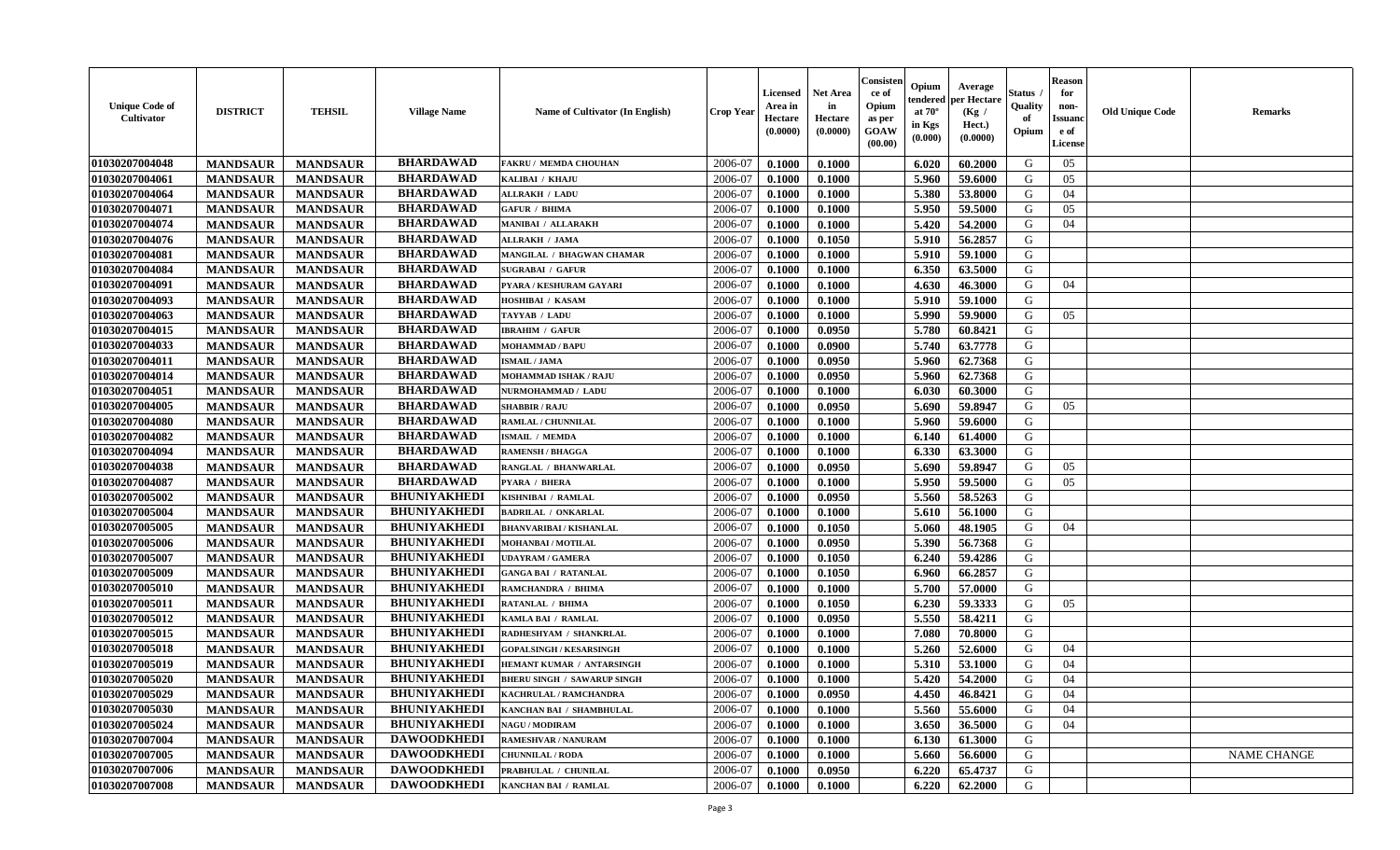| <b>Unique Code of</b><br><b>Cultivator</b> | <b>DISTRICT</b> | <b>TEHSIL</b>   | <b>Village Name</b> | Name of Cultivator (In English)         | <b>Crop Year</b> | <b>Licensed</b><br>Area in<br>Hectare<br>(0.0000) | <b>Net Area</b><br>in<br>Hectare<br>(0.0000) | Consisteı<br>ce of<br>Opium<br>as per<br><b>GOAW</b><br>(00.00) | Opium<br>endered<br>at $70^\circ$<br>in Kgs<br>$(\mathbf{0.000})$ | Average<br>per Hectare<br>(Kg /<br>Hect.)<br>(0.0000) | Status<br>Quality<br>of<br>Opium | Reason<br>for<br>non-<br>Issuan<br>e of<br>License | <b>Old Unique Code</b> | <b>Remarks</b>        |
|--------------------------------------------|-----------------|-----------------|---------------------|-----------------------------------------|------------------|---------------------------------------------------|----------------------------------------------|-----------------------------------------------------------------|-------------------------------------------------------------------|-------------------------------------------------------|----------------------------------|----------------------------------------------------|------------------------|-----------------------|
| 01030207007009                             | <b>MANDSAUR</b> | <b>MANDSAUR</b> | <b>DAWOODKHEDI</b>  | JAGANANTH / CHUNILAL                    | 2006-07          | 0.1000                                            | 0.0950                                       |                                                                 | 5.870                                                             | 61.7895                                               | G                                |                                                    |                        |                       |
| 01030207007010                             | <b>MANDSAUR</b> | <b>MANDSAUR</b> | <b>DAWOODKHEDI</b>  | SITARAM / CHUNILAL                      | 2006-07          | 0.1000                                            | 0.0950                                       |                                                                 | 6.720                                                             | 70.7368                                               | G                                |                                                    |                        |                       |
| 01030207007011                             | <b>MANDSAUR</b> | <b>MANDSAUR</b> | <b>DAWOODKHEDI</b>  | MAGANIRAM / CHUNILAL                    | 2006-07          | 0.1000                                            | 0.0950                                       |                                                                 | 6.050                                                             | 63.6842                                               | G                                |                                                    |                        |                       |
| 01030207007013                             | <b>MANDSAUR</b> | <b>MANDSAUR</b> | <b>DAWOODKHEDI</b>  | PUNAMCHANDRA / BHERA                    | 2006-07          | 0.1000                                            | 0.1000                                       |                                                                 | 5.510                                                             | 55.1000                                               | G                                | 04                                                 |                        |                       |
| 01030207007014                             | <b>MANDSAUR</b> | <b>MANDSAUR</b> | <b>DAWOODKHEDI</b>  | RAJARAM / ONKARLAL                      | 2006-07          | 0.1000                                            | 0.1000                                       |                                                                 | 5.770                                                             | 57.7000                                               | G                                | 05                                                 |                        |                       |
| 01030207007015                             | <b>MANDSAUR</b> | <b>MANDSAUR</b> | <b>DAWOODKHEDI</b>  | KANVARALAL / BHAIRULAL                  | 2006-07          | 0.1000                                            | 0.1000                                       |                                                                 | 6.330                                                             | 63.3000                                               | G                                |                                                    |                        |                       |
| 01030207007017                             | <b>MANDSAUR</b> | <b>MANDSAUR</b> | <b>DAWOODKHEDI</b>  | <b>ONKAR / BHERA</b>                    | 2006-07          | 0.1000                                            | 0.1000                                       |                                                                 | 6.690                                                             | 66.9000                                               | G                                |                                                    |                        |                       |
| 01030207007019                             | <b>MANDSAUR</b> | <b>MANDSAUR</b> | <b>DAWOODKHEDI</b>  | <b>RAMIBAI/KALURAM</b>                  | 2006-07          | 0.1000                                            | 0.1050                                       |                                                                 | 5.290                                                             | 50.3810                                               | G                                | 04                                                 |                        |                       |
| 01030207007020                             | <b>MANDSAUR</b> | <b>MANDSAUR</b> | <b>DAWOODKHEDI</b>  | <b>BHUVAN / BHERULAL</b>                | 2006-07          | 0.1000                                            | 0.1000                                       |                                                                 | 6.050                                                             | 60.5000                                               | G                                |                                                    |                        |                       |
| 01030207007021                             | <b>MANDSAUR</b> | <b>MANDSAUR</b> | <b>DAWOODKHEDI</b>  | KANKUBAI / MODA                         | 2006-07          | 0.1000                                            | 0.1000                                       |                                                                 | 5.350                                                             | 53.5000                                               | G                                | 04                                                 |                        |                       |
| 01030207007023                             | <b>MANDSAUR</b> | <b>MANDSAUR</b> | <b>DAWOODKHEDI</b>  | RAMIBAI / MOTILAL                       | 2006-07          | 0.1000                                            | 0.0950                                       |                                                                 | 5.900                                                             | 62.1053                                               | G                                |                                                    |                        |                       |
| 01030207007024                             | <b>MANDSAUR</b> | <b>MANDSAUR</b> | <b>DAWOODKHEDI</b>  | <b>BHARATLAL / UDAYRAM</b>              | 2006-07          | 0.1000                                            | 0.0950                                       |                                                                 | 6.040                                                             | 63.5789                                               | G                                |                                                    |                        |                       |
| 01030207007025                             | <b>MANDSAUR</b> | <b>MANDSAUR</b> | <b>DAWOODKHEDI</b>  | <b>GANGABAI/MODIRAM</b>                 | 2006-07          | 0.1000                                            | 0.1000                                       |                                                                 | 5.810                                                             | 58.1000                                               | G                                |                                                    |                        |                       |
| 01030207010004                             | <b>MANDSAUR</b> | <b>MANDSAUR</b> | <b>DHARIYAKHEDI</b> | <b>MOKAMSINGH / LALSINGH</b>            | 2006-07          | 0.1000                                            | 0.1000                                       |                                                                 | 6.250                                                             | 62.5000                                               | G                                |                                                    |                        |                       |
| 01030207010005                             | <b>MANDSAUR</b> | <b>MANDSAUR</b> | <b>DHARIYAKHEDI</b> | <b>MANGILAL / NANURAM</b>               | 2006-07          | 0.1000                                            | 0.0950                                       |                                                                 | 6.960                                                             | 73.2632                                               | G                                |                                                    |                        |                       |
| 01030207010006                             | <b>MANDSAUR</b> | <b>MANDSAUR</b> | <b>DHARIYAKHEDI</b> | DAYAL SINGH / BHARAT SINGH              | 2006-07          | 0.1000                                            | 0.1000                                       |                                                                 | 6.670                                                             | 66.7000                                               | G                                |                                                    |                        |                       |
| 01030207010007                             | <b>MANDSAUR</b> | <b>MANDSAUR</b> | <b>DHARIYAKHEDI</b> | RAMCHANDRA / KHIMA                      | 2006-07          | 0.1000                                            | 0.0900                                       |                                                                 | 7.040                                                             | 78.2222                                               | G                                |                                                    |                        |                       |
| 01030207010012                             | <b>MANDSAUR</b> | <b>MANDSAUR</b> | <b>DHARIYAKHEDI</b> | NATHULAL / BHAGCHAND                    | 2006-07          | 0.1000                                            | 0.0950                                       |                                                                 | 6.830                                                             | 71.8947                                               | G                                |                                                    |                        |                       |
| 01030207010013                             | <b>MANDSAUR</b> | <b>MANDSAUR</b> | <b>DHARIYAKHEDI</b> | <b>BHANWARSINGH / BALWANT SINGH</b>     | 2006-07          | 0.1000                                            | 0.1000                                       |                                                                 | 6.680                                                             | 66.8000                                               | G                                |                                                    |                        |                       |
| 01030207010014                             | <b>MANDSAUR</b> | <b>MANDSAUR</b> | <b>DHARIYAKHEDI</b> | HUKUM SINGH / MADHO SINGH               | 2006-07          | 0.1000                                            | 0.0950                                       |                                                                 | 6.760                                                             | 71.1579                                               | G                                |                                                    |                        |                       |
| 01030207010015                             | <b>MANDSAUR</b> | <b>MANDSAUR</b> | <b>DHARIYAKHEDI</b> | KUSHAL SINGH / NAHAR SINGH              | 2006-07          | 0.1000                                            | 0.1000                                       |                                                                 | 5.470                                                             | 54.7000                                               | G                                | 04                                                 |                        |                       |
| 01030207010016                             | <b>MANDSAUR</b> | <b>MANDSAUR</b> | <b>DHARIYAKHEDI</b> | PRATAPSINGH / TAKHATSINGH               | 2006-07          | 0.1000                                            | 0.1050                                       |                                                                 | 7.170                                                             | 68.2857                                               | G                                |                                                    |                        |                       |
| 01030207010019                             | <b>MANDSAUR</b> | <b>MANDSAUR</b> | <b>DHARIYAKHEDI</b> | <b>RUP SINGH / RAM SINGH</b>            | 2006-07          | 0.1000                                            | 0.1000                                       |                                                                 | 6.500                                                             | 65.0000                                               | G                                |                                                    |                        |                       |
| 01030207010022                             | <b>MANDSAUR</b> | <b>MANDSAUR</b> | <b>DHARIYAKHEDI</b> | PRAHLAD SINGH / RAMLAL                  | 2006-07          | 0.1000                                            | 0.1000                                       |                                                                 | 6.590                                                             | 65.9000                                               | G                                |                                                    |                        |                       |
| 01030207010025                             | <b>MANDSAUR</b> | <b>MANDSAUR</b> | <b>DHARIYAKHEDI</b> | AKSHMIBAI / JAYASHNKAR                  | 2006-07          | 0.1000                                            | 0.1000                                       |                                                                 | 7.860                                                             | 78.6000                                               | G                                |                                                    |                        |                       |
| 01030207010026                             | <b>MANDSAUR</b> | <b>MANDSAUR</b> | <b>DHARIYAKHEDI</b> | KUSHALKNVAR / UMARAVSINGH               | 2006-07          | 0.1000                                            | 0.1000                                       |                                                                 | 6.560                                                             | 65.6000                                               | G                                |                                                    |                        | TRANSFER/CHIKLA M-III |
| 01030207010028                             | <b>MANDSAUR</b> | <b>MANDSAUR</b> | <b>DHARIYAKHEDI</b> | DEVILAL / KANA                          | 2006-07          | 0.1000                                            | 0.1000                                       |                                                                 | 7.180                                                             | 71.8000                                               | G                                |                                                    |                        |                       |
| 01030207010029                             | <b>MANDSAUR</b> | <b>MANDSAUR</b> | <b>DHARIYAKHEDI</b> | <b>BHANWAR SINGH / DEVI SINGH</b>       | 2006-07          | 0.1000                                            | 0.1000                                       |                                                                 | 5.960                                                             | 59.6000                                               | G                                |                                                    |                        |                       |
| 01030207010032                             | <b>MANDSAUR</b> | <b>MANDSAUR</b> | <b>DHARIYAKHEDI</b> | <b>CHAGANLAL / RAMBAKSH</b>             | 2006-07          | 0.1000                                            | 0.0950                                       |                                                                 | 6.650                                                             | 70.0000                                               | G                                |                                                    |                        |                       |
| 01030207010035                             | <b>MANDSAUR</b> | <b>MANDSAUR</b> | <b>DHARIYAKHEDI</b> | <b>BHANWARLAL / BHAGIRATH</b>           | 2006-07          | 0.1000                                            | 0.1000                                       |                                                                 | 7.030                                                             | 70.3000                                               | G                                |                                                    |                        |                       |
| 01030207010037                             | <b>MANDSAUR</b> | <b>MANDSAUR</b> | <b>DHARIYAKHEDI</b> | CHENRAM / KHIMA                         | 2006-07          | 0.1000                                            | 0.1000                                       |                                                                 | 6.850                                                             | 68.5000                                               | G                                |                                                    |                        |                       |
| 01030207010038                             | <b>MANDSAUR</b> | <b>MANDSAUR</b> | <b>DHARIYAKHEDI</b> | <b>BHERULAL / KISHAN</b>                | 2006-07          | 0.1000                                            | 0.0900                                       |                                                                 | 6.130                                                             | 68.1111                                               | G                                |                                                    |                        |                       |
| 01030207010042                             | <b>MANDSAUR</b> | <b>MANDSAUR</b> | <b>DHARIYAKHEDI</b> | <b>BADRILAL / PRABHULAL</b>             | 2006-07          | 0.1000                                            | 0.0950                                       |                                                                 | 6.200                                                             | 65.2632                                               | G                                |                                                    |                        |                       |
| 01030207010043                             | <b>MANDSAUR</b> | <b>MANDSAUR</b> | <b>DHARIYAKHEDI</b> | MAN SINGH / SHAMBHU SINGH               | 2006-07          | 0.1000                                            | 0.1000                                       |                                                                 | 5.980                                                             | 59.8000                                               | G                                |                                                    |                        |                       |
| 01030207010046                             | <b>MANDSAUR</b> | <b>MANDSAUR</b> | <b>DHARIYAKHEDI</b> | <b>BALURAM / HARLAL</b>                 | 2006-07          | 0.1000                                            | 0.1000                                       |                                                                 | 6.080                                                             | 60.8000                                               | G                                |                                                    |                        |                       |
| <b>01030207010047</b>                      | <b>MANDSAUR</b> | <b>MANDSAUR</b> | DHARIYAKHEDI        | <b>HARLAL / BHERULAL</b>                | 2006-07          | 0.1000                                            | 0.1000                                       |                                                                 | $6.210$                                                           | 62.1000                                               | G                                |                                                    |                        |                       |
| 01030207010048                             | <b>MANDSAUR</b> | <b>MANDSAUR</b> | <b>DHARIYAKHEDI</b> | <b>BALWANT SINGH / BALBAHADUR SINGH</b> | 2006-07          | 0.1000                                            | 0.0950                                       |                                                                 | 6.430                                                             | 67.6842                                               | G                                |                                                    |                        |                       |
| 01030207010049                             | <b>MANDSAUR</b> | <b>MANDSAUR</b> | <b>DHARIYAKHEDI</b> | RAMCHANDSINGH / BALBAHADURSINGH         | 2006-07          | 0.1000                                            | 0.1000                                       |                                                                 | 6.830                                                             | 68.3000                                               | G                                |                                                    |                        |                       |
| 01030207010050                             | <b>MANDSAUR</b> | <b>MANDSAUR</b> | <b>DHARIYAKHEDI</b> | <b>CHENSINGH / TAKHATSINGH</b>          | 2006-07          | 0.1000                                            | 0.1000                                       |                                                                 | 5.910                                                             | 59.1000                                               | G                                |                                                    |                        |                       |
| 01030207010051                             | <b>MANDSAUR</b> | <b>MANDSAUR</b> | <b>DHARIYAKHEDI</b> | <b>CHANDRASINGH / GOVINDSINGH</b>       | 2006-07          | 0.1000                                            | 0.1000                                       |                                                                 | 5.350                                                             | 53.5000                                               | G                                | 04                                                 |                        |                       |
| 01030207010052                             | <b>MANDSAUR</b> | <b>MANDSAUR</b> | <b>DHARIYAKHEDI</b> | NEPAL SINGH / RANJIT SINGH              | 2006-07          | 0.1000                                            | 0.0900                                       |                                                                 | 6.440                                                             | 71.5556                                               | G                                |                                                    |                        |                       |
| 01030207010054                             | <b>MANDSAUR</b> | <b>MANDSAUR</b> | <b>DHARIYAKHEDI</b> | <b>GAJRAJ SINGH / MANGU SINGH</b>       | 2006-07          | 0.1000                                            | 0.0950                                       |                                                                 | 6.400                                                             | 67.3684                                               | G                                |                                                    |                        |                       |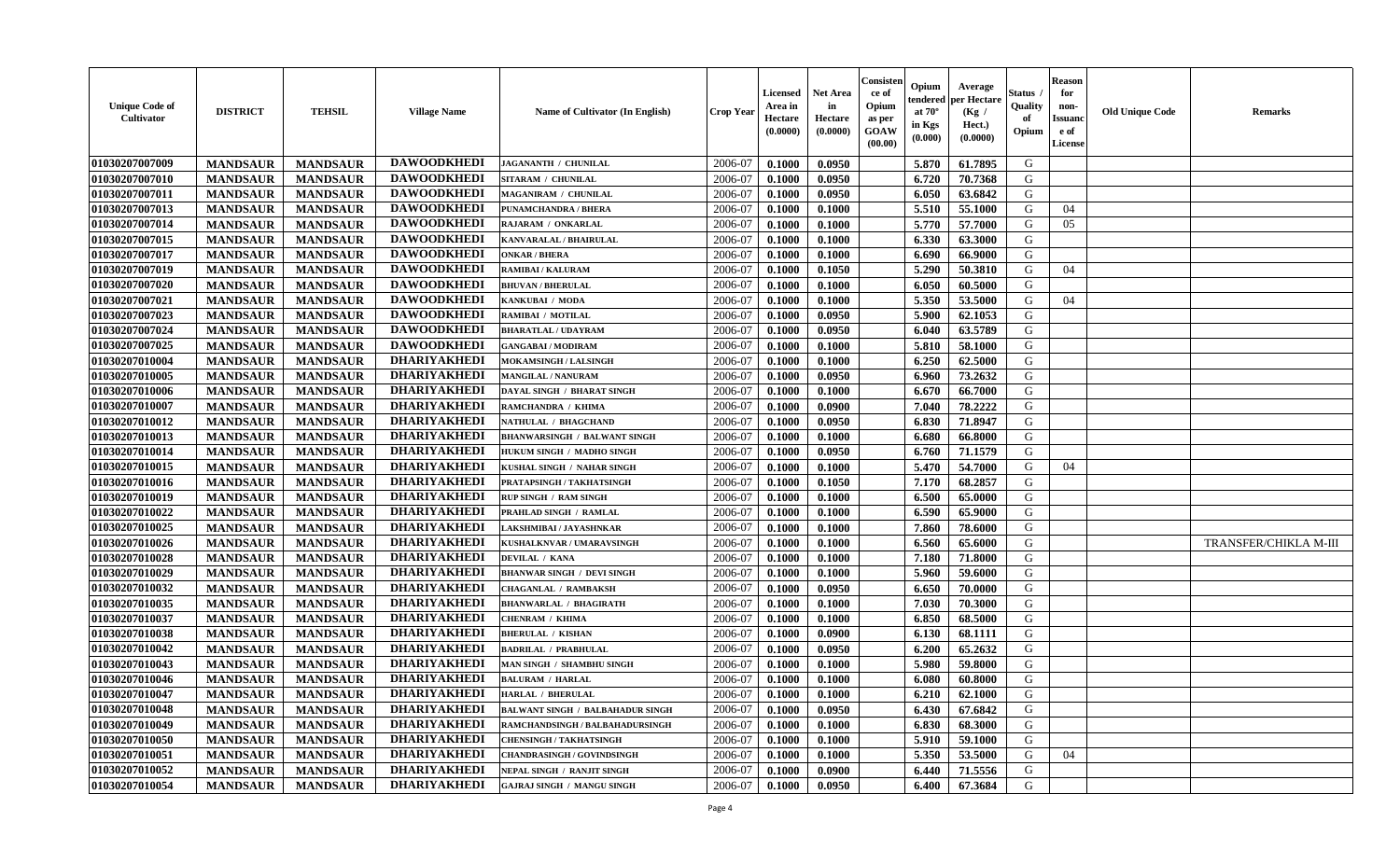| <b>Unique Code of</b><br><b>Cultivator</b> | <b>DISTRICT</b> | <b>TEHSIL</b>   | <b>Village Name</b> | Name of Cultivator (In English)      | <b>Crop Year</b> | <b>Licensed</b><br>Area in<br>Hectare<br>(0.0000) | <b>Net Area</b><br>in<br>Hectare<br>(0.0000) | Consisteı<br>ce of<br>Opium<br>as per<br><b>GOAW</b><br>(00.00) | Opium<br>endered<br>at $70^\circ$<br>in Kgs<br>$(\mathbf{0.000})$ | Average<br>per Hectare<br>(Kg /<br>Hect.)<br>(0.0000) | Status<br>Quality<br>of<br>Opium | Reason<br>for<br>non-<br>Issuan<br>e of<br>License | <b>Old Unique Code</b> | <b>Remarks</b>     |
|--------------------------------------------|-----------------|-----------------|---------------------|--------------------------------------|------------------|---------------------------------------------------|----------------------------------------------|-----------------------------------------------------------------|-------------------------------------------------------------------|-------------------------------------------------------|----------------------------------|----------------------------------------------------|------------------------|--------------------|
| 01030207010055                             | <b>MANDSAUR</b> | <b>MANDSAUR</b> | <b>DHARIYAKHEDI</b> | KUSHAL SINGH / BHAGWAN SINGH         | 2006-07          | 0.1000                                            | 0.1000                                       |                                                                 | 7.120                                                             | 71.2000                                               | G                                |                                                    |                        |                    |
| 01030207010056                             | <b>MANDSAUR</b> | <b>MANDSAUR</b> | <b>DHARIYAKHEDI</b> | NATHULAL / RAM                       | 2006-07          | 0.1000                                            | 0.1000                                       |                                                                 | 6.880                                                             | 68.8000                                               | G                                |                                                    |                        |                    |
| 01030207010059                             | <b>MANDSAUR</b> | <b>MANDSAUR</b> | <b>DHARIYAKHEDI</b> | SHANKARSINGH / RATANSINGH            | 2006-07          | 0.1000                                            | 0.0950                                       |                                                                 | 5.230                                                             | 55.0526                                               | G                                | 04                                                 |                        |                    |
| 01030207010060                             | <b>MANDSAUR</b> | <b>MANDSAUR</b> | <b>DHARIYAKHEDI</b> | DILIP SINGH / SHAMBHU SINGH          | 2006-07          | 0.1000                                            | 0.1000                                       |                                                                 | 6.020                                                             | 60.2000                                               | G                                | 05                                                 |                        |                    |
| 01030207010061                             | <b>MANDSAUR</b> | <b>MANDSAUR</b> | <b>DHARIYAKHEDI</b> | <b>JETRAM / MANNA</b>                | 2006-07          | 0.1000                                            | 0.1000                                       |                                                                 | 6.440                                                             | 64.4000                                               | G                                |                                                    |                        |                    |
| 01030207010065                             | <b>MANDSAUR</b> | <b>MANDSAUR</b> | <b>DHARIYAKHEDI</b> | <b>DASHRATH SINGH / BHARAT SINGH</b> | 2006-07          | 0.1000                                            | 0.0950                                       |                                                                 | 5.980                                                             | 62.9474                                               | G                                |                                                    |                        |                    |
| 01030207010066                             | <b>MANDSAUR</b> | <b>MANDSAUR</b> | <b>DHARIYAKHEDI</b> | <b>GANESHRAM / MAGANIRAM</b>         | 2006-07          | 0.1000                                            | 0.1000                                       |                                                                 | 6.460                                                             | 64.6000                                               | G                                |                                                    |                        |                    |
| 01030207010073                             | <b>MANDSAUR</b> | <b>MANDSAUR</b> | <b>DHARIYAKHEDI</b> | MADHAVLAL / KANA                     | 2006-07          | 0.1000                                            | 0.0950                                       |                                                                 | 7.150                                                             | 75.2632                                               | G                                |                                                    |                        |                    |
| 01030207010074                             | <b>MANDSAUR</b> | <b>MANDSAUR</b> | <b>DHARIYAKHEDI</b> | <b>BADRILAL / BALURAM</b>            | 2006-07          | 0.1000                                            | 0.0950                                       |                                                                 | 6.230                                                             | 65.5789                                               | G                                |                                                    |                        |                    |
| 01030207010077                             | <b>MANDSAUR</b> | <b>MANDSAUR</b> | <b>DHARIYAKHEDI</b> | AMAR SINGH / BHAGWAN SINGH           | 2006-07          | 0.1000                                            | 0.0950                                       |                                                                 | 6.570                                                             | 69.1579                                               | G                                |                                                    |                        |                    |
| 01030207010078                             | <b>MANDSAUR</b> | <b>MANDSAUR</b> | <b>DHARIYAKHEDI</b> | <b>OMPRAKASH / SALAGRAM</b>          | 2006-07          | 0.1000                                            | 0.0950                                       |                                                                 | 6.400                                                             | 67.3684                                               | G                                |                                                    |                        |                    |
| 01030207010079                             | <b>MANDSAUR</b> | <b>MANDSAUR</b> | <b>DHARIYAKHEDI</b> | <b>GOPAL / BASANTILAL</b>            | 2006-07          | 0.1000                                            | 0.1000                                       |                                                                 | 6.400                                                             | 64.0000                                               | G                                |                                                    |                        |                    |
| 01030207010081                             | <b>MANDSAUR</b> | <b>MANDSAUR</b> | <b>DHARIYAKHEDI</b> | <b>JAWAHARLAL / JAGDISH</b>          | 2006-07          | 0.1000                                            | 0.0950                                       |                                                                 | 6.620                                                             | 69.6842                                               | G                                |                                                    |                        |                    |
| 01030207010082                             | <b>MANDSAUR</b> | <b>MANDSAUR</b> | <b>DHARIYAKHEDI</b> | PANNALAL / HIRALAL                   | 2006-07          | 0.1000                                            |                                              |                                                                 |                                                                   | 0.0000                                                | $\mathbf{F}$                     |                                                    |                        |                    |
| 01030207010084                             | <b>MANDSAUR</b> | <b>MANDSAUR</b> | <b>DHARIYAKHEDI</b> | KACHRU SINGH / MANOHAR SINGH         | 2006-07          | 0.1000                                            | 0.1000                                       |                                                                 | 5.990                                                             | 59.9000                                               | G                                |                                                    |                        |                    |
| 01030207010086                             | <b>MANDSAUR</b> | <b>MANDSAUR</b> | <b>DHARIYAKHEDI</b> | MANOHAR SINGH / LAL SINGH            | 2006-07          | 0.1000                                            | 0.1000                                       |                                                                 | 6.470                                                             | 64.7000                                               | G                                |                                                    |                        |                    |
| 01030207010089                             | <b>MANDSAUR</b> | <b>MANDSAUR</b> | <b>DHARIYAKHEDI</b> | KAILASH / RAMLAL                     | 2006-07          | 0.1000                                            | 0.1000                                       |                                                                 | 6.140                                                             | 61.4000                                               | G                                |                                                    |                        |                    |
| 01030207010090                             | <b>MANDSAUR</b> | <b>MANDSAUR</b> | <b>DHARIYAKHEDI</b> | <b>CHEN SINGH / PRATAP SINGH</b>     | 2006-07          | 0.1000                                            | 0.1000                                       |                                                                 | 7.020                                                             | 70.2000                                               | G                                |                                                    |                        |                    |
| 01030207010106                             | <b>MANDSAUR</b> | <b>MANDSAUR</b> | <b>DHARIYAKHEDI</b> | UMABAI / RAJENDRA SINGH              | 2006-07          | 0.1000                                            | 0.0750                                       |                                                                 | 4.550                                                             | 60.6667                                               | G                                |                                                    |                        |                    |
| 01030207010110                             | <b>MANDSAUR</b> | <b>MANDSAUR</b> | <b>DHARIYAKHEDI</b> | <b>GUDDIBAI / RAMESHCHANDRA</b>      | 2006-07          | 0.1000                                            | 0.0950                                       |                                                                 | 6.160                                                             | 64.8421                                               | G                                |                                                    |                        |                    |
| 01030207010115                             | <b>MANDSAUR</b> | <b>MANDSAUR</b> | <b>DHARIYAKHEDI</b> | JAGDISH / JAYSHANKAR SHARMA          | 2006-07          | 0.1000                                            | 0.1000                                       |                                                                 | 7.810                                                             | 78.1000                                               | G                                |                                                    |                        |                    |
| 01030207010119                             | <b>MANDSAUR</b> | <b>MANDSAUR</b> | <b>DHARIYAKHEDI</b> | CHAMANLAL / PRABHULAL                | 2006-07          | 0.1000                                            | 0.0950                                       |                                                                 | 6.420                                                             | 67.5789                                               | G                                |                                                    |                        |                    |
| 01030207010120                             | <b>MANDSAUR</b> | <b>MANDSAUR</b> | <b>DHARIYAKHEDI</b> | <b>JAGDISH / RATANLAL</b>            | 2006-07          | 0.1000                                            | 0.0950                                       |                                                                 | 6.660                                                             | 70.1053                                               | G                                |                                                    |                        |                    |
| 01030207010121                             | <b>MANDSAUR</b> | <b>MANDSAUR</b> | <b>DHARIYAKHEDI</b> | KALU SINGH / HUKUM SINGH             | 2006-07          | 0.1000                                            | 0.1000                                       |                                                                 | 6.250                                                             | 62.5000                                               | G                                |                                                    |                        |                    |
| 01030207010122                             | <b>MANDSAUR</b> | <b>MANDSAUR</b> | <b>DHARIYAKHEDI</b> | SAMRATHMAL / DEVILAL                 | 2006-07          | 0.1000                                            | 0.1000                                       |                                                                 | 6.680                                                             | 66.8000                                               | G                                |                                                    |                        |                    |
| 01030207010126                             | <b>MANDSAUR</b> | <b>MANDSAUR</b> | <b>DHARIYAKHEDI</b> | <b>BANSHILAL / BHERULAL</b>          | 2006-07          | 0.1000                                            | 0.0950                                       |                                                                 | 6.340                                                             | 66.7368                                               | G                                |                                                    |                        |                    |
| 01030207010128                             | <b>MANDSAUR</b> | <b>MANDSAUR</b> | <b>DHARIYAKHEDI</b> | <b>BHAGWAN SINGH / TAKHAT SINGH</b>  | 2006-07          | 0.1000                                            | 0.0950                                       |                                                                 | 6.780                                                             | 71.3684                                               | G                                |                                                    |                        |                    |
| 01030207010130                             | <b>MANDSAUR</b> | <b>MANDSAUR</b> | <b>DHARIYAKHEDI</b> | TANKU BAI / BALU                     | 2006-07          | 0.1000                                            | 0.0950                                       |                                                                 | 6.220                                                             | 65.4737                                               | G                                |                                                    |                        |                    |
| 01030207010132                             | <b>MANDSAUR</b> | <b>MANDSAUR</b> | <b>DHARIYAKHEDI</b> | KHUSHALSINGH / GULABSINGH            | 2006-07          | 0.1000                                            | 0.1000                                       |                                                                 | 5.960                                                             | 59.6000                                               | G                                |                                                    |                        |                    |
| 01030207010136                             | <b>MANDSAUR</b> | <b>MANDSAUR</b> | <b>DHARIYAKHEDI</b> | SHIVNARAYAN / KALU                   | 2006-07          | 0.1000                                            | 0.1000                                       |                                                                 | 7.180                                                             | 71.8000                                               | G                                |                                                    |                        |                    |
| 01030207010137                             | <b>MANDSAUR</b> | <b>MANDSAUR</b> | <b>DHARIYAKHEDI</b> | SAREKUNWAR / BHANWAR SINGH           | 2006-07          | 0.1000                                            | 0.1000                                       |                                                                 | 6.940                                                             | 69.4000                                               | G                                |                                                    |                        |                    |
| 01030207010139                             | <b>MANDSAUR</b> | <b>MANDSAUR</b> | <b>DHARIYAKHEDI</b> | <b>BRADILAL / MAGANIRAM</b>          | 2006-07          | 0.1000                                            | 0.1000                                       |                                                                 | 7.340                                                             | 73.4000                                               | G                                |                                                    |                        |                    |
| 01030207010142                             | <b>MANDSAUR</b> | <b>MANDSAUR</b> | <b>DHARIYAKHEDI</b> | MOHAN / KACHRU                       | 2006-07          | 0.1000                                            | 0.0950                                       |                                                                 | 5.860                                                             | 61.6842                                               | G                                |                                                    |                        |                    |
| 01030207010143                             | <b>MANDSAUR</b> | <b>MANDSAUR</b> | <b>DHARIYAKHEDI</b> | <b>SITABAI/KISHAN</b>                | 2006-07          | 0.1000                                            | 0.1000                                       |                                                                 | 6.620                                                             | 66.2000                                               | G                                |                                                    |                        |                    |
| 01030207010144                             | <b>MANDSAUR</b> | <b>MANDSAUR</b> | <b>DHARIYAKHEDI</b> | RAMESHWAR / PRABHULAL                | 2006-07          | 0.1000                                            | 0.1000                                       |                                                                 | 6.600                                                             | 66.0000                                               | G                                |                                                    |                        |                    |
| <b>01030207010147</b>                      | <b>MANDSAUR</b> | <b>MANDSAUR</b> | DHARIYAKHEDI        | <b>GORDHAN / KALU</b>                | 2006-07          | 0.1000                                            | 0.1000                                       |                                                                 | 5.840                                                             | 58.4000                                               | G                                |                                                    |                        |                    |
| 01030207010149                             | <b>MANDSAUR</b> | <b>MANDSAUR</b> | <b>DHARIYAKHEDI</b> | <b>BALARAM / RAMBAKSH</b>            | 2006-07          | 0.1000                                            | 0.1000                                       |                                                                 | 6.040                                                             | 60.4000                                               | G                                |                                                    |                        |                    |
| 01030207010152                             | <b>MANDSAUR</b> | <b>MANDSAUR</b> | <b>DHARIYAKHEDI</b> | <b>SHETAN KUNVAR / KALUSINGH</b>     | 2006-07          | 0.1000                                            | 0.1000                                       |                                                                 | 6.410                                                             | 64.1000                                               | G                                |                                                    |                        |                    |
| 01030207010153                             | <b>MANDSAUR</b> | <b>MANDSAUR</b> | <b>DHARIYAKHEDI</b> | <b>RODSINGH / FOAJSINGH</b>          | 2006-07          | 0.1000                                            | 0.0900                                       |                                                                 | 5.460                                                             | 60.6667                                               | G                                |                                                    |                        |                    |
| 01030207010165                             | <b>MANDSAUR</b> | <b>MANDSAUR</b> | <b>DHARIYAKHEDI</b> | RUKMAN BAI / JAGANNATH               | 2006-07          | 0.1000                                            | 0.0950                                       |                                                                 | 5.810                                                             | 61.1579                                               | G                                |                                                    |                        |                    |
| 01030207010175                             | <b>MANDSAUR</b> | <b>MANDSAUR</b> | <b>DHARIYAKHEDI</b> | KAMLASHANKAR / CHAMPALAL             | 2006-07          | 0.1000                                            | 0.1000                                       |                                                                 | 6.150                                                             | 61.5000                                               | G                                |                                                    |                        |                    |
| 01030207010176                             | <b>MANDSAUR</b> | <b>MANDSAUR</b> | <b>DHARIYAKHEDI</b> | <b>MADANLAL / RAMRATAN</b>           | 2006-07          | 0.1000                                            | 0.1000                                       |                                                                 | 6.590                                                             | 65.9000                                               | G                                |                                                    |                        | <b>NAME CHANGE</b> |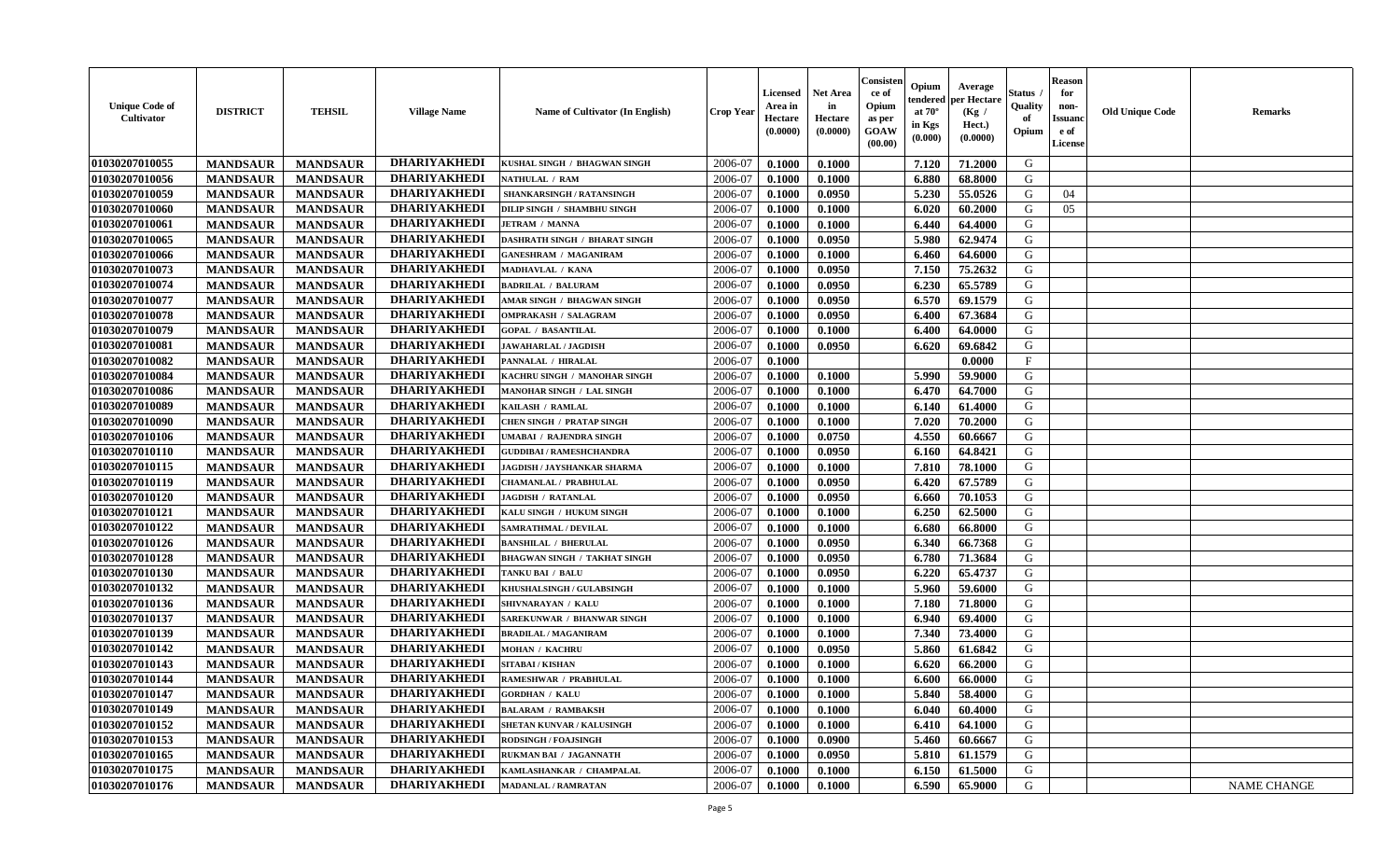| <b>Unique Code of</b><br><b>Cultivator</b> | <b>DISTRICT</b> | <b>TEHSIL</b>   | <b>Village Name</b> | Name of Cultivator (In English)    | <b>Crop Year</b> | <b>Licensed</b><br>Area in<br>Hectare<br>(0.0000) | <b>Net Area</b><br>in<br>Hectare<br>(0.0000) | Consisteı<br>ce of<br>Opium<br>as per<br><b>GOAW</b><br>(00.00) | Opium<br>endered<br>at $70^\circ$<br>in Kgs<br>$(\mathbf{0.000})$ | Average<br>per Hectare<br>(Kg /<br>Hect.)<br>(0.0000) | Status<br>Quality<br>of<br>Opium | Reason<br>for<br>non-<br>Issuan<br>e of<br>License | <b>Old Unique Code</b> | <b>Remarks</b> |
|--------------------------------------------|-----------------|-----------------|---------------------|------------------------------------|------------------|---------------------------------------------------|----------------------------------------------|-----------------------------------------------------------------|-------------------------------------------------------------------|-------------------------------------------------------|----------------------------------|----------------------------------------------------|------------------------|----------------|
| 01030207010178                             | <b>MANDSAUR</b> | <b>MANDSAUR</b> | <b>DHARIYAKHEDI</b> | <b>GOVINDSINGH / RAGHUVIRSINGH</b> | 2006-07          | 0.1000                                            | 0.1000                                       |                                                                 | 5.220                                                             | 52.2000                                               | G                                | 04                                                 |                        |                |
| 01030207010179                             | <b>MANDSAUR</b> | <b>MANDSAUR</b> | <b>DHARIYAKHEDI</b> | <b>MANSINGH / PRAHALADSINGH</b>    | 2006-07          | 0.1000                                            | 0.1000                                       |                                                                 | 6.070                                                             | 60.7000                                               | G                                |                                                    |                        |                |
| 01030207010182                             | <b>MANDSAUR</b> | <b>MANDSAUR</b> | <b>DHARIYAKHEDI</b> | SHAMBHUSINGH / MADANSINGH          | 2006-07          | 0.1000                                            | 0.1000                                       |                                                                 | 6.040                                                             | 60.4000                                               | G                                |                                                    |                        |                |
| 01030207010183                             | <b>MANDSAUR</b> | <b>MANDSAUR</b> | <b>DHARIYAKHEDI</b> | TEJRAM / RAMCHANDRA                | 2006-07          | 0.1000                                            | 0.0950                                       |                                                                 | 5.830                                                             | 61.3684                                               | G                                |                                                    |                        |                |
| 01030207010188                             | <b>MANDSAUR</b> | <b>MANDSAUR</b> | <b>DHARIYAKHEDI</b> | TULSIRAM / KANA                    | 2006-07          | 0.1000                                            | 0.0950                                       |                                                                 | 6.780                                                             | 71.3684                                               | G                                |                                                    |                        |                |
| 01030207010189                             | <b>MANDSAUR</b> | <b>MANDSAUR</b> | <b>DHARIYAKHEDI</b> | <b>CHENARAM / JAGANNATH</b>        | 2006-07          | 0.1000                                            | 0.1000                                       |                                                                 | 6.630                                                             | 66.3000                                               | G                                |                                                    |                        |                |
| 01030207010191                             | <b>MANDSAUR</b> | <b>MANDSAUR</b> | <b>DHARIYAKHEDI</b> | <b>BHERU SINGH / HINDU SINGH</b>   | 2006-07          | 0.1000                                            | 0.0950                                       |                                                                 | 6.390                                                             | 67.2632                                               | G                                |                                                    |                        |                |
| 01030207010192                             | <b>MANDSAUR</b> | <b>MANDSAUR</b> | <b>DHARIYAKHEDI</b> | YUSUF KHA / BASHIR KHA             | 2006-07          | 0.1000                                            | 0.0950                                       |                                                                 | 6.030                                                             | 63.4737                                               | G                                |                                                    |                        |                |
| 01030207010193                             | <b>MANDSAUR</b> | <b>MANDSAUR</b> | <b>DHARIYAKHEDI</b> | <b>DASHRATH / MANGILAL</b>         | 2006-07          | 0.1000                                            | 0.0950                                       |                                                                 | 6.160                                                             | 64.8421                                               | G                                |                                                    |                        |                |
| 01030207010195                             | <b>MANDSAUR</b> | <b>MANDSAUR</b> | <b>DHARIYAKHEDI</b> | GOVIND SINGH / LAL SINGH           | 2006-07          | 0.1000                                            | 0.1000                                       |                                                                 | 6.730                                                             | 67.3000                                               | G                                |                                                    |                        |                |
| 01030207010202                             | <b>MANDSAUR</b> | <b>MANDSAUR</b> | <b>DHARIYAKHEDI</b> | <b>BHERULAL / KACHRULAL</b>        | 2006-07          | 0.1000                                            | 0.0950                                       |                                                                 | 6.240                                                             | 65.6842                                               | G                                |                                                    |                        |                |
| 01030207010204                             | <b>MANDSAUR</b> | <b>MANDSAUR</b> | <b>DHARIYAKHEDI</b> | MOHANLAL / KASHIRAM                | 2006-07          | 0.1000                                            | 0.1000                                       |                                                                 | 6.930                                                             | 69.3000                                               | G                                |                                                    |                        |                |
| 01030207010205                             | <b>MANDSAUR</b> | <b>MANDSAUR</b> | <b>DHARIYAKHEDI</b> | CHAINRAM / RUGNATH                 | 2006-07          | 0.1000                                            | 0.0900                                       |                                                                 | 5.380                                                             | 59.7778                                               | G                                |                                                    |                        |                |
| 01030207010207                             | <b>MANDSAUR</b> | <b>MANDSAUR</b> | <b>DHARIYAKHEDI</b> | <b>SURATRAM / NANURAM</b>          | 2006-07          | 0.1000                                            | 0.0950                                       |                                                                 | 6.320                                                             | 66.5263                                               | G                                |                                                    |                        |                |
| 01030207010208                             | <b>MANDSAUR</b> | <b>MANDSAUR</b> | <b>DHARIYAKHEDI</b> | ISHWARLAL / RAJARAM                | 2006-07          | 0.1000                                            | 0.1000                                       |                                                                 | 6.030                                                             | 60.3000                                               | G                                |                                                    |                        |                |
| 01030207010124                             | <b>MANDSAUR</b> | <b>MANDSAUR</b> | <b>DHARIYAKHEDI</b> | <b>BHERULAL / MANGILAL</b>         | 2006-07          | 0.1000                                            | 0.1000                                       |                                                                 | 6.770                                                             | 67.7000                                               | G                                |                                                    |                        |                |
| 01030207010034                             | <b>MANDSAUR</b> | <b>MANDSAUR</b> | <b>DHARIYAKHEDI</b> | NARAYANBAI / VARDICHAND            | 2006-07          | 0.1000                                            | 0.1000                                       |                                                                 | 6.560                                                             | 65.6000                                               | G                                |                                                    |                        |                |
| 01030207010118                             | <b>MANDSAUR</b> | <b>MANDSAUR</b> | <b>DHARIYAKHEDI</b> | YASHPALSINGH / SHIVPALSINGH        | 2006-07          | 0.1000                                            | 0.1000                                       |                                                                 | 6.570                                                             | 65.7000                                               | G                                |                                                    |                        |                |
| 01030207010092                             | <b>MANDSAUR</b> | <b>MANDSAUR</b> | <b>DHARIYAKHEDI</b> | JALAM SINGH / RAM SINGH            | 2006-07          | 0.1000                                            | 0.0950                                       |                                                                 | 6.220                                                             | 65.4737                                               | G                                |                                                    |                        |                |
| 01030207010093                             | <b>MANDSAUR</b> | <b>MANDSAUR</b> | <b>DHARIYAKHEDI</b> | <b>GAJRAJ SINGH / BHOPAL SINGH</b> | 2006-07          | 0.1000                                            | 0.1000                                       |                                                                 | 5.950                                                             | 59.5000                                               | G                                |                                                    |                        |                |
| 01030207010155                             | <b>MANDSAUR</b> | <b>MANDSAUR</b> | <b>DHARIYAKHEDI</b> | <b>HULASIBAI / RAMESHWAR</b>       | 2006-07          | 0.1000                                            | 0.1000                                       |                                                                 | 6.460                                                             | 64.6000                                               | G                                |                                                    |                        |                |
| 01030207010123                             | <b>MANDSAUR</b> | <b>MANDSAUR</b> | <b>DHARIYAKHEDI</b> | <b>GITA BAI / ONKAR</b>            | 2006-07          | 0.1000                                            | 0.1000                                       |                                                                 | 6.340                                                             | 63.4000                                               | G                                |                                                    |                        |                |
| 01030207010011                             | <b>MANDSAUR</b> | <b>MANDSAUR</b> | <b>DHARIYAKHEDI</b> | PRABHULAL / HIRALAL                | 2006-07          | 0.1000                                            | 0.0950                                       |                                                                 | 6.690                                                             | 70.4211                                               | G                                |                                                    |                        |                |
| 01030207010162                             | <b>MANDSAUR</b> | <b>MANDSAUR</b> | <b>DHARIYAKHEDI</b> | VINODKUMAR / KANHAIYALAL           | 2006-07          | 0.1000                                            | 0.1000                                       |                                                                 | 6.280                                                             | 62.8000                                               | G                                |                                                    |                        |                |
| 01030207010125                             | <b>MANDSAUR</b> | <b>MANDSAUR</b> | <b>DHARIYAKHEDI</b> | MANGILAL / JAMNASHANKAR            | 2006-07          | 0.1000                                            | 0.1000                                       |                                                                 | 6.330                                                             | 63.3000                                               | G                                |                                                    |                        |                |
| 01030207010116                             | <b>MANDSAUR</b> | <b>MANDSAUR</b> | <b>DHARIYAKHEDI</b> | <b>AHSAN / NIJAM SHAH</b>          | 2006-07          | 0.1000                                            | 0.0950                                       |                                                                 | 6.000                                                             | 63.1579                                               | G                                |                                                    |                        |                |
| 01030207010196                             | <b>MANDSAUR</b> | <b>MANDSAUR</b> | <b>DHARIYAKHEDI</b> | USMAN / NIJAM SHAH                 | 2006-07          | 0.1000                                            | 0.0950                                       |                                                                 | 6.880                                                             | 72.4211                                               | G                                |                                                    |                        |                |
| 01030207010135                             | <b>MANDSAUR</b> | <b>MANDSAUR</b> | <b>DHARIYAKHEDI</b> | <b>AVANTIBAI / KALURAM</b>         | 2006-07          | 0.1000                                            | 0.1000                                       |                                                                 | 5.990                                                             | 59.9000                                               | G                                |                                                    |                        |                |
| 01030207010117                             | <b>MANDSAUR</b> | <b>MANDSAUR</b> | <b>DHARIYAKHEDI</b> | <b>DURGASHANKAR / KALURAM</b>      | 2006-07          | 0.1000                                            | 0.1000                                       |                                                                 | 6.000                                                             | 60.0000                                               | G                                |                                                    |                        |                |
| 01030207010094                             | <b>MANDSAUR</b> | <b>MANDSAUR</b> | <b>DHARIYAKHEDI</b> | <b>BHOPAL SINGH / BHARAT SINGH</b> | 2006-07          | 0.1000                                            | 0.0950                                       |                                                                 | 5.990                                                             | 63.0526                                               | G                                |                                                    |                        |                |
| 01030207010009                             | <b>MANDSAUR</b> | <b>MANDSAUR</b> | <b>DHARIYAKHEDI</b> | <b>BADRILAL / KACHRU</b>           | 2006-07          | 0.1000                                            | 0.1050                                       |                                                                 | 7.490                                                             | 71.3333                                               | G                                |                                                    |                        |                |
| 01030207010001                             | <b>MANDSAUR</b> | <b>MANDSAUR</b> | <b>DHARIYAKHEDI</b> | SHAMBHU LAL / BHANWARLAL           | 2006-07          | 0.1000                                            | 0.1000                                       |                                                                 | 5.930                                                             | 59.3000                                               | G                                |                                                    |                        |                |
| 01030207010080                             | <b>MANDSAUR</b> | <b>MANDSAUR</b> | <b>DHARIYAKHEDI</b> | RAMESHCHANDRA / SHAMBHULAL         | 2006-07          | 0.1000                                            | 0.1000                                       |                                                                 | 6.210                                                             | 62.1000                                               | G                                |                                                    |                        |                |
| 01030207010021                             | <b>MANDSAUR</b> | <b>MANDSAUR</b> | <b>DHARIYAKHEDI</b> | MANGIBAI / BANSHILAL               | 2006-07          | 0.1000                                            | 0.1000                                       |                                                                 | 6.590                                                             | 65.9000                                               | G                                |                                                    |                        |                |
| 01030207010148                             | <b>MANDSAUR</b> | <b>MANDSAUR</b> | <b>DHARIYAKHEDI</b> | <b>SURAJBAI / DEVILAL</b>          | 2006-07          | 0.1000                                            | 0.1000                                       |                                                                 | 6.580                                                             | 65.8000                                               | G                                |                                                    |                        |                |
| <b>01030207010177</b>                      | <b>MANDSAUR</b> | <b>MANDSAUR</b> | DHARIYAKHEDI        | <b>GOPAL SINGH / RAM SINGH</b>     | 2006-07          | 0.1000                                            | 0.1000                                       |                                                                 | $6.050$                                                           | 60.5000                                               | G                                |                                                    |                        |                |
| 01030207010209                             | <b>MANDSAUR</b> | <b>MANDSAUR</b> | <b>DHARIYAKHEDI</b> | <b>BANOBEE / BASHIR</b>            | 2006-07          | 0.1000                                            | 0.0950                                       |                                                                 | 6.450                                                             | 67.8947                                               | G                                |                                                    |                        |                |
| <b>01030207010087</b>                      | <b>MANDSAUR</b> | <b>MANDSAUR</b> | <b>DHARIYAKHEDI</b> | RAJENDRA SINGH / LAXMAN SINGH      | 2006-07          | 0.1000                                            | 0.1000                                       |                                                                 | 5.860                                                             | 58.6000                                               | G                                | 05                                                 |                        |                |
| 01030207010024                             | <b>MANDSAUR</b> | <b>MANDSAUR</b> | <b>DHARIYAKHEDI</b> | SAJJANSINGH / NAGUSINGH            | 2006-07          | 0.1000                                            | 0.1000                                       |                                                                 | 6.300                                                             | 63.0000                                               | G                                |                                                    |                        |                |
| 01030207010064                             | <b>MANDSAUR</b> | <b>MANDSAUR</b> | <b>DHARIYAKHEDI</b> | MANOHAR SINGH / NATHU SINGH        | 2006-07          | 0.1000                                            | 0.0950                                       |                                                                 | 5.830                                                             | 61.3684                                               | G                                |                                                    |                        |                |
| 01030207010200                             | <b>MANDSAUR</b> | <b>MANDSAUR</b> | <b>DHARIYAKHEDI</b> | <b>NATHUSINGH / DEVISINGH</b>      | 2006-07          | 0.1000                                            | 0.0950                                       |                                                                 | 6.250                                                             | 65.7895                                               | G                                |                                                    |                        |                |
| 01030207010190                             | <b>MANDSAUR</b> | <b>MANDSAUR</b> | <b>DHARIYAKHEDI</b> | <b>GAJRAJ SINGH / BHERU SINGH</b>  | 2006-07          | 0.1000                                            | 0.0950                                       |                                                                 | 6.640                                                             | 69.8947                                               | G                                |                                                    |                        |                |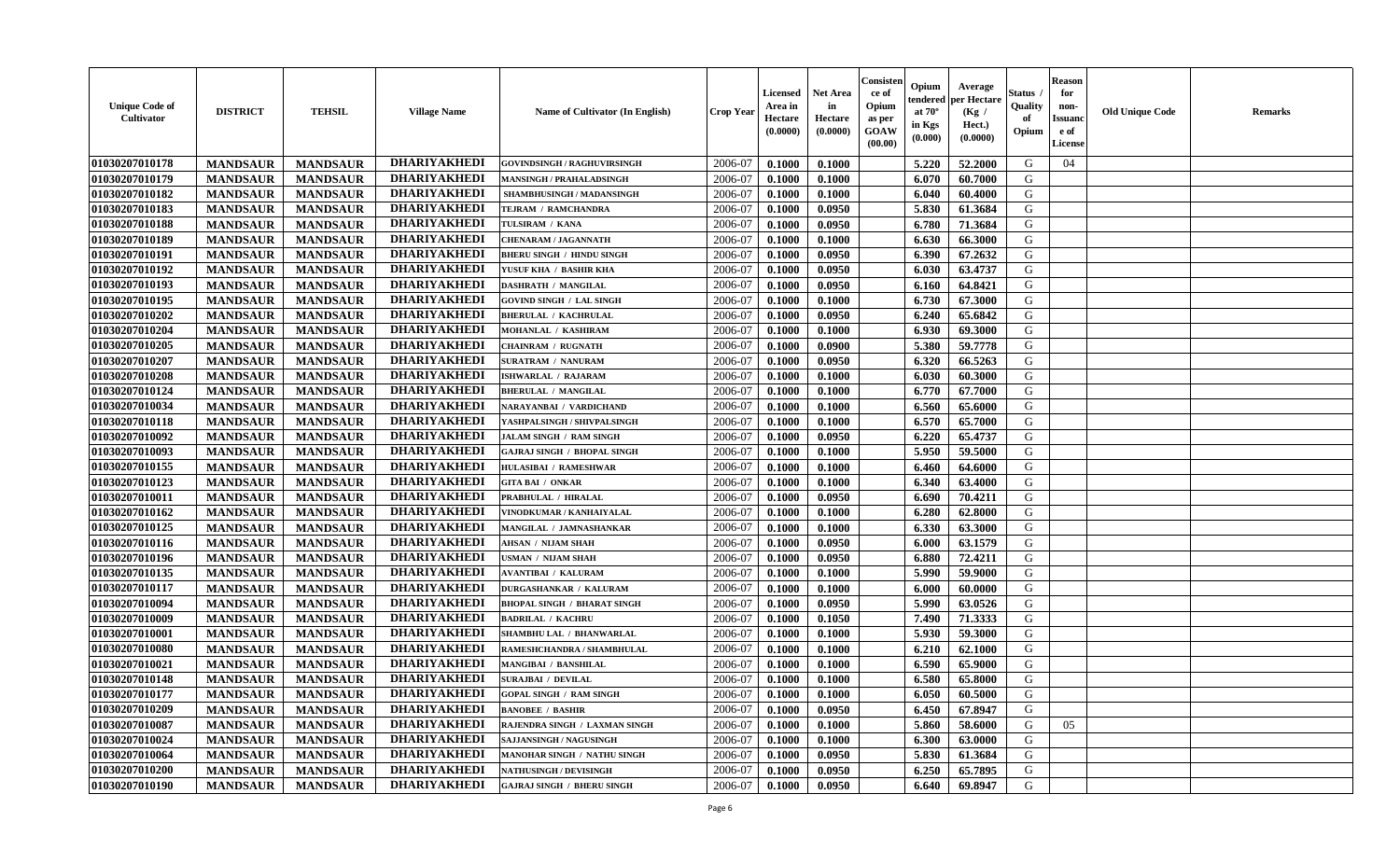| <b>Unique Code of</b><br>Cultivator | <b>DISTRICT</b> | <b>TEHSIL</b>   | <b>Village Name</b> | Name of Cultivator (In English)      | <b>Crop Year</b> | <b>Licensed</b><br>Area in<br>Hectare<br>(0.0000) | <b>Net Area</b><br>in<br>Hectare<br>(0.0000) | Consister<br>ce of<br>Opium<br>as per<br><b>GOAW</b><br>(00.00) | Opium<br>endered<br>at $70^{\circ}$<br>in Kgs<br>(0.000) | Average<br>per Hectare<br>(Kg /<br>Hect.)<br>(0.0000) | Status<br>Quality<br>of<br>Opium | <b>Reason</b><br>for<br>non-<br><b>Issuanc</b><br>e of<br>License | <b>Old Unique Code</b> | <b>Remarks</b>  |
|-------------------------------------|-----------------|-----------------|---------------------|--------------------------------------|------------------|---------------------------------------------------|----------------------------------------------|-----------------------------------------------------------------|----------------------------------------------------------|-------------------------------------------------------|----------------------------------|-------------------------------------------------------------------|------------------------|-----------------|
| 01030207010018                      | <b>MANDSAUR</b> | <b>MANDSAUR</b> | <b>DHARIYAKHEDI</b> | PREM SINGH / SHANKAR SINGH           | 2006-07          | 0.1000                                            | 0.1000                                       |                                                                 | 6.170                                                    | 61.7000                                               | G                                |                                                                   |                        |                 |
| 01030207010109                      | <b>MANDSAUR</b> | <b>MANDSAUR</b> | <b>DHARIYAKHEDI</b> | KANHEYALAL / PYARCHANDRA             | 2006-07          | 0.1000                                            | 0.1000                                       |                                                                 | 5.990                                                    | 59.9000                                               | G                                |                                                                   |                        |                 |
| 01030207010198                      | <b>MANDSAUR</b> | <b>MANDSAUR</b> | <b>DHARIYAKHEDI</b> | SURESH KUMAR / CHAGANLAL             | 2006-07          | 0.1000                                            | 0.0950                                       |                                                                 | 6.580                                                    | 69.2632                                               | G                                |                                                                   |                        |                 |
| 01030207010138                      | <b>MANDSAUR</b> | <b>MANDSAUR</b> | <b>DHARIYAKHEDI</b> | LAKSHMIBAI / KANA                    | 2006-07          | 0.1000                                            | 0.1000                                       |                                                                 | 6.110                                                    | 61.1000                                               | G                                |                                                                   |                        |                 |
| 01030207010102                      | <b>MANDSAUR</b> | <b>MANDSAUR</b> | <b>DHARIYAKHEDI</b> | SATYANARAYAN / MOTILAL               | 2006-07          | 0.1000                                            | 0.1000                                       |                                                                 | 5.820                                                    | 58.2000                                               | G                                | 05                                                                |                        |                 |
| 01030207010150                      | <b>MANDSAUR</b> | <b>MANDSAUR</b> | <b>DHARIYAKHEDI</b> | <b>BHANWAR SINGH / BAHADUR SINGH</b> | 2006-07          | 0.1000                                            | 0.0950                                       |                                                                 | 5.570                                                    | 58.6316                                               | G                                |                                                                   |                        |                 |
| 01030207012001                      | <b>MANDSAUR</b> | <b>MANDSAUR</b> | <b>GUJRADA</b>      | RAMKISHAN / NANDRAM                  | 2006-07          | 0.1000                                            | 0.1000                                       |                                                                 | 6.420                                                    | 64.2000                                               | G                                |                                                                   |                        |                 |
| 01030207012002                      | <b>MANDSAUR</b> | <b>MANDSAUR</b> | <b>GUJRADA</b>      | RAJARAM / FAKIRCHAND                 | 2006-07          | 0.1000                                            | 0.1000                                       |                                                                 | 5.900                                                    | 59.0000                                               | G                                |                                                                   |                        |                 |
| 01030207012004                      | <b>MANDSAUR</b> | <b>MANDSAUR</b> | <b>GUJRADA</b>      | <b>BHANVARLAL / NANDRAM</b>          | 2006-07          | 0.1000                                            | 0.1000                                       |                                                                 | 6.560                                                    | 65.6000                                               | G                                |                                                                   |                        |                 |
| 01030207012006                      | <b>MANDSAUR</b> | <b>MANDSAUR</b> | <b>GUJRADA</b>      | <b>AMRITRAM / NANDA</b>              | 2006-07          | 0.1000                                            | 0.1000                                       |                                                                 | 6.800                                                    | 68.0000                                               | G                                |                                                                   |                        |                 |
| 01030207012009                      | <b>MANDSAUR</b> | <b>MANDSAUR</b> | <b>GUJRADA</b>      | <b>AMBALAL / NANDRAM</b>             | 2006-07          | 0.1000                                            | 0.1000                                       |                                                                 | 6.000                                                    | 60.0000                                               | G                                |                                                                   |                        |                 |
| 01030207012010                      | <b>MANDSAUR</b> | <b>MANDSAUR</b> | <b>GUJRADA</b>      | <b>GANGARAM / BHERA</b>              | 2006-07          | 0.1000                                            | 0.1000                                       |                                                                 | 6.800                                                    | 68.0000                                               | G                                |                                                                   |                        |                 |
| 01030207012007                      | <b>MANDSAUR</b> | <b>MANDSAUR</b> | <b>GUJRADA</b>      | <b>BAGDIRAM / NANDRAM</b>            | 2006-07          | 0.1000                                            | 0.1000                                       |                                                                 | 6.030                                                    | 60.3000                                               | G                                |                                                                   |                        |                 |
| 01030207012011                      | <b>MANDSAUR</b> | <b>MANDSAUR</b> | <b>GUJRADA</b>      | <b>BHARATSINGH / AMARSINGH</b>       | 2006-07          | 0.1000                                            | 0.1000                                       |                                                                 | 6.240                                                    | 62.4000                                               | G                                |                                                                   |                        |                 |
| 01030207012012                      | <b>MANDSAUR</b> | <b>MANDSAUR</b> | <b>GUJRADA</b>      | SHANKARLAL / NANDRAM                 | 2006-07          | 0.1000                                            | 0.1000                                       |                                                                 | 5.870                                                    | 58.7000                                               | G                                |                                                                   |                        |                 |
| 01030207012013                      | <b>MANDSAUR</b> | <b>MANDSAUR</b> | <b>GUJRADA</b>      | <b>AMRITRAM / BHERULAL</b>           | 2006-07          | 0.1000                                            | 0.0950                                       |                                                                 | 5.840                                                    | 61.4737                                               | G                                |                                                                   |                        |                 |
| 01030207012016                      | <b>MANDSAUR</b> | <b>MANDSAUR</b> | <b>GUJRADA</b>      | <b>HARIRAM / BHAGIRATH</b>           | 2006-07          | 0.1000                                            | 0.1000                                       |                                                                 | 6.890                                                    | 68.9000                                               | G                                |                                                                   |                        |                 |
| 01030207012017                      | <b>MANDSAUR</b> | <b>MANDSAUR</b> | <b>GUJRADA</b>      | JAGANNATH / KISHANLAL                | 2006-07          | 0.1000                                            | 0.1000                                       |                                                                 | 6.010                                                    | 60.1000                                               | G                                |                                                                   |                        |                 |
| 01030207012018                      | <b>MANDSAUR</b> | <b>MANDSAUR</b> | <b>GUJRADA</b>      | RAMLAL / CHUNNILAL                   | 2006-07          | 0.1000                                            | 0.1000                                       |                                                                 | 6.070                                                    | 60.7000                                               | G                                |                                                                   |                        |                 |
| 01030207012019                      | <b>MANDSAUR</b> | <b>MANDSAUR</b> | <b>GUJRADA</b>      | <b>DHAPUBAI/NANDRAM</b>              | 2006-07          | 0.1000                                            | 0.1000                                       |                                                                 | 5.010                                                    | 50.1000                                               | G                                | 04                                                                |                        |                 |
| 01030207012020                      | <b>MANDSAUR</b> | <b>MANDSAUR</b> | <b>GUJRADA</b>      | <b>RAMRATAN / KISAN</b>              | 2006-07          | 0.1000                                            | 0.1000                                       |                                                                 | 6.810                                                    | 68.1000                                               | G                                |                                                                   |                        |                 |
| 01030207012025                      | <b>MANDSAUR</b> | <b>MANDSAUR</b> | <b>GUJRADA</b>      | <b>MANGILAL / HIRALAL</b>            | 2006-07          | 0.1000                                            | 0.1000                                       |                                                                 | 6.680                                                    | 66.8000                                               | G                                |                                                                   |                        |                 |
| 01030207012030                      | <b>MANDSAUR</b> | <b>MANDSAUR</b> | <b>GUJRADA</b>      | <b>HULASIBAI / MANGILAL</b>          | 2006-07          | 0.1000                                            | 0.1000                                       |                                                                 | 5.660                                                    | 56.6000                                               | G                                |                                                                   |                        |                 |
| 01030207012035                      | <b>MANDSAUR</b> | <b>MANDSAUR</b> | <b>GUJRADA</b>      | <b>RAMLAL / GULAB</b>                | 2006-07          | 0.1000                                            | 0.1000                                       |                                                                 | 6.060                                                    | 60.6000                                               | G                                |                                                                   |                        |                 |
| 01030207012037                      | <b>MANDSAUR</b> | <b>MANDSAUR</b> | <b>GUJRADA</b>      | <b>GULABKUNVAR / BHANVARSINGH</b>    | 2006-07          | 0.1000                                            | 0.1000                                       |                                                                 | 7.470                                                    | 74.7000                                               |                                  | 02                                                                |                        |                 |
| 01030207012038                      | <b>MANDSAUR</b> | <b>MANDSAUR</b> | <b>GUJRADA</b>      | <b>HEMRAJ / KALU</b>                 | 2006-07          | 0.1000                                            | 0.1000                                       |                                                                 | 6.090                                                    | 60.9000                                               | G                                |                                                                   |                        |                 |
| 01030207012042                      | <b>MANDSAUR</b> | <b>MANDSAUR</b> | <b>GUJRADA</b>      | <b>CHUNNILAL / FAKIRLAL</b>          | 2006-07          | 0.1000                                            | 0.1000                                       |                                                                 | 6.050                                                    | 60.5000                                               | G                                |                                                                   |                        |                 |
| 01030207012043                      | <b>MANDSAUR</b> | <b>MANDSAUR</b> | <b>GUJRADA</b>      | KALU / NANDA GAYARI                  | 2006-07          | 0.1000                                            | 0.1000                                       |                                                                 | 5.520                                                    | 55,2000                                               | G                                | 04                                                                |                        |                 |
| 01030207012044                      | <b>MANDSAUR</b> | <b>MANDSAUR</b> | <b>GUJRADA</b>      | <b>BABULAL / KACHRU</b>              | 2006-07          | 0.1000                                            | 0.0950                                       |                                                                 | 5.890                                                    | 62.0000                                               | G                                |                                                                   |                        |                 |
| 01030207012046                      | <b>MANDSAUR</b> | <b>MANDSAUR</b> | <b>GUJRADA</b>      | RAMIBAI / RATANLAL                   | 2006-07          | 0.1000                                            | 0.0950                                       |                                                                 | 6.710                                                    | 70.6316                                               | G                                |                                                                   |                        |                 |
| 01030207012049                      | <b>MANDSAUR</b> | <b>MANDSAUR</b> | <b>GUJRADA</b>      | <b>KACHRU / CHATURBHUJ</b>           | 2006-07          | 0.1000                                            | 0.1000                                       |                                                                 | 6.400                                                    | 64.0000                                               | G                                |                                                                   |                        |                 |
| 01030207012050                      | <b>MANDSAUR</b> | <b>MANDSAUR</b> | <b>GUJRADA</b>      | <b>NANDRAM / LACCHIRAM</b>           | 2006-07          | 0.1000                                            | 0.1000                                       |                                                                 | 5.800                                                    | 58.0000                                               | G                                |                                                                   |                        |                 |
| 01030207012052                      | <b>MANDSAUR</b> | <b>MANDSAUR</b> | <b>GUJRADA</b>      | RAMLAL / BHAGIRATH                   | 2006-07          | 0.1000                                            | 0.1000                                       |                                                                 | 5.610                                                    | 56.1000                                               | G                                |                                                                   |                        |                 |
| 01030207012056                      | <b>MANDSAUR</b> | <b>MANDSAUR</b> | <b>GUJRADA</b>      | KISHANLAL / JAGANNATH                | 2006-07          | 0.1000                                            | 0.0950                                       |                                                                 | 4.790                                                    | 50.4211                                               | G                                | 04                                                                |                        |                 |
| 01030207012060                      | <b>MANDSAUR</b> | <b>MANDSAUR</b> | <b>GUJRADA</b>      | <b>RAMPRATAP / KALU</b>              | 2006-07          | 0.1000                                            | 0.1000                                       |                                                                 | 5.630                                                    | 56.3000                                               | G                                |                                                                   |                        |                 |
| 01030207012065                      | <b>MANDSAUR</b> | MANDSAUR        | <b>GUJRADA</b>      | NANDUBAI / LAKSHMAN BAIRAGI          | 2006-07          | 0.1000                                            | 0.1000                                       |                                                                 | 6.060                                                    | 60.6000                                               | G                                |                                                                   |                        |                 |
| 01030207012067                      | <b>MANDSAUR</b> | <b>MANDSAUR</b> | <b>GUJRADA</b>      | <b>AMARSINGH / JUJHARSINGH</b>       | 2006-07          | 0.1000                                            |                                              |                                                                 |                                                          | 0.0000                                                | $\mathbf{F}$                     |                                                                   |                        |                 |
| 01030207012068                      | <b>MANDSAUR</b> | <b>MANDSAUR</b> | <b>GUJRADA</b>      | <b>BALARAM / MANGILAL JAT</b>        | 2006-07          | 0.1000                                            | 0.1000                                       |                                                                 | 6.090                                                    | 60.9000                                               | G                                |                                                                   |                        |                 |
| 01030207012070                      | <b>MANDSAUR</b> | <b>MANDSAUR</b> | <b>GUJRADA</b>      | <b>DEVRAM / BHERULAL</b>             | 2006-07          | 0.1000                                            | 0.1050                                       |                                                                 | 6.330                                                    | 60.2857                                               | G                                |                                                                   |                        |                 |
| 01030207012072                      | <b>MANDSAUR</b> | <b>MANDSAUR</b> | <b>GUJRADA</b>      | <b>CHUNNILAL / BHERULAL</b>          | 2006-07          | 0.1000                                            | 0.1000                                       |                                                                 | 4.990                                                    | 49.9000                                               | G                                | 04                                                                |                        |                 |
| 01030207012074                      | <b>MANDSAUR</b> | <b>MANDSAUR</b> | <b>GUJRADA</b>      | SHANTILAL / KISHANLAL                | 2006-07          | 0.1000                                            | 0.1000                                       |                                                                 | 5.540                                                    | 55.4000                                               | G                                | 04                                                                |                        |                 |
| 01030207012080                      | <b>MANDSAUR</b> | <b>MANDSAUR</b> | <b>GUJRADA</b>      | MANGILAL / GORDHANLAL                | 2006-07          | 0.1000                                            | 0.1000                                       |                                                                 | 5.430                                                    | 54.3000                                               | G                                | 04                                                                |                        | TRANSFER/ACHERA |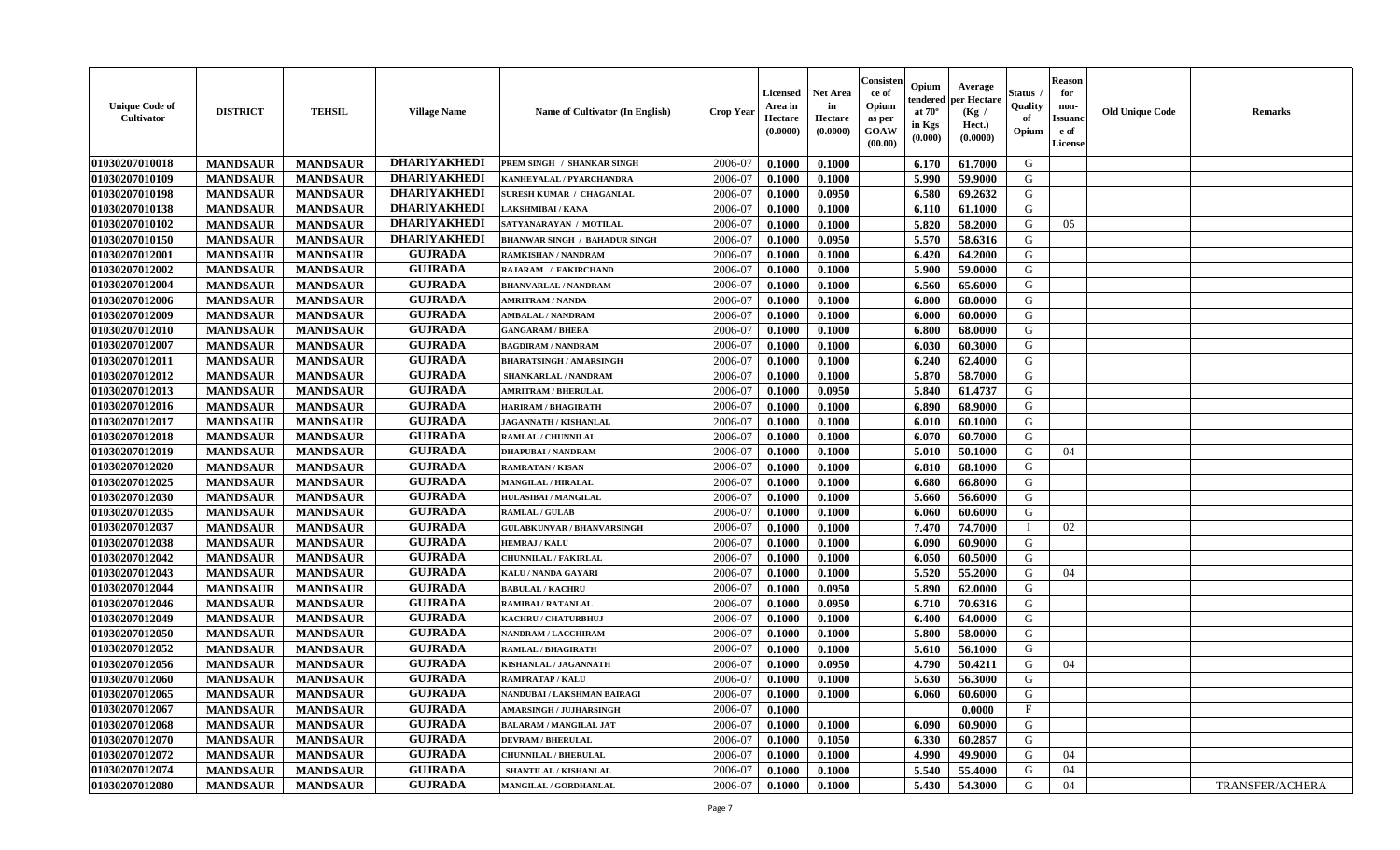| <b>Unique Code of</b><br><b>Cultivator</b> | <b>DISTRICT</b> | <b>TEHSIL</b>                      | <b>Village Name</b>  | <b>Name of Cultivator (In English)</b> | <b>Crop Year</b> | <b>Licensed</b><br>Area in<br>Hectare<br>(0.0000) | <b>Net Area</b><br>in<br>Hectare<br>(0.0000) | Consister<br>ce of<br>Opium<br>as per<br><b>GOAW</b><br>(00.00) | Opium<br>endered<br>at $70^\circ$<br>in Kgs<br>$(\mathbf{0.000})$ | Average<br>per Hectare<br>(Kg /<br>Hect.)<br>(0.0000) | Status<br>Quality<br>of<br>Opium | <b>Reason</b><br>for<br>non-<br><b>Issuano</b><br>e of<br>License | <b>Old Unique Code</b> | <b>Remarks</b>     |
|--------------------------------------------|-----------------|------------------------------------|----------------------|----------------------------------------|------------------|---------------------------------------------------|----------------------------------------------|-----------------------------------------------------------------|-------------------------------------------------------------------|-------------------------------------------------------|----------------------------------|-------------------------------------------------------------------|------------------------|--------------------|
| 01030207012081                             | <b>MANDSAUR</b> | <b>MANDSAUR</b>                    | <b>GUJRADA</b>       | <b>KAVARLAL / GORDHANLAL</b>           | 2006-07          | 0.1000                                            | 0.0950                                       |                                                                 | 5.700                                                             | 60.0000                                               | G                                |                                                                   |                        |                    |
| 01030207013001                             | <b>MANDSAUR</b> | <b>MANDSAUR</b>                    | <b>GURADIYA DEDA</b> | HUKMICHANDRA / LAXMINARAYAN            | 2006-07          | 0.1000                                            | 0.1000                                       |                                                                 | 6.430                                                             | 64.3000                                               | G                                |                                                                   |                        |                    |
| 01030207013002                             | <b>MANDSAUR</b> | <b>MANDSAUR</b>                    | <b>GURADIYA DEDA</b> | <b>BHERULAL / BHANVARLAL</b>           | 2006-07          | 0.1000                                            | 0.1000                                       |                                                                 | 6.770                                                             | 67.7000                                               | G                                |                                                                   |                        |                    |
| 01030207013003                             | <b>MANDSAUR</b> | <b>MANDSAUR</b>                    | <b>GURADIYA DEDA</b> | <b>GOPALKRISHAN / BAPULAL</b>          | 2006-07          | 0.1000                                            | 0.1000                                       |                                                                 | 6.980                                                             | 69.8000                                               | G                                |                                                                   |                        |                    |
| 01030207013004                             | <b>MANDSAUR</b> | <b>MANDSAUR</b>                    | <b>GURADIYA DEDA</b> | RAMKUNWARBAI / RAMLAL                  | 2006-07          | 0.1000                                            | 0.1000                                       |                                                                 | 6.340                                                             | 63.4000                                               | G                                |                                                                   |                        |                    |
| 01030207013005                             | <b>MANDSAUR</b> | <b>MANDSAUR</b>                    | <b>GURADIYA DEDA</b> | <b>HIRALAL / BAPULAL</b>               | 2006-07          | 0.1000                                            | 0.0950                                       |                                                                 | 6.490                                                             | 68.3158                                               | G                                |                                                                   |                        |                    |
| 01030207013006                             | <b>MANDSAUR</b> | <b>MANDSAUR</b>                    | <b>GURADIYA DEDA</b> | RAMNIVAS / SHOBHARAM                   | 2006-07          | 0.1000                                            | 0.1000                                       |                                                                 | 6.560                                                             | 65.6000                                               | G                                |                                                                   |                        |                    |
| 01030207013007                             | <b>MANDSAUR</b> | <b>MANDSAUR</b>                    | <b>GURADIYA DEDA</b> | NATHURAM / BHAGATRAM                   | 2006-07          | 0.1000                                            | 0.1000                                       |                                                                 | 6.880                                                             | 68.8000                                               | G                                |                                                                   |                        |                    |
| 01030207013008                             | <b>MANDSAUR</b> | <b>MANDSAUR</b>                    | <b>GURADIYA DEDA</b> | <b>JMMEDRAM / SHOBHARAM</b>            | 2006-07          | 0.1000                                            | 0.1000                                       |                                                                 | 6.220                                                             | 62.2000                                               | G                                |                                                                   |                        |                    |
| 01030207013014                             | <b>MANDSAUR</b> | <b>MANDSAUR</b>                    | <b>GURADIYA DEDA</b> | <b>BADRILAL / CHATURBHUJ</b>           | 2006-07          | 0.1000                                            | 0.1000                                       |                                                                 | 6.720                                                             | 67.2000                                               | G                                |                                                                   |                        |                    |
| 01030207013015                             | <b>MANDSAUR</b> | <b>MANDSAUR</b>                    | <b>GURADIYA DEDA</b> | <b>BAGDIRAM / AASHARAM</b>             | 2006-07          | 0.1000                                            | 0.0950                                       |                                                                 | 6.620                                                             | 69.6842                                               | G                                |                                                                   |                        |                    |
| 01030207013016                             | <b>MANDSAUR</b> | <b>MANDSAUR</b>                    | <b>GURADIYA DEDA</b> | <b>MANGILAL / BHUVANIRAM</b>           | 2006-07          | 0.1000                                            | 0.0900                                       |                                                                 | 6.630                                                             | 73.6667                                               | G                                |                                                                   |                        |                    |
| 01030207013018                             | <b>MANDSAUR</b> | <b>MANDSAUR</b>                    | <b>GURADIYA DEDA</b> | <b>JANIBAI/GOPAL</b>                   | 2006-07          | 0.1000                                            | 0.0600                                       |                                                                 | 4.120                                                             | 68.6667                                               | G                                |                                                                   |                        |                    |
| 01030207013021                             | <b>MANDSAUR</b> | <b>MANDSAUR</b>                    | <b>GURADIYA DEDA</b> | <b>JAGDISH / NATHULAL</b>              | 2006-07          | 0.1000                                            | 0.1000                                       |                                                                 | 6.640                                                             | 66.4000                                               | G                                |                                                                   |                        |                    |
| 01030207013022                             | <b>MANDSAUR</b> | <b>MANDSAUR</b>                    | <b>GURADIYA DEDA</b> | <b>BANSHILAL / SHIVNARAYAN</b>         | 2006-07          | 0.1000                                            | 0.1000                                       |                                                                 | 7.660                                                             | 76.6000                                               | G                                |                                                                   |                        |                    |
| 01030207013023                             | <b>MANDSAUR</b> | <b>MANDSAUR</b>                    | <b>GURADIYA DEDA</b> | MANGILAL / NANDRAM                     | 2006-07          | 0.1000                                            | 0.1000                                       |                                                                 | 6.920                                                             | 69.2000                                               | G                                |                                                                   |                        |                    |
| 01030207013024                             | <b>MANDSAUR</b> | <b>MANDSAUR</b>                    | <b>GURADIYA DEDA</b> | RAMDAYAL / KALURAM                     | 2006-07          | 0.1000                                            | 0.1000                                       |                                                                 | 6.740                                                             | 67.4000                                               | G                                |                                                                   |                        |                    |
| 01030207013026                             | <b>MANDSAUR</b> | <b>MANDSAUR</b>                    | <b>GURADIYA DEDA</b> | RAMNARYAN / PYARCHANDRA                | 2006-07          | 0.1000                                            | 0.1050                                       |                                                                 | 5.970                                                             | 56.8571                                               | G                                | 05                                                                |                        |                    |
| 01030207013027                             | <b>MANDSAUR</b> | <b>MANDSAUR</b>                    | <b>GURADIYA DEDA</b> | KACHNBAI / KALU                        | 2006-07          | 0.1000                                            |                                              |                                                                 |                                                                   | 0.0000                                                | $\mathbf{F}$                     |                                                                   |                        | <b>NAME CHANGE</b> |
| 01030207013028                             | <b>MANDSAUR</b> | <b>MANDSAUR</b>                    | <b>GURADIYA DEDA</b> | RAMA / DEVA                            | 2006-07          | 0.1000                                            | 0.1000                                       |                                                                 | 5.210                                                             | 52.1000                                               | G                                | 04                                                                |                        |                    |
| 01030207013029                             | <b>MANDSAUR</b> | <b>MANDSAUR</b>                    | <b>GURADIYA DEDA</b> | <b>GIRDHARI / KALU</b>                 | 2006-07          | 0.1000                                            | 0.1000                                       |                                                                 | 6.260                                                             | 62.6000                                               | G                                |                                                                   |                        |                    |
| 01030207013030                             | <b>MANDSAUR</b> | <b>MANDSAUR</b>                    | <b>GURADIYA DEDA</b> | <b>GIRDHARILAL / KASTURCHANDRA</b>     | 2006-07          | 0.1000                                            | 0.1000                                       |                                                                 | 5.490                                                             | 54.9000                                               | G                                | 04                                                                |                        |                    |
| 01030207013031                             | <b>MANDSAUR</b> | <b>MANDSAUR</b>                    | <b>GURADIYA DEDA</b> | <b>GORDHAN / JAGANNATH</b>             | 2006-07          | 0.1000                                            | 0.1000                                       |                                                                 | 5.530                                                             | 55.3000                                               | G                                | 04                                                                |                        |                    |
| 01030207013032                             | <b>MANDSAUR</b> | <b>MANDSAUR</b>                    | <b>GURADIYA DEDA</b> | LALIBAI / CHAMPALAL                    | 2006-07          | 0.1000                                            | 0.0950                                       |                                                                 | 6.220                                                             | 65,4737                                               | G                                |                                                                   |                        |                    |
| 01030207013034                             | <b>MANDSAUR</b> | <b>MANDSAUR</b>                    | <b>GURADIYA DEDA</b> | KANVARLAL / KASHIRAM                   | 2006-07          | 0.1000                                            | 0.1050                                       |                                                                 | 7.010                                                             | 66.7619                                               | G                                |                                                                   |                        |                    |
| 01030207013040                             | <b>MANDSAUR</b> | <b>MANDSAUR</b>                    | <b>GURADIYA DEDA</b> | KAILASHCHANDRA / SHIVLAL               | 2006-07          | 0.1000                                            | 0.0950                                       |                                                                 | 6.850                                                             | 72.1053                                               | G                                |                                                                   |                        |                    |
| 01030207013041                             | <b>MANDSAUR</b> |                                    | <b>GURADIYA DEDA</b> | <b>BHAGATRAM / KALURAM</b>             | 2006-07          | 0.1000                                            | 0.0950                                       |                                                                 | 6.740                                                             | 70.9474                                               | G                                |                                                                   |                        |                    |
| 01030207013042                             | <b>MANDSAUR</b> | <b>MANDSAUR</b><br><b>MANDSAUR</b> | <b>GURADIYA DEDA</b> | MOHANBAI / BADRILAL                    | 2006-07          | 0.1000                                            | 0.0950                                       |                                                                 | 6.510                                                             | 68.5263                                               | G                                |                                                                   |                        |                    |
| 01030207013046                             | <b>MANDSAUR</b> | <b>MANDSAUR</b>                    | <b>GURADIYA DEDA</b> | AKSHMINARAYAN / BAPULAL                | 2006-07          | 0.1000                                            | 0.0950                                       |                                                                 | 6.780                                                             | 71.3684                                               | G                                |                                                                   |                        |                    |
| 01030207013047                             | <b>MANDSAUR</b> | <b>MANDSAUR</b>                    | <b>GURADIYA DEDA</b> | PANNALAL / GOTAM                       | 2006-07          | 0.1000                                            | 0.1000                                       |                                                                 | 6.020                                                             | 60.2000                                               | G                                |                                                                   |                        |                    |
| 01030207013049                             | <b>MANDSAUR</b> | <b>MANDSAUR</b>                    | <b>GURADIYA DEDA</b> | SHYAMSUNDAR / RATANLAL                 | 2006-07          | 0.1000                                            | 0.0950                                       |                                                                 | 7.250                                                             | 76.3158                                               | G                                |                                                                   |                        |                    |
|                                            |                 |                                    | <b>GURADIYA DEDA</b> |                                        |                  |                                                   |                                              |                                                                 |                                                                   |                                                       | G                                |                                                                   |                        |                    |
| 01030207013050                             | <b>MANDSAUR</b> | <b>MANDSAUR</b>                    | <b>GURADIYA DEDA</b> | <b>BHERULAL / CHAMANLAL</b>            | 2006-07          | 0.1000                                            | 0.0950                                       |                                                                 | 6.800                                                             | 71.5789                                               |                                  |                                                                   |                        |                    |
| 01030207013051                             | <b>MANDSAUR</b> | <b>MANDSAUR</b>                    | <b>GURADIYA DEDA</b> | <b>BANSHIRAM / DALURAM</b>             | 2006-07          | 0.1000                                            | 0.0950                                       |                                                                 | 6.440                                                             | 67.7895                                               | G                                |                                                                   |                        |                    |
| 01030207013052                             | <b>MANDSAUR</b> | <b>MANDSAUR</b>                    |                      | RAMDAYAL / VISHRAM                     | 2006-07          | 0.1000                                            | 0.1000                                       |                                                                 | 6.170                                                             | 61.7000                                               | G                                |                                                                   |                        |                    |
| 01030207013053                             | <b>MANDSAUR</b> | <b>MANDSAUR</b>                    | <b>GURADIYA DEDA</b> | LAXMINARAYAN / KALURAM                 | 2006-07          | 0.1000                                            | 0.0950                                       |                                                                 | 5.500                                                             | 57.8947                                               | G                                | 05                                                                |                        | <b>NAME CHANGE</b> |
| 01030207013055                             | <b>MANDSAUR</b> | <b>MANDSAUR</b>                    | <b>GURADIYA DEDA</b> | RADHESHYAM / BHUVANIRAM                | 2006-07          | 0.1000                                            | 0.0950                                       |                                                                 | 5.870                                                             | 61.7895                                               | G                                |                                                                   |                        |                    |
| 01030207013058                             | <b>MANDSAUR</b> | <b>MANDSAUR</b>                    | <b>GURADIYA DEDA</b> | <b>GANGARAM / JAGANNATH</b>            | 2006-07          | 0.1000                                            |                                              |                                                                 |                                                                   | 0.0000                                                | $\mathbf{F}$                     |                                                                   |                        |                    |
| 01030207013059                             | <b>MANDSAUR</b> | <b>MANDSAUR</b>                    | <b>GURADIYA DEDA</b> | NATHULAL / BHUVANIRAM                  | 2006-07          | 0.1000                                            | 0.1000                                       |                                                                 | 5.900                                                             | 59.0000                                               | G                                | 05                                                                |                        |                    |
| 01030207013060                             | <b>MANDSAUR</b> | <b>MANDSAUR</b>                    | <b>GURADIYA DEDA</b> | <b>NANDRAM / GOBA</b>                  | 2006-07          | 0.1000                                            | 0.1000                                       |                                                                 | 5.740                                                             | 57.4000                                               | G                                | 05                                                                |                        |                    |
| 01030207013061                             | <b>MANDSAUR</b> | <b>MANDSAUR</b>                    | <b>GURADIYA DEDA</b> | <b>BANSHILAL / MANGILAL</b>            | 2006-07          | 0.1000                                            | 0.0950                                       |                                                                 | 5.840                                                             | 61.4737                                               | G                                |                                                                   |                        |                    |
| 01030207013063                             | <b>MANDSAUR</b> | <b>MANDSAUR</b>                    | <b>GURADIYA DEDA</b> | <b>BAPULAL / MANNALAL</b>              | 2006-07          | 0.1000                                            | 0.1000                                       |                                                                 | 6.310                                                             | 63.1000                                               | G                                |                                                                   |                        |                    |
| 01030207013065                             | <b>MANDSAUR</b> | <b>MANDSAUR</b>                    | <b>GURADIYA DEDA</b> | <b>HIRALAL / BHUVANIRAM</b>            | 2006-07          | 0.1000                                            | 0.1000                                       |                                                                 | 6.500                                                             | 65.0000                                               | G                                |                                                                   |                        |                    |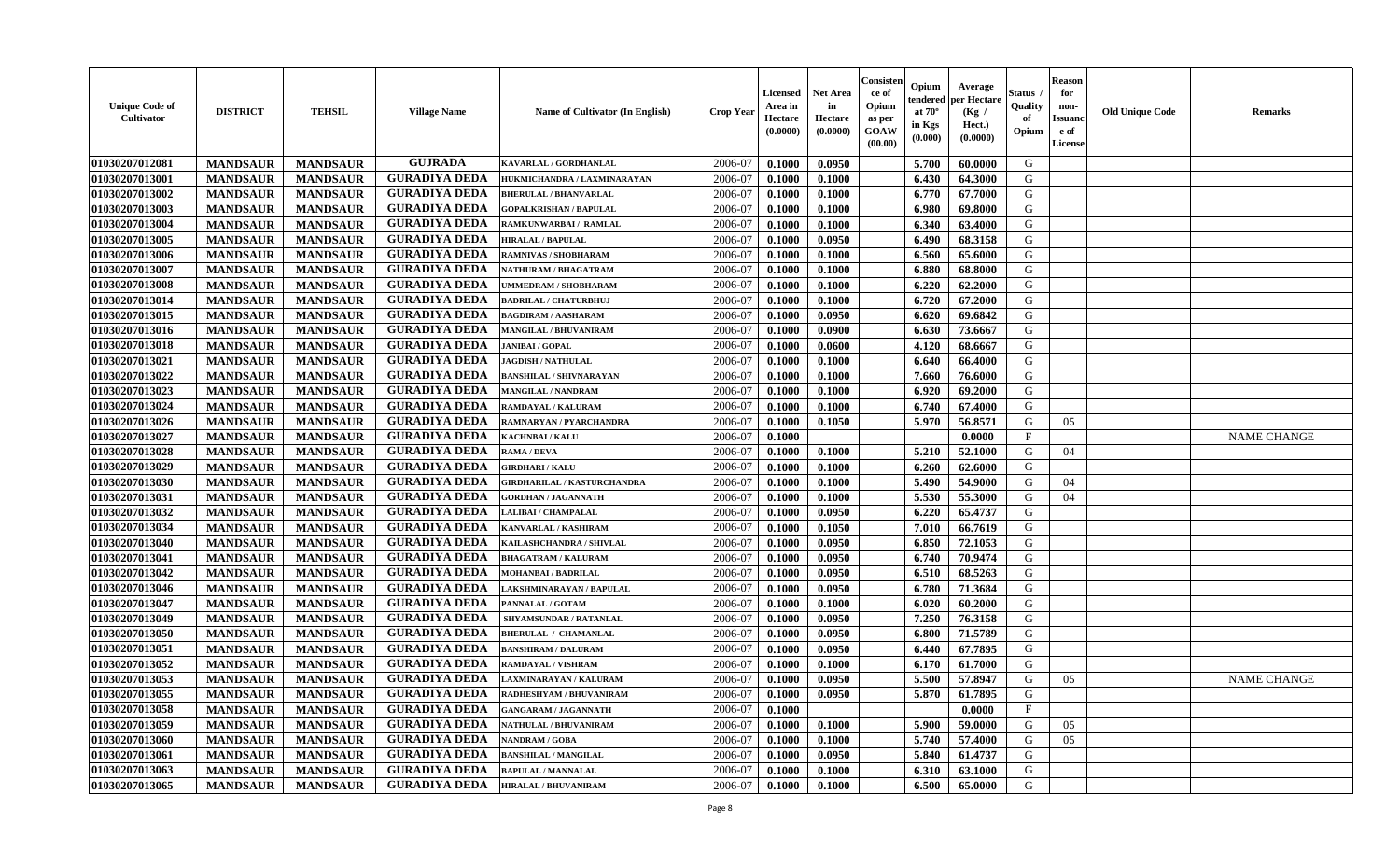| <b>Unique Code of</b><br><b>Cultivator</b> | <b>DISTRICT</b> | <b>TEHSIL</b>   | <b>Village Name</b>  | <b>Name of Cultivator (In English)</b> | <b>Crop Year</b> | <b>Licensed</b><br>Area in<br>Hectare<br>(0.0000) | <b>Net Area</b><br>in<br>Hectare<br>(0.0000) | Consister<br>ce of<br>Opium<br>as per<br><b>GOAW</b><br>(00.00) | Opium<br>endered<br>at $70^\circ$<br>in Kgs<br>$(\mathbf{0.000})$ | Average<br>per Hectare<br>(Kg /<br>Hect.)<br>(0.0000) | Status<br>Quality<br>of<br>Opium | <b>Reason</b><br>for<br>non-<br><b>Issuano</b><br>e of<br>License | <b>Old Unique Code</b> | <b>Remarks</b> |
|--------------------------------------------|-----------------|-----------------|----------------------|----------------------------------------|------------------|---------------------------------------------------|----------------------------------------------|-----------------------------------------------------------------|-------------------------------------------------------------------|-------------------------------------------------------|----------------------------------|-------------------------------------------------------------------|------------------------|----------------|
| 01030207013066                             | <b>MANDSAUR</b> | <b>MANDSAUR</b> | <b>GURADIYA DEDA</b> | <b>MADANLAL / RATANLAL</b>             | 2006-07          | 0.1000                                            | 0.0950                                       |                                                                 | 5.620                                                             | 59.1579                                               | G                                | 05                                                                |                        |                |
| 01030207013069                             | <b>MANDSAUR</b> | <b>MANDSAUR</b> | <b>GURADIYA DEDA</b> | <b>ONKARSINGH / SHITALSINGH</b>        | 2006-07          | 0.1000                                            | 0.0950                                       |                                                                 | 5.770                                                             | 60.7368                                               | G                                |                                                                   |                        |                |
| 01030207013071                             | <b>MANDSAUR</b> | <b>MANDSAUR</b> | <b>GURADIYA DEDA</b> | CHAMPABAI / DHANRAJ                    | 2006-07          | 0.1000                                            | 0.0950                                       |                                                                 | 5.960                                                             | 62.7368                                               | G                                |                                                                   |                        |                |
| 01030207013072                             | <b>MANDSAUR</b> | <b>MANDSAUR</b> | <b>GURADIYA DEDA</b> | <b>DHAPUBAI/DOLATRAM</b>               | 2006-07          | 0.1000                                            | 0.0950                                       |                                                                 | 6.230                                                             | 65.5789                                               | G                                |                                                                   |                        |                |
| 01030207013073                             | <b>MANDSAUR</b> | <b>MANDSAUR</b> | <b>GURADIYA DEDA</b> | KESHARBAI / BHAGIRATH                  | 2006-07          | 0.1000                                            | 0.1000                                       |                                                                 | 6.340                                                             | 63.4000                                               | G                                |                                                                   |                        |                |
| 01030207013076                             | <b>MANDSAUR</b> | <b>MANDSAUR</b> | <b>GURADIYA DEDA</b> | MADANLAL / KASHIRAM                    | 2006-07          | 0.1000                                            | 0.0950                                       |                                                                 | 6.480                                                             | 68.2105                                               | G                                |                                                                   |                        |                |
| 01030207013077                             | <b>MANDSAUR</b> | <b>MANDSAUR</b> | <b>GURADIYA DEDA</b> | <b>GOPAL / BHUVANIRAM</b>              | 2006-07          | 0.1000                                            | 0.0950                                       |                                                                 | 6.480                                                             | 68.2105                                               | G                                |                                                                   |                        |                |
| 01030207013079                             | <b>MANDSAUR</b> | <b>MANDSAUR</b> | <b>GURADIYA DEDA</b> | SHANTILAL / RATANLAL                   | 2006-07          | 0.1000                                            | 0.1000                                       |                                                                 | 6.180                                                             | 61.8000                                               | G                                |                                                                   |                        |                |
| 01030207013080                             | <b>MANDSAUR</b> | <b>MANDSAUR</b> | <b>GURADIYA DEDA</b> | <b>SUKHALAL / BHAGIRATH</b>            | 2006-07          | 0.1000                                            | 0.1000                                       |                                                                 | 7.060                                                             | 70.6000                                               | G                                |                                                                   |                        |                |
| 01030207013081                             | <b>MANDSAUR</b> | <b>MANDSAUR</b> | <b>GURADIYA DEDA</b> | <b>OMPRAKASH / MANNALAL</b>            | 2006-07          | 0.1000                                            | 0.1000                                       |                                                                 | 6.750                                                             | 67.5000                                               | G                                |                                                                   |                        |                |
| 01030207013082                             | <b>MANDSAUR</b> | <b>MANDSAUR</b> | <b>GURADIYA DEDA</b> | PUSHKARLAL / LAXMINARAYAN              | 2006-07          | 0.1000                                            | 0.0950                                       |                                                                 | 6.840                                                             | 72.0000                                               | G                                |                                                                   |                        |                |
| 01030207013084                             | <b>MANDSAUR</b> | <b>MANDSAUR</b> | <b>GURADIYA DEDA</b> | <b>SUBHASHCHANDRA / PARASRAM</b>       | 2006-07          | 0.1000                                            | 0.1000                                       |                                                                 | 6.920                                                             | 69.2000                                               | G                                |                                                                   |                        |                |
| 01030207013086                             | <b>MANDSAUR</b> | <b>MANDSAUR</b> | <b>GURADIYA DEDA</b> | <b>SUGRABAI/ ABDUL KARIM</b>           | 2006-07          | 0.1000                                            | 0.1050                                       |                                                                 | 6.090                                                             | 58.0000                                               | G                                | 05                                                                |                        |                |
| 01030207013088                             | <b>MANDSAUR</b> | <b>MANDSAUR</b> | <b>GURADIYA DEDA</b> | <b>VIKRAM / NANDKISHOR</b>             | 2006-07          | 0.1000                                            | 0.1000                                       |                                                                 | 6.040                                                             | 60.4000                                               | G                                |                                                                   |                        |                |
| 01030207013090                             | <b>MANDSAUR</b> | <b>MANDSAUR</b> | <b>GURADIYA DEDA</b> | RAMCHANDRA / NATHULAL                  | 2006-07          | 0.1000                                            | 0.1050                                       |                                                                 | 5.350                                                             | 50.9524                                               | G                                | 04                                                                |                        |                |
| 01030207013093                             | <b>MANDSAUR</b> | <b>MANDSAUR</b> | <b>GURADIYA DEDA</b> | <b>BHUVANSINGH / ABHAYSINGH</b>        | 2006-07          | 0.1000                                            |                                              |                                                                 |                                                                   | 0.0000                                                | $\mathbf{F}$                     |                                                                   |                        |                |
| 01030207013094                             | <b>MANDSAUR</b> | <b>MANDSAUR</b> | <b>GURADIYA DEDA</b> | <b>DASHRATH / MANNALAL</b>             | 2006-07          | 0.1000                                            | 0.0950                                       |                                                                 | 6.250                                                             | 65.7895                                               | G                                |                                                                   |                        |                |
| 01030207013095                             | <b>MANDSAUR</b> | <b>MANDSAUR</b> | <b>GURADIYA DEDA</b> | RAMESHVAR / KALURAM                    | 2006-07          | 0.1000                                            | 0.0950                                       |                                                                 | 6.280                                                             | 66.1053                                               | G                                |                                                                   |                        |                |
| 01030207013097                             | <b>MANDSAUR</b> | <b>MANDSAUR</b> | <b>GURADIYA DEDA</b> | <b>SURAJBAI / JAGANNATH</b>            | 2006-07          | 0.1000                                            | 0.1000                                       |                                                                 | 5.920                                                             | 59.2000                                               | G                                | 05                                                                |                        |                |
| 01030207013098                             | <b>MANDSAUR</b> | <b>MANDSAUR</b> | <b>GURADIYA DEDA</b> | RADHESHYAM / BARDILAL                  | 2006-07          | 0.1000                                            | 0.0950                                       |                                                                 | 5.100                                                             | 53.6842                                               | G                                | 04                                                                |                        |                |
| 01030207013099                             | <b>MANDSAUR</b> | <b>MANDSAUR</b> | <b>GURADIYA DEDA</b> | SHIVNARAYAN / PRABHULAL                | 2006-07          | 0.1000                                            | 0.0900                                       |                                                                 | 5.790                                                             | 64.3333                                               | G                                |                                                                   |                        |                |
| 01030207013100                             | <b>MANDSAUR</b> | <b>MANDSAUR</b> | <b>GURADIYA DEDA</b> | PUSHKARLAL / RAMPRASAD                 | 2006-07          | 0.1000                                            | 0.0950                                       |                                                                 | 6.040                                                             | 63.5789                                               | G                                |                                                                   |                        |                |
| 01030207013101                             | <b>MANDSAUR</b> | <b>MANDSAUR</b> | <b>GURADIYA DEDA</b> | <b>GOPAL / MANNALAL</b>                | 2006-07          | 0.1000                                            | 0.1000                                       |                                                                 | 5.960                                                             | 59.6000                                               | G                                |                                                                   |                        |                |
| 01030207013103                             | <b>MANDSAUR</b> | <b>MANDSAUR</b> | <b>GURADIYA DEDA</b> | <b>PUSHKARLAL / HIRALAL</b>            | 2006-07          | 0.1000                                            | 0.0950                                       |                                                                 | 5.290                                                             | 55.6842                                               | G                                | 04                                                                |                        |                |
| 01030207013104                             | <b>MANDSAUR</b> | <b>MANDSAUR</b> | <b>GURADIYA DEDA</b> | <b>GOPAL / RAJARAM</b>                 | 2006-07          | 0.1000                                            | 0.1000                                       |                                                                 | 6.370                                                             | 63.7000                                               | G                                |                                                                   |                        |                |
| 01030207013105                             | <b>MANDSAUR</b> | <b>MANDSAUR</b> | <b>GURADIYA DEDA</b> | <b>RAMESH / BHUVANIRAM</b>             | 2006-07          | 0.1000                                            | 0.1000                                       |                                                                 | 5.840                                                             | 58.4000                                               | G                                | 05                                                                |                        |                |
| 01030207013106                             | <b>MANDSAUR</b> | <b>MANDSAUR</b> | <b>GURADIYA DEDA</b> | CHANDMAL / AMRITRAM                    | 2006-07          | 0.1000                                            | 0.0950                                       |                                                                 | 5.590                                                             | 58.8421                                               | G                                |                                                                   |                        |                |
| 01030207013107                             | <b>MANDSAUR</b> | <b>MANDSAUR</b> | <b>GURADIYA DEDA</b> | <b>KISHOR / KANVARLAL</b>              | 2006-07          | 0.1000                                            | 0.1000                                       |                                                                 | 6.560                                                             | 65.6000                                               | G                                |                                                                   |                        |                |
| 01030207013108                             | <b>MANDSAUR</b> | <b>MANDSAUR</b> | <b>GURADIYA DEDA</b> | MANGILAL / RAMNARAYAN                  | 2006-07          | 0.1000                                            | 0.0950                                       |                                                                 | 5.570                                                             | 58.6316                                               | G                                | 05                                                                |                        |                |
| 01030207013109                             | <b>MANDSAUR</b> | <b>MANDSAUR</b> | <b>GURADIYA DEDA</b> | SUBHASHCHANDRA / PRABHULAL             | 2006-07          | 0.1000                                            | 0.1000                                       |                                                                 | 4.950                                                             | 49.5000                                               | G                                | 04                                                                |                        |                |
| 01030207013110                             | <b>MANDSAUR</b> | <b>MANDSAUR</b> | <b>GURADIYA DEDA</b> | RADHESHYAM / MANGILAL                  | 2006-07          | 0.1000                                            | 0.1050                                       |                                                                 | 6.100                                                             | 58.0952                                               | G                                | 05                                                                |                        |                |
| 01030207013114                             | <b>MANDSAUR</b> | <b>MANDSAUR</b> | <b>GURADIYA DEDA</b> | SAMPATBAI / BHANVARLAL                 | 2006-07          | 0.1000                                            | 0.0900                                       |                                                                 | 5.510                                                             | 61.2222                                               | G                                |                                                                   |                        |                |
| 01030207013116                             | <b>MANDSAUR</b> | <b>MANDSAUR</b> | <b>GURADIYA DEDA</b> | RAMRATAN / CHENRAM                     | 2006-07          | 0.1000                                            | 0.1000                                       |                                                                 | 5.930                                                             | 59.3000                                               | G                                |                                                                   |                        |                |
| 01030207013119                             | <b>MANDSAUR</b> | <b>MANDSAUR</b> | <b>GURADIYA DEDA</b> | <b>BANSHILAL / BHERULAL</b>            | 2006-07          | 0.1000                                            | 0.0950                                       |                                                                 | 6.180                                                             | 65.0526                                               | G                                |                                                                   |                        |                |
| 01030207013121                             | <b>MANDSAUR</b> | <b>MANDSAUR</b> | <b>GURADIYA DEDA</b> | AMRITLAL / ONKARLAL                    | 2006-07          | 0.1000                                            | 0.1000                                       |                                                                 | 6.050                                                             | 60.5000                                               | G                                |                                                                   |                        |                |
| 01030207013122                             | <b>MANDSAUR</b> | <b>MANDSAUR</b> | <b>GURADIYA DEDA</b> | RUKAMNIBAI / RAMCHANDRA                | 2006-07          | 0.1000                                            | 0.1000                                       |                                                                 | 6.470                                                             | 64.7000                                               | G                                |                                                                   |                        |                |
| 01030207013126                             | <b>MANDSAUR</b> | <b>MANDSAUR</b> | <b>GURADIYA DEDA</b> | <b>BHERULAL / BALU JI</b>              | 2006-07          | 0.1000                                            | 0.0900                                       |                                                                 | 5.870                                                             | 65.2222                                               | G                                |                                                                   |                        |                |
| 01030207013128                             | <b>MANDSAUR</b> | <b>MANDSAUR</b> | <b>GURADIYA DEDA</b> | PUSHKAR / RAMPRASD VYAPARI             | 2006-07          | 0.1000                                            | 0.0950                                       |                                                                 | 5.930                                                             | 62.4211                                               | G                                |                                                                   |                        |                |
| 01030207013130                             | <b>MANDSAUR</b> | <b>MANDSAUR</b> | <b>GURADIYA DEDA</b> | <b>KANVARLAL / DALURAM</b>             | 2006-07          | 0.1000                                            | 0.1000                                       |                                                                 | 6.020                                                             | 60.2000                                               | G                                | 05                                                                |                        |                |
| 01030207013141                             | <b>MANDSAUR</b> | <b>MANDSAUR</b> | <b>GURADIYA DEDA</b> | RAMKANYA / CHENRAM                     | 2006-07          | 0.1000                                            | 0.0950                                       |                                                                 | 4.840                                                             | 50.9474                                               | G                                | 04                                                                |                        |                |
| 01030207013142                             | <b>MANDSAUR</b> | <b>MANDSAUR</b> | <b>GURADIYA DEDA</b> | KAMLESH / SHYAMSUNDAR                  | 2006-07          | 0.1000                                            | 0.1000                                       |                                                                 | 7.130                                                             | 71.3000                                               | G                                |                                                                   |                        |                |
| 01030207013144                             | <b>MANDSAUR</b> | <b>MANDSAUR</b> | <b>GURADIYA DEDA</b> | SHYAMSUNDAR / GOPALKRISHAN             | 2006-07          | 0.1000                                            | 0.1000                                       |                                                                 | 6.570                                                             | 65.7000                                               | G                                |                                                                   |                        |                |
|                                            |                 |                 |                      |                                        |                  |                                                   |                                              |                                                                 |                                                                   |                                                       |                                  |                                                                   |                        |                |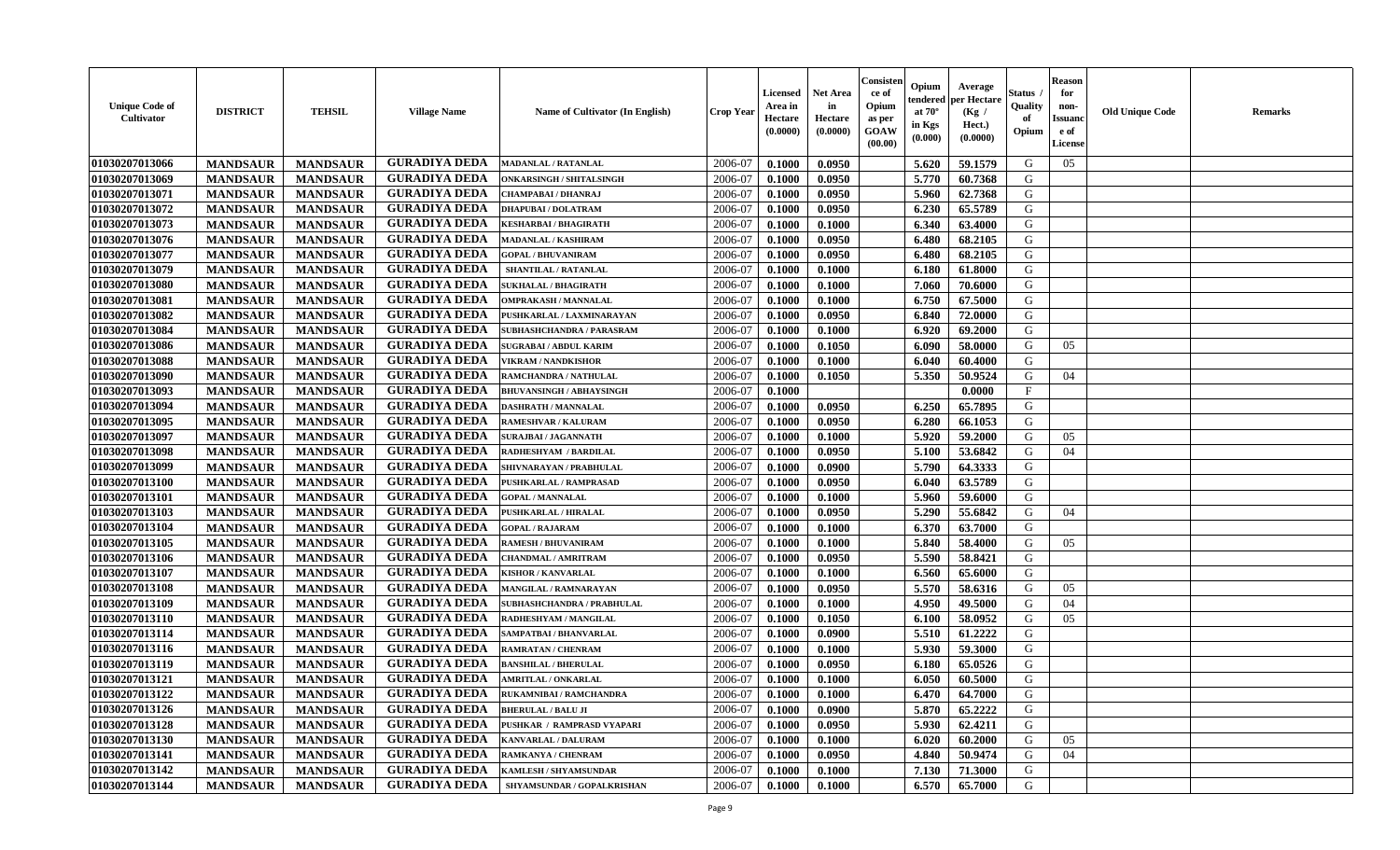| <b>Unique Code of</b><br>Cultivator | <b>DISTRICT</b> | <b>TEHSIL</b>   | <b>Village Name</b>  | Name of Cultivator (In English)   | <b>Crop Year</b> | <b>Licensed</b><br>Area in<br>Hectare<br>(0.0000) | <b>Net Area</b><br>in<br>Hectare<br>(0.0000) | Consister<br>ce of<br>Opium<br>as per<br><b>GOAW</b><br>(00.00) | Opium<br>endered<br>at $70^\circ$<br>in Kgs<br>(0.000) | Average<br>per Hectare<br>(Kg /<br>Hect.)<br>(0.0000) | <b>Status</b><br>Quality<br>of<br>Opium | <b>Reason</b><br>for<br>non-<br><b>Issuand</b><br>e of<br>License | <b>Old Unique Code</b> | <b>Remarks</b>     |
|-------------------------------------|-----------------|-----------------|----------------------|-----------------------------------|------------------|---------------------------------------------------|----------------------------------------------|-----------------------------------------------------------------|--------------------------------------------------------|-------------------------------------------------------|-----------------------------------------|-------------------------------------------------------------------|------------------------|--------------------|
| 01030207013145                      | <b>MANDSAUR</b> | <b>MANDSAUR</b> | <b>GURADIYA DEDA</b> | <b>DVARKAPRASAD / HIRALAL</b>     | 2006-07          | 0.1000                                            | 0.1000                                       |                                                                 | 6.430                                                  | 64.3000                                               | G                                       |                                                                   |                        |                    |
| 01030207013146                      | <b>MANDSAUR</b> | <b>MANDSAUR</b> | <b>GURADIYA DEDA</b> | BANVARILAL / RADHESHYAM           | 2006-07          | 0.1000                                            | 0.1000                                       |                                                                 | 6.140                                                  | 61.4000                                               | G                                       |                                                                   |                        |                    |
| 01030207013147                      | <b>MANDSAUR</b> | <b>MANDSAUR</b> | <b>GURADIYA DEDA</b> | <b>DEVILAL / BADRILAL</b>         | 2006-07          | 0.1000                                            | 0.0950                                       |                                                                 | 5.660                                                  | 59.5789                                               | G                                       | 05                                                                |                        |                    |
| 01030207013148                      | <b>MANDSAUR</b> | <b>MANDSAUR</b> | <b>GURADIYA DEDA</b> | <b>GANESHRAM / JAGANNATH</b>      | 2006-07          | 0.1000                                            | 0.1000                                       |                                                                 | 6.220                                                  | 62.2000                                               | G                                       |                                                                   |                        |                    |
| 01030207013149                      | <b>MANDSAUR</b> | <b>MANDSAUR</b> | <b>GURADIYA DEDA</b> | <b>DURGASHANKAR / GIRDHARI</b>    | 2006-07          | 0.1000                                            |                                              |                                                                 |                                                        | 0.0000                                                | F                                       |                                                                   |                        |                    |
| 01030207013150                      | <b>MANDSAUR</b> | <b>MANDSAUR</b> | <b>GURADIYA DEDA</b> | SATAYNARAYAN / MANGILAL           | 2006-07          | 0.1000                                            | 0.0950                                       |                                                                 | 5.510                                                  | 58.0000                                               | G                                       | 05                                                                |                        |                    |
| 01030207013151                      | <b>MANDSAUR</b> | <b>MANDSAUR</b> | <b>GURADIYA DEDA</b> | SATYNARAYAN / BHAIRULAL           | 2006-07          | 0.1000                                            | 0.1000                                       |                                                                 | 6.130                                                  | 61.3000                                               | G                                       |                                                                   |                        |                    |
| 01030207013152                      | <b>MANDSAUR</b> | <b>MANDSAUR</b> | <b>GURADIYA DEDA</b> | RAJMAL / LAKSHMINARAYAN           | 2006-07          | 0.1000                                            | 0.0950                                       |                                                                 | 6.160                                                  | 64.8421                                               | G                                       |                                                                   |                        |                    |
| 01030207013153                      | <b>MANDSAUR</b> | <b>MANDSAUR</b> | <b>GURADIYA DEDA</b> | <b>RUKAMANIBAI / KESHURAM</b>     | 2006-07          | 0.1000                                            | 0.1050                                       |                                                                 | 5.710                                                  | 54.3810                                               | G                                       | 04                                                                |                        |                    |
| 01030207013154                      | <b>MANDSAUR</b> | <b>MANDSAUR</b> | <b>GURADIYA DEDA</b> | <b>MANGILAL / BHUVANIRAM</b>      | 2006-07          | 0.1000                                            | 0.1000                                       |                                                                 | 6.030                                                  | 60.3000                                               | G                                       | 05                                                                |                        |                    |
| 01030207013156                      | <b>MANDSAUR</b> | <b>MANDSAUR</b> | <b>GURADIYA DEDA</b> | SHIVNARAYAN / MANSHARAM           | 2006-07          | 0.1000                                            | 0.0950                                       |                                                                 | 5.470                                                  | 57.5789                                               | G                                       | 05                                                                |                        |                    |
| 01030207013157                      | <b>MANDSAUR</b> | <b>MANDSAUR</b> | <b>GURADIYA DEDA</b> | KANVARLAL / DHANRAJ               | 2006-07          | 0.1000                                            | 0.0950                                       |                                                                 | 6.380                                                  | 67.1579                                               | G                                       |                                                                   |                        |                    |
| 01030207013159                      | <b>MANDSAUR</b> | <b>MANDSAUR</b> | <b>GURADIYA DEDA</b> | <b>KALURAM / HIRALAL</b>          | 2006-07          | 0.1000                                            | 0.0950                                       |                                                                 | 6.670                                                  | 70.2105                                               | G                                       |                                                                   |                        |                    |
| 01030207013160                      | <b>MANDSAUR</b> | <b>MANDSAUR</b> | <b>GURADIYA DEDA</b> | YASHNVANT / SHRILAL               | 2006-07          | 0.1000                                            | 0.1000                                       |                                                                 | 6.650                                                  | 66.5000                                               | G                                       |                                                                   |                        |                    |
| 01030207013162                      | <b>MANDSAUR</b> | <b>MANDSAUR</b> | <b>GURADIYA DEDA</b> | SAMRATHLAL / BHUVANIRAM           | 2006-07          | 0.1000                                            | 0.0950                                       |                                                                 | 6.760                                                  | 71.1579                                               | G                                       |                                                                   |                        |                    |
| 01030207013163                      | <b>MANDSAUR</b> | <b>MANDSAUR</b> | <b>GURADIYA DEDA</b> | <b>DINDAYAL / MANGILAL</b>        | 2006-07          | 0.1000                                            | 0.0900                                       |                                                                 | 5.520                                                  | 61.3333                                               | G                                       | 05                                                                |                        |                    |
| 01030207013165                      | <b>MANDSAUR</b> | <b>MANDSAUR</b> | <b>GURADIYA DEDA</b> | KALURAM / BHAGATRAM               | 2006-07          | 0.1000                                            | 0.1000                                       |                                                                 | 5.800                                                  | 58.0000                                               | G                                       | 05                                                                |                        |                    |
| 01030207013166                      | <b>MANDSAUR</b> | <b>MANDSAUR</b> | <b>GURADIYA DEDA</b> | <b>CHAGANLAL / BHAGATRAM</b>      | 2006-07          | 0.1000                                            | 0.1000                                       |                                                                 | 5.840                                                  | 58.4000                                               | G                                       |                                                                   |                        |                    |
| 01030207013167                      | <b>MANDSAUR</b> | <b>MANDSAUR</b> | <b>GURADIYA DEDA</b> | <b>NATHULAL / GOBA</b>            | 2006-07          | 0.1000                                            | 0.1000                                       |                                                                 | 5.930                                                  | 59.3000                                               | G                                       | 05                                                                |                        |                    |
| 01030207013168                      | <b>MANDSAUR</b> | <b>MANDSAUR</b> | <b>GURADIYA DEDA</b> | HARIPRASAD / RAMDAYAL             | 2006-07          | 0.1000                                            | 0.0950                                       |                                                                 | 5.920                                                  | 62.3158                                               | G                                       |                                                                   |                        |                    |
| 01030207013169                      | <b>MANDSAUR</b> | <b>MANDSAUR</b> | <b>GURADIYA DEDA</b> | AXMINARAYAN / BHAGWANLAL          | 2006-07          | 0.1000                                            | 0.1000                                       |                                                                 | 5.830                                                  | 58.3000                                               | G                                       | 05                                                                |                        |                    |
| 01030207013170                      | <b>MANDSAUR</b> | <b>MANDSAUR</b> | <b>GURADIYA DEDA</b> | KESHRIMAL / BHAGATRAM             | 2006-07          | 0.1000                                            | 0.1000                                       |                                                                 | 6.100                                                  | 61.0000                                               | G                                       |                                                                   |                        |                    |
| 01030207013171                      | <b>MANDSAUR</b> | <b>MANDSAUR</b> | <b>GURADIYA DEDA</b> | PREMSUKH / BHAGATRAM              | 2006-07          | 0.1000                                            | 0.1000                                       |                                                                 | 6.580                                                  | 65.8000                                               | G                                       |                                                                   |                        |                    |
| 01030207013172                      | <b>MANDSAUR</b> | <b>MANDSAUR</b> | <b>GURADIYA DEDA</b> | <b>SURATRAM / RAMA</b>            | 2006-07          | 0.1000                                            | 0.1000                                       |                                                                 | 6.620                                                  | 66.2000                                               | G                                       |                                                                   |                        |                    |
| 01030207013045                      | <b>MANDSAUR</b> | <b>MANDSAUR</b> | <b>GURADIYA DEDA</b> | SHANKARLAL / NANDRAM              | 2006-07          | 0.1000                                            | 0.1000                                       |                                                                 | 6.450                                                  | 64.5000                                               | G                                       |                                                                   |                        |                    |
| 01030207013111                      | <b>MANDSAUR</b> | <b>MANDSAUR</b> | <b>GURADIYA DEDA</b> | <b>KESHURAM / FAKIRCHANDRA</b>    | 2006-07          | 0.1000                                            | 0.1000                                       |                                                                 | 6.140                                                  | 61.4000                                               | G                                       |                                                                   |                        |                    |
| 01030207013010                      | <b>MANDSAUR</b> | <b>MANDSAUR</b> | <b>GURADIYA DEDA</b> | <b>NATHULAL / MANGILAL</b>        | 2006-07          | 0.1000                                            | 0.1000                                       |                                                                 | 6.340                                                  | 63.4000                                               | G                                       |                                                                   |                        |                    |
| 01030207013067                      | <b>MANDSAUR</b> | <b>MANDSAUR</b> | <b>GURADIYA DEDA</b> | <b>BHAGATRAM / SHIVALAL</b>       | 2006-07          | 0.1000                                            | 0.1000                                       |                                                                 | 5.880                                                  | 58.8000                                               | G                                       | 05                                                                |                        |                    |
| 01030207013143                      | <b>MANDSAUR</b> | <b>MANDSAUR</b> | <b>GURADIYA DEDA</b> | RANJITKUMAR / MADANLAL            | 2006-07          | 0.1000                                            | 0.1000                                       |                                                                 | 6.330                                                  | 63.3000                                               | G                                       |                                                                   |                        |                    |
| 01030207013078                      | <b>MANDSAUR</b> | <b>MANDSAUR</b> | <b>GURADIYA DEDA</b> | <b>GOPAL / RAMLAL</b>             | 2006-07          | 0.1000                                            | 0.1000                                       |                                                                 | 5.960                                                  | 59.6000                                               | G                                       |                                                                   |                        |                    |
| 01030207015001                      | <b>MANDSAUR</b> | <b>MANDSAUR</b> | <b>JAMALPURA</b>     | MANGILAL / GULABCHANDRA           | 2006-07          | 0.1000                                            | 0.1050                                       |                                                                 | 6.380                                                  | 60.7619                                               | G                                       |                                                                   |                        | TRANSFER/BHARDAWAD |
| 01030207015004                      | <b>MANDSAUR</b> | <b>MANDSAUR</b> | <b>JAMALPURA</b>     | <b>LALSINGH / MANGUSINGH</b>      | 2006-07          | 0.1000                                            | 0.1000                                       |                                                                 | 5.220                                                  | 52,2000                                               | G                                       | 04                                                                |                        |                    |
| 01030207015007                      | <b>MANDSAUR</b> | <b>MANDSAUR</b> | <b>JAMALPURA</b>     | <b>SITABAI/DEVA</b>               | 2006-07          | 0.1000                                            | 0.1000                                       |                                                                 | 4.110                                                  | 41.1000                                               | G                                       | 04                                                                |                        |                    |
| 01030207015008                      | <b>MANDSAUR</b> | <b>MANDSAUR</b> | <b>JAMALPURA</b>     | <b>BHERUSINGH / NATHUSINGH</b>    | 2006-07          | 0.1000                                            | 0.1000                                       |                                                                 | 4.710                                                  | 47.1000                                               | G                                       | 04                                                                |                        |                    |
| 01030207015013                      | <b>MANDSAUR</b> | <b>MANDSAUR</b> | <b>JAMALPURA</b>     | RAMLAL / LALA JI                  | 2006-07          | 0.1000                                            | 0.1000                                       |                                                                 | 6.340                                                  | 63.4000                                               | G                                       |                                                                   |                        | TRANSFER/BHARDAWAD |
| 01030207015015                      | <b>MANDSAUR</b> | MANDSAUR        | <b>JAMALPURA</b>     | <b>BALURAM / MADHU</b>            | 2006-07          | 0.1000                                            | 0.1000                                       |                                                                 | 4.840                                                  | 48.4000                                               | G                                       | 05                                                                |                        |                    |
| 01030207015016                      | <b>MANDSAUR</b> | <b>MANDSAUR</b> | <b>JAMALPURA</b>     | MANGILAL / NARAYAN                | 2006-07          | 0.1000                                            | 0.0900                                       |                                                                 | 4.880                                                  | 54.2222                                               | G                                       | 04                                                                |                        |                    |
| 01030207015018                      | <b>MANDSAUR</b> | <b>MANDSAUR</b> | <b>JAMALPURA</b>     | <b>BADRILAL / KESHURAM</b>        | 2006-07          | 0.1000                                            | 0.1000                                       |                                                                 | 5.350                                                  | 53.5000                                               | G                                       | 04                                                                |                        |                    |
| 01030207015022                      | <b>MANDSAUR</b> | <b>MANDSAUR</b> | <b>JAMALPURA</b>     | RADHESHYAM / MOTILAL              | 2006-07          | 0.1000                                            | 0.1050                                       |                                                                 | 3.060                                                  | 29.1429                                               | G                                       | 04                                                                |                        |                    |
| 01030207017001                      | <b>MANDSAUR</b> | <b>MANDSAUR</b> | <b>KAROLI</b>        | PANNALAL / VARDICHANDRA           | 2006-07          | 0.1000                                            | 0.0950                                       |                                                                 | 7.290                                                  | 76.7368                                               | G                                       |                                                                   |                        |                    |
| 01030207017002                      | <b>MANDSAUR</b> | <b>MANDSAUR</b> | <b>KAROLI</b>        | <b>GIRDHARILAL / VARDICHANDRA</b> | 2006-07          | 0.1000                                            | 0.0950                                       |                                                                 | 6.640                                                  | 69.8947                                               | G                                       |                                                                   |                        |                    |
| 01030207017006                      | <b>MANDSAUR</b> | <b>MANDSAUR</b> | <b>KAROLI</b>        | NANDIBAI / BHANWARLAL             | 2006-07          | 0.1000                                            | 0.1000                                       |                                                                 | 6.270                                                  | 62.7000                                               | G                                       |                                                                   |                        |                    |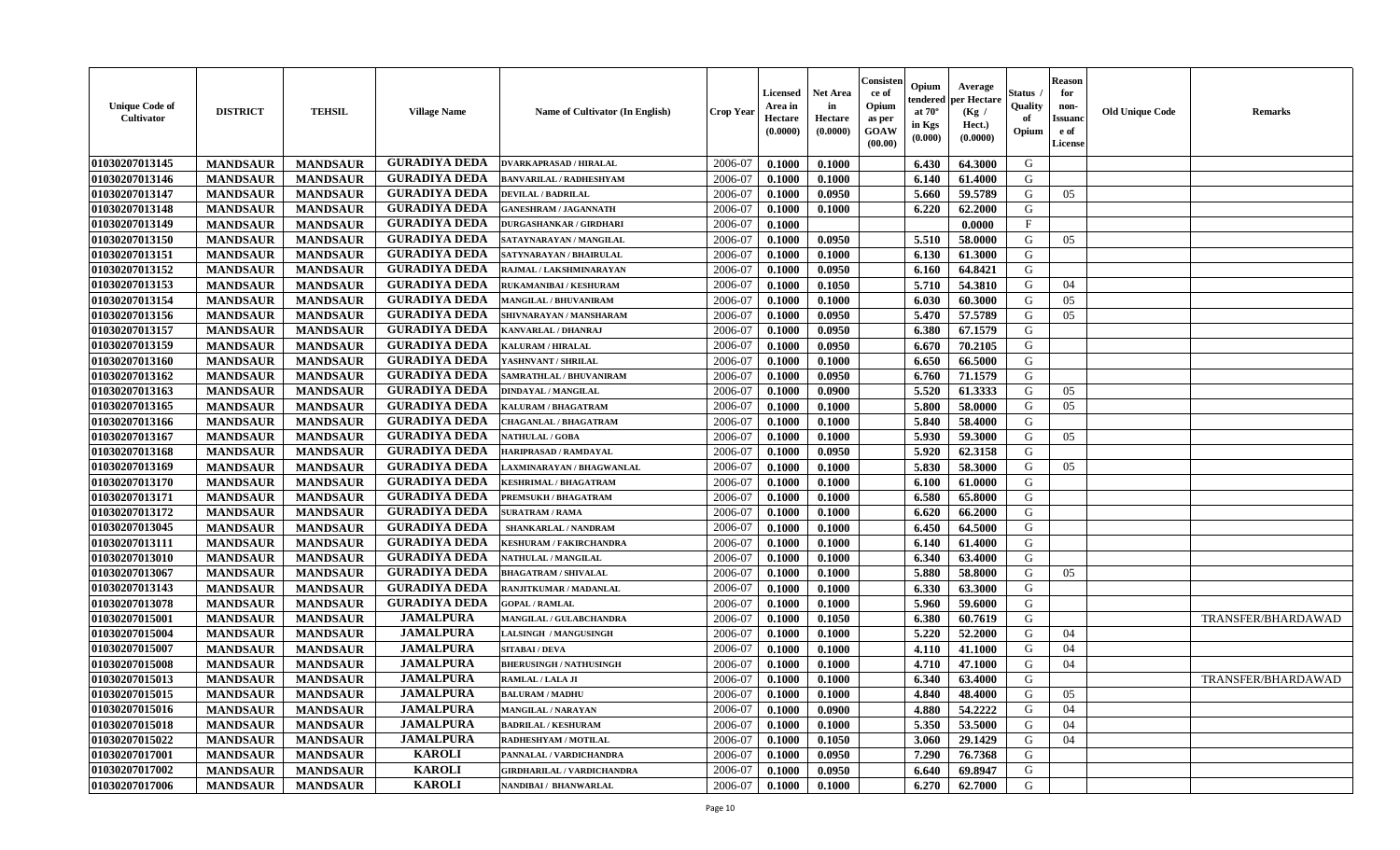| <b>Unique Code of</b><br><b>Cultivator</b> | <b>DISTRICT</b> | <b>TEHSIL</b>   | <b>Village Name</b> | <b>Name of Cultivator (In English)</b> | <b>Crop Year</b> | <b>Licensed</b><br>Area in<br>Hectare<br>(0.0000) | <b>Net Area</b><br>in<br>Hectare<br>(0.0000) | Consister<br>ce of<br>Opium<br>as per<br><b>GOAW</b><br>(00.00) | Opium<br>endered<br>at $70^{\circ}$<br>in Kgs<br>$(\mathbf{0.000})$ | Average<br>per Hectare<br>(Kg)<br>Hect.)<br>(0.0000) | Status<br>Quality<br>of<br>Opium | <b>Reason</b><br>for<br>non-<br><b>Issuano</b><br>e of<br>License | <b>Old Unique Code</b> | <b>Remarks</b> |
|--------------------------------------------|-----------------|-----------------|---------------------|----------------------------------------|------------------|---------------------------------------------------|----------------------------------------------|-----------------------------------------------------------------|---------------------------------------------------------------------|------------------------------------------------------|----------------------------------|-------------------------------------------------------------------|------------------------|----------------|
| 01030207017009                             | <b>MANDSAUR</b> | <b>MANDSAUR</b> | <b>KAROLI</b>       | <b>MANGILAL / DOLATRAM</b>             | 2006-07          | 0.1000                                            | 0.1000                                       |                                                                 | 6.170                                                               | 61.7000                                              | G                                |                                                                   |                        |                |
| 01030207017011                             | <b>MANDSAUR</b> | <b>MANDSAUR</b> | <b>KAROLI</b>       | <b>RESHMKUNWAR / HIMMATSINGH</b>       | 2006-07          | 0.1000                                            | 0.1000                                       |                                                                 | 5.920                                                               | 59.2000                                              | G                                |                                                                   |                        |                |
| 01030207017013                             | <b>MANDSAUR</b> | <b>MANDSAUR</b> | <b>KAROLI</b>       | NARAYANSINGH / UDAYSINGH               | 2006-07          | 0.1000                                            | 0.1000                                       |                                                                 | 6.300                                                               | 63.0000                                              | G                                |                                                                   |                        |                |
| 01030207017014                             | <b>MANDSAUR</b> | <b>MANDSAUR</b> | <b>KAROLI</b>       | <b>MANGILAL / RAMLAL</b>               | 2006-07          | 0.1000                                            | 0.1000                                       |                                                                 | 6.740                                                               | 67.4000                                              | G                                |                                                                   |                        |                |
| 01030207017017                             | <b>MANDSAUR</b> | <b>MANDSAUR</b> | <b>KAROLI</b>       | <b>BHOPATSINGH / RAMSINGH</b>          | 2006-07          | 0.1000                                            | 0.1000                                       |                                                                 | 6.750                                                               | 67.5000                                              | G                                |                                                                   |                        |                |
| 01030207017018                             | <b>MANDSAUR</b> | <b>MANDSAUR</b> | <b>KAROLI</b>       | NATHUSINGH / SAJJANSINGH               | 2006-07          | 0.1000                                            | 0.1000                                       |                                                                 | 6.840                                                               | 68.4000                                              | G                                |                                                                   |                        |                |
| 01030207017020                             | <b>MANDSAUR</b> | <b>MANDSAUR</b> | <b>KAROLI</b>       | MANGILAL / VARDICHADRA                 | 2006-07          | 0.1000                                            | 0.1000                                       |                                                                 | 6.160                                                               | 61.6000                                              | G                                |                                                                   |                        |                |
| 01030207017021                             | <b>MANDSAUR</b> | <b>MANDSAUR</b> | <b>KAROLI</b>       | <b>RAMSINGH / SAJJANSINGH</b>          | 2006-07          | 0.1000                                            | 0.1000                                       |                                                                 | 6.630                                                               | 66.3000                                              | G                                |                                                                   |                        |                |
| 01030207017022                             | <b>MANDSAUR</b> | <b>MANDSAUR</b> | <b>KAROLI</b>       | <b>BHULIBAI / AMBALAL</b>              | 2006-07          | 0.1000                                            | 0.1000                                       |                                                                 | 6.670                                                               | 66.7000                                              | G                                |                                                                   |                        |                |
| 01030207017024                             | <b>MANDSAUR</b> | <b>MANDSAUR</b> | <b>KAROLI</b>       | RAMKISHAN / SHANKARLAL                 | 2006-07          | 0.1000                                            | 0.0950                                       |                                                                 | 6.370                                                               | 67.0526                                              | G                                |                                                                   |                        |                |
| 01030207017025                             | <b>MANDSAUR</b> | <b>MANDSAUR</b> | <b>KAROLI</b>       | SHANKARLAL / NATHULAL                  | 2006-07          | 0.1000                                            | 0.1000                                       |                                                                 | 6.490                                                               | 64.9000                                              | G                                |                                                                   |                        |                |
| 01030207017027                             | <b>MANDSAUR</b> | <b>MANDSAUR</b> | <b>KAROLI</b>       | <b>RAJULAL / MODIRAM</b>               | 2006-07          | 0.1000                                            | 0.0950                                       |                                                                 | 6.500                                                               | 68.4211                                              | G                                |                                                                   |                        |                |
| 01030207017029                             | <b>MANDSAUR</b> | <b>MANDSAUR</b> | <b>KAROLI</b>       | MANGUSINGH / AMARSINGH                 | 2006-07          | 0.1000                                            | 0.0950                                       |                                                                 | 6.360                                                               | 66.9474                                              | G                                |                                                                   |                        |                |
| 01030207017031                             | <b>MANDSAUR</b> | <b>MANDSAUR</b> | <b>KAROLI</b>       | <b>CHENSINGH / UDAYSINGH</b>           | 2006-07          | 0.1000                                            | 0.1000                                       |                                                                 | 6.370                                                               | 63.7000                                              | G                                |                                                                   |                        |                |
| 01030207017032                             | <b>MANDSAUR</b> | <b>MANDSAUR</b> | <b>KAROLI</b>       | <b>DEVATSINGH / GULABSINGH</b>         | 2006-07          | 0.1000                                            | 0.1000                                       |                                                                 | 7.770                                                               | 77.7000                                              | G                                |                                                                   |                        |                |
| 01030207017033                             | <b>MANDSAUR</b> | <b>MANDSAUR</b> | <b>KAROLI</b>       | <b>KARUSINGH / GULABSINGH</b>          | 2006-07          | 0.1000                                            | 0.0950                                       |                                                                 | 5.950                                                               | 62.6316                                              | G                                |                                                                   |                        |                |
| 01030207017038                             | <b>MANDSAUR</b> | <b>MANDSAUR</b> | <b>KAROLI</b>       | VISHNUKNUWAR / KUSHALSINGH             | 2006-07          | 0.1000                                            | 0.1000                                       |                                                                 | 7.130                                                               | 71.3000                                              | G                                |                                                                   |                        |                |
| 01030207017041                             | <b>MANDSAUR</b> | <b>MANDSAUR</b> | <b>KAROLI</b>       | <b>KRISHNABAI / NANALAL</b>            | 2006-07          | 0.1000                                            | 0.1000                                       |                                                                 | 6.310                                                               | 63.1000                                              | G                                |                                                                   |                        |                |
| 01030207017043                             | <b>MANDSAUR</b> | <b>MANDSAUR</b> | <b>KAROLI</b>       | <b>AMRITRAM / PANNALAL</b>             | 2006-07          | 0.1000                                            | 0.0950                                       |                                                                 | 6.960                                                               | 73.2632                                              | G                                |                                                                   |                        |                |
| 01030207017045                             | <b>MANDSAUR</b> | <b>MANDSAUR</b> | <b>KAROLI</b>       | <b>BHAGIRATH / PANNALAL</b>            | 2006-07          | 0.1000                                            | 0.0950                                       |                                                                 | 6.930                                                               | 72.9474                                              | G                                |                                                                   |                        |                |
| 01030207017046                             | <b>MANDSAUR</b> | <b>MANDSAUR</b> | <b>KAROLI</b>       | RAJULAL / BALMUKAND                    | 2006-07          | 0.1000                                            | 0.0950                                       |                                                                 | 6.720                                                               | 70.7368                                              | G                                |                                                                   |                        |                |
| 01030207017047                             | <b>MANDSAUR</b> | <b>MANDSAUR</b> | <b>KAROLI</b>       | DASHRATHLAL / BALMUKAND                | 2006-07          | 0.1000                                            | 0.0950                                       |                                                                 | 6.680                                                               | 70.3158                                              | G                                |                                                                   |                        |                |
| 01030207017048                             | <b>MANDSAUR</b> | <b>MANDSAUR</b> | <b>KAROLI</b>       | ISHWAR SINGH / AMAR SINGH              | 2006-07          | 0.1000                                            | 0.1000                                       |                                                                 | 6.610                                                               | 66.1000                                              | G                                |                                                                   |                        |                |
| 01030207017049                             | <b>MANDSAUR</b> | <b>MANDSAUR</b> | <b>KAROLI</b>       | <b>KANTIBAI / TULSIRAM</b>             | 2006-07          | 0.1000                                            | 0.0950                                       |                                                                 | 7.360                                                               | 77,4737                                              | G                                |                                                                   |                        |                |
| 01030207017050                             | <b>MANDSAUR</b> | <b>MANDSAUR</b> | <b>KAROLI</b>       | <b>MANUBAI/DEVILAL</b>                 | 2006-07          | 0.1000                                            | 0.1000                                       |                                                                 | 7.180                                                               | 71.8000                                              | G                                |                                                                   |                        |                |
| 01030207017058                             | <b>MANDSAUR</b> | <b>MANDSAUR</b> | <b>KAROLI</b>       | SHYAMKUNWAR / JASVANTSINGH             | 2006-07          | 0.1000                                            | 0.1000                                       |                                                                 | 6.840                                                               | 68.4000                                              | G                                |                                                                   |                        |                |
| 01030207017059                             | <b>MANDSAUR</b> | <b>MANDSAUR</b> | <b>KAROLI</b>       | NARENDRASINGH / BHNUVANISINGH          | 2006-07          | 0.1000                                            | 0.1000                                       |                                                                 | 6.580                                                               | 65.8000                                              | G                                |                                                                   |                        |                |
| 01030207017061                             | <b>MANDSAUR</b> | <b>MANDSAUR</b> | <b>KAROLI</b>       | KHUMANSINGH / UKARSINGH                | 2006-07          | 0.1000                                            | 0.1000                                       |                                                                 | 6.760                                                               | 67.6000                                              | G                                |                                                                   |                        |                |
| 01030207017062                             | <b>MANDSAUR</b> | <b>MANDSAUR</b> | <b>KAROLI</b>       | <b>GOPALSINGH / BHUVANSINGH</b>        | 2006-07          | 0.1000                                            | 0.1000                                       |                                                                 | 6.680                                                               | 66.8000                                              | G                                |                                                                   |                        |                |
| 01030207017028                             | <b>MANDSAUR</b> | <b>MANDSAUR</b> | <b>KAROLI</b>       | KISHOR / ONKARLAL                      | 2006-07          | 0.1000                                            | 0.1000                                       |                                                                 | 6.630                                                               | 66.3000                                              | G                                |                                                                   |                        |                |
| 01030207017037                             | <b>MANDSAUR</b> | <b>MANDSAUR</b> | <b>KAROLI</b>       | ONKARLAL / GORDHANLAL                  | 2006-07          | 0.1000                                            | 0.0950                                       |                                                                 | 6.370                                                               | 67.0526                                              | G                                |                                                                   |                        |                |
| 01030207017053                             | <b>MANDSAUR</b> | <b>MANDSAUR</b> | <b>KAROLI</b>       | KAILASHKUNWAR / BHAGVANSINGH           | 2006-07          | 0.1000                                            | 0.1000                                       |                                                                 | 6.720                                                               | 67.2000                                              | G                                |                                                                   |                        |                |
| 01030207017063                             | <b>MANDSAUR</b> | <b>MANDSAUR</b> | <b>KAROLI</b>       | KANWARLAL / DOLATRAM                   | 2006-07          | 0.1000                                            | 0.1000                                       |                                                                 | 6.160                                                               | 61.6000                                              | G                                |                                                                   |                        |                |
| 01030207017012                             | <b>MANDSAUR</b> | <b>MANDSAUR</b> | <b>KAROLI</b>       | <b>MODIRAM / GORDHANLAL</b>            | 2006-07          | 0.1000                                            | 0.0950                                       |                                                                 | 6.810                                                               | 71.6842                                              | G                                |                                                                   |                        |                |
| 01030207017026                             | <b>MANDSAUR</b> | <b>MANDSAUR</b> | <b>KAROLI</b>       | LAKSHMINARAYAN / MODIRAM               | 2006-07          | 0.1000                                            | 0.1000                                       |                                                                 | 6.460                                                               | 64.6000                                              | G                                |                                                                   |                        |                |
| <b>01030207017055</b>                      | <b>MANDSAUR</b> | <b>MANDSAUR</b> | <b>KAROLI</b>       | <b>SHRIRAM / RATANLAL</b>              | 2006-07          | 0.1000                                            | 0.0900                                       |                                                                 | 5.740                                                               | 63.7778                                              | G                                |                                                                   |                        |                |
| 01030207017054                             | <b>MANDSAUR</b> | <b>MANDSAUR</b> | <b>KAROLI</b>       | <b>AMARSINGH / BALVANTSINGH</b>        | 2006-07          | 0.1000                                            | 0.1000                                       |                                                                 | 6.570                                                               | 65.7000                                              | G                                |                                                                   |                        |                |
| 01030207017035                             | <b>MANDSAUR</b> | <b>MANDSAUR</b> | <b>KAROLI</b>       | <b>BHERUSINGH / MOTISINGH</b>          | 2006-07          | 0.1000                                            | 0.1000                                       |                                                                 | 6.810                                                               | 68.1000                                              | G                                |                                                                   |                        |                |
| 01030207017044                             | <b>MANDSAUR</b> | <b>MANDSAUR</b> | <b>KAROLI</b>       | RAGHUVIRSINGH / RAMSINGH               | 2006-07          | 0.1000                                            | 0.1000                                       |                                                                 | 7.060                                                               | 70.6000                                              | G                                |                                                                   |                        |                |
| 01030207017036                             | <b>MANDSAUR</b> | <b>MANDSAUR</b> | <b>KAROLI</b>       | <b>GOVINDSINGH / BHUVANSINGH</b>       | 2006-07          | 0.1000                                            | 0.1000                                       |                                                                 | 6.580                                                               | 65.8000                                              | G                                |                                                                   |                        |                |
| 01030207017040                             | <b>MANDSAUR</b> | <b>MANDSAUR</b> | <b>KAROLI</b>       | <b>NISHABAI / SHIVLAL</b>              | 2006-07          | 0.1000                                            | 0.1000                                       |                                                                 | 7.050                                                               | 70.5000                                              | G                                |                                                                   |                        |                |
| 01030207018001                             | <b>MANDSAUR</b> | <b>MANDSAUR</b> | <b>KOCHAVI</b>      | <b>RAMSINGH / CHATARSINGH</b>          | 2006-07          | 0.1000                                            | 0.1000                                       |                                                                 | 5.520                                                               | 55.2000                                              | G                                | 04                                                                |                        |                |
|                                            |                 |                 |                     |                                        |                  |                                                   |                                              |                                                                 |                                                                     |                                                      |                                  |                                                                   |                        |                |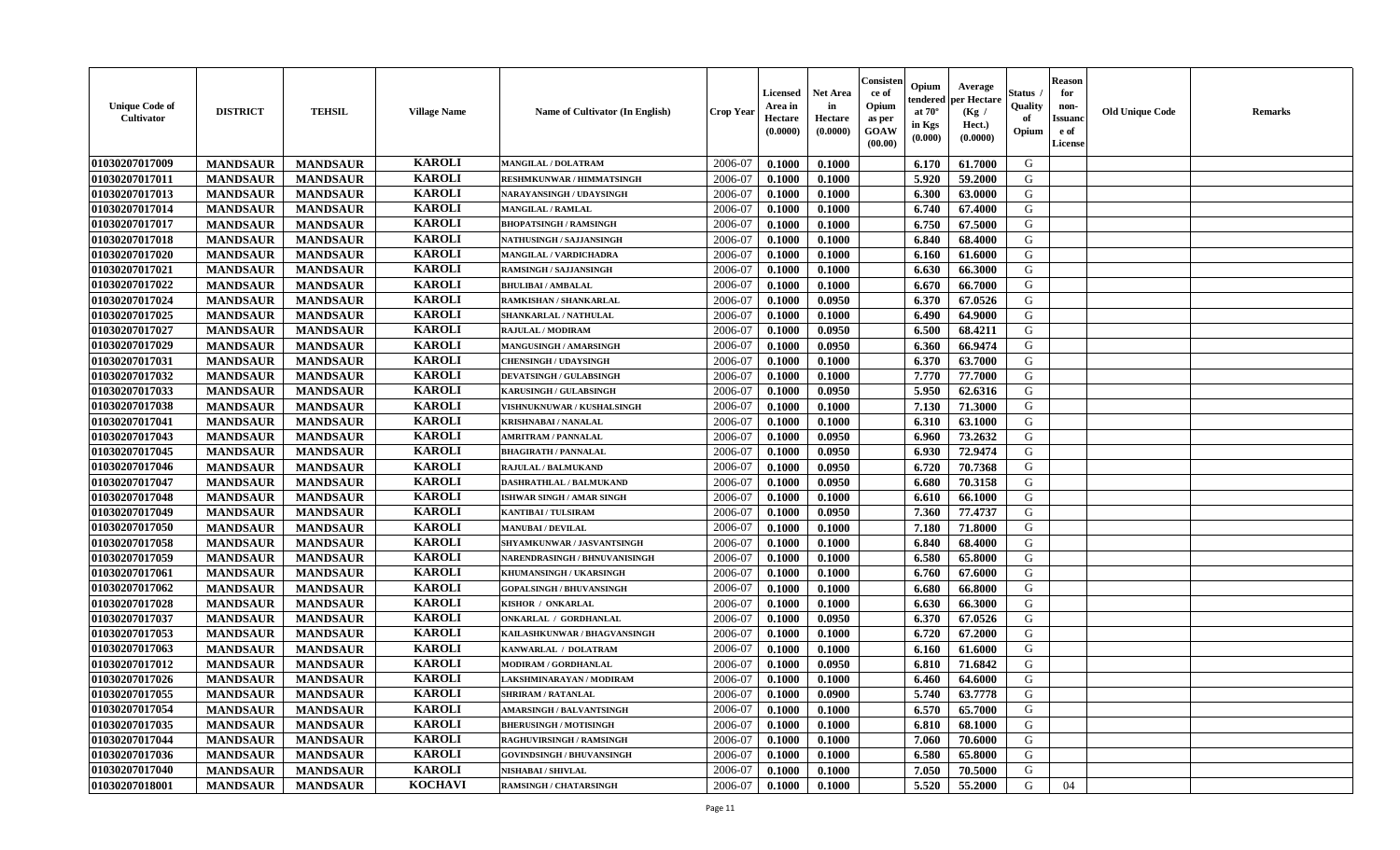| <b>Unique Code of</b><br>Cultivator | <b>DISTRICT</b> | <b>TEHSIL</b>   | <b>Village Name</b> | Name of Cultivator (In English) | <b>Crop Year</b> | <b>Licensed</b><br>Area in<br>Hectare<br>(0.0000) | Net Area<br>in<br>Hectare<br>(0.0000) | Consisteı<br>ce of<br>Opium<br>as per<br>GOAW<br>(00.00) | Opium<br>tendere<br>at $70^\circ$<br>in Kgs<br>$({\bf 0.000})$ | Average<br>per Hectare<br>(Kg /<br>Hect.)<br>(0.0000) | Status<br>Quality<br>of<br>Opium | <b>Reason</b><br>for<br>non-<br>Issuan<br>e of<br>License | <b>Old Unique Code</b> | <b>Remarks</b>            |
|-------------------------------------|-----------------|-----------------|---------------------|---------------------------------|------------------|---------------------------------------------------|---------------------------------------|----------------------------------------------------------|----------------------------------------------------------------|-------------------------------------------------------|----------------------------------|-----------------------------------------------------------|------------------------|---------------------------|
| 01030207018003                      | <b>MANDSAUR</b> | <b>MANDSAUR</b> | <b>KOCHAVI</b>      | <b>SARDARSINGH / DIPSINGH</b>   | 2006-07          | 0.1000                                            | 0.0950                                |                                                          | 5.010                                                          | 52.7368                                               | G                                | 04                                                        |                        |                           |
| 01030207018008                      | <b>MANDSAUR</b> | <b>MANDSAUR</b> | <b>KOCHAVI</b>      | PYARA / LALA                    | 2006-07          | 0.1000                                            | 0.1000                                |                                                          | 5.710                                                          | 57.1000                                               | G                                | 05                                                        |                        |                           |
| 01030207018022                      | <b>MANDSAUR</b> | <b>MANDSAUR</b> | <b>KOCHAVI</b>      | PARASKUNVAR / BALVANT           | 2006-07          | 0.1000                                            | 0.0950                                |                                                          | 4.770                                                          | 50.2105                                               | G                                | 04                                                        |                        |                           |
| 01030207018023                      | <b>MANDSAUR</b> | <b>MANDSAUR</b> | <b>KOCHAVI</b>      | <b>KASAM / KHAJU</b>            | 2006-07          | 0.1000                                            | 0.0950                                |                                                          | 5.310                                                          | 55.8947                                               | G                                | 04                                                        |                        |                           |
| 01030207018028                      | <b>MANDSAUR</b> | <b>MANDSAUR</b> | <b>KOCHAVI</b>      | <b>BHARATLAL / DEVILAL</b>      | 2006-07          | 0.1000                                            | 0.1000                                |                                                          | 5.880                                                          | 58.8000                                               | G                                |                                                           |                        | TRANSFER/BHARDAWAD        |
| 01030207018033                      | <b>MANDSAUR</b> | <b>MANDSAUR</b> | <b>KOCHAVI</b>      | <b>HUDIBAI/BHUVANILAL</b>       | 2006-07          | 0.1000                                            | 0.0950                                |                                                          | 5.080                                                          | 53,4737                                               | G                                | 04                                                        |                        |                           |
| 01030207018034                      | <b>MANDSAUR</b> | <b>MANDSAUR</b> | <b>KOCHAVI</b>      | <b>SHANTILAL / BHANVARLAL</b>   | 2006-07          | 0.1000                                            | 0.0950                                |                                                          | 5.200                                                          | 54.7368                                               | G                                | 04                                                        |                        |                           |
| 01030207018036                      | <b>MANDSAUR</b> | <b>MANDSAUR</b> | <b>KOCHAVI</b>      | <b>DEVRAM / BAGDIRAM</b>        | 2006-07          | 0.1000                                            | 0.0950                                |                                                          | 4.420                                                          | 46.5263                                               | G                                | 04                                                        |                        |                           |
| 01030207022003                      | <b>MANDSAUR</b> | <b>MANDSAUR</b> | MALYAKHEDI          | <b>AASHIKAALI / MEKHUB SHAH</b> | 2006-07          | 0.1000                                            | 0.1000                                |                                                          | 5.420                                                          | 54.2000                                               | G                                | 04                                                        |                        |                           |
| 01030207022005                      | <b>MANDSAUR</b> | <b>MANDSAUR</b> | <b>MALYAKHEDI</b>   | <b>ISHAK / PIRU</b>             | 2006-07          | 0.1000                                            | 0.0950                                |                                                          | 3.920                                                          | 41.2632                                               | G                                | 04                                                        |                        |                           |
| 01030207022024                      | <b>MANDSAUR</b> | <b>MANDSAUR</b> | MALYAKHEDI          | <b>ABDUL GAFUR / RAJU</b>       | 2006-07          | 0.1000                                            | 0.1000                                |                                                          | 6.380                                                          | 63.8000                                               | G                                |                                                           |                        | TRANSFER/BHARDAWAD        |
| 01030207022025                      | <b>MANDSAUR</b> | <b>MANDSAUR</b> | MALYAKHEDI          | <b>KASAM / KHAJU</b>            | 2006-07          | 0.1000                                            |                                       |                                                          |                                                                | 0.0000                                                | $\mathbf{F}$                     |                                                           |                        | TRANSFER/BHARDAWAD        |
| 01030207022029                      | <b>MANDSAUR</b> | <b>MANDSAUR</b> | <b>MALYAKHEDI</b>   | <b>HASAM / GAFUR</b>            | 2006-07          | 0.1000                                            | 0.1000                                |                                                          | 5.730                                                          | 57.3000                                               | G                                |                                                           |                        | <b>TRANSFER/BADAKHEDI</b> |
| 01030207022030                      | <b>MANDSAUR</b> | <b>MANDSAUR</b> | <b>MALYAKHEDI</b>   | <b>ISHAK / KASAM</b>            | 2006-07          | 0.1000                                            | 0.1000                                |                                                          | 5.400                                                          | 54.0000                                               | G                                | 04                                                        |                        |                           |
| 01030207022002                      | <b>MANDSAUR</b> | <b>MANDSAUR</b> | <b>MALYAKHEDI</b>   | <b>GAFUR / RAJU</b>             | 2006-07          | 0.1000                                            | 0.1000                                |                                                          | 6.030                                                          | 60.3000                                               | G                                |                                                           |                        | <b>TRANSFER/BADAKHEDI</b> |
| 01030207023001                      | <b>MANDSAUR</b> | <b>MANDSAUR</b> | <b>MULTANPURA</b>   | <b>IKBAL / ABDUL MAJID</b>      | 2006-07          | 0.1000                                            | 0.0950                                |                                                          | 6.430                                                          | 67.6842                                               | G                                |                                                           |                        |                           |
| 01030207023004                      | <b>MANDSAUR</b> | <b>MANDSAUR</b> | <b>MULTANPURA</b>   | <b>MUKTIYAR / IBRAHIM</b>       | 2006-07          | 0.1000                                            | 0.1000                                |                                                          | 6.040                                                          | 60.4000                                               | G                                |                                                           |                        |                           |
| 01030207023008                      | <b>MANDSAUR</b> | <b>MANDSAUR</b> | <b>MULTANPURA</b>   | <b>HASMATBAI/SHABBIR</b>        | 2006-07          | 0.1000                                            | 0.0950                                |                                                          | 5.470                                                          | 57.5789                                               | G                                |                                                           |                        |                           |
| 01030207023009                      | <b>MANDSAUR</b> | <b>MANDSAUR</b> | <b>MULTANPURA</b>   | <b>IBRAHIM / ABDUL RAHMAN</b>   | 2006-07          | 0.1000                                            | 0.0950                                |                                                          | 6.010                                                          | 63.2632                                               | G                                |                                                           |                        |                           |
| 01030207023011                      | <b>MANDSAUR</b> | <b>MANDSAUR</b> | <b>MULTANPURA</b>   | RAHIM / IMAMBAKSH               | 2006-07          | 0.1000                                            | 0.1000                                |                                                          | 6.200                                                          | 62.0000                                               | G                                |                                                           |                        |                           |
| 01030207023013                      | <b>MANDSAUR</b> | <b>MANDSAUR</b> | <b>MULTANPURA</b>   | <b>ABDUL / IBRAHIM</b>          | 2006-07          | 0.1000                                            | 0.0950                                |                                                          | 6.280                                                          | 66.1053                                               | G                                |                                                           |                        |                           |
| 01030207023016                      | <b>MANDSAUR</b> | <b>MANDSAUR</b> | <b>MULTANPURA</b>   | AYUB / IMAMBAKSH                | 2006-07          | 0.1000                                            | 0.1000                                |                                                          | 5.340                                                          | 53.4000                                               | G                                | 04                                                        |                        |                           |
| 01030207023018                      | <b>MANDSAUR</b> | <b>MANDSAUR</b> | <b>MULTANPURA</b>   | <b>ABDUL / ASHRAPH</b>          | 2006-07          | 0.1000                                            |                                       |                                                          |                                                                | 0.0000                                                | $\mathbf{F}$                     |                                                           |                        | <b>NAME CHANGE</b>        |
| 01030207023020                      | <b>MANDSAUR</b> | <b>MANDSAUR</b> | <b>MULTANPURA</b>   | AMNA JI / ABDUL LATIF           | 2006-07          | 0.1000                                            |                                       |                                                          |                                                                | 0.0000                                                | $\mathbf{F}$                     |                                                           |                        |                           |
| 01030207023021                      | <b>MANDSAUR</b> | <b>MANDSAUR</b> | <b>MULTANPURA</b>   | <b>BABULAL / BHANVARLAL</b>     | 2006-07          | 0.1000                                            | 0.1000                                |                                                          | 6.870                                                          | 68.7000                                               | G                                |                                                           |                        |                           |
| 01030207023022                      | <b>MANDSAUR</b> | <b>MANDSAUR</b> | <b>MULTANPURA</b>   | NIJAMUDDIN / MAGIYA             | 2006-07          | 0.1000                                            | 0.0950                                |                                                          | 6.410                                                          | 67.4737                                               | G                                |                                                           |                        |                           |
| 01030207023024                      | <b>MANDSAUR</b> | <b>MANDSAUR</b> | <b>MULTANPURA</b>   | MAJIDKHAN / NASRU GDAVI         | 2006-07          | 0.1000                                            | 0.1000                                |                                                          | 5.840                                                          | 58.4000                                               | G                                |                                                           |                        | <b>NAME CHANGE</b>        |
| 01030207023034                      | <b>MANDSAUR</b> | <b>MANDSAUR</b> | <b>MULTANPURA</b>   | SAIDIBAI / MOHAMMAD TIMARI      | 2006-07          | 0.1000                                            | 0.0950                                |                                                          | 5.870                                                          | 61.7895                                               | G                                |                                                           |                        |                           |
| 01030207023038                      | <b>MANDSAUR</b> | <b>MANDSAUR</b> | <b>MULTANPURA</b>   | AHMAD / VALI MOHAMMAD           | 2006-07          | 0.1000                                            | 0.0950                                |                                                          | 5.860                                                          | 61.6842                                               | G                                |                                                           |                        |                           |
| 01030207023039                      | <b>MANDSAUR</b> | <b>MANDSAUR</b> | <b>MULTANPURA</b>   | SHOKATSHAH / YASINSHAH          | 2006-07          | 0.1000                                            | 0.1000                                |                                                          | 5.980                                                          | 59.8000                                               | G                                |                                                           |                        |                           |
| 01030207023051                      | <b>MANDSAUR</b> | <b>MANDSAUR</b> | <b>MULTANPURA</b>   | <b>RUKMANBAI / BAGDIRAM</b>     | 2006-07          | 0.1000                                            | 0.1000                                |                                                          | 6.950                                                          | 69.5000                                               | G                                |                                                           |                        |                           |
| 01030207023062                      | <b>MANDSAUR</b> | <b>MANDSAUR</b> | <b>MULTANPURA</b>   | <b>MARIYAMBAI / BASHIR</b>      | 2006-07          | 0.1000                                            |                                       |                                                          |                                                                | 0.0000                                                | $_{\rm F}$                       |                                                           |                        |                           |
| 01030207023066                      | <b>MANDSAUR</b> | <b>MANDSAUR</b> | <b>MULTANPURA</b>   | <b>HALIMANBI / MUSHTAK</b>      | 2006-07          | 0.1000                                            |                                       |                                                          |                                                                | 0.0000                                                | $_{\rm F}$                       |                                                           |                        |                           |
| 01030207023069                      | <b>MANDSAUR</b> | <b>MANDSAUR</b> | <b>MULTANPURA</b>   | <b>SHABBIR / ABDUL KARIM</b>    | 2006-07          | 0.1000                                            |                                       |                                                          |                                                                | 0.0000                                                | $\mathbf{F}$                     |                                                           |                        |                           |
| 01030207023071                      | <b>MANDSAUR</b> | <b>MANDSAUR</b> | <b>MULTANPURA</b>   | <b>BHANWARLAL / JAGANATH</b>    | 2006-07          | 0.1000                                            | 0.1000                                |                                                          | 5.860                                                          | 58.6000                                               | G                                | 05                                                        |                        |                           |
| 01030207023075                      | <b>MANDSAUR</b> | <b>MANDSAUR</b> | <b>MULTANPURA</b>   | <b>GORDHAN / GANGARAM</b>       | 2006-07          | 0.1000                                            | 0.1000                                |                                                          | 6.770                                                          | 67.7000                                               | G                                |                                                           |                        |                           |
| 01030207023081                      | <b>MANDSAUR</b> | <b>MANDSAUR</b> | <b>MULTANPURA</b>   | <b>LJHAR HUSEN / SHAKUR</b>     | 2006-07          | 0.1000                                            | 0.1000                                |                                                          | 6.260                                                          | 62.6000                                               | $\blacksquare$                   | 02                                                        |                        |                           |
| 01030207023082                      | <b>MANDSAUR</b> | <b>MANDSAUR</b> | <b>MULTANPURA</b>   | <b>BHERULAL / BABRU</b>         | 2006-07          | 0.1000                                            | 0.0950                                |                                                          | 6.660                                                          | 70.1053                                               | G                                |                                                           |                        |                           |
| 01030207023083                      | <b>MANDSAUR</b> | <b>MANDSAUR</b> | <b>MULTANPURA</b>   | <b>ISHAK / EHAMAD PATEL</b>     | 2006-07          | 0.1000                                            | 0.1000                                |                                                          | 6.800                                                          | 68.0000                                               | G                                |                                                           |                        |                           |
| 01030207023060                      | <b>MANDSAUR</b> | <b>MANDSAUR</b> | <b>MULTANPURA</b>   | RAMJAN / ILABAKSH               | 2006-07          | 0.1000                                            | 0.1000                                |                                                          | 5.970                                                          | 59.7000                                               | G                                |                                                           |                        |                           |
| 01030207023079                      | <b>MANDSAUR</b> | <b>MANDSAUR</b> | <b>MULTANPURA</b>   | <b>SHAKUR / IBRAHIM</b>         | 2006-07          | 0.1000                                            |                                       |                                                          |                                                                | 0.0000                                                | $\mathbf F$                      |                                                           |                        |                           |
| 01030207023040                      | <b>MANDSAUR</b> | <b>MANDSAUR</b> | <b>MULTANPURA</b>   | <b>AHMAD / IMAMBAKSH</b>        | 2006-07          | $\boldsymbol{0.1000}$                             | 0.1000                                |                                                          | 6.460                                                          | 64.6000                                               | $\mathbf I$                      | 02                                                        |                        |                           |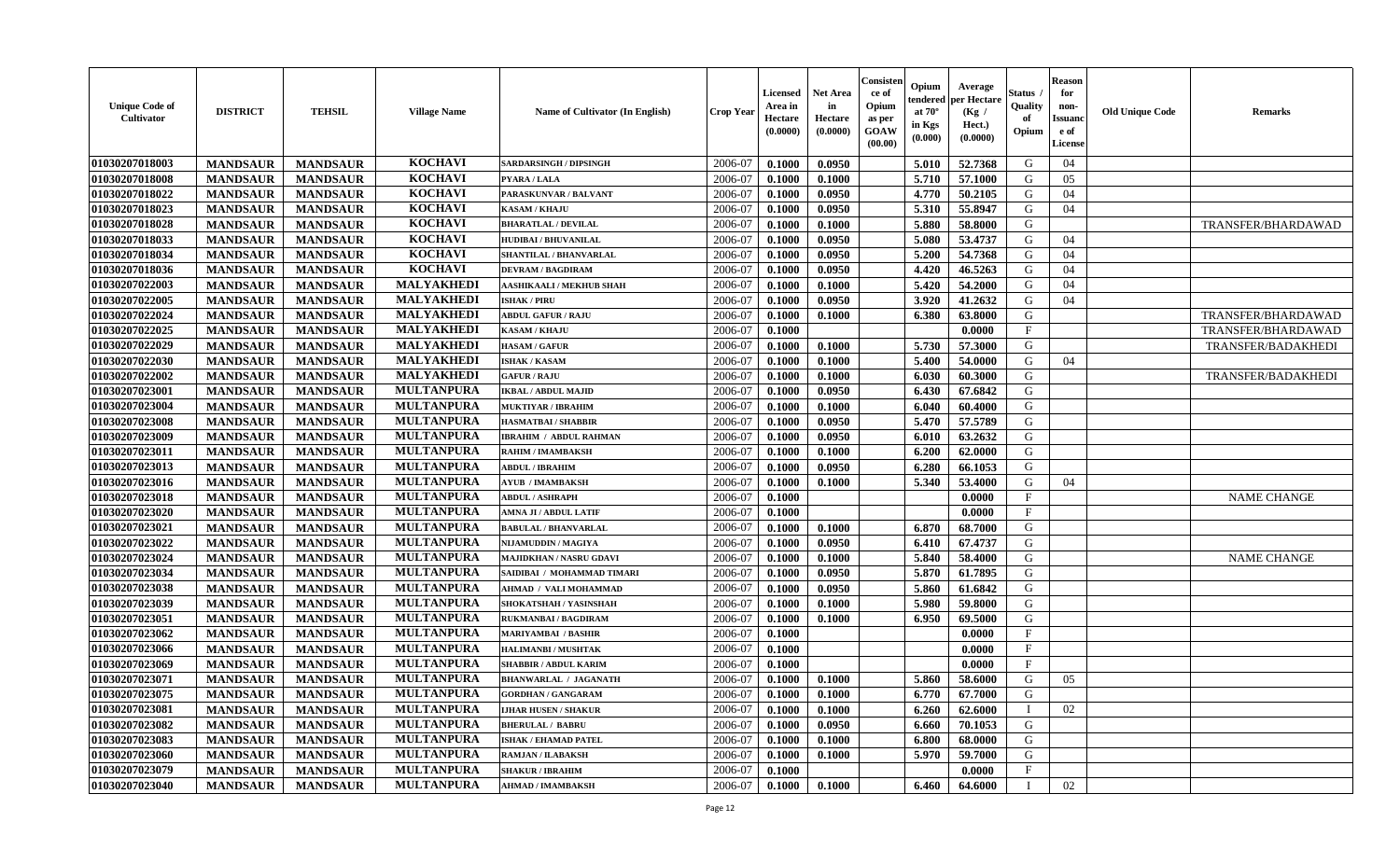| <b>Unique Code of</b><br>Cultivator | <b>DISTRICT</b> | <b>TEHSIL</b>   | <b>Village Name</b> | Name of Cultivator (In English)    | <b>Crop Year</b> | Licensed<br>Area in<br>Hectare<br>(0.0000) | <b>Net Area</b><br>in<br>Hectare<br>(0.0000) | Consisten<br>ce of<br>Opium<br>as per<br>GOAW<br>(00.00) | Opium<br>tendered<br>at $70^\circ$<br>in Kgs<br>(0.000) | Average<br>per Hectare<br>(Kg /<br>Hect.)<br>(0.0000) | Status<br>Quality<br>of<br>Opium | <b>Reason</b><br>for<br>non-<br>Issuanc<br>e of<br>License | <b>Old Unique Code</b> | <b>Remarks</b>                 |
|-------------------------------------|-----------------|-----------------|---------------------|------------------------------------|------------------|--------------------------------------------|----------------------------------------------|----------------------------------------------------------|---------------------------------------------------------|-------------------------------------------------------|----------------------------------|------------------------------------------------------------|------------------------|--------------------------------|
| 01030207023037                      | <b>MANDSAUR</b> | <b>MANDSAUR</b> | <b>MULTANPURA</b>   | <b>JAMILA BI/BABU</b>              | 2006-07          | 0.1000                                     | 0.1000                                       |                                                          | 5.540                                                   | 55.4000                                               | G                                | 04                                                         |                        |                                |
| 01030207023087                      | <b>MANDSAUR</b> | <b>MANDSAUR</b> | <b>MULTANPURA</b>   | <b>GOPAL / KARULAL</b>             | 2006-07          | 0.1000                                     | 0.1000                                       |                                                          | 6.410                                                   | 64.1000                                               |                                  | 02                                                         |                        | TRANSFER/PITHAKHEDI            |
| 01030207023088                      | <b>MANDSAUR</b> | <b>MANDSAUR</b> | <b>MULTANPURA</b>   | MUNSHILAL / GANGARAM               | 2006-07          | 0.1000                                     | 0.0950                                       |                                                          | 6.310                                                   | 66.4211                                               | G                                |                                                            |                        |                                |
| 01030207023072                      | <b>MANDSAUR</b> | <b>MANDSAUR</b> | <b>MULTANPURA</b>   | <b>GOPAL / CHHOGU</b>              | 2006-07          | 0.1000                                     |                                              |                                                          |                                                         | 0.0000                                                | $\mathbf{F}$                     |                                                            |                        |                                |
| 01030207023089                      | <b>MANDSAUR</b> | <b>MANDSAUR</b> | <b>MULTANPURA</b>   | <b>SALAMUDADIN / IBRAHIM</b>       | 2006-07          | 0.1000                                     | 0.0950                                       |                                                          | 6.560                                                   | 69.0526                                               | G                                |                                                            |                        |                                |
| 01030207023092                      | <b>MANDSAUR</b> | <b>MANDSAUR</b> | <b>MULTANPURA</b>   | PANIBAI / LAKSHMAN                 | 2006-07          | 0.1000                                     | 0.1000                                       |                                                          | 5.860                                                   | 58.6000                                               | G                                | 05                                                         |                        | TRANSFER/NARAYANGARH<br>$M-II$ |
| 01030207023093                      | <b>MANDSAUR</b> | <b>MANDSAUR</b> | <b>MULTANPURA</b>   | <b>MO. RAFIK / IBRAHIM</b>         | 2006-07          | 0.1000                                     | 0.0950                                       |                                                          | 6.760                                                   | 71.1579                                               |                                  | 02                                                         |                        |                                |
| 01030207023095                      | <b>MANDSAUR</b> | <b>MANDSAUR</b> | <b>MULTANPURA</b>   | <b>BEGAMBAI / HAFIJ AHAMAD</b>     | 2006-07          | 0.1000                                     | 0.1000                                       |                                                          | 6.290                                                   | 62.9000                                               | T                                | 02                                                         |                        |                                |
| 01030207023096                      | <b>MANDSAUR</b> | <b>MANDSAUR</b> | <b>MULTANPURA</b>   | <b>JUMMA / ABDUL RAHMAN</b>        | 2006-07          | 0.1000                                     | 0.0950                                       |                                                          | 6.340                                                   | 66.7368                                               | G                                |                                                            |                        |                                |
| 01030207023097                      | <b>MANDSAUR</b> | <b>MANDSAUR</b> | <b>MULTANPURA</b>   | <b>FARUKH / AYYUB RODA</b>         | 2006-07          | 0.1000                                     | 0.1000                                       |                                                          | 6.540                                                   | 65.4000                                               | G                                |                                                            |                        |                                |
| 01030207023073                      | <b>MANDSAUR</b> | <b>MANDSAUR</b> | <b>MULTANPURA</b>   | RAMESHCHANDRA / BALARAM            | 2006-07          | 0.1000                                     | 0.0950                                       |                                                          | 6.470                                                   | 68.1053                                               | G                                |                                                            |                        |                                |
| 01030207023098                      | <b>MANDSAUR</b> | <b>MANDSAUR</b> | <b>MULTANPURA</b>   | <b>FATAMA BAI / SHAKUR</b>         | 2006-07          | 0.1000                                     | 0.1000                                       |                                                          | 6.590                                                   | 65.9000                                               | G                                |                                                            |                        |                                |
| 01030207023099                      | <b>MANDSAUR</b> | <b>MANDSAUR</b> | <b>MULTANPURA</b>   | <b>LAKSHMINARAYAN / NANDA</b>      | 2006-07          | 0.1000                                     | 0.1000                                       |                                                          | 6.020                                                   | 60.2000                                               | G                                | 05                                                         |                        |                                |
| 01030207023090                      | <b>MANDSAUR</b> | <b>MANDSAUR</b> | <b>MULTANPURA</b>   | MOHAMMAD SALIM / JAN MOHAMMAD      | 2006-07          | 0.1000                                     | 0.0950                                       |                                                          | 6.010                                                   | 63.2632                                               |                                  | 02                                                         |                        |                                |
| 01030207025002                      | <b>MANDSAUR</b> | <b>MANDSAUR</b> | <b>NOGANVA</b>      | <b>MANGILAL / DOLATRAM</b>         | 2006-07          | 0.1000                                     | 0.1050                                       |                                                          | 6.240                                                   | 59.4286                                               | G                                |                                                            |                        |                                |
| 01030207025003                      | <b>MANDSAUR</b> | <b>MANDSAUR</b> | <b>NOGANVA</b>      | SOHANBAI / VISHNULAL               | 2006-07          | 0.1000                                     | 0.1000                                       |                                                          | 5.950                                                   | 59.5000                                               | G                                |                                                            |                        |                                |
| 01030207025005                      | <b>MANDSAUR</b> | <b>MANDSAUR</b> | <b>NOGANVA</b>      | <b>BHURIBAI / BAGDIRAM</b>         | 2006-07          | 0.1000                                     | 0.1000                                       |                                                          | 6.190                                                   | 61.9000                                               | G                                |                                                            |                        |                                |
| 01030207025006                      | <b>MANDSAUR</b> | <b>MANDSAUR</b> | <b>NOGANVA</b>      | <b>GHISIBAI/LAKSHMAN</b>           | 2006-07          | 0.1000                                     | 0.1000                                       |                                                          | 6.590                                                   | 65.9000                                               | G                                |                                                            |                        | <b>NAME CHANGE</b>             |
| 01030207025008                      | <b>MANDSAUR</b> | <b>MANDSAUR</b> | <b>NOGANVA</b>      | <b>BHANWAR SINGH / BHERU SINGH</b> | 2006-07          | 0.1000                                     | 0.0950                                       |                                                          | 6.140                                                   | 64.6316                                               | G                                |                                                            |                        |                                |
| 01030207025009                      | <b>MANDSAUR</b> | <b>MANDSAUR</b> | <b>NOGANVA</b>      | <b>MANGIBAI/AMBALAL</b>            | 2006-07          | 0.1000                                     | 0.1000                                       |                                                          | 5.930                                                   | 59.3000                                               | G                                |                                                            |                        |                                |
| 01030207025010                      | <b>MANDSAUR</b> | <b>MANDSAUR</b> | <b>NOGANVA</b>      | <b>PYARCHAND / BHUWAN</b>          | 2006-07          | 0.1000                                     | 0.1000                                       |                                                          | 6.900                                                   | 69.0000                                               | G                                |                                                            |                        |                                |
| 01030207025011                      | <b>MANDSAUR</b> | <b>MANDSAUR</b> | <b>NOGANVA</b>      | <b>SURATRAM / AMRITRAM</b>         | 2006-07          | 0.1000                                     | 0.0950                                       |                                                          | 6.270                                                   | 66.0000                                               | G                                |                                                            |                        |                                |
| 01030207025012                      | <b>MANDSAUR</b> | <b>MANDSAUR</b> | <b>NOGANVA</b>      | <b>BAPULAL / JAYCHAND</b>          | 2006-07          | 0.1000                                     | 0.0950                                       |                                                          | 6.330                                                   | 66.6316                                               | G                                |                                                            |                        |                                |
| 01030207025013                      | <b>MANDSAUR</b> | <b>MANDSAUR</b> | <b>NOGANVA</b>      | HIRABAI / LABHCHANDRA              | 2006-07          | 0.1000                                     | 0.0950                                       |                                                          | 6.630                                                   | 69.7895                                               | G                                |                                                            |                        |                                |
| 01030207025014                      | <b>MANDSAUR</b> | <b>MANDSAUR</b> | <b>NOGANVA</b>      | PRATAPBAI / PRABHULAL              | 2006-07          | 0.1000                                     | 0.1000                                       |                                                          | 6.520                                                   | 65.2000                                               | G                                |                                                            |                        |                                |
| 01030207025015                      | <b>MANDSAUR</b> | <b>MANDSAUR</b> | <b>NOGANVA</b>      | CHIMANLAL / CHATURBHUJ             | 2006-07          | 0.1000                                     | 0.0950                                       |                                                          | 6.770                                                   | 71.2632                                               | G                                |                                                            |                        |                                |
| 01030207025016                      | <b>MANDSAUR</b> | <b>MANDSAUR</b> | <b>NOGANVA</b>      | <b>GHISIBAI / SHIVSHANKAR</b>      | 2006-07          | 0.1000                                     | 0.0950                                       |                                                          | 5.930                                                   | 62.4211                                               | G                                |                                                            |                        |                                |
| 01030207025019                      | <b>MANDSAUR</b> | <b>MANDSAUR</b> | <b>NOGANVA</b>      | <b>BHERULAL / NATHULAL</b>         | 2006-07          | 0.1000                                     | 0.1000                                       |                                                          | 7.010                                                   | 70.1000                                               | G                                |                                                            |                        |                                |
| 01030207025020                      | <b>MANDSAUR</b> | <b>MANDSAUR</b> | <b>NOGANVA</b>      | <b>HIRALAL / BHANVARLAL</b>        | 2006-07          | 0.1000                                     | 0.1000                                       |                                                          | 6.000                                                   | 60.0000                                               | G                                |                                                            |                        |                                |
| 01030207025023                      | <b>MANDSAUR</b> | <b>MANDSAUR</b> | <b>NOGANVA</b>      | RAGURAJ SINGH / SAJJAN SINGH       | 2006-07          | 0.1000                                     | 0.0950                                       |                                                          | 5.830                                                   | 61.3684                                               | G                                |                                                            |                        |                                |
| 01030207025025                      | <b>MANDSAUR</b> | <b>MANDSAUR</b> | <b>NOGANVA</b>      | NARAYANSINGH / NAHARSINGH          | 2006-07          | 0.1000                                     | 0.0950                                       |                                                          | 6.340                                                   | 66.7368                                               | G                                |                                                            |                        |                                |
| 01030207025026                      | <b>MANDSAUR</b> | <b>MANDSAUR</b> | <b>NOGANVA</b>      | <b>BALMUKUND / BHUWAN</b>          | 2006-07          | 0.1000                                     | 0.1000                                       |                                                          | 6.370                                                   | 63.7000                                               | G                                |                                                            |                        |                                |
| 01030207025027                      | <b>MANDSAUR</b> | <b>MANDSAUR</b> | <b>NOGANVA</b>      | <b>BALARAM / LAXMICHAND</b>        | 2006-07          | 0.1000                                     | 0.1000                                       |                                                          | 5.960                                                   | 59.6000                                               | G                                |                                                            |                        |                                |
| 01030207025028                      | <b>MANDSAUR</b> | <b>MANDSAUR</b> | <b>NOGANVA</b>      | <b>UDA / BHUVAN</b>                | 2006-07          | 0.1000                                     | 0.1000                                       |                                                          | 6.190                                                   | 61.9000                                               | G                                |                                                            |                        |                                |
| 01030207025029                      | <b>MANDSAUR</b> | <b>MANDSAUR</b> | <b>NOGANVA</b>      | <b>SUKHIBAI/LAKSHMICHND</b>        | 2006-07          | 0.1000                                     | 0.1000                                       |                                                          | 6.540                                                   | 65.4000                                               | G                                |                                                            |                        |                                |
| 01030207025030                      | <b>MANDSAUR</b> | <b>MANDSAUR</b> | <b>NOGANVA</b>      | <b>HIRALAL / BHERULAL</b>          | 2006-07          | 0.1000                                     | 0.1000                                       |                                                          | 6.480                                                   | 64.8000                                               | G                                |                                                            |                        |                                |
| 01030207025031                      | <b>MANDSAUR</b> | <b>MANDSAUR</b> | <b>NOGANVA</b>      | <b>MANGIBAI/NIRBHERAM</b>          | 2006-07          | 0.1000                                     | 0.1000                                       |                                                          | 6.450                                                   | 64.5000                                               | G                                |                                                            |                        |                                |
| 01030207025033                      | <b>MANDSAUR</b> | <b>MANDSAUR</b> | <b>NOGANVA</b>      | <b>KESHARBAI/NANDA</b>             | 2006-07          | 0.1000                                     | 0.0950                                       |                                                          | 6.380                                                   | 67.1579                                               | G                                |                                                            |                        |                                |
| 01030207025037                      | <b>MANDSAUR</b> | <b>MANDSAUR</b> | <b>NOGANVA</b>      | TULSIRAM / NANDRAM                 | 2006-07          | 0.1000                                     | 0.0950                                       |                                                          | 6.010                                                   | 63.2632                                               | G                                |                                                            |                        |                                |
| 01030207025038                      | <b>MANDSAUR</b> | <b>MANDSAUR</b> | <b>NOGANVA</b>      | <b>HIRALAL / JAGANNATH</b>         | 2006-07          | 0.1000                                     | 0.1000                                       |                                                          | 6.490                                                   | 64.9000                                               | G                                |                                                            |                        |                                |
| 01030207025042                      | <b>MANDSAUR</b> | <b>MANDSAUR</b> | <b>NOGANVA</b>      | <b>GENDIBAI / BHAGIRATH</b>        | 2006-07          | 0.1000                                     | 0.1050                                       |                                                          | 6.540                                                   | 62.2857                                               | G                                |                                                            |                        |                                |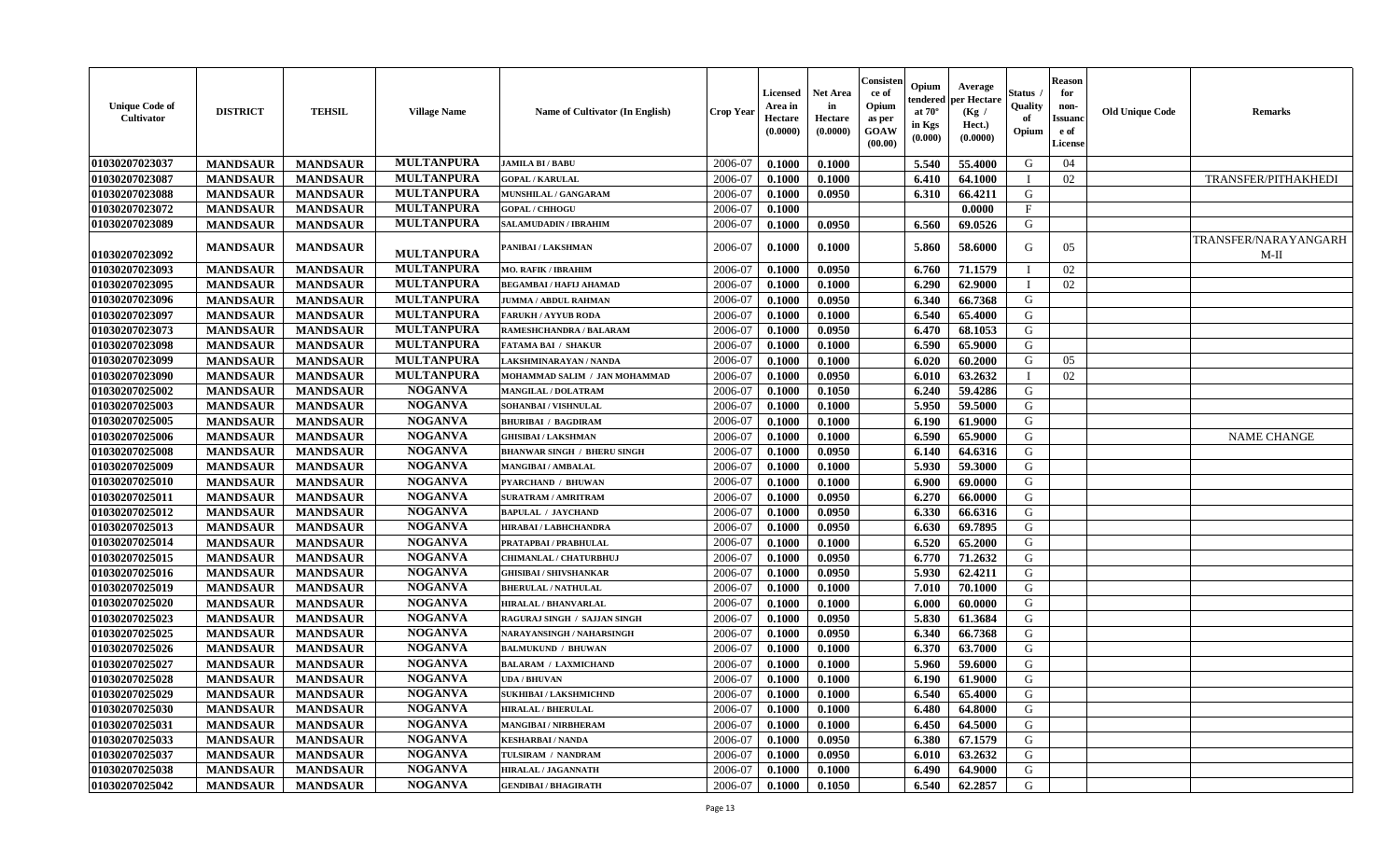| <b>Unique Code of</b><br><b>Cultivator</b> | <b>DISTRICT</b> | <b>TEHSIL</b>   | <b>Village Name</b> | Name of Cultivator (In English)          | <b>Crop Year</b> | <b>Licensed</b><br>Area in<br>Hectare<br>(0.0000) | <b>Net Area</b><br>in<br>Hectare<br>(0.0000) | Consisteı<br>ce of<br>Opium<br>as per<br><b>GOAW</b><br>(00.00) | Opium<br>endered<br>at $70^\circ$<br>in Kgs<br>$(\mathbf{0.000})$ | Average<br>per Hectare<br>(Kg /<br>Hect.)<br>(0.0000) | Status<br>Quality<br>of<br>Opium | Reason<br>for<br>non-<br>Issuan<br>e of<br>License | <b>Old Unique Code</b> | <b>Remarks</b>                  |
|--------------------------------------------|-----------------|-----------------|---------------------|------------------------------------------|------------------|---------------------------------------------------|----------------------------------------------|-----------------------------------------------------------------|-------------------------------------------------------------------|-------------------------------------------------------|----------------------------------|----------------------------------------------------|------------------------|---------------------------------|
| 01030207025044                             | <b>MANDSAUR</b> | <b>MANDSAUR</b> | <b>NOGANVA</b>      | <b>TARABAI / BHERULAL</b>                | 2006-07          | 0.1000                                            | 0.1000                                       |                                                                 | 6.420                                                             | 64.2000                                               | G                                |                                                    |                        |                                 |
| 01030207025046                             | <b>MANDSAUR</b> | <b>MANDSAUR</b> | <b>NOGANVA</b>      | KALABAI / SAVRAM                         | 2006-07          | 0.1000                                            | 0.1000                                       |                                                                 | 6.390                                                             | 63.9000                                               | G                                |                                                    |                        |                                 |
| 01030207025050                             | <b>MANDSAUR</b> | <b>MANDSAUR</b> | <b>NOGANVA</b>      | SHANTILAL / LABCHAND                     | 2006-07          | 0.1000                                            | 0.0950                                       |                                                                 | 6.570                                                             | 69.1579                                               | G                                |                                                    |                        |                                 |
| 01030207025051                             | <b>MANDSAUR</b> | <b>MANDSAUR</b> | <b>NOGANVA</b>      | MOHANPAL SINGH / LAXMAN SINGH            | 2006-07          | 0.1000                                            | 0.0950                                       |                                                                 | 6.340                                                             | 66.7368                                               | G                                |                                                    |                        |                                 |
| 01030207025059                             | <b>MANDSAUR</b> | <b>MANDSAUR</b> | <b>NOGANVA</b>      | <b>JAGDISH / MANGILAL</b>                | 2006-07          | 0.1000                                            | 0.0950                                       |                                                                 | 6.620                                                             | 69.6842                                               | G                                |                                                    |                        |                                 |
| 01030207025062                             | <b>MANDSAUR</b> | <b>MANDSAUR</b> | <b>NOGANVA</b>      | SURESHKUMAR / LAXMINARAYAN               | 2006-07          | 0.1000                                            | 0.1000                                       |                                                                 | 6.540                                                             | 65.4000                                               | G                                |                                                    |                        |                                 |
| 01030207025063                             | <b>MANDSAUR</b> | <b>MANDSAUR</b> | <b>NOGANVA</b>      | <b>BABULAL / LAXMINARAYAN</b>            | 2006-07          | 0.1000                                            | 0.1000                                       |                                                                 | 6.460                                                             | 64.6000                                               | G                                |                                                    |                        |                                 |
| 01030207025070                             | <b>MANDSAUR</b> | <b>MANDSAUR</b> | <b>NOGANVA</b>      | LAXMAN SINGH / SAJJAN SINGH              | 2006-07          | 0.1000                                            | 0.0950                                       |                                                                 | 6.200                                                             | 65.2632                                               | G                                |                                                    |                        |                                 |
| 01030207025071                             | <b>MANDSAUR</b> | <b>MANDSAUR</b> | <b>NOGANVA</b>      | KOMAL SINGH / BHANWAR SINGH              | 2006-07          | 0.1000                                            | 0.1000                                       |                                                                 | 6.800                                                             | 68.0000                                               | G                                |                                                    |                        |                                 |
| 01030207025072                             | <b>MANDSAUR</b> | <b>MANDSAUR</b> | <b>NOGANVA</b>      | DASHRATH SINGH / BHARAT SINGH            | 2006-07          | 0.1000                                            | 0.1000                                       |                                                                 | 6.560                                                             | 65.6000                                               | G                                |                                                    |                        |                                 |
| 01030207025078                             | <b>MANDSAUR</b> | <b>MANDSAUR</b> | <b>NOGANVA</b>      | PANNALAL / BHAGIRATH                     | 2006-07          | 0.1000                                            | 0.1000                                       |                                                                 | 6.930                                                             | 69.3000                                               | G                                |                                                    |                        |                                 |
| 01030207025079                             | <b>MANDSAUR</b> | <b>MANDSAUR</b> | <b>NOGANVA</b>      | <b>BHANVARLAL / RADHU</b>                | 2006-07          | 0.1000                                            | 0.0950                                       |                                                                 | 5.660                                                             | 59.5789                                               | G                                |                                                    |                        |                                 |
| 01030207025084                             | <b>MANDSAUR</b> | <b>MANDSAUR</b> | <b>NOGANVA</b>      | <b>BHUWAN / BHERULAL</b>                 | 2006-07          | 0.1000                                            | 0.1000                                       |                                                                 | 6.470                                                             | 64.7000                                               | G                                |                                                    |                        |                                 |
| 01030207025085                             | <b>MANDSAUR</b> | <b>MANDSAUR</b> | <b>NOGANVA</b>      | HAJARILAL / AMRITLAL                     | 2006-07          | 0.1000                                            | 0.1000                                       |                                                                 | 6.390                                                             | 63.9000                                               | G                                |                                                    |                        |                                 |
| 01030207025086                             | <b>MANDSAUR</b> | <b>MANDSAUR</b> | <b>NOGANVA</b>      | <b>HAKUBAI/VARADA</b>                    | 2006-07          | 0.1000                                            | 0.1000                                       |                                                                 | 6.250                                                             | 62.5000                                               | G                                |                                                    |                        |                                 |
| 01030207025091                             | <b>MANDSAUR</b> | <b>MANDSAUR</b> | <b>NOGANVA</b>      | PARVATSINGH / NATHUSINGH                 | 2006-07          | 0.1000                                            | 0.1000                                       |                                                                 | 6.040                                                             | 60.4000                                               | G                                |                                                    |                        |                                 |
| 01030207025095                             | <b>MANDSAUR</b> | <b>MANDSAUR</b> | <b>NOGANVA</b>      | <b>KANCHAN BAI / NATHU</b>               | 2006-07          | 0.1000                                            | 0.1000                                       |                                                                 | 5.890                                                             | 58.9000                                               | G                                |                                                    |                        |                                 |
| 01030207025099                             | <b>MANDSAUR</b> | <b>MANDSAUR</b> | <b>NOGANVA</b>      | MOHAN KUNWAR / MAHIPAL SINGH             | 2006-07          | 0.1000                                            | 0.0950                                       |                                                                 | 5.870                                                             | 61.7895                                               | G                                |                                                    |                        |                                 |
| 01030207025100                             | <b>MANDSAUR</b> | <b>MANDSAUR</b> | <b>NOGANVA</b>      | HIRALAL / SHOBHARAM                      | 2006-07          | 0.1000                                            | 0.0950                                       |                                                                 | 6.290                                                             | 66.2105                                               | G                                |                                                    |                        |                                 |
| 01030207025032                             | <b>MANDSAUR</b> | <b>MANDSAUR</b> | <b>NOGANVA</b>      | VAJABAI / BHURIYA                        | 2006-07          | 0.1000                                            | 0.0950                                       |                                                                 | 6.470                                                             | 68.1053                                               | G                                |                                                    |                        |                                 |
| 01030207025067                             | <b>MANDSAUR</b> | <b>MANDSAUR</b> | <b>NOGANVA</b>      | <b>GUNWANT SINGH / RAGURAJ SINGH</b>     | 2006-07          | 0.1000                                            | 0.0950                                       |                                                                 | 5.850                                                             | 61.5789                                               | G                                |                                                    |                        |                                 |
| 01030207025069                             | <b>MANDSAUR</b> | <b>MANDSAUR</b> | <b>NOGANVA</b>      | <b>BHANUPRATAP SINGH / SAJJAN SINGH</b>  | 2006-07          | 0.1000                                            | 0.0950                                       |                                                                 | 5.860                                                             | 61.6842                                               | G                                |                                                    |                        |                                 |
| 01030207025094                             | <b>MANDSAUR</b> | <b>MANDSAUR</b> | <b>NOGANVA</b>      | SANTOSHKUMAR / MODIRAM                   | 2006-07          | 0.1000                                            | 0.0950                                       |                                                                 | 7.070                                                             | 74.4211                                               | G                                |                                                    |                        | <b>IRAINSFEIVDALAUUDITA IN-</b> |
| 01030207025001                             | <b>MANDSAUR</b> | <b>MANDSAUR</b> | <b>NOGANVA</b>      | <b>BHARATSINGH / NAHARSINGH</b>          | 2006-07          | 0.1000                                            | 0.0950                                       |                                                                 | 6.290                                                             | 66.2105                                               | G                                |                                                    |                        |                                 |
| 01030207025024                             | <b>MANDSAUR</b> | <b>MANDSAUR</b> | <b>NOGANVA</b>      | <b>ONKARLAL / AMARCHAND</b>              | 2006-07          | 0.1000                                            | 0.1000                                       |                                                                 | 6.820                                                             | 68.2000                                               | G                                |                                                    |                        |                                 |
| 01030207025004                             | <b>MANDSAUR</b> | <b>MANDSAUR</b> | <b>NOGANVA</b>      | RADHESHYAM / NANDA                       | 2006-07          | 0.1000                                            | 0.1000                                       |                                                                 | 6.460                                                             | 64.6000                                               | G                                |                                                    |                        |                                 |
| 01030207025077                             | <b>MANDSAUR</b> | <b>MANDSAUR</b> | <b>NOGANVA</b>      | KALABAI / GOPAL                          | 2006-07          | 0.1000                                            | 0.0950                                       |                                                                 | 6.600                                                             | 69.4737                                               | G                                |                                                    |                        |                                 |
| 01030207025101                             | <b>MANDSAUR</b> | <b>MANDSAUR</b> | <b>NOGANVA</b>      | PUNAMCHANDRA / HIRALAL                   | 2006-07          | 0.1000                                            | 0.1000                                       |                                                                 | 6.060                                                             | 60.6000                                               | G                                |                                                    |                        |                                 |
| 01030207025102                             | <b>MANDSAUR</b> | <b>MANDSAUR</b> | <b>NOGANVA</b>      | <b>AMRITRAM / NANDA</b>                  | 2006-07          | 0.1000                                            | 0.1000                                       |                                                                 | 6.590                                                             | 65.9000                                               | G                                |                                                    |                        |                                 |
| 01030207025040                             | <b>MANDSAUR</b> | <b>MANDSAUR</b> | <b>NOGANVA</b>      | <b>SURESHKUMAR / HIRALAL</b>             | 2006-07          | 0.1000                                            | 0.0900                                       |                                                                 | 5.970                                                             | 66.3333                                               | G                                |                                                    |                        |                                 |
| 01030207025017                             | <b>MANDSAUR</b> | <b>MANDSAUR</b> | <b>NOGANVA</b>      | <b>RUKMANIBAI / RAMLAL</b>               | 2006-07          | 0.1000                                            | 0.1000                                       |                                                                 | 5.980                                                             | 59.8000                                               | G                                |                                                    |                        |                                 |
| 01030207025018                             | <b>MANDSAUR</b> | <b>MANDSAUR</b> | <b>NOGANVA</b>      | <b>KISHANLAL / GOBA</b>                  | 2006-07          | 0.1000                                            | 0.0750                                       |                                                                 | 4.420                                                             | 58.9333                                               | G                                |                                                    |                        |                                 |
| 01030207026001                             | <b>MANDSAUR</b> | <b>MANDSAUR</b> | <b>PITHAKHEDI</b>   | PANKESH / MOTILAL                        | 2006-07          | 0.1000                                            | 0.1000                                       |                                                                 | 6.590                                                             | 65.9000                                               | G                                |                                                    |                        |                                 |
| 01030207026002                             | <b>MANDSAUR</b> | <b>MANDSAUR</b> | <b>PITHAKHEDI</b>   | <b>MANGILAL URF MAHADEV / PRAYRCHAND</b> | 2006-07          | 0.1000                                            | 0.0950                                       |                                                                 | 5.930                                                             | 62.4211                                               | G                                |                                                    |                        |                                 |
| 01030207026004                             | <b>MANDSAUR</b> | <b>MANDSAUR</b> | <b>PITHAKHEDI</b>   | <b>BHERULAL / TULSIRAM</b>               | 2006-07          | 0.1000                                            | 0.0950                                       |                                                                 | 6.610                                                             | 69.5789                                               | G                                |                                                    |                        |                                 |
| 01030207026005                             | <b>MANDSAUR</b> | <b>MANDSAUR</b> | PITHAKHEDI          | <b>GOPAL / KISHNALAL</b>                 | 2006-07          | 0.1000                                            | 0.1000                                       |                                                                 |                                                                   | $6.730 \pm 67.3000$                                   | G                                |                                                    |                        |                                 |
| 01030207026006                             | <b>MANDSAUR</b> | <b>MANDSAUR</b> | <b>PITHAKHEDI</b>   | NARAYANSINGH / BALWANTSINGH              | 2006-07          | 0.1000                                            | 0.0950                                       |                                                                 | 6.150                                                             | 64.7368                                               | G                                |                                                    |                        |                                 |
| 01030207026009                             | <b>MANDSAUR</b> | <b>MANDSAUR</b> | <b>PITHAKHEDI</b>   | <b>MANGIBAI / CHUNILAL</b>               | 2006-07          | 0.1000                                            | 0.0950                                       |                                                                 | 6.340                                                             | 66.7368                                               | G                                |                                                    |                        |                                 |
| 01030207026011                             | <b>MANDSAUR</b> | <b>MANDSAUR</b> | <b>PITHAKHEDI</b>   | <b>BEGAMBAI/HAMIDKODA</b>                | 2006-07          | 0.1000                                            | 0.1000                                       |                                                                 | 6.170                                                             | 61.7000                                               | G                                |                                                    |                        |                                 |
| 01030207026012                             | <b>MANDSAUR</b> | <b>MANDSAUR</b> | <b>PITHAKHEDI</b>   | NIRMALAKUNWAR / SHYAMSINGH               | 2006-07          | 0.1000                                            | 0.1000                                       |                                                                 | 6.570                                                             | 65.7000                                               | G                                |                                                    |                        |                                 |
| 01030207026013                             | <b>MANDSAUR</b> | <b>MANDSAUR</b> | <b>PITHAKHEDI</b>   | <b>GOVINDSINGH / MANOHARSINGH</b>        | 2006-07          | 0.1000                                            | 0.0950                                       |                                                                 | 6.720                                                             | 70.7368                                               | G                                |                                                    |                        |                                 |
| 01030207026014                             | <b>MANDSAUR</b> | <b>MANDSAUR</b> | <b>PITHAKHEDI</b>   | <b>BHUWAN / BHERA</b>                    | 2006-07          | 0.1000                                            | 0.0950                                       |                                                                 | 5.600                                                             | 58.9474                                               | G                                |                                                    |                        |                                 |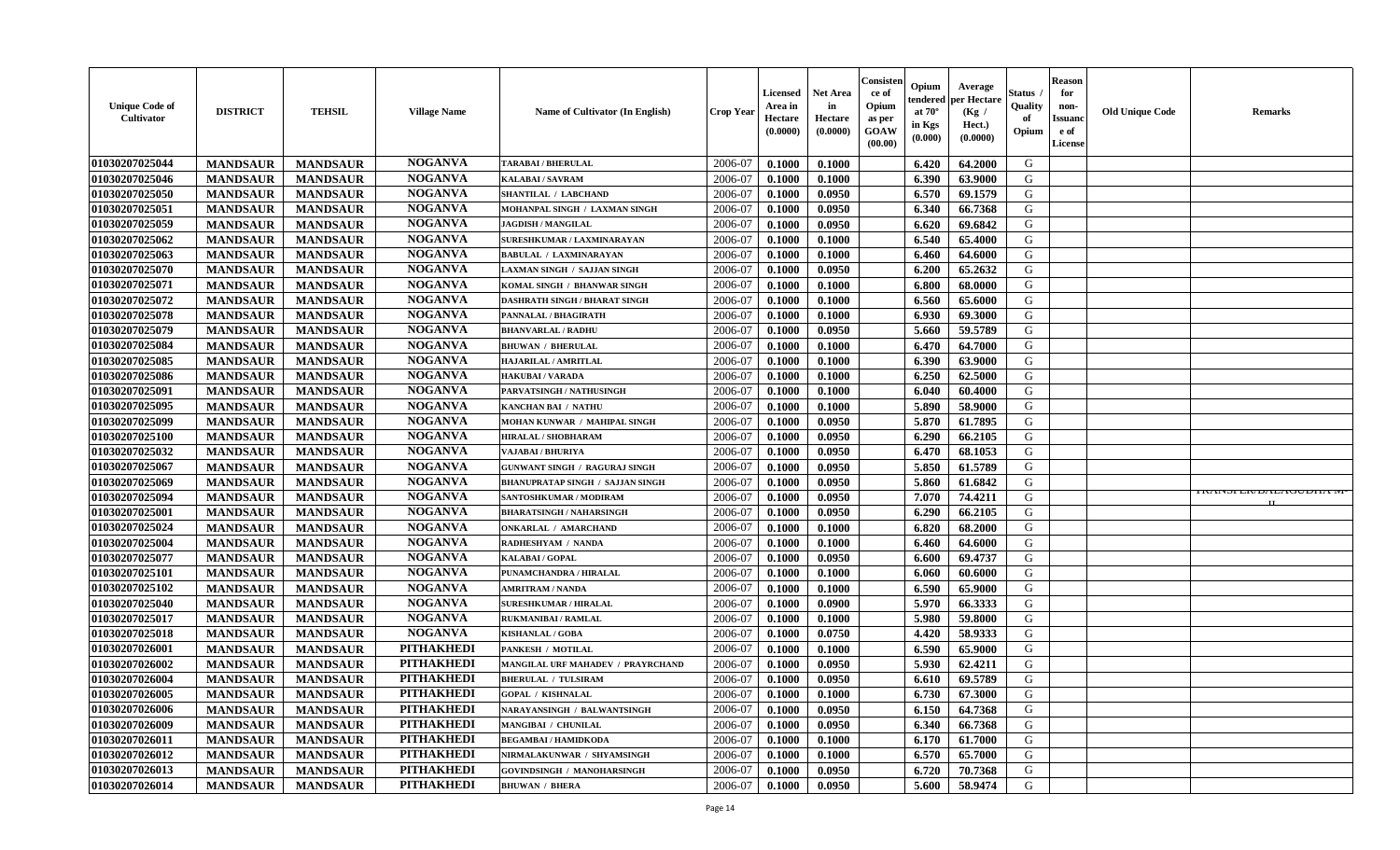| <b>Unique Code of</b><br>Cultivator | <b>DISTRICT</b> | <b>TEHSIL</b>   | <b>Village Name</b> | <b>Name of Cultivator (In English)</b> | <b>Crop Year</b> | <b>Licensed</b><br>Area in<br>Hectare<br>(0.0000) | <b>Net Area</b><br>in<br>Hectare<br>(0.0000) | Consister<br>ce of<br>Opium<br>as per<br><b>GOAW</b><br>(00.00) | Opium<br>tendered<br>at $70^\circ$<br>in Kgs<br>$(\mathbf{0.000})$ | Average<br>per Hectare<br>(Kg /<br>Hect.)<br>(0.0000) | Status .<br>Quality<br>of<br>Opium | <b>Reason</b><br>for<br>non-<br><b>Issuand</b><br>e of<br>License | <b>Old Unique Code</b> | <b>Remarks</b> |
|-------------------------------------|-----------------|-----------------|---------------------|----------------------------------------|------------------|---------------------------------------------------|----------------------------------------------|-----------------------------------------------------------------|--------------------------------------------------------------------|-------------------------------------------------------|------------------------------------|-------------------------------------------------------------------|------------------------|----------------|
| 01030207026017                      | <b>MANDSAUR</b> | <b>MANDSAUR</b> | <b>PITHAKHEDI</b>   | <b>JAGDISH / BHUWAN</b>                | 2006-07          | 0.1000                                            | 0.0950                                       |                                                                 | 6.110                                                              | 64.3158                                               | G                                  |                                                                   |                        |                |
| 01030207026019                      | <b>MANDSAUR</b> | <b>MANDSAUR</b> | <b>PITHAKHEDI</b>   | SHANTILAL / MANGILAL                   | 2006-07          | 0.1000                                            | 0.1000                                       |                                                                 | 4.990                                                              | 49.9000                                               | G                                  | 04                                                                |                        |                |
| 01030207026024                      | <b>MANDSAUR</b> | <b>MANDSAUR</b> | <b>PITHAKHEDI</b>   | SHNKARLAL / PYARCHAND                  | 2006-07          | 0.1000                                            | 0.0950                                       |                                                                 | 6.800                                                              | 71.5789                                               | G                                  |                                                                   |                        |                |
| 01030207026025                      | <b>MANDSAUR</b> | <b>MANDSAUR</b> | <b>PITHAKHEDI</b>   | KISHOR / CHUNILAL                      | 2006-07          | 0.1000                                            |                                              |                                                                 |                                                                    | 0.0000                                                | F                                  |                                                                   |                        |                |
| 01030207026027                      | <b>MANDSAUR</b> | <b>MANDSAUR</b> | <b>PITHAKHEDI</b>   | TAMUSINGH / LAKSHMANSINGH              | 2006-07          | 0.1000                                            | 0.0950                                       |                                                                 | 6.130                                                              | 64.5263                                               | G                                  |                                                                   |                        |                |
| 01030207026031                      | <b>MANDSAUR</b> | <b>MANDSAUR</b> | <b>PITHAKHEDI</b>   | <b>BHANWAR SINGH / MANGU SINGH</b>     | 2006-07          | 0.1000                                            | 0.0950                                       |                                                                 | 6.360                                                              | 66.9474                                               | G                                  |                                                                   |                        |                |
| 01030207026032                      | <b>MANDSAUR</b> | <b>MANDSAUR</b> | <b>PITHAKHEDI</b>   | DEVI SINGH / KALU SINGH                | 2006-07          | 0.1000                                            | 0.1000                                       |                                                                 | 7.280                                                              | 72.8000                                               | G                                  |                                                                   |                        |                |
| 01030207026033                      | <b>MANDSAUR</b> | <b>MANDSAUR</b> | <b>PITHAKHEDI</b>   | <b>NAGU SINGH / PRATAP SINGH</b>       | 2006-07          | 0.1000                                            | 0.0950                                       |                                                                 | 6.010                                                              | 63.2632                                               | G                                  |                                                                   |                        |                |
| 01030207026034                      | <b>MANDSAUR</b> | <b>MANDSAUR</b> | <b>PITHAKHEDI</b>   | LAXMINARAYAN / TULSIRAM                | 2006-07          | 0.1000                                            | 0.0950                                       |                                                                 | 6.270                                                              | 66.0000                                               | G                                  |                                                                   |                        |                |
| 01030207026035                      | <b>MANDSAUR</b> | <b>MANDSAUR</b> | <b>PITHAKHEDI</b>   | JAGDISH / JAYRAM                       | 2006-07          | 0.1000                                            | 0.1000                                       |                                                                 | 6.550                                                              | 65.5000                                               | G                                  |                                                                   |                        |                |
| 01030207026036                      | <b>MANDSAUR</b> | <b>MANDSAUR</b> | <b>PITHAKHEDI</b>   | MAHENDRA SINGH / DAYAL SINGH           | 2006-07          | 0.1000                                            | 0.0950                                       |                                                                 | 6.240                                                              | 65.6842                                               | G                                  |                                                                   |                        |                |
| 01030207026038                      | <b>MANDSAUR</b> | <b>MANDSAUR</b> | <b>PITHAKHEDI</b>   | <b>LOKENDRASINGH / DASHRATHSINGH</b>   | 2006-07          | 0.1000                                            | 0.0950                                       |                                                                 | 6.460                                                              | 68.0000                                               | G                                  |                                                                   |                        |                |
| 01030207026039                      | <b>MANDSAUR</b> | <b>MANDSAUR</b> | <b>PITHAKHEDI</b>   | <b>GAJRAJ SINGH / DAYAL SINGH</b>      | 2006-07          | 0.1000                                            | 0.1000                                       |                                                                 | 6.170                                                              | 61.7000                                               | G                                  |                                                                   |                        |                |
| 01030207026040                      | <b>MANDSAUR</b> | <b>MANDSAUR</b> | <b>PITHAKHEDI</b>   | <b>BABULAL / RAMLAL</b>                | 2006-07          | 0.1000                                            | 0.1000                                       |                                                                 | 5.760                                                              | 57.6000                                               | G                                  |                                                                   |                        |                |
| 01030207026042                      | <b>MANDSAUR</b> | <b>MANDSAUR</b> | <b>PITHAKHEDI</b>   | KAILASHCHANDRA / BHURALAL              | 2006-07          | 0.1000                                            | 0.1000                                       |                                                                 | 6.150                                                              | 61.5000                                               | G                                  |                                                                   |                        |                |
| 01030207026043                      | <b>MANDSAUR</b> | <b>MANDSAUR</b> | <b>PITHAKHEDI</b>   | <b>MUBARIK / MANGTU</b>                | 2006-07          | 0.1000                                            | 0.0950                                       |                                                                 | 5.890                                                              | 62.0000                                               | G                                  |                                                                   |                        |                |
| 01030207026045                      | <b>MANDSAUR</b> | <b>MANDSAUR</b> | <b>PITHAKHEDI</b>   | PREM SINGH / MOHAN SINGH               | 2006-07          | 0.1000                                            | 0.1000                                       |                                                                 | 6.150                                                              | 61.5000                                               | G                                  |                                                                   |                        |                |
| 01030207026046                      | <b>MANDSAUR</b> | <b>MANDSAUR</b> | <b>PITHAKHEDI</b>   | <b>RAKESH / MANGILAL</b>               | 2006-07          | 0.1000                                            | 0.0950                                       |                                                                 | 5.830                                                              | 61.3684                                               | G                                  |                                                                   |                        |                |
| 01030207026050                      | <b>MANDSAUR</b> | <b>MANDSAUR</b> | <b>PITHAKHEDI</b>   | <b>BHAGWANSINGH / NAHARSINGH</b>       | 2006-07          | 0.1000                                            | 0.0950                                       |                                                                 | 6.360                                                              | 66.9474                                               | G                                  |                                                                   |                        |                |
| 01030207026056                      | <b>MANDSAUR</b> | <b>MANDSAUR</b> | <b>PITHAKHEDI</b>   | <b>ONKARSINGH / NARAYANSINGH</b>       | 2006-07          | 0.1000                                            | 0.0950                                       |                                                                 | 5.650                                                              | 59,4737                                               | G                                  |                                                                   |                        |                |
| 01030207026057                      | <b>MANDSAUR</b> | <b>MANDSAUR</b> | <b>PITHAKHEDI</b>   | <b>GHASIRAM / HEMRAJ</b>               | 2006-07          | 0.1000                                            | 0.0950                                       |                                                                 | 6.720                                                              | 70.7368                                               | G                                  |                                                                   |                        |                |
| 01030207026058                      | <b>MANDSAUR</b> | <b>MANDSAUR</b> | <b>PITHAKHEDI</b>   | KAILASH / BHERULAL                     | 2006-07          | 0.1000                                            | 0.0950                                       |                                                                 | 7.070                                                              | 74.4211                                               | G                                  |                                                                   |                        |                |
| 01030207026059                      | <b>MANDSAUR</b> | <b>MANDSAUR</b> | <b>PITHAKHEDI</b>   | DAYAL SINGH / RAM SINGH                | 2006-07          | 0.1000                                            | 0.0950                                       |                                                                 | 6.110                                                              | 64.3158                                               | G                                  |                                                                   |                        |                |
| 01030207026060                      | <b>MANDSAUR</b> | <b>MANDSAUR</b> | <b>PITHAKHEDI</b>   | <b>RAGHUVIR SINGH / RAM SINGH</b>      | 2006-07          | 0.1000                                            | 0.1000                                       |                                                                 | 6.530                                                              | 65.3000                                               | G                                  |                                                                   |                        |                |
| 01030207026065                      | <b>MANDSAUR</b> | <b>MANDSAUR</b> | <b>PITHAKHEDI</b>   | <b>RAGHUNATH / RAM SINGH</b>           | 2006-07          | 0.1000                                            | 0.1000                                       |                                                                 | 6.970                                                              | 69.7000                                               | G                                  |                                                                   |                        |                |
| 01030207026066                      | <b>MANDSAUR</b> | <b>MANDSAUR</b> | <b>PITHAKHEDI</b>   | PRAHLADSINGH / HUKUM SINGH             | 2006-07          | 0.1000                                            | 0.0950                                       |                                                                 | 6.110                                                              | 64.3158                                               | G                                  |                                                                   |                        |                |
| 01030207026026                      | <b>MANDSAUR</b> | <b>MANDSAUR</b> | <b>PITHAKHEDI</b>   | <b>GANGASINGH / KALUSINGH</b>          | 2006-07          | 0.1000                                            | 0.0950                                       |                                                                 | 6.570                                                              | 69.1579                                               |                                    | 02                                                                |                        |                |
| 01030207026028                      | <b>MANDSAUR</b> | <b>MANDSAUR</b> | <b>PITHAKHEDI</b>   | HANSRAJ SINGH / KALU SINGH             | 2006-07          | 0.1000                                            | 0.1000                                       |                                                                 | 7.260                                                              | 72.6000                                               |                                    | 02                                                                |                        |                |
| 01030207027003                      | <b>MANDSAUR</b> | <b>MANDSAUR</b> | <b>RALAYATA</b>     | RAMESHVAR / LAKSHMAN                   | 2006-07          | 0.1000                                            | 0.0950                                       |                                                                 | 6.260                                                              | 65.8947                                               | G                                  |                                                                   |                        |                |
| 01030207027006                      | <b>MANDSAUR</b> | <b>MANDSAUR</b> | <b>RALAYATA</b>     | <b>BADRILAL / NANDA</b>                | 2006-07          | 0.1000                                            | 0.0950                                       |                                                                 | 5.950                                                              | 62.6316                                               | G                                  |                                                                   |                        |                |
| 01030207027009                      | <b>MANDSAUR</b> | <b>MANDSAUR</b> | <b>RALAYATA</b>     | RAMLAL / FAKIRCHAND                    | 2006-07          | 0.1000                                            | 0.0950                                       |                                                                 | 5.770                                                              | 60.7368                                               | G                                  |                                                                   |                        |                |
| 01030207027007                      | <b>MANDSAUR</b> | <b>MANDSAUR</b> | <b>RALAYATA</b>     | <b>BAGDIRAM / BALU</b>                 | 2006-07          | 0.1000                                            | 0.0950                                       |                                                                 | 4.850                                                              | 51.0526                                               | G                                  | 04                                                                |                        |                |
| 01030207027014                      | <b>MANDSAUR</b> | <b>MANDSAUR</b> | <b>RALAYATA</b>     | <b>BABULAL / HEMRAJ</b>                | 2006-07          | 0.1000                                            | 0.1000                                       |                                                                 | 6.700                                                              | 67.0000                                               | G                                  |                                                                   |                        |                |
| 01030207027015                      | <b>MANDSAUR</b> | <b>MANDSAUR</b> | <b>RALAYATA</b>     | NANDRAM / ONKARLAL                     | 2006-07          | 0.1000                                            | 0.1000                                       |                                                                 | 6.990                                                              | 69.9000                                               | G                                  |                                                                   |                        |                |
| 01030207027024                      | <b>MANDSAUR</b> | <b>MANDSAUR</b> | <b>RALAYATA</b>     | <b>BHAGATRAM / SHANKARLAL</b>          | 2006-07          | 0.1000                                            | 0.0950                                       |                                                                 | 5.060                                                              | 53.2632                                               | G                                  | 04                                                                |                        |                |
| 01030207027030                      | <b>MANDSAUR</b> | <b>MANDSAUR</b> | RALAYATA            | <b>KAMLESH / RADHESHYAM</b>            | 2006-07          | 0.1000                                            | 0.0950                                       |                                                                 | 6.100                                                              | 64.2105                                               | G                                  |                                                                   |                        |                |
| 01030207027040                      | <b>MANDSAUR</b> | <b>MANDSAUR</b> | <b>RALAYATA</b>     | KRISHNAKANHEYA / RAMNARAYAN            | 2006-07          | 0.1000                                            | 0.0950                                       |                                                                 | 5.910                                                              | 62.2105                                               | G                                  |                                                                   |                        |                |
| 01030207027041                      | <b>MANDSAUR</b> | <b>MANDSAUR</b> | <b>RALAYATA</b>     | <b>SHANKARLAL / BHURALAL</b>           | 2006-07          | 0.1000                                            | 0.0950                                       |                                                                 | 6.230                                                              | 65.5789                                               | G                                  |                                                                   |                        |                |
| 01030207027043                      | <b>MANDSAUR</b> | <b>MANDSAUR</b> | <b>RALAYATA</b>     | SHYAMBAI / BASANTILAL                  | 2006-07          | 0.1000                                            | 0.1000                                       |                                                                 | 5.400                                                              | 54.0000                                               | G                                  | 04                                                                |                        |                |
| 01030207027053                      | <b>MANDSAUR</b> | <b>MANDSAUR</b> | <b>RALAYATA</b>     | <b>JAGDISH / BHURALAL</b>              | 2006-07          | 0.1000                                            | 0.0950                                       |                                                                 | 6.140                                                              | 64.6316                                               | G                                  |                                                                   |                        |                |
| 01030207027060                      | <b>MANDSAUR</b> | <b>MANDSAUR</b> | <b>RALAYATA</b>     | NARENDRKUMAR / MADANLAL                | 2006-07          | 0.1000                                            | 0.1000                                       |                                                                 | 6.450                                                              | 64.5000                                               | G                                  |                                                                   |                        |                |
| 01030207027068                      | <b>MANDSAUR</b> | <b>MANDSAUR</b> | <b>RALAYATA</b>     | RAMESHVAR / GOVARDHAN                  | 2006-07          | 0.1000                                            | 0.1000                                       |                                                                 | 6.740                                                              | 67.4000                                               | G                                  |                                                                   |                        |                |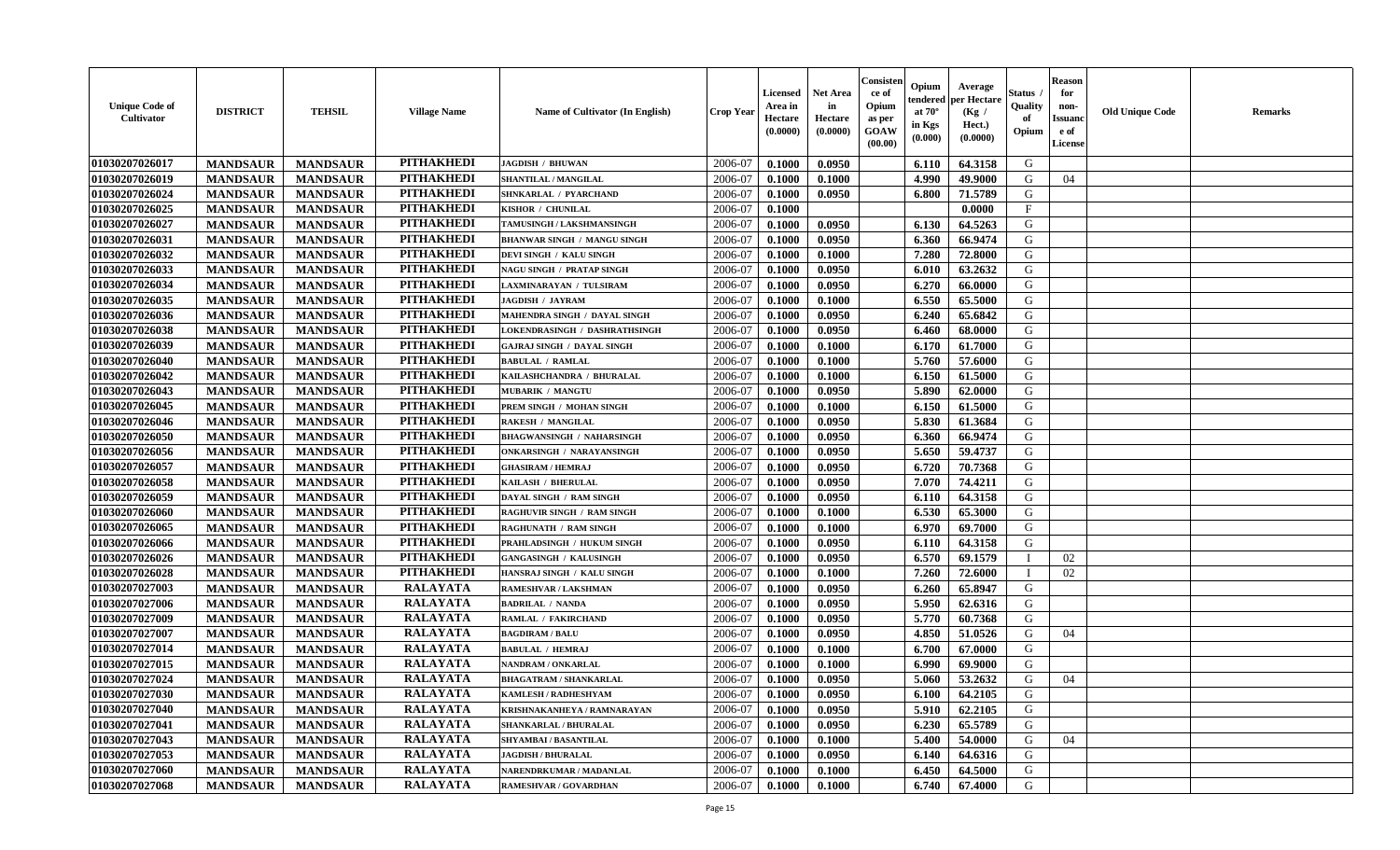| <b>Unique Code of</b><br><b>Cultivator</b> | <b>DISTRICT</b> | <b>TEHSIL</b>   | <b>Village Name</b> | Name of Cultivator (In English) | <b>Crop Year</b> | <b>Licensed</b><br>Area in<br>Hectare<br>(0.0000) | <b>Net Area</b><br>in<br>Hectare<br>(0.0000) | Consister<br>ce of<br>Opium<br>as per<br><b>GOAW</b><br>(00.00) | Opium<br>endered<br>at $70^{\circ}$<br>in Kgs<br>(0.000) | Average<br>per Hectare<br>(Kg /<br>Hect.)<br>(0.0000) | <b>Status</b><br>Quality<br>of<br>Opium | <b>Reason</b><br>for<br>non-<br><b>Issuand</b><br>e of<br>License | <b>Old Unique Code</b> | <b>Remarks</b>     |
|--------------------------------------------|-----------------|-----------------|---------------------|---------------------------------|------------------|---------------------------------------------------|----------------------------------------------|-----------------------------------------------------------------|----------------------------------------------------------|-------------------------------------------------------|-----------------------------------------|-------------------------------------------------------------------|------------------------|--------------------|
| 01030207027070                             | <b>MANDSAUR</b> | <b>MANDSAUR</b> | <b>RALAYATA</b>     | AVANTIBAI / LAKSHMINARAYAN      | 2006-07          | 0.1000                                            | 0.0950                                       |                                                                 | 5.760                                                    | 60.6316                                               | G                                       | 05                                                                |                        |                    |
| 01030207027074                             | <b>MANDSAUR</b> | <b>MANDSAUR</b> | <b>RALAYATA</b>     | <b>BABULAL / MANGILAL</b>       | 2006-07          | 0.1000                                            | 0.0950                                       |                                                                 | 5.940                                                    | 62.5263                                               | G                                       |                                                                   |                        |                    |
| 01030207027075                             | <b>MANDSAUR</b> | <b>MANDSAUR</b> | <b>RALAYATA</b>     | MANGILAL / NANDA                | 2006-07          | 0.1000                                            | 0.1000                                       |                                                                 | 5.840                                                    | 58.4000                                               | G                                       | 05                                                                |                        |                    |
| 01030207027076                             | <b>MANDSAUR</b> | <b>MANDSAUR</b> | <b>RALAYATA</b>     | PAPPUBAI / NANURAM              | 2006-07          | 0.1000                                            | 0.1000                                       |                                                                 | 5.920                                                    | 59.2000                                               | G                                       |                                                                   |                        |                    |
| 01030207027077                             | <b>MANDSAUR</b> | <b>MANDSAUR</b> | <b>RALAYATA</b>     | LALIBAI / MANGILAL              | 2006-07          | 0.1000                                            | 0.1000                                       |                                                                 | 5.980                                                    | 59.8000                                               | G                                       |                                                                   |                        |                    |
| 01030207027081                             | <b>MANDSAUR</b> | <b>MANDSAUR</b> | <b>RALAYATA</b>     | PRAHLAD / MOHANLAL              | 2006-07          | 0.1000                                            | 0.0950                                       |                                                                 | 5.830                                                    | 61.3684                                               | G                                       |                                                                   |                        |                    |
| 01030207027082                             | <b>MANDSAUR</b> | <b>MANDSAUR</b> | <b>RALAYATA</b>     | <b>PRATAP / BABRU</b>           | 2006-07          | 0.1000                                            | 0.0950                                       |                                                                 | 5.770                                                    | 60.7368                                               | G                                       | 05                                                                |                        |                    |
| 01030207027090                             | <b>MANDSAUR</b> | <b>MANDSAUR</b> | <b>RALAYATA</b>     | <b>OMPRAKASH / HARIRAM</b>      | 2006-07          | 0.1000                                            | 0.1000                                       |                                                                 | 5.950                                                    | 59.5000                                               | G                                       |                                                                   |                        |                    |
| 01030207027091                             | <b>MANDSAUR</b> | <b>MANDSAUR</b> | <b>RALAYATA</b>     | VARDICHAND / FAKIRCHAND         | 2006-07          | 0.1000                                            | 0.1000                                       |                                                                 | 6.160                                                    | 61.6000                                               | G                                       |                                                                   |                        |                    |
| 01030207027098                             | <b>MANDSAUR</b> | <b>MANDSAUR</b> | <b>RALAYATA</b>     | KAVERIBAI / BADRILAL            | 2006-07          | 0.1000                                            | 0.1000                                       |                                                                 | 6.450                                                    | 64.5000                                               | G                                       |                                                                   |                        |                    |
| 01030207027102                             | <b>MANDSAUR</b> | <b>MANDSAUR</b> | <b>RALAYATA</b>     | PRAHALAD / BADRILAL             | 2006-07          | 0.1000                                            | 0.1000                                       |                                                                 | 5.470                                                    | 54.7000                                               | G                                       | 04                                                                |                        |                    |
| 01030207027104                             | <b>MANDSAUR</b> | <b>MANDSAUR</b> | <b>RALAYATA</b>     | <b>RAMLAL / JAGDISH</b>         | 2006-07          | 0.1000                                            | 0.0950                                       |                                                                 | 6.420                                                    | 67.5789                                               | G                                       |                                                                   |                        |                    |
| 01030207027117                             | <b>MANDSAUR</b> | <b>MANDSAUR</b> | <b>RALAYATA</b>     | <b>BABRU / RADHU</b>            | 2006-07          | 0.1000                                            | 0.0950                                       |                                                                 | 5.820                                                    | 61.2632                                               | G                                       | 05                                                                |                        | <b>NAME CHANGE</b> |
| 01030207027125                             | <b>MANDSAUR</b> | <b>MANDSAUR</b> | <b>RALAYATA</b>     | KISHANLAL / UDA                 | 2006-07          | 0.1000                                            | 0.1000                                       |                                                                 | 5.940                                                    | 59.4000                                               | G                                       | 05                                                                |                        |                    |
| 01030207027126                             | <b>MANDSAUR</b> | <b>MANDSAUR</b> | <b>RALAYATA</b>     | RAMLAL / MODA                   | 2006-07          | 0.1000                                            | 0.0950                                       |                                                                 | 6.310                                                    | 66.4211                                               | G                                       |                                                                   |                        |                    |
| 01030207027135                             | <b>MANDSAUR</b> | <b>MANDSAUR</b> | <b>RALAYATA</b>     | <b>JAGDISH / RAMLAL</b>         | 2006-07          | 0.1000                                            | 0.0950                                       |                                                                 | 5.690                                                    | 59.8947                                               | G                                       |                                                                   |                        |                    |
| 01030207027141                             | <b>MANDSAUR</b> | <b>MANDSAUR</b> | <b>RALAYATA</b>     | <b>GANPATLAL / VARDICHAND</b>   | 2006-07          | 0.1000                                            | 0.1000                                       |                                                                 | 5.680                                                    | 56.8000                                               | G                                       | 05                                                                |                        |                    |
| 01030207027143                             | <b>MANDSAUR</b> | <b>MANDSAUR</b> | <b>RALAYATA</b>     | <b>MADANLAL / LAKSHMAN</b>      | 2006-07          | 0.1000                                            | 0.1000                                       |                                                                 | 6.680                                                    | 66.8000                                               | G                                       |                                                                   |                        |                    |
| 01030207027123                             | <b>MANDSAUR</b> | <b>MANDSAUR</b> | <b>RALAYATA</b>     | <b>JAGANNATH / CHUNNILAL</b>    | 2006-07          | 0.1000                                            | 0.0950                                       |                                                                 | 4.600                                                    | 48.4211                                               | G                                       | 04                                                                |                        |                    |
| 01030207027004                             | <b>MANDSAUR</b> | <b>MANDSAUR</b> | <b>RALAYATA</b>     | SHANTIBAI / MOHANLAL            | 2006-07          | 0.1000                                            | 0.0950                                       |                                                                 | 6.610                                                    | 69.5789                                               | G                                       |                                                                   |                        |                    |
| 01030207027067                             | <b>MANDSAUR</b> | <b>MANDSAUR</b> | <b>RALAYATA</b>     | MANNALAL / JAGANNATH            | 2006-07          | 0.1000                                            | 0.0950                                       |                                                                 | 4.840                                                    | 50.9474                                               | G                                       | 04                                                                |                        |                    |
| 01030207027109                             | <b>MANDSAUR</b> | <b>MANDSAUR</b> | <b>RALAYATA</b>     | <b>SHANTIBAI / KAILASH</b>      | 2006-07          | 0.1000                                            | 0.0950                                       |                                                                 | 5.760                                                    | 60.6316                                               | G                                       | 05                                                                |                        |                    |
| 01030207027115                             | <b>MANDSAUR</b> | <b>MANDSAUR</b> | <b>RALAYATA</b>     | <b>BHULIBAI / CHATRBHUJ</b>     | 2006-07          | 0.1000                                            | 0.1000                                       |                                                                 | 5.850                                                    | 58.5000                                               | G                                       | 05                                                                |                        |                    |
| 01030207027147                             | <b>MANDSAUR</b> | <b>MANDSAUR</b> | <b>RALAYATA</b>     | KANHAIYALAL / BAGDIRAM          | 2006-07          | 0.1000                                            | 0.1000                                       |                                                                 | 5.930                                                    | 59.3000                                               | G                                       | 05                                                                |                        |                    |
| 01030207027148                             | <b>MANDSAUR</b> | <b>MANDSAUR</b> | <b>RALAYATA</b>     | <b>GOPAL / NATHU</b>            | 2006-07          | 0.1000                                            | 0.1000                                       |                                                                 | 6.850                                                    | 68.5000                                               | G                                       |                                                                   |                        |                    |
| 01030207027061                             | <b>MANDSAUR</b> | <b>MANDSAUR</b> | <b>RALAYATA</b>     | <b>NARAYAN / RAMLAL</b>         | 2006-07          | 0.1000                                            | 0.1000                                       |                                                                 | 6.760                                                    | 67.6000                                               | G                                       |                                                                   |                        |                    |
| 01030207027037                             | <b>MANDSAUR</b> | <b>MANDSAUR</b> | <b>RALAYATA</b>     | RAMCHANDRA / JAGANNATH          | 2006-07          | 0.1000                                            | 0.1000                                       |                                                                 | 6.570                                                    | 65.7000                                               | G                                       |                                                                   |                        | <b>NAME CHANGE</b> |
| 01030207027017                             | <b>MANDSAUR</b> | <b>MANDSAUR</b> | <b>RALAYATA</b>     | <b>RAMLAL / BAGDIRAM</b>        | 2006-07          | 0.1000                                            | 0.1000                                       |                                                                 | 5.100                                                    | 51.0000                                               | G                                       | 04                                                                |                        |                    |
| 01030207027150                             | <b>MANDSAUR</b> | <b>MANDSAUR</b> | <b>RALAYATA</b>     | <b>RAMPRASAD / MANGILAL</b>     | 2006-07          | 0.1000                                            | 0.1000                                       |                                                                 | 6.500                                                    | 65.0000                                               | G                                       |                                                                   |                        |                    |
| 01030207027106                             | <b>MANDSAUR</b> | <b>MANDSAUR</b> | <b>RALAYATA</b>     | SHYAMLAL / MANGILAL             | 2006-07          | 0.1000                                            | 0.1000                                       |                                                                 | 5.940                                                    | 59.4000                                               | G                                       |                                                                   |                        |                    |
| 01030207027151                             | <b>MANDSAUR</b> | <b>MANDSAUR</b> | <b>RALAYATA</b>     | <b>KALURAM / NANURAM</b>        | 2006-07          | 0.1000                                            | 0.0950                                       |                                                                 | 6.440                                                    | 67.7895                                               | G                                       |                                                                   |                        |                    |
| 01030207027005                             | <b>MANDSAUR</b> | <b>MANDSAUR</b> | <b>RALAYATA</b>     | MANGILAL / RAMCHANDRA           | 2006-07          | 0.1000                                            | 0.1000                                       |                                                                 | 6.130                                                    | 61.3000                                               | G                                       |                                                                   |                        |                    |
| 01030207027013                             | <b>MANDSAUR</b> | <b>MANDSAUR</b> | <b>RALAYATA</b>     | DURGASHANKAR / AATMARAM         | 2006-07          | 0.1000                                            | 0.0950                                       |                                                                 | 6.530                                                    | 68.7368                                               | G                                       |                                                                   |                        |                    |
| 01030207027012                             | <b>MANDSAUR</b> | <b>MANDSAUR</b> | <b>RALAYATA</b>     | KANIRAM / AASHARAM              | 2006-07          | 0.1000                                            | 0.0950                                       |                                                                 | 6.070                                                    | 63.8947                                               | G                                       |                                                                   |                        |                    |
| 01030207027138                             | <b>MANDSAUR</b> | <b>MANDSAUR</b> | <b>RALAYATA</b>     | <b>GIRDHARI / LALA</b>          | 2006-07          | 0.1000                                            | 0.0950                                       |                                                                 | 5.730                                                    | 60.3158                                               | G                                       | 05                                                                |                        |                    |
| 01030207027153                             | <b>MANDSAUR</b> | MANDSAUR        | <b>RALAYATA</b>     | NATHULAL / BADRILAL             | 2006-07          | 0.1000                                            | 0.0950                                       |                                                                 |                                                          | 6.430 67.6842                                         | G                                       |                                                                   |                        |                    |
| 01030207027023                             | <b>MANDSAUR</b> | <b>MANDSAUR</b> | <b>RALAYATA</b>     | RAMPRASAD / MADANLAL            | 2006-07          | 0.1000                                            | 0.1000                                       |                                                                 | 6.430                                                    | 64.3000                                               | G                                       |                                                                   |                        |                    |
| 01030207028001                             | <b>MANDSAUR</b> | <b>MANDSAUR</b> | <b>REWASDEWDA</b>   | <b>NANALAL / RAMLAL</b>         | 2006-07          | 0.1000                                            | 0.0950                                       |                                                                 | 7.020                                                    | 73.8947                                               | G                                       |                                                                   |                        |                    |
| 01030207028003                             | <b>MANDSAUR</b> | <b>MANDSAUR</b> | <b>REWASDEWDA</b>   | SOHANBAI / PUNAMCHNAD           | 2006-07          | 0.1000                                            | 0.1000                                       |                                                                 | 6.700                                                    | 67.0000                                               | G                                       |                                                                   |                        |                    |
| 01030207028004                             | <b>MANDSAUR</b> | <b>MANDSAUR</b> | <b>REWASDEWDA</b>   | MANGILAL / MANNALAL             | 2006-07          | 0.1000                                            | 0.1000                                       |                                                                 | 5.850                                                    | 58.5000                                               | G                                       | 05                                                                |                        |                    |
| 01030207028005                             | <b>MANDSAUR</b> | <b>MANDSAUR</b> | <b>REWASDEWDA</b>   | <b>GOPAL / RUPA</b>             | 2006-07          | 0.1000                                            | 0.0950                                       |                                                                 | 5.970                                                    | 62.8421                                               | G                                       |                                                                   |                        |                    |
| 01030207028007                             | <b>MANDSAUR</b> | <b>MANDSAUR</b> | <b>REWASDEWDA</b>   | LAXMICHNAD / PANNALAL           | 2006-07          | 0.1000                                            | 0.0950                                       |                                                                 | 5.880                                                    | 61.8947                                               | G                                       |                                                                   |                        |                    |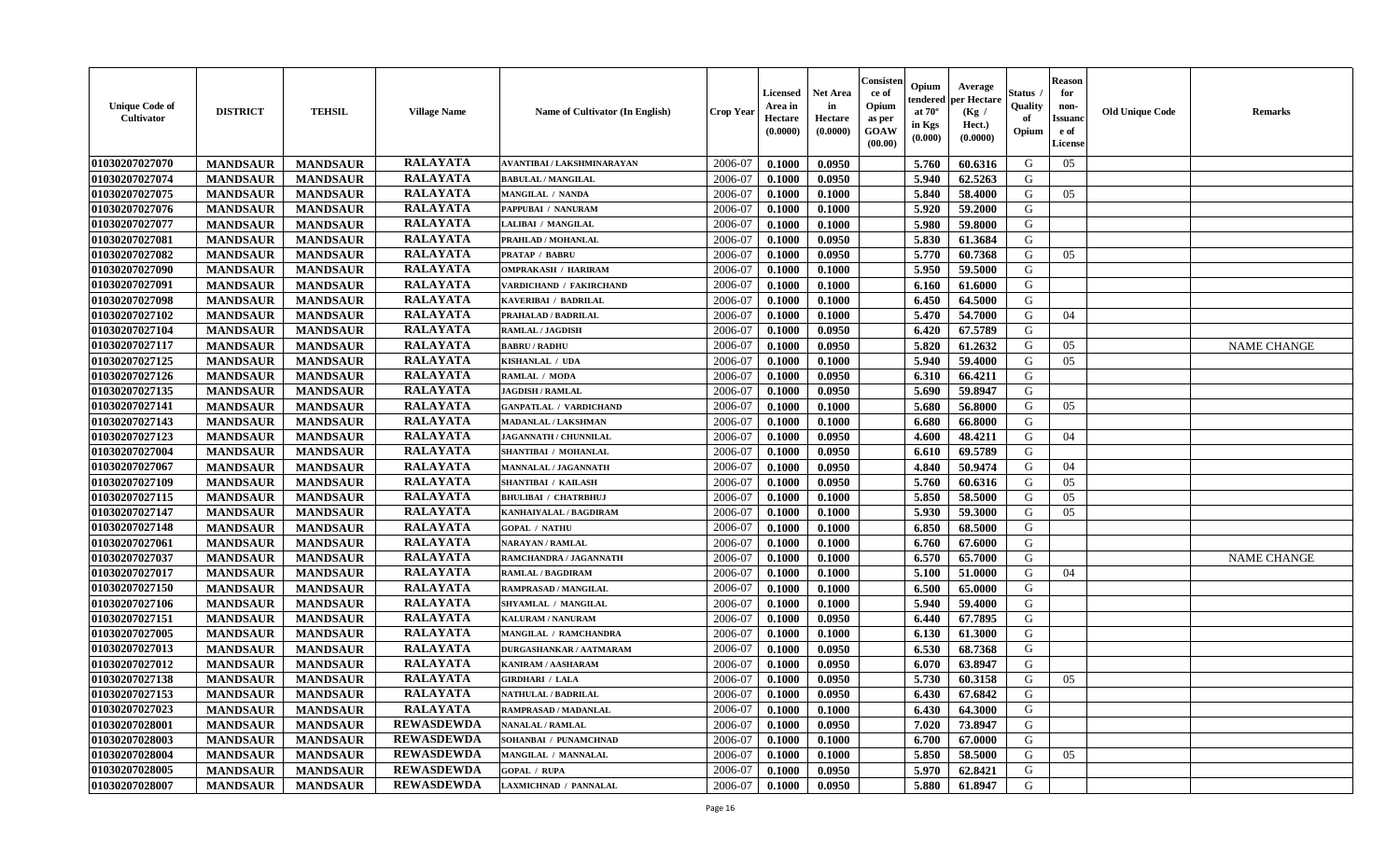| <b>Unique Code of</b><br><b>Cultivator</b> | <b>DISTRICT</b> | <b>TEHSIL</b>   | <b>Village Name</b> | Name of Cultivator (In English)       | <b>Crop Year</b> | <b>Licensed</b><br>Area in<br>Hectare<br>(0.0000) | <b>Net Area</b><br>in<br>Hectare<br>(0.0000) | Consister<br>ce of<br>Opium<br>as per<br><b>GOAW</b><br>(00.00) | Opium<br>endered<br>at $70^\circ$<br>in Kgs<br>$(\mathbf{0.000})$ | Average<br>per Hectare<br>(Kg)<br>Hect.)<br>(0.0000) | Status<br>Quality<br>of<br>Opium | <b>Reason</b><br>for<br>non-<br><b>Issuano</b><br>e of<br>License | <b>Old Unique Code</b> | <b>Remarks</b>     |
|--------------------------------------------|-----------------|-----------------|---------------------|---------------------------------------|------------------|---------------------------------------------------|----------------------------------------------|-----------------------------------------------------------------|-------------------------------------------------------------------|------------------------------------------------------|----------------------------------|-------------------------------------------------------------------|------------------------|--------------------|
| 01030207028009                             | <b>MANDSAUR</b> | <b>MANDSAUR</b> | <b>REWASDEWDA</b>   | MOHANLAL / MATHURALAL                 | 2006-07          | 0.1000                                            | 0.0950                                       |                                                                 | 6.330                                                             | 66.6316                                              | G                                |                                                                   |                        |                    |
| 01030207028010                             | <b>MANDSAUR</b> | <b>MANDSAUR</b> | <b>REWASDEWDA</b>   | <b>DIWAN / BHUWAN</b>                 | 2006-07          | 0.1000                                            | 0.1000                                       |                                                                 | 7.070                                                             | 70.7000                                              | G                                |                                                                   |                        |                    |
| 01030207028011                             | <b>MANDSAUR</b> | <b>MANDSAUR</b> | <b>REWASDEWDA</b>   | NANDA / MOTI                          | 2006-07          | 0.1000                                            | 0.0950                                       |                                                                 | 5.940                                                             | 62.5263                                              | G                                |                                                                   |                        | <b>NAME CHANGE</b> |
| 01030207028013                             | <b>MANDSAUR</b> | <b>MANDSAUR</b> | <b>REWASDEWDA</b>   | PARMANAND / CHUNILAL                  | 2006-07          | 0.1000                                            | 0.1000                                       |                                                                 | 6.180                                                             | 61.8000                                              | G                                |                                                                   |                        |                    |
| 01030207028014                             | <b>MANDSAUR</b> | <b>MANDSAUR</b> | <b>REWASDEWDA</b>   | <b>GOVARDHAN / BHERULAL</b>           | 2006-07          | 0.1000                                            | 0.0950                                       |                                                                 | 6.600                                                             | 69.4737                                              | G                                |                                                                   |                        |                    |
| 01030207028015                             | <b>MANDSAUR</b> | <b>MANDSAUR</b> | <b>REWASDEWDA</b>   | RADHESHYAM / MANGILAL                 | 2006-07          | 0.1000                                            | 0.1000                                       |                                                                 | 6.290                                                             | 62.9000                                              | G                                |                                                                   |                        |                    |
| 01030207028016                             | <b>MANDSAUR</b> | <b>MANDSAUR</b> | <b>REWASDEWDA</b>   | <b>KAVERI BAI / PANNALAL</b>          | 2006-07          | 0.1000                                            | 0.1000                                       |                                                                 | 6.690                                                             | 66.9000                                              | G                                |                                                                   |                        |                    |
| 01030207028017                             | <b>MANDSAUR</b> | <b>MANDSAUR</b> | <b>REWASDEWDA</b>   | PANIBAI / BHERULAL                    | 2006-07          | 0.1000                                            | 0.1000                                       |                                                                 | 6.570                                                             | 65.7000                                              | G                                |                                                                   |                        |                    |
| 01030207028104                             | <b>MANDSAUR</b> | <b>MANDSAUR</b> | <b>REWASDEWDA</b>   | MODIRAM / GANPAT                      | 2006-07          | 0.1000                                            | 0.1000                                       |                                                                 | 6.550                                                             | 65.5000                                              | G                                |                                                                   |                        |                    |
| 01030207028111                             | <b>MANDSAUR</b> | <b>MANDSAUR</b> | <b>REWASDEWDA</b>   | RAMCHAND / GOPAL                      | 2006-07          | 0.1000                                            | 0.0950                                       |                                                                 | 5.750                                                             | 60.5263                                              | G                                |                                                                   |                        |                    |
| 01030207028021                             | <b>MANDSAUR</b> | <b>MANDSAUR</b> | <b>REWASDEWDA</b>   | <b>GOVERDHAN SINGH / PARVAT SINGH</b> | 2006-07          | 0.1000                                            | 0.1000                                       |                                                                 | 5.930                                                             | 59.3000                                              | G                                |                                                                   |                        |                    |
| 01030207028023                             | <b>MANDSAUR</b> | <b>MANDSAUR</b> | <b>REWASDEWDA</b>   | <b>SURATRAM / BHAGIRATH</b>           | 2006-07          | 0.1000                                            | 0.0950                                       |                                                                 | 6.440                                                             | 67.7895                                              | G                                |                                                                   |                        |                    |
| 01030207028026                             | <b>MANDSAUR</b> | <b>MANDSAUR</b> | <b>REWASDEWDA</b>   | <b>DHPUBAI / VARDA</b>                | 2006-07          | 0.1000                                            | 0.0950                                       |                                                                 | 6.910                                                             | 72.7368                                              | G                                |                                                                   |                        |                    |
| 01030207028027                             | <b>MANDSAUR</b> | <b>MANDSAUR</b> | <b>REWASDEWDA</b>   | RADHESHYAM / CHUNILAL                 | 2006-07          | 0.1000                                            | 0.0950                                       |                                                                 | 5.900                                                             | 62.1053                                              | G                                |                                                                   |                        |                    |
| 01030207028028                             | <b>MANDSAUR</b> | <b>MANDSAUR</b> | <b>REWASDEWDA</b>   | <b>FAKIRCHAND / NANURAM</b>           | 2006-07          | 0.1000                                            | 0.1000                                       |                                                                 | 6.350                                                             | 63.5000                                              | G                                |                                                                   |                        |                    |
| 01030207028029                             | <b>MANDSAUR</b> | <b>MANDSAUR</b> | <b>REWASDEWDA</b>   | <b>HIRALAL / PANNALAL</b>             | 2006-07          | 0.1000                                            | 0.1000                                       |                                                                 | 6.570                                                             | 65.7000                                              | G                                |                                                                   |                        |                    |
| 01030207028030                             | <b>MANDSAUR</b> | <b>MANDSAUR</b> | <b>REWASDEWDA</b>   | <b>GANESHRAM / VARDA</b>              | 2006-07          | 0.1000                                            | 0.1000                                       |                                                                 | 6.660                                                             | 66.6000                                              | G                                |                                                                   |                        |                    |
| 01030207028032                             | <b>MANDSAUR</b> | <b>MANDSAUR</b> | <b>REWASDEWDA</b>   | KISHANLAL / MATHURALAL                | 2006-07          | 0.1000                                            | 0.0950                                       |                                                                 | 5.710                                                             | 60.1053                                              | G                                |                                                                   |                        |                    |
| 01030207028033                             | <b>MANDSAUR</b> | <b>MANDSAUR</b> | <b>REWASDEWDA</b>   | <b>CHAGANIBAI / MANGILAL</b>          | 2006-07          | 0.1000                                            | 0.1000                                       |                                                                 | 6.650                                                             | 66.5000                                              | G                                |                                                                   |                        |                    |
| 01030207028034                             | <b>MANDSAUR</b> | <b>MANDSAUR</b> | <b>REWASDEWDA</b>   | <b>KANKUBAI/TAIKA</b>                 | 2006-07          | 0.1000                                            | 0.0950                                       |                                                                 | 5.850                                                             | 61.5789                                              | G                                |                                                                   |                        |                    |
| 01030207028036                             | <b>MANDSAUR</b> | <b>MANDSAUR</b> | <b>REWASDEWDA</b>   | CHAMPALAL / KESARIMAL / SUNDARBAI     | 2006-07          | 0.1000                                            | 0.0950                                       |                                                                 | 6.510                                                             | 68.5263                                              | G                                |                                                                   |                        |                    |
| 01030207028037                             | <b>MANDSAUR</b> | <b>MANDSAUR</b> | <b>REWASDEWDA</b>   | MANGILAL / RAMLAL                     | 2006-07          | 0.1000                                            | 0.1000                                       |                                                                 | 6.430                                                             | 64.3000                                              | G                                |                                                                   |                        |                    |
| 01030207028040                             | <b>MANDSAUR</b> | <b>MANDSAUR</b> | <b>REWASDEWDA</b>   | KANHAIYALAL / AMRITRAM                | 2006-07          | 0.1000                                            | 0.1000                                       |                                                                 | 6.380                                                             | 63.8000                                              | G                                |                                                                   |                        |                    |
| 01030207028041                             | <b>MANDSAUR</b> | <b>MANDSAUR</b> | <b>REWASDEWDA</b>   | <b>RATANLAL / MOTILAL</b>             | 2006-07          | 0.1000                                            | 0.0950                                       |                                                                 | 6.150                                                             | 64.7368                                              | G                                |                                                                   |                        |                    |
| 01030207028042                             | <b>MANDSAUR</b> | <b>MANDSAUR</b> | <b>REWASDEWDA</b>   | <b>KESARBAI / RADHAKISHAN</b>         | 2006-07          | 0.1000                                            | 0.1000                                       |                                                                 | 5.960                                                             | 59.6000                                              | G                                | 05                                                                |                        |                    |
| 01030207028043                             | <b>MANDSAUR</b> | <b>MANDSAUR</b> | <b>REWASDEWDA</b>   | LAXMIBAI / BHGWATILAL                 | 2006-07          | 0.1000                                            | 0.1000                                       |                                                                 | 6.690                                                             | 66.9000                                              | G                                |                                                                   |                        |                    |
| 01030207028044                             | <b>MANDSAUR</b> | <b>MANDSAUR</b> | <b>REWASDEWDA</b>   | MULCHAND / KALURAM                    | 2006-07          | 0.1000                                            | 0.1000                                       |                                                                 | 6.450                                                             | 64.5000                                              | G                                |                                                                   |                        |                    |
| 01030207028046                             | <b>MANDSAUR</b> | <b>MANDSAUR</b> | <b>REWASDEWDA</b>   | LAXMINARAYAN / CHUNILAL               | 2006-07          | 0.1000                                            | 0.1050                                       |                                                                 | 6.510                                                             | 62.0000                                              | G                                |                                                                   |                        |                    |
| 01030207028054                             | <b>MANDSAUR</b> | <b>MANDSAUR</b> | <b>REWASDEWDA</b>   | <b>CHAGANLAL / PANNALAL</b>           | 2006-07          | 0.1000                                            | 0.1000                                       |                                                                 | 6.590                                                             | 65.9000                                              | G                                |                                                                   |                        |                    |
| 01030207028055                             | <b>MANDSAUR</b> | <b>MANDSAUR</b> | <b>REWASDEWDA</b>   | PARMANAND / CHUNNILAL                 | 2006-07          | 0.1000                                            | 0.0950                                       |                                                                 | 6.030                                                             | 63.4737                                              | G                                |                                                                   |                        |                    |
| 01030207028056                             | <b>MANDSAUR</b> | <b>MANDSAUR</b> | <b>REWASDEWDA</b>   | MANGIBAI / RATANLAL                   | 2006-07          | 0.1000                                            | 0.0950                                       |                                                                 | 5.900                                                             | 62.1053                                              | G                                |                                                                   |                        |                    |
| 01030207028061                             | <b>MANDSAUR</b> | <b>MANDSAUR</b> | <b>REWASDEWDA</b>   | <b>BASANTIBAI / AMBARAM</b>           | 2006-07          | 0.1000                                            | 0.1000                                       |                                                                 | 6.340                                                             | 63.4000                                              | G                                |                                                                   |                        |                    |
| 01030207028062                             | <b>MANDSAUR</b> | <b>MANDSAUR</b> | <b>REWASDEWDA</b>   | TULSIRAMDAS / RAMDAS                  | 2006-07          | 0.1000                                            | 0.1000                                       |                                                                 | 6.300                                                             | 63.0000                                              | G                                |                                                                   |                        |                    |
| 01030207028067                             | <b>MANDSAUR</b> | <b>MANDSAUR</b> | <b>REWASDEWDA</b>   | HIRALAL / NANALAL                     | 2006-07          | 0.1000                                            | 0.0950                                       |                                                                 | 6.390                                                             | 67.2632                                              | G                                |                                                                   |                        |                    |
| 01030207028068                             | <b>MANDSAUR</b> | <b>MANDSAUR</b> | <b>REWASDEWDA</b>   | <b>GOPAL / RAMLAL</b>                 | 2006-07          | 0.1000                                            | 0.0950                                       |                                                                 | 5.910                                                             | 62.2105                                              | G                                |                                                                   |                        |                    |
| 01030207028069                             | <b>MANDSAUR</b> | <b>MANDSAUR</b> | <b>REWASDEWDA</b>   | KISHANLAL / BHAGWAN                   | 2006-07          | 0.1000                                            | 0.1000                                       |                                                                 | 6.490                                                             | 64.9000                                              | G                                |                                                                   |                        |                    |
| 01030207028071                             | <b>MANDSAUR</b> | <b>MANDSAUR</b> | <b>REWASDEWDA</b>   | KAILASH / HARIRAM                     | 2006-07          | 0.1000                                            | 0.1000                                       |                                                                 | 6.020                                                             | 60.2000                                              | G                                |                                                                   |                        |                    |
| 01030207028073                             | <b>MANDSAUR</b> | <b>MANDSAUR</b> | <b>REWASDEWDA</b>   | VINOD / RAMCHAND                      | 2006-07          | 0.1000                                            | 0.0950                                       |                                                                 | 6.640                                                             | 69.8947                                              | G                                |                                                                   |                        |                    |
| 01030207028074                             | <b>MANDSAUR</b> | <b>MANDSAUR</b> | <b>REWASDEWDA</b>   | <b>BANSHILAL / RAMCHAND</b>           | 2006-07          | 0.1000                                            | 0.0950                                       |                                                                 | 6.590                                                             | 69.3684                                              | G                                |                                                                   |                        |                    |
| 01030207028075                             | <b>MANDSAUR</b> | <b>MANDSAUR</b> | <b>REWASDEWDA</b>   | KANWARLAL / RAMCHAND                  | 2006-07          | 0.1000                                            | 0.0950                                       |                                                                 | 6.450                                                             | 67.8947                                              | G                                |                                                                   |                        |                    |
| 01030207028076                             | <b>MANDSAUR</b> | <b>MANDSAUR</b> | <b>REWASDEWDA</b>   | KARULAL / BHAGWATILAL                 | 2006-07          | 0.1000                                            | 0.1000                                       |                                                                 | 6.370                                                             | 63.7000                                              | G                                |                                                                   |                        |                    |
| 01030207028082                             | <b>MANDSAUR</b> | <b>MANDSAUR</b> | <b>REWASDEWDA</b>   | <b>MANMAL / SHANTILAL</b>             | 2006-07          | 0.1000                                            | 0.0950                                       |                                                                 | 6.120                                                             | 64.4211                                              | G                                |                                                                   |                        |                    |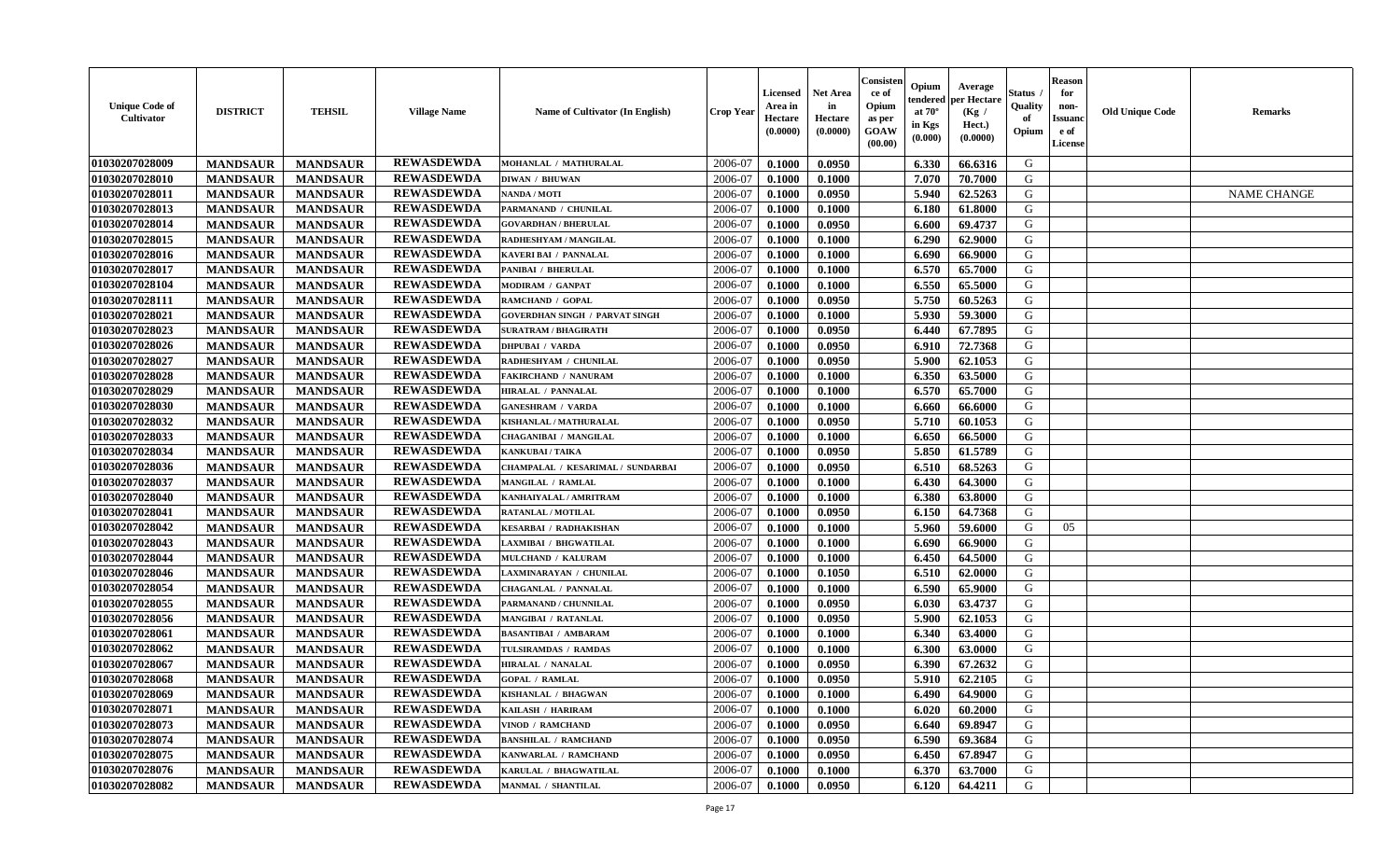| <b>Unique Code of</b><br><b>Cultivator</b> | <b>DISTRICT</b> | <b>TEHSIL</b>   | <b>Village Name</b> | <b>Name of Cultivator (In English)</b> | <b>Crop Year</b> | <b>Licensed</b><br>Area in<br>Hectare<br>(0.0000) | <b>Net Area</b><br>in<br>Hectare<br>(0.0000) | Consister<br>ce of<br>Opium<br>as per<br><b>GOAW</b><br>(00.00) | Opium<br>endered<br>at $70^{\circ}$<br>in Kgs<br>(0.000) | Average<br>per Hectare<br>(Kg /<br>Hect.)<br>(0.0000) | <b>Status</b><br>Quality<br>of<br>Opium | <b>Reason</b><br>for<br>non-<br><b>Issuanc</b><br>e of<br>License | <b>Old Unique Code</b> | <b>Remarks</b>     |
|--------------------------------------------|-----------------|-----------------|---------------------|----------------------------------------|------------------|---------------------------------------------------|----------------------------------------------|-----------------------------------------------------------------|----------------------------------------------------------|-------------------------------------------------------|-----------------------------------------|-------------------------------------------------------------------|------------------------|--------------------|
| 01030207028083                             | <b>MANDSAUR</b> | <b>MANDSAUR</b> | <b>REWASDEWDA</b>   | RAMNATH / DALAMCHANDRA                 | 2006-07          | 0.1000                                            | 0.1000                                       |                                                                 | 6.680                                                    | 66.8000                                               | G                                       |                                                                   |                        |                    |
| 01030207028086                             | <b>MANDSAUR</b> | <b>MANDSAUR</b> | <b>REWASDEWDA</b>   | <b>GOPAL / RATANLAL</b>                | 2006-07          | 0.1000                                            | 0.0950                                       |                                                                 | 6.490                                                    | 68.3158                                               | G                                       |                                                                   |                        |                    |
| 01030207028087                             | <b>MANDSAUR</b> | <b>MANDSAUR</b> | <b>REWASDEWDA</b>   | KAMLA BAI / GANESHRAM                  | 2006-07          | 0.1000                                            | 0.1000                                       |                                                                 | 6.040                                                    | 60.4000                                               | G                                       |                                                                   |                        |                    |
| 01030207028092                             | <b>MANDSAUR</b> | <b>MANDSAUR</b> | <b>REWASDEWDA</b>   | <b>GANESHRAM / DIWAN</b>               | 2006-07          | 0.1000                                            | 0.1000                                       |                                                                 | 5.970                                                    | 59.7000                                               | G                                       |                                                                   |                        |                    |
| 01030207028102                             | <b>MANDSAUR</b> | <b>MANDSAUR</b> | <b>REWASDEWDA</b>   | <b>GANESHRAM / MAGANRAM</b>            | 2006-07          | 0.1000                                            | 0.0950                                       |                                                                 | 5.940                                                    | 62.5263                                               | G                                       |                                                                   |                        |                    |
| 01030207028105                             | <b>MANDSAUR</b> | <b>MANDSAUR</b> | <b>REWASDEWDA</b>   | <b>SUBHASH / NANALAL</b>               | 2006-07          | 0.1000                                            | 0.0950                                       |                                                                 | 5.880                                                    | 61.8947                                               | G                                       |                                                                   |                        |                    |
| 01030207028110                             | <b>MANDSAUR</b> | <b>MANDSAUR</b> | <b>REWASDEWDA</b>   | <b>BASANTILAL / KISHNA</b>             | 2006-07          | 0.1000                                            | 0.0950                                       |                                                                 | 6.190                                                    | 65.1579                                               | G                                       |                                                                   |                        |                    |
| 01030207028114                             | <b>MANDSAUR</b> | <b>MANDSAUR</b> | <b>REWASDEWDA</b>   | <b>GOVINDRAM CHUNILAL</b>              | 2006-07          | 0.1000                                            | 0.1000                                       |                                                                 | 6.150                                                    | 61.5000                                               | G                                       |                                                                   |                        |                    |
| 01030207028116                             | <b>MANDSAUR</b> | <b>MANDSAUR</b> | <b>REWASDEWDA</b>   | PANNALAL / CHUNILAL                    | 2006-07          | 0.1000                                            | 0.0950                                       |                                                                 | 6.610                                                    | 69.5789                                               | G                                       |                                                                   |                        |                    |
| 01030207028117                             | <b>MANDSAUR</b> | <b>MANDSAUR</b> | <b>REWASDEWDA</b>   | <b>BHERULAL / RATANLAL</b>             | 2006-07          | 0.1000                                            | 0.1000                                       |                                                                 | 6.510                                                    | 65.1000                                               | G                                       |                                                                   |                        |                    |
| 01030207028120                             | <b>MANDSAUR</b> | <b>MANDSAUR</b> | <b>REWASDEWDA</b>   | KANHAIYALAL / VARDICHAND               | 2006-07          | 0.1000                                            | 0.0950                                       |                                                                 | 6.590                                                    | 69.3684                                               | G                                       |                                                                   |                        |                    |
| 01030207028123                             | <b>MANDSAUR</b> | <b>MANDSAUR</b> | <b>REWASDEWDA</b>   | NIHALCHAND / KANHAIYALAL               | 2006-07          | 0.1000                                            | 0.1000                                       |                                                                 | 6.710                                                    | 67.1000                                               | G                                       |                                                                   |                        |                    |
| 01030207028125                             | <b>MANDSAUR</b> | <b>MANDSAUR</b> | <b>REWASDEWDA</b>   | <b>SUKHLAL / LAXMICHNAD</b>            | 2006-07          | 0.1000                                            | 0.1000                                       |                                                                 | 6.610                                                    | 66.1000                                               | G                                       |                                                                   |                        |                    |
| 01030207028129                             | <b>MANDSAUR</b> | <b>MANDSAUR</b> | <b>REWASDEWDA</b>   | RAMNATH / MATHURALAL                   | 2006-07          | 0.1000                                            | 0.0950                                       |                                                                 | 6.550                                                    | 68.9474                                               | G                                       |                                                                   |                        |                    |
| 01030207028131                             | <b>MANDSAUR</b> | <b>MANDSAUR</b> | <b>REWASDEWDA</b>   | <b>BADRILAL / JAGNATH</b>              | 2006-07          | 0.1000                                            | 0.1000                                       |                                                                 | 7.470                                                    | 74.7000                                               | G                                       |                                                                   |                        |                    |
| 01030207028133                             | <b>MANDSAUR</b> | <b>MANDSAUR</b> | <b>REWASDEWDA</b>   | HIRALAL / RATANLAL                     | 2006-07          | 0.1000                                            | 0.0950                                       |                                                                 | 5.890                                                    | 62.0000                                               | G                                       |                                                                   |                        |                    |
| 01030207028138                             | <b>MANDSAUR</b> | <b>MANDSAUR</b> | <b>REWASDEWDA</b>   | MOHANLAL / RADHAKISHAN                 | 2006-07          | 0.1000                                            | 0.1000                                       |                                                                 | 5.890                                                    | 58.9000                                               | G                                       |                                                                   |                        |                    |
| 01030207028142                             | <b>MANDSAUR</b> | <b>MANDSAUR</b> | <b>REWASDEWDA</b>   | MADANLAL / NANDUBAI                    | 2006-07          | 0.1000                                            | 0.1000                                       |                                                                 | 6.580                                                    | 65.8000                                               | G                                       |                                                                   |                        |                    |
| 01030207028149                             | <b>MANDSAUR</b> | <b>MANDSAUR</b> | <b>REWASDEWDA</b>   | <b>GITA BAI / LAXMINARAYAN</b>         | 2006-07          | 0.1000                                            | 0.0950                                       |                                                                 | 6.190                                                    | 65.1579                                               | G                                       |                                                                   |                        |                    |
| 01030207028154                             | <b>MANDSAUR</b> | <b>MANDSAUR</b> | <b>REWASDEWDA</b>   | <b>JAGDISH / BHAGIRATH</b>             | 2006-07          | 0.1000                                            | 0.1000                                       |                                                                 | 6.260                                                    | 62.6000                                               | G                                       |                                                                   |                        |                    |
| 01030207028160                             | <b>MANDSAUR</b> | <b>MANDSAUR</b> | <b>REWASDEWDA</b>   | <b>GHISIBAI / HIRALAL</b>              | 2006-07          | 0.1000                                            | 0.1000                                       |                                                                 | 6.310                                                    | 63.1000                                               | G                                       |                                                                   |                        |                    |
| 01030207028165                             | <b>MANDSAUR</b> | <b>MANDSAUR</b> | <b>REWASDEWDA</b>   | <b>BHAGIRATH / DADAMCHAND</b>          | 2006-07          | 0.1000                                            | 0.0950                                       |                                                                 | 5.850                                                    | 61.5789                                               | G                                       |                                                                   |                        |                    |
| 01030207028168                             | <b>MANDSAUR</b> | <b>MANDSAUR</b> | <b>REWASDEWDA</b>   | <b>DEUBAI/BAGDIRAM</b>                 | 2006-07          | 0.1000                                            | 0.1000                                       |                                                                 | 6.390                                                    | 63.9000                                               | G                                       |                                                                   |                        | <b>NAME CHANGE</b> |
| 01030207028173                             | <b>MANDSAUR</b> | <b>MANDSAUR</b> | <b>REWASDEWDA</b>   | MAGANIBAI / KACHRUMAL                  | 2006-07          | 0.1000                                            | 0.1000                                       |                                                                 | 6.340                                                    | 63.4000                                               | G                                       |                                                                   |                        |                    |
| 01030207028176                             | <b>MANDSAUR</b> | <b>MANDSAUR</b> | <b>REWASDEWDA</b>   | <b>AMBALAL / TRILOK</b>                | 2006-07          | 0.1000                                            | 0.1000                                       |                                                                 | 6.360                                                    | 63.6000                                               | G                                       |                                                                   |                        |                    |
| 01030207028180                             | <b>MANDSAUR</b> | <b>MANDSAUR</b> | <b>REWASDEWDA</b>   | <b>ONKAR / JAGANATH</b>                | 2006-07          | 0.1000                                            | 0.1050                                       |                                                                 | 7.100                                                    | 67.6190                                               | G                                       |                                                                   |                        |                    |
| 01030207028185                             | <b>MANDSAUR</b> | <b>MANDSAUR</b> | <b>REWASDEWDA</b>   | <b>BADRILAL / RAMLAL</b>               | 2006-07          | 0.1000                                            | 0.0950                                       |                                                                 | 5.770                                                    | 60.7368                                               | G                                       |                                                                   |                        |                    |
| 01030207028186                             | <b>MANDSAUR</b> | <b>MANDSAUR</b> | <b>REWASDEWDA</b>   | <b>DURGABAI/KISHANLAL</b>              | 2006-07          | 0.1000                                            | 0.1000                                       |                                                                 | 6.060                                                    | 60.6000                                               | G                                       |                                                                   |                        |                    |
| 01030207028187                             | <b>MANDSAUR</b> | <b>MANDSAUR</b> | <b>REWASDEWDA</b>   | RAMRATAN / KISHANLAL                   | 2006-07          | 0.1000                                            | 0.1000                                       |                                                                 | 5.940                                                    | 59.4000                                               | G                                       | 05                                                                |                        |                    |
| 01030207028192                             | <b>MANDSAUR</b> | <b>MANDSAUR</b> | <b>REWASDEWDA</b>   | KANWARLAL / NANURAM                    | 2006-07          | 0.1000                                            | 0.0950                                       |                                                                 | 6.420                                                    | 67.5789                                               | G                                       |                                                                   |                        |                    |
| 01030207028213                             | <b>MANDSAUR</b> | <b>MANDSAUR</b> | <b>REWASDEWDA</b>   | NONDRAM / PANNALAL                     | 2006-07          | 0.1000                                            | 0.1000                                       |                                                                 | 6.880                                                    | 68.8000                                               | G                                       |                                                                   |                        |                    |
| 01030207028214                             | <b>MANDSAUR</b> | <b>MANDSAUR</b> | <b>REWASDEWDA</b>   | KANHAIYALAL / RAMCHAND                 | 2006-07          | 0.1000                                            | 0.1000                                       |                                                                 | 6.280                                                    | 62.8000                                               | G                                       |                                                                   |                        |                    |
| 01030207028216                             | <b>MANDSAUR</b> | <b>MANDSAUR</b> | <b>REWASDEWDA</b>   | VIDHYABAI / BHANWARLAL                 | 2006-07          | 0.1000                                            | 0.1000                                       |                                                                 | 6.020                                                    | 60.2000                                               | G                                       |                                                                   |                        |                    |
| 01030207028217                             | <b>MANDSAUR</b> | <b>MANDSAUR</b> | <b>REWASDEWDA</b>   | KANHAIYALAL / NANDA                    | 2006-07          | 0.1000                                            | 0.0950                                       |                                                                 | 6.060                                                    | 63.7895                                               | G                                       |                                                                   |                        |                    |
| 01030207028218                             | <b>MANDSAUR</b> | <b>MANDSAUR</b> | <b>REWASDEWDA</b>   | JAGANATH / KANIRAM                     | 2006-07          | 0.1000                                            | 0.0950                                       |                                                                 | 6.030                                                    | 63.4737                                               | G                                       |                                                                   |                        |                    |
| 01030207028085                             | <b>MANDSAUR</b> | MANDSAUR        | <b>REWASDEWDA</b>   | <b>CHAMPALAL / BHAG SINGH</b>          | 2006-07          | 0.1000                                            | 0.1000                                       |                                                                 | 6.200                                                    | 62.0000                                               | G                                       |                                                                   |                        |                    |
| 01030207028203                             | <b>MANDSAUR</b> | <b>MANDSAUR</b> | <b>REWASDEWDA</b>   | KARULAL / BAGDIRAM                     | 2006-07          | 0.1000                                            | 0.0950                                       |                                                                 | 5.640                                                    | 59.3684                                               | G                                       | 05                                                                |                        |                    |
| 01030207028190                             | <b>MANDSAUR</b> | <b>MANDSAUR</b> | <b>REWASDEWDA</b>   | <b>BADRILAL / KASTURCHAND</b>          | 2006-07          | 0.1000                                            | 0.0950                                       |                                                                 | 5.930                                                    | 62.4211                                               | G                                       |                                                                   |                        |                    |
| 01030207028206                             | <b>MANDSAUR</b> | <b>MANDSAUR</b> | <b>REWASDEWDA</b>   | <b>DHARAMCHAND / PANNALAL</b>          | 2006-07          | 0.1000                                            | 0.1000                                       |                                                                 | 6.310                                                    | 63.1000                                               | G                                       |                                                                   |                        |                    |
| 01030207028205                             | <b>MANDSAUR</b> | <b>MANDSAUR</b> | <b>REWASDEWDA</b>   | <b>MANGILAL / DEVILAL</b>              | 2006-07          | 0.1000                                            | 0.0950                                       |                                                                 | 6.190                                                    | 65.1579                                               | G                                       |                                                                   |                        |                    |
| 01030207028220                             | <b>MANDSAUR</b> | <b>MANDSAUR</b> | <b>REWASDEWDA</b>   | <b>JAGDISH / MANGILAL</b>              | 2006-07          | 0.1000                                            | 0.1000                                       |                                                                 | 6.680                                                    | 66.8000                                               | G                                       |                                                                   |                        |                    |
| 01030207028139                             | <b>MANDSAUR</b> | <b>MANDSAUR</b> | <b>REWASDEWDA</b>   | <b>DADAMCHANDRA / AMRITRAM</b>         | 2006-07          | 0.1000                                            | 0.0950                                       |                                                                 | 5.760                                                    | 60.6316                                               | G                                       | 05                                                                |                        | NAME CHANGE        |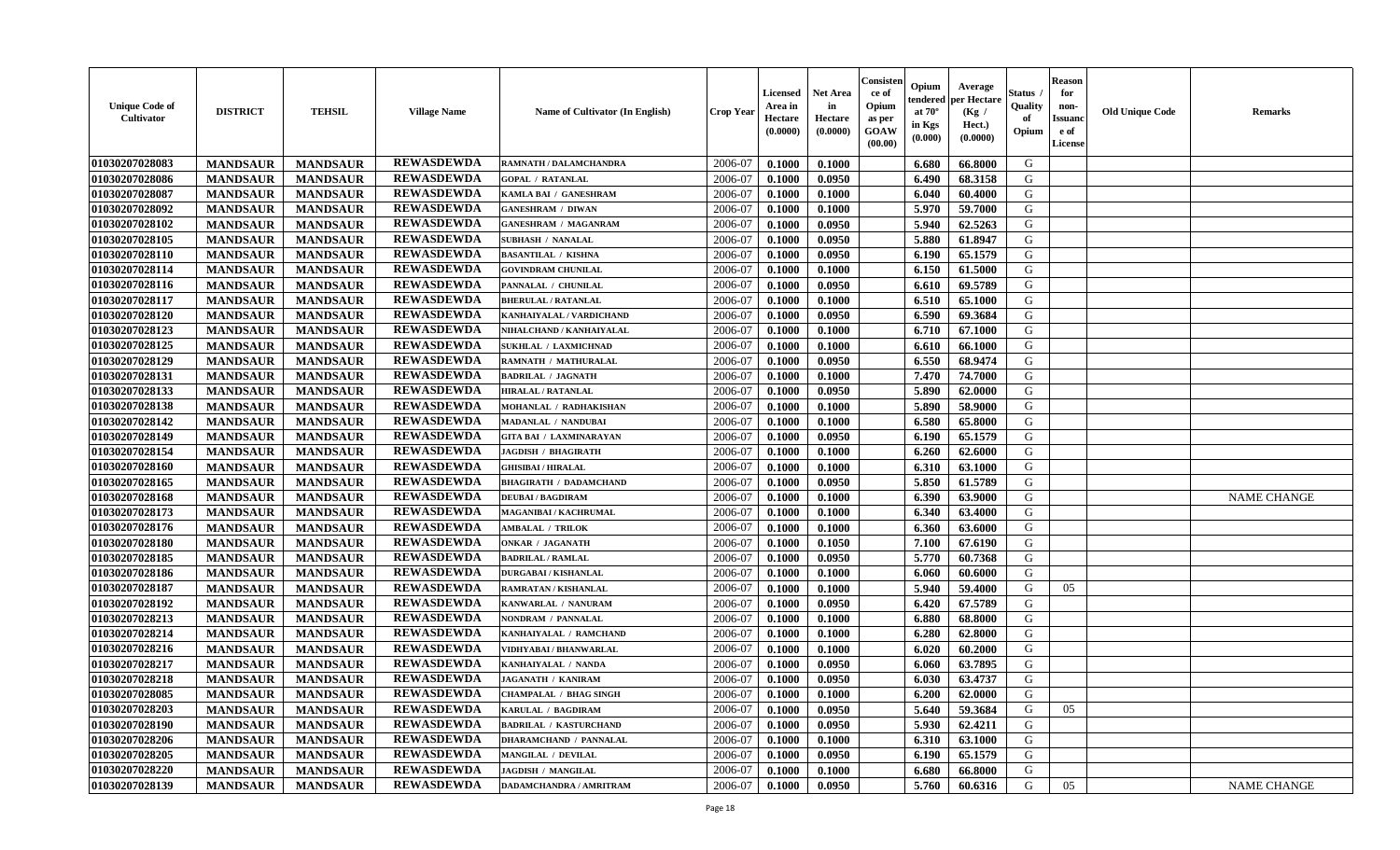| <b>Unique Code of</b><br><b>Cultivator</b> | <b>DISTRICT</b> | <b>TEHSIL</b>   | <b>Village Name</b> | Name of Cultivator (In English)      | <b>Crop Year</b> | <b>Licensed</b><br>Area in<br>Hectare<br>(0.0000) | <b>Net Area</b><br>in<br>Hectare<br>(0.0000) | Consister<br>ce of<br>Opium<br>as per<br><b>GOAW</b><br>(00.00) | Opium<br>endered<br>at $70^{\circ}$<br>in Kgs<br>$(\mathbf{0.000})$ | Average<br>per Hectare<br>(Kg /<br>Hect.)<br>(0.0000) | <b>Status</b><br>Quality<br>of<br>Opium | <b>Reason</b><br>for<br>non-<br><b>Issuanc</b><br>e of<br>License | <b>Old Unique Code</b> | <b>Remarks</b>     |
|--------------------------------------------|-----------------|-----------------|---------------------|--------------------------------------|------------------|---------------------------------------------------|----------------------------------------------|-----------------------------------------------------------------|---------------------------------------------------------------------|-------------------------------------------------------|-----------------------------------------|-------------------------------------------------------------------|------------------------|--------------------|
| 01030207028208                             | <b>MANDSAUR</b> | <b>MANDSAUR</b> | <b>REWASDEWDA</b>   | <b>DULICHAND / RATANLAL</b>          | 2006-07          | 0.1000                                            | 0.0950                                       |                                                                 | 5.730                                                               | 60.3158                                               | G                                       | 05                                                                |                        |                    |
| 01030207028058                             | <b>MANDSAUR</b> | <b>MANDSAUR</b> | <b>REWASDEWDA</b>   | <b>JAGDISH / NANURAM</b>             | 2006-07          | 0.1000                                            | 0.0950                                       |                                                                 | 6.070                                                               | 63.8947                                               | G                                       |                                                                   |                        |                    |
| 01030207028179                             | <b>MANDSAUR</b> | <b>MANDSAUR</b> | <b>REWASDEWDA</b>   | LAXMNA / MATHURALAL                  | 2006-07          | 0.1000                                            | 0.1000                                       |                                                                 | 6.250                                                               | 62.5000                                               | G                                       |                                                                   |                        |                    |
| 01030207028209                             | <b>MANDSAUR</b> | <b>MANDSAUR</b> | <b>REWASDEWDA</b>   | <b>JAGDISH / NANALAL</b>             | 2006-07          | 0.1000                                            | 0.0950                                       |                                                                 | 5.970                                                               | 62.8421                                               | G                                       |                                                                   |                        |                    |
| 01030207028212                             | <b>MANDSAUR</b> | <b>MANDSAUR</b> | <b>REWASDEWDA</b>   | NANDLAL / NANALAL                    | 2006-07          | 0.1000                                            | 0.0950                                       |                                                                 | 6.130                                                               | 64.5263                                               | G                                       | 05                                                                |                        |                    |
| 01030207028064                             | <b>MANDSAUR</b> | <b>MANDSAUR</b> | <b>REWASDEWDA</b>   | RUPNARAYAN / RAMESHCHAND             | 2006-07          | 0.1000                                            | 0.0950                                       |                                                                 | 6.320                                                               | 66.5263                                               | G                                       |                                                                   |                        |                    |
| 01030207028060                             | <b>MANDSAUR</b> | <b>MANDSAUR</b> | <b>REWASDEWDA</b>   | <b>BHUWANIBAI / RAMESHCHAND</b>      | 2006-07          | 0.1000                                            | 0.0950                                       |                                                                 | 5.720                                                               | 60.2105                                               | G                                       | 05                                                                |                        |                    |
| 01030207028049                             | <b>MANDSAUR</b> | <b>MANDSAUR</b> | <b>REWASDEWDA</b>   | <b>BHUWANISHANKAR / RATANLAL</b>     | 2006-07          | 0.1000                                            | 0.1000                                       |                                                                 | 6.270                                                               | 62.7000                                               | G                                       |                                                                   |                        |                    |
| 01030207028197                             | <b>MANDSAUR</b> | <b>MANDSAUR</b> | <b>REWASDEWDA</b>   | NANURAM / PYARAJI                    | 2006-07          | 0.1000                                            | 0.0950                                       |                                                                 | 5.990                                                               | 63.0526                                               | G                                       |                                                                   |                        |                    |
| 01030207028170                             | <b>MANDSAUR</b> | <b>MANDSAUR</b> | <b>REWASDEWDA</b>   | RATANLAL / NARAYAN                   | 2006-07          | 0.1000                                            | 0.1000                                       |                                                                 | 6.260                                                               | 62.6000                                               | G                                       |                                                                   |                        |                    |
| 01030207028122                             | <b>MANDSAUR</b> | <b>MANDSAUR</b> | <b>REWASDEWDA</b>   | RAMNARAYAN / NANURAM                 | 2006-07          | 0.1000                                            | 0.0950                                       |                                                                 | 6.320                                                               | 66.5263                                               | G                                       |                                                                   |                        |                    |
| 01030207028113                             | <b>MANDSAUR</b> | <b>MANDSAUR</b> | <b>REWASDEWDA</b>   | MUNNALAL / BHAIRULAL                 | 2006-07          | 0.1000                                            | 0.0950                                       |                                                                 | 4.820                                                               | 50.7368                                               | G                                       | 04                                                                |                        |                    |
| 01030207028097                             | <b>MANDSAUR</b> | <b>MANDSAUR</b> | <b>REWASDEWDA</b>   | KAMAL / BHERULAL                     | 2006-07          | 0.1000                                            | 0.1000                                       |                                                                 | 6.100                                                               | 61.0000                                               | G                                       |                                                                   |                        |                    |
| 01030207028195                             | <b>MANDSAUR</b> | <b>MANDSAUR</b> | <b>REWASDEWDA</b>   | <b>KESHARBAI / BHAGIRATH</b>         | 2006-07          | 0.1000                                            | 0.1000                                       |                                                                 | 5.950                                                               | 59.5000                                               | G                                       | 05                                                                |                        | <b>NAME CHANGE</b> |
| 01030207028163                             | <b>MANDSAUR</b> | <b>MANDSAUR</b> | <b>REWASDEWDA</b>   | <b>DHAPU BAI / MANNALAL</b>          | 2006-07          | 0.1000                                            | 0.1000                                       |                                                                 | 6.060                                                               | 60.6000                                               | G                                       |                                                                   |                        |                    |
| 01030207028066                             | <b>MANDSAUR</b> | <b>MANDSAUR</b> | <b>REWASDEWDA</b>   | <b>JAMANABAI / PURANMAL</b>          | 2006-07          | 0.1000                                            | 0.1000                                       |                                                                 | 7.200                                                               | 72.0000                                               | G                                       |                                                                   |                        |                    |
| 01030207028159                             | <b>MANDSAUR</b> | <b>MANDSAUR</b> | <b>REWASDEWDA</b>   | NANURAM / NATHU                      | 2006-07          | 0.1000                                            | 0.1000                                       |                                                                 | 6.600                                                               | 66.0000                                               | G                                       |                                                                   |                        |                    |
| 01030207028077                             | <b>MANDSAUR</b> | <b>MANDSAUR</b> | <b>REWASDEWDA</b>   | <b>SUBHASH / DALAMCHANDRA</b>        | 2006-07          | 0.1000                                            | 0.0950                                       |                                                                 | 5.640                                                               | 59.3684                                               | G                                       | 05                                                                |                        |                    |
| 01030207028063                             | <b>MANDSAUR</b> | <b>MANDSAUR</b> | <b>REWASDEWDA</b>   | <b>KESARBAI / MADANLAL</b>           | 2006-07          | 0.1000                                            | 0.0950                                       |                                                                 | 6.210                                                               | 65.3684                                               | G                                       |                                                                   |                        |                    |
| 01030207028006                             | <b>MANDSAUR</b> | <b>MANDSAUR</b> | <b>REWASDEWDA</b>   | <b>BHAGWAN / RUPA</b>                | 2006-07          | 0.1000                                            | 0.1000                                       |                                                                 | 6.280                                                               | 62.8000                                               | G                                       |                                                                   |                        |                    |
| 01030207028080                             | <b>MANDSAUR</b> | <b>MANDSAUR</b> | <b>REWASDEWDA</b>   | MUNNIBAI / DHANNALAL                 | 2006-07          | 0.1000                                            | 0.0950                                       |                                                                 | 6.230                                                               | 65.5789                                               | G                                       |                                                                   |                        |                    |
| 01030207028124                             | <b>MANDSAUR</b> | <b>MANDSAUR</b> | <b>REWASDEWDA</b>   | NYAYSHANKAR / MANGILAL               | 2006-07          | 0.1000                                            | 0.0950                                       |                                                                 | 5.920                                                               | 62.3158                                               | G                                       |                                                                   |                        |                    |
| 01030207028132                             | <b>MANDSAUR</b> | <b>MANDSAUR</b> | <b>REWASDEWDA</b>   | <b>GITABAI / MANGILAL</b>            | 2006-07          | 0.1000                                            | 0.1000                                       |                                                                 | 6.450                                                               | 64.5000                                               | G                                       |                                                                   |                        |                    |
| 01030207028152                             | <b>MANDSAUR</b> | <b>MANDSAUR</b> | <b>REWASDEWDA</b>   | RATANLAL / RAMLAL                    | 2006-07          | 0.1000                                            | 0.0950                                       |                                                                 | 6.110                                                               | 64.3158                                               | G                                       |                                                                   |                        |                    |
| 01030207028008                             | <b>MANDSAUR</b> | <b>MANDSAUR</b> | <b>REWASDEWDA</b>   | <b>RUGHNATH / RUPA</b>               | 2006-07          | 0.1000                                            | 0.0950                                       |                                                                 | 6.050                                                               | 63.6842                                               | G                                       |                                                                   |                        |                    |
| 01030207028181                             | <b>MANDSAUR</b> | <b>MANDSAUR</b> | <b>REWASDEWDA</b>   | <b>GAPHURANBI / MEHABUB</b>          | 2006-07          | 0.1000                                            | 0.0950                                       |                                                                 | 5.800                                                               | 61.0526                                               | G                                       | 05                                                                |                        | <b>NAME CHANGE</b> |
| 01030207028050                             | <b>MANDSAUR</b> | <b>MANDSAUR</b> | <b>REWASDEWDA</b>   | MULCHAND / MANGILAL                  | 2006-07          | 0.1000                                            | 0.1000                                       |                                                                 | 6.290                                                               | 62.9000                                               | G                                       |                                                                   |                        |                    |
| 01030207028053                             | <b>MANDSAUR</b> | <b>MANDSAUR</b> | <b>REWASDEWDA</b>   | KAILASH / NANDA                      | 2006-07          | 0.1000                                            | 0.0950                                       |                                                                 | 5.720                                                               | 60.2105                                               | G                                       | 05                                                                |                        |                    |
| 01030207028182                             | <b>MANDSAUR</b> | <b>MANDSAUR</b> | <b>REWASDEWDA</b>   | <b>MANGILAL / KHYALIRAM</b>          | 2006-07          | 0.1000                                            | 0.1000                                       |                                                                 | 6.100                                                               | 61.0000                                               | G                                       |                                                                   |                        |                    |
| 01030207028221                             | <b>MANDSAUR</b> | <b>MANDSAUR</b> | <b>REWASDEWDA</b>   | <b>GITABAI / RAMLAL</b>              | 2006-07          | 0.1000                                            | 0.0950                                       |                                                                 | 5.800                                                               | 61.0526                                               | G                                       | 05                                                                |                        |                    |
| 01030207028072                             | <b>MANDSAUR</b> | <b>MANDSAUR</b> | <b>REWASDEWDA</b>   | <b>AMBARAM / HIRALAL</b>             | 2006-07          | 0.1000                                            | 0.1000                                       |                                                                 | 6.300                                                               | 63.0000                                               | G                                       |                                                                   |                        |                    |
| 01030207028136                             | <b>MANDSAUR</b> | <b>MANDSAUR</b> | <b>REWASDEWDA</b>   | <b>BHERULAL / DEVA</b>               | 2006-07          | 0.1000                                            | 0.1000                                       |                                                                 | 6.660                                                               | 66.6000                                               | G                                       |                                                                   |                        |                    |
| 01030207028022                             | <b>MANDSAUR</b> | <b>MANDSAUR</b> | <b>REWASDEWDA</b>   | NOJIBAI / KISHANLAL                  | 2006-07          | 0.1000                                            | 0.0950                                       |                                                                 | 5.950                                                               | 62.6316                                               | G                                       |                                                                   |                        |                    |
| 01030207028089                             | <b>MANDSAUR</b> | <b>MANDSAUR</b> | <b>REWASDEWDA</b>   | <b>BHANWAR SINGH / KISHOR SINGH</b>  | 2006-07          | 0.1000                                            | 0.1000                                       |                                                                 | 6.740                                                               | 67.4000                                               | G                                       |                                                                   |                        |                    |
| 01030207028167                             | <b>MANDSAUR</b> | <b>MANDSAUR</b> | <b>REWASDEWDA</b>   | <b>RUKMANIBAI / AMRATRAM</b>         | 2006-07          | 0.1000                                            |                                              |                                                                 |                                                                     | 0.0000                                                | $\mathbf{F}$                            |                                                                   |                        |                    |
| 01030207028024                             | <b>MANDSAUR</b> | MANDSAUR        | <b>REWASDEWDA</b>   | NANDUBAI / VARDICHANDRA              | 2006-07          | 0.1000                                            | 0.0950                                       |                                                                 | <b>5.960</b>                                                        | 62.7368                                               | G                                       |                                                                   |                        |                    |
| 01030207028128                             | <b>MANDSAUR</b> | <b>MANDSAUR</b> | <b>REWASDEWDA</b>   | RAMNRAYAN / BHERULAL                 | 2006-07          | 0.1000                                            | 0.1000                                       |                                                                 | 6.790                                                               | 67.9000                                               | G                                       |                                                                   |                        |                    |
| 01030207028171                             | <b>MANDSAUR</b> | <b>MANDSAUR</b> | <b>REWASDEWDA</b>   | <b>NANURAM / HIRALAL</b>             | 2006-07          | 0.1000                                            | 0.1000                                       |                                                                 | 6.320                                                               | 63.2000                                               | G                                       |                                                                   |                        |                    |
| 01030207028094                             | <b>MANDSAUR</b> | <b>MANDSAUR</b> | <b>REWASDEWDA</b>   | <b>DALLA / KISHAN</b>                | 2006-07          | 0.1000                                            | 0.0950                                       |                                                                 | 5.900                                                               | 62.1053                                               | G                                       |                                                                   |                        |                    |
| 01030207028121                             | <b>MANDSAUR</b> | <b>MANDSAUR</b> | <b>REWASDEWDA</b>   | <b>AMBALAL / DEVA</b>                | 2006-07          | 0.1000                                            | 0.1000                                       |                                                                 | 6.890                                                               | 68.9000                                               | G                                       |                                                                   |                        |                    |
| 01030207028198                             | <b>MANDSAUR</b> | <b>MANDSAUR</b> | <b>REWASDEWDA</b>   | RUPA / TULSIRAM                      | 2006-07          | 0.1000                                            | 0.0950                                       |                                                                 | 5.830                                                               | 61.3684                                               | G                                       |                                                                   |                        |                    |
| 01030207030001                             | <b>MANDSAUR</b> | <b>MANDSAUR</b> | <b>RINDWAN</b>      | <b>BALWANT SINGH / BAHADUR SINGH</b> | 2006-07          | 0.1000                                            | 0.1000                                       |                                                                 | 6.910                                                               | 69.1000                                               | G                                       |                                                                   |                        |                    |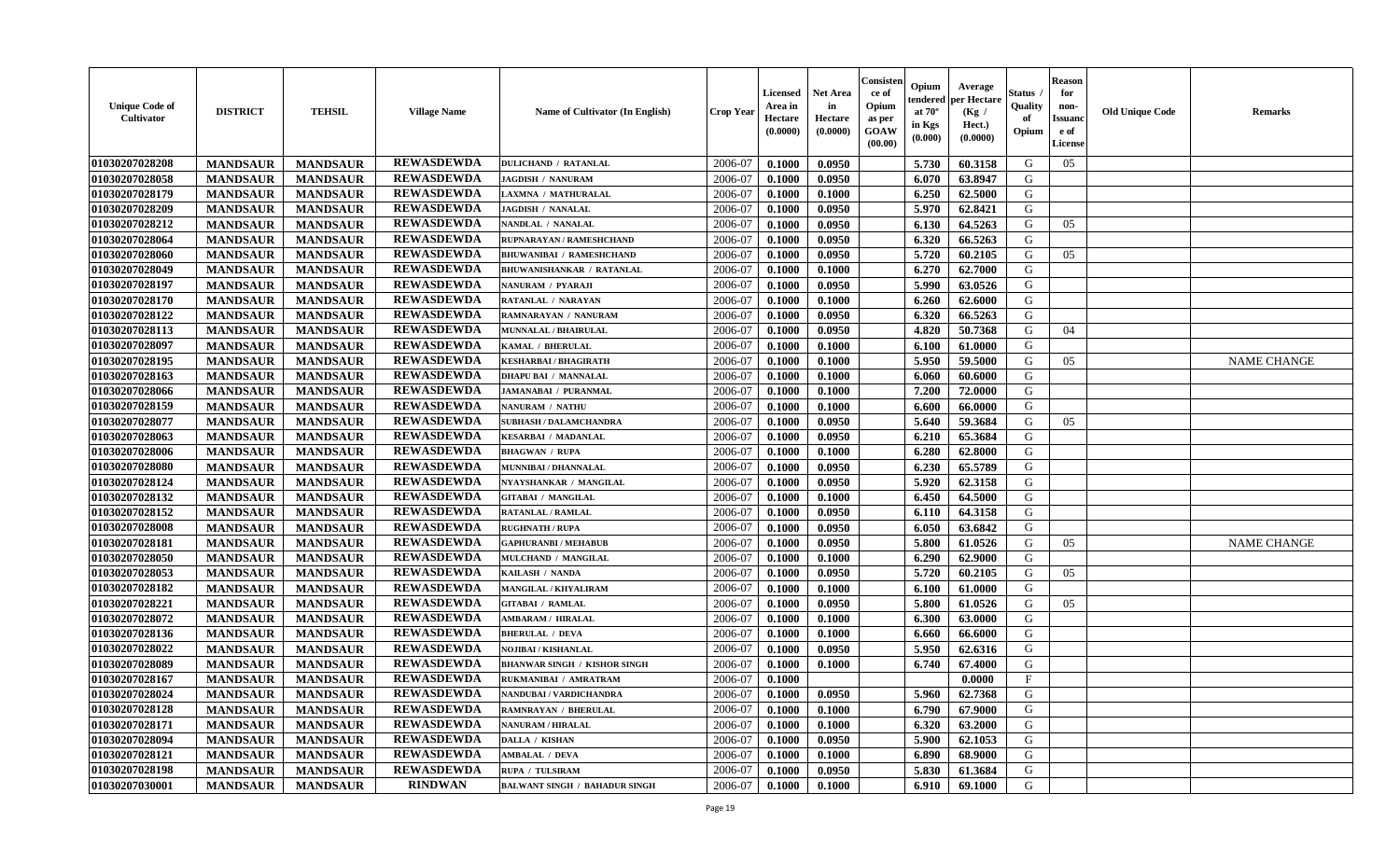| <b>Unique Code of</b><br>Cultivator | <b>DISTRICT</b> | <b>TEHSIL</b>   | <b>Village Name</b> | Name of Cultivator (In English)     | <b>Crop Year</b> | <b>Licensed</b><br>Area in<br>Hectare<br>(0.0000) | <b>Net Area</b><br>in<br>Hectare<br>(0.0000) | Consister<br>ce of<br>Opium<br>as per<br><b>GOAW</b><br>(00.00) | Opium<br>endered<br>at $70^{\circ}$<br>in Kgs<br>$(\mathbf{0.000})$ | Average<br>per Hectare<br>(Kg /<br>Hect.)<br>(0.0000) | Status<br>Quality<br>of<br>Opium | <b>Reason</b><br>for<br>non-<br><b>Issuanc</b><br>e of<br>License | <b>Old Unique Code</b> | <b>Remarks</b> |
|-------------------------------------|-----------------|-----------------|---------------------|-------------------------------------|------------------|---------------------------------------------------|----------------------------------------------|-----------------------------------------------------------------|---------------------------------------------------------------------|-------------------------------------------------------|----------------------------------|-------------------------------------------------------------------|------------------------|----------------|
| 01030207030033                      | <b>MANDSAUR</b> | <b>MANDSAUR</b> | <b>RINDWAN</b>      | KAMAL SINGH / BALWANT SINGH         | 2006-07          | 0.1000                                            | 0.1000                                       |                                                                 | 6.320                                                               | 63.2000                                               | G                                |                                                                   |                        |                |
| 01030207030004                      | <b>MANDSAUR</b> | <b>MANDSAUR</b> | <b>RINDWAN</b>      | <b>BAGDIRAM / JIVA</b>              | 2006-07          | 0.1000                                            | 0.1000                                       |                                                                 | 6.930                                                               | 69.3000                                               | G                                |                                                                   |                        |                |
| 01030207030005                      | <b>MANDSAUR</b> | <b>MANDSAUR</b> | <b>RINDWAN</b>      | AMBALAL / KESHURAM                  | 2006-07          | 0.1000                                            | 0.1000                                       |                                                                 | 5.670                                                               | 56.7000                                               | G                                | 05                                                                |                        |                |
| 01030207030006                      | <b>MANDSAUR</b> | <b>MANDSAUR</b> | <b>RINDWAN</b>      | <b>BALWANT SINGH / JUJHAR SINGH</b> | 2006-07          | 0.1000                                            | 0.1000                                       |                                                                 | 6.040                                                               | 60.4000                                               | G                                |                                                                   |                        |                |
| 01030207030007                      | <b>MANDSAUR</b> | <b>MANDSAUR</b> | <b>RINDWAN</b>      | <b>GOPAL / MATHURALAL</b>           | 2006-07          | 0.1000                                            | 0.1000                                       |                                                                 | 6.930                                                               | 69.3000                                               | G                                |                                                                   |                        |                |
| 01030207030010                      | <b>MANDSAUR</b> | <b>MANDSAUR</b> | <b>RINDWAN</b>      | FULCHAND / KISHANLAL                | 2006-07          | 0.1000                                            | 0.1000                                       |                                                                 | 6.840                                                               | 68.4000                                               | G                                |                                                                   |                        |                |
| 01030207030013                      | <b>MANDSAUR</b> | <b>MANDSAUR</b> | <b>RINDWAN</b>      | NANDRAM / DHANNA                    | 2006-07          | 0.1000                                            | 0.1000                                       |                                                                 | 6.390                                                               | 63.9000                                               | G                                |                                                                   |                        |                |
| 01030207030014                      | <b>MANDSAUR</b> | <b>MANDSAUR</b> | <b>RINDWAN</b>      | <b>BHANWARLAL / HAJARILAL</b>       | 2006-07          | 0.1000                                            | 0.1050                                       |                                                                 | 6.410                                                               | 61.0476                                               | G                                |                                                                   |                        |                |
| 01030207030019                      | <b>MANDSAUR</b> | <b>MANDSAUR</b> | <b>RINDWAN</b>      | <b>BHERULAL / RAMLAL</b>            | 2006-07          | 0.1000                                            | 0.0950                                       |                                                                 | 5.830                                                               | 61.3684                                               | G                                |                                                                   |                        |                |
| 01030207030020                      | <b>MANDSAUR</b> | <b>MANDSAUR</b> | <b>RINDWAN</b>      | <b>CHAINRAM / BHERULAL</b>          | 2006-07          | 0.1000                                            | 0.1000                                       |                                                                 | 7.040                                                               | 70.4000                                               | G                                |                                                                   |                        |                |
| 01030207030022                      | <b>MANDSAUR</b> | <b>MANDSAUR</b> | <b>RINDWAN</b>      | <b>BANSHILAL / MOTILAL</b>          | 2006-07          | 0.1000                                            | 0.1000                                       |                                                                 | 5.760                                                               | 57.6000                                               | G                                |                                                                   |                        |                |
| 01030207030023                      | <b>MANDSAUR</b> | <b>MANDSAUR</b> | <b>RINDWAN</b>      | <b>BHANWARLAL / BHERULAL</b>        | 2006-07          | 0.1000                                            | 0.1000                                       |                                                                 | 6.250                                                               | 62.5000                                               | G                                |                                                                   |                        |                |
| 01030207030024                      | <b>MANDSAUR</b> | <b>MANDSAUR</b> | <b>RINDWAN</b>      | FATE SINGH / JUJHAR SINGH           | 2006-07          | 0.1000                                            | 0.1000                                       |                                                                 | 6.050                                                               | 60.5000                                               | G                                |                                                                   |                        |                |
| 01030207030025                      | <b>MANDSAUR</b> | <b>MANDSAUR</b> | <b>RINDWAN</b>      | <b>GENDKUNWAR / BHERUSINGH</b>      | 2006-07          | 0.1000                                            | 0.1000                                       |                                                                 | 6.410                                                               | 64.1000                                               | G                                |                                                                   |                        |                |
| 01030207030026                      | <b>MANDSAUR</b> | <b>MANDSAUR</b> | <b>RINDWAN</b>      | <b>GOVINDSINGH / BALWANT SINGH</b>  | 2006-07          | 0.1000                                            | 0.1000                                       |                                                                 | 7.110                                                               | 71.1000                                               | G                                |                                                                   |                        |                |
| 01030207030029                      | <b>MANDSAUR</b> | <b>MANDSAUR</b> | <b>RINDWAN</b>      | <b>BHANWARLAL / DHURA</b>           | 2006-07          | 0.1000                                            | 0.1000                                       |                                                                 | 6.590                                                               | 65.9000                                               | G                                |                                                                   |                        |                |
| 01030207030030                      | <b>MANDSAUR</b> | <b>MANDSAUR</b> | <b>RINDWAN</b>      | <b>BHUWANI SINGH / RATAN SINGH</b>  | 2006-07          | 0.1000                                            | 0.1000                                       |                                                                 | 6.610                                                               | 66.1000                                               | G                                |                                                                   |                        |                |
| 01030207030031                      | <b>MANDSAUR</b> | <b>MANDSAUR</b> | <b>RINDWAN</b>      | <b>MANSINGH / RATANSINGH</b>        | 2006-07          | 0.1000                                            | 0.1000                                       |                                                                 | 6.820                                                               | 68.2000                                               | G                                |                                                                   |                        |                |
| 01030207030032                      | <b>MANDSAUR</b> | <b>MANDSAUR</b> | <b>RINDWAN</b>      | MADANSINGH / BAHADURSINGH           | 2006-07          | 0.1000                                            | 0.1000                                       |                                                                 | 5.270                                                               | 52.7000                                               | G                                | 04                                                                |                        |                |
| 01030207030035                      | <b>MANDSAUR</b> | <b>MANDSAUR</b> | <b>RINDWAN</b>      | HANGAMI BAI / CHATARBHUJ            | 2006-07          | 0.1000                                            | 0.1000                                       |                                                                 | 6.130                                                               | 61.3000                                               | G                                |                                                                   |                        |                |
| 01030207030036                      | <b>MANDSAUR</b> | <b>MANDSAUR</b> | <b>RINDWAN</b>      | <b>NARAYAN / BHUWAN</b>             | 2006-07          | 0.1000                                            | 0.1000                                       |                                                                 | 6.140                                                               | 61.4000                                               | G                                |                                                                   |                        |                |
| 01030207030039                      | <b>MANDSAUR</b> | <b>MANDSAUR</b> | <b>RINDWAN</b>      | <b>GOPAL / VARDICHAND</b>           | 2006-07          | 0.1000                                            | 0.1000                                       |                                                                 | 6.080                                                               | 60.8000                                               | G                                |                                                                   |                        |                |
| 01030207030041                      | <b>MANDSAUR</b> | <b>MANDSAUR</b> | <b>RINDWAN</b>      | <b>GANGASINGH / LALSINGH</b>        | 2006-07          | 0.1000                                            | 0.1000                                       |                                                                 | 5.360                                                               | 53.6000                                               | G                                | 04                                                                |                        |                |
| 01030207030042                      | <b>MANDSAUR</b> | <b>MANDSAUR</b> | <b>RINDWAN</b>      | RANVIR SINGH / LAL SINGH            | 2006-07          | 0.1000                                            | 0.1000                                       |                                                                 | 6.260                                                               | 62.6000                                               | G                                |                                                                   |                        |                |
| 01030207030043                      | <b>MANDSAUR</b> | <b>MANDSAUR</b> | <b>RINDWAN</b>      | <b>GHANSHYAM / VARDICHAND</b>       | 2006-07          | 0.1000                                            | 0.1000                                       |                                                                 | 6.460                                                               | 64.6000                                               | G                                |                                                                   |                        |                |
| 01030207030044                      | <b>MANDSAUR</b> | <b>MANDSAUR</b> | <b>RINDWAN</b>      | PUNAMCHNAD / RAMNARAYAN             | 2006-07          | 0.1000                                            | 0.1000                                       |                                                                 | 6.500                                                               | 65.0000                                               | G                                |                                                                   |                        |                |
| 01030207030017                      | <b>MANDSAUR</b> | <b>MANDSAUR</b> | <b>RINDWAN</b>      | <b>BHERULAL / DOULATRAM</b>         | 2006-07          | 0.1000                                            | 0.1000                                       |                                                                 | 6.720                                                               | 67.2000                                               | G                                |                                                                   |                        |                |
| 01030207030015                      | <b>MANDSAUR</b> | <b>MANDSAUR</b> | <b>RINDWAN</b>      | RAMESHWAR / KISHANLAL               | 2006-07          | 0.1000                                            | 0.1000                                       |                                                                 | 6.650                                                               | 66.5000                                               | G                                |                                                                   |                        |                |
| 01030207030018                      | <b>MANDSAUR</b> | <b>MANDSAUR</b> | <b>RINDWAN</b>      | HAJARILAL / RAMRATAN                | 2006-07          | 0.1000                                            | 0.1000                                       |                                                                 | 6.760                                                               | 67.6000                                               | G                                | 11                                                                |                        |                |
| 01030207030012                      | <b>MANDSAUR</b> | <b>MANDSAUR</b> | <b>RINDWAN</b>      | UDAYRAM / KISHANLAL                 | 2006-07          | 0.1000                                            | 0.0950                                       |                                                                 | 6.510                                                               | 68.5263                                               | G                                |                                                                   |                        |                |
| 01030207031003                      | <b>MANDSAUR</b> | <b>MANDSAUR</b> | <b>SABAKHEDA</b>    | <b>BAGDIBAI / SHANKARLAL</b>        | 2006-07          | 0.1000                                            | 0.0950                                       |                                                                 | 5.620                                                               | 59.1579                                               | G                                |                                                                   |                        |                |
| 01030207031005                      | <b>MANDSAUR</b> | <b>MANDSAUR</b> | <b>SABAKHEDA</b>    | <b>BANSHILAL / BADRILAL</b>         | 2006-07          | 0.1000                                            | 0.1000                                       |                                                                 | 6.100                                                               | 61.0000                                               | G                                |                                                                   |                        |                |
| 01030207031006                      | <b>MANDSAUR</b> | <b>MANDSAUR</b> | <b>SABAKHEDA</b>    | NANDA / GAMER                       | 2006-07          | 0.1000                                            | 0.0950                                       |                                                                 | 5.220                                                               | 54.9474                                               | G                                | 04                                                                |                        |                |
| 01030207031007                      | <b>MANDSAUR</b> | <b>MANDSAUR</b> | <b>SABAKHEDA</b>    | JAMANALAL / MANGILAL                | 2006-07          | 0.1000                                            | 0.1050                                       |                                                                 | 6.260                                                               | 59.6190                                               | G                                |                                                                   |                        |                |
| 01030207031009                      | <b>MANDSAUR</b> | <b>MANDSAUR</b> | <b>SABAKHEDA</b>    | KANWARLAL / CHUNILAL                | 2006-07          | 0.1000                                            | 0.0950                                       |                                                                 | 6.010                                                               | 63.2632                                               | G                                |                                                                   |                        |                |
| 01030207031012                      | <b>MANDSAUR</b> | MANDSAUR        | <b>SABAKHEDA</b>    | <b>BHAGIRATH / MANGILAL</b>         | 2006-07          | 0.1000                                            | 0.1050                                       |                                                                 | 6.700                                                               | 63.8095                                               | G                                |                                                                   |                        |                |
| 01030207031013                      | <b>MANDSAUR</b> | <b>MANDSAUR</b> | <b>SABAKHEDA</b>    | MOHANBAI / MANGILAL                 | 2006-07          | 0.1000                                            | 0.1000                                       |                                                                 | 6.020                                                               | 60.2000                                               | G                                |                                                                   |                        |                |
| 01030207031016                      | <b>MANDSAUR</b> | <b>MANDSAUR</b> | <b>SABAKHEDA</b>    | KOMALRAM / MANGILAL                 | 2006-07          | 0.1000                                            | 0.1050                                       |                                                                 | 6.730                                                               | 64.0952                                               | G                                |                                                                   |                        |                |
| 01030207031017                      | <b>MANDSAUR</b> | <b>MANDSAUR</b> | <b>SABAKHEDA</b>    | MOHANBAI / GOVINDRAM                | 2006-07          | 0.1000                                            | 0.1050                                       |                                                                 | 6.080                                                               | 57.9048                                               | G                                |                                                                   |                        |                |
| 01030207031024                      | <b>MANDSAUR</b> | <b>MANDSAUR</b> | <b>SABAKHEDA</b>    | <b>GHANSHYAM / CHAMPALAL</b>        | 2006-07          | 0.1000                                            | 0.1000                                       |                                                                 | 6.050                                                               | 60.5000                                               | G                                |                                                                   |                        |                |
| 01030207031026                      | <b>MANDSAUR</b> | <b>MANDSAUR</b> | <b>SABAKHEDA</b>    | PRAHLAD / GANGARAM                  | 2006-07          | 0.1000                                            | 0.1050                                       |                                                                 | 5.900                                                               | 56.1905                                               | G                                | 05                                                                |                        |                |
| 01030207031028                      | <b>MANDSAUR</b> | <b>MANDSAUR</b> | <b>SABAKHEDA</b>    | <b>JHAMAKLAL / MOTILAL</b>          | 2006-07          | 0.1000                                            | 0.1000                                       |                                                                 | 5.980                                                               | 59.8000                                               | G                                |                                                                   |                        |                |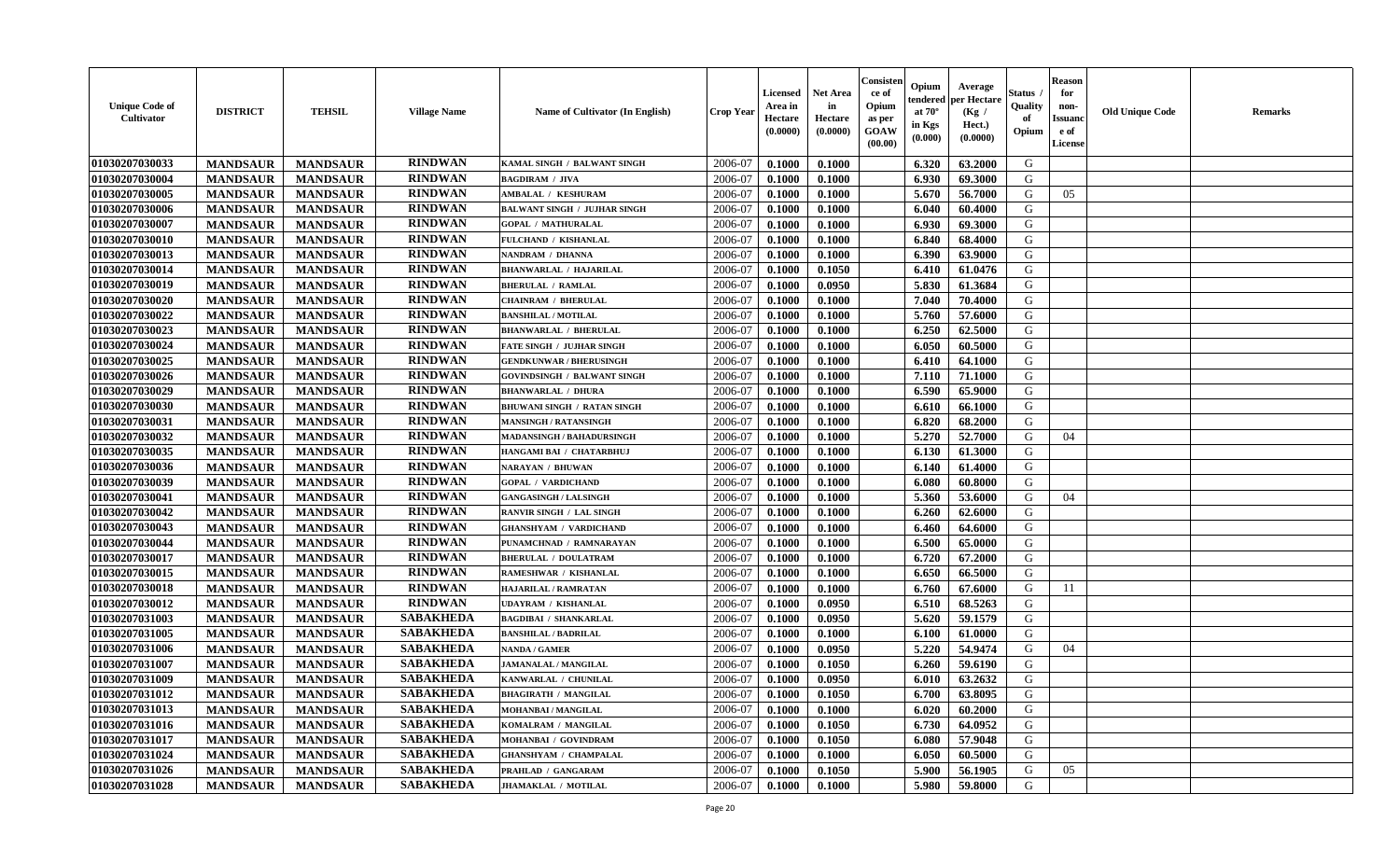| <b>Unique Code of</b><br><b>Cultivator</b> | <b>DISTRICT</b> | <b>TEHSIL</b>   | <b>Village Name</b> | <b>Name of Cultivator (In English)</b> | <b>Crop Year</b> | <b>Licensed</b><br>Area in<br>Hectare<br>(0.0000) | <b>Net Area</b><br>in<br>Hectare<br>(0.0000) | Consister<br>ce of<br>Opium<br>as per<br><b>GOAW</b><br>(00.00) | Opium<br>endered<br>at $70^{\circ}$<br>in Kgs<br>(0.000) | Average<br>per Hectare<br>(Kg /<br>Hect.)<br>(0.0000) | Status<br>Quality<br>of<br>Opium | <b>Reason</b><br>for<br>non-<br><b>Issuanc</b><br>e of<br>License | <b>Old Unique Code</b> | <b>Remarks</b>     |
|--------------------------------------------|-----------------|-----------------|---------------------|----------------------------------------|------------------|---------------------------------------------------|----------------------------------------------|-----------------------------------------------------------------|----------------------------------------------------------|-------------------------------------------------------|----------------------------------|-------------------------------------------------------------------|------------------------|--------------------|
| 01030207031031                             | <b>MANDSAUR</b> | <b>MANDSAUR</b> | <b>SABAKHEDA</b>    | MOHAMMAD SHAH / NAHAR SHAH             | 2006-07          | 0.1000                                            | 0.1000                                       |                                                                 | 5.600                                                    | 56.0000                                               | G                                |                                                                   |                        |                    |
| 01030207031033                             | <b>MANDSAUR</b> | <b>MANDSAUR</b> | <b>SABAKHEDA</b>    | MANOHARLAL / KANHAIYALAL               | 2006-07          | 0.1000                                            | 0.1000                                       |                                                                 | 5.160                                                    | 51.6000                                               | G                                | 04                                                                |                        |                    |
| 01030207031034                             | <b>MANDSAUR</b> | <b>MANDSAUR</b> | <b>SABAKHEDA</b>    | <b>GOBARLAL / NIMBAJI</b>              | 2006-07          | 0.1000                                            | 0.0950                                       |                                                                 | 5.560                                                    | 58.5263                                               | G                                |                                                                   |                        |                    |
| 01030207031035                             | <b>MANDSAUR</b> | <b>MANDSAUR</b> | <b>SABAKHEDA</b>    | <b>JHAMAKLAL / JAYRAM</b>              | 2006-07          | 0.1000                                            | 0.1000                                       |                                                                 | 6.020                                                    | 60.2000                                               | G                                |                                                                   |                        |                    |
| 01030207031037                             | <b>MANDSAUR</b> | <b>MANDSAUR</b> | <b>SABAKHEDA</b>    | KOMALRAM / BADRILAL                    | 2006-07          | 0.1000                                            | 0.0950                                       |                                                                 | 6.340                                                    | 66.7368                                               | G                                |                                                                   |                        |                    |
| 01030207031038                             | <b>MANDSAUR</b> | <b>MANDSAUR</b> | <b>SABAKHEDA</b>    | VARDICHANDRA / KALURAM                 | 2006-07          | 0.1000                                            | 0.1000                                       |                                                                 | 6.290                                                    | 62.9000                                               | G                                |                                                                   |                        |                    |
| 01030207031041                             | <b>MANDSAUR</b> | <b>MANDSAUR</b> | <b>SABAKHEDA</b>    | VINOD KUMAR / ONKARLAL                 | 2006-07          | 0.1000                                            | 0.1000                                       |                                                                 | 5.830                                                    | 58.3000                                               | G                                | 05                                                                |                        |                    |
| 01030207031042                             | <b>MANDSAUR</b> | <b>MANDSAUR</b> | <b>SABAKHEDA</b>    | RAMCHADNRA / KACHARMAL                 | 2006-07          | 0.1000                                            | 0.1000                                       |                                                                 | 6.250                                                    | 62.5000                                               | G                                |                                                                   |                        |                    |
| 01030207031043                             | <b>MANDSAUR</b> | <b>MANDSAUR</b> | <b>SABAKHEDA</b>    | <b>OMPRAKASH / SHRIRAM</b>             | 2006-07          | 0.1000                                            | 0.1050                                       |                                                                 | 5.690                                                    | 54.1905                                               | G                                | 04                                                                |                        |                    |
| 01030207031044                             | <b>MANDSAUR</b> | <b>MANDSAUR</b> | <b>SABAKHEDA</b>    | JHAMKUBAI / LAXMINARAYAN               | 2006-07          | 0.1000                                            | 0.1050                                       |                                                                 | 6.820                                                    | 64.9524                                               | G                                |                                                                   |                        |                    |
| 01030207031045                             | <b>MANDSAUR</b> | <b>MANDSAUR</b> | <b>SABAKHEDA</b>    | RAMESHCHNAD / BABRU                    | 2006-07          | 0.1000                                            | 0.1000                                       |                                                                 | 6.310                                                    | 63.1000                                               | G                                |                                                                   |                        |                    |
| 01030207031047                             | <b>MANDSAUR</b> | <b>MANDSAUR</b> | <b>SABAKHEDA</b>    | <b>RAMKISHAN / KALU</b>                | 2006-07          | 0.1000                                            | 0.0900                                       |                                                                 | 5.620                                                    | 62.4444                                               | G                                |                                                                   |                        |                    |
| 01030207031048                             | <b>MANDSAUR</b> | <b>MANDSAUR</b> | <b>SABAKHEDA</b>    | <b>KESHURAM / DALU</b>                 | 2006-07          | 0.1000                                            | 0.1000                                       |                                                                 | 6.970                                                    | 69.7000                                               | G                                |                                                                   |                        |                    |
| 01030207031049                             | <b>MANDSAUR</b> | <b>MANDSAUR</b> | <b>SABAKHEDA</b>    | <b>BHERULAL / SAMDA</b>                | 2006-07          | 0.1000                                            | 0.0950                                       |                                                                 | 5.640                                                    | 59.3684                                               | G                                |                                                                   |                        |                    |
| 01030207031050                             | <b>MANDSAUR</b> | <b>MANDSAUR</b> | <b>SABAKHEDA</b>    | <b>RUKMANBAI/RUGGA</b>                 | 2006-07          | 0.1000                                            | 0.1000                                       |                                                                 | 5.710                                                    | 57.1000                                               | G                                |                                                                   |                        |                    |
| 01030207031051                             | <b>MANDSAUR</b> | <b>MANDSAUR</b> | <b>SABAKHEDA</b>    | <b>ONKARLAL / RATANLAL</b>             | 2006-07          | 0.1000                                            | 0.0950                                       |                                                                 | 6.140                                                    | 64.6316                                               | G                                |                                                                   |                        |                    |
| 01030207031052                             | <b>MANDSAUR</b> | <b>MANDSAUR</b> | <b>SABAKHEDA</b>    | <b>AMBALAL / MOTILAL</b>               | 2006-07          | 0.1000                                            | 0.1050                                       |                                                                 | 6.690                                                    | 63.7143                                               | G                                |                                                                   |                        |                    |
| 01030207031053                             | <b>MANDSAUR</b> | <b>MANDSAUR</b> | <b>SABAKHEDA</b>    | KANHAIYALAL / BHANWARLAL               | 2006-07          | 0.1000                                            | 0.0950                                       |                                                                 | 6.380                                                    | 67.1579                                               | G                                |                                                                   |                        |                    |
| 01030207031054                             | <b>MANDSAUR</b> | <b>MANDSAUR</b> | <b>SABAKHEDA</b>    | <b>ONKARLAL / CHAINRAM</b>             | 2006-07          | 0.1000                                            | 0.1000                                       |                                                                 | 6.820                                                    | 68.2000                                               | G                                |                                                                   |                        |                    |
| 01030207031055                             | <b>MANDSAUR</b> | <b>MANDSAUR</b> | <b>SABAKHEDA</b>    | HAJARILAL / BHERULAL                   | 2006-07          | 0.1000                                            | 0.1000                                       |                                                                 | 6.850                                                    | 68.5000                                               | G                                |                                                                   |                        |                    |
| 01030207031058                             | <b>MANDSAUR</b> | <b>MANDSAUR</b> | <b>SABAKHEDA</b>    | RAMKUNVARBAI / NATHULAL                | 2006-07          | 0.1000                                            | 0.1050                                       |                                                                 | 6.140                                                    | 58.4762                                               | G                                |                                                                   |                        |                    |
| 01030207031059                             | <b>MANDSAUR</b> | <b>MANDSAUR</b> | <b>SABAKHEDA</b>    | RATANABAI / SURATARAM                  | 2006-07          | 0.1000                                            | 0.1000                                       |                                                                 | 6.410                                                    | 64.1000                                               | G                                |                                                                   |                        |                    |
| 01030207031060                             | <b>MANDSAUR</b> | <b>MANDSAUR</b> | <b>SABAKHEDA</b>    | <b>JAN KUNWAR / BHAGIRATH</b>          | 2006-07          | 0.1000                                            | 0.0950                                       |                                                                 | 6.770                                                    | 71.2632                                               | G                                |                                                                   |                        |                    |
| 01030207031061                             | <b>MANDSAUR</b> | <b>MANDSAUR</b> | <b>SABAKHEDA</b>    | DEVRAM / JAYRAM                        | 2006-07          | 0.1000                                            | 0.0950                                       |                                                                 | 6.070                                                    | 63.8947                                               | G                                |                                                                   |                        |                    |
| 01030207031062                             | <b>MANDSAUR</b> | <b>MANDSAUR</b> | <b>SABAKHEDA</b>    | PYARIBAI / MOHANLAL                    | 2006-07          | 0.1000                                            | 0.0950                                       |                                                                 | 5.430                                                    | 57.1579                                               | G                                | 05                                                                |                        |                    |
| 01030207031067                             | <b>MANDSAUR</b> | <b>MANDSAUR</b> | <b>SABAKHEDA</b>    | PANNALAL / RAMLAL                      | 2006-07          | 0.1000                                            | 0.1000                                       |                                                                 | 5.790                                                    | 57.9000                                               | G                                | 05                                                                |                        | <b>NAME CHANGE</b> |
| 01030207031069                             | <b>MANDSAUR</b> | <b>MANDSAUR</b> | <b>SABAKHEDA</b>    | NANI BAI / KISHAN LAL                  | 2006-07          | 0.1000                                            | 0.1050                                       |                                                                 | 7.120                                                    | 67.8095                                               | G                                |                                                                   |                        |                    |
| 01030207031070                             | <b>MANDSAUR</b> | <b>MANDSAUR</b> | <b>SABAKHEDA</b>    | <b>KACHRU / MEGHA</b>                  | 2006-07          | 0.1000                                            | 0.0950                                       |                                                                 | 5.000                                                    | 52.6316                                               | G                                | 04                                                                |                        |                    |
| 01030207031072                             | <b>MANDSAUR</b> | <b>MANDSAUR</b> | <b>SABAKHEDA</b>    | <b>RAMNIWAS / DEVRAM</b>               | 2006-07          | 0.1000                                            | 0.0950                                       |                                                                 | 6.790                                                    | 71,4737                                               | G                                |                                                                   |                        |                    |
| 01030207031073                             | <b>MANDSAUR</b> | <b>MANDSAUR</b> | <b>SABAKHEDA</b>    | KANKUBAI / MANGU                       | 2006-07          | 0.1000                                            | 0.1000                                       |                                                                 | 7.740                                                    | 77.4000                                               | G                                |                                                                   |                        |                    |
| 01030207031076                             | <b>MANDSAUR</b> | <b>MANDSAUR</b> | <b>SABAKHEDA</b>    | LALIBAI / MANGILAL                     | 2006-07          | 0.1000                                            | 0.1050                                       |                                                                 | 6.330                                                    | 60.2857                                               | G                                |                                                                   |                        |                    |
| 01030207031077                             | <b>MANDSAUR</b> | <b>MANDSAUR</b> | <b>SABAKHEDA</b>    | <b>CHATRA NAND / VARDIBAI</b>          | 2006-07          | 0.1000                                            | 0.1050                                       |                                                                 | 6.430                                                    | 61.2381                                               | G                                |                                                                   |                        |                    |
| 01030207031080                             | <b>MANDSAUR</b> | <b>MANDSAUR</b> | <b>SABAKHEDA</b>    | PARASRAM / RATANLAL                    | 2006-07          | 0.1000                                            | 0.1050                                       |                                                                 | 6.930                                                    | 66.0000                                               | G                                |                                                                   |                        |                    |
| 01030207031083                             | <b>MANDSAUR</b> | <b>MANDSAUR</b> | <b>SABAKHEDA</b>    | <b>NATHU / JAGANNATH</b>               | 2006-07          | 0.1000                                            | 0.1000                                       |                                                                 | 7.350                                                    | 73.5000                                               | G                                |                                                                   |                        |                    |
| 01030207031084                             | <b>MANDSAUR</b> | <b>MANDSAUR</b> | <b>SABAKHEDA</b>    | <b>MOHAN / PRABHULAL</b>               | 2006-07          | 0.1000                                            | 0.1000                                       |                                                                 | 5.840                                                    | 58.4000                                               | G                                | 05                                                                |                        |                    |
| 01030207031085                             | <b>MANDSAUR</b> | MANDSAUR        | <b>SABAKHEDA</b>    | <b>RAM KUNWAR / VARDICHAND</b>         | 2006-07          | 0.1000                                            | 0.0950                                       |                                                                 | 5.830                                                    | 61.3684                                               | G                                |                                                                   |                        |                    |
| 01030207031088                             | <b>MANDSAUR</b> | <b>MANDSAUR</b> | <b>SABAKHEDA</b>    | FULCHAND / JAYRAM                      | 2006-07          | 0.1000                                            | 0.1000                                       |                                                                 | 6.240                                                    | 62.4000                                               | G                                |                                                                   |                        |                    |
| 01030207031089                             | <b>MANDSAUR</b> | <b>MANDSAUR</b> | <b>SABAKHEDA</b>    | <b>BHAGATRAM / BHAGWAN</b>             | 2006-07          | 0.1000                                            | 0.1000                                       |                                                                 | 6.490                                                    | 64.9000                                               | G                                |                                                                   |                        |                    |
| 01030207031091                             | <b>MANDSAUR</b> | <b>MANDSAUR</b> | <b>SABAKHEDA</b>    | SAVIBAI / HEMA BHIL                    | 2006-07          | 0.1000                                            | 0.1050                                       |                                                                 | 6.630                                                    | 63.1429                                               | G                                |                                                                   |                        |                    |
| 01030207031094                             | <b>MANDSAUR</b> | <b>MANDSAUR</b> | <b>SABAKHEDA</b>    | <b>JHAMAKLAL / SALAGRAM</b>            | 2006-07          | 0.1000                                            | 0.0950                                       |                                                                 | 5.750                                                    | 60.5263                                               | G                                | 05                                                                |                        |                    |
| 01030207031096                             | <b>MANDSAUR</b> | <b>MANDSAUR</b> | <b>SABAKHEDA</b>    | RAMLAL / MAGNIRAM                      | 2006-07          | 0.1000                                            | 0.1000                                       |                                                                 | 5.890                                                    | 58.9000                                               | G                                | 05                                                                |                        |                    |
| 01030207031097                             | <b>MANDSAUR</b> | <b>MANDSAUR</b> | <b>SABAKHEDA</b>    | <b>RAMCHANDRA / BHUVAN</b>             | 2006-07          | 0.1000                                            | 0.0950                                       |                                                                 | 6.290                                                    | 66.2105                                               | G                                |                                                                   |                        | NAME CHANGE        |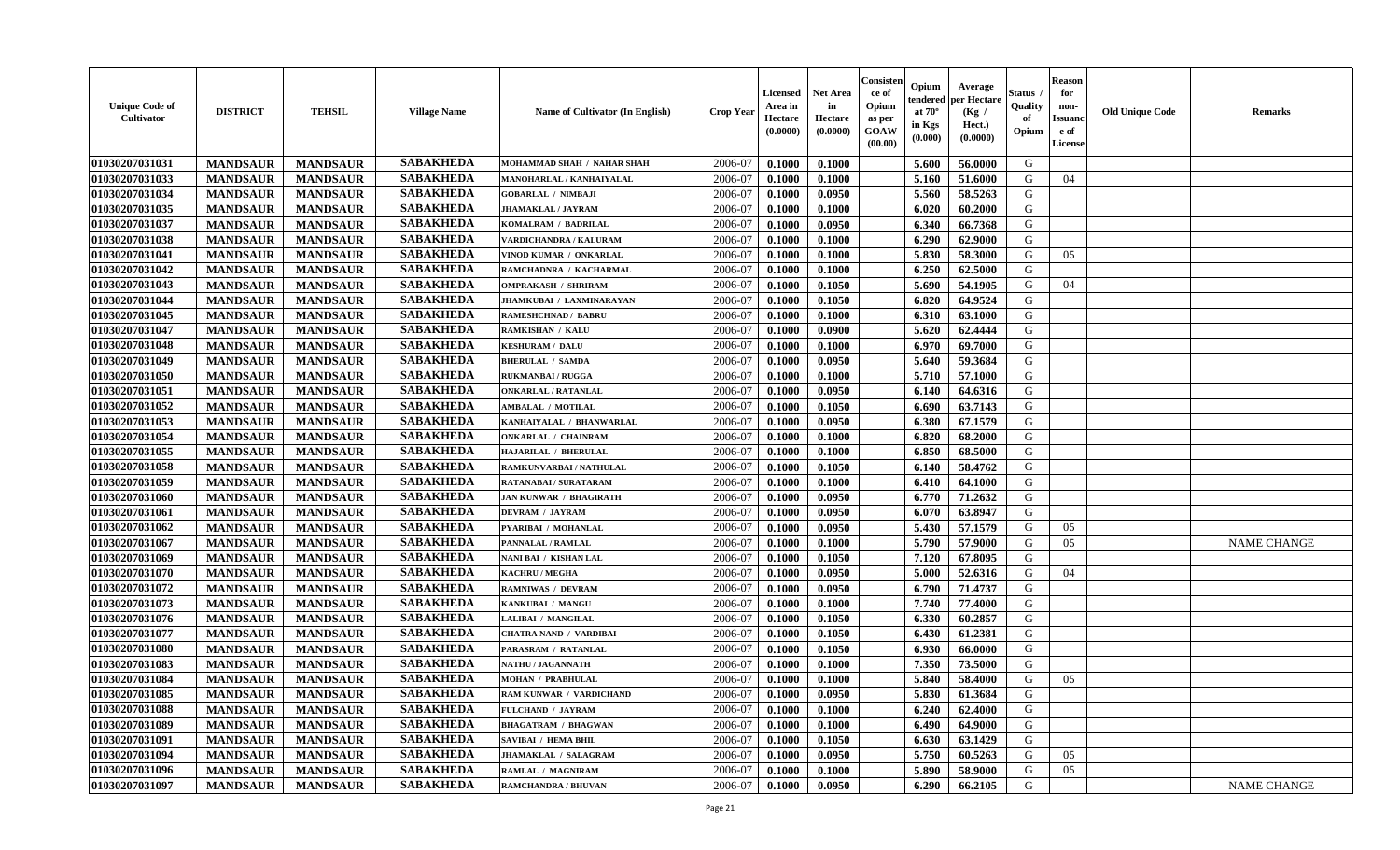| <b>Unique Code of</b><br>Cultivator | <b>DISTRICT</b> | <b>TEHSIL</b>   | <b>Village Name</b> | <b>Name of Cultivator (In English)</b> | <b>Crop Year</b> | <b>Licensed</b><br>Area in<br>Hectare<br>(0.0000) | <b>Net Area</b><br>in<br>Hectare<br>(0.0000) | Consister<br>ce of<br>Opium<br>as per<br><b>GOAW</b><br>(00.00) | Opium<br>endered<br>at $70^{\circ}$<br>in Kgs<br>$(\mathbf{0.000})$ | Average<br>per Hectare<br>(Kg /<br>Hect.)<br>(0.0000) | Status<br>Quality<br>of<br>Opium | <b>Reason</b><br>for<br>non-<br><b>Issuand</b><br>e of<br>License | <b>Old Unique Code</b> | <b>Remarks</b> |
|-------------------------------------|-----------------|-----------------|---------------------|----------------------------------------|------------------|---------------------------------------------------|----------------------------------------------|-----------------------------------------------------------------|---------------------------------------------------------------------|-------------------------------------------------------|----------------------------------|-------------------------------------------------------------------|------------------------|----------------|
| 01030207031098                      | <b>MANDSAUR</b> | <b>MANDSAUR</b> | <b>SABAKHEDA</b>    | SHYAMSUNDAR / SALAGRAM                 | 2006-07          | 0.1000                                            | 0.1000                                       |                                                                 | 6.240                                                               | 62.4000                                               | G                                |                                                                   |                        |                |
| 01030207031099                      | <b>MANDSAUR</b> | <b>MANDSAUR</b> | <b>SABAKHEDA</b>    | <b>GOMATIBAI / SALAGRAM</b>            | 2006-07          | 0.1000                                            | 0.1050                                       |                                                                 | 6.300                                                               | 60.0000                                               | G                                |                                                                   |                        |                |
| 01030207031101                      | <b>MANDSAUR</b> | <b>MANDSAUR</b> | <b>SABAKHEDA</b>    | SHANTIBAI / BADRILAL                   | 2006-07          | 0.1000                                            | 0.1000                                       |                                                                 | 6.840                                                               | 68.4000                                               | G                                |                                                                   |                        |                |
| 01030207031102                      | <b>MANDSAUR</b> | <b>MANDSAUR</b> | <b>SABAKHEDA</b>    | <b>GANGARAM / CHAMPALAL</b>            | 2006-07          | 0.1000                                            | 0.1000                                       |                                                                 | 5.700                                                               | 57.0000                                               | G                                | 05                                                                |                        |                |
| 01030207031103                      | <b>MANDSAUR</b> | <b>MANDSAUR</b> | <b>SABAKHEDA</b>    | <b>BALURAM / KISHANLAL</b>             | 2006-07          | 0.1000                                            | 0.1000                                       |                                                                 | 6.810                                                               | 68.1000                                               | G                                |                                                                   |                        |                |
| 01030207031105                      | <b>MANDSAUR</b> | <b>MANDSAUR</b> | <b>SABAKHEDA</b>    | LAXMINARAYAN / MOHANLAL                | 2006-07          | 0.1000                                            | 0.1000                                       |                                                                 | 6.560                                                               | 65.6000                                               | G                                |                                                                   |                        |                |
| 01030207031106                      | <b>MANDSAUR</b> | <b>MANDSAUR</b> | <b>SABAKHEDA</b>    | <b>BAGADIBAI/GODHA</b>                 | 2006-07          | 0.1000                                            | 0.0950                                       |                                                                 | 5.590                                                               | 58.8421                                               | G                                | 05                                                                |                        |                |
| 01030207031109                      | <b>MANDSAUR</b> | <b>MANDSAUR</b> | <b>SABAKHEDA</b>    | <b>MOTYABAI/AMRA</b>                   | 2006-07          | 0.1000                                            | 0.1050                                       |                                                                 | 6.160                                                               | 58.6667                                               | G                                |                                                                   |                        |                |
| 01030207031111                      | <b>MANDSAUR</b> | <b>MANDSAUR</b> | <b>SABAKHEDA</b>    | <b>BHANWARLAL / KACHRU</b>             | 2006-07          | 0.1000                                            | 0.1000                                       |                                                                 | 5.910                                                               | 59.1000                                               | G                                |                                                                   |                        |                |
| 01030207031112                      | <b>MANDSAUR</b> | <b>MANDSAUR</b> | <b>SABAKHEDA</b>    | KALU / BHERA                           | 2006-07          | 0.1000                                            | 0.1000                                       |                                                                 | 6.490                                                               | 64.9000                                               | G                                |                                                                   |                        |                |
| 01030207031113                      | <b>MANDSAUR</b> | <b>MANDSAUR</b> | <b>SABAKHEDA</b>    | RAGHUNATH / PRABHULAL                  | 2006-07          | 0.1000                                            | 0.1000                                       |                                                                 | 6.500                                                               | 65.0000                                               | G                                |                                                                   |                        |                |
| 01030207031114                      | <b>MANDSAUR</b> | <b>MANDSAUR</b> | <b>SABAKHEDA</b>    | TULSIRAM / CHUNNILAL                   | 2006-07          | 0.1000                                            | 0.1050                                       |                                                                 | 7.040                                                               | 67.0476                                               | G                                |                                                                   |                        |                |
| 01030207031116                      | <b>MANDSAUR</b> | <b>MANDSAUR</b> | <b>SABAKHEDA</b>    | RAMESHCHAND / UDAYRAM                  | 2006-07          | 0.1000                                            | 0.1000                                       |                                                                 | 6.620                                                               | 66.2000                                               | G                                |                                                                   |                        |                |
| 01030207031117                      | <b>MANDSAUR</b> | <b>MANDSAUR</b> | <b>SABAKHEDA</b>    | RAMESHCHAND / RAMKISHAN                | 2006-07          | 0.1000                                            | 0.1000                                       |                                                                 | 6.420                                                               | 64.2000                                               | G                                |                                                                   |                        |                |
| 01030207031120                      | <b>MANDSAUR</b> | <b>MANDSAUR</b> | <b>SABAKHEDA</b>    | <b>NAGU / DALU</b>                     | 2006-07          | 0.1000                                            | 0.0950                                       |                                                                 | 5.260                                                               | 55.3684                                               | G                                | 04                                                                |                        |                |
| 01030207031121                      | <b>MANDSAUR</b> | <b>MANDSAUR</b> | <b>SABAKHEDA</b>    | RAMCHANDRAIBAI / MANGILAL              | 2006-07          | 0.1000                                            | 0.1050                                       |                                                                 | 6.020                                                               | 57.3333                                               | G                                |                                                                   |                        |                |
| 01030207031122                      | <b>MANDSAUR</b> | <b>MANDSAUR</b> | <b>SABAKHEDA</b>    | NANDA / BHUWAN                         | 2006-07          | 0.1000                                            | 0.1000                                       |                                                                 | 6.150                                                               | 61.5000                                               | G                                |                                                                   |                        |                |
| 01030207031123                      | <b>MANDSAUR</b> | <b>MANDSAUR</b> | <b>SABAKHEDA</b>    | <b>SITARAM / RAMCHAND</b>              | 2006-07          | 0.1000                                            | 0.1050                                       |                                                                 | 7.770                                                               | 74.0000                                               | G                                |                                                                   |                        |                |
| 01030207031124                      | <b>MANDSAUR</b> | <b>MANDSAUR</b> | <b>SABAKHEDA</b>    | MANGILAL / SALAGRAM                    | 2006-07          | 0.1000                                            | 0.1000                                       |                                                                 | 6.890                                                               | 68.9000                                               | G                                |                                                                   |                        |                |
| 01030207031128                      | <b>MANDSAUR</b> | <b>MANDSAUR</b> | <b>SABAKHEDA</b>    | <b>DHAKHIBAI / BAPULAL</b>             | 2006-07          | 0.1000                                            | 0.1000                                       |                                                                 | 6.970                                                               | 69.7000                                               | G                                |                                                                   |                        |                |
| 01030207031131                      | <b>MANDSAUR</b> | <b>MANDSAUR</b> | <b>SABAKHEDA</b>    | <b>KALULAL / SAMDA</b>                 | 2006-07          | 0.1000                                            | 0.1000                                       |                                                                 | 5.730                                                               | 57.3000                                               | G                                |                                                                   |                        |                |
| 01030207031133                      | <b>MANDSAUR</b> | <b>MANDSAUR</b> | <b>SABAKHEDA</b>    | DORAPATIBAI / KISHORILAL               | 2006-07          | 0.1000                                            | 0.1000                                       |                                                                 | 6.150                                                               | 61.5000                                               | G                                |                                                                   |                        |                |
| 01030207031134                      | <b>MANDSAUR</b> | <b>MANDSAUR</b> | <b>SABAKHEDA</b>    | <b>DASHRATH / ONKARLAL</b>             | 2006-07          | 0.1000                                            | 0.1000                                       |                                                                 | 6.410                                                               | 64.1000                                               | G                                |                                                                   |                        |                |
| 01030207031137                      | <b>MANDSAUR</b> | <b>MANDSAUR</b> | <b>SABAKHEDA</b>    | RAMDAYAL / BAPULAL                     | 2006-07          | 0.1000                                            | 0.1000                                       |                                                                 | 6.690                                                               | 66.9000                                               | G                                |                                                                   |                        |                |
| 01030207031138                      | <b>MANDSAUR</b> | <b>MANDSAUR</b> | <b>SABAKHEDA</b>    | PANNALAL / LAXMAN                      | 2006-07          | 0.1000                                            | 0.1050                                       |                                                                 | 5.900                                                               | 56.1905                                               | G                                | 05                                                                |                        |                |
| 01030207031140                      | <b>MANDSAUR</b> | <b>MANDSAUR</b> | <b>SABAKHEDA</b>    | <b>GHANSHYAM / ONKARLAL</b>            | 2006-07          | 0.1000                                            | 0.1000                                       |                                                                 | 6.050                                                               | 60.5000                                               | G                                |                                                                   |                        |                |
| 01030207031142                      | <b>MANDSAUR</b> | <b>MANDSAUR</b> | <b>SABAKHEDA</b>    | <b>JANIBAI / RAGHUNATH</b>             | 2006-07          | 0.1000                                            | 0.1000                                       |                                                                 | 6.120                                                               | 61.2000                                               | G                                |                                                                   |                        |                |
| 01030207031143                      | <b>MANDSAUR</b> | <b>MANDSAUR</b> | <b>SABAKHEDA</b>    | <b>SURAJMAL / RAMCHAND</b>             | 2006-07          | 0.1000                                            | 0.1050                                       |                                                                 | 7.250                                                               | 69.0476                                               | G                                |                                                                   |                        |                |
| 01030207031144                      | <b>MANDSAUR</b> | <b>MANDSAUR</b> | <b>SABAKHEDA</b>    | VITHALLAL / CHENRAM                    | 2006-07          | 0.1000                                            | 0.0950                                       |                                                                 | 5.120                                                               | 53.8947                                               | G                                | 04                                                                |                        |                |
| 01030207031145                      | <b>MANDSAUR</b> | <b>MANDSAUR</b> | <b>SABAKHEDA</b>    | PARMANAND / RAMCHANDRA                 | 2006-07          | 0.1000                                            | 0.0900                                       |                                                                 | 6.460                                                               | 71.7778                                               | G                                |                                                                   |                        |                |
| 01030207031146                      | <b>MANDSAUR</b> | <b>MANDSAUR</b> | <b>SABAKHEDA</b>    | <b>GOPILAL / MANNALAL</b>              | 2006-07          | 0.1000                                            | 0.1000                                       |                                                                 | 6.760                                                               | 67.6000                                               | G                                |                                                                   |                        |                |
| 01030207031147                      | <b>MANDSAUR</b> | <b>MANDSAUR</b> | <b>SABAKHEDA</b>    | TULASIBAI / BHANVARLAL                 | 2006-07          | 0.1000                                            | 0.1000                                       |                                                                 | 6.370                                                               | 63.7000                                               | G                                |                                                                   |                        |                |
| 01030207031148                      | <b>MANDSAUR</b> | <b>MANDSAUR</b> | <b>SABAKHEDA</b>    | <b>BAPULAL / CHENRAM</b>               | 2006-07          | 0.1000                                            | 0.1000                                       |                                                                 | 5.550                                                               | 55.5000                                               | G                                | 04                                                                |                        |                |
| 01030207031150                      | <b>MANDSAUR</b> | <b>MANDSAUR</b> | <b>SABAKHEDA</b>    | <b>RAMESHCHAND / JAGDISH</b>           | 2006-07          | 0.1000                                            | 0.0950                                       |                                                                 | 6.070                                                               | 63.8947                                               | G                                |                                                                   |                        |                |
| 01030207031152                      | <b>MANDSAUR</b> | <b>MANDSAUR</b> | <b>SABAKHEDA</b>    | LAXMINARAYAN / RAMNIWAS                | 2006-07          | 0.1000                                            | 0.0950                                       |                                                                 | 6.190                                                               | 65.1579                                               | G                                |                                                                   |                        |                |
| 01030207031153                      | <b>MANDSAUR</b> | MANDSAUR        | SABAKHEDA           | SHIVLAL / BASANTILAL                   | 2006-07          | 0.1000                                            | 0.1000                                       |                                                                 | $6.260$                                                             | 62.6000                                               | G                                |                                                                   |                        |                |
| 01030207031158                      | <b>MANDSAUR</b> | <b>MANDSAUR</b> | <b>SABAKHEDA</b>    | RAM LAL / MANGILAL                     | 2006-07          | 0.1000                                            | 0.1000                                       |                                                                 | 6.570                                                               | 65.7000                                               | G                                |                                                                   |                        |                |
| 01030207031160                      | <b>MANDSAUR</b> | <b>MANDSAUR</b> | <b>SABAKHEDA</b>    | PARASRAM / TULSIRAM                    | 2006-07          | 0.1000                                            | 0.1050                                       |                                                                 | 7.200                                                               | 68.5714                                               | G                                |                                                                   |                        |                |
| 01030207031162                      | <b>MANDSAUR</b> | <b>MANDSAUR</b> | <b>SABAKHEDA</b>    | <b>AMRATRAM / RAGHUNATH</b>            | 2006-07          | 0.1000                                            | 0.1050                                       |                                                                 | 6.790                                                               | 64.6667                                               | G                                |                                                                   |                        |                |
| 01030207031165                      | <b>MANDSAUR</b> | <b>MANDSAUR</b> | <b>SABAKHEDA</b>    | <b>SHANKARLAL / DEVRAM</b>             | 2006-07          | 0.1000                                            | 0.1000                                       |                                                                 | 6.620                                                               | 66.2000                                               | G                                |                                                                   |                        |                |
| 01030207031166                      | <b>MANDSAUR</b> | <b>MANDSAUR</b> | <b>SABAKHEDA</b>    | <b>CHENRAM / NIMBA</b>                 | 2006-07          | 0.1000                                            | 0.1050                                       |                                                                 | 6.050                                                               | 57.6190                                               | G                                | 05                                                                |                        |                |
| 01030207031167                      | <b>MANDSAUR</b> | <b>MANDSAUR</b> | <b>SABAKHEDA</b>    | <b>KESHURAM / NANURAM</b>              | 2006-07          | 0.1000                                            | 0.1000                                       |                                                                 | 6.340                                                               | 63.4000                                               | G                                |                                                                   |                        | NAME CHANGE    |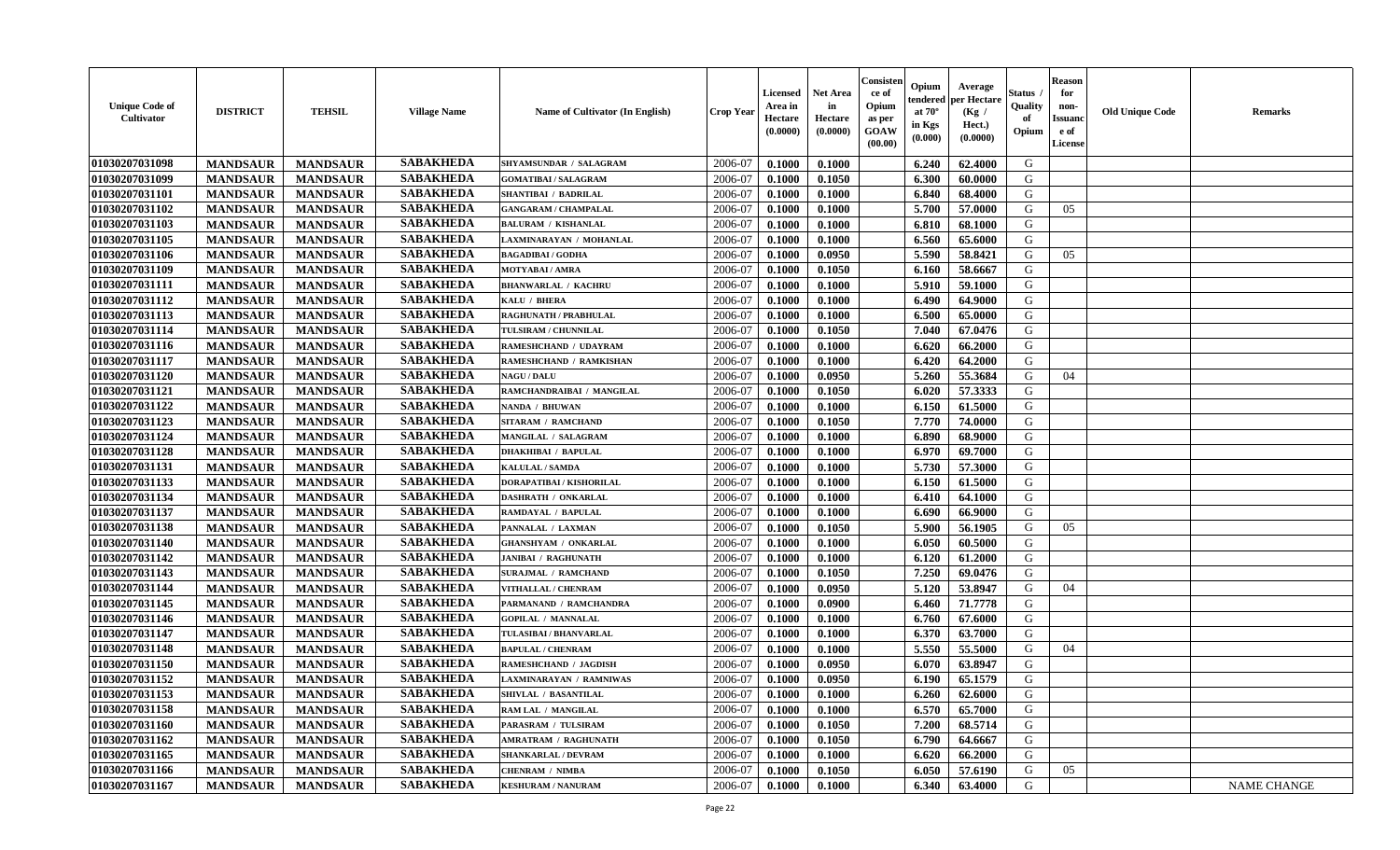| <b>Unique Code of</b><br><b>Cultivator</b> | <b>DISTRICT</b> | <b>TEHSIL</b>   | <b>Village Name</b> | Name of Cultivator (In English) | <b>Crop Year</b> | <b>Licensed</b><br>Area in<br>Hectare<br>(0.0000) | <b>Net Area</b><br>in<br>Hectare<br>(0.0000) | Consister<br>ce of<br>Opium<br>as per<br><b>GOAW</b><br>(00.00) | Opium<br>endered<br>at $70^{\circ}$<br>in Kgs<br>(0.000) | Average<br>per Hectare<br>(Kg /<br>Hect.)<br>(0.0000) | <b>Status</b><br>Quality<br>of<br>Opium | <b>Reason</b><br>for<br>non-<br><b>Issuand</b><br>e of<br>License | <b>Old Unique Code</b> | <b>Remarks</b> |
|--------------------------------------------|-----------------|-----------------|---------------------|---------------------------------|------------------|---------------------------------------------------|----------------------------------------------|-----------------------------------------------------------------|----------------------------------------------------------|-------------------------------------------------------|-----------------------------------------|-------------------------------------------------------------------|------------------------|----------------|
| 01030207031169                             | <b>MANDSAUR</b> | <b>MANDSAUR</b> | <b>SABAKHEDA</b>    | <b>DINESHKUMAR / MANALAL</b>    | 2006-07          | 0.1000                                            | 0.0950                                       |                                                                 | 5.840                                                    | 61.4737                                               | G                                       |                                                                   |                        |                |
| 01030207031172                             | <b>MANDSAUR</b> | <b>MANDSAUR</b> | <b>SABAKHEDA</b>    | <b>JAMNALAL / RAIKLAL</b>       | 2006-07          | 0.1000                                            | 0.1050                                       |                                                                 | 5.960                                                    | 56.7619                                               | G                                       | 05                                                                |                        |                |
| 01030207031173                             | <b>MANDSAUR</b> | <b>MANDSAUR</b> | <b>SABAKHEDA</b>    | RAJMAL / HIRALAL                | 2006-07          | 0.1000                                            | 0.1000                                       |                                                                 | 6.250                                                    | 62.5000                                               | G                                       |                                                                   |                        |                |
| 01030207031175                             | <b>MANDSAUR</b> | <b>MANDSAUR</b> | <b>SABAKHEDA</b>    | <b>SURESHCHANDRA / TULSIRAM</b> | 2006-07          | 0.1000                                            | 0.1050                                       |                                                                 | 7.190                                                    | 68.4762                                               | G                                       |                                                                   |                        |                |
| 01030207031178                             | <b>MANDSAUR</b> | <b>MANDSAUR</b> | <b>SABAKHEDA</b>    | KALABAI / DHANNALAL             | 2006-07          | 0.1000                                            | 0.1000                                       |                                                                 | 6.600                                                    | 66.0000                                               | G                                       |                                                                   |                        |                |
| 01030207031182                             | <b>MANDSAUR</b> | <b>MANDSAUR</b> | <b>SABAKHEDA</b>    | CHHAGANLAL / HARLAL             | 2006-07          | 0.1000                                            |                                              |                                                                 |                                                          | 0.0000                                                | $\mathbf{F}$                            | 01                                                                |                        |                |
| 01030207031183                             | <b>MANDSAUR</b> | <b>MANDSAUR</b> | <b>SABAKHEDA</b>    | <b>JUGALKISHOR / RAMNARAYAN</b> | 2006-07          | 0.1000                                            | 0.1000                                       |                                                                 | 6.510                                                    | 65.1000                                               | G                                       |                                                                   |                        |                |
| 01030207031186                             | <b>MANDSAUR</b> | <b>MANDSAUR</b> | <b>SABAKHEDA</b>    | LAXMINARAYAN / RADHESHYAM       | 2006-07          | 0.1000                                            | 0.1050                                       |                                                                 | 6.450                                                    | 61.4286                                               | G                                       |                                                                   |                        |                |
| 01030207031187                             | <b>MANDSAUR</b> | <b>MANDSAUR</b> | <b>SABAKHEDA</b>    | RAMESHCHAND / SALAGRAM          | 2006-07          | 0.1000                                            | 0.1000                                       |                                                                 | 6.230                                                    | 62.3000                                               | G                                       |                                                                   |                        |                |
| 01030207031190                             | <b>MANDSAUR</b> | <b>MANDSAUR</b> | <b>SABAKHEDA</b>    | <b>HIRALAL / GOBA</b>           | 2006-07          | 0.1000                                            | 0.0950                                       |                                                                 | 6.460                                                    | 68.0000                                               | G                                       |                                                                   |                        |                |
| 01030207031191                             | <b>MANDSAUR</b> | <b>MANDSAUR</b> | <b>SABAKHEDA</b>    | PANNALAL / GOPILAL              | 2006-07          | 0.1000                                            | 0.1000                                       |                                                                 | 6.820                                                    | 68.2000                                               | G                                       |                                                                   |                        |                |
| 01030207031195                             | <b>MANDSAUR</b> | <b>MANDSAUR</b> | <b>SABAKHEDA</b>    | PRAHLAD / KACHRMAL              | 2006-07          | 0.1000                                            | 0.1000                                       |                                                                 | 6.000                                                    | 60.0000                                               | G                                       |                                                                   |                        |                |
| 01030207031197                             | <b>MANDSAUR</b> | <b>MANDSAUR</b> | <b>SABAKHEDA</b>    | <b>BHERULAL / BADRILAL</b>      | 2006-07          | 0.1000                                            | 0.0950                                       |                                                                 | 6.440                                                    | 67.7895                                               | G                                       |                                                                   |                        |                |
| 01030207031200                             | <b>MANDSAUR</b> | <b>MANDSAUR</b> | <b>SABAKHEDA</b>    | <b>BHAGATRAM / ONKARLAL</b>     | 2006-07          | 0.1000                                            | 0.1050                                       |                                                                 | 7.720                                                    | 73.5238                                               | G                                       |                                                                   |                        |                |
| 01030207031205                             | <b>MANDSAUR</b> | <b>MANDSAUR</b> | <b>SABAKHEDA</b>    | NIRMAL / RAMJAS                 | 2006-07          | 0.1000                                            | 0.1000                                       |                                                                 | 6.540                                                    | 65.4000                                               | G                                       |                                                                   |                        |                |
| 01030207031207                             | <b>MANDSAUR</b> | <b>MANDSAUR</b> | <b>SABAKHEDA</b>    | <b>GHISALAL / DEVRAM</b>        | 2006-07          | 0.1000                                            | 0.1000                                       |                                                                 | 6.540                                                    | 65.4000                                               | G                                       |                                                                   |                        |                |
| 01030207031208                             | <b>MANDSAUR</b> | <b>MANDSAUR</b> | <b>SABAKHEDA</b>    | <b>BALMUKUND / MODIRAM</b>      | 2006-07          | 0.1000                                            | 0.1050                                       |                                                                 | 6.630                                                    | 63.1429                                               | G                                       |                                                                   |                        |                |
| 01030207031209                             | <b>MANDSAUR</b> | <b>MANDSAUR</b> | <b>SABAKHEDA</b>    | <b>RUKMANBAI / GIRDHARI</b>     | 2006-07          | 0.1000                                            | 0.0950                                       |                                                                 | 6.200                                                    | 65.2632                                               | G                                       |                                                                   |                        |                |
| 01030207031210                             | <b>MANDSAUR</b> | <b>MANDSAUR</b> | <b>SABAKHEDA</b>    | <b>MANGIBAI/BHANVARLAL</b>      | 2006-07          | 0.1000                                            | 0.1000                                       |                                                                 | 6.020                                                    | 60.2000                                               | G                                       |                                                                   |                        |                |
| 01030207031211                             | <b>MANDSAUR</b> | <b>MANDSAUR</b> | <b>SABAKHEDA</b>    | MUNNABAI / RAMNIWAS             | 2006-07          | 0.1000                                            | 0.1000                                       |                                                                 | 6.720                                                    | 67.2000                                               | G                                       |                                                                   |                        |                |
| 01030207031213                             | <b>MANDSAUR</b> | <b>MANDSAUR</b> | <b>SABAKHEDA</b>    | <b>GOPAL / CHAMPALAL</b>        | 2006-07          | 0.1000                                            | 0.0950                                       |                                                                 | 6.100                                                    | 64.2105                                               | G                                       |                                                                   |                        |                |
| 01030207031215                             | <b>MANDSAUR</b> | <b>MANDSAUR</b> | <b>SABAKHEDA</b>    | TULSIBAI / SHAMBHULAL           | 2006-07          | 0.1000                                            | 0.1000                                       |                                                                 | 6.000                                                    | 60.0000                                               | G                                       |                                                                   |                        |                |
| 01030207031216                             | <b>MANDSAUR</b> | <b>MANDSAUR</b> | <b>SABAKHEDA</b>    | <b>INDARMAL / HIRALAL</b>       | 2006-07          | 0.1000                                            | 0.1050                                       |                                                                 | 6.840                                                    | 65.1429                                               | G                                       |                                                                   |                        |                |
| 01030207031221                             | <b>MANDSAUR</b> | <b>MANDSAUR</b> | <b>SABAKHEDA</b>    | YASHWANT / PRAHLAD              | 2006-07          | 0.1000                                            | 0.1000                                       |                                                                 | 6.460                                                    | 64.6000                                               | G                                       |                                                                   |                        |                |
| 01030207031224                             | <b>MANDSAUR</b> | <b>MANDSAUR</b> | <b>SABAKHEDA</b>    | DINESH KUMAR / KANHAIYALAL      | 2006-07          | 0.1000                                            | 0.0950                                       |                                                                 | 6.600                                                    | 69.4737                                               | G                                       |                                                                   |                        |                |
| 01030207031225                             | <b>MANDSAUR</b> | <b>MANDSAUR</b> | <b>SABAKHEDA</b>    | <b>MOHANBAI / BHERULAL</b>      | 2006-07          | 0.1000                                            | 0.0950                                       |                                                                 | 6.210                                                    | 65.3684                                               | G                                       |                                                                   |                        |                |
| 01030207031227                             | <b>MANDSAUR</b> | <b>MANDSAUR</b> | <b>SABAKHEDA</b>    | SURESHCHANDRA / MOHANLAL        | 2006-07          | 0.1000                                            | 0.1050                                       |                                                                 | 7.150                                                    | 68.0952                                               | G                                       |                                                                   |                        |                |
| 01030207031228                             | <b>MANDSAUR</b> | <b>MANDSAUR</b> | <b>SABAKHEDA</b>    | KISHORILAL / MANGILAL           | 2006-07          | 0.1000                                            | 0.1050                                       |                                                                 | 6.450                                                    | 61.4286                                               | G                                       |                                                                   |                        |                |
| 01030207031229                             | <b>MANDSAUR</b> | <b>MANDSAUR</b> | <b>SABAKHEDA</b>    | <b>DEVRAM / PITHA</b>           | 2006-07          | 0.1000                                            | 0.1000                                       |                                                                 | 6.630                                                    | 66.3000                                               | G                                       |                                                                   |                        |                |
| 01030207031230                             | <b>MANDSAUR</b> | <b>MANDSAUR</b> | <b>SABAKHEDA</b>    | <b>BADRILAL / LAKSHMAN</b>      | 2006-07          | 0.1000                                            | 0.1050                                       |                                                                 | 5.530                                                    | 52.6667                                               | G                                       | 04                                                                |                        |                |
| 01030207031231                             | <b>MANDSAUR</b> | <b>MANDSAUR</b> | <b>SABAKHEDA</b>    | <b>ASHOK KUMAR / LAXMAN</b>     | 2006-07          | 0.1000                                            | 0.1050                                       |                                                                 | 6.600                                                    | 62.8571                                               | G                                       |                                                                   |                        |                |
| 01030207031232                             | <b>MANDSAUR</b> | <b>MANDSAUR</b> | <b>SABAKHEDA</b>    | RATANLAL / BHANWARLAL           | 2006-07          | 0.1000                                            | 0.1000                                       |                                                                 | 6.680                                                    | 66.8000                                               | G                                       |                                                                   |                        |                |
| 01030207031234                             | <b>MANDSAUR</b> | <b>MANDSAUR</b> | <b>SABAKHEDA</b>    | MADANLAL / GOUTAM               | 2006-07          | 0.1000                                            | 0.1000                                       |                                                                 | 5.750                                                    | 57.5000                                               | G                                       | 05                                                                |                        |                |
| 01030207031236                             | <b>MANDSAUR</b> | <b>MANDSAUR</b> | <b>SABAKHEDA</b>    | SATAYNARAYAN / HIRALAL          | 2006-07          | 0.1000                                            | 0.1000                                       |                                                                 | 6.480                                                    | 64.8000                                               | G                                       |                                                                   |                        |                |
| 01030207031237                             | <b>MANDSAUR</b> | <b>MANDSAUR</b> | <b>SABAKHEDA</b>    | KARULAL / JAGANNATH             | 2006-07          | 0.1000                                            | 0.1000                                       |                                                                 | 6.180                                                    | 61.8000                                               | G                                       |                                                                   |                        |                |
| 01030207031238                             | <b>MANDSAUR</b> | MANDSAUR        | <b>SABAKHEDA</b>    | RAJENDRA KUMAR / AMBALAL        | 2006-07          | 0.1000                                            | 0.1050                                       |                                                                 | 7.250                                                    | 69.0476                                               | G                                       |                                                                   |                        |                |
| 01030207031240                             | <b>MANDSAUR</b> | <b>MANDSAUR</b> | <b>SABAKHEDA</b>    | <b>HIRALAL / BADRILAL</b>       | 2006-07          | 0.1000                                            | 0.1050                                       |                                                                 | 6.900                                                    | 65.7143                                               | G                                       |                                                                   |                        |                |
| 01030207031244                             | <b>MANDSAUR</b> | <b>MANDSAUR</b> | <b>SABAKHEDA</b>    | <b>OMPRAKASH / GOPILAL</b>      | 2006-07          | 0.1000                                            | 0.1050                                       |                                                                 | 6.800                                                    | 64.7619                                               | G                                       |                                                                   |                        |                |
| 01030207031245                             | <b>MANDSAUR</b> | <b>MANDSAUR</b> | <b>SABAKHEDA</b>    | MADANLAL / RAMKISHAN            | 2006-07          | 0.1000                                            | 0.0950                                       |                                                                 | 5.980                                                    | 62.9474                                               | G                                       |                                                                   |                        |                |
| 01030207031246                             | <b>MANDSAUR</b> | <b>MANDSAUR</b> | <b>SABAKHEDA</b>    | RADHESHYAM / RATANLAL           | 2006-07          | 0.1000                                            | 0.1000                                       |                                                                 | 6.380                                                    | 63.8000                                               | G                                       |                                                                   |                        |                |
| 01030207031255                             | <b>MANDSAUR</b> | <b>MANDSAUR</b> | <b>SABAKHEDA</b>    | RAJENDRA KUMAR / LAXMINARAYAN   | 2006-07          | 0.1000                                            | 0.0950                                       |                                                                 | 6.240                                                    | 65.6842                                               | G                                       |                                                                   |                        |                |
| 01030207031259                             | <b>MANDSAUR</b> | <b>MANDSAUR</b> | <b>SABAKHEDA</b>    | <b>NAR SINGH / RAMNARAYAN</b>   | 2006-07          | 0.1000                                            | 0.1000                                       |                                                                 | 6.600                                                    | 66.0000                                               | G                                       |                                                                   |                        |                |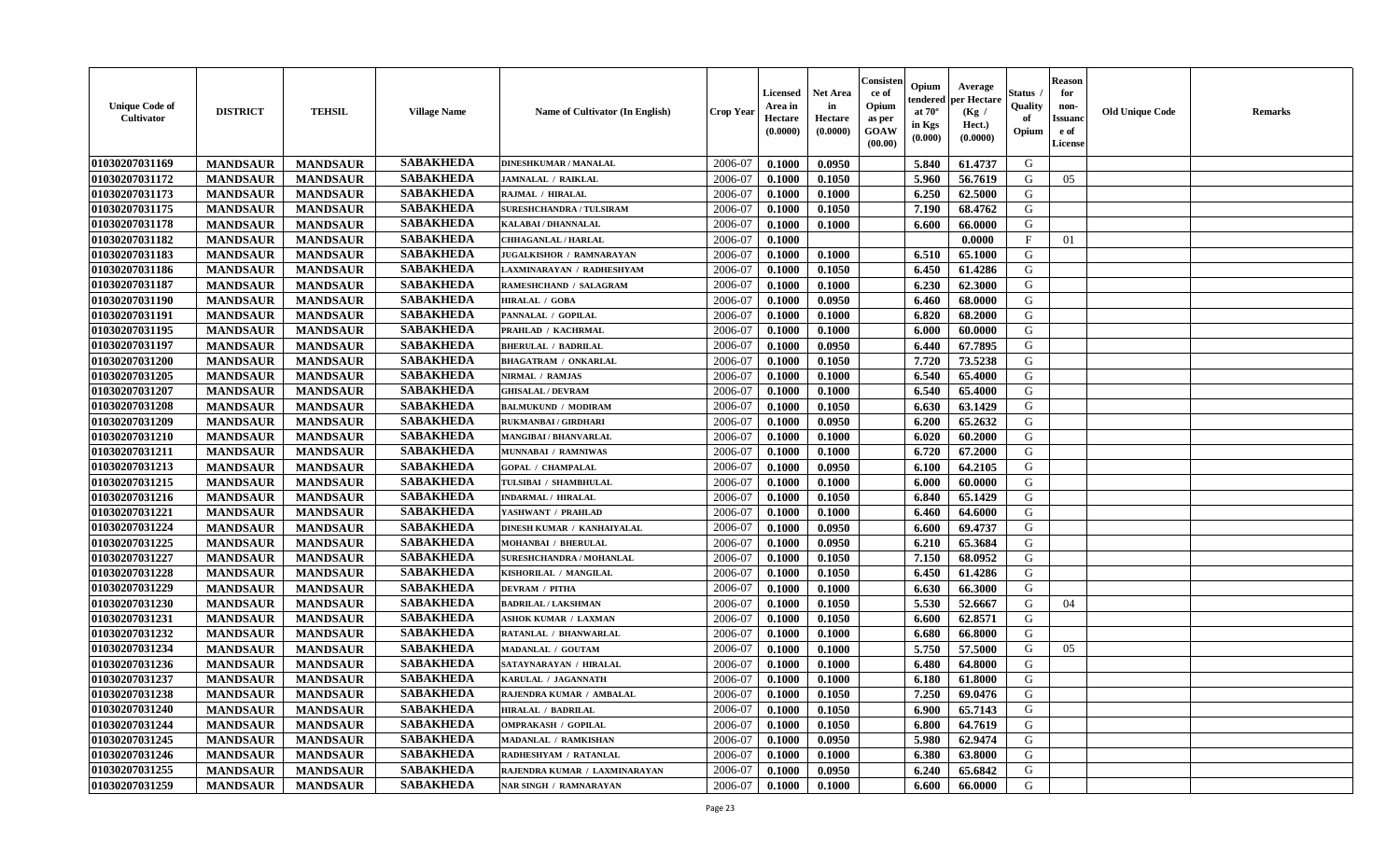| 01030207031261<br>2006-07<br>G<br>0.1000<br>0.1000<br>64.0000<br><b>MANDSAUR</b><br><b>MANDSAUR</b><br><b>GOPAL / NANURAM</b><br>6.400<br><b>SABAKHEDA</b><br>01030207031262<br><b>MANDSAUR</b><br>2006-07<br>63.5238<br>G<br><b>MANDSAUR</b><br>0.1000<br>0.1050<br>6.670<br><b>CHAGANLAL / NANURAM</b><br><b>SABAKHEDA</b><br>01030207031263<br><b>MANDSAUR</b><br><b>MANDSAUR</b><br>0.0950<br>6.700<br>70.5263<br>G<br>RAMESHCHAND / NANURAM<br>2006-07<br>0.1000<br><b>SABAKHEDA</b><br>01030207031264<br>G<br><b>MANDSAUR</b><br><b>MANDSAUR</b><br>2006-07<br>0.1000<br>0.1000<br>6.220<br>62.2000<br>NARENDRA / RAMESHCHAND<br><b>SABAKHEDA</b><br>01030207031266<br><b>MANDSAUR</b><br><b>MANDSAUR</b><br>2006-07<br>0.1000<br>0.1050<br>6.400<br>60.9524<br>G<br><b>FAKIRCHAND / HARLAL</b><br><b>SABAKHEDA</b><br>01030207031269<br><b>MANDSAUR</b><br><b>MANDSAUR</b><br>0.1000<br>5.870<br>58.7000<br>G<br><b>RAMESHVAR / NARAYAN</b><br>2006-07<br>0.1000<br><b>SABAKHEDA</b><br>01030207031271<br><b>MANDSAUR</b><br><b>MANDSAUR</b><br>0.1000<br>5.980<br>59.8000<br>G<br>KACHRULAL / GOVINDRAM<br>2006-07<br>0.1000<br><b>SABAKHEDA</b><br>01030207031273<br>G<br><b>MANDSAUR</b><br><b>MANDSAUR</b><br>2006-07<br>0.0950<br>MAHESH KUMAR / GORISHANKAR<br>0.1000<br>6.180<br>65.0526<br>01030207031281<br><b>SABAKHEDA</b><br><b>MANDSAUR</b><br><b>MANDSAUR</b><br>2006-07<br>F<br><b>DEVIRAM / UDAYRAM</b><br>0.1000<br>0.0000<br><b>SABAKHEDA</b><br>$\mathbf{F}$<br>01030207031283<br>2006-07<br><b>MANDSAUR</b><br>0.1000<br>0.0000<br><b>MANDSAUR</b><br>RADHSHYAM / RAMKISHAN<br><b>SABAKHEDA</b><br>01030207031285<br><b>MANDSAUR</b><br><b>MANDSAUR</b><br>6.510<br>G<br>2006-07<br>0.1000<br>0.1000<br>65.1000<br>PRABHULAL / CHAMPALAL<br><b>SABAKHEDA</b><br>01030207031289<br><b>MANDSAUR</b><br>0.1050<br>64.7619<br>G<br><b>MANDSAUR</b><br><b>BALURAM / BHERA JI</b><br>2006-07<br>0.1000<br>6.800<br><b>SABAKHEDA</b><br>01030207031290<br><b>MANDSAUR</b><br>4.420<br>46.5263<br><b>MANDSAUR</b><br><b>MOHANBAI/RAMLAL</b><br>2006-07<br>0.1000<br>0.0950<br>G<br>04<br><b>SABAKHEDA</b><br>01030207031293<br><b>MANDSAUR</b><br><b>MANDSAUR</b><br>0.0950<br>6.290<br>66.2105<br>G<br>RAKESH KUMAR / RAMESH CHAND<br>2006-07<br>0.1000<br><b>SABAKHEDA</b><br>01030207031294<br><b>MANDSAUR</b><br>7.170<br>G<br><b>MANDSAUR</b><br>RAMDAYAL / JHAMAKLAL<br>2006-07<br>0.1000<br>0.1000<br>71.7000<br><b>SABAKHEDA</b><br>5.940<br>56.5714<br>G<br>01030207031295<br><b>MANDSAUR</b><br><b>MANDSAUR</b><br>2006-07<br>0.1000<br>0.1050<br>05<br>KARULAL / MADHU GAYARI<br><b>SABAKHEDA</b><br>01030207031296<br><b>MANDSAUR</b><br>G<br><b>MANDSAUR</b><br>2006-07<br>0.0950<br>6.770<br>71.2632<br>CHAINRAM / HAJARILAL<br>0.1000<br>01030207031298<br><b>SABAKHEDA</b><br>G<br><b>MANDSAUR</b><br><b>MANDSAUR</b><br>2006-07<br>0.1000<br>0.1000<br>6.890<br>68.9000<br>SHANTILAL / KESHURAM GAYARI<br><b>SABAKHEDA</b><br>01030207031300<br><b>MANDSAUR</b><br>7.020<br>G<br><b>MANDSAUR</b><br><b>PRAHLAD / BHERULAL</b><br>2006-07<br>0.1000<br>0.1000<br>70.2000<br><b>SABAKHEDA</b><br>01030207031303<br><b>MANDSAUR</b><br><b>MANDSAUR</b><br>0.0950<br>5.750<br>60.5263<br><b>BHAGIRATH / KESHURAM</b><br>2006-07<br>0.1000<br>G<br><b>SABAKHEDA</b><br>01030207031305<br>0.0950<br>5.930<br>62.4211<br>G<br><b>MANDSAUR</b><br><b>MANDSAUR</b><br>2006-07<br>0.1000<br><b>SURESHCHAND / DEVRAM</b><br><b>SABAKHEDA</b><br><b>MANDSAUR</b><br><b>MANDSAUR</b><br>5.480<br>G<br>01030207031306<br>2006-07<br>0.1000<br>0.1000<br>54.8000<br>ANIL KUMAR / PARMANAND<br>04<br><b>SABAKHEDA</b><br>01030207031307<br><b>MANDSAUR</b><br><b>MANDSAUR</b><br>RAJENDRA KUMAR / VINDO KUMAR<br>2006-07<br>0.1000<br>0.1000<br>5.660<br>56.6000<br>G<br>05<br><b>SABAKHEDA</b><br>01030207031309<br><b>MANDSAUR</b><br>2006-07<br>G<br><b>MANDSAUR</b><br>0.1000<br>0.1000<br>60.1000<br>SHIVLAL / MANGILAL<br>6.010<br>01030207031310<br><b>SABAKHEDA</b><br>G<br><b>MANDSAUR</b><br><b>MANDSAUR</b><br>2006-07<br>6.210<br>NIRBHAYRAM / MANGILAL<br>0.1000<br>0.1000<br>62.1000<br>01030207031311<br><b>SABAKHEDA</b><br>G<br><b>MANDSAUR</b><br>2006-07<br>6.740<br><b>MANDSAUR</b><br><b>SHYAMLAL / BHAGWAN</b><br>0.1000<br>0.1000<br>67.4000<br><b>SABAKHEDA</b><br>01030207031312<br><b>MANDSAUR</b><br><b>MANDSAUR</b><br>2006-07<br>0.1000<br>0.1050<br>6.630<br>63.1429<br>G<br>SHYAMSUNDAR / JAGANNATH<br><b>SABAKHEDA</b><br>G<br>01030207031321<br><b>MANDSAUR</b><br><b>MANDSAUR</b><br>0.1050<br>7.080<br>67.4286<br>MANOHARLAL / ONKARLAL<br>2006-07<br>0.1000<br><b>SABAKHEDA</b><br>01030207031023<br><b>MANDSAUR</b><br><b>MANDSAUR</b><br>2006-07<br>0.1000<br>6.320<br>63.2000<br>G<br><b>BABULAL / SALAGRAM</b><br>0.1000<br><b>SABAKHEDA</b><br>01030207031092<br><b>MANDSAUR</b><br><b>MANDSAUR</b><br>7.030<br>G<br><b>SITABAI / CHENRAM</b><br>2006-07<br>0.1000<br>0.1000<br>70.3000<br><b>SABAKHEDA</b><br>01030207031136<br><b>MANDSAUR</b><br><b>MANDSAUR</b><br>58.9524<br>RAVINDRA KUMAR / OMPRAKASH<br>2006-07<br>0.1000<br>0.1050<br>6.190<br>G<br>01030207031320<br><b>SABAKHEDA</b><br>G<br>2006-07<br><b>MANDSAUR</b><br><b>MANDSAUR</b><br>0.1050<br>6.250<br>59.5238<br>SAMRATH / AMBALAL<br>0.1000<br><b>SABAKHEDA</b><br>01030207031233<br>G<br>2006-07<br><b>MANDSAUR</b><br><b>MANDSAUR</b><br>0.1000<br>0.1050<br>6.610<br>62.9524<br><b>SUNDARBAI/RAMLAL</b><br><b>SABAKHEDA</b><br>01030207031029<br><b>MANDSAUR</b><br>2006-07<br>0.1000<br>G<br><b>MANDSAUR</b><br>0.1000<br>5.910<br>59.1000<br><b>RAM SINGH / PARTHA</b><br><b>SABAKHEDA</b><br>01030207031095<br>0.1050<br>57.2381<br>G<br><b>MANDSAUR</b><br><b>MANDSAUR</b><br>2006-07<br>0.1000<br>05<br>RADHESHYAM / MANGILAL<br>6.010<br> 01030207031188<br><b>SABAKHEDA</b><br>0.0950<br><b>MANDSAUR</b><br><b>MANDSAUR</b><br>KAMLASHANKAR / NANDKISHOR<br>2006-07<br>0.1000<br>$4.740$  <br>49.8947<br>G<br>04<br><b>SABAKHEDA</b><br>01030207031203<br><b>MANDSAUR</b><br><b>MANDSAUR</b><br>2006-07<br>0.1000<br>0.1000<br>6.260<br>62.6000<br>G<br><b>LAXMINARAYAN / DEVRAM</b><br><b>SABAKHEDA</b><br>01030207031288<br><b>MANDSAUR</b><br><b>MANDSAUR</b><br><b>BALMUKUND / HIRALAL</b><br>2006-07<br>0.1000<br>0.1000<br>6.210<br>62.1000<br>G<br>01030207031328<br><b>SABAKHEDA</b><br><b>MANDSAUR</b><br><b>MANDSAUR</b><br>0.1050<br>6.270<br>G<br>2006-07<br>0.1000<br>59.7143<br>PRAHALAD / NANDKISHOR<br>01030207031331<br><b>SABAKHEDA</b><br>G<br><b>MANDSAUR</b><br><b>MANDSAUR</b><br>2006-07<br>0.1000<br>6.530<br>65.3000<br><b>BANSHILAL / GANPAT</b><br>0.1000<br>01030207031278<br><b>SABAKHEDA</b><br>2006-07<br>G<br><b>MANDSAUR</b><br><b>MANDSAUR</b><br>SANJAY / BHAGATRAM<br>0.1000<br>6.310<br>0.1000<br>63.1000<br>01030207031015<br><b>SABAKHEDA</b><br>G<br><b>MANDSAUR</b><br>2006-07<br><b>MANDSAUR</b><br>RAMRATAN / GANGARAM<br>0.1000<br>0.1000<br>6.680<br>66.8000 | <b>Unique Code of</b><br><b>Cultivator</b> | <b>DISTRICT</b> | <b>TEHSIL</b> | <b>Village Name</b> | Name of Cultivator (In English) | <b>Crop Year</b> | <b>Licensed</b><br>Area in<br>Hectare<br>(0.0000) | <b>Net Area</b><br>in<br>Hectare<br>(0.0000) | Consisteı<br>ce of<br>Opium<br>as per<br><b>GOAW</b><br>(00.00) | Opium<br>endered<br>at $70^\circ$<br>in Kgs<br>$(\mathbf{0.000})$ | Average<br>per Hectare<br>(Kg /<br>Hect.)<br>(0.0000) | Status<br>Quality<br>of<br>Opium | Reason<br>for<br>non-<br>Issuan<br>e of<br>License | <b>Old Unique Code</b> | <b>Remarks</b> |
|---------------------------------------------------------------------------------------------------------------------------------------------------------------------------------------------------------------------------------------------------------------------------------------------------------------------------------------------------------------------------------------------------------------------------------------------------------------------------------------------------------------------------------------------------------------------------------------------------------------------------------------------------------------------------------------------------------------------------------------------------------------------------------------------------------------------------------------------------------------------------------------------------------------------------------------------------------------------------------------------------------------------------------------------------------------------------------------------------------------------------------------------------------------------------------------------------------------------------------------------------------------------------------------------------------------------------------------------------------------------------------------------------------------------------------------------------------------------------------------------------------------------------------------------------------------------------------------------------------------------------------------------------------------------------------------------------------------------------------------------------------------------------------------------------------------------------------------------------------------------------------------------------------------------------------------------------------------------------------------------------------------------------------------------------------------------------------------------------------------------------------------------------------------------------------------------------------------------------------------------------------------------------------------------------------------------------------------------------------------------------------------------------------------------------------------------------------------------------------------------------------------------------------------------------------------------------------------------------------------------------------------------------------------------------------------------------------------------------------------------------------------------------------------------------------------------------------------------------------------------------------------------------------------------------------------------------------------------------------------------------------------------------------------------------------------------------------------------------------------------------------------------------------------------------------------------------------------------------------------------------------------------------------------------------------------------------------------------------------------------------------------------------------------------------------------------------------------------------------------------------------------------------------------------------------------------------------------------------------------------------------------------------------------------------------------------------------------------------------------------------------------------------------------------------------------------------------------------------------------------------------------------------------------------------------------------------------------------------------------------------------------------------------------------------------------------------------------------------------------------------------------------------------------------------------------------------------------------------------------------------------------------------------------------------------------------------------------------------------------------------------------------------------------------------------------------------------------------------------------------------------------------------------------------------------------------------------------------------------------------------------------------------------------------------------------------------------------------------------------------------------------------------------------------------------------------------------------------------------------------------------------------------------------------------------------------------------------------------------------------------------------------------------------------------------------------------------------------------------------------------------------------------------------------------------------------------------------------------------------------------------------------------------------------------------------------------------------------------------------------------------------------------------------------------------------------------------------------------------------------------------------------------------------------------------------------------------------------------------------------------------------------------------------------------------------------------------------------------------------------------------------------------------------------------------------------------------------------------------------------------------------------------------------------------------------------------------------------------------------------------------------------------------------------------------------------------------------------------------------------------------------------------------------------------------------------------------------------------------------------------------------------------------------------------------------------------------------------------------------------------------------------------------------------------------------------------------------------------------------------------------------------------------------------------------------------------------------------------------------------------------------------------------------------------------------------------------------------------------------------------------------------------------------------------------------------------------------------------------------------------------------------------------------------------------------------------------|--------------------------------------------|-----------------|---------------|---------------------|---------------------------------|------------------|---------------------------------------------------|----------------------------------------------|-----------------------------------------------------------------|-------------------------------------------------------------------|-------------------------------------------------------|----------------------------------|----------------------------------------------------|------------------------|----------------|
|                                                                                                                                                                                                                                                                                                                                                                                                                                                                                                                                                                                                                                                                                                                                                                                                                                                                                                                                                                                                                                                                                                                                                                                                                                                                                                                                                                                                                                                                                                                                                                                                                                                                                                                                                                                                                                                                                                                                                                                                                                                                                                                                                                                                                                                                                                                                                                                                                                                                                                                                                                                                                                                                                                                                                                                                                                                                                                                                                                                                                                                                                                                                                                                                                                                                                                                                                                                                                                                                                                                                                                                                                                                                                                                                                                                                                                                                                                                                                                                                                                                                                                                                                                                                                                                                                                                                                                                                                                                                                                                                                                                                                                                                                                                                                                                                                                                                                                                                                                                                                                                                                                                                                                                                                                                                                                                                                                                                                                                                                                                                                                                                                                                                                                                                                                                                                                                                                                                                                                                                                                                                                                                                                                                                                                                                                                                                                                                                                                                                                                                                                                                                                                                                                                                                                                                                                                                                                                                                                         |                                            |                 |               | <b>SABAKHEDA</b>    |                                 |                  |                                                   |                                              |                                                                 |                                                                   |                                                       |                                  |                                                    |                        |                |
|                                                                                                                                                                                                                                                                                                                                                                                                                                                                                                                                                                                                                                                                                                                                                                                                                                                                                                                                                                                                                                                                                                                                                                                                                                                                                                                                                                                                                                                                                                                                                                                                                                                                                                                                                                                                                                                                                                                                                                                                                                                                                                                                                                                                                                                                                                                                                                                                                                                                                                                                                                                                                                                                                                                                                                                                                                                                                                                                                                                                                                                                                                                                                                                                                                                                                                                                                                                                                                                                                                                                                                                                                                                                                                                                                                                                                                                                                                                                                                                                                                                                                                                                                                                                                                                                                                                                                                                                                                                                                                                                                                                                                                                                                                                                                                                                                                                                                                                                                                                                                                                                                                                                                                                                                                                                                                                                                                                                                                                                                                                                                                                                                                                                                                                                                                                                                                                                                                                                                                                                                                                                                                                                                                                                                                                                                                                                                                                                                                                                                                                                                                                                                                                                                                                                                                                                                                                                                                                                                         |                                            |                 |               |                     |                                 |                  |                                                   |                                              |                                                                 |                                                                   |                                                       |                                  |                                                    |                        |                |
|                                                                                                                                                                                                                                                                                                                                                                                                                                                                                                                                                                                                                                                                                                                                                                                                                                                                                                                                                                                                                                                                                                                                                                                                                                                                                                                                                                                                                                                                                                                                                                                                                                                                                                                                                                                                                                                                                                                                                                                                                                                                                                                                                                                                                                                                                                                                                                                                                                                                                                                                                                                                                                                                                                                                                                                                                                                                                                                                                                                                                                                                                                                                                                                                                                                                                                                                                                                                                                                                                                                                                                                                                                                                                                                                                                                                                                                                                                                                                                                                                                                                                                                                                                                                                                                                                                                                                                                                                                                                                                                                                                                                                                                                                                                                                                                                                                                                                                                                                                                                                                                                                                                                                                                                                                                                                                                                                                                                                                                                                                                                                                                                                                                                                                                                                                                                                                                                                                                                                                                                                                                                                                                                                                                                                                                                                                                                                                                                                                                                                                                                                                                                                                                                                                                                                                                                                                                                                                                                                         |                                            |                 |               |                     |                                 |                  |                                                   |                                              |                                                                 |                                                                   |                                                       |                                  |                                                    |                        |                |
|                                                                                                                                                                                                                                                                                                                                                                                                                                                                                                                                                                                                                                                                                                                                                                                                                                                                                                                                                                                                                                                                                                                                                                                                                                                                                                                                                                                                                                                                                                                                                                                                                                                                                                                                                                                                                                                                                                                                                                                                                                                                                                                                                                                                                                                                                                                                                                                                                                                                                                                                                                                                                                                                                                                                                                                                                                                                                                                                                                                                                                                                                                                                                                                                                                                                                                                                                                                                                                                                                                                                                                                                                                                                                                                                                                                                                                                                                                                                                                                                                                                                                                                                                                                                                                                                                                                                                                                                                                                                                                                                                                                                                                                                                                                                                                                                                                                                                                                                                                                                                                                                                                                                                                                                                                                                                                                                                                                                                                                                                                                                                                                                                                                                                                                                                                                                                                                                                                                                                                                                                                                                                                                                                                                                                                                                                                                                                                                                                                                                                                                                                                                                                                                                                                                                                                                                                                                                                                                                                         |                                            |                 |               |                     |                                 |                  |                                                   |                                              |                                                                 |                                                                   |                                                       |                                  |                                                    |                        |                |
|                                                                                                                                                                                                                                                                                                                                                                                                                                                                                                                                                                                                                                                                                                                                                                                                                                                                                                                                                                                                                                                                                                                                                                                                                                                                                                                                                                                                                                                                                                                                                                                                                                                                                                                                                                                                                                                                                                                                                                                                                                                                                                                                                                                                                                                                                                                                                                                                                                                                                                                                                                                                                                                                                                                                                                                                                                                                                                                                                                                                                                                                                                                                                                                                                                                                                                                                                                                                                                                                                                                                                                                                                                                                                                                                                                                                                                                                                                                                                                                                                                                                                                                                                                                                                                                                                                                                                                                                                                                                                                                                                                                                                                                                                                                                                                                                                                                                                                                                                                                                                                                                                                                                                                                                                                                                                                                                                                                                                                                                                                                                                                                                                                                                                                                                                                                                                                                                                                                                                                                                                                                                                                                                                                                                                                                                                                                                                                                                                                                                                                                                                                                                                                                                                                                                                                                                                                                                                                                                                         |                                            |                 |               |                     |                                 |                  |                                                   |                                              |                                                                 |                                                                   |                                                       |                                  |                                                    |                        |                |
|                                                                                                                                                                                                                                                                                                                                                                                                                                                                                                                                                                                                                                                                                                                                                                                                                                                                                                                                                                                                                                                                                                                                                                                                                                                                                                                                                                                                                                                                                                                                                                                                                                                                                                                                                                                                                                                                                                                                                                                                                                                                                                                                                                                                                                                                                                                                                                                                                                                                                                                                                                                                                                                                                                                                                                                                                                                                                                                                                                                                                                                                                                                                                                                                                                                                                                                                                                                                                                                                                                                                                                                                                                                                                                                                                                                                                                                                                                                                                                                                                                                                                                                                                                                                                                                                                                                                                                                                                                                                                                                                                                                                                                                                                                                                                                                                                                                                                                                                                                                                                                                                                                                                                                                                                                                                                                                                                                                                                                                                                                                                                                                                                                                                                                                                                                                                                                                                                                                                                                                                                                                                                                                                                                                                                                                                                                                                                                                                                                                                                                                                                                                                                                                                                                                                                                                                                                                                                                                                                         |                                            |                 |               |                     |                                 |                  |                                                   |                                              |                                                                 |                                                                   |                                                       |                                  |                                                    |                        |                |
|                                                                                                                                                                                                                                                                                                                                                                                                                                                                                                                                                                                                                                                                                                                                                                                                                                                                                                                                                                                                                                                                                                                                                                                                                                                                                                                                                                                                                                                                                                                                                                                                                                                                                                                                                                                                                                                                                                                                                                                                                                                                                                                                                                                                                                                                                                                                                                                                                                                                                                                                                                                                                                                                                                                                                                                                                                                                                                                                                                                                                                                                                                                                                                                                                                                                                                                                                                                                                                                                                                                                                                                                                                                                                                                                                                                                                                                                                                                                                                                                                                                                                                                                                                                                                                                                                                                                                                                                                                                                                                                                                                                                                                                                                                                                                                                                                                                                                                                                                                                                                                                                                                                                                                                                                                                                                                                                                                                                                                                                                                                                                                                                                                                                                                                                                                                                                                                                                                                                                                                                                                                                                                                                                                                                                                                                                                                                                                                                                                                                                                                                                                                                                                                                                                                                                                                                                                                                                                                                                         |                                            |                 |               |                     |                                 |                  |                                                   |                                              |                                                                 |                                                                   |                                                       |                                  |                                                    |                        |                |
|                                                                                                                                                                                                                                                                                                                                                                                                                                                                                                                                                                                                                                                                                                                                                                                                                                                                                                                                                                                                                                                                                                                                                                                                                                                                                                                                                                                                                                                                                                                                                                                                                                                                                                                                                                                                                                                                                                                                                                                                                                                                                                                                                                                                                                                                                                                                                                                                                                                                                                                                                                                                                                                                                                                                                                                                                                                                                                                                                                                                                                                                                                                                                                                                                                                                                                                                                                                                                                                                                                                                                                                                                                                                                                                                                                                                                                                                                                                                                                                                                                                                                                                                                                                                                                                                                                                                                                                                                                                                                                                                                                                                                                                                                                                                                                                                                                                                                                                                                                                                                                                                                                                                                                                                                                                                                                                                                                                                                                                                                                                                                                                                                                                                                                                                                                                                                                                                                                                                                                                                                                                                                                                                                                                                                                                                                                                                                                                                                                                                                                                                                                                                                                                                                                                                                                                                                                                                                                                                                         |                                            |                 |               |                     |                                 |                  |                                                   |                                              |                                                                 |                                                                   |                                                       |                                  |                                                    |                        |                |
|                                                                                                                                                                                                                                                                                                                                                                                                                                                                                                                                                                                                                                                                                                                                                                                                                                                                                                                                                                                                                                                                                                                                                                                                                                                                                                                                                                                                                                                                                                                                                                                                                                                                                                                                                                                                                                                                                                                                                                                                                                                                                                                                                                                                                                                                                                                                                                                                                                                                                                                                                                                                                                                                                                                                                                                                                                                                                                                                                                                                                                                                                                                                                                                                                                                                                                                                                                                                                                                                                                                                                                                                                                                                                                                                                                                                                                                                                                                                                                                                                                                                                                                                                                                                                                                                                                                                                                                                                                                                                                                                                                                                                                                                                                                                                                                                                                                                                                                                                                                                                                                                                                                                                                                                                                                                                                                                                                                                                                                                                                                                                                                                                                                                                                                                                                                                                                                                                                                                                                                                                                                                                                                                                                                                                                                                                                                                                                                                                                                                                                                                                                                                                                                                                                                                                                                                                                                                                                                                                         |                                            |                 |               |                     |                                 |                  |                                                   |                                              |                                                                 |                                                                   |                                                       |                                  |                                                    |                        |                |
|                                                                                                                                                                                                                                                                                                                                                                                                                                                                                                                                                                                                                                                                                                                                                                                                                                                                                                                                                                                                                                                                                                                                                                                                                                                                                                                                                                                                                                                                                                                                                                                                                                                                                                                                                                                                                                                                                                                                                                                                                                                                                                                                                                                                                                                                                                                                                                                                                                                                                                                                                                                                                                                                                                                                                                                                                                                                                                                                                                                                                                                                                                                                                                                                                                                                                                                                                                                                                                                                                                                                                                                                                                                                                                                                                                                                                                                                                                                                                                                                                                                                                                                                                                                                                                                                                                                                                                                                                                                                                                                                                                                                                                                                                                                                                                                                                                                                                                                                                                                                                                                                                                                                                                                                                                                                                                                                                                                                                                                                                                                                                                                                                                                                                                                                                                                                                                                                                                                                                                                                                                                                                                                                                                                                                                                                                                                                                                                                                                                                                                                                                                                                                                                                                                                                                                                                                                                                                                                                                         |                                            |                 |               |                     |                                 |                  |                                                   |                                              |                                                                 |                                                                   |                                                       |                                  |                                                    |                        |                |
|                                                                                                                                                                                                                                                                                                                                                                                                                                                                                                                                                                                                                                                                                                                                                                                                                                                                                                                                                                                                                                                                                                                                                                                                                                                                                                                                                                                                                                                                                                                                                                                                                                                                                                                                                                                                                                                                                                                                                                                                                                                                                                                                                                                                                                                                                                                                                                                                                                                                                                                                                                                                                                                                                                                                                                                                                                                                                                                                                                                                                                                                                                                                                                                                                                                                                                                                                                                                                                                                                                                                                                                                                                                                                                                                                                                                                                                                                                                                                                                                                                                                                                                                                                                                                                                                                                                                                                                                                                                                                                                                                                                                                                                                                                                                                                                                                                                                                                                                                                                                                                                                                                                                                                                                                                                                                                                                                                                                                                                                                                                                                                                                                                                                                                                                                                                                                                                                                                                                                                                                                                                                                                                                                                                                                                                                                                                                                                                                                                                                                                                                                                                                                                                                                                                                                                                                                                                                                                                                                         |                                            |                 |               |                     |                                 |                  |                                                   |                                              |                                                                 |                                                                   |                                                       |                                  |                                                    |                        |                |
|                                                                                                                                                                                                                                                                                                                                                                                                                                                                                                                                                                                                                                                                                                                                                                                                                                                                                                                                                                                                                                                                                                                                                                                                                                                                                                                                                                                                                                                                                                                                                                                                                                                                                                                                                                                                                                                                                                                                                                                                                                                                                                                                                                                                                                                                                                                                                                                                                                                                                                                                                                                                                                                                                                                                                                                                                                                                                                                                                                                                                                                                                                                                                                                                                                                                                                                                                                                                                                                                                                                                                                                                                                                                                                                                                                                                                                                                                                                                                                                                                                                                                                                                                                                                                                                                                                                                                                                                                                                                                                                                                                                                                                                                                                                                                                                                                                                                                                                                                                                                                                                                                                                                                                                                                                                                                                                                                                                                                                                                                                                                                                                                                                                                                                                                                                                                                                                                                                                                                                                                                                                                                                                                                                                                                                                                                                                                                                                                                                                                                                                                                                                                                                                                                                                                                                                                                                                                                                                                                         |                                            |                 |               |                     |                                 |                  |                                                   |                                              |                                                                 |                                                                   |                                                       |                                  |                                                    |                        |                |
|                                                                                                                                                                                                                                                                                                                                                                                                                                                                                                                                                                                                                                                                                                                                                                                                                                                                                                                                                                                                                                                                                                                                                                                                                                                                                                                                                                                                                                                                                                                                                                                                                                                                                                                                                                                                                                                                                                                                                                                                                                                                                                                                                                                                                                                                                                                                                                                                                                                                                                                                                                                                                                                                                                                                                                                                                                                                                                                                                                                                                                                                                                                                                                                                                                                                                                                                                                                                                                                                                                                                                                                                                                                                                                                                                                                                                                                                                                                                                                                                                                                                                                                                                                                                                                                                                                                                                                                                                                                                                                                                                                                                                                                                                                                                                                                                                                                                                                                                                                                                                                                                                                                                                                                                                                                                                                                                                                                                                                                                                                                                                                                                                                                                                                                                                                                                                                                                                                                                                                                                                                                                                                                                                                                                                                                                                                                                                                                                                                                                                                                                                                                                                                                                                                                                                                                                                                                                                                                                                         |                                            |                 |               |                     |                                 |                  |                                                   |                                              |                                                                 |                                                                   |                                                       |                                  |                                                    |                        |                |
|                                                                                                                                                                                                                                                                                                                                                                                                                                                                                                                                                                                                                                                                                                                                                                                                                                                                                                                                                                                                                                                                                                                                                                                                                                                                                                                                                                                                                                                                                                                                                                                                                                                                                                                                                                                                                                                                                                                                                                                                                                                                                                                                                                                                                                                                                                                                                                                                                                                                                                                                                                                                                                                                                                                                                                                                                                                                                                                                                                                                                                                                                                                                                                                                                                                                                                                                                                                                                                                                                                                                                                                                                                                                                                                                                                                                                                                                                                                                                                                                                                                                                                                                                                                                                                                                                                                                                                                                                                                                                                                                                                                                                                                                                                                                                                                                                                                                                                                                                                                                                                                                                                                                                                                                                                                                                                                                                                                                                                                                                                                                                                                                                                                                                                                                                                                                                                                                                                                                                                                                                                                                                                                                                                                                                                                                                                                                                                                                                                                                                                                                                                                                                                                                                                                                                                                                                                                                                                                                                         |                                            |                 |               |                     |                                 |                  |                                                   |                                              |                                                                 |                                                                   |                                                       |                                  |                                                    |                        |                |
|                                                                                                                                                                                                                                                                                                                                                                                                                                                                                                                                                                                                                                                                                                                                                                                                                                                                                                                                                                                                                                                                                                                                                                                                                                                                                                                                                                                                                                                                                                                                                                                                                                                                                                                                                                                                                                                                                                                                                                                                                                                                                                                                                                                                                                                                                                                                                                                                                                                                                                                                                                                                                                                                                                                                                                                                                                                                                                                                                                                                                                                                                                                                                                                                                                                                                                                                                                                                                                                                                                                                                                                                                                                                                                                                                                                                                                                                                                                                                                                                                                                                                                                                                                                                                                                                                                                                                                                                                                                                                                                                                                                                                                                                                                                                                                                                                                                                                                                                                                                                                                                                                                                                                                                                                                                                                                                                                                                                                                                                                                                                                                                                                                                                                                                                                                                                                                                                                                                                                                                                                                                                                                                                                                                                                                                                                                                                                                                                                                                                                                                                                                                                                                                                                                                                                                                                                                                                                                                                                         |                                            |                 |               |                     |                                 |                  |                                                   |                                              |                                                                 |                                                                   |                                                       |                                  |                                                    |                        |                |
|                                                                                                                                                                                                                                                                                                                                                                                                                                                                                                                                                                                                                                                                                                                                                                                                                                                                                                                                                                                                                                                                                                                                                                                                                                                                                                                                                                                                                                                                                                                                                                                                                                                                                                                                                                                                                                                                                                                                                                                                                                                                                                                                                                                                                                                                                                                                                                                                                                                                                                                                                                                                                                                                                                                                                                                                                                                                                                                                                                                                                                                                                                                                                                                                                                                                                                                                                                                                                                                                                                                                                                                                                                                                                                                                                                                                                                                                                                                                                                                                                                                                                                                                                                                                                                                                                                                                                                                                                                                                                                                                                                                                                                                                                                                                                                                                                                                                                                                                                                                                                                                                                                                                                                                                                                                                                                                                                                                                                                                                                                                                                                                                                                                                                                                                                                                                                                                                                                                                                                                                                                                                                                                                                                                                                                                                                                                                                                                                                                                                                                                                                                                                                                                                                                                                                                                                                                                                                                                                                         |                                            |                 |               |                     |                                 |                  |                                                   |                                              |                                                                 |                                                                   |                                                       |                                  |                                                    |                        |                |
|                                                                                                                                                                                                                                                                                                                                                                                                                                                                                                                                                                                                                                                                                                                                                                                                                                                                                                                                                                                                                                                                                                                                                                                                                                                                                                                                                                                                                                                                                                                                                                                                                                                                                                                                                                                                                                                                                                                                                                                                                                                                                                                                                                                                                                                                                                                                                                                                                                                                                                                                                                                                                                                                                                                                                                                                                                                                                                                                                                                                                                                                                                                                                                                                                                                                                                                                                                                                                                                                                                                                                                                                                                                                                                                                                                                                                                                                                                                                                                                                                                                                                                                                                                                                                                                                                                                                                                                                                                                                                                                                                                                                                                                                                                                                                                                                                                                                                                                                                                                                                                                                                                                                                                                                                                                                                                                                                                                                                                                                                                                                                                                                                                                                                                                                                                                                                                                                                                                                                                                                                                                                                                                                                                                                                                                                                                                                                                                                                                                                                                                                                                                                                                                                                                                                                                                                                                                                                                                                                         |                                            |                 |               |                     |                                 |                  |                                                   |                                              |                                                                 |                                                                   |                                                       |                                  |                                                    |                        |                |
|                                                                                                                                                                                                                                                                                                                                                                                                                                                                                                                                                                                                                                                                                                                                                                                                                                                                                                                                                                                                                                                                                                                                                                                                                                                                                                                                                                                                                                                                                                                                                                                                                                                                                                                                                                                                                                                                                                                                                                                                                                                                                                                                                                                                                                                                                                                                                                                                                                                                                                                                                                                                                                                                                                                                                                                                                                                                                                                                                                                                                                                                                                                                                                                                                                                                                                                                                                                                                                                                                                                                                                                                                                                                                                                                                                                                                                                                                                                                                                                                                                                                                                                                                                                                                                                                                                                                                                                                                                                                                                                                                                                                                                                                                                                                                                                                                                                                                                                                                                                                                                                                                                                                                                                                                                                                                                                                                                                                                                                                                                                                                                                                                                                                                                                                                                                                                                                                                                                                                                                                                                                                                                                                                                                                                                                                                                                                                                                                                                                                                                                                                                                                                                                                                                                                                                                                                                                                                                                                                         |                                            |                 |               |                     |                                 |                  |                                                   |                                              |                                                                 |                                                                   |                                                       |                                  |                                                    |                        |                |
|                                                                                                                                                                                                                                                                                                                                                                                                                                                                                                                                                                                                                                                                                                                                                                                                                                                                                                                                                                                                                                                                                                                                                                                                                                                                                                                                                                                                                                                                                                                                                                                                                                                                                                                                                                                                                                                                                                                                                                                                                                                                                                                                                                                                                                                                                                                                                                                                                                                                                                                                                                                                                                                                                                                                                                                                                                                                                                                                                                                                                                                                                                                                                                                                                                                                                                                                                                                                                                                                                                                                                                                                                                                                                                                                                                                                                                                                                                                                                                                                                                                                                                                                                                                                                                                                                                                                                                                                                                                                                                                                                                                                                                                                                                                                                                                                                                                                                                                                                                                                                                                                                                                                                                                                                                                                                                                                                                                                                                                                                                                                                                                                                                                                                                                                                                                                                                                                                                                                                                                                                                                                                                                                                                                                                                                                                                                                                                                                                                                                                                                                                                                                                                                                                                                                                                                                                                                                                                                                                         |                                            |                 |               |                     |                                 |                  |                                                   |                                              |                                                                 |                                                                   |                                                       |                                  |                                                    |                        |                |
|                                                                                                                                                                                                                                                                                                                                                                                                                                                                                                                                                                                                                                                                                                                                                                                                                                                                                                                                                                                                                                                                                                                                                                                                                                                                                                                                                                                                                                                                                                                                                                                                                                                                                                                                                                                                                                                                                                                                                                                                                                                                                                                                                                                                                                                                                                                                                                                                                                                                                                                                                                                                                                                                                                                                                                                                                                                                                                                                                                                                                                                                                                                                                                                                                                                                                                                                                                                                                                                                                                                                                                                                                                                                                                                                                                                                                                                                                                                                                                                                                                                                                                                                                                                                                                                                                                                                                                                                                                                                                                                                                                                                                                                                                                                                                                                                                                                                                                                                                                                                                                                                                                                                                                                                                                                                                                                                                                                                                                                                                                                                                                                                                                                                                                                                                                                                                                                                                                                                                                                                                                                                                                                                                                                                                                                                                                                                                                                                                                                                                                                                                                                                                                                                                                                                                                                                                                                                                                                                                         |                                            |                 |               |                     |                                 |                  |                                                   |                                              |                                                                 |                                                                   |                                                       |                                  |                                                    |                        |                |
|                                                                                                                                                                                                                                                                                                                                                                                                                                                                                                                                                                                                                                                                                                                                                                                                                                                                                                                                                                                                                                                                                                                                                                                                                                                                                                                                                                                                                                                                                                                                                                                                                                                                                                                                                                                                                                                                                                                                                                                                                                                                                                                                                                                                                                                                                                                                                                                                                                                                                                                                                                                                                                                                                                                                                                                                                                                                                                                                                                                                                                                                                                                                                                                                                                                                                                                                                                                                                                                                                                                                                                                                                                                                                                                                                                                                                                                                                                                                                                                                                                                                                                                                                                                                                                                                                                                                                                                                                                                                                                                                                                                                                                                                                                                                                                                                                                                                                                                                                                                                                                                                                                                                                                                                                                                                                                                                                                                                                                                                                                                                                                                                                                                                                                                                                                                                                                                                                                                                                                                                                                                                                                                                                                                                                                                                                                                                                                                                                                                                                                                                                                                                                                                                                                                                                                                                                                                                                                                                                         |                                            |                 |               |                     |                                 |                  |                                                   |                                              |                                                                 |                                                                   |                                                       |                                  |                                                    |                        |                |
|                                                                                                                                                                                                                                                                                                                                                                                                                                                                                                                                                                                                                                                                                                                                                                                                                                                                                                                                                                                                                                                                                                                                                                                                                                                                                                                                                                                                                                                                                                                                                                                                                                                                                                                                                                                                                                                                                                                                                                                                                                                                                                                                                                                                                                                                                                                                                                                                                                                                                                                                                                                                                                                                                                                                                                                                                                                                                                                                                                                                                                                                                                                                                                                                                                                                                                                                                                                                                                                                                                                                                                                                                                                                                                                                                                                                                                                                                                                                                                                                                                                                                                                                                                                                                                                                                                                                                                                                                                                                                                                                                                                                                                                                                                                                                                                                                                                                                                                                                                                                                                                                                                                                                                                                                                                                                                                                                                                                                                                                                                                                                                                                                                                                                                                                                                                                                                                                                                                                                                                                                                                                                                                                                                                                                                                                                                                                                                                                                                                                                                                                                                                                                                                                                                                                                                                                                                                                                                                                                         |                                            |                 |               |                     |                                 |                  |                                                   |                                              |                                                                 |                                                                   |                                                       |                                  |                                                    |                        |                |
|                                                                                                                                                                                                                                                                                                                                                                                                                                                                                                                                                                                                                                                                                                                                                                                                                                                                                                                                                                                                                                                                                                                                                                                                                                                                                                                                                                                                                                                                                                                                                                                                                                                                                                                                                                                                                                                                                                                                                                                                                                                                                                                                                                                                                                                                                                                                                                                                                                                                                                                                                                                                                                                                                                                                                                                                                                                                                                                                                                                                                                                                                                                                                                                                                                                                                                                                                                                                                                                                                                                                                                                                                                                                                                                                                                                                                                                                                                                                                                                                                                                                                                                                                                                                                                                                                                                                                                                                                                                                                                                                                                                                                                                                                                                                                                                                                                                                                                                                                                                                                                                                                                                                                                                                                                                                                                                                                                                                                                                                                                                                                                                                                                                                                                                                                                                                                                                                                                                                                                                                                                                                                                                                                                                                                                                                                                                                                                                                                                                                                                                                                                                                                                                                                                                                                                                                                                                                                                                                                         |                                            |                 |               |                     |                                 |                  |                                                   |                                              |                                                                 |                                                                   |                                                       |                                  |                                                    |                        |                |
|                                                                                                                                                                                                                                                                                                                                                                                                                                                                                                                                                                                                                                                                                                                                                                                                                                                                                                                                                                                                                                                                                                                                                                                                                                                                                                                                                                                                                                                                                                                                                                                                                                                                                                                                                                                                                                                                                                                                                                                                                                                                                                                                                                                                                                                                                                                                                                                                                                                                                                                                                                                                                                                                                                                                                                                                                                                                                                                                                                                                                                                                                                                                                                                                                                                                                                                                                                                                                                                                                                                                                                                                                                                                                                                                                                                                                                                                                                                                                                                                                                                                                                                                                                                                                                                                                                                                                                                                                                                                                                                                                                                                                                                                                                                                                                                                                                                                                                                                                                                                                                                                                                                                                                                                                                                                                                                                                                                                                                                                                                                                                                                                                                                                                                                                                                                                                                                                                                                                                                                                                                                                                                                                                                                                                                                                                                                                                                                                                                                                                                                                                                                                                                                                                                                                                                                                                                                                                                                                                         |                                            |                 |               |                     |                                 |                  |                                                   |                                              |                                                                 |                                                                   |                                                       |                                  |                                                    |                        |                |
|                                                                                                                                                                                                                                                                                                                                                                                                                                                                                                                                                                                                                                                                                                                                                                                                                                                                                                                                                                                                                                                                                                                                                                                                                                                                                                                                                                                                                                                                                                                                                                                                                                                                                                                                                                                                                                                                                                                                                                                                                                                                                                                                                                                                                                                                                                                                                                                                                                                                                                                                                                                                                                                                                                                                                                                                                                                                                                                                                                                                                                                                                                                                                                                                                                                                                                                                                                                                                                                                                                                                                                                                                                                                                                                                                                                                                                                                                                                                                                                                                                                                                                                                                                                                                                                                                                                                                                                                                                                                                                                                                                                                                                                                                                                                                                                                                                                                                                                                                                                                                                                                                                                                                                                                                                                                                                                                                                                                                                                                                                                                                                                                                                                                                                                                                                                                                                                                                                                                                                                                                                                                                                                                                                                                                                                                                                                                                                                                                                                                                                                                                                                                                                                                                                                                                                                                                                                                                                                                                         |                                            |                 |               |                     |                                 |                  |                                                   |                                              |                                                                 |                                                                   |                                                       |                                  |                                                    |                        |                |
|                                                                                                                                                                                                                                                                                                                                                                                                                                                                                                                                                                                                                                                                                                                                                                                                                                                                                                                                                                                                                                                                                                                                                                                                                                                                                                                                                                                                                                                                                                                                                                                                                                                                                                                                                                                                                                                                                                                                                                                                                                                                                                                                                                                                                                                                                                                                                                                                                                                                                                                                                                                                                                                                                                                                                                                                                                                                                                                                                                                                                                                                                                                                                                                                                                                                                                                                                                                                                                                                                                                                                                                                                                                                                                                                                                                                                                                                                                                                                                                                                                                                                                                                                                                                                                                                                                                                                                                                                                                                                                                                                                                                                                                                                                                                                                                                                                                                                                                                                                                                                                                                                                                                                                                                                                                                                                                                                                                                                                                                                                                                                                                                                                                                                                                                                                                                                                                                                                                                                                                                                                                                                                                                                                                                                                                                                                                                                                                                                                                                                                                                                                                                                                                                                                                                                                                                                                                                                                                                                         |                                            |                 |               |                     |                                 |                  |                                                   |                                              |                                                                 |                                                                   |                                                       |                                  |                                                    |                        |                |
|                                                                                                                                                                                                                                                                                                                                                                                                                                                                                                                                                                                                                                                                                                                                                                                                                                                                                                                                                                                                                                                                                                                                                                                                                                                                                                                                                                                                                                                                                                                                                                                                                                                                                                                                                                                                                                                                                                                                                                                                                                                                                                                                                                                                                                                                                                                                                                                                                                                                                                                                                                                                                                                                                                                                                                                                                                                                                                                                                                                                                                                                                                                                                                                                                                                                                                                                                                                                                                                                                                                                                                                                                                                                                                                                                                                                                                                                                                                                                                                                                                                                                                                                                                                                                                                                                                                                                                                                                                                                                                                                                                                                                                                                                                                                                                                                                                                                                                                                                                                                                                                                                                                                                                                                                                                                                                                                                                                                                                                                                                                                                                                                                                                                                                                                                                                                                                                                                                                                                                                                                                                                                                                                                                                                                                                                                                                                                                                                                                                                                                                                                                                                                                                                                                                                                                                                                                                                                                                                                         |                                            |                 |               |                     |                                 |                  |                                                   |                                              |                                                                 |                                                                   |                                                       |                                  |                                                    |                        |                |
|                                                                                                                                                                                                                                                                                                                                                                                                                                                                                                                                                                                                                                                                                                                                                                                                                                                                                                                                                                                                                                                                                                                                                                                                                                                                                                                                                                                                                                                                                                                                                                                                                                                                                                                                                                                                                                                                                                                                                                                                                                                                                                                                                                                                                                                                                                                                                                                                                                                                                                                                                                                                                                                                                                                                                                                                                                                                                                                                                                                                                                                                                                                                                                                                                                                                                                                                                                                                                                                                                                                                                                                                                                                                                                                                                                                                                                                                                                                                                                                                                                                                                                                                                                                                                                                                                                                                                                                                                                                                                                                                                                                                                                                                                                                                                                                                                                                                                                                                                                                                                                                                                                                                                                                                                                                                                                                                                                                                                                                                                                                                                                                                                                                                                                                                                                                                                                                                                                                                                                                                                                                                                                                                                                                                                                                                                                                                                                                                                                                                                                                                                                                                                                                                                                                                                                                                                                                                                                                                                         |                                            |                 |               |                     |                                 |                  |                                                   |                                              |                                                                 |                                                                   |                                                       |                                  |                                                    |                        |                |
|                                                                                                                                                                                                                                                                                                                                                                                                                                                                                                                                                                                                                                                                                                                                                                                                                                                                                                                                                                                                                                                                                                                                                                                                                                                                                                                                                                                                                                                                                                                                                                                                                                                                                                                                                                                                                                                                                                                                                                                                                                                                                                                                                                                                                                                                                                                                                                                                                                                                                                                                                                                                                                                                                                                                                                                                                                                                                                                                                                                                                                                                                                                                                                                                                                                                                                                                                                                                                                                                                                                                                                                                                                                                                                                                                                                                                                                                                                                                                                                                                                                                                                                                                                                                                                                                                                                                                                                                                                                                                                                                                                                                                                                                                                                                                                                                                                                                                                                                                                                                                                                                                                                                                                                                                                                                                                                                                                                                                                                                                                                                                                                                                                                                                                                                                                                                                                                                                                                                                                                                                                                                                                                                                                                                                                                                                                                                                                                                                                                                                                                                                                                                                                                                                                                                                                                                                                                                                                                                                         |                                            |                 |               |                     |                                 |                  |                                                   |                                              |                                                                 |                                                                   |                                                       |                                  |                                                    |                        |                |
|                                                                                                                                                                                                                                                                                                                                                                                                                                                                                                                                                                                                                                                                                                                                                                                                                                                                                                                                                                                                                                                                                                                                                                                                                                                                                                                                                                                                                                                                                                                                                                                                                                                                                                                                                                                                                                                                                                                                                                                                                                                                                                                                                                                                                                                                                                                                                                                                                                                                                                                                                                                                                                                                                                                                                                                                                                                                                                                                                                                                                                                                                                                                                                                                                                                                                                                                                                                                                                                                                                                                                                                                                                                                                                                                                                                                                                                                                                                                                                                                                                                                                                                                                                                                                                                                                                                                                                                                                                                                                                                                                                                                                                                                                                                                                                                                                                                                                                                                                                                                                                                                                                                                                                                                                                                                                                                                                                                                                                                                                                                                                                                                                                                                                                                                                                                                                                                                                                                                                                                                                                                                                                                                                                                                                                                                                                                                                                                                                                                                                                                                                                                                                                                                                                                                                                                                                                                                                                                                                         |                                            |                 |               |                     |                                 |                  |                                                   |                                              |                                                                 |                                                                   |                                                       |                                  |                                                    |                        |                |
|                                                                                                                                                                                                                                                                                                                                                                                                                                                                                                                                                                                                                                                                                                                                                                                                                                                                                                                                                                                                                                                                                                                                                                                                                                                                                                                                                                                                                                                                                                                                                                                                                                                                                                                                                                                                                                                                                                                                                                                                                                                                                                                                                                                                                                                                                                                                                                                                                                                                                                                                                                                                                                                                                                                                                                                                                                                                                                                                                                                                                                                                                                                                                                                                                                                                                                                                                                                                                                                                                                                                                                                                                                                                                                                                                                                                                                                                                                                                                                                                                                                                                                                                                                                                                                                                                                                                                                                                                                                                                                                                                                                                                                                                                                                                                                                                                                                                                                                                                                                                                                                                                                                                                                                                                                                                                                                                                                                                                                                                                                                                                                                                                                                                                                                                                                                                                                                                                                                                                                                                                                                                                                                                                                                                                                                                                                                                                                                                                                                                                                                                                                                                                                                                                                                                                                                                                                                                                                                                                         |                                            |                 |               |                     |                                 |                  |                                                   |                                              |                                                                 |                                                                   |                                                       |                                  |                                                    |                        |                |
|                                                                                                                                                                                                                                                                                                                                                                                                                                                                                                                                                                                                                                                                                                                                                                                                                                                                                                                                                                                                                                                                                                                                                                                                                                                                                                                                                                                                                                                                                                                                                                                                                                                                                                                                                                                                                                                                                                                                                                                                                                                                                                                                                                                                                                                                                                                                                                                                                                                                                                                                                                                                                                                                                                                                                                                                                                                                                                                                                                                                                                                                                                                                                                                                                                                                                                                                                                                                                                                                                                                                                                                                                                                                                                                                                                                                                                                                                                                                                                                                                                                                                                                                                                                                                                                                                                                                                                                                                                                                                                                                                                                                                                                                                                                                                                                                                                                                                                                                                                                                                                                                                                                                                                                                                                                                                                                                                                                                                                                                                                                                                                                                                                                                                                                                                                                                                                                                                                                                                                                                                                                                                                                                                                                                                                                                                                                                                                                                                                                                                                                                                                                                                                                                                                                                                                                                                                                                                                                                                         |                                            |                 |               |                     |                                 |                  |                                                   |                                              |                                                                 |                                                                   |                                                       |                                  |                                                    |                        |                |
|                                                                                                                                                                                                                                                                                                                                                                                                                                                                                                                                                                                                                                                                                                                                                                                                                                                                                                                                                                                                                                                                                                                                                                                                                                                                                                                                                                                                                                                                                                                                                                                                                                                                                                                                                                                                                                                                                                                                                                                                                                                                                                                                                                                                                                                                                                                                                                                                                                                                                                                                                                                                                                                                                                                                                                                                                                                                                                                                                                                                                                                                                                                                                                                                                                                                                                                                                                                                                                                                                                                                                                                                                                                                                                                                                                                                                                                                                                                                                                                                                                                                                                                                                                                                                                                                                                                                                                                                                                                                                                                                                                                                                                                                                                                                                                                                                                                                                                                                                                                                                                                                                                                                                                                                                                                                                                                                                                                                                                                                                                                                                                                                                                                                                                                                                                                                                                                                                                                                                                                                                                                                                                                                                                                                                                                                                                                                                                                                                                                                                                                                                                                                                                                                                                                                                                                                                                                                                                                                                         |                                            |                 |               |                     |                                 |                  |                                                   |                                              |                                                                 |                                                                   |                                                       |                                  |                                                    |                        |                |
|                                                                                                                                                                                                                                                                                                                                                                                                                                                                                                                                                                                                                                                                                                                                                                                                                                                                                                                                                                                                                                                                                                                                                                                                                                                                                                                                                                                                                                                                                                                                                                                                                                                                                                                                                                                                                                                                                                                                                                                                                                                                                                                                                                                                                                                                                                                                                                                                                                                                                                                                                                                                                                                                                                                                                                                                                                                                                                                                                                                                                                                                                                                                                                                                                                                                                                                                                                                                                                                                                                                                                                                                                                                                                                                                                                                                                                                                                                                                                                                                                                                                                                                                                                                                                                                                                                                                                                                                                                                                                                                                                                                                                                                                                                                                                                                                                                                                                                                                                                                                                                                                                                                                                                                                                                                                                                                                                                                                                                                                                                                                                                                                                                                                                                                                                                                                                                                                                                                                                                                                                                                                                                                                                                                                                                                                                                                                                                                                                                                                                                                                                                                                                                                                                                                                                                                                                                                                                                                                                         |                                            |                 |               |                     |                                 |                  |                                                   |                                              |                                                                 |                                                                   |                                                       |                                  |                                                    |                        |                |
|                                                                                                                                                                                                                                                                                                                                                                                                                                                                                                                                                                                                                                                                                                                                                                                                                                                                                                                                                                                                                                                                                                                                                                                                                                                                                                                                                                                                                                                                                                                                                                                                                                                                                                                                                                                                                                                                                                                                                                                                                                                                                                                                                                                                                                                                                                                                                                                                                                                                                                                                                                                                                                                                                                                                                                                                                                                                                                                                                                                                                                                                                                                                                                                                                                                                                                                                                                                                                                                                                                                                                                                                                                                                                                                                                                                                                                                                                                                                                                                                                                                                                                                                                                                                                                                                                                                                                                                                                                                                                                                                                                                                                                                                                                                                                                                                                                                                                                                                                                                                                                                                                                                                                                                                                                                                                                                                                                                                                                                                                                                                                                                                                                                                                                                                                                                                                                                                                                                                                                                                                                                                                                                                                                                                                                                                                                                                                                                                                                                                                                                                                                                                                                                                                                                                                                                                                                                                                                                                                         |                                            |                 |               |                     |                                 |                  |                                                   |                                              |                                                                 |                                                                   |                                                       |                                  |                                                    |                        |                |
|                                                                                                                                                                                                                                                                                                                                                                                                                                                                                                                                                                                                                                                                                                                                                                                                                                                                                                                                                                                                                                                                                                                                                                                                                                                                                                                                                                                                                                                                                                                                                                                                                                                                                                                                                                                                                                                                                                                                                                                                                                                                                                                                                                                                                                                                                                                                                                                                                                                                                                                                                                                                                                                                                                                                                                                                                                                                                                                                                                                                                                                                                                                                                                                                                                                                                                                                                                                                                                                                                                                                                                                                                                                                                                                                                                                                                                                                                                                                                                                                                                                                                                                                                                                                                                                                                                                                                                                                                                                                                                                                                                                                                                                                                                                                                                                                                                                                                                                                                                                                                                                                                                                                                                                                                                                                                                                                                                                                                                                                                                                                                                                                                                                                                                                                                                                                                                                                                                                                                                                                                                                                                                                                                                                                                                                                                                                                                                                                                                                                                                                                                                                                                                                                                                                                                                                                                                                                                                                                                         |                                            |                 |               |                     |                                 |                  |                                                   |                                              |                                                                 |                                                                   |                                                       |                                  |                                                    |                        |                |
|                                                                                                                                                                                                                                                                                                                                                                                                                                                                                                                                                                                                                                                                                                                                                                                                                                                                                                                                                                                                                                                                                                                                                                                                                                                                                                                                                                                                                                                                                                                                                                                                                                                                                                                                                                                                                                                                                                                                                                                                                                                                                                                                                                                                                                                                                                                                                                                                                                                                                                                                                                                                                                                                                                                                                                                                                                                                                                                                                                                                                                                                                                                                                                                                                                                                                                                                                                                                                                                                                                                                                                                                                                                                                                                                                                                                                                                                                                                                                                                                                                                                                                                                                                                                                                                                                                                                                                                                                                                                                                                                                                                                                                                                                                                                                                                                                                                                                                                                                                                                                                                                                                                                                                                                                                                                                                                                                                                                                                                                                                                                                                                                                                                                                                                                                                                                                                                                                                                                                                                                                                                                                                                                                                                                                                                                                                                                                                                                                                                                                                                                                                                                                                                                                                                                                                                                                                                                                                                                                         |                                            |                 |               |                     |                                 |                  |                                                   |                                              |                                                                 |                                                                   |                                                       |                                  |                                                    |                        |                |
|                                                                                                                                                                                                                                                                                                                                                                                                                                                                                                                                                                                                                                                                                                                                                                                                                                                                                                                                                                                                                                                                                                                                                                                                                                                                                                                                                                                                                                                                                                                                                                                                                                                                                                                                                                                                                                                                                                                                                                                                                                                                                                                                                                                                                                                                                                                                                                                                                                                                                                                                                                                                                                                                                                                                                                                                                                                                                                                                                                                                                                                                                                                                                                                                                                                                                                                                                                                                                                                                                                                                                                                                                                                                                                                                                                                                                                                                                                                                                                                                                                                                                                                                                                                                                                                                                                                                                                                                                                                                                                                                                                                                                                                                                                                                                                                                                                                                                                                                                                                                                                                                                                                                                                                                                                                                                                                                                                                                                                                                                                                                                                                                                                                                                                                                                                                                                                                                                                                                                                                                                                                                                                                                                                                                                                                                                                                                                                                                                                                                                                                                                                                                                                                                                                                                                                                                                                                                                                                                                         |                                            |                 |               |                     |                                 |                  |                                                   |                                              |                                                                 |                                                                   |                                                       |                                  |                                                    |                        |                |
|                                                                                                                                                                                                                                                                                                                                                                                                                                                                                                                                                                                                                                                                                                                                                                                                                                                                                                                                                                                                                                                                                                                                                                                                                                                                                                                                                                                                                                                                                                                                                                                                                                                                                                                                                                                                                                                                                                                                                                                                                                                                                                                                                                                                                                                                                                                                                                                                                                                                                                                                                                                                                                                                                                                                                                                                                                                                                                                                                                                                                                                                                                                                                                                                                                                                                                                                                                                                                                                                                                                                                                                                                                                                                                                                                                                                                                                                                                                                                                                                                                                                                                                                                                                                                                                                                                                                                                                                                                                                                                                                                                                                                                                                                                                                                                                                                                                                                                                                                                                                                                                                                                                                                                                                                                                                                                                                                                                                                                                                                                                                                                                                                                                                                                                                                                                                                                                                                                                                                                                                                                                                                                                                                                                                                                                                                                                                                                                                                                                                                                                                                                                                                                                                                                                                                                                                                                                                                                                                                         |                                            |                 |               |                     |                                 |                  |                                                   |                                              |                                                                 |                                                                   |                                                       |                                  |                                                    |                        |                |
|                                                                                                                                                                                                                                                                                                                                                                                                                                                                                                                                                                                                                                                                                                                                                                                                                                                                                                                                                                                                                                                                                                                                                                                                                                                                                                                                                                                                                                                                                                                                                                                                                                                                                                                                                                                                                                                                                                                                                                                                                                                                                                                                                                                                                                                                                                                                                                                                                                                                                                                                                                                                                                                                                                                                                                                                                                                                                                                                                                                                                                                                                                                                                                                                                                                                                                                                                                                                                                                                                                                                                                                                                                                                                                                                                                                                                                                                                                                                                                                                                                                                                                                                                                                                                                                                                                                                                                                                                                                                                                                                                                                                                                                                                                                                                                                                                                                                                                                                                                                                                                                                                                                                                                                                                                                                                                                                                                                                                                                                                                                                                                                                                                                                                                                                                                                                                                                                                                                                                                                                                                                                                                                                                                                                                                                                                                                                                                                                                                                                                                                                                                                                                                                                                                                                                                                                                                                                                                                                                         |                                            |                 |               |                     |                                 |                  |                                                   |                                              |                                                                 |                                                                   |                                                       |                                  |                                                    |                        |                |
|                                                                                                                                                                                                                                                                                                                                                                                                                                                                                                                                                                                                                                                                                                                                                                                                                                                                                                                                                                                                                                                                                                                                                                                                                                                                                                                                                                                                                                                                                                                                                                                                                                                                                                                                                                                                                                                                                                                                                                                                                                                                                                                                                                                                                                                                                                                                                                                                                                                                                                                                                                                                                                                                                                                                                                                                                                                                                                                                                                                                                                                                                                                                                                                                                                                                                                                                                                                                                                                                                                                                                                                                                                                                                                                                                                                                                                                                                                                                                                                                                                                                                                                                                                                                                                                                                                                                                                                                                                                                                                                                                                                                                                                                                                                                                                                                                                                                                                                                                                                                                                                                                                                                                                                                                                                                                                                                                                                                                                                                                                                                                                                                                                                                                                                                                                                                                                                                                                                                                                                                                                                                                                                                                                                                                                                                                                                                                                                                                                                                                                                                                                                                                                                                                                                                                                                                                                                                                                                                                         |                                            |                 |               |                     |                                 |                  |                                                   |                                              |                                                                 |                                                                   |                                                       |                                  |                                                    |                        |                |
|                                                                                                                                                                                                                                                                                                                                                                                                                                                                                                                                                                                                                                                                                                                                                                                                                                                                                                                                                                                                                                                                                                                                                                                                                                                                                                                                                                                                                                                                                                                                                                                                                                                                                                                                                                                                                                                                                                                                                                                                                                                                                                                                                                                                                                                                                                                                                                                                                                                                                                                                                                                                                                                                                                                                                                                                                                                                                                                                                                                                                                                                                                                                                                                                                                                                                                                                                                                                                                                                                                                                                                                                                                                                                                                                                                                                                                                                                                                                                                                                                                                                                                                                                                                                                                                                                                                                                                                                                                                                                                                                                                                                                                                                                                                                                                                                                                                                                                                                                                                                                                                                                                                                                                                                                                                                                                                                                                                                                                                                                                                                                                                                                                                                                                                                                                                                                                                                                                                                                                                                                                                                                                                                                                                                                                                                                                                                                                                                                                                                                                                                                                                                                                                                                                                                                                                                                                                                                                                                                         |                                            |                 |               |                     |                                 |                  |                                                   |                                              |                                                                 |                                                                   |                                                       |                                  |                                                    |                        |                |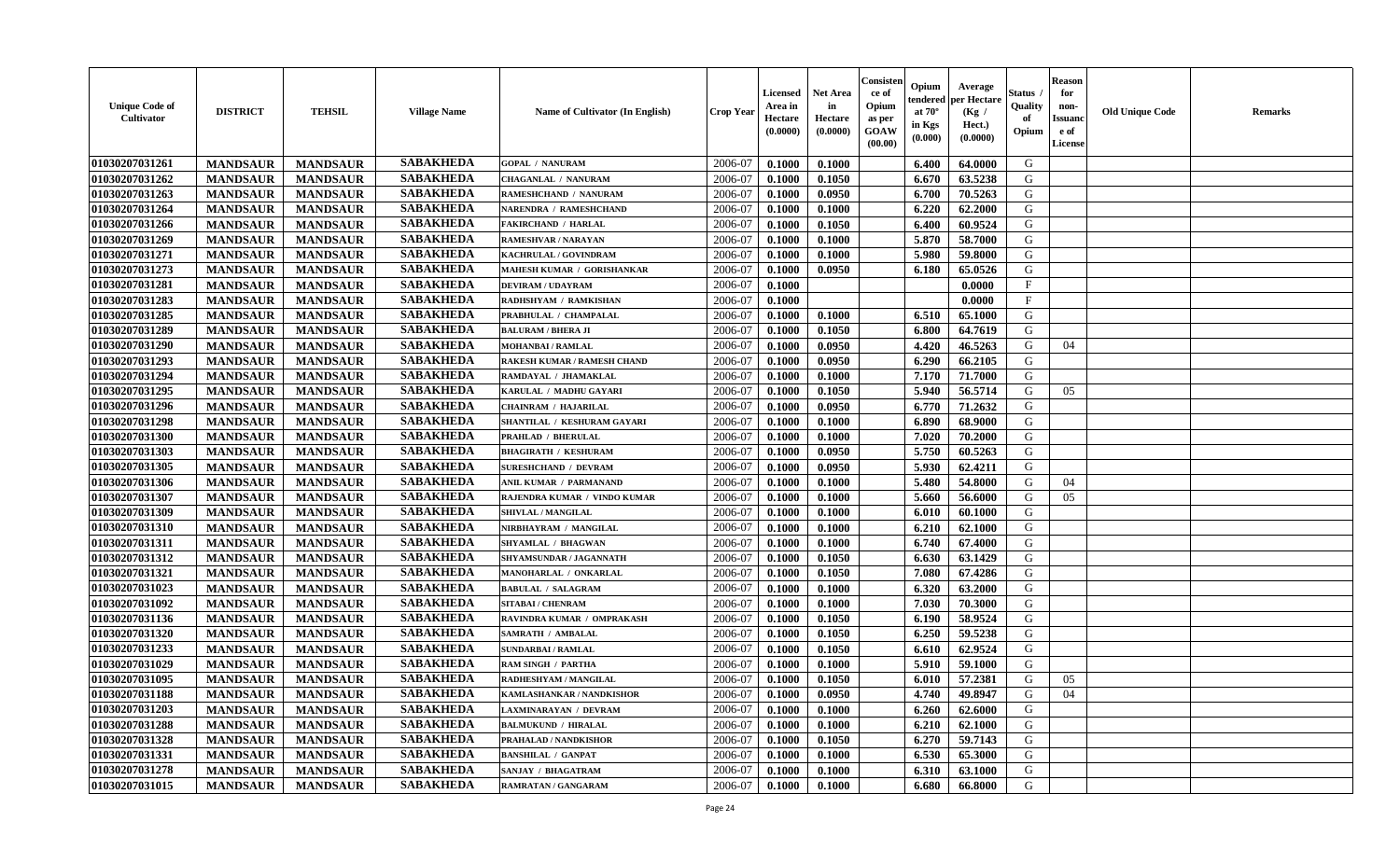| <b>Unique Code of</b><br>Cultivator | <b>DISTRICT</b> | <b>TEHSIL</b>   | <b>Village Name</b> | Name of Cultivator (In English)    | <b>Crop Year</b> | <b>Licensed</b><br>Area in<br>Hectare<br>(0.0000) | <b>Net Area</b><br>in<br>Hectare<br>(0.0000) | Consister<br>ce of<br>Opium<br>as per<br>GOAW<br>(00.00) | Opium<br>endered<br>at $70^\circ$<br>in Kgs<br>(0.000) | Average<br>per Hectare<br>(Kg /<br>Hect.)<br>(0.0000) | <b>Status</b> .<br>Quality<br>of<br>Opium | <b>Reason</b><br>for<br>non-<br><b>Issuand</b><br>e of<br>License | <b>Old Unique Code</b> | <b>Remarks</b> |
|-------------------------------------|-----------------|-----------------|---------------------|------------------------------------|------------------|---------------------------------------------------|----------------------------------------------|----------------------------------------------------------|--------------------------------------------------------|-------------------------------------------------------|-------------------------------------------|-------------------------------------------------------------------|------------------------|----------------|
| 01030207031235                      | <b>MANDSAUR</b> | <b>MANDSAUR</b> | <b>SABAKHEDA</b>    | RAMCHANDRA / NANURAM               | 2006-07          | 0.1000                                            | 0.1000                                       |                                                          | 6.480                                                  | 64.8000                                               | G                                         |                                                                   |                        |                |
| 01030207031212                      | <b>MANDSAUR</b> | <b>MANDSAUR</b> | <b>SABAKHEDA</b>    | <b>BHANWARLAL / HIRALAL</b>        | 2006-07          | 0.1000                                            |                                              |                                                          |                                                        | 0.0000                                                | $\mathbf{F}$                              |                                                                   |                        |                |
| 01030207031220                      | <b>MANDSAUR</b> | <b>MANDSAUR</b> | <b>SABAKHEDA</b>    | <b>DEVILAL / GOPILAL</b>           | 2006-07          | 0.1000                                            | 0.1000                                       |                                                          | 6.750                                                  | 67.5000                                               | G                                         |                                                                   |                        |                |
| 01030207031176                      | <b>MANDSAUR</b> | <b>MANDSAUR</b> | <b>SABAKHEDA</b>    | <b>BHERULAL / KESHURAM</b>         | 2006-07          | 0.1000                                            | 0.0950                                       |                                                          | 6.540                                                  | 68.8421                                               | G                                         |                                                                   |                        |                |
| 01030207031206                      | <b>MANDSAUR</b> | <b>MANDSAUR</b> | <b>SABAKHEDA</b>    | <b>BADRILAL / RAMJAS</b>           | 2006-07          | 0.1000                                            | 0.1000                                       |                                                          | 6.910                                                  | 69.1000                                               | G                                         |                                                                   |                        |                |
| 01030207031330                      | <b>MANDSAUR</b> | <b>MANDSAUR</b> | <b>SABAKHEDA</b>    | <b>SUNDARBAI / PANNALAL</b>        | 2006-07          | 0.1000                                            | 0.1000                                       |                                                          | 6.340                                                  | 63.4000                                               | G                                         |                                                                   |                        |                |
| 01030207031247                      | <b>MANDSAUR</b> | <b>MANDSAUR</b> | <b>SABAKHEDA</b>    | <b>UDAYRAM / RAMCHANDRA</b>        | 2006-07          | 0.1000                                            | 0.0950                                       |                                                          | 6.370                                                  | 67.0526                                               | G                                         |                                                                   |                        |                |
| 01030207031157                      | <b>MANDSAUR</b> | <b>MANDSAUR</b> | <b>SABAKHEDA</b>    | TULSIRAM / RAMA                    | 2006-07          | 0.1000                                            | 0.1000                                       |                                                          | 6.890                                                  | 68.9000                                               | G                                         |                                                                   |                        |                |
| 01030207031318                      | <b>MANDSAUR</b> | <b>MANDSAUR</b> | <b>SABAKHEDA</b>    | <b>SUNIL / GOPAL</b>               | 2006-07          | 0.1000                                            | 0.1000                                       |                                                          | 5.850                                                  | 58.5000                                               | G                                         | 05                                                                |                        |                |
| 01030207031194                      | <b>MANDSAUR</b> | <b>MANDSAUR</b> | <b>SABAKHEDA</b>    | KANHAIYALAL / BADRILAL             | 2006-07          | 0.1000                                            | 0.0950                                       |                                                          | 6.600                                                  | 69.4737                                               | G                                         |                                                                   |                        |                |
| 01030207031243                      | <b>MANDSAUR</b> | <b>MANDSAUR</b> | <b>SABAKHEDA</b>    | <b>GHANSHYAM / NARAYAN</b>         | 2006-07          | 0.1000                                            | 0.1000                                       |                                                          | 5.600                                                  | 56.0000                                               | G                                         | 05                                                                |                        |                |
| 01030207031258                      | <b>MANDSAUR</b> | <b>MANDSAUR</b> | <b>SABAKHEDA</b>    | <b>DINESH / RAMLAL</b>             | 2006-07          | 0.1000                                            |                                              |                                                          |                                                        | 0.0000                                                | $\mathbf F$                               |                                                                   |                        |                |
| 01030207031277                      | <b>MANDSAUR</b> | <b>MANDSAUR</b> | <b>SABAKHEDA</b>    | SATAYNARAYAN / CHAINRAM            | 2006-07          | 0.1000                                            | 0.1000                                       |                                                          | 6.720                                                  | 67.2000                                               | G                                         |                                                                   |                        |                |
| 01030207031202                      | <b>MANDSAUR</b> | <b>MANDSAUR</b> | <b>SABAKHEDA</b>    | <b>KANVARLAL / RAMPRASAD</b>       | 2006-07          | 0.1000                                            | 0.0950                                       |                                                          | 5.690                                                  | 59.8947                                               | G                                         |                                                                   |                        |                |
| 01030207031164                      | <b>MANDSAUR</b> | <b>MANDSAUR</b> | <b>SABAKHEDA</b>    | RAJMAL / BHAGATRAM                 | 2006-07          | 0.1000                                            | 0.1050                                       |                                                          | 6.490                                                  | 61.8095                                               | ${\bf G}$                                 |                                                                   |                        |                |
| 01030207031040                      | <b>MANDSAUR</b> | <b>MANDSAUR</b> | <b>SABAKHEDA</b>    | SUBHASHCHAND / BANSHILAL           | 2006-07          | 0.1000                                            | 0.1000                                       |                                                          | 6.310                                                  | 63.1000                                               | G                                         |                                                                   |                        |                |
| 01030207031217                      | <b>MANDSAUR</b> | <b>MANDSAUR</b> | <b>SABAKHEDA</b>    | MAN KUNWARBAI / ONKARLAL           | 2006-07          | 0.1000                                            | 0.0950                                       |                                                          | 6.590                                                  | 69.3684                                               | G                                         |                                                                   |                        |                |
| 01030207031118                      | <b>MANDSAUR</b> | <b>MANDSAUR</b> | <b>SABAKHEDA</b>    | <b>MOHANLAL / PRAYAGBAI</b>        | 2006-07          | 0.1000                                            | 0.1050                                       |                                                          | 6.610                                                  | 62.9524                                               | G                                         |                                                                   |                        |                |
| 01030207031189                      | <b>MANDSAUR</b> | <b>MANDSAUR</b> | <b>SABAKHEDA</b>    | <b>LILASHANKAR / SHIVLAL</b>       | 2006-07          | 0.1000                                            | 0.1000                                       |                                                          | 6.550                                                  | 65.5000                                               | G                                         |                                                                   |                        |                |
| 01030207031196                      | <b>MANDSAUR</b> | <b>MANDSAUR</b> | <b>SABAKHEDA</b>    | PRAHLAD / GOPAL                    | 2006-07          | 0.1000                                            |                                              |                                                          |                                                        | 0.0000                                                | $\mathbf{F}$                              |                                                                   |                        |                |
| 01030207031126                      | <b>MANDSAUR</b> | <b>MANDSAUR</b> | <b>SABAKHEDA</b>    | HULASIBAI / KANHAIYALAL            | 2006-07          | 0.1000                                            | 0.1000                                       |                                                          | 6.340                                                  | 63.4000                                               | G                                         |                                                                   |                        |                |
| 01030207031185                      | <b>MANDSAUR</b> | <b>MANDSAUR</b> | <b>SABAKHEDA</b>    | MADANLAL / RAMCHANDRA              | 2006-07          | 0.1000                                            | 0.1000                                       |                                                          | 7.430                                                  | 74.3000                                               | G                                         |                                                                   |                        |                |
| 01030207031071                      | <b>MANDSAUR</b> | <b>MANDSAUR</b> | <b>SABAKHEDA</b>    | <b>BHAGATRAM / DALURAM</b>         | 2006-07          | 0.1000                                            | 0.0950                                       |                                                          | 5.330                                                  | 56.1053                                               | G                                         | 05                                                                |                        |                |
| 01030207031253                      | <b>MANDSAUR</b> | <b>MANDSAUR</b> | <b>SABAKHEDA</b>    | KANHAIYALAL / KASHIRAM             | 2006-07          | 0.1000                                            | 0.1000                                       |                                                          | 6.600                                                  | 66.0000                                               | G                                         |                                                                   |                        |                |
| 01030207031267                      | <b>MANDSAUR</b> | <b>MANDSAUR</b> | <b>SABAKHEDA</b>    | KANHAIYALAL / HARLAL               | 2006-07          | 0.1000                                            | 0.0900                                       |                                                          | 5.810                                                  | 64.5556                                               | G                                         |                                                                   |                        |                |
| 01030207031046                      | <b>MANDSAUR</b> | <b>MANDSAUR</b> | <b>SABAKHEDA</b>    | RAMESHCHANDRA / KACHRAML           | 2006-07          | 0.1000                                            | 0.1000                                       |                                                          | 5.790                                                  | 57.9000                                               | G                                         |                                                                   |                        |                |
| 01030207031065                      | <b>MANDSAUR</b> | <b>MANDSAUR</b> | <b>SABAKHEDA</b>    | NANDLAL / SHIVLAL                  | 2006-07          | 0.1000                                            | 0.1050                                       |                                                          | 6.460                                                  | 61.5238                                               | G                                         |                                                                   |                        |                |
| 01030207031078                      | <b>MANDSAUR</b> | <b>MANDSAUR</b> | <b>SABAKHEDA</b>    | RAMLAL / PRABHULAL                 | 2006-07          | 0.1000                                            | 0.0950                                       |                                                          | 5.940                                                  | 62.5263                                               | G                                         |                                                                   |                        |                |
| 01030207031323                      | <b>MANDSAUR</b> | <b>MANDSAUR</b> | <b>SABAKHEDA</b>    | <b>BALIBAI/BHUVAN</b>              | 2006-07          | 0.1000                                            | 0.0950                                       |                                                          | 5.900                                                  | 62.1053                                               | G                                         |                                                                   |                        |                |
| 01030207031086                      | <b>MANDSAUR</b> | <b>MANDSAUR</b> | <b>SABAKHEDA</b>    | CHENRAM / CHAMPALAL                | 2006-07          | 0.1000                                            | 0.1000                                       |                                                          | 6.080                                                  | 60.8000                                               | G                                         |                                                                   |                        |                |
| 01030207031329                      | <b>MANDSAUR</b> | <b>MANDSAUR</b> | <b>SABAKHEDA</b>    | MANGILAL / KANHAIYALAL             | 2006-07          | 0.1000                                            | 0.1000                                       |                                                          | 6.390                                                  | 63.9000                                               | G                                         |                                                                   |                        |                |
| 01030207031334                      |                 |                 | <b>SABAKHEDA</b>    | <b>VANIBAI/KARU</b>                | 2006-07          |                                                   |                                              |                                                          | 6.040                                                  |                                                       | G                                         |                                                                   | 01030207016012         |                |
|                                     | <b>MANDSAUR</b> | <b>MANDSAUR</b> | <b>SABAKHEDA</b>    |                                    |                  | 0.1000                                            | 0.1000                                       |                                                          |                                                        | 60.4000                                               | G                                         |                                                                   |                        |                |
| 01030207031335                      | <b>MANDSAUR</b> | <b>MANDSAUR</b> | <b>SABAKHEDA</b>    | SAHAYTABAI / GOTAMLAL              | 2006-07          | 0.1000                                            | 0.0950                                       |                                                          | 6.240                                                  | 65.6842                                               |                                           |                                                                   | 01030207016017         |                |
| 01030207031336                      | <b>MANDSAUR</b> | <b>MANDSAUR</b> |                     | <b>BHAGIRATH / KALU</b>            | 2006-07          | 0.1000                                            | 0.0950                                       |                                                          | 6.510                                                  | 68.5263                                               | G                                         |                                                                   | 01030207016014         |                |
| 01030207031337                      | <b>MANDSAUR</b> | <b>MANDSAUR</b> | <b>SABAKHEDA</b>    | <b>GITABAI/BHANVARLAL</b>          | 2006-07          | 0.1000                                            | 0.1000                                       |                                                          | 6.150                                                  | 61.5000                                               | ${\bf G}$                                 |                                                                   | 01030207016003         |                |
| 01030207032004                      | <b>MANDSAUR</b> | <b>MANDSAUR</b> | <b>SINDPAN</b>      | RATANLAL / TULASIRAM               | 2006-07          | 0.1000                                            | 0.1000                                       |                                                          | 6.930                                                  | 69.3000                                               | G                                         |                                                                   |                        |                |
| 01030207032006                      | <b>MANDSAUR</b> | <b>MANDSAUR</b> | <b>SINDPAN</b>      | NANDRAM / DHURA                    | 2006-07          | 0.1000                                            | 0.0950                                       |                                                          | 5.830                                                  | 61.3684                                               | G                                         |                                                                   |                        |                |
| 01030207032008                      | <b>MANDSAUR</b> | <b>MANDSAUR</b> | <b>SINDPAN</b>      | <b>PRABHULAL / BALU</b>            | 2006-07          | 0.1000                                            | 0.1000                                       |                                                          | 5.620                                                  | 56.2000                                               | G                                         |                                                                   |                        |                |
| 01030207032009                      | <b>MANDSAUR</b> | <b>MANDSAUR</b> | <b>SINDPAN</b>      | <b>SUKHIBAI / KANIRAM</b>          | 2006-07          | 0.1000                                            | 0.1000                                       |                                                          | 5.950                                                  | 59.5000                                               | G                                         |                                                                   |                        |                |
| 01030207032010                      | <b>MANDSAUR</b> | <b>MANDSAUR</b> | <b>SINDPAN</b>      | <b>NARAYANSINGH / BHANVARSINGH</b> | 2006-07          | 0.1000                                            | 0.1000                                       |                                                          | 5.260                                                  | 52.6000                                               | G                                         | 04                                                                |                        |                |
| 01030207032011                      | <b>MANDSAUR</b> | <b>MANDSAUR</b> | <b>SINDPAN</b>      | NANDRAM / NARAYAN                  | 2006-07          | 0.1000                                            |                                              |                                                          |                                                        | 0.0000                                                | $\mathbf{F}$                              |                                                                   |                        |                |
| 01030207032012                      | <b>MANDSAUR</b> | <b>MANDSAUR</b> | <b>SINDPAN</b>      | <b>MOTILAL / PYARELAL</b>          | 2006-07          | 0.1000                                            | 0.1000                                       |                                                          | 6.560                                                  | 65.6000                                               | G                                         |                                                                   |                        |                |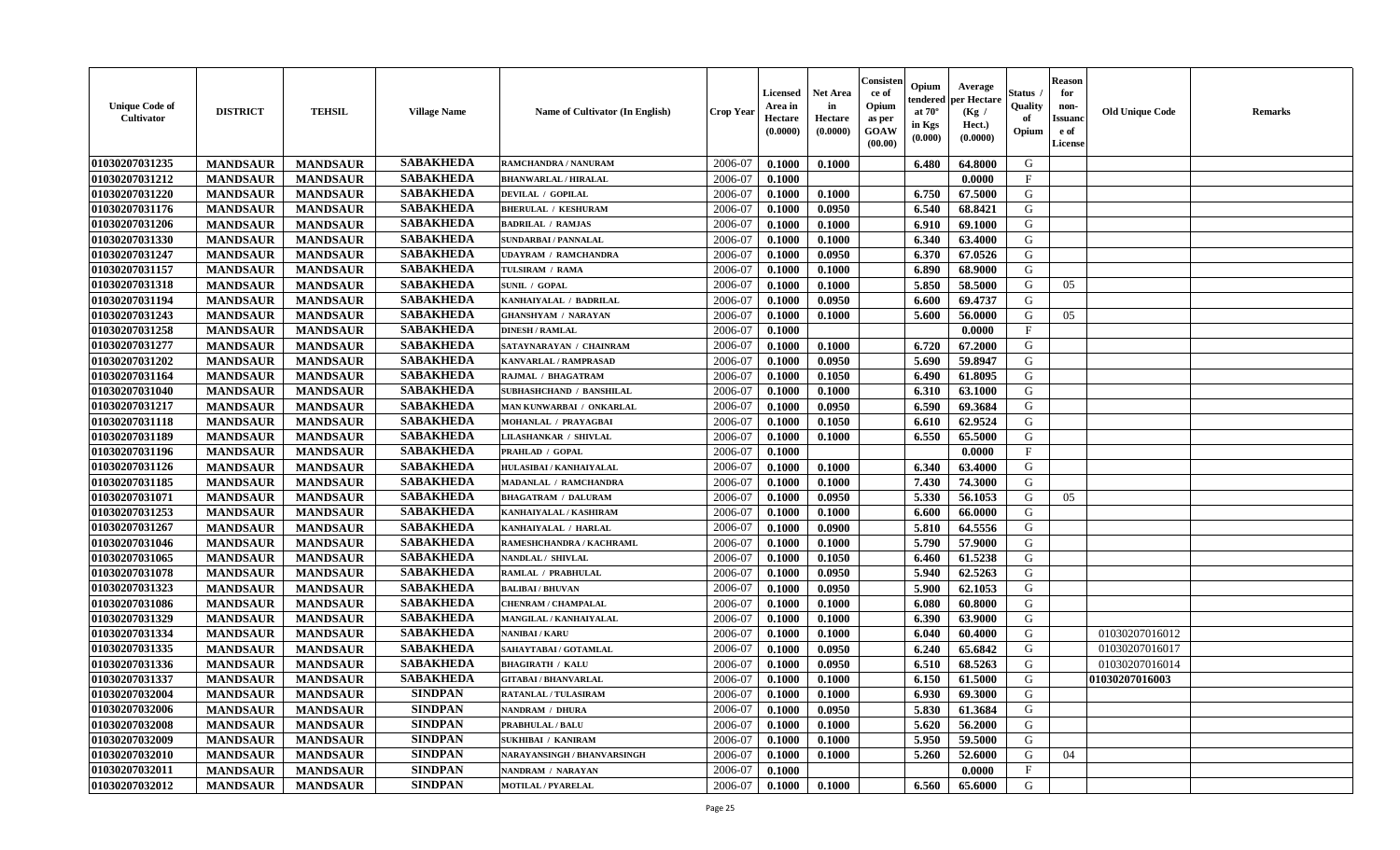| <b>Unique Code of</b><br><b>Cultivator</b> | <b>DISTRICT</b> | <b>TEHSIL</b>   | <b>Village Name</b> | <b>Name of Cultivator (In English)</b> | <b>Crop Year</b> | <b>Licensed</b><br>Area in<br>Hectare<br>(0.0000) | <b>Net Area</b><br>in<br>Hectare<br>(0.0000) | Consisteı<br>ce of<br>Opium<br>as per<br>GOAW<br>(00.00) | Opium<br>endered<br>at $70^{\circ}$<br>in Kgs<br>(0.000) | Average<br>er Hectare<br>(Kg /<br>Hect.)<br>(0.0000) | Status<br>Quality<br>of<br>Opium | <b>Reason</b><br>for<br>non-<br><b>Issuand</b><br>e of<br>License | <b>Old Unique Code</b> | Remarks            |
|--------------------------------------------|-----------------|-----------------|---------------------|----------------------------------------|------------------|---------------------------------------------------|----------------------------------------------|----------------------------------------------------------|----------------------------------------------------------|------------------------------------------------------|----------------------------------|-------------------------------------------------------------------|------------------------|--------------------|
| 01030207032013                             | <b>MANDSAUR</b> | <b>MANDSAUR</b> | <b>SINDPAN</b>      | <b>ONKARLAL / NANDA</b>                | 2006-07          | 0.1000                                            | 0.1000                                       |                                                          | 6.470                                                    | 64.7000                                              | G                                |                                                                   |                        |                    |
| 01030207032016                             | <b>MANDSAUR</b> | <b>MANDSAUR</b> | <b>SINDPAN</b>      | <b>JAGDISH / TULSIRAM</b>              | 2006-07          | 0.1000                                            | 0.1000                                       |                                                          | 6.770                                                    | 67.7000                                              | G                                |                                                                   |                        |                    |
| 01030207032017                             | <b>MANDSAUR</b> | <b>MANDSAUR</b> | <b>SINDPAN</b>      | RUKMANBAI / RAJARAM                    | 2006-07          | 0.1000                                            | 0.1050                                       |                                                          | 6.940                                                    | 66.0952                                              | G                                |                                                                   |                        |                    |
| 01030207032018                             | <b>MANDSAUR</b> | <b>MANDSAUR</b> | <b>SINDPAN</b>      | <b>BHAIRULAL / SHANKARLAL</b>          | 2006-07          | 0.1000                                            | 0.1000                                       |                                                          | 5.300                                                    | 53.0000                                              | G                                | 04                                                                |                        | <b>NAME CHANGE</b> |
| 01030207032019                             | <b>MANDSAUR</b> | <b>MANDSAUR</b> | <b>SINDPAN</b>      | MANGIBAI / HIRALAL                     | 2006-07          | 0.1000                                            | 0.1000                                       |                                                          | 5.580                                                    | 55.8000                                              | G                                | 04                                                                |                        |                    |
| 01030207032020                             | <b>MANDSAUR</b> | <b>MANDSAUR</b> | <b>SINDPAN</b>      | RAMCHANDRA / KHEMA                     | 2006-07          | 0.1000                                            | 0.0950                                       |                                                          | 5.520                                                    | 58.1053                                              | G                                |                                                                   |                        |                    |
| 01030207032021                             | <b>MANDSAUR</b> | <b>MANDSAUR</b> | <b>SINDPAN</b>      | <b>MODIRAM / CHAMPALAL</b>             | 2006-07          | 0.1000                                            | 0.1000                                       |                                                          | 5.840                                                    | 58.4000                                              | G                                |                                                                   |                        |                    |
| 01030207032023                             | <b>MANDSAUR</b> | <b>MANDSAUR</b> | <b>SINDPAN</b>      | DEVILAL / CHAMPALAL                    | 2006-07          | 0.1000                                            | 0.0900                                       |                                                          | 4.580                                                    | 50.8889                                              | G                                | 04                                                                |                        |                    |
| 01030207032025                             | <b>MANDSAUR</b> | <b>MANDSAUR</b> | <b>SINDPAN</b>      | <b>GANGARAM / CHAMPALAL</b>            | 2006-07          | 0.1000                                            | 0.0950                                       |                                                          | 5.120                                                    | 53.8947                                              | G                                | 04                                                                |                        |                    |
| 01030207032026                             | <b>MANDSAUR</b> | <b>MANDSAUR</b> | <b>SINDPAN</b>      | <b>GOPILAL / CHAMPALAL</b>             | 2006-07          | 0.1000                                            | 0.0950                                       |                                                          | 5.220                                                    | 54.9474                                              | G                                | 04                                                                |                        |                    |
| 01030207032028                             | <b>MANDSAUR</b> | <b>MANDSAUR</b> | <b>SINDPAN</b>      | <b>GHANSHYAM / KANWARLAL</b>           | 2006-07          | 0.1000                                            | 0.1000                                       |                                                          | 6.400                                                    | 64.0000                                              | G                                |                                                                   |                        |                    |
| 01030207032027                             | <b>MANDSAUR</b> | <b>MANDSAUR</b> | <b>SINDPAN</b>      | RAMESHWAR / KISHANLAL                  | 2006-07          | 0.1000                                            | 0.1050                                       |                                                          | 6.600                                                    | 62.8571                                              | G                                |                                                                   |                        |                    |
| 01030207032030                             | <b>MANDSAUR</b> | <b>MANDSAUR</b> | <b>SINDPAN</b>      | NARAYAN / BHAGIRATH                    | 2006-07          | 0.1000                                            | 0.1000                                       |                                                          | 5.020                                                    | 50.2000                                              | G                                | 04                                                                |                        |                    |
| 01030207032031                             | <b>MANDSAUR</b> | <b>MANDSAUR</b> | <b>SINDPAN</b>      | <b>BHAGWAN / POKHAR</b>                | 2006-07          | 0.1000                                            | 0.1000                                       |                                                          | 6.350                                                    | 63.5000                                              | G                                |                                                                   |                        |                    |
| 01030207032032                             | <b>MANDSAUR</b> | <b>MANDSAUR</b> | <b>SINDPAN</b>      | <b>DULICHAND / KISHAN</b>              | 2006-07          | 0.1000                                            | 0.0950                                       |                                                          | 5.250                                                    | 55.2632                                              | G                                | 04                                                                |                        |                    |
| 01030207032034                             | <b>MANDSAUR</b> | <b>MANDSAUR</b> | <b>SINDPAN</b>      | <b>GOPAL / UNKARLAL</b>                | 2006-07          | 0.1000                                            | 0.1000                                       |                                                          | 5.970                                                    | 59.7000                                              | G                                |                                                                   |                        |                    |
| 01030207032035                             | <b>MANDSAUR</b> | <b>MANDSAUR</b> | <b>SINDPAN</b>      | <b>DOULATRAM / BHERULAL</b>            | 2006-07          | 0.1000                                            | 0.1000                                       |                                                          | 6.090                                                    | 60.9000                                              | G                                |                                                                   |                        |                    |
| 01030207032046                             | <b>MANDSAUR</b> | <b>MANDSAUR</b> | <b>SINDPAN</b>      | <b>GOVERDHAN SINGH / BHANWAR SINGH</b> | 2006-07          | 0.1000                                            | 0.0900                                       |                                                          | 4.860                                                    | 54.0000                                              | G                                | 04                                                                |                        |                    |
| 01030207032057                             | <b>MANDSAUR</b> | <b>MANDSAUR</b> | <b>SINDPAN</b>      | <b>SURESH KUMAR / GOPILAL</b>          | 2006-07          | 0.1000                                            | 0.0950                                       |                                                          | 5.530                                                    | 58.2105                                              | G                                | 05                                                                |                        |                    |
| 01030207032058                             | <b>MANDSAUR</b> | <b>MANDSAUR</b> | <b>SINDPAN</b>      | <b>JAMANALAL / DEVILAL</b>             | 2006-07          | 0.1000                                            | 0.0950                                       |                                                          | 4.900                                                    | 51.5789                                              | G                                | 04                                                                |                        |                    |
| 01030207032061                             | <b>MANDSAUR</b> | <b>MANDSAUR</b> | <b>SINDPAN</b>      | RATANLAL / RAMCHANDRA                  | 2006-07          | 0.1000                                            | 0.0950                                       |                                                          | 6.250                                                    | 65.7895                                              | G                                |                                                                   |                        |                    |
| 01030207032064                             | <b>MANDSAUR</b> | <b>MANDSAUR</b> | <b>SINDPAN</b>      | <b>ISHVARLAL / NANURAM</b>             | 2006-07          | 0.1000                                            | 0.0950                                       |                                                          | 5.830                                                    | 61.3684                                              | G                                |                                                                   |                        |                    |
| 01030207032066                             | <b>MANDSAUR</b> | <b>MANDSAUR</b> | <b>SINDPAN</b>      | PRAHLAD / MOHANLAL                     | 2006-07          | 0.1000                                            | 0.1000                                       |                                                          | 6.270                                                    | 62.7000                                              | G                                |                                                                   |                        |                    |
| 01030207032067                             | <b>MANDSAUR</b> | <b>MANDSAUR</b> | <b>SINDPAN</b>      | KANHAIYALAL / MOHANLAL                 | 2006-07          | 0.1000                                            | 0.1000                                       |                                                          | 5.920                                                    | 59.2000                                              | G                                |                                                                   |                        |                    |
| 01030207032068                             | <b>MANDSAUR</b> | <b>MANDSAUR</b> | <b>SINDPAN</b>      | RAMPRATAP / RAMNARAYAN                 | 2006-07          | 0.1000                                            | 0.0950                                       |                                                          | 6.050                                                    | 63.6842                                              | G                                |                                                                   |                        |                    |
| 01030207032069                             | <b>MANDSAUR</b> | <b>MANDSAUR</b> | <b>SINDPAN</b>      | <b>BAPULAL / MOTILAL</b>               | 2006-07          | 0.1000                                            | 0.1000                                       |                                                          | 6.590                                                    | 65.9000                                              | G                                |                                                                   |                        |                    |
| 01030207032070                             | <b>MANDSAUR</b> | <b>MANDSAUR</b> | <b>SINDPAN</b>      | <b>MODIRAM / DEVILAL</b>               | 2006-07          | 0.1000                                            | 0.0950                                       |                                                          | 5.090                                                    | 53.5789                                              | G                                | 04                                                                |                        |                    |
| 01030207032072                             | <b>MANDSAUR</b> | <b>MANDSAUR</b> | <b>SINDPAN</b>      | <b>VISHNULAL / RAMESHWER</b>           | 2006-07          | 0.1000                                            | 0.0950                                       |                                                          | 6.140                                                    | 64.6316                                              | G                                |                                                                   |                        |                    |
| 01030207032075                             | <b>MANDSAUR</b> | <b>MANDSAUR</b> | <b>SINDPAN</b>      | RADHESHYAM / KACHARULAL                | 2006-07          | 0.1000                                            | 0.1000                                       |                                                          | 6.080                                                    | 60.8000                                              | G                                |                                                                   |                        |                    |
| 01030207032078                             | <b>MANDSAUR</b> | <b>MANDSAUR</b> | <b>SINDPAN</b>      | <b>CHUNNILAL / NATHU</b>               | 2006-07          | 0.1000                                            | 0.0950                                       |                                                          | 5.570                                                    | 58.6316                                              | G                                |                                                                   |                        |                    |
| 01030207032081                             | <b>MANDSAUR</b> | <b>MANDSAUR</b> | <b>SINDPAN</b>      | <b>DINESH / BHERULAL</b>               | 2006-07          | 0.1000                                            | 0.1000                                       |                                                          | 5.570                                                    | 55.7000                                              | G                                | 04                                                                |                        |                    |
| 01030207032086                             | <b>MANDSAUR</b> | <b>MANDSAUR</b> | <b>SINDPAN</b>      | <b>MOTI/SAVA</b>                       | 2006-07          | 0.1000                                            | 0.0950                                       |                                                          | 5.880                                                    | 61.8947                                              | G                                |                                                                   |                        |                    |
| 01030207032089                             | <b>MANDSAUR</b> | <b>MANDSAUR</b> | <b>SINDPAN</b>      | <b>RAM LAL / RAGHUNATH</b>             | 2006-07          | 0.1000                                            | 0.1000                                       |                                                          | 5.470                                                    | 54.7000                                              | G                                | 04                                                                |                        |                    |
| 01030207032093                             | <b>MANDSAUR</b> | <b>MANDSAUR</b> | <b>SINDPAN</b>      | RADHESHYAM./ NANDA                     | 2006-07          | 0.1000                                            | 0.0900                                       |                                                          | 6.100                                                    | 67.7778                                              | G                                |                                                                   |                        |                    |
| 01030207032094                             | <b>MANDSAUR</b> | <b>MANDSAUR</b> | <b>SINDPAN</b>      | <b>BHANWARLAL / BHUWAN</b>             | 2006-07          | 0.1000                                            | 0.0700                                       |                                                          | 4.020                                                    | 57.4286                                              | G                                | 05                                                                |                        |                    |
| 01030207032097                             | <b>MANDSAUR</b> | <b>MANDSAUR</b> | <b>SINDPAN</b>      | <b>JADAVBAI/NARAYAN</b>                | 2006-07          | 0.1000                                            | 0.1000                                       |                                                          | 5.340                                                    | 53.4000                                              | G                                | 04                                                                |                        |                    |
| 01030207032101                             | <b>MANDSAUR</b> | <b>MANDSAUR</b> | <b>SINDPAN</b>      | <b>BHARATSINGH / MANOHARSINGH</b>      | 2006-07          | 0.1000                                            | 0.1000                                       |                                                          | 5.330                                                    | 53.3000                                              | G                                | 04                                                                |                        |                    |
| 01030207032102                             | <b>MANDSAUR</b> | <b>MANDSAUR</b> | <b>SINDPAN</b>      | MANGILAL / BHERULAL                    | 2006-07          | 0.1000                                            | 0.1000                                       |                                                          | 6.700                                                    | 67.0000                                              | G                                |                                                                   |                        |                    |
| 01030207032103                             | <b>MANDSAUR</b> | <b>MANDSAUR</b> | <b>SINDPAN</b>      | <b>MANNALAL / LAKSHMAN</b>             | 2006-07          | 0.1000                                            | 0.1000                                       |                                                          | 6.520                                                    | 65.2000                                              | G                                |                                                                   |                        |                    |
| 01030207032104                             | <b>MANDSAUR</b> | <b>MANDSAUR</b> | <b>SINDPAN</b>      | <b>OMPRAKASH / NANDRAM</b>             | 2006-07          | 0.1000                                            | 0.1000                                       |                                                          | 6.250                                                    | 62.5000                                              | $\mathbf G$                      |                                                                   |                        |                    |
| 01030207032105                             | <b>MANDSAUR</b> | <b>MANDSAUR</b> | <b>SINDPAN</b>      | <b>RAMIBAI / KESHURAM</b>              | 2006-07          | 0.1000                                            | 0.0950                                       |                                                          | 4.810                                                    | 50.6316                                              | G                                | 04                                                                |                        |                    |
| 01030207032107                             | <b>MANDSAUR</b> | <b>MANDSAUR</b> | <b>SINDPAN</b>      | KISHOR / KANHAIYALAL                   | 2006-07          | 0.1000                                            | 0.1000                                       |                                                          | 6.060                                                    | 60.6000                                              | G                                |                                                                   |                        |                    |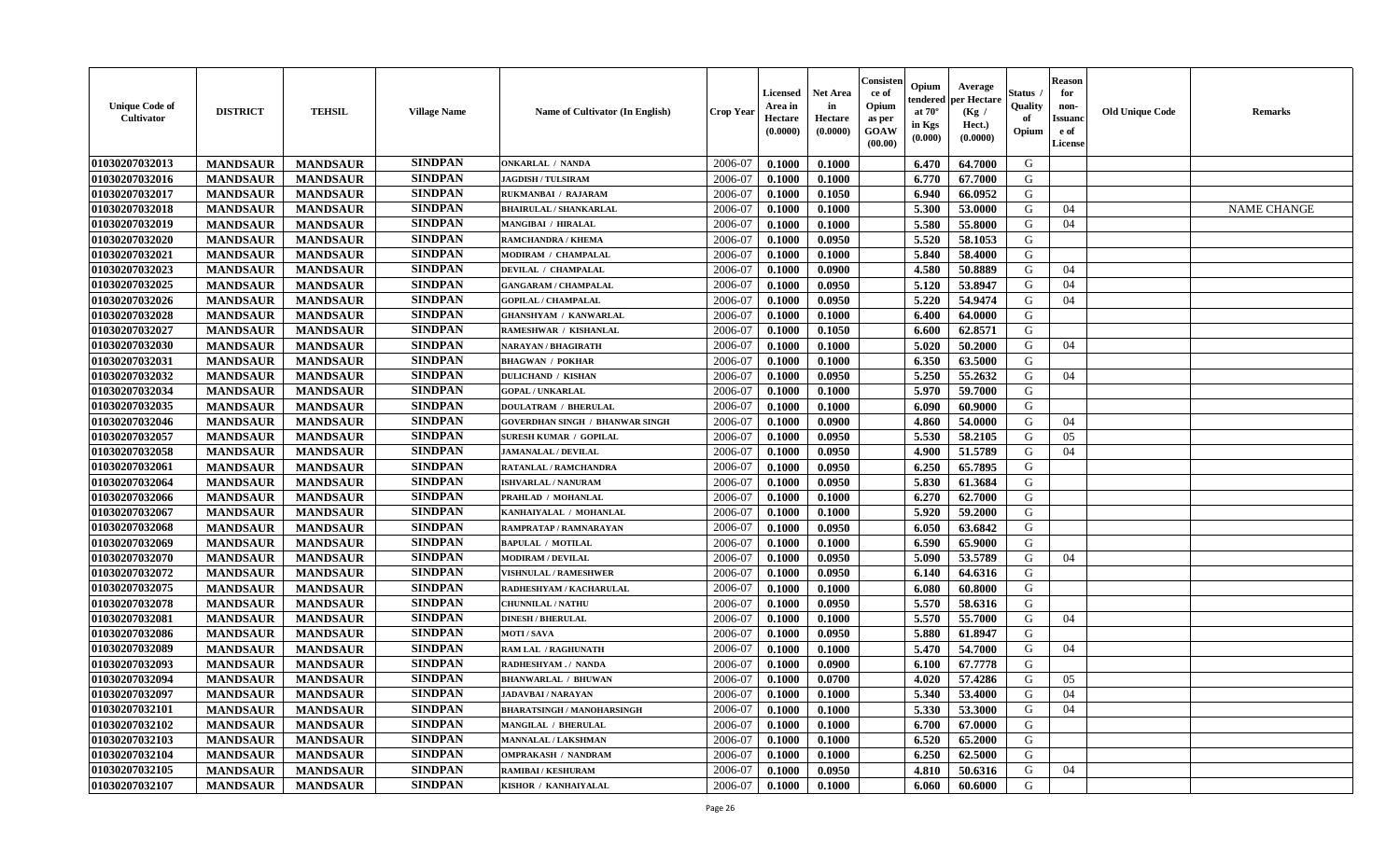| <b>Unique Code of</b><br><b>Cultivator</b> | <b>DISTRICT</b> | <b>TEHSIL</b>   | <b>Village Name</b> | <b>Name of Cultivator (In English)</b> | <b>Crop Year</b> | <b>Licensed</b><br>Area in<br>Hectare<br>(0.0000) | <b>Net Area</b><br>in<br>Hectare<br>(0.0000) | Consister<br>ce of<br>Opium<br>as per<br><b>GOAW</b><br>(00.00) | Opium<br>endered<br>at $70^\circ$<br>in Kgs<br>$(\mathbf{0.000})$ | Average<br>per Hectare<br>(Kg)<br>Hect.)<br>(0.0000) | Status<br>Quality<br>of<br>Opium | <b>Reason</b><br>for<br>non-<br><b>Issuano</b><br>e of<br>License | <b>Old Unique Code</b> | <b>Remarks</b> |
|--------------------------------------------|-----------------|-----------------|---------------------|----------------------------------------|------------------|---------------------------------------------------|----------------------------------------------|-----------------------------------------------------------------|-------------------------------------------------------------------|------------------------------------------------------|----------------------------------|-------------------------------------------------------------------|------------------------|----------------|
| 01030207032051                             | <b>MANDSAUR</b> | <b>MANDSAUR</b> | <b>SINDPAN</b>      | <b>MANGILAL / KACHRU</b>               | 2006-07          | 0.1000                                            | 0.0950                                       |                                                                 | 6.260                                                             | 65.8947                                              | G                                |                                                                   |                        |                |
| 01030207032053                             | <b>MANDSAUR</b> | <b>MANDSAUR</b> | <b>SINDPAN</b>      | <b>ATAMARAM / RAMCHAND</b>             | 2006-07          | 0.1000                                            | 0.0950                                       |                                                                 | 5.310                                                             | 55.8947                                              | G                                | 04                                                                |                        |                |
| 01030207032001                             | <b>MANDSAUR</b> | <b>MANDSAUR</b> | <b>SINDPAN</b>      | KALU / BHUWAN                          | 2006-07          | 0.1000                                            | 0.0950                                       |                                                                 | 6.040                                                             | 63.5789                                              | G                                |                                                                   |                        |                |
| 01030207032059                             | <b>MANDSAUR</b> | <b>MANDSAUR</b> | <b>SINDPAN</b>      | <b>SHAMBHULAL / DEVILAL</b>            | 2006-07          | 0.1000                                            | 0.0950                                       |                                                                 | 5.160                                                             | 54.3158                                              | G                                | 04                                                                |                        |                |
| 01030207036001                             | <b>MANDSAUR</b> | <b>MANDSAUR</b> | <b>AGHORIYA</b>     | <b>LAXMINARAYAN / KACHRU</b>           | 2006-07          | 0.1000                                            | 0.1000                                       |                                                                 | 5.310                                                             | 53.1000                                              | G                                | 04                                                                |                        |                |
| 01030207036003                             | <b>MANDSAUR</b> | <b>MANDSAUR</b> | <b>AGHORIYA</b>     | VAKTA / KACHARU                        | 2006-07          | 0.1000                                            | 0.1000                                       |                                                                 | 6.550                                                             | 65.5000                                              | G                                |                                                                   |                        |                |
| 01030207036007                             | <b>MANDSAUR</b> | <b>MANDSAUR</b> | <b>AGHORIYA</b>     | <b>DUNGA / VARADA CHAMAR</b>           | 2006-07          | 0.1000                                            | 0.1000                                       |                                                                 | 4.760                                                             | 47.6000                                              | G                                | 04                                                                |                        |                |
| 01030207036009                             | <b>MANDSAUR</b> | <b>MANDSAUR</b> | <b>AGHORIYA</b>     | RAMCHANDRA / KACHARU                   | 2006-07          | 0.1000                                            | 0.1000                                       |                                                                 | 5.970                                                             | 59.7000                                              | G                                |                                                                   |                        |                |
| 01030207036014                             | <b>MANDSAUR</b> | <b>MANDSAUR</b> | <b>AGHORIYA</b>     | <b>JANIBAI / BHERA</b>                 | 2006-07          | 0.1000                                            | 0.1000                                       |                                                                 | 6.410                                                             | 64.1000                                              | G                                |                                                                   |                        |                |
| 01030207036029                             | <b>MANDSAUR</b> | <b>MANDSAUR</b> | <b>AGHORIYA</b>     | NARAYANADAS / MOHANADAS                | 2006-07          | 0.1000                                            | 0.1050                                       |                                                                 | 5.870                                                             | 55.9048                                              | G                                | 04                                                                |                        |                |
| 01030207036005                             | <b>MANDSAUR</b> | <b>MANDSAUR</b> | <b>AGHORIYA</b>     | NATHIBAI / RAM                         | 2006-07          | 0.1000                                            | 0.1000                                       |                                                                 | 6.270                                                             | 62.7000                                              | G                                |                                                                   |                        |                |
| 01030207036019                             | <b>MANDSAUR</b> | <b>MANDSAUR</b> | <b>AGHORIYA</b>     | NARAYANIBAI / POKHAR                   | 2006-07          | 0.1000                                            | 0.1000                                       |                                                                 | 6.650                                                             | 66.5000                                              | G                                |                                                                   |                        |                |
| 01030207036004                             | <b>MANDSAUR</b> | <b>MANDSAUR</b> | <b>AGHORIYA</b>     | KASTURIBAI / RAJARAM                   | 2006-07          | 0.1000                                            | 0.1000                                       |                                                                 | 5.880                                                             | 58.8000                                              | G                                | 05                                                                |                        |                |
| 01030207036013                             | <b>MANDSAUR</b> | <b>MANDSAUR</b> | <b>AGHORIYA</b>     | SHNBHULAL / RAJARAM                    | 2006-07          | 0.1000                                            | 0.1000                                       |                                                                 | 6.100                                                             | 61.0000                                              | G                                |                                                                   |                        |                |
| 01030207036010                             | <b>MANDSAUR</b> | <b>MANDSAUR</b> | <b>AGHORIYA</b>     | SITABAI / GIRADHARI                    | 2006-07          | 0.1000                                            | 0.1000                                       |                                                                 | 5.860                                                             | 58.6000                                              | G                                |                                                                   |                        |                |
| 01030207036022                             | <b>MANDSAUR</b> | <b>MANDSAUR</b> | <b>AGHORIYA</b>     | DEVILAL / BHANVARLAL                   | 2006-07          | 0.1000                                            | 0.1000                                       |                                                                 | 5.470                                                             | 54.7000                                              | G                                | 04                                                                |                        |                |
| 01030207036028                             | <b>MANDSAUR</b> | <b>MANDSAUR</b> | <b>AGHORIYA</b>     | <b>DHANASINGH / BHNVARASINGH</b>       | 2006-07          | 0.1000                                            |                                              |                                                                 |                                                                   | 0.0000                                               | $\mathbf N$                      |                                                                   |                        |                |
| 01030207036030                             | <b>MANDSAUR</b> | <b>MANDSAUR</b> | <b>AGHORIYA</b>     | <b>AMBALAL / HARALAL</b>               | 2006-07          | 0.1000                                            | 0.1000                                       |                                                                 | 6.040                                                             | 60.4000                                              | G                                |                                                                   |                        |                |
| 01030207036038                             | <b>MANDSAUR</b> | <b>MANDSAUR</b> | <b>AGHORIYA</b>     | <b>BAGADIBAI / NATHU</b>               | 2006-07          | 0.1000                                            | 0.1050                                       |                                                                 | 3.840                                                             | 36.5714                                              | G                                | 04                                                                |                        |                |
| 01030207037001                             | <b>MANDSAUR</b> | <b>MANDSAUR</b> | <b>AMLAWAD</b>      | <b>HASTIMAL BAGMAL</b>                 | 2006-07          | 0.1000                                            | 0.1000                                       |                                                                 | 5.950                                                             | 59.5000                                              | G                                |                                                                   |                        |                |
| 01030207037003                             | <b>MANDSAUR</b> | <b>MANDSAUR</b> | <b>AMLAWAD</b>      | <b>BALARAM BAGDIRAM</b>                | 2006-07          | 0.1000                                            | 0.1000                                       |                                                                 | 6.330                                                             | 63.3000                                              | G                                |                                                                   |                        |                |
| 01030207037004                             | <b>MANDSAUR</b> | <b>MANDSAUR</b> | <b>AMLAWAD</b>      | <b>GANGARAM / RAMCHANDRA</b>           | 2006-07          | 0.1000                                            | 0.0950                                       |                                                                 | 5.900                                                             | 62.1053                                              | G                                |                                                                   |                        |                |
| 01030207037008                             | <b>MANDSAUR</b> | <b>MANDSAUR</b> | <b>AMLAWAD</b>      | <b>AMBALAL / NATHULAL</b>              | 2006-07          | 0.1000                                            | 0.0950                                       |                                                                 | 5.170                                                             | 54,4211                                              | G                                | 04                                                                |                        |                |
| 01030207037010                             | <b>MANDSAUR</b> | <b>MANDSAUR</b> | <b>AMLAWAD</b>      | NAGULAL CHUNNILAL                      | 2006-07          | 0.1000                                            | 0.1000                                       |                                                                 | 6.290                                                             | 62.9000                                              | G                                |                                                                   |                        |                |
| 01030207037011                             | <b>MANDSAUR</b> | <b>MANDSAUR</b> | <b>AMLAWAD</b>      | <b>CHUNNILAL DEVRAM</b>                | 2006-07          | 0.1000                                            | 0.1000                                       |                                                                 | 6.200                                                             | 62.0000                                              | G                                |                                                                   |                        |                |
| 01030207037013                             | <b>MANDSAUR</b> | <b>MANDSAUR</b> | <b>AMLAWAD</b>      | LAKSHMAN MANGILAL                      | 2006-07          | 0.1000                                            | 0.1000                                       |                                                                 | 6.110                                                             | 61.1000                                              | G                                |                                                                   |                        |                |
| 01030207037015                             | <b>MANDSAUR</b> | <b>MANDSAUR</b> | <b>AMLAWAD</b>      | SHARDA KUNWAR / GAJEDNRA SINGH         | 2006-07          | 0.1000                                            | 0.0950                                       |                                                                 | 6.050                                                             | 63.6842                                              | G                                |                                                                   |                        |                |
| 01030207037017                             | <b>MANDSAUR</b> | <b>MANDSAUR</b> | <b>AMLAWAD</b>      | GOVERDHANLAL VARDICHANDRA              | 2006-07          | 0.1000                                            | 0.1000                                       |                                                                 | 6.010                                                             | 60.1000                                              | G                                |                                                                   |                        |                |
| 01030207037019                             | <b>MANDSAUR</b> | <b>MANDSAUR</b> | <b>AMLAWAD</b>      | <b>MANJU MAGANLAL</b>                  | 2006-07          | 0.1000                                            | 0.0950                                       |                                                                 | 6.500                                                             | 68.4211                                              | G                                |                                                                   |                        |                |
| 01030207037020                             | <b>MANDSAUR</b> | <b>MANDSAUR</b> | <b>AMLAWAD</b>      | RAMESHCHAND / KARULAL                  | 2006-07          | 0.1000                                            | 0.1000                                       |                                                                 | 6.240                                                             | 62.4000                                              | G                                |                                                                   |                        |                |
| 01030207037022                             | <b>MANDSAUR</b> | <b>MANDSAUR</b> | <b>AMLAWAD</b>      | <b>GOPALDAS / AMARDAS</b>              | 2006-07          | 0.1000                                            | 0.1000                                       |                                                                 | 5.850                                                             | 58.5000                                              | G                                |                                                                   |                        |                |
| 01030207037024                             | <b>MANDSAUR</b> | <b>MANDSAUR</b> | <b>AMLAWAD</b>      | PRAHLAD / LAXMAN                       | 2006-07          | 0.1000                                            | 0.1000                                       |                                                                 | 6.170                                                             | 61.7000                                              | G                                |                                                                   |                        |                |
| 01030207037025                             | <b>MANDSAUR</b> | <b>MANDSAUR</b> | <b>AMLAWAD</b>      | PRAHLAD / KANHAIYALAL                  | 2006-07          | 0.1000                                            | 0.0950                                       |                                                                 | 6.290                                                             | 66.2105                                              | G                                |                                                                   |                        |                |
| 01030207037026                             | <b>MANDSAUR</b> | <b>MANDSAUR</b> | <b>AMLAWAD</b>      | KHAYALIRAM / VARDICHAND                | 2006-07          | 0.1000                                            | 0.1000                                       |                                                                 | 6.680                                                             | 66.8000                                              | G                                |                                                                   |                        |                |
| 01030207037028                             | <b>MANDSAUR</b> | <b>MANDSAUR</b> | <b>AMLAWAD</b>      | <b>GANPAT / HIRALAL</b>                | 2006-07          | 0.1000                                            | 0.0950                                       |                                                                 | 6.040                                                             | 63.5789                                              | G                                |                                                                   |                        |                |
| 01030207037029                             | <b>MANDSAUR</b> | <b>MANDSAUR</b> | <b>AMLAWAD</b>      | <b>DASHRATH / KANHAIYALAL</b>          | 2006-07          | 0.1000                                            | 0.0950                                       |                                                                 | 6.220                                                             | 65.4737                                              | G                                |                                                                   |                        |                |
| 01030207037030                             | <b>MANDSAUR</b> | <b>MANDSAUR</b> | <b>AMLAWAD</b>      | <b>GOPAL BHANWARLAL</b>                | 2006-07          | 0.1000                                            | 0.1000                                       |                                                                 | 6.020                                                             | 60.2000                                              | G                                |                                                                   |                        |                |
| <b>01030207037031</b>                      | <b>MANDSAUR</b> | <b>MANDSAUR</b> | <b>AMLAWAD</b>      | PRAHLAD / BHANWARLAL                   | 2006-07          | 0.1000                                            | 0.1000                                       |                                                                 | 5.950                                                             | 59.5000                                              | G                                |                                                                   |                        |                |
| 01030207037035                             | <b>MANDSAUR</b> | <b>MANDSAUR</b> | <b>AMLAWAD</b>      | <b>JAGDISH / MANALAL</b>               | 2006-07          | 0.1000                                            | 0.0950                                       |                                                                 | 6.330                                                             | 66.6316                                              | G                                |                                                                   |                        |                |
| 01030207037036                             | <b>MANDSAUR</b> | <b>MANDSAUR</b> | <b>AMLAWAD</b>      | <b>BALARAM / RADHAKISHAN</b>           | 2006-07          | 0.1000                                            | 0.1000                                       |                                                                 | 6.010                                                             | 60.1000                                              | G                                |                                                                   |                        |                |
| 01030207037038                             | <b>MANDSAUR</b> | <b>MANDSAUR</b> | <b>AMLAWAD</b>      | SHIVLAL / BHERULAL                     | 2006-07          | 0.1000                                            | 0.1000                                       |                                                                 | 7.090                                                             | 70.9000                                              | G                                |                                                                   |                        |                |
| 01030207037039                             | <b>MANDSAUR</b> | <b>MANDSAUR</b> | <b>AMLAWAD</b>      | <b>BHAGIRATH / RAMLAL</b>              | 2006-07          | 0.1000                                            | 0.1000                                       |                                                                 | 5.940                                                             | 59.4000                                              | G                                |                                                                   |                        |                |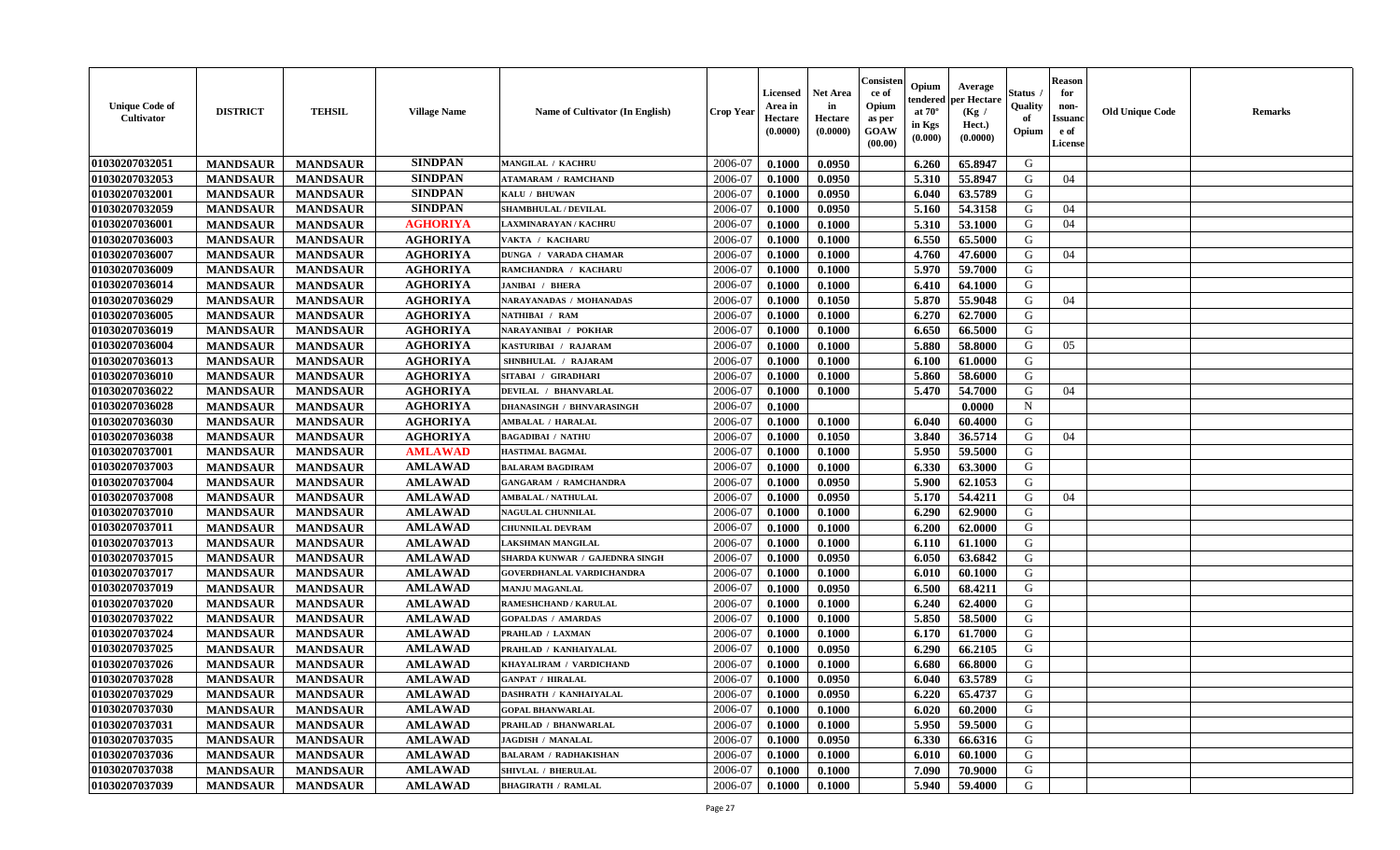| <b>Unique Code of</b><br><b>Cultivator</b> | <b>DISTRICT</b> | <b>TEHSIL</b>   | <b>Village Name</b> | <b>Name of Cultivator (In English)</b> | <b>Crop Year</b> | Licensed<br>Area in<br>Hectare<br>(0.0000) | <b>Net Area</b><br>in<br>Hectare<br>(0.0000) | Consister<br>ce of<br>Opium<br>as per<br>GOAW<br>(00.00) | Opium<br>endered<br>at $70^\circ$<br>in Kgs<br>(0.000) | Average<br>per Hectare<br>(Kg /<br>Hect.)<br>(0.0000) | <b>Status</b> .<br>Quality<br>of<br>Opium | <b>Reason</b><br>for<br>non-<br><b>Issuand</b><br>e of<br>License | <b>Old Unique Code</b> | <b>Remarks</b> |
|--------------------------------------------|-----------------|-----------------|---------------------|----------------------------------------|------------------|--------------------------------------------|----------------------------------------------|----------------------------------------------------------|--------------------------------------------------------|-------------------------------------------------------|-------------------------------------------|-------------------------------------------------------------------|------------------------|----------------|
| 01030207037040                             | <b>MANDSAUR</b> | <b>MANDSAUR</b> | <b>AMLAWAD</b>      | <b>GOPAL / RADHAKISHNA</b>             | 2006-07          | 0.1000                                     | 0.1000                                       |                                                          | 6.070                                                  | 60.7000                                               | G                                         |                                                                   |                        |                |
| 01030207037041                             | <b>MANDSAUR</b> | <b>MANDSAUR</b> | <b>AMLAWAD</b>      | LAXMINARAYAN / SHOBHARAM               | 2006-07          | 0.1000                                     | 0.0950                                       |                                                          | 6.330                                                  | 66.6316                                               | G                                         |                                                                   |                        |                |
| 01030207037042                             | <b>MANDSAUR</b> | <b>MANDSAUR</b> | <b>AMLAWAD</b>      | <b>PRAKASH / HIRALAL</b>               | 2006-07          | 0.1000                                     | 0.1000                                       |                                                          | 6.150                                                  | 61.5000                                               | G                                         |                                                                   |                        |                |
| 01030207037043                             | <b>MANDSAUR</b> | <b>MANDSAUR</b> | <b>AMLAWAD</b>      | RAMPRASAD / RAM LAL                    | 2006-07          | 0.1000                                     | 0.1000                                       |                                                          | 6.250                                                  | 62.5000                                               | G                                         |                                                                   |                        |                |
| 01030207037046                             | <b>MANDSAUR</b> | <b>MANDSAUR</b> | <b>AMLAWAD</b>      | <b>DASHRATH / RAMLAL</b>               | 2006-07          | 0.1000                                     | 0.0950                                       |                                                          | 5.890                                                  | 62.0000                                               | G                                         |                                                                   |                        |                |
| 01030207037047                             | <b>MANDSAUR</b> | <b>MANDSAUR</b> | <b>AMLAWAD</b>      | <b>JAGDISH / PRATHVIRAJ</b>            | 2006-07          | 0.1000                                     | 0.0950                                       |                                                          | 6.400                                                  | 67.3684                                               | G                                         |                                                                   |                        |                |
| 01030207037048                             | <b>MANDSAUR</b> | <b>MANDSAUR</b> | <b>AMLAWAD</b>      | <b>BHAGATRAM / RAMLAL</b>              | 2006-07          | 0.1000                                     | 0.1000                                       |                                                          | 5.950                                                  | 59.5000                                               | G                                         |                                                                   |                        |                |
| 01030207037049                             | <b>MANDSAUR</b> | <b>MANDSAUR</b> | <b>AMLAWAD</b>      | MANJU BAI / VANSHI LAL                 | 2006-07          | 0.1000                                     | 0.0950                                       |                                                          | 6.570                                                  | 69.1579                                               | G                                         |                                                                   |                        |                |
| 01030207037051                             | <b>MANDSAUR</b> | <b>MANDSAUR</b> | <b>AMLAWAD</b>      | <b>BAPULAL / PRATHVIRAJ</b>            | 2006-07          | 0.1000                                     | 0.0950                                       |                                                          | 6.080                                                  | 64.0000                                               | G                                         |                                                                   |                        |                |
| 01030207037052                             | <b>MANDSAUR</b> | <b>MANDSAUR</b> | <b>AMLAWAD</b>      | KARULAL / JUJHAR                       | 2006-07          | 0.1000                                     | 0.0950                                       |                                                          | 5.950                                                  | 62.6316                                               | G                                         |                                                                   |                        |                |
| 01030207037059                             | <b>MANDSAUR</b> | <b>MANDSAUR</b> | <b>AMLAWAD</b>      | SHANTILAL / MOHANALAL                  | 2006-07          | 0.1000                                     | 0.1000                                       |                                                          | 6.440                                                  | 64.4000                                               | G                                         |                                                                   |                        |                |
| 01030207037060                             | <b>MANDSAUR</b> | <b>MANDSAUR</b> | <b>AMLAWAD</b>      | OMPRAKASH / RAMCHANDRAA                | 2006-07          | 0.1000                                     | 0.1000                                       |                                                          | 6.060                                                  | 60.6000                                               | G                                         |                                                                   |                        |                |
| 01030207037061                             | <b>MANDSAUR</b> | <b>MANDSAUR</b> | <b>AMLAWAD</b>      | <b>GOPAL / BAPULAL</b>                 | 2006-07          | 0.1000                                     | 0.1000                                       |                                                          | 6.190                                                  | 61.9000                                               | G                                         |                                                                   |                        |                |
| 01030207037062                             | <b>MANDSAUR</b> | <b>MANDSAUR</b> | <b>AMLAWAD</b>      | HARISH KUMAR / RATANLAL                | 2006-07          | 0.1000                                     | 0.1000                                       |                                                          | 6.030                                                  | 60.3000                                               | G                                         |                                                                   |                        |                |
| 01030207037064                             | <b>MANDSAUR</b> | <b>MANDSAUR</b> | <b>AMLAWAD</b>      | <b>GHANSHYAM PURI / PRABHUPURI</b>     | 2006-07          | 0.1000                                     | 0.1000                                       |                                                          | 6.350                                                  | 63.5000                                               | ${\bf G}$                                 |                                                                   |                        |                |
| 01030207037066                             | <b>MANDSAUR</b> | <b>MANDSAUR</b> | <b>AMLAWAD</b>      | KANTILAL / CHAGANLAL                   | 2006-07          | 0.1000                                     | 0.1000                                       |                                                          | 6.730                                                  | 67.3000                                               | G                                         |                                                                   |                        |                |
| 01030207037068                             | <b>MANDSAUR</b> | <b>MANDSAUR</b> | <b>AMLAWAD</b>      | <b>GHANASHYAM / KNVARALAL</b>          | 2006-07          | 0.1000                                     | 0.0900                                       |                                                          | 6.220                                                  | 69.1111                                               | G                                         |                                                                   |                        |                |
| 01030207037069                             | <b>MANDSAUR</b> | <b>MANDSAUR</b> | <b>AMLAWAD</b>      | DEVKANYABAI / RAMLAL                   | 2006-07          | 0.1000                                     | 0.1000                                       |                                                          | 6.830                                                  | 68.3000                                               | G                                         |                                                                   |                        |                |
| 01030207037070                             | <b>MANDSAUR</b> | <b>MANDSAUR</b> | <b>AMLAWAD</b>      | DASHRATH / GANGARAM                    | 2006-07          | 0.1000                                     | 0.1000                                       |                                                          | 6.140                                                  | 61.4000                                               | G                                         |                                                                   |                        |                |
| 01030207037072                             | <b>MANDSAUR</b> | <b>MANDSAUR</b> | <b>AMLAWAD</b>      | SHYAMSUNDAR / NARAYAN                  | 2006-07          | 0.1000                                     | 0.1000                                       |                                                          | 5.950                                                  | 59.5000                                               | G                                         |                                                                   |                        |                |
| 01030207037073                             | <b>MANDSAUR</b> | <b>MANDSAUR</b> | <b>AMLAWAD</b>      | NARAYAN / DHANRAJ                      | 2006-07          | 0.1000                                     | 0.1000                                       |                                                          | 6.260                                                  | 62.6000                                               | G                                         |                                                                   |                        |                |
| 01030207037074                             | <b>MANDSAUR</b> | <b>MANDSAUR</b> | <b>AMLAWAD</b>      | <b>GHANASHYAM / BHANVARLAL</b>         | 2006-07          | 0.1000                                     | 0.1000                                       |                                                          | 5.400                                                  | 54.0000                                               | G                                         | 04                                                                |                        |                |
| 01030207037079                             | <b>MANDSAUR</b> | <b>MANDSAUR</b> | <b>AMLAWAD</b>      | <b>NATHULAL / HIRALAL</b>              | 2006-07          | 0.1000                                     | 0.0950                                       |                                                          | 5.900                                                  | 62.1053                                               | ${\bf G}$                                 |                                                                   |                        |                |
| 01030207037080                             | <b>MANDSAUR</b> | <b>MANDSAUR</b> | <b>AMLAWAD</b>      | <b>BHANWARLAL / BHERULAL</b>           | 2006-07          | 0.1000                                     | 0.0950                                       |                                                          | 5.990                                                  | 63.0526                                               | ${\bf G}$                                 |                                                                   |                        |                |
| 01030207037081                             | <b>MANDSAUR</b> | <b>MANDSAUR</b> | <b>AMLAWAD</b>      | <b>NAGESHWAR / BAGDIRAM</b>            | 2006-07          | 0.1000                                     | 0.0950                                       |                                                          | 5.690                                                  | 59.8947                                               | G                                         |                                                                   |                        |                |
| 01030207037082                             | <b>MANDSAUR</b> | <b>MANDSAUR</b> | <b>AMLAWAD</b>      | NANIBAI / MANGILAL                     | 2006-07          | 0.1000                                     | 0.1000                                       |                                                          | 5.950                                                  | 59.5000                                               | $\mathsf G$                               |                                                                   |                        |                |
| 01030207037085                             | <b>MANDSAUR</b> | <b>MANDSAUR</b> | <b>AMLAWAD</b>      | RAMGOPAL / BADRILAL                    | 2006-07          | 0.1000                                     | 0.1000                                       |                                                          | 6.100                                                  | 61.0000                                               | G                                         |                                                                   |                        |                |
| 01030207037087                             | <b>MANDSAUR</b> | <b>MANDSAUR</b> | <b>AMLAWAD</b>      | <b>RATANLAL / BABARU</b>               | 2006-07          | 0.1000                                     | 0.0900                                       |                                                          | 5.900                                                  | 65.5556                                               | G                                         |                                                                   |                        |                |
| 01030207037088                             | <b>MANDSAUR</b> | <b>MANDSAUR</b> | <b>AMLAWAD</b>      | KANCHANBAI / PRATHVIRAJ                | 2006-07          | 0.1000                                     | 0.1000                                       |                                                          | 6.850                                                  | 68.5000                                               | G                                         |                                                                   |                        |                |
| 01030207037089                             | <b>MANDSAUR</b> | <b>MANDSAUR</b> | <b>AMLAWAD</b>      | <b>BHAGAVANTABAI / DHANNA</b>          | 2006-07          | 0.1000                                     | 0.1000                                       |                                                          | 6.010                                                  | 60.1000                                               | G                                         |                                                                   |                        |                |
| 01030207037090                             | <b>MANDSAUR</b> | <b>MANDSAUR</b> | <b>AMLAWAD</b>      | NATHU / NAWALRAM                       | 2006-07          | 0.1000                                     | 0.1000                                       |                                                          | 5.750                                                  | 57.5000                                               | G                                         | 05                                                                |                        |                |
| 01030207037091                             | <b>MANDSAUR</b> | <b>MANDSAUR</b> | <b>AMLAWAD</b>      | <b>GORDHAN / NARAYAN</b>               | 2006-07          | 0.1000                                     | 0.1000                                       |                                                          | 6.340                                                  | 63.4000                                               | G                                         |                                                                   |                        |                |
| 01030207037092                             | <b>MANDSAUR</b> | <b>MANDSAUR</b> | <b>AMLAWAD</b>      | CHHAGANALAL / PYARACHANDRA             | 2006-07          | 0.1000                                     | 0.0950                                       |                                                          | 6.350                                                  | 66.8421                                               | G                                         |                                                                   |                        |                |
| 01030207037093                             | <b>MANDSAUR</b> | <b>MANDSAUR</b> | <b>AMLAWAD</b>      | <b>GITABAI/RATANLAL</b>                | 2006-07          | 0.1000                                     | 0.0950                                       |                                                          | 5.540                                                  | 58.3158                                               | G                                         |                                                                   |                        |                |
| 01030207037096                             | <b>MANDSAUR</b> | <b>MANDSAUR</b> | <b>AMLAWAD</b>      | KANCHANBAI / RATANLAL                  | 2006-07          | 0.1000                                     | 0.0950                                       |                                                          | 6.990                                                  | 73.5789                                               | G                                         |                                                                   |                        |                |
| 01030207037099                             | <b>MANDSAUR</b> | <b>MANDSAUR</b> | <b>AMLAWAD</b>      | <b>BAGMAL / RAKHABDAS</b>              | 2006-07          | 0.1000                                     | 0.1000                                       |                                                          | 5.840                                                  | 58.4000                                               | G                                         |                                                                   |                        |                |
| 01030207037100                             | <b>MANDSAUR</b> | <b>MANDSAUR</b> | <b>AMLAWAD</b>      | <b>BANSHILAL / BHERULAL</b>            | 2006-07          | 0.1000                                     | 0.1000                                       |                                                          | 6.190                                                  | 61.9000                                               | G                                         |                                                                   |                        |                |
| 01030207037103                             | <b>MANDSAUR</b> | <b>MANDSAUR</b> | <b>AMLAWAD</b>      | <b>DHAPUBAI/MANNA</b>                  | 2006-07          | 0.1000                                     | 0.0950                                       |                                                          | 6.060                                                  | 63.7895                                               | G                                         |                                                                   |                        |                |
| 01030207037104                             | <b>MANDSAUR</b> | <b>MANDSAUR</b> | <b>AMLAWAD</b>      | <b>BADRILAL / VARDICHAND</b>           | 2006-07          | 0.1000                                     | 0.1050                                       |                                                          | 6.930                                                  | 66.0000                                               | G                                         |                                                                   |                        |                |
| 01030207037105                             | <b>MANDSAUR</b> | <b>MANDSAUR</b> | <b>AMLAWAD</b>      | RADHESHYAM / HIRALAL                   | 2006-07          | 0.1000                                     | 0.0950                                       |                                                          | 5.920                                                  | 62.3158                                               | G                                         |                                                                   |                        |                |
| 01030207037106                             | <b>MANDSAUR</b> | <b>MANDSAUR</b> | <b>AMLAWAD</b>      | GIRJABAI / GHANSHYAM                   | 2006-07          | 0.1000                                     | 0.0950                                       |                                                          | 5.690                                                  | 59.8947                                               | G                                         |                                                                   |                        |                |
| 01030207037107                             | <b>MANDSAUR</b> | <b>MANDSAUR</b> | <b>AMLAWAD</b>      | <b>JAGANNATH / DALLA</b>               | 2006-07          | 0.1000                                     | 0.1000                                       |                                                          | 5.960                                                  | 59.6000                                               | G                                         | 05                                                                |                        |                |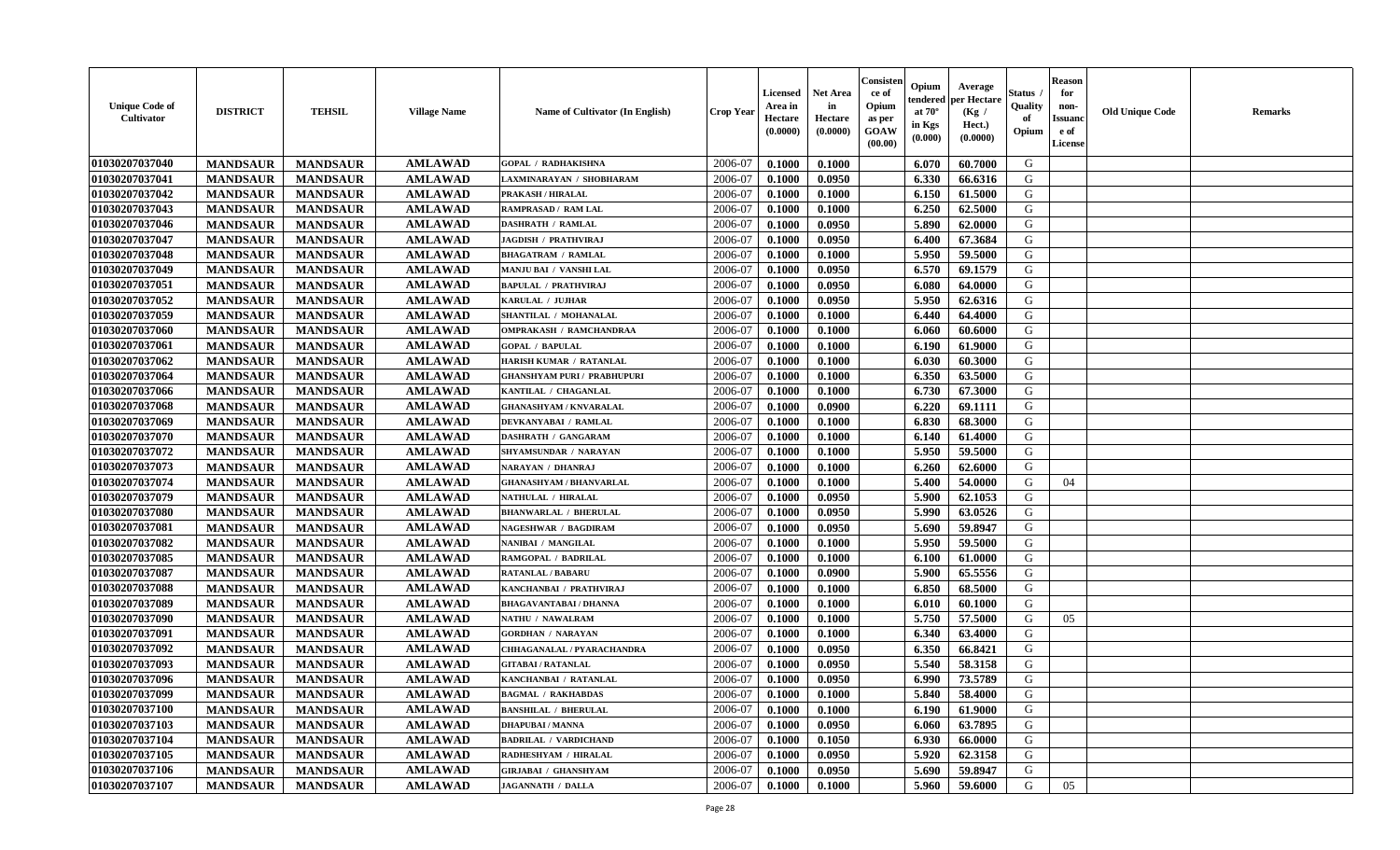| <b>Unique Code of</b><br>Cultivator | <b>DISTRICT</b> | <b>TEHSIL</b>   | <b>Village Name</b> | <b>Name of Cultivator (In English)</b> | <b>Crop Year</b> | Licensed<br>Area in<br>Hectare<br>(0.0000) | <b>Net Area</b><br>in<br>Hectare<br>(0.0000) | Consister<br>ce of<br>Opium<br>as per<br>GOAW<br>(00.00) | Opium<br>tendered<br>at $70^\circ$<br>in Kgs<br>(0.000) | Average<br>per Hectare<br>(Kg)<br>Hect.)<br>(0.0000) | Status<br>Quality<br>of<br>Opium | Reason<br>for<br>non-<br>Issuan<br>e of<br>License | <b>Old Unique Code</b> | <b>Remarks</b>     |
|-------------------------------------|-----------------|-----------------|---------------------|----------------------------------------|------------------|--------------------------------------------|----------------------------------------------|----------------------------------------------------------|---------------------------------------------------------|------------------------------------------------------|----------------------------------|----------------------------------------------------|------------------------|--------------------|
| 01030207037108                      | <b>MANDSAUR</b> | <b>MANDSAUR</b> | <b>AMLAWAD</b>      | <b>MENABAI/BHANVARLAL</b>              | 2006-07          | 0.1000                                     | 0.0950                                       |                                                          | 6.300                                                   | 66.3158                                              | G                                |                                                    |                        | <b>NAME CHANGE</b> |
| 01030207037109                      | <b>MANDSAUR</b> | <b>MANDSAUR</b> | <b>AMLAWAD</b>      | <b>HARIRAM / DHURA</b>                 | 2006-07          | 0.1000                                     | 0.0950                                       |                                                          | 6.520                                                   | 68.6316                                              | G                                |                                                    |                        | <b>NAME CHANGE</b> |
| 01030207037111                      | <b>MANDSAUR</b> | <b>MANDSAUR</b> | <b>AMLAWAD</b>      | VARDIBAI / KACHRU                      | 2006-07          | 0.1000                                     | 0.1000                                       |                                                          | 7.470                                                   | 74.7000                                              | G                                |                                                    |                        |                    |
| 01030207037114                      | <b>MANDSAUR</b> | <b>MANDSAUR</b> | <b>AMLAWAD</b>      | <b>BHERULAL / NAGESHVAR</b>            | 2006-07          | 0.1000                                     | 0.1050                                       |                                                          | 6.600                                                   | 62.8571                                              | G                                |                                                    |                        |                    |
| 01030207037115                      | <b>MANDSAUR</b> | <b>MANDSAUR</b> | <b>AMLAWAD</b>      | KANHAIYALAL / MAGANIRAM                | 2006-07          | 0.1000                                     | 0.0950                                       |                                                          | 6.690                                                   | 70.4211                                              | G                                |                                                    |                        |                    |
| 01030207037116                      | <b>MANDSAUR</b> | <b>MANDSAUR</b> | <b>AMLAWAD</b>      | <b>LAXMINARAYAN / HIRALAL</b>          | 2006-07          | 0.1000                                     | 0.0950                                       |                                                          | 6.990                                                   | 73.5789                                              | G                                |                                                    |                        |                    |
| 01030207037119                      | <b>MANDSAUR</b> | <b>MANDSAUR</b> | <b>AMLAWAD</b>      | <b>DHURIBAI / CHAGANLAL</b>            | 2006-07          | 0.1000                                     | 0.1000                                       |                                                          | 6.190                                                   | 61.9000                                              | G                                |                                                    |                        |                    |
| 01030207037120                      | <b>MANDSAUR</b> | <b>MANDSAUR</b> | <b>AMLAWAD</b>      | MADANLAL / CHAGANLAL                   | 2006-07          | 0.1000                                     | 0.0900                                       |                                                          | 6.830                                                   | 75.8889                                              | G                                |                                                    |                        |                    |
| 01030207037122                      | <b>MANDSAUR</b> | <b>MANDSAUR</b> | <b>AMLAWAD</b>      | <b>BAPULAL / MANALAL</b>               | 2006-07          | 0.1000                                     | 0.1000                                       |                                                          | 6.020                                                   | 60.2000                                              | G                                |                                                    |                        |                    |
| 01030207037123                      | <b>MANDSAUR</b> | <b>MANDSAUR</b> | <b>AMLAWAD</b>      | <b>BAGMAL / RATANLAL</b>               | 2006-07          | 0.1000                                     | 0.0950                                       |                                                          | 6.010                                                   | 63.2632                                              | G                                |                                                    |                        |                    |
| 01030207037124                      | <b>MANDSAUR</b> | <b>MANDSAUR</b> | <b>AMLAWAD</b>      | SOHANBAI / RAMCHANDRAA                 | 2006-07          | 0.1000                                     | 0.1000                                       |                                                          | 6.020                                                   | 60.2000                                              | G                                |                                                    |                        |                    |
| 01030207037125                      | <b>MANDSAUR</b> | <b>MANDSAUR</b> | <b>AMLAWAD</b>      | MULCHAND / MANALAL                     | 2006-07          | 0.1000                                     | 0.1050                                       |                                                          | 6.330                                                   | 60.2857                                              | G                                |                                                    |                        |                    |
| 01030207037126                      | <b>MANDSAUR</b> | <b>MANDSAUR</b> | <b>AMLAWAD</b>      | <b>DHAPUBAI / KANHAIYALAL</b>          | 2006-07          | 0.1000                                     | 0.1000                                       |                                                          | 6.420                                                   | 64.2000                                              | G                                |                                                    |                        |                    |
| 01030207037127                      | <b>MANDSAUR</b> | <b>MANDSAUR</b> | <b>AMLAWAD</b>      | <b>BHERULAL / GOBA</b>                 | 2006-07          | 0.1000                                     | 0.1000                                       |                                                          | 5.840                                                   | 58.4000                                              | G                                |                                                    |                        |                    |
| 01030207037131                      | <b>MANDSAUR</b> | <b>MANDSAUR</b> | <b>AMLAWAD</b>      | <b>DEVRAM / BHERULAL</b>               | 2006-07          | 0.1000                                     | 0.1000                                       |                                                          | 6.260                                                   | 62.6000                                              | G                                |                                                    |                        |                    |
| 01030207037132                      | <b>MANDSAUR</b> | <b>MANDSAUR</b> | <b>AMLAWAD</b>      | <b>GIRJABAI / BADRILAL</b>             | 2006-07          | 0.1000                                     | 0.1000                                       |                                                          | 6.360                                                   | 63.6000                                              | G                                |                                                    |                        |                    |
| 01030207037133                      | <b>MANDSAUR</b> | <b>MANDSAUR</b> | <b>AMLAWAD</b>      | SHIVNARAYAN / KANHAIYALAL              | 2006-07          | 0.1000                                     | 0.1000                                       |                                                          | 6.000                                                   | 60.0000                                              | G                                |                                                    |                        |                    |
| 01030207037134                      | <b>MANDSAUR</b> | <b>MANDSAUR</b> | <b>AMLAWAD</b>      | RADHESHYAM / BOTLAL                    | 2006-07          | 0.1000                                     | 0.0950                                       |                                                          | 5.680                                                   | 59.7895                                              | G                                |                                                    |                        |                    |
| 01030207037135                      | <b>MANDSAUR</b> | <b>MANDSAUR</b> | <b>AMLAWAD</b>      | KANHAIYALAL / NANDA                    | 2006-07          | 0.1000                                     | 0.0950                                       |                                                          | 6.200                                                   | 65.2632                                              | G                                |                                                    |                        |                    |
| 01030207037139                      | <b>MANDSAUR</b> | <b>MANDSAUR</b> | <b>AMLAWAD</b>      | <b>BABULAL / NATHULAL</b>              | 2006-07          | 0.1000                                     | 0.1000                                       |                                                          | 6.800                                                   | 68.0000                                              | G                                |                                                    |                        |                    |
| 01030207037140                      | <b>MANDSAUR</b> | <b>MANDSAUR</b> | <b>AMLAWAD</b>      | RAMESHCHAND / BOTLAL                   | 2006-07          | 0.1000                                     | 0.1000                                       |                                                          | 6.250                                                   | 62.5000                                              | G                                |                                                    |                        |                    |
| 01030207037144                      | <b>MANDSAUR</b> | <b>MANDSAUR</b> | <b>AMLAWAD</b>      | MOHANALAL / BHERULAL                   | 2006-07          | 0.1000                                     | 0.0950                                       |                                                          | 6.130                                                   | 64.5263                                              | G                                |                                                    |                        | <b>NAME CHANGE</b> |
| 01030207037149                      | <b>MANDSAUR</b> | <b>MANDSAUR</b> | <b>AMLAWAD</b>      | RAMCHANDRAA / PYARCHAND                | 2006-07          | 0.1000                                     | 0.0950                                       |                                                          | 5.940                                                   | 62.5263                                              | G                                |                                                    |                        |                    |
| 01030207037151                      | <b>MANDSAUR</b> | <b>MANDSAUR</b> | <b>AMLAWAD</b>      | SAMANDARABAI / NADARAM                 | 2006-07          | 0.1000                                     | 0.1000                                       |                                                          | 6.590                                                   | 65.9000                                              | G                                |                                                    |                        |                    |
| 01030207037152                      | <b>MANDSAUR</b> | <b>MANDSAUR</b> | <b>AMLAWAD</b>      | <b>NAGUDAS / RAMDAS</b>                | 2006-07          | 0.1000                                     | 0.1000                                       |                                                          | 6.120                                                   | 61.2000                                              | G                                |                                                    |                        |                    |
| 01030207037158                      | <b>MANDSAUR</b> | <b>MANDSAUR</b> | <b>AMLAWAD</b>      | <b>GULABBAI / NANURAM</b>              | 2006-07          | 0.1000                                     | 0.0950                                       |                                                          | 6.420                                                   | 67.5789                                              | G                                |                                                    |                        |                    |
| 01030207037159                      | <b>MANDSAUR</b> | <b>MANDSAUR</b> | <b>AMLAWAD</b>      | <b>GHISIBAI / / KHYALIRAM</b>          | 2006-07          | 0.1000                                     | 0.1000                                       |                                                          | 5.940                                                   | 59.4000                                              | G                                |                                                    |                        |                    |
| 01030207037163                      | <b>MANDSAUR</b> | <b>MANDSAUR</b> | <b>AMLAWAD</b>      | RAMCHANDRAA / VARDICHAND               | 2006-07          | 0.1000                                     | 0.1000                                       |                                                          | 5.960                                                   | 59.6000                                              | G                                |                                                    |                        |                    |
| 01030207037164                      | <b>MANDSAUR</b> | <b>MANDSAUR</b> | <b>AMLAWAD</b>      | <b>DOLIRAM / BHANWARLAL</b>            | 2006-07          | 0.1000                                     | 0.1000                                       |                                                          | 5.970                                                   | 59.7000                                              | G                                |                                                    |                        |                    |
| 01030207037169                      | <b>MANDSAUR</b> | <b>MANDSAUR</b> | <b>AMLAWAD</b>      | SURAJBAI / SHANKARLAL                  | 2006-07          | 0.1000                                     | 0.1000                                       |                                                          | 6.110                                                   | 61.1000                                              | G                                |                                                    |                        |                    |
| 01030207037170                      | <b>MANDSAUR</b> | <b>MANDSAUR</b> | <b>AMLAWAD</b>      | <b>NARAYAN / BAGDIRAM</b>              | 2006-07          | 0.1000                                     | 0.0950                                       |                                                          | 6.310                                                   | 66.4211                                              | G                                |                                                    |                        |                    |
| 01030207037172                      | <b>MANDSAUR</b> | <b>MANDSAUR</b> | <b>AMLAWAD</b>      | HIRALAL / MAGANIRAM                    | 2006-07          | 0.1000                                     | 0.0650                                       |                                                          | 3.950                                                   | 60.7692                                              | G                                |                                                    |                        |                    |
| 01030207037174                      | <b>MANDSAUR</b> | <b>MANDSAUR</b> | <b>AMLAWAD</b>      | <b>NAGULAL / NATHU</b>                 | 2006-07          | 0.1000                                     | 0.1000                                       |                                                          | 5.230                                                   | 52.3000                                              | G                                | 04                                                 |                        |                    |
| 01030207037178                      | <b>MANDSAUR</b> | <b>MANDSAUR</b> | <b>AMLAWAD</b>      | RATANBAI / MANGILAL                    | 2006-07          | 0.1000                                     | 0.0950                                       |                                                          | 5.720                                                   | 60.2105                                              | G                                |                                                    |                        |                    |
| 01030207037050                      | <b>MANDSAUR</b> | <b>MANDSAUR</b> | <b>AMLAWAD</b>      | RAJ KUMAR / KANHAIYALAL                | 2006-07          | 0.1000                                     | 0.1000                                       |                                                          | 6.350                                                   | 63.5000                                              | G                                |                                                    |                        |                    |
| 01030207037177                      | <b>MANDSAUR</b> | <b>MANDSAUR</b> | <b>AMLAWAD</b>      | <b>RODA / DALU</b>                     | $2006-07$        | 0.1000                                     | 0.1000                                       |                                                          | $6.400$                                                 | 64.0000                                              | G                                |                                                    |                        |                    |
| 01030207037175                      | <b>MANDSAUR</b> | <b>MANDSAUR</b> | <b>AMLAWAD</b>      | <b>UDAYRAM / DHURA</b>                 | 2006-07          | 0.1000                                     | 0.0400                                       |                                                          | 3.390                                                   | 84.7500                                              | G                                |                                                    |                        |                    |
| 01030207037179                      | <b>MANDSAUR</b> | <b>MANDSAUR</b> | <b>AMLAWAD</b>      | KANHAIYALAL / DHURILAL                 | 2006-07          | 0.1000                                     | 0.1000                                       |                                                          | 5.970                                                   | 59.7000                                              | G                                |                                                    |                        |                    |
| 01030207037021                      | <b>MANDSAUR</b> | <b>MANDSAUR</b> | <b>AMLAWAD</b>      | SHYAMKUMAR / BABULAL                   | 2006-07          | 0.1000                                     | 0.1000                                       |                                                          | 6.090                                                   | 60.9000                                              | G                                |                                                    |                        |                    |
| 01030207037084                      | <b>MANDSAUR</b> | <b>MANDSAUR</b> | <b>AMLAWAD</b>      | <b>RAMIBAI / RAMCHANDRA</b>            | 2006-07          | 0.1000                                     | 0.1000                                       |                                                          | 6.190                                                   | 61.9000                                              | G                                |                                                    |                        |                    |
| 01030207037101                      | <b>MANDSAUR</b> | <b>MANDSAUR</b> | <b>AMLAWAD</b>      | <b>LALUBAI / MAGANIRAM</b>             | 2006-07          | 0.1000                                     | 0.1000                                       |                                                          | 6.100                                                   | 61.0000                                              | G                                |                                                    |                        |                    |
| 01030207037027                      | <b>MANDSAUR</b> | <b>MANDSAUR</b> | <b>AMLAWAD</b>      | KAMALABAI / ISHWARLAL                  | 2006-07          | 0.1000                                     | 0.1000                                       |                                                          | 6.070                                                   | 60.7000                                              | G                                |                                                    |                        |                    |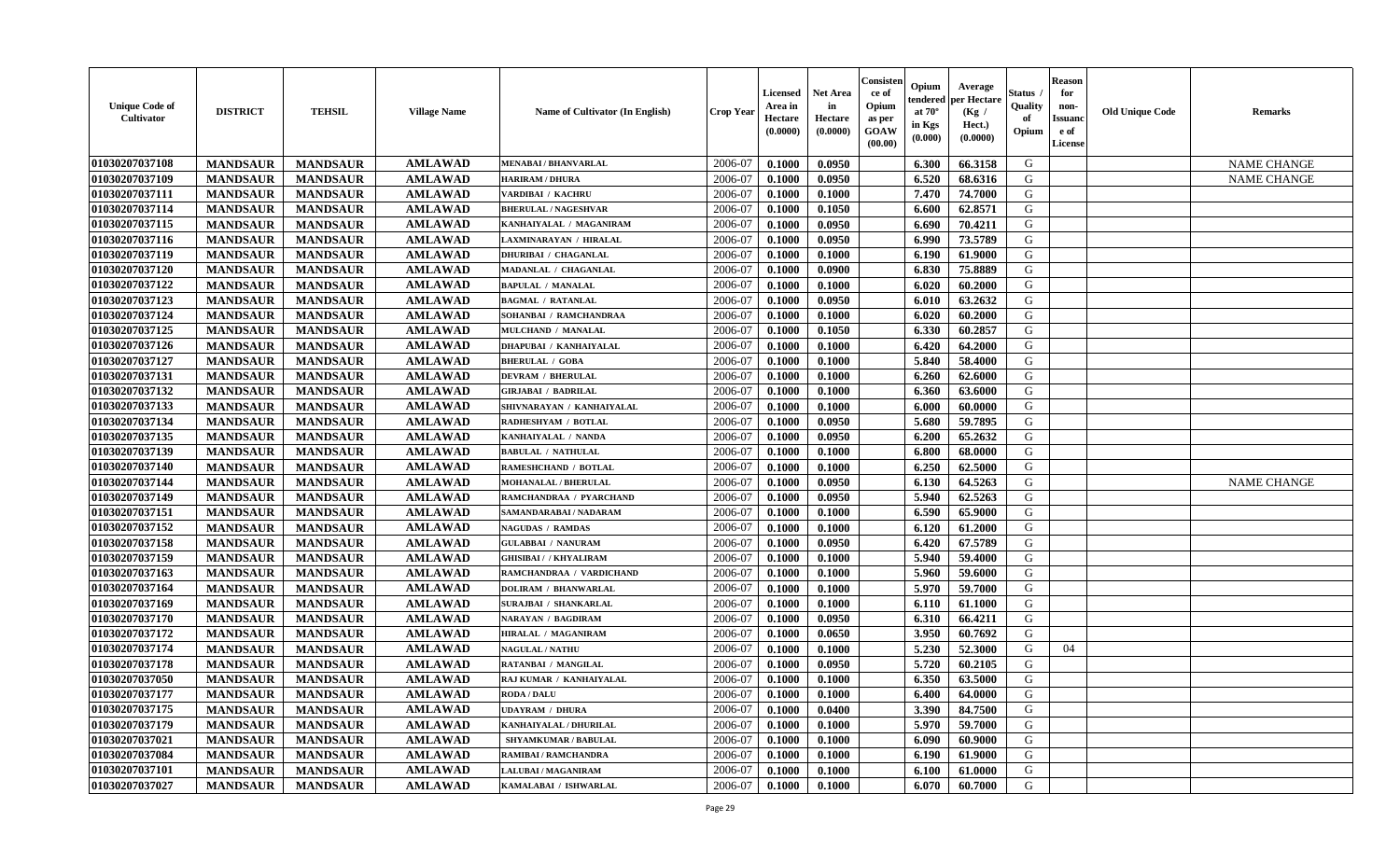| <b>Unique Code of</b><br>Cultivator | <b>DISTRICT</b> | <b>TEHSIL</b>   | <b>Village Name</b>  | Name of Cultivator (In English)   | <b>Crop Year</b> | <b>Licensed</b><br>Area in<br>Hectare<br>(0.0000) | <b>Net Area</b><br>in<br>Hectare<br>(0.0000) | Consisteı<br>ce of<br>Opium<br>as per<br>GOAW<br>(00.00) | Opium<br>endered<br>at $70^\circ$<br>in Kgs<br>$(\mathbf{0.000})$ | Average<br>oer Hectare<br>(Kg /<br>Hect.)<br>(0.0000) | Status<br>Quality<br>of<br>Opium | Reason<br>for<br>non-<br>Issuan<br>e of<br>License | <b>Old Unique Code</b> | <b>Remarks</b>     |
|-------------------------------------|-----------------|-----------------|----------------------|-----------------------------------|------------------|---------------------------------------------------|----------------------------------------------|----------------------------------------------------------|-------------------------------------------------------------------|-------------------------------------------------------|----------------------------------|----------------------------------------------------|------------------------|--------------------|
| 01030207037078                      | <b>MANDSAUR</b> | <b>MANDSAUR</b> | <b>AMLAWAD</b>       | RAMLAL / BABRU                    | 2006-07          | 0.1000                                            | 0.0950                                       |                                                          | 5.860                                                             | 61.6842                                               | G                                |                                                    |                        |                    |
| 01030207037098                      | <b>MANDSAUR</b> | <b>MANDSAUR</b> | <b>AMLAWAD</b>       | <b>MANGILAL / BHERULAL</b>        | 2006-07          | 0.1000                                            | 0.1000                                       |                                                          | 6.330                                                             | 63.3000                                               | G                                |                                                    |                        |                    |
| 01030207037176                      | <b>MANDSAUR</b> | <b>MANDSAUR</b> | <b>AMLAWAD</b>       | NANALAL / GANESHRAM               | 2006-07          | 0.1000                                            | 0.1000                                       |                                                          | 5.970                                                             | 59.7000                                               | G                                |                                                    |                        |                    |
| 01030207037117                      | <b>MANDSAUR</b> | <b>MANDSAUR</b> | <b>AMLAWAD</b>       | <b>MANGILAL / PYARCHAND</b>       | 2006-07          | 0.1000                                            | 0.1000                                       |                                                          | 6.020                                                             | 60.2000                                               | G                                |                                                    |                        |                    |
| 01030207037018                      | <b>MANDSAUR</b> | <b>MANDSAUR</b> | <b>AMLAWAD</b>       | <b>GOPAL / NAGULAL</b>            | 2006-07          | 0.1000                                            | 0.1000                                       |                                                          | 6.030                                                             | 60.3000                                               | G                                |                                                    |                        |                    |
| 01030207037032                      | <b>MANDSAUR</b> | <b>MANDSAUR</b> | <b>AMLAWAD</b>       | <b>SUMITRABAI / KOMAL</b>         | 2006-07          | 0.1000                                            | 0.0950                                       |                                                          | 6.400                                                             | 67.3684                                               | G                                |                                                    |                        |                    |
| 01030207037045                      | <b>MANDSAUR</b> | <b>MANDSAUR</b> | <b>AMLAWAD</b>       | <b>OMPRAKASH / MANGILAL</b>       | 2006-07          | 0.1000                                            | 0.1000                                       |                                                          | 6.700                                                             | 67.0000                                               | G                                |                                                    |                        |                    |
| 01030207037067                      | <b>MANDSAUR</b> | <b>MANDSAUR</b> | <b>AMLAWAD</b>       | DEVILAL / NAGULAL                 | 2006-07          | 0.1000                                            | 0.0950                                       |                                                          | 6.360                                                             | 66.9474                                               | G                                |                                                    |                        |                    |
| 01030207037136                      | <b>MANDSAUR</b> | <b>MANDSAUR</b> | <b>AMLAWAD</b>       | <b>BHAGAVATILAL / AASHARAM</b>    | 2006-07          | 0.1000                                            | 0.1000                                       |                                                          | 6.140                                                             | 61.4000                                               | G                                |                                                    |                        |                    |
| 01030207037094                      | <b>MANDSAUR</b> | <b>MANDSAUR</b> | <b>AMLAWAD</b>       | <b>DEVRAM / RADHAKISHAN</b>       | 2006-07          | 0.1000                                            | 0.1000                                       |                                                          | 6.130                                                             | 61.3000                                               | G                                |                                                    | 01030208080037         |                    |
| 01030207038012                      | <b>MANDSAUR</b> | <b>MANDSAUR</b> | <b>BARKHEDI</b>      | SHNKARALAL / DALU JI              | 2006-07          | 0.1000                                            | 0.1000                                       |                                                          | 6.110                                                             | 61.1000                                               | G                                |                                                    |                        |                    |
| 01030207038002                      | <b>MANDSAUR</b> | <b>MANDSAUR</b> | <b>BARKHEDI</b>      | <b>DEVARAM / RAJARAM</b>          | 2006-07          | 0.1000                                            | 0.1000                                       |                                                          | 5.730                                                             | 57.3000                                               | G                                |                                                    |                        |                    |
| 01030207038004                      | <b>MANDSAUR</b> | <b>MANDSAUR</b> | <b>BARKHEDI</b>      | <b>SHNKAR / MOTI</b>              | 2006-07          | 0.1000                                            | 0.1000                                       |                                                          | 5.940                                                             | 59.4000                                               | G                                |                                                    |                        |                    |
| 01030207038007                      | <b>MANDSAUR</b> | <b>MANDSAUR</b> | <b>BARKHEDI</b>      | <b>DHANNALAL / BAGDIRAM</b>       | 2006-07          | 0.1000                                            | 0.1000                                       |                                                          | 5.880                                                             | 58.8000                                               | G                                |                                                    |                        |                    |
| 01030207038014                      | <b>MANDSAUR</b> | <b>MANDSAUR</b> | <b>BARKHEDI</b>      | <b>DURGASHNKAR / NATHULAL</b>     | 2006-07          | 0.1000                                            | 0.0950                                       |                                                          | 5.740                                                             | 60.4211                                               | G                                |                                                    |                        |                    |
| 01030207038022                      | <b>MANDSAUR</b> | <b>MANDSAUR</b> | <b>BARKHEDI</b>      | <b>RATAN / DALU</b>               | 2006-07          | 0.1000                                            | 0.1000                                       |                                                          | 6.320                                                             | 63.2000                                               | G                                |                                                    |                        |                    |
| 01030207038023                      | <b>MANDSAUR</b> | <b>MANDSAUR</b> | <b>BARKHEDI</b>      | <b>NATHULAL / AMBARAM</b>         | 2006-07          | 0.1000                                            | 0.1000                                       |                                                          | 5.940                                                             | 59.4000                                               | G                                |                                                    |                        | <b>NAME CHANGE</b> |
| 01030207038013                      | <b>MANDSAUR</b> | <b>MANDSAUR</b> | <b>BARKHEDI</b>      | <b>NANURAM / PEMA</b>             | 2006-07          | 0.1000                                            | 0.1000                                       |                                                          | 5.790                                                             | 57.9000                                               | G                                |                                                    |                        |                    |
| 01030207039001                      | <b>MANDSAUR</b> | <b>MANDSAUR</b> | <b>BHUCCHA KHEDI</b> | <b>IBRAHIM / GHASI</b>            | 2006-07          | 0.1000                                            | 0.0950                                       |                                                          | 5.720                                                             | 60.2105                                               | G                                | 05                                                 |                        |                    |
| 01030207039002                      | <b>MANDSAUR</b> | <b>MANDSAUR</b> | <b>BHUCCHA KHEDI</b> | <b>ISMAIL / JAMA</b>              | 2006-07          | 0.1000                                            | 0.1000                                       |                                                          | 5.200                                                             | 52.0000                                               | G                                | 04                                                 |                        |                    |
| 01030207039003                      | <b>MANDSAUR</b> | <b>MANDSAUR</b> | <b>BHUCCHA KHEDI</b> | RAMCHANDRA / BHAGGA               | 2006-07          | 0.1000                                            | 0.1000                                       |                                                          | 5.830                                                             | 58.3000                                               | G                                | 05                                                 |                        |                    |
| 01030207039008                      | <b>MANDSAUR</b> | <b>MANDSAUR</b> | <b>BHUCCHA KHEDI</b> | <b>BHERU / NANU RAM</b>           | 2006-07          | 0.1000                                            | 0.1000                                       |                                                          | 5.840                                                             | 58.4000                                               | G                                | 05                                                 |                        |                    |
| 01030207039013                      | <b>MANDSAUR</b> | <b>MANDSAUR</b> | <b>BHUCCHA KHEDI</b> | <b>NUR MO. / PIRU</b>             | 2006-07          | 0.1000                                            | 0.1000                                       |                                                          | 5.120                                                             | 51.2000                                               | G                                | 04                                                 |                        |                    |
| 01030207039017                      | <b>MANDSAUR</b> | <b>MANDSAUR</b> | <b>BHUCCHA KHEDI</b> | <b>KASAM / GHASI</b>              | 2006-07          | 0.1000                                            | 0.1000                                       |                                                          | 5.840                                                             | 58.4000                                               | G                                |                                                    |                        | TRANSFER/BHARDAWAD |
| 01030207039019                      | <b>MANDSAUR</b> | <b>MANDSAUR</b> | <b>BHUCCHA KHEDI</b> | NURIBAI / MOHAMMAD                | 2006-07          | 0.1000                                            | 0.1000                                       |                                                          | 5.880                                                             | 58.8000                                               | G                                | 05                                                 |                        |                    |
| 01030207040001                      | <b>MANDSAUR</b> | <b>MANDSAUR</b> | <b>BADAKHEDI</b>     | <b>MOHAMMAD / LADU</b>            | 2006-07          | 0.1000                                            | 0.1050                                       |                                                          | 6.380                                                             | 60.7619                                               | G                                |                                                    |                        |                    |
| 01030207040002                      | <b>MANDSAUR</b> | <b>MANDSAUR</b> | <b>BADAKHEDI</b>     | MOHAMMAD / KASAM                  | 2006-07          | 0.1000                                            | 0.1050                                       |                                                          | 6.650                                                             | 63.3333                                               | G                                |                                                    |                        |                    |
| 01030207040003                      | <b>MANDSAUR</b> | <b>MANDSAUR</b> | <b>BADAKHEDI</b>     | NASRUDDIN / FAKIRA                | 2006-07          | 0.1000                                            | 0.1050                                       |                                                          | 6.770                                                             | 64.4762                                               | G                                |                                                    |                        |                    |
| 01030207040004                      | <b>MANDSAUR</b> | <b>MANDSAUR</b> | <b>BADAKHEDI</b>     | <b>JANNATBAI / PIR SHAH FAKIR</b> | 2006-07          | 0.1000                                            | 0.1000                                       |                                                          | 6.400                                                             | 64.0000                                               | G                                |                                                    |                        |                    |
| 01030207040007                      | <b>MANDSAUR</b> | <b>MANDSAUR</b> | <b>BADAKHEDI</b>     | <b>HABIB / KASAM GAHALOT</b>      | 2006-07          | 0.1000                                            | 0.1000                                       |                                                          | 6.490                                                             | 64.9000                                               | G                                |                                                    |                        |                    |
| 01030207040008                      | <b>MANDSAUR</b> | <b>MANDSAUR</b> | <b>BADAKHEDI</b>     | YUSUF / KASAM                     | 2006-07          | 0.1000                                            | 0.1050                                       |                                                          | 6.800                                                             | 64.7619                                               | G                                |                                                    |                        |                    |
| 01030207040012                      | <b>MANDSAUR</b> | <b>MANDSAUR</b> | <b>BADAKHEDI</b>     | <b>ISMAIL / FAKRU JAMA</b>        | 2006-07          | 0.1000                                            | 0.1000                                       |                                                          | 6.610                                                             | 66.1000                                               | G                                |                                                    |                        |                    |
| 01030207040017                      | <b>MANDSAUR</b> | <b>MANDSAUR</b> | <b>BADAKHEDI</b>     | SATTAR / HAJI MOHAMMAD            | 2006-07          | 0.1000                                            | 0.1050                                       |                                                          | 6.930                                                             | 66.0000                                               | G                                |                                                    |                        |                    |
| 01030207040019                      | <b>MANDSAUR</b> | <b>MANDSAUR</b> | <b>BADAKHEDI</b>     | <b>GAPHUR / KASAM</b>             | 2006-07          | 0.1000                                            | 0.1000                                       |                                                          | 6.130                                                             | 61.3000                                               | G                                |                                                    |                        |                    |
| 01030207040021                      | <b>MANDSAUR</b> | <b>MANDSAUR</b> | <b>BADAKHEDI</b>     | PHAKARU / BHAIMA                  | 2006-07          | 0.1000                                            | 0.1000                                       |                                                          | 6.550                                                             | 65.5000                                               | G                                |                                                    |                        |                    |
| 01030207040024                      | <b>MANDSAUR</b> | MANDSAUR        | <b>BADAKHEDI</b>     | <b>SNTOSHABAI / BHERU</b>         | 2006-07          | 0.1000                                            | 0.1000                                       |                                                          | 6.340                                                             | 63.4000                                               | G                                |                                                    |                        |                    |
| 01030207040025                      | <b>MANDSAUR</b> | <b>MANDSAUR</b> | <b>BADAKHEDI</b>     | <b>SHNKAR / BAGDIRAM</b>          | 2006-07          | 0.1000                                            | 0.1000                                       |                                                          | 5.880                                                             | 58.8000                                               | G                                | 05                                                 |                        |                    |
| 01030207040026                      | <b>MANDSAUR</b> | <b>MANDSAUR</b> | <b>BADAKHEDI</b>     | <b>KASAM / ALLARAKH</b>           | 2006-07          | 0.1000                                            | 0.1050                                       |                                                          | 6.370                                                             | 60.6667                                               | G                                |                                                    |                        |                    |
| 01030207040027                      | <b>MANDSAUR</b> | <b>MANDSAUR</b> | <b>BADAKHEDI</b>     | PIR MOHAMMAD / KHAJU              | 2006-07          | 0.1000                                            | 0.1000                                       |                                                          | 6.830                                                             | 68.3000                                               | G                                |                                                    |                        |                    |
| 01030207040028                      | <b>MANDSAUR</b> | <b>MANDSAUR</b> | <b>BADAKHEDI</b>     | PIRU / ALLARAKH                   | 2006-07          | 0.1000                                            | 0.1000                                       |                                                          | 6.680                                                             | 66.8000                                               | G                                |                                                    |                        |                    |
| 01030207040029                      | <b>MANDSAUR</b> | <b>MANDSAUR</b> | <b>BADAKHEDI</b>     | NURIBAI / KASAM JAMA              | 2006-07          | 0.1000                                            | 0.1000                                       |                                                          | 5.940                                                             | 59.4000                                               | G                                |                                                    |                        |                    |
| 01030207040030                      | <b>MANDSAUR</b> | <b>MANDSAUR</b> | <b>BADAKHEDI</b>     | PHAKARUSHAH / RAMJANISHAH         | 2006-07          | $\boldsymbol{0.1000}$                             | 0.1050                                       |                                                          | 6.710                                                             | 63.9048                                               | G                                |                                                    |                        |                    |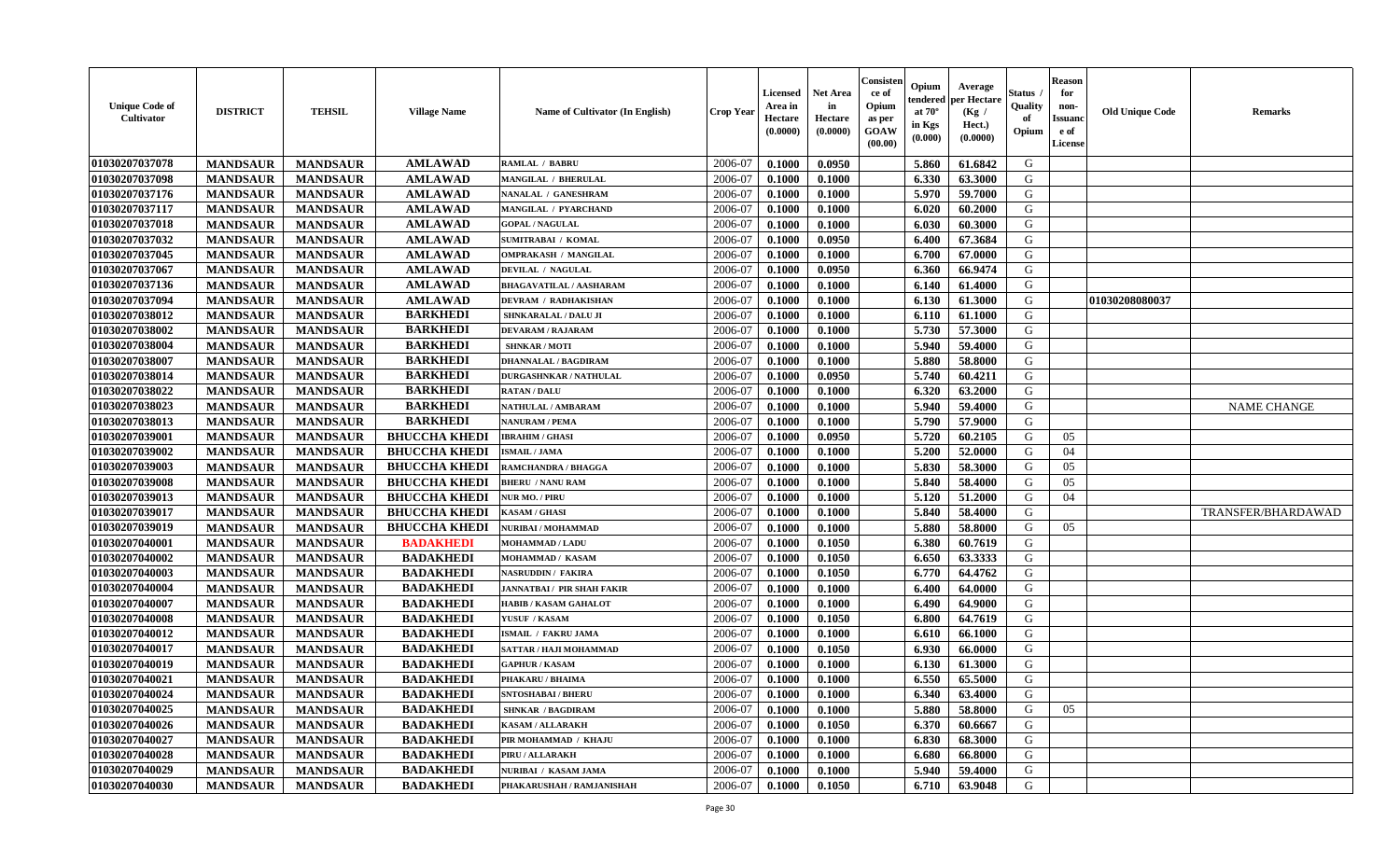| <b>Unique Code of</b><br><b>Cultivator</b> | <b>DISTRICT</b> | <b>TEHSIL</b>   | <b>Village Name</b> | <b>Name of Cultivator (In English)</b> | <b>Crop Year</b> | <b>Licensed</b><br>Area in<br>Hectare<br>(0.0000) | <b>Net Area</b><br>in<br>Hectare<br>(0.0000) | Consister<br>ce of<br>Opium<br>as per<br><b>GOAW</b><br>(00.00) | Opium<br>endered<br>at $70^{\circ}$<br>in Kgs<br>$(\mathbf{0.000})$ | Average<br>per Hectare<br>(Kg /<br>Hect.)<br>(0.0000) | Status<br>Quality<br>of<br>Opium | <b>Reason</b><br>for<br>non-<br><b>Issuand</b><br>e of<br>License | <b>Old Unique Code</b> | <b>Remarks</b>     |
|--------------------------------------------|-----------------|-----------------|---------------------|----------------------------------------|------------------|---------------------------------------------------|----------------------------------------------|-----------------------------------------------------------------|---------------------------------------------------------------------|-------------------------------------------------------|----------------------------------|-------------------------------------------------------------------|------------------------|--------------------|
| 01030207040033                             | <b>MANDSAUR</b> | <b>MANDSAUR</b> | <b>BADAKHEDI</b>    | <b>NATHU / RAJU</b>                    | 2006-07          | 0.1000                                            | 0.1000                                       |                                                                 | 6.100                                                               | 61.0000                                               | G                                |                                                                   |                        |                    |
| 01030207040034                             | <b>MANDSAUR</b> | <b>MANDSAUR</b> | <b>BADAKHEDI</b>    | <b>JIVA / RAJU</b>                     | 2006-07          | 0.1000                                            | 0.1050                                       |                                                                 | 6.380                                                               | 60.7619                                               | G                                |                                                                   |                        |                    |
| 01030207040041                             | <b>MANDSAUR</b> | <b>MANDSAUR</b> | <b>BADAKHEDI</b>    | <b>ISMAIL/KHAJU</b>                    | 2006-07          | 0.1000                                            | 0.1000                                       |                                                                 | 6.260                                                               | 62.6000                                               | G                                |                                                                   |                        |                    |
| 01030207040042                             | <b>MANDSAUR</b> | <b>MANDSAUR</b> | <b>BADAKHEDI</b>    | NUR MOHAMMAD / ALLARAKH                | 2006-07          | 0.1000                                            | 0.1050                                       |                                                                 | 6.580                                                               | 62.6667                                               | G                                |                                                                   |                        |                    |
| 01030207040043                             | <b>MANDSAUR</b> | <b>MANDSAUR</b> | <b>BADAKHEDI</b>    | AASHUBAI / PIRAMOHAMMAD                | 2006-07          | 0.1000                                            | 0.1050                                       |                                                                 | 5.560                                                               | 52.9524                                               | G                                | 04                                                                |                        |                    |
| 01030207040044                             | <b>MANDSAUR</b> | <b>MANDSAUR</b> | <b>BADAKHEDI</b>    | <b>AHAMADANUR / JIVA</b>               | 2006-07          | 0.1000                                            | 0.1050                                       |                                                                 | 6.050                                                               | 57.6190                                               | G                                | 05                                                                |                        |                    |
| 01030207040047                             | <b>MANDSAUR</b> | <b>MANDSAUR</b> | <b>BADAKHEDI</b>    | NURIBAI / KASAM HAFIJ                  | 2006-07          | 0.1000                                            | 0.1050                                       |                                                                 | 6.610                                                               | 62.9524                                               | G                                |                                                                   |                        |                    |
| 01030207040049                             | <b>MANDSAUR</b> | <b>MANDSAUR</b> | <b>BADAKHEDI</b>    | <b>LADU / KASAM</b>                    | 2006-07          | 0.1000                                            | 0.1000                                       |                                                                 | 6.600                                                               | 66.0000                                               | G                                |                                                                   |                        |                    |
| 01030207040050                             | <b>MANDSAUR</b> | <b>MANDSAUR</b> | <b>BADAKHEDI</b>    | PYARA / KASAM                          | 2006-07          | 0.1000                                            | 0.1000                                       |                                                                 | 6.570                                                               | 65.7000                                               | G                                |                                                                   |                        |                    |
| 01030207040052                             | <b>MANDSAUR</b> | <b>MANDSAUR</b> | <b>BADAKHEDI</b>    | ISMAIL / FAKIRA IMLIWALA               | 2006-07          | 0.1000                                            | 0.1000                                       |                                                                 | 6.390                                                               | 63.9000                                               | G                                |                                                                   |                        |                    |
| 01030207040057                             | <b>MANDSAUR</b> | <b>MANDSAUR</b> | <b>BADAKHEDI</b>    | HAMID SHAH / RAMJAN SHAH FAKIR PIRSHAH | 2006-07          | 0.1000                                            | 0.1050                                       |                                                                 | 6.770                                                               | 64.4762                                               | G                                |                                                                   |                        |                    |
| 01030207040059                             | <b>MANDSAUR</b> | <b>MANDSAUR</b> | <b>BADAKHEDI</b>    | YUSUF / ALLARAKH                       | 2006-07          | 0.1000                                            | 0.1000                                       |                                                                 | 6.190                                                               | 61.9000                                               | G                                |                                                                   |                        |                    |
| 01030207040066                             | <b>MANDSAUR</b> | <b>MANDSAUR</b> | <b>BADAKHEDI</b>    | <b>RAMLAL / BHUVAN</b>                 | 2006-07          | 0.1000                                            | 0.1050                                       |                                                                 | 6.050                                                               | 57.6190                                               | G                                | 05                                                                |                        |                    |
| 01030207040068                             | <b>MANDSAUR</b> | <b>MANDSAUR</b> | <b>BADAKHEDI</b>    | NURI BAI / BHIMA                       | 2006-07          | 0.1000                                            | 0.1000                                       |                                                                 | 6.230                                                               | 62.3000                                               | G                                |                                                                   |                        |                    |
| 01030207040069                             | <b>MANDSAUR</b> | <b>MANDSAUR</b> | <b>BADAKHEDI</b>    | <b>AHAMADANUR / BHIMA</b>              | 2006-07          | 0.1000                                            | 0.1000                                       |                                                                 | 5.810                                                               | 58.1000                                               | G                                | 05                                                                |                        |                    |
| 01030207040072                             | <b>MANDSAUR</b> | <b>MANDSAUR</b> | <b>BADAKHEDI</b>    | MEHBUB / MOHAMMAD GEHLOD               | 2006-07          | 0.1000                                            | 0.1000                                       |                                                                 | 6.210                                                               | 62.1000                                               | G                                |                                                                   |                        |                    |
| 01030207040073                             | <b>MANDSAUR</b> | <b>MANDSAUR</b> | <b>BADAKHEDI</b>    | <b>BABU / IBRAHIM</b>                  | 2006-07          | 0.1000                                            | 0.1050                                       |                                                                 | 6.260                                                               | 59.6190                                               | G                                |                                                                   |                        |                    |
| 01030207040074                             | <b>MANDSAUR</b> | <b>MANDSAUR</b> | <b>BADAKHEDI</b>    | LAL MOHAMMAD URF LADU/ KHAJU           | 2006-07          | 0.1000                                            | 0.1000                                       |                                                                 | 5.750                                                               | 57.5000                                               | G                                |                                                                   |                        |                    |
| 01030207040077                             | <b>MANDSAUR</b> | <b>MANDSAUR</b> | <b>BADAKHEDI</b>    | <b>MUBARIK HUSEN / PHAKARU</b>         | 2006-07          | 0.1000                                            | 0.1050                                       |                                                                 | 6.870                                                               | 65.4286                                               | G                                |                                                                   |                        |                    |
| 01030207040078                             | <b>MANDSAUR</b> | <b>MANDSAUR</b> | <b>BADAKHEDI</b>    | <b>GAPHUR / ALLARAKH PATEL</b>         | 2006-07          | 0.1000                                            | 0.1000                                       |                                                                 | 6.880                                                               | 68.8000                                               | G                                |                                                                   |                        |                    |
| 01030207040079                             | <b>MANDSAUR</b> | <b>MANDSAUR</b> | <b>BADAKHEDI</b>    | SABIR HUSSAIN / FAKRU                  | 2006-07          | 0.1000                                            | 0.1050                                       |                                                                 | 6.930                                                               | 66.0000                                               | G                                |                                                                   |                        |                    |
| 01030207040080                             | <b>MANDSAUR</b> | <b>MANDSAUR</b> | <b>BADAKHEDI</b>    | HAPHIJ GAPHUR / NATHU JI               | 2006-07          | 0.1000                                            | 0.1050                                       |                                                                 | 6.590                                                               | 62.7619                                               | G                                |                                                                   |                        |                    |
| 01030207040086                             | <b>MANDSAUR</b> | <b>MANDSAUR</b> | <b>BADAKHEDI</b>    | TAJU / JAMA                            | 2006-07          | 0.1000                                            | 0.0950                                       |                                                                 | 5.950                                                               | 62.6316                                               | G                                |                                                                   |                        |                    |
| 01030207040048                             | <b>MANDSAUR</b> | <b>MANDSAUR</b> | <b>BADAKHEDI</b>    | <b>HASAM / ALLARAKH</b>                | 2006-07          | 0.1000                                            | 0.0950                                       |                                                                 | 5.343                                                               | 56.2421                                               | G                                | 05                                                                |                        |                    |
| 01030207040046                             | <b>MANDSAUR</b> | <b>MANDSAUR</b> | <b>BADAKHEDI</b>    | KHAJU / ALLARAKH                       | 2006-07          | 0.1000                                            | 0.1000                                       |                                                                 | 6.370                                                               | 63.7000                                               | G                                |                                                                   |                        | <b>NAME CHANGE</b> |
| 01030207040037                             | <b>MANDSAUR</b> | <b>MANDSAUR</b> | <b>BADAKHEDI</b>    | <b>ABBAS / TAJU</b>                    | 2006-07          | 0.1000                                            | 0.1050                                       |                                                                 | 6.010                                                               | 57.2381                                               | G                                | 05                                                                |                        |                    |
| 01030207040010                             | <b>MANDSAUR</b> | <b>MANDSAUR</b> | <b>BADAKHEDI</b>    | <b>MUBARIK / FAKARU</b>                | 2006-07          | 0.1000                                            | 0.0950                                       |                                                                 | 5.960                                                               | 62.7368                                               | G                                |                                                                   |                        |                    |
| 01030207040009                             | <b>MANDSAUR</b> | <b>MANDSAUR</b> | <b>BADAKHEDI</b>    | NARU / KAMRU FAKRU                     | 2006-07          | 0.1000                                            | 0.1000                                       |                                                                 | 6.230                                                               | 62.3000                                               | G                                |                                                                   |                        |                    |
| 01030207040062                             | <b>MANDSAUR</b> | <b>MANDSAUR</b> | <b>BADAKHEDI</b>    | <b>GAFUR / MOHAMMAD</b>                | 2006-07          | 0.1000                                            | 0.1000                                       |                                                                 | 6.400                                                               | 64.0000                                               | G                                |                                                                   |                        |                    |
| 01030207040082                             | <b>MANDSAUR</b> | <b>MANDSAUR</b> | <b>BADAKHEDI</b>    | <b>ISMAIL / KASAM AJAMERI</b>          | 2006-07          | 0.1000                                            | 0.1000                                       |                                                                 | 5.770                                                               | 57.7000                                               | G                                | 05                                                                |                        |                    |
| 01030207040063                             | <b>MANDSAUR</b> | <b>MANDSAUR</b> | <b>BADAKHEDI</b>    | <b>SATTAR / KASAM MUNSHI</b>           | 2006-07          | 0.1000                                            | 0.1000                                       |                                                                 | 6.900                                                               | 69.0000                                               | G                                |                                                                   |                        |                    |
| 01030207040013                             | <b>MANDSAUR</b> | <b>MANDSAUR</b> | <b>BADAKHEDI</b>    | YUSUPH / KHAJU                         | 2006-07          | 0.1000                                            | 0.1000                                       |                                                                 | 6.590                                                               | 65.9000                                               | G                                |                                                                   |                        |                    |
| 01030207040075                             | <b>MANDSAUR</b> | <b>MANDSAUR</b> | <b>BADAKHEDI</b>    | <b>MUSTAK / KASAM SHAH</b>             | 2006-07          | 0.1000                                            | 0.1000                                       |                                                                 | 5.730                                                               | 57.3000                                               | G                                | 05                                                                |                        |                    |
| 01030207040084                             | <b>MANDSAUR</b> | <b>MANDSAUR</b> | <b>BADAKHEDI</b>    | KAYYUM / LADU                          | 2006-07          | 0.1000                                            | 0.1000                                       |                                                                 | 6.200                                                               | 62.0000                                               | G                                |                                                                   |                        |                    |
| 01030207040023                             | <b>MANDSAUR</b> | <b>MANDSAUR</b> | <b>BADAKHEDI</b>    | RAJU / ALLARAKH                        | 2006-07          | 0.1000                                            | 0.1000                                       |                                                                 | 6.360                                                               | 63.6000                                               | G                                |                                                                   |                        |                    |
| 01030207040076                             | <b>MANDSAUR</b> | MANDSAUR        | <b>BADAKHEDI</b>    | <b>ISHAK / LADU</b>                    | 2006-07          | 0.1000                                            | 0.1000                                       |                                                                 | 6.130                                                               | 61.3000                                               | G                                |                                                                   |                        |                    |
| 01030207040096                             | <b>MANDSAUR</b> | <b>MANDSAUR</b> | <b>BADAKHEDI</b>    | <b>FAKRU / NATHU</b>                   | 2006-07          | 0.1000                                            | 0.1050                                       |                                                                 | 6.370                                                               | 60.6667                                               | G                                |                                                                   |                        |                    |
| 01030207040085                             | <b>MANDSAUR</b> | <b>MANDSAUR</b> | <b>BADAKHEDI</b>    | <b>BABU / HASAM</b>                    | 2006-07          | 0.1000                                            | 0.1000                                       |                                                                 | 5.870                                                               | 58.7000                                               | G                                | 05                                                                |                        |                    |
| 01030207040020                             | <b>MANDSAUR</b> | <b>MANDSAUR</b> | <b>BADAKHEDI</b>    | NUR MOHAMMAD / FAKRU                   | 2006-07          | 0.1000                                            | 0.1000                                       |                                                                 | 5.890                                                               | 58.9000                                               | G                                |                                                                   |                        |                    |
| 01030207040006                             | <b>MANDSAUR</b> | <b>MANDSAUR</b> | <b>BADAKHEDI</b>    | <b>MO.HUSEN / NUR MOHAMMAD</b>         | 2006-07          | 0.1000                                            | 0.1000                                       |                                                                 | 5.780                                                               | 57.8000                                               | G                                | 05                                                                |                        |                    |
| 01030207040005                             | <b>MANDSAUR</b> | <b>MANDSAUR</b> | <b>BADAKHEDI</b>    | HAMID / LADU                           | 2006-07          | 0.1000                                            | 0.1050                                       |                                                                 | 6.520                                                               | 62.0952                                               | G                                |                                                                   |                        |                    |
| 01030207040054                             | <b>MANDSAUR</b> | <b>MANDSAUR</b> | <b>BADAKHEDI</b>    | <b>RAMCHANDRA / PHULA</b>              | 2006-07          | 0.1000                                            | 0.1000                                       |                                                                 | 5.860                                                               | 58.6000                                               | G                                |                                                                   |                        |                    |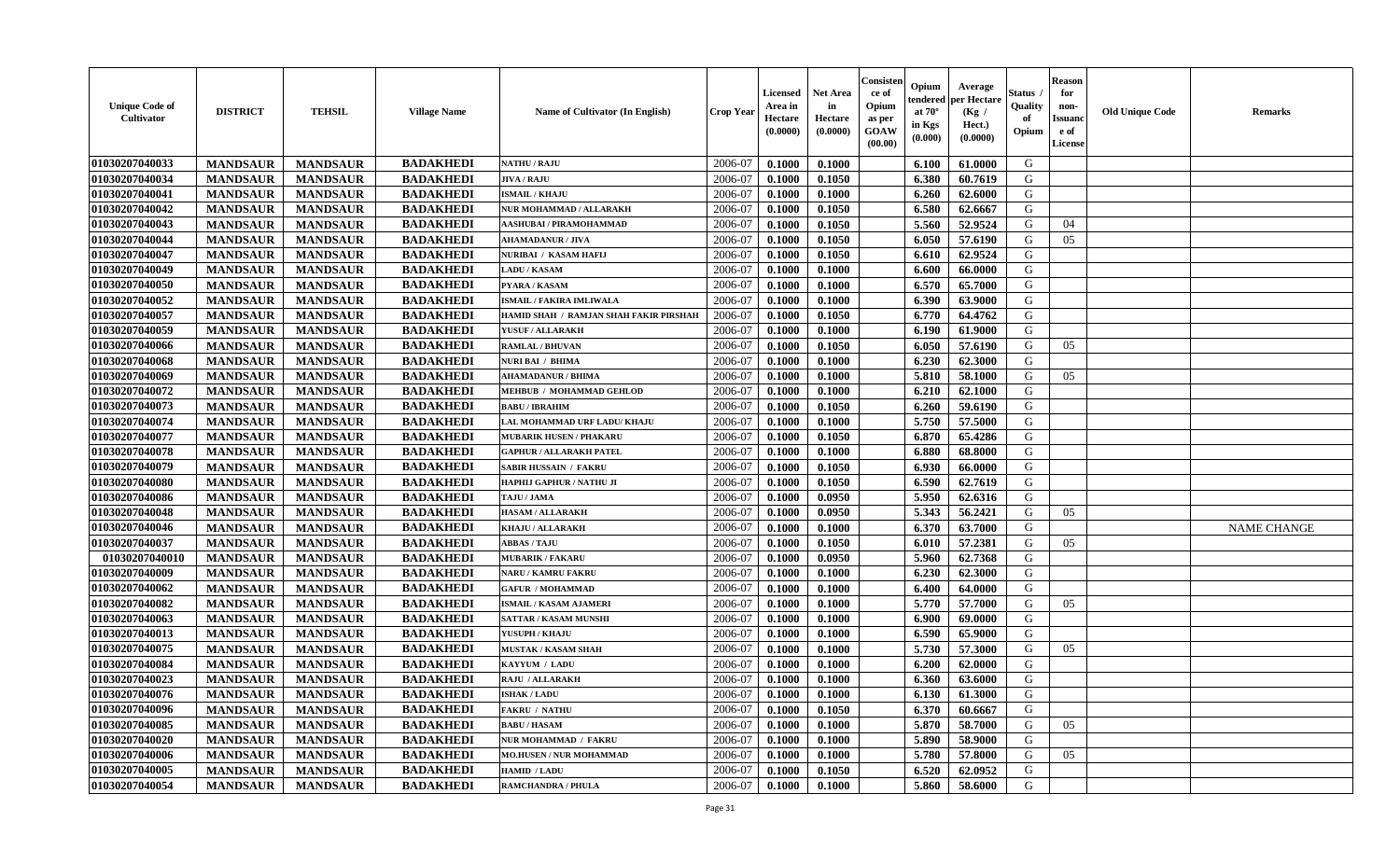| <b>Unique Code of</b><br><b>Cultivator</b> | <b>DISTRICT</b> | <b>TEHSIL</b>   | <b>Village Name</b> | <b>Name of Cultivator (In English)</b> | <b>Crop Year</b> | <b>Licensed</b><br>Area in<br>Hectare<br>(0.0000) | <b>Net Area</b><br>in<br>Hectare<br>(0.0000) | Consister<br>ce of<br>Opium<br>as per<br><b>GOAW</b><br>(00.00) | Opium<br>endered<br>at $70^\circ$<br>in Kgs<br>$(\mathbf{0.000})$ | Average<br>per Hectare<br>(Kg)<br>Hect.)<br>(0.0000) | Status<br>Quality<br>of<br>Opium | <b>Reason</b><br>for<br>non-<br><b>Issuano</b><br>e of<br>License | <b>Old Unique Code</b> | <b>Remarks</b> |
|--------------------------------------------|-----------------|-----------------|---------------------|----------------------------------------|------------------|---------------------------------------------------|----------------------------------------------|-----------------------------------------------------------------|-------------------------------------------------------------------|------------------------------------------------------|----------------------------------|-------------------------------------------------------------------|------------------------|----------------|
| 01030207040018                             | <b>MANDSAUR</b> | <b>MANDSAUR</b> | <b>BADAKHEDI</b>    | PHAKARU / TAJU                         | 2006-07          | 0.1000                                            | 0.1000                                       |                                                                 | 5.460                                                             | 54.6000                                              | G                                | 04                                                                |                        |                |
| 01030207040098                             | <b>MANDSAUR</b> | <b>MANDSAUR</b> | <b>BADAKHEDI</b>    | <b>ISHAK / NUR MOHAMMAD</b>            | 2006-07          | 0.1000                                            | 0.1000                                       |                                                                 | 6.280                                                             | 62.8000                                              | G                                |                                                                   | 01030207052040         |                |
| 01030207040071                             | <b>MANDSAUR</b> | <b>MANDSAUR</b> | <b>BADAKHEDI</b>    | KAYYUM / NUR MOHAMMAD                  | 2006-07          | 0.1000                                            | 0.1000                                       |                                                                 | 6.260                                                             | 62.6000                                              | G                                |                                                                   | 01030207052046         |                |
| 01030207040070                             | <b>MANDSAUR</b> | <b>MANDSAUR</b> | <b>BADAKHEDI</b>    | <b>ISMAIL / ALLARAKH</b>               | 2006-07          | 0.1000                                            | 0.1000                                       |                                                                 | 5.980                                                             | 59.8000                                              | G                                |                                                                   | 01030207052050         |                |
| 01030207040099                             | <b>MANDSAUR</b> | <b>MANDSAUR</b> | <b>BADAKHEDI</b>    | <b>NANDARAM / BHERA</b>                | 2006-07          | 0.1000                                            | 0.1050                                       |                                                                 | 5.400                                                             | 51.4286                                              | G                                | 04                                                                | 01030207061009         |                |
| 01030207041031                             | <b>MANDSAUR</b> | <b>MANDSAUR</b> | <b>BHALOT</b>       | <b>BADRILAL / TULSIRAM</b>             | 2006-07          | 0.1000                                            | 0.0950                                       |                                                                 | 6.190                                                             | 65.1579                                              | G                                |                                                                   |                        |                |
| 01030207041003                             | <b>MANDSAUR</b> | <b>MANDSAUR</b> | <b>BHALOT</b>       | RAMCHANDRA / BHUWAN                    | 2006-07          | 0.1000                                            | 0.0950                                       |                                                                 | 7.490                                                             | 78.8421                                              | G                                |                                                                   |                        |                |
| 01030207041009                             | <b>MANDSAUR</b> | <b>MANDSAUR</b> | <b>BHALOT</b>       | <b>GOVINDRAM / GANGARAM</b>            | 2006-07          | 0.1000                                            | 0.0950                                       |                                                                 | 5.660                                                             | 59.5789                                              | G                                |                                                                   |                        |                |
| 01030207041010                             | <b>MANDSAUR</b> | <b>MANDSAUR</b> | <b>BHALOT</b>       | <b>DEVILAL / BHAGWAN</b>               | 2006-07          | 0.1000                                            | 0.0950                                       |                                                                 | 6.150                                                             | 64.7368                                              | G                                |                                                                   |                        |                |
| 01030207041011                             | <b>MANDSAUR</b> | <b>MANDSAUR</b> | <b>BHALOT</b>       | KANWARLAL / MANGILAL                   | 2006-07          | 0.1000                                            | 0.0950                                       |                                                                 | 6.350                                                             | 66.8421                                              | G                                |                                                                   |                        |                |
| 01030207041012                             | <b>MANDSAUR</b> | <b>MANDSAUR</b> | <b>BHALOT</b>       | NATHULAL / GANGARAM                    | 2006-07          | 0.1000                                            | 0.1000                                       |                                                                 | 6.560                                                             | 65.6000                                              | G                                |                                                                   |                        |                |
| 01030207041013                             | <b>MANDSAUR</b> | <b>MANDSAUR</b> | <b>BHALOT</b>       | <b>BHAGWAN / JASRAJ</b>                | 2006-07          | 0.1000                                            | 0.0950                                       |                                                                 | 6.250                                                             | 65.7895                                              | G                                |                                                                   |                        |                |
| 01030207041014                             | <b>MANDSAUR</b> | <b>MANDSAUR</b> | <b>BHALOT</b>       | <b>JAGDISH / RAGUNATH</b>              | 2006-07          | 0.1000                                            | 0.0950                                       |                                                                 | 6.410                                                             | 67.4737                                              | G                                |                                                                   |                        |                |
| 01030207041015                             | <b>MANDSAUR</b> | <b>MANDSAUR</b> | <b>BHALOT</b>       | HIRANATH / ONKARNATH                   | 2006-07          | 0.1000                                            | 0.0950                                       |                                                                 | 5.680                                                             | 59.7895                                              | G                                |                                                                   |                        |                |
| 01030207041016                             | <b>MANDSAUR</b> | <b>MANDSAUR</b> | <b>BHALOT</b>       | SHANTILAL / BHAGIRATH                  | 2006-07          | 0.1000                                            | 0.1000                                       |                                                                 | 6.280                                                             | 62.8000                                              | G                                |                                                                   |                        |                |
| 01030207041017                             | <b>MANDSAUR</b> | <b>MANDSAUR</b> | <b>BHALOT</b>       | <b>BHARAT SINGH / HARI SINGH</b>       | 2006-07          | 0.1000                                            | 0.0950                                       |                                                                 | 5.380                                                             | 56.6316                                              | G                                |                                                                   |                        |                |
| 01030207041018                             | <b>MANDSAUR</b> | <b>MANDSAUR</b> | <b>BHALOT</b>       | <b>DHANARAJ / RATANLAL</b>             | 2006-07          | 0.1000                                            | 0.1000                                       |                                                                 | 6.210                                                             | 62.1000                                              | G                                | 01                                                                |                        |                |
| 01030207041020                             | <b>MANDSAUR</b> | <b>MANDSAUR</b> | <b>BHALOT</b>       | MANGILAL / GANGARAM                    | 2006-07          | 0.1000                                            | 0.0950                                       |                                                                 | 5.940                                                             | 62.5263                                              | G                                |                                                                   |                        |                |
| 01030207041021                             | <b>MANDSAUR</b> | <b>MANDSAUR</b> | <b>BHALOT</b>       | AMRATRAM / BAGDIRAM                    | 2006-07          | 0.1000                                            | 0.0950                                       |                                                                 | 6.220                                                             | 65.4737                                              | G                                |                                                                   |                        |                |
| 01030207041023                             | <b>MANDSAUR</b> | <b>MANDSAUR</b> | <b>BHALOT</b>       | <b>ONKARLAL / MODAJI</b>               | 2006-07          | 0.1000                                            | 0.1000                                       |                                                                 | 6.230                                                             | 62.3000                                              | G                                |                                                                   |                        |                |
| 01030207041024                             | <b>MANDSAUR</b> | <b>MANDSAUR</b> | <b>BHALOT</b>       | <b>DINDAYAL / AMRU</b>                 | 2006-07          | 0.1000                                            | 0.0950                                       |                                                                 | 5.810                                                             | 61.1579                                              | G                                |                                                                   |                        |                |
| 01030207041025                             | <b>MANDSAUR</b> | <b>MANDSAUR</b> | <b>BHALOT</b>       | <b>UDAYRAM / KESHURAM</b>              | 2006-07          | 0.1000                                            | 0.0950                                       |                                                                 | 6.500                                                             | 68.4211                                              | G                                |                                                                   |                        |                |
| 01030207041026                             | <b>MANDSAUR</b> | <b>MANDSAUR</b> | <b>BHALOT</b>       | HUKUM SINGH / GORDHAN SINGH            | 2006-07          | 0.1000                                            | 0.0950                                       |                                                                 | 5.920                                                             | 62.3158                                              | G                                |                                                                   |                        |                |
| 01030207041027                             | <b>MANDSAUR</b> | <b>MANDSAUR</b> | <b>BHALOT</b>       | PREMCHAND / BAGDIRAM                   | 2006-07          | 0.1000                                            | 0.0950                                       |                                                                 | 6.160                                                             | 64.8421                                              | G                                |                                                                   |                        |                |
| 01030207041029                             | <b>MANDSAUR</b> | <b>MANDSAUR</b> | <b>BHALOT</b>       | SHYAMLAL / BHERULAL                    | 2006-07          | 0.1000                                            | 0.1000                                       |                                                                 | 6.560                                                             | 65.6000                                              | G                                |                                                                   |                        |                |
| 01030207041030                             | <b>MANDSAUR</b> | <b>MANDSAUR</b> | <b>BHALOT</b>       | KACHRU / NANURAM                       | 2006-07          | 0.1000                                            | 0.0900                                       |                                                                 | 6.230                                                             | 69.2222                                              | G                                |                                                                   |                        |                |
| 01030207041032                             | <b>MANDSAUR</b> | <b>MANDSAUR</b> | <b>BHALOT</b>       | <b>GANGARAM / FATTA</b>                | 2006-07          | 0.1000                                            | 0.1000                                       |                                                                 | 6.390                                                             | 63.9000                                              | G                                |                                                                   |                        |                |
| 01030207041033                             | <b>MANDSAUR</b> | <b>MANDSAUR</b> | <b>BHALOT</b>       | SHANTILAL / TEKA                       | 2006-07          | 0.1000                                            | 0.0950                                       |                                                                 | 6.850                                                             | 72.1053                                              | G                                |                                                                   |                        |                |
| 01030207041034                             | <b>MANDSAUR</b> | <b>MANDSAUR</b> | <b>BHALOT</b>       | <b>RUPLAL / BHUWAN</b>                 | 2006-07          | 0.1000                                            | 0.1000                                       |                                                                 | 6.220                                                             | 62.2000                                              | G                                |                                                                   |                        |                |
| 01030207041035                             | <b>MANDSAUR</b> | <b>MANDSAUR</b> | <b>BHALOT</b>       | <b>MANGILAL / TEKA (SUTHAR)</b>        | 2006-07          | 0.1000                                            | 0.0900                                       |                                                                 | 5.620                                                             | 62.4444                                              | G                                |                                                                   |                        |                |
| 01030207041036                             | <b>MANDSAUR</b> | <b>MANDSAUR</b> | <b>BHALOT</b>       | <b>UDAYLAL / HANSRAJ</b>               | 2006-07          | 0.1000                                            | 0.1000                                       |                                                                 | 6.920                                                             | 69.2000                                              | G                                |                                                                   |                        |                |
| 01030207041037                             | <b>MANDSAUR</b> | <b>MANDSAUR</b> | <b>BHALOT</b>       | <b>MANGUBAI/GOPAL</b>                  | 2006-07          | 0.1000                                            | 0.1000                                       |                                                                 | 5.320                                                             | 53.2000                                              | G                                | 04                                                                |                        |                |
| 01030207041038                             | <b>MANDSAUR</b> | <b>MANDSAUR</b> | <b>BHALOT</b>       | RAMPRASAD / AMRU                       | 2006-07          | 0.1000                                            | 0.1000                                       |                                                                 | 6.050                                                             | 60.5000                                              | G                                |                                                                   |                        |                |
| 01030207041040                             | <b>MANDSAUR</b> | <b>MANDSAUR</b> | <b>BHALOT</b>       | DEVISINGH / GORDHANSINGH               | 2006-07          | 0.1000                                            | 0.1050                                       |                                                                 | 4.470                                                             | 42.5714                                              | G                                | 04                                                                |                        |                |
| 01030207041041                             | <b>MANDSAUR</b> | <b>MANDSAUR</b> | <b>BHALOT</b>       | <b>BHERULAL / BHUWAN</b>               | 2006-07          | 0.1000                                            | 0.0950                                       |                                                                 | 6.500                                                             | 68.4211                                              | G                                |                                                                   |                        |                |
| 01030207041042                             | <b>MANDSAUR</b> | <b>MANDSAUR</b> | <b>BHALOT</b>       | <b>BHAGAVAN / VARADA</b>               | 2006-07          | 0.1000                                            | 0.0950                                       |                                                                 |                                                                   | 4.940 52.0000                                        | G                                | 04                                                                |                        |                |
| 01030207041044                             | <b>MANDSAUR</b> | <b>MANDSAUR</b> | <b>BHALOT</b>       | <b>GORDHAN / RATANLAL</b>              | 2006-07          | 0.1000                                            | 0.0950                                       |                                                                 | 5.500                                                             | 57.8947                                              | G                                | 05                                                                |                        |                |
| 01030207041046                             | <b>MANDSAUR</b> | <b>MANDSAUR</b> | <b>BHALOT</b>       | RATANLAL / RAMCHANDRAA                 | 2006-07          | 0.1000                                            | 0.0950                                       |                                                                 | 5.870                                                             | 61.7895                                              | G                                |                                                                   |                        |                |
| 01030207041047                             | <b>MANDSAUR</b> | <b>MANDSAUR</b> | <b>BHALOT</b>       | <b>BHERULAL / BHAGAVAN</b>             | 2006-07          | 0.1000                                            | 0.1000                                       |                                                                 | 6.150                                                             | 61.5000                                              | G                                |                                                                   |                        |                |
| 01030207041048                             | <b>MANDSAUR</b> | <b>MANDSAUR</b> | <b>BHALOT</b>       | KHEMRAJ / RAMCHANDRA                   | 2006-07          | 0.1000                                            |                                              |                                                                 |                                                                   | 0.0000                                               | $\mathbf{F}$                     |                                                                   |                        |                |
| 01030207041050                             | <b>MANDSAUR</b> | <b>MANDSAUR</b> | <b>BHALOT</b>       | <b>DEVILAL / FATTA</b>                 | 2006-07          | 0.1000                                            | 0.1000                                       |                                                                 | 5.670                                                             | 56.7000                                              | G                                | 05                                                                |                        |                |
| 01030207041051                             | <b>MANDSAUR</b> | <b>MANDSAUR</b> | <b>BHALOT</b>       | <b>BADRILAL / TEKA</b>                 | 2006-07          | 0.1000                                            | 0.0950                                       |                                                                 | 6.980                                                             | 73.4737                                              | G                                |                                                                   |                        |                |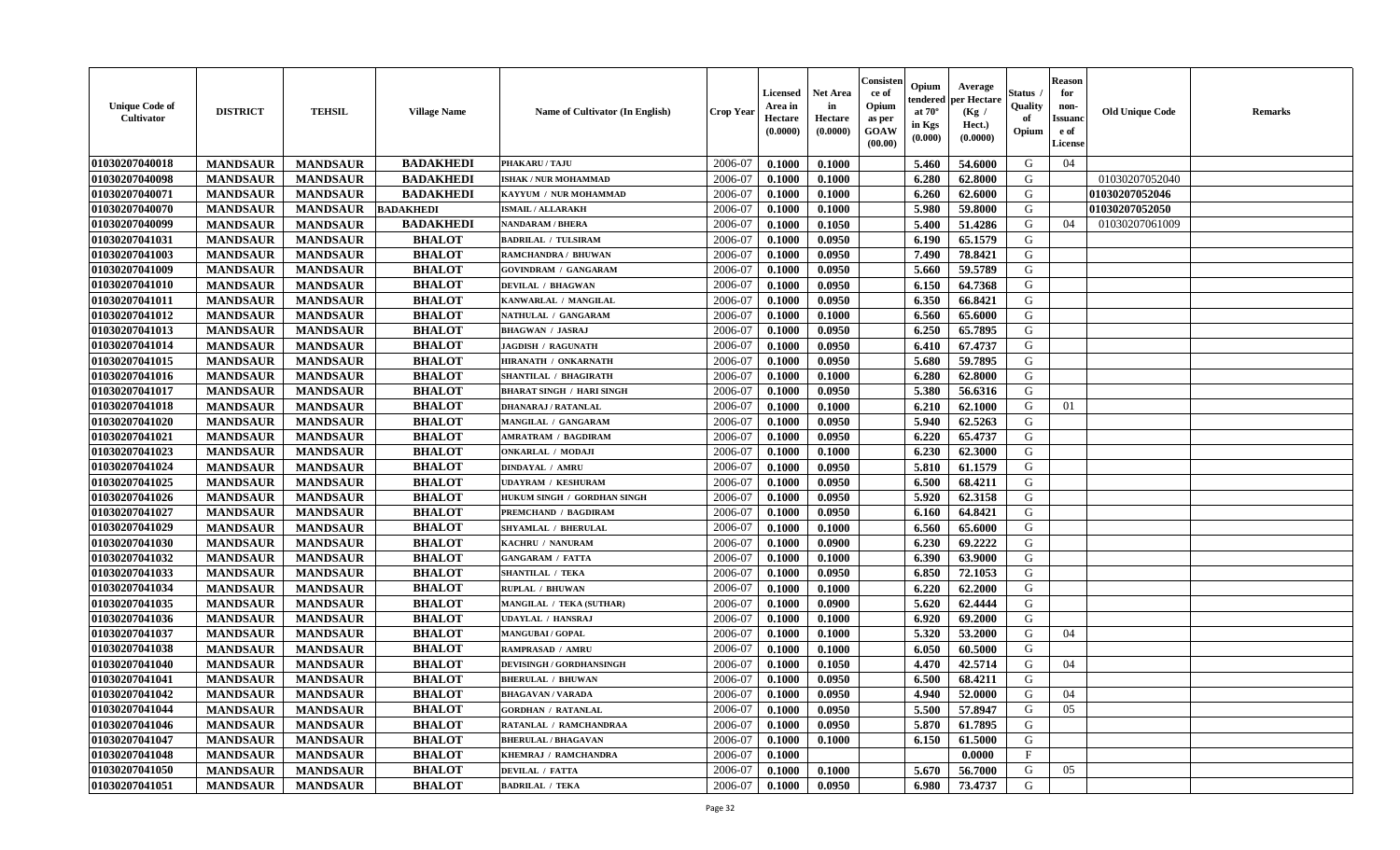| <b>Unique Code of</b><br>Cultivator | <b>DISTRICT</b> | <b>TEHSIL</b>   | <b>Village Name</b> | <b>Name of Cultivator (In English)</b> | Crop Year | Licensed<br>Area in<br>Hectare<br>(0.0000) | <b>Net Area</b><br>in<br>Hectare<br>(0.0000) | Consister<br>ce of<br>Opium<br>as per<br>GOAW<br>(00.00) | Opium<br>endered<br>at $70^\circ$<br>in Kgs<br>(0.000) | Average<br>per Hectare<br>(Kg /<br>Hect.)<br>(0.0000) | Status<br>Quality<br>of<br>Opium | <b>Reason</b><br>for<br>non-<br><b>Issuanc</b><br>e of<br><b>License</b> | <b>Old Unique Code</b> | <b>Remarks</b>     |
|-------------------------------------|-----------------|-----------------|---------------------|----------------------------------------|-----------|--------------------------------------------|----------------------------------------------|----------------------------------------------------------|--------------------------------------------------------|-------------------------------------------------------|----------------------------------|--------------------------------------------------------------------------|------------------------|--------------------|
| 01030207041054                      | <b>MANDSAUR</b> | <b>MANDSAUR</b> | <b>BHALOT</b>       | KESHIBAI / NARAYAN                     | 2006-07   | 0.1000                                     | 0.1000                                       |                                                          | 6.170                                                  | 61.7000                                               | G                                |                                                                          |                        |                    |
| 01030207041057                      | <b>MANDSAUR</b> | <b>MANDSAUR</b> | <b>BHALOT</b>       | <b>GANGARAM / BHUWAN</b>               | 2006-07   | 0.1000                                     | 0.0950                                       |                                                          | 5.850                                                  | 61.5789                                               | G                                |                                                                          |                        |                    |
| 01030207041060                      | <b>MANDSAUR</b> | <b>MANDSAUR</b> | <b>BHALOT</b>       | RAM KUNWAR / VISHNU                    | 2006-07   | 0.1000                                     | 0.1050                                       |                                                          | 6.800                                                  | 64.7619                                               | G                                |                                                                          |                        |                    |
| 01030207041063                      | <b>MANDSAUR</b> | <b>MANDSAUR</b> | <b>BHALOT</b>       | <b>NANDA / RATAN</b>                   | 2006-07   | 0.1000                                     | 0.1000                                       |                                                          | 6.220                                                  | 62.2000                                               | G                                |                                                                          |                        | <b>NAME CHANGE</b> |
| 01030207041065                      | <b>MANDSAUR</b> | <b>MANDSAUR</b> | <b>BHALOT</b>       | <b>BHAGWAN / MANNA</b>                 | 2006-07   | 0.1000                                     | 0.1000                                       |                                                          | 5.470                                                  | 54.7000                                               | G                                | 04                                                                       |                        |                    |
| 01030207041067                      | <b>MANDSAUR</b> | <b>MANDSAUR</b> | <b>BHALOT</b>       | <b>RUPLAL / BHORIRAM</b>               | 2006-07   | 0.1000                                     | 0.0950                                       |                                                          | 5.840                                                  | 61.4737                                               | G                                |                                                                          |                        |                    |
| 01030207041069                      | <b>MANDSAUR</b> | <b>MANDSAUR</b> | <b>BHALOT</b>       | <b>SHYAMLAL / NEMICHAND</b>            | 2006-07   | 0.1000                                     | 0.0950                                       |                                                          | 5.720                                                  | 60.2105                                               | G                                |                                                                          |                        |                    |
| 01030207041073                      | <b>MANDSAUR</b> | <b>MANDSAUR</b> | <b>BHALOT</b>       | NANDRAM / BHERULAL                     | 2006-07   | 0.1000                                     | 0.0950                                       |                                                          | 6.360                                                  | 66.9474                                               | G                                |                                                                          |                        |                    |
| 01030207041077                      | <b>MANDSAUR</b> | <b>MANDSAUR</b> | <b>BHALOT</b>       | <b>AMARU / KESHURAM</b>                | 2006-07   | 0.1000                                     | 0.0950                                       |                                                          | 6.170                                                  | 64.9474                                               | G                                |                                                                          |                        |                    |
| 01030207041080                      | <b>MANDSAUR</b> | <b>MANDSAUR</b> | <b>BHALOT</b>       | <b>DEVA / BHERA</b>                    | 2006-07   | 0.1000                                     | 0.1000                                       |                                                          | 5.950                                                  | 59.5000                                               | G                                |                                                                          |                        |                    |
| 01030207041084                      | <b>MANDSAUR</b> | <b>MANDSAUR</b> | <b>BHALOT</b>       | KAMALNATH / SHAMBHUNATH                | 2006-07   | 0.1000                                     | 0.0950                                       |                                                          | 5.840                                                  | 61.4737                                               | G                                |                                                                          |                        |                    |
| 01030207041088                      | <b>MANDSAUR</b> | <b>MANDSAUR</b> | <b>BHALOT</b>       | <b>KESHURAM / VARADA</b>               | 2006-07   | 0.1000                                     | 0.0950                                       |                                                          | 6.210                                                  | 65.3684                                               | G                                |                                                                          |                        | <b>NAME CHANGE</b> |
| 01030207041092                      | <b>MANDSAUR</b> | <b>MANDSAUR</b> | <b>BHALOT</b>       | <b>RAMIBAI / BHERULAL</b>              | 2006-07   | 0.1000                                     | 0.0800                                       |                                                          | 4.840                                                  | 60.5000                                               | G                                |                                                                          |                        |                    |
| 01030207041097                      | <b>MANDSAUR</b> | <b>MANDSAUR</b> | <b>BHALOT</b>       | <b>GANESHRAM / KESHURAM</b>            | 2006-07   | 0.1000                                     | 0.0950                                       |                                                          | 5.810                                                  | 61.1579                                               | G                                | 05                                                                       |                        |                    |
| 01030207041098                      | <b>MANDSAUR</b> | <b>MANDSAUR</b> | <b>BHALOT</b>       | <b>DIPAKUVNR / HARASINGH</b>           | 2006-07   | 0.1000                                     | 0.0950                                       |                                                          | 5.540                                                  | 58.3158                                               | G                                |                                                                          |                        |                    |
| 01030207041100                      | <b>MANDSAUR</b> | <b>MANDSAUR</b> | <b>BHALOT</b>       | RATANABAI / BHANVARLAL                 | 2006-07   | 0.1000                                     | 0.1000                                       |                                                          | 5.590                                                  | 55.9000                                               | G                                | 04                                                                       |                        |                    |
| 01030207041103                      | <b>MANDSAUR</b> | <b>MANDSAUR</b> | <b>BHALOT</b>       | NANDIBAI / JASRAJ                      | 2006-07   | 0.1000                                     | 0.0950                                       |                                                          | 6.170                                                  | 64.9474                                               | G                                |                                                                          |                        |                    |
| 01030207041107                      | <b>MANDSAUR</b> | <b>MANDSAUR</b> | <b>BHALOT</b>       | <b>BHANWARLAL / PANNALAL</b>           | 2006-07   | 0.1000                                     | 0.1000                                       |                                                          | 6.210                                                  | 62.1000                                               | G                                |                                                                          |                        |                    |
| 01030207041111                      | <b>MANDSAUR</b> | <b>MANDSAUR</b> | <b>BHALOT</b>       | <b>BADRILAL / PANNALAL</b>             | 2006-07   | 0.1000                                     | 0.1000                                       |                                                          | 5.540                                                  | 55.4000                                               | G                                | 04                                                                       |                        |                    |
| 01030207041115                      | <b>MANDSAUR</b> | <b>MANDSAUR</b> | <b>BHALOT</b>       | DEVA / GOPAL                           | 2006-07   | 0.1000                                     | 0.1000                                       |                                                          | 6.610                                                  | 66.1000                                               | G                                |                                                                          |                        |                    |
| 01030207041126                      | <b>MANDSAUR</b> | <b>MANDSAUR</b> | <b>BHALOT</b>       | <b>BHERULAL / MODA</b>                 | 2006-07   | 0.1000                                     | 0.1000                                       |                                                          | 6.230                                                  | 62.3000                                               | G                                |                                                                          |                        |                    |
| 01030207041127                      | <b>MANDSAUR</b> | <b>MANDSAUR</b> | <b>BHALOT</b>       | <b>BAGDIRAM / BHERA</b>                | 2006-07   | 0.1000                                     | 0.0950                                       |                                                          | 6.240                                                  | 65.6842                                               | G                                |                                                                          |                        |                    |
| 01030207041128                      | <b>MANDSAUR</b> | <b>MANDSAUR</b> | <b>BHALOT</b>       | KANHAIYALAL / CHUNILAL                 | 2006-07   | 0.1000                                     | 0.1000                                       |                                                          | 6.060                                                  | 60.6000                                               | G                                |                                                                          |                        |                    |
| 01030207041131                      | <b>MANDSAUR</b> | <b>MANDSAUR</b> | <b>BHALOT</b>       | <b>BAGDIRAM / BHAGIRATH</b>            | 2006-07   | 0.1000                                     | 0.1000                                       |                                                          | 5.700                                                  | 57.0000                                               | G                                | 05                                                                       |                        |                    |
| 01030207041133                      | <b>MANDSAUR</b> | <b>MANDSAUR</b> | <b>BHALOT</b>       | <b>HARIRAM / DEVA</b>                  | 2006-07   | 0.1000                                     | 0.1000                                       |                                                          | 5.790                                                  | 57.9000                                               | G                                |                                                                          |                        |                    |
| 01030207041134                      | <b>MANDSAUR</b> | <b>MANDSAUR</b> | <b>BHALOT</b>       | <b>RAMCHANDRA / DHURA</b>              | 2006-07   | 0.1000                                     | 0.1000                                       |                                                          | 6.410                                                  | 64.1000                                               | G                                |                                                                          |                        |                    |
| 01030207041137                      | <b>MANDSAUR</b> | <b>MANDSAUR</b> | <b>BHALOT</b>       | <b>UDA / GOPAL</b>                     | 2006-07   | 0.1000                                     | 0.1000                                       |                                                          | 7.120                                                  | 71.2000                                               | G                                |                                                                          |                        |                    |
| 01030207041139                      | <b>MANDSAUR</b> | <b>MANDSAUR</b> | <b>BHALOT</b>       | <b>DHAPUBAI/DEVA</b>                   | 2006-07   | 0.1000                                     | 0.0950                                       |                                                          | 4.710                                                  | 49.5789                                               | G                                | 04                                                                       |                        |                    |
| 01030207041141                      | <b>MANDSAUR</b> | <b>MANDSAUR</b> | <b>BHALOT</b>       | <b>KISHANLAL / NATHU</b>               | 2006-07   | 0.1000                                     | 0.0950                                       |                                                          | 4.850                                                  | 51.0526                                               | G                                | 04                                                                       |                        |                    |
| 01030207041143                      | <b>MANDSAUR</b> | <b>MANDSAUR</b> | <b>BHALOT</b>       | RAMESHCHANDRA / TULASIRAM              | 2006-07   | 0.1000                                     | 0.1000                                       |                                                          | 5.520                                                  | 55.2000                                               | G                                | 04                                                                       |                        |                    |
| 01030207041144                      | <b>MANDSAUR</b> | <b>MANDSAUR</b> | <b>BHALOT</b>       | <b>RAMESHWAR / NATHU</b>               | 2006-07   | 0.1000                                     | 0.0950                                       |                                                          | 5.620                                                  | 59.1579                                               | G                                |                                                                          |                        |                    |
| 01030207041145                      | <b>MANDSAUR</b> | <b>MANDSAUR</b> | <b>BHALOT</b>       | <b>JANIBAI / BHERA</b>                 | 2006-07   | 0.1000                                     | 0.1000                                       |                                                          | 5.600                                                  | 56.0000                                               | G                                |                                                                          |                        |                    |
| 01030207041146                      | <b>MANDSAUR</b> | <b>MANDSAUR</b> | <b>BHALOT</b>       | <b>JAGANNATH / BHERULAL</b>            | 2006-07   | 0.1000                                     | 0.1000                                       |                                                          | 5.010                                                  | 50.1000                                               | G                                | 04                                                                       |                        |                    |
| 01030207041147                      | <b>MANDSAUR</b> | <b>MANDSAUR</b> | <b>BHALOT</b>       | <b>DHAPUBAI/RAMCHANDRA</b>             | 2006-07   | 0.1000                                     | 0.0950                                       |                                                          | 6.210                                                  | 65.3684                                               | G                                |                                                                          |                        |                    |
| 01030207041148                      | <b>MANDSAUR</b> | <b>MANDSAUR</b> | <b>BHALOT</b>       | <b>BADAMABAI/BHERULAL</b>              | 2006-07   | 0.1000                                     | 0.1000                                       |                                                          | 5.730                                                  | 57.3000                                               | G                                | 0.5                                                                      |                        |                    |
| 01030207041149                      | <b>MANDSAUR</b> | <b>MANDSAUR</b> | <b>BHALOT</b>       | DALU / MANNA                           | 2006-07   | 0.1000                                     | 0.1000                                       |                                                          | 5.870                                                  | 58.7000                                               | G                                |                                                                          |                        |                    |
| 01030207041152                      | <b>MANDSAUR</b> | <b>MANDSAUR</b> | <b>BHALOT</b>       | <b>MANGILAL / BAGDIRAM</b>             | 2006-07   | 0.1000                                     | 0.0950                                       |                                                          | 6.070                                                  | 63.8947                                               | G                                |                                                                          |                        |                    |
| 01030207041154                      | <b>MANDSAUR</b> | <b>MANDSAUR</b> | <b>BHALOT</b>       | <b>NARAYAN / BHERA</b>                 | 2006-07   | 0.1000                                     | 0.1000                                       |                                                          | 5.510                                                  | 55.1000                                               | G                                | 04                                                                       |                        |                    |
| 01030207041155                      | <b>MANDSAUR</b> | <b>MANDSAUR</b> | <b>BHALOT</b>       | RAMCHANDRA / BHAGAWAN                  | 2006-07   | 0.1000                                     | 0.0950                                       |                                                          | 4.800                                                  | 50.5263                                               |                                  | 02                                                                       |                        |                    |
| 01030207041160                      | <b>MANDSAUR</b> | <b>MANDSAUR</b> | <b>BHALOT</b>       | <b>SITARAM / CHUNNILAL</b>             | 2006-07   | 0.1000                                     | 0.0950                                       |                                                          | 6.010                                                  | 63.2632                                               | G                                | 05                                                                       |                        |                    |
| 01030207041165                      | <b>MANDSAUR</b> | <b>MANDSAUR</b> | <b>BHALOT</b>       | <b>RAMIBAI / KESHURAM</b>              | 2006-07   | 0.1000                                     | 0.0950                                       |                                                          | 5.500                                                  | 57.8947                                               | G                                | 05                                                                       |                        |                    |
| 01030207041167                      | <b>MANDSAUR</b> | <b>MANDSAUR</b> | <b>BHALOT</b>       | <b>BAPULAL / DHURA</b>                 | 2006-07   | 0.1000                                     | 0.0950                                       |                                                          | 5.500                                                  | 57.8947                                               | G                                |                                                                          |                        |                    |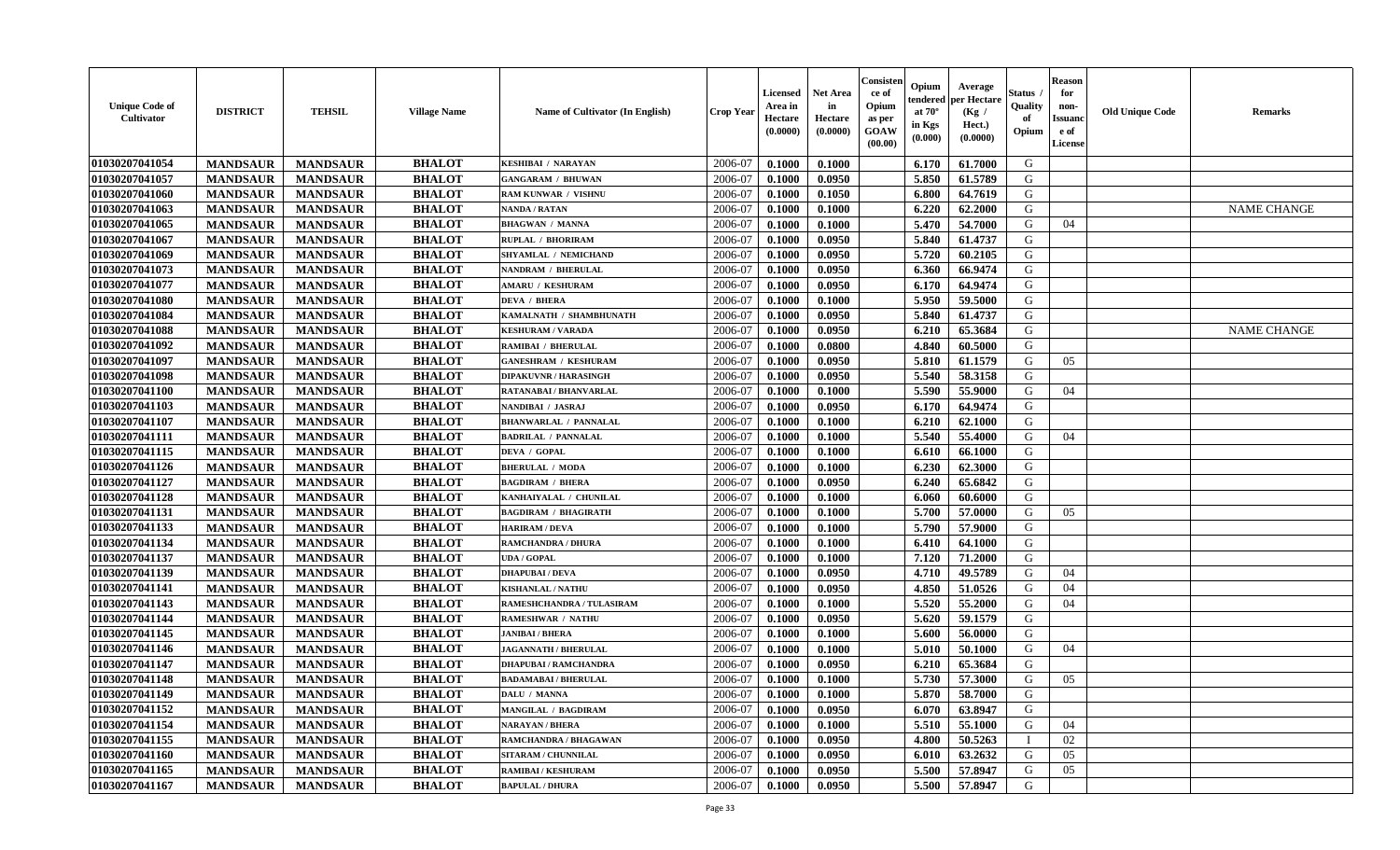| <b>Unique Code of</b><br><b>Cultivator</b> | <b>DISTRICT</b> | <b>TEHSIL</b>   | <b>Village Name</b> | <b>Name of Cultivator (In English)</b> | <b>Crop Year</b> | <b>Licensed</b><br>Area in<br><b>Hectare</b><br>(0.0000) | <b>Net Area</b><br>in<br>Hectare<br>(0.0000) | Consisten<br>ce of<br>Opium<br>as per<br>GOAW<br>(00.00) | Opium<br>tendered<br>at $70^\circ$<br>in Kgs<br>(0.000) | Average<br>per Hectare<br>(Kg)<br>Hect.)<br>(0.0000) | Status<br>Quality<br>of<br>Opium | Reason<br>for<br>non-<br>Issuano<br>e of<br>License | <b>Old Unique Code</b> | <b>Remarks</b>                  |
|--------------------------------------------|-----------------|-----------------|---------------------|----------------------------------------|------------------|----------------------------------------------------------|----------------------------------------------|----------------------------------------------------------|---------------------------------------------------------|------------------------------------------------------|----------------------------------|-----------------------------------------------------|------------------------|---------------------------------|
| 01030207041172                             | <b>MANDSAUR</b> | <b>MANDSAUR</b> | <b>BHALOT</b>       | RAMIBAI / PUNAMCHANDRA                 | 2006-07          | 0.1000                                                   | 0.1000                                       |                                                          | 5.650                                                   | 56.5000                                              | G                                |                                                     |                        |                                 |
| 01030207041178                             | <b>MANDSAUR</b> | <b>MANDSAUR</b> | <b>BHALOT</b>       | <b>BHUVAN / NAGGA</b>                  | 2006-07          | 0.1000                                                   | 0.0900                                       |                                                          | 5.860                                                   | 65.1111                                              | G                                |                                                     |                        | <b>NAME CHANGE</b>              |
| 01030207041179                             | <b>MANDSAUR</b> | <b>MANDSAUR</b> | <b>BHALOT</b>       | <b>SITABAI/TULSIRAM</b>                | 2006-07          | 0.1000                                                   | 0.1000                                       |                                                          | 6.430                                                   | 64.3000                                              | G                                |                                                     |                        |                                 |
| 01030207041184                             | <b>MANDSAUR</b> | <b>MANDSAUR</b> | <b>BHALOT</b>       | <b>MANGILAL / TEKA SUTHAR</b>          | 2006-07          | 0.1000                                                   | 0.0950                                       |                                                          | 4.800                                                   | 50.5263                                              | G                                | 04                                                  |                        |                                 |
| 01030207041188                             | <b>MANDSAUR</b> | <b>MANDSAUR</b> | <b>BHALOT</b>       | <b>BAPULAL / KANHAIYALAL</b>           | 2006-07          | 0.1000                                                   | 0.0950                                       |                                                          | 6.380                                                   | 67.1579                                              | G                                |                                                     |                        |                                 |
| 01030207041190                             | <b>MANDSAUR</b> | <b>MANDSAUR</b> | <b>BHALOT</b>       | <b>MANGILAL / BHAGIRATH</b>            | 2006-07          | 0.1000                                                   | 0.0950                                       |                                                          | 6.120                                                   | 64.4211                                              | G                                |                                                     |                        |                                 |
| 01030207041191                             | <b>MANDSAUR</b> | <b>MANDSAUR</b> | <b>BHALOT</b>       | RAMPRATAPIBAI / CHUNNILAL              | 2006-07          | 0.1000                                                   | 0.1000                                       |                                                          | 5.680                                                   | 56.8000                                              | G                                |                                                     |                        |                                 |
| 01030207041195                             | <b>MANDSAUR</b> | <b>MANDSAUR</b> | <b>BHALOT</b>       | <b>BHAGYA / MOTI</b>                   | 2006-07          | 0.1000                                                   | 0.0950                                       |                                                          | 6.380                                                   | 67.1579                                              | G                                |                                                     |                        | TRANSFER/MANASALI<br>PRATAPGARH |
| 01030207041197                             | <b>MANDSAUR</b> | <b>MANDSAUR</b> | <b>BHALOT</b>       | <b>BALU / LAKSHMAN</b>                 | 2006-07          | 0.1000                                                   | 0.0950                                       |                                                          | 4.970                                                   | 52.3158                                              | G                                | 04                                                  |                        |                                 |
| 01030207041202                             | <b>MANDSAUR</b> | <b>MANDSAUR</b> | <b>BHALOT</b>       | <b>SITARAM / DALU</b>                  | 2006-07          | 0.1000                                                   | 0.1000                                       |                                                          | 5.890                                                   | 58.9000                                              | G                                |                                                     |                        |                                 |
| 01030207041204                             | <b>MANDSAUR</b> | <b>MANDSAUR</b> | <b>BHALOT</b>       | <b>DULICHAND / BAGDIRAM</b>            | 2006-07          | 0.1000                                                   | 0.1000                                       |                                                          | 5.780                                                   | 57.8000                                              | G                                |                                                     |                        |                                 |
| 01030207041208                             | <b>MANDSAUR</b> | <b>MANDSAUR</b> | <b>BHALOT</b>       | ISHWARDAS / LAXMANDAS                  | 2006-07          | 0.1000                                                   | 0.0900                                       |                                                          | 6.150                                                   | 68.3333                                              | G                                |                                                     |                        |                                 |
| 01030207041215                             | <b>MANDSAUR</b> | <b>MANDSAUR</b> | <b>BHALOT</b>       | RUKMANI BAI / RAMCHAND GAYARI          | 2006-07          | 0.1000                                                   | 0.1000                                       |                                                          | 6.380                                                   | 63.8000                                              | G                                |                                                     |                        |                                 |
| 01030207041221                             | <b>MANDSAUR</b> | <b>MANDSAUR</b> | <b>BHALOT</b>       | <b>OMPRAKASH / NANDRAM</b>             | 2006-07          | 0.1000                                                   | 0.0950                                       |                                                          | 5.960                                                   | 62.7368                                              | G                                |                                                     |                        |                                 |
| 01030207041226                             | <b>MANDSAUR</b> | <b>MANDSAUR</b> | <b>BHALOT</b>       | <b>MANGILAL / RAMCHANDRA</b>           | 2006-07          | 0.1000                                                   | 0.0950                                       |                                                          | 5.000                                                   | 52.6316                                              | G                                | 04                                                  |                        |                                 |
| 01030207041227                             | <b>MANDSAUR</b> | <b>MANDSAUR</b> | <b>BHALOT</b>       | <b>BHERA / KISHAN</b>                  | 2006-07          | 0.1000                                                   | 0.1000                                       |                                                          | 6.260                                                   | 62.6000                                              | G                                |                                                     |                        |                                 |
| 01030207041228                             | <b>MANDSAUR</b> | <b>MANDSAUR</b> | <b>BHALOT</b>       | SALAGRAM / AASHARAM                    | 2006-07          | 0.1000                                                   | 0.1000                                       |                                                          | 5.460                                                   | 54.6000                                              | G                                | 04                                                  |                        |                                 |
| 01030207041049                             | <b>MANDSAUR</b> | <b>MANDSAUR</b> | <b>BHALOT</b>       | <b>VAJERAM / NATHU</b>                 | 2006-07          | 0.1000                                                   | 0.1000                                       |                                                          | 5.680                                                   | 56.8000                                              | G                                |                                                     |                        |                                 |
| 01030207041058                             | <b>MANDSAUR</b> | <b>MANDSAUR</b> | <b>BHALOT</b>       | KALU / BHUWAN                          | 2006-07          | 0.1000                                                   | 0.1000                                       |                                                          | 5.680                                                   | 56.8000                                              | G                                |                                                     |                        |                                 |
| 01030207041218                             | <b>MANDSAUR</b> | <b>MANDSAUR</b> | <b>BHALOT</b>       | <b>BADRILAL / KALU</b>                 | 2006-07          | 0.1000                                                   | 0.1000                                       |                                                          | 5.640                                                   | 56.4000                                              | G                                | 05                                                  |                        | <b>NAME CHANGE</b>              |
| 01030207041220                             | <b>MANDSAUR</b> | <b>MANDSAUR</b> | <b>BHALOT</b>       | <b>KAKUBAI/KACHRU</b>                  | 2006-07          | 0.1000                                                   | 0.1000                                       |                                                          | 5.410                                                   | 54.1000                                              | G                                | 04                                                  |                        |                                 |
| 01030207041112                             | <b>MANDSAUR</b> | <b>MANDSAUR</b> | <b>BHALOT</b>       | KALUSINGH / RANASINGH                  | 2006-07          | 0.1000                                                   | 0.1000                                       |                                                          | 5.770                                                   | 57.7000                                              | G                                | 05                                                  |                        |                                 |
| 01030207041175                             | <b>MANDSAUR</b> | <b>MANDSAUR</b> | <b>BHALOT</b>       | RUKMANI BAI / RAMCHANDRA TELI          | 2006-07          | 0.1000                                                   | 0.0950                                       |                                                          | 5.410                                                   | 56.9474                                              | G                                | 05                                                  |                        |                                 |
| 01030207041163                             | <b>MANDSAUR</b> | <b>MANDSAUR</b> | <b>BHALOT</b>       | <b>BHAGIRATH / NATHU</b>               | 2006-07          | 0.1000                                                   | 0.0950                                       |                                                          | 5.640                                                   | 59.3684                                              | G                                | 05                                                  |                        |                                 |
| 01030207041022                             | <b>MANDSAUR</b> | <b>MANDSAUR</b> | <b>BHALOT</b>       | <b>BRADIDAS / VADARIDAS</b>            | 2006-07          | 0.1000                                                   | 0.0950                                       |                                                          | 4.890                                                   | 51,4737                                              | G                                | 04                                                  |                        |                                 |
| 01030207041055                             | <b>MANDSAUR</b> | <b>MANDSAUR</b> | <b>BHALOT</b>       | MANNALAL / BHAGWAN                     | 2006-07          | 0.1000                                                   | 0.1000                                       |                                                          | 6.040                                                   | 60.4000                                              | G                                |                                                     |                        |                                 |
| 01030207041223                             | <b>MANDSAUR</b> | <b>MANDSAUR</b> | <b>BHALOT</b>       | SHANTILAL / MANGILAL                   | 2006-07          | 0.1000                                                   | 0.1000                                       |                                                          | 6.100                                                   | 61.0000                                              | G                                |                                                     |                        |                                 |
| 01030207041187                             | <b>MANDSAUR</b> | <b>MANDSAUR</b> | <b>BHALOT</b>       | <b>RADHU / MANNA</b>                   | 2006-07          | 0.1000                                                   | 0.1000                                       |                                                          | 5.180                                                   | 51.8000                                              | G                                | 04                                                  |                        |                                 |
| 01030207041108                             | <b>MANDSAUR</b> | <b>MANDSAUR</b> | <b>BHALOT</b>       | MANNALAL / JAYRAM                      | 2006-07          | 0.1000                                                   | 0.1000                                       |                                                          | 6.180                                                   | 61.8000                                              | G                                |                                                     |                        |                                 |
| 01030207041200                             | <b>MANDSAUR</b> | <b>MANDSAUR</b> | <b>BHALOT</b>       | <b>HIRALAL / BAGDIRAM</b>              | 2006-07          | 0.1000                                                   | 0.1000                                       |                                                          | 5.080                                                   | 50.8000                                              | G                                | 04                                                  |                        |                                 |
| 01030207041224                             | <b>MANDSAUR</b> | <b>MANDSAUR</b> | <b>BHALOT</b>       | PRABHULAL / HARLAL                     | 2006-07          | 0.1000                                                   | 0.1000                                       |                                                          | 6.310                                                   | 63.1000                                              | G                                |                                                     |                        |                                 |
| 01030207041096                             | <b>MANDSAUR</b> | <b>MANDSAUR</b> | <b>BHALOT</b>       | HARLAL / CHAMPALAL                     | 2006-07          | 0.1000                                                   | 0.1000                                       |                                                          | 6.260                                                   | 62.6000                                              | G                                |                                                     |                        |                                 |
| 01030207041083                             | <b>MANDSAUR</b> | <b>MANDSAUR</b> | <b>BHALOT</b>       | <b>BALURAM / TULSIRAM</b>              | 2006-07          | 0.1000                                                   | 0.0950                                       |                                                          | 5.870                                                   | 61.7895                                              | G                                |                                                     |                        |                                 |
| 01030207041087                             | <b>MANDSAUR</b> | <b>MANDSAUR</b> | <b>BHALOT</b>       | <b>SUNDARBAI/BHAGWAN</b>               | 2006-07          | 0.1000                                                   | 0.0950                                       |                                                          | 6.070                                                   | 63.8947                                              | G                                |                                                     |                        |                                 |
| 01030207041061                             | <b>MANDSAUR</b> | MANDSAUR        | <b>BHALOT</b>       | PUNAMCHANDRA / RAMLAL                  | $2006-07$        | 0.1000                                                   | 0.0950                                       |                                                          | 5.190                                                   | 54.6316                                              | G                                | 04                                                  |                        |                                 |
| 01030207041064                             | <b>MANDSAUR</b> | <b>MANDSAUR</b> | <b>BHALOT</b>       | TULSIRAM / MOTI                        | 2006-07          | 0.1000                                                   | 0.0950                                       |                                                          | 6.260                                                   | 65.8947                                              | G                                |                                                     |                        |                                 |
| 01030207041222                             | <b>MANDSAUR</b> | <b>MANDSAUR</b> | <b>BHALOT</b>       | RAMRATAN / MOHANLAL                    | 2006-07          | 0.1000                                                   | 0.1000                                       |                                                          | 5.760                                                   | 57.6000                                              | G                                |                                                     |                        |                                 |
| 01030207041043                             | <b>MANDSAUR</b> | <b>MANDSAUR</b> | <b>BHALOT</b>       | DEVA / KASTURA (KUMAWAT)               | 2006-07          | 0.1000                                                   | 0.0950                                       |                                                          | 5.670                                                   | 59.6842                                              | G                                |                                                     |                        |                                 |
| 01030207041075                             | <b>MANDSAUR</b> | <b>MANDSAUR</b> | <b>BHALOT</b>       | <b>RATAN LAL / NARAYAN</b>             | 2006-07          | 0.1000                                                   | 0.1000                                       |                                                          | 5.570                                                   | 55.7000                                              | G                                | 04                                                  |                        |                                 |
| 01030207041180                             | <b>MANDSAUR</b> | <b>MANDSAUR</b> | <b>BHALOT</b>       | MANGILAL / GANESHRAM                   | 2006-07          | 0.1000                                                   | 0.1000                                       |                                                          | 6.310                                                   | 63.1000                                              | G                                |                                                     |                        |                                 |
| 01030207041125                             | <b>MANDSAUR</b> | <b>MANDSAUR</b> | <b>BHALOT</b>       | <b>MANIBAI / KISHANLAL</b>             | 2006-07          | 0.1000                                                   | 0.1000                                       |                                                          | 7.240                                                   | 72.4000                                              | G                                |                                                     |                        |                                 |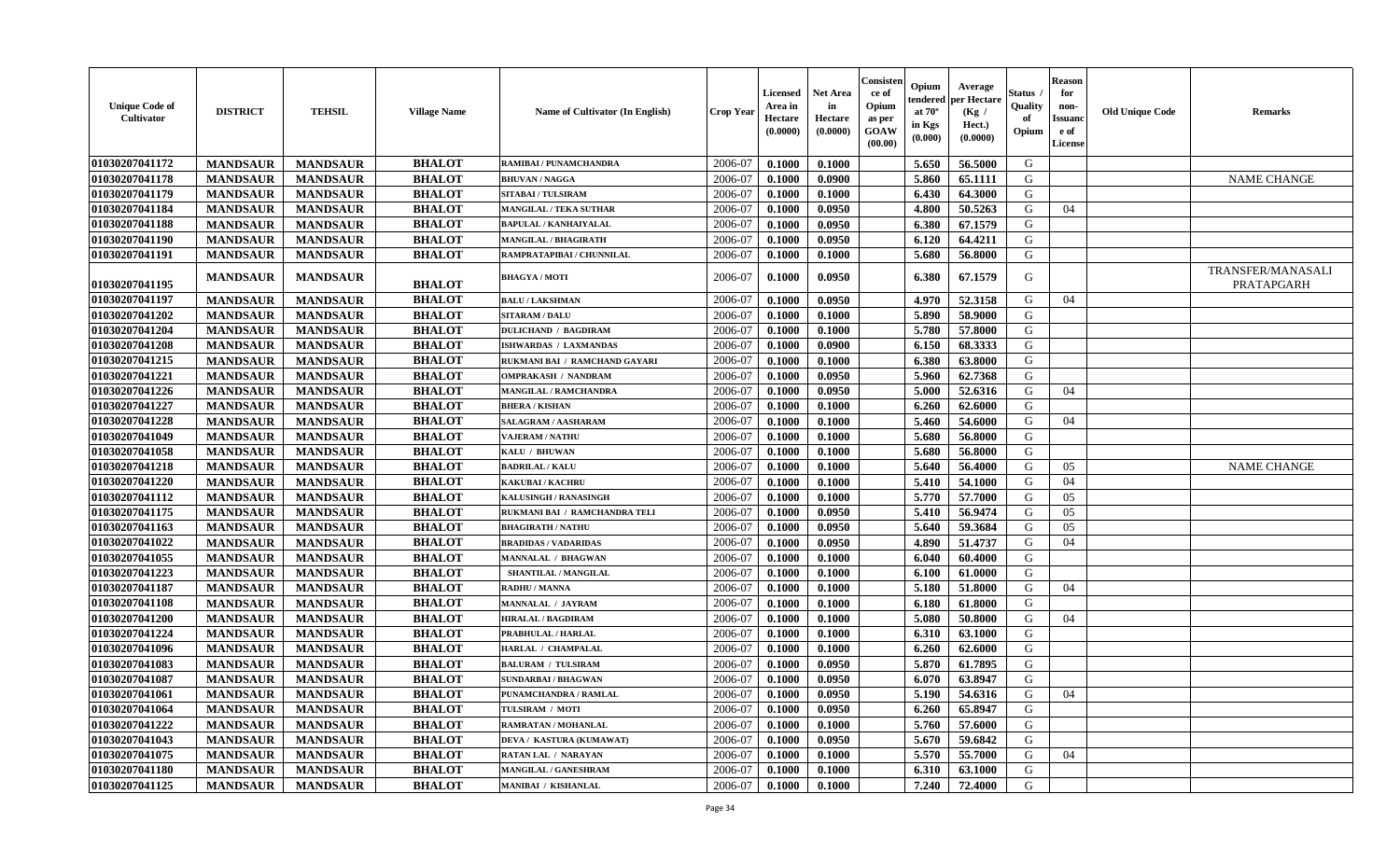| <b>Unique Code of</b><br><b>Cultivator</b> | <b>DISTRICT</b> | <b>TEHSIL</b>   | <b>Village Name</b> | <b>Name of Cultivator (In English)</b> | <b>Crop Year</b> | Licensed<br>Area in<br>Hectare<br>(0.0000) | Net Area<br>in<br>Hectare<br>(0.0000) | Consisteı<br>ce of<br>Opium<br>as per<br>GOAW<br>(00.00) | Opium<br>endered<br>at $70^\circ$<br>in Kgs<br>(0.000) | Average<br>per Hectare<br>(Kg /<br>Hect.)<br>(0.0000) | Status<br>Quality<br>of<br>Opium | <b>Reason</b><br>for<br>non-<br><b>Issuand</b><br>e of<br>License | <b>Old Unique Code</b> | Remarks            |
|--------------------------------------------|-----------------|-----------------|---------------------|----------------------------------------|------------------|--------------------------------------------|---------------------------------------|----------------------------------------------------------|--------------------------------------------------------|-------------------------------------------------------|----------------------------------|-------------------------------------------------------------------|------------------------|--------------------|
| 01030207041231                             | <b>MANDSAUR</b> | <b>MANDSAUR</b> | <b>BHALOT</b>       | SHYAMLAL / KACHRULAL                   | 2006-07          | 0.1000                                     | 0.0900                                |                                                          | 5.970                                                  | 66.3333                                               | G                                |                                                                   |                        |                    |
| 01030207041207                             | <b>MANDSAUR</b> | <b>MANDSAUR</b> | <b>BHALOT</b>       | <b>DHANNALAL / BHERA</b>               | 2006-07          | 0.1000                                     | 0.0950                                |                                                          | 6.350                                                  | 66.8421                                               | G                                |                                                                   |                        |                    |
| 01030207041158                             | <b>MANDSAUR</b> | <b>MANDSAUR</b> | <b>BHALOT</b>       | <b>KAMALABAI/VARDA</b>                 | 2006-07          | 0.1000                                     | 0.1000                                |                                                          | 4.930                                                  | 49.3000                                               | G                                | 04                                                                |                        |                    |
| 01030208043001                             | <b>MANDSAUR</b> | <b>DALODA</b>   | <b>CHOUSLA</b>      | RAM SINGH / LAL SINGH                  | 2006-07          | 0.1000                                     | 0.1000                                |                                                          | 5.550                                                  | 55.5000                                               | G                                | 04                                                                |                        |                    |
| 01030208043003                             | <b>MANDSAUR</b> | <b>DALODA</b>   | <b>CHOUSLA</b>      | <b>MOHAN / KACHRU</b>                  | 2006-07          | 0.1000                                     | 0.0950                                |                                                          | 6.130                                                  | 64.5263                                               | G                                |                                                                   |                        |                    |
| 01030208043006                             | <b>MANDSAUR</b> | <b>DALODA</b>   | <b>CHOUSLA</b>      | <b>BAGDIRAM / RAM CHAMAR</b>           | 2006-07          | 0.1000                                     | 0.1050                                |                                                          | 6.820                                                  | 64.9524                                               | G                                |                                                                   |                        |                    |
| 01030208043007                             | <b>MANDSAUR</b> | <b>DALODA</b>   | <b>CHOUSLA</b>      | <b>GOPAL SINGH / BHERU SINGH</b>       | 2006-07          | 0.1000                                     | 0.1000                                |                                                          | 6.600                                                  | 66.0000                                               | G                                |                                                                   |                        |                    |
| 01030208043008                             | <b>MANDSAUR</b> | <b>DALODA</b>   | <b>CHOUSLA</b>      | RAMESHWAR / UDAYRAM                    | 2006-07          | 0.1000                                     | 0.1000                                |                                                          | 6.370                                                  | 63.7000                                               | G                                |                                                                   |                        |                    |
| 01030208043009                             | <b>MANDSAUR</b> | <b>DALODA</b>   | <b>CHOUSLA</b>      | MOHANLAL / RATANLAL                    | 2006-07          | 0.1000                                     | 0.1000                                |                                                          | 6.220                                                  | 62.2000                                               | G                                |                                                                   |                        |                    |
| 01030208043010                             | <b>MANDSAUR</b> | <b>DALODA</b>   | <b>CHOUSLA</b>      | <b>KALU / TULASIRAM</b>                | 2006-07          | 0.1000                                     | 0.0900                                |                                                          | 5.790                                                  | 64.3333                                               | G                                |                                                                   |                        |                    |
| 01030208043011                             | <b>MANDSAUR</b> | <b>DALODA</b>   | <b>CHOUSLA</b>      | JAMANA BAI / DOULATRAM                 | 2006-07          | 0.1000                                     | 0.1000                                |                                                          | 6.410                                                  | 64.1000                                               | G                                |                                                                   |                        |                    |
| 01030208043013                             | <b>MANDSAUR</b> | <b>DALODA</b>   | <b>CHOUSLA</b>      | MOHAN SINGH / HARI SINGH               | 2006-07          | 0.1000                                     | 0.1050                                |                                                          | 6.840                                                  | 65.1429                                               | G                                |                                                                   |                        |                    |
| 01030208043016                             | <b>MANDSAUR</b> | <b>DALODA</b>   | <b>CHOUSLA</b>      | PRAKASH / MOHANLAL                     | 2006-07          | 0.1000                                     | 0.1000                                |                                                          | 6.780                                                  | 67.8000                                               | G                                |                                                                   |                        |                    |
| 01030208043019                             | <b>MANDSAUR</b> | <b>DALODA</b>   | <b>CHOUSLA</b>      | <b>DEVRAM / CHAMPALAL</b>              | 2006-07          | 0.1000                                     | 0.0950                                |                                                          | 5.210                                                  | 54.8421                                               | G                                | 04                                                                |                        |                    |
| 01030208043021                             | <b>MANDSAUR</b> | <b>DALODA</b>   | <b>CHOUSLA</b>      | MANGILAL / BAJERAM                     | 2006-07          | 0.1000                                     | 0.1000                                |                                                          | 6.460                                                  | 64.6000                                               | $\mathbf G$                      |                                                                   |                        |                    |
| 01030208043022                             | <b>MANDSAUR</b> | <b>DALODA</b>   | <b>CHOUSLA</b>      | <b>NATHU / RAMCHAND</b>                | 2006-07          | 0.1000                                     | 0.1050                                |                                                          | 5.890                                                  | 56.0952                                               | G                                |                                                                   |                        |                    |
| 01030208043025                             | <b>MANDSAUR</b> | <b>DALODA</b>   | <b>CHOUSLA</b>      | LALU / TULSIRAM                        | 2006-07          | 0.1000                                     | 0.1000                                |                                                          | 6.240                                                  | 62.4000                                               | G                                |                                                                   |                        |                    |
| 01030208043027                             | <b>MANDSAUR</b> | <b>DALODA</b>   | <b>CHOUSLA</b>      | SAJJAN BAI / GOPAL                     | 2006-07          | 0.1000                                     | 0.1050                                |                                                          | 6.100                                                  | 58.0952                                               | $\mathbf{I}$                     | 02                                                                |                        |                    |
| 01030208043028                             | <b>MANDSAUR</b> | <b>DALODA</b>   | <b>CHOUSLA</b>      | SHYAMLAL / SAJJANLAL                   | 2006-07          | 0.1000                                     | 0.1000                                |                                                          | 6.270                                                  | 62.7000                                               | G                                |                                                                   |                        |                    |
| 01030208043032                             | <b>MANDSAUR</b> | <b>DALODA</b>   | <b>CHOUSLA</b>      | <b>BHAGIRATH / TULSIRAM</b>            | 2006-07          | 0.1000                                     | 0.1000                                |                                                          | 5.850                                                  | 58.5000                                               | G                                |                                                                   |                        |                    |
| 01030208043034                             | <b>MANDSAUR</b> | <b>DALODA</b>   | <b>CHOUSLA</b>      | RAMKNUVAR / GANAPATALAL                | 2006-07          | 0.1000                                     | 0.1000                                |                                                          | 6.660                                                  | 66.6000                                               | G                                |                                                                   |                        |                    |
| 01030208043035                             | <b>MANDSAUR</b> | <b>DALODA</b>   | <b>CHOUSLA</b>      | <b>DHANNA / CHAINARAM</b>              | 2006-07          | 0.1000                                     | 0.1000                                |                                                          | 6.270                                                  | 62.7000                                               | G                                |                                                                   |                        |                    |
| 01030208043052                             | <b>MANDSAUR</b> | <b>DALODA</b>   | <b>CHOUSLA</b>      | <b>RATNI BAI / RAM SINGH</b>           | 2006-07          | 0.1000                                     | 0.1050                                |                                                          | 6.550                                                  | 62.3810                                               | G                                |                                                                   |                        |                    |
| 01030208043060                             | <b>MANDSAUR</b> | <b>DALODA</b>   | <b>CHOUSLA</b>      | <b>BALAMUKAND / PRABHULAL</b>          | 2006-07          | 0.1000                                     | 0.0950                                |                                                          | 6.360                                                  | 66.9474                                               | G                                |                                                                   |                        | <b>NAME CHANGE</b> |
| 01030208043005                             | <b>MANDSAUR</b> | <b>DALODA</b>   | <b>CHOUSLA</b>      | <b>SHALIBAI / KISHAN</b>               | 2006-07          | 0.1000                                     | 0.1000                                |                                                          | 5.340                                                  | 53.4000                                               | G                                | 04                                                                |                        |                    |
| 01030208043026                             | <b>MANDSAUR</b> | <b>DALODA</b>   | <b>CHOUSLA</b>      | NANDUBAI / MOTI                        | 2006-07          | 0.1000                                     | 0.0950                                |                                                          | 5.430                                                  | 57.1579                                               | G                                |                                                                   |                        |                    |
| 01030208043072                             | <b>MANDSAUR</b> | <b>DALODA</b>   | <b>CHOUSLA</b>      | NANDRAM / SHAMBHULAL                   | 2006-07          | 0.1000                                     | 0.0950                                |                                                          | 6.400                                                  | 67.3684                                               | G                                |                                                                   |                        |                    |
| 01030208043073                             | <b>MANDSAUR</b> | <b>DALODA</b>   | <b>CHOUSLA</b>      | <b>RAMESHWAR / BHAGIRATH</b>           | 2006-07          | 0.1000                                     | 0.1000                                |                                                          | 6.080                                                  | 60.8000                                               | G                                |                                                                   |                        |                    |
| 01030208043074                             | <b>MANDSAUR</b> | <b>DALODA</b>   | <b>CHOUSLA</b>      | SHAMBHULAL / NANDRAM                   | 2006-07          | 0.1000                                     | 0.1000                                |                                                          | 5.680                                                  | 56.8000                                               | G                                |                                                                   |                        |                    |
| 01030208044011                             | <b>MANDSAUR</b> | <b>DALODA</b>   | <b>DORANA</b>       | <b>PREMDAS / DAWARKADAS</b>            | 2006-07          | 0.1000                                     | 0.1000                                |                                                          | 6.350                                                  | 63.5000                                               | G                                |                                                                   |                        |                    |
| 01030208044003                             | <b>MANDSAUR</b> | <b>DALODA</b>   | <b>DORANA</b>       | KASAM / HUSSAIN                        | 2006-07          | 0.1000                                     | 0.0400                                |                                                          | 2.760                                                  | 69.0000                                               | G                                |                                                                   |                        |                    |
| 01030208044018                             | <b>MANDSAUR</b> | <b>DALODA</b>   | <b>DORANA</b>       | <b>FARUKH / FHEJ MO.</b>               | 2006-07          | 0.1000                                     | 0.1000                                |                                                          | 5.120                                                  | 51.2000                                               | G                                | 04                                                                |                        |                    |
| 01030208044020                             | <b>MANDSAUR</b> | <b>DALODA</b>   | <b>DORANA</b>       | <b>JHAMKUBAI / BHERULAL</b>            | 2006-07          | 0.1000                                     | 0.1000                                |                                                          | 6.770                                                  | 67.7000                                               | G                                |                                                                   |                        |                    |
| 01030208044028                             | <b>MANDSAUR</b> | <b>DALODA</b>   | <b>DORANA</b>       | <b>MANNALAL / BAGDIRAM</b>             | 2006-07          | 0.1000                                     | 0.1000                                |                                                          | 5.610                                                  | 56.1000                                               | G                                |                                                                   |                        |                    |
| 01030208044031                             | <b>MANDSAUR</b> | <b>DALODA</b>   | <b>DORANA</b>       | <b>DHAPUBAI/PIRU</b>                   | 2006-07          | 0.1000                                     | 0.1000                                |                                                          | 5.160                                                  | 51.6000                                               | G                                | 04                                                                |                        |                    |
| 01030208044040                             | <b>MANDSAUR</b> | <b>DALODA</b>   | <b>DORANA</b>       | HASIRANBAI / NUR MO.                   | 2006-07          | 0.1000                                     | 0.1000                                |                                                          | 6.050                                                  | 60.5000                                               | G                                |                                                                   |                        |                    |
| 01030208044044                             | <b>MANDSAUR</b> | <b>DALODA</b>   | <b>DORANA</b>       | <b>BASANTIBAI/BHUVAN</b>               | 2006-07          | 0.1000                                     | 0.1000                                |                                                          | 6.410                                                  | 64.1000                                               | G                                |                                                                   |                        |                    |
| 01030208044053                             | <b>MANDSAUR</b> | <b>DALODA</b>   | <b>DORANA</b>       | RAMIBAI / CHUNNILAL                    | 2006-07          | 0.1000                                     | 0.1000                                |                                                          | 5.550                                                  | 55.5000                                               | G                                | 04                                                                |                        |                    |
| 01030208044058                             | <b>MANDSAUR</b> | <b>DALODA</b>   | <b>DORANA</b>       | SITABAI / MOTILAL                      | 2006-07          | 0.1000                                     | 0.1000                                |                                                          | 5.400                                                  | 54.0000                                               | G                                | 04                                                                |                        |                    |
| 01030208044050                             | <b>MANDSAUR</b> | <b>DALODA</b>   | <b>DORANA</b>       | RUKAMANBAI / KASHIRAM                  | 2006-07          | 0.1000                                     | 0.1000                                |                                                          | 5.800                                                  | 58.0000                                               | G                                | 05                                                                |                        |                    |
| 01030208044041                             | <b>MANDSAUR</b> | <b>DALODA</b>   | <b>DORANA</b>       | PREMSINGH / BAHADURSINGH               | 2006-07          | 0.1000                                     | 0.0950                                |                                                          | 5.500                                                  | 57.8947                                               | G                                |                                                                   |                        |                    |
| 01030208044024                             | <b>MANDSAUR</b> | <b>DALODA</b>   | <b>DORANA</b>       | <b>DHAPUBAI / AMARA</b>                | 2006-07          | 0.1000                                     | 0.1000                                |                                                          | 5.610                                                  | 56.1000                                               | G                                |                                                                   |                        |                    |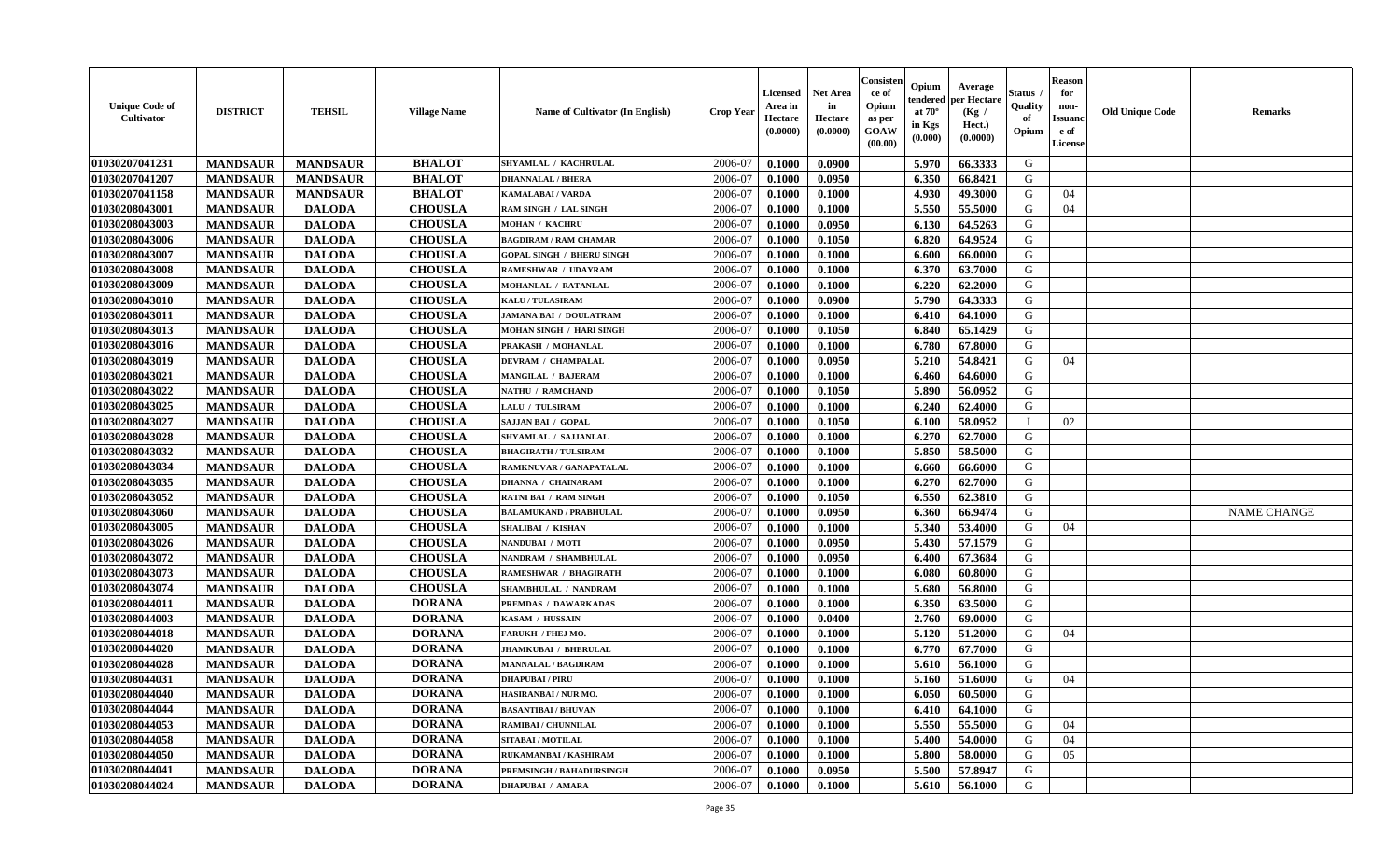| <b>Unique Code of</b><br>Cultivator | <b>DISTRICT</b> | <b>TEHSIL</b> | <b>Village Name</b> | <b>Name of Cultivator (In English)</b> | Crop Year | Licensed<br>Area in<br>Hectare<br>(0.0000) | <b>Net Area</b><br>in<br>Hectare<br>(0.0000) | Consister<br>ce of<br>Opium<br>as per<br>GOAW<br>(00.00) | Opium<br>endered<br>at $70^\circ$<br>in Kgs<br>(0.000) | Average<br>per Hectare<br>(Kg /<br>Hect.)<br>(0.0000) | Status<br>Quality<br>of<br>Opium | <b>Reason</b><br>for<br>non-<br><b>Issuanc</b><br>e of<br>License | <b>Old Unique Code</b> | Remarks            |
|-------------------------------------|-----------------|---------------|---------------------|----------------------------------------|-----------|--------------------------------------------|----------------------------------------------|----------------------------------------------------------|--------------------------------------------------------|-------------------------------------------------------|----------------------------------|-------------------------------------------------------------------|------------------------|--------------------|
| 01030208044060                      | <b>MANDSAUR</b> | <b>DALODA</b> | <b>DORANA</b>       | <b>RAMCHANDRA / FAKIRA</b>             | 2006-07   | 0.1000                                     | 0.1000                                       |                                                          | 5.670                                                  | 56.7000                                               | G                                | 05                                                                |                        |                    |
| 01030208044069                      | <b>MANDSAUR</b> | <b>DALODA</b> | <b>DORANA</b>       | <b>GANGARAM / PYARA</b>                | 2006-07   | 0.1000                                     | 0.1000                                       |                                                          | 5.720                                                  | 57.2000                                               | G                                |                                                                   |                        |                    |
| 01030208044005                      | <b>MANDSAUR</b> | <b>DALODA</b> | <b>DORANA</b>       | <b>BILAL HUSEN / ISMAIL</b>            | 2006-07   | 0.1000                                     | 0.0950                                       |                                                          | 5.190                                                  | 54.6316                                               | G                                | 04                                                                |                        |                    |
| 01030208044070                      | <b>MANDSAUR</b> | <b>DALODA</b> | <b>DORANA</b>       | HABIBASHAH / HASAMASHAH                | 2006-07   | 0.1000                                     | 0.1000                                       |                                                          | 5.500                                                  | 55.0000                                               | G                                | 04                                                                |                        | <b>NAME CHANGE</b> |
| 01030208044057                      | <b>MANDSAUR</b> | <b>DALODA</b> | <b>DORANA</b>       | <b>VARDIBAI / BHERULAL</b>             | 2006-07   | 0.1000                                     | 0.1000                                       |                                                          | 5.310                                                  | 53.1000                                               | G                                | 04                                                                |                        |                    |
| 01030208044036                      | <b>MANDSAUR</b> | <b>DALODA</b> | <b>DORANA</b>       | RAGHUNATHSINGH / BHUVANISINGH          | 2006-07   | 0.1000                                     | 0.1050                                       |                                                          | 5.800                                                  | 55.2381                                               | G                                | 04                                                                |                        |                    |
| 01030208044039                      | <b>MANDSAUR</b> | <b>DALODA</b> | <b>DORANA</b>       | <b>RAMBABAI/SUKKHA</b>                 | 2006-07   | 0.1000                                     | 0.1000                                       |                                                          | 6.060                                                  | 60.6000                                               | G                                |                                                                   |                        |                    |
| 01030208044054                      | <b>MANDSAUR</b> | <b>DALODA</b> | <b>DORANA</b>       | <b>BHERULAL / MANNALAL</b>             | 2006-07   | 0.1000                                     | 0.0950                                       |                                                          | 5.060                                                  | 53.2632                                               | G                                | 04                                                                |                        |                    |
| 01030208044022                      | <b>MANDSAUR</b> | <b>DALODA</b> | <b>DORANA</b>       | <b>BASHIR / KALU</b>                   | 2006-07   | 0.1000                                     | 0.1000                                       |                                                          | 5.990                                                  | 59.9000                                               | G                                |                                                                   |                        |                    |
| 01030208044067                      | <b>MANDSAUR</b> | <b>DALODA</b> | <b>DORANA</b>       | <b>MANGIBAI / BHERULAL</b>             | 2006-07   | 0.1000                                     | 0.1000                                       |                                                          | 5.980                                                  | 59.8000                                               | G                                |                                                                   |                        |                    |
| 01030208044017                      | <b>MANDSAUR</b> | <b>DALODA</b> | <b>DORANA</b>       | <b>BADRILAL / GIRDHARI</b>             | 2006-07   | 0.1000                                     | 0.1000                                       |                                                          | 5.780                                                  | 57.8000                                               | G                                |                                                                   |                        |                    |
| 01030208044021                      | <b>MANDSAUR</b> | <b>DALODA</b> | <b>DORANA</b>       | <b>MANGILAL / BAGDIRAM</b>             | 2006-07   | 0.1000                                     | 0.1000                                       |                                                          | 5.500                                                  | 55.0000                                               | G                                | 04                                                                |                        |                    |
| 01030208044071                      | <b>MANDSAUR</b> | <b>DALODA</b> | <b>DORANA</b>       | <b>HULASIBAI / KESHURAM</b>            | 2006-07   | 0.1000                                     | 0.1050                                       |                                                          | 5.200                                                  | 49.5238                                               | G                                | 04                                                                |                        |                    |
| 01030208044030                      | <b>MANDSAUR</b> | <b>DALODA</b> | <b>DORANA</b>       | <b>MATHURADAS / DAVARKADAS</b>         | 2006-07   | 0.1000                                     | 0.1000                                       |                                                          | 5.910                                                  | 59.1000                                               | G                                |                                                                   |                        |                    |
| 01030208044016                      | <b>MANDSAUR</b> | <b>DALODA</b> | <b>DORANA</b>       | <b>MATHURALAL / JIVAJI</b>             | 2006-07   | 0.1000                                     | 0.1000                                       |                                                          | 6.810                                                  | 68.1000                                               | G                                |                                                                   |                        |                    |
| 01030208044025                      | <b>MANDSAUR</b> | <b>DALODA</b> | <b>DORANA</b>       | MOHANSINGH / BHAGVATSINGH              | 2006-07   | 0.1000                                     | 0.1000                                       |                                                          | 6.510                                                  | 65.1000                                               | G                                |                                                                   |                        |                    |
| 01030208044066                      | <b>MANDSAUR</b> | <b>DALODA</b> | <b>DORANA</b>       | <b>CHHOTU / KARIM</b>                  | 2006-07   | 0.1000                                     | 0.1000                                       |                                                          | 4.840                                                  | 48.4000                                               | G                                | 04                                                                |                        |                    |
| 01030208045019                      | <b>MANDSAUR</b> | <b>DALODA</b> | <b>FATEHGARH</b>    | SHANKARLAL / PUNAMCHANDRA              | 2006-07   | 0.1000                                     | 0.0950                                       |                                                          | 5.730                                                  | 60.3158                                               | G                                |                                                                   |                        |                    |
| 01030208045001                      | <b>MANDSAUR</b> | <b>DALODA</b> | <b>FATEHGARH</b>    | <b>NAGULAL / NATHU</b>                 | 2006-07   | 0.1000                                     | 0.1000                                       |                                                          | 7.080                                                  | 70.8000                                               | G                                |                                                                   |                        |                    |
| 01030208045002                      | <b>MANDSAUR</b> | <b>DALODA</b> | <b>FATEHGARH</b>    | RAMESHACHANDRA / MANSHARAM             | 2006-07   | 0.1000                                     | 0.0950                                       |                                                          | 5.900                                                  | 62.1053                                               | G                                |                                                                   |                        |                    |
| 01030208045003                      | <b>MANDSAUR</b> | <b>DALODA</b> | <b>FATEHGARH</b>    | <b>RAMSUKH / PANNALAL</b>              | 2006-07   | 0.1000                                     | 0.1000                                       |                                                          | 6.080                                                  | 60.8000                                               | G                                |                                                                   |                        |                    |
| 01030208045005                      | <b>MANDSAUR</b> | <b>DALODA</b> | <b>FATEHGARH</b>    | <b>NANDALAL / SHAVLAL</b>              | 2006-07   | 0.1000                                     | 0.1000                                       |                                                          | 6.170                                                  | 61.7000                                               | G                                |                                                                   |                        |                    |
| 01030208045007                      | <b>MANDSAUR</b> | <b>DALODA</b> | <b>FATEHGARH</b>    | <b>BASNTIBAI / NATHULAL</b>            | 2006-07   | 0.1000                                     | 0.1000                                       |                                                          | 6.030                                                  | 60.3000                                               |                                  | 02                                                                |                        |                    |
| 01030208045009                      | <b>MANDSAUR</b> | <b>DALODA</b> | <b>FATEHGARH</b>    | SAVITRIBAI / CHUNNILAL                 | 2006-07   | 0.1000                                     | 0.1000                                       |                                                          | 5.260                                                  | 52.6000                                               | G                                | 04                                                                |                        |                    |
| 01030208045015                      | <b>MANDSAUR</b> | <b>DALODA</b> | <b>FATEHGARH</b>    | <b>RAMESHVAR / KANIRAM</b>             | 2006-07   | 0.1000                                     | 0.0950                                       |                                                          | 5.940                                                  | 62.5263                                               | G                                |                                                                   |                        |                    |
| 01030208045013                      | <b>MANDSAUR</b> | <b>DALODA</b> | <b>FATEHGARH</b>    | <b>SOHANLAL / HIRALAL</b>              | 2006-07   | 0.1000                                     | 0.1000                                       |                                                          | 5.370                                                  | 53.7000                                               | G                                | 04                                                                |                        |                    |
| 01030208045024                      | <b>MANDSAUR</b> | <b>DALODA</b> | <b>FATEHGARH</b>    | <b>NANURAM / SITARAM</b>               | 2006-07   | 0.1000                                     | 0.1000                                       |                                                          | 7.000                                                  | 70.0000                                               | G                                |                                                                   |                        |                    |
| 01030208045025                      | <b>MANDSAUR</b> | <b>DALODA</b> | <b>FATEHGARH</b>    | KARULAL / JAGANNATH                    | 2006-07   | 0.1000                                     | 0.0950                                       |                                                          | 5.670                                                  | 59.6842                                               | G                                |                                                                   |                        |                    |
| 01030208045021                      | <b>MANDSAUR</b> | <b>DALODA</b> | <b>FATEHGARH</b>    | <b>BAPULAL / PUNAMCHANDRA</b>          | 2006-07   | 0.1000                                     | 0.1000                                       |                                                          | 5.300                                                  | 53.0000                                               | G                                | 04                                                                |                        |                    |
| 01030208045010                      | <b>MANDSAUR</b> | <b>DALODA</b> | <b>FATEHGARH</b>    | RAMKANYABAI / RAMCHANDRA               | 2006-07   | 0.1000                                     | 0.0950                                       |                                                          | 5.700                                                  | 60.0000                                               | G                                |                                                                   |                        |                    |
| 01030208045028                      | <b>MANDSAUR</b> | <b>DALODA</b> | <b>FATEHGARH</b>    | <b>MANGIBAI/BALU</b>                   | 2006-07   | 0.1000                                     | 0.1000                                       |                                                          | 5.280                                                  | 52.8000                                               | G                                | 04                                                                |                        |                    |
| 01030208045027                      | <b>MANDSAUR</b> | <b>DALODA</b> | <b>FATEHGARH</b>    | <b>SITARAM / ABJI</b>                  | 2006-07   | 0.1000                                     | 0.1000                                       |                                                          | 6.090                                                  | 60.9000                                               | G                                |                                                                   |                        |                    |
| 01030208045016                      | <b>MANDSAUR</b> | <b>DALODA</b> | <b>FATEHGARH</b>    | NANDLAL / PUNAMCHANDRA                 | 2006-07   | 0.1000                                     | 0.0950                                       |                                                          | 5.070                                                  | 53.3684                                               | G                                | 04                                                                |                        |                    |
| 01030208045012                      | <b>MANDSAUR</b> | <b>DALODA</b> | <b>FATEHGARH</b>    | <b>GULABCHAND / BAGDIRAM</b>           | 2006-07   | 0.1000                                     | 0.1000                                       |                                                          | 5.090                                                  | 50.9000                                               | G                                | 04                                                                |                        |                    |
| 01030208047003                      | <b>MANDSAUR</b> | <b>DALODA</b> | <b>GYANPURA</b>     | <b>GANGARAM / BHANVARLAL</b>           | 2006-07   | 0.1000                                     | 0.1000                                       |                                                          | 6.300                                                  | 63.0000                                               | G                                |                                                                   |                        |                    |
| 01030208047001                      | <b>MANDSAUR</b> | <b>DALODA</b> | <b>GYANPURA</b>     | <b>SULEMAN / NABI BAKSH</b>            | 2006-07   | 0.1000                                     | 0.1000                                       |                                                          | 7.200                                                  | 72.0000                                               | G                                |                                                                   |                        |                    |
| 01030208047005                      | <b>MANDSAUR</b> | <b>DALODA</b> | <b>GYANPURA</b>     | <b>CHUNNILAL / NANDA</b>               | 2006-07   | 0.1000                                     | 0.1050                                       |                                                          | 6.220                                                  | 59.2381                                               | G                                |                                                                   |                        |                    |
| 01030208047006                      | <b>MANDSAUR</b> | <b>DALODA</b> | <b>GYANPURA</b>     | <b>JUJHAR / BALU</b>                   | 2006-07   | 0.1000                                     | 0.1050                                       |                                                          | 6.330                                                  | 60.2857                                               | G                                | 05                                                                |                        |                    |
| 01030208047008                      | <b>MANDSAUR</b> | <b>DALODA</b> | <b>GYANPURA</b>     | <b>VAJERAM / PYARCHANDRA</b>           | 2006-07   | 0.1000                                     | 0.1000                                       |                                                          | 6.460                                                  | 64.6000                                               | G                                |                                                                   |                        |                    |
| 01030208047011                      | <b>MANDSAUR</b> | <b>DALODA</b> | <b>GYANPURA</b>     | <b>GOTAMLAL / LAKSHMAN</b>             | 2006-07   | 0.1000                                     | 0.1000                                       |                                                          | 5.900                                                  | 59.0000                                               | G                                |                                                                   |                        |                    |
| 01030208047015                      | <b>MANDSAUR</b> | <b>DALODA</b> | <b>GYANPURA</b>     | <b>GOVINDRAM / UDA</b>                 | 2006-07   | 0.1000                                     | 0.1050                                       |                                                          | 6.980                                                  | 66.4762                                               | G                                |                                                                   |                        |                    |
| 01030208047017                      | <b>MANDSAUR</b> | <b>DALODA</b> | <b>GYANPURA</b>     | MAGILAL / GORDHANLAL                   | 2006-07   | 0.1000                                     | 0.1000                                       |                                                          | 6.500                                                  | 65.0000                                               | G                                |                                                                   |                        |                    |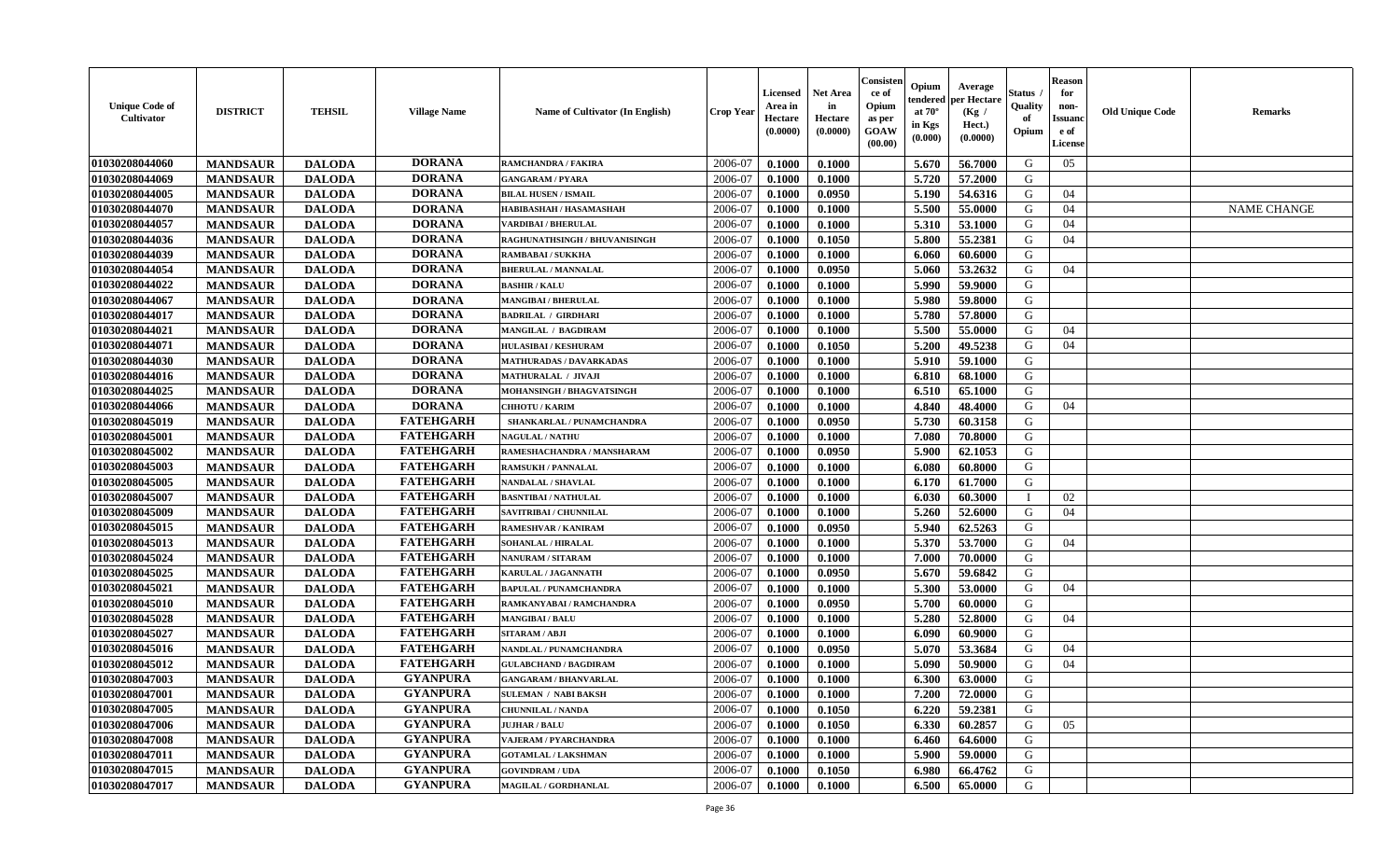| <b>Unique Code of</b><br><b>Cultivator</b> | <b>DISTRICT</b> | <b>TEHSIL</b> | <b>Village Name</b> | Name of Cultivator (In English)   | <b>Crop Year</b> | <b>Licensed</b><br>Area in<br>Hectare<br>(0.0000) | <b>Net Area</b><br>in<br>Hectare<br>(0.0000) | Consister<br>ce of<br>Opium<br>as per<br><b>GOAW</b><br>(00.00) | Opium<br>endered<br>at $70^\circ$<br>in Kgs<br>$(\mathbf{0.000})$ | Average<br>per Hectare<br>(Kg /<br>Hect.)<br>(0.0000) | Status<br>Quality<br>of<br>Opium | Reason<br>for<br>non-<br>Issuan<br>e of<br>License | <b>Old Unique Code</b> | <b>Remarks</b>               |
|--------------------------------------------|-----------------|---------------|---------------------|-----------------------------------|------------------|---------------------------------------------------|----------------------------------------------|-----------------------------------------------------------------|-------------------------------------------------------------------|-------------------------------------------------------|----------------------------------|----------------------------------------------------|------------------------|------------------------------|
| 01030208047002                             | <b>MANDSAUR</b> | <b>DALODA</b> | <b>GYANPURA</b>     | <b>GORISHANKAR / GANGARAM</b>     | 2006-07          | 0.1000                                            | 0.1050                                       |                                                                 | 7.510                                                             | 71.5238                                               | G                                |                                                    |                        |                              |
| 01030208047023                             | <b>MANDSAUR</b> | <b>DALODA</b> | <b>GYANPURA</b>     | PREMBAI / MEVALAL                 | 2006-07          | 0.1000                                            | 0.1000                                       |                                                                 | 6.220                                                             | 62.2000                                               | G                                |                                                    |                        |                              |
| 01030208047004                             | <b>MANDSAUR</b> | <b>DALODA</b> | <b>GYANPURA</b>     | <b>UDAYRAM / GANGARAM</b>         | 2006-07          | 0.1000                                            | 0.1050                                       |                                                                 | 6.360                                                             | 60.5714                                               | G                                |                                                    |                        |                              |
| 01030208047016                             | <b>MANDSAUR</b> | <b>DALODA</b> | <b>GYANPURA</b>     | <b>IBRAHIM / SULEMAN</b>          | 2006-07          | 0.1000                                            | 0.1050                                       |                                                                 | 7.030                                                             | 66.9524                                               | G                                |                                                    |                        |                              |
| 01030208047010                             | <b>MANDSAUR</b> | <b>DALODA</b> | <b>GYANPURA</b>     | PANNALAL / BHANVARLAL             | 2006-07          | 0.1000                                            | 0.1000                                       |                                                                 | 6.630                                                             | 66.3000                                               | G                                |                                                    |                        |                              |
| 01030208049018                             | <b>MANDSAUR</b> | <b>DALODA</b> | <b>HANUMANTI</b>    | <b>KISHANLAL / KASHIRAM</b>       | 2006-07          | 0.1000                                            | 0.0900                                       |                                                                 | 6.920                                                             | 76.8889                                               | G                                |                                                    |                        |                              |
| 01030208049001                             | <b>MANDSAUR</b> | <b>DALODA</b> | <b>HANUMANTI</b>    | <b>MADANLAL / VENIRAM</b>         | 2006-07          | 0.1000                                            | 0.0950                                       |                                                                 | 5.630                                                             | 59.2632                                               | G                                | 05                                                 |                        |                              |
| 01030208049003                             | <b>MANDSAUR</b> | <b>DALODA</b> | <b>HANUMANTI</b>    | SHYAMSUNDAR / KISHANLAL           | 2006-07          | 0.1000                                            | 0.0950                                       |                                                                 | 6.610                                                             | 69.5789                                               | G                                |                                                    |                        |                              |
| 01030208049008                             | <b>MANDSAUR</b> | <b>DALODA</b> | <b>HANUMANTI</b>    | <b>JUJHARSINGH / BHANVARSINGH</b> | 2006-07          | 0.1000                                            | 0.0950                                       |                                                                 | 6.260                                                             | 65.8947                                               | G                                |                                                    |                        |                              |
| 01030208049010                             | <b>MANDSAUR</b> | <b>DALODA</b> | <b>HANUMANTI</b>    | RAMPRASAD / MADHODAS              | 2006-07          | 0.1000                                            | 0.0950                                       |                                                                 | 6.890                                                             | 72.5263                                               | G                                |                                                    |                        |                              |
| 01030208049012                             | <b>MANDSAUR</b> | <b>DALODA</b> | <b>HANUMANTI</b>    | FULKUNWAR BAI / BHAGATRAM         | 2006-07          | 0.1000                                            | 0.0950                                       |                                                                 | 6.140                                                             | 64.6316                                               | G                                |                                                    |                        |                              |
| 01030208049013                             | <b>MANDSAUR</b> | <b>DALODA</b> | <b>HANUMANTI</b>    | <b>DEVRAM / ONKARLAL</b>          | 2006-07          | 0.1000                                            | 0.0950                                       |                                                                 | 5.910                                                             | 62.2105                                               | G                                |                                                    |                        |                              |
| 01030208049016                             | <b>MANDSAUR</b> | <b>DALODA</b> | <b>HANUMANTI</b>    | <b>GOPAL / BHERULAL</b>           | 2006-07          | 0.1000                                            | 0.1000                                       |                                                                 | 6.510                                                             | 65.1000                                               | G                                |                                                    |                        |                              |
| 01030208049017                             | <b>MANDSAUR</b> | <b>DALODA</b> | <b>HANUMANTI</b>    | <b>DHAPUBAI/BHERULAL</b>          | 2006-07          | 0.1000                                            | 0.0950                                       |                                                                 | 6.560                                                             | 69.0526                                               | G                                |                                                    |                        |                              |
| 01030208049021                             | <b>MANDSAUR</b> | <b>DALODA</b> | <b>HANUMANTI</b>    | <b>RAMRATAN / MANGILAL</b>        | 2006-07          | 0.1000                                            | 0.1000                                       |                                                                 | 6.650                                                             | 66.5000                                               | G                                |                                                    |                        |                              |
| 01030208049022                             | <b>MANDSAUR</b> | <b>DALODA</b> | <b>HANUMANTI</b>    | <b>VENIRAM / FULCHAND</b>         | 2006-07          | 0.1000                                            | 0.1000                                       |                                                                 | 6.060                                                             | 60.6000                                               | G                                |                                                    |                        |                              |
| 01030208049023                             | <b>MANDSAUR</b> | <b>DALODA</b> | <b>HANUMANTI</b>    | MANGUSINGH / MADHOSINGH           | 2006-07          | 0.1000                                            | 0.1000                                       |                                                                 | 5.520                                                             | 55.2000                                               | G                                | 04                                                 |                        |                              |
| 01030208049025                             | <b>MANDSAUR</b> | <b>DALODA</b> | <b>HANUMANTI</b>    | JAGANNATH / MADHULAL              | 2006-07          | 0.1000                                            | 0.0950                                       |                                                                 | 6.250                                                             | 65.7895                                               | G                                |                                                    |                        |                              |
| 01030208049038                             | <b>MANDSAUR</b> | <b>DALODA</b> | <b>HANUMANTI</b>    | <b>BHANVARLAL / RAJARAM</b>       | 2006-07          | 0.1000                                            | 0.1000                                       |                                                                 | 6.840                                                             | 68.4000                                               | G                                |                                                    |                        |                              |
| 01030208049039                             | <b>MANDSAUR</b> | <b>DALODA</b> | <b>HANUMANTI</b>    | <b>JAGDISH / DEVRAM</b>           | 2006-07          | 0.1000                                            | 0.0950                                       |                                                                 | 6.470                                                             | 68.1053                                               | G                                |                                                    |                        |                              |
| 01030208049040                             | <b>MANDSAUR</b> | <b>DALODA</b> | <b>HANUMANTI</b>    | LAXMAN SINGH / MANGU SINGH        | 2006-07          | 0.1000                                            | 0.1000                                       |                                                                 | 5.940                                                             | 59.4000                                               | G                                |                                                    |                        |                              |
| 01030208049041                             | <b>MANDSAUR</b> | <b>DALODA</b> | <b>HANUMANTI</b>    | RAGHUVIRSINGH / AMARSINGH         | 2006-07          | 0.1000                                            | 0.0950                                       |                                                                 | 6.510                                                             | 68.5263                                               | G                                |                                                    |                        |                              |
| 01030208049042                             | <b>MANDSAUR</b> | <b>DALODA</b> | <b>HANUMANTI</b>    | SALAGRAM / BHANVARLAL             | 2006-07          | 0.1000                                            | 0.0950                                       |                                                                 | 6.130                                                             | 64.5263                                               | G                                |                                                    |                        |                              |
| 01030208049043                             | <b>MANDSAUR</b> | <b>DALODA</b> | <b>HANUMANTI</b>    | RAMCHANDRA / MOTILAL              | 2006-07          | 0.1000                                            | 0.0950                                       |                                                                 | 6.320                                                             | 66.5263                                               | G                                |                                                    |                        |                              |
| 01030208049044                             | <b>MANDSAUR</b> | <b>DALODA</b> | <b>HANUMANTI</b>    | MUKESHKUMAR / RAMRATAN            | 2006-07          | 0.1000                                            | 0.1000                                       |                                                                 | 6.610                                                             | 66.1000                                               | G                                |                                                    |                        |                              |
| 01030208049046                             | <b>MANDSAUR</b> | <b>DALODA</b> | <b>HANUMANTI</b>    | <b>BADRILAL / KANHAIYALAL</b>     | 2006-07          | 0.1000                                            | 0.1000                                       |                                                                 | 6.580                                                             | 65.8000                                               | G                                |                                                    |                        |                              |
| 01030208049006                             | <b>MANDSAUR</b> | <b>DALODA</b> | <b>HANUMANTI</b>    | <b>SURESHCHANDRA / RAMRATAN</b>   | 2006-07          | 0.1000                                            | 0.1000                                       |                                                                 | 6.600                                                             | 66.0000                                               | G                                |                                                    |                        |                              |
| 01030208049014                             | <b>MANDSAUR</b> | <b>DALODA</b> | <b>HANUMANTI</b>    | <b>KASHIRAM / DHANNA</b>          | 2006-07          | 0.1000                                            | 0.0950                                       |                                                                 | 6.100                                                             | 64.2105                                               | G                                |                                                    |                        |                              |
| 01030208049015                             | <b>MANDSAUR</b> | <b>DALODA</b> | <b>HANUMANTI</b>    | LAXMINARAYAN / BHANWARLAL         | 2006-07          | 0.1000                                            | 0.1000                                       |                                                                 | 6.400                                                             | 64.0000                                               | G                                |                                                    |                        |                              |
| 01030208049019                             | <b>MANDSAUR</b> | <b>DALODA</b> | <b>HANUMANTI</b>    | <b>HARLAL / BHAGVAN</b>           | 2006-07          | 0.1000                                            | 0.0950                                       |                                                                 | 6.040                                                             | 63.5789                                               | G                                |                                                    |                        |                              |
| 01030208049020                             | <b>MANDSAUR</b> | <b>DALODA</b> | <b>HANUMANTI</b>    | <b>RAMRATAN / RAMLAL</b>          | 2006-07          | 0.1000                                            | 0.0950                                       |                                                                 | 6.190                                                             | 65.1579                                               | G                                |                                                    |                        |                              |
| 01030208049049                             | <b>MANDSAUR</b> | <b>DALODA</b> | <b>HANUMANTI</b>    | RAMESHVAR / RAGHUNATH             | 2006-07          | 0.1000                                            | 0.0950                                       |                                                                 | 6.580                                                             | 69.2632                                               | G                                |                                                    |                        |                              |
| 01030208049036                             | <b>MANDSAUR</b> | <b>DALODA</b> | <b>HANUMANTI</b>    | PREMCHAND / VAJERAM               | 2006-07          | 0.1000                                            | 0.0900                                       |                                                                 | 5.540                                                             | 61.5556                                               | G                                |                                                    |                        |                              |
| 01030208049050                             | <b>MANDSAUR</b> | <b>DALODA</b> | <b>HANUMANTI</b>    | MANGILAL / PUNAMCHANDRA           | 2006-07          | 0.1000                                            | 0.0950                                       |                                                                 | 6.360                                                             | 66.9474                                               | G                                |                                                    |                        |                              |
| 01030208049051                             | <b>MANDSAUR</b> | <b>DALODA</b> | <b>HANUMANTI</b>    | <b>NANDKISHOR / GULABBAI</b>      | 2006-07          | 0.1000                                            | 0.0950                                       |                                                                 | 6.900                                                             | 72.6316                                               | G                                |                                                    |                        |                              |
| 01030208049052                             | <b>MANDSAUR</b> | <b>DALODA</b> | <b>HANUMANTI</b>    | <b>BHERULAL / HIRALAL</b>         | 2006-07          | 0.1000                                            | 0.0950                                       |                                                                 | 6.080                                                             | 64.0000                                               | G                                |                                                    |                        |                              |
| 01030208049053                             | <b>MANDSAUR</b> | <b>DALODA</b> | <b>HANUMANTI</b>    | LAKSHMINARAYAN / RAMLAL           | 2006-07          | 0.1000                                            | 0.1000                                       |                                                                 | 6.090                                                             | 60.9000                                               | G                                |                                                    |                        |                              |
| 01030208049005                             | <b>MANDSAUR</b> | <b>DALODA</b> | <b>HANUMANTI</b>    | MANMOHAN / LAKSHMINARAYAN         | 2006-07          | 0.1000                                            | 0.1000                                       |                                                                 | 6.140                                                             | 61.4000                                               | G                                |                                                    |                        |                              |
| 01030208049024                             | <b>MANDSAUR</b> | <b>DALODA</b> | <b>HANUMANTI</b>    | <b>BHAGIRATH / GOTAMLAL</b>       | 2006-07          | 0.1000                                            | 0.1000                                       |                                                                 | 6.040                                                             | 60.4000                                               | G                                |                                                    |                        |                              |
| 01030208049054                             | <b>MANDSAUR</b> | <b>DALODA</b> | <b>HANUMANTI</b>    | <b>NAVALRAM / RAMLAL</b>          | 2006-07          | 0.1000                                            | 0.1000                                       |                                                                 | 6.680                                                             | 66.8000                                               | G                                |                                                    |                        |                              |
| 01030208049056                             | <b>MANDSAUR</b> | <b>DALODA</b> | <b>HANUMANTI</b>    | RAMKUNVARBAI / KISHANLAL          | 2006-07          | 0.1000                                            | 0.1000                                       |                                                                 | 6.400                                                             | 64.0000                                               | G                                |                                                    |                        | TRANSFER/GURADIYA<br>LALMUHA |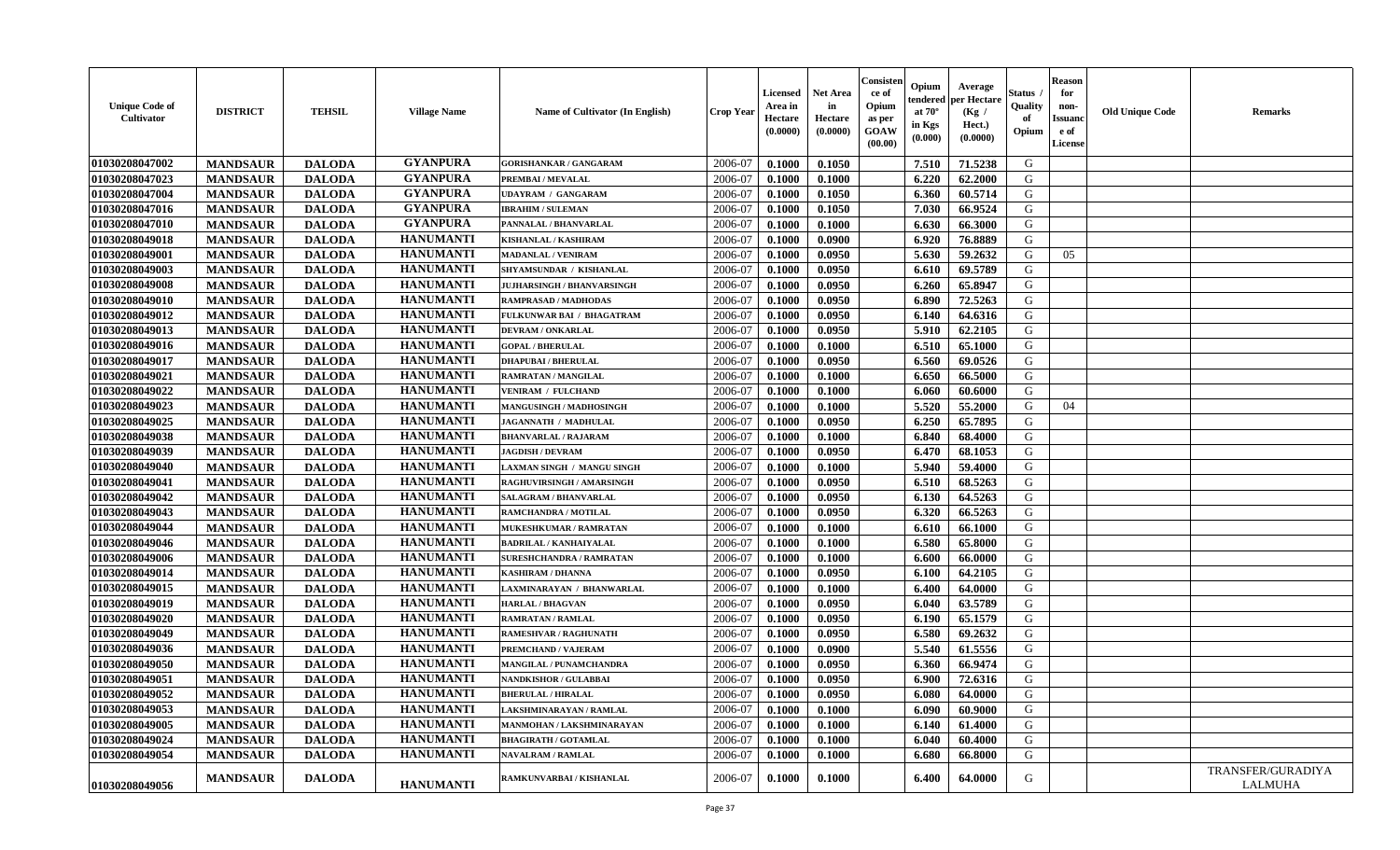| <b>Unique Code of</b><br><b>Cultivator</b> | <b>DISTRICT</b> | <b>TEHSIL</b> | <b>Village Name</b> | Name of Cultivator (In English) | <b>Crop Year</b> | <b>Licensed</b><br>Area in<br>Hectare<br>(0.0000) | Net Area<br>in<br>Hectare<br>(0.0000) | Consisteı<br>ce of<br>Opium<br>as per<br>GOAW<br>(00.00) | Opium<br>endered<br>at $70^\circ$<br>in Kgs<br>(0.000) | Average<br>per Hectare<br>(Kg /<br>Hect.)<br>(0.0000) | Status<br>Quality<br>of<br>Opium | <b>Reason</b><br>for<br>non-<br><b>Issuand</b><br>e of<br>License | <b>Old Unique Code</b> | Remarks            |
|--------------------------------------------|-----------------|---------------|---------------------|---------------------------------|------------------|---------------------------------------------------|---------------------------------------|----------------------------------------------------------|--------------------------------------------------------|-------------------------------------------------------|----------------------------------|-------------------------------------------------------------------|------------------------|--------------------|
| 01030208049057                             | <b>MANDSAUR</b> | <b>DALODA</b> | <b>HANUMANTI</b>    | MANOHARLAL / NAVALRAM           | 2006-07          | 0.1000                                            | 0.1000                                |                                                          | 6.430                                                  | 64.3000                                               | G                                |                                                                   |                        |                    |
| 01030208050001                             | <b>MANDSAUR</b> | <b>DALODA</b> | <b>JAWASIYA</b>     | <b>BALKRISHAN / MAGANIRAM</b>   | 2006-07          | 0.1000                                            | 0.1000                                |                                                          | 7.880                                                  | 78.8000                                               | G                                |                                                                   |                        |                    |
| 01030208050002                             | <b>MANDSAUR</b> | <b>DALODA</b> | <b>JAWASIYA</b>     | <b>GOPAL / NATHU</b>            | 2006-07          | 0.1000                                            | 0.0950                                |                                                          | 6.350                                                  | 66.8421                                               | G                                |                                                                   |                        |                    |
| 01030208050003                             | <b>MANDSAUR</b> | <b>DALODA</b> | <b>JAWASIYA</b>     | <b>GENDALAL / MAGANIRAM</b>     | 2006-07          | 0.1000                                            | 0.1000                                |                                                          | 6.730                                                  | 67.3000                                               | G                                |                                                                   |                        |                    |
| 01030208050009                             | <b>MANDSAUR</b> | <b>DALODA</b> | <b>JAWASIYA</b>     | <b>KACHRIBAI / GOPAL</b>        | 2006-07          | 0.1000                                            | 0.1000                                |                                                          | 6.340                                                  | 63.4000                                               | G                                |                                                                   |                        |                    |
| 01030208050010                             | <b>MANDSAUR</b> | <b>DALODA</b> | <b>JAWASIYA</b>     | PRAHLAD / BALARAM               | 2006-07          | 0.1000                                            | 0.1000                                |                                                          | 6.860                                                  | 68.6000                                               | G                                |                                                                   |                        |                    |
| 01030208050011                             | <b>MANDSAUR</b> | <b>DALODA</b> | <b>JAWASIYA</b>     | DASHRATH / LAXMINARAYAN         | 2006-07          | 0.1000                                            | 0.0950                                |                                                          | 6.100                                                  | 64.2105                                               | G                                |                                                                   |                        |                    |
| 01030208050014                             | <b>MANDSAUR</b> | <b>DALODA</b> | <b>JAWASIYA</b>     | <b>MANOHARLAL / AMBALAL</b>     | 2006-07          | 0.1000                                            | 0.1000                                |                                                          | 6.470                                                  | 64.7000                                               | G                                |                                                                   |                        |                    |
| 01030208050015                             | <b>MANDSAUR</b> | <b>DALODA</b> | <b>JAWASIYA</b>     | RADHESHYAM / GANGARAM           | 2006-07          | 0.1000                                            | 0.0950                                |                                                          | 6.050                                                  | 63.6842                                               | G                                |                                                                   |                        |                    |
| 01030208050016                             | <b>MANDSAUR</b> | <b>DALODA</b> | <b>JAWASIYA</b>     | NIRBHAYRAM / BALARAM            | 2006-07          | 0.1000                                            | 0.1000                                |                                                          | 6.710                                                  | 67.1000                                               | G                                |                                                                   |                        |                    |
| 01030208050020                             | <b>MANDSAUR</b> | <b>DALODA</b> | <b>JAWASIYA</b>     | PRABHULAL / RAMLAL              | 2006-07          | 0.1000                                            | 0.0950                                |                                                          | 6.270                                                  | 66.0000                                               | G                                |                                                                   |                        |                    |
| 01030208050021                             | <b>MANDSAUR</b> | <b>DALODA</b> | <b>JAWASIYA</b>     | <b>BHERULAL / RATANLAL</b>      | 2006-07          | 0.1000                                            | 0.1000                                |                                                          | 6.060                                                  | 60.6000                                               | G                                |                                                                   |                        |                    |
| 01030208050022                             | <b>MANDSAUR</b> | <b>DALODA</b> | <b>JAWASIYA</b>     | <b>JASVANT / LAXMINARAYAN</b>   | 2006-07          | 0.1000                                            | 0.0950                                |                                                          | 6.090                                                  | 64.1053                                               | G                                |                                                                   |                        |                    |
| 01030208050024                             | <b>MANDSAUR</b> | <b>DALODA</b> | <b>JAWASIYA</b>     | RAMLAL / GANESHRAM              | 2006-07          | 0.1000                                            | 0.0950                                |                                                          | 6.060                                                  | 63.7895                                               | G                                |                                                                   |                        |                    |
| 01030208050025                             | <b>MANDSAUR</b> | <b>DALODA</b> | <b>JAWASIYA</b>     | JAWAHARLAL / MOHANLAL           | 2006-07          | 0.1000                                            | 0.1000                                |                                                          | 6.050                                                  | 60.5000                                               | $\mathbf G$                      |                                                                   |                        |                    |
| 01030208050027                             | <b>MANDSAUR</b> | <b>DALODA</b> | <b>JAWASIYA</b>     | <b>KESHURAM / DEVA</b>          | 2006-07          | 0.1000                                            | 0.1000                                |                                                          | 6.070                                                  | 60.7000                                               | G                                |                                                                   |                        |                    |
| 01030208050029                             | <b>MANDSAUR</b> | <b>DALODA</b> | <b>JAWASIYA</b>     | NATHULAL / BHAGIRATH            | 2006-07          | 0.1000                                            | 0.0950                                |                                                          | 6.480                                                  | 68.2105                                               | G                                |                                                                   |                        | <b>NAME CHANGE</b> |
| 01030208050030                             | <b>MANDSAUR</b> | <b>DALODA</b> | <b>JAWASIYA</b>     | RAMESHCHANDRA / BALARAM         | 2006-07          | 0.1000                                            | 0.1000                                |                                                          | 6.760                                                  | 67.6000                                               | G                                |                                                                   |                        |                    |
| 01030208050031                             | <b>MANDSAUR</b> | <b>DALODA</b> | <b>JAWASIYA</b>     | <b>BALARAM / BHAGIRATH</b>      | 2006-07          | 0.1000                                            | 0.1000                                |                                                          | 6.930                                                  | 69.3000                                               | G                                |                                                                   |                        |                    |
| 01030208050032                             | <b>MANDSAUR</b> | <b>DALODA</b> | <b>JAWASIYA</b>     | <b>SHANTIBAI / BAPULAL</b>      | 2006-07          | 0.1000                                            | 0.1000                                |                                                          | 6.360                                                  | 63.6000                                               | G                                |                                                                   |                        |                    |
| 01030208050033                             | <b>MANDSAUR</b> | <b>DALODA</b> | <b>JAWASIYA</b>     | <b>LAXMINARAYAN / RAMLAL</b>    | 2006-07          | 0.1000                                            | 0.1000                                |                                                          | 6.320                                                  | 63.2000                                               | G                                |                                                                   |                        |                    |
| 01030208050035                             | <b>MANDSAUR</b> | <b>DALODA</b> | <b>JAWASIYA</b>     | <b>AMBALAL / SHRILAL</b>        | 2006-07          | 0.1000                                            | 0.1000                                |                                                          | 6.630                                                  | 66.3000                                               | G                                |                                                                   |                        |                    |
| 01030208050036                             | <b>MANDSAUR</b> | <b>DALODA</b> | <b>JAWASIYA</b>     | <b>BASANTIBAI/DEVILAL</b>       | 2006-07          | 0.1000                                            | 0.0950                                |                                                          | 6.160                                                  | 64.8421                                               | G                                |                                                                   |                        |                    |
| 01030208050037                             | <b>MANDSAUR</b> | <b>DALODA</b> | <b>JAWASIYA</b>     | <b>LILABAI/DEVRAM</b>           | 2006-07          | 0.1000                                            | 0.1000                                |                                                          | 6.030                                                  | 60.3000                                               | G                                |                                                                   |                        |                    |
| 01030208050038                             | <b>MANDSAUR</b> | <b>DALODA</b> | <b>JAWASIYA</b>     | PRABHULAL / PRITHVIRAJ          | 2006-07          | 0.1000                                            | 0.1000                                |                                                          | 6.200                                                  | 62.0000                                               | G                                |                                                                   |                        |                    |
| 01030208050039                             | <b>MANDSAUR</b> | <b>DALODA</b> | <b>JAWASIYA</b>     | <b>BHERULAL / BHANWARLAL</b>    | 2006-07          | 0.1000                                            | 0.0950                                |                                                          | 6.090                                                  | 64.1053                                               | G                                |                                                                   |                        |                    |
| 01030208050040                             | <b>MANDSAUR</b> | <b>DALODA</b> | <b>JAWASIYA</b>     | PANNALAL / SHOBHARAM            | 2006-07          | 0.1000                                            | 0.1000                                |                                                          | 6.240                                                  | 62.4000                                               | G                                |                                                                   |                        |                    |
| 01030208050043                             | <b>MANDSAUR</b> | <b>DALODA</b> | <b>JAWASIYA</b>     | SAIDANBAI / ABDUL               | 2006-07          | 0.1000                                            | 0.1000                                |                                                          | 6.050                                                  | 60.5000                                               | G                                |                                                                   |                        |                    |
| 01030208050047                             | <b>MANDSAUR</b> | <b>DALODA</b> | <b>JAWASIYA</b>     | <b>BHERA / KANIRAM</b>          | 2006-07          | 0.1000                                            | 0.1000                                |                                                          | 6.630                                                  | 66.3000                                               | G                                |                                                                   |                        |                    |
| 01030208050051                             | <b>MANDSAUR</b> | <b>DALODA</b> | <b>JAWASIYA</b>     | <b>KAMLABAI/NANURAM</b>         | 2006-07          | 0.1000                                            | 0.1000                                |                                                          | 6.240                                                  | 62.4000                                               | G                                |                                                                   |                        |                    |
| 01030208050053                             | <b>MANDSAUR</b> | <b>DALODA</b> | <b>JAWASIYA</b>     | <b>CHATURBHUJ / NANURAM</b>     | 2006-07          | 0.1000                                            | 0.1000                                |                                                          | 6.220                                                  | 62.2000                                               | G                                |                                                                   |                        |                    |
| 01030208050056                             | <b>MANDSAUR</b> | <b>DALODA</b> | <b>JAWASIYA</b>     | <b>BALARAM / LAXMAN</b>         | 2006-07          | 0.1000                                            | 0.1000                                |                                                          | 5.860                                                  | 58.6000                                               |                                  | 02                                                                |                        |                    |
| 01030208050057                             | <b>MANDSAUR</b> | <b>DALODA</b> | <b>JAWASIYA</b>     | <b>RAMNIVAS / NATHU</b>         | 2006-07          | 0.1000                                            | 0.1000                                |                                                          | 6.590                                                  | 65.9000                                               | G                                |                                                                   |                        |                    |
| 01030208050058                             | <b>MANDSAUR</b> | <b>DALODA</b> | <b>JAWASIYA</b>     | <b>MOHANLAL / KISHANLAL</b>     | 2006-07          | 0.1000                                            | 0.1000                                |                                                          | 5.880                                                  | 58.8000                                               | G                                |                                                                   |                        |                    |
| 01030208050059                             | <b>MANDSAUR</b> | <b>DALODA</b> | <b>JAWASIYA</b>     | <b>NATHULAL / TEKA</b>          | 2006-07          | 0.1000                                            | 0.1000                                |                                                          | 6.670                                                  | 66.7000                                               | G                                |                                                                   |                        |                    |
| 01030208050060                             | <b>MANDSAUR</b> | <b>DALODA</b> | <b>JAWASIYA</b>     | KACHRU / ONKAR                  | 2006-07          | 0.1000                                            | 0.1000                                |                                                          | 6.170                                                  | 61.7000                                               | G                                |                                                                   |                        |                    |
| 01030208050064                             | <b>MANDSAUR</b> | <b>DALODA</b> | <b>JAWASIYA</b>     | <b>RATAN / RAMA</b>             | 2006-07          | 0.1000                                            | 0.1000                                |                                                          | 6.140                                                  | 61.4000                                               | G                                |                                                                   |                        |                    |
| 01030208050069                             | <b>MANDSAUR</b> | <b>DALODA</b> | <b>JAWASIYA</b>     | <b>BHAGATRAM / BALARAM</b>      | 2006-07          | 0.1000                                            | 0.1000                                |                                                          | 6.130                                                  | 61.3000                                               | G                                |                                                                   |                        |                    |
| 01030208050070                             | <b>MANDSAUR</b> | <b>DALODA</b> | <b>JAWASIYA</b>     | <b>MOHANLAL / JAGDISH</b>       | 2006-07          | 0.1000                                            | 0.1000                                |                                                          | 6.190                                                  | 61.9000                                               | G                                |                                                                   |                        |                    |
| 01030208050072                             | <b>MANDSAUR</b> | <b>DALODA</b> | <b>JAWASIYA</b>     | SHANKARLAL / KAWARLAL (REWA)    | 2006-07          | 0.1000                                            | 0.1000                                |                                                          | 7.070                                                  | 70.7000                                               | G                                |                                                                   |                        |                    |
| 01030208050074                             | <b>MANDSAUR</b> | <b>DALODA</b> | <b>JAWASIYA</b>     | <b>BAPULAL / BALARAM</b>        | 2006-07          | 0.1000                                            | 0.0950                                |                                                          | 5.740                                                  | 60.4211                                               | G                                |                                                                   |                        |                    |
| 01030208050076                             | <b>MANDSAUR</b> | <b>DALODA</b> | <b>JAWASIYA</b>     | <b>BHERULAL / MODIRAM</b>       | 2006-07          | 0.1000                                            | 0.1000                                |                                                          | 5.000                                                  | 50.0000                                               | G                                | 04                                                                |                        |                    |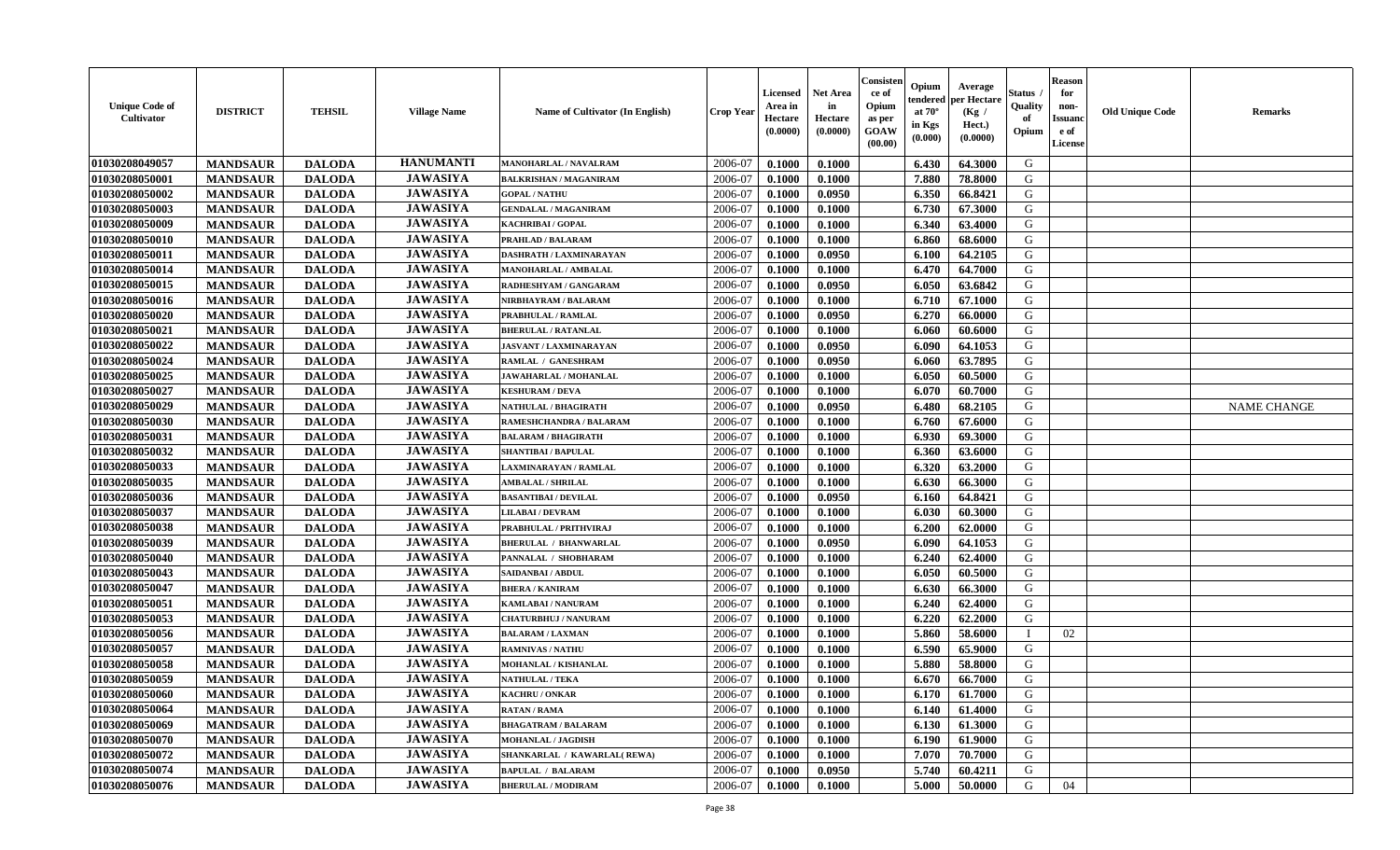| <b>Unique Code of</b><br>Cultivator | <b>DISTRICT</b> | <b>TEHSIL</b> | <b>Village Name</b> | Name of Cultivator (In English) | <b>Crop Year</b> | <b>Licensed</b><br>Area in<br>Hectare<br>(0.0000) | <b>Net Area</b><br>in<br>Hectare<br>(0.0000) | Consister<br>ce of<br>Opium<br>as per<br>GOAW<br>(00.00) | Opium<br>endered<br>at $70^\circ$<br>in Kgs<br>(0.000) | Average<br>per Hectare<br>(Kg /<br>Hect.)<br>(0.0000) | <b>Status</b> .<br>Quality<br>of<br>Opium | <b>Reason</b><br>for<br>non-<br><b>Issuanc</b><br>e of<br>License | <b>Old Unique Code</b> | <b>Remarks</b>     |
|-------------------------------------|-----------------|---------------|---------------------|---------------------------------|------------------|---------------------------------------------------|----------------------------------------------|----------------------------------------------------------|--------------------------------------------------------|-------------------------------------------------------|-------------------------------------------|-------------------------------------------------------------------|------------------------|--------------------|
| 01030208050077                      | <b>MANDSAUR</b> | <b>DALODA</b> | <b>JAWASIYA</b>     | <b>JMMEDRAM / KISHANLAL</b>     | 2006-07          | 0.1000                                            | 0.1000                                       |                                                          | 6.530                                                  | 65.3000                                               | G                                         |                                                                   |                        |                    |
| 01030208050078                      | <b>MANDSAUR</b> | <b>DALODA</b> | <b>JAWASIYA</b>     | <b>DASHRATH / PYARCHAND</b>     | 2006-07          | 0.1000                                            | 0.0950                                       |                                                          | 6.260                                                  | 65.8947                                               | G                                         |                                                                   |                        |                    |
| 01030208050079                      | <b>MANDSAUR</b> | <b>DALODA</b> | <b>JAWASIYA</b>     | PRAKASH / CHAMPALAL             | 2006-07          | 0.1000                                            | 0.1000                                       |                                                          | 6.720                                                  | 67.2000                                               | G                                         |                                                                   |                        |                    |
| 01030208050081                      | <b>MANDSAUR</b> | <b>DALODA</b> | <b>JAWASIYA</b>     | <b>GANGARAM / NAGULAL</b>       | 2006-07          | 0.1000                                            | 0.1000                                       |                                                          | 6.380                                                  | 63.8000                                               | G                                         |                                                                   |                        |                    |
| 01030208050084                      | <b>MANDSAUR</b> | <b>DALODA</b> | <b>JAWASIYA</b>     | <b>BALARAM / GORDHAN</b>        | 2006-07          | 0.1000                                            | 0.0950                                       |                                                          | 6.450                                                  | 67.8947                                               | G                                         |                                                                   |                        |                    |
| 01030208050085                      | <b>MANDSAUR</b> | <b>DALODA</b> | <b>JAWASIYA</b>     | MADANLAL / KANWARLAL            | 2006-07          | 0.1000                                            | 0.0950                                       |                                                          | 7.040                                                  | 74.1053                                               | G                                         |                                                                   |                        |                    |
| 01030208050086                      | <b>MANDSAUR</b> | <b>DALODA</b> | <b>JAWASIYA</b>     | RAMKANYABAI / PRITHVIRAJ        | 2006-07          | 0.1000                                            | 0.1000                                       |                                                          | 6.600                                                  | 66.0000                                               | G                                         |                                                                   |                        |                    |
| 01030208050087                      | <b>MANDSAUR</b> | <b>DALODA</b> | <b>JAWASIYA</b>     | <b>BHANWARLAL / HIRALAL</b>     | 2006-07          | 0.1000                                            | 0.1000                                       |                                                          | 6.040                                                  | 60.4000                                               | G                                         |                                                                   |                        |                    |
| 01030208050088                      | <b>MANDSAUR</b> | <b>DALODA</b> | <b>JAWASIYA</b>     | SHANKARLAL / KANWARLAL          | 2006-07          | 0.1000                                            | 0.0950                                       |                                                          | 6.520                                                  | 68.6316                                               | G                                         |                                                                   |                        |                    |
| 01030208050090                      | <b>MANDSAUR</b> | <b>DALODA</b> | <b>JAWASIYA</b>     | <b>GENDALAL / KANWARLAL</b>     | 2006-07          | 0.1000                                            | 0.0950                                       |                                                          | 6.440                                                  | 67.7895                                               | G                                         |                                                                   |                        |                    |
| 01030208050091                      | <b>MANDSAUR</b> | <b>DALODA</b> | <b>JAWASIYA</b>     | <b>SAMPAT BAI / BHAGATRAM</b>   | 2006-07          | 0.1000                                            | 0.1000                                       |                                                          | 6.800                                                  | 68.0000                                               | G                                         |                                                                   |                        |                    |
| 01030208050092                      | <b>MANDSAUR</b> | <b>DALODA</b> | <b>JAWASIYA</b>     | KASTURCHAND / DHURA             | 2006-07          | 0.1000                                            | 0.0950                                       |                                                          | 6.070                                                  | 63.8947                                               | G                                         |                                                                   |                        |                    |
| 01030208050093                      | <b>MANDSAUR</b> | <b>DALODA</b> | <b>JAWASIYA</b>     | <b>BALARAM / SURATRAM</b>       | 2006-07          | 0.1000                                            | 0.1000                                       |                                                          | 7.410                                                  | 74.1000                                               | G                                         |                                                                   |                        |                    |
| 01030208050094                      | <b>MANDSAUR</b> | <b>DALODA</b> | <b>JAWASIYA</b>     | <b>MANGILAL / DEVA</b>          | 2006-07          | 0.1000                                            | 0.1000                                       |                                                          | 6.830                                                  | 68.3000                                               | G                                         |                                                                   |                        |                    |
| 01030208050095                      | <b>MANDSAUR</b> | <b>DALODA</b> | <b>JAWASIYA</b>     | RAMESHCHNDRA / MOTILAL          | 2006-07          | 0.1000                                            | 0.1000                                       |                                                          | 6.840                                                  | 68.4000                                               | ${\bf G}$                                 |                                                                   |                        |                    |
| 01030208050098                      | <b>MANDSAUR</b> | <b>DALODA</b> | <b>JAWASIYA</b>     | <b>BALARAM / BAPULAL</b>        | 2006-07          | 0.1000                                            | 0.1050                                       |                                                          | 6.680                                                  | 63.6190                                               | G                                         |                                                                   |                        |                    |
| 01030208050099                      | <b>MANDSAUR</b> | <b>DALODA</b> | <b>JAWASIYA</b>     | <b>GENDALAL / GULABCHANDRA</b>  | 2006-07          | 0.1000                                            | 0.1000                                       |                                                          | 6.430                                                  | 64.3000                                               | G                                         |                                                                   |                        | <b>NAME CHANGE</b> |
| 01030208050101                      | <b>MANDSAUR</b> | <b>DALODA</b> | <b>JAWASIYA</b>     | PYARCHAND / NANURAM             | 2006-07          | 0.1000                                            | 0.0950                                       |                                                          | 6.010                                                  | 63.2632                                               | G                                         |                                                                   |                        |                    |
| 01030208050102                      | <b>MANDSAUR</b> | <b>DALODA</b> | <b>JAWASIYA</b>     | <b>JAWAHARLAL / TEKA</b>        | 2006-07          | 0.1000                                            | 0.0950                                       |                                                          | 6.460                                                  | 68.0000                                               | G                                         |                                                                   |                        |                    |
| 01030208050104                      | <b>MANDSAUR</b> | <b>DALODA</b> | <b>JAWASIYA</b>     | MANSUKHLAL / PRATHVIRAJ         | 2006-07          | 0.1000                                            | 0.1000                                       |                                                          | 6.710                                                  | 67.1000                                               | G                                         |                                                                   |                        |                    |
| 01030208050105                      | <b>MANDSAUR</b> | <b>DALODA</b> | <b>JAWASIYA</b>     | <b>BADRILAL / NANURAM</b>       | 2006-07          | 0.1000                                            | 0.1000                                       |                                                          | 6.890                                                  | 68.9000                                               | G                                         |                                                                   |                        |                    |
| 01030208050106                      | <b>MANDSAUR</b> | <b>DALODA</b> | <b>JAWASIYA</b>     | <b>MANGILAL / BHERA</b>         | 2006-07          | 0.1000                                            | 0.0950                                       |                                                          | 6.440                                                  | 67.7895                                               | G                                         |                                                                   |                        |                    |
| 01030208050107                      | <b>MANDSAUR</b> | <b>DALODA</b> | <b>JAWASIYA</b>     | RAMCHANDRI BAI / KISHANLAL      | 2006-07          | 0.1000                                            | 0.1000                                       |                                                          | 6.880                                                  | 68.8000                                               | G                                         |                                                                   |                        |                    |
| 01030208050108                      | <b>MANDSAUR</b> | <b>DALODA</b> | <b>JAWASIYA</b>     | KACHRU / DHULIBAI               | 2006-07          | 0.1000                                            | 0.1000                                       |                                                          | 7.030                                                  | 70.3000                                               | ${\bf G}$                                 |                                                                   |                        |                    |
| 01030208050109                      | <b>MANDSAUR</b> | <b>DALODA</b> | <b>JAWASIYA</b>     | <b>MANGILAL / SALAGRAM</b>      | 2006-07          | 0.1000                                            | 0.1000                                       |                                                          | 5.970                                                  | 59.7000                                               | G                                         |                                                                   |                        |                    |
| 01030208050110                      | <b>MANDSAUR</b> | <b>DALODA</b> | <b>JAWASIYA</b>     | <b>BALARAM / GULABCHAND</b>     | 2006-07          | 0.1000                                            | 0.0950                                       |                                                          | 5.680                                                  | 59.7895                                               | G                                         |                                                                   |                        |                    |
| 01030208050111                      | <b>MANDSAUR</b> | <b>DALODA</b> | <b>JAWASIYA</b>     | <b>BHERULAL / DHANNA</b>        | 2006-07          | 0.1000                                            | 0.1000                                       |                                                          | 6.830                                                  | 68.3000                                               | G                                         |                                                                   |                        |                    |
| 01030208050112                      | <b>MANDSAUR</b> | <b>DALODA</b> | <b>JAWASIYA</b>     | <b>RAMLAL / KALU</b>            | 2006-07          | 0.1000                                            | 0.0950                                       |                                                          | 5.840                                                  | 61.4737                                               | G                                         |                                                                   |                        | <b>NAME CHANGE</b> |
| 01030208050113                      | <b>MANDSAUR</b> | <b>DALODA</b> | <b>JAWASIYA</b>     | VARADLAL / LAXMICHAND           | 2006-07          | 0.1000                                            | 0.1000                                       |                                                          | 5.990                                                  | 59.9000                                               | G                                         |                                                                   |                        |                    |
| 01030208050114                      | <b>MANDSAUR</b> | <b>DALODA</b> | <b>JAWASIYA</b>     | <b>DEVARAM / LAXMICHANDRA</b>   | 2006-07          | 0.1000                                            | 0.1000                                       |                                                          | 5.880                                                  | 58.8000                                               | G                                         |                                                                   |                        |                    |
| 01030208050115                      | <b>MANDSAUR</b> | <b>DALODA</b> | <b>JAWASIYA</b>     | <b>MAGANIRAM / TEKA</b>         | 2006-07          | 0.1000                                            | 0.0950                                       |                                                          | 6.330                                                  | 66.6316                                               | G                                         |                                                                   |                        |                    |
| 01030208050116                      | <b>MANDSAUR</b> | <b>DALODA</b> | <b>JAWASIYA</b>     | <b>HIRALAL / DHURA</b>          | 2006-07          | 0.1000                                            | 0.1000                                       |                                                          | 7.050                                                  | 70.5000                                               | G                                         |                                                                   |                        |                    |
| 01030208050117                      | <b>MANDSAUR</b> | <b>DALODA</b> | <b>JAWASIYA</b>     | <b>DALURAM / AMRITRAM</b>       | 2006-07          | 0.1000                                            | 0.1000                                       |                                                          | 5.820                                                  | 58.2000                                               | G                                         |                                                                   |                        |                    |
| 01030208050119                      | <b>MANDSAUR</b> | <b>DALODA</b> | <b>JAWASIYA</b>     | <b>BALARAM / DEVA</b>           | 2006-07          | 0.1000                                            | 0.1000                                       |                                                          | 6.310                                                  | 63.1000                                               | G                                         |                                                                   |                        |                    |
| 01030208050120                      | <b>MANDSAUR</b> | <b>DALODA</b> | <b>JAWASIYA</b>     | <b>MANGILAL / LAXMAN</b>        | 2006-07          | 0.1000                                            | 0.1000                                       |                                                          | 6.300                                                  | 63.0000                                               | ${\bf G}$                                 |                                                                   |                        |                    |
| 01030208050121                      | <b>MANDSAUR</b> | <b>DALODA</b> | <b>JAWASIYA</b>     | LAXMIBAI / BHERULAL             | 2006-07          | 0.1000                                            | 0.1000                                       |                                                          | 5.960                                                  | 59.6000                                               | G                                         |                                                                   |                        |                    |
| 01030208050127                      | <b>MANDSAUR</b> | <b>DALODA</b> | <b>JAWASIYA</b>     | <b>BALARAM / HIRALAL</b>        | 2006-07          | 0.1000                                            | 0.1000                                       |                                                          | 7.050                                                  | 70.5000                                               | G                                         |                                                                   |                        |                    |
| 01030208050129                      | <b>MANDSAUR</b> | <b>DALODA</b> | <b>JAWASIYA</b>     | <b>NAGULAL / BASANTILAL</b>     | 2006-07          | 0.1000                                            | 0.0950                                       |                                                          | 6.330                                                  | 66.6316                                               | G                                         |                                                                   |                        |                    |
| 01030208050130                      | <b>MANDSAUR</b> | <b>DALODA</b> | <b>JAWASIYA</b>     | <b>GANESHRAM / CHAMPALAL</b>    | 2006-07          | 0.1000                                            | 0.1000                                       |                                                          | 6.910                                                  | 69.1000                                               | G                                         |                                                                   |                        |                    |
| 01030208050131                      | <b>MANDSAUR</b> | <b>DALODA</b> | <b>JAWASIYA</b>     | <b>MANGILAL / BHAGIRATH</b>     | 2006-07          | 0.1000                                            | 0.1000                                       |                                                          | 6.650                                                  | 66.5000                                               | ${\bf G}$                                 |                                                                   |                        |                    |
| 01030208050133                      | <b>MANDSAUR</b> | <b>DALODA</b> | <b>JAWASIYA</b>     | RADHESHYAM / GORISHANKAR        | 2006-07          | 0.1000                                            | 0.0950                                       |                                                          | 7.250                                                  | 76.3158                                               | G                                         |                                                                   |                        |                    |
| 01030208050134                      | <b>MANDSAUR</b> | <b>DALODA</b> | <b>JAWASIYA</b>     | <b>ONKAR / BHAGGA</b>           | 2006-07          | 0.1000                                            | 0.1000                                       |                                                          | 6.460                                                  | 64.6000                                               | G                                         |                                                                   |                        |                    |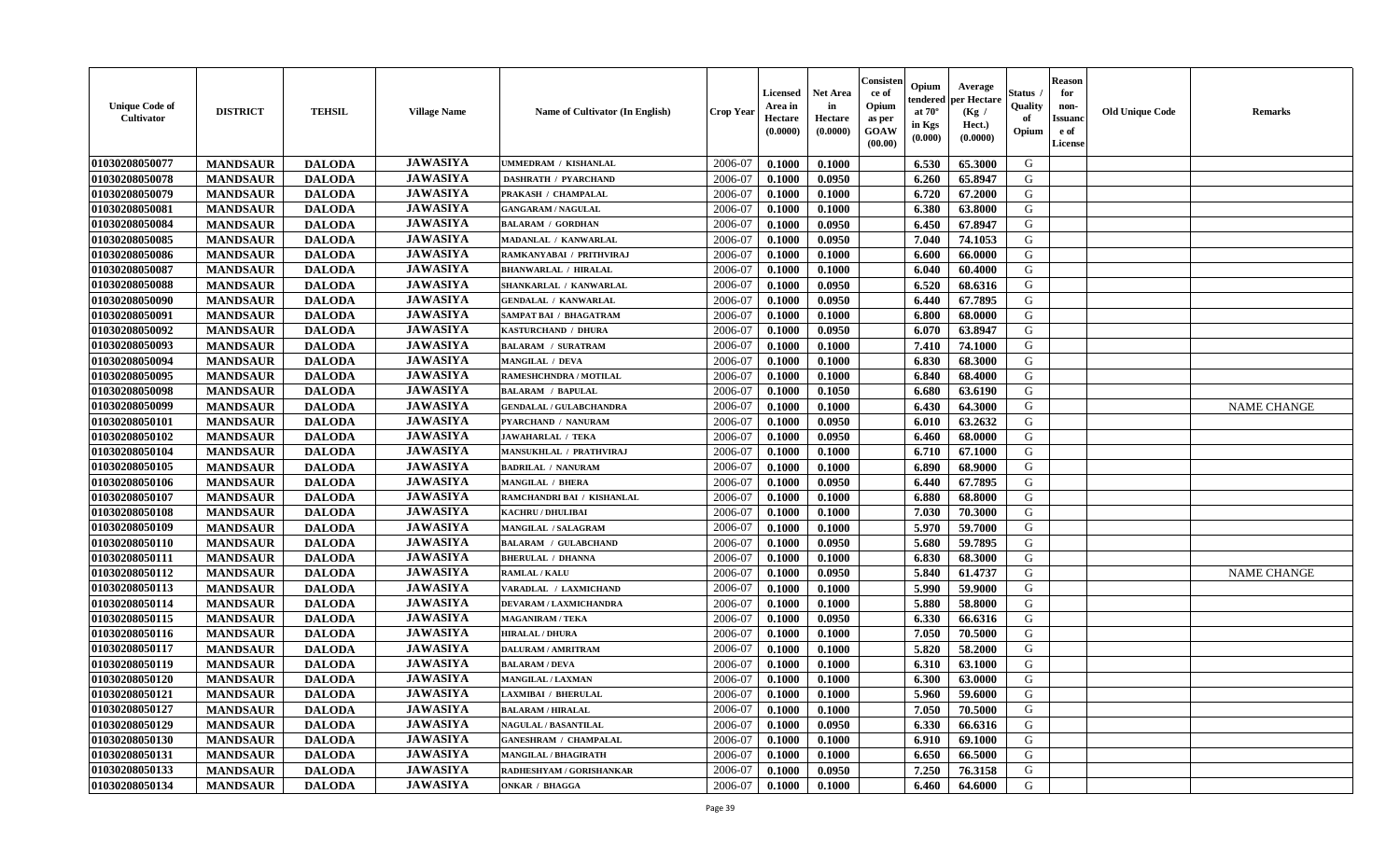| <b>Unique Code of</b><br>Cultivator | <b>DISTRICT</b> | <b>TEHSIL</b> | <b>Village Name</b> | Name of Cultivator (In English)  | <b>Crop Year</b> | <b>Licensed</b><br>Area in<br>Hectare<br>(0.0000) | <b>Net Area</b><br>in<br>Hectare<br>(0.0000) | Consister<br>ce of<br>Opium<br>as per<br><b>GOAW</b><br>(00.00) | Opium<br>endered<br>at $70^\circ$<br>in Kgs<br>(0.000) | Average<br>er Hectare<br>(Kg /<br>Hect.)<br>(0.0000) | Status<br>Quality<br>of<br>Opium | <b>Reason</b><br>for<br>non-<br><b>Issuand</b><br>e of<br>License | <b>Old Unique Code</b> | <b>Remarks</b>         |
|-------------------------------------|-----------------|---------------|---------------------|----------------------------------|------------------|---------------------------------------------------|----------------------------------------------|-----------------------------------------------------------------|--------------------------------------------------------|------------------------------------------------------|----------------------------------|-------------------------------------------------------------------|------------------------|------------------------|
| 01030208050135                      | <b>MANDSAUR</b> | <b>DALODA</b> | <b>JAWASIYA</b>     | <b>GATTUBAI/HIRALAL</b>          | 2006-07          | 0.1000                                            | 0.1000                                       |                                                                 | 6.760                                                  | 67.6000                                              | G                                |                                                                   |                        |                        |
| 01030208050136                      | <b>MANDSAUR</b> | <b>DALODA</b> | <b>JAWASIYA</b>     | <b>MANGILAL / GANESHRAM</b>      | 2006-07          | 0.1000                                            | 0.1000                                       |                                                                 | 5.740                                                  | 57.4000                                              | G                                | 05                                                                |                        | <b>NAME CHANGE</b>     |
| 01030208050137                      | <b>MANDSAUR</b> | <b>DALODA</b> | <b>JAWASIYA</b>     | SHANKARLAL / GANESHRAM           | 2006-07          | 0.1000                                            | 0.1000                                       |                                                                 | 7.060                                                  | 70.6000                                              | G                                |                                                                   |                        |                        |
| 01030208050139                      | <b>MANDSAUR</b> | <b>DALODA</b> | <b>JAWASIYA</b>     | <b>MEHTABBAI/RAMLAL</b>          | 2006-07          | 0.1000                                            | 0.1000                                       |                                                                 | 7.460                                                  | 74.6000                                              | G                                |                                                                   |                        |                        |
| 01030208050141                      | <b>MANDSAUR</b> | <b>DALODA</b> | <b>JAWASIYA</b>     | KANWARLAL / MODIRAM              | 2006-07          | 0.1000                                            | 0.1000                                       |                                                                 | 6.590                                                  | 65.9000                                              | G                                |                                                                   |                        |                        |
| 01030208050143                      | <b>MANDSAUR</b> | <b>DALODA</b> | <b>JAWASIYA</b>     | JAWAHARLAL / BHANNA              | 2006-07          | 0.1000                                            | 0.1000                                       |                                                                 | 6.450                                                  | 64.5000                                              | G                                |                                                                   |                        |                        |
| 01030208050145                      | <b>MANDSAUR</b> | <b>DALODA</b> | <b>JAWASIYA</b>     | VIJAYSHANKAR / GULABCHAND        | 2006-07          | 0.1000                                            | 0.0950                                       |                                                                 | 6.960                                                  | 73.2632                                              | G                                |                                                                   |                        |                        |
| 01030208050147                      | <b>MANDSAUR</b> | <b>DALODA</b> | <b>JAWASIYA</b>     | RAMIBAI / KHEMARAJ               | 2006-07          | 0.1000                                            | 0.1050                                       |                                                                 | 7.360                                                  | 70.0952                                              | G                                |                                                                   |                        | <b>TRANSFER/RAKODA</b> |
| 01030208050148                      | <b>MANDSAUR</b> | <b>DALODA</b> | <b>JAWASIYA</b>     | <b>BHANWARLAL / KANIRAM</b>      | 2006-07          | 0.1000                                            | 0.0950                                       |                                                                 | 6.550                                                  | 68.9474                                              | G                                |                                                                   |                        | <b>NAME CHANGE</b>     |
| 01030208050149                      | <b>MANDSAUR</b> | <b>DALODA</b> | <b>JAWASIYA</b>     | PYARCHANDRA / GANESHRAM          | 2006-07          | 0.1000                                            | 0.0950                                       |                                                                 | 6.450                                                  | 67.8947                                              | G                                |                                                                   |                        | <b>NAME CHANGE</b>     |
| 01030208050150                      | <b>MANDSAUR</b> | <b>DALODA</b> | <b>JAWASIYA</b>     | <b>KANWARLAL / RAMLAL</b>        | 2006-07          | 0.1000                                            | 0.1000                                       |                                                                 | 6.670                                                  | 66.7000                                              | G                                |                                                                   |                        |                        |
| 01030208050151                      | <b>MANDSAUR</b> | <b>DALODA</b> | <b>JAWASIYA</b>     | <b>GANGABAI / KANWARLAL</b>      | 2006-07          | 0.1000                                            | 0.1000                                       |                                                                 | 6.550                                                  | 65.5000                                              | G                                |                                                                   |                        |                        |
| 01030208050152                      | <b>MANDSAUR</b> | <b>DALODA</b> | <b>JAWASIYA</b>     | <b>MANGIBAI / BHAGATRAM</b>      | 2006-07          | 0.1000                                            | 0.1000                                       |                                                                 | 6.560                                                  | 65.6000                                              | G                                |                                                                   |                        |                        |
| 01030208050153                      | <b>MANDSAUR</b> | <b>DALODA</b> | <b>JAWASIYA</b>     | <b>DURGABAI/BAPULAL</b>          | 2006-07          | 0.1000                                            | 0.1000                                       |                                                                 | 6.580                                                  | 65.8000                                              | G                                |                                                                   |                        |                        |
| 01030208050154                      | <b>MANDSAUR</b> | <b>DALODA</b> | <b>JAWASIYA</b>     | <b>BHULIBAI / BHAGATRAM</b>      | 2006-07          | 0.1000                                            | 0.1050                                       |                                                                 | 6.390                                                  | 60.8571                                              | G                                |                                                                   |                        |                        |
| 01030208050155                      | <b>MANDSAUR</b> | <b>DALODA</b> | <b>JAWASIYA</b>     | <b>MOHANLAL / KALU</b>           | 2006-07          | 0.1000                                            | 0.1000                                       |                                                                 | 6.420                                                  | 64.2000                                              | G                                |                                                                   |                        |                        |
| 01030208050156                      | <b>MANDSAUR</b> | <b>DALODA</b> | <b>JAWASIYA</b>     | MOHANLAL / BHERULAL              | 2006-07          | 0.1000                                            | 0.0950                                       |                                                                 | 6.220                                                  | 65.4737                                              | G                                |                                                                   |                        |                        |
| 01030208050157                      | <b>MANDSAUR</b> | <b>DALODA</b> | <b>JAWASIYA</b>     | RAMNARAYAN / BHAGIRATH           | 2006-07          | 0.1000                                            | 0.1000                                       |                                                                 | 7.290                                                  | 72.9000                                              | G                                |                                                                   |                        |                        |
| 01030208050158                      | <b>MANDSAUR</b> | <b>DALODA</b> | <b>JAWASIYA</b>     | <b>HARDERAM / AMBALAI</b>        | 2006-07          | 0.1000                                            | 0.0950                                       |                                                                 | 6.400                                                  | 67.3684                                              | G                                |                                                                   |                        |                        |
| 01030208050159                      | <b>MANDSAUR</b> | <b>DALODA</b> | <b>JAWASIYA</b>     | <b>GANGABAI / RADHAKISHAN</b>    | 2006-07          | 0.1000                                            | 0.1000                                       |                                                                 | 6.290                                                  | 62.9000                                              | G                                |                                                                   |                        |                        |
| 01030208050160                      | <b>MANDSAUR</b> | <b>DALODA</b> | <b>JAWASIYA</b>     | <b>BAPULAL / BHAGIRATH</b>       | 2006-07          | 0.1000                                            | 0.1000                                       |                                                                 | 6.920                                                  | 69.2000                                              | G                                |                                                                   |                        |                        |
| 01030208050162                      | <b>MANDSAUR</b> | <b>DALODA</b> | <b>JAWASIYA</b>     | <b>AMBALAL / BHERA (PATIDAR)</b> | 2006-07          | 0.1000                                            | 0.1000                                       |                                                                 | 6.680                                                  | 66.8000                                              | G                                |                                                                   |                        |                        |
| 01030208050167                      | <b>MANDSAUR</b> | <b>DALODA</b> | <b>JAWASIYA</b>     | TEJRAM / SHIVRAM                 | 2006-07          | 0.1000                                            | 0.1050                                       |                                                                 | 7.370                                                  | 70.1905                                              | G                                |                                                                   |                        |                        |
| 01030208050168                      | <b>MANDSAUR</b> | <b>DALODA</b> | <b>JAWASIYA</b>     | <b>BHERULAL / BHANVARLAL</b>     | 2006-07          | 0.1000                                            | 0.1000                                       |                                                                 | 6.050                                                  | 60.5000                                              | G                                |                                                                   |                        | <b>NAME CHANGE</b>     |
| 01030208050170                      | <b>MANDSAUR</b> | <b>DALODA</b> | <b>JAWASIYA</b>     | <b>BHERULAL / MANGILAL</b>       | 2006-07          | 0.1000                                            | 0.1000                                       |                                                                 | 7.270                                                  | 72.7000                                              | G                                |                                                                   |                        |                        |
| 01030208050173                      | <b>MANDSAUR</b> | <b>DALODA</b> | <b>JAWASIYA</b>     | HANSIBAI / UDA                   | 2006-07          | 0.1000                                            | 0.1000                                       |                                                                 | 7.030                                                  | 70.3000                                              | G                                |                                                                   |                        |                        |
| 01030208050176                      | <b>MANDSAUR</b> | <b>DALODA</b> | <b>JAWASIYA</b>     | <b>NANDRAM / BAGDIRAM</b>        | 2006-07          | 0.1000                                            | 0.1000                                       |                                                                 | 6.360                                                  | 63.6000                                              | G                                |                                                                   |                        |                        |
| 01030208050177                      | <b>MANDSAUR</b> | <b>DALODA</b> | <b>JAWASIYA</b>     | LAKSHMINARAYAN / MOTI            | 2006-07          | 0.1000                                            | 0.1000                                       |                                                                 | 6.780                                                  | 67.8000                                              | G                                |                                                                   |                        |                        |
| 01030208050178                      | <b>MANDSAUR</b> | <b>DALODA</b> | <b>JAWASIYA</b>     | <b>GOPAL / DHAPUBAI</b>          | 2006-07          | 0.1000                                            | 0.0900                                       |                                                                 | 6.700                                                  | 74.4444                                              | G                                |                                                                   |                        |                        |
| 01030208050180                      | <b>MANDSAUR</b> | <b>DALODA</b> | <b>JAWASIYA</b>     | <b>DHURALAL / GANESHARAM</b>     | 2006-07          | 0.1000                                            | 0.1000                                       |                                                                 | 6.610                                                  | 66.1000                                              | G                                |                                                                   |                        |                        |
| 01030208050184                      | <b>MANDSAUR</b> | <b>DALODA</b> | <b>JAWASIYA</b>     | NANDKISHOR / BADAMIBAI           | 2006-07          | 0.1000                                            | 0.1000                                       |                                                                 | 6.700                                                  | 67.0000                                              | G                                |                                                                   |                        |                        |
| 01030208050013                      | <b>MANDSAUR</b> | <b>DALODA</b> | <b>JAWASIYA</b>     | PRAKASH / AMBALAL                | 2006-07          | 0.1000                                            | 0.1050                                       |                                                                 | 6.860                                                  | 65.3333                                              | G                                |                                                                   |                        |                        |
| 01030208050192                      | <b>MANDSAUR</b> | <b>DALODA</b> | <b>JAWASIYA</b>     | RAGHUNATH / AMBALAL              | 2006-07          | 0.1000                                            | 0.1050                                       |                                                                 | 6.370                                                  | 60.6667                                              | G                                |                                                                   |                        |                        |
| 01030208050123                      | <b>MANDSAUR</b> | <b>DALODA</b> | <b>JAWASIYA</b>     | <b>AMRITRAM / NANDA</b>          | 2006-07          | 0.1000                                            | 0.1000                                       |                                                                 | 6.530                                                  | 65.3000                                              | G                                |                                                                   |                        |                        |
| 01030208050017                      | <b>MANDSAUR</b> | <b>DALODA</b> | <b>JAWASIYA</b>     | PREMSHANKAR / GANGARAM           | 2006-07          | 0.1000                                            | 0.0950                                       |                                                                 | 6.570                                                  | 69.1579                                              | G                                |                                                                   |                        |                        |
| 01030208050172                      | <b>MANDSAUR</b> | <b>DALODA</b> | <b>JAWASIYA</b>     | <b>SHOKINDAS / GOPIDAS</b>       | 2006-07          | 0.1000                                            | 0.0950                                       |                                                                 | 6.260                                                  | 65.8947                                              | G                                |                                                                   |                        |                        |
| 01030208050005                      | <b>MANDSAUR</b> | <b>DALODA</b> | <b>JAWASIYA</b>     | RADHESHYAM / MOHANLAL            | 2006-07          | 0.1000                                            | 0.1000                                       |                                                                 | 6.510                                                  | 65.1000                                              | G                                |                                                                   |                        |                        |
| 01030208050174                      | <b>MANDSAUR</b> | <b>DALODA</b> | <b>JAWASIYA</b>     | <b>BHERULAL / RATANLAL</b>       | 2006-07          | 0.1000                                            | 0.1000                                       |                                                                 | 6.740                                                  | 67.4000                                              | G                                |                                                                   |                        |                        |
| 01030208050179                      | <b>MANDSAUR</b> | <b>DALODA</b> | <b>JAWASIYA</b>     | NARAMDASHANKAR / RADHA BAI       | 2006-07          | 0.1000                                            | 0.1000                                       |                                                                 | 6.220                                                  | 62.2000                                              | G                                |                                                                   |                        |                        |
| 01030208050194                      | <b>MANDSAUR</b> | <b>DALODA</b> | <b>JAWASIYA</b>     | <b>BHAGVATILAL / CHUNNILAL</b>   | 2006-07          | 0.1000                                            | 0.1050                                       |                                                                 | 6.960                                                  | 66.2857                                              | $\mathbf G$                      |                                                                   |                        | <b>NAME CHANGE</b>     |
| 01030208050052                      | <b>MANDSAUR</b> | <b>DALODA</b> | <b>JAWASIYA</b>     | <b>RAMIBAI / BHERULAL</b>        | 2006-07          | 0.1000                                            | 0.0950                                       |                                                                 | 5.580                                                  | 58.7368                                              | G                                |                                                                   |                        |                        |
| 01030208050138                      | <b>MANDSAUR</b> | <b>DALODA</b> | <b>JAWASIYA</b>     | LAKSHMINARAYAN / VAJERAM         | 2006-07          | 0.1000                                            | 0.1000                                       |                                                                 | 6.400                                                  | 64.0000                                              | G                                |                                                                   |                        |                        |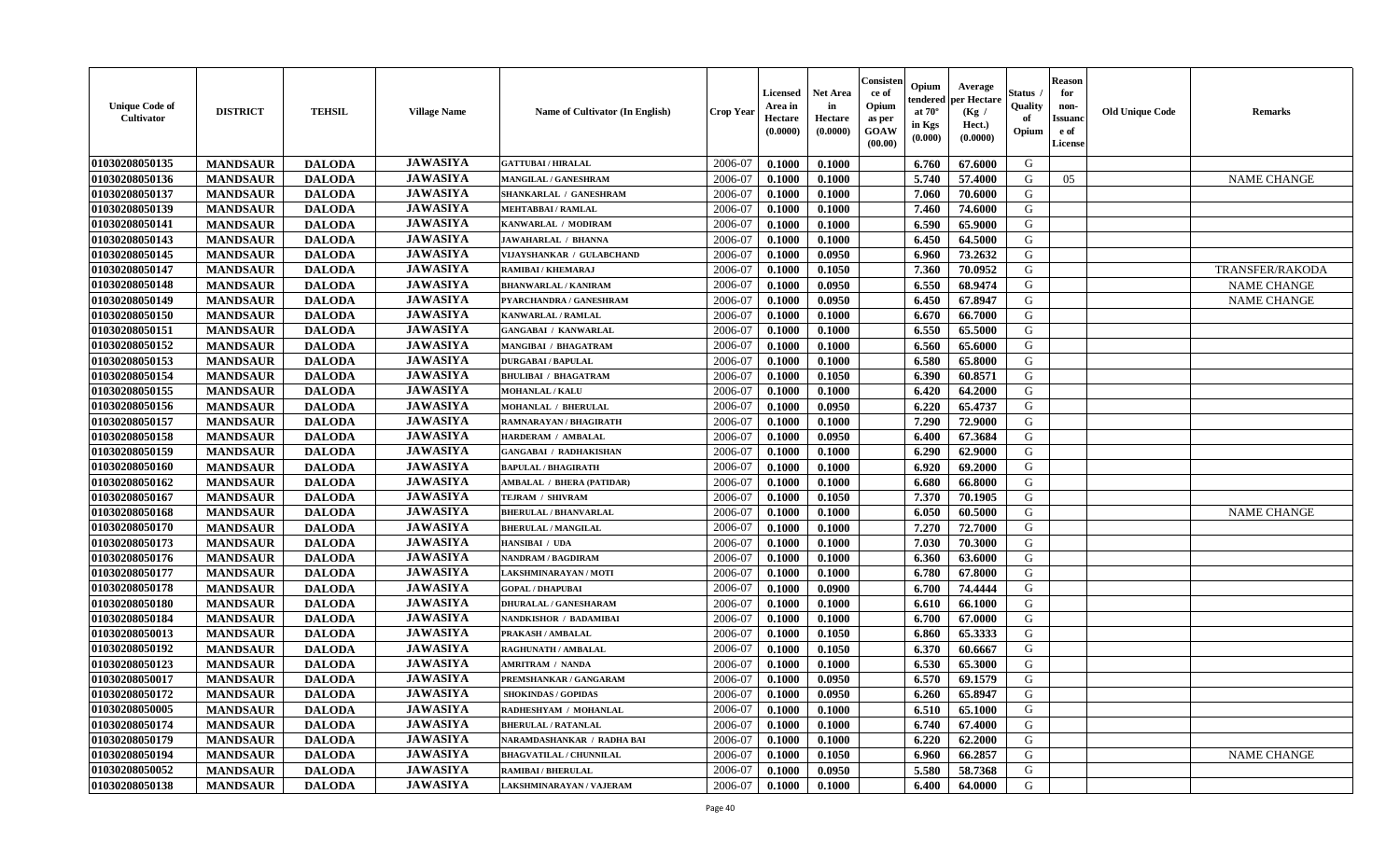| <b>Unique Code of</b><br><b>Cultivator</b> | <b>DISTRICT</b> | <b>TEHSIL</b> | <b>Village Name</b> | Name of Cultivator (In English) | <b>Crop Year</b> | <b>Licensed</b><br>Area in<br>Hectare<br>(0.0000) | <b>Net Area</b><br>in<br>Hectare<br>(0.0000) | Consisteı<br>ce of<br>Opium<br>as per<br><b>GOAW</b><br>(00.00) | Opium<br>endered<br>at $70^\circ$<br>in Kgs<br>$(\mathbf{0.000})$ | Average<br>per Hectare<br>(Kg /<br>Hect.)<br>(0.0000) | Status<br>Quality<br>of<br>Opium | Reason<br>for<br>non-<br>Issuan<br>e of<br>License | <b>Old Unique Code</b> | <b>Remarks</b>     |
|--------------------------------------------|-----------------|---------------|---------------------|---------------------------------|------------------|---------------------------------------------------|----------------------------------------------|-----------------------------------------------------------------|-------------------------------------------------------------------|-------------------------------------------------------|----------------------------------|----------------------------------------------------|------------------------|--------------------|
| 01030208050012                             | <b>MANDSAUR</b> | <b>DALODA</b> | <b>JAWASIYA</b>     | <b>MANGILAL / CHAMPALAL</b>     | 2006-07          | 0.1000                                            | 0.1050                                       |                                                                 | 6.930                                                             | 66.0000                                               | G                                |                                                    |                        |                    |
| 01030208050144                             | <b>MANDSAUR</b> | <b>DALODA</b> | <b>JAWASIYA</b>     | RAMNARAYAN / PRATHVIRAJ         | 2006-07          | 0.1000                                            | 0.0950                                       |                                                                 | 6.030                                                             | 63.4737                                               | G                                |                                                    |                        |                    |
| 01030208050146                             | <b>MANDSAUR</b> | <b>DALODA</b> | <b>JAWASIYA</b>     | <b>GULABCHAND / BAGDIRAM</b>    | 2006-07          | 0.1000                                            | 0.1000                                       |                                                                 | 7.200                                                             | 72.0000                                               | G                                |                                                    |                        |                    |
| 01030208050163                             | <b>MANDSAUR</b> | <b>DALODA</b> | <b>JAWASIYA</b>     | RAMRATAN / MODIRAM              | 2006-07          | 0.1000                                            | 0.1000                                       |                                                                 | 6.710                                                             | 67.1000                                               | G                                |                                                    |                        |                    |
| 01030208050200                             | <b>MANDSAUR</b> | <b>DALODA</b> | <b>JAWASIYA</b>     | MATHURALAL / BHANWARLAL         | 2006-07          | 0.1000                                            | 0.1000                                       |                                                                 | 5.980                                                             | 59.8000                                               | G                                |                                                    |                        |                    |
| 01030208050042                             | <b>MANDSAUR</b> | <b>DALODA</b> | <b>JAWASIYA</b>     | KISHANLAL / JAGNATH             | 2006-07          | 0.1000                                            | 0.1000                                       |                                                                 | 7.370                                                             | 73.7000                                               | G                                |                                                    |                        |                    |
| 01030208050201                             | <b>MANDSAUR</b> | <b>DALODA</b> | <b>JAWASIYA</b>     | <b>BHAGWATILAL MANGILAL</b>     | 2006-07          | 0.1000                                            | 0.1050                                       |                                                                 | 6.720                                                             | 64.0000                                               | G                                |                                                    |                        |                    |
| 01030208050067                             | <b>MANDSAUR</b> | <b>DALODA</b> | <b>JAWASIYA</b>     | <b>AMBALAL / DHURALAL</b>       | 2006-07          | 0.1000                                            | 0.0950                                       |                                                                 | 5.980                                                             | 62.9474                                               | G                                |                                                    |                        |                    |
| 01030208050103                             | <b>MANDSAUR</b> | <b>DALODA</b> | <b>JAWASIYA</b>     | KISHANLAL / GANESHRAM           | 2006-07          | 0.1000                                            | 0.1000                                       |                                                                 | 6.190                                                             | 61.9000                                               | G                                |                                                    |                        |                    |
| 01030208050185                             | <b>MANDSAUR</b> | <b>DALODA</b> | <b>JAWASIYA</b>     | RAMNARAYAN / DEVRAM             | 2006-07          | 0.1000                                            | 0.1000                                       |                                                                 | 6.120                                                             | 61.2000                                               | G                                |                                                    |                        |                    |
| 01030208050175                             | <b>MANDSAUR</b> | <b>DALODA</b> | <b>JAWASIYA</b>     | <b>GOPALBAI/MURALIDAS</b>       | 2006-07          | 0.1000                                            |                                              |                                                                 |                                                                   | 0.0000                                                | $\mathbf{F}$                     |                                                    |                        |                    |
| 01030208050169                             | <b>MANDSAUR</b> | <b>DALODA</b> | <b>JAWASIYA</b>     | <b>BHERULAL / BHAGATRAM</b>     | 2006-07          | 0.1000                                            | 0.1000                                       |                                                                 | 6.580                                                             | 65.8000                                               | G                                |                                                    |                        |                    |
| 01030208050125                             | <b>MANDSAUR</b> | <b>DALODA</b> | <b>JAWASIYA</b>     | <b>RAMRATAN / PYARCHAND</b>     | 2006-07          | 0.1000                                            | 0.1000                                       |                                                                 | 6.170                                                             | 61.7000                                               | G                                |                                                    |                        |                    |
| 01030208050023                             | <b>MANDSAUR</b> | <b>DALODA</b> | <b>JAWASIYA</b>     | <b>BHANWARLAL / KESHURAM</b>    | 2006-07          | 0.1000                                            | 0.0950                                       |                                                                 | 6.600                                                             | 69.4737                                               | G                                |                                                    |                        |                    |
| 01030208050202                             | <b>MANDSAUR</b> | <b>DALODA</b> | <b>JAWASIYA</b>     | <b>GANPATLAL / MOTI</b>         | 2006-07          | 0.1000                                            | 0.0950                                       |                                                                 | 6.340                                                             | 66.7368                                               | G                                |                                                    |                        |                    |
| 01030208050118                             | <b>MANDSAUR</b> | <b>DALODA</b> | <b>JAWASIYA</b>     | KISHANLAL / HARIRAM             | 2006-07          | 0.1000                                            | 0.1050                                       |                                                                 | 6.750                                                             | 64.2857                                               | G                                |                                                    |                        |                    |
| 01030208050041                             | <b>MANDSAUR</b> | <b>DALODA</b> | <b>JAWASIYA</b>     | <b>GORDHAN / BHAGIRATH</b>      | 2006-07          | 0.1000                                            | 0.1050                                       |                                                                 | 6.960                                                             | 66.2857                                               | G                                |                                                    |                        |                    |
| 01030208050203                             | <b>MANDSAUR</b> | <b>DALODA</b> | <b>JAWASIYA</b>     | KAMALSINGH / NAHARSINGH         | 2006-07          | 0.1000                                            | 0.1000                                       |                                                                 | 6.190                                                             | 61.9000                                               | G                                |                                                    | 01030207061008         |                    |
| 01030208050204                             | <b>MANDSAUR</b> | <b>DALODA</b> | <b>JAWASIYA</b>     | <b>VARDICHAND / PRABHU</b>      | 2006-07          | 0.1000                                            | 0.1000                                       |                                                                 | 6.090                                                             | 60.9000                                               | G                                |                                                    | 01030207061010         |                    |
| 01030208050205                             | <b>MANDSAUR</b> | <b>DALODA</b> | <b>JAWASIYA</b>     | <b>BHERU / PRABHU</b>           | 2006-07          | 0.1000                                            | 0.1000                                       |                                                                 | 5.160                                                             | 51.6000                                               | G                                | 04                                                 | 01030207061011         |                    |
| 01030208050206                             | <b>MANDSAUR</b> | <b>DALODA</b> | <b>JAWASIYA</b>     | MANGIBAI / LACHHIRAM            | 2006-07          | 0.1000                                            | 0.1000                                       |                                                                 | 6.190                                                             | 61.9000                                               | G                                |                                                    | 01030207061007         |                    |
| 01030208051001                             | <b>MANDSAUR</b> | <b>DALODA</b> | <b>KARNAKHEDI</b>   | <b>MANNALAL / CHUNNILAL</b>     | 2006-07          | 0.1000                                            | 0.1000                                       |                                                                 | 5.650                                                             | 56.5000                                               | G                                |                                                    |                        |                    |
| 01030208051002                             | <b>MANDSAUR</b> | <b>DALODA</b> | <b>KARNAKHEDI</b>   | <b>JAGDISH / RUPRAM</b>         | 2006-07          | 0.1000                                            | 0.0950                                       |                                                                 | 6.020                                                             | 63.3684                                               | G                                |                                                    |                        |                    |
| 01030208051003                             | <b>MANDSAUR</b> | <b>DALODA</b> | <b>KARNAKHEDI</b>   | RAMESHVAR / RUPRAM GHATIWALA    | 2006-07          | 0.1000                                            | 0.0950                                       |                                                                 | 6.380                                                             | 67.1579                                               | G                                |                                                    |                        |                    |
| 01030208051004                             | <b>MANDSAUR</b> | <b>DALODA</b> | <b>KARNAKHEDI</b>   | JAGDISH / RUPRAM (RAWAT)        | 2006-07          | 0.1000                                            | 0.1000                                       |                                                                 | 5.660                                                             | 56.6000                                               | G                                |                                                    |                        |                    |
| 01030208051006                             | <b>MANDSAUR</b> | <b>DALODA</b> | <b>KARNAKHEDI</b>   | <b>RAMNIVAS / SALAGRAM</b>      | 2006-07          | 0.1000                                            | 0.1000                                       |                                                                 | 6.120                                                             | 61.2000                                               | G                                |                                                    |                        |                    |
| 01030208051007                             | <b>MANDSAUR</b> | <b>DALODA</b> | <b>KARNAKHEDI</b>   | <b>DEVILAL / RUPRAM</b>         | 2006-07          | 0.1000                                            | 0.0950                                       |                                                                 | 6.440                                                             | 67.7895                                               | G                                |                                                    |                        |                    |
| 01030208051009                             | <b>MANDSAUR</b> | <b>DALODA</b> | <b>KARNAKHEDI</b>   | RADHESHYAM / TARACHANDRA        | 2006-07          | 0.1000                                            | 0.0950                                       |                                                                 | 6.560                                                             | 69.0526                                               | G                                |                                                    |                        |                    |
| 01030208051010                             | <b>MANDSAUR</b> | <b>DALODA</b> | <b>KARNAKHEDI</b>   | <b>JAGDISH / BHERULAL</b>       | 2006-07          | 0.1000                                            | 0.1000                                       |                                                                 | 6.650                                                             | 66.5000                                               | G                                |                                                    |                        |                    |
| 01030208051011                             | <b>MANDSAUR</b> | <b>DALODA</b> | <b>KARNAKHEDI</b>   | <b>DEVRAM / HARIRAM</b>         | 2006-07          | 0.1000                                            | 0.0950                                       |                                                                 | 6.120                                                             | 64.4211                                               | G                                |                                                    |                        |                    |
| 01030208051012                             | <b>MANDSAUR</b> | <b>DALODA</b> | <b>KARNAKHEDI</b>   | <b>BALARAM / NANDA TELI</b>     | 2006-07          | 0.1000                                            | 0.1000                                       |                                                                 | 5.410                                                             | 54.1000                                               | G                                | 04                                                 |                        |                    |
| 01030208051014                             | <b>MANDSAUR</b> | <b>DALODA</b> | <b>KARNAKHEDI</b>   | <b>BHANVARLAL / RUPRAM</b>      | 2006-07          | 0.1000                                            | 0.1000                                       |                                                                 | 5.610                                                             | 56.1000                                               | G                                |                                                    |                        |                    |
| 01030208051016                             | <b>MANDSAUR</b> | <b>DALODA</b> | <b>KARNAKHEDI</b>   | <b>KESARBAI/GOTAMLAL</b>        | 2006-07          | 0.1000                                            | 0.1000                                       |                                                                 | 5.730                                                             | 57.3000                                               | G                                |                                                    |                        |                    |
| 01030208051017                             | <b>MANDSAUR</b> | <b>DALODA</b> | <b>KARNAKHEDI</b>   | <b>JAGDISH / HIRALAL</b>        | 2006-07          | 0.1000                                            | 0.1000                                       |                                                                 | 6.470                                                             | 64.7000                                               | G                                |                                                    |                        |                    |
| 01030208051021                             | <b>MANDSAUR</b> | <b>DALODA</b> | <b>KARNAKHEDI</b>   | SHIVNARAYAN / RUPRAM            | 2006-07          | 0.1000                                            | 0.0950                                       |                                                                 | 6.380                                                             | 67.1579                                               | G                                |                                                    |                        |                    |
| 01030208051023                             | <b>MANDSAUR</b> | <b>DALODA</b> | <b>KARNAKHEDI</b>   | <b>BALARAM / DEVRAM</b>         | 2006-07          | 0.1000                                            | 0.1000                                       |                                                                 | 6.130                                                             | 61.3000                                               | G                                |                                                    |                        |                    |
| 01030208051024                             | <b>MANDSAUR</b> | <b>DALODA</b> | <b>KARNAKHEDI</b>   | <b>RUGNATH / GIRDHARI</b>       | 2006-07          | 0.1000                                            | 0.0950                                       |                                                                 | 6.690                                                             | 70.4211                                               | G                                |                                                    |                        |                    |
| 01030208051027                             | <b>MANDSAUR</b> | <b>DALODA</b> | <b>KARNAKHEDI</b>   | <b>BALARAM / NANDA</b>          | 2006-07          | 0.1000                                            | 0.1000                                       |                                                                 | 6.210                                                             | 62.1000                                               | G                                |                                                    |                        |                    |
| 01030208051028                             | <b>MANDSAUR</b> | <b>DALODA</b> | <b>KARNAKHEDI</b>   | <b>SURATRAM / KISHANLAL</b>     | 2006-07          | 0.1000                                            | 0.1000                                       |                                                                 | 6.270                                                             | 62.7000                                               | G                                |                                                    |                        |                    |
| 01030208051029                             | <b>MANDSAUR</b> | <b>DALODA</b> | <b>KARNAKHEDI</b>   | <b>HARIRAM / DHANNA</b>         | 2006-07          | 0.1000                                            | 0.0950                                       |                                                                 | 5.500                                                             | 57.8947                                               | G                                |                                                    |                        |                    |
| 01030208051030                             | <b>MANDSAUR</b> | <b>DALODA</b> | <b>KARNAKHEDI</b>   | <b>GITABAI/RAMCHANDRA</b>       | 2006-07          | 0.1000                                            | 0.0950                                       |                                                                 | 7.200                                                             | 75.7895                                               | G                                |                                                    |                        |                    |
| 01030208051032                             | <b>MANDSAUR</b> | <b>DALODA</b> | <b>KARNAKHEDI</b>   | MOTYABAI / GIRDHARI             | 2006-07          | 0.1000                                            | 0.0950                                       |                                                                 | 5.950                                                             | 62.6316                                               | G                                |                                                    |                        | <b>NAME CHANGE</b> |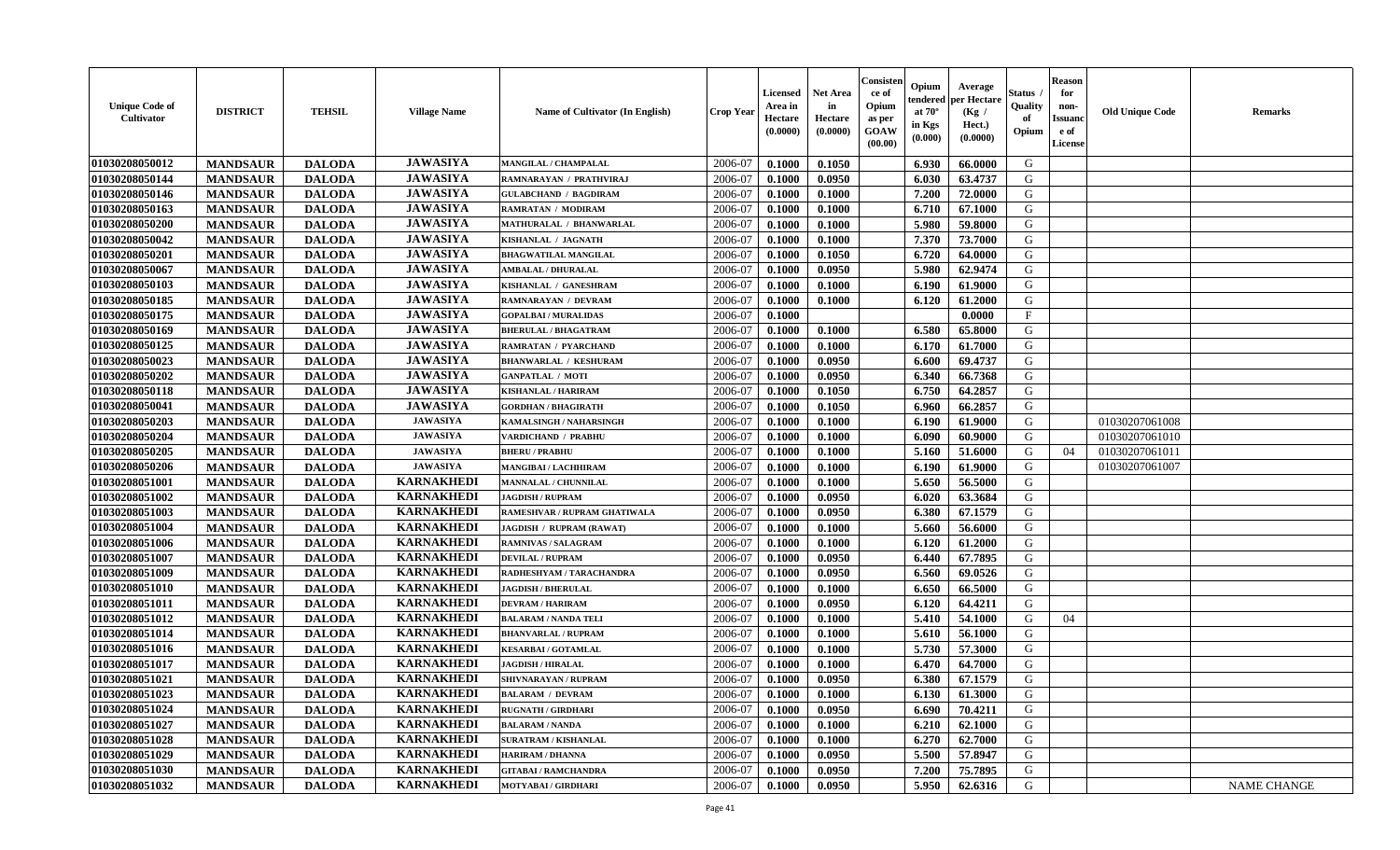| <b>Unique Code of</b><br><b>Cultivator</b> | <b>DISTRICT</b> | <b>TEHSIL</b> | <b>Village Name</b> | Name of Cultivator (In English)                     | <b>Crop Year</b> | <b>Licensed</b><br>Area in<br>Hectare<br>(0.0000) | Net Area<br>in<br>Hectare<br>(0.0000) | Consister<br>ce of<br>Opium<br>as per<br><b>GOAW</b><br>(00.00) | Opium<br>endered<br>at $70^\circ$<br>in Kgs<br>(0.000) | Average<br>per Hectare<br>(Kg /<br>Hect.)<br>(0.0000) | Status<br>Quality<br>of<br>Opium | <b>Reason</b><br>for<br>non-<br><b>Issuand</b><br>e of<br><b>License</b> | <b>Old Unique Code</b> | <b>Remarks</b> |
|--------------------------------------------|-----------------|---------------|---------------------|-----------------------------------------------------|------------------|---------------------------------------------------|---------------------------------------|-----------------------------------------------------------------|--------------------------------------------------------|-------------------------------------------------------|----------------------------------|--------------------------------------------------------------------------|------------------------|----------------|
| 01030208051033                             | <b>MANDSAUR</b> | <b>DALODA</b> | <b>KARNAKHEDI</b>   | MUNNIBAI / KACHRULAL                                | 2006-07          | 0.1000                                            | 0.0950                                |                                                                 | 5.990                                                  | 63.0526                                               | G                                |                                                                          |                        |                |
| 01030208051034                             | <b>MANDSAUR</b> | <b>DALODA</b> | <b>KARNAKHEDI</b>   | RAMNARAYAN / RATANLAL                               | 2006-07          | 0.1000                                            | 0.1000                                |                                                                 | 5.620                                                  | 56.2000                                               | G                                |                                                                          |                        |                |
| 01030208051035                             | <b>MANDSAUR</b> | <b>DALODA</b> | <b>KARNAKHEDI</b>   | <b>TARACHANDRA / VARDA</b>                          | 2006-07          | 0.1000                                            | 0.1000                                |                                                                 | 6.410                                                  | 64.1000                                               | G                                |                                                                          |                        |                |
| 01030208051036                             | <b>MANDSAUR</b> | <b>DALODA</b> | <b>KARNAKHEDI</b>   | <b>BULAKBAI/SALAGRAM</b>                            | 2006-07          | 0.1000                                            | 0.1000                                |                                                                 | 6.370                                                  | 63.7000                                               | G                                |                                                                          |                        |                |
| 01030208051037                             | <b>MANDSAUR</b> | <b>DALODA</b> | <b>KARNAKHEDI</b>   | <b>JAGANNATH / BAGDIRAM</b>                         | 2006-07          | 0.1000                                            | 0.0950                                |                                                                 | 5.730                                                  | 60.3158                                               | G                                |                                                                          |                        |                |
| 01030208051038                             | <b>MANDSAUR</b> | <b>DALODA</b> | <b>KARNAKHEDI</b>   | <b>CHETRAM / KISHANLAL</b>                          | 2006-07          | 0.1000                                            | 0.1050                                |                                                                 | 6.540                                                  | 62.2857                                               | G                                |                                                                          |                        |                |
| 01030208051039                             | <b>MANDSAUR</b> | <b>DALODA</b> | <b>KARNAKHEDI</b>   | <b>BALARAM / SALAGRAM</b>                           | 2006-07          | 0.1000                                            | 0.0950                                |                                                                 | 5.890                                                  | 62.0000                                               | G                                |                                                                          |                        |                |
| 01030208051042                             | <b>MANDSAUR</b> | <b>DALODA</b> | <b>KARNAKHEDI</b>   | LAKHMICHANDRA / NANDA                               | 2006-07          | 0.1000                                            | 0.0950                                |                                                                 | 6.200                                                  | 65.2632                                               | ${\bf G}$                        |                                                                          |                        |                |
| 01030208051044                             | <b>MANDSAUR</b> | <b>DALODA</b> | <b>KARNAKHEDI</b>   | <b>BAPULAL / TARACHANDRA</b>                        | 2006-07          | 0.1000                                            | 0.1000                                |                                                                 | 6.250                                                  | 62.5000                                               | G                                |                                                                          |                        |                |
| 01030208051045                             | <b>MANDSAUR</b> | <b>DALODA</b> | <b>KARNAKHEDI</b>   | KALABAI / BHUVAN                                    | 2006-07          | 0.1000                                            | 0.0950                                |                                                                 | 5.940                                                  | 62.5263                                               | G                                |                                                                          |                        |                |
| 01030208051046                             | <b>MANDSAUR</b> | <b>DALODA</b> | <b>KARNAKHEDI</b>   | <b>KANVERIBAI / HIRALAL</b>                         | 2006-07          | 0.1000                                            | 0.0950                                |                                                                 | 6.270                                                  | 66.0000                                               | G                                |                                                                          |                        |                |
| 01030208051047                             | <b>MANDSAUR</b> | <b>DALODA</b> | <b>KARNAKHEDI</b>   | NANDARAM / MOHANALAL                                | 2006-07          | 0.1000                                            | 0.0950                                |                                                                 | 6.190                                                  | 65.1579                                               | G                                |                                                                          |                        |                |
| 01030208051048                             | <b>MANDSAUR</b> | <b>DALODA</b> | <b>KARNAKHEDI</b>   | <b>SUKHDEV JAYKISHAN</b>                            | 2006-07          | 0.1000                                            | 0.1000                                |                                                                 | 5.460                                                  | 54.6000                                               | G                                | 04                                                                       |                        |                |
| 01030208051051                             | <b>MANDSAUR</b> | <b>DALODA</b> | <b>KARNAKHEDI</b>   | <b>NAGUDAS / RODIDAS</b>                            | 2006-07          | 0.1000                                            | 0.0950                                |                                                                 | 5.720                                                  | 60.2105                                               | G                                |                                                                          |                        |                |
| 01030208051052                             | <b>MANDSAUR</b> | <b>DALODA</b> | <b>KARNAKHEDI</b>   | <b>RAMESHWAR / BAGDIRAM</b>                         | 2006-07          | 0.1000                                            | 0.0950                                |                                                                 | 5.930                                                  | 62.4211                                               | G                                |                                                                          |                        |                |
| 01030208051057                             | <b>MANDSAUR</b> | <b>DALODA</b> | <b>KARNAKHEDI</b>   | <b>HIRALAL / PARATHA</b>                            | 2006-07          | 0.1000                                            | 0.1000                                |                                                                 | 5.370                                                  | 53.7000                                               | G                                | 04                                                                       |                        |                |
| 01030208051066                             | <b>MANDSAUR</b> | <b>DALODA</b> | <b>KARNAKHEDI</b>   | <b>BAGDIBAI / CHAGANLAL</b>                         | 2006-07          | 0.1000                                            | 0.1000                                |                                                                 | 5.990                                                  | 59.9000                                               | G                                |                                                                          |                        |                |
| 01030208051067                             | <b>MANDSAUR</b> | <b>DALODA</b> | <b>KARNAKHEDI</b>   | PARVATIBAI / GHANSHYAM                              | 2006-07          | 0.1000                                            | 0.0950                                |                                                                 | 6.180                                                  | 65.0526                                               | G                                |                                                                          |                        |                |
| 01030208051073                             | <b>MANDSAUR</b> | <b>DALODA</b> | <b>KARNAKHEDI</b>   | <b>KANCHANBAI / BHERULAL</b>                        | 2006-07          | 0.1000                                            | 0.1000                                |                                                                 | 5.340                                                  | 53.4000                                               | G                                | 04                                                                       |                        |                |
| 01030208051080                             | <b>MANDSAUR</b> | <b>DALODA</b> | <b>KARNAKHEDI</b>   | <b>SHANTILAL / RAMLAL</b>                           | 2006-07          | 0.1000                                            | 0.1000                                |                                                                 | 6.180                                                  | 61.8000                                               | G                                |                                                                          |                        |                |
| 01030208051082                             | <b>MANDSAUR</b> | <b>DALODA</b> | <b>KARNAKHEDI</b>   | <b>BHERULAL / DEVRAM</b>                            | 2006-07          | 0.1000                                            | 0.1000                                |                                                                 | 6.220                                                  | 62.2000                                               | G                                |                                                                          |                        |                |
| 01030208051083                             | <b>MANDSAUR</b> | <b>DALODA</b> | <b>KARNAKHEDI</b>   | <b>RAMCHANDRA / AMBARAM</b>                         | 2006-07          | 0.1000                                            | 0.0950                                |                                                                 | 5.650                                                  | 59.4737                                               | G                                |                                                                          |                        |                |
| 01030208051084                             | <b>MANDSAUR</b> | <b>DALODA</b> | <b>KARNAKHEDI</b>   | <b>RUKMANIBAI / NAGULAI</b>                         | 2006-07          | 0.1000                                            | 0.1000                                |                                                                 | 5.740                                                  | 57.4000                                               | G                                |                                                                          |                        |                |
| 01030208051088                             | <b>MANDSAUR</b> | <b>DALODA</b> | <b>KARNAKHEDI</b>   | SHIVNARAYAN / KANCHANBAI                            | 2006-07          | 0.1000                                            | 0.1000                                |                                                                 | 5.600                                                  | 56.0000                                               |                                  | 02                                                                       |                        |                |
| 01030208051089                             | <b>MANDSAUR</b> | <b>DALODA</b> | <b>KARNAKHEDI</b>   | PRABHULAL / AASHARAM                                | 2006-07          | 0.1000                                            | 0.1000                                |                                                                 | 5.650                                                  | 56.5000                                               | G                                |                                                                          |                        |                |
| 01030208051090                             | <b>MANDSAUR</b> | <b>DALODA</b> | <b>KARNAKHEDI</b>   | <b>DHAPUBAI/GANESHRAM</b>                           | 2006-07          | 0.1000                                            | 0.0950                                |                                                                 | 5.760                                                  | 60.6316                                               | G                                |                                                                          |                        |                |
| 01030208051091                             | <b>MANDSAUR</b> | <b>DALODA</b> | <b>KARNAKHEDI</b>   | <b>RAMIBAI / RAMKUNWAR</b>                          | 2006-07          | 0.1000                                            | 0.0950                                |                                                                 | 5.670                                                  | 59.6842                                               | G                                |                                                                          |                        |                |
| 01030208051094                             | <b>MANDSAUR</b> | <b>DALODA</b> | <b>KARNAKHEDI</b>   | <b>RAMA / VARDA MALI</b>                            | 2006-07          | 0.1000                                            | 0.0950                                |                                                                 | 6.230                                                  | 65.5789                                               | G                                |                                                                          |                        |                |
| 01030208051095                             | <b>MANDSAUR</b> | <b>DALODA</b> | <b>KARNAKHEDI</b>   | <b>BHUVANIRAM / DEVRAM</b>                          | 2006-07          | 0.1000                                            | 0.1000                                |                                                                 | 6.680                                                  | 66.8000                                               | G                                |                                                                          |                        |                |
| 01030208051101                             | <b>MANDSAUR</b> | <b>DALODA</b> | <b>KARNAKHEDI</b>   | <b>BHERULAL / KISHANLAL</b>                         | 2006-07          | 0.1000                                            | 0.1000                                |                                                                 | 6.160                                                  | 61.6000                                               | G                                |                                                                          |                        |                |
| 01030208051103                             | <b>MANDSAUR</b> | <b>DALODA</b> | <b>KARNAKHEDI</b>   | <b>BHAGUBAI/NANURAM</b>                             | 2006-07          | 0.1000                                            | 0.0950                                |                                                                 | 6.030                                                  | 63.4737                                               | G                                |                                                                          |                        |                |
| 01030208051104                             | <b>MANDSAUR</b> | <b>DALODA</b> | <b>KARNAKHEDI</b>   | <b>KASHIRAM / SHIVRAM</b>                           | 2006-07          | 0.1000                                            | 0.1000                                |                                                                 | 6.470                                                  | 64.7000                                               | ${\bf G}$                        |                                                                          |                        |                |
| 01030208051105                             | <b>MANDSAUR</b> | <b>DALODA</b> | <b>KARNAKHEDI</b>   | NANURAM / MAGANA                                    | 2006-07          | 0.1000                                            | 0.1000                                |                                                                 | 6.660                                                  | 66.6000                                               | G                                |                                                                          |                        |                |
| 01030208051109                             | <b>MANDSAUR</b> | <b>DALODA</b> | <b>KARNAKHEDI</b>   | $\operatorname{GUNDILAL}$ / $\operatorname{BHUVAN}$ | 2006-07          | 0.1000                                            | 0.1000                                |                                                                 | 6.370                                                  | 63.7000                                               | G                                |                                                                          |                        |                |
| 01030208051111                             | <b>MANDSAUR</b> | <b>DALODA</b> | <b>KARNAKHEDI</b>   | <b>MANGILAL / RAMLAL</b>                            | 2006-07          | 0.1000                                            | 0.1000                                |                                                                 | 6.230                                                  | 62.3000                                               | G                                |                                                                          |                        |                |
| 01030208051113                             | <b>MANDSAUR</b> | <b>DALODA</b> | <b>KARNAKHEDI</b>   | RODIBAI / NANURAM                                   | 2006-07          | 0.1000                                            | 0.1000                                |                                                                 | 6.420                                                  | 64.2000                                               | G                                |                                                                          |                        |                |
| 01030208051114                             | <b>MANDSAUR</b> | <b>DALODA</b> | <b>KARNAKHEDI</b>   | <b>SALAGRAM / NANURAM</b>                           | 2006-07          | 0.1000                                            | 0.1000                                |                                                                 | 6.550                                                  | 65.5000                                               | G                                |                                                                          |                        |                |
| 01030208051117                             | <b>MANDSAUR</b> | <b>DALODA</b> | <b>KARNAKHEDI</b>   | RAMKANYABAI / RADHESHYAM                            | 2006-07          | 0.1000                                            | 0.1000                                |                                                                 | 6.770                                                  | 67.7000                                               | G                                |                                                                          |                        |                |
| 01030208051121                             | <b>MANDSAUR</b> | <b>DALODA</b> | <b>KARNAKHEDI</b>   | SAKURANBANO / ALLABAKSH                             | 2006-07          | 0.1000                                            | 0.1000                                |                                                                 | 7.120                                                  | 71.2000                                               | G                                |                                                                          |                        |                |
| 01030208051123                             | <b>MANDSAUR</b> | <b>DALODA</b> | <b>KARNAKHEDI</b>   | <b>KHUSHIRAM / KISHAN</b>                           | 2006-07          | 0.1000                                            | 0.1000                                |                                                                 | 5.630                                                  | 56.3000                                               | G                                |                                                                          |                        |                |
| 01030208051124                             | <b>MANDSAUR</b> | <b>DALODA</b> | <b>KARNAKHEDI</b>   | <b>KACHRU / HARIRAM</b>                             | 2006-07          | 0.1000                                            | 0.0950                                |                                                                 | 6.530                                                  | 68.7368                                               | G                                |                                                                          |                        |                |
| 01030208051126                             | <b>MANDSAUR</b> | <b>DALODA</b> | <b>KARNAKHEDI</b>   | KANVARLAL / KASHIRAM                                | 2006-07          | 0.1000                                            | 0.0950                                |                                                                 | 5.260                                                  | 55.3684                                               | G                                | 04                                                                       |                        |                |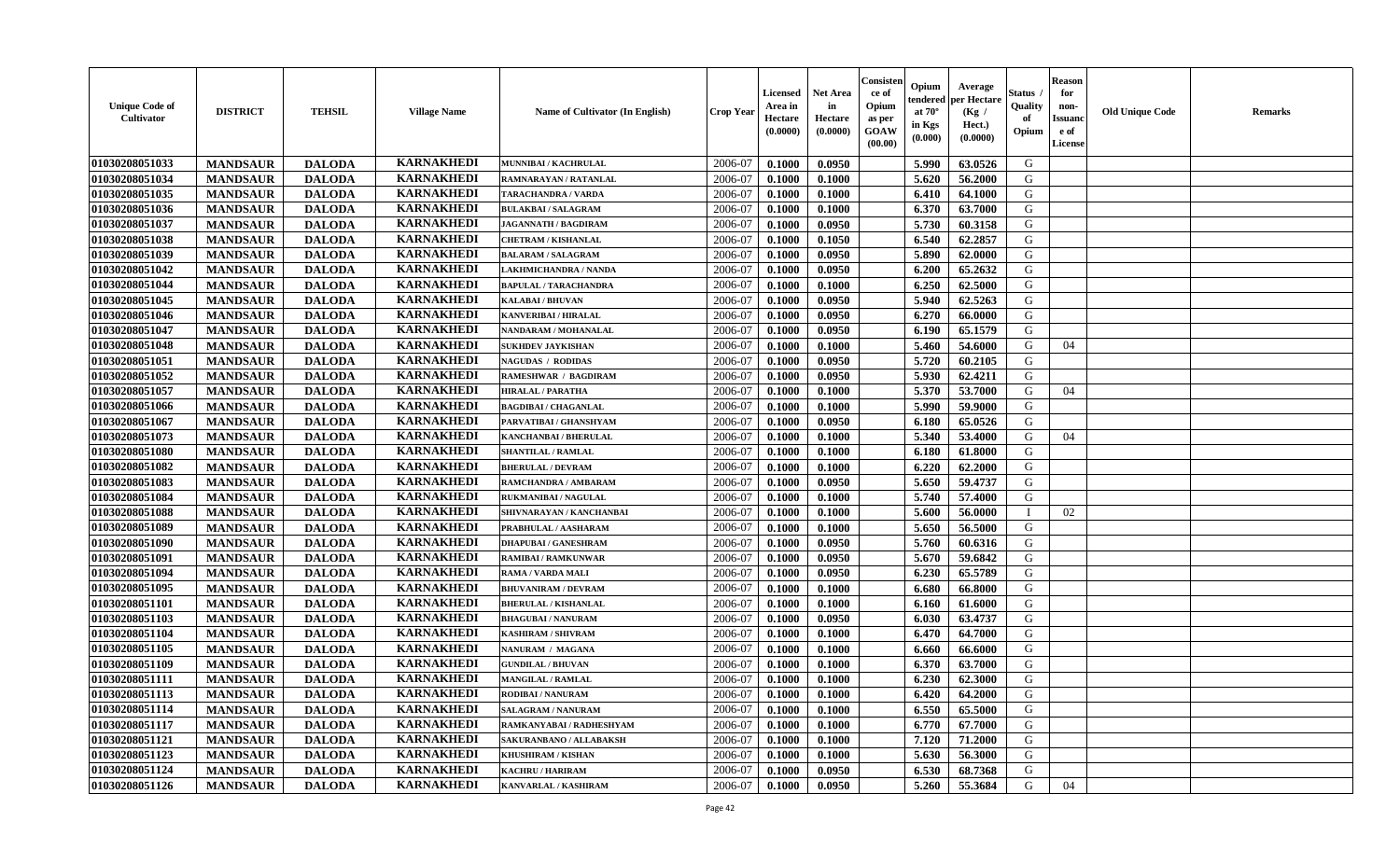| <b>Unique Code of</b><br><b>Cultivator</b> | <b>DISTRICT</b> | <b>TEHSIL</b> | <b>Village Name</b> | Name of Cultivator (In English) | <b>Crop Year</b> | <b>Licensed</b><br>Area in<br>Hectare<br>(0.0000) | Net Area<br>in<br>Hectare<br>(0.0000) | Consister<br>ce of<br>Opium<br>as per<br><b>GOAW</b><br>(00.00) | Opium<br>endered<br>at $70^\circ$<br>in Kgs<br>(0.000) | Average<br>per Hectare<br>(Kg /<br>Hect.)<br>(0.0000) | Status<br>Quality<br>of<br>Opium | <b>Reason</b><br>for<br>non-<br><b>Issuand</b><br>e of<br><b>License</b> | <b>Old Unique Code</b> | <b>Remarks</b> |
|--------------------------------------------|-----------------|---------------|---------------------|---------------------------------|------------------|---------------------------------------------------|---------------------------------------|-----------------------------------------------------------------|--------------------------------------------------------|-------------------------------------------------------|----------------------------------|--------------------------------------------------------------------------|------------------------|----------------|
| 01030208051127                             | <b>MANDSAUR</b> | <b>DALODA</b> | <b>KARNAKHEDI</b>   | <b>DEVRAM / NANURAM</b>         | 2006-07          | 0.1000                                            | 0.0950                                |                                                                 | 6.050                                                  | 63.6842                                               | G                                |                                                                          |                        |                |
| 01030208051128                             | <b>MANDSAUR</b> | <b>DALODA</b> | <b>KARNAKHEDI</b>   | KACHRU / BHUWAN                 | 2006-07          | 0.1000                                            | 0.1050                                |                                                                 | 6.840                                                  | 65.1429                                               | G                                |                                                                          |                        |                |
| 01030208051132                             | <b>MANDSAUR</b> | <b>DALODA</b> | <b>KARNAKHEDI</b>   | <b>BHANVARBAI/UKARLAL</b>       | 2006-07          | 0.1000                                            | 0.0950                                |                                                                 | 5.560                                                  | 58.5263                                               | G                                |                                                                          |                        |                |
| 01030208051135                             | <b>MANDSAUR</b> | <b>DALODA</b> | <b>KARNAKHEDI</b>   | <b>TULSIBAI / BHERU</b>         | 2006-07          | 0.1000                                            | 0.1000                                |                                                                 | 5.870                                                  | 58.7000                                               | G                                |                                                                          |                        |                |
| 01030208051138                             | <b>MANDSAUR</b> | <b>DALODA</b> | <b>KARNAKHEDI</b>   | KANHAIYALAL / NANDRAM           | 2006-07          | 0.1000                                            | 0.0950                                |                                                                 | 6.530                                                  | 68.7368                                               | G                                |                                                                          |                        |                |
| 01030208051141                             | <b>MANDSAUR</b> | <b>DALODA</b> | <b>KARNAKHEDI</b>   | RADHESHYAM / SAGU JI            | 2006-07          | 0.1000                                            | 0.1000                                |                                                                 | 5.680                                                  | 56.8000                                               | G                                |                                                                          |                        |                |
| 01030208051143                             | <b>MANDSAUR</b> | <b>DALODA</b> | <b>KARNAKHEDI</b>   | RAMDAYAL / SURATRAM             | 2006-07          | 0.1000                                            | 0.1000                                |                                                                 | 6.190                                                  | 61.9000                                               | G                                |                                                                          |                        |                |
| 01030208051144                             | <b>MANDSAUR</b> | <b>DALODA</b> | <b>KARNAKHEDI</b>   | <b>BADRILAL / RAMLAL</b>        | 2006-07          | 0.1000                                            | 0.1000                                |                                                                 | 6.500                                                  | 65.0000                                               | ${\bf G}$                        |                                                                          |                        |                |
| 01030208051146                             | <b>MANDSAUR</b> | <b>DALODA</b> | <b>KARNAKHEDI</b>   | RAGHUNATH / MANGILAL            | 2006-07          | 0.1000                                            | 0.1000                                |                                                                 | 6.080                                                  | 60.8000                                               | G                                |                                                                          |                        |                |
| 01030208051148                             | <b>MANDSAUR</b> | <b>DALODA</b> | <b>KARNAKHEDI</b>   | KACHRULAL / GANESHRAM           | 2006-07          | 0.1000                                            | 0.0950                                |                                                                 | 6.380                                                  | 67.1579                                               | G                                |                                                                          |                        |                |
| 01030208051149                             | <b>MANDSAUR</b> | <b>DALODA</b> | <b>KARNAKHEDI</b>   | RAMKUNWARBAI / GORDHANLAL       | 2006-07          | 0.1000                                            | 0.1000                                |                                                                 | 6.200                                                  | 62.0000                                               | G                                |                                                                          |                        |                |
| 01030208051153                             | <b>MANDSAUR</b> | <b>DALODA</b> | <b>KARNAKHEDI</b>   | KANWARLAL / NAGULAL             | 2006-07          | 0.1000                                            | 0.1000                                |                                                                 | 6.090                                                  | 60.9000                                               | G                                |                                                                          |                        |                |
| 01030208051154                             | <b>MANDSAUR</b> | <b>DALODA</b> | <b>KARNAKHEDI</b>   | <b>NAGULAL / RAMCHANDRA</b>     | 2006-07          | 0.1000                                            | 0.1000                                |                                                                 | 6.370                                                  | 63.7000                                               | G                                |                                                                          |                        |                |
| 01030208051155                             | <b>MANDSAUR</b> | <b>DALODA</b> | <b>KARNAKHEDI</b>   | <b>NAGU / KESHURAM</b>          | 2006-07          | 0.1000                                            | 0.1000                                |                                                                 | 6.190                                                  | 61.9000                                               | G                                |                                                                          |                        |                |
| 01030208051156                             | <b>MANDSAUR</b> | <b>DALODA</b> | <b>KARNAKHEDI</b>   | <b>BAPULAL / SALAGRAM</b>       | 2006-07          | 0.1000                                            | 0.1000                                |                                                                 | 6.620                                                  | 66.2000                                               | G                                |                                                                          |                        |                |
| 01030208051157                             | <b>MANDSAUR</b> | <b>DALODA</b> | <b>KARNAKHEDI</b>   | <b>JAGDISH / KACHRU</b>         | 2006-07          | 0.1000                                            | 0.0950                                |                                                                 | 6.470                                                  | 68.1053                                               | G                                |                                                                          |                        |                |
| 01030208051159                             | <b>MANDSAUR</b> | <b>DALODA</b> | <b>KARNAKHEDI</b>   | <b>BALARAM / CHUNNILAL</b>      | 2006-07          | 0.1000                                            | 0.0950                                |                                                                 | 6.450                                                  | 67.8947                                               | G                                |                                                                          |                        |                |
| 01030208051160                             | <b>MANDSAUR</b> | <b>DALODA</b> | <b>KARNAKHEDI</b>   | FULKUNWARBAI / BHERULAL         | 2006-07          | 0.1000                                            | 0.0950                                |                                                                 | 6.030                                                  | 63.4737                                               | G                                |                                                                          |                        |                |
| 01030208051164                             | <b>MANDSAUR</b> | <b>DALODA</b> | <b>KARNAKHEDI</b>   | <b>MOHANLAL / DOLATRAM</b>      | 2006-07          | 0.1000                                            | 0.1000                                |                                                                 | 6.570                                                  | 65.7000                                               | G                                |                                                                          |                        |                |
| 01030208051166                             | <b>MANDSAUR</b> | <b>DALODA</b> | <b>KARNAKHEDI</b>   | RAJAMAL / PANNALAL              | 2006-07          | 0.1000                                            | 0.0950                                |                                                                 | 6.390                                                  | 67.2632                                               | G                                |                                                                          |                        |                |
| 01030208051167                             | <b>MANDSAUR</b> | <b>DALODA</b> | <b>KARNAKHEDI</b>   | <b>RAMLAL / BHERULAL</b>        | 2006-07          | 0.1000                                            | 0.0950                                |                                                                 | 6.270                                                  | 66.0000                                               | G                                |                                                                          |                        |                |
| 01030208051054                             | <b>MANDSAUR</b> | <b>DALODA</b> | <b>KARNAKHEDI</b>   | <b>SHANKARLAL / NATHU</b>       | 2006-07          | 0.1000                                            | 0.1000                                |                                                                 | 5.790                                                  | 57.9000                                               | G                                |                                                                          |                        |                |
| 01030208051008                             | <b>MANDSAUR</b> | <b>DALODA</b> | <b>KARNAKHEDI</b>   | <b>DASHRATH / AMRITRAM</b>      | 2006-07          | 0.1000                                            | 0.1000                                |                                                                 | 6.770                                                  | 67.7000                                               | G                                |                                                                          |                        |                |
| 01030208051019                             | <b>MANDSAUR</b> | <b>DALODA</b> | <b>KARNAKHEDI</b>   | <b>BHUVANIRAM / RAMESHVAR</b>   | 2006-07          | 0.1000                                            | 0.1000                                |                                                                 | 6.070                                                  | 60.7000                                               | G                                |                                                                          |                        |                |
| 01030208051055                             | <b>MANDSAUR</b> | <b>DALODA</b> | <b>KARNAKHEDI</b>   | <b>LALU / NANDA</b>             | 2006-07          | 0.1000                                            | 0.0950                                |                                                                 | 5.570                                                  | 58.6316                                               | G                                |                                                                          |                        |                |
| 01030208051058                             | <b>MANDSAUR</b> | <b>DALODA</b> | <b>KARNAKHEDI</b>   | <b>BAPULAL / ONKAR</b>          | 2006-07          | 0.1000                                            | 0.1000                                |                                                                 | 5.340                                                  | 53.4000                                               | G                                | 04                                                                       |                        |                |
| 01030208051060                             | <b>MANDSAUR</b> | <b>DALODA</b> | <b>KARNAKHEDI</b>   | <b>NANDA / KASHIRAM</b>         | 2006-07          | 0.1000                                            | 0.1050                                |                                                                 | 5.270                                                  | 50.1905                                               | G                                | 04                                                                       |                        |                |
| 01030208051063                             | <b>MANDSAUR</b> | <b>DALODA</b> | <b>KARNAKHEDI</b>   | <b>HIRALAL / RAMCHANDRA</b>     | 2006-07          | 0.1000                                            | 0.1000                                |                                                                 | 5.730                                                  | 57.3000                                               | G                                |                                                                          |                        |                |
| 01030208051078                             | <b>MANDSAUR</b> | <b>DALODA</b> | <b>KARNAKHEDI</b>   | <b>SUKHIBAI / JANKIDAS</b>      | 2006-07          | 0.1000                                            | 0.0950                                |                                                                 | 5.570                                                  | 58.6316                                               | G                                |                                                                          |                        |                |
| 01030208051086                             | <b>MANDSAUR</b> | <b>DALODA</b> | <b>KARNAKHEDI</b>   | RADHESHYAM / NANURAM            | 2006-07          | 0.1000                                            | 0.0950                                |                                                                 | 5.590                                                  | 58.8421                                               | G                                |                                                                          |                        |                |
| 01030208051087                             | <b>MANDSAUR</b> | <b>DALODA</b> | <b>KARNAKHEDI</b>   | <b>DAKUBAI/BHANVARLAL</b>       | 2006-07          | 0.1000                                            | 0.1000                                |                                                                 | 5.400                                                  | 54.0000                                               | G                                | 04                                                                       |                        |                |
| 01030208051096                             | <b>MANDSAUR</b> | <b>DALODA</b> | <b>KARNAKHEDI</b>   | <b>BHERULAL / BAGDIRAM</b>      | 2006-07          | 0.1000                                            | 0.0950                                |                                                                 | 5.760                                                  | 60.6316                                               | ${\bf G}$                        |                                                                          |                        |                |
| 01030208051106                             | <b>MANDSAUR</b> | <b>DALODA</b> | <b>KARNAKHEDI</b>   | SHANTIBAI / SAJJANRAM           | 2006-07          | 0.1000                                            | 0.0950                                |                                                                 | 5.930                                                  | 62.4211                                               | G                                |                                                                          |                        |                |
| 01030208051110                             | <b>MANDSAUR</b> | <b>DALODA</b> | <b>KARNAKHEDI</b>   | <b>KISHAN / KESHURAM</b>        | 2006-07          | 0.1000                                            | 0.1050                                |                                                                 | 6.270                                                  | 59.7143                                               | G                                |                                                                          |                        |                |
| 01030208051116                             | <b>MANDSAUR</b> | <b>DALODA</b> | <b>KARNAKHEDI</b>   | <b>BAGDIRAM / NANDA DHOBI</b>   | 2006-07          | 0.1000                                            | 0.0950                                |                                                                 | 6.570                                                  | 69.1579                                               | G                                |                                                                          |                        |                |
| 01030208051122                             | <b>MANDSAUR</b> | <b>DALODA</b> | <b>KARNAKHEDI</b>   | RAMA / NANDA                    | 2006-07          | 0.1000                                            | 0.1000                                |                                                                 | 6.190                                                  | 61.9000                                               | G                                |                                                                          |                        |                |
| 01030208051129                             | <b>MANDSAUR</b> | <b>DALODA</b> | <b>KARNAKHEDI</b>   | KANCHANBAI / GANPATLAL          | 2006-07          | 0.1000                                            | 0.0950                                |                                                                 | 4.950                                                  | 52.1053                                               | G                                | 04                                                                       |                        |                |
| 01030208051130                             | <b>MANDSAUR</b> | <b>DALODA</b> | <b>KARNAKHEDI</b>   | NANDRAM / JAGANNATH             | 2006-07          | 0.1000                                            | 0.0900                                |                                                                 | 5.640                                                  | 62.6667                                               | G                                |                                                                          |                        |                |
| 01030208051133                             | <b>MANDSAUR</b> | <b>DALODA</b> | <b>KARNAKHEDI</b>   | <b>MANNALAL / NANDA</b>         | 2006-07          | 0.1000                                            | 0.0950                                |                                                                 | 5.710                                                  | 60.1053                                               | G                                |                                                                          |                        |                |
| 01030208051134                             | <b>MANDSAUR</b> | <b>DALODA</b> | <b>KARNAKHEDI</b>   | SAJJANBAI / GAUTAM              | 2006-07          | 0.1000                                            | 0.0950                                |                                                                 | 5.576                                                  | 58.6947                                               | ${\bf G}$                        |                                                                          |                        |                |
| 01030208051139                             | <b>MANDSAUR</b> | <b>DALODA</b> | <b>KARNAKHEDI</b>   | <b>GITABAI/KISHANLAL</b>        | 2006-07          | 0.1000                                            | 0.1000                                |                                                                 | 5.700                                                  | 57.0000                                               | G                                |                                                                          |                        |                |
| 01030208051147                             | <b>MANDSAUR</b> | <b>DALODA</b> | <b>KARNAKHEDI</b>   | <b>DEVRAM / NANDRAM</b>         | 2006-07          | 0.1000                                            | 0.0950                                |                                                                 | 6.270                                                  | 66.0000                                               | G                                |                                                                          |                        |                |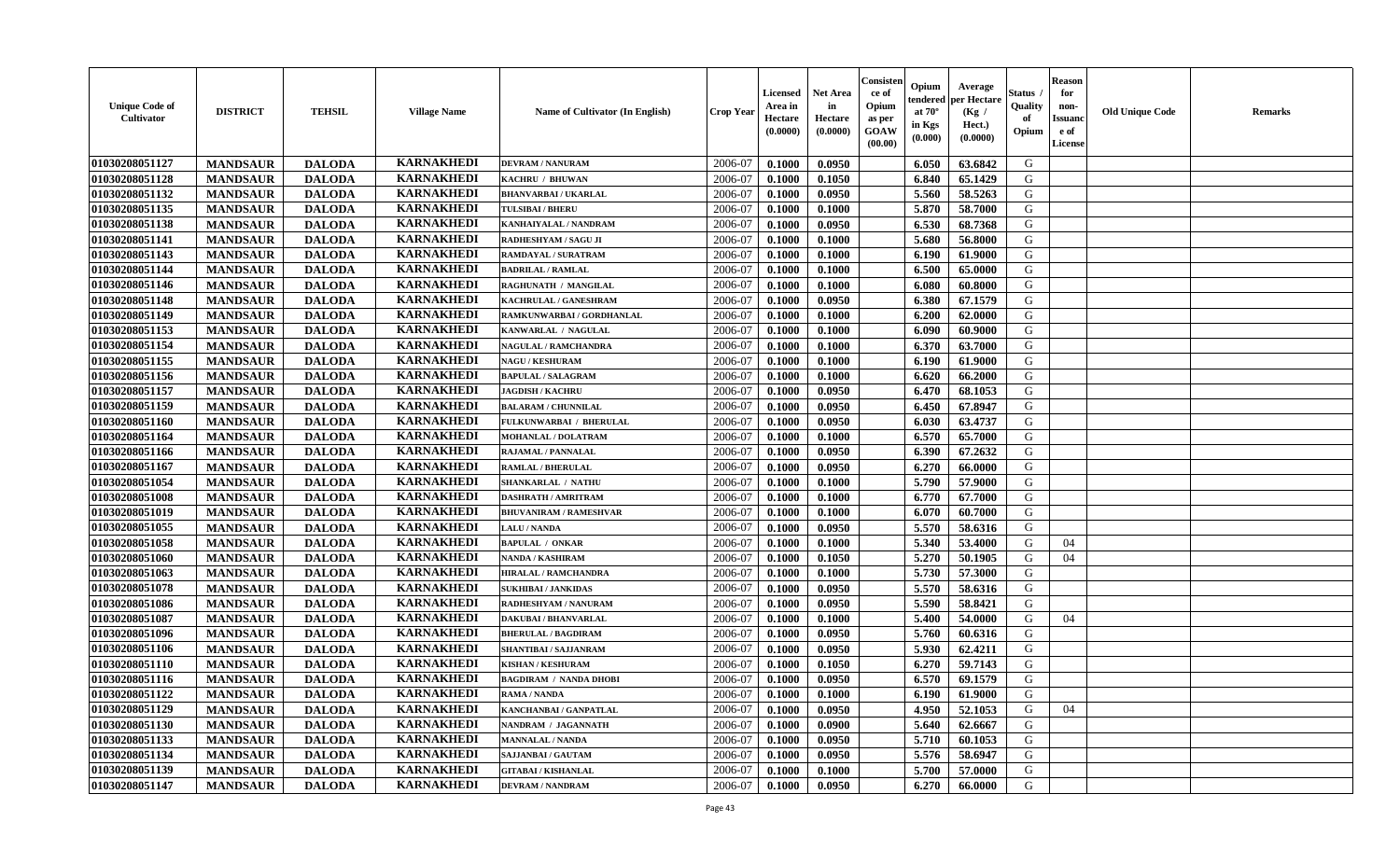| <b>Unique Code of</b><br>Cultivator | <b>DISTRICT</b> | <b>TEHSIL</b>   | <b>Village Name</b>    | <b>Name of Cultivator (In English)</b> | <b>Crop Year</b> | Licensed<br>Area in<br>Hectare<br>(0.0000) | Net Area<br>in<br>Hectare<br>(0.0000) | Consisten<br>-ce of<br>Opium<br>as per<br><b>GOAW</b><br>(00.00) | Opium<br>endered<br>at $70^\circ$<br>in Kgs<br>(0.000) | Average<br>per Hectare<br>(Kg /<br>Hect.)<br>(0.0000) | Status<br>Quality<br>Opium | ${\bf Reason}$<br>for<br>non-<br><b>Issuanc</b><br>e of<br>License | <b>Old Unique Code</b> | Remarks           |
|-------------------------------------|-----------------|-----------------|------------------------|----------------------------------------|------------------|--------------------------------------------|---------------------------------------|------------------------------------------------------------------|--------------------------------------------------------|-------------------------------------------------------|----------------------------|--------------------------------------------------------------------|------------------------|-------------------|
| 01030208051120                      | <b>MANDSAUR</b> | <b>DALODA</b>   | <b>KARNAKHEDI</b>      | <b>MANGU / SALAGRAM</b>                | 2006-07          | 0.1000                                     | 0.1000                                |                                                                  | 6.580                                                  | 65.8000                                               | G                          |                                                                    |                        |                   |
| 01030208051108                      | <b>MANDSAUR</b> | <b>DALODA</b>   | <b>KARNAKHEDI</b>      | RAMCHANDRA / MAGAN                     | 2006-07          | 0.1000                                     | 0.0950                                |                                                                  | 6.210                                                  | 65.3684                                               | G                          |                                                                    |                        |                   |
| 01030208051098                      | <b>MANDSAUR</b> | <b>DALODA</b>   | <b>KARNAKHEDI</b>      | <b>BAPULAL / CHAGANLAL</b>             | 2006-07          | 0.1000                                     | 0.1000                                |                                                                  | 5.790                                                  | 57.9000                                               | G                          |                                                                    |                        |                   |
| 01030208051075                      | <b>MANDSAUR</b> | <b>DALODA</b>   | <b>KARNAKHEDI</b>      | <b>BHAGATRAM / SHAVRAM</b>             | 2006-07          | 0.1000                                     | 0.1000                                |                                                                  | 5.780                                                  | 57.8000                                               | G                          |                                                                    |                        |                   |
| 01030208051013                      | <b>MANDSAUR</b> | <b>DALODA</b>   | <b>KARNAKHEDI</b>      | <b>GOPAL / RAMNARAYAN</b>              | 2006-07          | 0.1000                                     | 0.1000                                |                                                                  | 6.320                                                  | 63.2000                                               | G                          |                                                                    |                        |                   |
| 01030208051015                      | <b>MANDSAUR</b> | <b>DALODA</b>   | <b>KARNAKHEDI</b>      | <b>ONKARLAL / PANNALAL</b>             | 2006-07          | 0.1000                                     | 0.0950                                |                                                                  | 5.840                                                  | 61.4737                                               | G                          |                                                                    |                        |                   |
| 01030208051040                      | <b>MANDSAUR</b> | <b>DALODA</b>   | <b>KARNAKHEDI</b>      | <b>RUPRAM / BAGDIRAM</b>               | 2006-07          | 0.1000                                     | 0.1000                                |                                                                  | 6.100                                                  | 61.0000                                               | G                          |                                                                    |                        |                   |
| 01030208051059                      | <b>MANDSAUR</b> | <b>DALODA</b>   | <b>KARNAKHEDI</b>      | <b>MANGILAL / RAM</b>                  | 2006-07          | 0.1000                                     | 0.0950                                |                                                                  | 6.240                                                  | 65.6842                                               | G                          |                                                                    |                        |                   |
| 01030208051064                      | <b>MANDSAUR</b> | <b>DALODA</b>   | <b>KARNAKHEDI</b>      | RAMPRATAP / HIRALAL                    | 2006-07          | 0.1000                                     | 0.1000                                |                                                                  | 5.600                                                  | 56.0000                                               | G                          |                                                                    |                        |                   |
| 01030208051169                      | <b>MANDSAUR</b> | <b>DALODA</b>   | <b>KARNAKHEDI</b>      | <b>BHAGATRAM / MAGNIRAM</b>            | 2006-07          | 0.1000                                     | 0.1000                                |                                                                  | 6.140                                                  | 61.4000                                               | G                          |                                                                    |                        |                   |
| 01030208051070                      | <b>MANDSAUR</b> | <b>DALODA</b>   | <b>KARNAKHEDI</b>      | RATANLAL / CHUNNILAL                   | 2006-07          | 0.1000                                     | 0.1000                                |                                                                  | 5.860                                                  | 58.6000                                               | G                          |                                                                    |                        |                   |
| 01030208051085                      | <b>MANDSAUR</b> | <b>DALODA</b>   | <b>KARNAKHEDI</b>      | <b>BHERULAL / SUKHLAL</b>              | 2006-07          | 0.1000                                     | 0.1000                                |                                                                  | 6.250                                                  | 62.5000                                               | G                          |                                                                    |                        |                   |
| 01030208051079                      | <b>MANDSAUR</b> | <b>DALODA</b>   | <b>KARNAKHEDI</b>      | KANVARLAL / RATANLAL                   | 2006-07          | 0.1000                                     | 0.1050                                |                                                                  | 6.820                                                  | 64.9524                                               | G                          |                                                                    |                        |                   |
| 01030208051107                      | <b>MANDSAUR</b> | <b>DALODA</b>   | <b>KARNAKHEDI</b>      | <b>RAMLAL / KASHIRAM</b>               | 2006-07          | 0.1000                                     | 0.1000                                |                                                                  | 5.860                                                  | 58.6000                                               | G                          |                                                                    |                        |                   |
| 01030208051068                      | <b>MANDSAUR</b> | <b>DALODA</b>   | <b>KARNAKHEDI</b>      | RAMESHVAR / NANDA                      | 2006-07          | 0.1000                                     | 0.1000                                |                                                                  | 6.170                                                  | 61.7000                                               | G                          |                                                                    |                        |                   |
| 01030208051018                      | <b>MANDSAUR</b> | <b>DALODA</b>   | <b>KARNAKHEDI</b>      | GOVINDRAM / SHIVRAM                    | 2006-07          | 0.1000                                     | 0.0950                                |                                                                  | 5.560                                                  | 58.5263                                               | G                          |                                                                    |                        | TRANSFER/MANGROLA |
| 01030208051020                      | <b>MANDSAUR</b> | <b>DALODA</b>   | <b>KARNAKHEDI</b>      | PUSHKAR / GANPATLAL                    | 2006-07          | 0.1000                                     | 0.0950                                |                                                                  | 6.110                                                  | 64.3158                                               | G                          |                                                                    |                        |                   |
| 01030207052001                      | <b>MANDSAUR</b> | <b>MANDSAUR</b> | <b>KHAJURI BADALYA</b> | <b>MANGILAL / BHERA</b>                | 2006-07          | 0.1000                                     | 0.1000                                |                                                                  | 5.030                                                  | 50.3000                                               | G                          | 04                                                                 |                        |                   |
| 01030207052059                      | <b>MANDSAUR</b> | <b>MANDSAUR</b> | <b>KHAJURI BADALYA</b> | <b>HABIB / GULSHER</b>                 | 2006-07          | 0.1000                                     | 0.1050                                |                                                                  | 6.240                                                  | 59.4286                                               | G                          |                                                                    |                        |                   |
| 01030207052006                      | <b>MANDSAUR</b> | <b>MANDSAUR</b> | KHAJURI BADALYA        | PANNALAL / MODIRAM                     | 2006-07          | 0.1000                                     | 0.1000                                |                                                                  | 6.020                                                  | 60.2000                                               | G                          |                                                                    |                        |                   |
| 01030207052008                      | <b>MANDSAUR</b> | <b>MANDSAUR</b> | KHAJURI BADALYA        | AKSHMINARAYAN / PYARCHANDRA            | 2006-07          | 0.1000                                     | 0.1000                                |                                                                  | 5.950                                                  | 59.5000                                               | G                          |                                                                    |                        |                   |
| 01030207052009                      | <b>MANDSAUR</b> | <b>MANDSAUR</b> | KHAJURI BADALYA        | <b>RUKAMANABAI/GHASI</b>               | 2006-07          | 0.1000                                     |                                       |                                                                  |                                                        | 0.0000                                                | $\mathbf{F}$               |                                                                    |                        |                   |
| 01030207052010                      | <b>MANDSAUR</b> | <b>MANDSAUR</b> | <b>KHAJURI BADALYA</b> | <b>GAFUR / PIRU</b>                    | 2006-07          | 0.1000                                     | 0.0600                                |                                                                  | 3.350                                                  | 55.8333                                               | G                          | 04                                                                 |                        |                   |
| 01030207052017                      | <b>MANDSAUR</b> | <b>MANDSAUR</b> | <b>KHAJURI BADALYA</b> | <b>KHAJU / PIRU</b>                    | 2006-07          | 0.1000                                     | 0.1000                                |                                                                  | 5.810                                                  | 58.1000                                               | G                          |                                                                    |                        |                   |
| 01030207052030                      | <b>MANDSAUR</b> | <b>MANDSAUR</b> | KHAJURI BADALYA        | SAGA / DEVA JI                         | 2006-07          | 0.1000                                     | 0.0900                                |                                                                  | 5.190                                                  | 57.6667                                               | G                          |                                                                    |                        |                   |
| 01030207052032                      | <b>MANDSAUR</b> | <b>MANDSAUR</b> | KHAJURI BADALYA        | RAMCHANDRA / DEVA                      | 2006-07          | 0.1000                                     | 0.0900                                |                                                                  | 5.240                                                  | 58,2222                                               | G                          |                                                                    |                        |                   |
| 01030207052039                      | <b>MANDSAUR</b> | <b>MANDSAUR</b> | KHAJURI BADALYA        | SALIM / HUSSAIN                        | 2006-07          | 0.1000                                     | 0.1050                                |                                                                  | 6.520                                                  | 62.0952                                               | G                          |                                                                    |                        |                   |
| 01030207052041                      | <b>MANDSAUR</b> | <b>MANDSAUR</b> | KHAJURI BADALYA        | <b>AKRU / ALLARAKH</b>                 | 2006-07          | 0.1000                                     | 0.1000                                |                                                                  | 6.020                                                  | 60.2000                                               | G                          |                                                                    |                        |                   |
| 01030207052042                      | <b>MANDSAUR</b> | <b>MANDSAUR</b> | <b>KHAJURI BADALYA</b> | AFSARSHAH / YASINSHAH                  | 2006-07          | 0.1000                                     | 0.1000                                |                                                                  | 5.490                                                  | 54.9000                                               | G                          | 04                                                                 |                        |                   |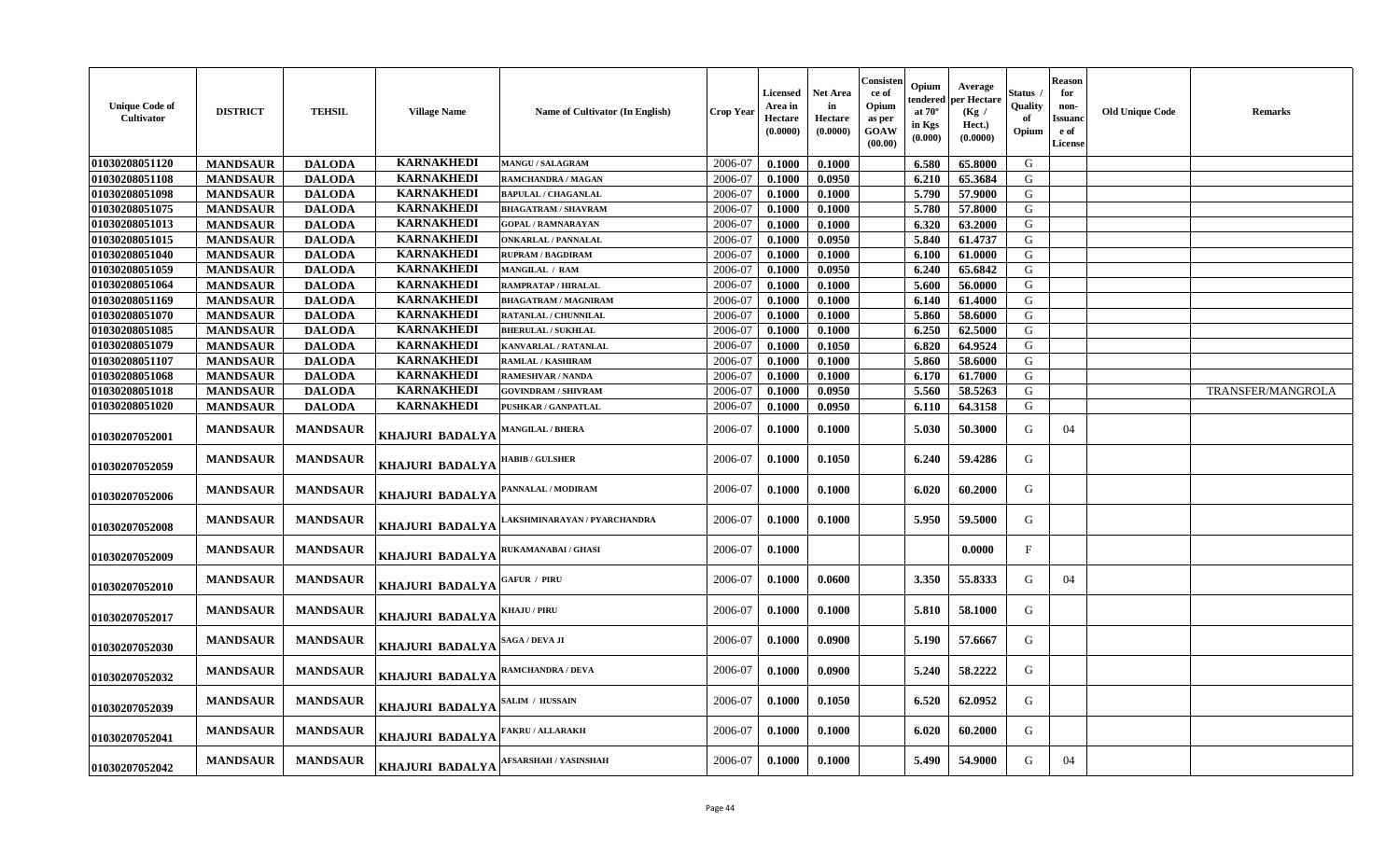| <b>MANDSAUR</b><br><b>MANDSAUR</b><br>2006-07<br>0.1000<br>0.1000<br>6.800<br>68.0000<br>G<br>PYARIBAI / LALU<br><b>KHAJURI BADALYA</b><br>01030207052049<br>53.5000<br><b>MANDSAUR</b><br><b>MANDSAUR</b><br>2006-07<br>0.1000<br>0.1000<br>5.350<br>G<br>04<br><b>BAGDIRAM / CHENA</b><br>KHAJURI BADALYA<br>01030207052015<br>F<br><b>MANDSAUR</b><br><b>MANDSAUR</b><br>2006-07<br>0.1000<br>0.0000<br><b>DALURAM / KESHURAM</b><br><b>KHAJURI BADALYA</b><br><b>01030207052014</b><br><b>MANDSAUR</b><br><b>MANDSAUR</b><br>0.1000<br>F<br>2006-07<br>0.0000<br>RUKAMANBAI / PURANMAL<br>KHAJURI BADALYA<br>01030207052060<br><b>MANGROLA</b><br>G<br>01030208054026<br><b>MANDSAUR</b><br><b>DALODA</b><br>2006-07<br>0.1000<br>0.1000<br>6.190<br>61.9000<br>PREMSINGH / PRATAPSINGH<br><b>MANGROLA</b><br><b>MANDSAUR</b><br><b>DALODA</b><br>G<br>01030208054001<br>0.1000<br>0.1000<br>6.110<br>61.1000<br>2006-07<br><b>AMARSINGH / UKARSINGH</b><br><b>MANGROLA</b><br>01030208054003<br><b>MANDSAUR</b><br><b>DALODA</b><br>2006-07<br>0.1050<br>6.730<br>64.0952<br>G<br>0.1000<br><b>JAGDISH / KESHURAM</b><br><b>MANGROLA</b><br>01030208054005<br><b>MANDSAUR</b><br><b>DALODA</b><br>2006-07<br>G<br>0.1050<br>6.490<br>61.8095<br>KASHIRAM / BHERA<br>0.1000<br><b>MANGROLA</b><br>01030208054008<br><b>MANDSAUR</b><br>G<br><b>DALODA</b><br>2006-07<br>0.1000<br>0.1000<br>6.040<br>60.4000<br><b>SHIVRAM / NANURAM</b><br><b>MANGROLA</b><br>5.990<br>G<br>01030208054012<br><b>MANDSAUR</b><br><b>DALODA</b><br>2006-07<br>0.1000<br>0.1000<br>59.9000<br><b>BHANWARSINGH / ARJUNSINGH</b><br><b>MANGROLA</b><br><b>DALODA</b><br>0.0950<br>5.990<br>G<br>01030208054013<br><b>MANDSAUR</b><br>2006-07<br>0.1000<br>63.0526<br>KACHRULAL / BHANVARLAL<br><b>MANGROLA</b><br>01030208054014<br><b>MANDSAUR</b><br><b>DALODA</b><br>0.1050<br>6.800<br>64.7619<br>G<br>RAMA / KISHAN<br>2006-07<br>0.1000<br><b>MANGROLA</b><br>01030208054015<br><b>MANDSAUR</b><br><b>DALODA</b><br>2006-07<br>G<br>SHRIPAL / SHOBHAGMAL<br>0.1000<br>0.1000<br>5.830<br>58.3000<br>01030208054019<br><b>DALODA</b><br><b>MANGROLA</b><br><b>MANDSAUR</b><br>2006-07<br>0.1050<br>7.610<br>72.4762<br>G<br>0.1000<br><b>BASNTILAL / VENIRAM</b><br><b>MANGROLA</b><br>01030208054020<br>G<br><b>MANDSAUR</b><br><b>DALODA</b><br>2006-07<br>0.1050<br>7.030<br>66.9524<br>0.1000<br><b>MIRABAI/KANWARLAL</b><br><b>MANGROLA</b><br>G<br>01030208054029<br>2006-07<br>6.250<br>62.5000<br><b>MANDSAUR</b><br><b>DALODA</b><br>0.1000<br>0.1000<br><b>GANESHRAM / BHAGVAN</b><br><b>MANGROLA</b><br><b>DALODA</b><br>6.000<br>G<br>01030208054030<br><b>MANDSAUR</b><br>2006-07<br>0.1000<br>0.1000<br>60.0000<br>KACHRULAL / SHIVLAL<br><b>MANGROLA</b><br>01030208054031<br><b>MANDSAUR</b><br><b>DALODA</b><br>0.0950<br>G<br>2006-07<br>0.1000<br>5.620<br>59.1579<br><b>CHAMPABAI/MULCHANDRA</b><br><b>MANGROLA</b><br>01030208054048<br><b>MANDSAUR</b><br><b>DALODA</b><br>2006-07<br>6.230<br>62.3000<br>G<br>0.1000<br>0.1000<br><b>MAINABAI/MANNALAL</b><br><b>MANGROLA</b><br>01030208054049<br><b>MANDSAUR</b><br><b>DALODA</b><br>G<br>2006-07<br>0.1000<br>0.1050<br>6.950<br>66.1905<br><b>GOTAMLAL / CHATARBHUJ</b><br><b>MANGROLA</b><br>01030208054035<br><b>DALODA</b><br><b>MANDSAUR</b><br><b>HIRALAL / DEVRAM</b><br>2006-07<br>0.1000<br>0.1000<br>6.660<br>66.6000<br>G<br><b>MANGROLA</b><br>G<br>01030208054011<br><b>MANDSAUR</b><br><b>DALODA</b><br>2006-07<br>0.1000<br>0.1050<br>6.440<br>61.3333<br><b>KASHIBAI / HIRALAL</b><br><b>MANGROLA</b><br>01030208054004<br>G<br><b>MANDSAUR</b><br><b>DALODA</b><br>2006-07<br>0.1000<br>0.0900<br>5.650<br>62.7778<br><b>AMBALAL / SHOBHARAM</b><br><b>MIRZAPURA</b><br>01030207055002<br>$\mathbf{F}$<br><b>MANDSAUR</b><br><b>MANDSAUR</b><br>2006-07<br>0.0000<br>RAMLAL / GORDHAN<br>0.1000<br><b>MIRZAPURA</b><br>01030207055001<br><b>MANDSAUR</b><br><b>MANDSAUR</b><br>6.530<br>65.3000<br>G<br>2006-07<br>0.1000<br>0.1000<br>VARDIBAI / MANGILAL<br><b>MIRZAPURA</b><br>01030207055003<br><b>MANDSAUR</b><br><b>MANDSAUR</b><br>0.1050<br>3.850<br>36.6667<br>G<br>TIJABAI / ONKARLAL<br>2006-07<br>0.1000<br>04<br><b>MIRZAPURA</b><br>01030207055014<br><b>MANDSAUR</b><br><b>MANDSAUR</b><br>2006-07<br>0.1050<br>5.660<br>53.9048<br>G<br>04<br>KAMLABAI / BAGDIRAM<br>0.1000<br><b>MIRZAPURA</b><br>5.770<br>01030207055019<br><b>MANDSAUR</b><br><b>MANDSAUR</b><br>2006-07<br>0.1000<br>57.7000<br>G<br>NAHAR KHA / NATHU KHA<br>0.1000<br><b>MIRZAPURA</b><br>01030207055020<br><b>MANDSAUR</b><br><b>MANDSAUR</b><br>5.950<br>59.5000<br>G<br>PIRU / JAMAL<br>2006-07<br>0.1000<br>0.1000<br><b>MIRZAPURA</b><br>01030207055021<br>G<br>5.760<br><b>MANDSAUR</b><br><b>MANDSAUR</b><br>2006-07<br>0.1000<br>57.6000<br>NAHARU / PIR MOHAMMAD<br>0.1000<br>01030207055022<br><b>MIRZAPURA</b><br>G<br>0.1000<br><b>MANDSAUR</b><br><b>MANDSAUR</b><br>2006-07<br>0.1000<br>6.180<br>61.8000<br>RAMNARAYAN / MOHANLAL<br>01030208057022<br><b>NANDAWATA</b><br>2006-07<br>0.1000<br>0.0950<br>7.680<br>80.8421<br>G<br><b>DALODA</b><br>SHANTILAL / BAHADURSINGH<br><b>MANDSAUR</b><br><b>NANDAWATA</b><br>0.0950<br>5.770<br>G<br>01030208057002<br><b>DALODA</b><br>2006-07<br>60.7368<br><b>MANDSAUR</b><br><b>BHAGIRATH / VARADA</b><br>0.1000<br><b>NANDAWATA</b><br>G<br>01030208057003<br><b>MANDSAUR</b><br><b>DALODA</b><br>2006-07<br>0.0950<br>6.260<br>65.8947<br>RUGNATHPURI / MOHANPURI<br>0.1000<br><b>NANDAWATA</b><br>0.0950<br>7.590<br>79.8947<br>G<br>01030208057013<br><b>MANDSAUR</b><br><b>DALODA</b><br>RADHESHYAMPURI / MADHOPURI<br>2006-07<br>0.1000<br><b>NANDAWATA</b><br>01030208057015<br>5.380<br>53.8000<br><b>MANDSAUR</b><br><b>DALODA</b><br><b>KESHURAM / LACHHIRAM</b><br>2006-07<br>0.1000<br>0.1000<br>G<br>04<br><b>NANDAWATA</b><br>01030208057019<br><b>MANDSAUR</b><br>7.240<br><b>DALODA</b><br><b>BALARAM / ONKAR</b><br>2006-07<br>0.1000<br>0.1050<br>68.9524<br>G | <b>Unique Code of</b><br>Cultivator | <b>DISTRICT</b> | <b>TEHSIL</b> | <b>Village Name</b> | Name of Cultivator (In English)    | <b>Crop Year</b> | Licensed<br>Area in<br>Hectare<br>(0.0000) | <b>Net Area</b><br>in<br>Hectare<br>(0.0000) | Consisten<br>ce of<br>Opium<br>as per<br>GOAW<br>(00.00) | Opium<br>endered<br>at $70^\circ$<br>in Kgs<br>$(\mathbf{0.000})$ | Average<br>per Hectare<br>(Kg /<br>Hect.)<br>(0.0000) | Status<br>Quality<br>of<br>Opium | <b>Reason</b><br>for<br>non-<br>Issuan<br>e of<br><b>License</b> | <b>Old Unique Code</b> | Remarks |
|----------------------------------------------------------------------------------------------------------------------------------------------------------------------------------------------------------------------------------------------------------------------------------------------------------------------------------------------------------------------------------------------------------------------------------------------------------------------------------------------------------------------------------------------------------------------------------------------------------------------------------------------------------------------------------------------------------------------------------------------------------------------------------------------------------------------------------------------------------------------------------------------------------------------------------------------------------------------------------------------------------------------------------------------------------------------------------------------------------------------------------------------------------------------------------------------------------------------------------------------------------------------------------------------------------------------------------------------------------------------------------------------------------------------------------------------------------------------------------------------------------------------------------------------------------------------------------------------------------------------------------------------------------------------------------------------------------------------------------------------------------------------------------------------------------------------------------------------------------------------------------------------------------------------------------------------------------------------------------------------------------------------------------------------------------------------------------------------------------------------------------------------------------------------------------------------------------------------------------------------------------------------------------------------------------------------------------------------------------------------------------------------------------------------------------------------------------------------------------------------------------------------------------------------------------------------------------------------------------------------------------------------------------------------------------------------------------------------------------------------------------------------------------------------------------------------------------------------------------------------------------------------------------------------------------------------------------------------------------------------------------------------------------------------------------------------------------------------------------------------------------------------------------------------------------------------------------------------------------------------------------------------------------------------------------------------------------------------------------------------------------------------------------------------------------------------------------------------------------------------------------------------------------------------------------------------------------------------------------------------------------------------------------------------------------------------------------------------------------------------------------------------------------------------------------------------------------------------------------------------------------------------------------------------------------------------------------------------------------------------------------------------------------------------------------------------------------------------------------------------------------------------------------------------------------------------------------------------------------------------------------------------------------------------------------------------------------------------------------------------------------------------------------------------------------------------------------------------------------------------------------------------------------------------------------------------------------------------------------------------------------------------------------------------------------------------------------------------------------------------------------------------------------------------------------------------------------------------------------------------------------------------------------------------------------------------------------------------------------------------------------------------------------------------------------------------------------------------------------------------------------------------------------------------------------------------------------------------------------------------------------------------------------------------------------------------------------------------------------------------------------------------------------------------------------------------------------------------------------------------------------------------------------------------------------------------------------------------------------------------------------------------------------------------------------------------------------------------------------------------------------------------------------------------------------------------------------------------------------------------------------------------------------------------------------------------------------------------------------------------------------------------|-------------------------------------|-----------------|---------------|---------------------|------------------------------------|------------------|--------------------------------------------|----------------------------------------------|----------------------------------------------------------|-------------------------------------------------------------------|-------------------------------------------------------|----------------------------------|------------------------------------------------------------------|------------------------|---------|
|                                                                                                                                                                                                                                                                                                                                                                                                                                                                                                                                                                                                                                                                                                                                                                                                                                                                                                                                                                                                                                                                                                                                                                                                                                                                                                                                                                                                                                                                                                                                                                                                                                                                                                                                                                                                                                                                                                                                                                                                                                                                                                                                                                                                                                                                                                                                                                                                                                                                                                                                                                                                                                                                                                                                                                                                                                                                                                                                                                                                                                                                                                                                                                                                                                                                                                                                                                                                                                                                                                                                                                                                                                                                                                                                                                                                                                                                                                                                                                                                                                                                                                                                                                                                                                                                                                                                                                                                                                                                                                                                                                                                                                                                                                                                                                                                                                                                                                                                                                                                                                                                                                                                                                                                                                                                                                                                                                                                                                                                                                                                                                                                                                                                                                                                                                                                                                                                                                                                                                                                                      |                                     |                 |               |                     |                                    |                  |                                            |                                              |                                                          |                                                                   |                                                       |                                  |                                                                  |                        |         |
|                                                                                                                                                                                                                                                                                                                                                                                                                                                                                                                                                                                                                                                                                                                                                                                                                                                                                                                                                                                                                                                                                                                                                                                                                                                                                                                                                                                                                                                                                                                                                                                                                                                                                                                                                                                                                                                                                                                                                                                                                                                                                                                                                                                                                                                                                                                                                                                                                                                                                                                                                                                                                                                                                                                                                                                                                                                                                                                                                                                                                                                                                                                                                                                                                                                                                                                                                                                                                                                                                                                                                                                                                                                                                                                                                                                                                                                                                                                                                                                                                                                                                                                                                                                                                                                                                                                                                                                                                                                                                                                                                                                                                                                                                                                                                                                                                                                                                                                                                                                                                                                                                                                                                                                                                                                                                                                                                                                                                                                                                                                                                                                                                                                                                                                                                                                                                                                                                                                                                                                                                      |                                     |                 |               |                     |                                    |                  |                                            |                                              |                                                          |                                                                   |                                                       |                                  |                                                                  |                        |         |
|                                                                                                                                                                                                                                                                                                                                                                                                                                                                                                                                                                                                                                                                                                                                                                                                                                                                                                                                                                                                                                                                                                                                                                                                                                                                                                                                                                                                                                                                                                                                                                                                                                                                                                                                                                                                                                                                                                                                                                                                                                                                                                                                                                                                                                                                                                                                                                                                                                                                                                                                                                                                                                                                                                                                                                                                                                                                                                                                                                                                                                                                                                                                                                                                                                                                                                                                                                                                                                                                                                                                                                                                                                                                                                                                                                                                                                                                                                                                                                                                                                                                                                                                                                                                                                                                                                                                                                                                                                                                                                                                                                                                                                                                                                                                                                                                                                                                                                                                                                                                                                                                                                                                                                                                                                                                                                                                                                                                                                                                                                                                                                                                                                                                                                                                                                                                                                                                                                                                                                                                                      |                                     |                 |               |                     |                                    |                  |                                            |                                              |                                                          |                                                                   |                                                       |                                  |                                                                  |                        |         |
|                                                                                                                                                                                                                                                                                                                                                                                                                                                                                                                                                                                                                                                                                                                                                                                                                                                                                                                                                                                                                                                                                                                                                                                                                                                                                                                                                                                                                                                                                                                                                                                                                                                                                                                                                                                                                                                                                                                                                                                                                                                                                                                                                                                                                                                                                                                                                                                                                                                                                                                                                                                                                                                                                                                                                                                                                                                                                                                                                                                                                                                                                                                                                                                                                                                                                                                                                                                                                                                                                                                                                                                                                                                                                                                                                                                                                                                                                                                                                                                                                                                                                                                                                                                                                                                                                                                                                                                                                                                                                                                                                                                                                                                                                                                                                                                                                                                                                                                                                                                                                                                                                                                                                                                                                                                                                                                                                                                                                                                                                                                                                                                                                                                                                                                                                                                                                                                                                                                                                                                                                      |                                     |                 |               |                     |                                    |                  |                                            |                                              |                                                          |                                                                   |                                                       |                                  |                                                                  |                        |         |
|                                                                                                                                                                                                                                                                                                                                                                                                                                                                                                                                                                                                                                                                                                                                                                                                                                                                                                                                                                                                                                                                                                                                                                                                                                                                                                                                                                                                                                                                                                                                                                                                                                                                                                                                                                                                                                                                                                                                                                                                                                                                                                                                                                                                                                                                                                                                                                                                                                                                                                                                                                                                                                                                                                                                                                                                                                                                                                                                                                                                                                                                                                                                                                                                                                                                                                                                                                                                                                                                                                                                                                                                                                                                                                                                                                                                                                                                                                                                                                                                                                                                                                                                                                                                                                                                                                                                                                                                                                                                                                                                                                                                                                                                                                                                                                                                                                                                                                                                                                                                                                                                                                                                                                                                                                                                                                                                                                                                                                                                                                                                                                                                                                                                                                                                                                                                                                                                                                                                                                                                                      |                                     |                 |               |                     |                                    |                  |                                            |                                              |                                                          |                                                                   |                                                       |                                  |                                                                  |                        |         |
|                                                                                                                                                                                                                                                                                                                                                                                                                                                                                                                                                                                                                                                                                                                                                                                                                                                                                                                                                                                                                                                                                                                                                                                                                                                                                                                                                                                                                                                                                                                                                                                                                                                                                                                                                                                                                                                                                                                                                                                                                                                                                                                                                                                                                                                                                                                                                                                                                                                                                                                                                                                                                                                                                                                                                                                                                                                                                                                                                                                                                                                                                                                                                                                                                                                                                                                                                                                                                                                                                                                                                                                                                                                                                                                                                                                                                                                                                                                                                                                                                                                                                                                                                                                                                                                                                                                                                                                                                                                                                                                                                                                                                                                                                                                                                                                                                                                                                                                                                                                                                                                                                                                                                                                                                                                                                                                                                                                                                                                                                                                                                                                                                                                                                                                                                                                                                                                                                                                                                                                                                      |                                     |                 |               |                     |                                    |                  |                                            |                                              |                                                          |                                                                   |                                                       |                                  |                                                                  |                        |         |
|                                                                                                                                                                                                                                                                                                                                                                                                                                                                                                                                                                                                                                                                                                                                                                                                                                                                                                                                                                                                                                                                                                                                                                                                                                                                                                                                                                                                                                                                                                                                                                                                                                                                                                                                                                                                                                                                                                                                                                                                                                                                                                                                                                                                                                                                                                                                                                                                                                                                                                                                                                                                                                                                                                                                                                                                                                                                                                                                                                                                                                                                                                                                                                                                                                                                                                                                                                                                                                                                                                                                                                                                                                                                                                                                                                                                                                                                                                                                                                                                                                                                                                                                                                                                                                                                                                                                                                                                                                                                                                                                                                                                                                                                                                                                                                                                                                                                                                                                                                                                                                                                                                                                                                                                                                                                                                                                                                                                                                                                                                                                                                                                                                                                                                                                                                                                                                                                                                                                                                                                                      |                                     |                 |               |                     |                                    |                  |                                            |                                              |                                                          |                                                                   |                                                       |                                  |                                                                  |                        |         |
|                                                                                                                                                                                                                                                                                                                                                                                                                                                                                                                                                                                                                                                                                                                                                                                                                                                                                                                                                                                                                                                                                                                                                                                                                                                                                                                                                                                                                                                                                                                                                                                                                                                                                                                                                                                                                                                                                                                                                                                                                                                                                                                                                                                                                                                                                                                                                                                                                                                                                                                                                                                                                                                                                                                                                                                                                                                                                                                                                                                                                                                                                                                                                                                                                                                                                                                                                                                                                                                                                                                                                                                                                                                                                                                                                                                                                                                                                                                                                                                                                                                                                                                                                                                                                                                                                                                                                                                                                                                                                                                                                                                                                                                                                                                                                                                                                                                                                                                                                                                                                                                                                                                                                                                                                                                                                                                                                                                                                                                                                                                                                                                                                                                                                                                                                                                                                                                                                                                                                                                                                      |                                     |                 |               |                     |                                    |                  |                                            |                                              |                                                          |                                                                   |                                                       |                                  |                                                                  |                        |         |
|                                                                                                                                                                                                                                                                                                                                                                                                                                                                                                                                                                                                                                                                                                                                                                                                                                                                                                                                                                                                                                                                                                                                                                                                                                                                                                                                                                                                                                                                                                                                                                                                                                                                                                                                                                                                                                                                                                                                                                                                                                                                                                                                                                                                                                                                                                                                                                                                                                                                                                                                                                                                                                                                                                                                                                                                                                                                                                                                                                                                                                                                                                                                                                                                                                                                                                                                                                                                                                                                                                                                                                                                                                                                                                                                                                                                                                                                                                                                                                                                                                                                                                                                                                                                                                                                                                                                                                                                                                                                                                                                                                                                                                                                                                                                                                                                                                                                                                                                                                                                                                                                                                                                                                                                                                                                                                                                                                                                                                                                                                                                                                                                                                                                                                                                                                                                                                                                                                                                                                                                                      |                                     |                 |               |                     |                                    |                  |                                            |                                              |                                                          |                                                                   |                                                       |                                  |                                                                  |                        |         |
|                                                                                                                                                                                                                                                                                                                                                                                                                                                                                                                                                                                                                                                                                                                                                                                                                                                                                                                                                                                                                                                                                                                                                                                                                                                                                                                                                                                                                                                                                                                                                                                                                                                                                                                                                                                                                                                                                                                                                                                                                                                                                                                                                                                                                                                                                                                                                                                                                                                                                                                                                                                                                                                                                                                                                                                                                                                                                                                                                                                                                                                                                                                                                                                                                                                                                                                                                                                                                                                                                                                                                                                                                                                                                                                                                                                                                                                                                                                                                                                                                                                                                                                                                                                                                                                                                                                                                                                                                                                                                                                                                                                                                                                                                                                                                                                                                                                                                                                                                                                                                                                                                                                                                                                                                                                                                                                                                                                                                                                                                                                                                                                                                                                                                                                                                                                                                                                                                                                                                                                                                      |                                     |                 |               |                     |                                    |                  |                                            |                                              |                                                          |                                                                   |                                                       |                                  |                                                                  |                        |         |
|                                                                                                                                                                                                                                                                                                                                                                                                                                                                                                                                                                                                                                                                                                                                                                                                                                                                                                                                                                                                                                                                                                                                                                                                                                                                                                                                                                                                                                                                                                                                                                                                                                                                                                                                                                                                                                                                                                                                                                                                                                                                                                                                                                                                                                                                                                                                                                                                                                                                                                                                                                                                                                                                                                                                                                                                                                                                                                                                                                                                                                                                                                                                                                                                                                                                                                                                                                                                                                                                                                                                                                                                                                                                                                                                                                                                                                                                                                                                                                                                                                                                                                                                                                                                                                                                                                                                                                                                                                                                                                                                                                                                                                                                                                                                                                                                                                                                                                                                                                                                                                                                                                                                                                                                                                                                                                                                                                                                                                                                                                                                                                                                                                                                                                                                                                                                                                                                                                                                                                                                                      |                                     |                 |               |                     |                                    |                  |                                            |                                              |                                                          |                                                                   |                                                       |                                  |                                                                  |                        |         |
|                                                                                                                                                                                                                                                                                                                                                                                                                                                                                                                                                                                                                                                                                                                                                                                                                                                                                                                                                                                                                                                                                                                                                                                                                                                                                                                                                                                                                                                                                                                                                                                                                                                                                                                                                                                                                                                                                                                                                                                                                                                                                                                                                                                                                                                                                                                                                                                                                                                                                                                                                                                                                                                                                                                                                                                                                                                                                                                                                                                                                                                                                                                                                                                                                                                                                                                                                                                                                                                                                                                                                                                                                                                                                                                                                                                                                                                                                                                                                                                                                                                                                                                                                                                                                                                                                                                                                                                                                                                                                                                                                                                                                                                                                                                                                                                                                                                                                                                                                                                                                                                                                                                                                                                                                                                                                                                                                                                                                                                                                                                                                                                                                                                                                                                                                                                                                                                                                                                                                                                                                      |                                     |                 |               |                     |                                    |                  |                                            |                                              |                                                          |                                                                   |                                                       |                                  |                                                                  |                        |         |
|                                                                                                                                                                                                                                                                                                                                                                                                                                                                                                                                                                                                                                                                                                                                                                                                                                                                                                                                                                                                                                                                                                                                                                                                                                                                                                                                                                                                                                                                                                                                                                                                                                                                                                                                                                                                                                                                                                                                                                                                                                                                                                                                                                                                                                                                                                                                                                                                                                                                                                                                                                                                                                                                                                                                                                                                                                                                                                                                                                                                                                                                                                                                                                                                                                                                                                                                                                                                                                                                                                                                                                                                                                                                                                                                                                                                                                                                                                                                                                                                                                                                                                                                                                                                                                                                                                                                                                                                                                                                                                                                                                                                                                                                                                                                                                                                                                                                                                                                                                                                                                                                                                                                                                                                                                                                                                                                                                                                                                                                                                                                                                                                                                                                                                                                                                                                                                                                                                                                                                                                                      |                                     |                 |               |                     |                                    |                  |                                            |                                              |                                                          |                                                                   |                                                       |                                  |                                                                  |                        |         |
|                                                                                                                                                                                                                                                                                                                                                                                                                                                                                                                                                                                                                                                                                                                                                                                                                                                                                                                                                                                                                                                                                                                                                                                                                                                                                                                                                                                                                                                                                                                                                                                                                                                                                                                                                                                                                                                                                                                                                                                                                                                                                                                                                                                                                                                                                                                                                                                                                                                                                                                                                                                                                                                                                                                                                                                                                                                                                                                                                                                                                                                                                                                                                                                                                                                                                                                                                                                                                                                                                                                                                                                                                                                                                                                                                                                                                                                                                                                                                                                                                                                                                                                                                                                                                                                                                                                                                                                                                                                                                                                                                                                                                                                                                                                                                                                                                                                                                                                                                                                                                                                                                                                                                                                                                                                                                                                                                                                                                                                                                                                                                                                                                                                                                                                                                                                                                                                                                                                                                                                                                      |                                     |                 |               |                     |                                    |                  |                                            |                                              |                                                          |                                                                   |                                                       |                                  |                                                                  |                        |         |
|                                                                                                                                                                                                                                                                                                                                                                                                                                                                                                                                                                                                                                                                                                                                                                                                                                                                                                                                                                                                                                                                                                                                                                                                                                                                                                                                                                                                                                                                                                                                                                                                                                                                                                                                                                                                                                                                                                                                                                                                                                                                                                                                                                                                                                                                                                                                                                                                                                                                                                                                                                                                                                                                                                                                                                                                                                                                                                                                                                                                                                                                                                                                                                                                                                                                                                                                                                                                                                                                                                                                                                                                                                                                                                                                                                                                                                                                                                                                                                                                                                                                                                                                                                                                                                                                                                                                                                                                                                                                                                                                                                                                                                                                                                                                                                                                                                                                                                                                                                                                                                                                                                                                                                                                                                                                                                                                                                                                                                                                                                                                                                                                                                                                                                                                                                                                                                                                                                                                                                                                                      |                                     |                 |               |                     |                                    |                  |                                            |                                              |                                                          |                                                                   |                                                       |                                  |                                                                  |                        |         |
|                                                                                                                                                                                                                                                                                                                                                                                                                                                                                                                                                                                                                                                                                                                                                                                                                                                                                                                                                                                                                                                                                                                                                                                                                                                                                                                                                                                                                                                                                                                                                                                                                                                                                                                                                                                                                                                                                                                                                                                                                                                                                                                                                                                                                                                                                                                                                                                                                                                                                                                                                                                                                                                                                                                                                                                                                                                                                                                                                                                                                                                                                                                                                                                                                                                                                                                                                                                                                                                                                                                                                                                                                                                                                                                                                                                                                                                                                                                                                                                                                                                                                                                                                                                                                                                                                                                                                                                                                                                                                                                                                                                                                                                                                                                                                                                                                                                                                                                                                                                                                                                                                                                                                                                                                                                                                                                                                                                                                                                                                                                                                                                                                                                                                                                                                                                                                                                                                                                                                                                                                      |                                     |                 |               |                     |                                    |                  |                                            |                                              |                                                          |                                                                   |                                                       |                                  |                                                                  |                        |         |
|                                                                                                                                                                                                                                                                                                                                                                                                                                                                                                                                                                                                                                                                                                                                                                                                                                                                                                                                                                                                                                                                                                                                                                                                                                                                                                                                                                                                                                                                                                                                                                                                                                                                                                                                                                                                                                                                                                                                                                                                                                                                                                                                                                                                                                                                                                                                                                                                                                                                                                                                                                                                                                                                                                                                                                                                                                                                                                                                                                                                                                                                                                                                                                                                                                                                                                                                                                                                                                                                                                                                                                                                                                                                                                                                                                                                                                                                                                                                                                                                                                                                                                                                                                                                                                                                                                                                                                                                                                                                                                                                                                                                                                                                                                                                                                                                                                                                                                                                                                                                                                                                                                                                                                                                                                                                                                                                                                                                                                                                                                                                                                                                                                                                                                                                                                                                                                                                                                                                                                                                                      |                                     |                 |               |                     |                                    |                  |                                            |                                              |                                                          |                                                                   |                                                       |                                  |                                                                  |                        |         |
|                                                                                                                                                                                                                                                                                                                                                                                                                                                                                                                                                                                                                                                                                                                                                                                                                                                                                                                                                                                                                                                                                                                                                                                                                                                                                                                                                                                                                                                                                                                                                                                                                                                                                                                                                                                                                                                                                                                                                                                                                                                                                                                                                                                                                                                                                                                                                                                                                                                                                                                                                                                                                                                                                                                                                                                                                                                                                                                                                                                                                                                                                                                                                                                                                                                                                                                                                                                                                                                                                                                                                                                                                                                                                                                                                                                                                                                                                                                                                                                                                                                                                                                                                                                                                                                                                                                                                                                                                                                                                                                                                                                                                                                                                                                                                                                                                                                                                                                                                                                                                                                                                                                                                                                                                                                                                                                                                                                                                                                                                                                                                                                                                                                                                                                                                                                                                                                                                                                                                                                                                      |                                     |                 |               |                     |                                    |                  |                                            |                                              |                                                          |                                                                   |                                                       |                                  |                                                                  |                        |         |
|                                                                                                                                                                                                                                                                                                                                                                                                                                                                                                                                                                                                                                                                                                                                                                                                                                                                                                                                                                                                                                                                                                                                                                                                                                                                                                                                                                                                                                                                                                                                                                                                                                                                                                                                                                                                                                                                                                                                                                                                                                                                                                                                                                                                                                                                                                                                                                                                                                                                                                                                                                                                                                                                                                                                                                                                                                                                                                                                                                                                                                                                                                                                                                                                                                                                                                                                                                                                                                                                                                                                                                                                                                                                                                                                                                                                                                                                                                                                                                                                                                                                                                                                                                                                                                                                                                                                                                                                                                                                                                                                                                                                                                                                                                                                                                                                                                                                                                                                                                                                                                                                                                                                                                                                                                                                                                                                                                                                                                                                                                                                                                                                                                                                                                                                                                                                                                                                                                                                                                                                                      |                                     |                 |               |                     |                                    |                  |                                            |                                              |                                                          |                                                                   |                                                       |                                  |                                                                  |                        |         |
|                                                                                                                                                                                                                                                                                                                                                                                                                                                                                                                                                                                                                                                                                                                                                                                                                                                                                                                                                                                                                                                                                                                                                                                                                                                                                                                                                                                                                                                                                                                                                                                                                                                                                                                                                                                                                                                                                                                                                                                                                                                                                                                                                                                                                                                                                                                                                                                                                                                                                                                                                                                                                                                                                                                                                                                                                                                                                                                                                                                                                                                                                                                                                                                                                                                                                                                                                                                                                                                                                                                                                                                                                                                                                                                                                                                                                                                                                                                                                                                                                                                                                                                                                                                                                                                                                                                                                                                                                                                                                                                                                                                                                                                                                                                                                                                                                                                                                                                                                                                                                                                                                                                                                                                                                                                                                                                                                                                                                                                                                                                                                                                                                                                                                                                                                                                                                                                                                                                                                                                                                      |                                     |                 |               |                     |                                    |                  |                                            |                                              |                                                          |                                                                   |                                                       |                                  |                                                                  |                        |         |
|                                                                                                                                                                                                                                                                                                                                                                                                                                                                                                                                                                                                                                                                                                                                                                                                                                                                                                                                                                                                                                                                                                                                                                                                                                                                                                                                                                                                                                                                                                                                                                                                                                                                                                                                                                                                                                                                                                                                                                                                                                                                                                                                                                                                                                                                                                                                                                                                                                                                                                                                                                                                                                                                                                                                                                                                                                                                                                                                                                                                                                                                                                                                                                                                                                                                                                                                                                                                                                                                                                                                                                                                                                                                                                                                                                                                                                                                                                                                                                                                                                                                                                                                                                                                                                                                                                                                                                                                                                                                                                                                                                                                                                                                                                                                                                                                                                                                                                                                                                                                                                                                                                                                                                                                                                                                                                                                                                                                                                                                                                                                                                                                                                                                                                                                                                                                                                                                                                                                                                                                                      |                                     |                 |               |                     |                                    |                  |                                            |                                              |                                                          |                                                                   |                                                       |                                  |                                                                  |                        |         |
|                                                                                                                                                                                                                                                                                                                                                                                                                                                                                                                                                                                                                                                                                                                                                                                                                                                                                                                                                                                                                                                                                                                                                                                                                                                                                                                                                                                                                                                                                                                                                                                                                                                                                                                                                                                                                                                                                                                                                                                                                                                                                                                                                                                                                                                                                                                                                                                                                                                                                                                                                                                                                                                                                                                                                                                                                                                                                                                                                                                                                                                                                                                                                                                                                                                                                                                                                                                                                                                                                                                                                                                                                                                                                                                                                                                                                                                                                                                                                                                                                                                                                                                                                                                                                                                                                                                                                                                                                                                                                                                                                                                                                                                                                                                                                                                                                                                                                                                                                                                                                                                                                                                                                                                                                                                                                                                                                                                                                                                                                                                                                                                                                                                                                                                                                                                                                                                                                                                                                                                                                      |                                     |                 |               |                     |                                    |                  |                                            |                                              |                                                          |                                                                   |                                                       |                                  |                                                                  |                        |         |
|                                                                                                                                                                                                                                                                                                                                                                                                                                                                                                                                                                                                                                                                                                                                                                                                                                                                                                                                                                                                                                                                                                                                                                                                                                                                                                                                                                                                                                                                                                                                                                                                                                                                                                                                                                                                                                                                                                                                                                                                                                                                                                                                                                                                                                                                                                                                                                                                                                                                                                                                                                                                                                                                                                                                                                                                                                                                                                                                                                                                                                                                                                                                                                                                                                                                                                                                                                                                                                                                                                                                                                                                                                                                                                                                                                                                                                                                                                                                                                                                                                                                                                                                                                                                                                                                                                                                                                                                                                                                                                                                                                                                                                                                                                                                                                                                                                                                                                                                                                                                                                                                                                                                                                                                                                                                                                                                                                                                                                                                                                                                                                                                                                                                                                                                                                                                                                                                                                                                                                                                                      |                                     |                 |               |                     |                                    |                  |                                            |                                              |                                                          |                                                                   |                                                       |                                  |                                                                  |                        |         |
|                                                                                                                                                                                                                                                                                                                                                                                                                                                                                                                                                                                                                                                                                                                                                                                                                                                                                                                                                                                                                                                                                                                                                                                                                                                                                                                                                                                                                                                                                                                                                                                                                                                                                                                                                                                                                                                                                                                                                                                                                                                                                                                                                                                                                                                                                                                                                                                                                                                                                                                                                                                                                                                                                                                                                                                                                                                                                                                                                                                                                                                                                                                                                                                                                                                                                                                                                                                                                                                                                                                                                                                                                                                                                                                                                                                                                                                                                                                                                                                                                                                                                                                                                                                                                                                                                                                                                                                                                                                                                                                                                                                                                                                                                                                                                                                                                                                                                                                                                                                                                                                                                                                                                                                                                                                                                                                                                                                                                                                                                                                                                                                                                                                                                                                                                                                                                                                                                                                                                                                                                      |                                     |                 |               |                     |                                    |                  |                                            |                                              |                                                          |                                                                   |                                                       |                                  |                                                                  |                        |         |
|                                                                                                                                                                                                                                                                                                                                                                                                                                                                                                                                                                                                                                                                                                                                                                                                                                                                                                                                                                                                                                                                                                                                                                                                                                                                                                                                                                                                                                                                                                                                                                                                                                                                                                                                                                                                                                                                                                                                                                                                                                                                                                                                                                                                                                                                                                                                                                                                                                                                                                                                                                                                                                                                                                                                                                                                                                                                                                                                                                                                                                                                                                                                                                                                                                                                                                                                                                                                                                                                                                                                                                                                                                                                                                                                                                                                                                                                                                                                                                                                                                                                                                                                                                                                                                                                                                                                                                                                                                                                                                                                                                                                                                                                                                                                                                                                                                                                                                                                                                                                                                                                                                                                                                                                                                                                                                                                                                                                                                                                                                                                                                                                                                                                                                                                                                                                                                                                                                                                                                                                                      |                                     |                 |               |                     |                                    |                  |                                            |                                              |                                                          |                                                                   |                                                       |                                  |                                                                  |                        |         |
|                                                                                                                                                                                                                                                                                                                                                                                                                                                                                                                                                                                                                                                                                                                                                                                                                                                                                                                                                                                                                                                                                                                                                                                                                                                                                                                                                                                                                                                                                                                                                                                                                                                                                                                                                                                                                                                                                                                                                                                                                                                                                                                                                                                                                                                                                                                                                                                                                                                                                                                                                                                                                                                                                                                                                                                                                                                                                                                                                                                                                                                                                                                                                                                                                                                                                                                                                                                                                                                                                                                                                                                                                                                                                                                                                                                                                                                                                                                                                                                                                                                                                                                                                                                                                                                                                                                                                                                                                                                                                                                                                                                                                                                                                                                                                                                                                                                                                                                                                                                                                                                                                                                                                                                                                                                                                                                                                                                                                                                                                                                                                                                                                                                                                                                                                                                                                                                                                                                                                                                                                      |                                     |                 |               |                     |                                    |                  |                                            |                                              |                                                          |                                                                   |                                                       |                                  |                                                                  |                        |         |
|                                                                                                                                                                                                                                                                                                                                                                                                                                                                                                                                                                                                                                                                                                                                                                                                                                                                                                                                                                                                                                                                                                                                                                                                                                                                                                                                                                                                                                                                                                                                                                                                                                                                                                                                                                                                                                                                                                                                                                                                                                                                                                                                                                                                                                                                                                                                                                                                                                                                                                                                                                                                                                                                                                                                                                                                                                                                                                                                                                                                                                                                                                                                                                                                                                                                                                                                                                                                                                                                                                                                                                                                                                                                                                                                                                                                                                                                                                                                                                                                                                                                                                                                                                                                                                                                                                                                                                                                                                                                                                                                                                                                                                                                                                                                                                                                                                                                                                                                                                                                                                                                                                                                                                                                                                                                                                                                                                                                                                                                                                                                                                                                                                                                                                                                                                                                                                                                                                                                                                                                                      |                                     |                 |               |                     |                                    |                  |                                            |                                              |                                                          |                                                                   |                                                       |                                  |                                                                  |                        |         |
|                                                                                                                                                                                                                                                                                                                                                                                                                                                                                                                                                                                                                                                                                                                                                                                                                                                                                                                                                                                                                                                                                                                                                                                                                                                                                                                                                                                                                                                                                                                                                                                                                                                                                                                                                                                                                                                                                                                                                                                                                                                                                                                                                                                                                                                                                                                                                                                                                                                                                                                                                                                                                                                                                                                                                                                                                                                                                                                                                                                                                                                                                                                                                                                                                                                                                                                                                                                                                                                                                                                                                                                                                                                                                                                                                                                                                                                                                                                                                                                                                                                                                                                                                                                                                                                                                                                                                                                                                                                                                                                                                                                                                                                                                                                                                                                                                                                                                                                                                                                                                                                                                                                                                                                                                                                                                                                                                                                                                                                                                                                                                                                                                                                                                                                                                                                                                                                                                                                                                                                                                      |                                     |                 |               |                     |                                    |                  |                                            |                                              |                                                          |                                                                   |                                                       |                                  |                                                                  |                        |         |
|                                                                                                                                                                                                                                                                                                                                                                                                                                                                                                                                                                                                                                                                                                                                                                                                                                                                                                                                                                                                                                                                                                                                                                                                                                                                                                                                                                                                                                                                                                                                                                                                                                                                                                                                                                                                                                                                                                                                                                                                                                                                                                                                                                                                                                                                                                                                                                                                                                                                                                                                                                                                                                                                                                                                                                                                                                                                                                                                                                                                                                                                                                                                                                                                                                                                                                                                                                                                                                                                                                                                                                                                                                                                                                                                                                                                                                                                                                                                                                                                                                                                                                                                                                                                                                                                                                                                                                                                                                                                                                                                                                                                                                                                                                                                                                                                                                                                                                                                                                                                                                                                                                                                                                                                                                                                                                                                                                                                                                                                                                                                                                                                                                                                                                                                                                                                                                                                                                                                                                                                                      |                                     |                 |               |                     |                                    |                  |                                            |                                              |                                                          |                                                                   |                                                       |                                  |                                                                  |                        |         |
|                                                                                                                                                                                                                                                                                                                                                                                                                                                                                                                                                                                                                                                                                                                                                                                                                                                                                                                                                                                                                                                                                                                                                                                                                                                                                                                                                                                                                                                                                                                                                                                                                                                                                                                                                                                                                                                                                                                                                                                                                                                                                                                                                                                                                                                                                                                                                                                                                                                                                                                                                                                                                                                                                                                                                                                                                                                                                                                                                                                                                                                                                                                                                                                                                                                                                                                                                                                                                                                                                                                                                                                                                                                                                                                                                                                                                                                                                                                                                                                                                                                                                                                                                                                                                                                                                                                                                                                                                                                                                                                                                                                                                                                                                                                                                                                                                                                                                                                                                                                                                                                                                                                                                                                                                                                                                                                                                                                                                                                                                                                                                                                                                                                                                                                                                                                                                                                                                                                                                                                                                      |                                     |                 |               |                     |                                    |                  |                                            |                                              |                                                          |                                                                   |                                                       |                                  |                                                                  |                        |         |
|                                                                                                                                                                                                                                                                                                                                                                                                                                                                                                                                                                                                                                                                                                                                                                                                                                                                                                                                                                                                                                                                                                                                                                                                                                                                                                                                                                                                                                                                                                                                                                                                                                                                                                                                                                                                                                                                                                                                                                                                                                                                                                                                                                                                                                                                                                                                                                                                                                                                                                                                                                                                                                                                                                                                                                                                                                                                                                                                                                                                                                                                                                                                                                                                                                                                                                                                                                                                                                                                                                                                                                                                                                                                                                                                                                                                                                                                                                                                                                                                                                                                                                                                                                                                                                                                                                                                                                                                                                                                                                                                                                                                                                                                                                                                                                                                                                                                                                                                                                                                                                                                                                                                                                                                                                                                                                                                                                                                                                                                                                                                                                                                                                                                                                                                                                                                                                                                                                                                                                                                                      |                                     |                 |               |                     |                                    |                  |                                            |                                              |                                                          |                                                                   |                                                       |                                  |                                                                  |                        |         |
|                                                                                                                                                                                                                                                                                                                                                                                                                                                                                                                                                                                                                                                                                                                                                                                                                                                                                                                                                                                                                                                                                                                                                                                                                                                                                                                                                                                                                                                                                                                                                                                                                                                                                                                                                                                                                                                                                                                                                                                                                                                                                                                                                                                                                                                                                                                                                                                                                                                                                                                                                                                                                                                                                                                                                                                                                                                                                                                                                                                                                                                                                                                                                                                                                                                                                                                                                                                                                                                                                                                                                                                                                                                                                                                                                                                                                                                                                                                                                                                                                                                                                                                                                                                                                                                                                                                                                                                                                                                                                                                                                                                                                                                                                                                                                                                                                                                                                                                                                                                                                                                                                                                                                                                                                                                                                                                                                                                                                                                                                                                                                                                                                                                                                                                                                                                                                                                                                                                                                                                                                      |                                     |                 |               |                     |                                    |                  |                                            |                                              |                                                          |                                                                   |                                                       |                                  |                                                                  |                        |         |
|                                                                                                                                                                                                                                                                                                                                                                                                                                                                                                                                                                                                                                                                                                                                                                                                                                                                                                                                                                                                                                                                                                                                                                                                                                                                                                                                                                                                                                                                                                                                                                                                                                                                                                                                                                                                                                                                                                                                                                                                                                                                                                                                                                                                                                                                                                                                                                                                                                                                                                                                                                                                                                                                                                                                                                                                                                                                                                                                                                                                                                                                                                                                                                                                                                                                                                                                                                                                                                                                                                                                                                                                                                                                                                                                                                                                                                                                                                                                                                                                                                                                                                                                                                                                                                                                                                                                                                                                                                                                                                                                                                                                                                                                                                                                                                                                                                                                                                                                                                                                                                                                                                                                                                                                                                                                                                                                                                                                                                                                                                                                                                                                                                                                                                                                                                                                                                                                                                                                                                                                                      |                                     |                 |               |                     |                                    |                  |                                            |                                              |                                                          |                                                                   |                                                       |                                  |                                                                  |                        |         |
|                                                                                                                                                                                                                                                                                                                                                                                                                                                                                                                                                                                                                                                                                                                                                                                                                                                                                                                                                                                                                                                                                                                                                                                                                                                                                                                                                                                                                                                                                                                                                                                                                                                                                                                                                                                                                                                                                                                                                                                                                                                                                                                                                                                                                                                                                                                                                                                                                                                                                                                                                                                                                                                                                                                                                                                                                                                                                                                                                                                                                                                                                                                                                                                                                                                                                                                                                                                                                                                                                                                                                                                                                                                                                                                                                                                                                                                                                                                                                                                                                                                                                                                                                                                                                                                                                                                                                                                                                                                                                                                                                                                                                                                                                                                                                                                                                                                                                                                                                                                                                                                                                                                                                                                                                                                                                                                                                                                                                                                                                                                                                                                                                                                                                                                                                                                                                                                                                                                                                                                                                      |                                     |                 |               |                     |                                    |                  |                                            |                                              |                                                          |                                                                   |                                                       |                                  |                                                                  |                        |         |
|                                                                                                                                                                                                                                                                                                                                                                                                                                                                                                                                                                                                                                                                                                                                                                                                                                                                                                                                                                                                                                                                                                                                                                                                                                                                                                                                                                                                                                                                                                                                                                                                                                                                                                                                                                                                                                                                                                                                                                                                                                                                                                                                                                                                                                                                                                                                                                                                                                                                                                                                                                                                                                                                                                                                                                                                                                                                                                                                                                                                                                                                                                                                                                                                                                                                                                                                                                                                                                                                                                                                                                                                                                                                                                                                                                                                                                                                                                                                                                                                                                                                                                                                                                                                                                                                                                                                                                                                                                                                                                                                                                                                                                                                                                                                                                                                                                                                                                                                                                                                                                                                                                                                                                                                                                                                                                                                                                                                                                                                                                                                                                                                                                                                                                                                                                                                                                                                                                                                                                                                                      |                                     |                 |               |                     |                                    |                  |                                            |                                              |                                                          |                                                                   |                                                       |                                  |                                                                  |                        |         |
|                                                                                                                                                                                                                                                                                                                                                                                                                                                                                                                                                                                                                                                                                                                                                                                                                                                                                                                                                                                                                                                                                                                                                                                                                                                                                                                                                                                                                                                                                                                                                                                                                                                                                                                                                                                                                                                                                                                                                                                                                                                                                                                                                                                                                                                                                                                                                                                                                                                                                                                                                                                                                                                                                                                                                                                                                                                                                                                                                                                                                                                                                                                                                                                                                                                                                                                                                                                                                                                                                                                                                                                                                                                                                                                                                                                                                                                                                                                                                                                                                                                                                                                                                                                                                                                                                                                                                                                                                                                                                                                                                                                                                                                                                                                                                                                                                                                                                                                                                                                                                                                                                                                                                                                                                                                                                                                                                                                                                                                                                                                                                                                                                                                                                                                                                                                                                                                                                                                                                                                                                      |                                     |                 |               |                     |                                    |                  |                                            |                                              |                                                          |                                                                   |                                                       |                                  |                                                                  |                        |         |
|                                                                                                                                                                                                                                                                                                                                                                                                                                                                                                                                                                                                                                                                                                                                                                                                                                                                                                                                                                                                                                                                                                                                                                                                                                                                                                                                                                                                                                                                                                                                                                                                                                                                                                                                                                                                                                                                                                                                                                                                                                                                                                                                                                                                                                                                                                                                                                                                                                                                                                                                                                                                                                                                                                                                                                                                                                                                                                                                                                                                                                                                                                                                                                                                                                                                                                                                                                                                                                                                                                                                                                                                                                                                                                                                                                                                                                                                                                                                                                                                                                                                                                                                                                                                                                                                                                                                                                                                                                                                                                                                                                                                                                                                                                                                                                                                                                                                                                                                                                                                                                                                                                                                                                                                                                                                                                                                                                                                                                                                                                                                                                                                                                                                                                                                                                                                                                                                                                                                                                                                                      |                                     |                 |               |                     |                                    |                  |                                            |                                              |                                                          |                                                                   |                                                       |                                  |                                                                  |                        |         |
|                                                                                                                                                                                                                                                                                                                                                                                                                                                                                                                                                                                                                                                                                                                                                                                                                                                                                                                                                                                                                                                                                                                                                                                                                                                                                                                                                                                                                                                                                                                                                                                                                                                                                                                                                                                                                                                                                                                                                                                                                                                                                                                                                                                                                                                                                                                                                                                                                                                                                                                                                                                                                                                                                                                                                                                                                                                                                                                                                                                                                                                                                                                                                                                                                                                                                                                                                                                                                                                                                                                                                                                                                                                                                                                                                                                                                                                                                                                                                                                                                                                                                                                                                                                                                                                                                                                                                                                                                                                                                                                                                                                                                                                                                                                                                                                                                                                                                                                                                                                                                                                                                                                                                                                                                                                                                                                                                                                                                                                                                                                                                                                                                                                                                                                                                                                                                                                                                                                                                                                                                      | 01030208057023                      | <b>MANDSAUR</b> | <b>DALODA</b> | <b>NANDAWATA</b>    | <b>BHAGVANSINGH / BAHADURSINGH</b> | 2006-07          | 0.1000                                     | 0.1000                                       |                                                          | 6.040                                                             | 60.4000                                               | G                                |                                                                  |                        |         |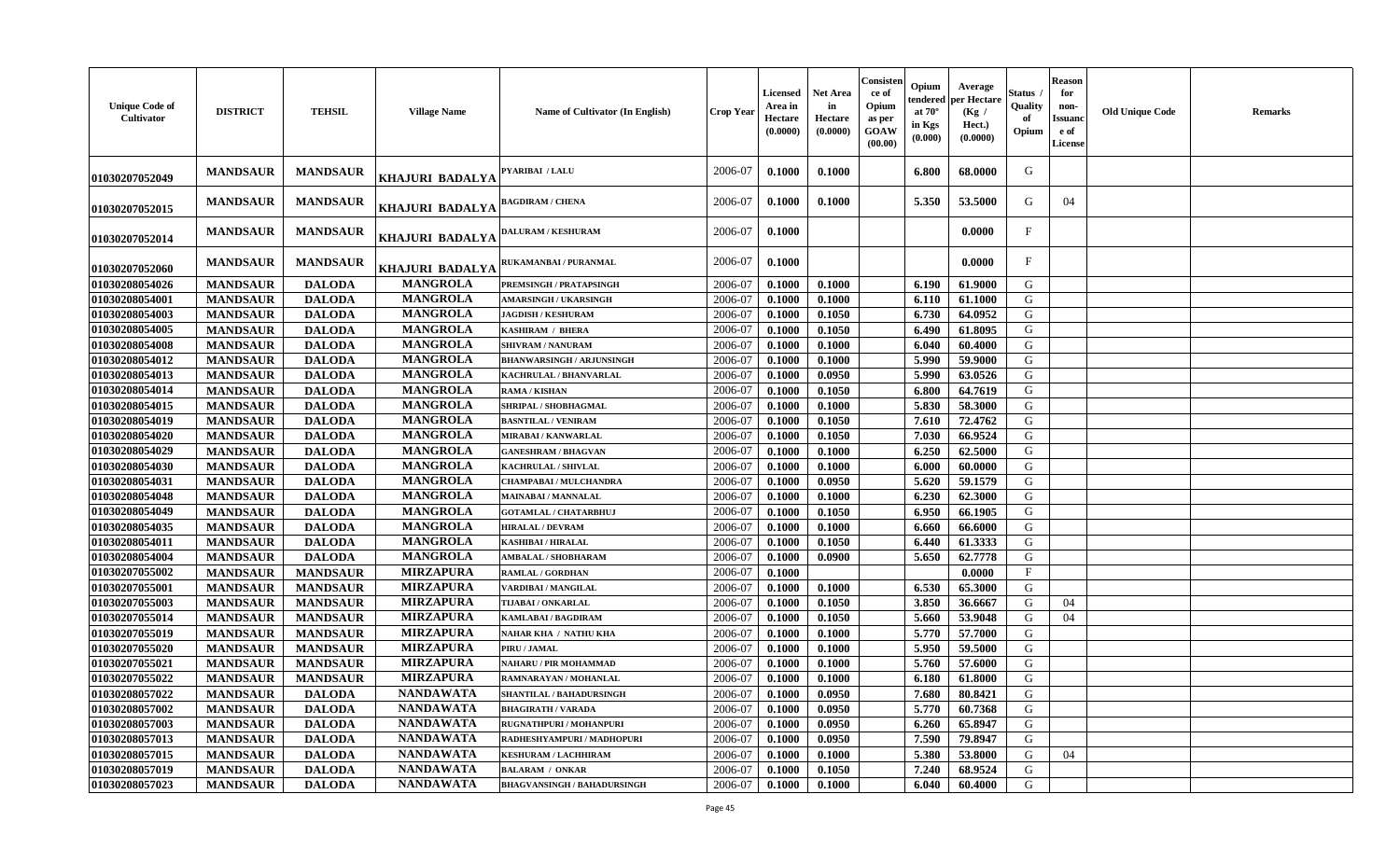| <b>Unique Code of</b><br><b>Cultivator</b> | <b>DISTRICT</b> | <b>TEHSIL</b> | <b>Village Name</b> | <b>Name of Cultivator (In English)</b> | <b>Crop Year</b> | <b>Licensed</b><br>Area in<br>Hectare<br>(0.0000) | <b>Net Area</b><br>in<br>Hectare<br>(0.0000) | Consister<br>ce of<br>Opium<br>as per<br><b>GOAW</b><br>(00.00) | Opium<br>endered<br>at $70^{\circ}$<br>in Kgs<br>(0.000) | Average<br>per Hectare<br>(Kg /<br>Hect.)<br>(0.0000) | <b>Status</b><br>Quality<br>of<br>Opium | <b>Reason</b><br>for<br>non-<br><b>Issuand</b><br>e of<br>License | <b>Old Unique Code</b> | <b>Remarks</b>     |
|--------------------------------------------|-----------------|---------------|---------------------|----------------------------------------|------------------|---------------------------------------------------|----------------------------------------------|-----------------------------------------------------------------|----------------------------------------------------------|-------------------------------------------------------|-----------------------------------------|-------------------------------------------------------------------|------------------------|--------------------|
| 01030208057024                             | <b>MANDSAUR</b> | <b>DALODA</b> | <b>NANDAWATA</b>    | <b>SHAVRAM / VAJERAM</b>               | 2006-07          | 0.1000                                            | 0.1000                                       |                                                                 | 6.800                                                    | 68.0000                                               | G                                       |                                                                   |                        |                    |
| 01030208057025                             | <b>MANDSAUR</b> | <b>DALODA</b> | <b>NANDAWATA</b>    | <b>SURAJBAI / MANGILAL</b>             | 2006-07          | 0.1000                                            | 0.1000                                       |                                                                 | 6.420                                                    | 64.2000                                               | G                                       |                                                                   |                        |                    |
| 01030208057029                             | <b>MANDSAUR</b> | <b>DALODA</b> | <b>NANDAWATA</b>    | KAMLABAI / LAKSHMINARAYAN              | 2006-07          | 0.1000                                            | 0.1000                                       |                                                                 | 6.420                                                    | 64.2000                                               | G                                       |                                                                   |                        |                    |
| 01030208057031                             | <b>MANDSAUR</b> | <b>DALODA</b> | <b>NANDAWATA</b>    | SAMPATBAI / AMRITRAM                   | 2006-07          | 0.1000                                            | 0.1000                                       |                                                                 | 6.050                                                    | 60.5000                                               | G                                       |                                                                   |                        |                    |
| 01030208057032                             | <b>MANDSAUR</b> | <b>DALODA</b> | <b>NANDAWATA</b>    | <b>BHERULAL / SUKHLAL (CHOTA)</b>      | 2006-07          | 0.1000                                            | 0.1000                                       |                                                                 | 5.900                                                    | 59.0000                                               | G                                       |                                                                   |                        |                    |
| 01030208057034                             | <b>MANDSAUR</b> | <b>DALODA</b> | <b>NANDAWATA</b>    | PANNALAL / GULAB                       | 2006-07          | 0.1000                                            | 0.1000                                       |                                                                 | 6.890                                                    | 68.9000                                               | G                                       |                                                                   |                        |                    |
| 01030208057036                             | <b>MANDSAUR</b> | <b>DALODA</b> | <b>NANDAWATA</b>    | FULKUNVAR / RATANLAL                   | 2006-07          | 0.1000                                            | 0.1000                                       |                                                                 | 6.080                                                    | 60.8000                                               | G                                       |                                                                   |                        |                    |
| 01030208057037                             | <b>MANDSAUR</b> | <b>DALODA</b> | <b>NANDAWATA</b>    | <b>KANVERIBAI / RODA</b>               | 2006-07          | 0.1000                                            | 0.0950                                       |                                                                 | 6.170                                                    | 64.9474                                               | G                                       |                                                                   |                        |                    |
| 01030208057038                             | <b>MANDSAUR</b> | <b>DALODA</b> | <b>NANDAWATA</b>    | <b>RATANLAL / TULSIRAM</b>             | 2006-07          | 0.1000                                            | 0.1000                                       |                                                                 | 5.900                                                    | 59.0000                                               | G                                       |                                                                   |                        |                    |
| 01030208057040                             | <b>MANDSAUR</b> | <b>DALODA</b> | <b>NANDAWATA</b>    | <b>SHAMBHULAL / BAGDIRAM</b>           | 2006-07          | 0.1000                                            | 0.1000                                       |                                                                 | 6.020                                                    | 60.2000                                               | G                                       |                                                                   |                        |                    |
| 01030208057041                             | <b>MANDSAUR</b> | <b>DALODA</b> | <b>NANDAWATA</b>    | MANGILAL / RAMLAL                      | 2006-07          | 0.1000                                            | 0.1000                                       |                                                                 | 6.540                                                    | 65.4000                                               | G                                       |                                                                   |                        |                    |
| 01030208057042                             | <b>MANDSAUR</b> | <b>DALODA</b> | <b>NANDAWATA</b>    | <b>BANSHILAL / VARDA</b>               | 2006-07          | 0.1000                                            | 0.1000                                       |                                                                 | 6.040                                                    | 60.4000                                               | G                                       |                                                                   |                        |                    |
| 01030208057043                             | <b>MANDSAUR</b> | <b>DALODA</b> | <b>NANDAWATA</b>    | <b>BHAGVANTIBAI / RADHESHYAM</b>       | 2006-07          | 0.1000                                            | 0.1000                                       |                                                                 | 7.130                                                    | 71.3000                                               | G                                       |                                                                   |                        |                    |
| 01030208057053                             | <b>MANDSAUR</b> | <b>DALODA</b> | <b>NANDAWATA</b>    | <b>BHERULAL / DHURA JI</b>             | 2006-07          | 0.1000                                            | 0.1000                                       |                                                                 | 6.600                                                    | 66.0000                                               | G                                       |                                                                   |                        |                    |
| 01030208057054                             | <b>MANDSAUR</b> | <b>DALODA</b> | <b>NANDAWATA</b>    | <b>RAMLAL / VISHRRAM</b>               | 2006-07          | 0.1000                                            | 0.1000                                       |                                                                 | 6.030                                                    | 60.3000                                               | G                                       |                                                                   |                        |                    |
| 01030208057055                             | <b>MANDSAUR</b> | <b>DALODA</b> | <b>NANDAWATA</b>    | LAKSHMINARAYAN / AMBARAM               | 2006-07          | 0.1000                                            | 0.1000                                       |                                                                 | 6.080                                                    | 60.8000                                               | G                                       |                                                                   |                        |                    |
| 01030208057059                             | <b>MANDSAUR</b> | <b>DALODA</b> | <b>NANDAWATA</b>    | RAMNARAYAN / KALURAM                   | 2006-07          | 0.1000                                            | 0.1000                                       |                                                                 | 6.040                                                    | 60.4000                                               | G                                       |                                                                   |                        |                    |
| 01030208057062                             | <b>MANDSAUR</b> | <b>DALODA</b> | <b>NANDAWATA</b>    | <b>RATANBAI/BHERULAL</b>               | 2006-07          | 0.1000                                            | 0.1000                                       |                                                                 | 6.340                                                    | 63.4000                                               | G                                       |                                                                   |                        |                    |
| 01030208057065                             | <b>MANDSAUR</b> | <b>DALODA</b> | <b>NANDAWATA</b>    | NANDA / MOTI                           | 2006-07          | 0.1000                                            | 0.1000                                       |                                                                 | 6.830                                                    | 68.3000                                               | G                                       |                                                                   |                        |                    |
| 01030208057066                             | <b>MANDSAUR</b> | <b>DALODA</b> | <b>NANDAWATA</b>    | NANDI BAI / BHUVAN                     | 2006-07          | 0.1000                                            | 0.0900                                       |                                                                 | 5.260                                                    | 58.4444                                               | G                                       |                                                                   |                        |                    |
| 01030208057067                             | <b>MANDSAUR</b> | <b>DALODA</b> | <b>NANDAWATA</b>    | <b>GUL MOHAMMAD / ALLANUR</b>          | 2006-07          | 0.1000                                            | 0.1000                                       |                                                                 | 6.910                                                    | 69.1000                                               | G                                       |                                                                   |                        |                    |
| 01030208057070                             | <b>MANDSAUR</b> | <b>DALODA</b> | <b>NANDAWATA</b>    | RATANLAL / DEVRAM                      | 2006-07          | 0.1000                                            | 0.0950                                       |                                                                 | 6.460                                                    | 68.0000                                               | G                                       |                                                                   |                        |                    |
| 01030208057072                             | <b>MANDSAUR</b> | <b>DALODA</b> | <b>NANDAWATA</b>    | <b>BANSHILAL / BHERA</b>               | 2006-07          | 0.1000                                            | 0.1000                                       |                                                                 | 5.850                                                    | 58.5000                                               | G                                       |                                                                   |                        | <b>NAME CHANGE</b> |
| 01030208057079                             | <b>MANDSAUR</b> | <b>DALODA</b> | <b>NANDAWATA</b>    | RAJENDRA / MOHANLAL                    | 2006-07          | 0.1000                                            | 0.1000                                       |                                                                 | 6.180                                                    | 61.8000                                               | G                                       |                                                                   |                        |                    |
| 01030208057005                             | <b>MANDSAUR</b> | <b>DALODA</b> | <b>NANDAWATA</b>    | <b>MOHANLAL / BHERULAL</b>             | 2006-07          | 0.1000                                            | 0.1000                                       |                                                                 | 6.340                                                    | 63.4000                                               | G                                       |                                                                   |                        |                    |
| 01030208057006                             | <b>MANDSAUR</b> | <b>DALODA</b> | <b>NANDAWATA</b>    | <b>SHANTILAL / BHERULAL</b>            | 2006-07          | 0.1000                                            | 0.0950                                       |                                                                 | 6.080                                                    | 64.0000                                               | G                                       |                                                                   |                        |                    |
| 01030208057008                             | <b>MANDSAUR</b> | <b>DALODA</b> | <b>NANDAWATA</b>    | <b>GANPAT SINGH / BHOM SINGH</b>       | 2006-07          | 0.1000                                            | 0.1050                                       |                                                                 | 6.890                                                    | 65.6190                                               | G                                       |                                                                   |                        |                    |
| 01030208057011                             | <b>MANDSAUR</b> | <b>DALODA</b> | <b>NANDAWATA</b>    | RAMESHCHANDRA / BHERULAL               | 2006-07          | 0.1000                                            | 0.1000                                       |                                                                 | 6.360                                                    | 63.6000                                               | G                                       |                                                                   |                        |                    |
| 01030208057027                             | <b>MANDSAUR</b> | <b>DALODA</b> | <b>NANDAWATA</b>    | <b>RAMA / KISHANLAL TELI</b>           | 2006-07          | 0.1000                                            | 0.0950                                       |                                                                 | 6.100                                                    | 64.2105                                               | G                                       |                                                                   |                        | <b>NAME CHANGE</b> |
| 01030208057035                             | <b>MANDSAUR</b> | <b>DALODA</b> | <b>NANDAWATA</b>    | MANGILAL / BHAGWAN                     | 2006-07          | 0.1000                                            | 0.1000                                       |                                                                 | 6.220                                                    | 62.2000                                               | G                                       |                                                                   |                        |                    |
| 01030208057045                             | <b>MANDSAUR</b> | <b>DALODA</b> | <b>NANDAWATA</b>    | <b>CHUNNILAL / TULSIRAM</b>            | 2006-07          | 0.1000                                            | 0.1050                                       |                                                                 | 5.260                                                    | 50.0952                                               | G                                       | 04                                                                |                        |                    |
| 01030208057047                             | <b>MANDSAUR</b> | <b>DALODA</b> | <b>NANDAWATA</b>    | <b>BHERULAL / KACHRU</b>               | 2006-07          | 0.1000                                            | 0.1050                                       |                                                                 | 6.920                                                    | 65.9048                                               | G                                       |                                                                   |                        |                    |
| 01030208057048                             | <b>MANDSAUR</b> | <b>DALODA</b> | <b>NANDAWATA</b>    | <b>CHENRAM / RATANLAL</b>              | 2006-07          | 0.1000                                            | 0.1000                                       |                                                                 | 6.450                                                    | 64.5000                                               | G                                       |                                                                   |                        |                    |
| 01030208057049                             | <b>MANDSAUR</b> | <b>DALODA</b> | <b>NANDAWATA</b>    | <b>CHNDABAI/SALAGRAM/BAGDIBAI</b>      | 2006-07          | 0.1000                                            | 0.1000                                       |                                                                 | 6.130                                                    | 61.3000                                               | G                                       |                                                                   |                        |                    |
| 01030208057074                             | <b>MANDSAUR</b> | <b>DALODA</b> | <b>NANDAWATA</b>    | <b>KAMLABAI/RAMPRATAP</b>              | 2006-07          | 0.1000                                            | 0.1000                                       |                                                                 | 6.530                                                    | 65.3000                                               | G                                       |                                                                   |                        |                    |
| 01030208057077                             | <b>MANDSAUR</b> | <b>DALODA</b> | <b>NANDAWATA</b>    | MOHANLAL / JAGANNATH                   | 2006-07          | 0.1000                                            | 0.1000                                       |                                                                 |                                                          | $6.170 \pm 61.7000$                                   | G                                       |                                                                   |                        |                    |
| 01030208057082                             | <b>MANDSAUR</b> | <b>DALODA</b> | <b>NANDAWATA</b>    | <b>GANGABAI/GANESHRAM</b>              | 2006-07          | 0.1000                                            | 0.1050                                       |                                                                 | 7.120                                                    | 67.8095                                               | G                                       |                                                                   |                        |                    |
| 01030208057088                             | <b>MANDSAUR</b> | <b>DALODA</b> | <b>NANDAWATA</b>    | <b>ASHARAM / KALURAM</b>               | 2006-07          | 0.1000                                            | 0.1000                                       |                                                                 | 6.510                                                    | 65.1000                                               | G                                       |                                                                   |                        |                    |
| 01030208057098                             | <b>MANDSAUR</b> | <b>DALODA</b> | <b>NANDAWATA</b>    | <b>CHUNNILAL / BHAIRA</b>              | 2006-07          | 0.1000                                            | 0.1000                                       |                                                                 | 6.000                                                    | 60.0000                                               | G                                       |                                                                   |                        |                    |
| 01030208057004                             | <b>MANDSAUR</b> | <b>DALODA</b> | <b>NANDAWATA</b>    | LAKSHMINARAYAN / BHERULAL              | 2006-07          | 0.1000                                            | 0.1000                                       |                                                                 | 6.510                                                    | 65.1000                                               | G                                       |                                                                   |                        |                    |
| 01030208057073                             | <b>MANDSAUR</b> | <b>DALODA</b> | <b>NANDAWATA</b>    | <b>SUNDARBAI/SUKHLAL</b>               | 2006-07          | 0.1000                                            | 0.1000                                       |                                                                 | 6.330                                                    | 63.3000                                               | G                                       |                                                                   |                        |                    |
| 01030208057078                             | <b>MANDSAUR</b> | <b>DALODA</b> | <b>NANDAWATA</b>    | <b>GANGARAM / BAGDIRAM</b>             | 2006-07          | 0.1000                                            | 0.1000                                       |                                                                 | 6.380                                                    | 63.8000                                               | G                                       |                                                                   |                        |                    |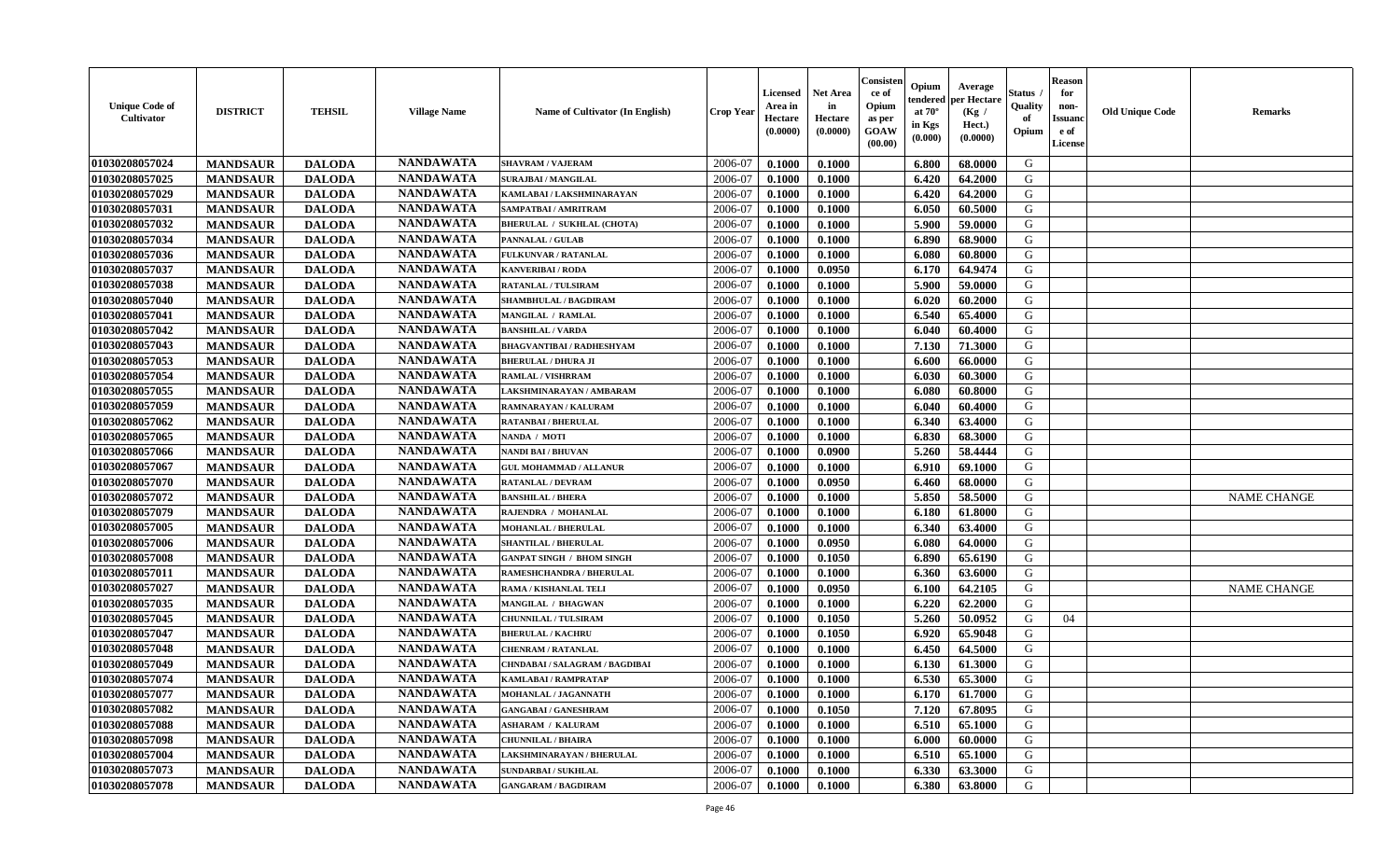| <b>NANDAWATA</b><br>01030208057084<br>2006-07<br><b>MANDSAUR</b><br>5.900<br>G<br><b>DALODA</b><br>PYARIBAI / RUGANATH<br>0.1000<br>0.1000<br>59.0000<br>01030208057090<br><b>NANDAWATA</b><br>G<br>2006-07<br>0.0950<br>6.150<br>64.7368<br><b>MANDSAUR</b><br><b>DALODA</b><br>0.1000<br><b>BAPULAL / LALU</b><br><b>NANDAWATA</b><br>01030208057092<br><b>MANDSAUR</b><br><b>DALODA</b><br>6.060<br>57.7143<br>G<br>2006-07<br>0.1000<br>0.1050<br><b>ONKARLAL / GANGARAM</b><br><b>NANDAWATA</b><br><b>MANDSAUR</b><br>G<br>01030208057094<br><b>DALODA</b><br><b>HIRALAL / DHAPUBAI</b><br>2006-07<br>0.1000<br>0.0950<br>6.290<br>66.2105<br><b>NANDAWATA</b><br>6.790<br>G<br>01030208057104<br><b>MANDSAUR</b><br><b>DALODA</b><br>2006-07<br>0.1000<br>0.1000<br>67.9000<br>SAMPATBAI / BHAGVANSINGH<br><b>NANDAWATA</b><br>01030208057109<br><b>MANDSAUR</b><br><b>DALODA</b><br>0.0950<br>G<br>2006-07<br>0.1000<br>6.260<br>65.8947<br>HUSSAIN/HAMIRBAI/ ALLANUR<br><b>NANDAWATA</b><br>01030208057111<br><b>MANDSAUR</b><br><b>DALODA</b><br>2006-07<br>0.0950<br>6.710<br>G<br>0.1000<br>70.6316<br><b>BAPULAL / BHANWARLAL</b><br><b>NANDAWATA</b><br>01030208057113<br>G<br><b>MANDSAUR</b><br><b>DALODA</b><br>2006-07<br>6.430<br>67.6842<br><b>BAGDIBAI / DEV JI</b><br>0.1000<br>0.0950<br>01030208057116<br><b>NANDAWATA</b><br><b>MANDSAUR</b><br><b>DALODA</b><br>2006-07<br>0.1000<br>6.750<br>67.5000<br>G<br>SHANKARLAL / GANGARAM<br>0.1000<br><b>NANDAWATA</b><br>G<br>01030208057120<br>2006-07<br><b>MANDSAUR</b><br><b>DALODA</b><br>0.1000<br>0.1000<br>6.040<br><b>NATHU / KISHANLAL</b><br>60.4000<br><b>NANDAWATA</b><br>G<br>6.500<br>01030208057124<br><b>MANDSAUR</b><br><b>DALODA</b><br>2006-07<br>0.1000<br>0.1000<br>65.0000<br><b>BALKUNWAR / BASANTILAL</b> | <b>Remarks</b> |
|---------------------------------------------------------------------------------------------------------------------------------------------------------------------------------------------------------------------------------------------------------------------------------------------------------------------------------------------------------------------------------------------------------------------------------------------------------------------------------------------------------------------------------------------------------------------------------------------------------------------------------------------------------------------------------------------------------------------------------------------------------------------------------------------------------------------------------------------------------------------------------------------------------------------------------------------------------------------------------------------------------------------------------------------------------------------------------------------------------------------------------------------------------------------------------------------------------------------------------------------------------------------------------------------------------------------------------------------------------------------------------------------------------------------------------------------------------------------------------------------------------------------------------------------------------------------------------------------------------------------------------------------------------------------------------------------------------------------------------------------------------------------------------------------------------|----------------|
|                                                                                                                                                                                                                                                                                                                                                                                                                                                                                                                                                                                                                                                                                                                                                                                                                                                                                                                                                                                                                                                                                                                                                                                                                                                                                                                                                                                                                                                                                                                                                                                                                                                                                                                                                                                                         |                |
|                                                                                                                                                                                                                                                                                                                                                                                                                                                                                                                                                                                                                                                                                                                                                                                                                                                                                                                                                                                                                                                                                                                                                                                                                                                                                                                                                                                                                                                                                                                                                                                                                                                                                                                                                                                                         |                |
|                                                                                                                                                                                                                                                                                                                                                                                                                                                                                                                                                                                                                                                                                                                                                                                                                                                                                                                                                                                                                                                                                                                                                                                                                                                                                                                                                                                                                                                                                                                                                                                                                                                                                                                                                                                                         |                |
|                                                                                                                                                                                                                                                                                                                                                                                                                                                                                                                                                                                                                                                                                                                                                                                                                                                                                                                                                                                                                                                                                                                                                                                                                                                                                                                                                                                                                                                                                                                                                                                                                                                                                                                                                                                                         |                |
|                                                                                                                                                                                                                                                                                                                                                                                                                                                                                                                                                                                                                                                                                                                                                                                                                                                                                                                                                                                                                                                                                                                                                                                                                                                                                                                                                                                                                                                                                                                                                                                                                                                                                                                                                                                                         |                |
|                                                                                                                                                                                                                                                                                                                                                                                                                                                                                                                                                                                                                                                                                                                                                                                                                                                                                                                                                                                                                                                                                                                                                                                                                                                                                                                                                                                                                                                                                                                                                                                                                                                                                                                                                                                                         |                |
|                                                                                                                                                                                                                                                                                                                                                                                                                                                                                                                                                                                                                                                                                                                                                                                                                                                                                                                                                                                                                                                                                                                                                                                                                                                                                                                                                                                                                                                                                                                                                                                                                                                                                                                                                                                                         |                |
|                                                                                                                                                                                                                                                                                                                                                                                                                                                                                                                                                                                                                                                                                                                                                                                                                                                                                                                                                                                                                                                                                                                                                                                                                                                                                                                                                                                                                                                                                                                                                                                                                                                                                                                                                                                                         |                |
|                                                                                                                                                                                                                                                                                                                                                                                                                                                                                                                                                                                                                                                                                                                                                                                                                                                                                                                                                                                                                                                                                                                                                                                                                                                                                                                                                                                                                                                                                                                                                                                                                                                                                                                                                                                                         |                |
|                                                                                                                                                                                                                                                                                                                                                                                                                                                                                                                                                                                                                                                                                                                                                                                                                                                                                                                                                                                                                                                                                                                                                                                                                                                                                                                                                                                                                                                                                                                                                                                                                                                                                                                                                                                                         |                |
|                                                                                                                                                                                                                                                                                                                                                                                                                                                                                                                                                                                                                                                                                                                                                                                                                                                                                                                                                                                                                                                                                                                                                                                                                                                                                                                                                                                                                                                                                                                                                                                                                                                                                                                                                                                                         |                |
| <b>NANDAWATA</b><br>01030208057127<br><b>MANDSAUR</b><br><b>DALODA</b><br>0.1000<br>G<br>2006-07<br>0.1000<br>6.640<br>66.4000<br>FAKIR MOHAMMAD / GUL MOHAMMAD                                                                                                                                                                                                                                                                                                                                                                                                                                                                                                                                                                                                                                                                                                                                                                                                                                                                                                                                                                                                                                                                                                                                                                                                                                                                                                                                                                                                                                                                                                                                                                                                                                         |                |
| <b>NANDAWATA</b><br>01030208057130<br><b>MANDSAUR</b><br><b>DALODA</b><br>0.0950<br>63.2632<br>G<br><b>BALU / BHERA BALAI</b><br>2006-07<br>0.1000<br>6.010                                                                                                                                                                                                                                                                                                                                                                                                                                                                                                                                                                                                                                                                                                                                                                                                                                                                                                                                                                                                                                                                                                                                                                                                                                                                                                                                                                                                                                                                                                                                                                                                                                             |                |
| <b>NANDAWATA</b><br>01030208057132<br><b>MANDSAUR</b><br><b>DALODA</b><br>5.290<br>52.9000<br>G<br>2006-07<br>0.1000<br>0.1000<br>04<br>RAMA / PYARA CHAMAR                                                                                                                                                                                                                                                                                                                                                                                                                                                                                                                                                                                                                                                                                                                                                                                                                                                                                                                                                                                                                                                                                                                                                                                                                                                                                                                                                                                                                                                                                                                                                                                                                                             |                |
| <b>NANDAWATA</b><br><b>MANDSAUR</b><br>01030208057140<br><b>DALODA</b><br><b>BADRILAL / KACHRU</b><br>2006-07<br>0.1000<br>0.1000<br>6.510<br>65.1000<br>G                                                                                                                                                                                                                                                                                                                                                                                                                                                                                                                                                                                                                                                                                                                                                                                                                                                                                                                                                                                                                                                                                                                                                                                                                                                                                                                                                                                                                                                                                                                                                                                                                                              |                |
| <b>NANDAWATA</b><br>G<br>01030208057145<br><b>MANDSAUR</b><br><b>DALODA</b><br>2006-07<br>0.1000<br>0.0950<br>6.360<br>66.9474<br>KAMALSINGH / BHAGVANSINGH                                                                                                                                                                                                                                                                                                                                                                                                                                                                                                                                                                                                                                                                                                                                                                                                                                                                                                                                                                                                                                                                                                                                                                                                                                                                                                                                                                                                                                                                                                                                                                                                                                             |                |
| <b>NANDAWATA</b><br>01030208057146<br><b>MANDSAUR</b><br>65.5789<br>G<br><b>DALODA</b><br>2006-07<br>6.230<br><b>RUGANATH / DHURA</b><br>0.1000<br>0.0950                                                                                                                                                                                                                                                                                                                                                                                                                                                                                                                                                                                                                                                                                                                                                                                                                                                                                                                                                                                                                                                                                                                                                                                                                                                                                                                                                                                                                                                                                                                                                                                                                                               |                |
| <b>NANDAWATA</b><br>G<br>01030208057147<br>2006-07<br><b>MANDSAUR</b><br><b>DALODA</b><br>6.540<br>65.4000<br><b>MOHANALAL / GHASI</b><br>0.1000<br>0.1000                                                                                                                                                                                                                                                                                                                                                                                                                                                                                                                                                                                                                                                                                                                                                                                                                                                                                                                                                                                                                                                                                                                                                                                                                                                                                                                                                                                                                                                                                                                                                                                                                                              |                |
| <b>NANDAWATA</b><br>01030208057156<br><b>MANDSAUR</b><br><b>DALODA</b><br>6.450<br>67.8947<br>G<br>2006-07<br>0.1000<br>0.0950<br>SURATRAM / VARDICHAND                                                                                                                                                                                                                                                                                                                                                                                                                                                                                                                                                                                                                                                                                                                                                                                                                                                                                                                                                                                                                                                                                                                                                                                                                                                                                                                                                                                                                                                                                                                                                                                                                                                 |                |
| <b>NANDAWATA</b><br>01030208057161<br><b>MANDSAUR</b><br><b>DALODA</b><br>6.940<br>G<br>2006-07<br>0.1000<br>0.1000<br>69.4000<br><b>GANESHRAM / DHURA</b>                                                                                                                                                                                                                                                                                                                                                                                                                                                                                                                                                                                                                                                                                                                                                                                                                                                                                                                                                                                                                                                                                                                                                                                                                                                                                                                                                                                                                                                                                                                                                                                                                                              |                |
| <b>NANDAWATA</b><br>G<br>01030208057163<br><b>MANDSAUR</b><br><b>DALODA</b><br>2006-07<br>0.1000<br>0.0950<br>6.170<br>64.9474<br>PARVATSINGH / BHAGVANSINGH                                                                                                                                                                                                                                                                                                                                                                                                                                                                                                                                                                                                                                                                                                                                                                                                                                                                                                                                                                                                                                                                                                                                                                                                                                                                                                                                                                                                                                                                                                                                                                                                                                            |                |
| <b>NANDAWATA</b><br>3.500<br>G<br>01030208057166<br><b>MANDSAUR</b><br><b>DALODA</b><br>2006-07<br>0.1000<br>0.0500<br>70.0000<br>PYARCHAND KANA GAYARI                                                                                                                                                                                                                                                                                                                                                                                                                                                                                                                                                                                                                                                                                                                                                                                                                                                                                                                                                                                                                                                                                                                                                                                                                                                                                                                                                                                                                                                                                                                                                                                                                                                 |                |
| <b>NANDAWATA</b><br><b>MANDSAUR</b><br>01030208057168<br><b>DALODA</b><br>0.1000<br>64.9000<br>G<br>NIRMALAKUMAR / KANHAIYALAL<br>2006-07<br>0.1000<br>6.490                                                                                                                                                                                                                                                                                                                                                                                                                                                                                                                                                                                                                                                                                                                                                                                                                                                                                                                                                                                                                                                                                                                                                                                                                                                                                                                                                                                                                                                                                                                                                                                                                                            |                |
| <b>NANDAWATA</b><br>01030208057105<br>G<br><b>MANDSAUR</b><br><b>DALODA</b><br>2006-07<br>5.950<br>59.5000<br>0.1000<br>0.1000<br><b>BHAVNRALAL / RAMNARAYAN</b>                                                                                                                                                                                                                                                                                                                                                                                                                                                                                                                                                                                                                                                                                                                                                                                                                                                                                                                                                                                                                                                                                                                                                                                                                                                                                                                                                                                                                                                                                                                                                                                                                                        |                |
| <b>NANDAWATA</b><br>01030208057112<br>5.900<br>G<br><b>MANDSAUR</b><br><b>DALODA</b><br>2006-07<br>59.0000<br>HAKLAL / GANGARAM<br>0.1000<br>0.1000                                                                                                                                                                                                                                                                                                                                                                                                                                                                                                                                                                                                                                                                                                                                                                                                                                                                                                                                                                                                                                                                                                                                                                                                                                                                                                                                                                                                                                                                                                                                                                                                                                                     |                |
| <b>NANDAWATA</b><br>01030208057118<br><b>MANDSAUR</b><br>2006-07<br>6.920<br>G<br><b>DALODA</b><br>RADHABAI / PYARCHANDRA<br>0.1000<br>0.1000<br>69.2000                                                                                                                                                                                                                                                                                                                                                                                                                                                                                                                                                                                                                                                                                                                                                                                                                                                                                                                                                                                                                                                                                                                                                                                                                                                                                                                                                                                                                                                                                                                                                                                                                                                |                |
| <b>NANDAWATA</b><br>G<br>01030208057123<br><b>MANDSAUR</b><br><b>DALODA</b><br>2006-07<br>0.1000<br>6.810<br>68.1000<br><b>NAME CHANGE</b><br><b>BALU / KALU</b><br>0.1000                                                                                                                                                                                                                                                                                                                                                                                                                                                                                                                                                                                                                                                                                                                                                                                                                                                                                                                                                                                                                                                                                                                                                                                                                                                                                                                                                                                                                                                                                                                                                                                                                              |                |
| <b>NANDAWATA</b><br>01030208057133<br><b>MANDSAUR</b><br><b>DALODA</b><br>5.460<br>52.0000<br>G<br>2006-07<br>0.1000<br>0.1050<br>04<br><b>AATMARAM / MATHURALAL</b>                                                                                                                                                                                                                                                                                                                                                                                                                                                                                                                                                                                                                                                                                                                                                                                                                                                                                                                                                                                                                                                                                                                                                                                                                                                                                                                                                                                                                                                                                                                                                                                                                                    |                |
| <b>NANDAWATA</b><br><b>MANDSAUR</b><br>01030208057137<br><b>DALODA</b><br>60.9000<br>G<br><b>RAMESHVAR / KALU</b><br>2006-07<br>0.1000<br>0.1000<br>6.090                                                                                                                                                                                                                                                                                                                                                                                                                                                                                                                                                                                                                                                                                                                                                                                                                                                                                                                                                                                                                                                                                                                                                                                                                                                                                                                                                                                                                                                                                                                                                                                                                                               |                |
| <b>NANDAWATA</b><br>01030208057138<br><b>MANDSAUR</b><br><b>DALODA</b><br>6.380<br>G<br><b>BAPULAL / SHANTILAL</b><br>2006-07<br>0.1000<br>0.1000<br>63.8000                                                                                                                                                                                                                                                                                                                                                                                                                                                                                                                                                                                                                                                                                                                                                                                                                                                                                                                                                                                                                                                                                                                                                                                                                                                                                                                                                                                                                                                                                                                                                                                                                                            |                |
| <b>NANDAWATA</b><br>01030208057142<br><b>MANDSAUR</b><br><b>DALODA</b><br>G<br><b>BALU / GANGARAM</b><br>2006-07<br>0.1000<br>0.1000<br>6.620<br>66.2000                                                                                                                                                                                                                                                                                                                                                                                                                                                                                                                                                                                                                                                                                                                                                                                                                                                                                                                                                                                                                                                                                                                                                                                                                                                                                                                                                                                                                                                                                                                                                                                                                                                |                |
| <b>NANDAWATA</b><br>G<br>01030208057150<br><b>MANDSAUR</b><br>2006-07<br><b>DALODA</b><br>0.1000<br>0.1000<br>6.670<br>66.7000<br>MADHUSUDHAN / DEVRAM                                                                                                                                                                                                                                                                                                                                                                                                                                                                                                                                                                                                                                                                                                                                                                                                                                                                                                                                                                                                                                                                                                                                                                                                                                                                                                                                                                                                                                                                                                                                                                                                                                                  |                |
| <b>NANDAWATA</b><br>G<br>01030208057154<br>2006-07<br><b>MANDSAUR</b><br><b>DALODA</b><br>0.1000<br>6.910<br>PARASHRAM / MATHURALAL<br>0.1000<br>69.1000                                                                                                                                                                                                                                                                                                                                                                                                                                                                                                                                                                                                                                                                                                                                                                                                                                                                                                                                                                                                                                                                                                                                                                                                                                                                                                                                                                                                                                                                                                                                                                                                                                                |                |
| <b>NANDAWATA</b><br>G<br>01030208057157<br><b>MANDSAUR</b><br>2006-07<br><b>DALODA</b><br>0.1000<br>0.1000<br>6.430<br>64.3000<br>RANCHHOD / PANNALAL                                                                                                                                                                                                                                                                                                                                                                                                                                                                                                                                                                                                                                                                                                                                                                                                                                                                                                                                                                                                                                                                                                                                                                                                                                                                                                                                                                                                                                                                                                                                                                                                                                                   |                |
| <b>NANDAWATA</b><br>0.0950<br>63.7895<br>G<br><b>MANDSAUR</b><br><b>DALODA</b><br>2006-07<br>0.1000<br>6.060<br>01030208057167<br>PREMCHAND / KISHANALAL                                                                                                                                                                                                                                                                                                                                                                                                                                                                                                                                                                                                                                                                                                                                                                                                                                                                                                                                                                                                                                                                                                                                                                                                                                                                                                                                                                                                                                                                                                                                                                                                                                                |                |
| <b>NANDAWATA</b><br>01030208057061<br><b>MANDSAUR</b><br><b>DALODA</b><br>2006-07<br>0.1000<br>0.1000<br>6.030<br>60.3000<br>G<br>NANDLAL / KANJI                                                                                                                                                                                                                                                                                                                                                                                                                                                                                                                                                                                                                                                                                                                                                                                                                                                                                                                                                                                                                                                                                                                                                                                                                                                                                                                                                                                                                                                                                                                                                                                                                                                       |                |
| <b>NANDAWATA</b><br>01030208057135<br>6.290<br>G<br><b>MANDSAUR</b><br><b>DALODA</b><br>RAMKUNWARBAI / ATAMARAM<br>2006-07<br>0.1000<br>0.1000<br>62.9000                                                                                                                                                                                                                                                                                                                                                                                                                                                                                                                                                                                                                                                                                                                                                                                                                                                                                                                                                                                                                                                                                                                                                                                                                                                                                                                                                                                                                                                                                                                                                                                                                                               |                |
| <b>NANDAWATA</b><br>0.0950<br>01030208057139<br><b>MANDSAUR</b><br><b>DALODA</b><br>2006-07<br>5.970<br>62.8421<br>G<br><b>NANDIBAI / PRITHVIRAJ</b><br>0.1000                                                                                                                                                                                                                                                                                                                                                                                                                                                                                                                                                                                                                                                                                                                                                                                                                                                                                                                                                                                                                                                                                                                                                                                                                                                                                                                                                                                                                                                                                                                                                                                                                                          |                |
| <b>NANDAWATA</b><br>01030208057001<br><b>MANDSAUR</b><br><b>DALODA</b><br>G<br>2006-07<br>0.1000<br>0.1000<br>5.940<br>59.4000<br><b>BHAGIRATH / BHERULAL</b>                                                                                                                                                                                                                                                                                                                                                                                                                                                                                                                                                                                                                                                                                                                                                                                                                                                                                                                                                                                                                                                                                                                                                                                                                                                                                                                                                                                                                                                                                                                                                                                                                                           |                |
| 01030208057058<br><b>MANDSAUR</b><br><b>NANDAWATA</b><br>G<br><b>DALODA</b><br>2006-07<br>0.1000<br>0.1050<br>6.450<br>61.4286<br>KACHRULAL / KANA                                                                                                                                                                                                                                                                                                                                                                                                                                                                                                                                                                                                                                                                                                                                                                                                                                                                                                                                                                                                                                                                                                                                                                                                                                                                                                                                                                                                                                                                                                                                                                                                                                                      |                |
| 01030208057085<br><b>NANDAWATA</b><br>G<br><b>MANDSAUR</b><br>2006-07<br><b>DALODA</b><br><b>LAXMAN / BHERA</b><br>0.1000<br>0.1000<br>61.6000<br>6.160                                                                                                                                                                                                                                                                                                                                                                                                                                                                                                                                                                                                                                                                                                                                                                                                                                                                                                                                                                                                                                                                                                                                                                                                                                                                                                                                                                                                                                                                                                                                                                                                                                                 |                |
| 01030208057164<br><b>NANDAWATA</b><br>G<br><b>MANDSAUR</b><br>2006-07<br><b>DALODA</b><br>0.1000<br>0.1000<br>6.000<br>60.0000<br><b>BALARAM / MAGANIRAM</b>                                                                                                                                                                                                                                                                                                                                                                                                                                                                                                                                                                                                                                                                                                                                                                                                                                                                                                                                                                                                                                                                                                                                                                                                                                                                                                                                                                                                                                                                                                                                                                                                                                            |                |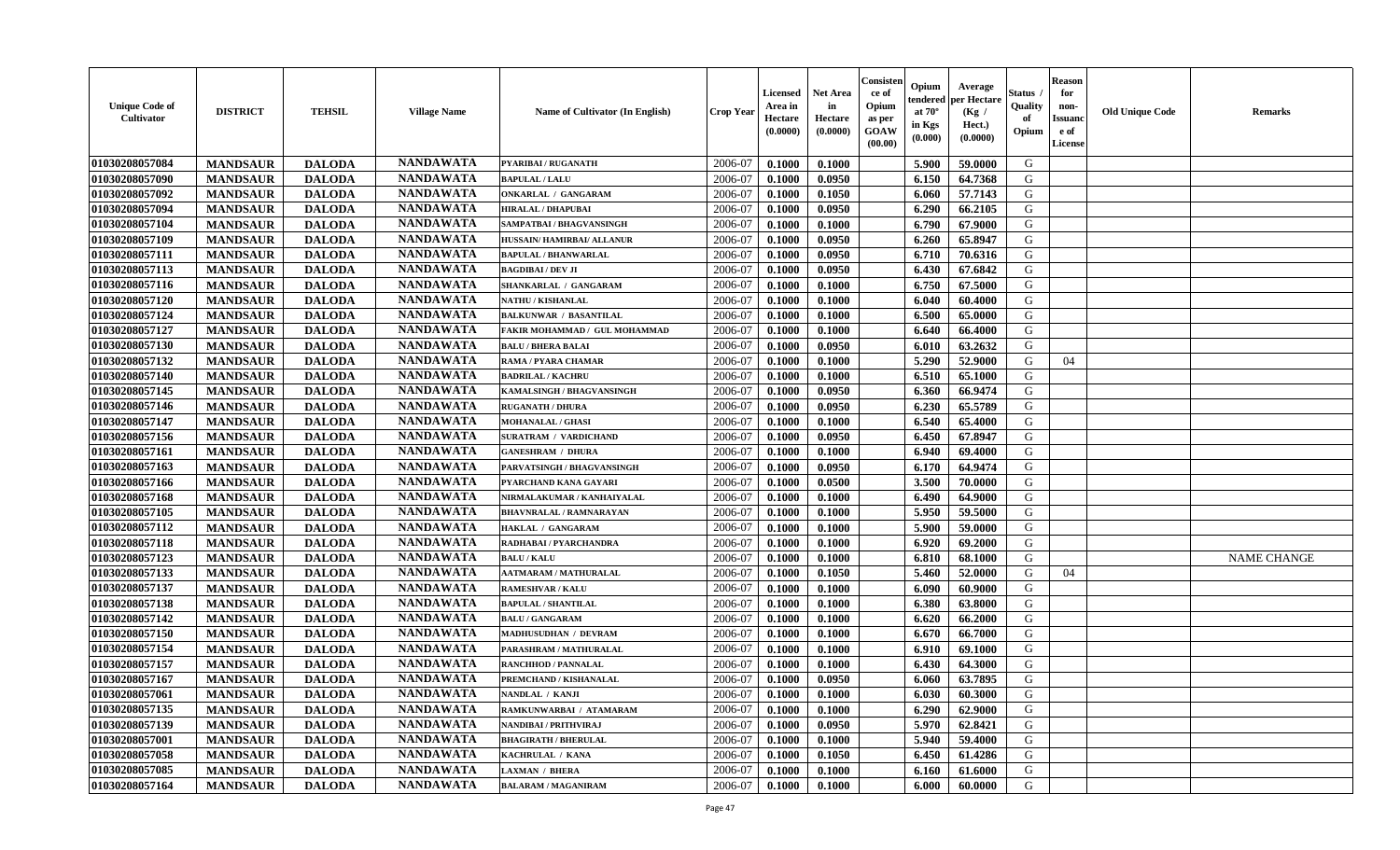| <b>Unique Code of</b><br><b>Cultivator</b> | <b>DISTRICT</b> | <b>TEHSIL</b>   | <b>Village Name</b> | Name of Cultivator (In English)      | <b>Crop Year</b> | <b>Licensed</b><br>Area in<br>Hectare<br>(0.0000) | Net Area<br>in<br>Hectare<br>(0.0000) | Consisteı<br>ce of<br>Opium<br>as per<br>GOAW<br>(00.00) | Opium<br>endered<br>at $70^\circ$<br>in Kgs<br>(0.000) | Average<br>oer Hectare<br>(Kg /<br>Hect.)<br>(0.0000) | Status<br>Quality<br>of<br>Opium | <b>Reason</b><br>for<br>non-<br>Issuano<br>e of<br>License | <b>Old Unique Code</b> | Remarks            |
|--------------------------------------------|-----------------|-----------------|---------------------|--------------------------------------|------------------|---------------------------------------------------|---------------------------------------|----------------------------------------------------------|--------------------------------------------------------|-------------------------------------------------------|----------------------------------|------------------------------------------------------------|------------------------|--------------------|
| 01030208057080                             | <b>MANDSAUR</b> | <b>DALODA</b>   | <b>NANDAWATA</b>    | SHRIPAL / UMMEDRAM                   | 2006-07          | 0.1000                                            | 0.1000                                |                                                          | 6.240                                                  | 62.4000                                               | G                                |                                                            |                        |                    |
| 01030208057108                             | <b>MANDSAUR</b> | <b>DALODA</b>   | <b>NANDAWATA</b>    | <b>NANURAM / VARDA</b>               | 2006-07          | 0.1000                                            | 0.1000                                |                                                          | 6.540                                                  | 65.4000                                               | G                                |                                                            |                        |                    |
| 01030208057095                             | <b>MANDSAUR</b> | <b>DALODA</b>   | <b>NANDAWATA</b>    | <b>BHAGVATIPRASAD / SALAGARAM</b>    | 2006-07          | 0.1000                                            | 0.1000                                |                                                          | 6.740                                                  | 67.4000                                               | G                                |                                                            |                        |                    |
| 01030208057119                             | <b>MANDSAUR</b> | <b>DALODA</b>   | <b>NANDAWATA</b>    | <b>KESHARPURI / VAJEPURI</b>         | 2006-07          | 0.1000                                            | 0.1000                                |                                                          | 4.960                                                  | 49.6000                                               | G                                | 04                                                         |                        |                    |
| 01030208057172                             | <b>MANDSAUR</b> | <b>DALODA</b>   | <b>NANDAWATA</b>    | <b>GANGABAI / NIRBHAYRAM</b>         | 2006-07          | 0.1000                                            | 0.0950                                |                                                          | 6.600                                                  | 69.4737                                               | G                                |                                                            |                        | <b>NAME CHANGE</b> |
| 01030208057173                             | <b>MANDSAUR</b> | <b>DALODA</b>   | <b>NANDAWATA</b>    | <b>BHERULAL / NIRBHAYRAM</b>         | 2006-07          | 0.1000                                            | 0.0950                                |                                                          | 5.650                                                  | 59.4737                                               | G                                |                                                            |                        |                    |
| 01030208057174                             | <b>MANDSAUR</b> | <b>DALODA</b>   | <b>NANDAWATA</b>    | <b>MEVALAL / NATHU</b>               | 2006-07          | 0.1000                                            | 0.1000                                |                                                          | 6.280                                                  | 62.8000                                               | G                                |                                                            |                        |                    |
| 01030208057175                             | <b>MANDSAUR</b> | <b>DALODA</b>   | <b>NANDAWATA</b>    | PREMRAJ / MOTILAL                    | 2006-07          | 0.1000                                            | 0.1000                                |                                                          | 6.390                                                  | 63.9000                                               | G                                |                                                            |                        |                    |
| 01030208057176                             | <b>MANDSAUR</b> | <b>DALODA</b>   | <b>NANDAWATA</b>    | SHOBHARAM / CHUNNILAL                | 2006-07          | 0.1000                                            | 0.0950                                |                                                          | 6.470                                                  | 68.1053                                               | G                                |                                                            |                        |                    |
| 01030208057052                             | <b>MANDSAUR</b> | <b>DALODA</b>   | <b>NANDAWATA</b>    | SHOBHARAM / ONKARLAL                 | 2006-07          | 0.1000                                            | 0.0950                                |                                                          | 6.630                                                  | 69.7895                                               | G                                |                                                            |                        |                    |
| 01030208057017                             | <b>MANDSAUR</b> | <b>DALODA</b>   | <b>NANDAWATA</b>    | <b>UDAYLAL / RAGHUNATH</b>           | 2006-07          | 0.1000                                            | 0.0950                                |                                                          | 6.650                                                  | 70.0000                                               | G                                |                                                            |                        |                    |
| 01030208057125                             | <b>MANDSAUR</b> | <b>DALODA</b>   | <b>NANDAWATA</b>    | <b>HIMMATSINGH / SHIVSINGH</b>       | 2006-07          | 0.1000                                            | 0.0950                                |                                                          | 6.850                                                  | 72.1053                                               | G                                |                                                            |                        |                    |
| 01030208057117                             | <b>MANDSAUR</b> | <b>DALODA</b>   | <b>NANDAWATA</b>    | <b>DALU / SALAGRAM</b>               | 2006-07          | 0.1000                                            | 0.1000                                |                                                          | 6.530                                                  | 65.3000                                               | G                                |                                                            |                        |                    |
| 01030208057128                             | <b>MANDSAUR</b> | <b>DALODA</b>   | <b>NANDAWATA</b>    | <b>AMBALAL / NARAYAN</b>             | 2006-07          | 0.1000                                            | 0.1000                                |                                                          | 6.080                                                  | 60.8000                                               | G                                |                                                            |                        | <b>NAME CHANGE</b> |
| 01030208057103                             | <b>MANDSAUR</b> | <b>DALODA</b>   | <b>NANDAWATA</b>    | AXMINARAYAN / SHOBHARAM              | 2006-07          | 0.1000                                            | 0.0950                                |                                                          | 6.540                                                  | 68.8421                                               | $\mathbf G$                      |                                                            |                        |                    |
| 01030208057177                             | <b>MANDSAUR</b> | <b>DALODA</b>   | <b>NANDAWATA</b>    | <b>SITABAI/BAGDIRAM</b>              | 2006-07          | 0.1000                                            | 0.0950                                |                                                          | 5.460                                                  | 57.4737                                               | G                                | 05                                                         |                        |                    |
| 01030208057180                             | <b>MANDSAUR</b> | <b>DALODA</b>   | <b>NANDAWATA</b>    | SHANKARLAL / BAHADURSINGH            | 2006-07          | 0.1000                                            | 0.0950                                |                                                          | 6.190                                                  | 65.1579                                               | G                                |                                                            |                        |                    |
| 01030208057181                             | <b>MANDSAUR</b> | <b>DALODA</b>   | <b>NANDAWATA</b>    | <b>BHERULAL / SUKHLAL (BADA)</b>     | 2006-07          | 0.1000                                            | 0.0950                                |                                                          | 5.650                                                  | 59.4737                                               | G                                |                                                            |                        |                    |
| 01030208057182                             | <b>MANDSAUR</b> | <b>DALODA</b>   | <b>NANDAWATA</b>    | <b>RAJMAL / SUKHLAL</b>              | 2006-07          | 0.1000                                            | 0.1000                                |                                                          | 5.970                                                  | 59.7000                                               | G                                | 06                                                         |                        |                    |
| 01030208057186                             | <b>MANDSAUR</b> | <b>DALODA</b>   | <b>NANDAWATA</b>    | <b>JAGDISH / BHANVARLAL</b>          | 2006-07          | 0.1000                                            | 0.1000                                |                                                          | 6.160                                                  | 61.6000                                               | G                                |                                                            |                        |                    |
| 01030208057131                             | <b>MANDSAUR</b> | <b>DALODA</b>   | <b>NANDAWATA</b>    | <b>JAWAHARLAL / GABBA</b>            | 2006-07          | 0.1000                                            | 0.0900                                |                                                          | 5.590                                                  | 62.1111                                               | G                                |                                                            |                        |                    |
| 01030208057187                             | <b>MANDSAUR</b> | <b>DALODA</b>   | <b>NANDAWATA</b>    | <b>BHAGATRAM / DEVRAM</b>            | 2006-07          | 0.1000                                            | 0.0900                                |                                                          | 5.950                                                  | 66.1111                                               | G                                |                                                            |                        |                    |
| 01030208057188                             | <b>MANDSAUR</b> | <b>DALODA</b>   | <b>NANDAWATA</b>    | <b>VINOD / MOHANALAL</b>             | 2006-07          | 0.1000                                            | 0.1000                                |                                                          | 6.590                                                  | 65.9000                                               | G                                |                                                            |                        |                    |
| 01030208057136                             | <b>MANDSAUR</b> | <b>DALODA</b>   | <b>NANDAWATA</b>    | NANDLAL / BHAGIRATH                  | 2006-07          | 0.1000                                            | 0.1000                                |                                                          | 4.770                                                  | 47.7000                                               | G                                | 04                                                         |                        |                    |
| 01030208057158                             | <b>MANDSAUR</b> | <b>DALODA</b>   | <b>NANDAWATA</b>    | NAGULAL URAF NAGESHWAR PITA SURATRAM | 2006-07          | 0.1000                                            | 0.1000                                |                                                          | 6.870                                                  | 68.7000                                               | G                                |                                                            |                        |                    |
| 01030207059001                             | <b>MANDSAUR</b> | <b>MANDSAUR</b> | <b>RAJAKHEDI</b>    | KISHAN SINGH / DEVIDAN               | 2006-07          | 0.1000                                            | 0.0950                                |                                                          | 7.250                                                  | 76.3158                                               | G                                |                                                            |                        |                    |
| 01030207059002                             | <b>MANDSAUR</b> | <b>MANDSAUR</b> | <b>RAJAKHEDI</b>    | <b>BHARAT SINGH / DEVIDAN</b>        | 2006-07          | 0.1000                                            | 0.0950                                |                                                          | 6.890                                                  | 72.5263                                               | G                                |                                                            |                        |                    |
| 01030207059003                             | <b>MANDSAUR</b> | <b>MANDSAUR</b> | <b>RAJAKHEDI</b>    | <b>GOPALDAN / KARNIDAN</b>           | 2006-07          | 0.1000                                            | 0.0950                                |                                                          | 6.460                                                  | 68.0000                                               | G                                |                                                            |                        |                    |
| 01030207059004                             | <b>MANDSAUR</b> | <b>MANDSAUR</b> | <b>RAJAKHEDI</b>    | <b>INDARSINGH / DEVIDAN JI</b>       | 2006-07          | 0.1000                                            | 0.0950                                |                                                          | 6.020                                                  | 63.3684                                               | G                                |                                                            |                        |                    |
| 01030207059005                             | <b>MANDSAUR</b> | <b>MANDSAUR</b> | <b>RAJAKHEDI</b>    | <b>GOPAL / AMBARAM</b>               | 2006-07          | 0.1000                                            | 0.1000                                |                                                          | 6.660                                                  | 66.6000                                               | G                                |                                                            |                        |                    |
| 01030207059008                             | <b>MANDSAUR</b> | <b>MANDSAUR</b> | <b>RAJAKHEDI</b>    | <b>GOPAL / MANGU</b>                 | 2006-07          | 0.1000                                            | 0.1000                                |                                                          | 6.110                                                  | 61.1000                                               | G                                |                                                            |                        |                    |
| 01030207059009                             | <b>MANDSAUR</b> | <b>MANDSAUR</b> | <b>RAJAKHEDI</b>    | <b>BHERULAL / MODIRAM</b>            | 2006-07          | 0.1000                                            | 0.1050                                |                                                          | 6.820                                                  | 64.9524                                               | G                                |                                                            |                        |                    |
| 01030207059010                             | <b>MANDSAUR</b> | <b>MANDSAUR</b> | <b>RAJAKHEDI</b>    | PUNAMCHAND / PANNALAL                | 2006-07          | 0.1000                                            | 0.1000                                |                                                          | 6.280                                                  | 62.8000                                               | G                                |                                                            |                        |                    |
| 01030207059011                             | <b>MANDSAUR</b> | <b>MANDSAUR</b> | <b>RAJAKHEDI</b>    | <b>BAPULAL / RAM LAL</b>             | 2006-07          | 0.1000                                            | 0.1000                                |                                                          | 6.080                                                  | 60.8000                                               | G                                |                                                            |                        |                    |
| 01030207059013                             | <b>MANDSAUR</b> | <b>MANDSAUR</b> | <b>RAJAKHEDI</b>    | RAMLAL / KANIRAM                     | 2006-07          | 0.1000                                            | 0.1000                                |                                                          | 6.470                                                  | 64.7000                                               | G                                |                                                            |                        |                    |
| 01030207059014                             | <b>MANDSAUR</b> | <b>MANDSAUR</b> | <b>RAJAKHEDI</b>    | HIRALAL / RADHESHYAM                 | 2006-07          | 0.1000                                            | 0.1000                                |                                                          | 6.330                                                  | 63.3000                                               | G                                |                                                            |                        |                    |
| 01030207059015                             | <b>MANDSAUR</b> | <b>MANDSAUR</b> | <b>RAJAKHEDI</b>    | <b>BALUDAS / GOPALDAS</b>            | 2006-07          | 0.1000                                            | 0.1000                                |                                                          | 5.800                                                  | 58.0000                                               | G                                |                                                            |                        |                    |
| 01030207059016                             | <b>MANDSAUR</b> | <b>MANDSAUR</b> | <b>RAJAKHEDI</b>    | PARWAT SINGH / RUP SINGH             | 2006-07          | 0.1000                                            | 0.1050                                |                                                          | 6.470                                                  | 61.6190                                               | G                                |                                                            |                        |                    |
| 01030207059017                             | <b>MANDSAUR</b> | <b>MANDSAUR</b> | <b>RAJAKHEDI</b>    | <b>BALMUKAND / LAKSHMAN</b>          | 2006-07          | 0.1000                                            | 0.1000                                |                                                          | 6.220                                                  | 62.2000                                               | G                                |                                                            |                        |                    |
| 01030207059018                             | <b>MANDSAUR</b> | <b>MANDSAUR</b> | <b>RAJAKHEDI</b>    | RADHESHYAM / GANGARAM                | 2006-07          | 0.1000                                            | 0.1000                                |                                                          | 7.150                                                  | 71.5000                                               | ${\bf G}$                        |                                                            |                        |                    |
| 01030207059019                             | <b>MANDSAUR</b> | <b>MANDSAUR</b> | <b>RAJAKHEDI</b>    | <b>BHULIBAI / GOUTAM</b>             | 2006-07          | 0.1000                                            | 0.0950                                |                                                          | 6.360                                                  | 66.9474                                               | G                                |                                                            |                        |                    |
| 01030207059020                             | <b>MANDSAUR</b> | <b>MANDSAUR</b> | <b>RAJAKHEDI</b>    | <b>RAMNIVAS / SUKHA JI</b>           | 2006-07          | 0.1000                                            | 0.0950                                |                                                          | 6.240                                                  | 65.6842                                               | G                                |                                                            |                        |                    |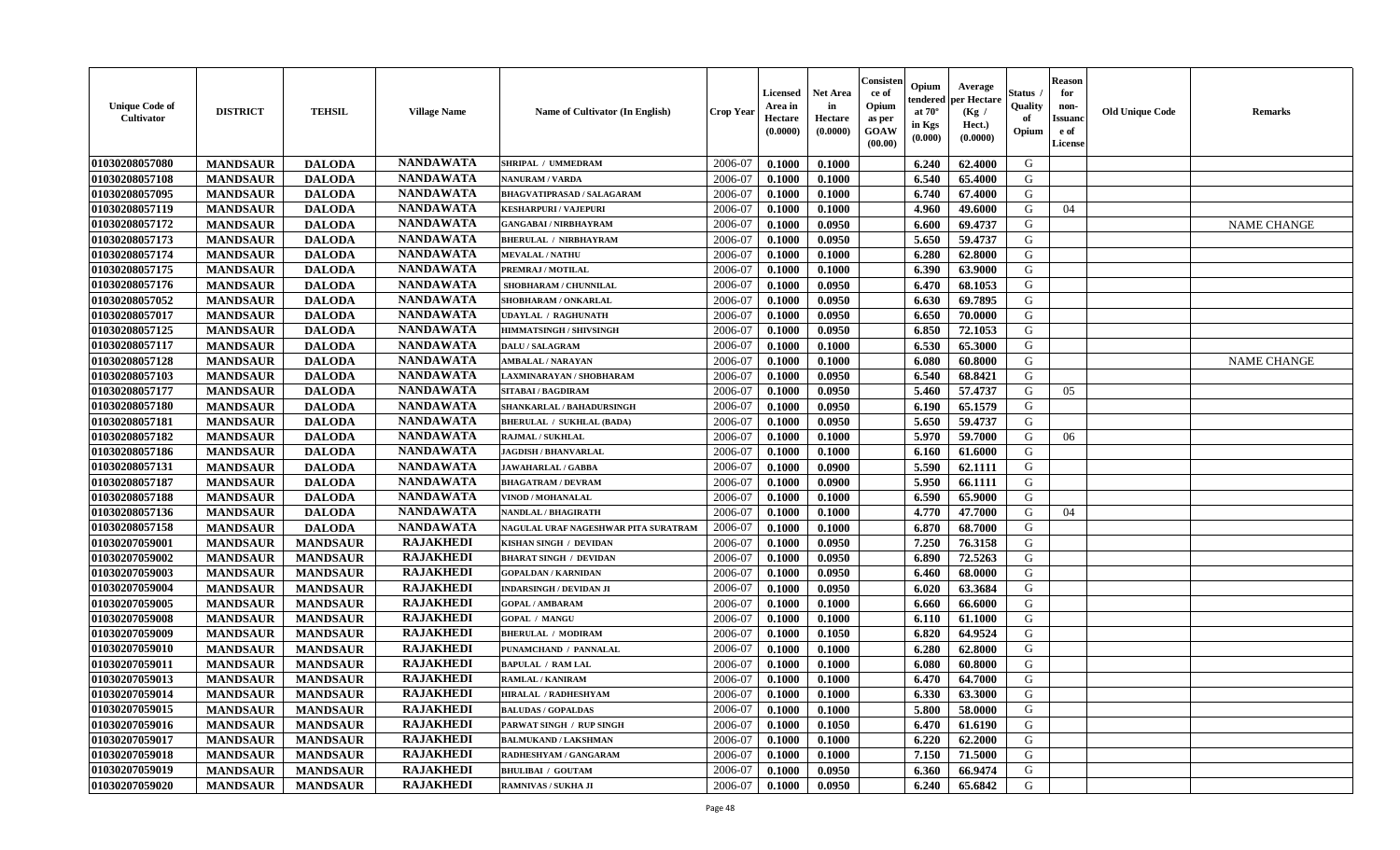| <b>Unique Code of</b><br><b>Cultivator</b> | <b>DISTRICT</b> | <b>TEHSIL</b>   | <b>Village Name</b> | Name of Cultivator (In English) | <b>Crop Year</b> | <b>Licensed</b><br>Area in<br>Hectare<br>(0.0000) | <b>Net Area</b><br>in<br>Hectare<br>(0.0000) | Consister<br>ce of<br>Opium<br>as per<br><b>GOAW</b><br>(00.00) | Opium<br>endered<br>at $70^{\circ}$<br>in Kgs<br>(0.000) | Average<br>per Hectare<br>(Kg /<br>Hect.)<br>(0.0000) | Status<br>Quality<br>of<br>Opium | <b>Reason</b><br>for<br>non-<br><b>Issuanc</b><br>e of<br>License | <b>Old Unique Code</b> | <b>Remarks</b> |
|--------------------------------------------|-----------------|-----------------|---------------------|---------------------------------|------------------|---------------------------------------------------|----------------------------------------------|-----------------------------------------------------------------|----------------------------------------------------------|-------------------------------------------------------|----------------------------------|-------------------------------------------------------------------|------------------------|----------------|
| 01030207059024                             | <b>MANDSAUR</b> | <b>MANDSAUR</b> | <b>RAJAKHEDI</b>    | <b>BALCHAND / GIRDHARI</b>      | 2006-07          | 0.1000                                            | 0.0950                                       |                                                                 | 6.320                                                    | 66.5263                                               | G                                |                                                                   |                        |                |
| 01030207059025                             | <b>MANDSAUR</b> | <b>MANDSAUR</b> | <b>RAJAKHEDI</b>    | SHANTILAL / BHERULAL            | 2006-07          | 0.1000                                            | 0.0950                                       |                                                                 | 5.950                                                    | 62.6316                                               | G                                |                                                                   |                        |                |
| 01030207059026                             | <b>MANDSAUR</b> | <b>MANDSAUR</b> | <b>RAJAKHEDI</b>    | <b>PRADIP / BANSHILAL</b>       | 2006-07          | 0.1000                                            | 0.1000                                       |                                                                 | 5.450                                                    | 54.5000                                               | G                                | 04                                                                |                        |                |
| 01030207059027                             | <b>MANDSAUR</b> | <b>MANDSAUR</b> | <b>RAJAKHEDI</b>    | SURYPAL / UMRAVSINGH            | 2006-07          | 0.1000                                            | 0.0950                                       |                                                                 | 5.350                                                    | 56.3158                                               | G                                | 05                                                                |                        |                |
| 01030207059030                             | <b>MANDSAUR</b> | <b>MANDSAUR</b> | <b>RAJAKHEDI</b>    | TULSIRAM / PRABHULAL            | 2006-07          | 0.1000                                            | 0.0950                                       |                                                                 | 6.650                                                    | 70.0000                                               | G                                |                                                                   |                        |                |
| 01030207059031                             | <b>MANDSAUR</b> | <b>MANDSAUR</b> | <b>RAJAKHEDI</b>    | KANWARLAL / VARDA               | 2006-07          | 0.1000                                            | 0.0950                                       |                                                                 | 5.640                                                    | 59.3684                                               | G                                |                                                                   |                        |                |
| 01030207059032                             | <b>MANDSAUR</b> | <b>MANDSAUR</b> | <b>RAJAKHEDI</b>    | <b>AMBALAL / VARDA</b>          | 2006-07          | 0.1000                                            | 0.1000                                       |                                                                 | 6.610                                                    | 66.1000                                               | G                                |                                                                   |                        |                |
| 01030207059033                             | <b>MANDSAUR</b> | <b>MANDSAUR</b> | <b>RAJAKHEDI</b>    | SHAMBHULAL / JAGANNATH          | 2006-07          | 0.1000                                            | 0.1000                                       |                                                                 | 6.920                                                    | 69.2000                                               | G                                |                                                                   |                        |                |
| 01030207059035                             | <b>MANDSAUR</b> | <b>MANDSAUR</b> | <b>RAJAKHEDI</b>    | LAXMINARAYAN / BHERULAL         | 2006-07          | 0.1000                                            | 0.0950                                       |                                                                 | 6.370                                                    | 67.0526                                               | G                                |                                                                   |                        |                |
| 01030207059036                             | <b>MANDSAUR</b> | <b>MANDSAUR</b> | <b>RAJAKHEDI</b>    | <b>BABULAL / NANDA</b>          | 2006-07          | 0.1000                                            | 0.0950                                       |                                                                 | 6.210                                                    | 65.3684                                               | G                                |                                                                   |                        |                |
| 01030207059037                             | <b>MANDSAUR</b> | <b>MANDSAUR</b> | <b>RAJAKHEDI</b>    | RAMESH / JAGANATH               | 2006-07          | 0.1000                                            | 0.1000                                       |                                                                 | 6.670                                                    | 66.7000                                               | G                                |                                                                   |                        |                |
| 01030207059038                             | <b>MANDSAUR</b> | <b>MANDSAUR</b> | <b>RAJAKHEDI</b>    | VISHNU / RAJARAM                | 2006-07          | 0.1000                                            | 0.1000                                       |                                                                 | 6.530                                                    | 65.3000                                               | G                                |                                                                   |                        |                |
| 01030207059039                             | <b>MANDSAUR</b> | <b>MANDSAUR</b> | <b>RAJAKHEDI</b>    | <b>DEVRAM / BAGDIRAM</b>        | 2006-07          | 0.1000                                            | 0.1000                                       |                                                                 | 6.050                                                    | 60.5000                                               | G                                |                                                                   |                        |                |
| 01030207059042                             | <b>MANDSAUR</b> | <b>MANDSAUR</b> | <b>RAJAKHEDI</b>    | <b>GORDHAN / GANGARAM</b>       | 2006-07          | 0.1000                                            | 0.1000                                       |                                                                 | 6.150                                                    | 61.5000                                               | G                                |                                                                   |                        |                |
| 01030207059043                             | <b>MANDSAUR</b> | <b>MANDSAUR</b> | <b>RAJAKHEDI</b>    | <b>JAGDISH / BAGDIRAM</b>       | 2006-07          | 0.1000                                            | 0.0950                                       |                                                                 | 5.840                                                    | 61.4737                                               | G                                |                                                                   |                        |                |
| 01030207059046                             | <b>MANDSAUR</b> | <b>MANDSAUR</b> | <b>RAJAKHEDI</b>    | <b>BADRILAL / GIRDHARI</b>      | 2006-07          | 0.1000                                            | 0.0950                                       |                                                                 | 6.460                                                    | 68.0000                                               | G                                |                                                                   |                        |                |
| 01030207059047                             | <b>MANDSAUR</b> | <b>MANDSAUR</b> | <b>RAJAKHEDI</b>    | <b>GOPAL / NARSINGH</b>         | 2006-07          | 0.1000                                            | 0.1000                                       |                                                                 | 6.490                                                    | 64.9000                                               | G                                |                                                                   |                        |                |
| 01030207059048                             | <b>MANDSAUR</b> | <b>MANDSAUR</b> | <b>RAJAKHEDI</b>    | RAMCHANDRA / BHERULAL           | 2006-07          | 0.1000                                            | 0.1000                                       |                                                                 | 7.240                                                    | 72.4000                                               | G                                |                                                                   |                        |                |
| 01030207059049                             | <b>MANDSAUR</b> | <b>MANDSAUR</b> | <b>RAJAKHEDI</b>    | <b>BALARAM / KANHIYALAL</b>     | 2006-07          | 0.1000                                            | 0.1050                                       |                                                                 | 6.740                                                    | 64.1905                                               | G                                |                                                                   |                        |                |
| 01030207059050                             | <b>MANDSAUR</b> | <b>MANDSAUR</b> | <b>RAJAKHEDI</b>    | <b>BALARAM / PANNALAL</b>       | 2006-07          | 0.1000                                            | 0.1000                                       |                                                                 | 6.070                                                    | 60.7000                                               | G                                |                                                                   |                        |                |
| 01030207059053                             | <b>MANDSAUR</b> | <b>MANDSAUR</b> | <b>RAJAKHEDI</b>    | <b>BAGDIRAM / DOLA</b>          | 2006-07          | 0.1000                                            | 0.1000                                       |                                                                 | 6.370                                                    | 63.7000                                               | G                                |                                                                   |                        |                |
| 01030207059054                             | <b>MANDSAUR</b> | <b>MANDSAUR</b> | <b>RAJAKHEDI</b>    | <b>VARDA / GHASI</b>            | 2006-07          | 0.1000                                            | 0.0950                                       |                                                                 | 6.070                                                    | 63.8947                                               | G                                |                                                                   |                        |                |
| 01030207059055                             | <b>MANDSAUR</b> | <b>MANDSAUR</b> | <b>RAJAKHEDI</b>    | MODIRAM / DEVA                  | 2006-07          | 0.1000                                            | 0.1000                                       |                                                                 | 6.670                                                    | 66.7000                                               | G                                |                                                                   |                        |                |
| 01030207059057                             | <b>MANDSAUR</b> | <b>MANDSAUR</b> | <b>RAJAKHEDI</b>    | RAMESHVAR / AMBALAL             | 2006-07          | 0.1000                                            | 0.1000                                       |                                                                 | 5.380                                                    | 53.8000                                               | G                                | 04                                                                |                        |                |
| 01030207059059                             | <b>MANDSAUR</b> | <b>MANDSAUR</b> | <b>RAJAKHEDI</b>    | <b>JAGDISH / GIRDHARI</b>       | 2006-07          | 0.1000                                            | 0.1000                                       |                                                                 | 6.880                                                    | 68.8000                                               | G                                |                                                                   |                        |                |
| 01030207059060                             | <b>MANDSAUR</b> | <b>MANDSAUR</b> | <b>RAJAKHEDI</b>    | MATHURALAL / LAXMAN             | 2006-07          | 0.1000                                            | 0.1000                                       |                                                                 | 6.510                                                    | 65.1000                                               | G                                |                                                                   |                        |                |
| 01030207059061                             | <b>MANDSAUR</b> | <b>MANDSAUR</b> | <b>RAJAKHEDI</b>    | <b>BAGDIRAM / KACHRU</b>        | 2006-07          | 0.1000                                            | 0.0950                                       |                                                                 | 6.420                                                    | 67.5789                                               | G                                |                                                                   |                        |                |
| 01030207059063                             | <b>MANDSAUR</b> | <b>MANDSAUR</b> | <b>RAJAKHEDI</b>    | <b>JAGANNATH / BALARAM</b>      | 2006-07          | 0.1000                                            | 0.1000                                       |                                                                 | 6.430                                                    | 64.3000                                               | G                                |                                                                   |                        |                |
| 01030207059065                             | <b>MANDSAUR</b> | <b>MANDSAUR</b> | <b>RAJAKHEDI</b>    | <b>GANGARAM / NANURAM</b>       | 2006-07          | 0.1000                                            | 0.0950                                       |                                                                 | 6.480                                                    | 68.2105                                               | G                                |                                                                   |                        |                |
| 01030207059066                             | <b>MANDSAUR</b> | <b>MANDSAUR</b> | <b>RAJAKHEDI</b>    | MANGIBAI / LAKSHMAN             | 2006-07          | 0.1000                                            | 0.1000                                       |                                                                 | 6.280                                                    | 62.8000                                               | G                                |                                                                   |                        |                |
| 01030207059068                             | <b>MANDSAUR</b> | <b>MANDSAUR</b> | <b>RAJAKHEDI</b>    | NANDA / DUGGA JI                | 2006-07          | 0.1000                                            | 0.0950                                       |                                                                 | 5.830                                                    | 61.3684                                               | G                                |                                                                   |                        |                |
| 01030207059070                             | <b>MANDSAUR</b> | <b>MANDSAUR</b> | <b>RAJAKHEDI</b>    | RADHESHYAM / MODA               | 2006-07          | 0.1000                                            | 0.1050                                       |                                                                 | 6.570                                                    | 62.5714                                               | G                                |                                                                   |                        |                |
| 01030207059072                             | <b>MANDSAUR</b> | <b>MANDSAUR</b> | <b>RAJAKHEDI</b>    | <b>NARSINGH / BHAGVAN</b>       | 2006-07          | 0.1000                                            | 0.1000                                       |                                                                 | 5.960                                                    | 59.6000                                               | G                                |                                                                   |                        |                |
| 01030207059075                             | <b>MANDSAUR</b> | <b>MANDSAUR</b> | <b>RAJAKHEDI</b>    | <b>AMBALAL / BALU</b>           | 2006-07          | 0.1000                                            | 0.1000                                       |                                                                 | 6.700                                                    | 67.0000                                               | G                                |                                                                   |                        |                |
| 01030207059077                             | <b>MANDSAUR</b> | <b>MANDSAUR</b> | <b>RAJAKHEDI</b>    | <b>DEVIDAN / KANIDAN</b>        | 2006-07          | 0.1000                                            | 0.1000                                       |                                                                 | 6.310                                                    | 63.1000                                               | G                                |                                                                   |                        |                |
| 01030207059078                             | <b>MANDSAUR</b> | MANDSAUR        | <b>RAJAKHEDI</b>    | <b>SITABAI / BALU</b>           | 2006-07          | 0.1000                                            | 0.0950                                       |                                                                 | $5.930$                                                  | 62.4211                                               | G                                |                                                                   |                        |                |
| 01030207059080                             | <b>MANDSAUR</b> | <b>MANDSAUR</b> | <b>RAJAKHEDI</b>    | <b>INDRABAI / KANIRAM</b>       | 2006-07          | 0.1000                                            | 0.0950                                       |                                                                 | 6.660                                                    | 70.1053                                               | G                                |                                                                   |                        |                |
| 01030207059081                             | <b>MANDSAUR</b> | <b>MANDSAUR</b> | <b>RAJAKHEDI</b>    | <b>GIRDHARI / NATHU JI</b>      | 2006-07          | 0.1000                                            | 0.0950                                       |                                                                 | 6.110                                                    | 64.3158                                               | G                                |                                                                   |                        |                |
| 01030207059082                             | <b>MANDSAUR</b> | <b>MANDSAUR</b> | <b>RAJAKHEDI</b>    | PURALAL / LALARAM               | 2006-07          | 0.1000                                            | 0.0950                                       |                                                                 | 6.020                                                    | 63.3684                                               | G                                |                                                                   |                        |                |
| 01030207059083                             | <b>MANDSAUR</b> | <b>MANDSAUR</b> | <b>RAJAKHEDI</b>    | <b>NARSINGH / MODIRAM</b>       | 2006-07          | 0.1000                                            | 0.1000                                       |                                                                 | 6.870                                                    | 68.7000                                               | G                                |                                                                   |                        |                |
| 01030207059086                             | <b>MANDSAUR</b> | <b>MANDSAUR</b> | <b>RAJAKHEDI</b>    | <b>MOHANLAL / KESHURAM</b>      | 2006-07          | 0.1000                                            | 0.1050                                       |                                                                 | 7.076                                                    | 67.3905                                               | G                                |                                                                   |                        |                |
| 01030207059088                             | <b>MANDSAUR</b> | <b>MANDSAUR</b> | <b>RAJAKHEDI</b>    | NATHULAL / LAXMAN               | 2006-07          | 0.1000                                            | 0.1000                                       |                                                                 | 6.580                                                    | 65.8000                                               | G                                |                                                                   |                        |                |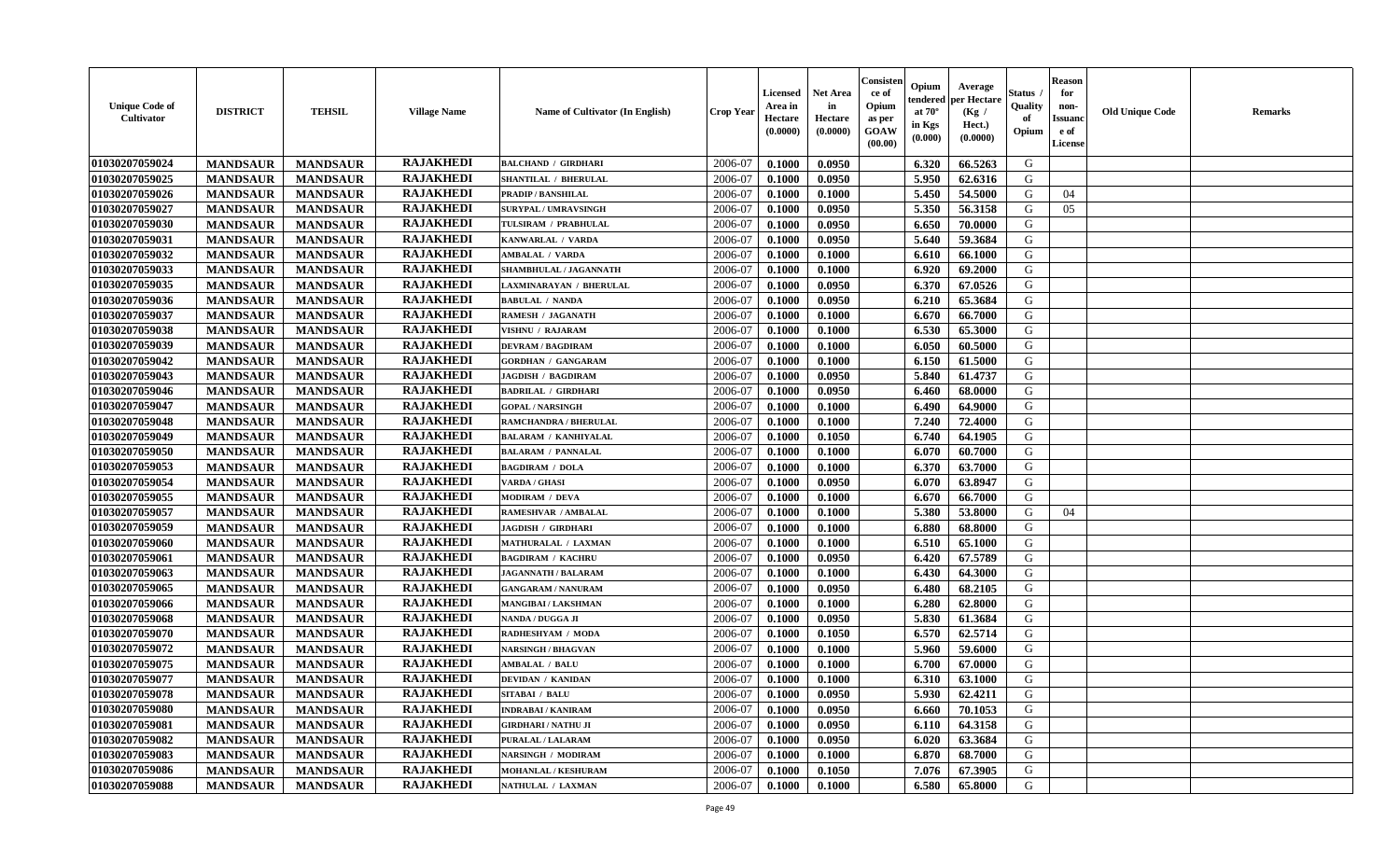| <b>Unique Code of</b><br><b>Cultivator</b> | <b>DISTRICT</b> | <b>TEHSIL</b>   | <b>Village Name</b> | <b>Name of Cultivator (In English)</b> | <b>Crop Year</b> | <b>Licensed</b><br>Area in<br>Hectare<br>(0.0000) | <b>Net Area</b><br>in<br>Hectare<br>(0.0000) | Consister<br>ce of<br>Opium<br>as per<br><b>GOAW</b><br>(00.00) | Opium<br>endered<br>at $70^{\circ}$<br>in Kgs<br>(0.000) | Average<br>per Hectare<br>(Kg /<br>Hect.)<br>(0.0000) | Status<br>Quality<br>of<br>Opium | <b>Reason</b><br>for<br>non-<br><b>Issuand</b><br>e of<br>License | <b>Old Unique Code</b> | <b>Remarks</b>     |
|--------------------------------------------|-----------------|-----------------|---------------------|----------------------------------------|------------------|---------------------------------------------------|----------------------------------------------|-----------------------------------------------------------------|----------------------------------------------------------|-------------------------------------------------------|----------------------------------|-------------------------------------------------------------------|------------------------|--------------------|
| 01030207059089                             | <b>MANDSAUR</b> | <b>MANDSAUR</b> | <b>RAJAKHEDI</b>    | <b>MANGILAL / RUPA JI</b>              | 2006-07          | 0.1000                                            | 0.0950                                       |                                                                 | 6.130                                                    | 64.5263                                               | G                                |                                                                   |                        |                    |
| 01030207059093                             | <b>MANDSAUR</b> | <b>MANDSAUR</b> | <b>RAJAKHEDI</b>    | <b>JAGANNATH / BHERULAL</b>            | 2006-07          | 0.1000                                            | 0.1000                                       |                                                                 | 6.150                                                    | 61.5000                                               | G                                |                                                                   |                        |                    |
| 01030207059097                             | <b>MANDSAUR</b> | <b>MANDSAUR</b> | <b>RAJAKHEDI</b>    | <b>HARIRAM / BALCHAND</b>              | 2006-07          | 0.1000                                            | 0.1000                                       |                                                                 | 5.770                                                    | 57.7000                                               | G                                | 05                                                                |                        |                    |
| 01030207059107                             | <b>MANDSAUR</b> | <b>MANDSAUR</b> | <b>RAJAKHEDI</b>    | <b>BAGDIBAI / PANNALAL</b>             | 2006-07          | 0.1000                                            | 0.0950                                       |                                                                 | 6.020                                                    | 63.3684                                               | G                                |                                                                   |                        |                    |
| 01030207059108                             | <b>MANDSAUR</b> | <b>MANDSAUR</b> | <b>RAJAKHEDI</b>    | PARASRAM / BHERULAL                    | 2006-07          | 0.1000                                            | 0.1000                                       |                                                                 | 6.640                                                    | 66.4000                                               | G                                |                                                                   |                        |                    |
| 01030207059109                             | <b>MANDSAUR</b> | <b>MANDSAUR</b> | <b>RAJAKHEDI</b>    | <b>AMBALAL / RODA</b>                  | 2006-07          | 0.1000                                            | 0.0950                                       |                                                                 | 6.520                                                    | 68.6316                                               | G                                |                                                                   |                        |                    |
| 01030207059110                             | <b>MANDSAUR</b> | <b>MANDSAUR</b> | <b>RAJAKHEDI</b>    | TAKHATKUNVAR / GOVINDSINGH             | 2006-07          | 0.1000                                            | 0.1000                                       |                                                                 | 5.980                                                    | 59.8000                                               | G                                |                                                                   |                        |                    |
| 01030207059111                             | <b>MANDSAUR</b> | <b>MANDSAUR</b> | <b>RAJAKHEDI</b>    | SOHANBAI / KACHRU                      | 2006-07          | 0.1000                                            | 0.1000                                       |                                                                 | 6.040                                                    | 60.4000                                               | G                                |                                                                   |                        |                    |
| 01030207059115                             | <b>MANDSAUR</b> | <b>MANDSAUR</b> | <b>RAJAKHEDI</b>    | <b>MOHANLAL / RODA</b>                 | 2006-07          | 0.1000                                            | 0.0950                                       |                                                                 | 6.790                                                    | 71.4737                                               | G                                |                                                                   |                        |                    |
| 01030207059116                             | <b>MANDSAUR</b> | <b>MANDSAUR</b> | <b>RAJAKHEDI</b>    | KAMLASHANKAR / HARIRAM                 | 2006-07          | 0.1000                                            | 0.1000                                       |                                                                 | 7.000                                                    | 70.0000                                               | G                                |                                                                   |                        |                    |
| 01030207059118                             | <b>MANDSAUR</b> | <b>MANDSAUR</b> | <b>RAJAKHEDI</b>    | RAMCHANDRA / NARAYAN                   | 2006-07          | 0.1000                                            | 0.1000                                       |                                                                 | 6.340                                                    | 63.4000                                               | G                                |                                                                   |                        |                    |
| 01030207059119                             | <b>MANDSAUR</b> | <b>MANDSAUR</b> | <b>RAJAKHEDI</b>    | SHIVNARAYAN / HARIRAM                  | 2006-07          | 0.1000                                            | 0.1000                                       |                                                                 | 6.510                                                    | 65.1000                                               | G                                |                                                                   |                        |                    |
| 01030207059121                             | <b>MANDSAUR</b> | <b>MANDSAUR</b> | <b>RAJAKHEDI</b>    | RADHAKISHAN / BHANVARLAL               | 2006-07          | 0.1000                                            | 0.1000                                       |                                                                 | 6.010                                                    | 60.1000                                               | G                                |                                                                   |                        |                    |
| 01030207059041                             | <b>MANDSAUR</b> | <b>MANDSAUR</b> | <b>RAJAKHEDI</b>    | <b>HARIRAM / NATHU</b>                 | 2006-07          | 0.1000                                            | 0.1000                                       |                                                                 | 6.110                                                    | 61.1000                                               | G                                |                                                                   |                        |                    |
| 01030207059058                             | <b>MANDSAUR</b> | <b>MANDSAUR</b> | <b>RAJAKHEDI</b>    | <b>NARSINGH / NANURAM</b>              | 2006-07          | 0.1000                                            | 0.1000                                       |                                                                 | 5.980                                                    | 59.8000                                               | G                                |                                                                   |                        |                    |
| 01030207059090                             | <b>MANDSAUR</b> | <b>MANDSAUR</b> | <b>RAJAKHEDI</b>    | KISHAN / SAVA                          | 2006-07          | 0.1000                                            | 0.1050                                       |                                                                 | 7.140                                                    | 68.0000                                               | G                                |                                                                   |                        |                    |
| 01030207059117                             | <b>MANDSAUR</b> | <b>MANDSAUR</b> | <b>RAJAKHEDI</b>    | <b>JAGDISH / RODA</b>                  | 2006-07          | 0.1000                                            | 0.0950                                       |                                                                 | 5.870                                                    | 61.7895                                               | G                                |                                                                   |                        |                    |
| 01030207059056                             | <b>MANDSAUR</b> | <b>MANDSAUR</b> | <b>RAJAKHEDI</b>    | <b>BANSHIDAS / RAMDAS</b>              | 2006-07          | 0.1000                                            | 0.1000                                       |                                                                 | 6.570                                                    | 65.7000                                               | G                                |                                                                   |                        |                    |
| 01030207059071                             | <b>MANDSAUR</b> | <b>MANDSAUR</b> | <b>RAJAKHEDI</b>    | RADHIBAI / BAGDIRAM                    | 2006-07          | 0.1000                                            | 0.1000                                       |                                                                 | 6.000                                                    | 60.0000                                               | G                                |                                                                   |                        |                    |
| 01030207059076                             | <b>MANDSAUR</b> | <b>MANDSAUR</b> | <b>RAJAKHEDI</b>    | RAJENDRA SINGH / MADHU SINGH           | 2006-07          | 0.1000                                            | 0.1000                                       |                                                                 | 6.630                                                    | 66.3000                                               | G                                |                                                                   |                        |                    |
| 01030207059103                             | <b>MANDSAUR</b> | <b>MANDSAUR</b> | <b>RAJAKHEDI</b>    | KANIRAM / CHUNNILAL                    | 2006-07          | 0.1000                                            | 0.1000                                       |                                                                 | 6.050                                                    | 60.5000                                               | G                                |                                                                   |                        |                    |
| 01030207059062                             | <b>MANDSAUR</b> | <b>MANDSAUR</b> | <b>RAJAKHEDI</b>    | <b>AMBALAL / RUGGA</b>                 | 2006-07          | 0.1000                                            | 0.1000                                       |                                                                 | 5.380                                                    | 53.8000                                               | G                                | 04                                                                |                        |                    |
| 01030207059069                             | <b>MANDSAUR</b> | <b>MANDSAUR</b> | <b>RAJAKHEDI</b>    | RADHESHYAM / LAXMAN                    | 2006-07          | 0.1000                                            | 0.0900                                       |                                                                 | 5.850                                                    | 65.0000                                               | G                                |                                                                   |                        |                    |
| 01030207059123                             | <b>MANDSAUR</b> | <b>MANDSAUR</b> | <b>RAJAKHEDI</b>    | ISHWARLAL / MODIRAM                    | 2006-07          | 0.1000                                            | 0.0950                                       |                                                                 | 6.350                                                    | 66.8421                                               | G                                |                                                                   |                        |                    |
| 01030207059124                             | <b>MANDSAUR</b> | <b>MANDSAUR</b> | <b>RAJAKHEDI</b>    | RODA / NANURAM                         | 2006-07          | 0.1000                                            | 0.0950                                       |                                                                 | 6.280                                                    | 66.1053                                               | G                                |                                                                   |                        | <b>NAME CHANGE</b> |
| 01030207059125                             | <b>MANDSAUR</b> | <b>MANDSAUR</b> | <b>RAJAKHEDI</b>    | <b>BHANWARIBAI / KANIRAM</b>           | 2006-07          | 0.1000                                            | 0.1000                                       |                                                                 | 6.701                                                    | 67.0100                                               | G                                |                                                                   |                        |                    |
| 01030207059126                             | <b>MANDSAUR</b> | <b>MANDSAUR</b> | <b>RAJAKHEDI</b>    | MANGILAL / RAMLAL                      | 2006-07          | 0.1000                                            | 0.0950                                       |                                                                 | 6.870                                                    | 72.3158                                               | G                                |                                                                   |                        |                    |
| 01030207059127                             | <b>MANDSAUR</b> | <b>MANDSAUR</b> | <b>RAJAKHEDI</b>    | <b>MODIRAM / KACHRU</b>                | 2006-07          | 0.1000                                            | 0.1000                                       |                                                                 | 6.840                                                    | 68.4000                                               | G                                |                                                                   |                        |                    |
| 01030207059128                             | <b>MANDSAUR</b> | <b>MANDSAUR</b> | <b>RAJAKHEDI</b>    | <b>SUGANBAI / RAJARAM</b>              | 2006-07          | 0.1000                                            | 0.1000                                       |                                                                 | 6.630                                                    | 66.3000                                               | G                                |                                                                   |                        |                    |
| 01030207059129                             | <b>MANDSAUR</b> | <b>MANDSAUR</b> | <b>RAJAKHEDI</b>    | KANIRAM / ONKAR                        | 2006-07          | 0.1000                                            | 0.0950                                       |                                                                 | 5.730                                                    | 60.3158                                               | G                                |                                                                   |                        |                    |
| 01030207059130                             | <b>MANDSAUR</b> | <b>MANDSAUR</b> | <b>RAJAKHEDI</b>    | <b>GIRDHARI / DUGGA</b>                | 2006-07          | 0.1000                                            | 0.0950                                       |                                                                 | 6.030                                                    | 63.4737                                               | G                                |                                                                   |                        |                    |
| 01030207059131                             | <b>MANDSAUR</b> | <b>MANDSAUR</b> | <b>RAJAKHEDI</b>    | <b>AMBALAL / LAKSHMAN</b>              | 2006-07          | 0.1000                                            | 0.1000                                       |                                                                 | 6.840                                                    | 68.4000                                               | G                                |                                                                   |                        |                    |
| 01030207059132                             | <b>MANDSAUR</b> | <b>MANDSAUR</b> | <b>RAJAKHEDI</b>    | <b>GOPAL / KANIRAM</b>                 | 2006-07          | 0.1000                                            | 0.1000                                       |                                                                 | 6.160                                                    | 61.6000                                               | G                                |                                                                   |                        |                    |
| 01030207059133                             | <b>MANDSAUR</b> | <b>MANDSAUR</b> | <b>RAJAKHEDI</b>    | NARAYAN / DUGGA                        | 2006-07          | 0.1000                                            | 0.1000                                       |                                                                 | 5.700                                                    | 57.0000                                               | G                                |                                                                   |                        |                    |
| 01030207059134                             | <b>MANDSAUR</b> | <b>MANDSAUR</b> | <b>RAJAKHEDI</b>    | <b>MOHANLAL / VARDA</b>                | 2006-07          | 0.1000                                            | 0.0950                                       |                                                                 | 6.240                                                    | 65.6842                                               | G                                |                                                                   |                        |                    |
| 01030207059112                             | <b>MANDSAUR</b> | MANDSAUR        | <b>RAJAKHEDI</b>    | <b>BADRILAL / VARDA</b>                | 2006-07          | 0.1000                                            | 0.0950                                       |                                                                 | 6.280                                                    | 66.1053                                               | G                                |                                                                   |                        |                    |
| 01030207059040                             | <b>MANDSAUR</b> | <b>MANDSAUR</b> | <b>RAJAKHEDI</b>    | KANHAIYALAL / VARDA                    | 2006-07          | 0.1000                                            | 0.0950                                       |                                                                 | 5.850                                                    | 61.5789                                               | G                                |                                                                   |                        |                    |
| 01030207059067                             | <b>MANDSAUR</b> | <b>MANDSAUR</b> | <b>RAJAKHEDI</b>    | <b>BHERULAL / KESHURAM</b>             | 2006-07          | 0.1000                                            | 0.0950                                       |                                                                 | 6.400                                                    | 67.3684                                               | G                                |                                                                   |                        |                    |
| 01030207059034                             | <b>MANDSAUR</b> | <b>MANDSAUR</b> | <b>RAJAKHEDI</b>    | RADHESHYAM / BHERULAL                  | 2006-07          | 0.1000                                            | 0.0900                                       |                                                                 | 6.210                                                    | 69.0000                                               | G                                |                                                                   |                        |                    |
| 01030207059084                             | <b>MANDSAUR</b> | <b>MANDSAUR</b> | <b>RAJAKHEDI</b>    | <b>ONKAR / KACHRU</b>                  | 2006-07          | 0.1000                                            | 0.1000                                       |                                                                 | 6.330                                                    | 63.3000                                               | G                                |                                                                   |                        |                    |
| 01030207059094                             | <b>MANDSAUR</b> | <b>MANDSAUR</b> | <b>RAJAKHEDI</b>    | SATYNARAYAN / ISHWARDAS                | 2006-07          | 0.1000                                            | 0.1000                                       |                                                                 | 6.690                                                    | 66.9000                                               | G                                |                                                                   |                        |                    |
| 01030207059064                             | <b>MANDSAUR</b> | <b>MANDSAUR</b> | <b>RAJAKHEDI</b>    | <b>GHISIBAI/BAGDIBAI</b>               | 2006-07          | 0.1000                                            | 0.1000                                       |                                                                 | 6.830                                                    | 68.3000                                               | G                                |                                                                   |                        |                    |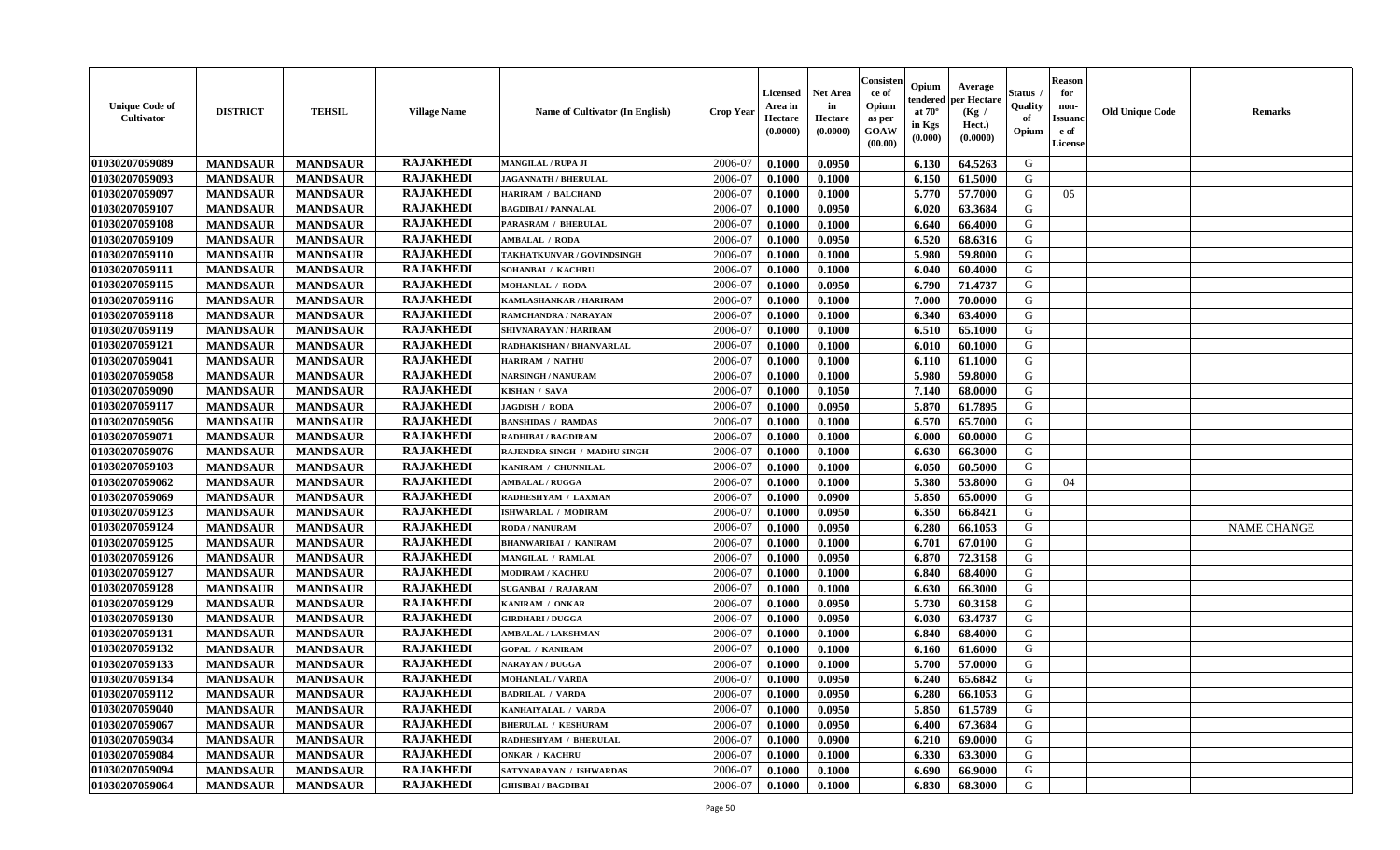| <b>Unique Code of</b><br>Cultivator | <b>DISTRICT</b> | <b>TEHSIL</b>   | <b>Village Name</b> | Name of Cultivator (In English) | <b>Crop Year</b> | <b>Licensed</b><br>Area in<br>Hectare<br>(0.0000) | <b>Net Area</b><br>in<br>Hectare<br>(0.0000) | Consister<br>ce of<br>Opium<br>as per<br><b>GOAW</b><br>(00.00) | Opium<br>endered<br>at $70^{\circ}$<br>in Kgs<br>(0.000) | Average<br>per Hectare<br>(Kg /<br>Hect.)<br>(0.0000) | Status<br>Quality<br>of<br>Opium | <b>Reason</b><br>for<br>non-<br><b>Issuanc</b><br>e of<br>License | <b>Old Unique Code</b> | <b>Remarks</b>     |
|-------------------------------------|-----------------|-----------------|---------------------|---------------------------------|------------------|---------------------------------------------------|----------------------------------------------|-----------------------------------------------------------------|----------------------------------------------------------|-------------------------------------------------------|----------------------------------|-------------------------------------------------------------------|------------------------|--------------------|
| 01030207059135                      | <b>MANDSAUR</b> | <b>MANDSAUR</b> | <b>RAJAKHEDI</b>    | <b>BHANWARLAL / KANIRAM</b>     | 2006-07          | 0.1000                                            | 0.1000                                       |                                                                 | 6.210                                                    | 62.1000                                               | G                                |                                                                   | 01030207060072         |                    |
| 01030207062005                      | <b>MANDSAUR</b> | <b>MANDSAUR</b> | <b>SEJPURIYA</b>    | MANGILAL / GANPATLAL            | 2006-07          | 0.1000                                            | 0.1000                                       |                                                                 | 6.580                                                    | 65.8000                                               | G                                |                                                                   |                        |                    |
| 01030207062001                      | <b>MANDSAUR</b> | <b>MANDSAUR</b> | <b>SEJPURIYA</b>    | <b>CHAMPALAL / BHUWAN</b>       | 2006-07          | 0.1000                                            | 0.1000                                       |                                                                 | 6.500                                                    | 65.0000                                               | G                                |                                                                   |                        |                    |
| 01030207062002                      | <b>MANDSAUR</b> | <b>MANDSAUR</b> | <b>SEJPURIYA</b>    | SITABAI / MANGILAL              | 2006-07          | 0.1000                                            | 0.0950                                       |                                                                 | 5.630                                                    | 59.2632                                               | G                                | 05                                                                |                        |                    |
| 01030207062003                      | <b>MANDSAUR</b> | <b>MANDSAUR</b> | <b>SEJPURIYA</b>    | <b>GOPAL / VARDICHAND</b>       | 2006-07          | 0.1000                                            | 0.1000                                       |                                                                 | 5.720                                                    | 57.2000                                               | G                                | 05                                                                |                        |                    |
| 01030207062004                      | <b>MANDSAUR</b> | <b>MANDSAUR</b> | <b>SEJPURIYA</b>    | NANDKISHOR / BALMUKUND          | 2006-07          | 0.1000                                            | 0.0950                                       |                                                                 | 6.140                                                    | 64.6316                                               | G                                |                                                                   |                        |                    |
| 01030207062009                      | <b>MANDSAUR</b> | <b>MANDSAUR</b> | <b>SEJPURIYA</b>    | NARAYAN / GANGARAM              | 2006-07          | 0.1000                                            | 0.1000                                       |                                                                 | 6.160                                                    | 61.6000                                               | G                                |                                                                   |                        |                    |
| 01030207062010                      | <b>MANDSAUR</b> | <b>MANDSAUR</b> | <b>SEJPURIYA</b>    | <b>GOPAL / BHERULAL</b>         | 2006-07          | 0.1000                                            | 0.0950                                       |                                                                 | 5.612                                                    | 59.0737                                               | G                                |                                                                   |                        |                    |
| 01030207062016                      | <b>MANDSAUR</b> | <b>MANDSAUR</b> | <b>SEJPURIYA</b>    | RAMESH / SHANKARLAL             | 2006-07          | 0.1000                                            | 0.0950                                       |                                                                 | 5.970                                                    | 62.8421                                               | G                                |                                                                   |                        |                    |
| 01030207062017                      | <b>MANDSAUR</b> | <b>MANDSAUR</b> | <b>SEJPURIYA</b>    | <b>BHANWARBAI / RAMCHANDRA</b>  | 2006-07          | 0.1000                                            | 0.1000                                       |                                                                 | 6.160                                                    | 61.6000                                               | G                                |                                                                   |                        |                    |
| 01030207062018                      | <b>MANDSAUR</b> | <b>MANDSAUR</b> | <b>SEJPURIYA</b>    | SUGAN KUNWAR / BHANWAR SINGH    | 2006-07          | 0.1000                                            | 0.0950                                       |                                                                 | 5.850                                                    | 61.5789                                               | G                                |                                                                   |                        |                    |
| 01030207062021                      | <b>MANDSAUR</b> | <b>MANDSAUR</b> | <b>SEJPURIYA</b>    | HARISHANKAR / GANPATLAL         | 2006-07          | 0.1000                                            | 0.1000                                       |                                                                 | 5.620                                                    | 56.2000                                               | G                                | 05                                                                |                        |                    |
| 01030207062022                      | <b>MANDSAUR</b> | <b>MANDSAUR</b> | <b>SEJPURIYA</b>    | LILABAI / NANDLAL               | 2006-07          | 0.1000                                            | 0.0950                                       |                                                                 | 6.060                                                    | 63.7895                                               | G                                |                                                                   |                        |                    |
| 01030207062023                      | <b>MANDSAUR</b> | <b>MANDSAUR</b> | <b>SEJPURIYA</b>    | <b>GOPAL / NANDRAM</b>          | 2006-07          | 0.1000                                            | 0.1000                                       |                                                                 | 6.150                                                    | 61.5000                                               | G                                |                                                                   |                        |                    |
| 01030207062024                      | <b>MANDSAUR</b> | <b>MANDSAUR</b> | <b>SEJPURIYA</b>    | PRABHULAL / NANDRAM             | 2006-07          | 0.1000                                            | 0.1000                                       |                                                                 | 6.200                                                    | 62.0000                                               | G                                |                                                                   |                        |                    |
| 01030207062026                      | <b>MANDSAUR</b> | <b>MANDSAUR</b> | <b>SEJPURIYA</b>    | MOHANLAL / VARDICHAND           | 2006-07          | 0.1000                                            | 0.1000                                       |                                                                 | 6.020                                                    | 60.2000                                               | G                                |                                                                   |                        |                    |
| 01030207062028                      | <b>MANDSAUR</b> | <b>MANDSAUR</b> | <b>SEJPURIYA</b>    | <b>BHANWARLAL / MOHANLAL</b>    | 2006-07          | 0.1000                                            | 0.1000                                       |                                                                 | 6.540                                                    | 65.4000                                               | G                                |                                                                   |                        |                    |
| 01030207062030                      | <b>MANDSAUR</b> | <b>MANDSAUR</b> | <b>SEJPURIYA</b>    | JAGDISH / MATHURALAL            | 2006-07          | 0.1000                                            | 0.1000                                       |                                                                 | 6.150                                                    | 61.5000                                               | G                                |                                                                   |                        |                    |
| 01030207062034                      | <b>MANDSAUR</b> | <b>MANDSAUR</b> | <b>SEJPURIYA</b>    | <b>BHERULAL / HIRALAL</b>       | 2006-07          | 0.1000                                            | 0.0950                                       |                                                                 | 6.200                                                    | 65.2632                                               | G                                |                                                                   |                        |                    |
| 01030207062035                      | <b>MANDSAUR</b> | <b>MANDSAUR</b> | <b>SEJPURIYA</b>    | <b>MANGILAL / NATHU</b>         | 2006-07          | 0.1000                                            | 0.0950                                       |                                                                 | 6.200                                                    | 65.2632                                               | G                                |                                                                   |                        |                    |
| 01030207062036                      | <b>MANDSAUR</b> | <b>MANDSAUR</b> | <b>SEJPURIYA</b>    | SHANTIBAI / RATANLAL            | 2006-07          | 0.1000                                            | 0.1000                                       |                                                                 | 6.490                                                    | 64.9000                                               | G                                |                                                                   |                        |                    |
| 01030207062037                      | <b>MANDSAUR</b> | <b>MANDSAUR</b> | <b>SEJPURIYA</b>    | <b>BHERULAL / MAGNIRAM</b>      | 2006-07          | 0.1000                                            | 0.1000                                       |                                                                 | 5.700                                                    | 57.0000                                               | G                                | 05                                                                |                        | <b>NAME CHANGE</b> |
| 01030207062043                      | <b>MANDSAUR</b> | <b>MANDSAUR</b> | <b>SEJPURIYA</b>    | SHANTILAL / NANDRAM             | 2006-07          | 0.1000                                            | 0.0950                                       |                                                                 | 6.890                                                    | 72.5263                                               | G                                |                                                                   |                        |                    |
| 01030207062047                      | <b>MANDSAUR</b> | <b>MANDSAUR</b> | <b>SEJPURIYA</b>    | <b>CHENGIR / NANDGIR</b>        | 2006-07          | 0.1000                                            | 0.0950                                       |                                                                 | 6.390                                                    | 67.2632                                               | G                                |                                                                   |                        |                    |
| 01030207062048                      | <b>MANDSAUR</b> | <b>MANDSAUR</b> | <b>SEJPURIYA</b>    | <b>BADRILAL / MANGILAL</b>      | 2006-07          | 0.1000                                            | 0.0950                                       |                                                                 | 6.230                                                    | 65.5789                                               | G                                |                                                                   |                        |                    |
| 01030207062049                      | <b>MANDSAUR</b> | <b>MANDSAUR</b> | <b>SEJPURIYA</b>    | KANWARLAL / AATMARAM            | 2006-07          | 0.1000                                            | 0.1000                                       |                                                                 | 6.030                                                    | 60.3000                                               | G                                | 05                                                                |                        |                    |
| 01030207062050                      | <b>MANDSAUR</b> | <b>MANDSAUR</b> | <b>SEJPURIYA</b>    | SURENDRA KUMAR / RANJIT SINGH   | 2006-07          | 0.1000                                            | 0.0950                                       |                                                                 | 6.070                                                    | 63.8947                                               | G                                |                                                                   |                        |                    |
| 01030207062051                      | <b>MANDSAUR</b> | <b>MANDSAUR</b> | <b>SEJPURIYA</b>    | <b>HIRALAL / KHEMRAJ</b>        | 2006-07          | 0.1000                                            | 0.0950                                       |                                                                 | 6.560                                                    | 69.0526                                               | G                                |                                                                   |                        |                    |
| 01030207062052                      | <b>MANDSAUR</b> | <b>MANDSAUR</b> | <b>SEJPURIYA</b>    | RAMNARAYAN / RATANLAL           | 2006-07          | 0.1000                                            | 0.0950                                       |                                                                 | 6.260                                                    | 65.8947                                               | G                                |                                                                   |                        |                    |
| 01030207062053                      | <b>MANDSAUR</b> | <b>MANDSAUR</b> | <b>SEJPURIYA</b>    | <b>BHURSINGH / SAJJANSINGH</b>  | 2006-07          | 0.1000                                            | 0.0950                                       |                                                                 | 5.150                                                    | 54.2105                                               | G                                | 04                                                                |                        |                    |
| 01030207062057                      | <b>MANDSAUR</b> | <b>MANDSAUR</b> | <b>SEJPURIYA</b>    | <b>RADHESHYAM / DHULSINGH</b>   | 2006-07          | 0.1000                                            | 0.1000                                       |                                                                 | 5.310                                                    | 53.1000                                               | G                                | 04                                                                |                        |                    |
| 01030207062058                      | <b>MANDSAUR</b> | <b>MANDSAUR</b> | <b>SEJPURIYA</b>    | PRAKASH / MANGILAL              | 2006-07          | 0.1000                                            | 0.0950                                       |                                                                 | 6.200                                                    | 65.2632                                               | G                                |                                                                   |                        |                    |
| 01030207062061                      | <b>MANDSAUR</b> | <b>MANDSAUR</b> | <b>SEJPURIYA</b>    | RAMLAL / BHERULAL               | 2006-07          | 0.1000                                            | 0.0900                                       |                                                                 | 6.090                                                    | 67.6667                                               | G                                |                                                                   |                        |                    |
| 01030207062062                      | <b>MANDSAUR</b> | <b>MANDSAUR</b> | <b>SEJPURIYA</b>    | <b>RAMESHVAR / UDA</b>          | 2006-07          | 0.1000                                            | 0.0950                                       |                                                                 | 5.830                                                    | 61.3684                                               | G                                |                                                                   |                        |                    |
| 01030207062063                      | <b>MANDSAUR</b> | <b>MANDSAUR</b> | <b>SEJPURIYA</b>    | SAMPATBAI / MATHURALAL          | 2006-07          | 0.1000                                            | 0.0950                                       |                                                                 | 5.960                                                    | 62.7368                                               | G                                |                                                                   |                        |                    |
| 01030207062064                      | <b>MANDSAUR</b> | MANDSAUR        | <b>SEJPURIYA</b>    | <b>GANGARAM / PARTHA</b>        | 2006-07          | 0.1000                                            | 0.0950                                       |                                                                 | 6.360                                                    | 66.9474                                               | G                                |                                                                   |                        |                    |
| 01030207062069                      | <b>MANDSAUR</b> | <b>MANDSAUR</b> | <b>SEJPURIYA</b>    | <b>MOHANBAI / RODA</b>          | 2006-07          | 0.1000                                            | 0.0950                                       |                                                                 | 5.560                                                    | 58.5263                                               | G                                | 05                                                                |                        |                    |
| 01030207062070                      | <b>MANDSAUR</b> | <b>MANDSAUR</b> | <b>SEJPURIYA</b>    | <b>BADRILAL / KANIRAM</b>       | 2006-07          | 0.1000                                            | 0.0900                                       |                                                                 | 6.040                                                    | 67.1111                                               | G                                |                                                                   |                        |                    |
| 01030207062072                      | <b>MANDSAUR</b> | <b>MANDSAUR</b> | <b>SEJPURIYA</b>    | SAJJANBAI / SHANKARLAL          | 2006-07          | 0.1000                                            | 0.0950                                       |                                                                 | 5.880                                                    | 61.8947                                               | G                                |                                                                   |                        |                    |
| 01030207062075                      | <b>MANDSAUR</b> | <b>MANDSAUR</b> | <b>SEJPURIYA</b>    | <b>DHURALAL / RODA</b>          | 2006-07          | 0.1000                                            | 0.0950                                       |                                                                 | 5.690                                                    | 59.8947                                               | G                                |                                                                   |                        |                    |
| 01030207062081                      | <b>MANDSAUR</b> | <b>MANDSAUR</b> | <b>SEJPURIYA</b>    | <b>BANSHILAL / NANDRAM</b>      | 2006-07          | 0.1000                                            | 0.1000                                       |                                                                 | 7.220                                                    | 72.2000                                               | G                                |                                                                   |                        |                    |
| 01030207062082                      | <b>MANDSAUR</b> | <b>MANDSAUR</b> | <b>SEJPURIYA</b>    | KACHRU / KHEMRAJ                | 2006-07          | 0.1000                                            | 0.1000                                       |                                                                 | 5.990                                                    | 59.9000                                               | G                                | 05                                                                |                        |                    |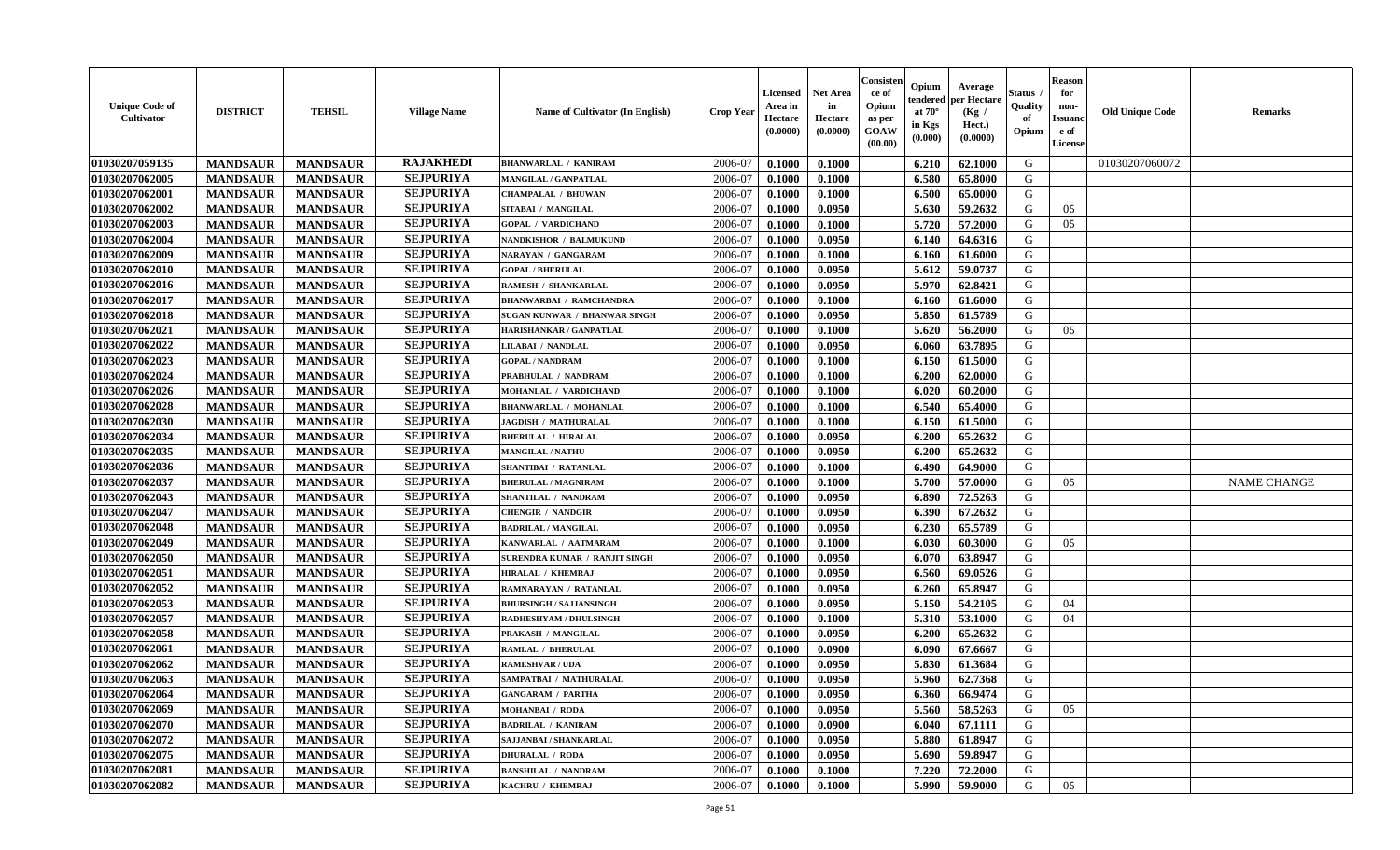| <b>Unique Code of</b><br><b>Cultivator</b> | <b>DISTRICT</b> | <b>TEHSIL</b>   | <b>Village Name</b> | Name of Cultivator (In English) | <b>Crop Year</b> | <b>Licensed</b><br>Area in<br>Hectare<br>(0.0000) | <b>Net Area</b><br>in<br>Hectare<br>(0.0000) | Consisteı<br>ce of<br>Opium<br>as per<br><b>GOAW</b><br>(00.00) | Opium<br>endered<br>at $70^\circ$<br>in Kgs<br>$(\mathbf{0.000})$ | Average<br>per Hectare<br>(Kg /<br>Hect.)<br>(0.0000) | Status<br>Quality<br>of<br>Opium | Reason<br>for<br>non-<br>Issuan<br>e of<br>License | <b>Old Unique Code</b> | <b>Remarks</b>     |
|--------------------------------------------|-----------------|-----------------|---------------------|---------------------------------|------------------|---------------------------------------------------|----------------------------------------------|-----------------------------------------------------------------|-------------------------------------------------------------------|-------------------------------------------------------|----------------------------------|----------------------------------------------------|------------------------|--------------------|
| 01030207062083                             | <b>MANDSAUR</b> | <b>MANDSAUR</b> | <b>SEJPURIYA</b>    | <b>SHYAMLAL / HARIRAM</b>       | 2006-07          | 0.1000                                            | 0.1050                                       |                                                                 | 6.280                                                             | 59.8095                                               | G                                |                                                    |                        |                    |
| 01030207062084                             | <b>MANDSAUR</b> | <b>MANDSAUR</b> | <b>SEJPURIYA</b>    | SITABAI / RATANLAL              | 2006-07          | 0.1000                                            | 0.1000                                       |                                                                 | 6.510                                                             | 65.1000                                               | G                                |                                                    |                        |                    |
| 01030207062085                             | <b>MANDSAUR</b> | <b>MANDSAUR</b> | <b>SEJPURIYA</b>    | <b>GOPAL / MOHANLAL</b>         | 2006-07          | 0.1000                                            | 0.1000                                       |                                                                 | 5.910                                                             | 59.1000                                               | G                                | 05                                                 |                        |                    |
| 01030207062086                             | <b>MANDSAUR</b> | <b>MANDSAUR</b> | <b>SEJPURIYA</b>    | <b>GOPAL / RAMCHANDRA</b>       | 2006-07          | 0.1000                                            | 0.0950                                       |                                                                 | 6.240                                                             | 65.6842                                               | G                                |                                                    |                        |                    |
| 01030207062087                             | <b>MANDSAUR</b> | <b>MANDSAUR</b> | <b>SEJPURIYA</b>    | <b>BHANWARIBAI / PANNALAL</b>   | 2006-07          | 0.1000                                            | 0.0950                                       |                                                                 | 6.330                                                             | 66.6316                                               | G                                |                                                    |                        |                    |
| 01030207062088                             | <b>MANDSAUR</b> | <b>MANDSAUR</b> | <b>SEJPURIYA</b>    | <b>DEUBAI/BHAGVAN</b>           | 2006-07          | 0.1000                                            | 0.0950                                       |                                                                 | 5.920                                                             | 62.3158                                               | G                                | 05                                                 |                        | <b>NAME CHANGE</b> |
| 01030207062090                             | <b>MANDSAUR</b> | <b>MANDSAUR</b> | <b>SEJPURIYA</b>    | <b>MANGUBAI/GORDHAN</b>         | 2006-07          | 0.1000                                            | 0.0950                                       |                                                                 | 5.810                                                             | 61.1579                                               | G                                |                                                    |                        |                    |
| 01030207062091                             | <b>MANDSAUR</b> | <b>MANDSAUR</b> | <b>SEJPURIYA</b>    | MANGIBAI / RAMLAL               | 2006-07          | 0.1000                                            | 0.0950                                       |                                                                 | 5.420                                                             | 57.0526                                               | G                                | 05                                                 |                        |                    |
| 01030207062092                             | <b>MANDSAUR</b> | <b>MANDSAUR</b> | <b>SEJPURIYA</b>    | <b>LALURAM / PYARCHANDRA</b>    | 2006-07          | 0.1000                                            | 0.0900                                       |                                                                 | 5.530                                                             | 61.4444                                               | G                                | 05                                                 |                        |                    |
| 01030207062094                             | <b>MANDSAUR</b> | <b>MANDSAUR</b> | <b>SEJPURIYA</b>    | PARMANAND / GANESHRAM           | 2006-07          | 0.1000                                            | 0.1000                                       |                                                                 | 6.650                                                             | 66.5000                                               | G                                |                                                    |                        |                    |
| 01030207062096                             | <b>MANDSAUR</b> | <b>MANDSAUR</b> | <b>SEJPURIYA</b>    | PYARIBAI / NANDRAM              | 2006-07          | 0.1000                                            | 0.1000                                       |                                                                 | 5.890                                                             | 58.9000                                               | G                                | 05                                                 |                        |                    |
| 01030207062098                             | <b>MANDSAUR</b> | <b>MANDSAUR</b> | <b>SEJPURIYA</b>    | PURILAL / BAGDIRAM              | 2006-07          | 0.1000                                            | 0.0900                                       |                                                                 | 5.490                                                             | 61.0000                                               | G                                | 05                                                 |                        |                    |
| 01030207062100                             | <b>MANDSAUR</b> | <b>MANDSAUR</b> | <b>SEJPURIYA</b>    | <b>KISHANLAL / BAGDIRAM</b>     | 2006-07          | 0.1000                                            | 0.0950                                       |                                                                 | 6.180                                                             | 65.0526                                               | G                                |                                                    |                        |                    |
| 01030207062105                             | <b>MANDSAUR</b> | <b>MANDSAUR</b> | <b>SEJPURIYA</b>    | SHIVLAL / SAMRATHLAL            | 2006-07          | 0.1000                                            | 0.1000                                       |                                                                 | 5.970                                                             | 59.7000                                               | G                                | 05                                                 |                        |                    |
| 01030207062106                             | <b>MANDSAUR</b> | <b>MANDSAUR</b> | <b>SEJPURIYA</b>    | <b>BAGDIRAM / NANURAM</b>       | 2006-07          | 0.1000                                            | 0.1000                                       |                                                                 | 5.710                                                             | 57.1000                                               | G                                | 05                                                 |                        |                    |
| 01030207062108                             | <b>MANDSAUR</b> | <b>MANDSAUR</b> | <b>SEJPURIYA</b>    | <b>DEVRAM / BHAGIRATH</b>       | 2006-07          | 0.1000                                            | 0.1000                                       |                                                                 | 5.950                                                             | 59.5000                                               | G                                | 05                                                 |                        |                    |
| 01030207062109                             | <b>MANDSAUR</b> | <b>MANDSAUR</b> | <b>SEJPURIYA</b>    | <b>BHAGIRATH / SUKHA</b>        | 2006-07          | 0.1000                                            | 0.1000                                       |                                                                 | 5.510                                                             | 55.1000                                               | G                                | 04                                                 |                        |                    |
| 01030207062112                             | <b>MANDSAUR</b> | <b>MANDSAUR</b> | <b>SEJPURIYA</b>    | <b>RUGNATH / BHUVNISINGH</b>    | 2006-07          | 0.1000                                            | 0.0950                                       |                                                                 | 6.100                                                             | 64.2105                                               | G                                |                                                    |                        |                    |
| 01030207062118                             | <b>MANDSAUR</b> | <b>MANDSAUR</b> | <b>SEJPURIYA</b>    | PRATAPBAI / BIHARILAL           | 2006-07          | 0.1000                                            | 0.0950                                       |                                                                 | 5.940                                                             | 62.5263                                               | G                                |                                                    |                        |                    |
| 01030207062122                             | <b>MANDSAUR</b> | <b>MANDSAUR</b> | <b>SEJPURIYA</b>    | <b>RATAN / PARTHA</b>           | 2006-07          | 0.1000                                            | 0.0950                                       |                                                                 | 6.320                                                             | 66.5263                                               | G                                |                                                    |                        |                    |
| 01030207062123                             | <b>MANDSAUR</b> | <b>MANDSAUR</b> | <b>SEJPURIYA</b>    | <b>DEVA / BALMUKAND</b>         | 2006-07          | 0.1000                                            | 0.1000                                       |                                                                 | 6.460                                                             | 64.6000                                               | G                                |                                                    |                        |                    |
| 01030207062131                             | <b>MANDSAUR</b> | <b>MANDSAUR</b> | <b>SEJPURIYA</b>    | <b>DEUBAI/KANIRAM</b>           | 2006-07          | 0.1000                                            | 0.0950                                       |                                                                 | 5.580                                                             | 58.7368                                               | G                                | 05                                                 |                        |                    |
| 01030207062135                             | <b>MANDSAUR</b> | <b>MANDSAUR</b> | <b>SEJPURIYA</b>    | MOHANBAI / MOHANLAL             | 2006-07          | 0.1000                                            | 0.1000                                       |                                                                 | 6.070                                                             | 60.7000                                               | G                                |                                                    |                        |                    |
| 01030207062146                             | <b>MANDSAUR</b> | <b>MANDSAUR</b> | <b>SEJPURIYA</b>    | PUNAMCHANDRA / NANDRAM          | 2006-07          | 0.1000                                            | 0.1000                                       |                                                                 | 5.400                                                             | 54.0000                                               | G                                | 04                                                 |                        |                    |
| 01030207062060                             | <b>MANDSAUR</b> | <b>MANDSAUR</b> | <b>SEJPURIYA</b>    | <b>BADRILAL / KESHURAM</b>      | 2006-07          | 0.1000                                            | 0.0950                                       |                                                                 | 6.440                                                             | 67.7895                                               | G                                |                                                    |                        |                    |
| 01030207062111                             | <b>MANDSAUR</b> | <b>MANDSAUR</b> | <b>SEJPURIYA</b>    | PANNALAL / BHERA                | 2006-07          | 0.1000                                            | 0.1000                                       |                                                                 | 6.100                                                             | 61.0000                                               | G                                |                                                    |                        |                    |
| 01030207062140                             | <b>MANDSAUR</b> | <b>MANDSAUR</b> | <b>SEJPURIYA</b>    | KANHAIYALAL / BHERA             | 2006-07          | 0.1000                                            | 0.1000                                       |                                                                 | 5.900                                                             | 59.0000                                               | G                                | 05                                                 |                        |                    |
| 01030207062040                             | <b>MANDSAUR</b> | <b>MANDSAUR</b> | <b>SEJPURIYA</b>    | <b>BALURAM / BAGDIRAM</b>       | 2006-07          | 0.1000                                            | 0.0950                                       |                                                                 | 6.160                                                             | 64.8421                                               | G                                |                                                    |                        |                    |
| 01030207062038                             | <b>MANDSAUR</b> | <b>MANDSAUR</b> | <b>SEJPURIYA</b>    | JASWANT SINGH / BEGAM SINGH     | 2006-07          | 0.1000                                            | 0.0950                                       |                                                                 | 5.870                                                             | 61.7895                                               | G                                |                                                    |                        |                    |
| 01030207062093                             | <b>MANDSAUR</b> | <b>MANDSAUR</b> | <b>SEJPURIYA</b>    | <b>GORDHAN / KHESHURAM</b>      | 2006-07          | 0.1000                                            | 0.0950                                       |                                                                 | 5.600                                                             | 58.9474                                               | G                                | 05                                                 |                        |                    |
| 01030207062104                             | <b>MANDSAUR</b> | <b>MANDSAUR</b> | <b>SEJPURIYA</b>    | <b>MADAN / ONKAR</b>            | 2006-07          | 0.1000                                            | 0.1000                                       |                                                                 | 6.200                                                             | 62.0000                                               | G                                |                                                    |                        |                    |
| 01030207062129                             | <b>MANDSAUR</b> | <b>MANDSAUR</b> | <b>SEJPURIYA</b>    | <b>JAMNABAI/NANDA</b>           | 2006-07          | 0.1000                                            | 0.1000                                       |                                                                 | 5.790                                                             | 57.9000                                               | G                                |                                                    |                        |                    |
| 01030207062006                             | <b>MANDSAUR</b> | <b>MANDSAUR</b> | <b>SEJPURIYA</b>    | <b>GITABAI / JIVRAM</b>         | 2006-07          | 0.1000                                            | 0.0950                                       |                                                                 | 5.790                                                             | 60.9474                                               | G                                |                                                    |                        |                    |
| 01030207062089                             | <b>MANDSAUR</b> | <b>MANDSAUR</b> | <b>SEJPURIYA</b>    | <b>MOHANGIR / BHERUGIR</b>      | 2006-07          | 0.1000                                            | 0.0950                                       |                                                                 | 4.760                                                             | 50.1053                                               | G                                | 04                                                 |                        |                    |
| 01030207062044                             | <b>MANDSAUR</b> | <b>MANDSAUR</b> | <b>SEJPURIYA</b>    | <b>BHERULAL / KISHANLAL</b>     | 2006-07          | 0.1000                                            | 0.1000                                       |                                                                 | 5.820                                                             | 58.2000                                               | G                                |                                                    |                        |                    |
| 01030207062076                             | <b>MANDSAUR</b> | <b>MANDSAUR</b> | <b>SEJPURIYA</b>    | KHUMAN SINGH / GOVIND SINGH     | 2006-07          | 0.1000                                            | 0.1000                                       |                                                                 | $6.060$                                                           | 60.6000                                               | G                                |                                                    |                        |                    |
| 01030207062153                             | <b>MANDSAUR</b> | <b>MANDSAUR</b> | <b>SEJPURIYA</b>    | <b>KAMLABAI / NANDGIR</b>       | 2006-07          | 0.1000                                            | 0.0950                                       |                                                                 | 5.570                                                             | 58.6316                                               | G                                | 05                                                 | 01060208040051         |                    |
| 01030207062141                             | <b>MANDSAUR</b> | <b>MANDSAUR</b> | <b>SEJPURIYA</b>    | <b>CHENSINGH / SAJJANSINGH</b>  | 2006-07          | 0.1000                                            | 0.0950                                       |                                                                 | 6.370                                                             | 67.0526                                               | G                                |                                                    | 01020104031051         |                    |
| 01030208064003                             | <b>MANDSAUR</b> | <b>DALODA</b>   | <b>TOLKHEDI</b>     | <b>GANESHARAM / UDA</b>         | 2006-07          | 0.1000                                            | 0.0950                                       |                                                                 | 5.740                                                             | 60.4211                                               | G                                |                                                    |                        |                    |
| 01030208064001                             | <b>MANDSAUR</b> | <b>DALODA</b>   | <b>TOLKHEDI</b>     | PRITHVIRAJ / BHUVAN             | 2006-07          | 0.1000                                            | 0.1000                                       |                                                                 | 5.050                                                             | 50.5000                                               | G                                | 04                                                 |                        |                    |
| 01030208064007                             | <b>MANDSAUR</b> | <b>DALODA</b>   | <b>TOLKHEDI</b>     | <b>NANDA / GULAB</b>            | 2006-07          | 0.1000                                            | 0.0950                                       |                                                                 | 5.460                                                             | 57.4737                                               | G                                |                                                    |                        |                    |
| 01030208064009                             | <b>MANDSAUR</b> | <b>DALODA</b>   | <b>TOLKHEDI</b>     | RAMPRATAP / HEMARAJ             | 2006-07          | 0.1000                                            | 0.0950                                       |                                                                 | 5.990                                                             | 63.0526                                               | G                                | 05                                                 |                        |                    |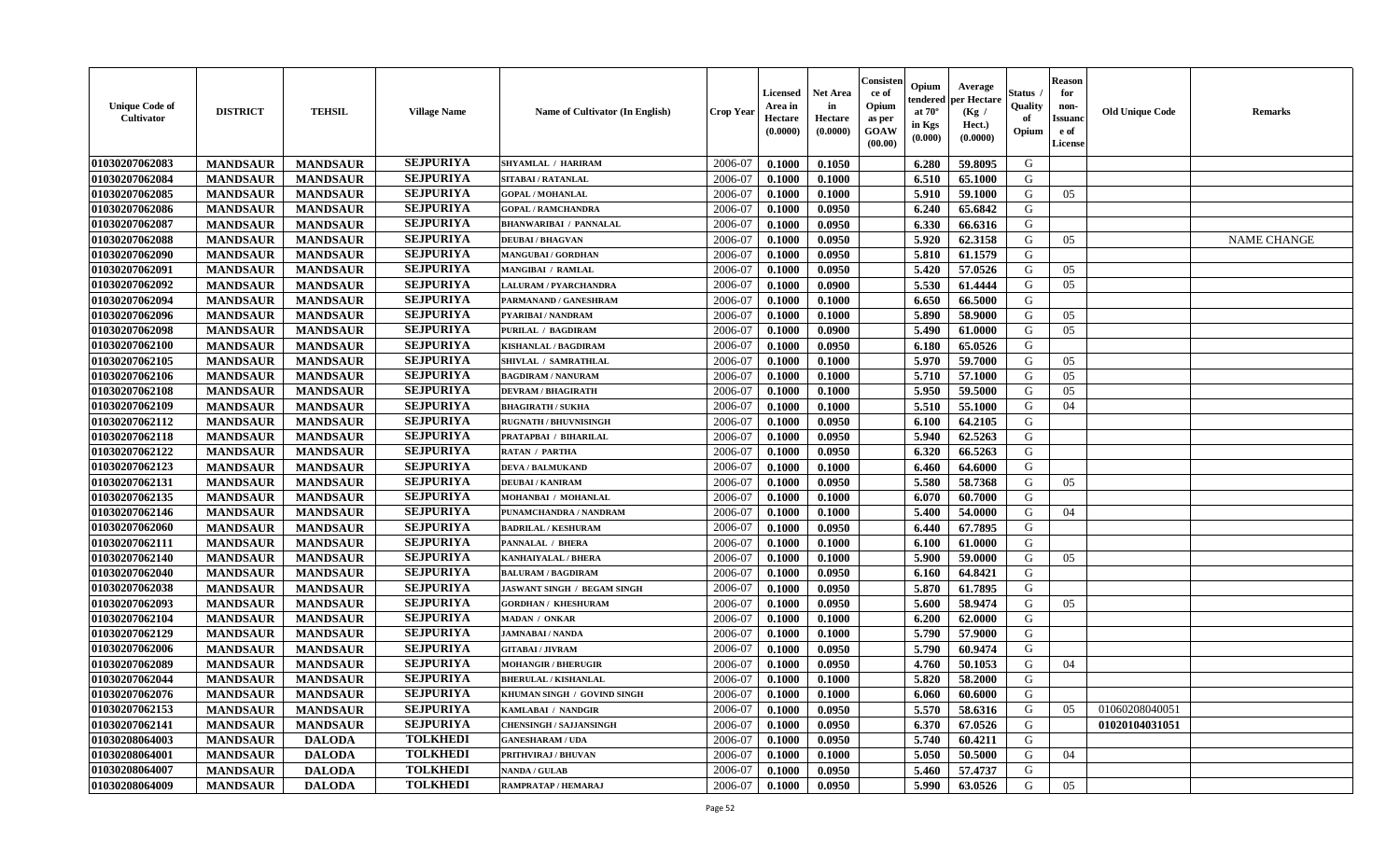| <b>Unique Code of</b><br><b>Cultivator</b> | <b>DISTRICT</b> | <b>TEHSIL</b> | <b>Village Name</b> | Name of Cultivator (In English)  | <b>Crop Year</b> | <b>Licensed</b><br>Area in<br>Hectare<br>(0.0000) | <b>Net Area</b><br>in<br>Hectare<br>(0.0000) | Consister<br>ce of<br>Opium<br>as per<br><b>GOAW</b><br>(00.00) | Opium<br>endered<br>at $70^\circ$<br>in Kgs<br>$(\mathbf{0.000})$ | Average<br>per Hectare<br>(Kg /<br>Hect.)<br>(0.0000) | Status<br>Quality<br>of<br>Opium | <b>Reason</b><br>for<br>non-<br><b>Issuano</b><br>e of<br>License | <b>Old Unique Code</b> | <b>Remarks</b>     |
|--------------------------------------------|-----------------|---------------|---------------------|----------------------------------|------------------|---------------------------------------------------|----------------------------------------------|-----------------------------------------------------------------|-------------------------------------------------------------------|-------------------------------------------------------|----------------------------------|-------------------------------------------------------------------|------------------------|--------------------|
| 01030208064011                             | <b>MANDSAUR</b> | <b>DALODA</b> | <b>TOLKHEDI</b>     | <b>DEVAKARAN / RADHAKISHAN</b>   | 2006-07          | 0.1000                                            | 0.0950                                       |                                                                 | 5.330                                                             | 56.1053                                               | G                                | 05                                                                |                        |                    |
| 01030208064012                             | <b>MANDSAUR</b> | <b>DALODA</b> | <b>TOLKHEDI</b>     | LAXMINARAYAN / MANGILAL          | 2006-07          | 0.1000                                            | 0.1000                                       |                                                                 | 5.980                                                             | 59.8000                                               | G                                |                                                                   |                        |                    |
| 01030208064013                             | <b>MANDSAUR</b> | <b>DALODA</b> | <b>TOLKHEDI</b>     | <b>BHUVAN / GOPAL</b>            | 2006-07          | 0.1000                                            | 0.1000                                       |                                                                 | 5.960                                                             | 59.6000                                               | G                                |                                                                   |                        | <b>NAME CHANGE</b> |
| 01030208064017                             | <b>MANDSAUR</b> | <b>DALODA</b> | <b>TOLKHEDI</b>     | KACHARULAL / GOVINDARAM          | 2006-07          | 0.1000                                            | 0.1000                                       |                                                                 | 5.760                                                             | 57.6000                                               | G                                |                                                                   |                        |                    |
| 01030208064022                             | <b>MANDSAUR</b> | <b>DALODA</b> | <b>TOLKHEDI</b>     | <b>DALURAM / BHERULAL</b>        | 2006-07          | 0.1000                                            | 0.1050                                       |                                                                 | 5.860                                                             | 55.8095                                               | G                                | 04                                                                |                        |                    |
| 01030208064021                             | <b>MANDSAUR</b> | <b>DALODA</b> | <b>TOLKHEDI</b>     | <b>MAGULAL / DEVA</b>            | 2006-07          | 0.1000                                            | 0.0950                                       |                                                                 | 5.080                                                             | 53.4737                                               | G                                | 04                                                                |                        |                    |
| 01030208064020                             | <b>MANDSAUR</b> | <b>DALODA</b> | <b>TOLKHEDI</b>     | <b>MOHANALAL / BAVARU</b>        | 2006-07          | 0.1000                                            | 0.0950                                       |                                                                 | 5.870                                                             | 61.7895                                               | G                                |                                                                   |                        |                    |
| 01030208064023                             | <b>MANDSAUR</b> | <b>DALODA</b> | <b>TOLKHEDI</b>     | KALU / BHAGCHANDRA               | 2006-07          | 0.1000                                            | 0.0950                                       |                                                                 | 5.890                                                             | 62.0000                                               | G                                |                                                                   |                        |                    |
| 01030208064025                             | <b>MANDSAUR</b> | <b>DALODA</b> | <b>TOLKHEDI</b>     | HUKUMASINGH / CHIMANASINGH       | 2006-07          | 0.1000                                            | 0.1000                                       |                                                                 | 6.570                                                             | 65.7000                                               | G                                |                                                                   |                        |                    |
| 01030208065161                             | <b>MANDSAUR</b> | <b>DALODA</b> | <b>AKODARA</b>      | SAJJANALAL / UDAYALAL            | 2006-07          | 0.1000                                            | 0.0950                                       |                                                                 | 6.880                                                             | 72.4211                                               | G                                |                                                                   |                        |                    |
| 01030208065001                             | <b>MANDSAUR</b> | <b>DALODA</b> | <b>AKODARA</b>      | NABINUR / MOHAMMAD HUSSAIN       | 2006-07          | 0.1000                                            | 0.0950                                       |                                                                 | 6.840                                                             | 72.0000                                               | G                                |                                                                   |                        |                    |
| 01030208065002                             | <b>MANDSAUR</b> | <b>DALODA</b> | <b>AKODARA</b>      | JAWARLAL / SHANKARLAL            | 2006-07          | 0.1000                                            | 0.0950                                       |                                                                 | 5.760                                                             | 60.6316                                               | G                                |                                                                   |                        |                    |
| 01030208065006                             | <b>MANDSAUR</b> | <b>DALODA</b> | <b>AKODARA</b>      | <b>RAMESHVAR / KACHARU</b>       | 2006-07          | 0.1000                                            | 0.1000                                       |                                                                 | 6.550                                                             | 65.5000                                               | G                                |                                                                   |                        |                    |
| 01030208065007                             | <b>MANDSAUR</b> | <b>DALODA</b> | <b>AKODARA</b>      | KANHAIYALAL / KACHARU            | 2006-07          | 0.1000                                            | 0.0950                                       |                                                                 | 6.360                                                             | 66.9474                                               | G                                |                                                                   |                        |                    |
| 01030208065008                             | <b>MANDSAUR</b> | <b>DALODA</b> | <b>AKODARA</b>      | DHANARAJ / BHERULAL GAYARI       | 2006-07          | 0.1000                                            | 0.0950                                       |                                                                 | 5.970                                                             | 62.8421                                               | G                                |                                                                   |                        |                    |
| 01030208065009                             | <b>MANDSAUR</b> | <b>DALODA</b> | <b>AKODARA</b>      | <b>BAPULAL / BHAIRULAL TAILI</b> | 2006-07          | 0.1000                                            | 0.0950                                       |                                                                 | 5.820                                                             | 61.2632                                               | G                                |                                                                   |                        |                    |
| 01030208065010                             | <b>MANDSAUR</b> | <b>DALODA</b> | <b>AKODARA</b>      | RAMNIWAS / RADHESHYAM            | 2006-07          | 0.1000                                            | 0.1000                                       |                                                                 | 6.270                                                             | 62.7000                                               | G                                |                                                                   |                        |                    |
| 01030208065012                             | <b>MANDSAUR</b> | <b>DALODA</b> | <b>AKODARA</b>      | <b>KARULAL / BADRILAL</b>        | 2006-07          | 0.1000                                            | 0.0950                                       |                                                                 | 6.090                                                             | 64.1053                                               | G                                |                                                                   |                        |                    |
| 01030208065013                             | <b>MANDSAUR</b> | <b>DALODA</b> | <b>AKODARA</b>      | <b>MUNNIBAI/BALARAM</b>          | 2006-07          | 0.1000                                            | 0.0950                                       |                                                                 | 6.120                                                             | 64.4211                                               | G                                |                                                                   |                        |                    |
| 01030208065014                             | <b>MANDSAUR</b> | <b>DALODA</b> | <b>AKODARA</b>      | <b>GORDHAN / RAMCHANDRA</b>      | 2006-07          | 0.1000                                            | 0.0950                                       |                                                                 | 5.630                                                             | 59.2632                                               | G                                |                                                                   |                        |                    |
| 01030208065017                             | <b>MANDSAUR</b> | <b>DALODA</b> | <b>AKODARA</b>      | <b>BALARAM / BHANWARLAL</b>      | 2006-07          | 0.1000                                            | 0.1000                                       |                                                                 | 6.640                                                             | 66.4000                                               | G                                |                                                                   |                        |                    |
| 01030208065018                             | <b>MANDSAUR</b> | <b>DALODA</b> | <b>AKODARA</b>      | KARULAL / BHANWARLAL             | 2006-07          | 0.1000                                            | 0.0950                                       |                                                                 | 6.230                                                             | 65.5789                                               | G                                |                                                                   |                        |                    |
| 01030208065020                             | <b>MANDSAUR</b> | <b>DALODA</b> | <b>AKODARA</b>      | <b>BALARAM / RAMLAL</b>          | 2006-07          | 0.1000                                            | 0.0950                                       |                                                                 | 6.020                                                             | 63.3684                                               | G                                |                                                                   |                        |                    |
| 01030208065021                             | <b>MANDSAUR</b> | <b>DALODA</b> | <b>AKODARA</b>      | LACHIRAM / RAMCHANDRAA           | 2006-07          | 0.1000                                            | 0.1050                                       |                                                                 | 6.960                                                             | 66.2857                                               | G                                |                                                                   |                        |                    |
| 01030208065022                             | <b>MANDSAUR</b> | <b>DALODA</b> | <b>AKODARA</b>      | <b>BHULIBAI / ONKAR</b>          | 2006-07          | 0.1000                                            | 0.1000                                       |                                                                 | 5.860                                                             | 58.6000                                               | G                                |                                                                   |                        |                    |
| 01030208065023                             | <b>MANDSAUR</b> | <b>DALODA</b> | <b>AKODARA</b>      | <b>DHAPUBAI/BHANVARLAL</b>       | 2006-07          | 0.1000                                            | 0.1000                                       |                                                                 | 6.040                                                             | 60.4000                                               | G                                |                                                                   |                        |                    |
| 01030208065026                             | <b>MANDSAUR</b> | <b>DALODA</b> | <b>AKODARA</b>      | <b>MODIRAM / NANURAM</b>         | 2006-07          | 0.1000                                            | 0.0950                                       |                                                                 | 6.160                                                             | 64.8421                                               | G                                |                                                                   |                        |                    |
| 01030208065029                             | <b>MANDSAUR</b> | <b>DALODA</b> | <b>AKODARA</b>      | <b>BHANWARLAL / RAJARAM</b>      | 2006-07          | 0.1000                                            | 0.0950                                       |                                                                 | 6.270                                                             | 66.0000                                               | G                                |                                                                   |                        |                    |
| 01030208065031                             | <b>MANDSAUR</b> | <b>DALODA</b> | <b>AKODARA</b>      | <b>AHMAD NUR / MOHD. HUSSAIN</b> | 2006-07          | 0.1000                                            | 0.0950                                       |                                                                 | 5.660                                                             | 59.5789                                               | G                                |                                                                   |                        |                    |
| 01030208065032                             | <b>MANDSAUR</b> | <b>DALODA</b> | <b>AKODARA</b>      | SHNKARALAL / DHANNA BAVARI       | 2006-07          | 0.1000                                            | 0.1000                                       |                                                                 | 6.540                                                             | 65.4000                                               | G                                |                                                                   |                        |                    |
| 01030208065033                             | <b>MANDSAUR</b> | <b>DALODA</b> | <b>AKODARA</b>      | KANTABAI / FULCHAND              | 2006-07          | 0.1000                                            | 0.0950                                       |                                                                 | 6.520                                                             | 68.6316                                               | G                                |                                                                   |                        |                    |
| 01030208065034                             | <b>MANDSAUR</b> | <b>DALODA</b> | <b>AKODARA</b>      | <b>LAXMINARAYAN / KISHAN</b>     | 2006-07          | 0.1000                                            | 0.0950                                       |                                                                 | 5.710                                                             | 60.1053                                               | G                                |                                                                   |                        |                    |
| 01030208065035                             | <b>MANDSAUR</b> | <b>DALODA</b> | <b>AKODARA</b>      | LALUPRASAD / BHUWANIRAM          | 2006-07          | 0.1000                                            | 0.1000                                       |                                                                 | 6.780                                                             | 67.8000                                               | G                                |                                                                   |                        |                    |
| 01030208065036                             | <b>MANDSAUR</b> | <b>DALODA</b> | <b>AKODARA</b>      | PRAKASH / BHUWANIRAM             | 2006-07          | 0.1000                                            | 0.0950                                       |                                                                 | 6.170                                                             | 64.9474                                               | G                                |                                                                   |                        |                    |
| 01030208065038                             | <b>MANDSAUR</b> | <b>DALODA</b> | <b>AKODARA</b>      | <b>GANAPAT / BHAGIRATH</b>       | 2006-07          | 0.1000                                            | 0.0950                                       |                                                                 | 6.130                                                             | 64.5263                                               | G                                |                                                                   |                        |                    |
| 01030208065039                             | <b>MANDSAUR</b> | <b>DALODA</b> | AKODARA             | <b>MANGILAL / DEVRAM</b>         | 2006-07          | 0.1000                                            | 0.0950                                       |                                                                 | 6.190                                                             | 65.1579                                               | G                                |                                                                   |                        |                    |
| 01030208065040                             | <b>MANDSAUR</b> | <b>DALODA</b> | <b>AKODARA</b>      | RAJKUNWARBAI / DOULATRAM         | 2006-07          | 0.1000                                            | 0.0950                                       |                                                                 | 6.560                                                             | 69.0526                                               | G                                |                                                                   |                        |                    |
| 01030208065041                             | <b>MANDSAUR</b> | <b>DALODA</b> | <b>AKODARA</b>      | <b>JAGDISH / BHUWANIRAM</b>      | 2006-07          | 0.1000                                            | 0.0950                                       |                                                                 | 5.530                                                             | 58.2105                                               | G                                |                                                                   |                        |                    |
| 01030208065042                             | <b>MANDSAUR</b> | <b>DALODA</b> | <b>AKODARA</b>      | <b>UDAYALAL / RAMESHVAR</b>      | 2006-07          | 0.1000                                            | 0.0950                                       |                                                                 | 5.770                                                             | 60.7368                                               | G                                |                                                                   |                        |                    |
| 01030208065043                             | <b>MANDSAUR</b> | <b>DALODA</b> | <b>AKODARA</b>      | VARADICHANDRA / BHAIRULAL BHIL   | 2006-07          | 0.1000                                            | 0.1050                                       |                                                                 | 6.570                                                             | 62.5714                                               | G                                |                                                                   |                        |                    |
| 01030208065044                             | <b>MANDSAUR</b> | <b>DALODA</b> | <b>AKODARA</b>      | RAMPRASAD / SALAGRAM             | 2006-07          | 0.1000                                            | 0.1050                                       |                                                                 | 6.230                                                             | 59.3333                                               | G                                |                                                                   |                        |                    |
| 01030208065048                             | <b>MANDSAUR</b> | <b>DALODA</b> | <b>AKODARA</b>      | <b>BASHILAL / BAPULAL</b>        | 2006-07          | 0.1000                                            | 0.0950                                       |                                                                 | 5.600                                                             | 58.9474                                               | G                                |                                                                   |                        |                    |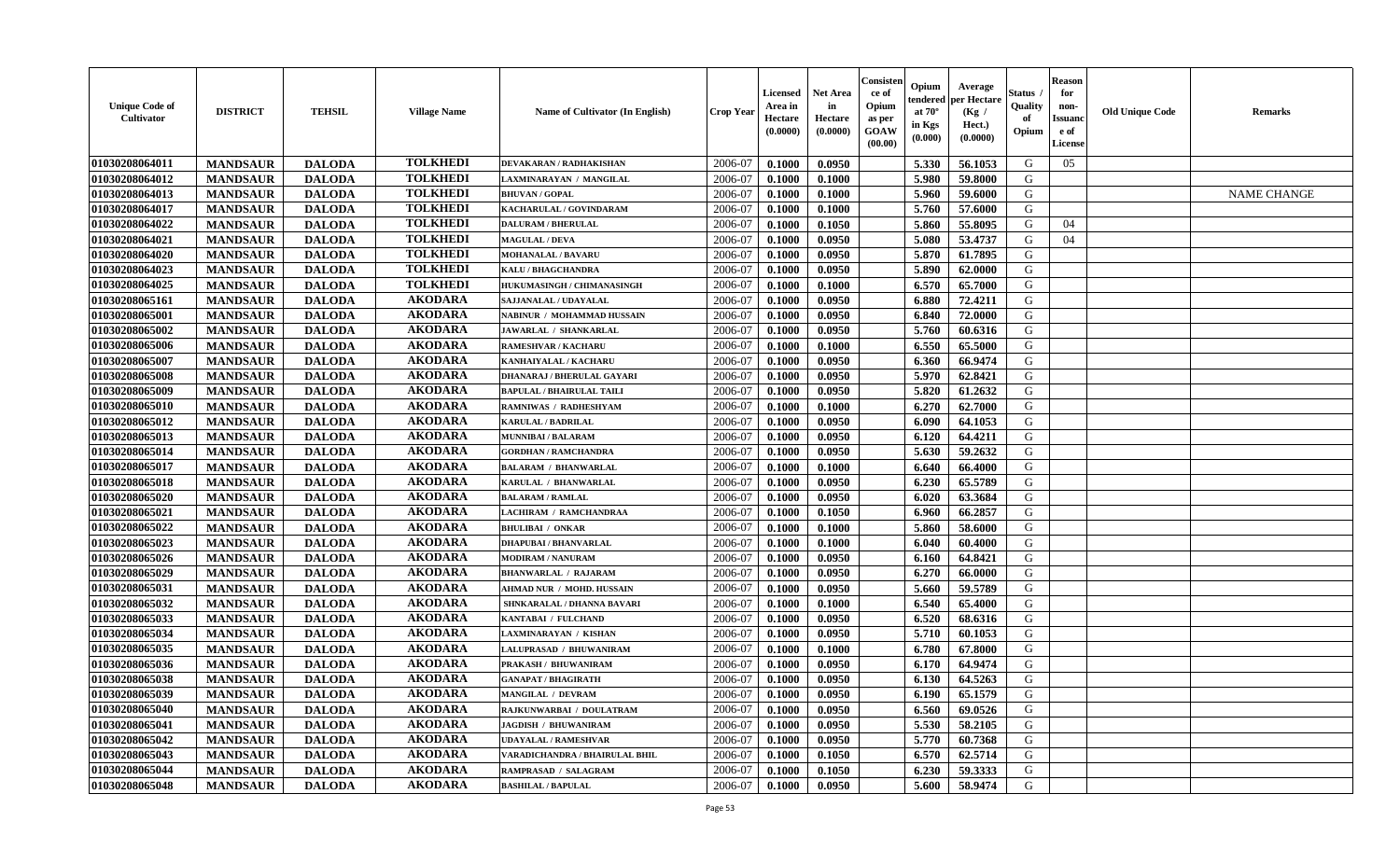| <b>Unique Code of</b><br><b>Cultivator</b> | <b>DISTRICT</b> | <b>TEHSIL</b> | <b>Village Name</b> | Name of Cultivator (In English)  | <b>Crop Year</b> | <b>Licensed</b><br>Area in<br>Hectare<br>(0.0000) | Net Area<br>in<br>Hectare<br>(0.0000) | Consisteı<br>ce of<br>Opium<br>as per<br>GOAW<br>(00.00) | Opium<br>endered<br>at $70^\circ$<br>in Kgs<br>(0.000) | Average<br>per Hectare<br>(Kg /<br>Hect.)<br>(0.0000) | Status<br>Quality<br>of<br>Opium | <b>Reason</b><br>for<br>non-<br><b>Issuand</b><br>e of<br>License | <b>Old Unique Code</b> | Remarks |
|--------------------------------------------|-----------------|---------------|---------------------|----------------------------------|------------------|---------------------------------------------------|---------------------------------------|----------------------------------------------------------|--------------------------------------------------------|-------------------------------------------------------|----------------------------------|-------------------------------------------------------------------|------------------------|---------|
| 01030208065049                             | <b>MANDSAUR</b> | <b>DALODA</b> | <b>AKODARA</b>      | <b>BALAKRISHN / KACHARU BHIL</b> | 2006-07          | 0.1000                                            | 0.0950                                |                                                          | 6.080                                                  | 64.0000                                               | G                                |                                                                   |                        |         |
| 01030208065052                             | <b>MANDSAUR</b> | <b>DALODA</b> | <b>AKODARA</b>      | SATYANRAYAN / MANGILAL           | 2006-07          | 0.1000                                            | 0.0950                                |                                                          | 6.190                                                  | 65.1579                                               | G                                |                                                                   |                        |         |
| 01030208065053                             | <b>MANDSAUR</b> | <b>DALODA</b> | <b>AKODARA</b>      | <b>DHAPUBAI / SHANTILAL</b>      | 2006-07          | 0.1000                                            | 0.1000                                |                                                          | 6.020                                                  | 60.2000                                               | G                                |                                                                   |                        |         |
| 01030208065055                             | <b>MANDSAUR</b> | <b>DALODA</b> | <b>AKODARA</b>      | <b>BHUWANIRAM / RAMLAL</b>       | 2006-07          | 0.1000                                            | 0.1000                                |                                                          | 6.040                                                  | 60.4000                                               | G                                |                                                                   |                        |         |
| 01030208065057                             | <b>MANDSAUR</b> | <b>DALODA</b> | <b>AKODARA</b>      | <b>BAPULAL / DHANNA BAVARI</b>   | 2006-07          | 0.1000                                            | 0.1000                                |                                                          | 6.140                                                  | 61.4000                                               | G                                |                                                                   |                        |         |
| 01030208065058                             | <b>MANDSAUR</b> | <b>DALODA</b> | <b>AKODARA</b>      | <b>SURESH / CHAINRAM</b>         | 2006-07          | 0.1000                                            | 0.1000                                |                                                          | 6.800                                                  | 68.0000                                               | G                                |                                                                   |                        |         |
| 01030208065064                             | <b>MANDSAUR</b> | <b>DALODA</b> | <b>AKODARA</b>      | MOHAMMAD / ISMAIL                | 2006-07          | 0.1000                                            | 0.0950                                |                                                          | 5.760                                                  | 60.6316                                               | G                                |                                                                   |                        |         |
| 01030208065065                             | <b>MANDSAUR</b> | <b>DALODA</b> | <b>AKODARA</b>      | <b>BALARAM / GANGARAM</b>        | 2006-07          | 0.1000                                            | 0.0950                                |                                                          | 6.440                                                  | 67.7895                                               | G                                |                                                                   |                        |         |
| 01030208065066                             | <b>MANDSAUR</b> | <b>DALODA</b> | <b>AKODARA</b>      | <b>BADRILAL / HIRALAL</b>        | 2006-07          | 0.1000                                            | 0.0950                                |                                                          | 6.400                                                  | 67.3684                                               | G                                |                                                                   |                        |         |
| 01030208065067                             | <b>MANDSAUR</b> | <b>DALODA</b> | <b>AKODARA</b>      | <b>MANGILAL / BHAGCHAND</b>      | 2006-07          | 0.1000                                            | 0.0950                                |                                                          | 6.410                                                  | 67.4737                                               | G                                |                                                                   |                        |         |
| 01030208065068                             | <b>MANDSAUR</b> | <b>DALODA</b> | <b>AKODARA</b>      | NANDLAL / KISHANLAL              | 2006-07          | 0.1000                                            | 0.0950                                |                                                          | 6.470                                                  | 68.1053                                               | G                                |                                                                   |                        |         |
| 01030208065069                             | <b>MANDSAUR</b> | <b>DALODA</b> | <b>AKODARA</b>      | <b>SUBHASH / BHUWANIRAM</b>      | 2006-07          | 0.1000                                            | 0.0950                                |                                                          | 6.300                                                  | 66.3158                                               | G                                |                                                                   |                        |         |
| 01030208065070                             | <b>MANDSAUR</b> | <b>DALODA</b> | <b>AKODARA</b>      | DEVENDR KUMAR / RAMCHANDRA       | 2006-07          | 0.1000                                            | 0.0950                                |                                                          | 5.970                                                  | 62.8421                                               | G                                |                                                                   |                        |         |
| 01030208065071                             | <b>MANDSAUR</b> | <b>DALODA</b> | <b>AKODARA</b>      | <b>BHUVANIRAM / SURATARAM</b>    | 2006-07          | 0.1000                                            | 0.1000                                |                                                          | 6.050                                                  | 60.5000                                               | G                                |                                                                   |                        |         |
| 01030208065075                             | <b>MANDSAUR</b> | <b>DALODA</b> | <b>AKODARA</b>      | GIRDHARI / HAJARI                | 2006-07          | 0.1000                                            | 0.1000                                |                                                          | 6.300                                                  | 63.0000                                               | $\mathbf G$                      |                                                                   |                        |         |
| 01030208065078                             | <b>MANDSAUR</b> | <b>DALODA</b> | <b>AKODARA</b>      | RAMCHANDRIBAI / NATHULAL         | 2006-07          | 0.1000                                            | 0.0950                                |                                                          | 5.810                                                  | 61.1579                                               | G                                |                                                                   |                        |         |
| 01030208065080                             | <b>MANDSAUR</b> | <b>DALODA</b> | <b>AKODARA</b>      | JAGDISH / UMMEDRAM               | 2006-07          | 0.1000                                            | 0.1000                                |                                                          | 6.000                                                  | 60.0000                                               | G                                |                                                                   |                        |         |
| 01030208065081                             | <b>MANDSAUR</b> | <b>DALODA</b> | <b>AKODARA</b>      | <b>DALURAM / BHUWANIRAM</b>      | 2006-07          | 0.1000                                            | 0.0950                                |                                                          | 5.800                                                  | 61.0526                                               | G                                |                                                                   |                        |         |
| 01030208065082                             | <b>MANDSAUR</b> | <b>DALODA</b> | <b>AKODARA</b>      | RAMESHVAR / HIRALAL              | 2006-07          | 0.1000                                            | 0.0950                                |                                                          | 5.860                                                  | 61.6842                                               | G                                |                                                                   |                        |         |
| 01030208065083                             | <b>MANDSAUR</b> | <b>DALODA</b> | <b>AKODARA</b>      | VINOD KUMAR / BHANWARLAL         | 2006-07          | 0.1000                                            | 0.0950                                |                                                          | 6.650                                                  | 70.0000                                               | G                                |                                                                   |                        |         |
| 01030208065084                             | <b>MANDSAUR</b> | <b>DALODA</b> | <b>AKODARA</b>      | NANDA / SURATRAM                 | 2006-07          | 0.1000                                            | 0.1000                                |                                                          | 6.250                                                  | 62.5000                                               | G                                |                                                                   |                        |         |
| 01030208065086                             | <b>MANDSAUR</b> | <b>DALODA</b> | <b>AKODARA</b>      | <b>BHAIRU / GANGARAM</b>         | 2006-07          | 0.1000                                            | 0.1000                                |                                                          | 6.120                                                  | 61.2000                                               | G                                |                                                                   |                        |         |
| 01030208065087                             | <b>MANDSAUR</b> | <b>DALODA</b> | <b>AKODARA</b>      | RAJENDRA / BHANWARLAL            | 2006-07          | 0.1000                                            | 0.0950                                |                                                          | 5.850                                                  | 61.5789                                               | G                                |                                                                   |                        |         |
| 01030208065088                             | <b>MANDSAUR</b> | <b>DALODA</b> | <b>AKODARA</b>      | <b>DHANA / CHAMNA</b>            | 2006-07          | 0.1000                                            | 0.0950                                |                                                          | 5.810                                                  | 61.1579                                               | G                                |                                                                   |                        |         |
| 01030208065090                             | <b>MANDSAUR</b> | <b>DALODA</b> | <b>AKODARA</b>      | <b>SHRILAL / SALAGRAM</b>        | 2006-07          | 0.1000                                            | 0.0900                                |                                                          | 5.420                                                  | 60.2222                                               | G                                |                                                                   |                        |         |
| 01030208065091                             | <b>MANDSAUR</b> | <b>DALODA</b> | <b>AKODARA</b>      | <b>INDRAJIT / SAJJANALAL</b>     | 2006-07          | 0.1000                                            | 0.0950                                |                                                          | 6.050                                                  | 63.6842                                               | G                                |                                                                   |                        |         |
| 01030208065092                             | <b>MANDSAUR</b> | <b>DALODA</b> | <b>AKODARA</b>      | <b>UDAYLAL / ASHARAM</b>         | 2006-07          | 0.1000                                            | 0.1000                                |                                                          | 6.000                                                  | 60.0000                                               | G                                |                                                                   |                        |         |
| 01030208065093                             | <b>MANDSAUR</b> | <b>DALODA</b> | <b>AKODARA</b>      | MOTYABAI / MOHANLAL              | 2006-07          | 0.1000                                            | 0.1000                                |                                                          | 6.040                                                  | 60.4000                                               | G                                |                                                                   |                        |         |
| 01030208065094                             | <b>MANDSAUR</b> | <b>DALODA</b> | <b>AKODARA</b>      | SHANKARLAL / NANURAM             | 2006-07          | 0.1000                                            | 0.0950                                |                                                          | 5.600                                                  | 58.9474                                               | G                                |                                                                   |                        |         |
| 01030208065095                             | <b>MANDSAUR</b> | <b>DALODA</b> | <b>AKODARA</b>      | <b>BHAGIRATH / SURATRAM</b>      | 2006-07          | 0.1000                                            | 0.0950                                |                                                          | 6.200                                                  | 65.2632                                               | G                                |                                                                   |                        |         |
| 01030208065097                             | <b>MANDSAUR</b> | <b>DALODA</b> | <b>AKODARA</b>      | <b>BHUWANIRAM / BALARAM</b>      | 2006-07          | 0.1000                                            | 0.0900                                |                                                          | 5.630                                                  | 62.5556                                               | G                                |                                                                   |                        |         |
| 01030208065098                             | <b>MANDSAUR</b> | <b>DALODA</b> | <b>AKODARA</b>      | NIRABHERAM / RATANLAL            | 2006-07          | 0.1000                                            | 0.1000                                |                                                          | 6.390                                                  | 63.9000                                               | G                                |                                                                   |                        |         |
| 01030208065099                             | <b>MANDSAUR</b> | <b>DALODA</b> | <b>AKODARA</b>      | DALURAM / NANURAM                | 2006-07          | 0.1000                                            | 0.0950                                |                                                          | 6.170                                                  | 64.9474                                               | G                                |                                                                   |                        |         |
| 01030208065100                             | <b>MANDSAUR</b> | <b>DALODA</b> | <b>AKODARA</b>      | VISHNULAL / KISHANALAL           | 2006-07          | 0.1000                                            | 0.0950                                |                                                          | 5.710                                                  | 60.1053                                               | G                                |                                                                   |                        |         |
| 01030208065102                             | <b>MANDSAUR</b> | <b>DALODA</b> | <b>AKODARA</b>      | <b>KALURAM / DHURILAL</b>        | 2006-07          | 0.1000                                            | 0.1000                                |                                                          | 6.230                                                  | 62.3000                                               | G                                |                                                                   |                        |         |
| 01030208065103                             | <b>MANDSAUR</b> | <b>DALODA</b> | <b>AKODARA</b>      | <b>DILIP KUMAR / KALURAM</b>     | 2006-07          | 0.1000                                            | 0.0950                                |                                                          | 5.850                                                  | 61.5789                                               | G                                |                                                                   |                        |         |
| 01030208065105                             | <b>MANDSAUR</b> | <b>DALODA</b> | <b>AKODARA</b>      | SATYANARAYAN / BHUVANIRAM        | 2006-07          | 0.1000                                            | 0.0950                                |                                                          | 6.140                                                  | 64.6316                                               | G                                |                                                                   |                        |         |
| 01030208065106                             | <b>MANDSAUR</b> | <b>DALODA</b> | <b>AKODARA</b>      | <b>BHAGATARAM / PARATHA</b>      | 2006-07          | 0.1000                                            | 0.1000                                |                                                          | 5.910                                                  | 59.1000                                               | G                                |                                                                   |                        |         |
| 01030208065109                             | <b>MANDSAUR</b> | <b>DALODA</b> | <b>AKODARA</b>      | <b>BHERU / KISHANLAL</b>         | 2006-07          | 0.1000                                            | 0.1000                                |                                                          | 6.360                                                  | 63.6000                                               | G                                |                                                                   |                        |         |
| 01030208065110                             | <b>MANDSAUR</b> | <b>DALODA</b> | <b>AKODARA</b>      | SAJJANABAI / PRABHULAL           | 2006-07          | 0.1000                                            | 0.1050                                |                                                          | 6.500                                                  | 61.9048                                               | G                                |                                                                   |                        |         |
| 01030208065111                             | <b>MANDSAUR</b> | <b>DALODA</b> | <b>AKODARA</b>      | <b>BHERU / BABARU</b>            | 2006-07          | 0.1000                                            | 0.0950                                |                                                          | 6.010                                                  | 63.2632                                               | G                                |                                                                   |                        |         |
| 01030208065112                             | <b>MANDSAUR</b> | <b>DALODA</b> | <b>AKODARA</b>      | <b>KACHARU / DHULA</b>           | 2006-07          | 0.1000                                            | 0.0950                                |                                                          | 5.810                                                  | 61.1579                                               | G                                | 09                                                                |                        |         |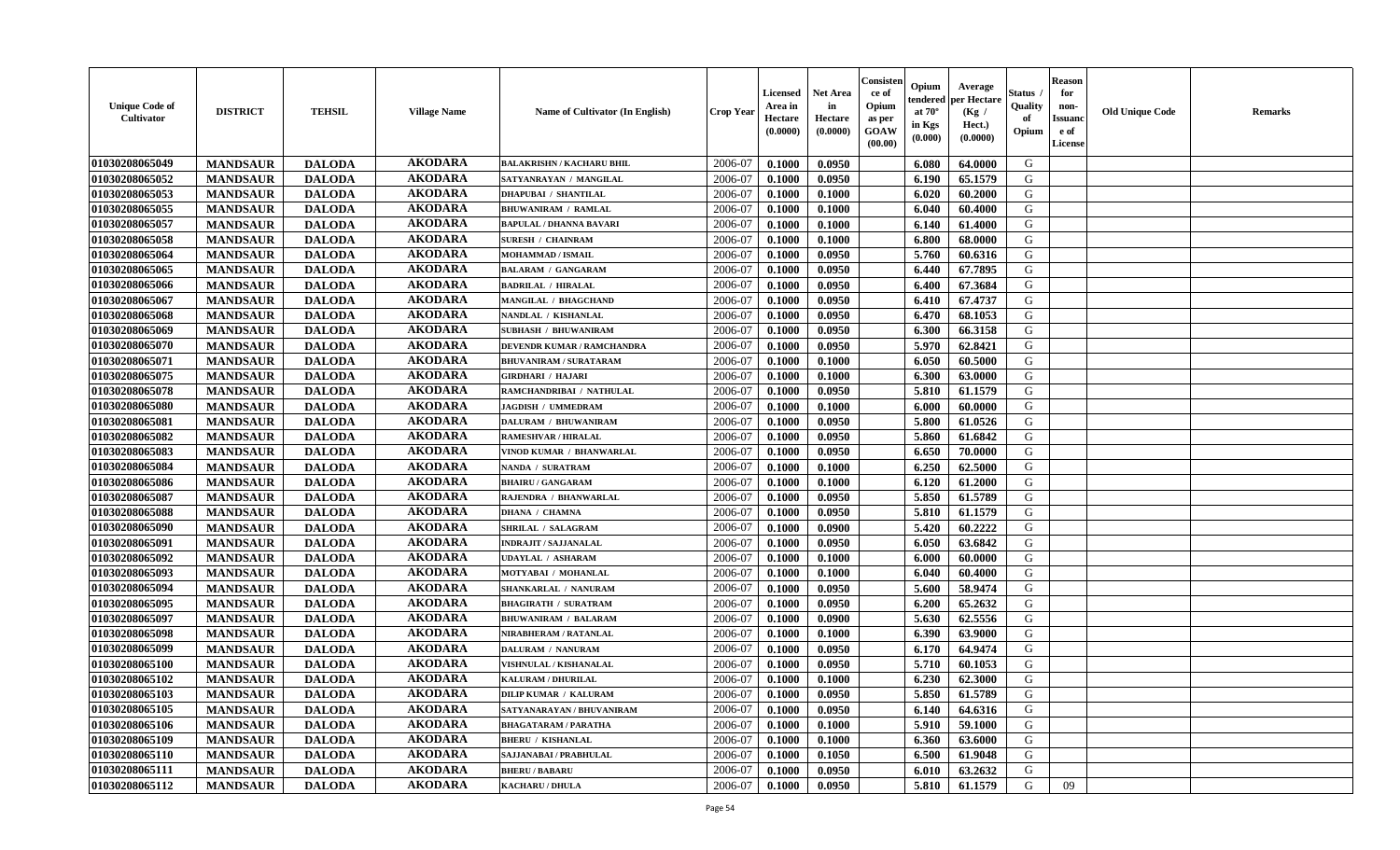| <b>Unique Code of</b><br><b>Cultivator</b> | <b>DISTRICT</b> | <b>TEHSIL</b> | <b>Village Name</b> | Name of Cultivator (In English)  | <b>Crop Year</b> | <b>Licensed</b><br>Area in<br>Hectare<br>(0.0000) | Net Area<br>in<br>Hectare<br>(0.0000) | Consisteı<br>ce of<br>Opium<br>as per<br>GOAW<br>(00.00) | Opium<br>endered<br>at $70^\circ$<br>in Kgs<br>(0.000) | Average<br>per Hectare<br>(Kg /<br>Hect.)<br>(0.0000) | Status<br>Quality<br>of<br>Opium | <b>Reason</b><br>for<br>non-<br><b>Issuand</b><br>e of<br>License | <b>Old Unique Code</b> | Remarks            |
|--------------------------------------------|-----------------|---------------|---------------------|----------------------------------|------------------|---------------------------------------------------|---------------------------------------|----------------------------------------------------------|--------------------------------------------------------|-------------------------------------------------------|----------------------------------|-------------------------------------------------------------------|------------------------|--------------------|
| 01030208065113                             | <b>MANDSAUR</b> | <b>DALODA</b> | <b>AKODARA</b>      | <b>BALIBAI/RUGANATH</b>          | 2006-07          | 0.1000                                            | 0.0950                                |                                                          | 6.380                                                  | 67.1579                                               | G                                |                                                                   |                        |                    |
| 01030208065115                             | <b>MANDSAUR</b> | <b>DALODA</b> | <b>AKODARA</b>      | KAMALABAI / GIRADHARILAL         | 2006-07          | 0.1000                                            | 0.0950                                |                                                          | 6.490                                                  | 68.3158                                               | G                                |                                                                   |                        |                    |
| 01030208065116                             | <b>MANDSAUR</b> | <b>DALODA</b> | <b>AKODARA</b>      | SHIVANARAYAN / RAMLAL            | 2006-07          | 0.1000                                            | 0.0900                                |                                                          | 5.540                                                  | 61.5556                                               | G                                |                                                                   |                        | <b>NAME CHANGE</b> |
| 01030208065117                             | <b>MANDSAUR</b> | <b>DALODA</b> | <b>AKODARA</b>      | <b>SHRIRAM / RAM</b>             | 2006-07          | 0.1000                                            | 0.1000                                |                                                          | 6.400                                                  | 64.0000                                               | G                                |                                                                   |                        |                    |
| 01030208065119                             | <b>MANDSAUR</b> | <b>DALODA</b> | <b>AKODARA</b>      | <b>AMBALAL / BHUWANILAL</b>      | 2006-07          | 0.1000                                            | 0.1000                                |                                                          | 6.370                                                  | 63.7000                                               | G                                |                                                                   |                        |                    |
| 01030208065120                             | <b>MANDSAUR</b> | <b>DALODA</b> | <b>AKODARA</b>      | <b>BHUWANIRAM / SHOBHARAM</b>    | 2006-07          | 0.1000                                            | 0.0950                                |                                                          | 6.130                                                  | 64.5263                                               | G                                |                                                                   |                        |                    |
| 01030208065123                             | <b>MANDSAUR</b> | <b>DALODA</b> | <b>AKODARA</b>      | <b>GOUTAM / BHANWARLAL</b>       | 2006-07          | 0.1000                                            | 0.1000                                |                                                          | 6.310                                                  | 63.1000                                               | G                                |                                                                   |                        |                    |
| 01030208065125                             | <b>MANDSAUR</b> | <b>DALODA</b> | <b>AKODARA</b>      | <b>JASAKUNVARABAI/BHUVAN</b>     | 2006-07          | 0.1000                                            | 0.1000                                |                                                          | 6.510                                                  | 65.1000                                               | G                                |                                                                   |                        |                    |
| 01030208065126                             | <b>MANDSAUR</b> | <b>DALODA</b> | <b>AKODARA</b>      | MOHANLAL / ASHARAM               | 2006-07          | 0.1000                                            | 0.1000                                |                                                          | 6.420                                                  | 64.2000                                               | G                                |                                                                   |                        |                    |
| 01030208065127                             | <b>MANDSAUR</b> | <b>DALODA</b> | <b>AKODARA</b>      | <b>DEVRAM / PARASARAM</b>        | 2006-07          | 0.1000                                            | 0.0950                                |                                                          | 6.080                                                  | 64.0000                                               | G                                |                                                                   |                        |                    |
| 01030208065129                             | <b>MANDSAUR</b> | <b>DALODA</b> | <b>AKODARA</b>      | <b>MANGILAL / AMRITRAM</b>       | 2006-07          | 0.1000                                            | 0.1000                                |                                                          | 6.500                                                  | 65.0000                                               | G                                |                                                                   |                        |                    |
| 01030208065130                             | <b>MANDSAUR</b> | <b>DALODA</b> | <b>AKODARA</b>      | PRABHULAL / RATANLAL             | 2006-07          | 0.1000                                            | 0.0950                                |                                                          | 6.260                                                  | 65.8947                                               | G                                |                                                                   |                        |                    |
| 01030208065131                             | <b>MANDSAUR</b> | <b>DALODA</b> | <b>AKODARA</b>      | <b>MANGILAL / BHANWARLAL</b>     | 2006-07          | 0.1000                                            | 0.0950                                |                                                          | 5.830                                                  | 61.3684                                               | G                                |                                                                   |                        |                    |
| 01030208065132                             | <b>MANDSAUR</b> | <b>DALODA</b> | <b>AKODARA</b>      | RADHESHYAM / PARWATIBAI          | 2006-07          | 0.1000                                            | 0.1000                                |                                                          | 6.710                                                  | 67.1000                                               | G                                |                                                                   |                        |                    |
| 01030208065133                             | <b>MANDSAUR</b> | <b>DALODA</b> | <b>AKODARA</b>      | CHOTE KHA / ISMAIL KHA           | 2006-07          | 0.1000                                            | 0.0900                                |                                                          | 5.840                                                  | 64.8889                                               | $\mathbf G$                      |                                                                   |                        |                    |
| 01030208065134                             | <b>MANDSAUR</b> | <b>DALODA</b> | <b>AKODARA</b>      | <b>SHANKAR / BHERA</b>           | 2006-07          | 0.1000                                            | 0.1000                                |                                                          | 6.290                                                  | 62.9000                                               | G                                |                                                                   |                        |                    |
| 01030208065136                             | <b>MANDSAUR</b> | <b>DALODA</b> | <b>AKODARA</b>      | RUKMANIBAI / DEVRAM              | 2006-07          | 0.1000                                            | 0.1000                                |                                                          | 6.540                                                  | 65.4000                                               | G                                |                                                                   |                        |                    |
| 01030208065137                             | <b>MANDSAUR</b> | <b>DALODA</b> | <b>AKODARA</b>      | RADHAKISHAN / BHUWANILAL         | 2006-07          | 0.1000                                            | 0.1000                                |                                                          | 6.620                                                  | 66.2000                                               | G                                |                                                                   |                        |                    |
| 01030208065139                             | <b>MANDSAUR</b> | <b>DALODA</b> | <b>AKODARA</b>      | <b>BALARAM / DAYARAM</b>         | 2006-07          | 0.1000                                            | 0.1000                                |                                                          | 6.420                                                  | 64.2000                                               | G                                |                                                                   |                        |                    |
| 01030208065140                             | <b>MANDSAUR</b> | <b>DALODA</b> | <b>AKODARA</b>      | <b>GORISHANKAR / NANURAM</b>     | 2006-07          | 0.1000                                            | 0.1000                                |                                                          | 6.420                                                  | 64.2000                                               | G                                |                                                                   |                        |                    |
| 01030208065142                             | <b>MANDSAUR</b> | <b>DALODA</b> | <b>AKODARA</b>      | <b>JAGANATH / HIRALAL</b>        | 2006-07          | 0.1000                                            | 0.0950                                |                                                          | 5.970                                                  | 62.8421                                               | G                                |                                                                   |                        |                    |
| 01030208065143                             | <b>MANDSAUR</b> | <b>DALODA</b> | <b>AKODARA</b>      | <b>RAMLAL / BAGDIRAM</b>         | 2006-07          | 0.1000                                            | 0.0950                                |                                                          | 6.200                                                  | 65.2632                                               | G                                |                                                                   |                        |                    |
| 01030208065146                             | <b>MANDSAUR</b> | <b>DALODA</b> | <b>AKODARA</b>      | <b>RAJARAM / KACHRU</b>          | 2006-07          | 0.1000                                            | 0.1000                                |                                                          | 5.990                                                  | 59.9000                                               | G                                |                                                                   |                        |                    |
| 01030208065147                             | <b>MANDSAUR</b> | <b>DALODA</b> | <b>AKODARA</b>      | <b>BHUWANIBAI / MANGILAL</b>     | 2006-07          | 0.1000                                            | 0.0950                                |                                                          | 5.840                                                  | 61.4737                                               | G                                |                                                                   |                        |                    |
| 01030208065148                             | <b>MANDSAUR</b> | <b>DALODA</b> | <b>AKODARA</b>      | SHOBHARAM / NANURAM              | 2006-07          | 0.1000                                            | 0.1000                                |                                                          | 6.550                                                  | 65.5000                                               | G                                |                                                                   |                        |                    |
| 01030208065150                             | <b>MANDSAUR</b> | <b>DALODA</b> | <b>AKODARA</b>      | <b>BHANWARLAL / PARASRAM</b>     | 2006-07          | 0.1000                                            | 0.1000                                |                                                          | 6.210                                                  | 62.1000                                               | G                                |                                                                   |                        |                    |
| 01030208065152                             | <b>MANDSAUR</b> | <b>DALODA</b> | <b>AKODARA</b>      | NANURAM / GANESHRAM              | 2006-07          | 0.1000                                            | 0.0950                                |                                                          | 5.860                                                  | 61.6842                                               | G                                |                                                                   |                        |                    |
| 01030208065153                             | <b>MANDSAUR</b> | <b>DALODA</b> | <b>AKODARA</b>      | <b>BASANTILAL / BHAGATARAM</b>   | 2006-07          | 0.1000                                            | 0.1000                                |                                                          | 6.440                                                  | 64.4000                                               | G                                |                                                                   |                        |                    |
| 01030208065155                             | <b>MANDSAUR</b> | <b>DALODA</b> | <b>AKODARA</b>      | DAYARAM / BHANWARLAL             | 2006-07          | 0.1000                                            | 0.1050                                |                                                          | 6.800                                                  | 64.7619                                               | G                                |                                                                   |                        |                    |
| 01030208065156                             | <b>MANDSAUR</b> | <b>DALODA</b> | <b>AKODARA</b>      | NARENDRA KUMAR / SHANKARLAL      | 2006-07          | 0.1000                                            | 0.0950                                |                                                          | 6.310                                                  | 66.4211                                               | G                                |                                                                   |                        |                    |
| 01030208065157                             | <b>MANDSAUR</b> | <b>DALODA</b> | <b>AKODARA</b>      | <b>BHARATRAM / PARTHA SASARI</b> | 2006-07          | 0.1000                                            | 0.1000                                |                                                          | 6.750                                                  | 67.5000                                               | G                                |                                                                   |                        |                    |
| 01030208065158                             | <b>MANDSAUR</b> | <b>DALODA</b> | <b>AKODARA</b>      | <b>BHERULAL / RATANLAL</b>       | 2006-07          | 0.1000                                            | 0.0950                                |                                                          | 6.160                                                  | 64.8421                                               | G                                |                                                                   |                        | <b>NAME CHANGE</b> |
| 01030208065159                             | <b>MANDSAUR</b> | <b>DALODA</b> | <b>AKODARA</b>      | NATHULAL / BHUWAN                | 2006-07          | 0.1000                                            | 0.0950                                |                                                          | 5.990                                                  | 63.0526                                               | G                                |                                                                   |                        |                    |
| 01030208065163                             | <b>MANDSAUR</b> | <b>DALODA</b> | <b>AKODARA</b>      | MOHANLAL / NANDRAM               | 2006-07          | 0.1000                                            | 0.0950                                |                                                          | 6.920                                                  | 72.8421                                               | G                                |                                                                   |                        |                    |
| 01030208065164                             | <b>MANDSAUR</b> | <b>DALODA</b> | <b>AKODARA</b>      | <b>GANESHRAM / BHUWANILAL</b>    | 2006-07          | 0.1000                                            | 0.0950                                |                                                          | 6.040                                                  | 63.5789                                               | G                                |                                                                   |                        |                    |
| 01030208065166                             | <b>MANDSAUR</b> | <b>DALODA</b> | <b>AKODARA</b>      | MAHENDRA KUMAR / BHAGWATILAL     | 2006-07          | 0.1000                                            | 0.0950                                |                                                          | 6.280                                                  | 66.1053                                               | G                                |                                                                   |                        |                    |
| 01030208065170                             | <b>MANDSAUR</b> | <b>DALODA</b> | <b>AKODARA</b>      | <b>JAGANNATH / BHUWANIRAM</b>    | 2006-07          | 0.1000                                            | 0.1000                                |                                                          | 6.180                                                  | 61.8000                                               | G                                |                                                                   |                        |                    |
| 01030208065173                             | <b>MANDSAUR</b> | <b>DALODA</b> | <b>AKODARA</b>      | RUKAMANIBAI / KARULAL            | 2006-07          | 0.1000                                            | 0.0950                                |                                                          | 5.860                                                  | 61.6842                                               | G                                |                                                                   |                        |                    |
| 01030208065174                             | <b>MANDSAUR</b> | <b>DALODA</b> | <b>AKODARA</b>      | <b>RATANLAL / CHUNNILAL</b>      | 2006-07          | 0.1000                                            | 0.0950                                |                                                          | 6.050                                                  | 63.6842                                               | G                                |                                                                   |                        |                    |
| 01030208065175                             | <b>MANDSAUR</b> | <b>DALODA</b> | <b>AKODARA</b>      | CHANDRAASHEKHAR / JITMAL         | 2006-07          | 0.1000                                            | 0.0950                                |                                                          | 5.730                                                  | 60.3158                                               | ${\bf G}$                        |                                                                   |                        |                    |
| 01030208065176                             | <b>MANDSAUR</b> | <b>DALODA</b> | <b>AKODARA</b>      | KALABAI / BHUWANIRAM             | 2006-07          | 0.1000                                            | 0.0950                                |                                                          | 5.650                                                  | 59.4737                                               | G                                |                                                                   |                        |                    |
| 01030208065177                             | <b>MANDSAUR</b> | <b>DALODA</b> | <b>AKODARA</b>      | <b>DEVRAM / SURATRAM</b>         | 2006-07          | 0.1000                                            | 0.0950                                |                                                          | 5.850                                                  | 61.5789                                               | G                                |                                                                   |                        |                    |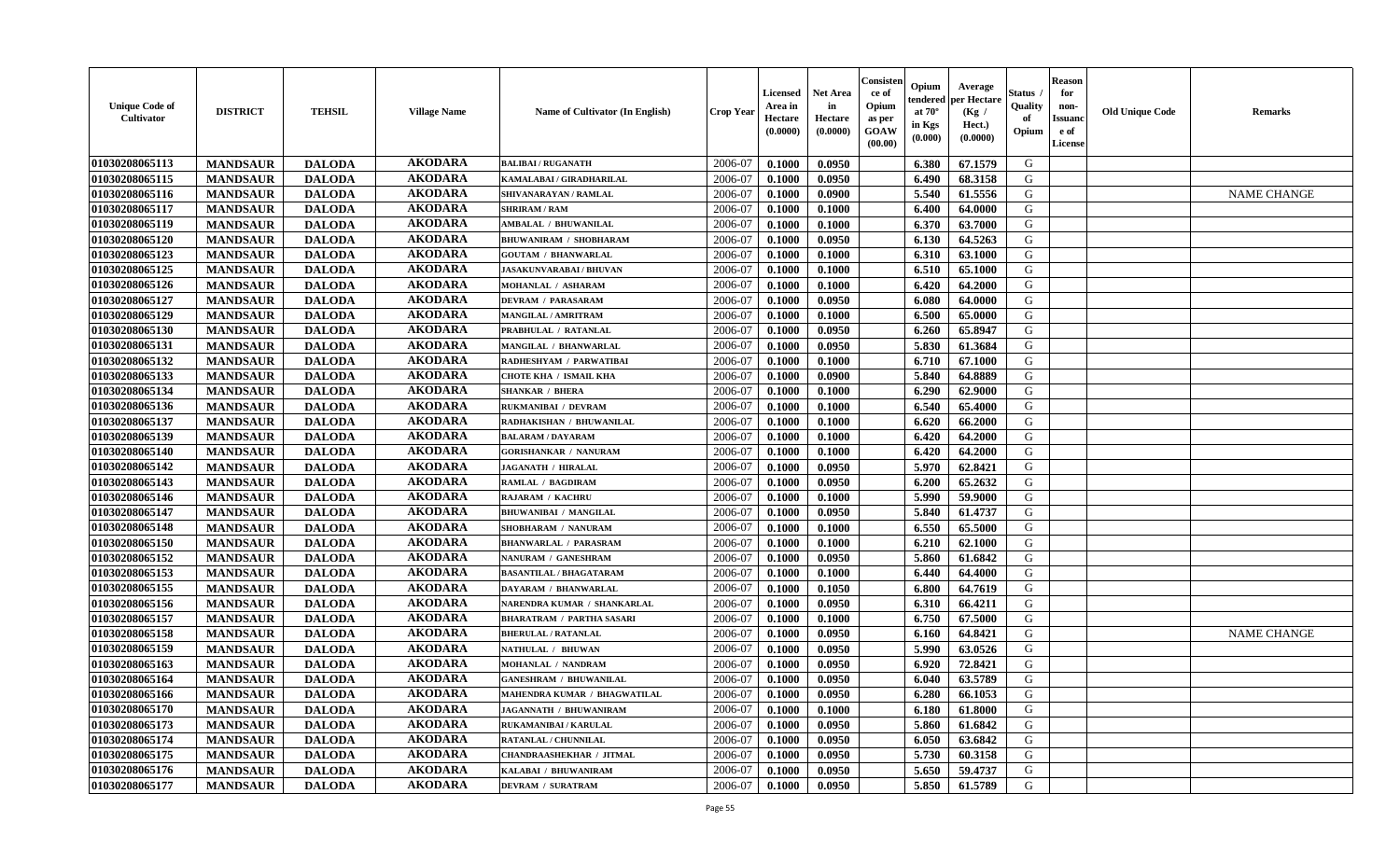| <b>Unique Code of</b><br><b>Cultivator</b> | <b>DISTRICT</b> | <b>TEHSIL</b> | <b>Village Name</b> | <b>Name of Cultivator (In English)</b> | <b>Crop Year</b> | <b>Licensed</b><br>Area in<br>Hectare<br>(0.0000) | Net Area<br>in<br>Hectare<br>(0.0000) | Consisteı<br>ce of<br>Opium<br>as per<br>GOAW<br>(00.00) | Opium<br>endered<br>at $70^\circ$<br>in Kgs<br>(0.000) | Average<br>per Hectare<br>(Kg /<br>Hect.)<br>(0.0000) | Status<br>Quality<br>of<br>Opium | <b>Reason</b><br>for<br>non-<br><b>Issuand</b><br>e of<br>License | <b>Old Unique Code</b> | Remarks |
|--------------------------------------------|-----------------|---------------|---------------------|----------------------------------------|------------------|---------------------------------------------------|---------------------------------------|----------------------------------------------------------|--------------------------------------------------------|-------------------------------------------------------|----------------------------------|-------------------------------------------------------------------|------------------------|---------|
| 01030208065178                             | <b>MANDSAUR</b> | <b>DALODA</b> | <b>AKODARA</b>      | RAMIBAI / NIRBHAYRAM                   | 2006-07          | 0.1000                                            | 0.1000                                |                                                          | 6.980                                                  | 69.8000                                               | G                                |                                                                   |                        |         |
| 01030208065179                             | <b>MANDSAUR</b> | <b>DALODA</b> | <b>AKODARA</b>      | SAJJANBAI / MADHULAL                   | 2006-07          | 0.1000                                            | 0.1000                                |                                                          | 6.070                                                  | 60.7000                                               | G                                |                                                                   |                        |         |
| 01030208065181                             | <b>MANDSAUR</b> | <b>DALODA</b> | <b>AKODARA</b>      | <b>BALARAM / NANURAM</b>               | 2006-07          | 0.1000                                            | 0.0950                                |                                                          | 5.950                                                  | 62.6316                                               | G                                |                                                                   |                        |         |
| 01030208065182                             | <b>MANDSAUR</b> | <b>DALODA</b> | <b>AKODARA</b>      | VARDICHANDRAA / RAJARAM                | 2006-07          | 0.1000                                            | 0.0950                                |                                                          | 5.830                                                  | 61.3684                                               | G                                |                                                                   |                        |         |
| 01030208065187                             | <b>MANDSAUR</b> | <b>DALODA</b> | <b>AKODARA</b>      | <b>BALU / SUKHA</b>                    | 2006-07          | 0.1000                                            | 0.1000                                |                                                          | 5.970                                                  | 59.7000                                               | G                                |                                                                   |                        |         |
| 01030208065188                             | <b>MANDSAUR</b> | <b>DALODA</b> | <b>AKODARA</b>      | LAXMINARAYAN / BAPULAL GAYARI          | 2006-07          | 0.1000                                            | 0.0950                                |                                                          | 5.840                                                  | 61.4737                                               | G                                |                                                                   |                        |         |
| 01030208065189                             | <b>MANDSAUR</b> | <b>DALODA</b> | <b>AKODARA</b>      | KISHANLAL / HIRALAL                    | 2006-07          | 0.1000                                            | 0.0950                                |                                                          | 6.000                                                  | 63.1579                                               | G                                |                                                                   |                        |         |
| 01030208065191                             | <b>MANDSAUR</b> | <b>DALODA</b> | <b>AKODARA</b>      | <b>BHERULAL / DHURA</b>                | 2006-07          | 0.1000                                            | 0.0950                                |                                                          | 6.350                                                  | 66.8421                                               | G                                |                                                                   |                        |         |
| 01030208065193                             | <b>MANDSAUR</b> | <b>DALODA</b> | <b>AKODARA</b>      | <b>BHANVARABAI/NANDARAM</b>            | 2006-07          | 0.1000                                            | 0.1000                                |                                                          | 5.840                                                  | 58.4000                                               | G                                |                                                                   |                        |         |
| 01030208065194                             | <b>MANDSAUR</b> | <b>DALODA</b> | <b>AKODARA</b>      | RAMKISHAN / BAPULAL                    | 2006-07          | 0.1000                                            | 0.0950                                |                                                          | 5.820                                                  | 61.2632                                               | G                                |                                                                   |                        |         |
| 01030208065196                             | <b>MANDSAUR</b> | <b>DALODA</b> | <b>AKODARA</b>      | RADHESHYAM / BHERULAL                  | 2006-07          | 0.1000                                            | 0.1000                                |                                                          | 6.200                                                  | 62.0000                                               | G                                |                                                                   |                        |         |
| 01030208065200                             | <b>MANDSAUR</b> | <b>DALODA</b> | <b>AKODARA</b>      | <b>NANDA / BHUVAN</b>                  | 2006-07          | 0.1000                                            | 0.1000                                |                                                          | 5.710                                                  | 57.1000                                               | G                                |                                                                   |                        |         |
| 01030208065201                             | <b>MANDSAUR</b> | <b>DALODA</b> | <b>AKODARA</b>      | <b>BADRILAL / GANESHRAM</b>            | 2006-07          | 0.1000                                            | 0.1000                                |                                                          | 6.270                                                  | 62.7000                                               | G                                |                                                                   |                        |         |
| 01030208065205                             | <b>MANDSAUR</b> | <b>DALODA</b> | <b>AKODARA</b>      | <b>CHAGANLAL / BHUWANIRAM</b>          | 2006-07          | 0.1000                                            | 0.1000                                |                                                          | 6.390                                                  | 63.9000                                               | G                                |                                                                   |                        |         |
| 01030208065208                             | <b>MANDSAUR</b> | <b>DALODA</b> | <b>AKODARA</b>      | <b>BABULAL / GIRDHARILAL</b>           | 2006-07          | 0.1000                                            | 0.1000                                |                                                          | 6.780                                                  | 67.8000                                               | $\mathbf G$                      |                                                                   |                        |         |
| 01030208065209                             | <b>MANDSAUR</b> | <b>DALODA</b> | <b>AKODARA</b>      | <b>FULCHAND / SHRIRAM</b>              | 2006-07          | 0.1000                                            | 0.1000                                |                                                          | 6.140                                                  | 61.4000                                               | G                                |                                                                   |                        |         |
| 01030208065212                             | <b>MANDSAUR</b> | <b>DALODA</b> | <b>AKODARA</b>      | NATHU / PREMA                          | 2006-07          | 0.1000                                            | 0.0950                                |                                                          | 5.950                                                  | 62.6316                                               | G                                |                                                                   |                        |         |
| 01030208065213                             | <b>MANDSAUR</b> | <b>DALODA</b> | <b>AKODARA</b>      | KANWARLAL / DEVRAM                     | 2006-07          | 0.1000                                            | 0.0950                                |                                                          | 5.610                                                  | 59.0526                                               | G                                |                                                                   |                        |         |
| 01030208065214                             | <b>MANDSAUR</b> | <b>DALODA</b> | <b>AKODARA</b>      | RAMCHANDRA / SHANKARALAL               | 2006-07          | 0.1000                                            | 0.0950                                |                                                          | 6.050                                                  | 63.6842                                               | G                                |                                                                   |                        |         |
| 01030208065215                             | <b>MANDSAUR</b> | <b>DALODA</b> | <b>AKODARA</b>      | <b>BABULAL / LAXMINARAYAN</b>          | 2006-07          | 0.1000                                            | 0.0950                                |                                                          | 6.000                                                  | 63.1579                                               | G                                |                                                                   |                        |         |
| 01030208065216                             | <b>MANDSAUR</b> | <b>DALODA</b> | <b>AKODARA</b>      | <b>BHAGWAN / RATANLAL</b>              | 2006-07          | 0.1000                                            | 0.1000                                |                                                          | 6.180                                                  | 61.8000                                               | G                                |                                                                   |                        |         |
| 01030208065218                             | <b>MANDSAUR</b> | <b>DALODA</b> | <b>AKODARA</b>      | <b>BHUVANIRAM / MOHANALAL</b>          | 2006-07          | 0.1000                                            | 0.0950                                |                                                          | 6.220                                                  | 65.4737                                               | G                                |                                                                   |                        |         |
| 01030208065219                             | <b>MANDSAUR</b> | <b>DALODA</b> | <b>AKODARA</b>      | AMBARAM / BHUWANIRAM KACHNADIYA        | 2006-07          | 0.1000                                            | 0.0950                                |                                                          | 6.430                                                  | 67.6842                                               | G                                |                                                                   |                        |         |
| 01030208065221                             | <b>MANDSAUR</b> | <b>DALODA</b> | <b>AKODARA</b>      | DAYARAM / BHAGATRAM                    | 2006-07          | 0.1000                                            | 0.0950                                |                                                          | 6.110                                                  | 64.3158                                               | G                                |                                                                   |                        |         |
| 01030208065222                             | <b>MANDSAUR</b> | <b>DALODA</b> | <b>AKODARA</b>      | KANTILAL / AMBALAL                     | 2006-07          | 0.1000                                            | 0.0950                                |                                                          | 5.790                                                  | 60.9474                                               | G                                |                                                                   |                        |         |
| 01030208065223                             | <b>MANDSAUR</b> | <b>DALODA</b> | <b>AKODARA</b>      | DEVILAL / KARULAL                      | 2006-07          | 0.1000                                            | 0.1000                                |                                                          | 5.910                                                  | 59.1000                                               | G                                |                                                                   |                        |         |
| 01030208065226                             | <b>MANDSAUR</b> | <b>DALODA</b> | <b>AKODARA</b>      | RAMNIVAS / MANGILAL                    | 2006-07          | 0.1000                                            | 0.0950                                |                                                          | 6.030                                                  | 63.4737                                               | G                                |                                                                   |                        |         |
| 01030208065227                             | <b>MANDSAUR</b> | <b>DALODA</b> | <b>AKODARA</b>      | RAMNIVAS / JAGANNATH                   | 2006-07          | 0.1000                                            | 0.1000                                |                                                          | 6.270                                                  | 62.7000                                               | G                                |                                                                   |                        |         |
| 01030208065229                             | <b>MANDSAUR</b> | <b>DALODA</b> | <b>AKODARA</b>      | NARENDRA KUMAR / MADANLAL              | 2006-07          | 0.1000                                            | 0.0950                                |                                                          | 5.890                                                  | 62.0000                                               | G                                | 05                                                                |                        |         |
| 01030208065230                             | <b>MANDSAUR</b> | <b>DALODA</b> | <b>AKODARA</b>      | <b>SURESH KUMAR / SHANKARLAL</b>       | 2006-07          | 0.1000                                            | 0.0950                                |                                                          | 5.990                                                  | 63.0526                                               | G                                |                                                                   |                        |         |
| 01030208065232                             | <b>MANDSAUR</b> | <b>DALODA</b> | <b>AKODARA</b>      | MUKESH KUMAR / SHIVNARAYAN             | 2006-07          | 0.1000                                            | 0.1000                                |                                                          | 6.180                                                  | 61.8000                                               | G                                |                                                                   |                        |         |
| 01030208065233                             | <b>MANDSAUR</b> | <b>DALODA</b> | <b>AKODARA</b>      | SHIVPRASAD / RATANLAL                  | 2006-07          | 0.1000                                            | 0.0950                                |                                                          | 5.650                                                  | 59.4737                                               | G                                |                                                                   |                        |         |
| 01030208065235                             | <b>MANDSAUR</b> | <b>DALODA</b> | <b>AKODARA</b>      | HARISH KUMAR / GORISHANKAR             | 2006-07          | 0.1000                                            | 0.1000                                |                                                          | 6.240                                                  | 62.4000                                               | G                                |                                                                   |                        |         |
| 01030208065236                             | <b>MANDSAUR</b> | <b>DALODA</b> | <b>AKODARA</b>      | <b>NARAYAN / HARDEVRAM</b>             | 2006-07          | 0.1000                                            | 0.1000                                |                                                          | 6.240                                                  | 62.4000                                               | G                                |                                                                   |                        |         |
| 01030208065237                             | <b>MANDSAUR</b> | <b>DALODA</b> | <b>AKODARA</b>      | RAMPRASAD / RATANLAL                   | 2006-07          | 0.1000                                            | 0.0950                                |                                                          | 5.720                                                  | 60.2105                                               | G                                |                                                                   |                        |         |
| 01030208065238                             | <b>MANDSAUR</b> | <b>DALODA</b> | <b>AKODARA</b>      | <b>GOPILAL / GIRDHARILAL</b>           | 2006-07          | 0.1000                                            | 0.0950                                |                                                          | 5.770                                                  | 60.7368                                               | G                                |                                                                   |                        |         |
| 01030208065239                             | <b>MANDSAUR</b> | <b>DALODA</b> | <b>AKODARA</b>      | <b>SHANTILAL / DEVRAM</b>              | 2006-07          | 0.1000                                            | 0.1000                                |                                                          | 6.050                                                  | 60.5000                                               | G                                |                                                                   |                        |         |
| 01030208065240                             | <b>MANDSAUR</b> | <b>DALODA</b> | <b>AKODARA</b>      | <b>RAMESHWAR / DHURAJI</b>             | 2006-07          | 0.1000                                            | 0.1000                                |                                                          | 5.970                                                  | 59.7000                                               | G                                |                                                                   |                        |         |
| 01030208065241                             | <b>MANDSAUR</b> | <b>DALODA</b> | <b>AKODARA</b>      | KACHRULAL / RAMSHUKE                   | 2006-07          | 0.1000                                            | 0.0950                                |                                                          | 5.770                                                  | 60.7368                                               | G                                |                                                                   |                        |         |
| 01030208065242                             | <b>MANDSAUR</b> | <b>DALODA</b> | <b>AKODARA</b>      | MANGILAL / MOHANALAL                   | 2006-07          | 0.1000                                            | 0.1000                                |                                                          | 6.000                                                  | 60.0000                                               | ${\bf G}$                        |                                                                   |                        |         |
| 01030208065243                             | <b>MANDSAUR</b> | <b>DALODA</b> | <b>AKODARA</b>      | <b>BABULAL / RAMLAL</b>                | 2006-07          | 0.1000                                            | 0.0950                                |                                                          | 5.710                                                  | 60.1053                                               | G                                |                                                                   |                        |         |
| 01030208065244                             | <b>MANDSAUR</b> | <b>DALODA</b> | <b>AKODARA</b>      | <b>BASANTILAL / BHUWANIRAM</b>         | 2006-07          | 0.1000                                            | 0.0950                                |                                                          | 6.550                                                  | 68.9474                                               | G                                |                                                                   |                        |         |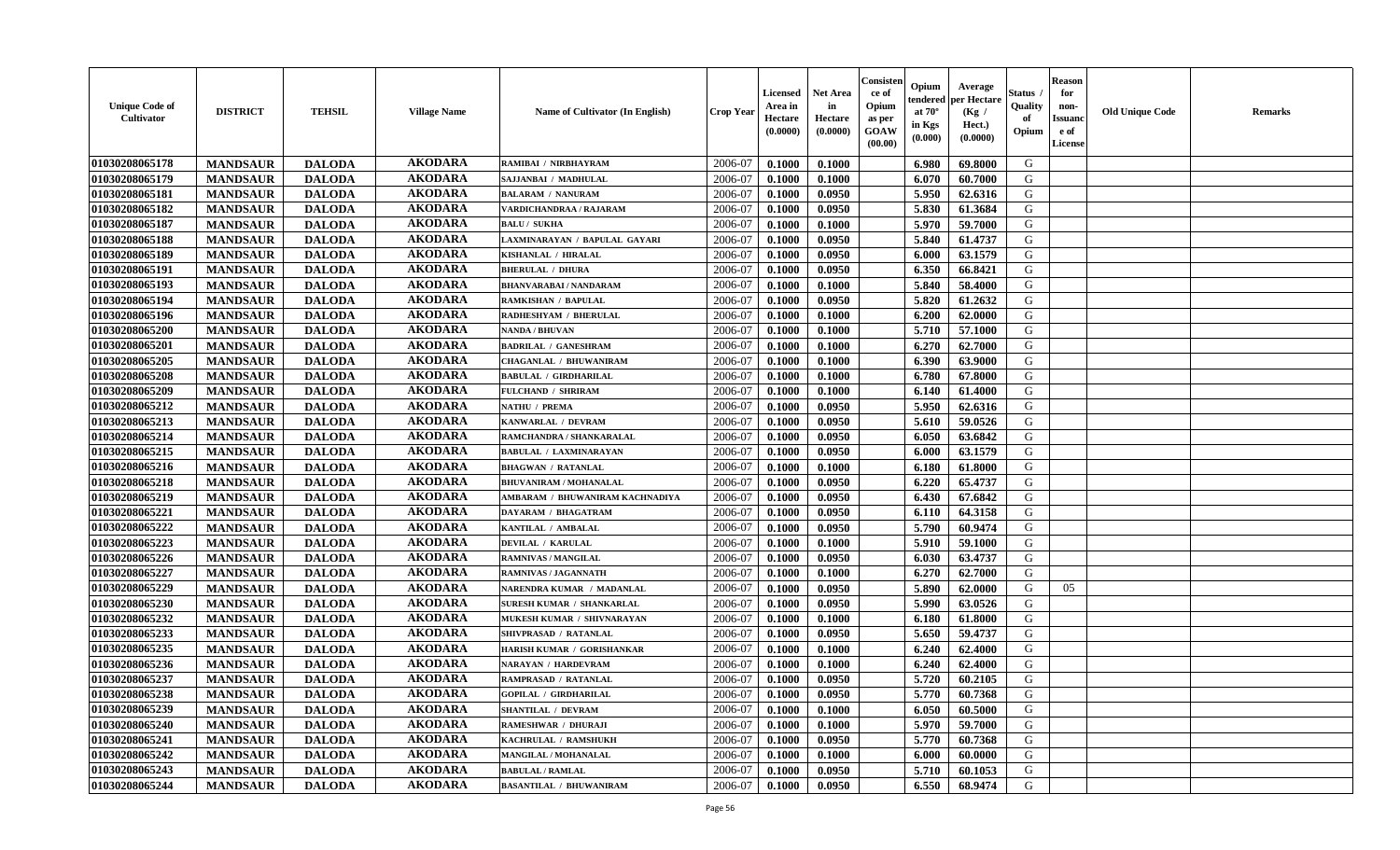| <b>Unique Code of</b><br><b>Cultivator</b> | <b>DISTRICT</b> | <b>TEHSIL</b> | <b>Village Name</b> | Name of Cultivator (In English)  | <b>Crop Year</b> | <b>Licensed</b><br>Area in<br>Hectare<br>(0.0000) | <b>Net Area</b><br>in<br>Hectare<br>(0.0000) | Consister<br>ce of<br>Opium<br>as per<br><b>GOAW</b><br>(00.00) | Opium<br>endered<br>at $70^{\circ}$<br>in Kgs<br>$(\mathbf{0.000})$ | Average<br>per Hectare<br>(Kg /<br>Hect.)<br>(0.0000) | Status<br>Quality<br>of<br>Opium | <b>Reason</b><br>for<br>non-<br><b>Issuano</b><br>e of<br>License | <b>Old Unique Code</b> | <b>Remarks</b>     |
|--------------------------------------------|-----------------|---------------|---------------------|----------------------------------|------------------|---------------------------------------------------|----------------------------------------------|-----------------------------------------------------------------|---------------------------------------------------------------------|-------------------------------------------------------|----------------------------------|-------------------------------------------------------------------|------------------------|--------------------|
| 01030208065245                             | <b>MANDSAUR</b> | <b>DALODA</b> | <b>AKODARA</b>      | JAGADISHACHANDRAA / MANGILAL     | 2006-07          | 0.1000                                            | 0.0950                                       |                                                                 | 6.040                                                               | 63.5789                                               | G                                |                                                                   |                        |                    |
| 01030208065061                             | <b>MANDSAUR</b> | <b>DALODA</b> | <b>AKODARA</b>      | LAKSHMINARAYAN / BABULAL         | 2006-07          | 0.1000                                            | 0.0950                                       |                                                                 | 5.380                                                               | 56.6316                                               | G                                | 05                                                                |                        |                    |
| 01030208065062                             | <b>MANDSAUR</b> | <b>DALODA</b> | <b>AKODARA</b>      | NARENDR / LAKSHMINARAYAN         | 2006-07          | 0.1000                                            | 0.0950                                       |                                                                 | 5.610                                                               | 59.0526                                               | G                                |                                                                   |                        |                    |
| 01030208065211                             | <b>MANDSAUR</b> | <b>DALODA</b> | <b>AKODARA</b>      | YOGESHAKUMAR / BANSHILAL         | 2006-07          | 0.1000                                            | 0.1000                                       |                                                                 | 6.220                                                               | 62.2000                                               | G                                |                                                                   |                        |                    |
| 01030208065202                             | <b>MANDSAUR</b> | <b>DALODA</b> | <b>AKODARA</b>      | <b>DALURAM / NANDRAM</b>         | 2006-07          | 0.1000                                            | 0.1000                                       |                                                                 | 6.240                                                               | 62.4000                                               | G                                |                                                                   |                        |                    |
| 01030208065003                             | <b>MANDSAUR</b> | <b>DALODA</b> | <b>AKODARA</b>      | SHYAMABAI / ONKARLAL             | 2006-07          | 0.1000                                            | 0.1000                                       |                                                                 | 6.270                                                               | 62.7000                                               | G                                |                                                                   |                        |                    |
| 01030208065011                             | <b>MANDSAUR</b> | <b>DALODA</b> | <b>AKODARA</b>      | <b>GOPILAL / KACHRU</b>          | 2006-07          | 0.1000                                            | 0.1000                                       |                                                                 | 6.500                                                               | 65.0000                                               | G                                |                                                                   |                        |                    |
| 01030208065045                             | <b>MANDSAUR</b> | <b>DALODA</b> | <b>AKODARA</b>      | <b>GOVINDRAM / JADAWCHAND</b>    | 2006-07          | 0.1000                                            | 0.0950                                       |                                                                 | 5.900                                                               | 62.1053                                               | G                                |                                                                   |                        |                    |
| 01030208065206                             | <b>MANDSAUR</b> | <b>DALODA</b> | <b>AKODARA</b>      | MOHANALAL / CHUNNILAL            | 2006-07          | 0.1000                                            | 0.1000                                       |                                                                 | 6.020                                                               | 60.2000                                               | G                                |                                                                   |                        |                    |
| 01030208065184                             | <b>MANDSAUR</b> | <b>DALODA</b> | <b>AKODARA</b>      | SHANKARLAL / BAGDIRAM            | 2006-07          | 0.1000                                            | 0.1000                                       |                                                                 | 6.460                                                               | 64.6000                                               | G                                |                                                                   |                        | <b>NAME CHANGE</b> |
| 01030208065199                             | <b>MANDSAUR</b> | <b>DALODA</b> | <b>AKODARA</b>      | CHANDABAI / BHUVANIRAM           | 2006-07          | 0.1000                                            | 0.0950                                       |                                                                 | 5.790                                                               | 60.9474                                               | G                                |                                                                   |                        |                    |
| 01030208065037                             | <b>MANDSAUR</b> | <b>DALODA</b> | <b>AKODARA</b>      | <b>BHANWARLAL / MANGILAL</b>     | 2006-07          | 0.1000                                            | 0.0950                                       |                                                                 | 6.280                                                               | 66.1053                                               | G                                |                                                                   |                        |                    |
| 01030208065050                             | <b>MANDSAUR</b> | <b>DALODA</b> | <b>AKODARA</b>      | <b>MADANLAL / BHUWANILAL</b>     | 2006-07          | 0.1000                                            | 0.1000                                       |                                                                 | 6.320                                                               | 63.2000                                               | G                                |                                                                   |                        |                    |
| 01030208065060                             | <b>MANDSAUR</b> | <b>DALODA</b> | <b>AKODARA</b>      | KANHAIYALAL / RADHAKISHAN        | 2006-07          | 0.1000                                            | 0.1000                                       |                                                                 | 6.910                                                               | 69.1000                                               | G                                |                                                                   |                        |                    |
| 01030208065246                             | <b>MANDSAUR</b> | <b>DALODA</b> | <b>AKODARA</b>      | SHOBHABAI / RATANLAL             | 2006-07          | 0.1000                                            | 0.0950                                       |                                                                 | 5.440                                                               | 57.2632                                               | G                                |                                                                   |                        |                    |
| 01030208065220                             | <b>MANDSAUR</b> | <b>DALODA</b> | <b>AKODARA</b>      | <b>DINESH KUMAR / BHANWARLAL</b> | 2006-07          | 0.1000                                            | 0.0950                                       |                                                                 | 5.990                                                               | 63.0526                                               | G                                |                                                                   |                        |                    |
| 01030208065250                             | <b>MANDSAUR</b> | <b>DALODA</b> | <b>AKODARA</b>      | <b>SHOBHARAM / RAMLAL</b>        | 2006-07          | 0.1000                                            | 0.1000                                       |                                                                 | 6.280                                                               | 62.8000                                               | G                                |                                                                   |                        |                    |
| 01030208065128                             | <b>MANDSAUR</b> | <b>DALODA</b> | <b>AKODARA</b>      | <b>DROPATIBAI/RADHESHYAM</b>     | 2006-07          | 0.1000                                            | 0.1000                                       |                                                                 | 6.470                                                               | 64.7000                                               | G                                |                                                                   |                        |                    |
| 01030208066001                             | <b>MANDSAUR</b> | <b>DALODA</b> | <b>AILCHI</b>       | <b>JAGADISH / PRABHULAL</b>      | 2006-07          | 0.1000                                            | 0.0950                                       |                                                                 | 6.320                                                               | 66.5263                                               | G                                |                                                                   |                        |                    |
| 01030208066002                             | <b>MANDSAUR</b> | <b>DALODA</b> | <b>AILCHI</b>       | KISHANALAL / KESHURAM            | 2006-07          | 0.1000                                            | 0.1000                                       |                                                                 | 6.370                                                               | 63.7000                                               | G                                |                                                                   |                        |                    |
| 01030208066004                             | <b>MANDSAUR</b> | <b>DALODA</b> | <b>AILCHI</b>       | <b>HARIRAM / MOTI MALI</b>       | 2006-07          | 0.1000                                            | 0.1000                                       |                                                                 | 6.580                                                               | 65.8000                                               | G                                |                                                                   |                        |                    |
| 01030208066006                             | <b>MANDSAUR</b> | <b>DALODA</b> | <b>AILCHI</b>       | <b>DULESINGH / KARANASINGH</b>   | 2006-07          | 0.1000                                            | 0.1000                                       |                                                                 | 5.810                                                               | 58.1000                                               | G                                |                                                                   |                        |                    |
| 01030208066007                             | <b>MANDSAUR</b> | <b>DALODA</b> | <b>AILCHI</b>       | <b>HIRALAL / MOTI DHOBI</b>      | 2006-07          | 0.1000                                            | 0.1000                                       |                                                                 | 5.910                                                               | 59.1000                                               | G                                |                                                                   |                        | <b>NAME CHANGE</b> |
| 01030208066009                             | <b>MANDSAUR</b> | <b>DALODA</b> | <b>AILCHI</b>       | <b>AMARIBAI/KESHURAM</b>         | 2006-07          | 0.1000                                            | 0.0950                                       |                                                                 | 5.460                                                               | 57,4737                                               | G                                |                                                                   |                        |                    |
| 01030208066010                             | <b>MANDSAUR</b> | <b>DALODA</b> | <b>AILCHI</b>       | <b>MOTILAL / BHERULAL</b>        | 2006-07          | 0.1000                                            | 0.0950                                       |                                                                 | 5.910                                                               | 62.2105                                               | G                                |                                                                   |                        |                    |
| 01030208066011                             | <b>MANDSAUR</b> | <b>DALODA</b> | <b>AILCHI</b>       | <b>BHANWARBAI / FAKIRCHAND</b>   | 2006-07          | 0.1000                                            | 0.0950                                       |                                                                 | 5.270                                                               | 55.4737                                               | G                                | 04                                                                |                        |                    |
| 01030208066013                             | <b>MANDSAUR</b> | <b>DALODA</b> | <b>AILCHI</b>       | NANDARAM / PRABHULAL             | 2006-07          | 0.1000                                            | 0.1000                                       |                                                                 | 6.070                                                               | 60.7000                                               | G                                |                                                                   |                        |                    |
| 01030208066014                             | <b>MANDSAUR</b> | <b>DALODA</b> | <b>AILCHI</b>       | RAMKUNWARBAI / BHERULAL          | 2006-07          | 0.1000                                            | 0.1000                                       |                                                                 | 5.870                                                               | 58.7000                                               | G                                |                                                                   |                        |                    |
| 01030208066015                             | <b>MANDSAUR</b> | <b>DALODA</b> | <b>AILCHI</b>       | RAMCHANDRA / MAGANIRAM           | 2006-07          | 0.1000                                            | 0.1000                                       |                                                                 | 6.650                                                               | 66.5000                                               | G                                |                                                                   |                        |                    |
| 01030208066016                             | <b>MANDSAUR</b> | <b>DALODA</b> | <b>AILCHI</b>       | <b>BALU / BHERULAL</b>           | 2006-07          | 0.1000                                            | 0.1000                                       |                                                                 | 6.150                                                               | 61.5000                                               | G                                |                                                                   |                        |                    |
| 01030208066018                             | <b>MANDSAUR</b> | <b>DALODA</b> | <b>AILCHI</b>       | <b>VARDICHANDRA / BAGDIRAM</b>   | 2006-07          | 0.1000                                            | 0.0950                                       |                                                                 | 4.750                                                               | 50.0000                                               | G                                | 04                                                                |                        |                    |
| 01030208066019                             | <b>MANDSAUR</b> | <b>DALODA</b> | <b>AILCHI</b>       | <b>SALAGARAM / TULASIRAM</b>     | 2006-07          | 0.1000                                            | 0.1000                                       |                                                                 | 6.820                                                               | 68.2000                                               | G                                |                                                                   |                        |                    |
| 01030208066022                             | <b>MANDSAUR</b> | <b>DALODA</b> | <b>AILCHI</b>       | <b>BHNVARABAI/HIRALAL</b>        | 2006-07          | 0.1000                                            | 0.0950                                       |                                                                 | 5.870                                                               | 61.7895                                               | G                                |                                                                   |                        | <b>NAME CHANGE</b> |
| 01030208066025                             | <b>MANDSAUR</b> | <b>DALODA</b> | <b>AILCHI</b>       | <b>BASHIRAKHAN / JAMAL KHAN</b>  | 2006-07          | 0.1000                                            | 0.1000                                       |                                                                 | 5.560                                                               | 55.6000                                               | G                                | 04                                                                |                        |                    |
| 01030208066026                             | <b>MANDSAUR</b> | <b>DALODA</b> | <b>AILCHI</b>       | <b>NANDARAM / NATHU</b>          | 2006-07          | 0.1000                                            | 0.1000                                       |                                                                 | 6.100                                                               | 61.0000                                               | G                                |                                                                   |                        |                    |
| 01030208066028                             | <b>MANDSAUR</b> | <b>DALODA</b> | <b>AILCHI</b>       | RATANLAL / LAXMAN                | 2006-07          | 0.1000                                            | 0.0950                                       |                                                                 | $6.410$                                                             | 67.4737                                               | G                                |                                                                   |                        |                    |
| 01030208066032                             | <b>MANDSAUR</b> | <b>DALODA</b> | <b>AILCHI</b>       | LALAKUNVAR / KALUSINGH           | 2006-07          | 0.1000                                            | 0.1000                                       |                                                                 | 5.880                                                               | 58.8000                                               | G                                |                                                                   |                        |                    |
| 01030208066034                             | <b>MANDSAUR</b> | <b>DALODA</b> | <b>AILCHI</b>       | <b>RADHESHYAM / BALARAM</b>      | 2006-07          | 0.1000                                            | 0.0950                                       |                                                                 | 6.140                                                               | 64.6316                                               | G                                |                                                                   |                        |                    |
| 01030208066035                             | <b>MANDSAUR</b> | <b>DALODA</b> | <b>AILCHI</b>       | RAGHUNATH / MAGANIRAM            | 2006-07          | 0.1000                                            | 0.1000                                       |                                                                 | 6.150                                                               | 61.5000                                               | G                                |                                                                   |                        |                    |
| 01030208066036                             | <b>MANDSAUR</b> | <b>DALODA</b> | <b>AILCHI</b>       | <b>LALACHAND / DHURA</b>         | 2006-07          | 0.1000                                            | 0.0950                                       |                                                                 | 5.490                                                               | 57.7895                                               | G                                |                                                                   |                        |                    |
| 01030208066037                             | <b>MANDSAUR</b> | <b>DALODA</b> | <b>AILCHI</b>       | <b>MANGILAL / BAGDIRAM</b>       | 2006-07          | 0.1000                                            | 0.1000                                       |                                                                 | 5.590                                                               | 55.9000                                               | G                                | 04                                                                |                        |                    |
| 01030208066040                             | <b>MANDSAUR</b> | <b>DALODA</b> | <b>AILCHI</b>       | LACHCHHIBAI / ONKARALAL          | 2006-07          | 0.1000                                            | 0.1000                                       |                                                                 | 5.910                                                               | 59.1000                                               | G                                |                                                                   |                        |                    |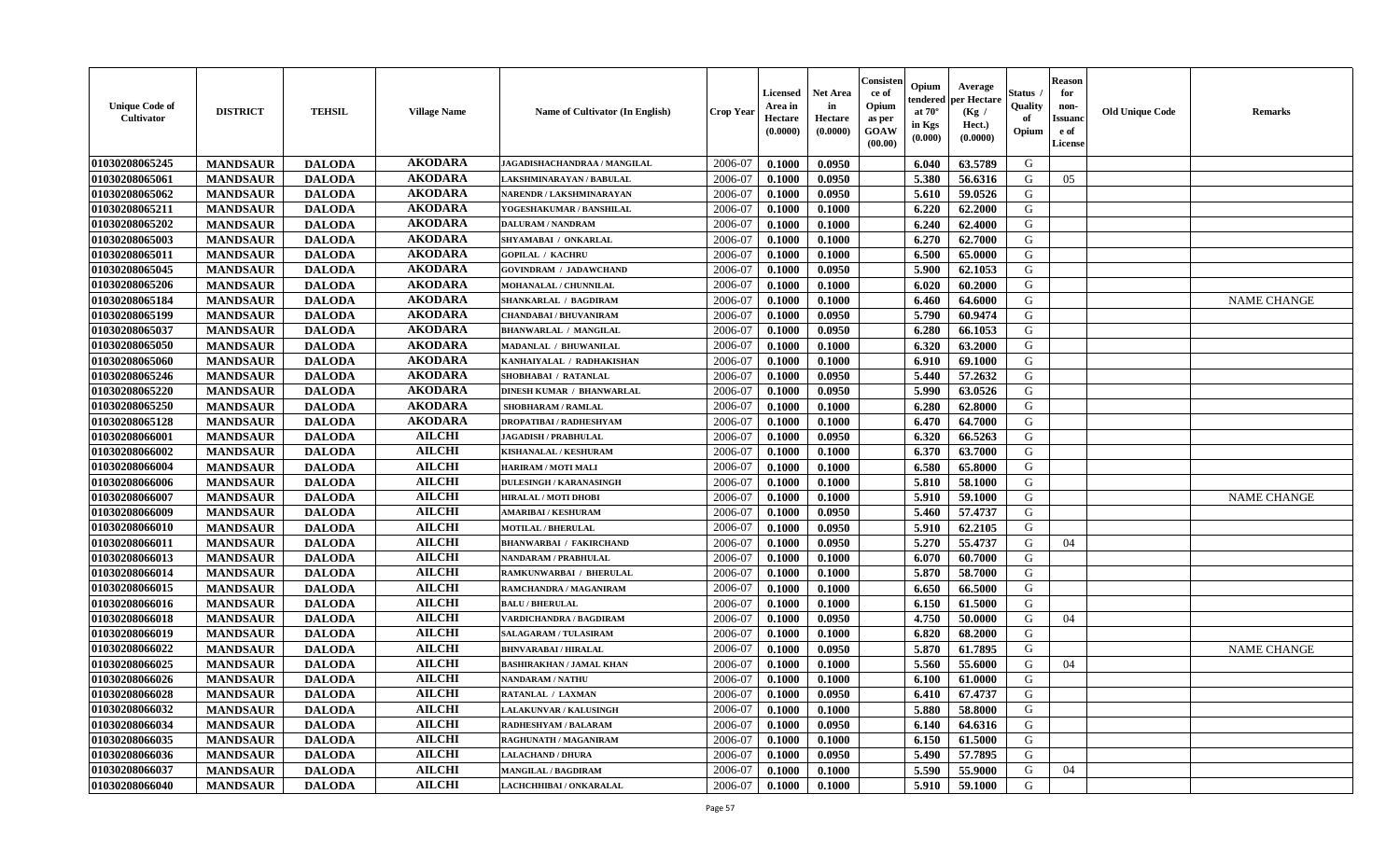| <b>Unique Code of</b><br>Cultivator | <b>DISTRICT</b> | <b>TEHSIL</b> | <b>Village Name</b> | Name of Cultivator (In English) | Crop Year | Licensed<br>Area in<br>Hectare<br>(0.0000) | <b>Net Area</b><br>in<br>Hectare<br>(0.0000) | Consister<br>ce of<br>Opium<br>as per<br>GOAW<br>(00.00) | Opium<br>endered<br>at $70^\circ$<br>in Kgs<br>(0.000) | Average<br>per Hectare<br>(Kg /<br>Hect.)<br>(0.0000) | Status<br>Quality<br>of<br>Opium | <b>Reason</b><br>for<br>non-<br><b>Issuanc</b><br>e of<br>License | <b>Old Unique Code</b> | Remarks            |
|-------------------------------------|-----------------|---------------|---------------------|---------------------------------|-----------|--------------------------------------------|----------------------------------------------|----------------------------------------------------------|--------------------------------------------------------|-------------------------------------------------------|----------------------------------|-------------------------------------------------------------------|------------------------|--------------------|
| 01030208066042                      | <b>MANDSAUR</b> | <b>DALODA</b> | <b>AILCHI</b>       | PRABHULAL / NANDA               | 2006-07   | 0.1000                                     | 0.0950                                       |                                                          | 5.760                                                  | 60.6316                                               | G                                |                                                                   |                        |                    |
| 01030208066043                      | <b>MANDSAUR</b> | <b>DALODA</b> | <b>AILCHI</b>       | <b>MANNUBAI/RATAN</b>           | 2006-07   | 0.1000                                     | 0.1000                                       |                                                          | 6.130                                                  | 61.3000                                               | G                                |                                                                   |                        |                    |
| 01030208066045                      | <b>MANDSAUR</b> | <b>DALODA</b> | <b>AILCHI</b>       | <b>RAMLAL / NATHU</b>           | 2006-07   | 0.1000                                     | 0.1000                                       |                                                          | 6.390                                                  | 63.9000                                               | G                                |                                                                   |                        |                    |
| 01030208066046                      | <b>MANDSAUR</b> | <b>DALODA</b> | <b>AILCHI</b>       | RADHABAI / MANAKALAL            | 2006-07   | 0.1000                                     | 0.1000                                       |                                                          | 5.900                                                  | 59.0000                                               | G                                |                                                                   |                        |                    |
| 01030208066048                      | <b>MANDSAUR</b> | <b>DALODA</b> | <b>AILCHI</b>       | <b>UMMEDARAM / NABBIBAI</b>     | 2006-07   | 0.1000                                     | 0.1000                                       |                                                          | 6.000                                                  | 60.0000                                               | G                                |                                                                   |                        |                    |
| 01030208066049                      | <b>MANDSAUR</b> | <b>DALODA</b> | <b>AILCHI</b>       | NANDARAM / MAGANIRAM            | 2006-07   | 0.1000                                     | 0.0950                                       |                                                          | 5.010                                                  | 52.7368                                               | G                                | 04                                                                |                        |                    |
| 01030208066050                      | <b>MANDSAUR</b> | <b>DALODA</b> | <b>AILCHI</b>       | NIRBHAYARAM / TULASIRAM         | 2006-07   | 0.1000                                     | 0.1000                                       |                                                          | 4.960                                                  | 49.6000                                               | G                                | 04                                                                |                        |                    |
| 01030208066051                      | <b>MANDSAUR</b> | <b>DALODA</b> | <b>AILCHI</b>       | SAMPATABAI / MOHAN              | 2006-07   | 0.1000                                     | 0.0950                                       |                                                          | 6.290                                                  | 66.2105                                               | G                                |                                                                   |                        |                    |
| 01030208066052                      | <b>MANDSAUR</b> | <b>DALODA</b> | <b>AILCHI</b>       | KHUMANSINGH / UDAYSINGH         | 2006-07   | 0.1000                                     | 0.1000                                       |                                                          | 5.000                                                  | 50.0000                                               | G                                | 04                                                                |                        |                    |
| 01030208066055                      | <b>MANDSAUR</b> | <b>DALODA</b> | <b>AILCHI</b>       | <b>MANGILAL / MOTILAL</b>       | 2006-07   | 0.1000                                     | 0.1000                                       |                                                          | 6.370                                                  | 63.7000                                               | G                                |                                                                   |                        |                    |
| 01030208066057                      | <b>MANDSAUR</b> | <b>DALODA</b> | <b>AILCHI</b>       | <b>BHERUSINGH / RUPASINGH</b>   | 2006-07   | 0.1000                                     | 0.1050                                       |                                                          | 5.970                                                  | 56.8571                                               | G                                |                                                                   |                        |                    |
| 01030208066060                      | <b>MANDSAUR</b> | <b>DALODA</b> | <b>AILCHI</b>       | <b>BABU KHA / HURAMT KHAN</b>   | 2006-07   | 0.1000                                     | 0.1050                                       |                                                          | 6.090                                                  | 58.0000                                               | G                                |                                                                   |                        |                    |
| 01030208066062                      | <b>MANDSAUR</b> | <b>DALODA</b> | <b>AILCHI</b>       | <b>DHAPUBAI/BAGDIRAM</b>        | 2006-07   | 0.1000                                     | 0.1000                                       |                                                          | 6.130                                                  | 61.3000                                               | G                                |                                                                   |                        | <b>NAME CHANGE</b> |
| 01030208066064                      | <b>MANDSAUR</b> | <b>DALODA</b> | <b>AILCHI</b>       | <b>NATHULAL / KACHRU</b>        | 2006-07   | 0.1000                                     | 0.1000                                       |                                                          | 6.020                                                  | 60.2000                                               | G                                |                                                                   |                        |                    |
| <b>01030208066065</b>               | <b>MANDSAUR</b> | <b>DALODA</b> | <b>AILCHI</b>       | RAMCHANDRA / TULASIRAM          | 2006-07   | 0.1000                                     | 0.1000                                       |                                                          | 6.060                                                  | 60.6000                                               | G                                |                                                                   |                        |                    |
| 01030208066069                      | <b>MANDSAUR</b> | <b>DALODA</b> | <b>AILCHI</b>       | <b>DEVARAM / MAGAN</b>          | 2006-07   | 0.1000                                     | 0.1000                                       |                                                          | 6.150                                                  | 61.5000                                               | G                                |                                                                   |                        |                    |
| 01030208066070                      | <b>MANDSAUR</b> | <b>DALODA</b> | <b>AILCHI</b>       | <b>BALARAM / RATANLAL</b>       | 2006-07   | 0.1000                                     | 0.0950                                       |                                                          | 6.100                                                  | 64.2105                                               | G                                |                                                                   |                        |                    |
| 01030208066071                      | <b>MANDSAUR</b> | <b>DALODA</b> | <b>AILCHI</b>       | <b>KACHRUGIR / CHENAGIR</b>     | 2006-07   | 0.1000                                     | 0.1000                                       |                                                          | 5.490                                                  | 54.9000                                               | G                                | 04                                                                |                        |                    |
| 01030208066074                      | <b>MANDSAUR</b> | <b>DALODA</b> | <b>AILCHI</b>       | RANJITSINGH / ONKARSINGH        | 2006-07   | 0.1000                                     | 0.1000                                       |                                                          | 5.380                                                  | 53.8000                                               | G                                | 04                                                                |                        |                    |
| 01030208066076                      | <b>MANDSAUR</b> | <b>DALODA</b> | <b>AILCHI</b>       | TAKHATSINGH / JUJHARSINGH       | 2006-07   | 0.1000                                     | 0.1000                                       |                                                          | 5.990                                                  | 59.9000                                               | G                                |                                                                   |                        |                    |
| 01030208066078                      | <b>MANDSAUR</b> | <b>DALODA</b> | <b>AILCHI</b>       | <b>HARISINGH / PARVATASINGH</b> | 2006-07   | 0.1000                                     | 0.1000                                       |                                                          | 6.500                                                  | 65.0000                                               | G                                |                                                                   |                        |                    |
| 01030208066079                      | <b>MANDSAUR</b> | <b>DALODA</b> | <b>AILCHI</b>       | <b>BALU / NAVRATAN</b>          | 2006-07   | 0.1000                                     | 0.1000                                       |                                                          | 5.810                                                  | 58.1000                                               | G                                |                                                                   |                        |                    |
| 01030208066082                      | <b>MANDSAUR</b> | <b>DALODA</b> | <b>AILCHI</b>       | <b>DHAPUBAI/NANURAM</b>         | 2006-07   | 0.1000                                     | 0.1050                                       |                                                          | 6.610                                                  | 62.9524                                               | G                                |                                                                   |                        |                    |
| <b>01030208066083</b>               | <b>MANDSAUR</b> | <b>DALODA</b> | <b>AILCHI</b>       | <b>SHANTILAL / NANDA</b>        | 2006-07   | 0.1000                                     | 0.0950                                       |                                                          | 4.830                                                  | 50.8421                                               | G                                | 04                                                                |                        |                    |
| 01030208066085                      | <b>MANDSAUR</b> | <b>DALODA</b> | <b>AILCHI</b>       | <b>GAFURANABAI / FULKHAN</b>    | 2006-07   | 0.1000                                     | 0.0950                                       |                                                          | 6.060                                                  | 63.7895                                               | G                                |                                                                   |                        |                    |
| 01030208066087                      | <b>MANDSAUR</b> | <b>DALODA</b> | <b>AILCHI</b>       | RAMKUVARBAI / RAMESHGIR         | 2006-07   | 0.1000                                     | 0.0950                                       |                                                          | 6.030                                                  | 63.4737                                               | G                                |                                                                   |                        |                    |
| 01030208066088                      | <b>MANDSAUR</b> | <b>DALODA</b> | <b>AILCHI</b>       | <b>KAILASH / BAGDIRAM</b>       | 2006-07   | 0.1000                                     | 0.1000                                       |                                                          | 6.510                                                  | 65.1000                                               | G                                |                                                                   |                        |                    |
| 01030208066089                      | <b>MANDSAUR</b> | <b>DALODA</b> | <b>AILCHI</b>       | <b>BAJERAM / BAGDIRAM</b>       | 2006-07   | 0.1000                                     | 0.1000                                       |                                                          | 6.030                                                  | 60.3000                                               | G                                |                                                                   |                        |                    |
| 01030208066090                      | <b>MANDSAUR</b> | <b>DALODA</b> | <b>AILCHI</b>       | <b>NANURAM / BAGDIRAM</b>       | 2006-07   | 0.1000                                     | 0.1000                                       |                                                          | 5.410                                                  | 54.1000                                               | G                                | 04                                                                |                        |                    |
| 01030208066091                      | <b>MANDSAUR</b> | <b>DALODA</b> | <b>AILCHI</b>       | CHUNNILAL / VARDICHANDRA        | 2006-07   | 0.1000                                     | 0.1050                                       |                                                          | 6.560                                                  | 62.4762                                               | G                                |                                                                   |                        |                    |
| 01030208066092                      | <b>MANDSAUR</b> | <b>DALODA</b> | <b>AILCHI</b>       | <b>JAYRAM / RUPA JI</b>         | 2006-07   | 0.1000                                     | 0.0950                                       |                                                          | 6.110                                                  | 64.3158                                               | G                                |                                                                   |                        |                    |
| 01030208066093                      | <b>MANDSAUR</b> | <b>DALODA</b> | <b>AILCHI</b>       | LAXMINARAYAN / BAGDIRAM         | 2006-07   | 0.1000                                     | 0.1000                                       |                                                          | 6.020                                                  | 60.2000                                               | G                                |                                                                   |                        |                    |
| 01030208066095                      | <b>MANDSAUR</b> | <b>DALODA</b> | <b>AILCHI</b>       | <b>BABULAL / FAKIRCHAND</b>     | 2006-07   | 0.1000                                     | 0.0950                                       |                                                          | 6.350                                                  | 66.8421                                               | G                                |                                                                   |                        |                    |
| 01030208066096                      | <b>MANDSAUR</b> | <b>DALODA</b> | <b>AILCHI</b>       | <b>MANAKLAL / BHERULAL</b>      | 2006-07   | 0.1000                                     | 0.0950                                       |                                                          | 6.620                                                  | 69.6842                                               | G                                |                                                                   |                        |                    |
| 01030208066098                      | <b>MANDSAUR</b> | <b>DALODA</b> | <b>AILCHI</b>       | <b>RAMRATAN / BHERULAL</b>      | 2006-07   | 0.1000                                     | 0.1000                                       |                                                          | 6.780                                                  | 67.8000                                               | G                                |                                                                   |                        |                    |
| 01030208066100                      | <b>MANDSAUR</b> | <b>DALODA</b> | <b>AILCHI</b>       | RODMAL / NANDRAM                | 2006-07   | 0.1000                                     | 0.0950                                       |                                                          | 5.760                                                  | 60.6316                                               | G                                |                                                                   |                        |                    |
| 01030208066102                      | <b>MANDSAUR</b> | <b>DALODA</b> | <b>AILCHI</b>       | RAMKISHAN / MANAKLAL            | 2006-07   | 0.1000                                     | 0.1000                                       |                                                          | 6.470                                                  | 64.7000                                               | G                                |                                                                   |                        |                    |
| 01030208066103                      | <b>MANDSAUR</b> | <b>DALODA</b> | <b>AILCHI</b>       | HANSRAJ / AMBARAM               | 2006-07   | 0.1000                                     | 0.1000                                       |                                                          | 6.240                                                  | 62.4000                                               | G                                |                                                                   |                        |                    |
| 01030208066104                      | <b>MANDSAUR</b> | <b>DALODA</b> | <b>AILCHI</b>       | <b>UMRAVSINGH / DEVISINGH</b>   | 2006-07   | 0.1000                                     | 0.0950                                       |                                                          | 5.990                                                  | 63.0526                                               | G                                |                                                                   |                        |                    |
| 01030208066105                      | <b>MANDSAUR</b> | <b>DALODA</b> | <b>AILCHI</b>       | <b>GANESHRAM / RAMCHANDRA</b>   | 2006-07   | 0.1000                                     | 0.1000                                       |                                                          | 6.330                                                  | 63.3000                                               | ${\bf G}$                        |                                                                   |                        |                    |
| 01030208066106                      | <b>MANDSAUR</b> | <b>DALODA</b> | <b>AILCHI</b>       | PANNALAL / MANAKLAL             | 2006-07   | 0.1000                                     | 0.1000                                       |                                                          | 6.450                                                  | 64.5000                                               | G                                |                                                                   |                        |                    |
| 01030208066107                      | <b>MANDSAUR</b> | <b>DALODA</b> | <b>AILCHI</b>       | <b>ONKARLAL / RATANLAL</b>      | 2006-07   | 0.1000                                     | 0.1000                                       |                                                          | 6.370                                                  | 63.7000                                               | G                                |                                                                   |                        |                    |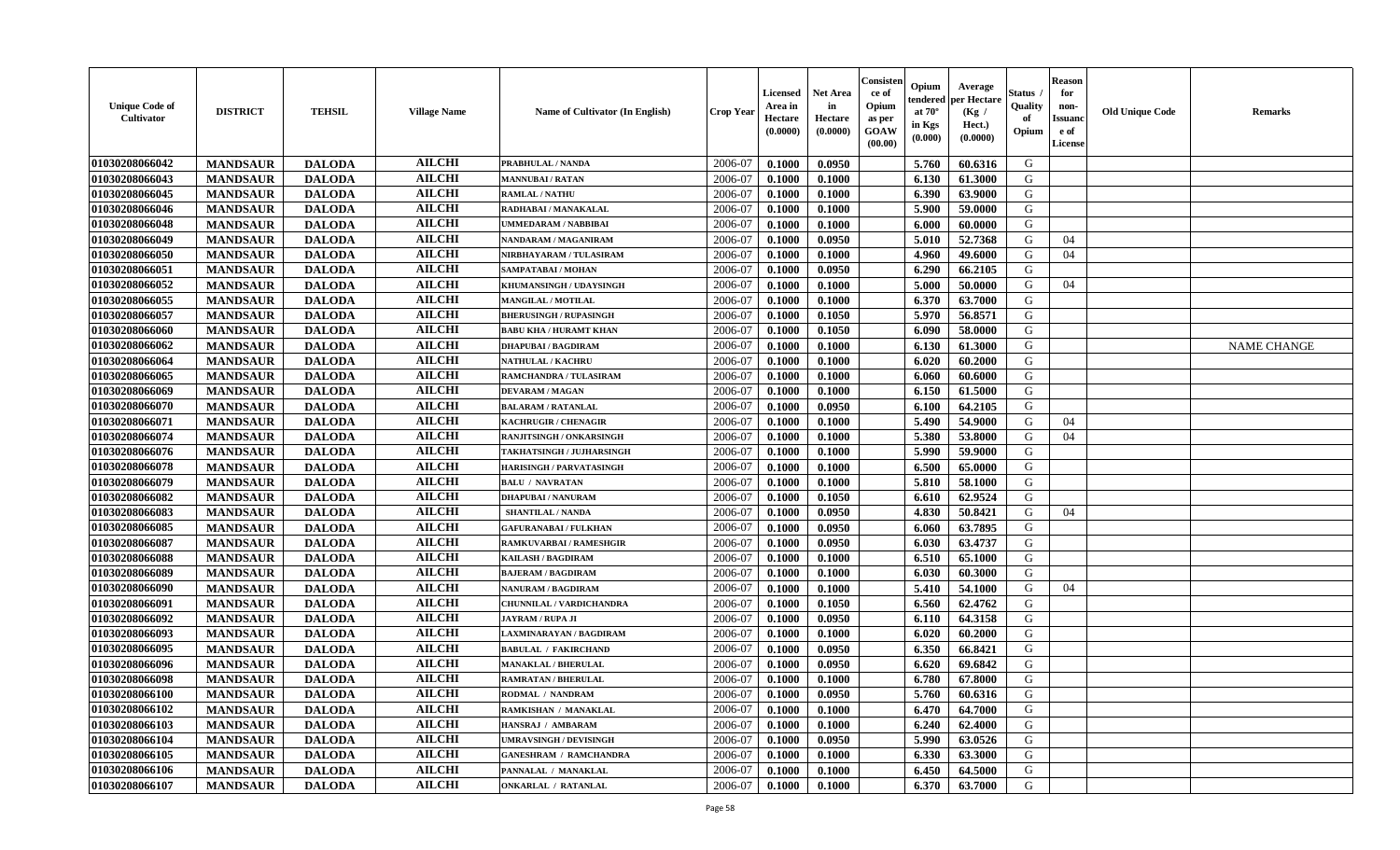| <b>Unique Code of</b><br><b>Cultivator</b> | <b>DISTRICT</b> | <b>TEHSIL</b> | <b>Village Name</b> | <b>Name of Cultivator (In English)</b> | <b>Crop Year</b> | Licensed<br>Area in<br>Hectare<br>(0.0000) | Net Area<br>in<br>Hectare<br>(0.0000) | Consisteı<br>ce of<br>Opium<br>as per<br>GOAW<br>(00.00) | Opium<br>endered<br>at $70^\circ$<br>in Kgs<br>(0.000) | Average<br>per Hectare<br>(Kg /<br>Hect.)<br>(0.0000) | Status<br>Quality<br>of<br>Opium | <b>Reason</b><br>for<br>non-<br><b>Issuand</b><br>e of<br>License | <b>Old Unique Code</b> | Remarks             |
|--------------------------------------------|-----------------|---------------|---------------------|----------------------------------------|------------------|--------------------------------------------|---------------------------------------|----------------------------------------------------------|--------------------------------------------------------|-------------------------------------------------------|----------------------------------|-------------------------------------------------------------------|------------------------|---------------------|
| 01030208066108                             | <b>MANDSAUR</b> | <b>DALODA</b> | <b>AILCHI</b>       | SHAKUNTALABAI / BHAGIRATH              | 2006-07          | 0.1000                                     | 0.1000                                |                                                          | 6.410                                                  | 64.1000                                               | G                                |                                                                   |                        |                     |
| 01030208066110                             | <b>MANDSAUR</b> | <b>DALODA</b> | <b>AILCHI</b>       | <b>RAMPRASAD / RAMLAL</b>              | 2006-07          | 0.1000                                     | 0.0950                                |                                                          | 5.700                                                  | 60.0000                                               | G                                |                                                                   |                        |                     |
| 01030208066111                             | <b>MANDSAUR</b> | <b>DALODA</b> | <b>AILCHI</b>       | <b>DASHRATH / BALARAM</b>              | 2006-07          | 0.1000                                     | 0.1000                                |                                                          | 6.250                                                  | 62.5000                                               | G                                |                                                                   |                        |                     |
| 01030208066112                             | <b>MANDSAUR</b> | <b>DALODA</b> | <b>AILCHI</b>       | <b>BABULAL / RAGHUNATH</b>             | 2006-07          | 0.1000                                     | 0.1000                                |                                                          | 6.080                                                  | 60.8000                                               | G                                |                                                                   |                        |                     |
| 01030208066113                             | <b>MANDSAUR</b> | <b>DALODA</b> | <b>AILCHI</b>       | <b>HIRALAL / BHERULAL</b>              | 2006-07          | 0.1000                                     | 0.1000                                |                                                          | 6.560                                                  | 65.6000                                               | G                                |                                                                   |                        |                     |
| 01030208066114                             | <b>MANDSAUR</b> | <b>DALODA</b> | <b>AILCHI</b>       | ISHWARLAL / AMBALAL                    | 2006-07          | 0.1000                                     | 0.1000                                |                                                          | 6.520                                                  | 65.2000                                               | G                                |                                                                   |                        |                     |
| 01030208066115                             | <b>MANDSAUR</b> | <b>DALODA</b> | <b>AILCHI</b>       | KAMLESH / PRABHULAL                    | 2006-07          | 0.1000                                     | 0.0950                                |                                                          | 6.400                                                  | 67.3684                                               | G                                |                                                                   |                        |                     |
| 01030208066117                             | <b>MANDSAUR</b> | <b>DALODA</b> | <b>AILCHI</b>       | <b>JAYRAM / LAXMAN</b>                 | 2006-07          | 0.1000                                     | 0.1000                                |                                                          | 5.940                                                  | 59.4000                                               | G                                |                                                                   |                        |                     |
| 01030208066119                             | <b>MANDSAUR</b> | <b>DALODA</b> | <b>AILCHI</b>       | KANWARLAL / CHAMPALAL                  | 2006-07          | 0.1000                                     | 0.1000                                |                                                          | 6.670                                                  | 66.7000                                               | G                                |                                                                   |                        |                     |
| 01030208066120                             | <b>MANDSAUR</b> | <b>DALODA</b> | <b>AILCHI</b>       | TULSIRAM / LAXMAN                      | 2006-07          | 0.1000                                     | 0.1000                                |                                                          | 6.210                                                  | 62.1000                                               | G                                |                                                                   |                        |                     |
| 01030208066121                             | <b>MANDSAUR</b> | <b>DALODA</b> | <b>AILCHI</b>       | KACHARMAL / NATHU                      | 2006-07          | 0.1000                                     | 0.1000                                |                                                          | 6.420                                                  | 64.2000                                               | G                                |                                                                   |                        |                     |
| 01030208066122                             | <b>MANDSAUR</b> | <b>DALODA</b> | <b>AILCHI</b>       | RAMPRASAD / RAMCHADNRA                 | 2006-07          | 0.1000                                     | 0.1000                                |                                                          | 6.370                                                  | 63.7000                                               | G                                |                                                                   |                        |                     |
| 01030208066123                             | <b>MANDSAUR</b> | <b>DALODA</b> | <b>AILCHI</b>       | KAILASHCHANDRA / BALARAM               | 2006-07          | 0.1000                                     | 0.0950                                |                                                          | 6.220                                                  | 65.4737                                               | G                                |                                                                   |                        |                     |
| 01030208066124                             | <b>MANDSAUR</b> | <b>DALODA</b> | <b>AILCHI</b>       | <b>DEVARAM / RAMCHANDRA</b>            | 2006-07          | 0.1000                                     | 0.1000                                |                                                          | 5.340                                                  | 53.4000                                               | G                                | 04                                                                |                        |                     |
| 01030208066126                             | <b>MANDSAUR</b> | <b>DALODA</b> | <b>AILCHI</b>       | JAKIR KHA / GUL KHA                    | 2006-07          | 0.1000                                     | 0.0950                                |                                                          | 5.790                                                  | 60.9474                                               | $\mathbf G$                      |                                                                   |                        |                     |
| 01030208066127                             | <b>MANDSAUR</b> | <b>DALODA</b> | <b>AILCHI</b>       | <b>BHANWARLAL / MANGILAL</b>           | 2006-07          | 0.1000                                     | 0.1000                                |                                                          | 5.960                                                  | 59.6000                                               | G                                |                                                                   |                        |                     |
| 01030208066128                             | <b>MANDSAUR</b> | <b>DALODA</b> | <b>AILCHI</b>       | KANHAIYALAL / NATHU JI                 | 2006-07          | 0.1000                                     | 0.1000                                |                                                          | 6.230                                                  | 62.3000                                               | G                                |                                                                   |                        |                     |
| 01030208066129                             | <b>MANDSAUR</b> | <b>DALODA</b> | <b>AILCHI</b>       | <b>KISHOR / AMRITRAM</b>               | 2006-07          | 0.1000                                     | 0.1000                                |                                                          | 5.340                                                  | 53.4000                                               | G                                | 04                                                                |                        |                     |
| 01030208066125                             | <b>MANDSAUR</b> | <b>DALODA</b> | <b>AILCHI</b>       | <b>GOVINDRAM / PRABHULAL</b>           | 2006-07          | 0.1000                                     | 0.0950                                |                                                          | 5.530                                                  | 58.2105                                               | G                                |                                                                   |                        |                     |
| 01030208066099                             | <b>MANDSAUR</b> | <b>DALODA</b> | <b>AILCHI</b>       | RAGHUVIRSINGH / JAYSINGH               | 2006-07          | 0.1000                                     | 0.1000                                |                                                          | 6.050                                                  | 60.5000                                               | G                                |                                                                   |                        |                     |
| 01030208066024                             | <b>MANDSAUR</b> | <b>DALODA</b> | <b>AILCHI</b>       | <b>PRABHULAL / MOTI</b>                | 2006-07          | 0.1000                                     | 0.1000                                |                                                          | 6.500                                                  | 65.0000                                               | G                                |                                                                   |                        |                     |
| 01030208066118                             | <b>MANDSAUR</b> | <b>DALODA</b> | <b>AILCHI</b>       | <b>GOVINDRAM / BADRILAL</b>            | 2006-07          | 0.1000                                     | 0.0950                                |                                                          | 6.060                                                  | 63.7895                                               | G                                |                                                                   |                        |                     |
| 01030208067003                             | <b>MANDSAUR</b> | <b>DALODA</b> | <b>BANIKHEDI</b>    | <b>BAPULAL / RAMLAL</b>                | 2006-07          | 0.1000                                     | 0.0950                                |                                                          | 5.080                                                  | 53.4737                                               | G                                | 04                                                                |                        |                     |
| 01030208067005                             | <b>MANDSAUR</b> | <b>DALODA</b> | <b>BANIKHEDI</b>    | MANGILAL / KISHANLAL                   | 2006-07          | 0.1000                                     | 0.1000                                |                                                          | 5.970                                                  | 59.7000                                               | G                                |                                                                   |                        |                     |
| 01030208067006                             | <b>MANDSAUR</b> | <b>DALODA</b> | <b>BANIKHEDI</b>    | <b>AMARLAL / MANGILAL BRAHMAN</b>      | 2006-07          | 0.1000                                     | 0.0950                                |                                                          | 5.700                                                  | 60.0000                                               | G                                |                                                                   |                        |                     |
| 01030208067008                             | <b>MANDSAUR</b> | <b>DALODA</b> | <b>BANIKHEDI</b>    | <b>KESHARAKUVAR / CHENASINGH</b>       | 2006-07          | 0.1000                                     | 0.0950                                |                                                          | 4.710                                                  | 49.5789                                               | G                                | 04                                                                |                        |                     |
| 01030208067018                             | <b>MANDSAUR</b> | <b>DALODA</b> | <b>BANIKHEDI</b>    | LAKSHMINARAYAN / RAMLAL                | 2006-07          | 0.1000                                     | 0.1000                                |                                                          | 5.510                                                  | 55.1000                                               | G                                | 04                                                                |                        |                     |
| 01030208067022                             | <b>MANDSAUR</b> | <b>DALODA</b> | <b>BANIKHEDI</b>    | RUPA / TEKA                            | 2006-07          | 0.1000                                     | 0.0950                                |                                                          | 5.910                                                  | 62.2105                                               | G                                |                                                                   |                        |                     |
| 01030208067023                             | <b>MANDSAUR</b> | <b>DALODA</b> | <b>BANIKHEDI</b>    | LACHCHHIRAM / TEJA JI                  | 2006-07          | 0.1000                                     | 0.0950                                |                                                          | 6.370                                                  | 67.0526                                               | G                                |                                                                   |                        |                     |
| 01030208067002                             | <b>MANDSAUR</b> | <b>DALODA</b> | <b>BANIKHEDI</b>    | MANGUSINGH / KHAYLSINGH                | 2006-07          | 0.1000                                     | 0.1000                                |                                                          | 6.370                                                  | 63.7000                                               | G                                |                                                                   |                        |                     |
| 01030208067020                             | <b>MANDSAUR</b> | <b>DALODA</b> | <b>BANIKHEDI</b>    | <b>RAMSINGH / BHAGIRATH</b>            | 2006-07          | 0.1000                                     | 0.1000                                |                                                          | 5.890                                                  | 58.9000                                               | G                                | 05                                                                |                        | TRANSFER/CHAJUKHEDA |
| 01030208067013                             | <b>MANDSAUR</b> | <b>DALODA</b> | <b>BANIKHEDI</b>    | <b>CHANDIBAI/RANASINGH</b>             | 2006-07          | 0.1000                                     | 0.1000                                |                                                          | 6.080                                                  | 60.8000                                               | G                                |                                                                   |                        |                     |
| 01030208068001                             | <b>MANDSAUR</b> | <b>DALODA</b> | <b>DALODA RAIL</b>  | RADHESHYAM / RAMLAL                    | 2006-07          | 0.1000                                     | 0.1000                                |                                                          | 7.010                                                  | 70.1000                                               | G                                |                                                                   |                        |                     |
| 01030208068003                             | <b>MANDSAUR</b> | <b>DALODA</b> | <b>DALODA RAIL</b>  | RAMBAI / ASHOKKUMAR                    | 2006-07          | 0.1000                                     |                                       |                                                          |                                                        | 0.0000                                                | $\mathbf{F}$                     |                                                                   |                        |                     |
| 01030208068005                             | <b>MANDSAUR</b> | <b>DALODA</b> | <b>DALODA RAIL</b>  | NIRBHYRAM / RAMNARAYAN                 | 2006-07          | 0.1000                                     | 0.1000                                |                                                          | 6.030                                                  | 60.3000                                               | G                                |                                                                   |                        |                     |
| 01030208068006                             | <b>MANDSAUR</b> | <b>DALODA</b> | <b>DALODA RAIL</b>  | AMBARAM / RAMNARAYAN                   | 2006-07          | 0.1000                                     | 0.1000                                |                                                          | 6.190                                                  | 61.9000                                               | G                                |                                                                   |                        |                     |
| 01030208068012                             | <b>MANDSAUR</b> | <b>DALODA</b> | <b>DALODA RAIL</b>  | RADHESHYAM / KHIMA                     | 2006-07          | 0.1000                                     | 0.1000                                |                                                          | 6.610                                                  | 66.1000                                               | G                                |                                                                   |                        |                     |
| 01030208068014                             | <b>MANDSAUR</b> | <b>DALODA</b> | <b>DALODA RAIL</b>  | KAILASHBAI / NANDKISHOR                | 2006-07          | 0.1000                                     | 0.1000                                |                                                          | 6.250                                                  | 62.5000                                               | G                                |                                                                   |                        |                     |
| 01030208068015                             | <b>MANDSAUR</b> | <b>DALODA</b> | <b>DALODA RAIL</b>  | HARISHANKAR / GOVINDARAM               | 2006-07          | 0.1000                                     | 0.1000                                |                                                          | 6.400                                                  | 64.0000                                               | G                                |                                                                   |                        |                     |
| 01030208068018                             | <b>MANDSAUR</b> | <b>DALODA</b> | <b>DALODA RAIL</b>  | <b>BHERULAL / RAMNARAYAN</b>           | 2006-07          | 0.1000                                     | 0.1000                                |                                                          | 6.960                                                  | 69.6000                                               | ${\bf G}$                        |                                                                   |                        |                     |
| 01030208068019                             | <b>MANDSAUR</b> | <b>DALODA</b> | <b>DALODA RAIL</b>  | <b>ISHWARLAL / MOHANLAL</b>            | 2006-07          | 0.1000                                     | 0.1000                                |                                                          | 6.370                                                  | 63.7000                                               | G                                |                                                                   |                        |                     |
| 01030208068021                             | <b>MANDSAUR</b> | <b>DALODA</b> | <b>DALODA RAIL</b>  | <b>BANKATLAL / AMBARAM</b>             | 2006-07          | 0.1000                                     | 0.0550                                |                                                          | 3.310                                                  | 60.1818                                               | G                                |                                                                   |                        |                     |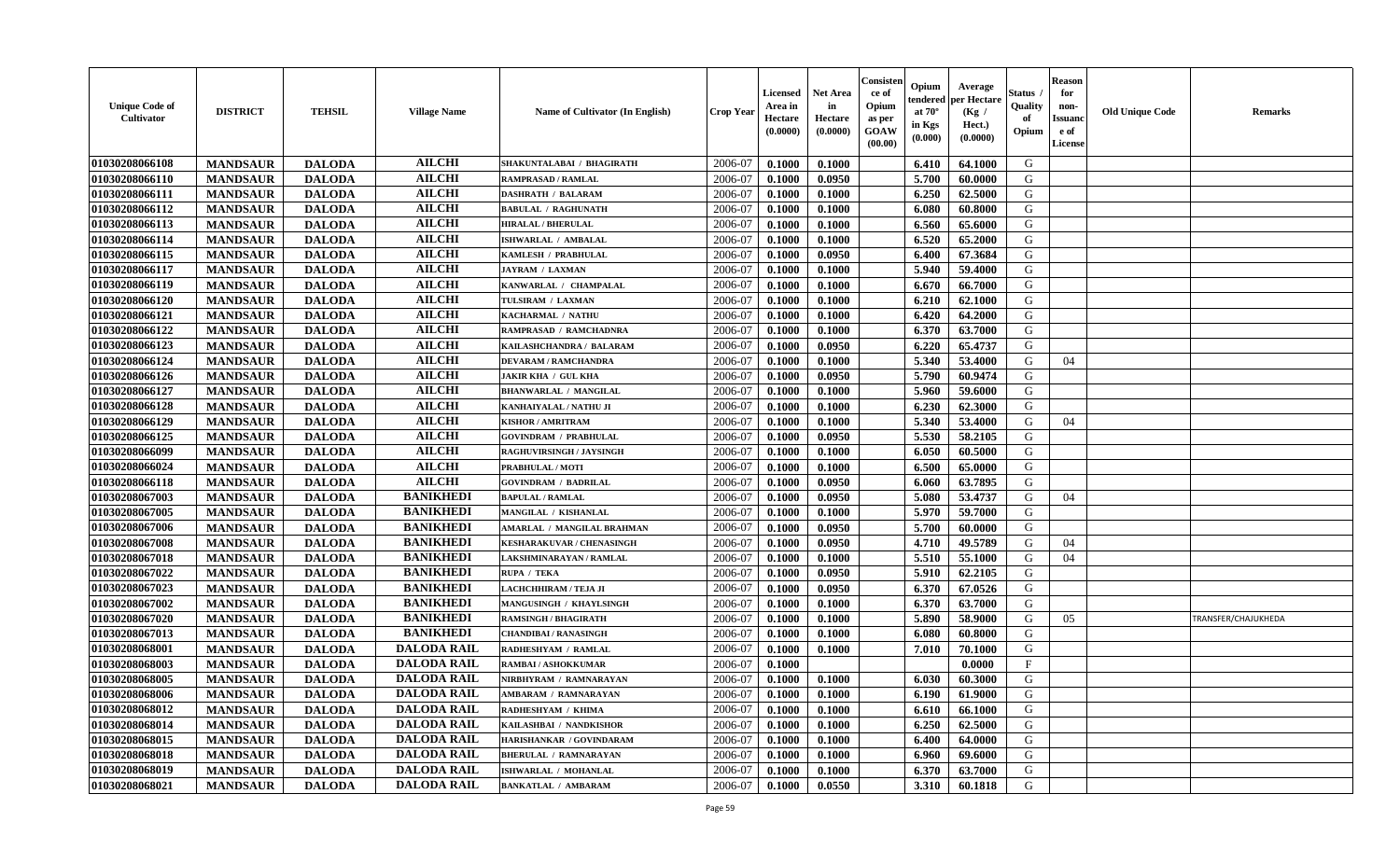| <b>Unique Code of</b><br><b>Cultivator</b> | <b>DISTRICT</b> | <b>TEHSIL</b> | <b>Village Name</b> | Name of Cultivator (In English) | <b>Crop Year</b> | <b>Licensed</b><br>Area in<br>Hectare<br>(0.0000) | Net Area<br>in<br>Hectare<br>(0.0000) | Consisteı<br>ce of<br>Opium<br>as per<br>GOAW<br>(00.00) | Opium<br>endered<br>at $70^\circ$<br>in Kgs<br>(0.000) | Average<br>per Hectare<br>(Kg /<br>Hect.)<br>(0.0000) | Status<br>Quality<br>of<br>Opium | <b>Reason</b><br>for<br>non-<br>Issuano<br>e of<br>License | <b>Old Unique Code</b> | Remarks            |
|--------------------------------------------|-----------------|---------------|---------------------|---------------------------------|------------------|---------------------------------------------------|---------------------------------------|----------------------------------------------------------|--------------------------------------------------------|-------------------------------------------------------|----------------------------------|------------------------------------------------------------|------------------------|--------------------|
| 01030208068023                             | <b>MANDSAUR</b> | <b>DALODA</b> | <b>DALODA RAIL</b>  | <b>BHANWARLAL / BHERULAL</b>    | 2006-07          | 0.1000                                            | 0.1000                                |                                                          | 6.080                                                  | 60.8000                                               | G                                |                                                            |                        |                    |
| 01030208068024                             | <b>MANDSAUR</b> | <b>DALODA</b> | <b>DALODA RAIL</b>  | <b>AMBARAM / BHERULAL</b>       | 2006-07          | 0.1000                                            | 0.1000                                |                                                          | 5.640                                                  | 56.4000                                               | G                                | 05                                                         |                        |                    |
| 01030208068026                             | <b>MANDSAUR</b> | <b>DALODA</b> | <b>DALODA RAIL</b>  | MOHANLAL / HANSRAJ              | 2006-07          | 0.1000                                            | 0.1000                                |                                                          | 6.500                                                  | 65.0000                                               | G                                |                                                            |                        |                    |
| 01030208068027                             | <b>MANDSAUR</b> | <b>DALODA</b> | <b>DALODA RAIL</b>  | <b>BADRILAL / KALU</b>          | 2006-07          | 0.1000                                            | 0.1050                                |                                                          | 6.970                                                  | 66.3810                                               | G                                |                                                            |                        |                    |
| 01030208068029                             | <b>MANDSAUR</b> | <b>DALODA</b> | <b>DALODA RAIL</b>  | <b>BALARAM / KISHANLAL</b>      | 2006-07          | 0.1000                                            | 0.1000                                |                                                          | 5.800                                                  | 58.0000                                               | G                                |                                                            |                        |                    |
| 01030208068030                             | <b>MANDSAUR</b> | <b>DALODA</b> | <b>DALODA RAIL</b>  | SANTOSHBAI / SALAGRAM           | 2006-07          | 0.1000                                            | 0.1000                                |                                                          | 6.030                                                  | 60.3000                                               | G                                |                                                            |                        |                    |
| 01030208068031                             | <b>MANDSAUR</b> | <b>DALODA</b> | <b>DALODA RAIL</b>  | <b>BAPULAL / ONKARLAL</b>       | 2006-07          | 0.1000                                            | 0.1000                                |                                                          | 5.700                                                  | 57.0000                                               | G                                | 05                                                         |                        |                    |
| 01030208068032                             | <b>MANDSAUR</b> | <b>DALODA</b> | <b>DALODA RAIL</b>  | <b>AMRITRAM / DEVICHAND</b>     | 2006-07          | 0.1000                                            | 0.1000                                |                                                          | 6.330                                                  | 63.3000                                               | G                                |                                                            |                        |                    |
| 01030208068033                             | <b>MANDSAUR</b> | <b>DALODA</b> | <b>DALODA RAIL</b>  | <b>BHANVARBAI/BHANVARLAL</b>    | 2006-07          | 0.1000                                            | 0.0950                                |                                                          | 5.720                                                  | 60.2105                                               | G                                |                                                            |                        |                    |
| 01030208068034                             | <b>MANDSAUR</b> | <b>DALODA</b> | <b>DALODA RAIL</b>  | <b>BALU / NANDA MALI</b>        | 2006-07          | 0.1000                                            | 0.1000                                |                                                          | 6.470                                                  | 64.7000                                               | G                                |                                                            |                        |                    |
| 01030208068036                             | <b>MANDSAUR</b> | <b>DALODA</b> | <b>DALODA RAIL</b>  | <b>BHAGATRAM / SALAGRAM</b>     | 2006-07          | 0.1000                                            | 0.1000                                |                                                          | 5.710                                                  | 57.1000                                               | G                                |                                                            |                        | <b>NAME CHANGE</b> |
| 01030208068039                             | <b>MANDSAUR</b> | <b>DALODA</b> | <b>DALODA RAIL</b>  | RAMKISHAN / NANURAM             | 2006-07          | 0.1000                                            | 0.1000                                |                                                          | 6.420                                                  | 64.2000                                               | G                                |                                                            |                        |                    |
| 01030208068041                             | <b>MANDSAUR</b> | <b>DALODA</b> | <b>DALODA RAIL</b>  | <b>BHERULAL / KISHANLAL</b>     | 2006-07          | 0.1000                                            | 0.0950                                |                                                          | 6.210                                                  | 65.3684                                               | G                                |                                                            |                        |                    |
| 01030208068042                             | <b>MANDSAUR</b> | <b>DALODA</b> | <b>DALODA RAIL</b>  | <b>BHANWARLAL / MOHANLAL</b>    | 2006-07          | 0.1000                                            | 0.1000                                |                                                          | 6.100                                                  | 61.0000                                               | G                                |                                                            |                        |                    |
| 01030208068047                             | <b>MANDSAUR</b> | <b>DALODA</b> | <b>DALODA RAIL</b>  | RADHIBAI / GOPAL                | 2006-07          | 0.1000                                            | 0.0950                                |                                                          | 5.550                                                  | 58.4211                                               | $\mathbf G$                      |                                                            |                        |                    |
| 01030208068050                             | <b>MANDSAUR</b> | <b>DALODA</b> | <b>DALODA RAIL</b>  | <b>CHAGANLAL / RAMKUNWAR</b>    | 2006-07          | 0.1000                                            | 0.1050                                |                                                          | 6.010                                                  | 57.2381                                               | G                                | 05                                                         |                        |                    |
| 01030208068052                             | <b>MANDSAUR</b> | <b>DALODA</b> | <b>DALODA RAIL</b>  | <b>ATAMARAM / KALURAM</b>       | 2006-07          | 0.1000                                            | 0.1000                                |                                                          | 6.150                                                  | 61.5000                                               | G                                |                                                            |                        |                    |
| 01030208068056                             | <b>MANDSAUR</b> | <b>DALODA</b> | <b>DALODA RAIL</b>  | <b>RATAN BAI / MANGILAL</b>     | 2006-07          | 0.1000                                            |                                       |                                                          |                                                        | 0.0000                                                | $_{\rm F}$                       |                                                            |                        |                    |
| 01030208068058                             | <b>MANDSAUR</b> | <b>DALODA</b> | <b>DALODA RAIL</b>  | PRABHULAL / JANIBAI             | 2006-07          | 0.1000                                            | 0.1000                                |                                                          | 6.220                                                  | 62.2000                                               | G                                |                                                            |                        |                    |
| 01030208068061                             | <b>MANDSAUR</b> | <b>DALODA</b> | <b>DALODA RAIL</b>  | <b>BALURAM / UDA</b>            | 2006-07          | 0.1000                                            | 0.1000                                |                                                          | 6.300                                                  | 63.0000                                               | G                                |                                                            |                        |                    |
| 01030208068063                             | <b>MANDSAUR</b> | <b>DALODA</b> | <b>DALODA RAIL</b>  | SHANKARLAL / NANURAM            | 2006-07          | 0.1000                                            | 0.1000                                |                                                          | 5.900                                                  | 59.0000                                               | G                                |                                                            |                        | <b>NAME CHANGE</b> |
| 01030208068064                             | <b>MANDSAUR</b> | <b>DALODA</b> | <b>DALODA RAIL</b>  | NAGULAL / KACHRU/GOVINDRAM      | 2006-07          | 0.1000                                            | 0.0950                                |                                                          | 5.850                                                  | 61.5789                                               | G                                |                                                            |                        |                    |
| 01030208068065                             | <b>MANDSAUR</b> | <b>DALODA</b> | <b>DALODA RAIL</b>  | MUNNIBAI / BAGDIRAM             | 2006-07          | 0.1000                                            | 0.0800                                |                                                          | 4.500                                                  | 56.2500                                               | G                                | 05                                                         |                        |                    |
| 01030208068068                             | <b>MANDSAUR</b> | <b>DALODA</b> | <b>DALODA RAIL</b>  | SAMPATBAI / RAMNARAYAN          | 2006-07          | 0.1000                                            | 0.1000                                |                                                          | 6.500                                                  | 65.0000                                               | G                                |                                                            |                        |                    |
| 01030208068069                             | <b>MANDSAUR</b> | <b>DALODA</b> | <b>DALODA RAIL</b>  | <b>SAWARUP / GANGA</b>          | 2006-07          | 0.1000                                            | 0.1000                                |                                                          | 6.470                                                  | 64.7000                                               | G                                |                                                            |                        |                    |
| 01030208068071                             | <b>MANDSAUR</b> | <b>DALODA</b> | <b>DALODA RAIL</b>  | <b>BALDEV / MODIRAM</b>         | 2006-07          | 0.1000                                            | 0.1000                                |                                                          | 6.530                                                  | 65.3000                                               | G                                |                                                            |                        |                    |
| 01030208068072                             | <b>MANDSAUR</b> | <b>DALODA</b> | <b>DALODA RAIL</b>  | RAMNARAYAN / NIRBHAYRAM         | 2006-07          | 0.1000                                            | 0.1000                                |                                                          | 6.590                                                  | 65.9000                                               | $\mathbf G$                      |                                                            |                        | <b>NAME CHANGE</b> |
| 01030208068074                             | <b>MANDSAUR</b> | <b>DALODA</b> | <b>DALODA RAIL</b>  | <b>MANGILAL / KALU</b>          | 2006-07          | 0.1000                                            | 0.0950                                |                                                          | 4.780                                                  | 50.3158                                               | G                                | 04                                                         |                        |                    |
| 01030208068075                             | <b>MANDSAUR</b> | <b>DALODA</b> | <b>DALODA RAIL</b>  | DALU / MOTI                     | 2006-07          | 0.1000                                            | 0.0950                                |                                                          | 6.340                                                  | 66.7368                                               | G                                |                                                            |                        |                    |
| 01030208068076                             | <b>MANDSAUR</b> | <b>DALODA</b> | <b>DALODA RAIL</b>  | <b>GABRULAL / BAGDIRAM</b>      | 2006-07          | 0.1000                                            | 0.1000                                |                                                          | 6.000                                                  | 60.0000                                               | G                                |                                                            |                        |                    |
| 01030208068077                             | <b>MANDSAUR</b> | <b>DALODA</b> | <b>DALODA RAIL</b>  | SHIVNARAYAN / BHERULAL          | 2006-07          | 0.1000                                            | 0.1000                                |                                                          | 5.620                                                  | 56.2000                                               | G                                | 05                                                         |                        |                    |
| 01030208068079                             | <b>MANDSAUR</b> | <b>DALODA</b> | <b>DALODA RAIL</b>  | RAMCHANDRA / GOPAL              | 2006-07          | 0.1000                                            | 0.1000                                |                                                          | 6.540                                                  | 65.4000                                               | G                                |                                                            |                        |                    |
| 01030208068081                             | <b>MANDSAUR</b> | <b>DALODA</b> | <b>DALODA RAIL</b>  | KAMAL SINGH / BHERU SINGH       | 2006-07          | 0.1000                                            | 0.0950                                |                                                          | 5.640                                                  | 59.3684                                               | G                                |                                                            |                        |                    |
| 01030208068082                             | <b>MANDSAUR</b> | <b>DALODA</b> | <b>DALODA RAIL</b>  | SHANKARALAL / SHOBHARAM         | 2006-07          | 0.1000                                            | 0.1000                                |                                                          | 6.280                                                  | 62.8000                                               | G                                |                                                            |                        |                    |
| 01030208068085                             | <b>MANDSAUR</b> | <b>DALODA</b> | <b>DALODA RAIL</b>  | <b>MUKANDLAL / RODA JI</b>      | 2006-07          | 0.1000                                            | 0.0950                                |                                                          | 5.740                                                  | 60.4211                                               | G                                |                                                            |                        |                    |
| 01030208068089                             | <b>MANDSAUR</b> | <b>DALODA</b> | <b>DALODA RAIL</b>  | <b>ONKARLAL / PRATHVIRAJ</b>    | 2006-07          | 0.1000                                            | 0.1000                                |                                                          | 6.050                                                  | 60.5000                                               | G                                |                                                            |                        |                    |
| 01030208068093                             | <b>MANDSAUR</b> | <b>DALODA</b> | <b>DALODA RAIL</b>  | <b>DEVRAM / KALURAM</b>         | 2006-07          | 0.1000                                            | 0.1000                                |                                                          | 6.070                                                  | 60.7000                                               | G                                |                                                            |                        |                    |
| 01030208068096                             | <b>MANDSAUR</b> | <b>DALODA</b> | <b>DALODA RAIL</b>  | <b>GOTAMLAL / DEVRAM</b>        | 2006-07          | 0.1000                                            | 0.1050                                |                                                          | 6.890                                                  | 65.6190                                               | G                                |                                                            |                        |                    |
| 01030208068097                             | <b>MANDSAUR</b> | <b>DALODA</b> | <b>DALODA RAIL</b>  | KAMLABAI / SHIVNARAYAN          | 2006-07          | 0.1000                                            | 0.1000                                |                                                          | 6.320                                                  | 63.2000                                               | G                                |                                                            |                        |                    |
| 01030208068100                             | <b>MANDSAUR</b> | <b>DALODA</b> | <b>DALODA RAIL</b>  | <b>BHAVARLAL / DEVRAM</b>       | 2006-07          | 0.1000                                            | 0.1000                                |                                                          | 6.010                                                  | 60.1000                                               | ${\bf G}$                        |                                                            |                        |                    |
| 01030208068102                             | <b>MANDSAUR</b> | <b>DALODA</b> | <b>DALODA RAIL</b>  | MANGILAL / DEVRAM               | 2006-07          | 0.1000                                            | 0.1000                                |                                                          | 7.090                                                  | 70.9000                                               | G                                |                                                            |                        |                    |
| 01030208068103                             | <b>MANDSAUR</b> | <b>DALODA</b> | <b>DALODA RAIL</b>  | NANDIBAI / RUPA                 | 2006-07          | 0.1000                                            | 0.0950                                |                                                          | 5.170                                                  | 54.4211                                               | G                                | 04                                                         |                        |                    |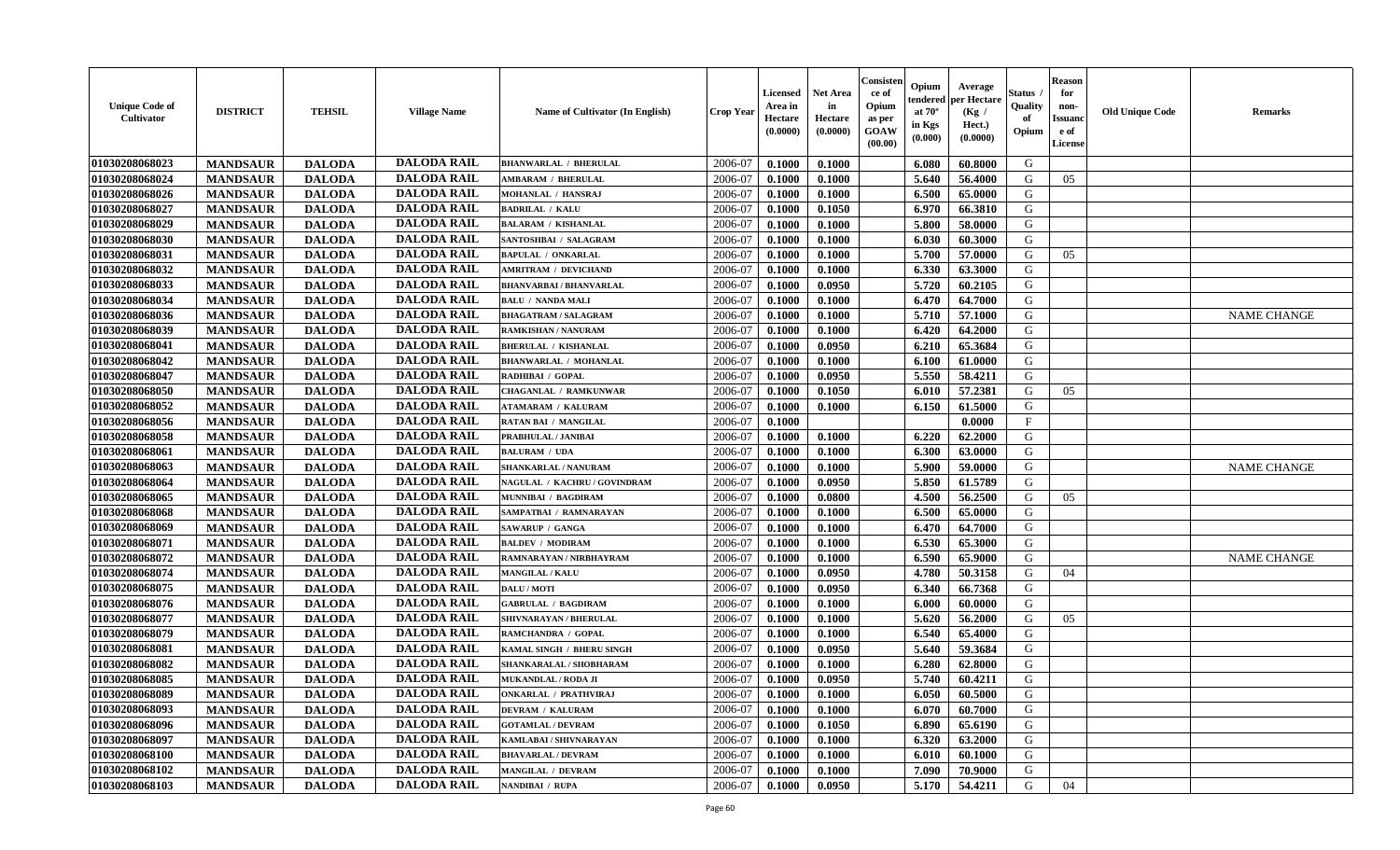| <b>Unique Code of</b><br><b>Cultivator</b> | <b>DISTRICT</b> | <b>TEHSIL</b> | <b>Village Name</b>                            | Name of Cultivator (In English) | <b>Crop Year</b> | <b>Licensed</b><br>Area in<br>Hectare<br>(0.0000) | <b>Net Area</b><br>in<br>Hectare<br>(0.0000) | Consister<br>ce of<br>Opium<br>as per<br><b>GOAW</b><br>(00.00) | Opium<br>endered<br>at $70^\circ$<br>in Kgs<br>(0.000) | Average<br>per Hectare<br>(Kg /<br>Hect.)<br>(0.0000) | Status<br>Quality<br>of<br>Opium | <b>Reason</b><br>for<br>non-<br><b>Issuano</b><br>e of<br>License | <b>Old Unique Code</b> | <b>Remarks</b> |
|--------------------------------------------|-----------------|---------------|------------------------------------------------|---------------------------------|------------------|---------------------------------------------------|----------------------------------------------|-----------------------------------------------------------------|--------------------------------------------------------|-------------------------------------------------------|----------------------------------|-------------------------------------------------------------------|------------------------|----------------|
| 01030208068105                             | <b>MANDSAUR</b> | <b>DALODA</b> | <b>DALODA RAIL</b>                             | <b>BHANWARLAL / RAMNARAYAN</b>  | 2006-07          | 0.1000                                            | 0.1050                                       |                                                                 | 5.850                                                  | 55.7143                                               | G                                | 04                                                                |                        |                |
| 01030208068106                             | <b>MANDSAUR</b> | <b>DALODA</b> | <b>DALODA RAIL</b>                             | RASULKHAN / NAHARKHAN           | 2006-07          | 0.1000                                            | 0.1000                                       |                                                                 | 6.970                                                  | 69.7000                                               | G                                |                                                                   |                        |                |
| 01030208068109                             | <b>MANDSAUR</b> | <b>DALODA</b> | <b>DALODA RAIL</b>                             | <b>BEGAM BI / AMIR KHAN</b>     | 2006-07          | 0.1000                                            | 0.1000                                       |                                                                 | 5.970                                                  | 59.7000                                               | G                                |                                                                   |                        |                |
| 01030208068111                             | <b>MANDSAUR</b> | <b>DALODA</b> | <b>DALODA RAIL</b>                             | KHIMA / GANGA                   | 2006-07          | 0.1000                                            | 0.1000                                       |                                                                 | 6.250                                                  | 62.5000                                               | G                                |                                                                   |                        |                |
| 01030208068112                             | <b>MANDSAUR</b> | <b>DALODA</b> | <b>DALODA RAIL</b>                             | <b>NATHULAL / RAM</b>           | 2006-07          | 0.1000                                            | 0.1000                                       |                                                                 | 5.570                                                  | 55.7000                                               | G                                | 04                                                                |                        |                |
| 01030208068117                             | <b>MANDSAUR</b> | <b>DALODA</b> | <b>DALODA RAIL</b>                             | SHANKARLAL / HIRALAL            | 2006-07          | 0.1000                                            | 0.1000                                       |                                                                 | 6.100                                                  | 61.0000                                               | G                                |                                                                   |                        |                |
| 01030208068118                             | <b>MANDSAUR</b> | <b>DALODA</b> | <b>DALODA RAIL</b>                             | KAMALABAI / GANGARAM            | 2006-07          | 0.1000                                            | 0.1000                                       |                                                                 | 5.420                                                  | 54.2000                                               | G                                | 04                                                                |                        |                |
| 01030208068120                             | <b>MANDSAUR</b> | <b>DALODA</b> | <b>DALODA RAIL</b>                             | MANGILAL / HARIRAM              | 2006-07          | 0.1000                                            | 0.1000                                       |                                                                 | 5.880                                                  | 58.8000                                               | G                                | 05                                                                |                        |                |
| 01030208068123                             | <b>MANDSAUR</b> | <b>DALODA</b> | <b>DALODA RAIL</b>                             | MANGILAL / KALURAM CHOUHAN      | 2006-07          | 0.1000                                            | 0.1000                                       |                                                                 | 6.330                                                  | 63.3000                                               | G                                |                                                                   |                        |                |
| 01030208068128                             | <b>MANDSAUR</b> | <b>DALODA</b> | <b>DALODA RAIL</b>                             | RAMPRASAD / PRATHVIRAJ          | 2006-07          | 0.1000                                            | 0.1000                                       |                                                                 | 6.030                                                  | 60.3000                                               | G                                |                                                                   |                        |                |
| 01030208068129                             | <b>MANDSAUR</b> | <b>DALODA</b> | <b>DALODA RAIL</b>                             | SHIVNARAYAN / GANESHRAM         | 2006-07          | 0.1000                                            | 0.1000                                       |                                                                 | 5.170                                                  | 51.7000                                               | G                                | 04                                                                |                        |                |
| 01030208068002                             | <b>MANDSAUR</b> | <b>DALODA</b> | <b>DALODA RAIL</b>                             | RANCHODLAL / MOHANLAL           | 2006-07          | 0.1000                                            | 0.1000                                       |                                                                 | 6.000                                                  | 60.0000                                               | G                                |                                                                   |                        |                |
| 01030208068062                             | <b>MANDSAUR</b> | <b>DALODA</b> | <b>DALODA RAIL</b>                             | <b>DHANNA / RAM</b>             | 2006-07          | 0.1000                                            | 0.1000                                       |                                                                 | 5.890                                                  | 58.9000                                               | G                                | 05                                                                |                        |                |
| 01030208068101                             | <b>MANDSAUR</b> | <b>DALODA</b> | <b>DALODA RAIL</b>                             | RAMDAYAL / KALURAM              | 2006-07          | 0.1000                                            | 0.1050                                       |                                                                 | 6.570                                                  | 62.5714                                               | G                                |                                                                   |                        |                |
| 01030208068113                             | <b>MANDSAUR</b> | <b>DALODA</b> | <b>DALODA RAIL</b>                             | <b>GITA BAI / RAMCHADNRA</b>    | 2006-07          | 0.1000                                            | 0.1000                                       |                                                                 | 6.230                                                  | 62.3000                                               | G                                |                                                                   |                        |                |
| 01030208068132                             | <b>MANDSAUR</b> | <b>DALODA</b> | <b>DALODA RAIL</b>                             | RAMESHWAR / BHANA               | 2006-07          | 0.1000                                            | 0.1000                                       |                                                                 | 6.180                                                  | 61.8000                                               | G                                |                                                                   |                        |                |
| 01030208068133                             | <b>MANDSAUR</b> | <b>DALODA</b> | <b>DALODA RAIL</b>                             | RADHESHYAM / BHAGIRATH          | 2006-07          | 0.1000                                            | 0.1000                                       |                                                                 | 6.030                                                  | 60.3000                                               | G                                |                                                                   |                        |                |
| 01030208068134                             | <b>MANDSAUR</b> | <b>DALODA</b> | <b>DALODA RAIL</b>                             | RAMPRAHALAD / KISHANLAL         | 2006-07          | 0.1000                                            | 0.1000                                       |                                                                 | 5.710                                                  | 57.1000                                               | G                                | 05                                                                |                        |                |
| 01030208068091                             | <b>MANDSAUR</b> | <b>DALODA</b> | <b>DALODA RAIL</b>                             | <b>BAPULAL / PANNALAL</b>       | 2006-07          | 0.1000                                            | 0.1000                                       |                                                                 | 6.060                                                  | 60.6000                                               | G                                |                                                                   |                        |                |
| 01030208068135                             | <b>MANDSAUR</b> | <b>DALODA</b> | <b>DALODA RAIL</b>                             | <b>DEVARAM / AMBARAM</b>        | 2006-07          | 0.1000                                            | 0.1000                                       |                                                                 | 6.400                                                  | 64.0000                                               | G                                |                                                                   |                        |                |
| 01030208068136                             | <b>MANDSAUR</b> | <b>DALODA</b> | <b>DALODA RAIL</b>                             | <b>CHANDABAI / NAGULAL</b>      | 2006-07          | 0.1000                                            | 0.1000                                       |                                                                 | 6.050                                                  | 60.5000                                               | G                                |                                                                   |                        |                |
| 01030208068067                             | <b>MANDSAUR</b> | <b>DALODA</b> | <b>DALODA RAIL</b>                             | MANGU / ONKARLAL                | 2006-07          | 0.1000                                            | 0.1000                                       |                                                                 | 6.240                                                  | 62.4000                                               | G                                |                                                                   |                        |                |
| 01030208068137                             | <b>MANDSAUR</b> | <b>DALODA</b> | <b>DALODA RAIL</b>                             | <b>HAKKUBAI / NANDA</b>         | 2006-07          | 0.1000                                            | 0.1000                                       |                                                                 | 6.480                                                  | 64.8000                                               | G                                |                                                                   | 01060208031007         |                |
| 01030208072002                             | <b>MANDSAUR</b> | <b>DALODA</b> | <b>GURADIYA LALMUHA</b>                        | <b>RAMLAL / BHANVARLAL</b>      | 2006-07          | 0.1000                                            | 0.0950                                       |                                                                 | 6.140                                                  | 64.6316                                               | G                                |                                                                   |                        |                |
| 01030208072001                             | <b>MANDSAUR</b> | <b>DALODA</b> | <b>GURADIYA LALMUHA</b>                        | <b>BRADILAL / NANDA</b>         | 2006-07          | 0.1000                                            | 0.1000                                       |                                                                 | 6.840                                                  | 68.4000                                               | G                                |                                                                   |                        |                |
| 01030208072003                             | <b>MANDSAUR</b> | <b>DALODA</b> | <b>GURADIYA LALMUHA</b>                        | <b>DEVILAL / BALARAM</b>        | 2006-07          | 0.1000                                            | 0.1000                                       |                                                                 | 6.270                                                  | 62.7000                                               | G                                |                                                                   |                        |                |
| 01030208072005                             | <b>MANDSAUR</b> | <b>DALODA</b> | <b>GURADIYA LALMUHA</b>                        | <b>DEVRAM / PYARELAL</b>        | 2006-07          | 0.1000                                            | 0.1000                                       |                                                                 | 6.930                                                  | 69.3000                                               | G                                |                                                                   |                        |                |
| 01030208072007                             | <b>MANDSAUR</b> | <b>DALODA</b> | <b>GURADIYA LALMUHA</b>                        | SHOBHARAM / DALIRAM             | 2006-07          | 0.1000                                            | 0.1000                                       |                                                                 | 6.600                                                  | 66.0000                                               | G                                |                                                                   |                        |                |
| 01030208072008                             | <b>MANDSAUR</b> | <b>DALODA</b> | <b>GURADIYA LALMUHA</b>                        | TULSIRAM / MOTIRAM              | 2006-07          | 0.1000                                            | 0.0950                                       |                                                                 | 6.120                                                  | 64.4211                                               | G                                |                                                                   |                        |                |
| 01030208072010                             | <b>MANDSAUR</b> | <b>DALODA</b> | <b>GURADIYA LALMUHA</b>                        | <b>RAMCHANDRA / DALURAM</b>     | 2006-07          | 0.1000                                            | 0.0950                                       |                                                                 | 6.420                                                  | 67.5789                                               | G                                |                                                                   |                        |                |
| 01030208072011                             | <b>MANDSAUR</b> | <b>DALODA</b> | <b>GURADIYA LALMUHA</b>                        | RAMCHANDRIBAI / BHANWARLAL      | 2006-07          | 0.1000                                            | 0.0950                                       |                                                                 | 6.150                                                  | 64.7368                                               | G                                |                                                                   |                        |                |
| 01030208072012                             | <b>MANDSAUR</b> | <b>DALODA</b> | <b>GURADIYA LALMUHA</b>                        | KANHAIYALAL / HIRALAL           | 2006-07          | 0.1000                                            | 0.0950                                       |                                                                 | 5.900                                                  | 62.1053                                               | G                                |                                                                   |                        |                |
| 01030208072013                             | <b>MANDSAUR</b> | <b>DALODA</b> | <b>GURADIYA LALMUHA</b>                        | <b>CHATURBHUJ / VAJERAM</b>     | 2006-07          | 0.1000                                            | 0.1000                                       |                                                                 | 5.770                                                  | 57.7000                                               | G                                |                                                                   |                        |                |
| 01030208072015                             | <b>MANDSAUR</b> | <b>DALODA</b> | <b>GURADIYA LALMUHA</b>                        | <b>DHAPUBAI/SUKHLAL</b>         | 2006-07          | 0.1000                                            | 0.0950                                       |                                                                 | 6.120                                                  | 64.4211                                               | G                                |                                                                   |                        |                |
| 01030208072017                             | <b>MANDSAUR</b> | <b>DALODA</b> | <b>GURADIYA LALMUHA</b>                        | <b>BHAGIRATH / BHERA</b>        | 2006-07          | 0.1000                                            | 0.0950                                       |                                                                 | 5.410                                                  | 56.9474                                               | G                                |                                                                   |                        |                |
| <b>01030208072020</b>                      | <b>MANDSAUR</b> | <b>DALODA</b> | <b>GURADIYA LALMUHA   KAVERIBAI / ONKARLAL</b> |                                 | 2006-07          | 0.1000                                            | 0.0950                                       |                                                                 | 5.690                                                  | 59.8947                                               | G                                |                                                                   |                        |                |
| 01030208072021                             | <b>MANDSAUR</b> | <b>DALODA</b> | <b>GURADIYA LALMUHA</b>                        | <b>RUKMANIBAI / GANGARAM</b>    | 2006-07          | 0.1000                                            | 0.0950                                       |                                                                 | 6.140                                                  | 64.6316                                               | G                                |                                                                   |                        |                |
| 01030208072022                             | <b>MANDSAUR</b> | <b>DALODA</b> | <b>GURADIYA LALMUHA</b>                        | RAMCHANDRA / BAGDIRAM           | 2006-07          | 0.1000                                            | 0.1000                                       |                                                                 | 5.950                                                  | 59.5000                                               | G                                |                                                                   |                        |                |
| 01030208072023                             | <b>MANDSAUR</b> | <b>DALODA</b> | <b>GURADIYA LALMUHA RAMLAL / GAMER</b>         |                                 | 2006-07          | 0.1000                                            | 0.1000                                       |                                                                 | 6.740                                                  | 67.4000                                               | G                                |                                                                   |                        |                |
| 01030208072024                             | <b>MANDSAUR</b> | <b>DALODA</b> | <b>GURADIYA LALMUHA</b>                        | <b>GANGABAI / SITABAI</b>       | 2006-07          | 0.1000                                            | 0.1000                                       |                                                                 | 6.300                                                  | 63.0000                                               | G                                |                                                                   |                        |                |
| 01030208072026                             | <b>MANDSAUR</b> | <b>DALODA</b> | <b>GURADIYA LALMUHA</b>                        | SOHANBAI / AMBARAM              | 2006-07          | 0.1000                                            | 0.0950                                       |                                                                 | 7.250                                                  | 76.3158                                               | G                                |                                                                   |                        |                |
| 01030208072028                             | <b>MANDSAUR</b> | <b>DALODA</b> | <b>GURADIYA LALMUHA   NATHU / GAMERA</b>       |                                 | 2006-07          | 0.1000                                            | 0.1000                                       |                                                                 | 6.420                                                  | 64.2000                                               | G                                |                                                                   |                        |                |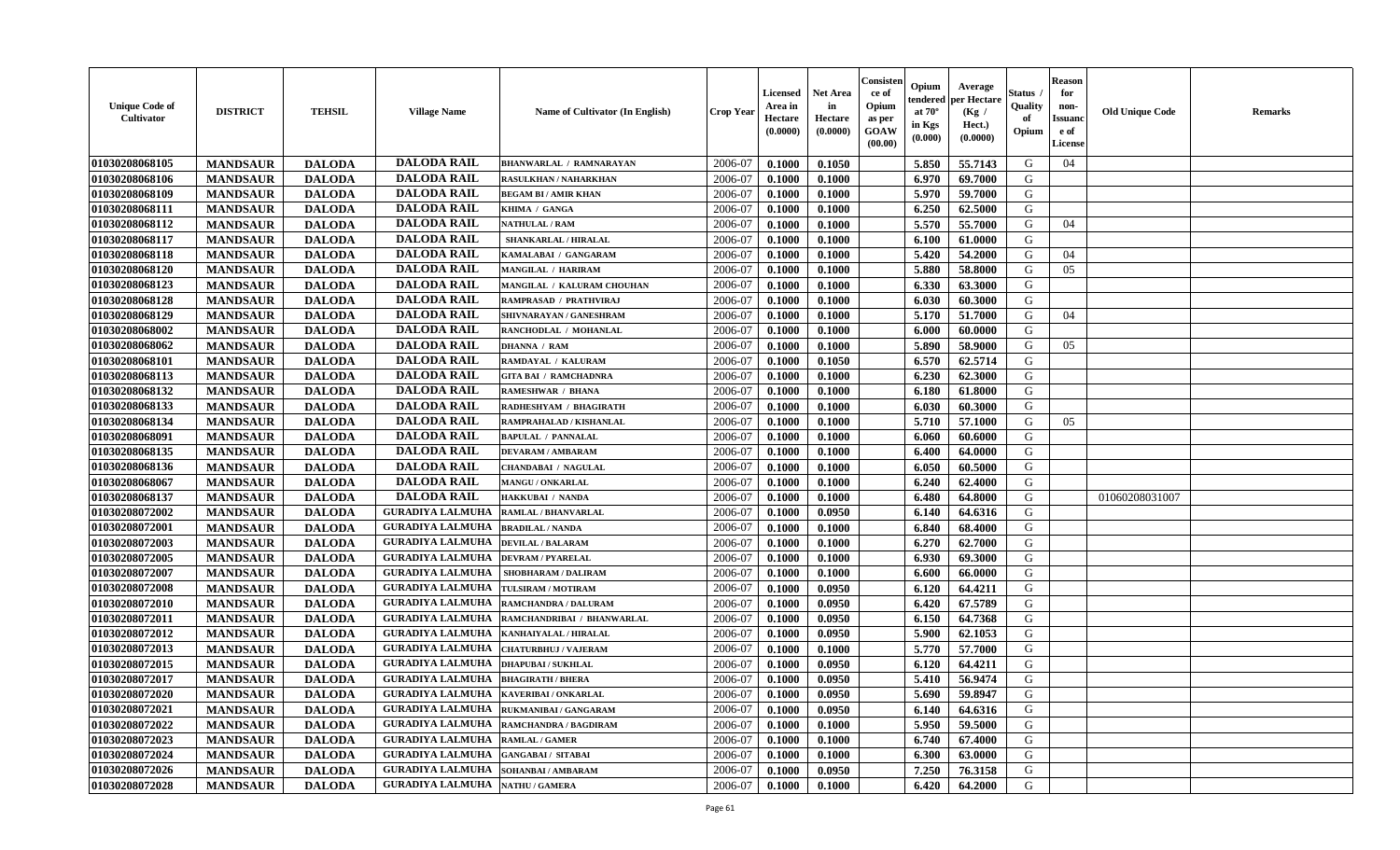| <b>Unique Code of</b><br>Cultivator | <b>DISTRICT</b> | <b>TEHSIL</b> | <b>Village Name</b>                        | <b>Name of Cultivator (In English)</b>          | <b>Crop Year</b> | Licensed<br>Area in<br>Hectare<br>(0.0000) | Net Area<br>in<br>Hectare<br>(0.0000) | Consister<br>ce of<br>Opium<br>as per<br><b>GOAW</b><br>(00.00) | Opium<br>endered<br>at $70^{\circ}$<br>in Kgs<br>(0.000) | Average<br>per Hectare<br>(Kg /<br>Hect.)<br>(0.0000) | Status<br>Quality<br>of<br>Opium | <b>Reason</b><br>for<br>non-<br><b>Issuano</b><br>e of<br>License | <b>Old Unique Code</b> | <b>Remarks</b>     |
|-------------------------------------|-----------------|---------------|--------------------------------------------|-------------------------------------------------|------------------|--------------------------------------------|---------------------------------------|-----------------------------------------------------------------|----------------------------------------------------------|-------------------------------------------------------|----------------------------------|-------------------------------------------------------------------|------------------------|--------------------|
| 01030208072030                      | <b>MANDSAUR</b> | <b>DALODA</b> | <b>GURADIYA LALMUHA</b>                    | <b>RAMPRASAD / BHERUSHANKAR</b>                 | 2006-07          | 0.1000                                     | 0.0950                                |                                                                 | 6.420                                                    | 67.5789                                               | G                                |                                                                   |                        |                    |
| 01030208072032                      | <b>MANDSAUR</b> | <b>DALODA</b> | <b>GURADIYA LALMUHA</b>                    | PYARCHANDRA / BHORIRAM                          | 2006-07          | 0.1000                                     | 0.0950                                |                                                                 | 5.570                                                    | 58.6316                                               | G                                |                                                                   |                        |                    |
| 01030208072036                      | <b>MANDSAUR</b> | <b>DALODA</b> | <b>GURADIYA LALMUHA</b>                    | MODIBAI / LAKSHMICHANDRA                        | 2006-07          | 0.1000                                     | 0.1000                                |                                                                 | 6.070                                                    | 60.7000                                               | G                                |                                                                   |                        |                    |
| 01030208072038                      | <b>MANDSAUR</b> | <b>DALODA</b> | <b>GURADIYA LALMUHA</b>                    | PREMNATH / SHAMBHUNATH                          | 2006-07          | 0.1000                                     | 0.1000                                |                                                                 | 6.080                                                    | 60.8000                                               | G                                |                                                                   |                        |                    |
| 01030208072039                      | <b>MANDSAUR</b> | <b>DALODA</b> | <b>GURADIYA LALMUHA</b>                    | <b>RAMCHANDRA / SHIVLAL</b>                     | 2006-07          | 0.1000                                     | 0.1000                                |                                                                 | 6.520                                                    | 65.2000                                               | G                                |                                                                   |                        |                    |
| 01030208072041                      | <b>MANDSAUR</b> | <b>DALODA</b> | <b>GURADIYA LALMUHA</b>                    | <b>SHANKARLAL / MOHANLAL</b>                    | 2006-07          | 0.1000                                     | 0.1000                                |                                                                 | 6.240                                                    | 62.4000                                               | G                                |                                                                   |                        |                    |
| 01030208072042                      | <b>MANDSAUR</b> | <b>DALODA</b> | <b>GURADIYA LALMUHA</b>                    | <b>DALURAM / BAGDIRAM</b>                       | 2006-07          | 0.1000                                     | 0.1000                                |                                                                 | 6.310                                                    | 63.1000                                               | G                                |                                                                   |                        |                    |
| 01030208072043                      | <b>MANDSAUR</b> | <b>DALODA</b> | <b>GURADIYA LALMUHA</b>                    | <b>KANIRAM / NAVALRAM</b>                       | 2006-07          | 0.1000                                     | 0.1000                                |                                                                 | 6.310                                                    | 63.1000                                               | G                                |                                                                   |                        |                    |
| 01030208072044                      | <b>MANDSAUR</b> | <b>DALODA</b> | <b>GURADIYA LALMUHA</b>                    | <b>BHAIRULAL / KESHURAM</b>                     | 2006-07          | 0.1000                                     | 0.1000                                |                                                                 | 6.770                                                    | 67.7000                                               | G                                |                                                                   |                        |                    |
| 01030208072045                      | <b>MANDSAUR</b> | <b>DALODA</b> | <b>GURADIYA LALMUHA</b>                    | RAMKUVARBAI / RAMCHANDRA                        | 2006-07          | 0.1000                                     | 0.0950                                |                                                                 | 6.190                                                    | 65.1579                                               | G                                |                                                                   |                        |                    |
| 01030208072047                      | <b>MANDSAUR</b> | <b>DALODA</b> | <b>GURADIYA LALMUHA</b>                    | NANDLAL / MOTILAL                               | 2006-07          | 0.1000                                     | 0.0950                                |                                                                 | 6.540                                                    | 68.8421                                               | G                                |                                                                   |                        |                    |
| 01030208072049                      | <b>MANDSAUR</b> | <b>DALODA</b> | <b>GURADIYA LALMUHA</b>                    | LALCHANDRA / MOD JI                             | 2006-07          | 0.1000                                     | 0.0950                                |                                                                 | 6.130                                                    | 64.5263                                               | G                                |                                                                   |                        |                    |
| 01030208072050                      | <b>MANDSAUR</b> | <b>DALODA</b> | <b>GURADIYA LALMUHA</b>                    | <b>BALARAM / DALURAM</b>                        | 2006-07          | 0.1000                                     | 0.0950                                |                                                                 | 6.060                                                    | 63.7895                                               | G                                |                                                                   |                        |                    |
| 01030208072051                      | <b>MANDSAUR</b> | <b>DALODA</b> | <b>GURADIYA LALMUHA</b>                    | TULASIRAM / SUGANDHLAL                          | 2006-07          | 0.1000                                     | 0.0950                                |                                                                 | 6.140                                                    | 64.6316                                               | G                                |                                                                   |                        |                    |
| 01030208072053                      | <b>MANDSAUR</b> | <b>DALODA</b> | <b>GURADIYA LALMUHA</b>                    | <b>HARDEVRAM / CHUNNILAL</b>                    | 2006-07          | 0.1000                                     | 0.0950                                |                                                                 | 6.260                                                    | 65.8947                                               | G                                |                                                                   |                        |                    |
| 01030208072054                      | <b>MANDSAUR</b> | <b>DALODA</b> | <b>GURADIYA LALMUHA</b>                    | RAMCHANDRA / CHAMPALAL                          | 2006-07          | 0.1000                                     | 0.1000                                |                                                                 | 6.440                                                    | 64.4000                                               | G                                |                                                                   |                        |                    |
| 01030208072055                      | <b>MANDSAUR</b> | <b>DALODA</b> | <b>GURADIYA LALMUHA</b>                    | <b>BALARAM / VARDA</b>                          | 2006-07          | 0.1000                                     | 0.1000                                |                                                                 | 6.070                                                    | 60.7000                                               | G                                |                                                                   |                        | <b>NAME CHANGE</b> |
| 01030208072062                      | <b>MANDSAUR</b> | <b>DALODA</b> | <b>GURADIYA LALMUHA</b>                    | SARDABAI / BHANVARLAL                           | 2006-07          | 0.1000                                     | 0.0950                                |                                                                 | 6.630                                                    | 69.7895                                               | G                                |                                                                   |                        |                    |
| 01030208072065                      | <b>MANDSAUR</b> | <b>DALODA</b> | <b>GURADIYA LALMUHA</b>                    | <b>KHEMIBAI/BALARAM</b>                         | 2006-07          | 0.1000                                     | 0.1000                                |                                                                 | 6.550                                                    | 65.5000                                               | G                                |                                                                   |                        |                    |
| 01030208072068                      | <b>MANDSAUR</b> | <b>DALODA</b> | <b>GURADIYA LALMUHA</b>                    | RATANLAL / SAVRUPLAL                            | 2006-07          | 0.1000                                     | 0.0950                                |                                                                 | 6.640                                                    | 69.8947                                               | G                                |                                                                   |                        |                    |
| 01030208072069                      | <b>MANDSAUR</b> | <b>DALODA</b> | <b>GURADIYA LALMUHA</b>                    | <b>KESHARBAI/MUNNALAL</b>                       | 2006-07          | 0.1000                                     | 0.1000                                |                                                                 | 6.100                                                    | 61.0000                                               | G                                |                                                                   |                        |                    |
| 01030208072071                      | <b>MANDSAUR</b> | <b>DALODA</b> | <b>GURADIYA LALMUHA</b>                    | RAJMAL / MAGANIRAM                              | 2006-07          | 0.1000                                     | 0.0950                                |                                                                 | 6.340                                                    | 66.7368                                               | G                                |                                                                   |                        |                    |
| 01030208072072                      | <b>MANDSAUR</b> | <b>DALODA</b> | <b>GURADIYA LALMUHA</b>                    | <b>MOHANLAL / KESHURAM</b>                      | 2006-07          | 0.1000                                     | 0.1000                                |                                                                 | 6.650                                                    | 66.5000                                               | G                                |                                                                   |                        |                    |
| 01030208072077                      | <b>MANDSAUR</b> | <b>DALODA</b> | <b>GURADIYA LALMUHA</b>                    | SHANKARLAL / BAGDIRAM                           | 2006-07          | 0.1000                                     | 0.1000                                |                                                                 | 6.460                                                    | 64.6000                                               | G                                |                                                                   |                        |                    |
| 01030208072078                      | <b>MANDSAUR</b> | <b>DALODA</b> | <b>GURADIYA LALMUHA</b>                    | <b>NANDA / KHEMA</b>                            | 2006-07          | 0.1000                                     | 0.1000                                |                                                                 | 6.110                                                    | 61.1000                                               | G                                |                                                                   |                        |                    |
| 01030208072080                      | <b>MANDSAUR</b> | <b>DALODA</b> | <b>GURADIYA LALMUHA</b>                    | RAMCHANDRA / BAGDIRAM                           | 2006-07          | 0.1000                                     | 0.0950                                |                                                                 | 5.760                                                    | 60.6316                                               | G                                |                                                                   |                        |                    |
| 01030208072081                      | <b>MANDSAUR</b> | <b>DALODA</b> | <b>GURADIYA LALMUHA</b>                    | PUNIBAI / KESHURAM                              | 2006-07          | 0.1000                                     | 0.0950                                |                                                                 | 5.690                                                    | 59.8947                                               | G                                |                                                                   |                        |                    |
| 01030208072082                      | <b>MANDSAUR</b> | <b>DALODA</b> | <b>GURADIYA LALMUHA</b>                    | <b>CHUNNILAL / RATANLAL</b>                     | 2006-07          | 0.1000                                     | 0.0950                                |                                                                 | 5.660                                                    | 59.5789                                               | G                                | 05                                                                |                        |                    |
| 01030208072084                      | <b>MANDSAUR</b> | <b>DALODA</b> | <b>GURADIYA LALMUHA</b>                    | <b>KASTURIBAI / PYARAJI</b>                     | 2006-07          | 0.1000                                     | 0.1000                                |                                                                 | 6.150                                                    | 61.5000                                               | G                                |                                                                   |                        |                    |
| 01030208072089                      | <b>MANDSAUR</b> | <b>DALODA</b> | <b>GURADIYA LALMUHA</b>                    | SAHIDANBAI / HUSSAINIBAI                        | 2006-07          | 0.1000                                     | 0.0950                                |                                                                 | 5.510                                                    | 58.0000                                               | G                                | 05                                                                |                        |                    |
| 01030208072092                      | <b>MANDSAUR</b> | <b>DALODA</b> | <b>GURADIYA LALMUHA</b>                    | <b>NAGUDAS / BALARAMDAS</b>                     | 2006-07          | 0.1000                                     | 0.0950                                |                                                                 | 5.890                                                    | 62.0000                                               | G                                |                                                                   |                        |                    |
| 01030208072094                      | <b>MANDSAUR</b> | <b>DALODA</b> | <b>GURADIYA LALMUHA</b>                    | SALAGRAM / KISHANLAL                            | 2006-07          | 0.1000                                     | 0.0900                                |                                                                 | 5.290                                                    | 58.7778                                               | G                                |                                                                   |                        |                    |
| 01030208072104                      | <b>MANDSAUR</b> | <b>DALODA</b> | <b>GURADIYA LALMUHA</b>                    | <b>MULCHAND / PANNALAL</b>                      | 2006-07          | 0.1000                                     | 0.0950                                |                                                                 | 6.240                                                    | 65.6842                                               | G                                |                                                                   |                        |                    |
| 01030208072108                      | <b>MANDSAUR</b> | <b>DALODA</b> | <b>GURADIYA LALMUHA</b>                    | <b>BALARAM / NANDRAM</b>                        | 2006-07          | 0.1000                                     | 0.1000                                |                                                                 | 6.180                                                    | 61.8000                                               | G                                |                                                                   |                        |                    |
| 01030208072109                      | <b>MANDSAUR</b> | <b>DALODA</b> | <b>GURADIYA LALMUHA</b>                    | <b>PARASRAM / KESHURAM</b>                      | 2006-07          | 0.1000                                     | 0.1000                                |                                                                 | 5.900                                                    | 59.0000                                               | G                                |                                                                   |                        |                    |
| 01030208072110                      | <b>MANDSAUR</b> | <b>DALODA</b> | <b>GURADIYA LALMUHA RAMLAL / BABRU</b>     |                                                 | 2006-07          | 0.1000                                     | 0.1000                                |                                                                 |                                                          | 5.890 58.9000                                         | G                                | 05                                                                |                        |                    |
| 01030208072120                      | <b>MANDSAUR</b> | <b>DALODA</b> | <b>GURADIYA LALMUHA</b>                    | <b>RAMPRASAD / DEVRAM</b>                       | 2006-07          | 0.1000                                     | 0.1000                                |                                                                 | 6.100                                                    | 61.0000                                               | G                                |                                                                   |                        |                    |
| 01030208072129                      | <b>MANDSAUR</b> | <b>DALODA</b> |                                            | <b>GURADIYA LALMUHA  BADRILAL / PYARCHANDRA</b> | 2006-07          | 0.1000                                     | 0.1050                                |                                                                 | 6.070                                                    | 57.8095                                               | G                                |                                                                   |                        |                    |
| 01030208072134                      | <b>MANDSAUR</b> | <b>DALODA</b> | <b>GURADIYA LALMUHA</b>                    | <b>RAMESHVAR / PYARCHANDRA</b>                  | 2006-07          | 0.1000                                     | 0.0950                                |                                                                 | 6.970                                                    | 73.3684                                               | G                                |                                                                   |                        |                    |
| 01030208072135                      | <b>MANDSAUR</b> | <b>DALODA</b> | <b>GURADIYA LALMUHA MOTILAL / PYARELAL</b> |                                                 | 2006-07          | 0.1000                                     | 0.0950                                |                                                                 | 5.960                                                    | 62.7368                                               | G                                |                                                                   |                        |                    |
| 01030208072136                      | <b>MANDSAUR</b> | <b>DALODA</b> | <b>GURADIYA LALMUHA</b>                    | <b>DEUBAI/HARDEVRAM</b>                         | 2006-07          | 0.1000                                     | 0.1000                                |                                                                 | 6.240                                                    | 62.4000                                               | G                                |                                                                   |                        |                    |
| 01030208072137                      | <b>MANDSAUR</b> | <b>DALODA</b> | <b>GURADIYA LALMUHA</b>                    | RAMLAL / SHOBHARAM                              | 2006-07          | 0.1000                                     | 0.0950                                |                                                                 | 6.260                                                    | 65.8947                                               | G                                |                                                                   |                        |                    |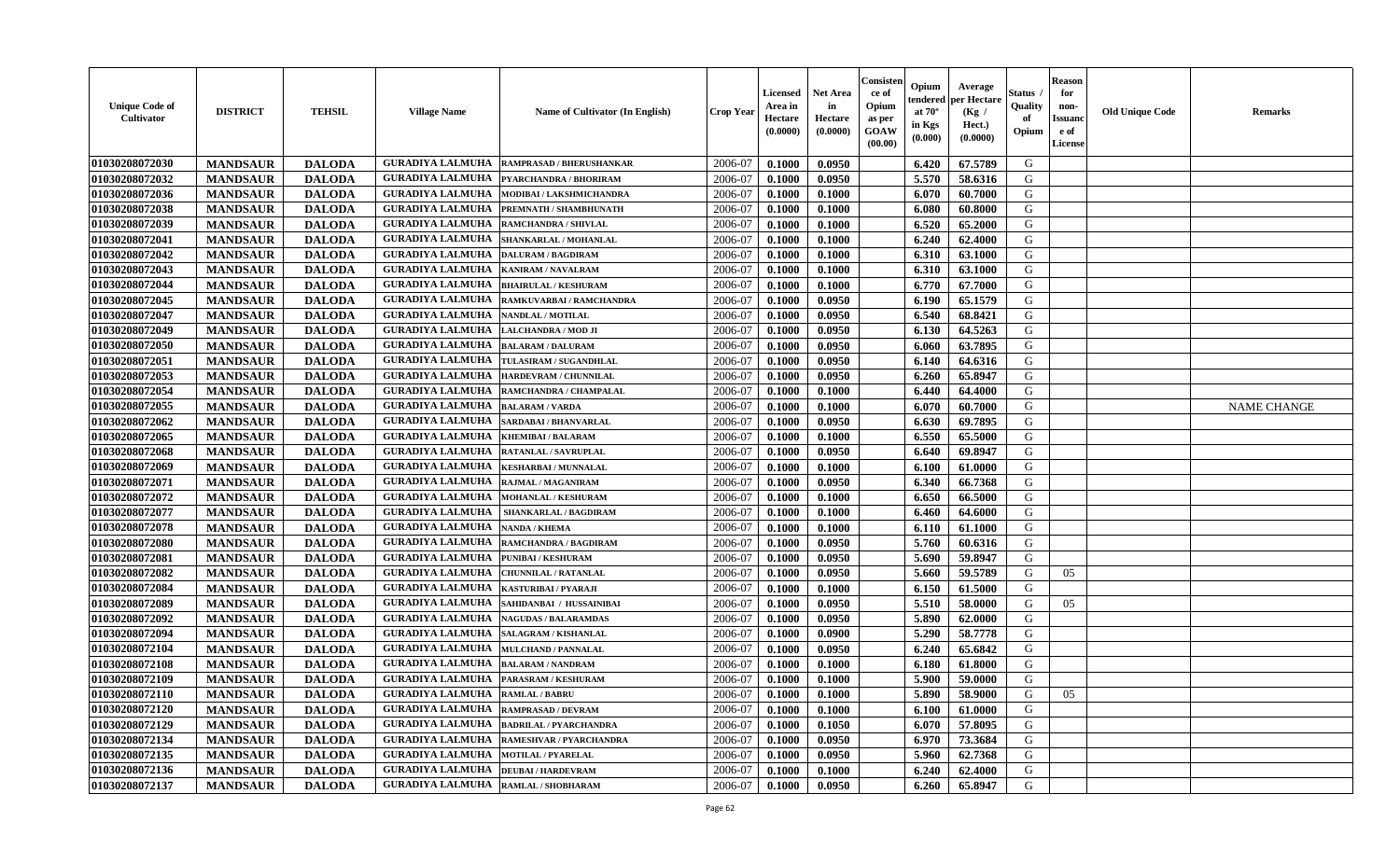| <b>Unique Code of</b><br><b>Cultivator</b> | <b>DISTRICT</b> | <b>TEHSIL</b> | <b>Village Name</b>                          | <b>Name of Cultivator (In English)</b>              | <b>Crop Year</b> | <b>Licensed</b><br>Area in<br>Hectare<br>(0.0000) | <b>Net Area</b><br>in<br>Hectare<br>(0.0000) | Consisteı<br>ce of<br>Opium<br>as per<br><b>GOAW</b><br>(00.00) | Opium<br>endered<br>at $70^\circ$<br>in Kgs<br>$(\mathbf{0.000})$ | Average<br>per Hectare<br>(Kg /<br>Hect.)<br>(0.0000) | Status<br>Quality<br>of<br>Opium | Reason<br>for<br>non-<br>Issuan<br>e of<br><b>License</b> | <b>Old Unique Code</b> | <b>Remarks</b> |
|--------------------------------------------|-----------------|---------------|----------------------------------------------|-----------------------------------------------------|------------------|---------------------------------------------------|----------------------------------------------|-----------------------------------------------------------------|-------------------------------------------------------------------|-------------------------------------------------------|----------------------------------|-----------------------------------------------------------|------------------------|----------------|
| 01030208072138                             | <b>MANDSAUR</b> | <b>DALODA</b> | <b>GURADIYA LALMUHA</b>                      | <b>GANPATLAL / BHAGATRAM</b>                        | 2006-07          | 0.1000                                            | 0.1000                                       |                                                                 | 5.490                                                             | 54.9000                                               | G                                | 04                                                        |                        |                |
| 01030208072139                             | <b>MANDSAUR</b> | <b>DALODA</b> | <b>GURADIYA LALMUHA</b>                      | <b>BALARAM / MOTILAL</b>                            | 2006-07          | 0.1000                                            | 0.0950                                       |                                                                 | 6.770                                                             | 71.2632                                               | G                                |                                                           |                        |                |
| 01030208072140                             | <b>MANDSAUR</b> | <b>DALODA</b> | <b>GURADIYA LALMUHA</b>                      | <b>SHIVLAL / KHEMRAJ</b>                            | 2006-07          | 0.1000                                            | 0.1000                                       |                                                                 | 6.420                                                             | 64.2000                                               | G                                |                                                           |                        |                |
| 01030208072141                             | <b>MANDSAUR</b> | <b>DALODA</b> | <b>GURADIYA LALMUHA</b>                      | RAJU / JAVAHARLAL                                   | 2006-07          | 0.1000                                            | 0.0950                                       |                                                                 | 5.360                                                             | 56.4211                                               | G                                | 05                                                        |                        |                |
| 01030208072142                             | <b>MANDSAUR</b> | <b>DALODA</b> | <b>GURADIYA LALMUHA</b>                      | <b>MANSUKHLAL / BHUVANIRAM</b>                      | 2006-07          | 0.1000                                            | 0.0950                                       |                                                                 | 5.830                                                             | 61.3684                                               | G                                |                                                           |                        |                |
| 01030208072144                             | <b>MANDSAUR</b> | <b>DALODA</b> | <b>GURADIYA LALMUHA</b>                      | <b>ASHOKKUMAR / RUGANATH</b>                        | 2006-07          | 0.1000                                            | 0.0950                                       |                                                                 | 5.850                                                             | 61.5789                                               | G                                |                                                           |                        |                |
| 01030208072145                             | <b>MANDSAUR</b> | <b>DALODA</b> | <b>GURADIYA LALMUHA</b>                      | <b>AMBARAM / BHANVARLAL</b>                         | 2006-07          | 0.1000                                            | 0.0950                                       |                                                                 | 6.390                                                             | 67.2632                                               | G                                |                                                           |                        |                |
| 01030208072146                             | <b>MANDSAUR</b> | <b>DALODA</b> | <b>GURADIYA LALMUHA</b>                      | <b>DEVILAL / DOLATRAM</b>                           | 2006-07          | 0.1000                                            | 0.1000                                       |                                                                 | 6.180                                                             | 61.8000                                               | G                                |                                                           |                        |                |
| 01030208072149                             | <b>MANDSAUR</b> | <b>DALODA</b> | <b>GURADIYA LALMUHA</b>                      | <b>JAGDISH / MANGILAL</b>                           | 2006-07          | 0.1000                                            | 0.1000                                       |                                                                 | 6.610                                                             | 66.1000                                               | G                                |                                                           |                        |                |
| 01030208072150                             | <b>MANDSAUR</b> | <b>DALODA</b> | <b>GURADIYA LALMUHA</b>                      | <b>GOPAL / BHANVARLAL</b>                           | 2006-07          | 0.1000                                            | 0.0950                                       |                                                                 | 6.550                                                             | 68.9474                                               | G                                |                                                           |                        |                |
| 01030208072151                             | <b>MANDSAUR</b> | <b>DALODA</b> | <b>GURADIYA LALMUHA</b>                      | TAJ MOHAMMAD / NANE KHAN                            | 2006-07          | 0.1000                                            | 0.0950                                       |                                                                 | 6.130                                                             | 64.5263                                               | G                                |                                                           |                        |                |
| 01030208072155                             | <b>MANDSAUR</b> | <b>DALODA</b> | <b>GURADIYA LALMUHA</b>                      | <b>MANGILAL / BAGDIRAM</b>                          | 2006-07          | 0.1000                                            | 0.1000                                       |                                                                 | 6.310                                                             | 63.1000                                               | G                                |                                                           |                        |                |
| 01030208072157                             | <b>MANDSAUR</b> | <b>DALODA</b> | <b>GURADIYA LALMUHA</b>                      | RAMDAYAL / PYARCHANDRA                              | 2006-07          | 0.1000                                            | 0.0950                                       |                                                                 | 6.220                                                             | 65.4737                                               | G                                |                                                           |                        |                |
| 01030208072158                             | <b>MANDSAUR</b> | <b>DALODA</b> | <b>GURADIYA LALMUHA</b>                      | <b>JAGDISH / RAMCHANDRA</b>                         | 2006-07          | 0.1000                                            | 0.0950                                       |                                                                 | 6.500                                                             | 68.4211                                               | G                                |                                                           |                        |                |
| 01030208072159                             | <b>MANDSAUR</b> | <b>DALODA</b> | <b>GURADIYA LALMUHA</b>                      | LAKSHMINARAYAN / BHERULAL                           | 2006-07          | 0.1000                                            | 0.1000                                       |                                                                 | 5.740                                                             | 57.4000                                               | G                                | 05                                                        |                        |                |
| 01030208072160                             | <b>MANDSAUR</b> | <b>DALODA</b> | <b>GURADIYA LALMUHA</b>                      | <b>KASHIRAM / ONKARLAL</b>                          | 2006-07          | 0.1000                                            | 0.1000                                       |                                                                 | 6.340                                                             | 63.4000                                               | G                                |                                                           |                        |                |
| 01030208072161                             | <b>MANDSAUR</b> | <b>DALODA</b> | <b>GURADIYA LALMUHA</b>                      | JAMNASHANKAR / SHIVNARAYAN                          | 2006-07          | 0.1000                                            | 0.1000                                       |                                                                 | 7.040                                                             | 70.4000                                               | G                                |                                                           |                        |                |
| 01030208072162                             | <b>MANDSAUR</b> | <b>DALODA</b> | <b>GURADIYA LALMUHA</b>                      | RADHESHYAM / CHUNNILAL                              | 2006-07          | 0.1000                                            | 0.0950                                       |                                                                 | 6.610                                                             | 69.5789                                               | G                                |                                                           |                        |                |
| 01030208072163                             | <b>MANDSAUR</b> | <b>DALODA</b> | <b>GURADIYA LALMUHA</b>                      | <b>SHYAMLAL / RAMLAL</b>                            | 2006-07          | 0.1000                                            | 0.0950                                       |                                                                 | 7.150                                                             | 75.2632                                               | G                                |                                                           |                        |                |
| 01030208072164                             | <b>MANDSAUR</b> | <b>DALODA</b> | <b>GURADIYA LALMUHA</b>                      | <b>BHANVARLAL / BAGDIRAM JI</b>                     | 2006-07          | 0.1000                                            | 0.1000                                       |                                                                 | 6.450                                                             | 64.5000                                               | G                                |                                                           |                        |                |
| 01030208072165                             | <b>MANDSAUR</b> | <b>DALODA</b> | <b>GURADIYA LALMUHA</b>                      | VIDHYABAI / SHAYAMLAL                               | 2006-07          | 0.1000                                            | 0.1050                                       |                                                                 | 6.420                                                             | 61.1429                                               | G                                |                                                           |                        |                |
| 01030208072166                             | <b>MANDSAUR</b> | <b>DALODA</b> | <b>GURADIYA LALMUHA</b>                      | SAMANDBAI / MANGILAL                                | 2006-07          | 0.1000                                            | 0.1000                                       |                                                                 | 6.470                                                             | 64.7000                                               | G                                |                                                           |                        |                |
| 01030208072167                             | <b>MANDSAUR</b> | <b>DALODA</b> | <b>GURADIYA LALMUHA</b>                      | LACHCHHIBAI / HIRALAL                               | 2006-07          | 0.1000                                            | 0.1000                                       |                                                                 | 6.740                                                             | 67.4000                                               | G                                |                                                           |                        |                |
| 01030208072169                             | <b>MANDSAUR</b> | <b>DALODA</b> | <b>GURADIYA LALMUHA</b>                      | <b>ARJUNLAL / BHANVARLAL</b>                        | 2006-07          | 0.1000                                            | 0.0950                                       |                                                                 | 6.440                                                             | 67.7895                                               | G                                |                                                           |                        |                |
| 01030208072170                             | <b>MANDSAUR</b> | <b>DALODA</b> | <b>GURADIYA LALMUHA</b>                      | LAKSHMINARAYAN / BHERULAL                           | 2006-07          | 0.1000                                            | 0.1000                                       |                                                                 | 6.190                                                             | 61.9000                                               | G                                |                                                           |                        |                |
| 01030208072171                             | <b>MANDSAUR</b> | <b>DALODA</b> | <b>GURADIYA LALMUHA</b>                      | <b>GHANSHYAMDAS / ONKARDAS</b>                      | 2006-07          | 0.1000                                            | 0.0950                                       |                                                                 | 5.980                                                             | 62.9474                                               | G                                |                                                           |                        |                |
| 01030208072175                             | <b>MANDSAUR</b> | <b>DALODA</b> | <b>GURADIYA LALMUHA</b>                      | <b>BANSHILAL / RATANLAL</b>                         | 2006-07          | 0.1000                                            | 0.0950                                       |                                                                 | 6.360                                                             | 66.9474                                               | G                                |                                                           |                        |                |
| 01030208072178                             | <b>MANDSAUR</b> | <b>DALODA</b> | <b>GURADIYA LALMUHA</b>                      | KARULAL / MANGILAL                                  | 2006-07          | 0.1000                                            | 0.0950                                       |                                                                 | 6.580                                                             | 69.2632                                               | G                                |                                                           |                        |                |
| 01030208072179                             | <b>MANDSAUR</b> | <b>DALODA</b> | <b>GURADIYA LALMUHA</b>                      | KANVARLAL / SHOBHARAM                               | 2006-07          | 0.1000                                            | 0.0950                                       |                                                                 | 6.030                                                             | 63.4737                                               | G                                |                                                           |                        |                |
| 01030208072180                             | <b>MANDSAUR</b> | <b>DALODA</b> | <b>GURADIYA LALMUHA</b>                      | <b>BAPULAL / MANGILAL</b>                           | 2006-07          | 0.1000                                            | 0.1000                                       |                                                                 | 6.180                                                             | 61.8000                                               | G                                |                                                           |                        |                |
| 01030208072181                             | <b>MANDSAUR</b> | <b>DALODA</b> | <b>GURADIYA LALMUHA</b>                      | <b>NANDRAM / BHERULAL</b>                           | 2006-07          | 0.1000                                            | 0.1000                                       |                                                                 | 6.650                                                             | 66.5000                                               | G                                |                                                           |                        |                |
| 01030208072182                             | <b>MANDSAUR</b> | <b>DALODA</b> | <b>GURADIYA LALMUHA</b>                      | <b>BHERULAL / SHAVRAM</b>                           | 2006-07          | 0.1000                                            | 0.1000                                       |                                                                 | 6.070                                                             | 60.7000                                               | G                                |                                                           |                        |                |
| 01030208072183                             | <b>MANDSAUR</b> | <b>DALODA</b> | <b>GURADIYA LALMUHA</b>                      | <b>JODHRAM / HARIRAM</b>                            | 2006-07          | 0.1000                                            | 0.1000                                       |                                                                 | 6.380                                                             | 63.8000                                               | G                                |                                                           |                        |                |
| 01030208072185                             | <b>MANDSAUR</b> | <b>DALODA</b> | <b>GURADIYA LALMUHA</b>                      | <b>MOTILAL / BHANVARLAL</b>                         | 2006-07          | 0.1000                                            | 0.1000                                       |                                                                 | 6.930                                                             | 69.3000                                               | G                                |                                                           |                        |                |
| 01030208072193                             | <b>MANDSAUR</b> | <b>DALODA</b> | <b>GURADIYA LALMUHA</b>                      | YASHODABAI/HIRALAL                                  | 2006-07          | 0.1000                                            | 0.0950                                       |                                                                 | 6.250                                                             | 65.7895                                               | G                                |                                                           |                        |                |
| <b>01030208072194</b>                      | <b>MANDSAUR</b> | <b>DALODA</b> | <b>GURADIYA LALMUHA  BALARAM / GANESHRAM</b> |                                                     | 2006-07          | 0.1000                                            | 0.1000                                       |                                                                 | 6.320                                                             | 63.2000                                               | G                                |                                                           |                        |                |
| 01030208072195                             | <b>MANDSAUR</b> | <b>DALODA</b> | <b>GURADIYA LALMUHA</b>                      | SITABAI / RAMNARAYAN                                | 2006-07          | 0.1000                                            | 0.1000                                       |                                                                 | 6.300                                                             | 63.0000                                               | G                                |                                                           |                        |                |
| 01030208072196                             | <b>MANDSAUR</b> | <b>DALODA</b> | <b>GURADIYA LALMUHA   MANGILAL / DALIRAM</b> |                                                     | 2006-07          | 0.1000                                            | 0.1000                                       |                                                                 | 6.030                                                             | 60.3000                                               | G                                |                                                           |                        |                |
| 01030208072197                             | <b>MANDSAUR</b> | <b>DALODA</b> |                                              | <b>GURADIYA LALMUHA   KUSHALIBAI / BHERUSHANKAR</b> | 2006-07          | 0.1000                                            | 0.1000                                       |                                                                 | 6.690                                                             | 66.9000                                               | G                                |                                                           |                        |                |
| 01030208072009                             | <b>MANDSAUR</b> | <b>DALODA</b> | <b>GURADIYA LALMUHA</b>                      | <b>KANKUBAI / BHAIRULAL</b>                         | 2006-07          | 0.1000                                            | 0.1050                                       |                                                                 | 6.260                                                             | 59.6190                                               | G                                |                                                           |                        |                |
| 01030208072014                             | <b>MANDSAUR</b> | <b>DALODA</b> | GURADIYA LALMUHA                             | <b>DEVRAM / HIRALAL</b>                             | 2006-07          | 0.1000                                            | 0.0950                                       |                                                                 | 5.830                                                             | 61.3684                                               | G                                |                                                           |                        |                |
| 01030208072027                             | <b>MANDSAUR</b> | <b>DALODA</b> | <b>GURADIYA LALMUHA</b> NANURAM / SAVA       |                                                     | 2006-07          | 0.1000                                            | 0.1000                                       |                                                                 | 5.980                                                             | 59.8000                                               | G                                |                                                           |                        |                |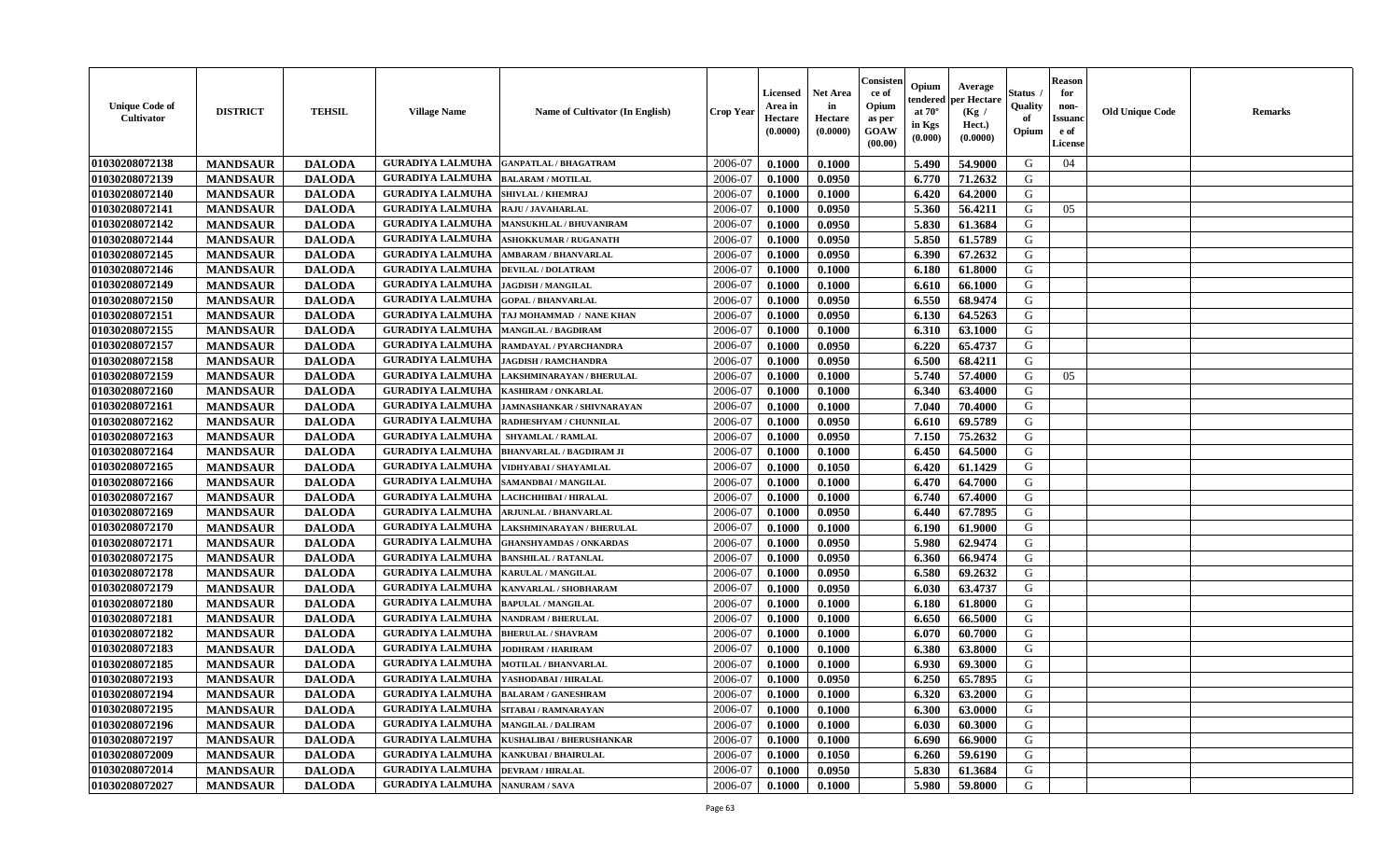| <b>Unique Code of</b><br>Cultivator | <b>DISTRICT</b> | <b>TEHSIL</b> | <b>Village Name</b>     | <b>Name of Cultivator (In English)</b> | <b>Crop Year</b> | <b>Licensed</b><br>Area in<br>Hectare<br>(0.0000) | <b>Net Area</b><br>in<br>Hectare<br>(0.0000) | Consister<br>ce of<br>Opium<br>as per<br><b>GOAW</b><br>(00.00) | Opium<br>tendered<br>at $70^{\circ}$<br>in Kgs<br>(0.000) | Average<br>per Hectare<br>(Kg /<br>Hect.)<br>(0.0000) | Status<br>Quality<br>of<br>Opium | <b>Reason</b><br>for<br>non-<br><b>Issuano</b><br>e of<br>License | <b>Old Unique Code</b> | <b>Remarks</b>     |
|-------------------------------------|-----------------|---------------|-------------------------|----------------------------------------|------------------|---------------------------------------------------|----------------------------------------------|-----------------------------------------------------------------|-----------------------------------------------------------|-------------------------------------------------------|----------------------------------|-------------------------------------------------------------------|------------------------|--------------------|
| 01030208072037                      | <b>MANDSAUR</b> | <b>DALODA</b> | <b>GURADIYA LALMUHA</b> | <b>UMMEDRAM / SHOBHARAM</b>            | 2006-07          | 0.1000                                            | 0.1000                                       |                                                                 | 6.940                                                     | 69.4000                                               | G                                |                                                                   |                        |                    |
| 01030208072098                      | <b>MANDSAUR</b> | <b>DALODA</b> | <b>GURADIYA LALMUHA</b> | <b>RAMESHVAR / NARAYAN</b>             | 2006-07          | 0.1000                                            | 0.1000                                       |                                                                 | 6.950                                                     | 69.5000                                               | G                                |                                                                   |                        |                    |
| 01030208072107                      | <b>MANDSAUR</b> | <b>DALODA</b> | <b>GURADIYA LALMUHA</b> | PARMANAND / PRITHVIRAJ                 | 2006-07          | 0.1000                                            | 0.0950                                       |                                                                 | 6.200                                                     | 65.2632                                               | G                                |                                                                   |                        |                    |
| 01030208072114                      | <b>MANDSAUR</b> | <b>DALODA</b> | <b>GURADIYA LALMUHA</b> | <b>MANGILAL / AMARA</b>                | 2006-07          | 0.1000                                            | 0.1000                                       |                                                                 | 6.380                                                     | 63.8000                                               | G                                |                                                                   |                        |                    |
| 01030208072119                      | <b>MANDSAUR</b> | <b>DALODA</b> | <b>GURADIYA LALMUHA</b> | TORIRAM / LALA                         | 2006-07          | 0.1000                                            | 0.0850                                       |                                                                 | 5.090                                                     | 59.8824                                               | G                                |                                                                   |                        |                    |
| 01030208072174                      | <b>MANDSAUR</b> | <b>DALODA</b> | <b>GURADIYA LALMUHA</b> | <b>HARIRAM / HARCHANDRA</b>            | 2006-07          | 0.1000                                            | 0.1000                                       |                                                                 | 5.580                                                     | 55.8000                                               | G                                | 04                                                                |                        |                    |
| 01030208072074                      | <b>MANDSAUR</b> | <b>DALODA</b> | <b>GURADIYA LALMUHA</b> | <b>RATANLAL / NARSINGH</b>             | 2006-07          | 0.1000                                            | 0.1000                                       |                                                                 | 5.580                                                     | 55.8000                                               | G                                | 04                                                                |                        |                    |
| 01030208072200                      | <b>MANDSAUR</b> | <b>DALODA</b> | <b>GURADIYA LALMUHA</b> | NAGESHVAR / NIRBHAYRAM                 | 2006-07          | 0.1000                                            | 0.0950                                       |                                                                 | 6.010                                                     | 63.2632                                               | G                                |                                                                   |                        |                    |
| 01030208072201                      | <b>MANDSAUR</b> | <b>DALODA</b> | <b>GURADIYA LALMUHA</b> | LAKSHMINARAYAN / NANIBAI               | 2006-07          | 0.1000                                            | 0.0950                                       |                                                                 | 6.860                                                     | 72.2105                                               | G                                |                                                                   |                        |                    |
| 01030208072202                      | <b>MANDSAUR</b> | <b>DALODA</b> | <b>GURADIYA LALMUHA</b> | RUKAMANIBAI / RAMLAL                   | 2006-07          | 0.1000                                            | 0.1000                                       |                                                                 | 7.050                                                     | 70.5000                                               | G                                |                                                                   |                        |                    |
| 01030208072034                      | <b>MANDSAUR</b> | <b>DALODA</b> | <b>GURADIYA LALMUHA</b> | <b>RAMLAL / NANURAM</b>                | 2006-07          | 0.1000                                            | 0.1000                                       |                                                                 | 6.300                                                     | 63.0000                                               | G                                |                                                                   |                        |                    |
| 01030208072064                      | <b>MANDSAUR</b> | <b>DALODA</b> | <b>GURADIYA LALMUHA</b> | <b>KANVARLAL / NANURAM</b>             | 2006-07          | 0.1000                                            | 0.1000                                       |                                                                 | 6.350                                                     | 63.5000                                               | G                                |                                                                   |                        |                    |
| 01030208072090                      | <b>MANDSAUR</b> | <b>DALODA</b> | <b>GURADIYA LALMUHA</b> | <b>GANGABAI/PARASRAM</b>               | 2006-07          | 0.1000                                            | 0.0900                                       |                                                                 | 5.860                                                     | 65.1111                                               | G                                |                                                                   |                        | <b>NAME CHANGE</b> |
| 01030208072122                      | <b>MANDSAUR</b> | <b>DALODA</b> | <b>GURADIYA LALMUHA</b> | <b>NAGU / BHUVAN</b>                   | 2006-07          | 0.1000                                            | 0.1000                                       |                                                                 | 6.210                                                     | 62.1000                                               | G                                |                                                                   |                        |                    |
| 01030208072060                      | <b>MANDSAUR</b> | <b>DALODA</b> | <b>GURADIYA LALMUHA</b> | <b>BHUVANIRAM / DHANRAJ</b>            | 2006-07          | 0.1000                                            | 0.1000                                       |                                                                 | 6.700                                                     | 67.0000                                               | G                                |                                                                   |                        |                    |
| 01030208072206                      | <b>MANDSAUR</b> | <b>DALODA</b> | <b>GURADIYA LALMUHA</b> | <b>SURAJBAI / NANURAM</b>              | 2006-07          | 0.1000                                            | 0.1000                                       |                                                                 | 6.790                                                     | 67.9000                                               | G                                |                                                                   |                        |                    |
| 01030208072095                      | <b>MANDSAUR</b> | <b>DALODA</b> | <b>GURADIYA LALMUHA</b> | <b>DEVRAM / NANURAM</b>                | 2006-07          | 0.1000                                            | 0.0950                                       |                                                                 | 6.520                                                     | 68.6316                                               | G                                |                                                                   |                        |                    |
| 01030208072156                      | <b>MANDSAUR</b> | <b>DALODA</b> | <b>GURADIYA LALMUHA</b> | RAMESHVAR / LAKSHMICHANDRA             | 2006-07          | 0.1000                                            | 0.1000                                       |                                                                 | 6.320                                                     | 63.2000                                               | G                                |                                                                   |                        |                    |
| 01030208072152                      | <b>MANDSAUR</b> | <b>DALODA</b> | <b>GURADIYA LALMUHA</b> | KANHAIYALAL / BHANVARLAL               | 2006-07          | 0.1000                                            | 0.1000                                       |                                                                 | 6.070                                                     | 60.7000                                               | G                                |                                                                   |                        |                    |
| 01030208074001                      | <b>MANDSAUR</b> | <b>DALODA</b> | <b>LALAKHEDA</b>        | <b>SURATRAM / DHANRAJ</b>              | 2006-07          | 0.1000                                            | 0.1000                                       |                                                                 | 6.330                                                     | 63.3000                                               | G                                |                                                                   |                        |                    |
| 01030208074002                      | <b>MANDSAUR</b> | <b>DALODA</b> | <b>LALAKHEDA</b>        | <b>BHERULAL / NATHU</b>                | 2006-07          | 0.1000                                            | 0.1000                                       |                                                                 | 6.110                                                     | 61.1000                                               | G                                |                                                                   |                        |                    |
| 01030208074004                      | <b>MANDSAUR</b> | <b>DALODA</b> | <b>LALAKHEDA</b>        | MANGILAL / JAMNABAI                    | 2006-07          | 0.1000                                            | 0.1050                                       |                                                                 | 6.370                                                     | 60.6667                                               | G                                |                                                                   |                        | <b>NAME CHANGE</b> |
| 01030208074008                      | <b>MANDSAUR</b> | <b>DALODA</b> | <b>LALAKHEDA</b>        | <b>SURATRAM / KISHAN</b>               | 2006-07          | 0.1000                                            | 0.0950                                       |                                                                 | 6.690                                                     | 70.4211                                               | G                                |                                                                   |                        |                    |
| 01030208074009                      | <b>MANDSAUR</b> | <b>DALODA</b> | <b>LALAKHEDA</b>        | <b>RUGNATH / KANVARLAL</b>             | 2006-07          | 0.1000                                            | 0.0900                                       |                                                                 | 5.530                                                     | 61.4444                                               | G                                |                                                                   |                        |                    |
| 01030208074010                      | <b>MANDSAUR</b> | <b>DALODA</b> | <b>LALAKHEDA</b>        | <b>BHAGATRAM / TULSIRAM</b>            | 2006-07          | 0.1000                                            | 0.0950                                       |                                                                 | 6.110                                                     | 64.3158                                               | G                                |                                                                   |                        |                    |
| 01030208074012                      | <b>MANDSAUR</b> | <b>DALODA</b> | <b>LALAKHEDA</b>        | <b>DAMARLAL / CHUNILAL</b>             | 2006-07          | 0.1000                                            | 0.0950                                       |                                                                 | 6.470                                                     | 68.1053                                               | G                                |                                                                   |                        |                    |
| 01030208074015                      | <b>MANDSAUR</b> | <b>DALODA</b> | <b>LALAKHEDA</b>        | <b>BHAIRULAL / LACHIRAM</b>            | 2006-07          | 0.1000                                            | 0.1000                                       |                                                                 | 6.460                                                     | 64.6000                                               | G                                |                                                                   |                        |                    |
| 01030208074017                      | <b>MANDSAUR</b> | <b>DALODA</b> | <b>LALAKHEDA</b>        | <b>SHAVRAM / DHANRAJ</b>               | 2006-07          | 0.1000                                            | 0.0950                                       |                                                                 | 6.170                                                     | 64.9474                                               | G                                |                                                                   |                        |                    |
| 01030208074018                      | <b>MANDSAUR</b> | <b>DALODA</b> | <b>LALAKHEDA</b>        | <b>MAGNIRAM / KESHURAM</b>             | 2006-07          | 0.1000                                            | 0.1000                                       |                                                                 | 6.460                                                     | 64.6000                                               | G                                |                                                                   |                        |                    |
| 01030208074021                      | <b>MANDSAUR</b> | <b>DALODA</b> | <b>LALAKHEDA</b>        | JAGDISH / TIKAMCHAND                   | 2006-07          | 0.1000                                            | 0.0550                                       |                                                                 | 3.480                                                     | 63,2727                                               | G                                |                                                                   |                        |                    |
| 01030208074023                      | <b>MANDSAUR</b> | <b>DALODA</b> | <b>LALAKHEDA</b>        | KANWARLAL / KESHURAM                   | 2006-07          | 0.1000                                            | 0.0900                                       |                                                                 | 6.080                                                     | 67.5556                                               | G                                |                                                                   |                        |                    |
| 01030208074028                      | <b>MANDSAUR</b> | <b>DALODA</b> | <b>LALAKHEDA</b>        | <b>AMRITRAM / NANDA</b>                | 2006-07          | 0.1000                                            | 0.1000                                       |                                                                 | 6.700                                                     | 67.0000                                               | G                                |                                                                   |                        |                    |
| 01030208074029                      | <b>MANDSAUR</b> | <b>DALODA</b> | <b>LALAKHEDA</b>        | RAMLAL / NANDRAM                       | 2006-07          | 0.1000                                            | 0.1000                                       |                                                                 | 6.140                                                     | 61.4000                                               | G                                |                                                                   |                        |                    |
| 01030208074031                      | <b>MANDSAUR</b> | <b>DALODA</b> | <b>LALAKHEDA</b>        | <b>BHUVANIRAM / SHOBHARAM</b>          | 2006-07          | 0.1000                                            | 0.0950                                       |                                                                 | 6.930                                                     | 72.9474                                               | G                                |                                                                   |                        |                    |
| 01030208074036                      | <b>MANDSAUR</b> | <b>DALODA</b> | <b>LALAKHEDA</b>        | <b>JMMEDRAM / NANDA</b>                | 2006-07          | 0.1000                                            | 0.1050                                       |                                                                 | 6.560                                                     | 62.4762                                               | G                                |                                                                   |                        | <b>NAME CHANGE</b> |
| 01030208074037                      | <b>MANDSAUR</b> | <b>DALODA</b> | <b>LALAKHEDA</b>        | <b>GOBARCHANDRA / BHAGVAN</b>          | 2006-07          | 0.1000                                            | 0.1000                                       |                                                                 | 6.880                                                     | 68.8000                                               | G                                |                                                                   |                        |                    |
| 01030208074040                      | <b>MANDSAUR</b> | <b>DALODA</b> | <b>LALAKHEDA</b>        | HAJARILAL / MOTILAL                    | 2006-07          | 0.1000                                            | 0.1000                                       |                                                                 | 6.280                                                     | 62.8000                                               | G                                |                                                                   |                        |                    |
| 01030208074041                      | <b>MANDSAUR</b> | <b>DALODA</b> | <b>LALAKHEDA</b>        | <b>CHENRAM / DEVRAM</b>                | 2006-07          | 0.1000                                            | 0.0950                                       |                                                                 | 6.360                                                     | 66.9474                                               | G                                |                                                                   |                        |                    |
| 01030208074042                      | <b>MANDSAUR</b> | <b>DALODA</b> | <b>LALAKHEDA</b>        | PANNALAL / PRITHVIRAJ                  | 2006-07          | 0.1000                                            | 0.0850                                       |                                                                 | 5.660                                                     | 66.5882                                               | G                                |                                                                   |                        | <b>NAME CHANGE</b> |
| 01030208074049                      | <b>MANDSAUR</b> | <b>DALODA</b> | <b>LALAKHEDA</b>        | JAGDISHCHANDRA / BANSHILAL             | 2006-07          | 0.1000                                            | 0.1000                                       |                                                                 | 5.770                                                     | 57.7000                                               | G                                |                                                                   |                        |                    |
| 01030208074050                      | <b>MANDSAUR</b> | <b>DALODA</b> | <b>LALAKHEDA</b>        | <b>BALMUKAND / RAMLAL</b>              | 2006-07          | 0.1000                                            | 0.1000                                       |                                                                 | 6.840                                                     | 68.4000                                               | G                                |                                                                   |                        |                    |
| 01030208074054                      | <b>MANDSAUR</b> | <b>DALODA</b> | <b>LALAKHEDA</b>        | VARDICHANDRA / NANDRAM                 | 2006-07          | 0.1000                                            | 0.1000                                       |                                                                 | 6.240                                                     | 62.4000                                               | G                                |                                                                   |                        |                    |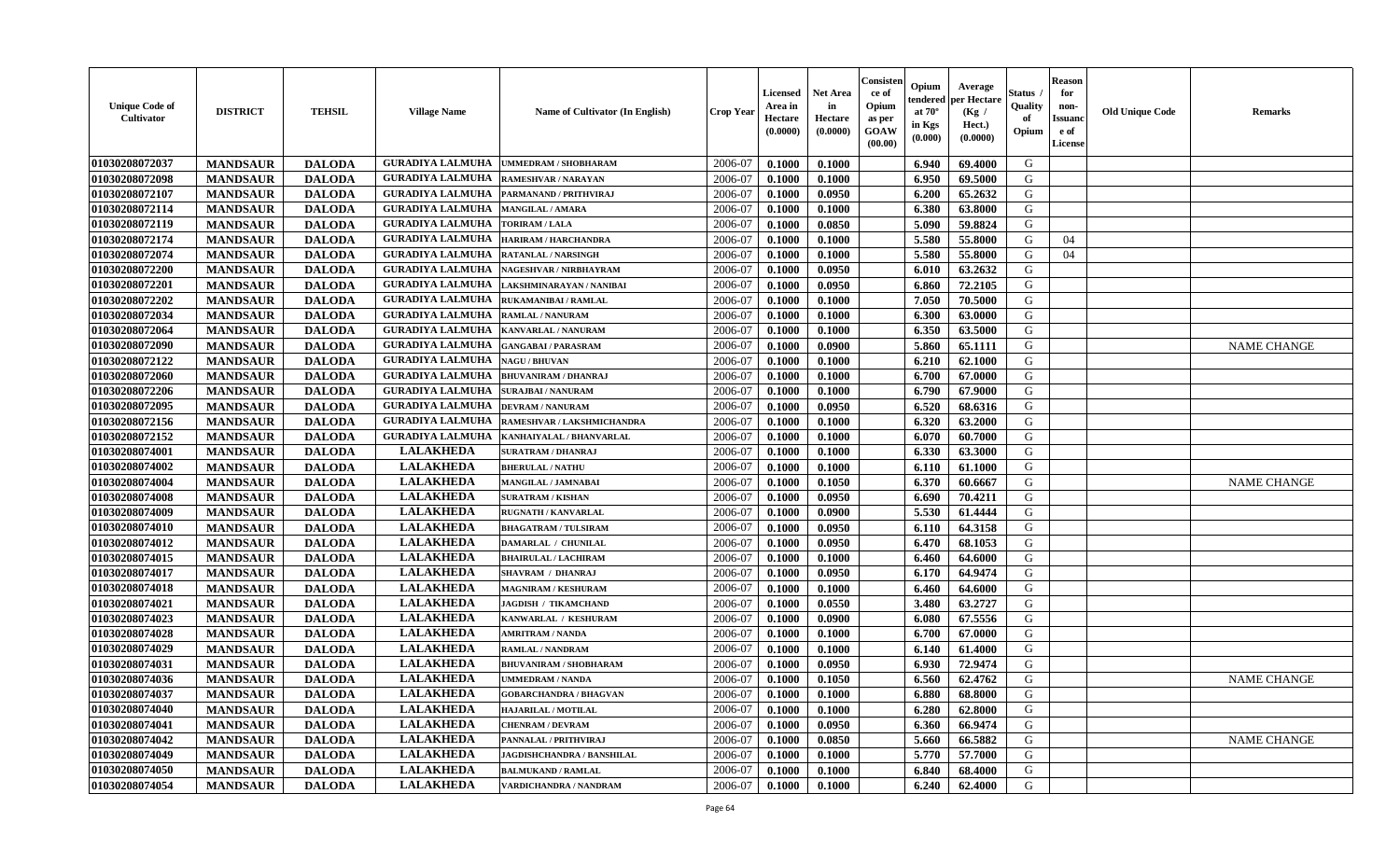| <b>Unique Code of</b><br><b>Cultivator</b> | <b>DISTRICT</b> | <b>TEHSIL</b> | <b>Village Name</b> | Name of Cultivator (In English)      | <b>Crop Year</b> | <b>Licensed</b><br>Area in<br>Hectare<br>(0.0000) | Net Area<br>in<br>Hectare<br>(0.0000) | Consisteı<br>ce of<br>Opium<br>as per<br>GOAW<br>(00.00) | Opium<br>endered<br>at $70^\circ$<br>in Kgs<br>(0.000) | Average<br>oer Hectare<br>(Kg /<br>Hect.)<br>(0.0000) | Status<br>Quality<br>of<br>Opium | <b>Reason</b><br>for<br>non-<br>Issuano<br>e of<br>License | <b>Old Unique Code</b> | Remarks                 |
|--------------------------------------------|-----------------|---------------|---------------------|--------------------------------------|------------------|---------------------------------------------------|---------------------------------------|----------------------------------------------------------|--------------------------------------------------------|-------------------------------------------------------|----------------------------------|------------------------------------------------------------|------------------------|-------------------------|
| 01030208074055                             | <b>MANDSAUR</b> | <b>DALODA</b> | <b>LALAKHEDA</b>    | <b>BHERULAL / CHHAGANLAL</b>         | 2006-07          | 0.1000                                            | 0.1000                                |                                                          | 6.150                                                  | 61.5000                                               | П                                | 02                                                         |                        |                         |
| 01030208074056                             | <b>MANDSAUR</b> | <b>DALODA</b> | <b>LALAKHEDA</b>    | <b>BHANVARBAI/BHERULAL</b>           | 2006-07          | 0.1000                                            | 0.0950                                |                                                          | 5.870                                                  | 61.7895                                               | G                                |                                                            |                        |                         |
| 01030208074064                             | <b>MANDSAUR</b> | <b>DALODA</b> | <b>LALAKHEDA</b>    | <b>JANKIDAS / RUPDAS</b>             | 2006-07          | 0.1000                                            | 0.1000                                |                                                          | 5.350                                                  | 53.5000                                               | G                                | 04                                                         |                        |                         |
| 01030208074068                             | <b>MANDSAUR</b> | <b>DALODA</b> | <b>LALAKHEDA</b>    | <b>JAGANNATH / NIRBHAYRAM</b>        | 2006-07          | 0.1000                                            | 0.1000                                |                                                          | 6.640                                                  | 66.4000                                               | G                                |                                                            |                        | <b>NAME CHANGE</b>      |
| 01030208074069                             | <b>MANDSAUR</b> | <b>DALODA</b> | <b>LALAKHEDA</b>    | SHIVNARAYAN / SURATRAM               | 2006-07          | 0.1000                                            | 0.0950                                |                                                          | 6.520                                                  | 68.6316                                               | G                                |                                                            |                        |                         |
| 01030208074070                             | <b>MANDSAUR</b> | <b>DALODA</b> | <b>LALAKHEDA</b>    | <b>BHANWARLAL / BHAGWAN</b>          | 2006-07          | 0.1000                                            | 0.0950                                |                                                          | 6.110                                                  | 64.3158                                               | G                                |                                                            |                        |                         |
| 01030208074071                             | <b>MANDSAUR</b> | <b>DALODA</b> | <b>LALAKHEDA</b>    | ANESHVARBAI / RAMESHVAR              | 2006-07          | 0.1000                                            | 0.0950                                |                                                          | 6.060                                                  | 63.7895                                               | G                                |                                                            |                        |                         |
| 01030208074072                             | <b>MANDSAUR</b> | <b>DALODA</b> | <b>LALAKHEDA</b>    | <b>BALARAM / NANDA</b>               | 2006-07          | 0.1000                                            | 0.1050                                |                                                          | 6.500                                                  | 61.9048                                               | G                                |                                                            |                        |                         |
| 01030208074073                             | <b>MANDSAUR</b> | <b>DALODA</b> | <b>LALAKHEDA</b>    | <b>RAMPRATAP / KARULAL</b>           | 2006-07          | 0.1000                                            | 0.0950                                |                                                          | 6.280                                                  | 66.1053                                               | G                                |                                                            |                        |                         |
| 01030208074074                             | <b>MANDSAUR</b> | <b>DALODA</b> | <b>LALAKHEDA</b>    | <b>MULCHANDRA / DEVRAM</b>           | 2006-07          | 0.1000                                            | 0.0950                                |                                                          | 6.120                                                  | 64.4211                                               | G                                |                                                            |                        |                         |
| 01030208074078                             | <b>MANDSAUR</b> | <b>DALODA</b> | <b>LALAKHEDA</b>    | <b>RAMKARAN / SURATRAM</b>           | 2006-07          | 0.1000                                            | 0.0950                                |                                                          | 5.770                                                  | 60.7368                                               | G                                |                                                            |                        |                         |
| 01030208074080                             | <b>MANDSAUR</b> | <b>DALODA</b> | <b>LALAKHEDA</b>    | <b>FULCHANDRA / PRITHVIRAJ</b>       | 2006-07          | 0.1000                                            | 0.0900                                |                                                          | 5.810                                                  | 64.5556                                               | G                                |                                                            |                        |                         |
| 01030208074082                             | <b>MANDSAUR</b> | <b>DALODA</b> | <b>LALAKHEDA</b>    | <b>CHAMPALAL / AMRATRAM</b>          | 2006-07          | 0.1000                                            | 0.0900                                |                                                          | 6.060                                                  | 67.3333                                               | G                                |                                                            |                        |                         |
| 01030208074083                             | <b>MANDSAUR</b> | <b>DALODA</b> | <b>LALAKHEDA</b>    | <b>SHRIRAM / RAMNARAYAN</b>          | 2006-07          | 0.1000                                            | 0.0950                                |                                                          | 6.120                                                  | 64.4211                                               | G                                |                                                            |                        |                         |
| 01030208074084                             | <b>MANDSAUR</b> | <b>DALODA</b> | <b>LALAKHEDA</b>    | <b>MOHANBAI/MODIRAM</b>              | 2006-07          | 0.1000                                            | 0.1000                                |                                                          | 5.740                                                  | 57.4000                                               | G                                | 05                                                         |                        |                         |
| 01030208074076                             | <b>MANDSAUR</b> | <b>DALODA</b> | <b>LALAKHEDA</b>    | <b>KAILASH / KARULAL</b>             | 2006-07          | 0.1000                                            | 0.1000                                |                                                          | 5.640                                                  | 56.4000                                               | G                                | 05                                                         |                        |                         |
| 01030208074065                             | <b>MANDSAUR</b> | <b>DALODA</b> | <b>LALAKHEDA</b>    | <b>UKARLAL / PARTHA</b>              | 2006-07          | 0.1000                                            | 0.1000                                |                                                          | 6.310                                                  | 63.1000                                               | G                                |                                                            |                        |                         |
| 01030208074085                             | <b>MANDSAUR</b> | <b>DALODA</b> | <b>LALAKHEDA</b>    | <b>JAGDISH / FAKIRCHANDRA</b>        | 2006-07          | 0.1000                                            | 0.0950                                |                                                          | 6.100                                                  | 64.2105                                               | G                                |                                                            |                        |                         |
| 01030208074086                             | <b>MANDSAUR</b> | <b>DALODA</b> | <b>LALAKHEDA</b>    | <b>RAMNIVAS / NATHU</b>              | 2006-07          | 0.1000                                            | 0.1000                                |                                                          | 5.920                                                  | 59.2000                                               | G                                |                                                            |                        |                         |
| 01030208074087                             | <b>MANDSAUR</b> | <b>DALODA</b> | <b>LALAKHEDA</b>    | <b>MANNALAL / NANURAM</b>            | 2006-07          | 0.1000                                            | 0.0950                                |                                                          | 6.280                                                  | 66.1053                                               | G                                |                                                            |                        |                         |
| 01030208074075                             | <b>MANDSAUR</b> | <b>DALODA</b> | <b>LALAKHEDA</b>    | <b>BALAKDAS / KANHAIYADAS</b>        | 2006-07          | 0.1000                                            | 0.1000                                |                                                          | 6.150                                                  | 61.5000                                               | G                                |                                                            |                        |                         |
| 01030208075080                             | <b>MANDSAUR</b> | <b>DALODA</b> | <b>MAJESARA</b>     | MOHANLAL / PUNAMCHAND                | 2006-07          | 0.1000                                            | 0.1000                                |                                                          | 6.500                                                  | 65.0000                                               | G                                |                                                            |                        |                         |
| 01030208075001                             | <b>MANDSAUR</b> | <b>DALODA</b> | <b>MAJESARA</b>     | TOKENDRASINGH / RAYSINGH             | 2006-07          | 0.1000                                            | 0.1000                                |                                                          | 5.960                                                  | 59.6000                                               | G                                |                                                            |                        |                         |
| 01030208075003                             | <b>MANDSAUR</b> | <b>DALODA</b> | <b>MAJESARA</b>     | <b>GOPALSINGH / RAYSINGH</b>         | 2006-07          | 0.1000                                            | 0.1000                                |                                                          | 6.090                                                  | 60.9000                                               | G                                |                                                            |                        |                         |
| 01030208075004                             | <b>MANDSAUR</b> | <b>DALODA</b> | <b>MAJESARA</b>     | <b>LILABAI/RAMCHANDRA</b>            | 2006-07          | 0.1000                                            | 0.1000                                |                                                          | 6.480                                                  | 64.8000                                               | G                                |                                                            |                        |                         |
| 01030208075005                             | <b>MANDSAUR</b> | <b>DALODA</b> | <b>MAJESARA</b>     | <b>BADRILAL / PUNIRAM</b>            | 2006-07          | 0.1000                                            | 0.1000                                |                                                          | 6.170                                                  | 61.7000                                               | G                                |                                                            |                        |                         |
| 01030208075007                             | <b>MANDSAUR</b> | <b>DALODA</b> | <b>MAJESARA</b>     | SHANKARLAL / RAMSHUKH                | 2006-07          | 0.1000                                            | 0.1000                                |                                                          | 6.360                                                  | 63.6000                                               | G                                |                                                            |                        |                         |
| 01030208075008                             | <b>MANDSAUR</b> | <b>DALODA</b> | <b>MAJESARA</b>     | <b>GOPILAL / SHOBHARAM</b>           | 2006-07          | 0.1000                                            | 0.1050                                |                                                          | 6.670                                                  | 63.5238                                               | G                                |                                                            |                        | <b>TRANSFER/AKODARA</b> |
| 01030208075010                             | <b>MANDSAUR</b> | <b>DALODA</b> | <b>MAJESARA</b>     | SHANTILAL / RAMNARAYAN               | 2006-07          | 0.1000                                            | 0.1000                                |                                                          | 6.600                                                  | 66.0000                                               | G                                |                                                            |                        |                         |
| 01030208075011                             | <b>MANDSAUR</b> | <b>DALODA</b> | <b>MAJESARA</b>     | <b>MANKUNWAR BAI/ATMARAM</b>         | 2006-07          | 0.1000                                            | 0.1000                                |                                                          | 7.840                                                  | 78.4000                                               | G                                |                                                            |                        |                         |
| 01030208075012                             | <b>MANDSAUR</b> | <b>DALODA</b> | <b>MAJESARA</b>     | KANWARLAL / BHANWARLAL               | 2006-07          | 0.1000                                            | 0.1000                                |                                                          | 7.090                                                  | 70.9000                                               | G                                |                                                            |                        |                         |
| 01030208075013                             | <b>MANDSAUR</b> | <b>DALODA</b> | <b>MAJESARA</b>     | KANWARLAL / KISHANLAL                | 2006-07          | 0.1000                                            | 0.1000                                |                                                          | 7.140                                                  | 71.4000                                               | G                                |                                                            |                        |                         |
| 01030208075014                             | <b>MANDSAUR</b> | <b>DALODA</b> | <b>MAJESARA</b>     | SOHAN SINGH / BAHADUR SINGH          | 2006-07          | 0.1000                                            | 0.1000                                |                                                          | 6.020                                                  | 60.2000                                               | G                                |                                                            |                        |                         |
| 01030208075015                             | <b>MANDSAUR</b> | <b>DALODA</b> | <b>MAJESARA</b>     | <b>JARELAL / SHANKARLAL</b>          | 2006-07          | 0.1000                                            | 0.0900                                |                                                          | 5.420                                                  | 60.2222                                               | G                                |                                                            |                        |                         |
| 01030208075016                             | <b>MANDSAUR</b> | <b>DALODA</b> | <b>MAJESARA</b>     | <b>BHANWAR SINGH / SHAMBHU SINGH</b> | 2006-07          | 0.1000                                            | 0.1050                                |                                                          | 6.670                                                  | 63.5238                                               | G                                |                                                            |                        |                         |
| 01030208075017                             | <b>MANDSAUR</b> | <b>DALODA</b> | <b>MAJESARA</b>     | <b>AANNDILAL / GAMERA</b>            | 2006-07          | 0.1000                                            | 0.1000                                |                                                          | 6.080                                                  | 60.8000                                               | G                                |                                                            |                        |                         |
| 01030208075018                             | <b>MANDSAUR</b> | <b>DALODA</b> | <b>MAJESARA</b>     | FUNDASINGH / KHUMANSINGH             | 2006-07          | 0.1000                                            | 0.0950                                |                                                          | 5.950                                                  | 62.6316                                               | G                                |                                                            |                        |                         |
| 01030208075019                             | <b>MANDSAUR</b> | <b>DALODA</b> | <b>MAJESARA</b>     | NAGUSINGH / SHAMBHUSINGH             | 2006-07          | 0.1000                                            | 0.1050                                |                                                          | 6.580                                                  | 62.6667                                               | G                                |                                                            |                        |                         |
| 01030208075021                             | <b>MANDSAUR</b> | <b>DALODA</b> | <b>MAJESARA</b>     | <b>DALPAT SINGH / LAL SINGH</b>      | 2006-07          | 0.1000                                            | 0.0900                                |                                                          | 6.100                                                  | 67.7778                                               | G                                |                                                            |                        |                         |
| 01030208075023                             | <b>MANDSAUR</b> | <b>DALODA</b> | <b>MAJESARA</b>     | SHANKARLAL / BHAGATRAM               | 2006-07          | 0.1000                                            | 0.0950                                |                                                          | 6.510                                                  | 68.5263                                               | ${\bf G}$                        |                                                            |                        |                         |
| 01030208075031                             | <b>MANDSAUR</b> | <b>DALODA</b> | <b>MAJESARA</b>     | MANGILAL / KISHANLAL                 | 2006-07          | 0.1000                                            | 0.1000                                |                                                          | 7.480                                                  | 74.8000                                               | G                                |                                                            |                        |                         |
| 01030208075032                             | <b>MANDSAUR</b> | <b>DALODA</b> | <b>MAJESARA</b>     | <b>JARESINGH / NATHESINGH</b>        | 2006-07          | 0.1000                                            | 0.1000                                |                                                          | 6.000                                                  | 60.0000                                               | G                                |                                                            |                        |                         |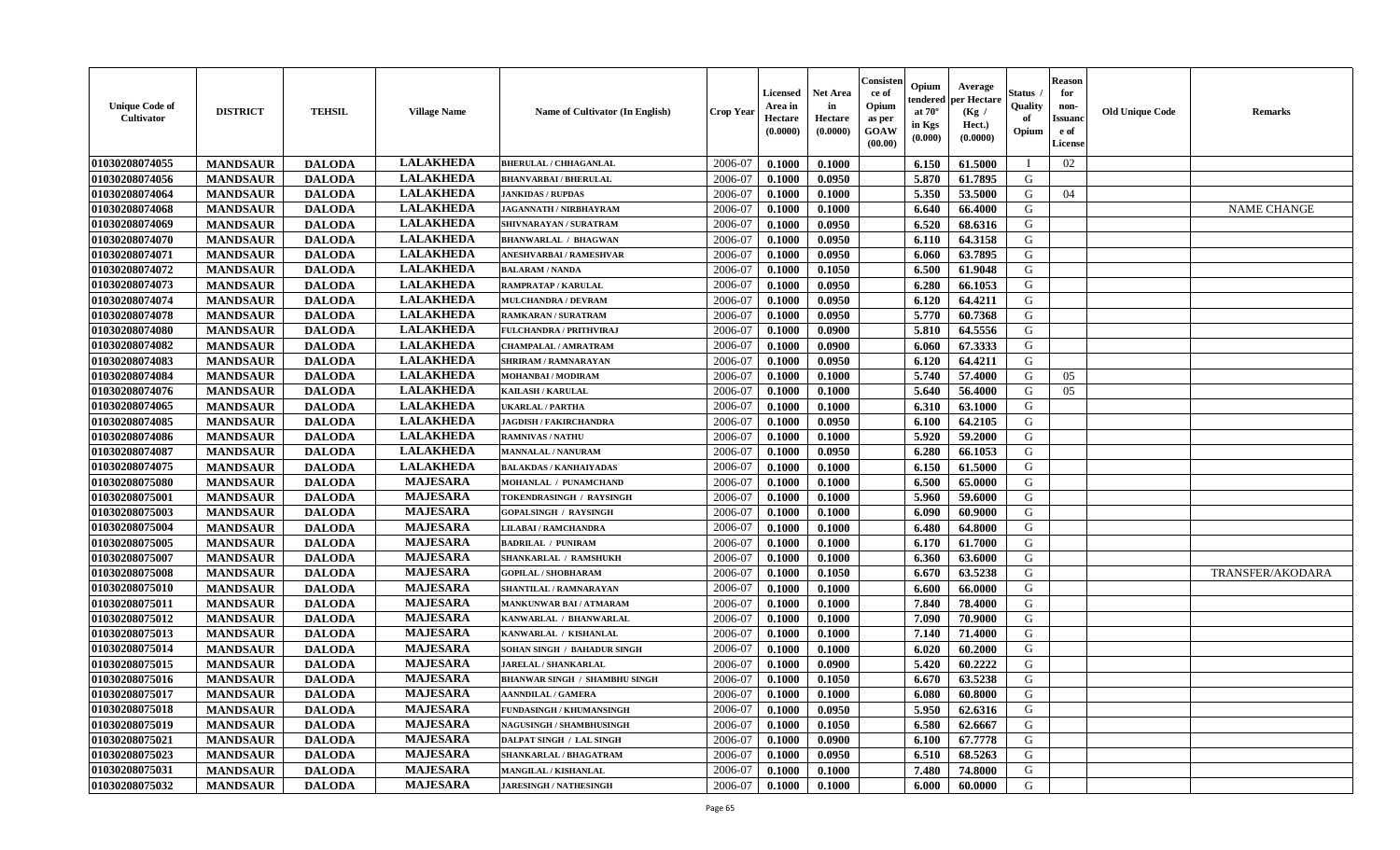| <b>Unique Code of</b><br>Cultivator | <b>DISTRICT</b> | <b>TEHSIL</b> | <b>Village Name</b> | <b>Name of Cultivator (In English)</b>   | <b>Crop Year</b> | <b>Licensed</b><br>Area in<br>Hectare<br>(0.0000) | <b>Net Area</b><br>in<br>Hectare<br>(0.0000) | Consisteı<br>ce of<br>Opium<br>as per<br>GOAW<br>(00.00) | Opium<br>endered<br>at $70^\circ$<br>in Kgs<br>(0.000) | Average<br>oer Hectare<br>(Kg /<br>Hect.)<br>(0.0000) | Status<br>Quality<br>of<br>Opium | Reason<br>for<br>non-<br><b>Issuan</b><br>e of<br>License | <b>Old Unique Code</b> | <b>Remarks</b>          |
|-------------------------------------|-----------------|---------------|---------------------|------------------------------------------|------------------|---------------------------------------------------|----------------------------------------------|----------------------------------------------------------|--------------------------------------------------------|-------------------------------------------------------|----------------------------------|-----------------------------------------------------------|------------------------|-------------------------|
| 01030208075035                      | <b>MANDSAUR</b> | <b>DALODA</b> | <b>MAJESARA</b>     | <b>RAJARAM / RATANLAL</b>                | 2006-07          | 0.1000                                            | 0.1000                                       |                                                          | 7.170                                                  | 71.7000                                               | G                                |                                                           |                        |                         |
| 01030208075036                      | <b>MANDSAUR</b> | <b>DALODA</b> | <b>MAJESARA</b>     | NATHIBAI / BHANVARLAL                    | 2006-07          | 0.1000                                            | 0.1050                                       |                                                          | 6.820                                                  | 64.9524                                               | G                                |                                                           |                        |                         |
| 01030208075037                      | <b>MANDSAUR</b> | <b>DALODA</b> | <b>MAJESARA</b>     | PARSADIBAI / RATANLAL                    | 2006-07          | 0.1000                                            | 0.0950                                       |                                                          | 6.110                                                  | 64.3158                                               | G                                |                                                           |                        |                         |
| 01030208075039                      | <b>MANDSAUR</b> | <b>DALODA</b> | <b>MAJESARA</b>     | SHAMBHUSINGH / VAKTAVARSINGH             | 2006-07          | 0.1000                                            | 0.1000                                       |                                                          | 6.030                                                  | 60.3000                                               | G                                |                                                           |                        | <b>NAME CHANGE</b>      |
| 01030208075040                      | <b>MANDSAUR</b> | <b>DALODA</b> | <b>MAJESARA</b>     | <b>BALU / UMMEDRAM</b>                   | 2006-07          | 0.1000                                            | 0.1050                                       |                                                          | 6.830                                                  | 65.0476                                               | G                                |                                                           |                        |                         |
| 01030208075043                      | <b>MANDSAUR</b> | <b>DALODA</b> | <b>MAJESARA</b>     | <b>DASHRATH / DEVA DAROGA</b>            | 2006-07          | 0.1000                                            | 0.1000                                       |                                                          | 6.280                                                  | 62.8000                                               | G                                |                                                           |                        |                         |
| 01030208075046                      | <b>MANDSAUR</b> | <b>DALODA</b> | <b>MAJESARA</b>     | PARWATIBAI / LALA                        | 2006-07          | 0.1000                                            | 0.1050                                       |                                                          | 6.260                                                  | 59.6190                                               | G                                |                                                           |                        |                         |
| 01030208075047                      | <b>MANDSAUR</b> | <b>DALODA</b> | <b>MAJESARA</b>     | <b>JARESINGH / JUJHARSINGH</b>           | 2006-07          | 0.1000                                            | 0.1000                                       |                                                          | 6.160                                                  | 61.6000                                               | G                                |                                                           |                        |                         |
| 01030208075048                      | <b>MANDSAUR</b> | <b>DALODA</b> | <b>MAJESARA</b>     | RAMNARAYAN / PUNIRAM                     | 2006-07          | 0.1000                                            | 0.1050                                       |                                                          | 7.760                                                  | 73.9048                                               | G                                |                                                           |                        |                         |
| 01030208075049                      | <b>MANDSAUR</b> | <b>DALODA</b> | <b>MAJESARA</b>     | <b>VIKRAMSINGH / JUJHARSINGH</b>         | 2006-07          | 0.1000                                            | 0.1000                                       |                                                          | 5.970                                                  | 59.7000                                               | G                                |                                                           |                        | <b>NAME CHANGE</b>      |
| 01030208075050                      | <b>MANDSAUR</b> | <b>DALODA</b> | <b>MAJESARA</b>     | <b>RAMDAYAL / KESHURAM</b>               | 2006-07          | 0.1000                                            | 0.1000                                       |                                                          | 6.550                                                  | 65.5000                                               | G                                |                                                           |                        |                         |
| 01030208075051                      | <b>MANDSAUR</b> | <b>DALODA</b> | <b>MAJESARA</b>     | NANDRAM / BHAGIRATH                      | 2006-07          | 0.1000                                            | 0.1000                                       |                                                          | 6.030                                                  | 60.3000                                               | G                                |                                                           |                        |                         |
| 01030208075055                      | <b>MANDSAUR</b> | <b>DALODA</b> | <b>MAJESARA</b>     | DEVILAL / KANWARLAL                      | 2006-07          | 0.1000                                            | 0.1000                                       |                                                          | 7.230                                                  | 72.3000                                               | G                                |                                                           |                        |                         |
| 01030208075057                      | <b>MANDSAUR</b> | <b>DALODA</b> | <b>MAJESARA</b>     | RAMESHDAS / BHAGWANDAS                   | 2006-07          | 0.1000                                            | 0.1050                                       |                                                          | 6.850                                                  | 65.2381                                               | G                                |                                                           |                        |                         |
| 01030208075058                      | <b>MANDSAUR</b> | <b>DALODA</b> | <b>MAJESARA</b>     | <b>DHAPUBAI/NANDA</b>                    | 2006-07          | 0.1000                                            | 0.1000                                       |                                                          | 6.040                                                  | 60.4000                                               | G                                |                                                           |                        |                         |
| 01030208075060                      | <b>MANDSAUR</b> | <b>DALODA</b> | <b>MAJESARA</b>     | HASIBAI / CHAINRAM                       | 2006-07          | 0.1000                                            | 0.1000                                       |                                                          | 6.210                                                  | 62.1000                                               | G                                |                                                           |                        |                         |
| 01030208075063                      | <b>MANDSAUR</b> | <b>DALODA</b> | <b>MAJESARA</b>     | PREMSINGH / BAHADURSINGH                 | 2006-07          | 0.1000                                            | 0.1000                                       |                                                          | 6.020                                                  | 60.2000                                               | G                                |                                                           |                        |                         |
| 01030208075065                      | <b>MANDSAUR</b> | <b>DALODA</b> | <b>MAJESARA</b>     | AYODHYABAI/RADHESHYAM                    | 2006-07          | 0.1000                                            | 0.1050                                       |                                                          | 7.580                                                  | 72.1905                                               | G                                |                                                           |                        |                         |
| 01030208075070                      | <b>MANDSAUR</b> | <b>DALODA</b> | <b>MAJESARA</b>     | KANWARLAL / BHANWARLAL                   | 2006-07          | 0.1000                                            | 0.0950                                       |                                                          | 5.780                                                  | 60.8421                                               | G                                |                                                           |                        |                         |
| 01030208075074                      | <b>MANDSAUR</b> | <b>DALODA</b> | <b>MAJESARA</b>     | <b>MAGANBAI/VENIRAM</b>                  | 2006-07          | 0.1000                                            | 0.1050                                       |                                                          | 6.850                                                  | 65.2381                                               | G                                |                                                           |                        |                         |
| 01030208075075                      | <b>MANDSAUR</b> | <b>DALODA</b> | <b>MAJESARA</b>     | RATANLAL / GOTAM                         | 2006-07          | 0.1000                                            | 0.1050                                       |                                                          | 6.320                                                  | 60.1905                                               | G                                |                                                           |                        |                         |
| 01030208075077                      | <b>MANDSAUR</b> | <b>DALODA</b> | <b>MAJESARA</b>     | <b>BAPULAL / NANDRAM</b>                 | 2006-07          | 0.1000                                            | 0.1050                                       |                                                          | 6.650                                                  | 63.3333                                               | G                                |                                                           |                        | <b>TRANSFER/AKODARA</b> |
| 01030208075081                      | <b>MANDSAUR</b> | <b>DALODA</b> | <b>MAJESARA</b>     | BHUPENDRA SINGH / MOTYA KUNWAR           | 2006-07          | 0.1000                                            | 0.1000                                       |                                                          | 6.030                                                  | 60.3000                                               | G                                |                                                           |                        |                         |
| 01030208075084                      | <b>MANDSAUR</b> | <b>DALODA</b> | <b>MAJESARA</b>     | <b>MANSINGH / BHAGVANSINGH</b>           | 2006-07          | 0.1000                                            | 0.1000                                       |                                                          | 6.020                                                  | 60.2000                                               | G                                |                                                           |                        |                         |
| 01030208075087                      | <b>MANDSAUR</b> | <b>DALODA</b> | <b>MAJESARA</b>     | <b>BHANWAR SINGH / PREM SINGH</b>        | 2006-07          | 0.1000                                            | 0.1000                                       |                                                          | 7.090                                                  | 70.9000                                               | G                                |                                                           |                        |                         |
| 01030208075089                      | <b>MANDSAUR</b> | <b>DALODA</b> | <b>MAJESARA</b>     | <b>LALSINGH / KHUMANSINGH</b>            | 2006-07          | 0.1000                                            | 0.1000                                       |                                                          | 6.280                                                  | 62.8000                                               | G                                |                                                           |                        |                         |
| 01030208075090                      | <b>MANDSAUR</b> | <b>DALODA</b> | <b>MAJESARA</b>     | PREMSINGH / JARESINGH                    | 2006-07          | 0.1000                                            | 0.1000                                       |                                                          | 5.990                                                  | 59.9000                                               | G                                |                                                           |                        |                         |
| 01030208075093                      | <b>MANDSAUR</b> | <b>DALODA</b> | <b>MAJESARA</b>     | <b>CHUNILAL / BHAGIRATH</b>              | 2006-07          | 0.1000                                            | 0.1000                                       |                                                          | 6.850                                                  | 68.5000                                               | G                                |                                                           |                        |                         |
| 01030208075009                      | <b>MANDSAUR</b> | <b>DALODA</b> | <b>MAJESARA</b>     | <b>JAGDISH / RAMNARAYAN</b>              | 2006-07          | 0.1000                                            | 0.1050                                       |                                                          | 6.800                                                  | 64.7619                                               | G                                |                                                           |                        |                         |
| 01030208075100                      | <b>MANDSAUR</b> | <b>DALODA</b> | <b>MAJESARA</b>     | <b>KESHURAM / CHHOTELAL</b>              | 2006-07          | 0.1000                                            | 0.1000                                       |                                                          | 5.980                                                  | 59.8000                                               | G                                |                                                           |                        | <b>TRANSFER/AKODARA</b> |
| 01030208075103                      | <b>MANDSAUR</b> | <b>DALODA</b> | <b>MAJESARA</b>     | <b>ONKARALAL / PRABHULAL</b>             | 2006-07          | 0.1000                                            | 0.1050                                       |                                                          | 6.800                                                  | 64.7619                                               | G                                |                                                           |                        | TRANSFER/AKODARA        |
| 01030208075104                      | <b>MANDSAUR</b> | <b>DALODA</b> | <b>MAJESARA</b>     | <b>GHANSHYAM / SHRILAL</b>               | 2006-07          | 0.1000                                            | 0.1050                                       |                                                          | 7.040                                                  | 67.0476                                               | G                                |                                                           |                        | <b>TRANSFER/AKODARA</b> |
| 01030208075078                      | <b>MANDSAUR</b> | <b>DALODA</b> | <b>MAJESARA</b>     | PRAKASH / BAPULAL                        | 2006-07          | 0.1000                                            | 0.1050                                       |                                                          | 6.810                                                  | 64.8571                                               | G                                |                                                           |                        | TRANSFER/AKODARA        |
| 01030208075042                      | <b>MANDSAUR</b> | <b>DALODA</b> | <b>MAJESARA</b>     | <b>BHAGATRAM / GAMERLAL</b>              | 2006-07          | 0.1000                                            | 0.0950                                       |                                                          | 6.120                                                  | 64.4211                                               | G                                |                                                           |                        |                         |
| 01030208075072                      | <b>MANDSAUR</b> | <b>DALODA</b> | <b>MAJESARA</b>     | PREMKUNVAR / BHERUSINGH                  | 2006-07          | 0.1000                                            | 0.1000                                       |                                                          | 5.890                                                  | 58.9000                                               | G                                |                                                           |                        |                         |
| 01030208075105                      | <b>MANDSAUR</b> | <b>DALODA</b> | MAJESARA            | SHOBHARAM / BHARATARAM                   | 2006-07          | 0.1000                                            | 0.1000                                       |                                                          | 6.840                                                  | 68.4000                                               | G                                |                                                           |                        | TRANSFER/AKODARA        |
| 01030208076001                      | <b>MANDSAUR</b> | <b>DALODA</b> | <b>NIMBAKHEDI</b>   | PRABHULAL / GULAB                        | 2006-07          | 0.1000                                            | 0.1000                                       |                                                          | 7.090                                                  | 70.9000                                               | G                                |                                                           |                        |                         |
| 01030208076002                      | <b>MANDSAUR</b> | <b>DALODA</b> | <b>NIMBAKHEDI</b>   | <b>DALLIBAI/SHOBHARAM</b>                | 2006-07          | 0.1000                                            | 0.0950                                       |                                                          | 6.640                                                  | 69.8947                                               | G                                |                                                           |                        |                         |
| 01030208076003                      | <b>MANDSAUR</b> | <b>DALODA</b> | <b>NIMBAKHEDI</b>   | <b>BABULAL URF RAMPRASAD/ GULABCHAND</b> | 2006-07          | 0.1000                                            | 0.0950                                       |                                                          | 7.380                                                  | 77.6842                                               | G                                |                                                           |                        |                         |
| 01030208076004                      | <b>MANDSAUR</b> | <b>DALODA</b> | <b>NIMBAKHEDI</b>   | <b>BHUVANILAL / GULABCHANDRA</b>         | 2006-07          | 0.1000                                            | 0.1000                                       |                                                          | 7.280                                                  | 72.8000                                               | G                                |                                                           |                        | <b>NAME CHANGE</b>      |
| 01030208076005                      | <b>MANDSAUR</b> | <b>DALODA</b> | <b>NIMBAKHEDI</b>   | RAMLAL / MODA                            | 2006-07          | 0.1000                                            | 0.1000                                       |                                                          | 6.790                                                  | 67.9000                                               | G                                |                                                           |                        |                         |
| 01030208076006                      | <b>MANDSAUR</b> | <b>DALODA</b> | <b>NIMBAKHEDI</b>   | NARAYANSINGH / BHUVANISINGH              | 2006-07          | 0.1000                                            | 0.1000                                       |                                                          | 5.980                                                  | 59.8000                                               | G                                |                                                           |                        |                         |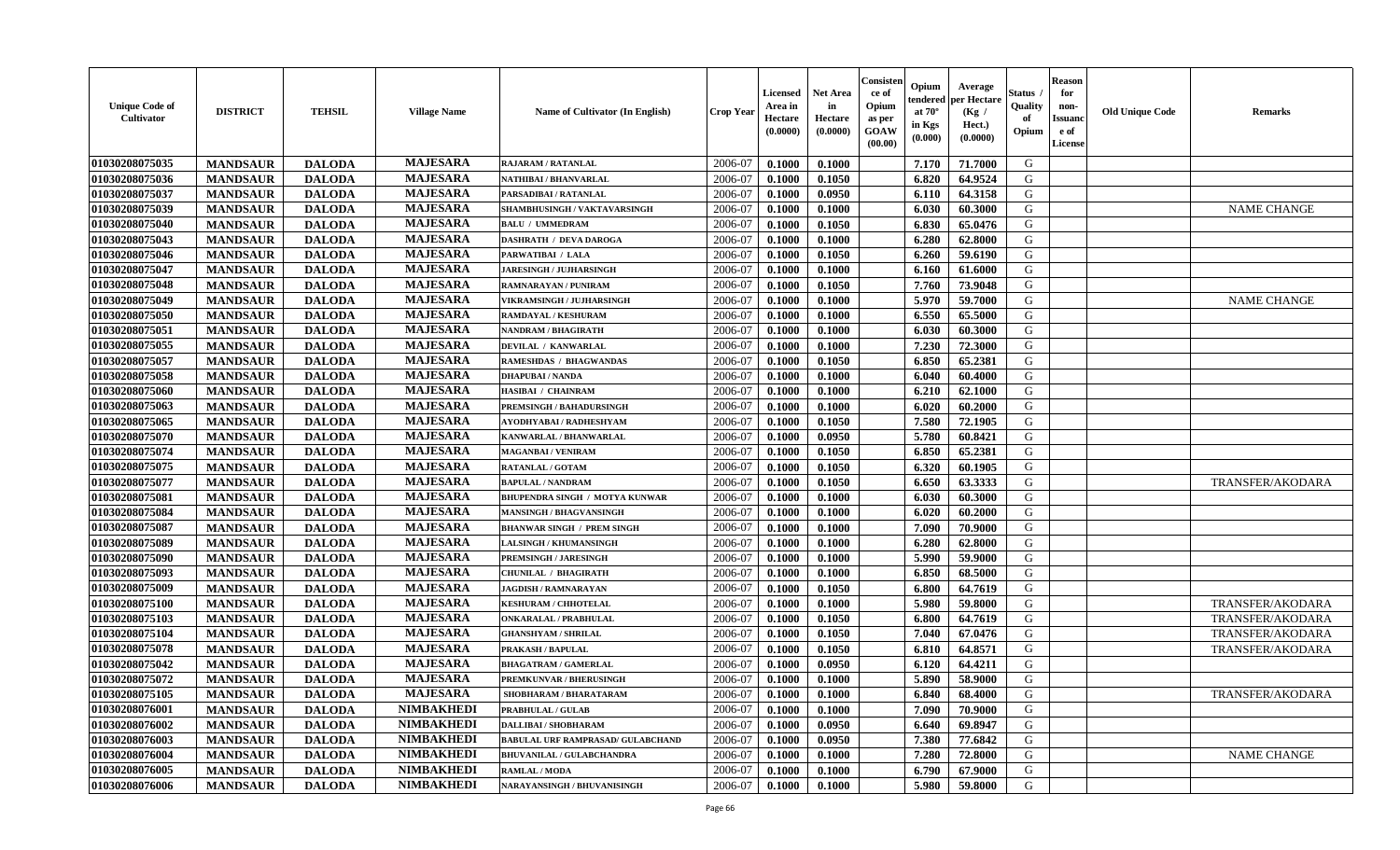| <b>Unique Code of</b><br><b>Cultivator</b> | <b>DISTRICT</b> | <b>TEHSIL</b> | <b>Village Name</b> | <b>Name of Cultivator (In English)</b> | <b>Crop Year</b> | <b>Licensed</b><br>Area in<br>Hectare<br>(0.0000) | <b>Net Area</b><br>in<br>Hectare<br>(0.0000) | Consisteı<br>ce of<br>Opium<br>as per<br><b>GOAW</b><br>(00.00) | Opium<br>endered<br>at $70^\circ$<br>in Kgs<br>$(\mathbf{0.000})$ | Average<br>per Hectare<br>(Kg /<br>Hect.)<br>(0.0000) | Status<br>Quality<br>of<br>Opium | Reason<br>for<br>non-<br>Issuan<br>e of<br>License | <b>Old Unique Code</b> | <b>Remarks</b>     |
|--------------------------------------------|-----------------|---------------|---------------------|----------------------------------------|------------------|---------------------------------------------------|----------------------------------------------|-----------------------------------------------------------------|-------------------------------------------------------------------|-------------------------------------------------------|----------------------------------|----------------------------------------------------|------------------------|--------------------|
| 01030208076007                             | <b>MANDSAUR</b> | <b>DALODA</b> | <b>NIMBAKHEDI</b>   | <b>LALSINGH / PARTHESINGH</b>          | 2006-07          | 0.1000                                            | 0.1000                                       |                                                                 | 5.980                                                             | 59.8000                                               | G                                |                                                    |                        |                    |
| 01030208076008                             | <b>MANDSAUR</b> | <b>DALODA</b> | <b>NIMBAKHEDI</b>   | RAJKUNVAR / UMRAVSINGH                 | 2006-07          | 0.1000                                            | 0.1000                                       |                                                                 | 6.270                                                             | 62.7000                                               | G                                |                                                    |                        |                    |
| 01030208076009                             | <b>MANDSAUR</b> | <b>DALODA</b> | <b>NIMBAKHEDI</b>   | <b>BABUKUNVAR / RATANSINGH</b>         | 2006-07          | 0.1000                                            | 0.0950                                       |                                                                 | 5.820                                                             | 61.2632                                               | G                                |                                                    |                        |                    |
| 01030208076011                             | <b>MANDSAUR</b> | <b>DALODA</b> | <b>NIMBAKHEDI</b>   | ABDUL SHAPHI / FATTEKHAN               | 2006-07          | 0.1000                                            | 0.1000                                       |                                                                 | 5.940                                                             | 59.4000                                               | G                                |                                                    |                        |                    |
| 01030208076012                             | <b>MANDSAUR</b> | <b>DALODA</b> | <b>NIMBAKHEDI</b>   | <b>MANGILAL / RAMA</b>                 | 2006-07          | 0.1000                                            | 0.1000                                       |                                                                 | 6.000                                                             | 60.0000                                               | G                                |                                                    |                        |                    |
| 01030208076013                             | <b>MANDSAUR</b> | <b>DALODA</b> | <b>NIMBAKHEDI</b>   | NATHIBAI / PRITHVIRAJ                  | 2006-07          | 0.1000                                            | 0.1000                                       |                                                                 | 5.930                                                             | 59.3000                                               | G                                |                                                    |                        |                    |
| 01030208076015                             | <b>MANDSAUR</b> | <b>DALODA</b> | <b>NIMBAKHEDI</b>   | <b>MEHABUB KHAN / NATTHE KHAN</b>      | 2006-07          | 0.1000                                            | 0.1000                                       |                                                                 | 6.330                                                             | 63.3000                                               | G                                |                                                    |                        |                    |
| 01030208076017                             | <b>MANDSAUR</b> | <b>DALODA</b> | <b>NIMBAKHEDI</b>   | RAJ KUNWAR / NATHU SINGH               | 2006-07          | 0.1000                                            | 0.1000                                       |                                                                 | 6.260                                                             | 62.6000                                               | G                                |                                                    |                        |                    |
| 01030208076018                             | <b>MANDSAUR</b> | <b>DALODA</b> | <b>NIMBAKHEDI</b>   | <b>RAMKISHAN / RAMA</b>                | 2006-07          | 0.1000                                            | 0.1000                                       |                                                                 | 5.950                                                             | 59.5000                                               | G                                |                                                    |                        |                    |
| 01030208076025                             | <b>MANDSAUR</b> | <b>DALODA</b> | <b>NIMBAKHEDI</b>   | RATAN KUNWAR / JUJHAR SINGH            | 2006-07          | 0.1000                                            | 0.1000                                       |                                                                 | 6.490                                                             | 64.9000                                               | G                                |                                                    |                        |                    |
| 01030208076027                             | <b>MANDSAUR</b> | <b>DALODA</b> | <b>NIMBAKHEDI</b>   | <b>BHERUSINGH / DATARSINGH</b>         | 2006-07          | 0.1000                                            | 0.1000                                       |                                                                 | 6.820                                                             | 68.2000                                               | G                                |                                                    |                        |                    |
| 01030208076028                             | <b>MANDSAUR</b> | <b>DALODA</b> | <b>NIMBAKHEDI</b>   | <b>UDAYRAM / KISHANSINGH</b>           | 2006-07          | 0.1000                                            | 0.0900                                       |                                                                 | 5.680                                                             | 63.1111                                               | G                                |                                                    |                        |                    |
| 01030208076029                             | <b>MANDSAUR</b> | <b>DALODA</b> | <b>NIMBAKHEDI</b>   | RUKAMANBAI / MANGILAL                  | 2006-07          | 0.1000                                            | 0.1000                                       |                                                                 | 6.290                                                             | 62.9000                                               | G                                |                                                    |                        |                    |
| 01030208076030                             | <b>MANDSAUR</b> | <b>DALODA</b> | <b>NIMBAKHEDI</b>   | DARYAVSINGH / RAYSINGH                 | 2006-07          | 0.1000                                            | 0.0950                                       |                                                                 | 6.150                                                             | 64.7368                                               | G                                |                                                    |                        |                    |
| 01030208076034                             | <b>MANDSAUR</b> | <b>DALODA</b> | <b>NIMBAKHEDI</b>   | SHAMBHUSINGH / BHANWARSINGH            | 2006-07          | 0.1000                                            | 0.1000                                       |                                                                 | 6.470                                                             | 64.7000                                               | G                                |                                                    |                        |                    |
| 01030208076035                             | <b>MANDSAUR</b> | <b>DALODA</b> | <b>NIMBAKHEDI</b>   | NANDIBAI / RAMLAL                      | 2006-07          | 0.1000                                            | 0.0950                                       |                                                                 | 5.750                                                             | 60.5263                                               | G                                |                                                    |                        |                    |
| 01030208076037                             | <b>MANDSAUR</b> | <b>DALODA</b> | <b>NIMBAKHEDI</b>   | UGAMKUNVAR / JUJHARSINGH               | 2006-07          | 0.1000                                            | 0.1000                                       |                                                                 | 5.940                                                             | 59.4000                                               | G                                |                                                    |                        |                    |
| 01030208076042                             | <b>MANDSAUR</b> | <b>DALODA</b> | <b>NIMBAKHEDI</b>   | <b>BHANVARLAL / ONKARLAL</b>           | 2006-07          | 0.1000                                            | 0.1000                                       |                                                                 | 6.660                                                             | 66.6000                                               | G                                |                                                    |                        | <b>NAME CHANGE</b> |
| 01030208076043                             | <b>MANDSAUR</b> | <b>DALODA</b> | <b>NIMBAKHEDI</b>   | KARULAL / GANGARAM                     | 2006-07          | 0.1000                                            | 0.1000                                       |                                                                 | 5.950                                                             | 59.5000                                               | G                                |                                                    |                        |                    |
| 01030208076044                             | <b>MANDSAUR</b> | <b>DALODA</b> | <b>NIMBAKHEDI</b>   | <b>DEVILAL / RAMESHVAR</b>             | 2006-07          | 0.1000                                            | 0.1000                                       |                                                                 | 6.670                                                             | 66.7000                                               | G                                |                                                    |                        |                    |
| 01030208076021                             | <b>MANDSAUR</b> | <b>DALODA</b> | <b>NIMBAKHEDI</b>   | <b>GIRDHARILAL / VAKTA</b>             | 2006-07          | 0.1000                                            | 0.1000                                       |                                                                 | 5.970                                                             | 59.7000                                               | G                                |                                                    |                        |                    |
| 01030208076038                             | <b>MANDSAUR</b> | <b>DALODA</b> | <b>NIMBAKHEDI</b>   | <b>BHANVARBAI/SAMMADBAI</b>            | 2006-07          | 0.1000                                            | 0.1000                                       |                                                                 | 6.570                                                             | 65.7000                                               | G                                |                                                    |                        |                    |
| 01030208076020                             | <b>MANDSAUR</b> | <b>DALODA</b> | <b>NIMBAKHEDI</b>   | YASINKHAN / BHUREKHAN                  | 2006-07          | 0.1000                                            | 0.0950                                       |                                                                 | 5.970                                                             | 62.8421                                               | G                                |                                                    |                        |                    |
| 01030208076048                             | <b>MANDSAUR</b> | <b>DALODA</b> | <b>NIMBAKHEDI</b>   | NARMADABAI / KALU                      | 2006-07          | 0.1000                                            | 0.1000                                       |                                                                 | 6.100                                                             | 61.0000                                               | G                                |                                                    |                        | <b>NAME CHANGE</b> |
| 01030208078004                             | <b>MANDSAUR</b> | <b>DALODA</b> | <b>PATELA</b>       | <b>DEVILAL / BHERULAL</b>              | 2006-07          | 0.1000                                            | 0.0950                                       |                                                                 | 7.500                                                             | 78.9474                                               | G                                |                                                    |                        |                    |
| 01030208078001                             | <b>MANDSAUR</b> | <b>DALODA</b> | <b>PATELA</b>       | MATHURALAL / TULSIRAM                  | 2006-07          | 0.1000                                            | 0.0950                                       |                                                                 | 6.570                                                             | 69.1579                                               | G                                |                                                    |                        |                    |
| 01030208078002                             | <b>MANDSAUR</b> | <b>DALODA</b> | <b>PATELA</b>       | LAKHMICHAND / RAMRATAN                 | 2006-07          | 0.1000                                            | 0.0950                                       |                                                                 | 6.290                                                             | 66.2105                                               | G                                |                                                    |                        |                    |
| 01030208078003                             | <b>MANDSAUR</b> | <b>DALODA</b> | <b>PATELA</b>       | <b>LILABAI / NAGULAL</b>               | 2006-07          | 0.1000                                            | 0.1000                                       |                                                                 | 6.640                                                             | 66.4000                                               | G                                |                                                    |                        |                    |
| 01030208078006                             | <b>MANDSAUR</b> | <b>DALODA</b> | <b>PATELA</b>       | <b>NARAYAN / PARTHA</b>                | 2006-07          | 0.1000                                            | 0.0950                                       |                                                                 | 6.590                                                             | 69.3684                                               | G                                |                                                    |                        |                    |
| 01030208078007                             | <b>MANDSAUR</b> | <b>DALODA</b> | <b>PATELA</b>       | KANWARLAL / TULSIRAM                   | 2006-07          | 0.1000                                            | 0.0950                                       |                                                                 | 6.720                                                             | 70.7368                                               | G                                |                                                    |                        |                    |
| 01030208078008                             | <b>MANDSAUR</b> | <b>DALODA</b> | <b>PATELA</b>       | RAMCHADNRA / SAWA                      | 2006-07          | 0.1000                                            | 0.1000                                       |                                                                 | 6.580                                                             | 65.8000                                               | G                                |                                                    |                        |                    |
| 01030208078010                             | <b>MANDSAUR</b> | <b>DALODA</b> | <b>PATELA</b>       | <b>GHANSHYAM / LAXMINACHAND</b>        | 2006-07          | 0.1000                                            | 0.0950                                       |                                                                 | 6.410                                                             | 67.4737                                               | G                                |                                                    |                        |                    |
| 01030208078011                             | <b>MANDSAUR</b> | <b>DALODA</b> | <b>PATELA</b>       | RADHESHYAM / CHAGANLAL                 | 2006-07          | 0.1000                                            | 0.1000                                       |                                                                 | 7.280                                                             | 72.8000                                               | G                                |                                                    |                        |                    |
| 01030208078013                             | <b>MANDSAUR</b> | <b>DALODA</b> | <b>PATELA</b>       | <b>NAGULAL / GULAB</b>                 | 2006-07          | 0.1000                                            | 0.1000                                       |                                                                 | 6.220                                                             | 62.2000                                               | G                                |                                                    |                        |                    |
| 01030208078014                             | <b>MANDSAUR</b> | <b>DALODA</b> | <b>PATELA</b>       | KASTURIBAI / RAMESHWAR                 | 2006-07          | 0.1000                                            | 0.0950                                       |                                                                 | 6.170                                                             | 64.9474                                               | G                                |                                                    |                        |                    |
| 01030208078015                             | <b>MANDSAUR</b> | <b>DALODA</b> | <b>PATELA</b>       | <b>DOLATRAM / DALURAM</b>              | 2006-07          | 0.1000                                            | 0.0900                                       |                                                                 | $6.040$                                                           | 67.1111                                               | G                                |                                                    |                        |                    |
| 01030208078016                             | <b>MANDSAUR</b> | <b>DALODA</b> | <b>PATELA</b>       | <b>GOUTAMLAL / BHERULAL</b>            | 2006-07          | 0.1000                                            | 0.1000                                       |                                                                 | 6.340                                                             | 63.4000                                               | G                                |                                                    |                        |                    |
| 01030208078017                             | <b>MANDSAUR</b> | <b>DALODA</b> | <b>PATELA</b>       | <b>RAMDAYAL / DEVRAM</b>               | 2006-07          | 0.1000                                            | 0.0900                                       |                                                                 | 6.380                                                             | 70.8889                                               | G                                |                                                    |                        |                    |
| 01030208078018                             | <b>MANDSAUR</b> | <b>DALODA</b> | <b>PATELA</b>       | <b>BHAGATRAM / BHANWARLAL</b>          | 2006-07          | 0.1000                                            | 0.0950                                       |                                                                 | 5.980                                                             | 62.9474                                               | G                                |                                                    |                        |                    |
| 01030208078019                             | <b>MANDSAUR</b> | <b>DALODA</b> | <b>PATELA</b>       | RAMESHWAR / PAYARCHAND                 | 2006-07          | 0.1000                                            | 0.1000                                       |                                                                 | 6.730                                                             | 67.3000                                               | G                                |                                                    |                        |                    |
| 01030208078020                             | <b>MANDSAUR</b> | <b>DALODA</b> | <b>PATELA</b>       | <b>NAGULAL / KACHRU</b>                | 2006-07          | 0.1000                                            | 0.1000                                       |                                                                 | 6.490                                                             | 64.9000                                               | G                                |                                                    |                        |                    |
| 01030208078021                             | <b>MANDSAUR</b> | <b>DALODA</b> | <b>PATELA</b>       | SITABAI / GANESHRAM                    | 2006-07          | 0.1000                                            | 0.1000                                       |                                                                 | 6.610                                                             | 66.1000                                               | G                                |                                                    |                        |                    |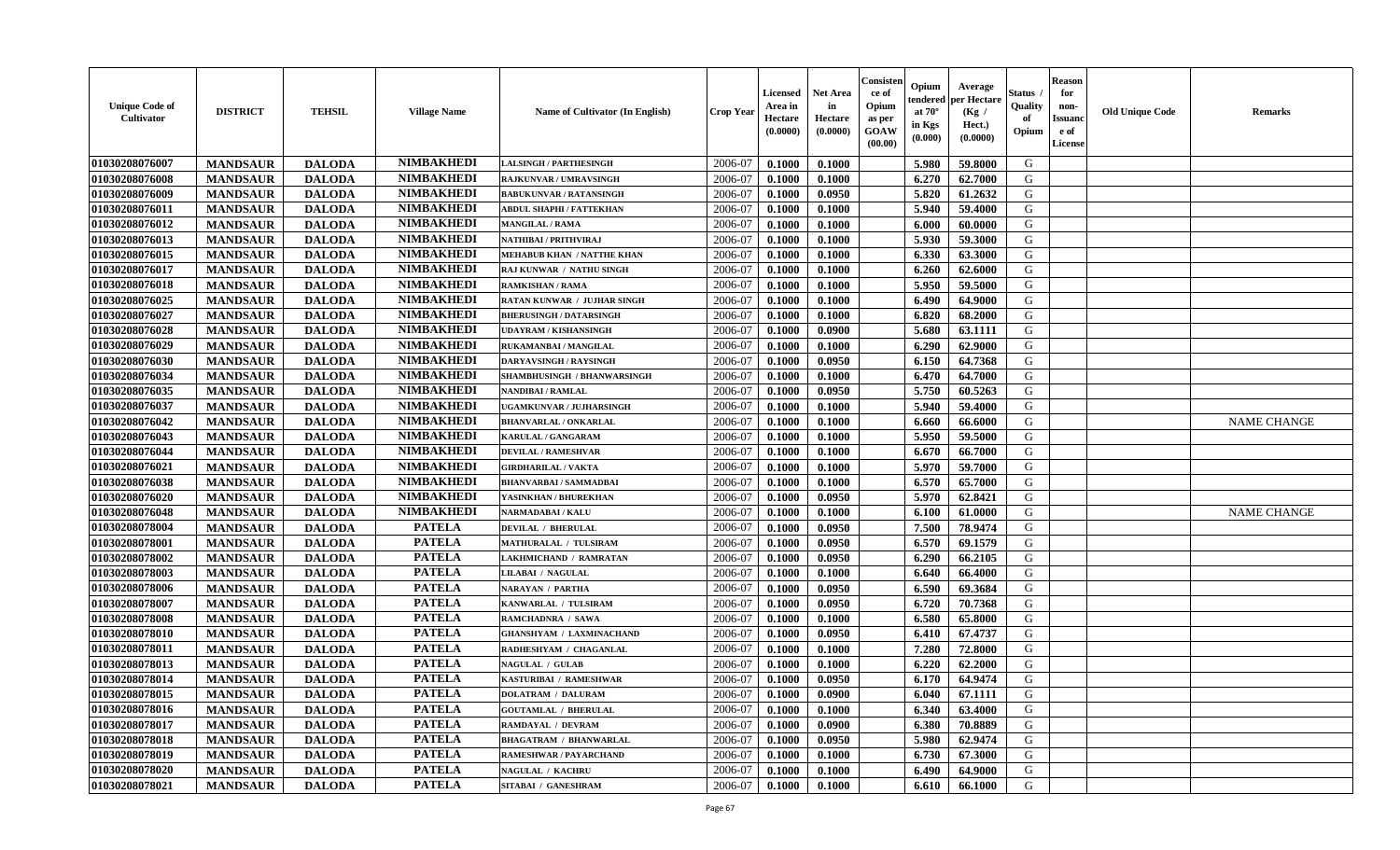| <b>Unique Code of</b><br><b>Cultivator</b> | <b>DISTRICT</b> | <b>TEHSIL</b> | <b>Village Name</b> | <b>Name of Cultivator (In English)</b> | <b>Crop Year</b> | Licensed<br>Area in<br>Hectare<br>(0.0000) | <b>Net Area</b><br>in<br>Hectare<br>(0.0000) | Consisteı<br>ce of<br>Opium<br>as per<br>GOAW<br>(00.00) | Opium<br>endered<br>at $70^\circ$<br>in Kgs<br>(0.000) | Average<br>per Hectare<br>(Kg /<br>Hect.)<br>(0.0000) | Status<br>Quality<br>of<br>Opium | <b>Reason</b><br>for<br>non-<br>Issuano<br>e of<br>License | <b>Old Unique Code</b> | <b>Remarks</b>     |
|--------------------------------------------|-----------------|---------------|---------------------|----------------------------------------|------------------|--------------------------------------------|----------------------------------------------|----------------------------------------------------------|--------------------------------------------------------|-------------------------------------------------------|----------------------------------|------------------------------------------------------------|------------------------|--------------------|
| 01030208078022                             | <b>MANDSAUR</b> | <b>DALODA</b> | <b>PATELA</b>       | JAGANATH / BHAGATRAM                   | 2006-07          | 0.1000                                     | 0.0950                                       |                                                          | 6.510                                                  | 68.5263                                               | G                                |                                                            |                        |                    |
| 01030208078023                             | <b>MANDSAUR</b> | <b>DALODA</b> | <b>PATELA</b>       | KAWERIBAI / RUPRAM                     | 2006-07          | 0.1000                                     | 0.1000                                       |                                                          | 6.470                                                  | 64.7000                                               | G                                |                                                            |                        |                    |
| 01030208078024                             | <b>MANDSAUR</b> | <b>DALODA</b> | <b>PATELA</b>       | NANDRAM / MOHANLAL                     | 2006-07          | 0.1000                                     | 0.0950                                       |                                                          | 5.880                                                  | 61.8947                                               | G                                |                                                            |                        | <b>NAME CHANGE</b> |
| 01030208078025                             | <b>MANDSAUR</b> | <b>DALODA</b> | <b>PATELA</b>       | <b>BHERULAL / GULAB KUMAWAT</b>        | 2006-07          | 0.1000                                     | 0.1000                                       |                                                          | 7.180                                                  | 71.8000                                               | G                                |                                                            |                        |                    |
| 01030208078026                             | <b>MANDSAUR</b> | <b>DALODA</b> | <b>PATELA</b>       | <b>ONKARLAL / RATANLAL</b>             | 2006-07          | 0.1000                                     | 0.0950                                       |                                                          | 6.990                                                  | 73.5789                                               | G                                |                                                            |                        |                    |
| 01030208078027                             | <b>MANDSAUR</b> | <b>DALODA</b> | <b>PATELA</b>       | <b>DEVILAL / SUNDARBAI</b>             | 2006-07          | 0.1000                                     | 0.0950                                       |                                                          | 6.170                                                  | 64.9474                                               | G                                |                                                            |                        |                    |
| 01030208078028                             | <b>MANDSAUR</b> | <b>DALODA</b> | <b>PATELA</b>       | <b>RAMNIWAS / SAVA</b>                 | 2006-07          | 0.1000                                     | 0.1000                                       |                                                          | 7.010                                                  | 70.1000                                               | G                                |                                                            |                        |                    |
| 01030208078029                             | <b>MANDSAUR</b> | <b>DALODA</b> | <b>PATELA</b>       | <b>BHERULAL / KODAR</b>                | 2006-07          | 0.1000                                     | 0.0900                                       |                                                          | 5.800                                                  | 64.4444                                               | G                                |                                                            |                        |                    |
| 01030208078031                             | <b>MANDSAUR</b> | <b>DALODA</b> | <b>PATELA</b>       | RAMNARAYAN / KESHURAM                  | 2006-07          | 0.1000                                     | 0.1000                                       |                                                          | 6.590                                                  | 65.9000                                               | G                                |                                                            |                        |                    |
| 01030208078032                             | <b>MANDSAUR</b> | <b>DALODA</b> | <b>PATELA</b>       | <b>SAVITRI / KARULAL</b>               | 2006-07          | 0.1000                                     | 0.1000                                       |                                                          | 6.030                                                  | 60.3000                                               | G                                |                                                            |                        |                    |
| 01030208078033                             | <b>MANDSAUR</b> | <b>DALODA</b> | <b>PATELA</b>       | KHEMRAJ / RAMKISHAN                    | 2006-07          | 0.1000                                     | 0.0950                                       |                                                          | 6.420                                                  | 67.5789                                               | $\mathbf G$                      |                                                            |                        |                    |
| 01030208078034                             | <b>MANDSAUR</b> | <b>DALODA</b> | <b>PATELA</b>       | <b>BASANTILAL / KACHRU</b>             | 2006-07          | 0.1000                                     | 0.0950                                       |                                                          | 6.210                                                  | 65.3684                                               | G                                |                                                            |                        |                    |
| 01030208078035                             | <b>MANDSAUR</b> | <b>DALODA</b> | <b>PATELA</b>       | <b>SURATRAM / GULAB</b>                | 2006-07          | 0.1000                                     | 0.1000                                       |                                                          | 6.920                                                  | 69.2000                                               | G                                |                                                            |                        |                    |
| 01030208078036                             | <b>MANDSAUR</b> | <b>DALODA</b> | <b>PATELA</b>       | RAMESHWAR / BHERULAL PATIDAR           | 2006-07          | 0.1000                                     | 0.1000                                       |                                                          | 7.090                                                  | 70.9000                                               | G                                |                                                            |                        |                    |
| 01030208078037                             | <b>MANDSAUR</b> | <b>DALODA</b> | <b>PATELA</b>       | <b>GANGABAI/VARDA</b>                  | 2006-07          | 0.1000                                     | 0.0950                                       |                                                          | 6.340                                                  | 66.7368                                               | G                                |                                                            |                        |                    |
| 01030208078038                             | <b>MANDSAUR</b> | <b>DALODA</b> | <b>PATELA</b>       | <b>JAGDISH / BHANVARLAL</b>            | 2006-07          | 0.1000                                     | 0.1000                                       |                                                          | 6.480                                                  | 64.8000                                               | G                                |                                                            |                        |                    |
| 01030208078039                             | <b>MANDSAUR</b> | <b>DALODA</b> | <b>PATELA</b>       | <b>DEUBAI/PARASRAM</b>                 | 2006-07          | 0.1000                                     | 0.1000                                       |                                                          | 6.590                                                  | 65.9000                                               | G                                |                                                            |                        | <b>NAME CHANGE</b> |
| 01030208078040                             | <b>MANDSAUR</b> | <b>DALODA</b> | <b>PATELA</b>       | KHUDABAKSH / SULEMAN                   | 2006-07          | 0.1000                                     | 0.1000                                       |                                                          | 6.870                                                  | 68.7000                                               | G                                |                                                            |                        |                    |
| 01030208078043                             | <b>MANDSAUR</b> | <b>DALODA</b> | <b>PATELA</b>       | MULCHAND / CHUNNILAL                   | 2006-07          | 0.1000                                     | 0.0950                                       |                                                          | 6.970                                                  | 73.3684                                               | G                                |                                                            |                        |                    |
| 01030208078044                             | <b>MANDSAUR</b> | <b>DALODA</b> | <b>PATELA</b>       | MOHANLAL / RAMRATAN                    | 2006-07          | 0.1000                                     | 0.1000                                       |                                                          | 6.510                                                  | 65.1000                                               | G                                |                                                            |                        |                    |
| 01030208078045                             | <b>MANDSAUR</b> | <b>DALODA</b> | <b>PATELA</b>       | HIRALAL / CHAMPALAL                    | 2006-07          | 0.1000                                     | 0.0950                                       |                                                          | 6.890                                                  | 72.5263                                               | G                                |                                                            |                        |                    |
| 01030208078047                             | <b>MANDSAUR</b> | <b>DALODA</b> | <b>PATELA</b>       | PARWAT SINGH / BASANT SINGH            | 2006-07          | 0.1000                                     | 0.1000                                       |                                                          | 7.010                                                  | 70.1000                                               | G                                |                                                            |                        |                    |
| 01030208078048                             | <b>MANDSAUR</b> | <b>DALODA</b> | <b>PATELA</b>       | RUPARAM / RAMKISHAN                    | 2006-07          | 0.1000                                     | 0.0950                                       |                                                          | 6.670                                                  | 70.2105                                               | G                                |                                                            |                        |                    |
| 01030208078049                             | <b>MANDSAUR</b> | <b>DALODA</b> | <b>PATELA</b>       | MANGILAL / RATANLAL                    | 2006-07          | 0.1000                                     | 0.1000                                       |                                                          | 6.980                                                  | 69.8000                                               | G                                |                                                            |                        |                    |
| 01030208078050                             | <b>MANDSAUR</b> | <b>DALODA</b> | <b>PATELA</b>       | PANNALAL / SHOBHARAM                   | 2006-07          | 0.1000                                     | 0.1000                                       |                                                          | 6.950                                                  | 69.5000                                               | G                                |                                                            |                        |                    |
| 01030208078051                             | <b>MANDSAUR</b> | <b>DALODA</b> | <b>PATELA</b>       | <b>RUPSINGH / DULLESINGH</b>           | 2006-07          | 0.1000                                     | 0.0950                                       |                                                          | 5.930                                                  | 62.4211                                               | G                                |                                                            |                        |                    |
| 01030208078052                             | <b>MANDSAUR</b> | <b>DALODA</b> | <b>PATELA</b>       | <b>NATHULAL / KASTURA</b>              | 2006-07          | 0.1000                                     | 0.0950                                       |                                                          | 6.510                                                  | 68.5263                                               | G                                |                                                            |                        | <b>NAME CHANGE</b> |
| 01030208078053                             | <b>MANDSAUR</b> | <b>DALODA</b> | <b>PATELA</b>       | <b>KARULAL / RANCHOD</b>               | 2006-07          | 0.1000                                     | 0.0950                                       |                                                          | 6.540                                                  | 68.8421                                               | G                                |                                                            |                        |                    |
| 01030208078055                             | <b>MANDSAUR</b> | <b>DALODA</b> | <b>PATELA</b>       | KHUSHALIRAM / KESARLAL                 | 2006-07          | 0.1000                                     | 0.0950                                       |                                                          | 7.070                                                  | 74.4211                                               | G                                |                                                            |                        |                    |
| 01030208078056                             | <b>MANDSAUR</b> | <b>DALODA</b> | <b>PATELA</b>       | KISHANLAL / TULSIRAM                   | 2006-07          | 0.1000                                     | 0.1000                                       |                                                          | 6.730                                                  | 67.3000                                               | G                                |                                                            |                        |                    |
| 01030208078057                             | <b>MANDSAUR</b> | <b>DALODA</b> | <b>PATELA</b>       | MOTILAL / SHANKARLAL                   | 2006-07          | 0.1000                                     | 0.0950                                       |                                                          | 6.860                                                  | 72.2105                                               | ${\bf G}$                        |                                                            |                        |                    |
| 01030208078061                             | <b>MANDSAUR</b> | <b>DALODA</b> | <b>PATELA</b>       | NIRBHAYRAM / RAMLAL                    | 2006-07          | 0.1000                                     | 0.1000                                       |                                                          | 7.110                                                  | 71.1000                                               | G                                |                                                            |                        |                    |
| 01030208078064                             | <b>MANDSAUR</b> | <b>DALODA</b> | <b>PATELA</b>       | <b>DEUBAI/MAGNIRAM</b>                 | 2006-07          | 0.1000                                     | 0.1000                                       |                                                          | 6.520                                                  | 65.2000                                               | G                                |                                                            |                        |                    |
| 01030208078065                             | <b>MANDSAUR</b> | <b>DALODA</b> | <b>PATELA</b>       | RAMCHANDRA / TULSIRAM                  | 2006-07          | 0.1000                                     | 0.1000                                       |                                                          | 6.610                                                  | 66.1000                                               | G                                |                                                            |                        |                    |
| 01030208078066                             | <b>MANDSAUR</b> | <b>DALODA</b> | <b>PATELA</b>       | CHUNILAL / UMMEDRAM                    | 2006-07          | 0.1000                                     | 0.0900                                       |                                                          | 6.100                                                  | 67.7778                                               | G                                |                                                            |                        |                    |
| 01030208078068                             | <b>MANDSAUR</b> | <b>DALODA</b> | <b>PATELA</b>       | <b>MATHURALAL / HARIRAM</b>            | 2006-07          | 0.1000                                     | 0.1000                                       |                                                          | 6.590                                                  | 65.9000                                               | G                                |                                                            |                        |                    |
| 01030208078070                             | <b>MANDSAUR</b> | <b>DALODA</b> | <b>PATELA</b>       | PUNAMCHAND / NANURAM                   | 2006-07          | 0.1000                                     | 0.0950                                       |                                                          | 5.850                                                  | 61.5789                                               | G                                |                                                            |                        |                    |
| 01030208078072                             | <b>MANDSAUR</b> | <b>DALODA</b> | <b>PATELA</b>       | RAMCHANDRAA / BAJERAM                  | 2006-07          | 0.1000                                     | 0.0950                                       |                                                          | 6.540                                                  | 68.8421                                               | G                                |                                                            |                        |                    |
| 01030208078074                             | <b>MANDSAUR</b> | <b>DALODA</b> | <b>PATELA</b>       | SHIVNARAYAN / RAMRATAN                 | 2006-07          | 0.1000                                     | 0.1000                                       |                                                          | 7.280                                                  | 72.8000                                               | G                                |                                                            |                        |                    |
| 01030208078075                             | <b>MANDSAUR</b> | <b>DALODA</b> | <b>PATELA</b>       | TULSIRAM / PARTHA                      | 2006-07          | 0.1000                                     | 0.1000                                       |                                                          | 7.230                                                  | 72.3000                                               | G                                |                                                            |                        |                    |
| 01030208078078                             | <b>MANDSAUR</b> | <b>DALODA</b> | <b>PATELA</b>       | <b>RUPRAM / KESHURAM</b>               | 2006-07          | 0.1000                                     | 0.0950                                       |                                                          | 6.780                                                  | 71.3684                                               | G                                |                                                            |                        |                    |
| 01030208078080                             | <b>MANDSAUR</b> | <b>DALODA</b> | <b>PATELA</b>       | <b>ISMAIL / IMAMI</b>                  | 2006-07          | 0.1000                                     | 0.1000                                       |                                                          | 5.910                                                  | 59.1000                                               | G                                |                                                            |                        |                    |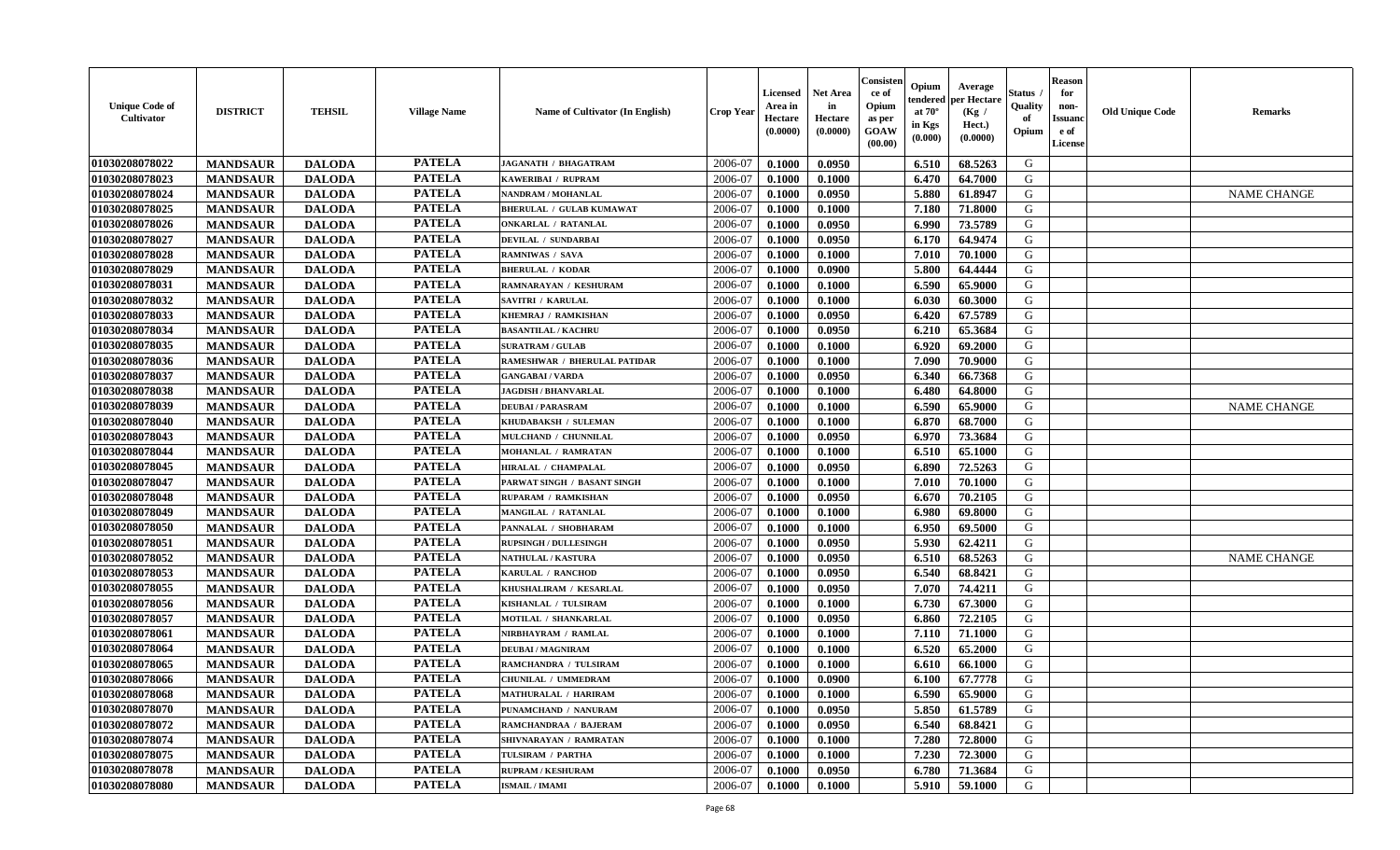| <b>Unique Code of</b><br><b>Cultivator</b> | <b>DISTRICT</b> | <b>TEHSIL</b> | <b>Village Name</b> | <b>Name of Cultivator (In English)</b> | <b>Crop Year</b> | Licensed<br>Area in<br>Hectare<br>(0.0000) | <b>Net Area</b><br>in<br>Hectare<br>(0.0000) | Consisteı<br>ce of<br>Opium<br>as per<br>GOAW<br>(00.00) | Opium<br>endered<br>at $70^\circ$<br>in Kgs<br>(0.000) | Average<br>per Hectare<br>(Kg /<br>Hect.)<br>(0.0000) | Status<br>Quality<br>of<br>Opium | <b>Reason</b><br>for<br>non-<br><b>Issuand</b><br>e of<br>License | <b>Old Unique Code</b> | <b>Remarks</b>     |
|--------------------------------------------|-----------------|---------------|---------------------|----------------------------------------|------------------|--------------------------------------------|----------------------------------------------|----------------------------------------------------------|--------------------------------------------------------|-------------------------------------------------------|----------------------------------|-------------------------------------------------------------------|------------------------|--------------------|
| 01030208078081                             | <b>MANDSAUR</b> | <b>DALODA</b> | <b>PATELA</b>       | JANIBAI / LALU                         | 2006-07          | 0.1000                                     | 0.1000                                       |                                                          | 6.470                                                  | 64.7000                                               | G                                |                                                                   |                        |                    |
| 01030208078083                             | <b>MANDSAUR</b> | <b>DALODA</b> | <b>PATELA</b>       | <b>DALURAM / SUKHKHA</b>               | 2006-07          | 0.1000                                     | 0.0950                                       |                                                          | 6.930                                                  | 72.9474                                               | G                                |                                                                   |                        |                    |
| 01030208078085                             | <b>MANDSAUR</b> | <b>DALODA</b> | <b>PATELA</b>       | RAMESHWAR / SURATRAM                   | 2006-07          | 0.1000                                     | 0.1000                                       |                                                          | 7.750                                                  | 77.5000                                               | G                                |                                                                   |                        |                    |
| 01030208078086                             | <b>MANDSAUR</b> | <b>DALODA</b> | <b>PATELA</b>       | <b>NAGULAL / BABRU</b>                 | 2006-07          | 0.1000                                     | 0.0950                                       |                                                          | 6.840                                                  | 72.0000                                               | G                                |                                                                   |                        |                    |
| 01030208078087                             | <b>MANDSAUR</b> | <b>DALODA</b> | <b>PATELA</b>       | <b>DEVBAI / SAVA</b>                   | 2006-07          | 0.1000                                     | 0.0950                                       |                                                          | 6.480                                                  | 68.2105                                               | G                                |                                                                   |                        |                    |
| 01030208078088                             | <b>MANDSAUR</b> | <b>DALODA</b> | <b>PATELA</b>       | DEVILAL / MANGILAL CHAMAR              | 2006-07          | 0.1000                                     | 0.0950                                       |                                                          | 5.850                                                  | 61.5789                                               | G                                |                                                                   |                        |                    |
| 01030208078089                             | <b>MANDSAUR</b> | <b>DALODA</b> | <b>PATELA</b>       | <b>BASANTILAL / NANDA TELI</b>         | 2006-07          | 0.1000                                     | 0.0950                                       |                                                          | 6.400                                                  | 67.3684                                               | G                                |                                                                   |                        |                    |
| 01030208078090                             | <b>MANDSAUR</b> | <b>DALODA</b> | <b>PATELA</b>       | <b>BALMUKUND / GOVINDRAM</b>           | 2006-07          | 0.1000                                     | 0.1000                                       |                                                          | 6.380                                                  | 63.8000                                               | G                                |                                                                   |                        |                    |
| 01030208078091                             | <b>MANDSAUR</b> | <b>DALODA</b> | <b>PATELA</b>       | <b>GORDHANLAL / DEUBAI</b>             | 2006-07          | 0.1000                                     | 0.1000                                       |                                                          | 6.390                                                  | 63.9000                                               | G                                |                                                                   |                        |                    |
| 01030208078092                             | <b>MANDSAUR</b> | <b>DALODA</b> | <b>PATELA</b>       | <b>GANGABAI / TULSIRAM</b>             | 2006-07          | 0.1000                                     | 0.0950                                       |                                                          | 6.660                                                  | 70.1053                                               | G                                |                                                                   |                        |                    |
| 01030208078093                             | <b>MANDSAUR</b> | <b>DALODA</b> | <b>PATELA</b>       | <b>RAJ KUNWAR / JAGDISH</b>            | 2006-07          | 0.1000                                     |                                              |                                                          |                                                        | 0.0000                                                | $\mathbf N$                      |                                                                   |                        |                    |
| 01030208078094                             | <b>MANDSAUR</b> | <b>DALODA</b> | <b>PATELA</b>       | PRATHVIRAJ / DOULATRAM                 | 2006-07          | 0.1000                                     | 0.1000                                       |                                                          | 7.190                                                  | 71.9000                                               | G                                |                                                                   |                        |                    |
| 01030208078095                             | <b>MANDSAUR</b> | <b>DALODA</b> | <b>PATELA</b>       | LAXMINARAYAN / BABULAL                 | 2006-07          | 0.1000                                     | 0.0950                                       |                                                          | 6.730                                                  | 70.8421                                               | G                                |                                                                   |                        |                    |
| 01030208078096                             | <b>MANDSAUR</b> | <b>DALODA</b> | <b>PATELA</b>       | KANHAIYALAL / BHERULAL DHOBI           | 2006-07          | 0.1000                                     | 0.1000                                       |                                                          | 6.080                                                  | 60.8000                                               | G                                |                                                                   |                        |                    |
| 01030208078097                             | <b>MANDSAUR</b> | <b>DALODA</b> | <b>PATELA</b>       | MANGILAL / KACHRU                      | 2006-07          | 0.1000                                     | 0.0950                                       |                                                          | 6.430                                                  | 67.6842                                               | G                                |                                                                   |                        |                    |
| 01030208078098                             | <b>MANDSAUR</b> | <b>DALODA</b> | <b>PATELA</b>       | <b>BHAGIRATH / KANWARLAL PATIDAR</b>   | 2006-07          | 0.1000                                     | 0.1000                                       |                                                          | 6.960                                                  | 69.6000                                               | G                                |                                                                   |                        |                    |
| 01030208078099                             | <b>MANDSAUR</b> | <b>DALODA</b> | <b>PATELA</b>       | HAKIM / SULEMAN MANSURI                | 2006-07          | 0.1000                                     | 0.0950                                       |                                                          | 6.330                                                  | 66.6316                                               | G                                |                                                                   |                        |                    |
| 01030208078100                             | <b>MANDSAUR</b> | <b>DALODA</b> | <b>PATELA</b>       | <b>CHUNILAL / BAGDIRAM PATIDAR</b>     | 2006-07          | 0.1000                                     | 0.1000                                       |                                                          | 6.030                                                  | 60.3000                                               | G                                |                                                                   |                        |                    |
| 01030208078101                             | <b>MANDSAUR</b> | <b>DALODA</b> | <b>PATELA</b>       | RUKMANBAI / MAGNIRAM                   | 2006-07          | 0.1000                                     | 0.1000                                       |                                                          | 6.740                                                  | 67.4000                                               | G                                |                                                                   |                        |                    |
| 01030208078102                             | <b>MANDSAUR</b> | <b>DALODA</b> | <b>PATELA</b>       | <b>JAGANATH / KASTURA BHIL</b>         | 2006-07          | 0.1000                                     | 0.1000                                       |                                                          | 7.190                                                  | 71.9000                                               | G                                |                                                                   |                        |                    |
| 01030208078103                             | <b>MANDSAUR</b> | <b>DALODA</b> | <b>PATELA</b>       | HABIB / HUSSAIN MANSURI                | 2006-07          | 0.1000                                     | 0.1000                                       |                                                          | 6.480                                                  | 64.8000                                               | G                                |                                                                   |                        |                    |
| 01030208078104                             | <b>MANDSAUR</b> | <b>DALODA</b> | <b>PATELA</b>       | <b>UDAYLAL / LACHIRAM GAYARI</b>       | 2006-07          | 0.1000                                     | 0.1000                                       |                                                          | 6.470                                                  | 64.7000                                               | G                                |                                                                   |                        |                    |
| 01030208078105                             | <b>MANDSAUR</b> | <b>DALODA</b> | <b>PATELA</b>       | MUNNIBAI / UMASHANKAR                  | 2006-07          | 0.1000                                     | 0.0950                                       |                                                          | 6.130                                                  | 64.5263                                               | G                                |                                                                   |                        |                    |
| 01030208078106                             | <b>MANDSAUR</b> | <b>DALODA</b> | <b>PATELA</b>       | KISHANLAL / BAJERAM KUMAWAT            | 2006-07          | 0.1000                                     | 0.0950                                       |                                                          | 5.960                                                  | 62.7368                                               | G                                |                                                                   |                        |                    |
| 01030208078107                             | <b>MANDSAUR</b> | <b>DALODA</b> | <b>PATELA</b>       | AYODHAYABAI / TEKCHAND KUMAR           | 2006-07          | 0.1000                                     | 0.1000                                       |                                                          | 6.290                                                  | 62.9000                                               | G                                |                                                                   |                        |                    |
| 01030208078108                             | <b>MANDSAUR</b> | <b>DALODA</b> | <b>PATELA</b>       | RAMCHANDRAA / DOULATRAM                | 2006-07          | 0.1000                                     | 0.1000                                       |                                                          | 7.140                                                  | 71.4000                                               | G                                |                                                                   |                        |                    |
| 01030208078110                             | <b>MANDSAUR</b> | <b>DALODA</b> | <b>PATELA</b>       | <b>MADAN SINGH / RUP SINGH</b>         | 2006-07          | 0.1000                                     | 0.0950                                       |                                                          | 6.570                                                  | 69.1579                                               | G                                |                                                                   |                        |                    |
| 01030208078111                             | <b>MANDSAUR</b> | <b>DALODA</b> | <b>PATELA</b>       | <b>BABULAL / KISHANLAL PATIDAR</b>     | 2006-07          | 0.1000                                     | 0.0950                                       |                                                          | 6.390                                                  | 67.2632                                               | G                                |                                                                   |                        |                    |
| 01030208078112                             | <b>MANDSAUR</b> | <b>DALODA</b> | <b>PATELA</b>       | KANHAIYALAL / BHERULAL KUMAWAT         | 2006-07          | 0.1000                                     | 0.1000                                       |                                                          | 6.800                                                  | 68.0000                                               | G                                |                                                                   |                        |                    |
| 01030208078113                             | <b>MANDSAUR</b> | <b>DALODA</b> | <b>PATELA</b>       | <b>RAMESHWAR / BHERULAL</b>            | 2006-07          | 0.1000                                     | 0.1000                                       |                                                          | 7.020                                                  | 70.2000                                               | G                                |                                                                   |                        |                    |
| 01030208078114                             | <b>MANDSAUR</b> | <b>DALODA</b> | <b>PATELA</b>       | <b>RAMRATAN / RAMLAL SUTHAR</b>        | 2006-07          | 0.1000                                     | 0.1000                                       |                                                          | 6.950                                                  | 69.5000                                               | ${\bf G}$                        |                                                                   |                        |                    |
| 01030208078115                             | <b>MANDSAUR</b> | <b>DALODA</b> | <b>PATELA</b>       | <b>BHAGIRATH / RAMCHANDAR</b>          | 2006-07          | 0.1000                                     | 0.0900                                       |                                                          | 5.830                                                  | 64.7778                                               | G                                |                                                                   |                        |                    |
| 01030208078116                             | <b>MANDSAUR</b> | <b>DALODA</b> | <b>PATELA</b>       | SHIVLAL / KISHANLAL                    | 2006-07          | 0.1000                                     | 0.0950                                       |                                                          | 6.310                                                  | 66.4211                                               | G                                |                                                                   |                        |                    |
| 01030208078117                             | <b>MANDSAUR</b> | <b>DALODA</b> | <b>PATELA</b>       | <b>BHANWARLAL / KACHRU NAI</b>         | 2006-07          | 0.1000                                     | 0.0950                                       |                                                          | 6.230                                                  | 65.5789                                               | G                                |                                                                   |                        |                    |
| 01030208078119                             | <b>MANDSAUR</b> | <b>DALODA</b> | <b>PATELA</b>       | <b>RUPRAM / NANDA</b>                  | 2006-07          | 0.1000                                     | 0.1000                                       |                                                          | 6.330                                                  | 63.3000                                               | G                                |                                                                   |                        |                    |
| 01030208078122                             | <b>MANDSAUR</b> | <b>DALODA</b> | <b>PATELA</b>       | <b>BHAGATRAM / GORDHANLAL</b>          | 2006-07          | 0.1000                                     | 0.0950                                       |                                                          | 5.970                                                  | 62.8421                                               | G                                |                                                                   |                        |                    |
| 01030208078123                             | <b>MANDSAUR</b> | <b>DALODA</b> | <b>PATELA</b>       | KANWARLAL / NANDA JI                   | 2006-07          | 0.1000                                     | 0.1000                                       |                                                          | 7.150                                                  | 71.5000                                               | G                                |                                                                   |                        | <b>NAME CHANGE</b> |
| 01030208078124                             | <b>MANDSAUR</b> | <b>DALODA</b> | <b>PATELA</b>       | DEVILAL / MANGILAL PATIDAR             | 2006-07          | 0.1000                                     | 0.1000                                       |                                                          | 6.770                                                  | 67.7000                                               | G                                |                                                                   |                        |                    |
| 01030208078125                             | <b>MANDSAUR</b> | <b>DALODA</b> | <b>PATELA</b>       | <b>RAMNARAYAN / SUKHA</b>              | 2006-07          | 0.1000                                     | 0.0950                                       |                                                          | 5.780                                                  | 60.8421                                               | G                                |                                                                   |                        |                    |
| 01030208078127                             | <b>MANDSAUR</b> | <b>DALODA</b> | <b>PATELA</b>       | KALABAI / SHIVNARAYAN                  | 2006-07          | 0.1000                                     | 0.1000                                       |                                                          | 7.650                                                  | 76.5000                                               | G                                |                                                                   |                        |                    |
| 01030208078129                             | <b>MANDSAUR</b> | <b>DALODA</b> | <b>PATELA</b>       | <b>CHIMANLAL / AMBARAM</b>             | 2006-07          | 0.1000                                     | 0.0950                                       |                                                          | 6.860                                                  | 72.2105                                               | G                                |                                                                   |                        | <b>NAME CHANGE</b> |
| 01030208078121                             | <b>MANDSAUR</b> | <b>DALODA</b> | <b>PATELA</b>       | SUNDARLAL / MATHURALAL                 | 2006-07          | 0.1000                                     | 0.1000                                       |                                                          | 6.750                                                  | 67.5000                                               | G                                |                                                                   |                        |                    |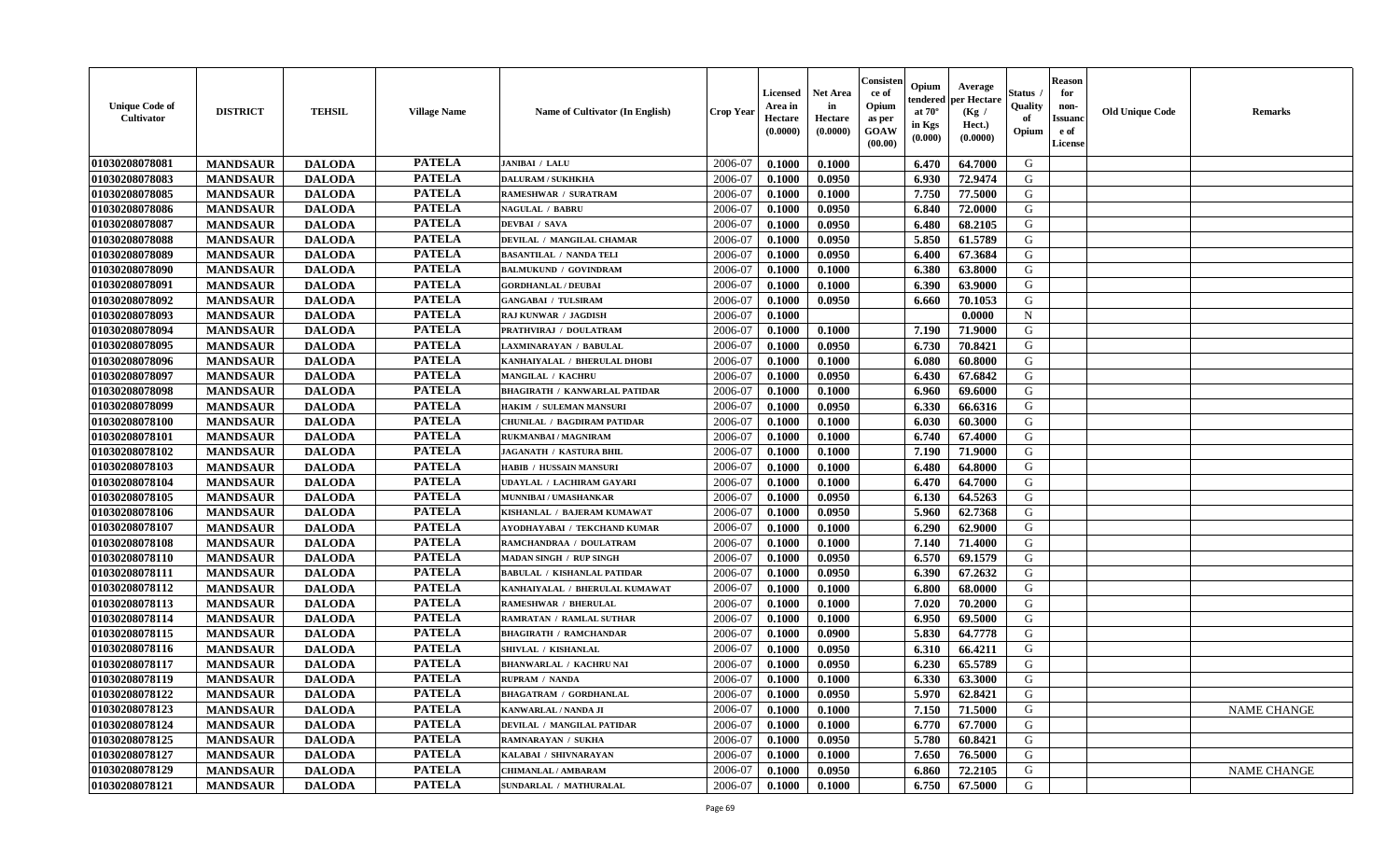| <b>Unique Code of</b><br>Cultivator | <b>DISTRICT</b> | <b>TEHSIL</b> | <b>Village Name</b> | <b>Name of Cultivator (In English)</b> | <b>Crop Year</b> | <b>Licensed</b><br>Area in<br>Hectare<br>(0.0000) | Net Area<br>in<br>Hectare<br>(0.0000) | Consisten<br>ce of<br>Opium<br>as per<br>GOAW<br>(00.00) | Opium<br>tendered<br>at $70^\circ$<br>in Kgs<br>(0.000) | Average<br>per Hectare<br>(Kg /<br>Hect.)<br>(0.0000) | Status<br>Quality<br>-of<br>Opium | <b>Reason</b><br>for<br>non-<br>Issuanc<br>e of<br><b>License</b> | <b>Old Unique Code</b> | <b>Remarks</b>     |
|-------------------------------------|-----------------|---------------|---------------------|----------------------------------------|------------------|---------------------------------------------------|---------------------------------------|----------------------------------------------------------|---------------------------------------------------------|-------------------------------------------------------|-----------------------------------|-------------------------------------------------------------------|------------------------|--------------------|
| 01030208078059                      | <b>MANDSAUR</b> | <b>DALODA</b> | <b>PATELA</b>       | MADHOLAL / NANURAM                     | 2006-07          | 0.1000                                            | 0.1000                                |                                                          | 6.870                                                   | 68.7000                                               | G                                 |                                                                   |                        |                    |
| 01030208078084                      | <b>MANDSAUR</b> | <b>DALODA</b> | <b>PATELA</b>       | <b>DULESINGH / NATHUSINGH</b>          | 2006-07          | 0.1000                                            | 0.1000                                |                                                          | 6.670                                                   | 66.7000                                               | G                                 |                                                                   |                        |                    |
| 01030208078132                      | <b>MANDSAUR</b> | <b>DALODA</b> | <b>PATELA</b>       | <b>BALMUKUND / CHUNNILAL</b>           | 2006-07          | 0.1000                                            | 0.0950                                |                                                          | 7.390                                                   | 77.7895                                               | G                                 |                                                                   |                        |                    |
| 01030208078041                      | <b>MANDSAUR</b> | <b>DALODA</b> | <b>PATELA</b>       | MANGILAL / SHOBHARAM                   | 2006-07          | 0.1000                                            | 0.1000                                |                                                          | 6.950                                                   | 69.5000                                               | G                                 |                                                                   |                        |                    |
| 01030208078135                      | <b>MANDSAUR</b> | <b>DALODA</b> | <b>PATELA</b>       | <b>DEVILAL / BASANTILAL</b>            | 2006-07          | 0.1000                                            | 0.1000                                |                                                          | 6.740                                                   | 67.4000                                               | G                                 |                                                                   |                        |                    |
| 01030208079001                      | <b>MANDSAUR</b> | <b>DALODA</b> | PADLIYA LALMUHA     | <b>BHAGWATILAL / CHUNILAL</b>          | 2006-07          | 0.1000                                            | 0.0900                                |                                                          | 6.040                                                   | 67.1111                                               | G                                 |                                                                   |                        |                    |
| 01030208079003                      | <b>MANDSAUR</b> | <b>DALODA</b> | PADLIYA LALMUHA     | <b>BHANWARBAI / UDAY SINGH</b>         | 2006-07          | 0.1000                                            | 0.0900                                |                                                          | 5.200                                                   | 57.7778                                               | G                                 |                                                                   |                        |                    |
| 01030208079004                      | <b>MANDSAUR</b> | <b>DALODA</b> | PADLIYA LALMUHA     | <b>AMARSINGH / NIRBHESINGH</b>         | 2006-07          | 0.1000                                            | 0.0950                                |                                                          | 5.650                                                   | 59.4737                                               | G                                 | 05                                                                |                        |                    |
| 01030208079005                      | <b>MANDSAUR</b> | <b>DALODA</b> | PADLIYA LALMUHA     | NANDIBAI / MOTI                        | 2006-07          | 0.1000                                            | 0.1000                                |                                                          | 5.990                                                   | 59.9000                                               | G                                 |                                                                   |                        |                    |
| 01030208079006                      | <b>MANDSAUR</b> | <b>DALODA</b> | PADLIYA LALMUHA     | <b>DEUBAI/VAKTIRAM</b>                 | 2006-07          | 0.1000                                            | 0.1000                                |                                                          | 6.190                                                   | 61.9000                                               | G                                 |                                                                   |                        |                    |
| 01030208079007                      | <b>MANDSAUR</b> | <b>DALODA</b> | PADLIYA LALMUHA     | <b>BHABHUTLAL / GODA</b>               | 2006-07          | 0.1000                                            | 0.0950                                |                                                          | 5.770                                                   | 60.7368                                               | G                                 |                                                                   |                        |                    |
| 01030208079008                      | <b>MANDSAUR</b> | <b>DALODA</b> | PADLIYA LALMUHA     | TEJ SINGH / DEVI SINGH                 | 2006-07          | 0.1000                                            | 0.0950                                |                                                          | 5.930                                                   | 62.4211                                               | G                                 |                                                                   |                        |                    |
| 01030208079010                      | <b>MANDSAUR</b> | <b>DALODA</b> | PADLIYA LALMUHA     | SOHANBAI / BADRILAL                    | 2006-07          | 0.1000                                            | 0.1000                                |                                                          | 5.810                                                   | 58.1000                                               | G                                 |                                                                   |                        |                    |
| 01030208079012                      | <b>MANDSAUR</b> | <b>DALODA</b> | PADLIYA LALMUHA     | $\mathbf{RAMA}$ / $\mathbf{UDA}$       | 2006-07          | 0.1000                                            | 0.0950                                |                                                          | 5.920                                                   | 62.3158                                               | G                                 |                                                                   |                        |                    |
| 01030208079013                      | <b>MANDSAUR</b> | <b>DALODA</b> | PADLIYA LALMUHA     | <b>KARANSINGH / RAMSINGH</b>           | 2006-07          | 0.1000                                            | 0.0900                                |                                                          | 5.300                                                   | 58.8889                                               | G                                 |                                                                   |                        |                    |
| 01030208079014                      | <b>MANDSAUR</b> | <b>DALODA</b> | PADLIYA LALMUHA     | PRATAPBAI / DEVRAM                     | 2006-07          | 0.1000                                            | 0.1000                                |                                                          | 4.920                                                   | 49.2000                                               | G                                 | 04                                                                |                        |                    |
| 01030208079015                      | <b>MANDSAUR</b> | <b>DALODA</b> | PADLIYA LALMUHA     | DEVILAL / RAJARAM                      | 2006-07          | 0.1000                                            | 0.0950                                |                                                          | 6.560                                                   | 69.0526                                               | G                                 |                                                                   |                        |                    |
| 01030208079016                      | <b>MANDSAUR</b> | <b>DALODA</b> | PADLIYA LALMUHA     | TULSIRAM / HAMERA                      | 2006-07          | 0.1000                                            | 0.0900                                |                                                          | 5.770                                                   | 64.1111                                               | G                                 |                                                                   |                        | <b>NAME CHANGE</b> |
| 01030208079017                      | <b>MANDSAUR</b> | <b>DALODA</b> | PADLIYA LALMUHA     | <b>SAGU / DEVA</b>                     | 2006-07          | 0.1000                                            | 0.1000                                |                                                          | 5.810                                                   | 58.1000                                               | G                                 |                                                                   |                        |                    |
| 01030208079018                      | <b>MANDSAUR</b> | <b>DALODA</b> | PADLIYA LALMUHA     | <b>GITABAI/BHERULAL</b>                | 2006-07          | 0.1000                                            | 0.0950                                |                                                          | 5.780                                                   | 60.8421                                               | G                                 |                                                                   |                        |                    |
| 01030208079020                      | <b>MANDSAUR</b> | <b>DALODA</b> | PADLIYA LALMUHA     | <b>OMPRAKASH / DEVIDAS</b>             | 2006-07          | 0.1000                                            | 0.0950                                |                                                          | 6.010                                                   | 63.2632                                               | G                                 |                                                                   |                        |                    |
| 01030208079021                      | <b>MANDSAUR</b> | <b>DALODA</b> | PADLIYA LALMUHA     | <b>GITABAI / BALARAM</b>               | 2006-07          | 0.1000                                            | 0.0850                                |                                                          | 6.120                                                   | 72.0000                                               | G                                 |                                                                   |                        |                    |
| 01030208079022                      | <b>MANDSAUR</b> | <b>DALODA</b> | PADLIYA LALMUHA     | VARDIBAI / MANGILAL                    | 2006-07          | 0.1000                                            | 0.1000                                |                                                          | 6.970                                                   | 69.7000                                               | G                                 |                                                                   |                        |                    |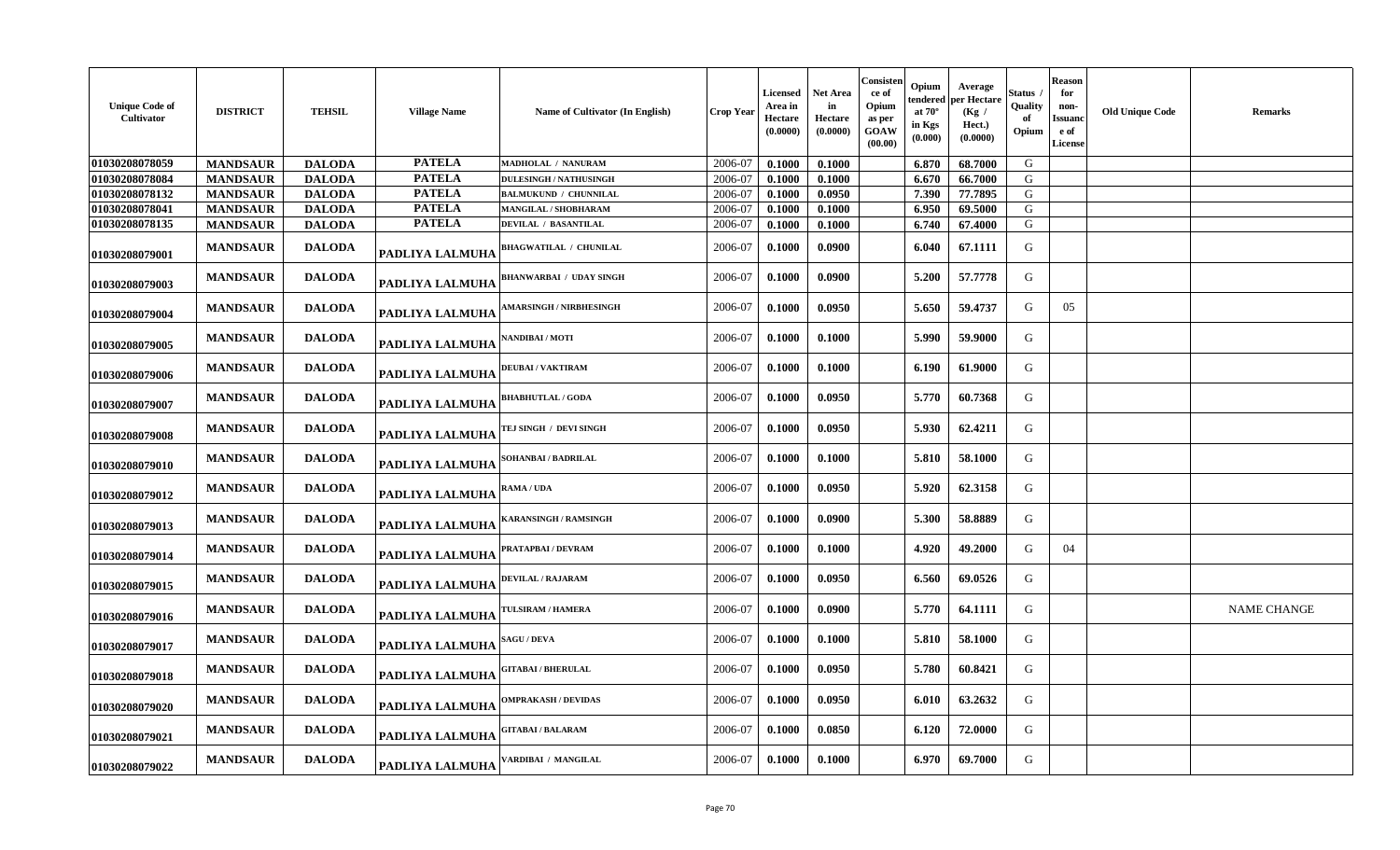| <b>Unique Code of</b><br>Cultivator | <b>DISTRICT</b> | <b>TEHSIL</b> | <b>Village Name</b> | Name of Cultivator (In English) | <b>Crop Year</b> | Licensed<br>Area in<br>Hectare<br>(0.0000) | Net Area<br>in<br>Hectare<br>(0.0000) | Consisten<br>ce of<br>Opium<br>as per<br>GOAW<br>(00.00) | Opium<br>endered<br>at $70^\circ$<br>in Kgs<br>(0.000) | Average<br>per Hectare<br>(Kg /<br>Hect.)<br>(0.0000) | štatus<br>Quality<br>of<br>Opium | Reason<br>for<br>non-<br><b>Issuanc</b><br>e of<br><b>License</b> | <b>Old Unique Code</b> | <b>Remarks</b>     |
|-------------------------------------|-----------------|---------------|---------------------|---------------------------------|------------------|--------------------------------------------|---------------------------------------|----------------------------------------------------------|--------------------------------------------------------|-------------------------------------------------------|----------------------------------|-------------------------------------------------------------------|------------------------|--------------------|
| 01030208079023                      | <b>MANDSAUR</b> | <b>DALODA</b> | PADLIYA LALMUHA     | <b>CHAGANLAL / CHUNILAL</b>     | 2006-07          | 0.1000                                     | 0.0500                                |                                                          | 4.020                                                  | 80.4000                                               | G                                |                                                                   |                        |                    |
| 01030208079025                      | <b>MANDSAUR</b> | <b>DALODA</b> | PADLIYA LALMUHA     | DHAPUBAI / KALU                 | 2006-07          | 0.1000                                     | 0.1000                                |                                                          | 6.880                                                  | 68.8000                                               | G                                |                                                                   |                        |                    |
| 01030208079029                      | <b>MANDSAUR</b> | <b>DALODA</b> | PADLIYA LALMUHA     | JUJHARSINGH / NATHUSINGH        | 2006-07          | 0.1000                                     | 0.0950                                |                                                          | 5.890                                                  | 62.0000                                               | G                                |                                                                   |                        |                    |
| 01030208079031                      | <b>MANDSAUR</b> | <b>DALODA</b> | PADLIYA LALMUHA     | <b>GANGABAI / MANGILAL</b>      | 2006-07          | 0.1000                                     | 0.0950                                |                                                          | 6.170                                                  | 64.9474                                               | G                                |                                                                   |                        | <b>NAME CHANGE</b> |
| 01030208079032                      | <b>MANDSAUR</b> | <b>DALODA</b> | PADLIYA LALMUHA     | MADANLAL / NANDLAL              | 2006-07          | 0.1000                                     | 0.1000                                |                                                          | 6.520                                                  | 65.2000                                               | G                                |                                                                   |                        |                    |
| 01030208079034                      | <b>MANDSAUR</b> | <b>DALODA</b> | PADLIYA LALMUHA     | <b>AASHAKUNVAR / RAMESHVAR</b>  | 2006-07          | 0.1000                                     | 0.1000                                |                                                          | 6.830                                                  | 68.3000                                               | G                                |                                                                   |                        |                    |
| 01030208079035                      | <b>MANDSAUR</b> | <b>DALODA</b> | PADLIYA LALMUHA     | <b>MANGIBAI / GOTAMLAL</b>      | 2006-07          | 0.1000                                     | 0.0950                                |                                                          | 6.600                                                  | 69.4737                                               | G                                |                                                                   |                        |                    |
| 01030208079037                      | <b>MANDSAUR</b> | <b>DALODA</b> | PADLIYA LALMUHA     | <b>SHYAMUBAI / SITARAM</b>      | 2006-07          | 0.1000                                     | 0.1050                                |                                                          | 6.460                                                  | 61.5238                                               | G                                |                                                                   |                        |                    |
| 01030208079038                      | <b>MANDSAUR</b> | <b>DALODA</b> | PADLIYA LALMUHA     | <b>DEVRAM / GOPAL</b>           | 2006-07          | 0.1000                                     | 0.0950                                |                                                          | 6.510                                                  | 68.5263                                               | G                                |                                                                   |                        |                    |
| 01030208079039                      | <b>MANDSAUR</b> | <b>DALODA</b> | PADLIYA LALMUHA     | <b>BHERULAL / KACHRU</b>        | 2006-07          | 0.1000                                     | 0.0950                                |                                                          | 6.040                                                  | 63.5789                                               | G                                |                                                                   |                        |                    |
| 01030208079041                      | <b>MANDSAUR</b> | <b>DALODA</b> | PADLIYA LALMUHA     | KARULAL / LACHIRAM              | 2006-07          | 0.1000                                     | 0.0950                                |                                                          | 5.990                                                  | 63.0526                                               | G                                |                                                                   |                        |                    |
| 01030208079042                      | <b>MANDSAUR</b> | <b>DALODA</b> | PADLIYA LALMUHA     | RAMESHWAR / NAWAL               | 2006-07          | 0.1000                                     | 0.0900                                |                                                          | 5.090                                                  | 56.5556                                               | G                                |                                                                   |                        |                    |
| 01030208079044                      | <b>MANDSAUR</b> | <b>DALODA</b> | PADLIYA LALMUHA     | DEVILAL / KANWARLAL             | 2006-07          | 0.1000                                     | 0.1000                                |                                                          | 5.960                                                  | 59.6000                                               | G                                |                                                                   |                        |                    |
| 01030208079046                      | <b>MANDSAUR</b> | <b>DALODA</b> | PADLIYA LALMUHA     | <b>JDERAM / KESHURAM</b>        | 2006-07          | 0.1000                                     | 0.0950                                |                                                          | 5.150                                                  | 54.2105                                               | G                                | 04                                                                |                        |                    |
| 01030208079049                      | <b>MANDSAUR</b> | <b>DALODA</b> | PADLIYA LALMUHA     | RUKMANIBAI / DHANA              | 2006-07          | 0.1000                                     | 0.0950                                |                                                          | 6.060                                                  | 63.7895                                               | G                                |                                                                   |                        |                    |
| 01030208079052                      | <b>MANDSAUR</b> | <b>DALODA</b> | PADLIYA LALMUHA     | RUKMANBAI / DEVRAM              | 2006-07          | 0.1000                                     | 0.1000                                |                                                          | 5.630                                                  | 56.3000                                               | G                                |                                                                   |                        |                    |
| 01030208079053                      | <b>MANDSAUR</b> | <b>DALODA</b> | PADLIYA LALMUHA     | <b>CHUNNILAL / KALU</b>         | 2006-07          | 0.1000                                     | 0.1000                                |                                                          | 5.620                                                  | 56.2000                                               | G                                | 05                                                                |                        |                    |
| 01030208079055                      | <b>MANDSAUR</b> | <b>DALODA</b> | PADLIYA LALMUHA     | PUNAM SINGH / LAXMAN SINGH      | 2006-07          | 0.1000                                     | 0.0950                                |                                                          | 5.750                                                  | 60.5263                                               | G                                |                                                                   |                        |                    |
| 01030208079057                      | <b>MANDSAUR</b> | <b>DALODA</b> | PADLIYA LALMUHA     | KANWARLAL / BAJERAM             | 2006-07          | 0.1000                                     | 0.1000                                |                                                          | 6.020                                                  | 60.2000                                               | G                                |                                                                   |                        |                    |
| 01030208079058                      | <b>MANDSAUR</b> | <b>DALODA</b> | PADLIYA LALMUHA     | HEMKUNWAR / LAXMAN SINGH        | 2006-07          | 0.1000                                     | 0.0950                                |                                                          | 6.020                                                  | 63.3684                                               | G                                |                                                                   |                        |                    |
| 01030208079061                      | <b>MANDSAUR</b> | <b>DALODA</b> | PADLIYA LALMUHA     | KAMAL SINGH / AMAR SINGH        | 2006-07          | 0.1000                                     | 0.0950                                |                                                          | 5.670                                                  | 59.6842                                               | G                                |                                                                   |                        |                    |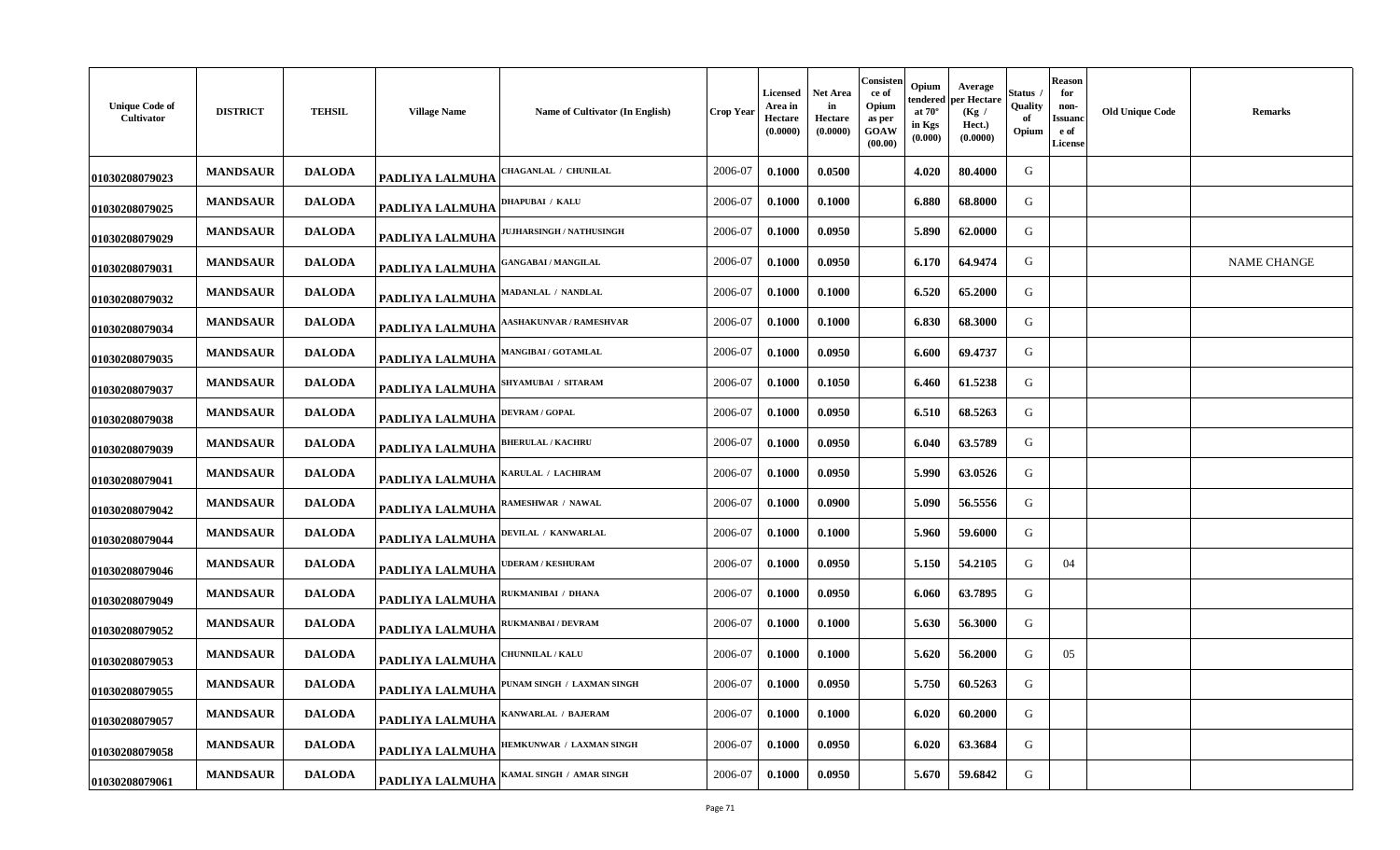| <b>Unique Code of</b><br>Cultivator | <b>DISTRICT</b> | <b>TEHSIL</b> | <b>Village Name</b> | Name of Cultivator (In English)      | Crop Year | <b>Licensed</b><br>Area in<br>Hectare<br>(0.0000) | <b>Net Area</b><br>in<br>Hectare<br>(0.0000) | Consisten<br>ce of<br>Opium<br>as per<br>GOAW<br>(00.00) | Opium<br>tendered<br>at $70^\circ$<br>in Kgs<br>(0.000) | Average<br>per Hectare<br>(Kg /<br>Hect.)<br>(0.0000) | štatus<br>Quality<br>of<br>Opium | <b>Reason</b><br>for<br>non-<br>Issuano<br>e of<br><b>License</b> | <b>Old Unique Code</b> | <b>Remarks</b>     |
|-------------------------------------|-----------------|---------------|---------------------|--------------------------------------|-----------|---------------------------------------------------|----------------------------------------------|----------------------------------------------------------|---------------------------------------------------------|-------------------------------------------------------|----------------------------------|-------------------------------------------------------------------|------------------------|--------------------|
| 01030208079065                      | <b>MANDSAUR</b> | <b>DALODA</b> | PADLIYA LALMUHA     | <b>GANGARAM / UDERAM</b>             | 2006-07   | 0.1000                                            | 0.0850                                       |                                                          | 5.430                                                   | 63.8824                                               | G                                |                                                                   |                        | <b>NAME CHANGE</b> |
| 01030208079067                      | <b>MANDSAUR</b> | <b>DALODA</b> | PADLIYA LALMUHA     | <b>ABHCHANDRA / DEVA</b>             | 2006-07   | 0.1000                                            | 0.1000                                       |                                                          | 5.740                                                   | 57.4000                                               | G                                |                                                                   |                        |                    |
| 01030208079069                      | <b>MANDSAUR</b> | <b>DALODA</b> | PADLIYA LALMUHA     | <b>GAJENDRASINGH / VAKTAVARSINGH</b> | 2006-07   | 0.1000                                            | 0.0950                                       |                                                          | 5.320                                                   | 56.0000                                               | G                                |                                                                   |                        |                    |
| 01030208079070                      | <b>MANDSAUR</b> | <b>DALODA</b> | PADLIYA LALMUHA     | <b>RAMDAS / NATHUDAS</b>             | 2006-07   | 0.1000                                            | 0.0900                                       |                                                          | 4.850                                                   | 53.8889                                               | G                                | 04                                                                |                        | <b>NAME CHANGE</b> |
| 01030208079071                      | <b>MANDSAUR</b> | <b>DALODA</b> | PADLIYA LALMUHA     | <b>HERULAL / RAMLAL</b>              | 2006-07   | 0.1000                                            | 0.0900                                       |                                                          | 5.480                                                   | 60.8889                                               | G                                |                                                                   |                        |                    |
| 01030208079072                      | <b>MANDSAUR</b> | <b>DALODA</b> | PADLIYA LALMUHA     | RAMLAL / BHAGIRATH                   | 2006-07   | 0.1000                                            | 0.0900                                       |                                                          | 4.820                                                   | 53.5556                                               | G                                | 04                                                                |                        |                    |
| 01030208079073                      | <b>MANDSAUR</b> | <b>DALODA</b> | PADLIYA LALMUHA     | <b>SUNDARBAI / RATANLAL</b>          | 2006-07   | 0.1000                                            | 0.1000                                       |                                                          | 6.020                                                   | 60.2000                                               | G                                |                                                                   |                        |                    |
| 01030208079074                      | <b>MANDSAUR</b> | <b>DALODA</b> | PADLIYA LALMUHA     | <b>TULSIRAM / VAKTA</b>              | 2006-07   | 0.1000                                            | 0.0950                                       |                                                          | 5.550                                                   | 58.4211                                               | G                                |                                                                   |                        |                    |
| 01030208079075                      | <b>MANDSAUR</b> | <b>DALODA</b> | PADLIYA LALMUHA     | <b>BHAGUBAI / NANDA</b>              | 2006-07   | 0.1000                                            | 0.0950                                       |                                                          | 5.270                                                   | 55.4737                                               | G                                | 04                                                                |                        |                    |
| 01030208079076                      | <b>MANDSAUR</b> | <b>DALODA</b> | PADLIYA LALMUHA     | <b>FORIRAM / UDA</b>                 | 2006-07   | 0.1000                                            | 0.0950                                       |                                                          | 5.390                                                   | 56.7368                                               | G                                |                                                                   |                        | <b>NAME CHANGE</b> |
| 01030208079077                      | <b>MANDSAUR</b> | <b>DALODA</b> | PADLIYA LALMUHA     | <b>JORAWAR SINGH / UDAY SINGH</b>    | 2006-07   | 0.1000                                            | 0.0950                                       |                                                          | 5.270                                                   | 55.4737                                               | G                                | 04                                                                |                        |                    |
| 01030208079078                      | <b>MANDSAUR</b> | <b>DALODA</b> | PADLIYA LALMUHA     | RUPLAL / ONKARLAL                    | 2006-07   | 0.1000                                            | 0.1000                                       |                                                          | 5.300                                                   | 53.0000                                               | G                                | 04                                                                |                        |                    |
| 01030208079081                      | <b>MANDSAUR</b> | <b>DALODA</b> | PADLIYA LALMUHA     | <b>GOVINDRAM / VAKTA</b>             | 2006-07   | 0.1000                                            | 0.0950                                       |                                                          | 6.080                                                   | 64.0000                                               | G                                |                                                                   |                        |                    |
| 01030208079082                      | <b>MANDSAUR</b> | <b>DALODA</b> | PADLIYA LALMUHA     | <b>AJIBAI / KHEMRAJ</b>              | 2006-07   | 0.1000                                            | 0.1000                                       |                                                          | 5.620                                                   | 56.2000                                               | G                                |                                                                   |                        |                    |
| 01030208079083                      | <b>MANDSAUR</b> | <b>DALODA</b> | PADLIYA LALMUHA     | JNKARLAL / GANGARAM                  | 2006-07   | 0.1000                                            | 0.0900                                       |                                                          | 5.070                                                   | 56.3333                                               | G                                |                                                                   |                        |                    |
| 01030208079084                      | <b>MANDSAUR</b> | <b>DALODA</b> | PADLIYA LALMUHA     | <b>BHANVARLAL / KHEMRAJ</b>          | 2006-07   | 0.1000                                            | 0.0950                                       |                                                          | 5.470                                                   | 57.5789                                               | G                                |                                                                   |                        |                    |
| 01030208079085                      | <b>MANDSAUR</b> | <b>DALODA</b> | PADLIYA LALMUHA     | AXMINARAYAN / BHAGWANDAS             | 2006-07   | 0.1000                                            | 0.1000                                       |                                                          | 6.300                                                   | 63.0000                                               | G                                |                                                                   |                        |                    |
| 01030208079086                      | <b>MANDSAUR</b> | <b>DALODA</b> | PADLIYA LALMUHA     | <b>SITARAM / MANGILAL</b>            | 2006-07   | 0.1000                                            | 0.0950                                       |                                                          | 5.720                                                   | 60.2105                                               | G                                |                                                                   |                        |                    |
| 01030208079088                      | <b>MANDSAUR</b> | <b>DALODA</b> | PADLIYA LALMUHA     | KANWARLAL / MANGILAL                 | 2006-07   | 0.1000                                            | 0.1000                                       |                                                          | 6.140                                                   | 61.4000                                               | G                                |                                                                   |                        |                    |
| 01030208079091                      | <b>MANDSAUR</b> | <b>DALODA</b> | PADLIYA LALMUHA     | RAMLAL / HAMER JI                    | 2006-07   | 0.1000                                            | 0.0950                                       |                                                          | 6.160                                                   | 64.8421                                               | G                                |                                                                   |                        |                    |
| 01030208079099                      | <b>MANDSAUR</b> | <b>DALODA</b> | PADLIYA LALMUHA     | <b>DALU / ONKARLAL</b>               | 2006-07   | 0.1000                                            | 0.0950                                       |                                                          | 6.530                                                   | 68.7368                                               | G                                |                                                                   |                        |                    |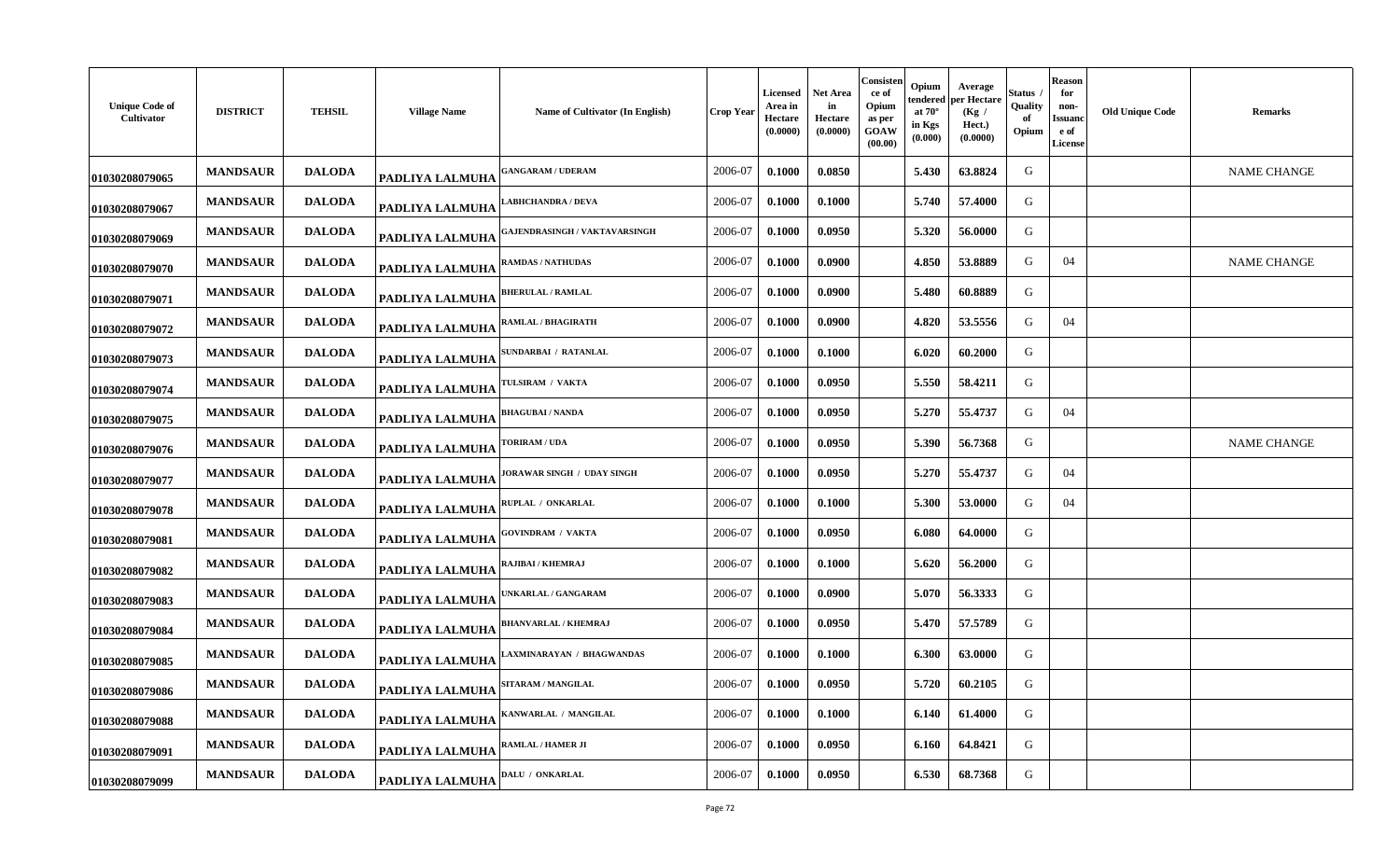| <b>Unique Code of</b><br>Cultivator | <b>DISTRICT</b> | <b>TEHSIL</b> | <b>Village Name</b>     | Name of Cultivator (In English)   | <b>Crop Year</b> | <b>Licensed</b><br>Area in<br>Hectare<br>(0.0000) | <b>Net Area</b><br>in<br>Hectare<br>(0.0000) | Consisten<br>ce of<br>Opium<br>as per<br><b>GOAW</b><br>(00.00) | Opium<br>endered<br>at $70^\circ$<br>in Kgs<br>(0.000) | Average<br>per Hectare<br>(Kg)<br>Hect.)<br>(0.0000) | Status ,<br>Quality<br>of<br>Opium | <b>Reason</b><br>for<br>non-<br><b>Issuanc</b><br>e of<br><b>License</b> | <b>Old Unique Code</b> | <b>Remarks</b> |
|-------------------------------------|-----------------|---------------|-------------------------|-----------------------------------|------------------|---------------------------------------------------|----------------------------------------------|-----------------------------------------------------------------|--------------------------------------------------------|------------------------------------------------------|------------------------------------|--------------------------------------------------------------------------|------------------------|----------------|
| 01030208079066                      | <b>MANDSAUR</b> | <b>DALODA</b> | PADLIYA LALMUHA         | <b>BHARATSINGH / BHERUSINGH</b>   | 2006-07          | 0.1000                                            | 0.0950                                       |                                                                 | 5.060                                                  | 53.2632                                              | G                                  | 04                                                                       |                        |                |
| 01030208079101                      | <b>MANDSAUR</b> | <b>DALODA</b> | PADLIYA LALMUHA         | <b>NAWALRAM / ONKARLAL</b>        | 2006-07          | 0.1000                                            | 0.0950                                       |                                                                 | 5.780                                                  | 60.8421                                              | G                                  |                                                                          |                        |                |
| 01030208079036                      | <b>MANDSAUR</b> | <b>DALODA</b> | PADLIYA LALMUHA         | <b>BALARAM / AMRITRAM</b>         | 2006-07          | 0.1000                                            | 0.0950                                       |                                                                 | 6.570                                                  | 69.1579                                              | G                                  |                                                                          |                        |                |
| 01030208079103                      | <b>MANDSAUR</b> | <b>DALODA</b> | <b>PADLIYA LALMUHA</b>  | BHURIBAI / VARDICHANDRA           | 2006-07          | 0.1000                                            | 0.0950                                       |                                                                 | 6.420                                                  | 67.5789                                              | G                                  |                                                                          |                        |                |
| 01030208079050                      | <b>MANDSAUR</b> | <b>DALODA</b> | PADLIYA LALMUHA         | RAMPYARIBAI / BADRILAL            | 2006-07          | 0.1000                                            | 0.1000                                       |                                                                 | 5.030                                                  | 50.3000                                              | G                                  | 04                                                                       |                        |                |
| 01030208080016                      | <b>MANDSAUR</b> | <b>DALODA</b> | PIPLIYA MUJHAWER        | <b>GANESHRAM / GULAB</b>          | 2006-07          | 0.1000                                            | 0.1000                                       |                                                                 | 6.050                                                  | 60.5000                                              | G                                  |                                                                          |                        |                |
| 01030208080004                      | <b>MANDSAUR</b> | <b>DALODA</b> | <b>PIPLIYA MUJHAWER</b> | CHAINSINGH / VAKTAWARSINGH        | 2006-07          | 0.1000                                            | 0.1000                                       |                                                                 | 5.900                                                  | 59.0000                                              | G                                  |                                                                          |                        |                |
| 01030208080007                      | <b>MANDSAUR</b> | <b>DALODA</b> | PIPLIYA MUJHAWER        | NAGUSINGH / SAMANDARBAI           | 2006-07          | 0.1000                                            | 0.1000                                       |                                                                 | 5.060                                                  | 50.6000                                              | G                                  | 04                                                                       |                        |                |
| 01030208080008                      | <b>MANDSAUR</b> | <b>DALODA</b> | PIPLIYA MUJHAWER        | PRABHULAL / BABRU                 | 2006-07          | 0.1000                                            | 0.0950                                       |                                                                 | 6.260                                                  | 65.8947                                              | G                                  |                                                                          |                        |                |
| 01030208080012                      | <b>MANDSAUR</b> | <b>DALODA</b> | PIPLIYA MUJHAWER        | PREMKUNWAR / ONKARLAL             | 2006-07          | 0.1000                                            | 0.1000                                       |                                                                 | 6.080                                                  | 60.8000                                              | G                                  |                                                                          |                        |                |
| 01030208080015                      | <b>MANDSAUR</b> | <b>DALODA</b> | PIPLIYA MUJHAWER        | KAILASH / SHAVRAM                 | 2006-07          | 0.1000                                            | 0.1000                                       |                                                                 | 6.580                                                  | 65.8000                                              | G                                  |                                                                          |                        |                |
| 01030208080020                      | <b>MANDSAUR</b> | <b>DALODA</b> | PIPLIYA MUJHAWER        | MANGILAL / NARAYAN                | 2006-07          | 0.1000                                            | 0.0950                                       |                                                                 | 5.540                                                  | 58.3158                                              | G                                  |                                                                          |                        |                |
| 01030208080023                      | <b>MANDSAUR</b> | <b>DALODA</b> | PIPLIYA MUJHAWER        | <b>BHERULAL / DHURA</b>           | 2006-07          | 0.1000                                            | 0.1000                                       |                                                                 | 6.140                                                  | 61.4000                                              | G                                  |                                                                          |                        |                |
| 01030208080025                      | <b>MANDSAUR</b> | <b>DALODA</b> | PIPLIYA MUJHAWER        | MOD SINGH / KHUMAN SINGH          | 2006-07          | 0.1000                                            | 0.1000                                       |                                                                 | 6.680                                                  | 66.8000                                              | G                                  |                                                                          |                        |                |
| 01030208080031                      | <b>MANDSAUR</b> | <b>DALODA</b> | PIPLIYA MUJHAWER        | <b>GITABAI/FAKIRCHANDRA</b>       | 2006-07          | 0.1000                                            | 0.1000                                       |                                                                 | 5.380                                                  | 53.8000                                              | G                                  | 04                                                                       |                        |                |
| 01030208080032                      | <b>MANDSAUR</b> | <b>DALODA</b> | PIPLIYA MUJHAWER        | <b>CHUNNILAL / BABRU</b>          | 2006-07          | 0.1000                                            | 0.1000                                       |                                                                 | 6.960                                                  | 69.6000                                              | G                                  |                                                                          |                        |                |
| 01030208080033                      | <b>MANDSAUR</b> | <b>DALODA</b> | PIPLIYA MUJHAWER        | MOHAN SINGH / LAL SINGH           | 2006-07          | 0.1000                                            | 0.0950                                       |                                                                 | 5.690                                                  | 59.8947                                              | G                                  |                                                                          |                        |                |
| 01030208080013                      | <b>MANDSAUR</b> | <b>DALODA</b> | PIPLIYA MUJHAWER        | SHARIF MOHAMMAD / SAID MOHAMMAD   | 2006-07          | 0.1000                                            | 0.0950                                       |                                                                 | 6.080                                                  | 64.0000                                              | G                                  |                                                                          |                        |                |
| 01030208081019                      | <b>MANDSAUR</b> | <b>DALODA</b> | <b>RAKODA</b>           | KANHAIYALAL / RAMNARAYAN          | 2006-07          | 0.1000                                            | 0.0950                                       |                                                                 | 6.520                                                  | 68.6316                                              | G                                  |                                                                          |                        |                |
| 01030208081082                      | <b>MANDSAUR</b> | <b>DALODA</b> | <b>RAKODA</b>           | <b>ONKARLAL / BHERULAL</b>        | 2006-07          | 0.1000                                            | 0.1000                                       |                                                                 | 6.860                                                  | 68.6000                                              | G                                  |                                                                          |                        |                |
| 01030208081001                      | <b>MANDSAUR</b> | <b>DALODA</b> | <b>RAKODA</b>           | AMBALAL / KANWARLAL               | 2006-07          | 0.1000                                            | 0.1000                                       |                                                                 | 7.060                                                  | 70.6000                                              | G                                  |                                                                          |                        |                |
| 01030208081002                      | <b>MANDSAUR</b> | <b>DALODA</b> | <b>RAKODA</b>           | <b>BALMUKUND / BALARAM</b>        | 2006-07          | 0.1000                                            | 0.0950                                       |                                                                 | 6.730                                                  | 70.8421                                              | G                                  |                                                                          |                        |                |
| 01030208081003                      | <b>MANDSAUR</b> | <b>DALODA</b> | <b>RAKODA</b>           | <b>BHUWANILAL / DEVILAL</b>       | 2006-07          | 0.1000                                            | 0.0950                                       |                                                                 | 6.230                                                  | 65.5789                                              | G                                  |                                                                          |                        |                |
| 01030208081006                      | <b>MANDSAUR</b> | <b>DALODA</b> | <b>RAKODA</b>           | JAGANNATH / MANNALAL              | 2006-07          | 0.1000                                            | 0.1000                                       |                                                                 | 6.320                                                  | 63.2000                                              | G                                  |                                                                          |                        |                |
| 01030208081007                      | <b>MANDSAUR</b> | <b>DALODA</b> | <b>RAKODA</b>           | VARDICHAND / BHAGIRATH            | 2006-07          | 0.1000                                            | 0.0950                                       |                                                                 | 6.330                                                  | 66.6316                                              | G                                  |                                                                          |                        |                |
| 01030208081008                      | <b>MANDSAUR</b> | <b>DALODA</b> | <b>RAKODA</b>           | RAMCHANDRAA / BALARAM             | 2006-07          | 0.1000                                            | 0.0950                                       |                                                                 | 6.190                                                  | 65.1579                                              | G                                  |                                                                          |                        |                |
| 01030208081009                      | <b>MANDSAUR</b> | <b>DALODA</b> | <b>RAKODA</b>           | <b>JAGDISH / KHUSHALILAL</b>      | 2006-07          | 0.1000                                            | 0.0950                                       |                                                                 | 6.600                                                  | 69.4737                                              | G                                  |                                                                          |                        |                |
| 01030208081011                      | <b>MANDSAUR</b> | <b>DALODA</b> | <b>RAKODA</b>           | <b>BABULAL / BALARAM</b>          | 2006-07          | 0.1000                                            | 0.0950                                       |                                                                 | 6.310                                                  | 66.4211                                              | G                                  |                                                                          |                        |                |
| 01030208081012                      | <b>MANDSAUR</b> | <b>DALODA</b> | <b>RAKODA</b>           | LAKSHMINARAYAN / BHANVARLAL       | 2006-07          | 0.1000                                            | 0.0900                                       |                                                                 | 6.440                                                  | 71.5556                                              | G                                  |                                                                          |                        |                |
| 01030208081014                      | <b>MANDSAUR</b> | <b>DALODA</b> | <b>RAKODA</b>           | <b>JAGDISH / KANHAIYALAL</b>      | 2006-07          | 0.1000                                            | 0.0950                                       |                                                                 | 6.110                                                  | 64.3158                                              | G                                  |                                                                          |                        |                |
| 01030208081015                      | <b>MANDSAUR</b> | <b>DALODA</b> | <b>RAKODA</b>           | <b>GUNWANT KUMAR / RADHESHYAM</b> | 2006-07          | 0.1000                                            | 0.0950                                       |                                                                 | 6.510                                                  | 68.5263                                              | G                                  |                                                                          |                        |                |
| 01030208081016                      | <b>MANDSAUR</b> | <b>DALODA</b> | <b>RAKODA</b>           | KANHAIYALAL / DEVILAL             | 2006-07          | 0.1000                                            | 0.1000                                       |                                                                 | 6.670                                                  | 66.7000                                              | G                                  |                                                                          |                        |                |
| 01030208081018                      | <b>MANDSAUR</b> | <b>DALODA</b> | <b>RAKODA</b>           | RAJESH / JAWHARLAL                | 2006-07          | 0.1000                                            | 0.1000                                       |                                                                 | 6.720                                                  | 67.2000                                              | G                                  |                                                                          |                        |                |
| 01030208081022                      | <b>MANDSAUR</b> | <b>DALODA</b> | <b>RAKODA</b>           | RAMLAL / SURATRAM                 | 2006-07          | 0.1000                                            | 0.1000                                       |                                                                 | 6.250                                                  | 62.5000                                              | G                                  |                                                                          |                        |                |
| 01030208081023                      | <b>MANDSAUR</b> | <b>DALODA</b> | <b>RAKODA</b>           | PARWATIBAI / AMBARAM              | 2006-07          | 0.1000                                            | 0.0950                                       |                                                                 | 6.190                                                  | 65.1579                                              | G                                  |                                                                          |                        |                |
| 01030208081025                      | <b>MANDSAUR</b> | <b>DALODA</b> | <b>RAKODA</b>           | RAM KUNWARBAI / CHAMPALAL         | 2006-07          | 0.1000                                            | 0.0950                                       |                                                                 | 6.260                                                  | 65.8947                                              | G                                  |                                                                          |                        |                |
| 01030208081026                      | <b>MANDSAUR</b> | <b>DALODA</b> | <b>RAKODA</b>           | <b>RATANLAL / BHERULAL</b>        | 2006-07          | 0.1000                                            | 0.1000                                       |                                                                 | 6.650                                                  | 66.5000                                              | G                                  |                                                                          |                        |                |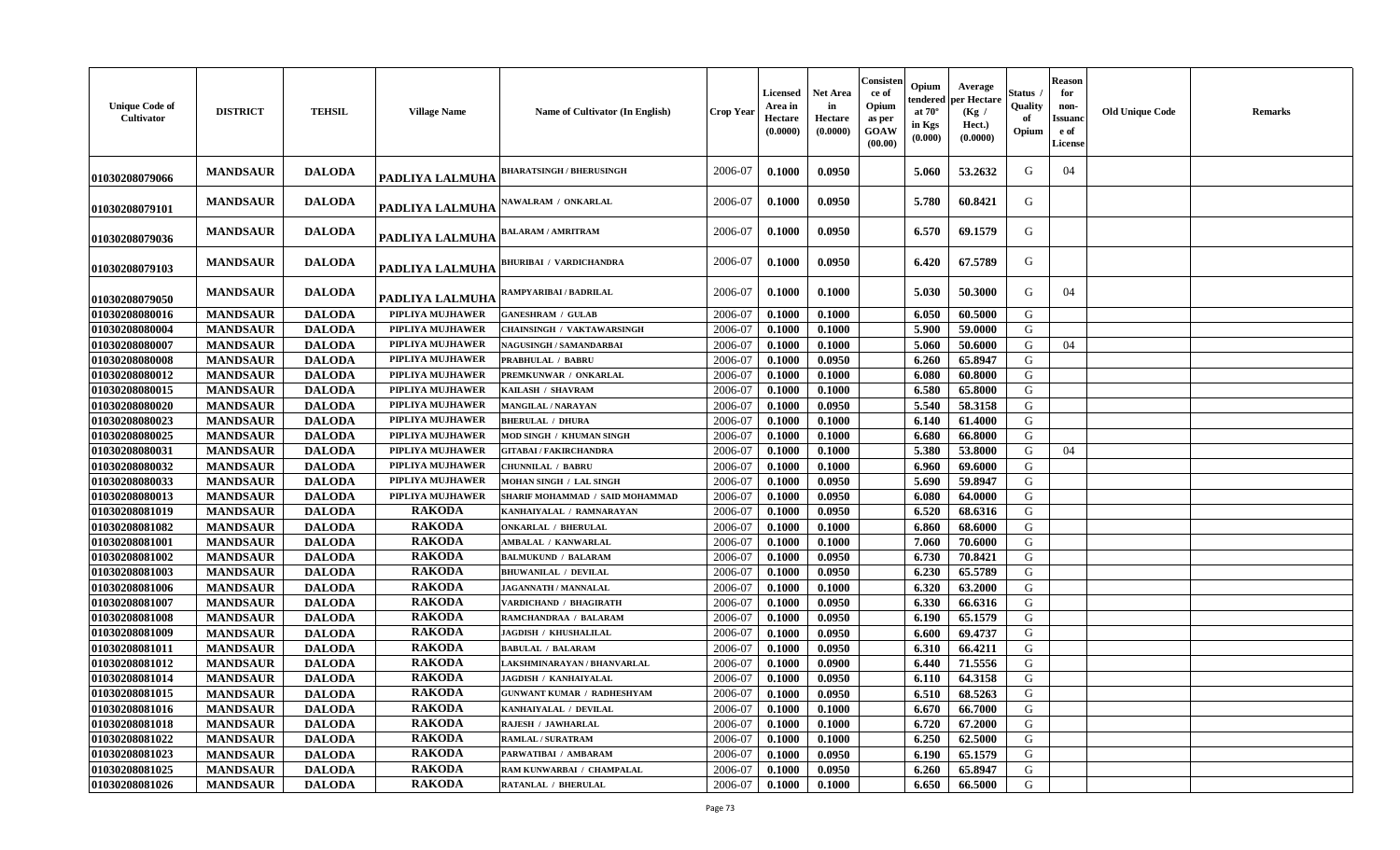| <b>Unique Code of</b><br>Cultivator | <b>DISTRICT</b> | <b>TEHSIL</b> | <b>Village Name</b> | Name of Cultivator (In English) | Crop Year | Licensed<br>Area in<br>Hectare<br>(0.0000) | <b>Net Area</b><br>in<br>Hectare<br>(0.0000) | Consister<br>ce of<br>Opium<br>as per<br>GOAW<br>(00.00) | Opium<br>endered<br>at $70^\circ$<br>in Kgs<br>(0.000) | Average<br>per Hectare<br>(Kg /<br>Hect.)<br>(0.0000) | Status<br>Quality<br>of<br>Opium | <b>Reason</b><br>for<br>non-<br><b>Issuanc</b><br>e of<br>License | <b>Old Unique Code</b> | Remarks |
|-------------------------------------|-----------------|---------------|---------------------|---------------------------------|-----------|--------------------------------------------|----------------------------------------------|----------------------------------------------------------|--------------------------------------------------------|-------------------------------------------------------|----------------------------------|-------------------------------------------------------------------|------------------------|---------|
| 01030208081027                      | <b>MANDSAUR</b> | <b>DALODA</b> | <b>RAKODA</b>       | <b>MULCHANDRA / RUPA</b>        | 2006-07   | 0.1000                                     | 0.1000                                       |                                                          | 6.510                                                  | 65.1000                                               | G                                |                                                                   |                        |         |
| 01030208081029                      | <b>MANDSAUR</b> | <b>DALODA</b> | <b>RAKODA</b>       | <b>BALARAM / CHATURBHUJ</b>     | 2006-07   | 0.1000                                     | 0.0950                                       |                                                          | 6.430                                                  | 67.6842                                               | G                                |                                                                   |                        |         |
| 01030208081032                      | <b>MANDSAUR</b> | <b>DALODA</b> | <b>RAKODA</b>       | <b>BASANTILAL / RATANLAL</b>    | 2006-07   | 0.1000                                     | 0.0950                                       |                                                          | 6.450                                                  | 67.8947                                               | G                                |                                                                   |                        |         |
| 01030208081034                      | <b>MANDSAUR</b> | <b>DALODA</b> | <b>RAKODA</b>       | <b>BANSHILAL / RAJARAM</b>      | 2006-07   | 0.1000                                     | 0.1000                                       |                                                          | 6.650                                                  | 66.5000                                               | G                                |                                                                   |                        |         |
| 01030208081035                      | <b>MANDSAUR</b> | <b>DALODA</b> | <b>RAKODA</b>       | <b>BALU / GOPAL</b>             | 2006-07   | 0.1000                                     | 0.0950                                       |                                                          | 6.370                                                  | 67.0526                                               | G                                |                                                                   |                        |         |
| 01030208081036                      | <b>MANDSAUR</b> | <b>DALODA</b> | <b>RAKODA</b>       | RATANLAL / TULSIRAM             | 2006-07   | 0.1000                                     | 0.0950                                       |                                                          | 6.620                                                  | 69.6842                                               | G                                |                                                                   |                        |         |
| 01030208081037                      | <b>MANDSAUR</b> | <b>DALODA</b> | <b>RAKODA</b>       | <b>RAMRATAN / BALU</b>          | 2006-07   | 0.1000                                     | 0.1000                                       |                                                          | 6.350                                                  | 63.5000                                               | G                                |                                                                   |                        |         |
| 01030208081038                      | <b>MANDSAUR</b> | <b>DALODA</b> | <b>RAKODA</b>       | <b>BASANTILAL / CHUNNILAL</b>   | 2006-07   | 0.1000                                     | 0.0950                                       |                                                          | 6.070                                                  | 63.8947                                               | G                                |                                                                   |                        |         |
| 01030208081039                      | <b>MANDSAUR</b> | <b>DALODA</b> | <b>RAKODA</b>       | <b>BALARAM / RUPRAM</b>         | 2006-07   | 0.1000                                     | 0.1000                                       |                                                          | 6.660                                                  | 66.6000                                               | G                                |                                                                   |                        |         |
| 01030208081040                      | <b>MANDSAUR</b> | <b>DALODA</b> | <b>RAKODA</b>       | LACHIRAM / DHANNA               | 2006-07   | 0.1000                                     | 0.1000                                       |                                                          | 6.100                                                  | 61.0000                                               | G                                |                                                                   |                        |         |
| 01030208081041                      | <b>MANDSAUR</b> | <b>DALODA</b> | <b>RAKODA</b>       | <b>BHERULAL / BHANWARLAL</b>    | 2006-07   | 0.1000                                     | 0.0950                                       |                                                          | 6.080                                                  | 64.0000                                               | G                                |                                                                   |                        |         |
| 01030208081042                      | <b>MANDSAUR</b> | <b>DALODA</b> | <b>RAKODA</b>       | SAMANDARBAI / BAPULAL           | 2006-07   | 0.1000                                     | 0.0950                                       |                                                          | 6.450                                                  | 67.8947                                               | G                                |                                                                   |                        |         |
| 01030208081043                      | <b>MANDSAUR</b> | <b>DALODA</b> | <b>RAKODA</b>       | <b>DINESH / DHURILAL</b>        | 2006-07   | 0.1000                                     | 0.1000                                       |                                                          | 6.990                                                  | 69.9000                                               | G                                |                                                                   |                        |         |
| 01030208081044                      | <b>MANDSAUR</b> | <b>DALODA</b> | <b>RAKODA</b>       | RAMKUNWAR / HAJARILAL           | 2006-07   | 0.1000                                     | 0.1000                                       |                                                          | 6.550                                                  | 65.5000                                               | G                                |                                                                   |                        |         |
| <b>01030208081045</b>               | <b>MANDSAUR</b> | <b>DALODA</b> | <b>RAKODA</b>       | KANHAIYALAL / BHANWARLAL        | 2006-07   | 0.1000                                     | 0.1000                                       |                                                          | 6.330                                                  | 63.3000                                               | G                                |                                                                   |                        |         |
| 01030208081050                      | <b>MANDSAUR</b> | <b>DALODA</b> | <b>RAKODA</b>       | NATHULAL / RATANLAL             | 2006-07   | 0.1000                                     | 0.1000                                       |                                                          | 7.080                                                  | 70.8000                                               | G                                |                                                                   |                        |         |
| 01030208081051                      | <b>MANDSAUR</b> | <b>DALODA</b> | <b>RAKODA</b>       | <b>DEVILAL / PUNAMCHAND</b>     | 2006-07   | 0.1000                                     | 0.0950                                       |                                                          | 6.550                                                  | 68.9474                                               | G                                |                                                                   |                        |         |
| 01030208081053                      | <b>MANDSAUR</b> | <b>DALODA</b> | <b>RAKODA</b>       | <b>BHAGATRAM / SURATRAM</b>     | 2006-07   | 0.1000                                     | 0.0950                                       |                                                          | 6.120                                                  | 64.4211                                               | G                                |                                                                   |                        |         |
| 01030208081054                      | <b>MANDSAUR</b> | <b>DALODA</b> | <b>RAKODA</b>       | <b>BASANTILAL / BALARAM</b>     | 2006-07   | 0.1000                                     | 0.0950                                       |                                                          | 6.690                                                  | 70.4211                                               | G                                |                                                                   |                        |         |
| 01030208081055                      | <b>MANDSAUR</b> | <b>DALODA</b> | <b>RAKODA</b>       | RATANBAI / KHEMRAJ              | 2006-07   | 0.1000                                     | 0.1000                                       |                                                          | 6.490                                                  | 64.9000                                               | G                                |                                                                   |                        |         |
| 01030208081056                      | <b>MANDSAUR</b> | <b>DALODA</b> | <b>RAKODA</b>       | RATANBAI / MANGILAL             | 2006-07   | 0.1000                                     | 0.1000                                       |                                                          | 6.570                                                  | 65.7000                                               | G                                |                                                                   |                        |         |
| 01030208081058                      | <b>MANDSAUR</b> | <b>DALODA</b> | <b>RAKODA</b>       | <b>DHAPUBAI / BALARAM</b>       | 2006-07   | 0.1000                                     | 0.0950                                       |                                                          | 6.470                                                  | 68.1053                                               | G                                |                                                                   |                        |         |
| 01030208081059                      | <b>MANDSAUR</b> | <b>DALODA</b> | <b>RAKODA</b>       | CHAGANLAL / CHATURBHUJ          | 2006-07   | 0.1000                                     | 0.1000                                       |                                                          | 6.830                                                  | 68.3000                                               | G                                |                                                                   |                        |         |
| 01030208081060                      | <b>MANDSAUR</b> | <b>DALODA</b> | <b>RAKODA</b>       | RAMESHWAR / KANWARLAL           | 2006-07   | 0.1000                                     | 0.0950                                       |                                                          | 6.440                                                  | 67.7895                                               | G                                |                                                                   |                        |         |
| 01030208081061                      | <b>MANDSAUR</b> | <b>DALODA</b> | <b>RAKODA</b>       | KASHIRAM / BHANWARLAL           | 2006-07   | 0.1000                                     | 0.1000                                       |                                                          | 5.730                                                  | 57.3000                                               | G                                | 05                                                                |                        |         |
| 01030208081063                      | <b>MANDSAUR</b> | <b>DALODA</b> | <b>RAKODA</b>       | <b>SURESH / BHUWANILAL</b>      | 2006-07   | 0.1000                                     | 0.0950                                       |                                                          | 6.170                                                  | 64.9474                                               | G                                |                                                                   |                        |         |
| 01030208081064                      | <b>MANDSAUR</b> | <b>DALODA</b> | <b>RAKODA</b>       | <b>MANALAL / NANURAM</b>        | 2006-07   | 0.1000                                     | 0.1000                                       |                                                          | 6.520                                                  | 65.2000                                               | G                                |                                                                   |                        |         |
| 01030208081065                      | <b>MANDSAUR</b> | <b>DALODA</b> | <b>RAKODA</b>       | <b>KISHANLAL / DEVA</b>         | 2006-07   | 0.1000                                     | 0.0950                                       |                                                          | 6.170                                                  | 64.9474                                               | G                                |                                                                   |                        |         |
| 01030208081067                      | <b>MANDSAUR</b> | <b>DALODA</b> | <b>RAKODA</b>       | <b>BHULIBAI / RAMLAL</b>        | 2006-07   | 0.1000                                     | 0.1000                                       |                                                          | 6.990                                                  | 69.9000                                               | G                                |                                                                   |                        |         |
| 01030208081068                      | <b>MANDSAUR</b> | <b>DALODA</b> | <b>RAKODA</b>       | <b>RATANLAL / RUPRAM</b>        | 2006-07   | 0.1000                                     | 0.1000                                       |                                                          | 6.850                                                  | 68.5000                                               | G                                |                                                                   |                        |         |
| 01030208081069                      | <b>MANDSAUR</b> | <b>DALODA</b> | <b>RAKODA</b>       | NANDRAM / RAMLAL                | 2006-07   | 0.1000                                     | 0.0950                                       |                                                          | 6.510                                                  | 68.5263                                               | G                                |                                                                   |                        |         |
| 01030208081070                      | <b>MANDSAUR</b> | <b>DALODA</b> | <b>RAKODA</b>       | SHIVLAL / CHUNILAL              | 2006-07   | 0.1000                                     | 0.1000                                       |                                                          | 6.240                                                  | 62.4000                                               | G                                |                                                                   |                        |         |
| 01030208081071                      | <b>MANDSAUR</b> | <b>DALODA</b> | <b>RAKODA</b>       | LAXMINARAYAN / KASHIRAM         | 2006-07   | 0.1000                                     | 0.0950                                       |                                                          | 6.300                                                  | 66.3158                                               | G                                |                                                                   |                        |         |
| 01030208081072                      | <b>MANDSAUR</b> | <b>DALODA</b> | <b>RAKODA</b>       | <b>JAGDISH / CHATURBHUJ</b>     | 2006-07   | 0.1000                                     | 0.1050                                       |                                                          | 7.490                                                  | 71.3333                                               | G                                |                                                                   |                        |         |
| 01030208081075                      | <b>MANDSAUR</b> | <b>DALODA</b> | <b>RAKODA</b>       | <b>RAMNARAYAN / RUPRAM</b>      | 2006-07   | 0.1000                                     | 0.1000                                       |                                                          | 6.600                                                  | 66.0000                                               | G                                |                                                                   |                        |         |
| 01030208081077                      | <b>MANDSAUR</b> | <b>DALODA</b> | <b>RAKODA</b>       | <b>BHAGATRAM / RATANLAL</b>     | 2006-07   | 0.1000                                     | 0.1000                                       |                                                          | 6.940                                                  | 69.4000                                               | G                                |                                                                   |                        |         |
| 01030208081079                      | <b>MANDSAUR</b> | <b>DALODA</b> | <b>RAKODA</b>       | <b>VENIRAM / GOPAL</b>          | 2006-07   | 0.1000                                     | 0.0950                                       |                                                          | 6.220                                                  | 65.4737                                               | G                                |                                                                   |                        |         |
| 01030208081083                      | <b>MANDSAUR</b> | <b>DALODA</b> | <b>RAKODA</b>       | RAM SINGH / DHANA               | 2006-07   | 0.1000                                     | 0.1000                                       |                                                          | 6.570                                                  | 65.7000                                               | G                                |                                                                   |                        |         |
| 01030208081084                      | <b>MANDSAUR</b> | <b>DALODA</b> | <b>RAKODA</b>       | <b>BADRILAL / NARAYAN</b>       | 2006-07   | 0.1000                                     | 0.1000                                       |                                                          | 6.920                                                  | 69.2000                                               | G                                |                                                                   |                        |         |
| 01030208081085                      | <b>MANDSAUR</b> | <b>DALODA</b> | <b>RAKODA</b>       | PUNAMCHAND / GIRDHARI           | 2006-07   | 0.1000                                     | 0.1000                                       |                                                          | 6.230                                                  | 62.3000                                               | ${\bf G}$                        |                                                                   |                        |         |
| 01030208081088                      | <b>MANDSAUR</b> | <b>DALODA</b> | <b>RAKODA</b>       | RAMESHWAR / BHANWARLAL          | 2006-07   | 0.1000                                     | 0.1000                                       |                                                          | 6.540                                                  | 65.4000                                               | G                                |                                                                   |                        |         |
| 01030208081092                      | <b>MANDSAUR</b> | <b>DALODA</b> | <b>RAKODA</b>       | <b>BALARAM / RUPRAM</b>         | 2006-07   | 0.1000                                     | 0.0950                                       |                                                          | 6.010                                                  | 63.2632                                               | G                                |                                                                   |                        |         |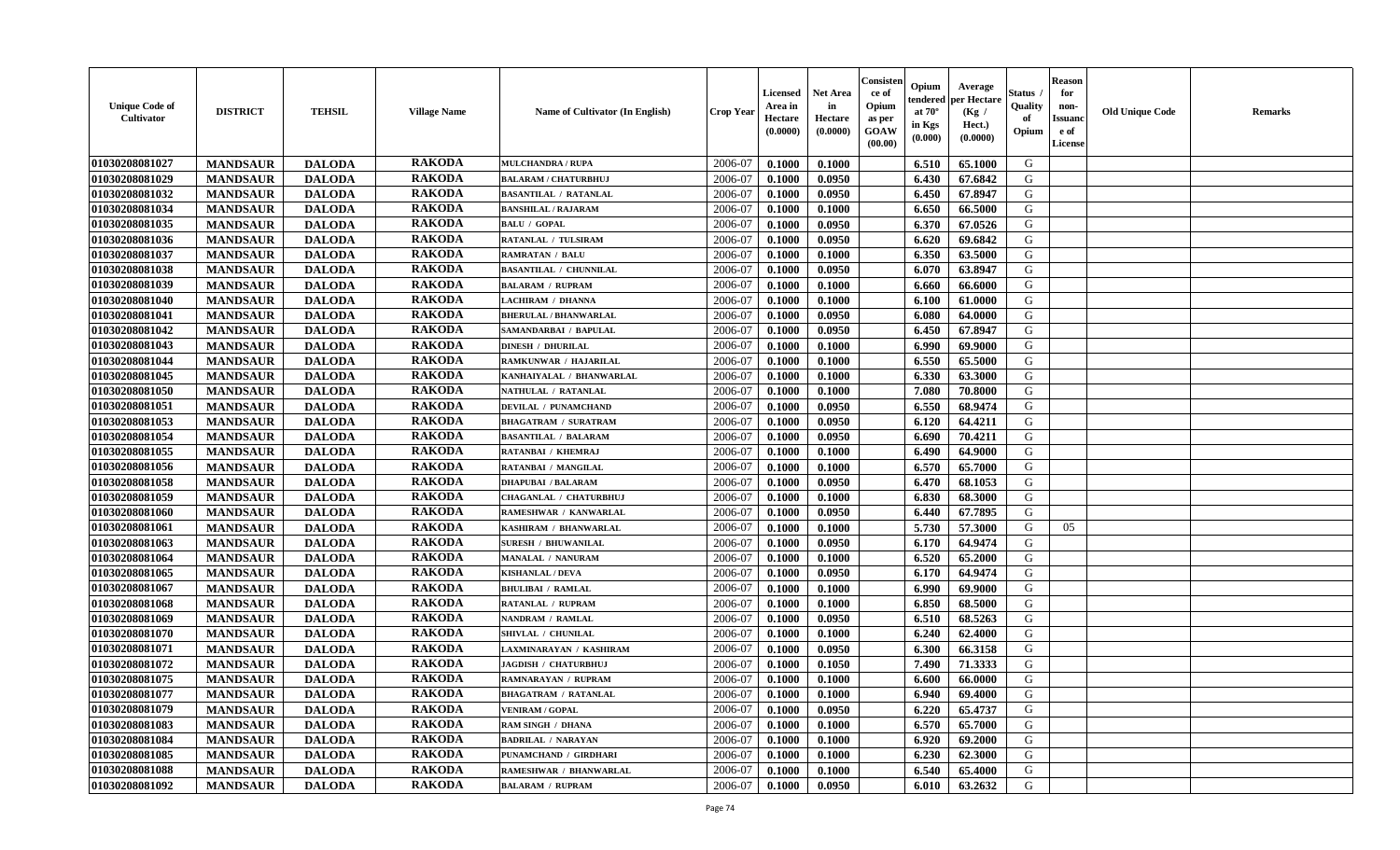| <b>Unique Code of</b><br><b>Cultivator</b> | <b>DISTRICT</b> | <b>TEHSIL</b> | <b>Village Name</b> | <b>Name of Cultivator (In English)</b> | <b>Crop Year</b> | Licensed<br>Area in<br>Hectare<br>(0.0000) | Net Area<br>in<br>Hectare<br>(0.0000) | Consisteı<br>ce of<br>Opium<br>as per<br>GOAW<br>(00.00) | Opium<br>endered<br>at $70^\circ$<br>in Kgs<br>(0.000) | Average<br>per Hectare<br>(Kg /<br>Hect.)<br>(0.0000) | Status<br>Quality<br>of<br>Opium | <b>Reason</b><br>for<br>non-<br><b>Issuand</b><br>e of<br>License | <b>Old Unique Code</b> | Remarks            |
|--------------------------------------------|-----------------|---------------|---------------------|----------------------------------------|------------------|--------------------------------------------|---------------------------------------|----------------------------------------------------------|--------------------------------------------------------|-------------------------------------------------------|----------------------------------|-------------------------------------------------------------------|------------------------|--------------------|
| 01030208081093                             | <b>MANDSAUR</b> | <b>DALODA</b> | <b>RAKODA</b>       | SHYAMLAL / PRABHULAL                   | 2006-07          | 0.1000                                     | 0.1000                                |                                                          | 6.590                                                  | 65.9000                                               | G                                |                                                                   |                        |                    |
| 01030208081097                             | <b>MANDSAUR</b> | <b>DALODA</b> | <b>RAKODA</b>       | <b>NANDRAM / BHERULAL</b>              | 2006-07          | 0.1000                                     | 0.1050                                |                                                          | 7.270                                                  | 69.2381                                               | G                                |                                                                   |                        |                    |
| 01030208081098                             | <b>MANDSAUR</b> | <b>DALODA</b> | <b>RAKODA</b>       | KANWARLAL / NIRBHYARAM                 | 2006-07          | 0.1000                                     | 0.0950                                |                                                          | 6.450                                                  | 67.8947                                               | G                                |                                                                   |                        |                    |
| 01030208081099                             | <b>MANDSAUR</b> | <b>DALODA</b> | <b>RAKODA</b>       | JAWAHARLAL / NAWALRAM                  | 2006-07          | 0.1000                                     | 0.1000                                |                                                          | 6.650                                                  | 66.5000                                               | G                                |                                                                   |                        |                    |
| 01030208081103                             | <b>MANDSAUR</b> | <b>DALODA</b> | <b>RAKODA</b>       | RAMESHWAR / KHUSHALIRAM                | 2006-07          | 0.1000                                     | 0.0950                                |                                                          | 6.210                                                  | 65.3684                                               | G                                |                                                                   |                        |                    |
| 01030208081104                             | <b>MANDSAUR</b> | <b>DALODA</b> | <b>RAKODA</b>       | <b>AMRATRAM / BALARAM</b>              | 2006-07          | 0.1000                                     | 0.0900                                |                                                          | 5.900                                                  | 65.5556                                               | G                                |                                                                   |                        |                    |
| 01030208081108                             | <b>MANDSAUR</b> | <b>DALODA</b> | <b>RAKODA</b>       | SALAGRAM / NIRBHAYRAM                  | 2006-07          | 0.1000                                     | 0.0950                                |                                                          | 6.040                                                  | 63.5789                                               | G                                |                                                                   |                        |                    |
| 01030208081110                             | <b>MANDSAUR</b> | <b>DALODA</b> | <b>RAKODA</b>       | PREMCHANDRA / BALARAM                  | 2006-07          | 0.1000                                     | 0.1050                                |                                                          | 6.880                                                  | 65.5238                                               | G                                |                                                                   |                        |                    |
| 01030208081111                             | <b>MANDSAUR</b> | <b>DALODA</b> | <b>RAKODA</b>       | <b>BANSHILAL / KISHANLAL</b>           | 2006-07          | 0.1000                                     | 0.0950                                |                                                          | 6.030                                                  | 63.4737                                               | G                                |                                                                   |                        |                    |
| 01030208081117                             | <b>MANDSAUR</b> | <b>DALODA</b> | <b>RAKODA</b>       | RAMLAL / KISHANLAL                     | 2006-07          | 0.1000                                     | 0.1000                                |                                                          | 6.150                                                  | 61.5000                                               | G                                |                                                                   |                        |                    |
| 01030208081118                             | <b>MANDSAUR</b> | <b>DALODA</b> | <b>RAKODA</b>       | SHIVNARAYAN / CHAMARLAL                | 2006-07          | 0.1000                                     | 0.0950                                |                                                          | 5.770                                                  | 60.7368                                               | G                                |                                                                   |                        |                    |
| 01030208081120                             | <b>MANDSAUR</b> | <b>DALODA</b> | <b>RAKODA</b>       | <b>CHAINRAM / ASHARAM</b>              | 2006-07          | 0.1000                                     | 0.1000                                |                                                          | 6.520                                                  | 65.2000                                               | G                                |                                                                   |                        |                    |
| 01030208081121                             | <b>MANDSAUR</b> | <b>DALODA</b> | <b>RAKODA</b>       | <b>GANGABAI / HIRALAL</b>              | 2006-07          | 0.1000                                     | 0.0950                                |                                                          | 6.040                                                  | 63.5789                                               | G                                |                                                                   |                        |                    |
| 01030208081190                             | <b>MANDSAUR</b> | <b>DALODA</b> | <b>RAKODA</b>       | <b>RAMESHVAR / BALARAM</b>             | 2006-07          | 0.1000                                     | 0.0950                                |                                                          | 6.690                                                  | 70.4211                                               | G                                |                                                                   |                        | <b>NAME CHANGE</b> |
| 01030208081191                             | <b>MANDSAUR</b> | <b>DALODA</b> | <b>RAKODA</b>       | <b>DEVILAL / NANDARAM</b>              | 2006-07          | 0.1000                                     | 0.1050                                |                                                          | 6.940                                                  | 66.0952                                               | $\mathbf G$                      |                                                                   |                        |                    |
| 01030208081126                             | <b>MANDSAUR</b> | <b>DALODA</b> | <b>RAKODA</b>       | <b>GHANSHYAM / BHAGATRAM</b>           | 2006-07          | 0.1000                                     | 0.1000                                |                                                          | 6.660                                                  | 66.6000                                               | G                                |                                                                   |                        |                    |
| 01030208081127                             | <b>MANDSAUR</b> | <b>DALODA</b> | <b>RAKODA</b>       | RADHESHYAM / RUPRAM TELI               | 2006-07          | 0.1000                                     | 0.0950                                |                                                          | 6.090                                                  | 64.1053                                               | G                                |                                                                   |                        |                    |
| 01030208081131                             | <b>MANDSAUR</b> | <b>DALODA</b> | <b>RAKODA</b>       | RADHESHYAM / SHIVLAL                   | 2006-07          | 0.1000                                     | 0.1000                                |                                                          | 5.990                                                  | 59.9000                                               | G                                |                                                                   |                        |                    |
| 01030208081132                             | <b>MANDSAUR</b> | <b>DALODA</b> | <b>RAKODA</b>       | DASHRATH / ONKARLAL                    | 2006-07          | 0.1000                                     | 0.0950                                |                                                          | 6.150                                                  | 64.7368                                               | G                                |                                                                   |                        |                    |
| 01030208081134                             | <b>MANDSAUR</b> | <b>DALODA</b> | <b>RAKODA</b>       | <b>MEWALAL / RAMLAL</b>                | 2006-07          | 0.1000                                     | 0.1000                                |                                                          | 6.280                                                  | 62.8000                                               | G                                |                                                                   |                        |                    |
| 01030208081138                             | <b>MANDSAUR</b> | <b>DALODA</b> | <b>RAKODA</b>       | PANALAL / RUPRAM                       | 2006-07          | 0.1000                                     | 0.0950                                |                                                          | 5.790                                                  | 60.9474                                               | G                                |                                                                   |                        |                    |
| 01030208081140                             | <b>MANDSAUR</b> | <b>DALODA</b> | <b>RAKODA</b>       | <b>SURESHCHAND / JAWAHARLAL</b>        | 2006-07          | 0.1000                                     | 0.1000                                |                                                          | 6.730                                                  | 67.3000                                               | G                                |                                                                   |                        |                    |
| 01030208081143                             | <b>MANDSAUR</b> | <b>DALODA</b> | <b>RAKODA</b>       | <b>JAGADISH / AMBARAM</b>              | 2006-07          | 0.1000                                     | 0.0950                                |                                                          | 6.060                                                  | 63.7895                                               | G                                |                                                                   |                        |                    |
| 01030208081145                             | <b>MANDSAUR</b> | <b>DALODA</b> | <b>RAKODA</b>       | <b>GOPAL / RAMLAL</b>                  | 2006-07          | 0.1000                                     | 0.0950                                |                                                          | 5.790                                                  | 60.9474                                               | G                                |                                                                   |                        |                    |
| 01030208081146                             | <b>MANDSAUR</b> | <b>DALODA</b> | <b>RAKODA</b>       | SHANKARLAL / BHAGATRAM                 | 2006-07          | 0.1000                                     | 0.1000                                |                                                          | 6.790                                                  | 67.9000                                               | G                                |                                                                   |                        |                    |
| 01030208081147                             | <b>MANDSAUR</b> | <b>DALODA</b> | <b>RAKODA</b>       | <b>LILESH / RAMESHWAR</b>              | 2006-07          | 0.1000                                     | 0.1000                                |                                                          | 6.840                                                  | 68.4000                                               | G                                |                                                                   |                        |                    |
| 01030208081148                             | <b>MANDSAUR</b> | <b>DALODA</b> | <b>RAKODA</b>       | <b>ATAMARAM / MANNALAL</b>             | 2006-07          | 0.1000                                     | 0.0950                                |                                                          | 6.480                                                  | 68.2105                                               | G                                |                                                                   |                        |                    |
| 01030208081149                             | <b>MANDSAUR</b> | <b>DALODA</b> | <b>RAKODA</b>       | <b>MAHESH / BAPULAL</b>                | 2006-07          | 0.1000                                     | 0.0950                                |                                                          | 6.350                                                  | 66.8421                                               | G                                |                                                                   |                        |                    |
| 01030208081150                             | <b>MANDSAUR</b> | <b>DALODA</b> | <b>RAKODA</b>       | PAPPULAL / BHERULAL                    | 2006-07          | 0.1000                                     | 0.1000                                |                                                          | 6.700                                                  | 67.0000                                               | G                                |                                                                   |                        |                    |
| 01030208081151                             | <b>MANDSAUR</b> | <b>DALODA</b> | <b>RAKODA</b>       | SUNDARLAL / KASHIRAM                   | 2006-07          | 0.1000                                     | 0.1000                                |                                                          | 6.240                                                  | 62.4000                                               | G                                |                                                                   |                        |                    |
| 01030208081152                             | <b>MANDSAUR</b> | <b>DALODA</b> | <b>RAKODA</b>       | VANIRAM / PANNALAL                     | 2006-07          | 0.1000                                     | 0.1000                                |                                                          | 6.540                                                  | 65.4000                                               | G                                |                                                                   |                        |                    |
| 01030208081153                             | <b>MANDSAUR</b> | <b>DALODA</b> | <b>RAKODA</b>       | <b>UDAYLAL / CHAMPALAL</b>             | 2006-07          | 0.1000                                     | 0.0950                                |                                                          | 6.140                                                  | 64.6316                                               | G                                |                                                                   |                        |                    |
| 01030208081158                             | <b>MANDSAUR</b> | <b>DALODA</b> | <b>RAKODA</b>       | RAMNIWAS / BHAIYALAL                   | 2006-07          | 0.1000                                     | 0.1000                                |                                                          | 6.620                                                  | 66.2000                                               | G                                |                                                                   |                        |                    |
| 01030208081159                             | <b>MANDSAUR</b> | <b>DALODA</b> | <b>RAKODA</b>       | <b>BASANTILAL / PANNALAL</b>           | 2006-07          | 0.1000                                     | 0.1000                                |                                                          | 6.670                                                  | 66.7000                                               | G                                |                                                                   |                        |                    |
| 01030208081161                             | <b>MANDSAUR</b> | <b>DALODA</b> | <b>RAKODA</b>       | RUKAMANIBAI / MADANLAL                 | 2006-07          | 0.1000                                     | 0.0950                                |                                                          | 5.840                                                  | 61.4737                                               | G                                |                                                                   |                        |                    |
| 01030208081162                             | <b>MANDSAUR</b> | <b>DALODA</b> | <b>RAKODA</b>       | ABHA KUNWAR / RADHESHYAM               | 2006-07          | 0.1000                                     | 0.0950                                |                                                          | 6.500                                                  | 68.4211                                               | G                                |                                                                   |                        |                    |
| 01030208081164                             | <b>MANDSAUR</b> | <b>DALODA</b> | <b>RAKODA</b>       | <b>UDAYLAL / KANWARLAL</b>             | 2006-07          | 0.1000                                     | 0.0950                                |                                                          | 6.460                                                  | 68.0000                                               | G                                |                                                                   |                        |                    |
| 01030208081166                             | <b>MANDSAUR</b> | <b>DALODA</b> | <b>RAKODA</b>       | <b>MANOHARLAL / AMBALAL</b>            | 2006-07          | 0.1000                                     | 0.0950                                |                                                          | 6.620                                                  | 69.6842                                               | G                                |                                                                   |                        |                    |
| 01030208081167                             | <b>MANDSAUR</b> | <b>DALODA</b> | <b>RAKODA</b>       | <b>OMPRAKASH / NANDRAM</b>             | 2006-07          | 0.1000                                     | 0.0900                                |                                                          | 5.980                                                  | 66.4444                                               | G                                |                                                                   |                        |                    |
| 01030208081168                             | <b>MANDSAUR</b> | <b>DALODA</b> | <b>RAKODA</b>       | <b>MUKESH / RADHESHYAM</b>             | 2006-07          | 0.1000                                     | 0.1000                                |                                                          | 6.920                                                  | 69.2000                                               | ${\bf G}$                        |                                                                   |                        |                    |
| 01030208081169                             | <b>MANDSAUR</b> | <b>DALODA</b> | <b>RAKODA</b>       | DEVILAL / KACHRULAL                    | 2006-07          | 0.1000                                     | 0.0950                                |                                                          | 6.050                                                  | 63.6842                                               | G                                |                                                                   |                        |                    |
| 01030208081171                             | <b>MANDSAUR</b> | <b>DALODA</b> | <b>RAKODA</b>       | <b>JUJHARLAL / PRABHULAL</b>           | 2006-07          | 0.1000                                     | 0.1000                                |                                                          | 6.540                                                  | 65.4000                                               | G                                |                                                                   |                        |                    |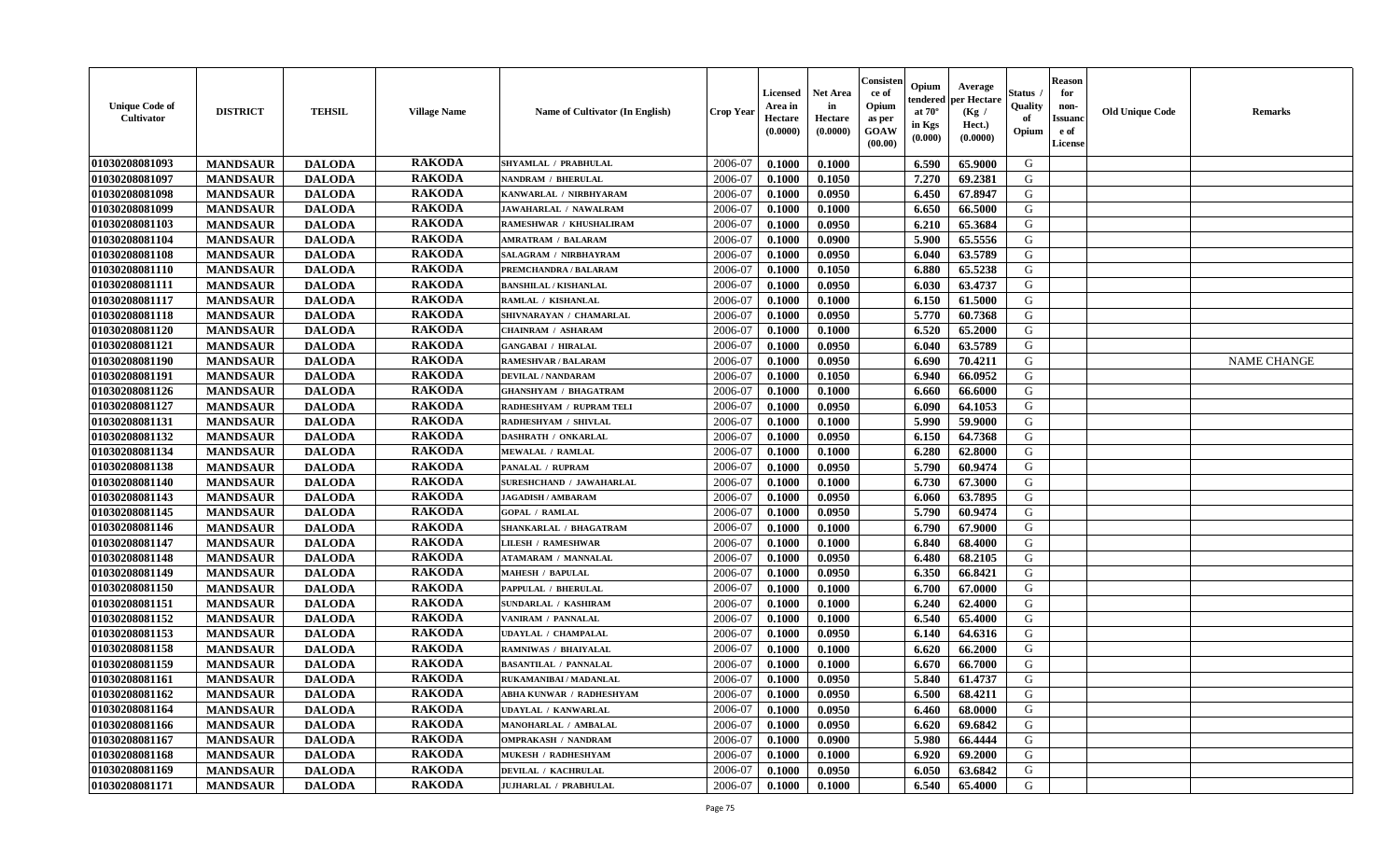| <b>Unique Code of</b><br>Cultivator | <b>DISTRICT</b> | <b>TEHSIL</b> | <b>Village Name</b> | <b>Name of Cultivator (In English)</b> | Crop Year | Licensed<br>Area in<br>Hectare<br>(0.0000) | <b>Net Area</b><br>in<br>Hectare<br>(0.0000) | Consister<br>ce of<br>Opium<br>as per<br>GOAW<br>(00.00) | Opium<br>endered<br>at $70^\circ$<br>in Kgs<br>(0.000) | Average<br>per Hectare<br>(Kg /<br>Hect.)<br>(0.0000) | Status<br>Quality<br>of<br>Opium | <b>Reason</b><br>for<br>non-<br><b>Issuanc</b><br>e of<br>License | <b>Old Unique Code</b> | Remarks |
|-------------------------------------|-----------------|---------------|---------------------|----------------------------------------|-----------|--------------------------------------------|----------------------------------------------|----------------------------------------------------------|--------------------------------------------------------|-------------------------------------------------------|----------------------------------|-------------------------------------------------------------------|------------------------|---------|
| 01030208081172                      | <b>MANDSAUR</b> | <b>DALODA</b> | <b>RAKODA</b>       | <b>JAGDISH / HARDEVRAM</b>             | 2006-07   | 0.1000                                     | 0.1000                                       |                                                          | 6.530                                                  | 65.3000                                               | G                                |                                                                   |                        |         |
| 01030208081163                      | <b>MANDSAUR</b> | <b>DALODA</b> | <b>RAKODA</b>       | SHANTILAL / NAGULAL                    | 2006-07   | 0.1000                                     | 0.0950                                       |                                                          | 5.880                                                  | 61.8947                                               | G                                |                                                                   |                        |         |
| 01030208081087                      | <b>MANDSAUR</b> | <b>DALODA</b> | <b>RAKODA</b>       | <b>AMRATRAM / BHANWARLAL</b>           | 2006-07   | 0.1000                                     | 0.1000                                       |                                                          | 6.240                                                  | 62.4000                                               | G                                |                                                                   |                        |         |
| 01030208081066                      | <b>MANDSAUR</b> | <b>DALODA</b> | <b>RAKODA</b>       | <b>NANDRAM / BALARAM</b>               | 2006-07   | 0.1000                                     | 0.1000                                       |                                                          | 6.520                                                  | 65.2000                                               | G                                |                                                                   |                        |         |
| 01030208081141                      | <b>MANDSAUR</b> | <b>DALODA</b> | <b>RAKODA</b>       | <b>GHANSHYAM / RAMESHWAR</b>           | 2006-07   | 0.1000                                     | 0.0950                                       |                                                          | 6.320                                                  | 66.5263                                               | G                                |                                                                   |                        |         |
| 01030208081057                      | <b>MANDSAUR</b> | <b>DALODA</b> | <b>RAKODA</b>       | UDA / TEKA BALAI                       | 2006-07   | 0.1000                                     | 0.1000                                       |                                                          | 6.100                                                  | 61.0000                                               | G                                |                                                                   |                        |         |
| 01030208081156                      | <b>MANDSAUR</b> | <b>DALODA</b> | <b>RAKODA</b>       | NIRBHAYARAM / DEVARAM / PUNAMCHAND     | 2006-07   | 0.1000                                     | 0.1000                                       |                                                          | 6.140                                                  | 61.4000                                               | G                                |                                                                   |                        |         |
| 01030208081115                      | <b>MANDSAUR</b> | <b>DALODA</b> | <b>RAKODA</b>       | KACHRU / GANESHRAM                     | 2006-07   | 0.1000                                     | 0.1000                                       |                                                          | 5.690                                                  | 56.9000                                               | G                                |                                                                   |                        |         |
| 01030208081176                      | <b>MANDSAUR</b> | <b>DALODA</b> | <b>RAKODA</b>       | <b>BHAGATRAM / SAVRAM</b>              | 2006-07   | 0.1000                                     | 0.1000                                       |                                                          | 6.680                                                  | 66.8000                                               | G                                |                                                                   |                        |         |
| 01030208081086                      | <b>MANDSAUR</b> | <b>DALODA</b> | <b>RAKODA</b>       | SHANKARLAL / SAMPATBAI                 | 2006-07   | 0.1000                                     | 0.0950                                       |                                                          | 6.530                                                  | 68.7368                                               | G                                |                                                                   |                        |         |
| 01030208081177                      | <b>MANDSAUR</b> | <b>DALODA</b> | <b>RAKODA</b>       | KANHAIYALAL / KISHANLAL                | 2006-07   | 0.1000                                     | 0.0950                                       |                                                          | 6.290                                                  | 66.2105                                               | G                                |                                                                   |                        |         |
| 01030208081180                      | <b>MANDSAUR</b> | <b>DALODA</b> | <b>RAKODA</b>       | VARDICHAND / AMRATRAM                  | 2006-07   | 0.1000                                     | 0.0950                                       |                                                          | 6.090                                                  | 64.1053                                               | G                                |                                                                   |                        |         |
| 01030208081182                      | <b>MANDSAUR</b> | <b>DALODA</b> | <b>RAKODA</b>       | MANGAL KUMAR / RAM LAL                 | 2006-07   | 0.1000                                     | 0.1000                                       |                                                          | 6.230                                                  | 62.3000                                               | G                                |                                                                   |                        |         |
| 01030208081183                      | <b>MANDSAUR</b> | <b>DALODA</b> | <b>RAKODA</b>       | <b>BALU / NARAYAN</b>                  | 2006-07   | 0.1000                                     | 0.0950                                       |                                                          | 6.060                                                  | 63.7895                                               | G                                |                                                                   |                        |         |
| 01030208081185                      | <b>MANDSAUR</b> | <b>DALODA</b> | <b>RAKODA</b>       | SAMANDALAL / BHERULAL                  | 2006-07   | 0.1000                                     | 0.0950                                       |                                                          | 5.900                                                  | 62.1053                                               | G                                |                                                                   |                        |         |
| 01030208081129                      | <b>MANDSAUR</b> | <b>DALODA</b> | <b>RAKODA</b>       | <b>OMPRAKASH / BHAGATRAM</b>           | 2006-07   | 0.1000                                     | 0.1000                                       |                                                          | 6.690                                                  | 66.9000                                               | G                                |                                                                   |                        |         |
| 01030208081005                      | <b>MANDSAUR</b> | <b>DALODA</b> | <b>RAKODA</b>       | <b>BAPULAL / KANHAIYALAL</b>           | 2006-07   | 0.1000                                     | 0.0950                                       |                                                          | 5.820                                                  | 61.2632                                               | G                                | 05                                                                |                        |         |
| 01030208081186                      | <b>MANDSAUR</b> | <b>DALODA</b> | <b>RAKODA</b>       | <b>SALAGRAM / RANCHOD</b>              | 2006-07   | 0.1000                                     | 0.1000                                       |                                                          | 6.630                                                  | 66.3000                                               | G                                |                                                                   |                        |         |
| 01030208082062                      | <b>MANDSAUR</b> | <b>DALODA</b> | <b>SEMLIYA HIRA</b> | RAMNARAYAN / MAGNIRAM                  | 2006-07   | 0.1000                                     | 0.1000                                       |                                                          | 6.150                                                  | 61.5000                                               | G                                |                                                                   |                        |         |
| 01030208082001                      | <b>MANDSAUR</b> | <b>DALODA</b> | <b>SEMLIYA HIRA</b> | <b>GANPATLAL / MANNALAL</b>            | 2006-07   | 0.1000                                     | 0.0950                                       |                                                          | 6.510                                                  | 68.5263                                               | G                                |                                                                   |                        |         |
| 01030208082002                      | <b>MANDSAUR</b> | <b>DALODA</b> | <b>SEMLIYA HIRA</b> | KANWARLAL / AMRATRAM                   | 2006-07   | 0.1000                                     | 0.1000                                       |                                                          | 6.580                                                  | 65.8000                                               | G                                |                                                                   |                        |         |
| 01030208082005                      | <b>MANDSAUR</b> | <b>DALODA</b> | <b>SEMLIYA HIRA</b> | <b>MANGILAL / MADHOLAL</b>             | 2006-07   | 0.1000                                     | 0.1000                                       |                                                          | 6.610                                                  | 66.1000                                               | G                                |                                                                   |                        |         |
| 01030208082006                      | <b>MANDSAUR</b> | <b>DALODA</b> | <b>SEMLIYA HIRA</b> | <b>JAGANATH / AMARCHAND</b>            | 2006-07   | 0.1000                                     | 0.1000                                       |                                                          | 6.720                                                  | 67.2000                                               | G                                |                                                                   |                        |         |
| 01030208082009                      | <b>MANDSAUR</b> | <b>DALODA</b> | <b>SEMLIYA HIRA</b> | <b>RAMESHVAR / TULSIRAM</b>            | 2006-07   | 0.1000                                     | 0.1000                                       |                                                          | 6.440                                                  | 64.4000                                               | G                                |                                                                   |                        |         |
| 01030208082011                      | <b>MANDSAUR</b> | <b>DALODA</b> | <b>SEMLIYA HIRA</b> | <b>KISHAN / UDA</b>                    | 2006-07   | 0.1000                                     | 0.1000                                       |                                                          | 6.220                                                  | 62.2000                                               | G                                |                                                                   |                        |         |
| 01030208082012                      | <b>MANDSAUR</b> | <b>DALODA</b> | <b>SEMLIYA HIRA</b> | <b>BALARAM / AMRITRAM</b>              | 2006-07   | 0.1000                                     | 0.1000                                       |                                                          | 6.020                                                  | 60.2000                                               | G                                |                                                                   |                        |         |
| 01030208082013                      | <b>MANDSAUR</b> | <b>DALODA</b> | <b>SEMLIYA HIRA</b> | SATAYNARAYAN / CHAMPABAI               | 2006-07   | 0.1000                                     | 0.1000                                       |                                                          | 6.120                                                  | 61.2000                                               | G                                |                                                                   |                        |         |
| 01030208082014                      | <b>MANDSAUR</b> | <b>DALODA</b> | <b>SEMLIYA HIRA</b> | <b>GITABAI/NANURAM</b>                 | 2006-07   | 0.1000                                     | 0.1000                                       |                                                          | 6.920                                                  | 69.2000                                               | G                                |                                                                   |                        |         |
| 01030208082016                      | <b>MANDSAUR</b> | <b>DALODA</b> | <b>SEMLIYA HIRA</b> | <b>SUHAGBAI/SUKHLAL</b>                | 2006-07   | 0.1000                                     | 0.1000                                       |                                                          | 6.590                                                  | 65.9000                                               | G                                |                                                                   |                        |         |
| 01030208082017                      | <b>MANDSAUR</b> | <b>DALODA</b> | <b>SEMLIYA HIRA</b> | PRABHULAL / MADHO KULMI                | 2006-07   | 0.1000                                     | 0.0950                                       |                                                          | 6.150                                                  | 64.7368                                               | G                                |                                                                   |                        |         |
| 01030208082018                      | <b>MANDSAUR</b> | <b>DALODA</b> | <b>SEMLIYA HIRA</b> | <b>BHERULAL / BALARAM</b>              | 2006-07   | 0.1000                                     | 0.0950                                       |                                                          | 5.920                                                  | 62.3158                                               | G                                |                                                                   |                        |         |
| 01030208082021                      | <b>MANDSAUR</b> | <b>DALODA</b> | <b>SEMLIYA HIRA</b> | <b>SHANTIBAI / BHERULAL</b>            | 2006-07   | 0.1000                                     | 0.0950                                       |                                                          | 6.610                                                  | 69.5789                                               | G                                |                                                                   |                        |         |
| 01030208082023                      | <b>MANDSAUR</b> | <b>DALODA</b> | <b>SEMLIYA HIRA</b> | UMARAO SINGH / SHAITAN KUNWAR          | 2006-07   | 0.1000                                     | 0.1000                                       |                                                          | 6.370                                                  | 63.7000                                               | G                                |                                                                   |                        |         |
| 01030208082024                      | <b>MANDSAUR</b> | <b>DALODA</b> | <b>SEMLIYA HIRA</b> | <b>CHAMARLAL / BAGDIRAM</b>            | 2006-07   | 0.1000                                     | 0.0950                                       |                                                          | 6.280                                                  | 66.1053                                               | G                                |                                                                   |                        |         |
| 01030208082025                      | <b>MANDSAUR</b> | <b>DALODA</b> | <b>SEMLIYA HIRA</b> | PRAKASHCHANDRA / AMARATRAM             | 2006-07   | 0.1000                                     | 0.1000                                       |                                                          | 6.240                                                  | 62.4000                                               | G                                |                                                                   |                        |         |
| 01030208082026                      | <b>MANDSAUR</b> | <b>DALODA</b> | <b>SEMLIYA HIRA</b> | <b>RUGNATH / RAM KUMHAR</b>            | 2006-07   | 0.1000                                     | 0.1000                                       |                                                          | 6.570                                                  | 65.7000                                               | G                                |                                                                   |                        |         |
| 01030208082027                      | <b>MANDSAUR</b> | <b>DALODA</b> | <b>SEMLIYA HIRA</b> | LACHHIBAI / BALURAM                    | 2006-07   | 0.1000                                     | 0.1000                                       |                                                          | 6.950                                                  | 69.5000                                               | G                                |                                                                   |                        |         |
| 01030208082030                      | <b>MANDSAUR</b> | <b>DALODA</b> | <b>SEMLIYA HIRA</b> | <b>BHANVARLAL / KISHANLAL</b>          | 2006-07   | 0.1000                                     | 0.1000                                       |                                                          | 6.400                                                  | 64.0000                                               | G                                |                                                                   |                        |         |
| 01030208082031                      | <b>MANDSAUR</b> | <b>DALODA</b> | <b>SEMLIYA HIRA</b> | <b>HURJABAI/GANESHRAM</b>              | 2006-07   | 0.1000                                     | 0.1000                                       |                                                          | 6.450                                                  | 64.5000                                               | G                                |                                                                   |                        |         |
| 01030208082033                      | <b>MANDSAUR</b> | <b>DALODA</b> | <b>SEMLIYA HIRA</b> | NARAYAN / MATHURABAI                   | 2006-07   | 0.1000                                     | 0.0950                                       |                                                          | 6.860                                                  | 72.2105                                               | ${\bf G}$                        |                                                                   |                        |         |
| 01030208082034                      | <b>MANDSAUR</b> | <b>DALODA</b> | <b>SEMLIYA HIRA</b> | UDAYLAL / SHIVNARAYAN                  | 2006-07   | 0.1000                                     | 0.1000                                       |                                                          | 6.550                                                  | 65.5000                                               | G                                |                                                                   |                        |         |
| 01030208082035                      | <b>MANDSAUR</b> | <b>DALODA</b> | <b>SEMLIYA HIRA</b> | <b>BALARAM / NANDA KULMI</b>           | 2006-07   | 0.1000                                     | 0.0950                                       |                                                          | 6.030                                                  | 63.4737                                               | G                                |                                                                   |                        |         |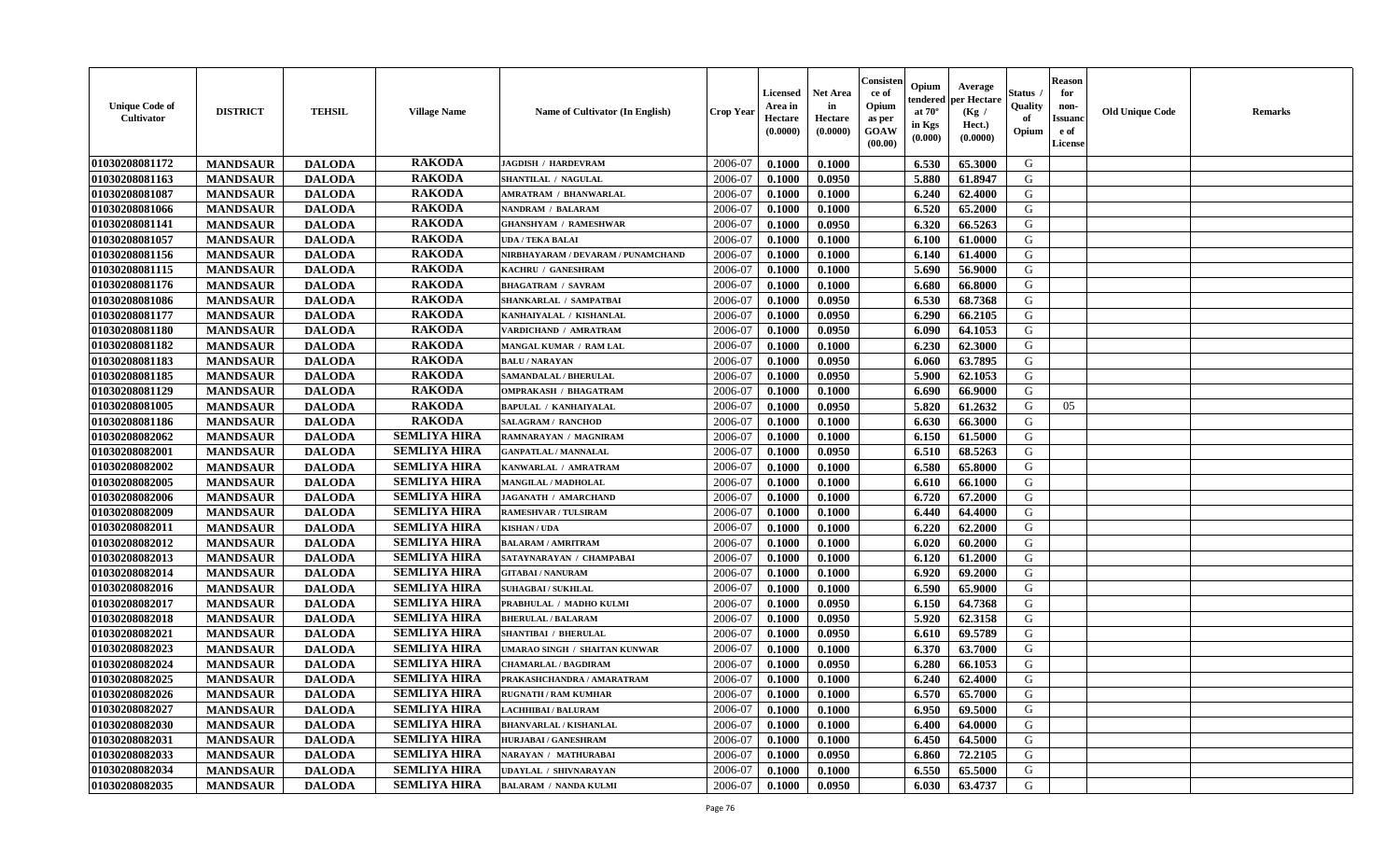| <b>Unique Code of</b><br><b>Cultivator</b> | <b>DISTRICT</b> | <b>TEHSIL</b> | <b>Village Name</b> | <b>Name of Cultivator (In English)</b> | <b>Crop Year</b> | <b>Licensed</b><br>Area in<br>Hectare<br>(0.0000) | <b>Net Area</b><br>in<br>Hectare<br>(0.0000) | Consisteı<br>ce of<br>Opium<br>as per<br><b>GOAW</b><br>(00.00) | Opium<br>endered<br>at $70^\circ$<br>in Kgs<br>$(\mathbf{0.000})$ | Average<br>per Hectare<br>(Kg /<br>Hect.)<br>(0.0000) | Status<br>Quality<br>of<br>Opium | Reason<br>for<br>non-<br>Issuan<br>e of<br>License | <b>Old Unique Code</b> | <b>Remarks</b>     |
|--------------------------------------------|-----------------|---------------|---------------------|----------------------------------------|------------------|---------------------------------------------------|----------------------------------------------|-----------------------------------------------------------------|-------------------------------------------------------------------|-------------------------------------------------------|----------------------------------|----------------------------------------------------|------------------------|--------------------|
| 01030208082036                             | <b>MANDSAUR</b> | <b>DALODA</b> | <b>SEMLIYA HIRA</b> | <b>DHANNA / MANNA</b>                  | 2006-07          | 0.1000                                            | 0.1000                                       |                                                                 | 6.200                                                             | 62.0000                                               | G                                |                                                    |                        |                    |
| 01030208082038                             | <b>MANDSAUR</b> | <b>DALODA</b> | <b>SEMLIYA HIRA</b> | <b>DILIP KUMAR / BHERULAL</b>          | 2006-07          | 0.1000                                            | 0.1000                                       |                                                                 | 6.980                                                             | 69.8000                                               | G                                |                                                    |                        |                    |
| 01030208082041                             | <b>MANDSAUR</b> | <b>DALODA</b> | <b>SEMLIYA HIRA</b> | MANGIBAI / AMBARAM                     | 2006-07          | 0.1000                                            | 0.1000                                       |                                                                 | 5.730                                                             | 57.3000                                               | G                                | 05                                                 |                        |                    |
| 01030208082042                             | <b>MANDSAUR</b> | <b>DALODA</b> | <b>SEMLIYA HIRA</b> | <b>BHANWARLAL / BHERULAL</b>           | 2006-07          | 0.1000                                            | 0.1000                                       |                                                                 | 6.000                                                             | 60.0000                                               | G                                |                                                    |                        |                    |
| 01030208082044                             | <b>MANDSAUR</b> | <b>DALODA</b> | <b>SEMLIYA HIRA</b> | KANHAIYALAL / AMRATRAM                 | 2006-07          | 0.1000                                            | 0.1000                                       |                                                                 | 6.010                                                             | 60.1000                                               | G                                |                                                    |                        |                    |
| 01030208082045                             | <b>MANDSAUR</b> | <b>DALODA</b> | <b>SEMLIYA HIRA</b> | NATHULAL / GANESHRAM GAYARI            | 2006-07          | 0.1000                                            | 0.1000                                       |                                                                 | 6.070                                                             | 60.7000                                               | G                                |                                                    |                        |                    |
| 01030208082046                             | <b>MANDSAUR</b> | <b>DALODA</b> | <b>SEMLIYA HIRA</b> | <b>GOPAL / GANPAT</b>                  | 2006-07          | 0.1000                                            | 0.0950                                       |                                                                 | 6.320                                                             | 66.5263                                               | G                                |                                                    |                        |                    |
| 01030208082047                             | <b>MANDSAUR</b> | <b>DALODA</b> | <b>SEMLIYA HIRA</b> | KANVARLAL / BHANVARLAL                 | 2006-07          | 0.1000                                            | 0.1000                                       |                                                                 | 6.010                                                             | 60.1000                                               | G                                |                                                    |                        |                    |
| 01030208082048                             | <b>MANDSAUR</b> | <b>DALODA</b> | <b>SEMLIYA HIRA</b> | <b>BHUVANISINGH / BHAIRUSINGH</b>      | 2006-07          | 0.1000                                            | 0.1000                                       |                                                                 | 6.440                                                             | 64.4000                                               | G                                |                                                    |                        |                    |
| 01030208082049                             | <b>MANDSAUR</b> | <b>DALODA</b> | <b>SEMLIYA HIRA</b> | <b>BAJRANGLAL / CHAMARLAL</b>          | 2006-07          | 0.1000                                            | 0.0950                                       |                                                                 | 5.830                                                             | 61.3684                                               | G                                |                                                    |                        |                    |
| 01030208082050                             | <b>MANDSAUR</b> | <b>DALODA</b> | <b>SEMLIYA HIRA</b> | MOHANLAL / KHIMA                       | 2006-07          | 0.1000                                            | 0.1000                                       |                                                                 | 6.080                                                             | 60.8000                                               | G                                |                                                    |                        |                    |
| 01030208082051                             | <b>MANDSAUR</b> | <b>DALODA</b> | <b>SEMLIYA HIRA</b> | RUKAMANBAI / MADHO                     | 2006-07          | 0.1000                                            | 0.1000                                       |                                                                 | 6.340                                                             | 63.4000                                               | G                                |                                                    |                        |                    |
| 01030208082052                             | <b>MANDSAUR</b> | <b>DALODA</b> | <b>SEMLIYA HIRA</b> | PRABHULAL / PREMCHANDRA                | 2006-07          | 0.1000                                            | 0.0950                                       |                                                                 | 5.140                                                             | 54.1053                                               | G                                | 04                                                 |                        |                    |
| 01030208082054                             | <b>MANDSAUR</b> | <b>DALODA</b> | <b>SEMLIYA HIRA</b> | RAMCHANDRA / SHANKARLAL                | 2006-07          | 0.1000                                            | 0.0950                                       |                                                                 | 6.050                                                             | 63.6842                                               | G                                |                                                    |                        |                    |
| 01030208082055                             | <b>MANDSAUR</b> | <b>DALODA</b> | <b>SEMLIYA HIRA</b> | <b>BAKSHIRAM / MADHODAS</b>            | 2006-07          | 0.1000                                            | 0.1000                                       |                                                                 | 6.000                                                             | 60.0000                                               | G                                |                                                    |                        |                    |
| 01030208082057                             | <b>MANDSAUR</b> | <b>DALODA</b> | <b>SEMLIYA HIRA</b> | SALAGRAM / DHANNA                      | 2006-07          | 0.1000                                            | 0.1050                                       |                                                                 | 6.080                                                             | 57.9048                                               | G                                |                                                    |                        |                    |
| 01030208082059                             | <b>MANDSAUR</b> | <b>DALODA</b> | <b>SEMLIYA HIRA</b> | <b>GANGARAM / NANDRAM</b>              | 2006-07          | 0.1000                                            | 0.1000                                       |                                                                 | 6.200                                                             | 62.0000                                               | G                                |                                                    |                        |                    |
| 01030208082060                             | <b>MANDSAUR</b> | <b>DALODA</b> | <b>SEMLIYA HIRA</b> | PRATAPBAI / BHANWARLAL                 | 2006-07          | 0.1000                                            | 0.1000                                       |                                                                 | 5.980                                                             | 59.8000                                               | G                                |                                                    |                        |                    |
| 01030208082064                             | <b>MANDSAUR</b> | <b>DALODA</b> | <b>SEMLIYA HIRA</b> | <b>BADRILAL / BHARATRAM</b>            | 2006-07          | 0.1000                                            | 0.1050                                       |                                                                 | 6.000                                                             | 57.1429                                               | G                                |                                                    |                        |                    |
| 01030208082065                             | <b>MANDSAUR</b> | <b>DALODA</b> | <b>SEMLIYA HIRA</b> | <b>HIRALAL / NANDIBAI</b>              | 2006-07          | 0.1000                                            | 0.1000                                       |                                                                 | 5.970                                                             | 59.7000                                               | G                                |                                                    |                        |                    |
| 01030208082066                             | <b>MANDSAUR</b> | <b>DALODA</b> | <b>SEMLIYA HIRA</b> | CHANDRABAI / HIRALAL                   | 2006-07          | 0.1000                                            | 0.1000                                       |                                                                 | 5.810                                                             | 58.1000                                               | G                                | 05                                                 |                        |                    |
| 01030208082067                             | <b>MANDSAUR</b> | <b>DALODA</b> | <b>SEMLIYA HIRA</b> | <b>CHAINRAM / GANESHRAM</b>            | 2006-07          | 0.1000                                            | 0.1000                                       |                                                                 | 6.130                                                             | 61.3000                                               | G                                |                                                    |                        |                    |
| 01030208082069                             | <b>MANDSAUR</b> | <b>DALODA</b> | <b>SEMLIYA HIRA</b> | <b>BAGDIRAM / BHAGIRATH</b>            | 2006-07          | 0.1000                                            | 0.1000                                       |                                                                 | 6.300                                                             | 63.0000                                               | G                                |                                                    |                        |                    |
| 01030208082070                             | <b>MANDSAUR</b> | <b>DALODA</b> | <b>SEMLIYA HIRA</b> | <b>GENDIBAI / RAMGIR</b>               | 2006-07          | 0.1000                                            | 0.0950                                       |                                                                 | 5.990                                                             | 63.0526                                               | G                                |                                                    |                        |                    |
| 01030208082071                             | <b>MANDSAUR</b> | <b>DALODA</b> | <b>SEMLIYA HIRA</b> | <b>BABU KHA / IBRAHIM KHA</b>          | 2006-07          | 0.1000                                            | 0.1050                                       |                                                                 | 6.320                                                             | 60.1905                                               | G                                |                                                    |                        |                    |
| 01030208082074                             | <b>MANDSAUR</b> | <b>DALODA</b> | <b>SEMLIYA HIRA</b> | RAMESHWAR / BHANWARLAL                 | 2006-07          | 0.1000                                            | 0.1000                                       |                                                                 | 5.970                                                             | 59.7000                                               | G                                |                                                    |                        |                    |
| 01030208082075                             | <b>MANDSAUR</b> | <b>DALODA</b> | <b>SEMLIYA HIRA</b> | PRAKASHCHAND / GANESHRAM               | 2006-07          | 0.1000                                            | 0.0950                                       |                                                                 | 6.620                                                             | 69.6842                                               | G                                |                                                    |                        |                    |
| 01030208082076                             | <b>MANDSAUR</b> | <b>DALODA</b> | <b>SEMLIYA HIRA</b> | <b>DHAPUBAI / PREMCHAND</b>            | 2006-07          | 0.1000                                            | 0.1000                                       |                                                                 | 5.980                                                             | 59.8000                                               | G                                |                                                    |                        |                    |
| 01030208082078                             | <b>MANDSAUR</b> | <b>DALODA</b> | <b>SEMLIYA HIRA</b> | TULSIBAI / NANDA                       | 2006-07          | 0.1000                                            | 0.0950                                       |                                                                 | 5.640                                                             | 59.3684                                               | G                                |                                                    |                        |                    |
| 01030208082080                             | <b>MANDSAUR</b> | <b>DALODA</b> | <b>SEMLIYA HIRA</b> | <b>BHERULAL / NANDA</b>                | 2006-07          | 0.1000                                            | 0.0950                                       |                                                                 | 5.700                                                             | 60.0000                                               | G                                |                                                    |                        |                    |
| 01030208082081                             | <b>MANDSAUR</b> | <b>DALODA</b> | <b>SEMLIYA HIRA</b> | <b>RAMLAL / KASHIRAM</b>               | 2006-07          | 0.1000                                            | 0.1000                                       |                                                                 | 5.970                                                             | 59.7000                                               | G                                |                                                    |                        |                    |
| 01030208082085                             | <b>MANDSAUR</b> | <b>DALODA</b> | <b>SEMLIYA HIRA</b> | <b>SURESHKUMAR / BHUVAN</b>            | 2006-07          | 0.1000                                            | 0.1000                                       |                                                                 | 5.970                                                             | 59.7000                                               | G                                |                                                    |                        |                    |
| 01030208082087                             | <b>MANDSAUR</b> | <b>DALODA</b> | <b>SEMLIYA HIRA</b> | <b>DEVRAM / KESHURAM</b>               | 2006-07          | 0.1000                                            | 0.0950                                       |                                                                 | 5.090                                                             | 53.5789                                               | G                                | 04                                                 |                        |                    |
| 01030208082089                             | <b>MANDSAUR</b> | <b>DALODA</b> | <b>SEMLIYA HIRA</b> | <b>BHUWANIBAI / UDA</b>                | 2006-07          | 0.1000                                            | 0.1000                                       |                                                                 | 6.790                                                             | 67.9000                                               | G                                |                                                    |                        |                    |
| 01030208082091                             | <b>MANDSAUR</b> | <b>DALODA</b> | <b>SEMLIYA HIRA</b> | MANGILAL / NANDARAM                    | 2006-07          | 0.1000                                            | 0.1000                                       |                                                                 | 7.350                                                             | 73.5000                                               | G                                |                                                    |                        |                    |
| 01030208082092                             | <b>MANDSAUR</b> | <b>DALODA</b> | <b>SEMLIYA HIRA</b> | <b>RATANBAI/NAGU</b>                   | 2006-07          | 0.1000                                            | 0.1000                                       |                                                                 |                                                                   | $6.110 \quad 61.1000$                                 | G                                |                                                    |                        |                    |
| 01030208082093                             | <b>MANDSAUR</b> | <b>DALODA</b> | <b>SEMLIYA HIRA</b> | NATHULAL / GANESHRAM PATIDAR           | 2006-07          | 0.1000                                            | 0.1000                                       |                                                                 | 6.290                                                             | 62.9000                                               | G                                |                                                    |                        |                    |
| 01030208082095                             | <b>MANDSAUR</b> | <b>DALODA</b> | <b>SEMLIYA HIRA</b> | SHIVNARAYAN / SUKHLAL                  | 2006-07          | 0.1000                                            | 0.0950                                       |                                                                 | 5.830                                                             | 61.3684                                               | G                                |                                                    |                        |                    |
| 01030208082096                             | <b>MANDSAUR</b> | <b>DALODA</b> | <b>SEMLIYA HIRA</b> | KANHAIYALAL / DHANNA                   | 2006-07          | 0.1000                                            | 0.0950                                       |                                                                 | 5.710                                                             | 60.1053                                               | G                                |                                                    |                        | <b>NAME CHANGE</b> |
| 01030208082100                             | <b>MANDSAUR</b> | <b>DALODA</b> | <b>SEMLIYA HIRA</b> | RAMLAL / DEVA KUMAWAT                  | 2006-07          | 0.1000                                            | 0.1000                                       |                                                                 | 6.440                                                             | 64.4000                                               | G                                |                                                    |                        |                    |
| 01030208082103                             | <b>MANDSAUR</b> | <b>DALODA</b> | <b>SEMLIYA HIRA</b> | KISHANLAL / NATHULAL                   | 2006-07          | 0.1000                                            | 0.1050                                       |                                                                 | 6.490                                                             | 61.8095                                               | G                                |                                                    |                        |                    |
| 01030208082105                             | <b>MANDSAUR</b> | <b>DALODA</b> | <b>SEMLIYA HIRA</b> | <b>DEVRAM / BHUVANILAL</b>             | 2006-07          | 0.1000                                            | 0.1000                                       |                                                                 | 6.160                                                             | 61.6000                                               | G                                |                                                    |                        |                    |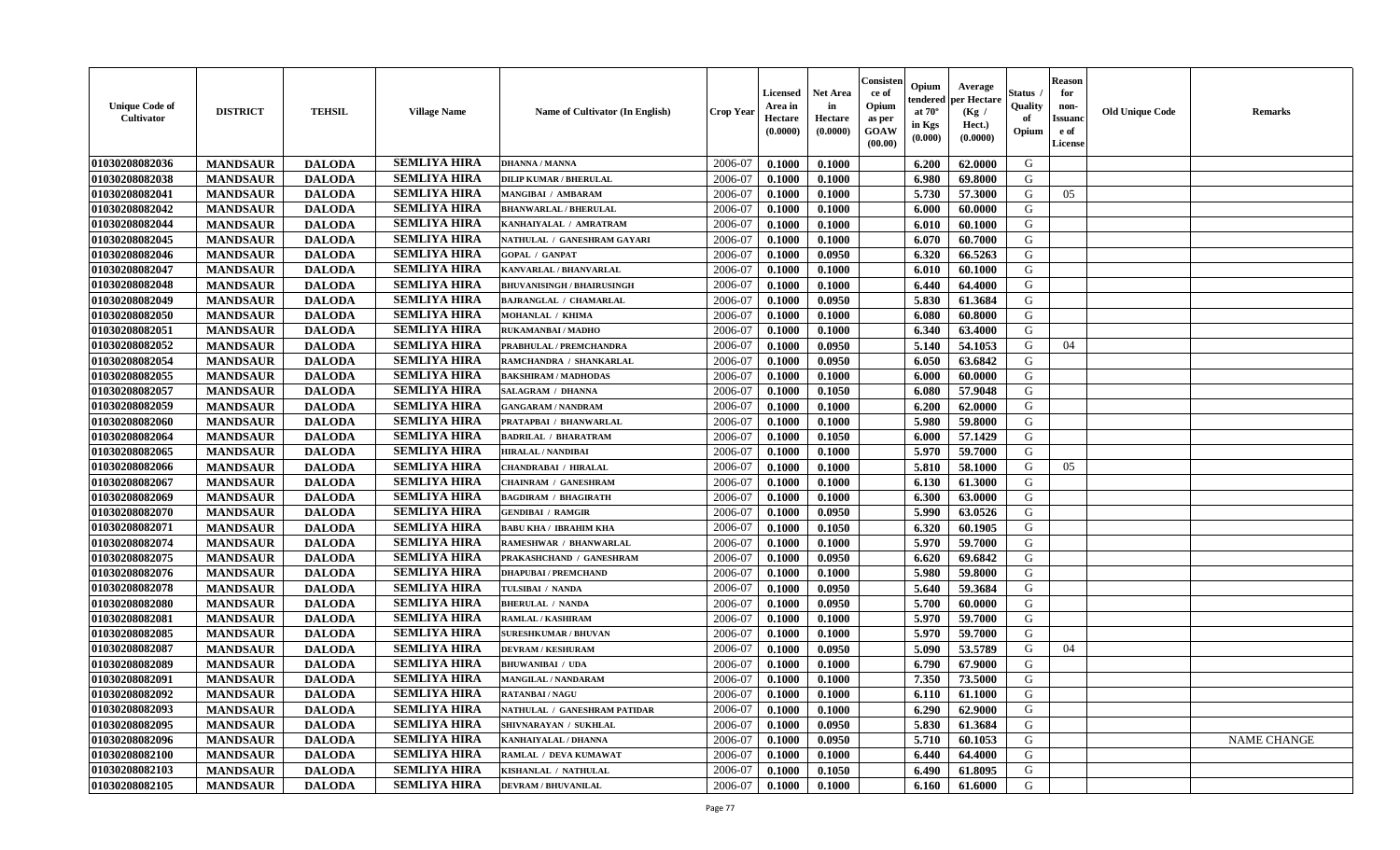| <b>Unique Code of</b><br>Cultivator | <b>DISTRICT</b> | <b>TEHSIL</b> | <b>Village Name</b> | Name of Cultivator (In English) | <b>Crop Year</b> | <b>Licensed</b><br>Area in<br>Hectare<br>(0.0000) | <b>Net Area</b><br>in<br>Hectare<br>(0.0000) | Consister<br>ce of<br>Opium<br>as per<br>GOAW<br>(00.00) | Opium<br>endered<br>at 70°<br>in Kgs<br>(0.000) | Average<br>er Hectare<br>(Kg /<br>Hect.)<br>(0.0000) | Status<br>Quality<br>of<br>Opium | <b>Reason</b><br>for<br>non-<br><b>Issuand</b><br>e of<br>License | <b>Old Unique Code</b> | <b>Remarks</b>     |
|-------------------------------------|-----------------|---------------|---------------------|---------------------------------|------------------|---------------------------------------------------|----------------------------------------------|----------------------------------------------------------|-------------------------------------------------|------------------------------------------------------|----------------------------------|-------------------------------------------------------------------|------------------------|--------------------|
| 01030208082108                      | <b>MANDSAUR</b> | <b>DALODA</b> | <b>SEMLIYA HIRA</b> | <b>RAMSINGH / BAHADURSINGH</b>  | 2006-07          | 0.1000                                            | 0.1050                                       |                                                          | 6.500                                           | 61.9048                                              | G                                |                                                                   |                        | <b>NAME CHANGE</b> |
| 01030208082109                      | <b>MANDSAUR</b> | <b>DALODA</b> | <b>SEMLIYA HIRA</b> | CHAMARLAL / KALU                | 2006-07          | 0.1000                                            | 0.0950                                       |                                                          | 5.750                                           | 60.5263                                              | G                                |                                                                   |                        |                    |
| 01030208082114                      | <b>MANDSAUR</b> | <b>DALODA</b> | <b>SEMLIYA HIRA</b> | <b>DILIP KUMAR / NANDRAM</b>    | 2006-07          | 0.1000                                            | 0.0950                                       |                                                          | 6.350                                           | 66.8421                                              | G                                |                                                                   |                        |                    |
| 01030208082115                      | <b>MANDSAUR</b> | <b>DALODA</b> | <b>SEMLIYA HIRA</b> | <b>BADRILAL / CHAMPABAI</b>     | 2006-07          | 0.1000                                            | 0.1050                                       |                                                          | 6.300                                           | 60.0000                                              | G                                |                                                                   |                        |                    |
| 01030208082120                      | <b>MANDSAUR</b> | <b>DALODA</b> | <b>SEMLIYA HIRA</b> | KAMRUDIN / VALIKHAN             | 2006-07          | 0.1000                                            | 0.1000                                       |                                                          | 6.090                                           | 60.9000                                              | G                                |                                                                   |                        |                    |
| 01030208082121                      | <b>MANDSAUR</b> | <b>DALODA</b> | <b>SEMLIYA HIRA</b> | MOHANLAL / NATHULAL             | 2006-07          | 0.1000                                            | 0.1000                                       |                                                          | 6.650                                           | 66.5000                                              | G                                |                                                                   |                        |                    |
| 01030208082122                      | <b>MANDSAUR</b> | <b>DALODA</b> | <b>SEMLIYA HIRA</b> | <b>BHAGATRAM / GANESHRAM</b>    | 2006-07          | 0.1000                                            | 0.1000                                       |                                                          | 6.690                                           | 66.9000                                              | G                                |                                                                   |                        |                    |
| 01030208082125                      | <b>MANDSAUR</b> | <b>DALODA</b> | <b>SEMLIYA HIRA</b> | MANGILAL / BHANWARLAL           | 2006-07          | 0.1000                                            | 0.0950                                       |                                                          | 5.900                                           | 62.1053                                              | G                                |                                                                   |                        |                    |
| 01030208082126                      | <b>MANDSAUR</b> | <b>DALODA</b> | <b>SEMLIYA HIRA</b> | <b>BHAIRUDAS / BALARAMDAS</b>   | 2006-07          | 0.1000                                            | 0.1000                                       |                                                          | 5.780                                           | 57.8000                                              | G                                |                                                                   |                        |                    |
| 01030208082127                      | <b>MANDSAUR</b> | <b>DALODA</b> | <b>SEMLIYA HIRA</b> | CHUNILAL / DHANA                | 2006-07          | 0.1000                                            | 0.1000                                       |                                                          | 6.940                                           | 69.4000                                              | G                                |                                                                   |                        |                    |
| 01030208082132                      | <b>MANDSAUR</b> | <b>DALODA</b> | <b>SEMLIYA HIRA</b> | MANGILAL / CHAMPALAL            | 2006-07          | 0.1000                                            | 0.0950                                       |                                                          | 5.940                                           | 62.5263                                              | G                                |                                                                   |                        |                    |
| 01030208082135                      | <b>MANDSAUR</b> | <b>DALODA</b> | <b>SEMLIYA HIRA</b> | RUPANATH / BAGDIRAMNATH         | 2006-07          | 0.1000                                            | 0.0900                                       |                                                          | 5.350                                           | 59.4444                                              | G                                |                                                                   |                        |                    |
| 01030208082136                      | <b>MANDSAUR</b> | <b>DALODA</b> | <b>SEMLIYA HIRA</b> | <b>BHERU / BHUWAN</b>           | 2006-07          | 0.1000                                            | 0.1000                                       |                                                          | 5.410                                           | 54.1000                                              | G                                | 04                                                                |                        |                    |
| 01030208082139                      | <b>MANDSAUR</b> | <b>DALODA</b> | <b>SEMLIYA HIRA</b> | <b>BHUVANIRAM / NARAYAN</b>     | 2006-07          | 0.1000                                            | 0.1000                                       |                                                          | 6.370                                           | 63.7000                                              | G                                |                                                                   |                        | <b>NAME CHANGE</b> |
| 01030208082177                      | <b>MANDSAUR</b> | <b>DALODA</b> | <b>SEMLIYA HIRA</b> | RAJENDRAKUMAR / BHERULAL        | 2006-07          | 0.1000                                            | 0.0950                                       |                                                          | 6.370                                           | 67.0526                                              | G                                |                                                                   |                        |                    |
| 01030208082141                      | <b>MANDSAUR</b> | <b>DALODA</b> | <b>SEMLIYA HIRA</b> | PRAKASHCHANDRA / SHIVNARAYAN    | 2006-07          | 0.1000                                            | 0.1000                                       |                                                          | 6.190                                           | 61.9000                                              | G                                |                                                                   |                        |                    |
| 01030208082142                      | <b>MANDSAUR</b> | <b>DALODA</b> | <b>SEMLIYA HIRA</b> | RAMESHVAR / BALARAM             | 2006-07          | 0.1000                                            | 0.1000                                       |                                                          | 6.550                                           | 65.5000                                              | G                                |                                                                   |                        |                    |
| 01030208082144                      | <b>MANDSAUR</b> | <b>DALODA</b> | <b>SEMLIYA HIRA</b> | RAMCHANDRA / NANURAM            | 2006-07          | 0.1000                                            | 0.0950                                       |                                                          | 6.370                                           | 67.0526                                              | G                                |                                                                   |                        |                    |
| 01030208082146                      | <b>MANDSAUR</b> | <b>DALODA</b> | <b>SEMLIYA HIRA</b> | <b>HIRANATH / RUPANATH</b>      | 2006-07          | 0.1000                                            | 0.0950                                       |                                                          | 5.940                                           | 62.5263                                              | G                                |                                                                   |                        |                    |
| 01030208082147                      | <b>MANDSAUR</b> | <b>DALODA</b> | <b>SEMLIYA HIRA</b> | <b>PUSHKAR / BALARAM</b>        | 2006-07          | 0.1000                                            | 0.1000                                       |                                                          | 5.700                                           | 57.0000                                              | G                                |                                                                   |                        |                    |
| 01030208082148                      | <b>MANDSAUR</b> | <b>DALODA</b> | <b>SEMLIYA HIRA</b> | KANHAIYALAL / GANPATLAL         | 2006-07          | 0.1000                                            | 0.0950                                       |                                                          | 6.310                                           | 66.4211                                              | G                                |                                                                   |                        |                    |
| 01030208082152                      | <b>MANDSAUR</b> | <b>DALODA</b> | <b>SEMLIYA HIRA</b> | JAGDISH / NATHULAL              | 2006-07          | 0.1000                                            | 0.1000                                       |                                                          | 6.000                                           | 60.0000                                              | G                                |                                                                   |                        |                    |
| 01030208082153                      | <b>MANDSAUR</b> | <b>DALODA</b> | <b>SEMLIYA HIRA</b> | RADHESHYAM / PRABHULAL          | 2006-07          | 0.1000                                            | 0.0950                                       |                                                          | 6.380                                           | 67.1579                                              | G                                |                                                                   |                        |                    |
| 01030208082154                      | <b>MANDSAUR</b> | <b>DALODA</b> | <b>SEMLIYA HIRA</b> | <b>RESHAMBAI / DEVILAL</b>      | 2006-07          | 0.1000                                            | 0.0950                                       |                                                          | 6.230                                           | 65.5789                                              | G                                |                                                                   |                        |                    |
| 01030208082155                      | <b>MANDSAUR</b> | <b>DALODA</b> | <b>SEMLIYA HIRA</b> | SHANTIBAI / AVANTILAL           | 2006-07          | 0.1000                                            | 0.1000                                       |                                                          | 6.250                                           | 62.5000                                              | G                                |                                                                   |                        |                    |
| 01030208082156                      | <b>MANDSAUR</b> | <b>DALODA</b> | <b>SEMLIYA HIRA</b> | RADHESHYAM / PUNAMCHAND         | 2006-07          | 0.1000                                            | 0.0950                                       |                                                          | 5.730                                           | 60.3158                                              | G                                |                                                                   |                        |                    |
| 01030208082157                      | <b>MANDSAUR</b> | <b>DALODA</b> | <b>SEMLIYA HIRA</b> | PRAKASHCHAND / PRABHULAL        | 2006-07          | 0.1000                                            | 0.1000                                       |                                                          | 6.410                                           | 64.1000                                              | G                                |                                                                   |                        |                    |
| 01030208082158                      | <b>MANDSAUR</b> | <b>DALODA</b> | <b>SEMLIYA HIRA</b> | MANGILAL / PRABHULAL            | 2006-07          | 0.1000                                            | 0.0950                                       |                                                          | 5.940                                           | 62.5263                                              | G                                |                                                                   |                        |                    |
| 01030208082159                      | <b>MANDSAUR</b> | <b>DALODA</b> | <b>SEMLIYA HIRA</b> | SATYANRAYAN / SHIVNARAYAN       | 2006-07          | 0.1000                                            | 0.1000                                       |                                                          | 6.250                                           | 62.5000                                              | G                                |                                                                   |                        |                    |
| 01030208082162                      | <b>MANDSAUR</b> | <b>DALODA</b> | <b>SEMLIYA HIRA</b> | <b>BHERULAL / KANWARLAI</b>     | 2006-07          | 0.1000                                            | 0.1000                                       |                                                          | 6.060                                           | 60.6000                                              | G                                |                                                                   |                        |                    |
| 01030208082165                      | <b>MANDSAUR</b> | <b>DALODA</b> | <b>SEMLIYA HIRA</b> | <b>NAGGIBAI/BALMUKUND</b>       | 2006-07          | 0.1000                                            | 0.0950                                       |                                                          | 5.690                                           | 59.8947                                              | G                                |                                                                   |                        |                    |
| 01030208082166                      | <b>MANDSAUR</b> | <b>DALODA</b> | <b>SEMLIYA HIRA</b> | <b>PREMCHAND / BHERULAL</b>     | 2006-07          | 0.1000                                            | 0.1000                                       |                                                          | 6.090                                           | 60.9000                                              | G                                |                                                                   |                        |                    |
| 01030208082167                      | <b>MANDSAUR</b> | <b>DALODA</b> | <b>SEMLIYA HIRA</b> | PANNALAL / DULICHAND            | 2006-07          | 0.1000                                            | 0.0950                                       |                                                          | 5.520                                           | 58.1053                                              | G                                |                                                                   |                        |                    |
| 01030208082169                      | <b>MANDSAUR</b> | <b>DALODA</b> | <b>SEMLIYA HIRA</b> | <b>DEVILAL / BHAGATRAM</b>      | 2006-07          | 0.1000                                            | 0.0950                                       |                                                          | 6.410                                           | 67.4737                                              | G                                |                                                                   |                        |                    |
| 01030208082170                      | <b>MANDSAUR</b> | <b>DALODA</b> | <b>SEMLIYA HIRA</b> | RAMESHWAR / BHERULAL            | 2006-07          | 0.1000                                            | 0.1000                                       |                                                          | 5.820                                           | 58.2000                                              | G                                |                                                                   |                        |                    |
| 01030208082020                      | <b>MANDSAUR</b> | <b>DALODA</b> | <b>SEMLIYA HIRA</b> | KANWARLAL / GOVINDRAM           | 2006-07          | 0.1000                                            | 0.1000                                       |                                                          | 6.120                                           | 61.2000                                              | G                                |                                                                   |                        |                    |
| 01030208082058                      | <b>MANDSAUR</b> | <b>DALODA</b> | <b>SEMLIYA HIRA</b> | <b>HIRALAL / BHUWAN</b>         | 2006-07          | 0.1000                                            | 0.0900                                       |                                                          | 5.430                                           | 60.3333                                              | G                                |                                                                   |                        |                    |
| 01030208082106                      | <b>MANDSAUR</b> | <b>DALODA</b> | <b>SEMLIYA HIRA</b> | <b>BALMUKAND / MOTILAL</b>      | 2006-07          | 0.1000                                            | 0.1000                                       |                                                          | 5.740                                           | 57.4000                                              | G                                |                                                                   |                        |                    |
| 01030208082007                      | <b>MANDSAUR</b> | <b>DALODA</b> | <b>SEMLIYA HIRA</b> | NANDKISHOR / RAMKISHAN          | 2006-07          | 0.1000                                            | 0.0950                                       |                                                          | 6.030                                           | 63.4737                                              | G                                |                                                                   |                        |                    |
| 01030208082008                      | <b>MANDSAUR</b> | <b>DALODA</b> | <b>SEMLIYA HIRA</b> | <b>BALARAM / RAMRATAN</b>       | 2006-07          | 0.1000                                            | 0.1000                                       |                                                          | 6.510                                           | 65.1000                                              | ${\bf G}$                        |                                                                   |                        |                    |
| 01030208082010                      | <b>MANDSAUR</b> | <b>DALODA</b> | <b>SEMLIYA HIRA</b> | MANGILAL / SHIVNARAYAN          | 2006-07          | 0.1000                                            | 0.0950                                       |                                                          | 5.690                                           | 59.8947                                              | G                                |                                                                   |                        |                    |
| 01030208082053                      | <b>MANDSAUR</b> | <b>DALODA</b> | <b>SEMLIYA HIRA</b> | NANDRAM / BALARAM               | 2006-07          | 0.1000                                            | 0.1000                                       |                                                          | 6.700                                           | 67.0000                                              | G                                |                                                                   |                        |                    |
|                                     |                 |               |                     |                                 |                  |                                                   |                                              |                                                          |                                                 |                                                      |                                  |                                                                   |                        |                    |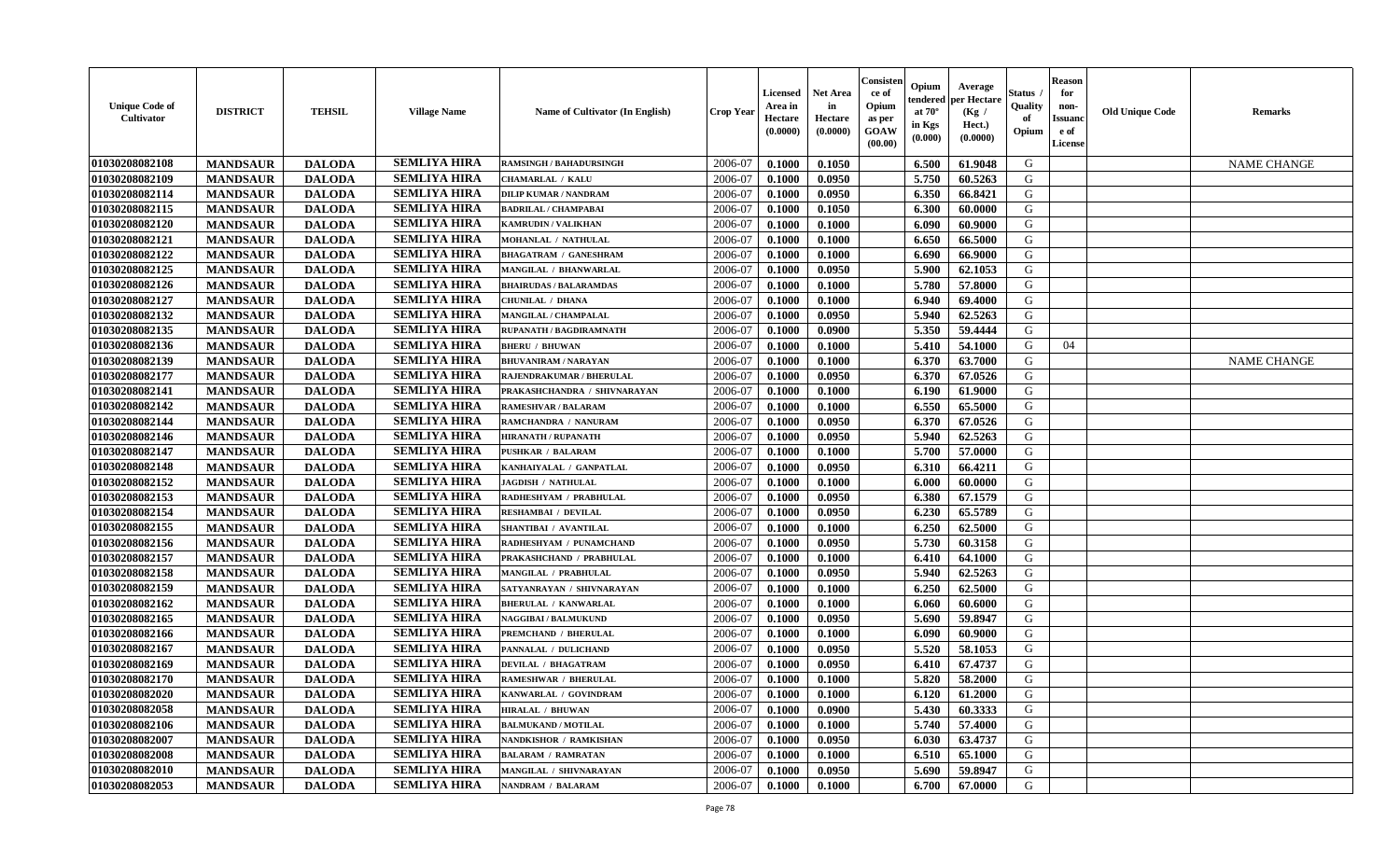| 01030208082161<br>2006-07<br>5.440<br>54.4000<br>G<br>04<br><b>MANDSAUR</b><br><b>DALODA</b><br>0.1000<br>0.1000<br><b>BHANVARLAL / BHERULAL</b><br>01030208082160<br><b>SEMLIYA HIRA</b><br>2006-07<br>G<br><b>MANDSAUR</b><br><b>DALODA</b><br>5.840<br>58.4000<br><b>BAGDIBAI / DEVILAL</b><br>0.1000<br>0.1000<br><b>SEMLIYA HIRA</b><br>01030208082084<br><b>MANDSAUR</b><br><b>DALODA</b><br>2006-07<br>0.1000<br>5.870<br>58.7000<br>LAKSHMINARAYAN / UDERAM<br>0.1000<br>G<br><b>SEMLIYA HIRA</b><br>01030208082171<br><b>MANDSAUR</b><br><b>DALODA</b><br>2006-07<br>0.0950<br>5.840<br>61.4737<br>G<br>KAMERIBAI / RUPA<br>0.1000<br>01030208082173<br><b>MANDSAUR</b><br><b>SEMLIYA HIRA</b><br><b>DALODA</b><br>2006-07<br>0.0950<br>6.120<br>64.4211<br>G<br>KANVARLAL / KALURAM<br>0.1000<br><b>SEMLIYA HIRA</b><br>01030208082174<br><b>MANDSAUR</b><br><b>DALODA</b><br>0.0950<br>5.800<br>61.0526<br>G<br>2006-07<br>0.1000<br>MADHOLAL / KALURAM JI<br><b>SEMLIYA HIRA</b><br>01030208082101<br><b>MANDSAUR</b><br><b>DALODA</b><br>5.700<br>57.0000<br>G<br>2006-07<br>0.1000<br><b>BASNTIBAI / BHERULAL</b><br>0.1000<br><b>SEMLIYA HIRA</b><br>01030208082145<br><b>MANDSAUR</b><br><b>DALODA</b><br>2006-07<br>5.000<br>52.6316<br>G<br>PREMKUNVAR / BHAGVANSINGH<br>0.1000<br>0.0950<br>04<br><b>SEMLIYA HIRA</b><br>01030208082175<br><b>MANDSAUR</b><br><b>DALODA</b><br>2006-07<br>0.1000<br>0.0950<br>63.2632<br>G<br>01070319223040<br><b>DHAPUBAI / HARIRAM KUMAR</b><br>6.010<br><b>TAJKHEDI</b><br>01030208083001<br>G<br><b>MANDSAUR</b><br><b>DALODA</b><br>2006-07<br>0.1000<br>7.260<br>72.6000<br><b>BHAGVANSINGH / MOTISINGH</b><br>0.1000<br><b>TAJKHEDI</b><br>01030208083002<br>G<br><b>MANDSAUR</b><br><b>DALODA</b><br>2006-07<br>0.1000<br>6.590<br>65.9000<br>SHOBHARAM / DALURAM<br>0.1000<br><b>TAJKHEDI</b><br>01030208083003<br><b>MANDSAUR</b><br><b>DALODA</b><br><b>LALURAM / GOTAM</b><br>2006-07<br>0.1000<br>0.1000<br>6.480<br>64.8000<br>G<br><b>TAJKHEDI</b><br>01030208083004<br><b>MANDSAUR</b><br><b>DALODA</b><br>6.550<br><b>MANGILAL / MAGNIRAM</b><br>2006-07<br>0.1000<br>0.1050<br>62.3810<br>G<br><b>TAJKHEDI</b><br>01030208083005<br><b>MANDSAUR</b><br><b>DALODA</b><br>6.180<br>G<br><b>BALDEV / KESHURAM</b><br>2006-07<br>0.1000<br>0.1000<br>61.8000<br><b>TAJKHEDI</b><br>$\mathbf G$<br>01030208083006<br><b>MANDSAUR</b><br><b>DALODA</b><br>0.1000<br>6.110<br>2006-07<br>0.1000<br>61.1000<br><b>SURAJBAI / MULCHAND</b><br><b>TAJKHEDI</b><br>7.030<br><b>DALODA</b><br>G<br>01030208083010<br><b>MANDSAUR</b><br>2006-07<br>0.1000<br>0.1000<br>70.3000<br><b>GANESHRAM / DALURAM</b> | <b>Reason</b><br>for<br>non-<br><b>Old Unique Code</b><br>Remarks<br><b>Issuand</b><br>e of<br>License | Status<br>Quality<br>of<br>Opium | Average<br>per Hectare<br>(Kg /<br>Hect.)<br>(0.0000) | Opium<br>endered<br>at $70^\circ$<br>in Kgs<br>(0.000) | Consisteı<br>ce of<br>Opium<br>as per<br>GOAW<br>(00.00) | Net Area<br>in<br>Hectare<br>(0.0000) | Licensed<br>Area in<br>Hectare<br>(0.0000) | <b>Crop Year</b> | <b>Name of Cultivator (In English)</b> | <b>Village Name</b> | <b>TEHSIL</b> | <b>DISTRICT</b> | <b>Unique Code of</b><br><b>Cultivator</b> |
|------------------------------------------------------------------------------------------------------------------------------------------------------------------------------------------------------------------------------------------------------------------------------------------------------------------------------------------------------------------------------------------------------------------------------------------------------------------------------------------------------------------------------------------------------------------------------------------------------------------------------------------------------------------------------------------------------------------------------------------------------------------------------------------------------------------------------------------------------------------------------------------------------------------------------------------------------------------------------------------------------------------------------------------------------------------------------------------------------------------------------------------------------------------------------------------------------------------------------------------------------------------------------------------------------------------------------------------------------------------------------------------------------------------------------------------------------------------------------------------------------------------------------------------------------------------------------------------------------------------------------------------------------------------------------------------------------------------------------------------------------------------------------------------------------------------------------------------------------------------------------------------------------------------------------------------------------------------------------------------------------------------------------------------------------------------------------------------------------------------------------------------------------------------------------------------------------------------------------------------------------------------------------------------------------------------------------------------------------------------------------------------------------------------------------------------------------------------------------------------------------------------------------------------------------------------------------------------------------------------------------------------------------------------------|--------------------------------------------------------------------------------------------------------|----------------------------------|-------------------------------------------------------|--------------------------------------------------------|----------------------------------------------------------|---------------------------------------|--------------------------------------------|------------------|----------------------------------------|---------------------|---------------|-----------------|--------------------------------------------|
|                                                                                                                                                                                                                                                                                                                                                                                                                                                                                                                                                                                                                                                                                                                                                                                                                                                                                                                                                                                                                                                                                                                                                                                                                                                                                                                                                                                                                                                                                                                                                                                                                                                                                                                                                                                                                                                                                                                                                                                                                                                                                                                                                                                                                                                                                                                                                                                                                                                                                                                                                                                                                                                                        |                                                                                                        |                                  |                                                       |                                                        |                                                          |                                       |                                            |                  |                                        | <b>SEMLIYA HIRA</b> |               |                 |                                            |
|                                                                                                                                                                                                                                                                                                                                                                                                                                                                                                                                                                                                                                                                                                                                                                                                                                                                                                                                                                                                                                                                                                                                                                                                                                                                                                                                                                                                                                                                                                                                                                                                                                                                                                                                                                                                                                                                                                                                                                                                                                                                                                                                                                                                                                                                                                                                                                                                                                                                                                                                                                                                                                                                        |                                                                                                        |                                  |                                                       |                                                        |                                                          |                                       |                                            |                  |                                        |                     |               |                 |                                            |
|                                                                                                                                                                                                                                                                                                                                                                                                                                                                                                                                                                                                                                                                                                                                                                                                                                                                                                                                                                                                                                                                                                                                                                                                                                                                                                                                                                                                                                                                                                                                                                                                                                                                                                                                                                                                                                                                                                                                                                                                                                                                                                                                                                                                                                                                                                                                                                                                                                                                                                                                                                                                                                                                        |                                                                                                        |                                  |                                                       |                                                        |                                                          |                                       |                                            |                  |                                        |                     |               |                 |                                            |
|                                                                                                                                                                                                                                                                                                                                                                                                                                                                                                                                                                                                                                                                                                                                                                                                                                                                                                                                                                                                                                                                                                                                                                                                                                                                                                                                                                                                                                                                                                                                                                                                                                                                                                                                                                                                                                                                                                                                                                                                                                                                                                                                                                                                                                                                                                                                                                                                                                                                                                                                                                                                                                                                        |                                                                                                        |                                  |                                                       |                                                        |                                                          |                                       |                                            |                  |                                        |                     |               |                 |                                            |
|                                                                                                                                                                                                                                                                                                                                                                                                                                                                                                                                                                                                                                                                                                                                                                                                                                                                                                                                                                                                                                                                                                                                                                                                                                                                                                                                                                                                                                                                                                                                                                                                                                                                                                                                                                                                                                                                                                                                                                                                                                                                                                                                                                                                                                                                                                                                                                                                                                                                                                                                                                                                                                                                        |                                                                                                        |                                  |                                                       |                                                        |                                                          |                                       |                                            |                  |                                        |                     |               |                 |                                            |
|                                                                                                                                                                                                                                                                                                                                                                                                                                                                                                                                                                                                                                                                                                                                                                                                                                                                                                                                                                                                                                                                                                                                                                                                                                                                                                                                                                                                                                                                                                                                                                                                                                                                                                                                                                                                                                                                                                                                                                                                                                                                                                                                                                                                                                                                                                                                                                                                                                                                                                                                                                                                                                                                        |                                                                                                        |                                  |                                                       |                                                        |                                                          |                                       |                                            |                  |                                        |                     |               |                 |                                            |
|                                                                                                                                                                                                                                                                                                                                                                                                                                                                                                                                                                                                                                                                                                                                                                                                                                                                                                                                                                                                                                                                                                                                                                                                                                                                                                                                                                                                                                                                                                                                                                                                                                                                                                                                                                                                                                                                                                                                                                                                                                                                                                                                                                                                                                                                                                                                                                                                                                                                                                                                                                                                                                                                        |                                                                                                        |                                  |                                                       |                                                        |                                                          |                                       |                                            |                  |                                        |                     |               |                 |                                            |
|                                                                                                                                                                                                                                                                                                                                                                                                                                                                                                                                                                                                                                                                                                                                                                                                                                                                                                                                                                                                                                                                                                                                                                                                                                                                                                                                                                                                                                                                                                                                                                                                                                                                                                                                                                                                                                                                                                                                                                                                                                                                                                                                                                                                                                                                                                                                                                                                                                                                                                                                                                                                                                                                        |                                                                                                        |                                  |                                                       |                                                        |                                                          |                                       |                                            |                  |                                        |                     |               |                 |                                            |
|                                                                                                                                                                                                                                                                                                                                                                                                                                                                                                                                                                                                                                                                                                                                                                                                                                                                                                                                                                                                                                                                                                                                                                                                                                                                                                                                                                                                                                                                                                                                                                                                                                                                                                                                                                                                                                                                                                                                                                                                                                                                                                                                                                                                                                                                                                                                                                                                                                                                                                                                                                                                                                                                        |                                                                                                        |                                  |                                                       |                                                        |                                                          |                                       |                                            |                  |                                        |                     |               |                 |                                            |
|                                                                                                                                                                                                                                                                                                                                                                                                                                                                                                                                                                                                                                                                                                                                                                                                                                                                                                                                                                                                                                                                                                                                                                                                                                                                                                                                                                                                                                                                                                                                                                                                                                                                                                                                                                                                                                                                                                                                                                                                                                                                                                                                                                                                                                                                                                                                                                                                                                                                                                                                                                                                                                                                        |                                                                                                        |                                  |                                                       |                                                        |                                                          |                                       |                                            |                  |                                        |                     |               |                 |                                            |
|                                                                                                                                                                                                                                                                                                                                                                                                                                                                                                                                                                                                                                                                                                                                                                                                                                                                                                                                                                                                                                                                                                                                                                                                                                                                                                                                                                                                                                                                                                                                                                                                                                                                                                                                                                                                                                                                                                                                                                                                                                                                                                                                                                                                                                                                                                                                                                                                                                                                                                                                                                                                                                                                        |                                                                                                        |                                  |                                                       |                                                        |                                                          |                                       |                                            |                  |                                        |                     |               |                 |                                            |
|                                                                                                                                                                                                                                                                                                                                                                                                                                                                                                                                                                                                                                                                                                                                                                                                                                                                                                                                                                                                                                                                                                                                                                                                                                                                                                                                                                                                                                                                                                                                                                                                                                                                                                                                                                                                                                                                                                                                                                                                                                                                                                                                                                                                                                                                                                                                                                                                                                                                                                                                                                                                                                                                        |                                                                                                        |                                  |                                                       |                                                        |                                                          |                                       |                                            |                  |                                        |                     |               |                 |                                            |
|                                                                                                                                                                                                                                                                                                                                                                                                                                                                                                                                                                                                                                                                                                                                                                                                                                                                                                                                                                                                                                                                                                                                                                                                                                                                                                                                                                                                                                                                                                                                                                                                                                                                                                                                                                                                                                                                                                                                                                                                                                                                                                                                                                                                                                                                                                                                                                                                                                                                                                                                                                                                                                                                        |                                                                                                        |                                  |                                                       |                                                        |                                                          |                                       |                                            |                  |                                        |                     |               |                 |                                            |
|                                                                                                                                                                                                                                                                                                                                                                                                                                                                                                                                                                                                                                                                                                                                                                                                                                                                                                                                                                                                                                                                                                                                                                                                                                                                                                                                                                                                                                                                                                                                                                                                                                                                                                                                                                                                                                                                                                                                                                                                                                                                                                                                                                                                                                                                                                                                                                                                                                                                                                                                                                                                                                                                        |                                                                                                        |                                  |                                                       |                                                        |                                                          |                                       |                                            |                  |                                        |                     |               |                 |                                            |
|                                                                                                                                                                                                                                                                                                                                                                                                                                                                                                                                                                                                                                                                                                                                                                                                                                                                                                                                                                                                                                                                                                                                                                                                                                                                                                                                                                                                                                                                                                                                                                                                                                                                                                                                                                                                                                                                                                                                                                                                                                                                                                                                                                                                                                                                                                                                                                                                                                                                                                                                                                                                                                                                        |                                                                                                        |                                  |                                                       |                                                        |                                                          |                                       |                                            |                  |                                        |                     |               |                 |                                            |
|                                                                                                                                                                                                                                                                                                                                                                                                                                                                                                                                                                                                                                                                                                                                                                                                                                                                                                                                                                                                                                                                                                                                                                                                                                                                                                                                                                                                                                                                                                                                                                                                                                                                                                                                                                                                                                                                                                                                                                                                                                                                                                                                                                                                                                                                                                                                                                                                                                                                                                                                                                                                                                                                        |                                                                                                        |                                  |                                                       |                                                        |                                                          |                                       |                                            |                  |                                        |                     |               |                 |                                            |
| <b>TAJKHEDI</b><br>01030208083012<br><b>DALODA</b><br>2006-07<br>G<br><b>MANDSAUR</b><br>0.1000<br>0.1000<br>6.820<br>68.2000<br>AMBARAM / GANGARAM                                                                                                                                                                                                                                                                                                                                                                                                                                                                                                                                                                                                                                                                                                                                                                                                                                                                                                                                                                                                                                                                                                                                                                                                                                                                                                                                                                                                                                                                                                                                                                                                                                                                                                                                                                                                                                                                                                                                                                                                                                                                                                                                                                                                                                                                                                                                                                                                                                                                                                                    |                                                                                                        |                                  |                                                       |                                                        |                                                          |                                       |                                            |                  |                                        |                     |               |                 |                                            |
| 01030208083013<br><b>TAJKHEDI</b><br><b>MANDSAUR</b><br><b>DALODA</b><br>2006-07<br>61.5000<br>G<br>0.1000<br>6.150<br><b>NANDRAM / BHERULAL</b><br>0.1000                                                                                                                                                                                                                                                                                                                                                                                                                                                                                                                                                                                                                                                                                                                                                                                                                                                                                                                                                                                                                                                                                                                                                                                                                                                                                                                                                                                                                                                                                                                                                                                                                                                                                                                                                                                                                                                                                                                                                                                                                                                                                                                                                                                                                                                                                                                                                                                                                                                                                                             |                                                                                                        |                                  |                                                       |                                                        |                                                          |                                       |                                            |                  |                                        |                     |               |                 |                                            |
| <b>TAJKHEDI</b><br>01030208083014<br>6.380<br><b>MANDSAUR</b><br><b>DALODA</b><br>2006-07<br>0.1000<br>0.1000<br>63.8000<br>G<br><b>GULABSINGH / NAHARSINGH</b>                                                                                                                                                                                                                                                                                                                                                                                                                                                                                                                                                                                                                                                                                                                                                                                                                                                                                                                                                                                                                                                                                                                                                                                                                                                                                                                                                                                                                                                                                                                                                                                                                                                                                                                                                                                                                                                                                                                                                                                                                                                                                                                                                                                                                                                                                                                                                                                                                                                                                                        |                                                                                                        |                                  |                                                       |                                                        |                                                          |                                       |                                            |                  |                                        |                     |               |                 |                                            |
| <b>TAJKHEDI</b><br><b>MANDSAUR</b><br>01030208083016<br><b>DALODA</b><br><b>DEVILAL / RATANLAL</b><br>2006-07<br>0.1000<br>0.1000<br>6.510<br>65.1000<br>G                                                                                                                                                                                                                                                                                                                                                                                                                                                                                                                                                                                                                                                                                                                                                                                                                                                                                                                                                                                                                                                                                                                                                                                                                                                                                                                                                                                                                                                                                                                                                                                                                                                                                                                                                                                                                                                                                                                                                                                                                                                                                                                                                                                                                                                                                                                                                                                                                                                                                                             |                                                                                                        |                                  |                                                       |                                                        |                                                          |                                       |                                            |                  |                                        |                     |               |                 |                                            |
| <b>TAJKHEDI</b><br>01030208083017<br><b>MANDSAUR</b><br><b>DALODA</b><br>2006-07<br>0.1000<br>6.150<br>61.5000<br>G<br>TEJKUNWAR / NAGU SINGH<br>0.1000                                                                                                                                                                                                                                                                                                                                                                                                                                                                                                                                                                                                                                                                                                                                                                                                                                                                                                                                                                                                                                                                                                                                                                                                                                                                                                                                                                                                                                                                                                                                                                                                                                                                                                                                                                                                                                                                                                                                                                                                                                                                                                                                                                                                                                                                                                                                                                                                                                                                                                                |                                                                                                        |                                  |                                                       |                                                        |                                                          |                                       |                                            |                  |                                        |                     |               |                 |                                            |
| <b>TAJKHEDI</b><br>01030208083022<br><b>MANDSAUR</b><br><b>DALODA</b><br>2006-07<br>0.1000<br>0.1000<br>6.230<br>62.3000<br>G<br><b>BALARAM / BHUWANISHANKAR</b>                                                                                                                                                                                                                                                                                                                                                                                                                                                                                                                                                                                                                                                                                                                                                                                                                                                                                                                                                                                                                                                                                                                                                                                                                                                                                                                                                                                                                                                                                                                                                                                                                                                                                                                                                                                                                                                                                                                                                                                                                                                                                                                                                                                                                                                                                                                                                                                                                                                                                                       |                                                                                                        |                                  |                                                       |                                                        |                                                          |                                       |                                            |                  |                                        |                     |               |                 |                                            |
| <b>TAJKHEDI</b><br>01030208083025<br><b>MANDSAUR</b><br>6.570<br>G<br><b>DALODA</b><br>2006-07<br>65.7000<br>NATHULAL / RATANLAL<br>0.1000<br>0.1000                                                                                                                                                                                                                                                                                                                                                                                                                                                                                                                                                                                                                                                                                                                                                                                                                                                                                                                                                                                                                                                                                                                                                                                                                                                                                                                                                                                                                                                                                                                                                                                                                                                                                                                                                                                                                                                                                                                                                                                                                                                                                                                                                                                                                                                                                                                                                                                                                                                                                                                   |                                                                                                        |                                  |                                                       |                                                        |                                                          |                                       |                                            |                  |                                        |                     |               |                 |                                            |
| <b>TAJKHEDI</b><br>G<br>01030208083033<br>2006-07<br><b>MANDSAUR</b><br><b>DALODA</b><br>0.1000<br>0.0950<br>6.080<br>64.0000<br><b>CHAINRAM / MAGANIRAM</b>                                                                                                                                                                                                                                                                                                                                                                                                                                                                                                                                                                                                                                                                                                                                                                                                                                                                                                                                                                                                                                                                                                                                                                                                                                                                                                                                                                                                                                                                                                                                                                                                                                                                                                                                                                                                                                                                                                                                                                                                                                                                                                                                                                                                                                                                                                                                                                                                                                                                                                           |                                                                                                        |                                  |                                                       |                                                        |                                                          |                                       |                                            |                  |                                        |                     |               |                 |                                            |
| <b>TAJKHEDI</b><br>01030208083036<br><b>MANDSAUR</b><br><b>DALODA</b><br>2006-07<br>G<br>NATTHE KHAN / BHURE KHAN<br>0.1000<br>0.1000<br>6.150<br>61.5000                                                                                                                                                                                                                                                                                                                                                                                                                                                                                                                                                                                                                                                                                                                                                                                                                                                                                                                                                                                                                                                                                                                                                                                                                                                                                                                                                                                                                                                                                                                                                                                                                                                                                                                                                                                                                                                                                                                                                                                                                                                                                                                                                                                                                                                                                                                                                                                                                                                                                                              |                                                                                                        |                                  |                                                       |                                                        |                                                          |                                       |                                            |                  |                                        |                     |               |                 |                                            |
| <b>TAJKHEDI</b><br>01030208083038<br><b>MANDSAUR</b><br><b>DALODA</b><br>2006-07<br>0.1000<br>G<br>0.1000<br>6.260<br>62.6000<br><b>MOHAN / RAMA</b>                                                                                                                                                                                                                                                                                                                                                                                                                                                                                                                                                                                                                                                                                                                                                                                                                                                                                                                                                                                                                                                                                                                                                                                                                                                                                                                                                                                                                                                                                                                                                                                                                                                                                                                                                                                                                                                                                                                                                                                                                                                                                                                                                                                                                                                                                                                                                                                                                                                                                                                   |                                                                                                        |                                  |                                                       |                                                        |                                                          |                                       |                                            |                  |                                        |                     |               |                 |                                            |
| <b>TAJKHEDI</b><br>01030208083045<br><b>MANDSAUR</b><br><b>DALODA</b><br>2006-07<br>6.840<br>68.4000<br>G<br>HANS KUNWAR / DHUL SINGH<br>0.1000<br>0.1000                                                                                                                                                                                                                                                                                                                                                                                                                                                                                                                                                                                                                                                                                                                                                                                                                                                                                                                                                                                                                                                                                                                                                                                                                                                                                                                                                                                                                                                                                                                                                                                                                                                                                                                                                                                                                                                                                                                                                                                                                                                                                                                                                                                                                                                                                                                                                                                                                                                                                                              |                                                                                                        |                                  |                                                       |                                                        |                                                          |                                       |                                            |                  |                                        |                     |               |                 |                                            |
| <b>TAJKHEDI</b><br>01030208083046<br><b>MANDSAUR</b><br><b>DALODA</b><br>2006-07<br>0.0950<br>5.810<br><b>GOPAL / LALURAM</b><br>0.1000<br>61.1579<br>G                                                                                                                                                                                                                                                                                                                                                                                                                                                                                                                                                                                                                                                                                                                                                                                                                                                                                                                                                                                                                                                                                                                                                                                                                                                                                                                                                                                                                                                                                                                                                                                                                                                                                                                                                                                                                                                                                                                                                                                                                                                                                                                                                                                                                                                                                                                                                                                                                                                                                                                |                                                                                                        |                                  |                                                       |                                                        |                                                          |                                       |                                            |                  |                                        |                     |               |                 |                                            |
| <b>TAJKHEDI</b><br>01030208083047<br><b>MANDSAUR</b><br><b>DALODA</b><br>2006-07<br>0.1000<br>0.1000<br>6.190<br>61.9000<br>G<br>MAHIPAL SINGH / BHAGWAN SINGH                                                                                                                                                                                                                                                                                                                                                                                                                                                                                                                                                                                                                                                                                                                                                                                                                                                                                                                                                                                                                                                                                                                                                                                                                                                                                                                                                                                                                                                                                                                                                                                                                                                                                                                                                                                                                                                                                                                                                                                                                                                                                                                                                                                                                                                                                                                                                                                                                                                                                                         |                                                                                                        |                                  |                                                       |                                                        |                                                          |                                       |                                            |                  |                                        |                     |               |                 |                                            |
| <b>TAJKHEDI</b><br>01030208083051<br><b>MANDSAUR</b><br><b>DALODA</b><br><b>BHUWANI SINGH / VIKRAM SINGH</b><br>2006-07<br>0.1000<br>0.0950<br>6.450<br>67.8947<br>G                                                                                                                                                                                                                                                                                                                                                                                                                                                                                                                                                                                                                                                                                                                                                                                                                                                                                                                                                                                                                                                                                                                                                                                                                                                                                                                                                                                                                                                                                                                                                                                                                                                                                                                                                                                                                                                                                                                                                                                                                                                                                                                                                                                                                                                                                                                                                                                                                                                                                                   |                                                                                                        |                                  |                                                       |                                                        |                                                          |                                       |                                            |                  |                                        |                     |               |                 |                                            |
| <b>TAJKHEDI</b><br>01030208083054<br><b>MANDSAUR</b><br><b>DALODA</b><br>6.990<br>69.9000<br>G<br>KANHAIYALAL / KESHURAM<br>2006-07<br>0.1000<br>0.1000                                                                                                                                                                                                                                                                                                                                                                                                                                                                                                                                                                                                                                                                                                                                                                                                                                                                                                                                                                                                                                                                                                                                                                                                                                                                                                                                                                                                                                                                                                                                                                                                                                                                                                                                                                                                                                                                                                                                                                                                                                                                                                                                                                                                                                                                                                                                                                                                                                                                                                                |                                                                                                        |                                  |                                                       |                                                        |                                                          |                                       |                                            |                  |                                        |                     |               |                 |                                            |
| <b>TAJKHEDI</b><br>01030208083055<br>G<br><b>MANDSAUR</b><br><b>DALODA</b><br>2006-07<br>5.970<br>62.8421<br><b>BHANWAR SINGH / BHERU SINGH</b><br>0.1000<br>0.0950                                                                                                                                                                                                                                                                                                                                                                                                                                                                                                                                                                                                                                                                                                                                                                                                                                                                                                                                                                                                                                                                                                                                                                                                                                                                                                                                                                                                                                                                                                                                                                                                                                                                                                                                                                                                                                                                                                                                                                                                                                                                                                                                                                                                                                                                                                                                                                                                                                                                                                    |                                                                                                        |                                  |                                                       |                                                        |                                                          |                                       |                                            |                  |                                        |                     |               |                 |                                            |
| <b>TAJKHEDI</b><br>G<br>01030208083056<br><b>MANDSAUR</b><br><b>DALODA</b><br>2006-07<br>60.9524<br>RAMPRASAD / BAGDIRAM<br>0.1000<br>0.1050<br>6.400                                                                                                                                                                                                                                                                                                                                                                                                                                                                                                                                                                                                                                                                                                                                                                                                                                                                                                                                                                                                                                                                                                                                                                                                                                                                                                                                                                                                                                                                                                                                                                                                                                                                                                                                                                                                                                                                                                                                                                                                                                                                                                                                                                                                                                                                                                                                                                                                                                                                                                                  |                                                                                                        |                                  |                                                       |                                                        |                                                          |                                       |                                            |                  |                                        |                     |               |                 |                                            |
| <b>TAJKHEDI</b><br>01030208083057<br><b>MANDSAUR</b><br><b>DALODA</b><br>2006-07<br>0.1000<br>0.1050<br>7.180<br>68.3810<br>G<br>NARENDRA SINGH / DASHRATH SINGH                                                                                                                                                                                                                                                                                                                                                                                                                                                                                                                                                                                                                                                                                                                                                                                                                                                                                                                                                                                                                                                                                                                                                                                                                                                                                                                                                                                                                                                                                                                                                                                                                                                                                                                                                                                                                                                                                                                                                                                                                                                                                                                                                                                                                                                                                                                                                                                                                                                                                                       |                                                                                                        |                                  |                                                       |                                                        |                                                          |                                       |                                            |                  |                                        |                     |               |                 |                                            |
| <b>TAJKHEDI</b><br>01030208083058<br><b>MANDSAUR</b><br><b>DALODA</b><br>2006-07<br>0.0950<br>6.170<br>64.9474<br>G<br><b>DOLATSINGH / NAHAR SINGH</b><br>0.1000                                                                                                                                                                                                                                                                                                                                                                                                                                                                                                                                                                                                                                                                                                                                                                                                                                                                                                                                                                                                                                                                                                                                                                                                                                                                                                                                                                                                                                                                                                                                                                                                                                                                                                                                                                                                                                                                                                                                                                                                                                                                                                                                                                                                                                                                                                                                                                                                                                                                                                       |                                                                                                        |                                  |                                                       |                                                        |                                                          |                                       |                                            |                  |                                        |                     |               |                 |                                            |
| <b>TAJKHEDI</b><br>01030208083059<br><b>MANDSAUR</b><br><b>DALODA</b><br>2006-07<br>0.1000<br>6.550<br>65.5000<br>G<br>KISHAN KUNWAR / KISHOR SINGH<br>0.1000                                                                                                                                                                                                                                                                                                                                                                                                                                                                                                                                                                                                                                                                                                                                                                                                                                                                                                                                                                                                                                                                                                                                                                                                                                                                                                                                                                                                                                                                                                                                                                                                                                                                                                                                                                                                                                                                                                                                                                                                                                                                                                                                                                                                                                                                                                                                                                                                                                                                                                          |                                                                                                        |                                  |                                                       |                                                        |                                                          |                                       |                                            |                  |                                        |                     |               |                 |                                            |
| <b>TAJKHEDI</b><br>01030208083060<br><b>MANDSAUR</b><br><b>DALODA</b><br>ISHWAR SINGH / SARDAR SINGH<br>2006-07<br>0.1000<br>0.0950<br>6.260<br>65.8947<br>G                                                                                                                                                                                                                                                                                                                                                                                                                                                                                                                                                                                                                                                                                                                                                                                                                                                                                                                                                                                                                                                                                                                                                                                                                                                                                                                                                                                                                                                                                                                                                                                                                                                                                                                                                                                                                                                                                                                                                                                                                                                                                                                                                                                                                                                                                                                                                                                                                                                                                                           |                                                                                                        |                                  |                                                       |                                                        |                                                          |                                       |                                            |                  |                                        |                     |               |                 |                                            |
| <b>TAJKHEDI</b><br><b>MANDSAUR</b><br><b>DALODA</b><br>01030208083061<br>PUNAMCHAND / GANGARAM<br>2006-07<br>0.1000<br>0.1000<br>6.580<br>65.8000<br>G                                                                                                                                                                                                                                                                                                                                                                                                                                                                                                                                                                                                                                                                                                                                                                                                                                                                                                                                                                                                                                                                                                                                                                                                                                                                                                                                                                                                                                                                                                                                                                                                                                                                                                                                                                                                                                                                                                                                                                                                                                                                                                                                                                                                                                                                                                                                                                                                                                                                                                                 |                                                                                                        |                                  |                                                       |                                                        |                                                          |                                       |                                            |                  |                                        |                     |               |                 |                                            |
| <b>TAJKHEDI</b><br>01030208083064<br><b>MANDSAUR</b><br><b>DALODA</b><br>6.380<br>G<br>KAILASHLAL / RATANLAL<br>2006-07<br>0.1000<br>0.0950<br>67.1579                                                                                                                                                                                                                                                                                                                                                                                                                                                                                                                                                                                                                                                                                                                                                                                                                                                                                                                                                                                                                                                                                                                                                                                                                                                                                                                                                                                                                                                                                                                                                                                                                                                                                                                                                                                                                                                                                                                                                                                                                                                                                                                                                                                                                                                                                                                                                                                                                                                                                                                 |                                                                                                        |                                  |                                                       |                                                        |                                                          |                                       |                                            |                  |                                        |                     |               |                 |                                            |
| <b>TAJKHEDI</b><br>${\bf G}$<br>01030208083068<br><b>MANDSAUR</b><br><b>DALODA</b><br>2006-07<br>0.1000<br>0.1000<br>6.090<br>60.9000<br>JITENDRA SINGH / RAGHUVIR SINGH                                                                                                                                                                                                                                                                                                                                                                                                                                                                                                                                                                                                                                                                                                                                                                                                                                                                                                                                                                                                                                                                                                                                                                                                                                                                                                                                                                                                                                                                                                                                                                                                                                                                                                                                                                                                                                                                                                                                                                                                                                                                                                                                                                                                                                                                                                                                                                                                                                                                                               |                                                                                                        |                                  |                                                       |                                                        |                                                          |                                       |                                            |                  |                                        |                     |               |                 |                                            |
| <b>TAJKHEDI</b><br>G<br>01030208083072<br><b>DALODA</b><br>2006-07<br>6.390<br>63.9000<br><b>MANDSAUR</b><br><b>BHARAT KUNWAR / DEVI SINGH</b><br>0.1000<br>0.1000                                                                                                                                                                                                                                                                                                                                                                                                                                                                                                                                                                                                                                                                                                                                                                                                                                                                                                                                                                                                                                                                                                                                                                                                                                                                                                                                                                                                                                                                                                                                                                                                                                                                                                                                                                                                                                                                                                                                                                                                                                                                                                                                                                                                                                                                                                                                                                                                                                                                                                     |                                                                                                        |                                  |                                                       |                                                        |                                                          |                                       |                                            |                  |                                        |                     |               |                 |                                            |
| <b>TAJKHEDI</b><br>01030208083075<br>2006-07<br>5.850<br>61.5789<br>G<br><b>MANDSAUR</b><br><b>DALODA</b><br>0.1000<br>0.0950<br>RAJENDRA SINGH / SAWRUP SINGH                                                                                                                                                                                                                                                                                                                                                                                                                                                                                                                                                                                                                                                                                                                                                                                                                                                                                                                                                                                                                                                                                                                                                                                                                                                                                                                                                                                                                                                                                                                                                                                                                                                                                                                                                                                                                                                                                                                                                                                                                                                                                                                                                                                                                                                                                                                                                                                                                                                                                                         |                                                                                                        |                                  |                                                       |                                                        |                                                          |                                       |                                            |                  |                                        |                     |               |                 |                                            |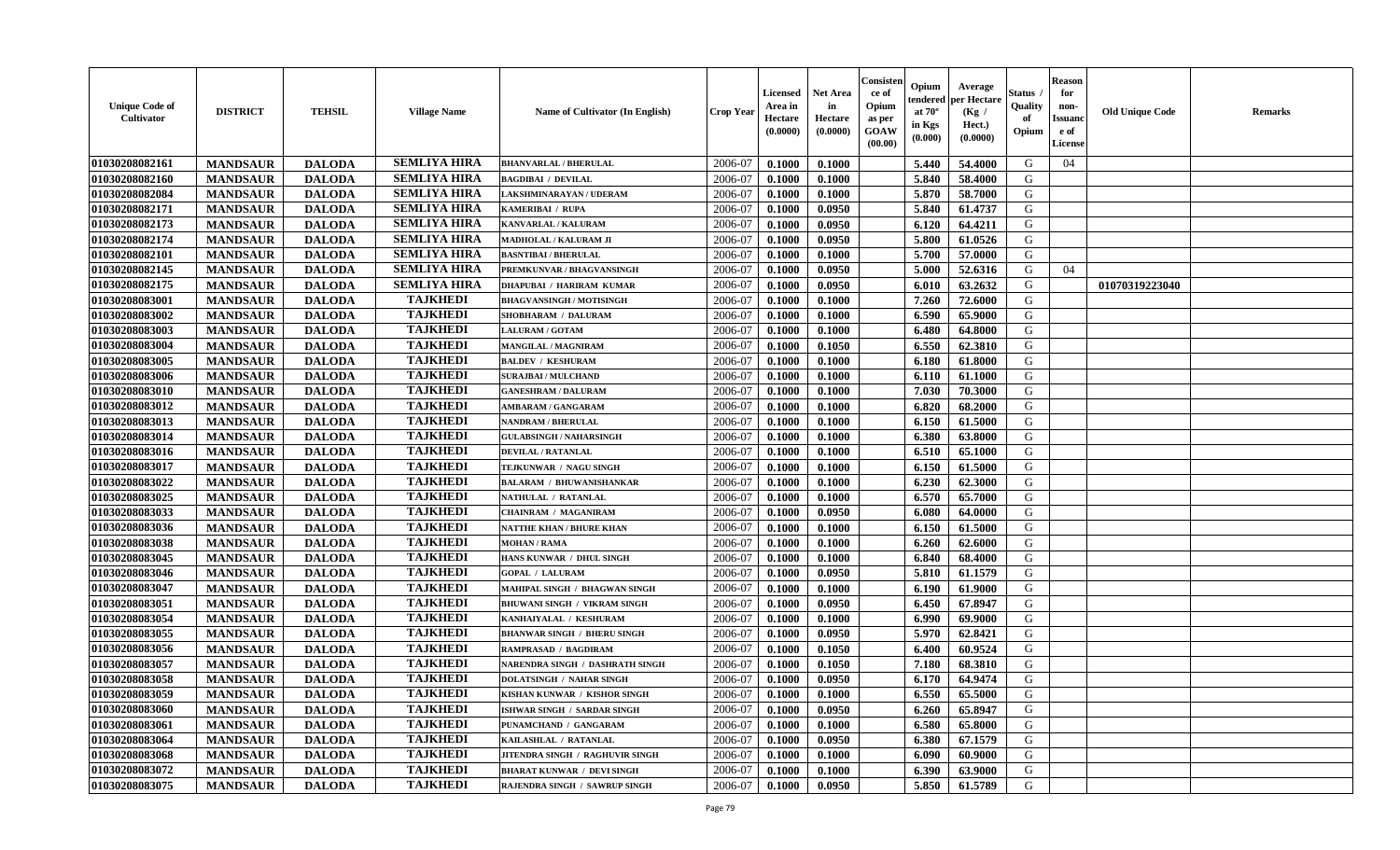| <b>Unique Code of</b><br>Cultivator | <b>DISTRICT</b> | <b>TEHSIL</b>   | <b>Village Name</b> | <b>Name of Cultivator (In English)</b> | <b>Crop Year</b> | <b>Licensed</b><br>Area in<br>Hectare<br>(0.0000) | <b>Net Area</b><br>in<br>Hectare<br>(0.0000) | Consister<br>ce of<br>Opium<br>as per<br><b>GOAW</b><br>(00.00) | Opium<br>endered<br>at $70^{\circ}$<br>in Kgs<br>$(\mathbf{0.000})$ | Average<br>per Hectare<br>(Kg /<br>Hect.)<br>(0.0000) | Status<br>Quality<br>of<br>Opium | <b>Reason</b><br>for<br>non-<br><b>Issuanc</b><br>e of<br>License | <b>Old Unique Code</b> | <b>Remarks</b>     |
|-------------------------------------|-----------------|-----------------|---------------------|----------------------------------------|------------------|---------------------------------------------------|----------------------------------------------|-----------------------------------------------------------------|---------------------------------------------------------------------|-------------------------------------------------------|----------------------------------|-------------------------------------------------------------------|------------------------|--------------------|
| 01030208083076                      | <b>MANDSAUR</b> | <b>DALODA</b>   | <b>TAJKHEDI</b>     | PREMCHAND / MANGILAL                   | 2006-07          | 0.1000                                            | 0.1050                                       |                                                                 | 6.420                                                               | 61.1429                                               | G                                |                                                                   |                        |                    |
| 01030208083050                      | <b>MANDSAUR</b> | <b>DALODA</b>   | <b>TAJKHEDI</b>     | MODIRAM / GANGARAM                     | 2006-07          | 0.1000                                            | 0.1000                                       |                                                                 | 6.340                                                               | 63.4000                                               | G                                |                                                                   |                        |                    |
| 01030208083018                      | <b>MANDSAUR</b> | <b>DALODA</b>   | <b>TAJKHEDI</b>     | <b>SUKHRAM / BHUWAN</b>                | 2006-07          | 0.1000                                            | 0.1050                                       |                                                                 | 6.090                                                               | 58.0000                                               | G                                |                                                                   |                        |                    |
| 01030208083007                      | <b>MANDSAUR</b> | <b>DALODA</b>   | <b>TAJKHEDI</b>     | <b>BALWANT SINGH / MADAN SINGH</b>     | 2006-07          | 0.1000                                            | 0.1000                                       |                                                                 | 6.810                                                               | 68.1000                                               | G                                |                                                                   |                        |                    |
| 01030208083042                      | <b>MANDSAUR</b> | <b>DALODA</b>   | <b>TAJKHEDI</b>     | <b>BHANWARLAL / PAYARCHAND</b>         | 2006-07          | 0.1000                                            | 0.1000                                       |                                                                 | 5.890                                                               | 58.9000                                               | G                                |                                                                   |                        |                    |
| 01030208083041                      | <b>MANDSAUR</b> | <b>DALODA</b>   | <b>TAJKHEDI</b>     | <b>DEVARAM / BHULLIBAI</b>             | 2006-07          | 0.1000                                            | 0.0950                                       |                                                                 | 6.090                                                               | 64.1053                                               | G                                |                                                                   |                        |                    |
| 01030208083077                      | <b>MANDSAUR</b> | <b>DALODA</b>   | <b>TAJKHEDI</b>     | <b>BHANWAR SINGH / SARDAR SINGH</b>    | 2006-07          | 0.1000                                            | 0.1050                                       |                                                                 | 6.510                                                               | 62.0000                                               | G                                |                                                                   |                        |                    |
| 01030207034014                      | <b>MANDSAUR</b> | <b>MANDSAUR</b> | <b>AZIZKHEDI</b>    | <b>RAJARAM / DEVRAM</b>                | 2006-07          | 0.1000                                            | 0.0950                                       |                                                                 | 6.050                                                               | 63.6842                                               | G                                |                                                                   |                        |                    |
| 01030207034003                      | <b>MANDSAUR</b> | <b>MANDSAUR</b> | <b>AZIZKHEDI</b>    | RAJARAM / BHUVANIRAM                   | 2006-07          | 0.1000                                            | 0.1000                                       |                                                                 | 6.220                                                               | 62.2000                                               | G                                |                                                                   |                        |                    |
| 01030207034004                      | <b>MANDSAUR</b> | <b>MANDSAUR</b> | <b>AZIZKHEDI</b>    | <b>GIRADHARI / BABARU</b>              | 2006-07          | 0.1000                                            | 0.1000                                       |                                                                 | 5.570                                                               | 55.7000                                               | G                                | 04                                                                |                        |                    |
| 01030207034005                      | <b>MANDSAUR</b> | <b>MANDSAUR</b> | <b>AZIZKHEDI</b>    | UDAYRAM / MAGANIRAM                    | 2006-07          | 0.1000                                            | 0.0950                                       |                                                                 | 6.040                                                               | 63.5789                                               | G                                |                                                                   |                        |                    |
| 01030207034007                      | <b>MANDSAUR</b> | <b>MANDSAUR</b> | <b>AZIZKHEDI</b>    | RAMLAL / MAGANIRAM                     | 2006-07          | 0.1000                                            | 0.0950                                       |                                                                 | 5.770                                                               | 60.7368                                               | G                                |                                                                   |                        |                    |
| 01030207034002                      | <b>MANDSAUR</b> | <b>MANDSAUR</b> | <b>AZIZKHEDI</b>    | <b>MUNNIBAI/NANALAL</b>                | 2006-07          | 0.1000                                            | 0.1000                                       |                                                                 | 6.020                                                               | 60.2000                                               | G                                |                                                                   |                        |                    |
| 01030207034018                      | <b>MANDSAUR</b> | <b>MANDSAUR</b> | <b>AZIZKHEDI</b>    | AMARIKASINGH / KARANASINGH             | 2006-07          | 0.1000                                            | 0.0950                                       |                                                                 | 5.230                                                               | 55.0526                                               | G                                | 04                                                                |                        |                    |
| 01030207034020                      | <b>MANDSAUR</b> | <b>MANDSAUR</b> | <b>AZIZKHEDI</b>    | MAGANBAI / BHUWAN                      | 2006-07          | 0.1000                                            | 0.1000                                       |                                                                 | 6.120                                                               | 61.2000                                               | G                                |                                                                   |                        |                    |
| 01030207035011                      | <b>MANDSAUR</b> | <b>MANDSAUR</b> | <b>AADHARI</b>      | <b>BAGDIBAI / BHAGIRATH</b>            | 2006-07          | 0.1000                                            | 0.1000                                       |                                                                 | 6.300                                                               | 63.0000                                               | G                                |                                                                   |                        |                    |
| 01030207035013                      | <b>MANDSAUR</b> | <b>MANDSAUR</b> | <b>AADHARI</b>      | MAN SINGH / LAL SINGH                  | 2006-07          | 0.1000                                            | 0.1000                                       |                                                                 | 6.900                                                               | 69.0000                                               | G                                |                                                                   |                        |                    |
| 01030207035014                      | <b>MANDSAUR</b> | <b>MANDSAUR</b> | <b>AADHARI</b>      | KANIRAM / JUJHAR                       | 2006-07          | 0.1000                                            | 0.1000                                       |                                                                 | 6.570                                                               | 65.7000                                               | G                                |                                                                   |                        |                    |
| 01030207035018                      | <b>MANDSAUR</b> | <b>MANDSAUR</b> | <b>AADHARI</b>      | <b>BHERU SINGH / ONKAR SINGH</b>       | 2006-07          | 0.1000                                            | 0.1000                                       |                                                                 | 7.430                                                               | 74.3000                                               | G                                |                                                                   |                        |                    |
| 01030207035019                      | <b>MANDSAUR</b> | <b>MANDSAUR</b> | <b>AADHARI</b>      | <b>GOPALSINGH / ONKARSINGH</b>         | 2006-07          | 0.1000                                            | 0.0950                                       |                                                                 | 6.190                                                               | 65.1579                                               | G                                |                                                                   |                        |                    |
| 01030207035020                      | <b>MANDSAUR</b> | <b>MANDSAUR</b> | <b>AADHARI</b>      | SITARAM / CHAMPALAL                    | 2006-07          | 0.1000                                            | 0.0950                                       |                                                                 | 6.370                                                               | 67.0526                                               | G                                |                                                                   |                        | <b>NAME CHANGE</b> |
| 01030207035021                      | <b>MANDSAUR</b> | <b>MANDSAUR</b> | <b>AADHARI</b>      | <b>BHAGIBAI / DEVA</b>                 | 2006-07          | 0.1000                                            | 0.1000                                       |                                                                 | 6.270                                                               | 62.7000                                               | G                                |                                                                   |                        |                    |
| 01030207035029                      | <b>MANDSAUR</b> | <b>MANDSAUR</b> | <b>AADHARI</b>      | VARDICHAND / KESHURAM                  | 2006-07          | 0.1000                                            | 0.1000                                       |                                                                 | 6.630                                                               | 66.3000                                               | G                                |                                                                   |                        |                    |
| 01030207035038                      | <b>MANDSAUR</b> | <b>MANDSAUR</b> | <b>AADHARI</b>      | NATHU / KACHARU                        | 2006-07          | 0.1000                                            | 0.0950                                       |                                                                 | 5.790                                                               | 60.9474                                               | G                                |                                                                   |                        |                    |
| 01030207035043                      | <b>MANDSAUR</b> | <b>MANDSAUR</b> | <b>AADHARI</b>      | <b>HIRALAL / NATHU</b>                 | 2006-07          | 0.1000                                            | 0.1000                                       |                                                                 | 7.260                                                               | 72.6000                                               | G                                |                                                                   |                        |                    |
| 01030207035048                      | <b>MANDSAUR</b> | <b>MANDSAUR</b> | <b>AADHARI</b>      | <b>BHANVARLAL / KACHARU</b>            | 2006-07          | 0.1000                                            | 0.1050                                       |                                                                 | 6.330                                                               | 60.2857                                               | G                                |                                                                   |                        |                    |
| 01030207035049                      | <b>MANDSAUR</b> | <b>MANDSAUR</b> | <b>AADHARI</b>      | TULSIRAM / DHURA                       | 2006-07          | 0.1000                                            | 0.1000                                       |                                                                 | 6.500                                                               | 65.0000                                               | G                                |                                                                   |                        |                    |
| 01030207035024                      | <b>MANDSAUR</b> | <b>MANDSAUR</b> | <b>AADHARI</b>      | JUJHAR SINGH / RAY SINGH               | 2006-07          | 0.1000                                            | 0.1000                                       |                                                                 | 6.280                                                               | 62.8000                                               | G                                |                                                                   |                        |                    |
| 01030207035015                      | <b>MANDSAUR</b> | <b>MANDSAUR</b> | <b>AADHARI</b>      | HIMMATASINGH / BAHADURASINGH           | 2006-07          | 0.1000                                            | 0.1000                                       |                                                                 | 5.380                                                               | 53.8000                                               | G                                | 04                                                                |                        |                    |
| 01030207035009                      | <b>MANDSAUR</b> | <b>MANDSAUR</b> | <b>AADHARI</b>      | DATARASINGH / ARJUNASINGH              | 2006-07          | 0.1000                                            | 0.1000                                       |                                                                 | 6.090                                                               | 60.9000                                               | G                                |                                                                   |                        |                    |
| 01030207035002                      | <b>MANDSAUR</b> | <b>MANDSAUR</b> | <b>AADHARI</b>      | MOTYABAI / BHAGWAN                     | 2006-07          | 0.1000                                            | 0.1000                                       |                                                                 | 6.080                                                               | 60.8000                                               | G                                |                                                                   |                        |                    |
| 01030207035055                      | <b>MANDSAUR</b> | <b>MANDSAUR</b> | <b>AADHARI</b>      | RAJARAM / SITARAM                      | 2006-07          | 0.1000                                            | 0.1000                                       |                                                                 | 6.500                                                               | 65.0000                                               | G                                |                                                                   |                        |                    |
| 01030207084004                      | <b>MANDSAUR</b> | <b>MANDSAUR</b> | <b>BABRECHA</b>     | <b>BHERULAL / KACHRU</b>               | 2006-07          | 0.1000                                            | 0.0950                                       |                                                                 | 6.520                                                               | 68.6316                                               | G                                |                                                                   |                        |                    |
| 01030207084010                      | <b>MANDSAUR</b> | <b>MANDSAUR</b> | <b>BABRECHA</b>     | <b>JAGDISH / BALU</b>                  | 2006-07          | 0.1000                                            | 0.0950                                       |                                                                 | 6.110                                                               | 64.3158                                               | G                                |                                                                   |                        |                    |
| 01030207084011                      | <b>MANDSAUR</b> | <b>MANDSAUR</b> | <b>BABRECHA</b>     | VAJERAM / GANGARAM                     | 2006-07          | 0.1000                                            | 0.0950                                       |                                                                 | 6.060                                                               | 63.7895                                               | G                                |                                                                   |                        |                    |
| 01030207084013                      | <b>MANDSAUR</b> | MANDSAUR        | <b>BABRECHA</b>     | KAILASHACHANDRA / RATANLAL             | 2006-07          | 0.1000                                            | 0.1000                                       |                                                                 | 6.390                                                               | 63.9000                                               | G                                |                                                                   |                        |                    |
| 01030207084014                      | <b>MANDSAUR</b> | <b>MANDSAUR</b> | <b>BABRECHA</b>     | <b>GORISHANKAR / BALARAM</b>           | 2006-07          | 0.1000                                            | 0.0900                                       |                                                                 | 5.810                                                               | 64.5556                                               | G                                |                                                                   |                        |                    |
| 01030207084016                      | <b>MANDSAUR</b> | <b>MANDSAUR</b> | <b>BABRECHA</b>     | <b>BALARAM / MODA</b>                  | 2006-07          | 0.1000                                            | 0.1000                                       |                                                                 | 6.430                                                               | 64.3000                                               | G                                |                                                                   |                        |                    |
| 01030207084022                      | <b>MANDSAUR</b> | <b>MANDSAUR</b> | <b>BABRECHA</b>     | <b>BHULI BAI / JADAWCHAND</b>          | 2006-07          | 0.1000                                            | 0.1000                                       |                                                                 | 6.480                                                               | 64.8000                                               | G                                |                                                                   |                        |                    |
| 01030207084026                      | <b>MANDSAUR</b> | <b>MANDSAUR</b> | <b>BABRECHA</b>     | DARIYAVBAI / NANURAM                   | 2006-07          | 0.1000                                            | 0.1000                                       |                                                                 | 6.120                                                               | 61.2000                                               | G                                |                                                                   |                        |                    |
| 01030207084028                      | <b>MANDSAUR</b> | <b>MANDSAUR</b> | <b>BABRECHA</b>     | JAGANNATH / SALAGARAM                  | 2006-07          | 0.1000                                            | 0.1000                                       |                                                                 | 6.890                                                               | 68.9000                                               | G                                |                                                                   |                        |                    |
| 01030207084030                      | <b>MANDSAUR</b> | <b>MANDSAUR</b> | <b>BABRECHA</b>     | ISHWARLAL / RATANLAL                   | 2006-07          | 0.1000                                            | 0.1050                                       |                                                                 | 6.700                                                               | 63.8095                                               | G                                |                                                                   |                        |                    |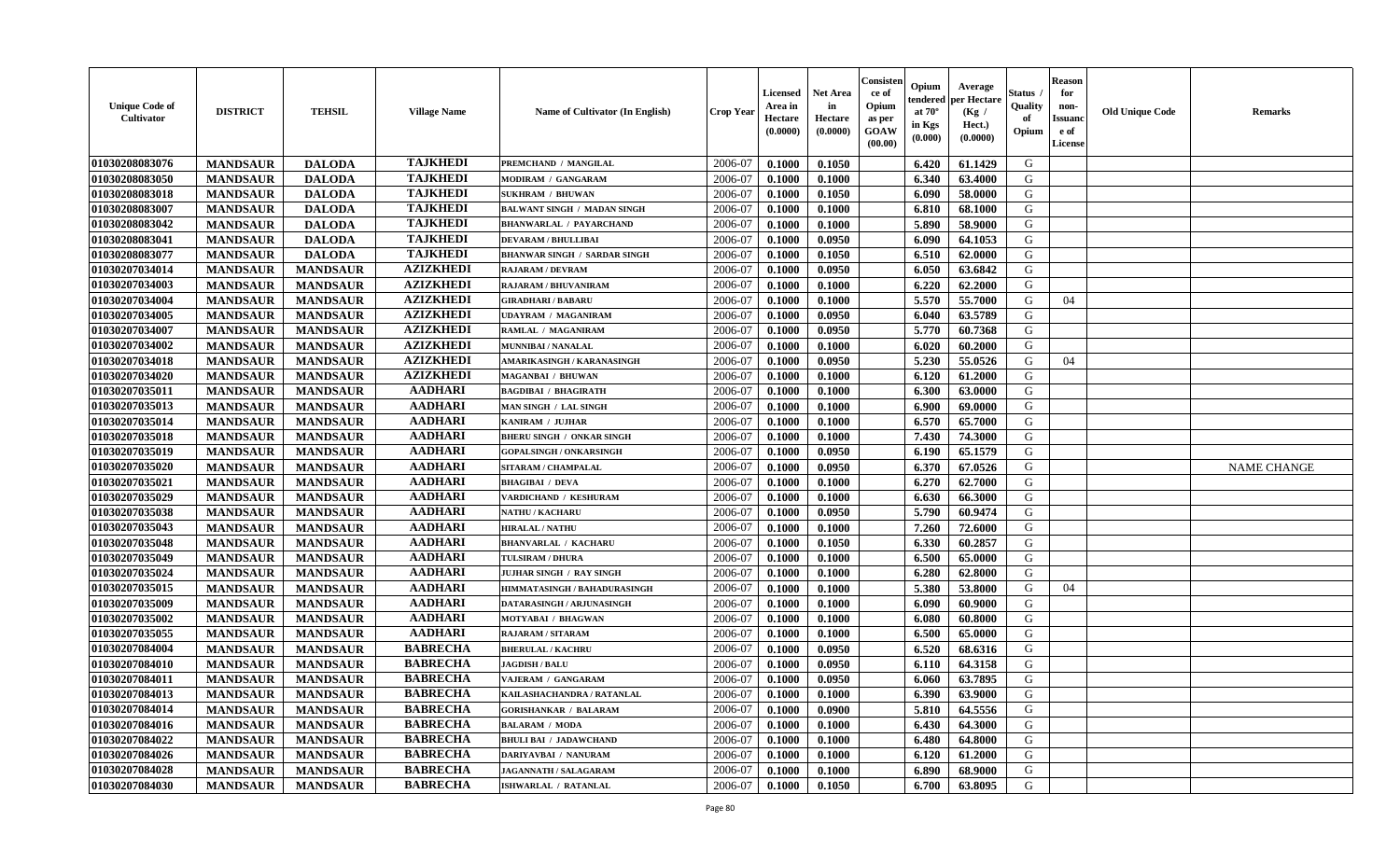| <b>Unique Code of</b><br><b>Cultivator</b> | <b>DISTRICT</b> | <b>TEHSIL</b>   | <b>Village Name</b> | Name of Cultivator (In English)   | <b>Crop Year</b> | <b>Licensed</b><br>Area in<br>Hectare<br>(0.0000) | Net Area<br>in<br>Hectare<br>(0.0000) | Consister<br>ce of<br>Opium<br>as per<br>GOAW<br>(00.00) | Opium<br>endered<br>at $70^\circ$<br>in Kgs<br>(0.000) | Average<br>oer Hectare<br>(Kg /<br>Hect.)<br>(0.0000) | Status<br>Quality<br>of<br>Opium | <b>Reason</b><br>for<br>non-<br>Issuano<br>e of<br>License | <b>Old Unique Code</b> | Remarks            |
|--------------------------------------------|-----------------|-----------------|---------------------|-----------------------------------|------------------|---------------------------------------------------|---------------------------------------|----------------------------------------------------------|--------------------------------------------------------|-------------------------------------------------------|----------------------------------|------------------------------------------------------------|------------------------|--------------------|
| 01030207084031                             | <b>MANDSAUR</b> | <b>MANDSAUR</b> | <b>BABRECHA</b>     | <b>GORDHANLAL / RATANLAL</b>      | 2006-07          | 0.1000                                            | 0.1050                                |                                                          | 6.710                                                  | 63.9048                                               | G                                |                                                            |                        |                    |
| 01030207084034                             | <b>MANDSAUR</b> | <b>MANDSAUR</b> | <b>BABRECHA</b>     | <b>GANGABAI / BHANWARLAL</b>      | 2006-07          | 0.1000                                            | 0.1000                                |                                                          | 5.900                                                  | 59.0000                                               | G                                |                                                            |                        |                    |
| 01030207084035                             | <b>MANDSAUR</b> | <b>MANDSAUR</b> | <b>BABRECHA</b>     | <b>MANGU / KISHAN</b>             | 2006-07          | 0.1000                                            | 0.1000                                |                                                          | 5.970                                                  | 59.7000                                               | G                                |                                                            |                        |                    |
| 01030207084044                             | <b>MANDSAUR</b> | <b>MANDSAUR</b> | <b>BABRECHA</b>     | <b>JAGANNATH / BHAGWAN</b>        | 2006-07          | 0.1000                                            | 0.0950                                |                                                          | 5.830                                                  | 61.3684                                               | G                                |                                                            |                        |                    |
| 01030207084057                             | <b>MANDSAUR</b> | <b>MANDSAUR</b> | <b>BABRECHA</b>     | <b>HARISINGH / ONKARLAL</b>       | 2006-07          | 0.1000                                            | 0.0950                                |                                                          | 5.250                                                  | 55.2632                                               | G                                | 04                                                         |                        |                    |
| 01030207084060                             | <b>MANDSAUR</b> | <b>MANDSAUR</b> | <b>BABRECHA</b>     | RAMCHANDRAA / RATANLAL            | 2006-07          | 0.1000                                            | 0.0950                                |                                                          | 6.150                                                  | 64.7368                                               | G                                |                                                            |                        |                    |
| 01030207084061                             | <b>MANDSAUR</b> | <b>MANDSAUR</b> | <b>BABRECHA</b>     | KAMLABAI / NANDKISHOR             | 2006-07          | 0.1000                                            | 0.1000                                |                                                          | 6.570                                                  | 65.7000                                               | G                                |                                                            |                        |                    |
| 01030207084062                             | <b>MANDSAUR</b> | <b>MANDSAUR</b> | <b>BABRECHA</b>     | <b>NATHIBAI / KARU</b>            | 2006-07          | 0.1000                                            | 0.1000                                |                                                          | 5.570                                                  | 55.7000                                               | G                                | 04                                                         |                        |                    |
| 01030207084063                             | <b>MANDSAUR</b> | <b>MANDSAUR</b> | <b>BABRECHA</b>     | <b>GOVINDARAM / BHAGAVAN</b>      | 2006-07          | 0.1000                                            | 0.0950                                |                                                          | 6.010                                                  | 63.2632                                               | G                                |                                                            |                        | <b>NAME CHANGE</b> |
| 01030207084071                             | <b>MANDSAUR</b> | <b>MANDSAUR</b> | <b>BABRECHA</b>     | MANGILAL / GOUTAM                 | 2006-07          | 0.1000                                            | 0.1000                                |                                                          | 6.470                                                  | 64.7000                                               | G                                |                                                            |                        |                    |
| 01030207084072                             | <b>MANDSAUR</b> | <b>MANDSAUR</b> | <b>BABRECHA</b>     | <b>BHULIBAI / RODA</b>            | 2006-07          | 0.1000                                            | 0.0950                                |                                                          | 5.530                                                  | 58.2105                                               | G                                |                                                            |                        |                    |
| 01030207084076                             | <b>MANDSAUR</b> | <b>MANDSAUR</b> | <b>BABRECHA</b>     | <b>BHANWARBAI / HIRALAL</b>       | 2006-07          | 0.1000                                            | 0.1050                                |                                                          | 6.350                                                  | 60.4762                                               | G                                |                                                            |                        |                    |
| 01030207084079                             | <b>MANDSAUR</b> | <b>MANDSAUR</b> | <b>BABRECHA</b>     | <b>GOVRDHANALAL / SHANKARLAL</b>  | 2006-07          | 0.1000                                            | 0.1000                                |                                                          | 6.110                                                  | 61.1000                                               | G                                |                                                            |                        |                    |
| 01030207084082                             | <b>MANDSAUR</b> | <b>MANDSAUR</b> | <b>BABRECHA</b>     | <b>BHANWARLAL / RATANLAL</b>      | 2006-07          | 0.1000                                            | 0.0950                                |                                                          | 5.670                                                  | 59.6842                                               | G                                |                                                            |                        |                    |
| 01030207084085                             | <b>MANDSAUR</b> | <b>MANDSAUR</b> | <b>BABRECHA</b>     | MANGILAL / NIRBHAYRAM             | 2006-07          | 0.1000                                            | 0.0950                                |                                                          | 5.860                                                  | 61.6842                                               | $\mathbf G$                      |                                                            |                        |                    |
| 01030207084087                             | <b>MANDSAUR</b> | <b>MANDSAUR</b> | <b>BABRECHA</b>     | <b>MANGILAL / SAVA</b>            | 2006-07          | 0.1000                                            | 0.0950                                |                                                          | 5.450                                                  | 57.3684                                               | G                                |                                                            |                        |                    |
| 01030207084089                             | <b>MANDSAUR</b> | <b>MANDSAUR</b> | <b>BABRECHA</b>     | <b>JAGDISH / NATHULAL</b>         | 2006-07          | 0.1000                                            | 0.0950                                |                                                          | 5.640                                                  | 59.3684                                               | G                                |                                                            |                        |                    |
| 01030207084091                             | <b>MANDSAUR</b> | <b>MANDSAUR</b> | <b>BABRECHA</b>     | <b>NAGUBAI/BALU</b>               | 2006-07          | 0.1000                                            | 0.0950                                |                                                          | 6.670                                                  | 70.2105                                               | G                                |                                                            |                        |                    |
| 01030207084093                             | <b>MANDSAUR</b> | <b>MANDSAUR</b> | <b>BABRECHA</b>     | <b>BHERULAL / RAMLAL</b>          | 2006-07          | 0.1000                                            | 0.0950                                |                                                          | 5.810                                                  | 61.1579                                               | G                                |                                                            |                        |                    |
| 01030207084096                             | <b>MANDSAUR</b> | <b>MANDSAUR</b> | <b>BABRECHA</b>     | <b>BHERULAL / KISHAN</b>          | 2006-07          | 0.1000                                            | 0.1000                                |                                                          | 5.860                                                  | 58.6000                                               | G                                |                                                            |                        |                    |
| 01030207084002                             | <b>MANDSAUR</b> | <b>MANDSAUR</b> | <b>BABRECHA</b>     | <b>GANPAT / JAGNNATH</b>          | 2006-07          | 0.1000                                            | 0.0950                                |                                                          | 6.110                                                  | 64.3158                                               | G                                |                                                            |                        |                    |
| 01030207084003                             | <b>MANDSAUR</b> | <b>MANDSAUR</b> | <b>BABRECHA</b>     | <b>RAMNIVAS / JAGANNATH</b>       | 2006-07          | 0.1000                                            | 0.1000                                |                                                          | 6.320                                                  | 63.2000                                               | G                                |                                                            |                        |                    |
| 01030207084005                             | <b>MANDSAUR</b> | <b>MANDSAUR</b> | <b>BABRECHA</b>     | KAMLABAI / BHERULAL               | 2006-07          | 0.1000                                            | 0.0950                                |                                                          | 6.440                                                  | 67.7895                                               | G                                |                                                            |                        |                    |
| 01030207084008                             | <b>MANDSAUR</b> | <b>MANDSAUR</b> | <b>BABRECHA</b>     | <b>GOPAL / BHERULAL</b>           | 2006-07          | 0.1000                                            | 0.1000                                |                                                          | 6.810                                                  | 68.1000                                               | G                                |                                                            |                        |                    |
| 01030207084017                             | <b>MANDSAUR</b> | <b>MANDSAUR</b> | <b>BABRECHA</b>     | <b>SHUKHDEV / BHERULAL</b>        | 2006-07          | 0.1000                                            | 0.1000                                |                                                          | 6.800                                                  | 68.0000                                               | G                                |                                                            |                        |                    |
| 01030207084018                             | <b>MANDSAUR</b> | <b>MANDSAUR</b> | <b>BABRECHA</b>     | PRATAPBAI / RODMAL                | 2006-07          | 0.1000                                            | 0.1000                                |                                                          | 5.840                                                  | 58.4000                                               | G                                |                                                            |                        |                    |
| 01030207084027                             | <b>MANDSAUR</b> | <b>MANDSAUR</b> | <b>BABRECHA</b>     | <b>BALURAM / HIRALAL</b>          | 2006-07          | 0.1000                                            | 0.1000                                |                                                          | 5.960                                                  | 59.6000                                               | G                                |                                                            |                        |                    |
| 01030207084029                             | <b>MANDSAUR</b> | <b>MANDSAUR</b> | <b>BABRECHA</b>     | <b>INDRAPRASAD / LALUPRASAD</b>   | 2006-07          | 0.1000                                            | 0.1000                                |                                                          | 6.230                                                  | 62.3000                                               | G                                |                                                            |                        |                    |
| 01030207084040                             | <b>MANDSAUR</b> | <b>MANDSAUR</b> | <b>BABRECHA</b>     | SAJJANBAI / LAXMICHAND            | 2006-07          | 0.1000                                            | 0.1000                                |                                                          | 6.790                                                  | 67.9000                                               | G                                |                                                            |                        |                    |
| 01030207084052                             | <b>MANDSAUR</b> | <b>MANDSAUR</b> | <b>BABRECHA</b>     | RAMSUKHIBAI / NATHULAL            | 2006-07          | 0.1000                                            | 0.1000                                |                                                          | 5.970                                                  | 59.7000                                               | G                                |                                                            |                        |                    |
| 01030207084070                             | <b>MANDSAUR</b> | <b>MANDSAUR</b> | <b>BABRECHA</b>     | KAMLABAI / DEVA                   | 2006-07          | 0.1000                                            | 0.0900                                |                                                          | 5.150                                                  | 57.2222                                               | G                                |                                                            |                        |                    |
| 01030207084073                             | <b>MANDSAUR</b> | <b>MANDSAUR</b> | <b>BABRECHA</b>     | <b>BALURAM / RAMRATAN</b>         | 2006-07          | 0.1000                                            | 0.1000                                |                                                          | 5.590                                                  | 55.9000                                               | G                                | 04                                                         |                        |                    |
| 01030207084075                             | <b>MANDSAUR</b> | <b>MANDSAUR</b> | <b>BABRECHA</b>     | RAMCHANDRA / HIRALAL              | 2006-07          | 0.1000                                            | 0.0950                                |                                                          | 5.890                                                  | 62.0000                                               | G                                |                                                            |                        |                    |
| 01030207084092                             | <b>MANDSAUR</b> | <b>MANDSAUR</b> | <b>BABRECHA</b>     | <b>BAGDIRAM / BHERA</b>           | 2006-07          | 0.1000                                            | 0.0950                                |                                                          | 5.970                                                  | 62.8421                                               | G                                |                                                            |                        |                    |
| 01030207084039                             | <b>MANDSAUR</b> | <b>MANDSAUR</b> | <b>BABRECHA</b>     | <b>DHANARAJ / KANA</b>            | 2006-07          | 0.1000                                            | 0.0950                                |                                                          | 5.630                                                  | 59.2632                                               | G                                |                                                            |                        |                    |
| 01030207084080                             | <b>MANDSAUR</b> | <b>MANDSAUR</b> | <b>BABRECHA</b>     | <b>LALU/BHUWAN</b>                | 2006-07          | 0.1000                                            | 0.0950                                |                                                          | 7.020                                                  | 73.8947                                               | G                                |                                                            |                        |                    |
| 01030207084109                             | <b>MANDSAUR</b> | <b>MANDSAUR</b> | <b>BABRECHA</b>     | <b>RAMSINGH / NANDA</b>           | 2006-07          | 0.1000                                            | 0.1000                                |                                                          | 5.940                                                  | 59.4000                                               | G                                |                                                            |                        |                    |
| 01030207084074                             | <b>MANDSAUR</b> | <b>MANDSAUR</b> | <b>BABRECHA</b>     | KAMLABAI / PARMANAND              | 2006-07          | 0.1000                                            | 0.1000                                |                                                          | 5.990                                                  | 59.9000                                               | G                                |                                                            |                        |                    |
| 01030207084110                             | <b>MANDSAUR</b> | <b>MANDSAUR</b> | <b>BABRECHA</b>     | <b>SHRILAL / RAMLAL</b>           | 2006-07          | 0.1000                                            | 0.1000                                |                                                          | 7.180                                                  | 71.8000                                               | G                                |                                                            |                        |                    |
| 01030207085007                             | <b>MANDSAUR</b> | <b>MANDSAUR</b> | <b>BADWAN</b>       | <b>JAMNASHANKER / SHIVNARAYAN</b> | 2006-07          | 0.1000                                            | 0.1000                                |                                                          | 6.790                                                  | 67.9000                                               | ${\bf G}$                        |                                                            |                        |                    |
| 01030207085016                             | <b>MANDSAUR</b> | <b>MANDSAUR</b> | <b>BADWAN</b>       | <b>GORISHNKAR / BHERULAL</b>      | 2006-07          | 0.1000                                            | 0.1050                                |                                                          | 6.520                                                  | 62.0952                                               | G                                |                                                            |                        |                    |
| 01030207085017                             | <b>MANDSAUR</b> | <b>MANDSAUR</b> | <b>BADWAN</b>       | <b>MODIRAM / RAMCHANDRA</b>       | 2006-07          | 0.1000                                            | 0.1000                                |                                                          | 6.290                                                  | 62.9000                                               | G                                |                                                            |                        |                    |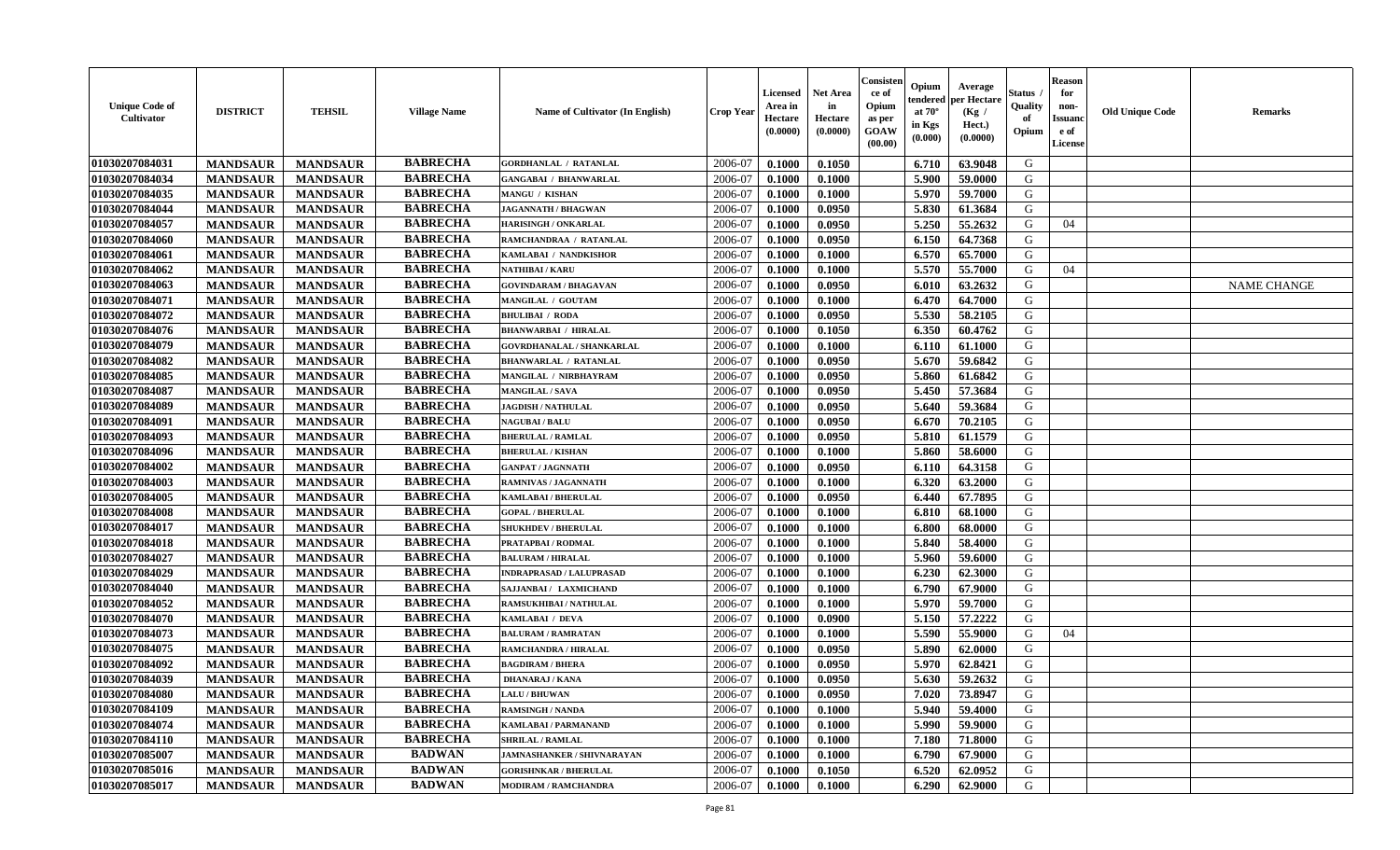| <b>Unique Code of</b><br>Cultivator | <b>DISTRICT</b> | <b>TEHSIL</b>   | <b>Village Name</b> | <b>Name of Cultivator (In English)</b> | <b>Crop Year</b> | <b>Licensed</b><br>Area in<br>Hectare<br>(0.0000) | <b>Net Area</b><br>in<br>Hectare<br>(0.0000) | Consister<br>ce of<br>Opium<br>as per<br><b>GOAW</b><br>(00.00) | Opium<br>endered<br>at $70^{\circ}$<br>in Kgs<br>(0.000) | Average<br>per Hectare<br>(Kg /<br>Hect.)<br>(0.0000) | Status<br>Quality<br>of<br>Opium | <b>Reason</b><br>for<br>non-<br><b>Issuanc</b><br>e of<br>License | <b>Old Unique Code</b> | <b>Remarks</b>     |
|-------------------------------------|-----------------|-----------------|---------------------|----------------------------------------|------------------|---------------------------------------------------|----------------------------------------------|-----------------------------------------------------------------|----------------------------------------------------------|-------------------------------------------------------|----------------------------------|-------------------------------------------------------------------|------------------------|--------------------|
| 01030207085018                      | <b>MANDSAUR</b> | <b>MANDSAUR</b> | <b>BADWAN</b>       | <b>BAGDIRAM / HARIRAM</b>              | 2006-07          | 0.1000                                            | 0.1000                                       |                                                                 | 6.620                                                    | 66.2000                                               | G                                |                                                                   |                        |                    |
| 01030207085028                      | <b>MANDSAUR</b> | <b>MANDSAUR</b> | <b>BADWAN</b>       | <b>SANTOSH BAI / HIRALAL</b>           | 2006-07          | 0.1000                                            | 0.0950                                       |                                                                 | 5.630                                                    | 59.2632                                               | G                                |                                                                   |                        |                    |
| 01030207085031                      | <b>MANDSAUR</b> | <b>MANDSAUR</b> | <b>BADWAN</b>       | NANIBAI / NANDA                        | 2006-07          | 0.1000                                            | 0.1000                                       |                                                                 | 7.060                                                    | 70.6000                                               | G                                |                                                                   |                        |                    |
| 01030207085032                      | <b>MANDSAUR</b> | <b>MANDSAUR</b> | <b>BADWAN</b>       | <b>BHERULAL / BAGDIRAM</b>             | 2006-07          | 0.1000                                            | 0.1000                                       |                                                                 | 6.360                                                    | 63.6000                                               | G                                |                                                                   |                        |                    |
| 01030207085039                      | <b>MANDSAUR</b> | <b>MANDSAUR</b> | <b>BADWAN</b>       | KANKUBAI / BAGDIRAM                    | 2006-07          | 0.1000                                            | 0.1000                                       |                                                                 | 6.560                                                    | 65.6000                                               | G                                |                                                                   |                        |                    |
| 01030207085050                      | <b>MANDSAUR</b> | <b>MANDSAUR</b> | <b>BADWAN</b>       | <b>DARIYAVBAI / BHERULAL</b>           | 2006-07          | 0.1000                                            | 0.1000                                       |                                                                 | 6.560                                                    | 65.6000                                               | G                                |                                                                   |                        |                    |
| 01030207085090                      | <b>MANDSAUR</b> | <b>MANDSAUR</b> | <b>BADWAN</b>       | <b>BALURAM / LAXMAN</b>                | 2006-07          | 0.1000                                            | 0.1000                                       |                                                                 | 6.460                                                    | 64.6000                                               | G                                |                                                                   |                        |                    |
| 01030207085099                      | <b>MANDSAUR</b> | <b>MANDSAUR</b> | <b>BADWAN</b>       | <b>SALAGRAM / BAGDIRAM</b>             | 2006-07          | 0.1000                                            | 0.1000                                       |                                                                 | 6.550                                                    | 65.5000                                               | G                                |                                                                   |                        |                    |
| 01030207085101                      | <b>MANDSAUR</b> | <b>MANDSAUR</b> | <b>BADWAN</b>       | NANDALAL / SITARAM                     | 2006-07          | 0.1000                                            | 0.0950                                       |                                                                 | 5.590                                                    | 58.8421                                               | G                                |                                                                   |                        |                    |
| 01030207085107                      | <b>MANDSAUR</b> | <b>MANDSAUR</b> | <b>BADWAN</b>       | RAMCHANDRA / BHERULAL                  | 2006-07          | 0.1000                                            | 0.1000                                       |                                                                 | 6.050                                                    | 60.5000                                               | G                                | 05                                                                |                        |                    |
| 01030207085002                      | <b>MANDSAUR</b> | <b>MANDSAUR</b> | <b>BADWAN</b>       | <b>BHERULAL / DEVARAM</b>              | 2006-07          | 0.1000                                            | 0.0950                                       |                                                                 | 6.220                                                    | 65,4737                                               | G                                |                                                                   |                        |                    |
| 01030207085006                      | <b>MANDSAUR</b> | <b>MANDSAUR</b> | <b>BADWAN</b>       | <b>DEVILAL / LAXMAN</b>                | 2006-07          | 0.1000                                            | 0.1000                                       |                                                                 | 6.010                                                    | 60.1000                                               | G                                |                                                                   |                        |                    |
| 01030207085009                      | <b>MANDSAUR</b> | <b>MANDSAUR</b> | <b>BADWAN</b>       | <b>BAGADIBAI / MATA RAMKUNVAR</b>      | 2006-07          | 0.1000                                            | 0.1000                                       |                                                                 | 5.540                                                    | 55.4000                                               | G                                | 04                                                                |                        |                    |
| 01030207085021                      | <b>MANDSAUR</b> | <b>MANDSAUR</b> | <b>BADWAN</b>       | <b>RAMNIVAS / BHAWATIBAI</b>           | 2006-07          | 0.1000                                            | 0.0950                                       |                                                                 | 5.420                                                    | 57.0526                                               | G                                |                                                                   |                        |                    |
| 01030207085034                      | <b>MANDSAUR</b> | <b>MANDSAUR</b> | <b>BADWAN</b>       | RADHESHYAM / BAGDIRAM                  | 2006-07          | 0.1000                                            | 0.1000                                       |                                                                 | 6.670                                                    | 66.7000                                               | G                                |                                                                   |                        |                    |
| 01030207085047                      | <b>MANDSAUR</b> | <b>MANDSAUR</b> | <b>BADWAN</b>       | <b>UDAYALAL / BHERULAL</b>             | 2006-07          | 0.1000                                            | 0.1000                                       |                                                                 | 5.690                                                    | 56.9000                                               | G                                |                                                                   |                        |                    |
| 01030207085063                      | <b>MANDSAUR</b> | <b>MANDSAUR</b> | <b>BADWAN</b>       | <b>GOPAL / RATANLAL</b>                | 2006-07          | 0.1000                                            | 0.1000                                       |                                                                 | 5.300                                                    | 53.0000                                               | G                                | 04                                                                |                        |                    |
| 01030207085065                      | <b>MANDSAUR</b> | <b>MANDSAUR</b> | <b>BADWAN</b>       | <b>SALAGARAM / DALLA</b>               | 2006-07          | 0.1000                                            | 0.0950                                       |                                                                 | 6.280                                                    | 66.1053                                               | G                                |                                                                   |                        |                    |
| 01030207085074                      | <b>MANDSAUR</b> | <b>MANDSAUR</b> | <b>BADWAN</b>       | <b>RAMLAL / BHERULAL</b>               | 2006-07          | 0.1000                                            | 0.1000                                       |                                                                 | 7.190                                                    | 71.9000                                               | G                                |                                                                   |                        |                    |
| 01030207085079                      | <b>MANDSAUR</b> | <b>MANDSAUR</b> | <b>BADWAN</b>       | <b>NANURAM / KALU</b>                  | 2006-07          | 0.1000                                            | 0.1000                                       |                                                                 | 6.200                                                    | 62.0000                                               | G                                |                                                                   |                        |                    |
| 01030207085098                      | <b>MANDSAUR</b> | <b>MANDSAUR</b> | <b>BADWAN</b>       | <b>LILABAI / DEVILAL</b>               | 2006-07          | 0.1000                                            | 0.1000                                       |                                                                 | 5.880                                                    | 58.8000                                               | G                                |                                                                   |                        |                    |
| 01030207085108                      | <b>MANDSAUR</b> | <b>MANDSAUR</b> | <b>BADWAN</b>       | PARVATIBAI / DEVILAL                   | 2006-07          | 0.1000                                            | 0.1000                                       |                                                                 | 5.730                                                    | 57.3000                                               | G                                |                                                                   |                        |                    |
| 01030207085109                      | <b>MANDSAUR</b> | <b>MANDSAUR</b> | <b>BADWAN</b>       | <b>MANGILAL / KESHURAM</b>             | 2006-07          | 0.1000                                            | 0.0950                                       |                                                                 | 6.030                                                    | 63.4737                                               | G                                |                                                                   |                        |                    |
| 01030207085013                      | <b>MANDSAUR</b> | <b>MANDSAUR</b> | <b>BADWAN</b>       | MANGILAL / PARATHA                     | 2006-07          | 0.1000                                            | 0.1000                                       |                                                                 | 7.500                                                    | 75.0000                                               | G                                |                                                                   |                        |                    |
| 01030207085059                      | <b>MANDSAUR</b> | <b>MANDSAUR</b> | <b>BADWAN</b>       | <b>BADRILAL / HIRALAL</b>              | 2006-07          | 0.1000                                            | 0.1000                                       |                                                                 | 6.020                                                    | 60.2000                                               | G                                |                                                                   |                        |                    |
| 01030207085005                      | <b>MANDSAUR</b> | <b>MANDSAUR</b> | <b>BADWAN</b>       | <b>MANIBAI/KALU</b>                    | 2006-07          | 0.1000                                            | 0.0950                                       |                                                                 | 6.140                                                    | 64.6316                                               | G                                |                                                                   |                        |                    |
| 01030207085055                      | <b>MANDSAUR</b> | <b>MANDSAUR</b> | <b>BADWAN</b>       | RAMLAL / KALU                          | 2006-07          | 0.1000                                            | 0.1000                                       |                                                                 | 5.860                                                    | 58.6000                                               | G                                |                                                                   |                        |                    |
| 01030207085115                      | <b>MANDSAUR</b> | <b>MANDSAUR</b> | <b>BADWAN</b>       | <b>DEVRAM / KAWERJI</b>                | 2006-07          | 0.1000                                            | 0.1000                                       |                                                                 | 6.420                                                    | 64.2000                                               | G                                |                                                                   |                        |                    |
| 01030207085118                      | <b>MANDSAUR</b> | <b>MANDSAUR</b> | <b>BADWAN</b>       | <b>MANGILAL / RAMRATAN</b>             | 2006-07          | 0.1000                                            | 0.1050                                       |                                                                 | 6.060                                                    | 57.7143                                               | G                                |                                                                   |                        |                    |
| 01030207085119                      | <b>MANDSAUR</b> | <b>MANDSAUR</b> | <b>BADWAN</b>       | <b>HIRALAL / RATANLAL</b>              | 2006-07          | 0.1000                                            | 0.1000                                       |                                                                 | 4.730                                                    | 47.3000                                               | G                                | 04                                                                |                        |                    |
| 01030207085112                      | <b>MANDSAUR</b> | <b>MANDSAUR</b> | <b>BADWAN</b>       | <b>KACHRU / BALURAM</b>                | 2006-07          | 0.1000                                            | 0.1000                                       |                                                                 | 6.170                                                    | 61.7000                                               | G                                |                                                                   |                        |                    |
| 01030207085082                      | <b>MANDSAUR</b> | <b>MANDSAUR</b> | <b>BADWAN</b>       | NATHIBAI / KESHURAM                    | 2006-07          | 0.1000                                            | 0.1000                                       |                                                                 | 6.680                                                    | 66.8000                                               | G                                |                                                                   |                        |                    |
| 01030207085056                      | <b>MANDSAUR</b> | <b>MANDSAUR</b> | <b>BADWAN</b>       | MOHANBAI / SITARAM                     | 2006-07          | 0.1000                                            | 0.1050                                       |                                                                 | 6.040                                                    | 57.5238                                               | G                                |                                                                   |                        |                    |
| 01030207085069                      | <b>MANDSAUR</b> | <b>MANDSAUR</b> | <b>BADWAN</b>       | <b>SITARAM / BHERULAL</b>              | 2006-07          | 0.1000                                            | 0.1000                                       |                                                                 | 5.800                                                    | 58.0000                                               | G                                |                                                                   |                        |                    |
| 01030207086005                      | <b>MANDSAUR</b> | <b>MANDSAUR</b> | <b>BAGYA</b>        | <b>VARADICHAND / NANDA</b>             | 2006-07          | 0.1000                                            | 0.1000                                       |                                                                 | 6.620                                                    | 66.2000                                               | G                                |                                                                   |                        |                    |
| 01030207086012                      | <b>MANDSAUR</b> | MANDSAUR        | BAGYA               | TULSIBAI / KISHAN                      | 2006-07          | 0.1000                                            | 0.1000                                       |                                                                 | $6.110$                                                  | 61.1000                                               | G                                |                                                                   |                        |                    |
| 01030207086013                      | <b>MANDSAUR</b> | <b>MANDSAUR</b> | <b>BAGYA</b>        | <b>MOTYABAI/VERDA</b>                  | 2006-07          | 0.1000                                            | 0.1000                                       |                                                                 | 6.630                                                    | 66.3000                                               | G                                |                                                                   |                        |                    |
| 01030207086014                      | <b>MANDSAUR</b> | <b>MANDSAUR</b> | <b>BAGYA</b>        | <b>AMARLAL / KALU</b>                  | 2006-07          | 0.1000                                            | 0.1050                                       |                                                                 | 7.010                                                    | 66.7619                                               | G                                |                                                                   |                        |                    |
| 01030207086016                      | <b>MANDSAUR</b> | <b>MANDSAUR</b> | <b>BAGYA</b>        | <b>RATANLAL / KALU</b>                 | 2006-07          | 0.1000                                            | 0.1050                                       |                                                                 | 6.730                                                    | 64.0952                                               | G                                |                                                                   |                        |                    |
| 01030207086017                      | <b>MANDSAUR</b> | <b>MANDSAUR</b> | <b>BAGYA</b>        | NANDIBAI / SHOBHARAM                   | 2006-07          | 0.1000                                            | 0.1000                                       |                                                                 | 6.670                                                    | 66.7000                                               | G                                |                                                                   |                        | <b>NAME CHANGE</b> |
| 01030207086020                      | <b>MANDSAUR</b> | <b>MANDSAUR</b> | <b>BAGYA</b>        | <b>JANIBAI / NANDA</b>                 | 2006-07          | 0.1000                                            | 0.1000                                       |                                                                 | 6.200                                                    | 62.0000                                               | G                                |                                                                   |                        |                    |
| 01030207086023                      | <b>MANDSAUR</b> | <b>MANDSAUR</b> | <b>BAGYA</b>        | JANIBAI / KISHANLAL (GHATIWALA)        | 2006-07          | 0.1000                                            | 0.1000                                       |                                                                 | 6.110                                                    | 61.1000                                               | G                                |                                                                   |                        |                    |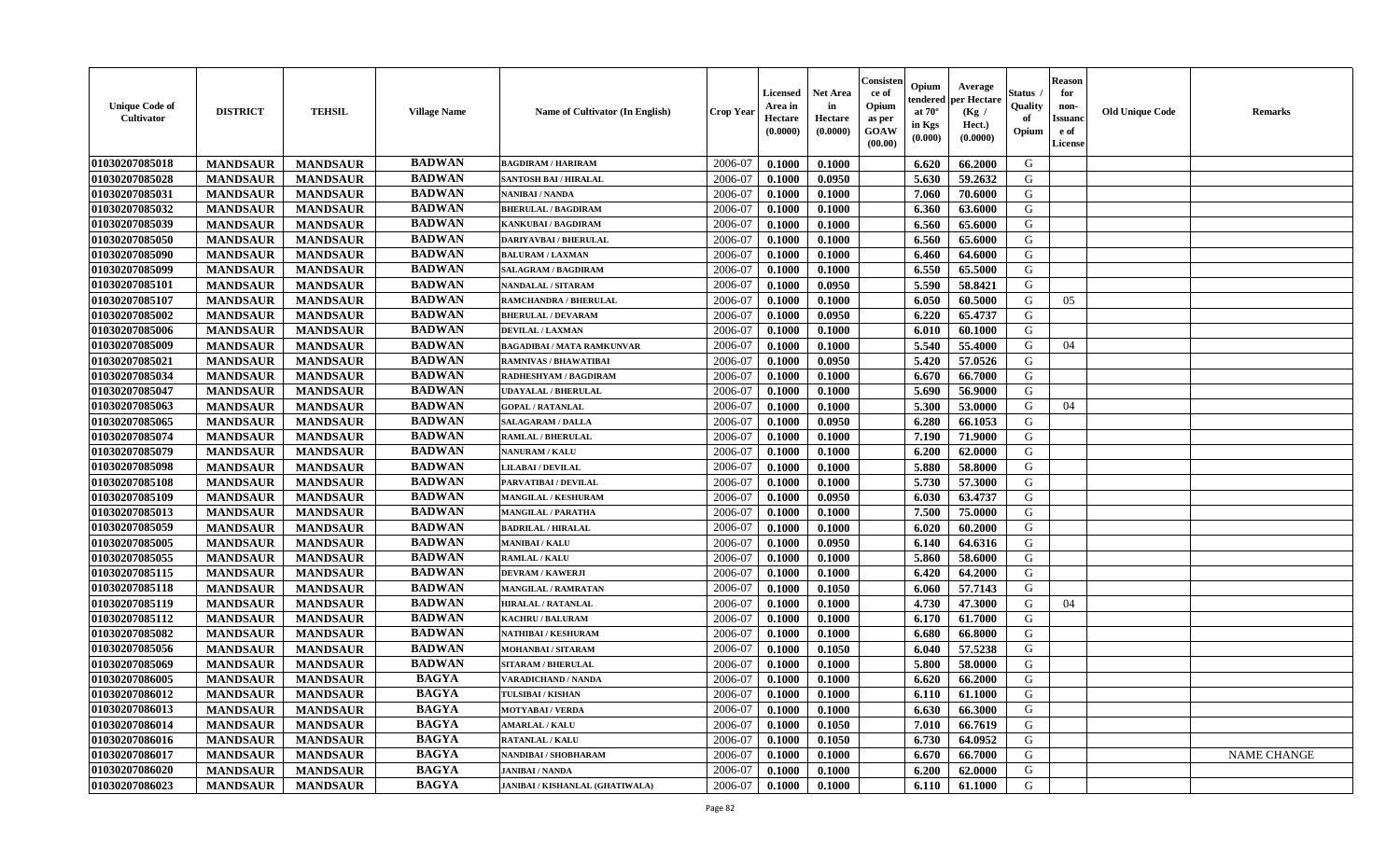| <b>Unique Code of</b><br><b>Cultivator</b> | <b>DISTRICT</b> | <b>TEHSIL</b>   | <b>Village Name</b> | <b>Name of Cultivator (In English)</b> | <b>Crop Year</b> | <b>Licensed</b><br>Area in<br>Hectare<br>(0.0000) | <b>Net Area</b><br>in<br>Hectare<br>(0.0000) | Consister<br>ce of<br>Opium<br>as per<br><b>GOAW</b><br>(00.00) | Opium<br>endered<br>at $70^\circ$<br>in Kgs<br>$(\mathbf{0.000})$ | Average<br>per Hectare<br>(Kg /<br>Hect.)<br>(0.0000) | Status<br>Quality<br>of<br>Opium | Reason<br>for<br>non-<br>Issuan<br>e of<br>License | <b>Old Unique Code</b> | <b>Remarks</b>     |
|--------------------------------------------|-----------------|-----------------|---------------------|----------------------------------------|------------------|---------------------------------------------------|----------------------------------------------|-----------------------------------------------------------------|-------------------------------------------------------------------|-------------------------------------------------------|----------------------------------|----------------------------------------------------|------------------------|--------------------|
| 01030207086025                             | <b>MANDSAUR</b> | <b>MANDSAUR</b> | <b>BAGYA</b>        | <b>MANGU / NATHU</b>                   | 2006-07          | 0.1000                                            | 0.1000                                       |                                                                 | 5.920                                                             | 59.2000                                               | G                                |                                                    |                        |                    |
| 01030207086027                             | <b>MANDSAUR</b> | <b>MANDSAUR</b> | <b>BAGYA</b>        | <b>DEVRAM / NANDRAM</b>                | 2006-07          | 0.1000                                            | 0.1000                                       |                                                                 | 6.530                                                             | 65.3000                                               | G                                |                                                    |                        |                    |
| 01030207086029                             | <b>MANDSAUR</b> | <b>MANDSAUR</b> | <b>BAGYA</b>        | <b>NANALAL / VERDICHAND</b>            | 2006-07          | 0.1000                                            | 0.1000                                       |                                                                 | 6.240                                                             | 62.4000                                               | G                                |                                                    |                        |                    |
| 01030207086032                             | <b>MANDSAUR</b> | <b>MANDSAUR</b> | <b>BAGYA</b>        | <b>SHAMBHULAL / BALU</b>               | 2006-07          | 0.1000                                            | 0.0750                                       |                                                                 | 5.210                                                             | 69.4667                                               | G                                |                                                    |                        |                    |
| 01030207086037                             | <b>MANDSAUR</b> | <b>MANDSAUR</b> | <b>BAGYA</b>        | SAJJANBAI / RATANLAL                   | 2006-07          | 0.1000                                            | 0.1000                                       |                                                                 | 6.150                                                             | 61.5000                                               | G                                |                                                    |                        |                    |
| 01030207086001                             | <b>MANDSAUR</b> | <b>MANDSAUR</b> | <b>BAGYA</b>        | <b>NANIBAI/BAGDIRAM</b>                | 2006-07          | 0.1000                                            | 0.1000                                       |                                                                 | 6.380                                                             | 63.8000                                               | G                                |                                                    |                        |                    |
| 01030207086004                             | <b>MANDSAUR</b> | <b>MANDSAUR</b> | <b>BAGYA</b>        | RAMESHVAR / KISHANALAL                 | 2006-07          | 0.1000                                            | 0.1050                                       |                                                                 | 7.010                                                             | 66.7619                                               | G                                |                                                    |                        |                    |
| 01030207086031                             | <b>MANDSAUR</b> | <b>MANDSAUR</b> | <b>BAGYA</b>        | <b>BHANWERLAL / SHIVLAL</b>            | 2006-07          | 0.1000                                            | 0.1000                                       |                                                                 | 5.520                                                             | 55.2000                                               | G                                | 04                                                 |                        |                    |
| 01030207086039                             | <b>MANDSAUR</b> | <b>MANDSAUR</b> | <b>BAGYA</b>        | <b>VERDICHAND / BHAGWAN</b>            | 2006-07          | 0.1000                                            | 0.1000                                       |                                                                 | 5.990                                                             | 59.9000                                               | G                                |                                                    |                        |                    |
| 01030207086022                             | <b>MANDSAUR</b> | <b>MANDSAUR</b> | <b>BAGYA</b>        | <b>JANIBAI / AMRA</b>                  | 2006-07          | 0.1000                                            | 0.0950                                       |                                                                 | 6.350                                                             | 66.8421                                               | G                                |                                                    |                        |                    |
| 01030207086041                             | <b>MANDSAUR</b> | <b>MANDSAUR</b> | <b>BAGYA</b>        | <b>SHIVRAM / HIRALAL</b>               | 2006-07          | 0.1000                                            | 0.1000                                       |                                                                 | 7.090                                                             | 70.9000                                               | G                                |                                                    |                        |                    |
| 01030207087001                             | <b>MANDSAUR</b> | <b>MANDSAUR</b> | <b>BHATREWAS</b>    | <b>RADHAKISHAN / KALURAM</b>           | 2006-07          | 0.1000                                            | 0.0950                                       |                                                                 | 5.370                                                             | 56.5263                                               | G                                |                                                    |                        |                    |
| 01030207087002                             | <b>MANDSAUR</b> | <b>MANDSAUR</b> | <b>BHATREWAS</b>    | <b>RATANLAL / RAMLAL</b>               | 2006-07          | 0.1000                                            | 0.0950                                       |                                                                 | 5.990                                                             | 63.0526                                               | G                                |                                                    |                        |                    |
| 01030207087005                             | <b>MANDSAUR</b> | <b>MANDSAUR</b> | <b>BHATREWAS</b>    | <b>DHANNA / GHAMER</b>                 | 2006-07          | 0.1000                                            | 0.1000                                       |                                                                 | 5.790                                                             | 57.9000                                               | G                                |                                                    |                        |                    |
| 01030207087006                             | <b>MANDSAUR</b> | <b>MANDSAUR</b> | <b>BHATREWAS</b>    | <b>MANSINGH / PANALAL</b>              | 2006-07          | 0.1000                                            | 0.1000                                       |                                                                 | 5.700                                                             | 57.0000                                               | G                                |                                                    |                        |                    |
| 01030207087009                             | <b>MANDSAUR</b> | <b>MANDSAUR</b> | <b>BHATREWAS</b>    | RAMCHANDRA / NANDA                     | 2006-07          | 0.1000                                            | 0.0950                                       |                                                                 | 5.870                                                             | 61.7895                                               | G                                |                                                    |                        |                    |
| 01030207087013                             | <b>MANDSAUR</b> | <b>MANDSAUR</b> | <b>BHATREWAS</b>    | <b>BAGDIRAM / GANGARAM</b>             | 2006-07          | 0.1000                                            | 0.1000                                       |                                                                 | 5.930                                                             | 59.3000                                               | G                                |                                                    |                        |                    |
| 01030207087015                             | <b>MANDSAUR</b> | <b>MANDSAUR</b> | <b>BHATREWAS</b>    | <b>KACHARMAL / JETRAM</b>              | 2006-07          | 0.1000                                            | 0.1050                                       |                                                                 | 5.800                                                             | 55.2381                                               | G                                | 04                                                 |                        |                    |
| 01030207087016                             | <b>MANDSAUR</b> | <b>MANDSAUR</b> | <b>BHATREWAS</b>    | NANDIBAI / RAMCHANDRA                  | 2006-07          | 0.1000                                            | 0.1000                                       |                                                                 | 5.830                                                             | 58.3000                                               | G                                |                                                    |                        |                    |
| 01030207087018                             | <b>MANDSAUR</b> | <b>MANDSAUR</b> | <b>BHATREWAS</b>    | <b>MANGALSINGH / HARIRAM</b>           | 2006-07          | 0.1000                                            | 0.1000                                       |                                                                 | 5.790                                                             | 57.9000                                               | G                                |                                                    |                        |                    |
| 01030207087019                             | <b>MANDSAUR</b> | <b>MANDSAUR</b> | <b>BHATREWAS</b>    | <b>GITABAI/HIRALAL</b>                 | 2006-07          | 0.1000                                            | 0.0950                                       |                                                                 | 5.830                                                             | 61.3684                                               | G                                |                                                    |                        |                    |
| 01030207087021                             | <b>MANDSAUR</b> | <b>MANDSAUR</b> | <b>BHATREWAS</b>    | <b>MANGU / GAMER</b>                   | 2006-07          | 0.1000                                            | 0.1050                                       |                                                                 | 5.270                                                             | 50.1905                                               | G                                | 04                                                 |                        |                    |
| 01030207087029                             | <b>MANDSAUR</b> | <b>MANDSAUR</b> | <b>BHATREWAS</b>    | <b>MOTI / DEVA</b>                     | 2006-07          | 0.1000                                            | 0.1050                                       |                                                                 | 5.270                                                             | 50.1905                                               | G                                | 04                                                 |                        |                    |
| 01030207087032                             | <b>MANDSAUR</b> | <b>MANDSAUR</b> | <b>BHATREWAS</b>    | LAXMINARAYAN / NATHU                   | 2006-07          | 0.1000                                            | 0.0950                                       |                                                                 | 5.830                                                             | 61.3684                                               | G                                |                                                    |                        |                    |
| 01030207087033                             | <b>MANDSAUR</b> | <b>MANDSAUR</b> | <b>BHATREWAS</b>    | <b>AASHARAM / BHUWAN</b>               | 2006-07          | 0.1000                                            | 0.1000                                       |                                                                 | 6.140                                                             | 61.4000                                               | G                                |                                                    |                        |                    |
| 01030207087047                             | <b>MANDSAUR</b> | <b>MANDSAUR</b> | <b>BHATREWAS</b>    | <b>JAYRAM / BAGDIRAM</b>               | 2006-07          | 0.1000                                            | 0.0950                                       |                                                                 | 6.250                                                             | 65.7895                                               | G                                |                                                    |                        |                    |
| 01030207087049                             | <b>MANDSAUR</b> | <b>MANDSAUR</b> | <b>BHATREWAS</b>    | <b>BAGDIRAM / NANDA</b>                | 2006-07          | 0.1000                                            | 0.0950                                       |                                                                 | 5.800                                                             | 61.0526                                               | G                                |                                                    |                        |                    |
| 01030207087050                             | <b>MANDSAUR</b> | <b>MANDSAUR</b> | <b>BHATREWAS</b>    | <b>HIRALAL / KALU</b>                  | 2006-07          | 0.1000                                            | 0.0950                                       |                                                                 | 4.860                                                             | 51.1579                                               | G                                | 04                                                 |                        |                    |
| 01030207087053                             | <b>MANDSAUR</b> | <b>MANDSAUR</b> | <b>BHATREWAS</b>    | <b>KESHERBAI/AMBARAM</b>               | 2006-07          | 0.1000                                            | 0.1000                                       |                                                                 | 5.860                                                             | 58.6000                                               | G                                |                                                    |                        |                    |
| 01030207087056                             | <b>MANDSAUR</b> | <b>MANDSAUR</b> | <b>BHATREWAS</b>    | <b>SUNDERBAI/ CHENRAM</b>              | 2006-07          | 0.1000                                            | 0.0950                                       |                                                                 | 5.430                                                             | 57.1579                                               | G                                |                                                    |                        |                    |
| 01030207087057                             | <b>MANDSAUR</b> | <b>MANDSAUR</b> | <b>BHATREWAS</b>    | KALU / SAVA                            | 2006-07          | 0.1000                                            | 0.0950                                       |                                                                 | 5.410                                                             | 56.9474                                               | G                                |                                                    |                        |                    |
| 01030207087059                             | <b>MANDSAUR</b> | <b>MANDSAUR</b> | <b>BHATREWAS</b>    | <b>GOPILAL / HERCHAND</b>              | 2006-07          | 0.1000                                            | 0.1000                                       |                                                                 | 6.070                                                             | 60.7000                                               | G                                |                                                    |                        |                    |
| 01030207087061                             | <b>MANDSAUR</b> | <b>MANDSAUR</b> | <b>BHATREWAS</b>    | <b>DALLA / DEVA</b>                    | 2006-07          | 0.1000                                            | 0.1000                                       |                                                                 | 5.920                                                             | 59.2000                                               | G                                |                                                    |                        |                    |
| 01030207087063                             | <b>MANDSAUR</b> | <b>MANDSAUR</b> | <b>BHATREWAS</b>    | <b>MANGALSINGH / RAMLAL</b>            | 2006-07          | 0.1000                                            | 0.0950                                       |                                                                 | 6.270                                                             | 66.0000                                               | G                                |                                                    |                        |                    |
| 01030207087065                             | <b>MANDSAUR</b> | <b>MANDSAUR</b> | <b>BHATREWAS</b>    | <b>KAMLABAI/BAGDIRAM</b>               | 2006-07          | 0.1000                                            | 0.1000                                       |                                                                 | 6.200                                                             | 62.0000                                               | G                                |                                                    |                        |                    |
| 01030207087067                             | <b>MANDSAUR</b> | <b>MANDSAUR</b> | <b>BHATREWAS</b>    | <b>SUHAGABAI / UDAYALAL</b>            | 2006-07          | 0.1000                                            | 0.1000                                       |                                                                 |                                                                   | 5.800 58.0000                                         | G                                |                                                    |                        | <b>NAME CHANGE</b> |
| 01030207087069                             | <b>MANDSAUR</b> | <b>MANDSAUR</b> | <b>BHATREWAS</b>    | <b>UDAYARAM / MOTI</b>                 | 2006-07          | 0.1000                                            | 0.1000                                       |                                                                 | 5.950                                                             | 59.5000                                               | G                                |                                                    |                        |                    |
| 01030207087074                             | <b>MANDSAUR</b> | <b>MANDSAUR</b> | <b>BHATREWAS</b>    | <b>SAMRATH / HARCHANDRA</b>            | 2006-07          | 0.1000                                            | 0.0950                                       |                                                                 | 6.090                                                             | 64.1053                                               | G                                |                                                    |                        |                    |
| 01030207087075                             | <b>MANDSAUR</b> | <b>MANDSAUR</b> | <b>BHATREWAS</b>    | RAGHUNATH / GOVINDARAM                 | 2006-07          | 0.1000                                            | 0.0950                                       |                                                                 | 5.780                                                             | 60.8421                                               | G                                |                                                    |                        | <b>NAME CHANGE</b> |
| 01030207087076                             | <b>MANDSAUR</b> | <b>MANDSAUR</b> | <b>BHATREWAS</b>    | <b>NERSINGH / SHOBHARAM</b>            | 2006-07          | 0.1000                                            | 0.0950                                       |                                                                 | 5.360                                                             | 56.4211                                               | $\blacksquare$                   | 02                                                 |                        |                    |
| 01030207087058                             | <b>MANDSAUR</b> | <b>MANDSAUR</b> | <b>BHATREWAS</b>    | <b>MANGAL / DEVA</b>                   | 2006-07          | 0.1000                                            | 0.0950                                       |                                                                 | 5.660                                                             | 59.5789                                               | G                                |                                                    |                        |                    |
| 01030207087026                             | <b>MANDSAUR</b> | <b>MANDSAUR</b> | <b>BHATREWAS</b>    | <b>AWANTABAI/BALU</b>                  | 2006-07          | 0.1000                                            | 0.1000                                       |                                                                 | 6.220                                                             | 62.2000                                               | G                                |                                                    |                        |                    |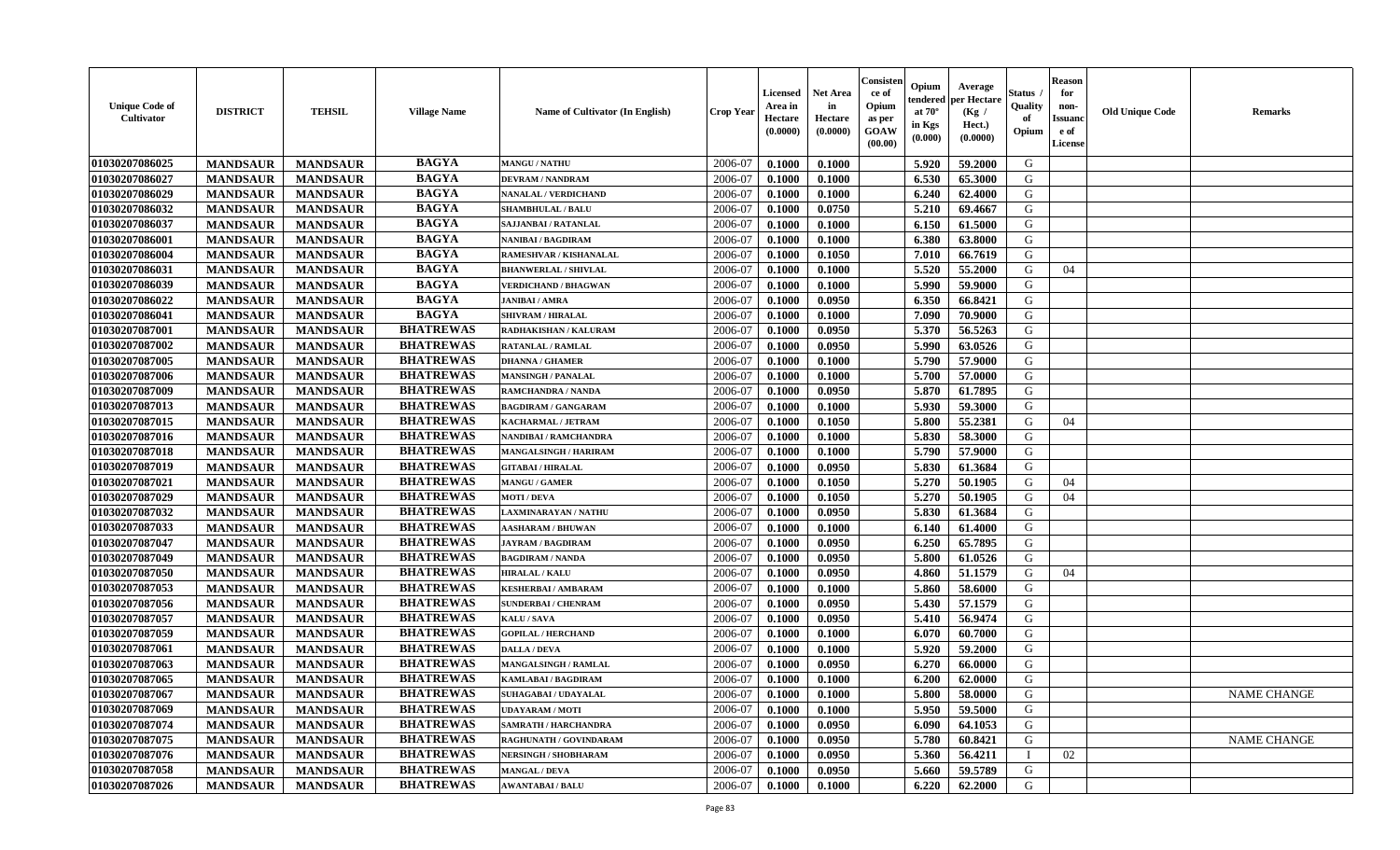| <b>Unique Code of</b><br><b>Cultivator</b> | <b>DISTRICT</b> | <b>TEHSIL</b>   | <b>Village Name</b> | <b>Name of Cultivator (In English)</b> | <b>Crop Year</b> | Licensed<br>Area in<br>Hectare<br>(0.0000) | Net Area<br>in<br>Hectare<br>(0.0000) | Consisteı<br>ce of<br>Opium<br>as per<br>GOAW<br>(00.00) | Opium<br>endered<br>at $70^\circ$<br>in Kgs<br>(0.000) | Average<br>per Hectare<br>(Kg /<br>Hect.)<br>(0.0000) | Status<br>Quality<br>of<br>Opium | <b>Reason</b><br>for<br>non-<br>Issuano<br>e of<br>License | <b>Old Unique Code</b> | Remarks |
|--------------------------------------------|-----------------|-----------------|---------------------|----------------------------------------|------------------|--------------------------------------------|---------------------------------------|----------------------------------------------------------|--------------------------------------------------------|-------------------------------------------------------|----------------------------------|------------------------------------------------------------|------------------------|---------|
| 01030207089004                             | <b>MANDSAUR</b> | <b>MANDSAUR</b> | <b>CHAJUKHEDA</b>   | <b>RAMSINGH / BALUSINGH</b>            | 2006-07          | 0.1000                                     | 0.1000                                |                                                          | 6.270                                                  | 62.7000                                               | G                                |                                                            |                        |         |
| 01030207089010                             | <b>MANDSAUR</b> | <b>MANDSAUR</b> | <b>CHAJUKHEDA</b>   | <b>BHAGWATIBAI / MANGILAL</b>          | 2006-07          | 0.1000                                     | 0.1050                                |                                                          | 6.580                                                  | 62.6667                                               | G                                |                                                            |                        |         |
| 01030207089012                             | <b>MANDSAUR</b> | <b>MANDSAUR</b> | <b>CHAJUKHEDA</b>   | <b>SARAJEBAI / RAMLAL</b>              | 2006-07          | 0.1000                                     | 0.1000                                |                                                          | 5.460                                                  | 54.6000                                               | G                                | 04                                                         |                        |         |
| 01030207089002                             | <b>MANDSAUR</b> | <b>MANDSAUR</b> | <b>CHAJUKHEDA</b>   | DIPABAI / CHOTHMAL                     | 2006-07          | 0.1000                                     | 0.1000                                |                                                          | 6.550                                                  | 65.5000                                               | G                                |                                                            |                        |         |
| 01030207089006                             | <b>MANDSAUR</b> | <b>MANDSAUR</b> | <b>CHAJUKHEDA</b>   | <b>KACHNBAI/BHERULAL</b>               | 2006-07          | 0.1000                                     | 0.1000                                |                                                          | 5.550                                                  | 55.5000                                               | G                                | 04                                                         |                        |         |
| 01030207089011                             | <b>MANDSAUR</b> | <b>MANDSAUR</b> | <b>CHAJUKHEDA</b>   | <b>BHNVARASINGH / GOPALSINGH</b>       | 2006-07          | 0.1000                                     | 0.1050                                |                                                          | 6.520                                                  | 62.0952                                               | G                                |                                                            |                        |         |
| 01030207089020                             | <b>MANDSAUR</b> | <b>MANDSAUR</b> | <b>CHAJUKHEDA</b>   | <b>BHERUSINGH / HARISINGH</b>          | 2006-07          | 0.1000                                     | 0.1000                                |                                                          | 5.350                                                  | 53.5000                                               | G                                | 04                                                         |                        |         |
| 01030207089016                             | <b>MANDSAUR</b> | <b>MANDSAUR</b> | <b>CHAJUKHEDA</b>   | RAMCHANDRAA / KACHRU                   | 2006-07          | 0.1000                                     | 0.1050                                |                                                          | 6.280                                                  | 59.8095                                               | G                                |                                                            |                        |         |
| 01030207089024                             | <b>MANDSAUR</b> | <b>MANDSAUR</b> | <b>CHAJUKHEDA</b>   | <b>NANDARAM / MANGU</b>                | 2006-07          | 0.1000                                     | 0.1050                                |                                                          | 6.090                                                  | 58.0000                                               | G                                |                                                            |                        |         |
| 01030207089017                             | <b>MANDSAUR</b> | <b>MANDSAUR</b> | <b>CHAJUKHEDA</b>   | <b>BHERULAL / UDA</b>                  | 2006-07          | 0.1000                                     | 0.1050                                |                                                          | 6.520                                                  | 62.0952                                               | G                                |                                                            |                        |         |
| 01030207089022                             | <b>MANDSAUR</b> | <b>MANDSAUR</b> | <b>CHAJUKHEDA</b>   | <b>MOTILAL / BHERULAL</b>              | 2006-07          | 0.1000                                     | 0.1000                                |                                                          | 5.380                                                  | 53.8000                                               | G                                | 04                                                         |                        |         |
| 01030207089007                             | <b>MANDSAUR</b> | <b>MANDSAUR</b> | <b>CHAJUKHEDA</b>   | RATANLAL / CHUNILAL                    | 2006-07          | 0.1000                                     | 0.1050                                |                                                          | 6.190                                                  | 58.9524                                               | G                                |                                                            |                        |         |
| 01030207089005                             | <b>MANDSAUR</b> | <b>MANDSAUR</b> | <b>CHAJUKHEDA</b>   | SHNKARALAL / CHUNNILAL                 | 2006-07          | 0.1000                                     | 0.1050                                |                                                          | 6.100                                                  | 58.0952                                               | G                                |                                                            |                        |         |
| 01030207089031                             | <b>MANDSAUR</b> | <b>MANDSAUR</b> | <b>CHAJUKHEDA</b>   | <b>ASHOK / SHNKARALAL</b>              | 2006-07          | 0.1000                                     | 0.1000                                |                                                          | 5.690                                                  | 56.9000                                               | G                                |                                                            | 01030207063002         |         |
| 01030207089032                             | <b>MANDSAUR</b> | <b>MANDSAUR</b> | <b>CHAJUKHEDA</b>   | <b>ASHOK / VERDICHAND</b>              | 2006-07          | 0.1000                                     | 0.1000                                |                                                          | 6.060                                                  | 60.6000                                               | G                                |                                                            | 01030207063014         |         |
| 01030207089033                             | <b>MANDSAUR</b> | <b>MANDSAUR</b> | <b>CHAJUKHEDA</b>   | NAMSHIBAI / RAMNARAYAN                 | 2006-07          | 0.1000                                     | 0.1000                                |                                                          | 6.360                                                  | 63.6000                                               | G                                |                                                            | 01030207063019         |         |
| 01030207091004                             | <b>MANDSAUR</b> | <b>MANDSAUR</b> | <b>DHAKADKHEDI</b>  | <b>GITABAI/ GANGARAM</b>               | 2006-07          | 0.1000                                     | 0.1000                                |                                                          | 6.770                                                  | 67.7000                                               | G                                |                                                            |                        |         |
| 01030207091005                             | <b>MANDSAUR</b> | <b>MANDSAUR</b> | <b>DHAKADKHEDI</b>  | <b>RATNIBAI / BHUWAN</b>               | 2006-07          | 0.1000                                     | 0.1000                                |                                                          | 6.790                                                  | 67.9000                                               | G                                |                                                            |                        |         |
| 01030207091006                             | <b>MANDSAUR</b> | <b>MANDSAUR</b> | <b>DHAKADKHEDI</b>  | MADHOSINGH / AMARASINGH                | 2006-07          | 0.1000                                     | 0.1000                                |                                                          | 6.910                                                  | 69.1000                                               | G                                |                                                            |                        |         |
| 01030207091008                             | <b>MANDSAUR</b> | <b>MANDSAUR</b> | <b>DHAKADKHEDI</b>  | <b>SHAMBHULAL / PURALAL</b>            | 2006-07          | 0.1000                                     | 0.1000                                |                                                          | 6.840                                                  | 68.4000                                               | G                                |                                                            |                        |         |
| 01030207091011                             | <b>MANDSAUR</b> | <b>MANDSAUR</b> | <b>DHAKADKHEDI</b>  | <b>DEVILAL / RAMJI</b>                 | 2006-07          | 0.1000                                     | 0.1050                                |                                                          | 8.210                                                  | 78.1905                                               | G                                |                                                            |                        |         |
| 01030207091013                             | <b>MANDSAUR</b> | <b>MANDSAUR</b> | <b>DHAKADKHEDI</b>  | <b>MADANSINGH / KALUSINGH</b>          | 2006-07          | 0.1000                                     | 0.1000                                |                                                          | 7.210                                                  | 72.1000                                               | G                                |                                                            |                        |         |
| 01030207091014                             | <b>MANDSAUR</b> | <b>MANDSAUR</b> | <b>DHAKADKHEDI</b>  | SITARAM / RAMCHANDRA                   | 2006-07          | 0.1000                                     | 0.1000                                |                                                          | 7.060                                                  | 70.6000                                               | G                                |                                                            |                        |         |
| 01030207091015                             | <b>MANDSAUR</b> | <b>MANDSAUR</b> | <b>DHAKADKHEDI</b>  | <b>BAGDIRAM / BHERULAL</b>             | 2006-07          | 0.1000                                     | 0.1000                                |                                                          | 6.260                                                  | 62.6000                                               | G                                |                                                            |                        |         |
| 01030207091016                             | <b>MANDSAUR</b> | <b>MANDSAUR</b> | <b>DHAKADKHEDI</b>  | <b>NANDRAM / BHUWAN</b>                | 2006-07          | 0.1000                                     | 0.1000                                |                                                          | 7.460                                                  | 74.6000                                               | G                                |                                                            |                        |         |
| 01030207091020                             | <b>MANDSAUR</b> | <b>MANDSAUR</b> | <b>DHAKADKHEDI</b>  | <b>UMRAWSINGH / AMERSINGH</b>          | 2006-07          | 0.1000                                     | 0.0950                                |                                                          | 6.650                                                  | 70.0000                                               | G                                |                                                            |                        |         |
| 01030207091021                             | <b>MANDSAUR</b> | <b>MANDSAUR</b> | <b>DHAKADKHEDI</b>  | <b>VISHNUDAS / SHANKERDAS</b>          | 2006-07          | 0.1000                                     | 0.1000                                |                                                          | 6.850                                                  | 68.5000                                               | G                                |                                                            |                        |         |
| 01030207091023                             | <b>MANDSAUR</b> | <b>MANDSAUR</b> | <b>DHAKADKHEDI</b>  | <b>SITABAI/BHUVAN</b>                  | 2006-07          | 0.1000                                     | 0.1000                                |                                                          | 6.740                                                  | 67.4000                                               | G                                |                                                            |                        |         |
| 01030207091024                             | <b>MANDSAUR</b> | <b>MANDSAUR</b> | <b>DHAKADKHEDI</b>  | <b>RAMCHANDRA / KALU</b>               | 2006-07          | 0.1000                                     | 0.1000                                |                                                          | 6.920                                                  | 69.2000                                               | G                                |                                                            |                        |         |
| 01030207091025                             | <b>MANDSAUR</b> | <b>MANDSAUR</b> | <b>DHAKADKHEDI</b>  | <b>BALURAM / DEVRAM</b>                | 2006-07          | 0.1000                                     | 0.1000                                |                                                          | 6.780                                                  | 67.8000                                               | G                                |                                                            |                        |         |
| 01030207091027                             | <b>MANDSAUR</b> | <b>MANDSAUR</b> | <b>DHAKADKHEDI</b>  | <b>MANGILAL / NANURAM</b>              | 2006-07          | 0.1000                                     | 0.1000                                |                                                          | 6.350                                                  | 63.5000                                               | G                                |                                                            |                        |         |
| 01030207091029                             | <b>MANDSAUR</b> | <b>MANDSAUR</b> | <b>DHAKADKHEDI</b>  | <b>MOHANLAL / RATANLAL</b>             | 2006-07          | 0.1000                                     | 0.1000                                |                                                          | 7.050                                                  | 70.5000                                               | G                                |                                                            |                        |         |
| 01030207091031                             | <b>MANDSAUR</b> | <b>MANDSAUR</b> | <b>DHAKADKHEDI</b>  | TULSIDAS / SHANKERDAS                  | 2006-07          | 0.1000                                     | 0.1000                                |                                                          | 6.920                                                  | 69.2000                                               | G                                |                                                            |                        |         |
| 01030207091019                             | <b>MANDSAUR</b> | <b>MANDSAUR</b> | <b>DHAKADKHEDI</b>  | <b>BHAWERLAL / RAMCHANDRA</b>          | 2006-07          | 0.1000                                     | 0.1000                                |                                                          | 6.700                                                  | 67.0000                                               | G                                |                                                            |                        |         |
| 01030207091002                             | <b>MANDSAUR</b> | <b>MANDSAUR</b> | <b>DHAKADKHEDI</b>  | RAMNARAYAN / D.P.BAGDIRAM              | 2006-07          | 0.1000                                     | 0.1000                                |                                                          | 6.570                                                  | 65.7000                                               | G                                |                                                            |                        |         |
| 01030207091030                             | <b>MANDSAUR</b> | <b>MANDSAUR</b> | <b>DHAKADKHEDI</b>  | <b>MOHANSINGH / BHAWERSINGH</b>        | 2006-07          | 0.1000                                     | 0.1000                                |                                                          | 6.770                                                  | 67.7000                                               | G                                |                                                            |                        |         |
| 01030207069035                             | <b>MANDSAUR</b> | <b>MANDSAUR</b> | <b>DHAMNAR</b>      | RAMPRASHAD / OKARLAL                   | 2006-07          | 0.1000                                     | 0.1000                                |                                                          | 7.090                                                  | 70.9000                                               | G                                |                                                            |                        |         |
| 01030207069001                             | <b>MANDSAUR</b> | <b>MANDSAUR</b> | <b>DHAMNAR</b>      | PARWATIBAI / BADRILAL                  | 2006-07          | 0.1000                                     | 0.1000                                |                                                          | 6.660                                                  | 66.6000                                               | G                                |                                                            |                        |         |
| 01030207069002                             | <b>MANDSAUR</b> | <b>MANDSAUR</b> | <b>DHAMNAR</b>      | RAMPRASAD / PRABHULAL                  | 2006-07          | 0.1000                                     | 0.1000                                |                                                          | 7.020                                                  | 70.2000                                               | G                                |                                                            |                        |         |
| 01030207069005                             | <b>MANDSAUR</b> | <b>MANDSAUR</b> | <b>DHAMNAR</b>      | SHIVNARAYAN / NIRBHAYRAM               | 2006-07          | 0.1000                                     | 0.1000                                |                                                          | 6.130                                                  | 61.3000                                               | ${\bf G}$                        |                                                            |                        |         |
| 01030207069006                             | <b>MANDSAUR</b> | <b>MANDSAUR</b> | <b>DHAMNAR</b>      | KASTURIBAI / RAJARAM                   | 2006-07          | 0.1000                                     | 0.1000                                |                                                          | 6.220                                                  | 62.2000                                               | G                                |                                                            |                        |         |
| 01030207069007                             | <b>MANDSAUR</b> | <b>MANDSAUR</b> | <b>DHAMNAR</b>      | <b>BALURAM / ASHARAM</b>               | 2006-07          | 0.1000                                     | 0.1000                                |                                                          | 6.520                                                  | 65.2000                                               | G                                |                                                            |                        |         |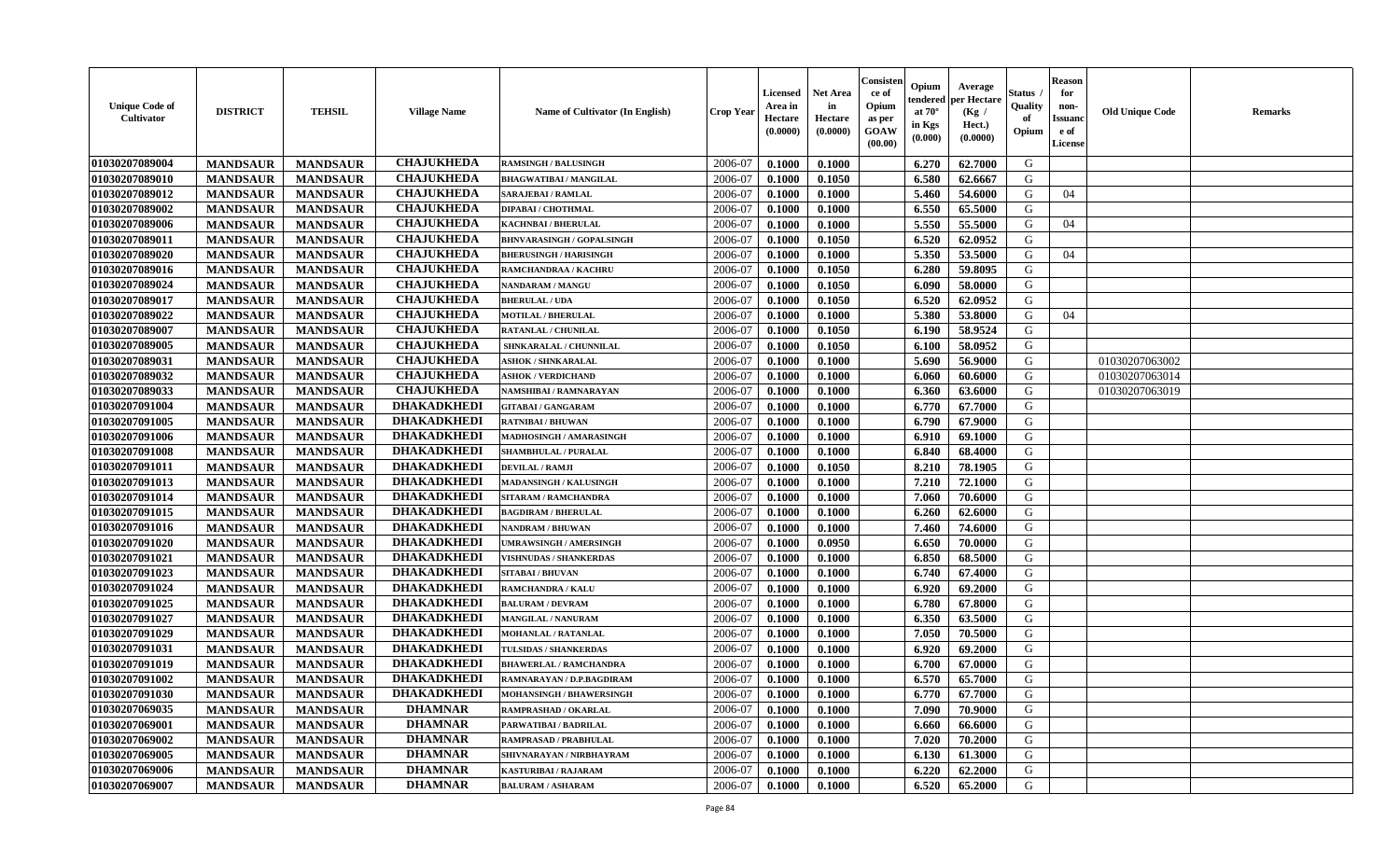| <b>Unique Code of</b><br>Cultivator | <b>DISTRICT</b> | <b>TEHSIL</b>   | <b>Village Name</b> | <b>Name of Cultivator (In English)</b> | <b>Crop Year</b> | <b>Licensed</b><br>Area in<br>Hectare<br>(0.0000) | <b>Net Area</b><br>in<br>Hectare<br>(0.0000) | Consisten<br>ce of<br>Opium<br>as per<br><b>GOAW</b><br>(00.00) | Opium<br>tendered<br>at $70^\circ$<br>in Kgs<br>(0.000) | Average<br>per Hectare<br>(Kg /<br>Hect.)<br>(0.0000) | Status .<br>Quality<br>of<br>Opium | <b>Reason</b><br>for<br>non-<br><b>Issuanc</b><br>e of<br>License | <b>Old Unique Code</b> | <b>Remarks</b> |
|-------------------------------------|-----------------|-----------------|---------------------|----------------------------------------|------------------|---------------------------------------------------|----------------------------------------------|-----------------------------------------------------------------|---------------------------------------------------------|-------------------------------------------------------|------------------------------------|-------------------------------------------------------------------|------------------------|----------------|
| 01030207069012                      | <b>MANDSAUR</b> | <b>MANDSAUR</b> | <b>DHAMNAR</b>      | RADHESHYAM / ONKARLAL                  | 2006-07          | 0.1000                                            | 0.1000                                       |                                                                 | 6.920                                                   | 69.2000                                               | G                                  |                                                                   |                        |                |
| 01030207069013                      | <b>MANDSAUR</b> | <b>MANDSAUR</b> | <b>DHAMNAR</b>      | <b>BHANWERLAL / RAMNARAYAN</b>         | 2006-07          | 0.1000                                            | 0.1000                                       |                                                                 | 6.470                                                   | 64.7000                                               | G                                  |                                                                   |                        |                |
| 01030207069019                      | <b>MANDSAUR</b> | <b>MANDSAUR</b> | <b>DHAMNAR</b>      | KANHIYALAL / RAMRATAN                  | 2006-07          | 0.1000                                            | 0.1000                                       |                                                                 | 6.430                                                   | 64.3000                                               | G                                  |                                                                   |                        |                |
| 01030207069024                      | <b>MANDSAUR</b> | <b>MANDSAUR</b> | <b>DHAMNAR</b>      | <b>ONKARLAL / BHAGIRTH</b>             | 2006-07          | 0.1000                                            | 0.1000                                       |                                                                 | 6.580                                                   | 65.8000                                               | G                                  |                                                                   |                        |                |
| 01030207069025                      | <b>MANDSAUR</b> | <b>MANDSAUR</b> | <b>DHAMNAR</b>      | NANDRAM / BAGDIRAM                     | 2006-07          | 0.1000                                            | 0.0950                                       |                                                                 | 6.230                                                   | 65.5789                                               | G                                  |                                                                   |                        |                |
| 01030207069028                      | <b>MANDSAUR</b> | <b>MANDSAUR</b> | <b>DHAMNAR</b>      | <b>ASHOK KUMAR / AMBARAM</b>           | 2006-07          | 0.1000                                            | 0.1000                                       |                                                                 | 6.920                                                   | 69.2000                                               | G                                  |                                                                   |                        |                |
| 01030207069029                      | <b>MANDSAUR</b> | <b>MANDSAUR</b> | <b>DHAMNAR</b>      | SHANTILAL / RAMNARAYAN                 | 2006-07          | 0.1000                                            | 0.1000                                       |                                                                 | 6.410                                                   | 64.1000                                               | G                                  |                                                                   |                        |                |
| 01030207069032                      | <b>MANDSAUR</b> | <b>MANDSAUR</b> | <b>DHAMNAR</b>      | MANGILAL / BAGDIRAM                    | 2006-07          | 0.1000                                            | 0.1000                                       |                                                                 | 6.610                                                   | 66.1000                                               | G                                  |                                                                   |                        |                |
| 01030207069037                      | <b>MANDSAUR</b> | <b>MANDSAUR</b> | <b>DHAMNAR</b>      | <b>JAGDISGH / BAGDIRAM</b>             | 2006-07          | 0.1000                                            | 0.1000                                       |                                                                 | 5.990                                                   | 59.9000                                               | G                                  |                                                                   |                        |                |
| 01030207069039                      | <b>MANDSAUR</b> | <b>MANDSAUR</b> | <b>DHAMNAR</b>      | PRABHULAL / SHUKHA                     | 2006-07          | 0.1000                                            | 0.1000                                       |                                                                 | 6.990                                                   | 69.9000                                               | G                                  |                                                                   |                        |                |
| 01030207069042                      | <b>MANDSAUR</b> | <b>MANDSAUR</b> | <b>DHAMNAR</b>      | HARISHANKAR / AMBALAL                  | 2006-07          | 0.1000                                            | 0.0950                                       |                                                                 | 6.490                                                   | 68.3158                                               | G                                  |                                                                   |                        |                |
| 01030207069043                      | <b>MANDSAUR</b> | <b>MANDSAUR</b> | <b>DHAMNAR</b>      | RATANLAL / PARTHA GAYRI                | 2006-07          | 0.1000                                            |                                              |                                                                 |                                                         | 0.0000                                                | $\mathbf{F}$                       |                                                                   |                        |                |
| 01030207069053                      | <b>MANDSAUR</b> | <b>MANDSAUR</b> | <b>DHAMNAR</b>      | <b>BADRILAL / ONKARLAL</b>             | 2006-07          | 0.1000                                            | 0.0950                                       |                                                                 | 6.700                                                   | 70.5263                                               | G                                  |                                                                   |                        |                |
| 01030207069060                      | <b>MANDSAUR</b> | <b>MANDSAUR</b> | <b>DHAMNAR</b>      | SATYNARAYAN / NANDRAM                  | 2006-07          | 0.1000                                            | 0.1000                                       |                                                                 | 7.020                                                   | 70.2000                                               | G                                  |                                                                   |                        |                |
| 01030207069073                      | <b>MANDSAUR</b> | <b>MANDSAUR</b> | <b>DHAMNAR</b>      | VINODAKUMAR / AVANTIPRASAD             | 2006-07          | 0.1000                                            | 0.1000                                       |                                                                 | 6.000                                                   | 60.0000                                               | G                                  |                                                                   |                        |                |
| 01030207069076                      | <b>MANDSAUR</b> | <b>MANDSAUR</b> | <b>DHAMNAR</b>      | <b>AMBALAL / DEVRAM</b>                | 2006-07          | 0.1000                                            | 0.1000                                       |                                                                 | 7.140                                                   | 71.4000                                               | G                                  |                                                                   |                        |                |
| 01030207069089                      | <b>MANDSAUR</b> | <b>MANDSAUR</b> | <b>DHAMNAR</b>      | <b>MOHANLAL / RODMAL</b>               | 2006-07          | 0.1000                                            | 0.1000                                       |                                                                 | 6.800                                                   | 68.0000                                               | G                                  |                                                                   |                        |                |
| 01030207069095                      | <b>MANDSAUR</b> | <b>MANDSAUR</b> | <b>DHAMNAR</b>      | <b>MUIKUND / BALARAM</b>               | 2006-07          | 0.1000                                            | 0.1000                                       |                                                                 | 6.250                                                   | 62.5000                                               | G                                  |                                                                   |                        |                |
| 01030207069097                      | <b>MANDSAUR</b> | <b>MANDSAUR</b> | <b>DHAMNAR</b>      | <b>DOLATRAM / NANDA</b>                | 2006-07          | 0.1000                                            | 0.1000                                       |                                                                 | 6.650                                                   | 66.5000                                               | G                                  |                                                                   |                        |                |
| 01030207069099                      | <b>MANDSAUR</b> | <b>MANDSAUR</b> | <b>DHAMNAR</b>      | RAMNARAYAN / PRABHULAL                 | 2006-07          | 0.1000                                            | 0.1000                                       |                                                                 | 7.800                                                   | 78.0000                                               | G                                  |                                                                   |                        |                |
| 01030207069021                      | <b>MANDSAUR</b> | <b>MANDSAUR</b> | <b>DHAMNAR</b>      | RUKMANBAI / GIRDHARI                   | 2006-07          | 0.1000                                            | 0.1000                                       |                                                                 | 6.580                                                   | 65.8000                                               | G                                  |                                                                   |                        |                |
| 01030207069044                      | <b>MANDSAUR</b> | <b>MANDSAUR</b> | <b>DHAMNAR</b>      | <b>OMPRAKASH / RAMLAL</b>              | 2006-07          | 0.1000                                            | 0.0950                                       |                                                                 | 6.900                                                   | 72.6316                                               | G                                  |                                                                   |                        |                |
| 01030207069004                      | <b>MANDSAUR</b> | <b>MANDSAUR</b> | <b>DHAMNAR</b>      | MANGILAL / BAGDIRAM DHAKAD             | 2006-07          | 0.1000                                            | 0.1000                                       |                                                                 | 6.340                                                   | 63.4000                                               | G                                  |                                                                   |                        |                |
| 01030207069027                      | <b>MANDSAUR</b> | <b>MANDSAUR</b> | <b>DHAMNAR</b>      | RUKAMANIBAI / AMRIRITARAM              | 2006-07          | 0.1000                                            | 0.1050                                       |                                                                 | 6.990                                                   | 66.5714                                               | G                                  |                                                                   |                        |                |
| 01030207069100                      | <b>MANDSAUR</b> | <b>MANDSAUR</b> | <b>DHAMNAR</b>      | RATANBAI / RAMCHANDRA                  | 2006-07          | 0.1000                                            | 0.1000                                       |                                                                 | 6.690                                                   | 66.9000                                               | G                                  |                                                                   |                        |                |
| 01030207069101                      | <b>MANDSAUR</b> | <b>MANDSAUR</b> | <b>DHAMNAR</b>      | <b>RAMESHVAR / BHERULAL</b>            | 2006-07          | 0.1000                                            | 0.1000                                       |                                                                 | 6.430                                                   | 64.3000                                               | G                                  |                                                                   |                        |                |
| 01030207069064                      | <b>MANDSAUR</b> | <b>MANDSAUR</b> | <b>DHAMNAR</b>      | SOHANBAI / HIRALAL                     | 2006-07          | 0.1000                                            | 0.1000                                       |                                                                 | 6.890                                                   | 68.9000                                               | G                                  |                                                                   |                        |                |
| 01030207069049                      | <b>MANDSAUR</b> | <b>MANDSAUR</b> | <b>DHAMNAR</b>      | <b>SURENDRASINGH / BHERUSINGH</b>      | 2006-07          | 0.1000                                            | 0.1000                                       |                                                                 | 6.140                                                   | 61.4000                                               | G                                  |                                                                   |                        |                |
| 01030207069105                      | <b>MANDSAUR</b> | <b>MANDSAUR</b> | <b>DHAMNAR</b>      | <b>BHERULAL / HIRALAL</b>              | 2006-07          | 0.1000                                            | 0.1000                                       |                                                                 | 6.200                                                   | 62.0000                                               | G                                  |                                                                   |                        |                |
| 01030207069106                      | <b>MANDSAUR</b> | <b>MANDSAUR</b> | <b>DHAMNAR</b>      | <b>RAMNANDI / HIRALAL</b>              | 2006-07          | 0.1000                                            | 0.1000                                       |                                                                 | 5.940                                                   | 59.4000                                               | G                                  |                                                                   | 01030207073017         |                |
| 01030207069107                      | <b>MANDSAUR</b> | <b>MANDSAUR</b> | <b>DHAMNAR</b>      | MOHANLAL / DOLATRAM                    | 2006-07          | 0.1000                                            | 0.1000                                       |                                                                 | 6.870                                                   | 68.7000                                               | G                                  |                                                                   | 01030207073005         |                |
| 01030207069108                      | <b>MANDSAUR</b> | <b>MANDSAUR</b> | <b>DHAMNAR</b>      | MANGILAL / KISHANALAL                  | 2006-07          | 0.1000                                            | 0.1000                                       |                                                                 | 5.220                                                   | 52.2000                                               | G                                  | 04                                                                | 01030207073016         |                |
| 01030207069109                      | <b>MANDSAUR</b> | <b>MANDSAUR</b> | <b>DHAMNAR</b>      | <b>SEJATJI / BABU KHA</b>              | 2006-07          | 0.1000                                            | 0.1000                                       |                                                                 | 6.600                                                   | 66.0000                                               | G                                  |                                                                   | 01030207073019         |                |
| 01030207070047                      | <b>MANDSAUR</b> | <b>MANDSAUR</b> | <b>DHUNDHADKA</b>   | RAISHAKHA / ALLARAKH                   | 2006-07          | 0.1000                                            | 0.1000                                       |                                                                 | 7.240                                                   | 72.4000                                               | G                                  |                                                                   |                        |                |
| 01030207070005                      | <b>MANDSAUR</b> | <b>MANDSAUR</b> | <b>DHUNDHADKA</b>   | <b>BHARATRAM / NANDA</b>               | 2006-07          | 0.1000                                            | 0.1000                                       |                                                                 | 7.630                                                   | 76.3000                                               | G                                  |                                                                   |                        |                |
| 01030207070010                      | <b>MANDSAUR</b> | <b>MANDSAUR</b> | <b>DHUNDHADKA</b>   | <b>NATHULAL / SALAGRAM</b>             | 2006-07          | 0.1000                                            | 0.1050                                       |                                                                 | 6.350                                                   | 60.4762                                               | G                                  |                                                                   |                        |                |
| 01030207070011                      | <b>MANDSAUR</b> | <b>MANDSAUR</b> | <b>DHUNDHADKA</b>   | <b>RANACHHOD / PANNALAL</b>            | 2006-07          | 0.1000                                            | 0.0950                                       |                                                                 | 5.180                                                   | 54.5263                                               | G                                  | 04                                                                |                        | NAME CHANGE    |
| 01030207070012                      | <b>MANDSAUR</b> | <b>MANDSAUR</b> | <b>DHUNDHADKA</b>   | <b>DHAPUBAI/KISHANLAL</b>              | 2006-07          | 0.1000                                            | 0.1050                                       |                                                                 | 6.360                                                   | 60.5714                                               | G                                  |                                                                   |                        |                |
| 01030207070014                      | <b>MANDSAUR</b> | <b>MANDSAUR</b> | <b>DHUNDHADKA</b>   | <b>BHERA / DHURA</b>                   | 2006-07          | 0.1000                                            | 0.0850                                       |                                                                 | 4.580                                                   | 53.8824                                               | G                                  | 04                                                                |                        |                |
| 01030207070015                      | <b>MANDSAUR</b> | <b>MANDSAUR</b> | <b>DHUNDHADKA</b>   | <b>NATHU / HIRA</b>                    | 2006-07          | 0.1000                                            | 0.1000                                       |                                                                 | 5.860                                                   | 58.6000                                               | G                                  |                                                                   |                        |                |
| 01030207070016                      | <b>MANDSAUR</b> | <b>MANDSAUR</b> | <b>DHUNDHADKA</b>   | <b>BALMUKAND / BAGDIRAM</b>            | 2006-07          | 0.1000                                            | 0.1000                                       |                                                                 | 7.490                                                   | 74.9000                                               | G                                  |                                                                   |                        |                |
| 01030207070020                      | <b>MANDSAUR</b> | <b>MANDSAUR</b> | <b>DHUNDHADKA</b>   | <b>DEVRAM / KISHAN</b>                 | 2006-07          | 0.1000                                            | 0.1000                                       |                                                                 | 6.080                                                   | 60.8000                                               | G                                  |                                                                   |                        |                |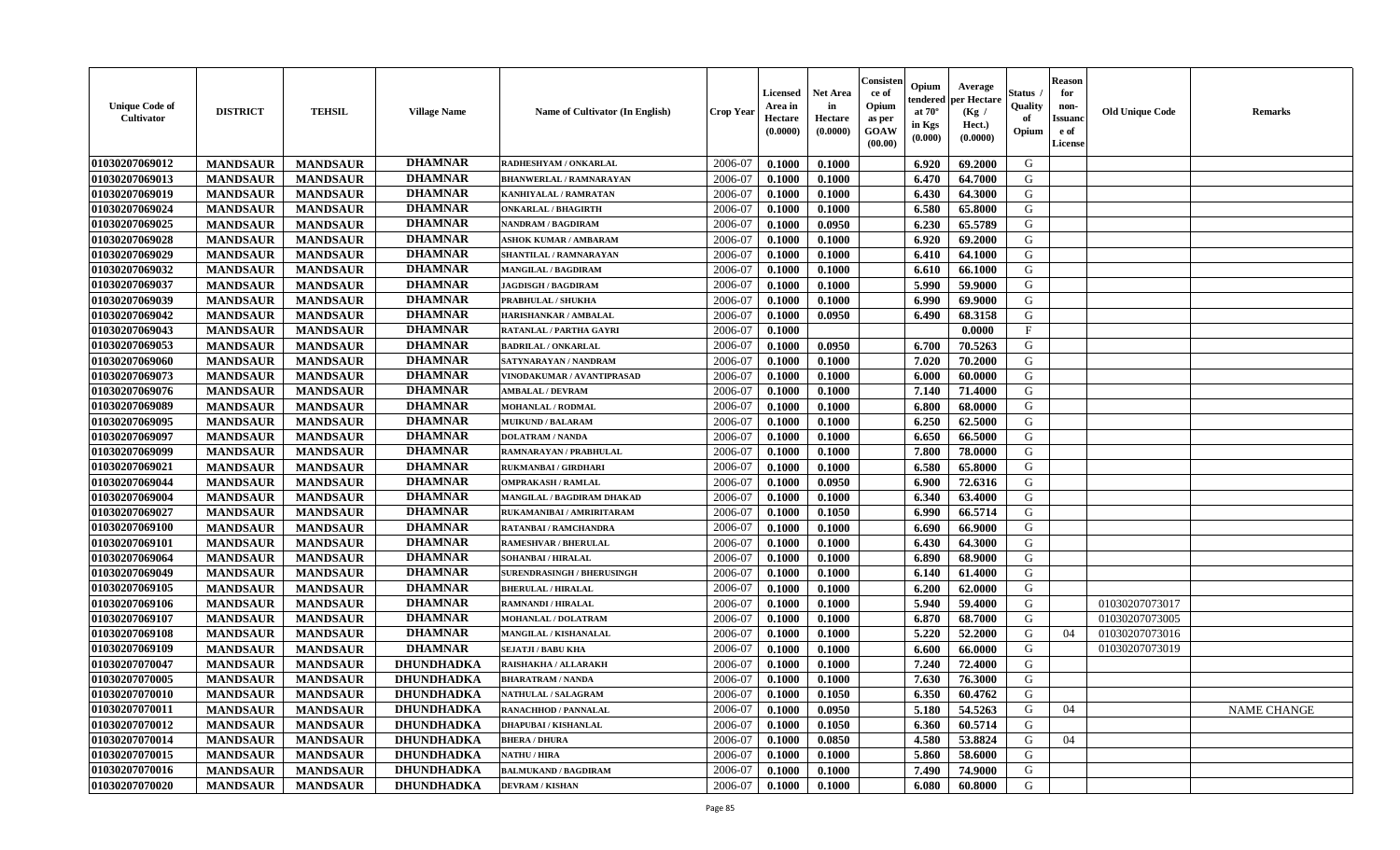| <b>Unique Code of</b><br><b>Cultivator</b> | <b>DISTRICT</b> | <b>TEHSIL</b>   | <b>Village Name</b> | <b>Name of Cultivator (In English)</b> | <b>Crop Year</b> | <b>Licensed</b><br>Area in<br>Hectare<br>(0.0000) | <b>Net Area</b><br>in<br>Hectare<br>(0.0000) | Consisteı<br>ce of<br>Opium<br>as per<br><b>GOAW</b><br>(00.00) | Opium<br>endered<br>at $70^\circ$<br>in Kgs<br>$(\mathbf{0.000})$ | Average<br>per Hectare<br>(Kg /<br>Hect.)<br>(0.0000) | Status<br>Quality<br>of<br>Opium | Reason<br>for<br>non-<br>Issuan<br>e of<br>License | <b>Old Unique Code</b> | <b>Remarks</b>     |
|--------------------------------------------|-----------------|-----------------|---------------------|----------------------------------------|------------------|---------------------------------------------------|----------------------------------------------|-----------------------------------------------------------------|-------------------------------------------------------------------|-------------------------------------------------------|----------------------------------|----------------------------------------------------|------------------------|--------------------|
| 01030207070023                             | <b>MANDSAUR</b> | <b>MANDSAUR</b> | DHUNDHADKA          | <b>BADRILAL / BHUWAN</b>               | 2006-07          | 0.1000                                            | 0.0950                                       |                                                                 | 6.350                                                             | 66.8421                                               | G                                |                                                    |                        |                    |
| 01030207070024                             | <b>MANDSAUR</b> | <b>MANDSAUR</b> | DHUNDHADKA          | SHANKARLAL / PANNALAL                  | 2006-07          | 0.1000                                            | 0.1050                                       |                                                                 | 6.650                                                             | 63.3333                                               | G                                |                                                    |                        |                    |
| 01030207070026                             | <b>MANDSAUR</b> | <b>MANDSAUR</b> | <b>DHUNDHADKA</b>   | NANDIBAI / LAXMAN                      | 2006-07          | 0.1000                                            | 0.1050                                       |                                                                 | 6.530                                                             | 62.1905                                               | G                                |                                                    |                        |                    |
| 01030207070028                             | <b>MANDSAUR</b> | <b>MANDSAUR</b> | <b>DHUNDHADKA</b>   | SARJUNABAI / MAGNIRAM                  | 2006-07          | 0.1000                                            | 0.1000                                       |                                                                 | 5.660                                                             | 56.6000                                               | G                                |                                                    |                        |                    |
| 01030207070030                             | <b>MANDSAUR</b> | <b>MANDSAUR</b> | <b>DHUNDHADKA</b>   | RAMLAL / BAGDIRAM                      | 2006-07          | 0.1000                                            | 0.1000                                       |                                                                 | 6.720                                                             | 67.2000                                               | G                                |                                                    |                        |                    |
| 01030207070032                             | <b>MANDSAUR</b> | <b>MANDSAUR</b> | DHUNDHADKA          | <b>DEVRAM / RAMLAL</b>                 | 2006-07          | 0.1000                                            | 0.1050                                       |                                                                 | 6.000                                                             | 57.1429                                               | G                                |                                                    |                        |                    |
| 01030207070033                             | <b>MANDSAUR</b> | <b>MANDSAUR</b> | <b>DHUNDHADKA</b>   | <b>BASNTILAL / MOTILAL</b>             | 2006-07          | 0.1000                                            | 0.1000                                       |                                                                 | 6.430                                                             | 64.3000                                               | G                                |                                                    |                        |                    |
| 01030207070034                             | <b>MANDSAUR</b> | <b>MANDSAUR</b> | <b>DHUNDHADKA</b>   | SARDARSINGH / VIJAYSINGH               | 2006-07          | 0.1000                                            | 0.1000                                       |                                                                 | 5.810                                                             | 58.1000                                               | G                                |                                                    |                        |                    |
| 01030207070035                             | <b>MANDSAUR</b> | <b>MANDSAUR</b> | <b>DHUNDHADKA</b>   | RAMLAL / SITARAM                       | 2006-07          | 0.1000                                            | 0.1000                                       |                                                                 | 6.160                                                             | 61.6000                                               | G                                |                                                    |                        |                    |
| 01030207070036                             | <b>MANDSAUR</b> | <b>MANDSAUR</b> | <b>DHUNDHADKA</b>   | <b>RAMCHANDRA / DEVA</b>               | 2006-07          | 0.1000                                            | 0.0950                                       |                                                                 | 5.170                                                             | 54.4211                                               | G                                | 04                                                 |                        |                    |
| 01030207070037                             | <b>MANDSAUR</b> | <b>MANDSAUR</b> | <b>DHUNDHADKA</b>   | <b>RUPA / ONKAR</b>                    | 2006-07          | 0.1000                                            | 0.1000                                       |                                                                 | 6.470                                                             | 64.7000                                               | G                                |                                                    |                        |                    |
| 01030207070038                             | <b>MANDSAUR</b> | <b>MANDSAUR</b> | <b>DHUNDHADKA</b>   | <b>MANGILAL / UDERAM</b>               | 2006-07          | 0.1000                                            | 0.1000                                       |                                                                 | 4.920                                                             | 49.2000                                               | G                                | 04                                                 |                        |                    |
| 01030207070039                             | <b>MANDSAUR</b> | <b>MANDSAUR</b> | <b>DHUNDHADKA</b>   | <b>VISRAMDAS / GURURAMDAS</b>          | 2006-07          | 0.1000                                            | 0.1000                                       |                                                                 | 7.080                                                             | 70.8000                                               | G                                |                                                    |                        |                    |
| 01030207070041                             | <b>MANDSAUR</b> | <b>MANDSAUR</b> | <b>DHUNDHADKA</b>   | <b>BALURAM / KESHURAM</b>              | 2006-07          | 0.1000                                            | 0.1050                                       |                                                                 | 6.450                                                             | 61.4286                                               | G                                |                                                    |                        |                    |
| 01030207070043                             | <b>MANDSAUR</b> | <b>MANDSAUR</b> | <b>DHUNDHADKA</b>   | <b>KARULAL / BAGDIRAM</b>              | 2006-07          | 0.1000                                            | 0.0950                                       |                                                                 | 6.260                                                             | 65.8947                                               | G                                |                                                    |                        |                    |
| 01030207070044                             | <b>MANDSAUR</b> | <b>MANDSAUR</b> | DHUNDHADKA          | <b>BAPULAL / RUPRAM</b>                | 2006-07          | 0.1000                                            | 0.1000                                       |                                                                 | 6.530                                                             | 65.3000                                               | G                                |                                                    |                        |                    |
| 01030207070052                             | <b>MANDSAUR</b> | <b>MANDSAUR</b> | <b>DHUNDHADKA</b>   | <b>BADRILAL / RAMLAL</b>               | 2006-07          | 0.1000                                            | 0.1000                                       |                                                                 | 6.205                                                             | 62.0500                                               | G                                |                                                    |                        |                    |
| 01030207070059                             | <b>MANDSAUR</b> | <b>MANDSAUR</b> | <b>DHUNDHADKA</b>   | <b>KARULAL / HIRALAL</b>               | 2006-07          | 0.1000                                            | 0.0950                                       |                                                                 | 5.150                                                             | 54.2105                                               | G                                | 04                                                 |                        |                    |
| 01030207070060                             | <b>MANDSAUR</b> | <b>MANDSAUR</b> | <b>DHUNDHADKA</b>   | <b>BAGDIRAM / LALA</b>                 | 2006-07          | 0.1000                                            | 0.1000                                       |                                                                 | 5.330                                                             | 53.3000                                               | G                                | 04                                                 |                        | <b>NAME CHANGE</b> |
| 01030207070062                             | <b>MANDSAUR</b> | <b>MANDSAUR</b> | <b>DHUNDHADKA</b>   | <b>RAMLAL / PURIYA</b>                 | 2006-07          | 0.1000                                            | 0.1000                                       |                                                                 | 5.410                                                             | 54.1000                                               | G                                | 04                                                 |                        |                    |
| 01030207070064                             | <b>MANDSAUR</b> | <b>MANDSAUR</b> | <b>DHUNDHADKA</b>   | SALAGRAM / GANGARAM                    | 2006-07          | 0.1000                                            | 0.1000                                       |                                                                 | 6.310                                                             | 63.1000                                               | G                                |                                                    |                        |                    |
| 01030207070073                             | <b>MANDSAUR</b> | <b>MANDSAUR</b> | <b>DHUNDHADKA</b>   | <b>BALURAM / SHANKARLAL</b>            | 2006-07          | 0.1000                                            | 0.1000                                       |                                                                 | 6.260                                                             | 62.6000                                               | G                                |                                                    |                        |                    |
| 01030207070086                             | <b>MANDSAUR</b> | <b>MANDSAUR</b> | <b>DHUNDHADKA</b>   | NANDKISHOR / RAMCHANDRA                | 2006-07          | 0.1000                                            | 0.1000                                       |                                                                 | 6.480                                                             | 64.8000                                               | G                                |                                                    |                        |                    |
| 01030207070087                             | <b>MANDSAUR</b> | <b>MANDSAUR</b> | DHUNDHADKA          | <b>JUJHAR / KISHAN</b>                 | 2006-07          | 0.1000                                            | 0.1000                                       |                                                                 | 5.940                                                             | 59.4000                                               | G                                |                                                    |                        |                    |
| 01030207070089                             | <b>MANDSAUR</b> | <b>MANDSAUR</b> | <b>DHUNDHADKA</b>   | <b>SITRAM / NANURAM</b>                | 2006-07          | 0.1000                                            | 0.1000                                       |                                                                 | 7.190                                                             | 71.9000                                               | G                                |                                                    |                        |                    |
| 01030207070091                             | <b>MANDSAUR</b> | <b>MANDSAUR</b> | <b>DHUNDHADKA</b>   | NANIBAI / PURUSHOTAM                   | 2006-07          | 0.1000                                            | 0.0950                                       |                                                                 | 6.300                                                             | 66.3158                                               | G                                |                                                    |                        |                    |
| 01030207070092                             | <b>MANDSAUR</b> | <b>MANDSAUR</b> | <b>DHUNDHADKA</b>   | SAMADBAI / UMMEDRAM                    | 2006-07          | 0.1000                                            | 0.1000                                       |                                                                 | 5.260                                                             | 52.6000                                               | G                                | 04                                                 |                        |                    |
| 01030207070095                             | <b>MANDSAUR</b> | <b>MANDSAUR</b> | <b>DHUNDHADKA</b>   | NANDRAM / BAGDIRAM KUDIWALA            | 2006-07          | 0.1000                                            | 0.0950                                       |                                                                 | 6.450                                                             | 67.8947                                               | G                                |                                                    |                        |                    |
| 01030207070098                             | <b>MANDSAUR</b> | <b>MANDSAUR</b> | DHUNDHADKA          | <b>VERDICHAND / BAGDIRAM</b>           | 2006-07          | 0.1000                                            | 0.1000                                       |                                                                 | 6.310                                                             | 63.1000                                               | G                                |                                                    |                        |                    |
| 01030207070100                             | <b>MANDSAUR</b> | <b>MANDSAUR</b> | <b>DHUNDHADKA</b>   | <b>BHERULAL / FAKIRCHANDRA</b>         | 2006-07          | 0.1000                                            | 0.1000                                       |                                                                 | 6.030                                                             | 60.3000                                               | G                                |                                                    |                        |                    |
| 01030207070101                             | <b>MANDSAUR</b> | <b>MANDSAUR</b> | <b>DHUNDHADKA</b>   | <b>LAXMICHAND / SHIVRAM</b>            | 2006-07          | 0.1000                                            | 0.1000                                       |                                                                 | 6.060                                                             | 60.6000                                               | G                                |                                                    |                        |                    |
| 01030207070103                             | <b>MANDSAUR</b> | <b>MANDSAUR</b> | <b>DHUNDHADKA</b>   | MOHANLAL / HIRALAL                     | 2006-07          | 0.1000                                            | 0.1000                                       |                                                                 | 6.150                                                             | 61.5000                                               | G                                |                                                    |                        |                    |
| 01030207070108                             | <b>MANDSAUR</b> | <b>MANDSAUR</b> | <b>DHUNDHADKA</b>   | NANDKISHOR / RAMCHANDRA MALI           | 2006-07          | 0.1000                                            | 0.1000                                       |                                                                 | 6.020                                                             | 60.2000                                               | G                                |                                                    |                        |                    |
| 01030207070109                             | <b>MANDSAUR</b> | <b>MANDSAUR</b> | <b>DHUNDHADKA</b>   | <b>SITABAI / KHUBRAM</b>               | 2006-07          | 0.1000                                            | 0.1000                                       |                                                                 | 6.510                                                             | 65.1000                                               | G                                |                                                    |                        |                    |
| 01030207070112                             | <b>MANDSAUR</b> | <b>MANDSAUR</b> | DHUNDHADKA          | <b>BAPULAL / SHOBHAGMAL</b>            | 2006-07          | 0.1000                                            | 0.0950                                       |                                                                 | 6.270                                                             | 66.0000                                               | G                                |                                                    |                        |                    |
| <b>01030207070117</b>                      | <b>MANDSAUR</b> | MANDSAUR        | <b>DHUNDHADKA</b>   | <b>NAGU / BAGDIRAM</b>                 | 2006-07          | 0.1000                                            | 0.1000                                       |                                                                 |                                                                   | 5.870   58.7000                                       | G                                |                                                    |                        |                    |
| 01030207070118                             | <b>MANDSAUR</b> | <b>MANDSAUR</b> | DHUNDHADKA          | NATHULAL / MAGNIRAM                    | 2006-07          | 0.1000                                            | 0.0900                                       |                                                                 | 6.400                                                             | 71.1111                                               | G                                |                                                    |                        |                    |
| 01030207070119                             | <b>MANDSAUR</b> | <b>MANDSAUR</b> | <b>DHUNDHADKA</b>   | RADHESHYAM / LAKSHMAN                  | 2006-07          | 0.1000                                            | 0.1050                                       |                                                                 | 6.640                                                             | 63.2381                                               | G                                |                                                    |                        |                    |
| 01030207070120                             | <b>MANDSAUR</b> | <b>MANDSAUR</b> | <b>DHUNDHADKA</b>   | <b>NANDRAM / BAGDIRAM</b>              | 2006-07          | 0.1000                                            | 0.1000                                       |                                                                 | 5.580                                                             | 55.8000                                               | G                                | 04                                                 |                        |                    |
| 01030207070121                             | <b>MANDSAUR</b> | <b>MANDSAUR</b> | DHUNDHADKA          | RAMCHANDRA / LAXMAN                    | 2006-07          | 0.1000                                            | 0.0950                                       |                                                                 | 5.670                                                             | 59.6842                                               | G                                |                                                    |                        |                    |
| 01030207070123                             | <b>MANDSAUR</b> | <b>MANDSAUR</b> | <b>DHUNDHADKA</b>   | <b>GITABAI/RAMLAL</b>                  | 2006-07          | 0.1000                                            | 0.0950                                       |                                                                 | 4.850                                                             | 51.0526                                               | G                                | 04                                                 |                        |                    |
| 01030207070124                             | <b>MANDSAUR</b> | <b>MANDSAUR</b> | <b>DHUNDHADKA</b>   | <b>BANSHILAL / SITARAM</b>             | 2006-07          | 0.1000                                            | 0.1000                                       |                                                                 | 6.390                                                             | 63.9000                                               | G                                |                                                    |                        |                    |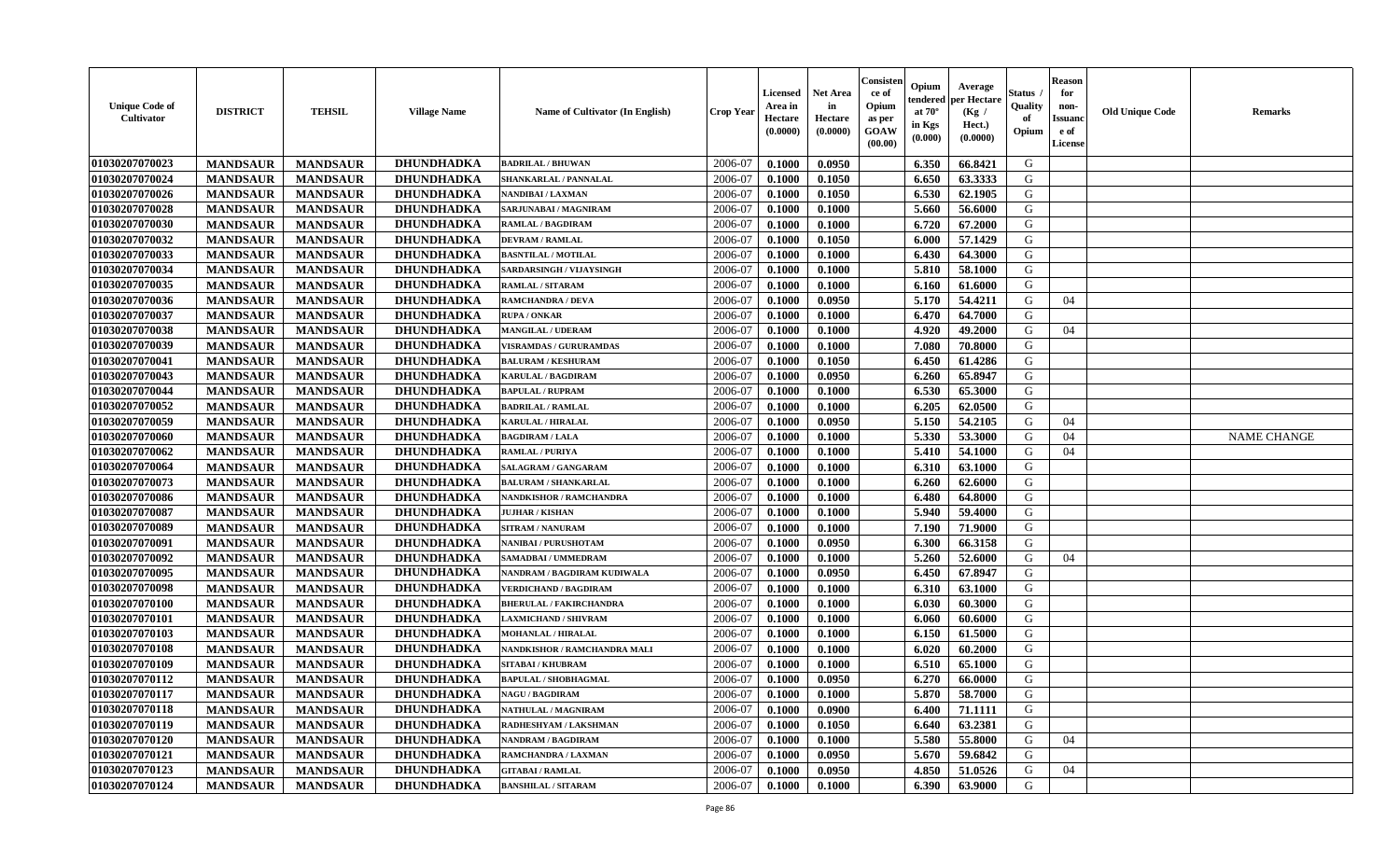| <b>Unique Code of</b><br><b>Cultivator</b> | <b>DISTRICT</b> | <b>TEHSIL</b>   | <b>Village Name</b> | <b>Name of Cultivator (In English)</b> | <b>Crop Year</b> | <b>Licensed</b><br>Area in<br>Hectare<br>(0.0000) | <b>Net Area</b><br>in<br>Hectare<br>(0.0000) | Consister<br>ce of<br>Opium<br>as per<br><b>GOAW</b><br>(00.00) | Opium<br>endered<br>at $70^{\circ}$<br>in Kgs<br>$(\mathbf{0.000})$ | Average<br>per Hectare<br>(Kg /<br>Hect.)<br>(0.0000) | Status<br>Quality<br>of<br>Opium | <b>Reason</b><br>for<br>non-<br><b>Issuand</b><br>e of<br>License | <b>Old Unique Code</b> | <b>Remarks</b>           |
|--------------------------------------------|-----------------|-----------------|---------------------|----------------------------------------|------------------|---------------------------------------------------|----------------------------------------------|-----------------------------------------------------------------|---------------------------------------------------------------------|-------------------------------------------------------|----------------------------------|-------------------------------------------------------------------|------------------------|--------------------------|
| 01030207070125                             | <b>MANDSAUR</b> | <b>MANDSAUR</b> | <b>DHUNDHADKA</b>   | <b>RAMLAL / SHALAGRAM</b>              | 2006-07          | 0.1000                                            | 0.1000                                       |                                                                 | 6.230                                                               | 62.3000                                               | G                                |                                                                   |                        |                          |
| 01030207070126                             | <b>MANDSAUR</b> | <b>MANDSAUR</b> | <b>DHUNDHADKA</b>   | KANHIYALAL / SHANKERLAL                | 2006-07          | 0.1000                                            | 0.1000                                       |                                                                 | 6.390                                                               | 63.9000                                               | G                                |                                                                   |                        |                          |
| 01030207070128                             | <b>MANDSAUR</b> | <b>MANDSAUR</b> | <b>DHUNDHADKA</b>   | RAMESHCHAND / DEWRAM MALI              | 2006-07          | 0.1000                                            | 0.1000                                       |                                                                 | 6.060                                                               | 60.6000                                               | G                                |                                                                   |                        |                          |
| 01030207070129                             | <b>MANDSAUR</b> | <b>MANDSAUR</b> | <b>DHUNDHADKA</b>   | KAILASHCHANDRA / SHAMBHULAL            | 2006-07          | 0.1000                                            | 0.0950                                       |                                                                 | 6.080                                                               | 64.0000                                               | G                                |                                                                   |                        |                          |
| 01030207070131                             | <b>MANDSAUR</b> | <b>MANDSAUR</b> | <b>DHUNDHADKA</b>   | <b>CHENGIR / RAMGIR</b>                | 2006-07          | 0.1000                                            | 0.1000                                       |                                                                 | 6.370                                                               | 63.7000                                               | G                                |                                                                   |                        | <b>NAME CHANGE</b>       |
| 01030207070132                             | <b>MANDSAUR</b> | <b>MANDSAUR</b> | <b>DHUNDHADKA</b>   | <b>BHERULAL / BAGDIRAM RATHORE</b>     | 2006-07          | 0.1000                                            | 0.0850                                       |                                                                 | 5.150                                                               | 60.5882                                               | G                                |                                                                   |                        |                          |
| 01030207070133                             | <b>MANDSAUR</b> | <b>MANDSAUR</b> | <b>DHUNDHADKA</b>   | <b>RATANSINGH / BHERUSINGH</b>         | 2006-07          | 0.1000                                            | 0.1000                                       |                                                                 | 6.060                                                               | 60.6000                                               | G                                |                                                                   |                        |                          |
| 01030207070134                             | <b>MANDSAUR</b> | <b>MANDSAUR</b> | <b>DHUNDHADKA</b>   | RAMESHCHAND / BALMUKUND                | 2006-07          | 0.1000                                            | 0.1000                                       |                                                                 | 7.540                                                               | 75.4000                                               | G                                |                                                                   |                        |                          |
| 01030207070135                             | <b>MANDSAUR</b> | <b>MANDSAUR</b> | <b>DHUNDHADKA</b>   | <b>SHANKERLAL / RANCHOR</b>            | 2006-07          | 0.1000                                            | 0.1000                                       |                                                                 | 6.210                                                               | 62.1000                                               | G                                |                                                                   |                        |                          |
| 01030207070136                             | <b>MANDSAUR</b> | <b>MANDSAUR</b> | <b>DHUNDHADKA</b>   | YASWANTKUMAR / OMPRAKASH DHAKAD        | 2006-07          | 0.1000                                            | 0.0950                                       |                                                                 | 6.310                                                               | 66.4211                                               | G                                |                                                                   |                        |                          |
| 01030207070137                             | <b>MANDSAUR</b> | <b>MANDSAUR</b> | <b>DHUNDHADKA</b>   | <b>GHANSHYAM / SHAMBHULAL</b>          | 2006-07          | 0.1000                                            | 0.1000                                       |                                                                 | 6.480                                                               | 64.8000                                               | G                                |                                                                   |                        |                          |
| 01030207070138                             | <b>MANDSAUR</b> | <b>MANDSAUR</b> | <b>DHUNDHADKA</b>   | <b>BAPULAL / MAGNIRAM</b>              | 2006-07          | 0.1000                                            | 0.1000                                       |                                                                 | 6.170                                                               | 61.7000                                               | G                                |                                                                   |                        |                          |
| 01030207070141                             | <b>MANDSAUR</b> | <b>MANDSAUR</b> | DHUNDHADKA          | <b>BADRILAL / BHERULAL MALI</b>        | 2006-07          | 0.1000                                            | 0.1000                                       |                                                                 | 6.050                                                               | 60.5000                                               | G                                |                                                                   |                        |                          |
| 01030207070144                             | <b>MANDSAUR</b> | <b>MANDSAUR</b> | <b>DHUNDHADKA</b>   | KARULAL / SHOBHARAM NANDA              | 2006-07          | 0.1000                                            | 0.1000                                       |                                                                 | 6.300                                                               | 63.0000                                               | G                                |                                                                   |                        |                          |
| 01030207070147                             | <b>MANDSAUR</b> | <b>MANDSAUR</b> | <b>DHUNDHADKA</b>   | RAMESHWER / ONKARLAL                   | 2006-07          | 0.1000                                            | 0.1000                                       |                                                                 | 6.360                                                               | 63.6000                                               | G                                |                                                                   |                        |                          |
| 01030207070046                             | <b>MANDSAUR</b> | <b>MANDSAUR</b> | DHUNDHADKA          | PREMLATABAI / DILIP                    | 2006-07          | 0.1000                                            | 0.1000                                       |                                                                 | 6.160                                                               | 61.6000                                               | G                                |                                                                   |                        |                          |
| 01030207070006                             | <b>MANDSAUR</b> | <b>MANDSAUR</b> | <b>DHUNDHADKA</b>   | NATHIBAI / BHANWERLAL                  | 2006-07          | 0.1000                                            | 0.0950                                       |                                                                 | 6.690                                                               | 70.4211                                               | G                                |                                                                   |                        |                          |
| 01030207070007                             | <b>MANDSAUR</b> | <b>MANDSAUR</b> | <b>DHUNDHADKA</b>   | SHOBHARAM / UMMEDRAM                   | 2006-07          | 0.1000                                            | 0.1000                                       |                                                                 | 6.210                                                               | 62.1000                                               | G                                |                                                                   |                        |                          |
| 01030207070067                             | <b>MANDSAUR</b> | <b>MANDSAUR</b> | <b>DHUNDHADKA</b>   | <b>BAGDIBAI / RAMCHAND</b>             | 2006-07          | 0.1000                                            | 0.1050                                       |                                                                 | 6.220                                                               | 59.2381                                               | G                                |                                                                   |                        |                          |
| 01030207070080                             | <b>MANDSAUR</b> | <b>MANDSAUR</b> | <b>DHUNDHADKA</b>   | RAMCHAND / ONKARLAL                    | 2006-07          | 0.1000                                            | 0.0950                                       |                                                                 | 5.640                                                               | 59.3684                                               | G                                |                                                                   |                        |                          |
| 01030207070013                             | <b>MANDSAUR</b> | <b>MANDSAUR</b> | DHUNDHADKA          | <b>BAPULAL / KESHRIMAL</b>             | 2006-07          | 0.1000                                            | 0.1000                                       |                                                                 | 6.490                                                               | 64.9000                                               | G                                |                                                                   |                        |                          |
| 01030207070027                             | <b>MANDSAUR</b> | <b>MANDSAUR</b> | <b>DHUNDHADKA</b>   | DEVRAM / KISHANALAL                    | 2006-07          | 0.1000                                            | 0.1000                                       |                                                                 | 6.260                                                               | 62.6000                                               | G                                |                                                                   |                        |                          |
| 01030207070151                             | <b>MANDSAUR</b> | <b>MANDSAUR</b> | DHUNDHADKA          | MANGILAL / SHIVARAM                    | 2006-07          | 0.1000                                            | 0.1000                                       |                                                                 | 5.560                                                               | 55.6000                                               | G                                | 04                                                                |                        |                          |
| 01030207092001                             | <b>MANDSAUR</b> | <b>MANDSAUR</b> | <b>GUDIYANA</b>     | <b>KISHANLAL / BHUVAN</b>              | 2006-07          | 0.1000                                            | 0.0900                                       |                                                                 | 5.690                                                               | 63.2222                                               | G                                |                                                                   |                        | TRANSFER/HASLI           |
| 01030207092007                             | <b>MANDSAUR</b> | <b>MANDSAUR</b> | <b>GUDIYANA</b>     | MANGILAL / BHAGGA                      | 2006-07          | 0.1000                                            | 0.1000                                       |                                                                 | 6.200                                                               | 62.0000                                               | G                                |                                                                   |                        | TRANSFER/JHIRKAN         |
| 01030207092012                             | <b>MANDSAUR</b> | <b>MANDSAUR</b> | <b>GUDIYANA</b>     | <b>BAPULAL / GANESHRAM</b>             | 2006-07          | 0.1000                                            | 0.1000                                       |                                                                 | 5.690                                                               | 56.9000                                               | G                                |                                                                   |                        |                          |
| 01030207092014                             | <b>MANDSAUR</b> | <b>MANDSAUR</b> | <b>GUDIYANA</b>     | <b>BHERULAL / DEVA</b>                 | 2006-07          | 0.1000                                            | 0.0950                                       |                                                                 | 5.610                                                               | 59.0526                                               | G                                |                                                                   |                        | TRANSFER/AFZALPUR        |
| 01030207092017                             | <b>MANDSAUR</b> | <b>MANDSAUR</b> | <b>GUDIYANA</b>     | MOHANBAI / LAKSHMAN                    | 2006-07          | 0.1000                                            | 0.1000                                       |                                                                 | 5.860                                                               | 58.6000                                               | G                                |                                                                   |                        | TRANSFER/AFZALPUR        |
| 01030207092023                             | <b>MANDSAUR</b> | <b>MANDSAUR</b> | <b>GUDIYANA</b>     | HASTIMAL / MOHANLAL                    | 2006-07          | 0.1000                                            | 0.1000                                       |                                                                 | 5.710                                                               | 57.1000                                               | G                                |                                                                   |                        | <b>TRANSFER/AFZALPUR</b> |
| 01030207071006                             | <b>MANDSAUR</b> | <b>MANDSAUR</b> | <b>GULIYANA</b>     | <b>PURALAL / BHERA</b>                 | 2006-07          | 0.1000                                            | 0.0950                                       |                                                                 | 6.000                                                               | 63.1579                                               | G                                |                                                                   |                        |                          |
| 01030207071017                             | <b>MANDSAUR</b> | <b>MANDSAUR</b> | <b>GULIYANA</b>     | <b>MANGILAL / RODU</b>                 | 2006-07          | 0.1000                                            | 0.1000                                       |                                                                 | 5.640                                                               | 56.4000                                               | G                                |                                                                   |                        |                          |
| 01030207071002                             | <b>MANDSAUR</b> | <b>MANDSAUR</b> | <b>GULIYANA</b>     | <b>NANDLAL / BHERULAL</b>              | 2006-07          | 0.1000                                            | 0.0950                                       |                                                                 | 5.250                                                               | 55,2632                                               | G                                | 04                                                                |                        |                          |
| 01030207071003                             | <b>MANDSAUR</b> | <b>MANDSAUR</b> | <b>GULIYANA</b>     | <b>BHERULAL / KESHAR</b>               | 2006-07          | 0.1000                                            | 0.0950                                       |                                                                 | 5.210                                                               | 54.8421                                               | G                                | 04                                                                |                        |                          |
| 01030207071004                             | <b>MANDSAUR</b> | <b>MANDSAUR</b> | <b>GULIYANA</b>     | <b>BAGDIRAM / VARDA</b>                | 2006-07          | 0.1000                                            | 0.1000                                       |                                                                 | 5.840                                                               | 58.4000                                               | G                                |                                                                   |                        |                          |
| 01030207071007                             | <b>MANDSAUR</b> | <b>MANDSAUR</b> | <b>GULIYANA</b>     | <b>GITABAI/BHERA</b>                   | 2006-07          | 0.1000                                            | 0.1000                                       |                                                                 | 6.270                                                               | 62.7000                                               | G                                |                                                                   |                        |                          |
| 01030207071008                             | <b>MANDSAUR</b> | MANDSAUR        | <b>GULIYANA</b>     | <b>SHAMBHULAL / BHERA</b>              | 2006-07          | 0.1000                                            | 0.0950                                       |                                                                 | 5.350                                                               | 56.3158                                               | G                                |                                                                   |                        |                          |
| 01030207071009                             | <b>MANDSAUR</b> | <b>MANDSAUR</b> | <b>GULIYANA</b>     | <b>NANDLAL / RUGGA</b>                 | 2006-07          | 0.1000                                            | 0.0950                                       |                                                                 | 5.610                                                               | 59.0526                                               | G                                |                                                                   |                        |                          |
| 01030207071011                             | <b>MANDSAUR</b> | <b>MANDSAUR</b> | <b>GULIYANA</b>     | RAMCHANDRA / FATTA                     | 2006-07          | 0.1000                                            | 0.0950                                       |                                                                 | 5.930                                                               | 62.4211                                               | G                                |                                                                   |                        |                          |
| 01030207071012                             | <b>MANDSAUR</b> | <b>MANDSAUR</b> | <b>GULIYANA</b>     | <b>RAMIBAI/BAGDIRAM</b>                | 2006-07          | 0.1000                                            | 0.0950                                       |                                                                 | 5.480                                                               | 57.6842                                               | G                                |                                                                   |                        |                          |
| 01030207071013                             | <b>MANDSAUR</b> | <b>MANDSAUR</b> | <b>GULIYANA</b>     | <b>BHULIBAI / JAGANNATH</b>            | 2006-07          | 0.1000                                            | 0.1000                                       |                                                                 | 5.350                                                               | 53.5000                                               | G                                | 04                                                                |                        |                          |
| 01030207071016                             | <b>MANDSAUR</b> | <b>MANDSAUR</b> | <b>GULIYANA</b>     | <b>GANGABAI / BHERULAL</b>             | 2006-07          | 0.1000                                            | 0.0950                                       |                                                                 | 5.900                                                               | 62.1053                                               | G                                |                                                                   |                        |                          |
| 01030207071023                             | <b>MANDSAUR</b> | <b>MANDSAUR</b> | <b>GULIYANA</b>     | SHIVNARAYAN / SITARAM                  | 2006-07          | 0.1000                                            | 0.0950                                       |                                                                 | 5.520                                                               | 58.1053                                               | G                                |                                                                   |                        |                          |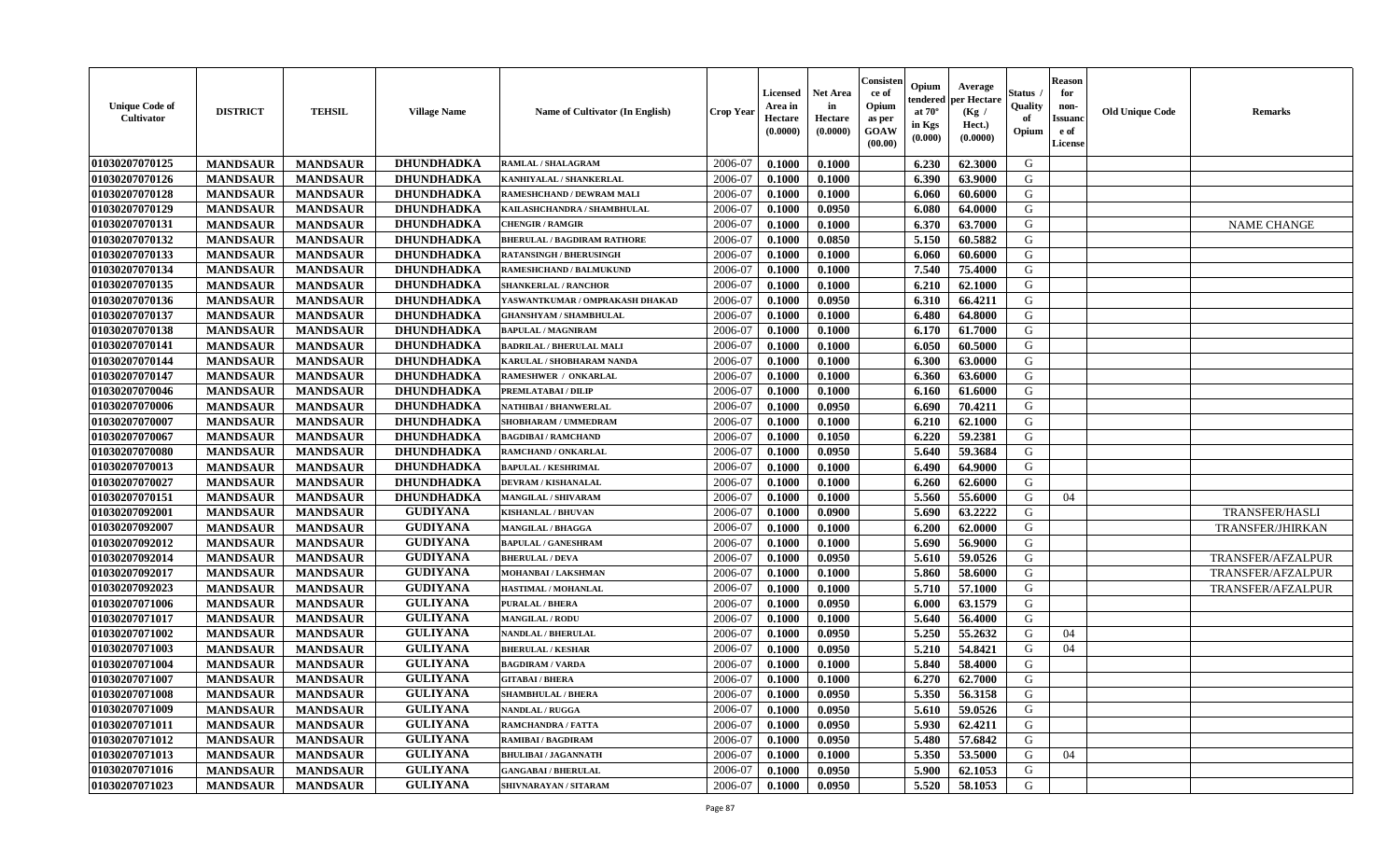| <b>Unique Code of</b><br><b>Cultivator</b> | <b>DISTRICT</b> | <b>TEHSIL</b>   | <b>Village Name</b> | Name of Cultivator (In English)  | <b>Crop Year</b> | <b>Licensed</b><br>Area in<br>Hectare<br>(0.0000) | Net Area<br>in<br>Hectare<br>(0.0000) | Consisteı<br>ce of<br>Opium<br>as per<br>GOAW<br>(00.00) | Opium<br>endered<br>at $70^\circ$<br>in Kgs<br>(0.000) | Average<br>oer Hectare<br>(Kg /<br>Hect.)<br>(0.0000) | Status<br>Quality<br>of<br>Opium | <b>Reason</b><br>for<br>non-<br>Issuano<br>e of<br>License | <b>Old Unique Code</b> | Remarks            |
|--------------------------------------------|-----------------|-----------------|---------------------|----------------------------------|------------------|---------------------------------------------------|---------------------------------------|----------------------------------------------------------|--------------------------------------------------------|-------------------------------------------------------|----------------------------------|------------------------------------------------------------|------------------------|--------------------|
| 01030207071024                             | <b>MANDSAUR</b> | <b>MANDSAUR</b> | <b>GULIYANA</b>     | KISHANLAL / DEVARAM              | 2006-07          | 0.1000                                            | 0.1000                                |                                                          | 5.550                                                  | 55.5000                                               | $\blacksquare$                   | 02                                                         |                        |                    |
| 01030207071026                             | <b>MANDSAUR</b> | <b>MANDSAUR</b> | <b>GULIYANA</b>     | <b>KAMLABAI/GOPAL</b>            | 2006-07          | 0.1000                                            | 0.1000                                |                                                          | 5.690                                                  | 56.9000                                               | G                                |                                                            |                        |                    |
| 01030207071027                             | <b>MANDSAUR</b> | <b>MANDSAUR</b> | <b>GULIYANA</b>     | KARULAL / FAKIRCHAND             | 2006-07          | 0.1000                                            | 0.1000                                |                                                          | 6.400                                                  | 64.0000                                               | G                                |                                                            |                        |                    |
| 01030207071032                             | <b>MANDSAUR</b> | <b>MANDSAUR</b> | <b>GULIYANA</b>     | <b>SITARAM / DEVRAM</b>          | 2006-07          | 0.1000                                            | 0.0950                                |                                                          | 6.030                                                  | 63.4737                                               | G                                |                                                            |                        | <b>NAME CHANGE</b> |
| 01030207071052                             | <b>MANDSAUR</b> | <b>MANDSAUR</b> | <b>GULIYANA</b>     | <b>SAJJANBAI / MANGILAL</b>      | 2006-07          | 0.1000                                            | 0.1000                                |                                                          | 6.660                                                  | 66.6000                                               | G                                |                                                            |                        |                    |
| 01030207071056                             | <b>MANDSAUR</b> | <b>MANDSAUR</b> | <b>GULIYANA</b>     | <b>BASNTIBAI / RAMCHANDRA</b>    | 2006-07          | 0.1000                                            | 0.1000                                |                                                          | 5.820                                                  | 58.2000                                               | G                                |                                                            |                        |                    |
| 01030207071057                             | <b>MANDSAUR</b> | <b>MANDSAUR</b> | <b>GULIYANA</b>     | KAILASH / HIRALAL                | 2006-07          | 0.1000                                            | 0.0950                                |                                                          | 5.910                                                  | 62.2105                                               | G                                |                                                            |                        |                    |
| 01030207071058                             | <b>MANDSAUR</b> | <b>MANDSAUR</b> | <b>GULIYANA</b>     | RATANLAL / JAGANNATH             | 2006-07          | 0.1000                                            | 0.0950                                |                                                          | 5.390                                                  | 56.7368                                               | G                                |                                                            |                        |                    |
| 01030207071061                             | <b>MANDSAUR</b> | <b>MANDSAUR</b> | <b>GULIYANA</b>     | <b>BHANVARLAL / BHERULAL</b>     | 2006-07          | 0.1000                                            | 0.0950                                |                                                          | 5.990                                                  | 63.0526                                               | G                                |                                                            |                        |                    |
| 01030207071064                             | <b>MANDSAUR</b> | <b>MANDSAUR</b> | <b>GULIYANA</b>     | RAMNARAYAN / BHERULAL            | 2006-07          | 0.1000                                            | 0.1000                                |                                                          | 5.850                                                  | 58.5000                                               | G                                |                                                            |                        |                    |
| 01030207071065                             | <b>MANDSAUR</b> | <b>MANDSAUR</b> | <b>GULIYANA</b>     | <b>BHANVARLAL / SITARAM</b>      | 2006-07          | 0.1000                                            | 0.1000                                |                                                          | 6.520                                                  | 65.2000                                               | G                                |                                                            |                        |                    |
| 01030207071067                             | <b>MANDSAUR</b> | <b>MANDSAUR</b> | <b>GULIYANA</b>     | <b>BALMUKAND / VAJERAM</b>       | 2006-07          | 0.1000                                            | 0.0950                                |                                                          | 5.050                                                  | 53.1579                                               | G                                | 04                                                         |                        |                    |
| 01030207071068                             | <b>MANDSAUR</b> | <b>MANDSAUR</b> | <b>GULIYANA</b>     | PRABHULAL / BHERULAL             | 2006-07          | 0.1000                                            | 0.0900                                |                                                          | 5.150                                                  | 57.2222                                               | G                                |                                                            |                        |                    |
| 01030207071069                             | <b>MANDSAUR</b> | <b>MANDSAUR</b> | <b>GULIYANA</b>     | <b>HIRALAL / RUGGA</b>           | 2006-07          | 0.1000                                            | 0.0900                                |                                                          | 5.360                                                  | 59.5556                                               | G                                |                                                            |                        |                    |
| 01030207071070                             | <b>MANDSAUR</b> | <b>MANDSAUR</b> | <b>GULIYANA</b>     | PURALAL / RAMCHANDRA             | 2006-07          | 0.1000                                            | 0.1000                                |                                                          | 5.690                                                  | 56.9000                                               | $\mathbf G$                      |                                                            |                        |                    |
| 01030207071040                             | <b>MANDSAUR</b> | <b>MANDSAUR</b> | <b>GULIYANA</b>     | <b>KACHRU / PEMA</b>             | 2006-07          | 0.1000                                            | 0.1000                                |                                                          | 4.400                                                  | 44.0000                                               | G                                | 04                                                         |                        |                    |
| 01030207071043                             | <b>MANDSAUR</b> | <b>MANDSAUR</b> | <b>GULIYANA</b>     | <b>MANGILAL / MEGHA</b>          | 2006-07          | 0.1000                                            | 0.0950                                |                                                          | 5.560                                                  | 58.5263                                               | G                                |                                                            |                        |                    |
| 01030207071035                             | <b>MANDSAUR</b> | <b>MANDSAUR</b> | <b>GULIYANA</b>     | PRABHULAL / ONKAR                | 2006-07          | 0.1000                                            | 0.1000                                |                                                          | 5.490                                                  | 54.9000                                               | G                                | 04                                                         |                        | <b>NAME CHANGE</b> |
| 01030207071039                             | <b>MANDSAUR</b> | <b>MANDSAUR</b> | <b>GULIYANA</b>     | <b>MANGIBAI/DEVRAM</b>           | 2006-07          | 0.1000                                            | 0.1000                                |                                                          | 6.200                                                  | 62.0000                                               | G                                |                                                            |                        |                    |
| 01030207093001                             | <b>MANDSAUR</b> | <b>MANDSAUR</b> | <b>JOGIKHEDA</b>    | <b>BHANVARLAL / PYARCHANDRA</b>  | 2006-07          | 0.1000                                            | 0.0900                                |                                                          | 5.580                                                  | 62.0000                                               | G                                |                                                            |                        |                    |
| 01030207093003                             | <b>MANDSAUR</b> | <b>MANDSAUR</b> | <b>JOGIKHEDA</b>    | <b>BAGDIRAM / GULABCHANDRA</b>   | 2006-07          | 0.1000                                            | 0.1000                                |                                                          | 5.930                                                  | 59.3000                                               | G                                |                                                            |                        |                    |
| 01030207093004                             | <b>MANDSAUR</b> | <b>MANDSAUR</b> | <b>JOGIKHEDA</b>    | DEVILAL / RAMNARAYAN             | 2006-07          | 0.1000                                            | 0.0950                                |                                                          | 5.350                                                  | 56.3158                                               | G                                |                                                            |                        |                    |
| 01030207093005                             | <b>MANDSAUR</b> | <b>MANDSAUR</b> | <b>JOGIKHEDA</b>    | <b>GOPAL / BHANVARLAL</b>        | 2006-07          | 0.1000                                            | 0.0950                                |                                                          | 5.690                                                  | 59.8947                                               | G                                |                                                            |                        |                    |
| 01030207093006                             | <b>MANDSAUR</b> | <b>MANDSAUR</b> | <b>JOGIKHEDA</b>    | <b>AMRITRAM / KANIRAM</b>        | 2006-07          | 0.1000                                            | 0.1000                                |                                                          | 5.640                                                  | 56.4000                                               | G                                |                                                            |                        |                    |
| 01030207093007                             | <b>MANDSAUR</b> | <b>MANDSAUR</b> | <b>JOGIKHEDA</b>    | DEVILAL / MANGILAL               | 2006-07          | 0.1000                                            | 0.0950                                |                                                          | 6.900                                                  | 72.6316                                               | G                                |                                                            |                        |                    |
| 01030207093010                             | <b>MANDSAUR</b> | <b>MANDSAUR</b> | <b>JOGIKHEDA</b>    | <b>ANTARSINGH / AMARSINGH</b>    | 2006-07          | 0.1000                                            | 0.1000                                |                                                          | 5.230                                                  | 52.3000                                               | G                                | 04                                                         |                        |                    |
| 01030207093013                             | <b>MANDSAUR</b> | <b>MANDSAUR</b> | <b>JOGIKHEDA</b>    | MOHANLAL / DAYARAM               | 2006-07          | 0.1000                                            | 0.1000                                |                                                          | 5.300                                                  | 53.0000                                               | G                                | 04                                                         |                        |                    |
| 01030207093015                             | <b>MANDSAUR</b> | <b>MANDSAUR</b> | <b>JOGIKHEDA</b>    | <b>SALAGRAM / NANURAM</b>        | 2006-07          | 0.1000                                            | 0.1000                                |                                                          | 5.370                                                  | 53.7000                                               | G                                | 04                                                         |                        |                    |
| 01030207093020                             | <b>MANDSAUR</b> | <b>MANDSAUR</b> | <b>JOGIKHEDA</b>    | <b>SHANTILAL / TEKA</b>          | 2006-07          | 0.1000                                            | 0.0900                                |                                                          | 5.370                                                  | 59.6667                                               | G                                |                                                            |                        |                    |
| 01030207093022                             | <b>MANDSAUR</b> | <b>MANDSAUR</b> | <b>JOGIKHEDA</b>    | <b>RUGNATH / BALDEV JI</b>       | 2006-07          | 0.1000                                            | 0.0900                                |                                                          | 5.950                                                  | 66.1111                                               | G                                |                                                            |                        |                    |
| 01030207093029                             | <b>MANDSAUR</b> | <b>MANDSAUR</b> | <b>JOGIKHEDA</b>    | <b>DALURAM / PYARCHANDRA</b>     | 2006-07          | 0.1000                                            | 0.0950                                |                                                          | 5.220                                                  | 54.9474                                               | G                                | 04                                                         |                        |                    |
| 01030207093032                             | <b>MANDSAUR</b> | <b>MANDSAUR</b> | <b>JOGIKHEDA</b>    | MANGILAL / RAMNARAYAN            | 2006-07          | 0.1000                                            | 0.1000                                |                                                          | 6.650                                                  | 66.5000                                               | G                                |                                                            |                        |                    |
| 01030207093034                             | <b>MANDSAUR</b> | <b>MANDSAUR</b> | <b>JOGIKHEDA</b>    | <b>BHANVARKUNVAR / BALUSINGH</b> | 2006-07          | 0.1000                                            | 0.0950                                |                                                          | 5.240                                                  | 55.1579                                               | G                                | 04                                                         |                        |                    |
| 01030207093035                             | <b>MANDSAUR</b> | <b>MANDSAUR</b> | <b>JOGIKHEDA</b>    | RAMCHANDRA / DEVA BALAI          | 2006-07          | 0.1000                                            | 0.0900                                |                                                          | 5.590                                                  | 62.1111                                               | G                                |                                                            |                        |                    |
| 01030207093036                             | <b>MANDSAUR</b> | <b>MANDSAUR</b> | <b>JOGIKHEDA</b>    | <b>AMRITRAM / HEMRAJ</b>         | 2006-07          | 0.1000                                            | 0.0950                                |                                                          | 5.530                                                  | 58.2105                                               | G                                |                                                            |                        | <b>NAME CHANGE</b> |
| 01030207093040                             | <b>MANDSAUR</b> | <b>MANDSAUR</b> | <b>JOGIKHEDA</b>    | <b>SARJUBAI / NANDLAL</b>        | 2006-07          | 0.1000                                            | 0.0950                                |                                                          | 5.110                                                  | 53.7895                                               | G                                | 04                                                         |                        |                    |
| 01030207093043                             | <b>MANDSAUR</b> | <b>MANDSAUR</b> | <b>JOGIKHEDA</b>    | <b>GENDALAL / RAMNARAYAN</b>     | 2006-07          | 0.1000                                            | 0.0950                                |                                                          | 6.160                                                  | 64.8421                                               | G                                |                                                            |                        |                    |
| 01030207093045                             | <b>MANDSAUR</b> | <b>MANDSAUR</b> | <b>JOGIKHEDA</b>    | <b>RANSINGH / CHENSINGH</b>      | 2006-07          | 0.1000                                            | 0.1000                                |                                                          | 6.380                                                  | 63.8000                                               | G                                |                                                            |                        |                    |
| 01030207093046                             | <b>MANDSAUR</b> | <b>MANDSAUR</b> | <b>JOGIKHEDA</b>    | <b>GANGARAM / NANURAM</b>        | 2006-07          | 0.1000                                            | 0.1000                                |                                                          | 5.560                                                  | 55.6000                                               | G                                | 04                                                         |                        |                    |
| 01030207093047                             | <b>MANDSAUR</b> | <b>MANDSAUR</b> | <b>JOGIKHEDA</b>    | <b>DALURAM / BALDEVRAM</b>       | 2006-07          | 0.1000                                            | 0.0950                                |                                                          | 6.500                                                  | 68.4211                                               | ${\bf G}$                        |                                                            |                        |                    |
| 01030207093051                             | <b>MANDSAUR</b> | <b>MANDSAUR</b> | <b>JOGIKHEDA</b>    | MANGILAL / UDA GAYARI            | 2006-07          | 0.1000                                            | 0.1050                                |                                                          | 6.200                                                  | 59.0476                                               | G                                |                                                            |                        |                    |
| 01030207093052                             | <b>MANDSAUR</b> | <b>MANDSAUR</b> | <b>JOGIKHEDA</b>    | <b>BHAGUBAI / RAMCHANDRA</b>     | 2006-07          | 0.1000                                            | 0.1000                                |                                                          | 6.100                                                  | 61.0000                                               | G                                |                                                            |                        |                    |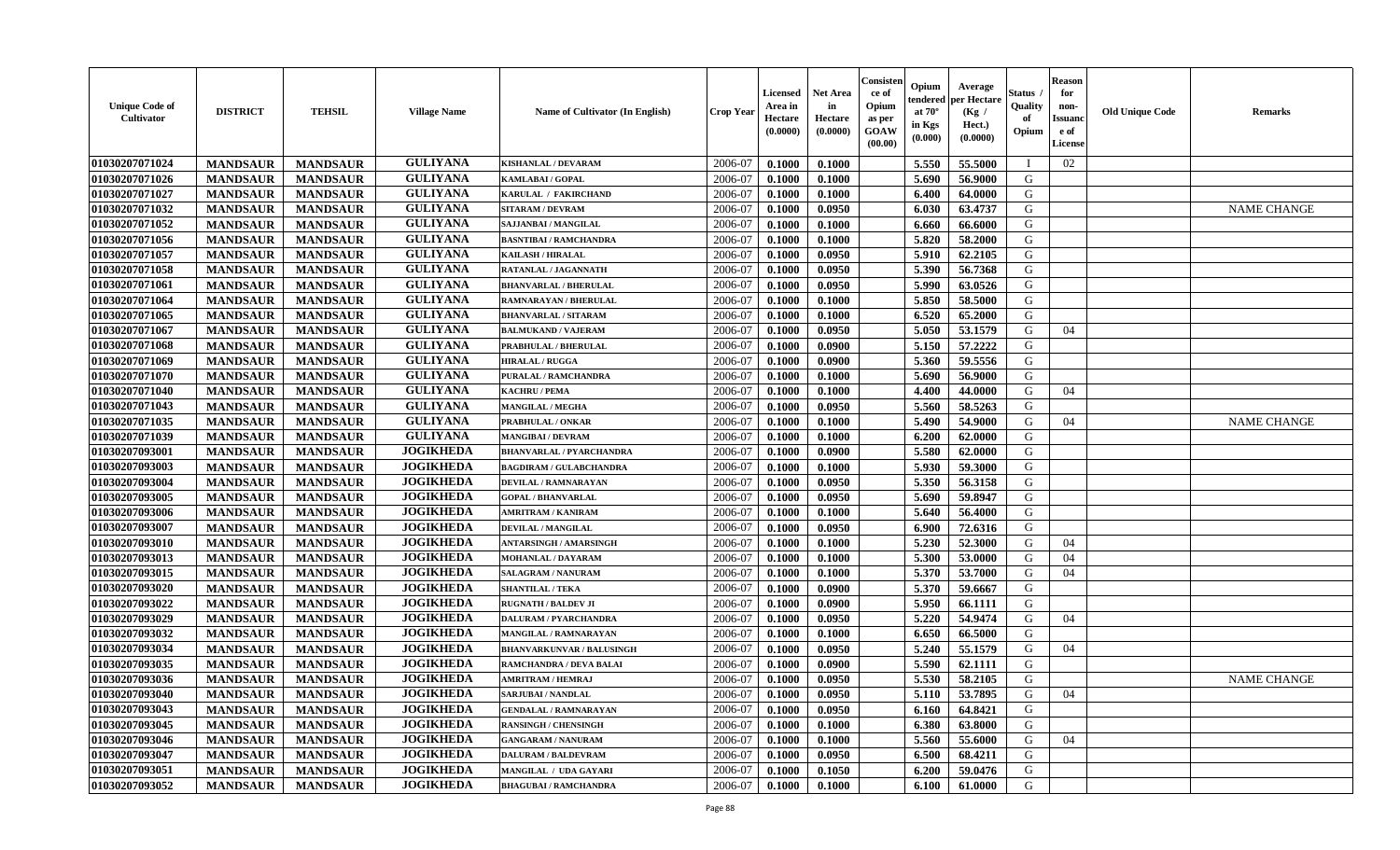| <b>Unique Code of</b><br>Cultivator | <b>DISTRICT</b> | <b>TEHSIL</b>   | <b>Village Name</b> | Name of Cultivator (In English)                    | <b>Crop Year</b> | Licensed<br>Area in<br><b>Hectare</b><br>(0.0000) | <b>Net Area</b><br>in<br>Hectare<br>(0.0000) | Consisten<br>ce of<br>Opium<br>as per<br>GOAW<br>(00.00) | Opium<br>tendered<br>at $70^\circ$<br>in Kgs<br>(0.000) | Average<br>per Hectare<br>(Kg /<br>Hect.)<br>(0.0000) | Status<br>Quality<br>of<br>Opium | <b>Reason</b><br>for<br>non-<br><b>Issuanc</b><br>e of<br><b>License</b> | <b>Old Unique Code</b> | <b>Remarks</b>                              |
|-------------------------------------|-----------------|-----------------|---------------------|----------------------------------------------------|------------------|---------------------------------------------------|----------------------------------------------|----------------------------------------------------------|---------------------------------------------------------|-------------------------------------------------------|----------------------------------|--------------------------------------------------------------------------|------------------------|---------------------------------------------|
| 01030207093054                      | <b>MANDSAUR</b> | <b>MANDSAUR</b> | <b>JOGIKHEDA</b>    | <b>BHERULAL / KISHANLAL</b>                        | 2006-07          | 0.1000                                            | 0.1000                                       |                                                          | 6.510                                                   | 65.1000                                               | G                                |                                                                          |                        |                                             |
| 01030207093060                      | <b>MANDSAUR</b> | <b>MANDSAUR</b> | <b>JOGIKHEDA</b>    | <b>KACHRU / HARIRAM</b>                            | 2006-07          | 0.1000                                            | 0.1000                                       |                                                          | 6.830                                                   | 68.3000                                               | G                                |                                                                          |                        |                                             |
| 01030207093063                      | <b>MANDSAUR</b> | <b>MANDSAUR</b> | <b>JOGIKHEDA</b>    | HIRALAL / SHOBHARAM                                | 2006-07          | 0.1000                                            | 0.0950                                       |                                                          | 5.670                                                   | 59.6842                                               | G                                |                                                                          |                        |                                             |
| 01030207093065                      | <b>MANDSAUR</b> | <b>MANDSAUR</b> | <b>JOGIKHEDA</b>    | <b>CHAMPA / UDA</b>                                | 2006-07          | 0.1000                                            | 0.1000                                       |                                                          | 5.920                                                   | 59.2000                                               | G                                |                                                                          |                        |                                             |
| 01030207093068                      | <b>MANDSAUR</b> | <b>MANDSAUR</b> | <b>JOGIKHEDA</b>    | <b>JHAMAKLAL / KALU JI</b>                         | 2006-07          | 0.1000                                            | 0.1000                                       |                                                          | 5.480                                                   | 54.8000                                               | G                                | 04                                                                       |                        |                                             |
| 01030207093072                      | <b>MANDSAUR</b> | <b>MANDSAUR</b> | <b>JOGIKHEDA</b>    | KAMLAKUNVAR / MADHOSINGH /<br><b>CHANDRAKUNVAR</b> | 2006-07          | 0.1000                                            | 0.0950                                       |                                                          | 5.660                                                   | 59.5789                                               | G                                |                                                                          |                        |                                             |
| 01030207093073                      | <b>MANDSAUR</b> | <b>MANDSAUR</b> | <b>JOGIKHEDA</b>    | <b>BALIBAI/MANGILAL</b>                            | 2006-07          | 0.1000                                            | 0.0950                                       |                                                          | 5.650                                                   | 59.4737                                               | G                                |                                                                          |                        | <b>TRANSFER/NIPANIYA</b><br><b>AFZALPUR</b> |
| 01030207093056                      | <b>MANDSAUR</b> | <b>MANDSAUR</b> | <b>JOGIKHEDA</b>    | <b>PURALAL / BHERA JI</b>                          | 2006-07          | 0.1000                                            | 0.1000                                       |                                                          | 5.500                                                   | 55,0000                                               | G                                | 04                                                                       |                        |                                             |
| 01030207093067                      | <b>MANDSAUR</b> | <b>MANDSAUR</b> | <b>JOGIKHEDA</b>    | <b>RAJARAM / NANURAM</b>                           | 2006-07          | 0.1000                                            | 0.1000                                       |                                                          | 5.760                                                   | 57.6000                                               | G                                |                                                                          |                        | <b>NAME CHANGE</b>                          |
| 01030207093070                      | <b>MANDSAUR</b> | <b>MANDSAUR</b> | <b>JOGIKHEDA</b>    | <b>UMMEDIBAI/DOLA</b>                              | 2006-07          | 0.1000                                            | 0.0950                                       |                                                          | 5.650                                                   | 59.4737                                               | G                                |                                                                          |                        |                                             |
| 01030207093026                      | <b>MANDSAUR</b> | <b>MANDSAUR</b> | <b>JOGIKHEDA</b>    | DEVILAL / JHAMAKLAL                                | 2006-07          | 0.1000                                            | 0.1000                                       |                                                          | 5.670                                                   | 56.7000                                               | G                                |                                                                          |                        |                                             |
| 01030207093018                      | <b>MANDSAUR</b> | <b>MANDSAUR</b> | <b>JOGIKHEDA</b>    | <b>JAGDISH / KANIRAM</b>                           | 2006-07          | 0.1000                                            | 0.1000                                       |                                                          | 5.640                                                   | 56.4000                                               | G                                |                                                                          |                        |                                             |
| 01030207094002                      | <b>MANDSAUR</b> | <b>MANDSAUR</b> | <b>JHAWAL</b>       | <b>BHERULAL / RAMLAL</b>                           | 2006-07          | 0.1000                                            | 0.0950                                       |                                                          | 5.590                                                   | 58.8421                                               | G                                |                                                                          |                        |                                             |
| 01030207094004                      | <b>MANDSAUR</b> | <b>MANDSAUR</b> | <b>JHAWAL</b>       | <b>MANGILAL / NANURAM</b>                          | 2006-07          | 0.1000                                            |                                              |                                                          |                                                         | 0.0000                                                | $_{\rm F}$                       |                                                                          |                        |                                             |
| 01030207094009                      | <b>MANDSAUR</b> | <b>MANDSAUR</b> | <b>JHAWAL</b>       | <b>NANDRAM / KALU BALAI</b>                        | 2006-07          | 0.1000                                            | 0.0950                                       |                                                          | 5.570                                                   | 58.6316                                               | G                                |                                                                          |                        |                                             |
| 01030207094011                      | <b>MANDSAUR</b> | <b>MANDSAUR</b> | <b>JHAWAL</b>       | <b>AHMAD KHA / MAMUR KHA</b>                       | 2006-07          | 0.1000                                            |                                              |                                                          |                                                         | 0.0000                                                | $\mathbf{F}$                     |                                                                          |                        |                                             |
| 01030207094012                      | <b>MANDSAUR</b> | <b>MANDSAUR</b> | <b>JHAWAL</b>       | RAMGOPAL / SHANKARLAL                              | 2006-07          | 0.1000                                            | 0.0900                                       |                                                          | 5.520                                                   | 61.3333                                               | G                                | 05                                                                       |                        |                                             |
| 01030207094013                      | <b>MANDSAUR</b> | <b>MANDSAUR</b> | <b>JHAWAL</b>       | <b>RAYSINGH / LAKSHMAN</b>                         | 2006-07          | 0.1000                                            | 0.1000                                       |                                                          | 6.090                                                   | 60.9000                                               | G                                |                                                                          |                        |                                             |
| 01030207094015                      | <b>MANDSAUR</b> | <b>MANDSAUR</b> | <b>JHAWAL</b>       | <b>BHERULAL / HANSRAJ</b>                          | 2006-07          | 0.1000                                            | 0.0950                                       |                                                          | 5.600                                                   | 58.9474                                               | G                                |                                                                          |                        |                                             |
| 01030207094020                      | <b>MANDSAUR</b> | <b>MANDSAUR</b> | <b>JHAWAL</b>       | <b>BAHADUR / NANDA KULMI</b>                       | 2006-07          | 0.1000                                            | 0.0950                                       |                                                          | 4.850                                                   | 51.0526                                               | G                                | 04                                                                       |                        |                                             |
| 01030207094021                      | <b>MANDSAUR</b> | <b>MANDSAUR</b> | <b>JHAWAL</b>       | <b>NASIB BI / KARIM KHAN</b>                       | 2006-07          | 0.1000                                            | 0.1000                                       |                                                          | 6.210                                                   | 62.1000                                               | G                                | 08                                                                       |                        |                                             |
| 01030207094022                      | <b>MANDSAUR</b> | <b>MANDSAUR</b> | <b>JHAWAL</b>       | <b>BALURAM / DEVICHANDRA</b>                       | 2006-07          | 0.1000                                            | 0.0950                                       |                                                          | 5.830                                                   | 61.3684                                               | G                                |                                                                          |                        |                                             |
| 01030207094025                      | <b>MANDSAUR</b> | <b>MANDSAUR</b> | <b>JHAWAL</b>       | <b>RAMIBAI / SHANKARLAL</b>                        | 2006-07          | 0.1000                                            | 0.1000                                       |                                                          | 5.610                                                   | 56.1000                                               | G                                |                                                                          |                        |                                             |
| 01030207094026                      | <b>MANDSAUR</b> | <b>MANDSAUR</b> | <b>JHAWAL</b>       | PRABHULAL / BAGDIRAM                               | 2006-07          | 0.1000                                            | 0.0900                                       |                                                          | 4.330                                                   | 48.1111                                               | G                                | 04                                                                       |                        |                                             |
| 01030207094027                      | <b>MANDSAUR</b> | <b>MANDSAUR</b> | <b>JHAWAL</b>       | <b>BHERULAL / BALURAM</b>                          | 2006-07          | 0.1000                                            | 0.0950                                       |                                                          | 5.880                                                   | 61.8947                                               | G                                |                                                                          |                        |                                             |
| 01030207094029                      | <b>MANDSAUR</b> | <b>MANDSAUR</b> | <b>JHAWAL</b>       | <b>SUKHIBAI / RATANLAL</b>                         | 2006-07          | 0.1000                                            | 0.1000                                       |                                                          | 5.810                                                   | 58.1000                                               | G                                |                                                                          |                        |                                             |
| 01030207094030                      | <b>MANDSAUR</b> | <b>MANDSAUR</b> | <b>JHAWAL</b>       | <b>BADRILAL / RAJARAM</b>                          | 2006-07          | 0.1000                                            | 0.0900                                       |                                                          | 5.010                                                   | 55.6667                                               | G                                | 04                                                                       |                        |                                             |
| 01030207094034                      | <b>MANDSAUR</b> | <b>MANDSAUR</b> | <b>JHAWAL</b>       | <b>BALURAM / CHUNYA</b>                            | 2006-07          | 0.1000                                            | 0.1000                                       |                                                          | 3.550                                                   | 35.5000                                               | G                                | 04                                                                       |                        |                                             |
| 01030207094036                      | <b>MANDSAUR</b> | <b>MANDSAUR</b> | <b>JHAWAL</b>       | <b>BHERULAL / KESHURAM</b>                         | 2006-07          | 0.1000                                            | 0.0950                                       |                                                          | 5.470                                                   | 57.5789                                               | G                                |                                                                          |                        |                                             |
| 01030207094037                      | <b>MANDSAUR</b> | <b>MANDSAUR</b> | <b>JHAWAL</b>       | RAMPRASAD / BHUVANISHANKAR                         | 2006-07          | 0.1000                                            | 0.1000                                       |                                                          | 6.160                                                   | 61.6000                                               | G                                |                                                                          |                        |                                             |
| 01030207094043                      | <b>MANDSAUR</b> | <b>MANDSAUR</b> | <b>JHAWAL</b>       | <b>GANGARAM / BALURAM</b>                          | 2006-07          | 0.1000                                            | 0.0950                                       |                                                          | 6.070                                                   | 63.8947                                               | G                                |                                                                          |                        |                                             |
| 01030207094054                      | <b>MANDSAUR</b> | <b>MANDSAUR</b> | <b>JHAWAL</b>       | <b>KANTILAL / HANSRAJ</b>                          | 2006-07          | 0.1000                                            | 0.1000                                       |                                                          | 6.100                                                   | 61.0000                                               | G                                |                                                                          |                        |                                             |
| 01030207094064                      | <b>MANDSAUR</b> | <b>MANDSAUR</b> | <b>JHAWAL</b>       | <b>DASHRATH / KANVARLAL</b>                        | 2006-07          | 0.1000                                            | 0.0950                                       |                                                          | 5.560                                                   | 58.5263                                               | G                                |                                                                          |                        |                                             |
| 01030207094065                      | <b>MANDSAUR</b> | <b>MANDSAUR</b> | <b>JHAWAL</b>       | <b>GANESHRAM / NANURAM</b>                         | 2006-07          | 0.1000                                            | 0.1000                                       |                                                          | 6.300                                                   | 63.0000                                               | G                                |                                                                          |                        |                                             |
| 01030207094070                      | <b>MANDSAUR</b> | <b>MANDSAUR</b> | <b>JHAWAL</b>       | RAMLAL / SHOBHARAM                                 | 2006-07          | 0.1000                                            | 0.0950                                       |                                                          | 4.550                                                   | 47.8947                                               | G                                | 04                                                                       |                        |                                             |
| 01030207094071                      | <b>MANDSAUR</b> | <b>MANDSAUR</b> | <b>JHAWAL</b>       | <b>JATANBAI / SHANKARLAL</b>                       | 2006-07          | 0.1000                                            | 0.0950                                       |                                                          | 5.650                                                   | 59.4737                                               | G                                |                                                                          |                        |                                             |
| 01030207094081                      | <b>MANDSAUR</b> | <b>MANDSAUR</b> | <b>JHAWAL</b>       | PRABHULAL / AASHARAM                               | 2006-07          | 0.1000                                            | 0.0900                                       |                                                          | 5.440                                                   | 60.4444                                               | G                                |                                                                          |                        | <b>NAME CHANGE</b>                          |
| 01030207094087                      | <b>MANDSAUR</b> | <b>MANDSAUR</b> | <b>JHAWAL</b>       | <b>SHOBHARAM / UDA</b>                             | 2006-07          | 0.1000                                            | 0.0900                                       |                                                          | 5.320                                                   | 59.1111                                               | G                                |                                                                          |                        |                                             |
| 01030207094092                      | <b>MANDSAUR</b> | <b>MANDSAUR</b> | <b>JHAWAL</b>       | <b>BHANVARLAL / KALU</b>                           | 2006-07          | 0.1000                                            | 0.1000                                       |                                                          | 5.560                                                   | 55.6000                                               | G                                | 04                                                                       |                        |                                             |
| 01030207094099                      | <b>MANDSAUR</b> | <b>MANDSAUR</b> | <b>JHAWAL</b>       | <b>MANGIBAI/MANGILAL</b>                           | 2006-07          | 0.1000                                            | 0.0900                                       |                                                          | 6.010                                                   | 66.7778                                               | G                                |                                                                          |                        |                                             |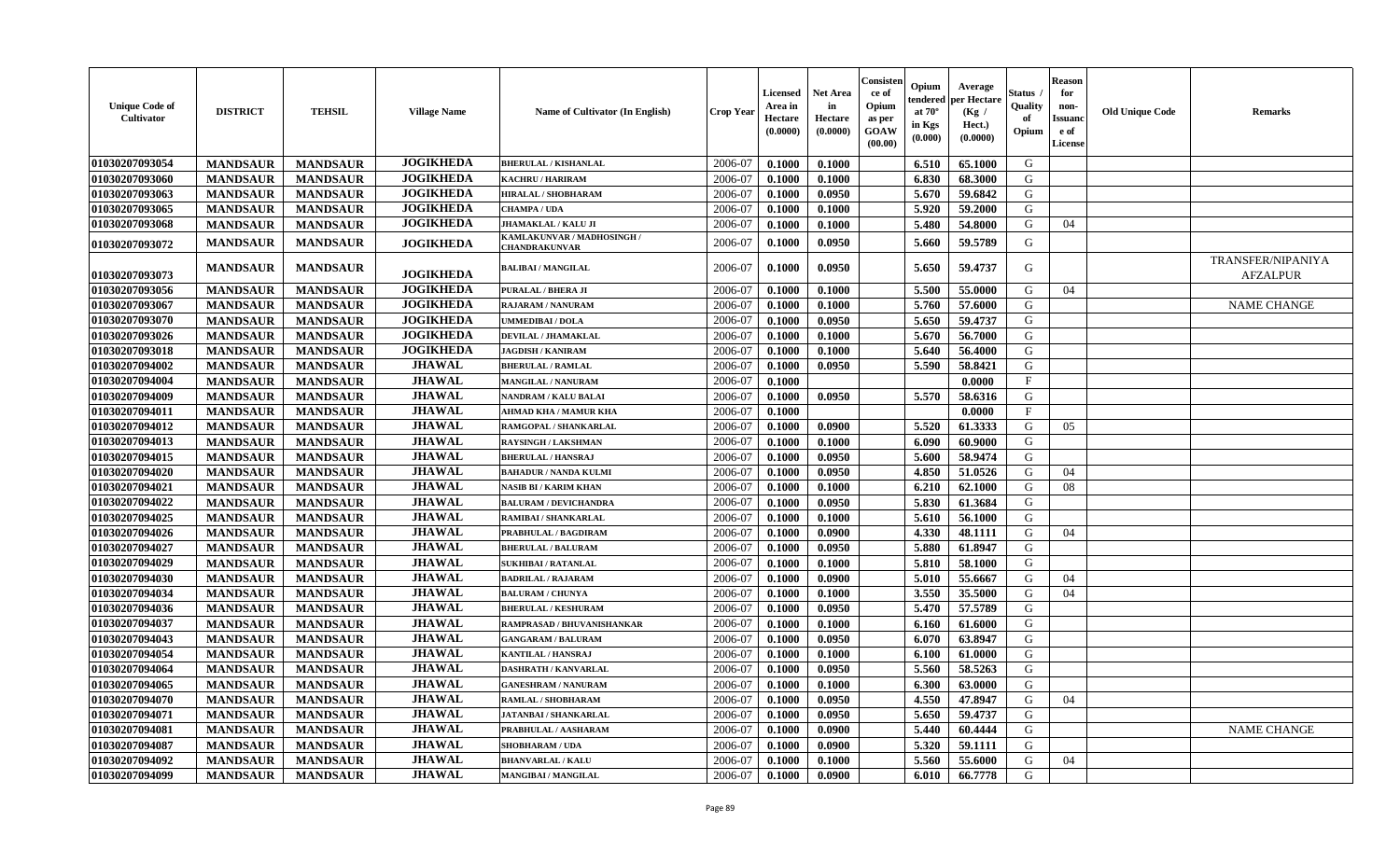| <b>Unique Code of</b><br><b>Cultivator</b> | <b>DISTRICT</b> | <b>TEHSIL</b>   | <b>Village Name</b> | <b>Name of Cultivator (In English)</b> | <b>Crop Year</b> | <b>Licensed</b><br>Area in<br>Hectare<br>(0.0000) | <b>Net Area</b><br>in<br>Hectare<br>(0.0000) | Consisteı<br>ce of<br>Opium<br>as per<br><b>GOAW</b><br>(00.00) | Opium<br>endered<br>at $70^\circ$<br>in Kgs<br>$(\mathbf{0.000})$ | Average<br>per Hectare<br>(Kg /<br>Hect.)<br>(0.0000) | Status<br>Quality<br>of<br>Opium | Reason<br>for<br>non-<br>Issuan<br>e of<br>License | <b>Old Unique Code</b> | <b>Remarks</b>     |
|--------------------------------------------|-----------------|-----------------|---------------------|----------------------------------------|------------------|---------------------------------------------------|----------------------------------------------|-----------------------------------------------------------------|-------------------------------------------------------------------|-------------------------------------------------------|----------------------------------|----------------------------------------------------|------------------------|--------------------|
| 01030207094103                             | <b>MANDSAUR</b> | <b>MANDSAUR</b> | <b>JHAWAL</b>       | RAM KUNWARBAI / GULABBAI               | 2006-07          | 0.1000                                            | 0.1000                                       |                                                                 | 6.010                                                             | 60.1000                                               | G                                |                                                    |                        |                    |
| 01030207094005                             | <b>MANDSAUR</b> | <b>MANDSAUR</b> | <b>JHAWAL</b>       | <b>NANDLAL / RATANLAL</b>              | 2006-07          | 0.1000                                            | 0.1000                                       |                                                                 | 6.060                                                             | 60.6000                                               | G                                |                                                    |                        | <b>NAME CHANGE</b> |
| 01030207094104                             | <b>MANDSAUR</b> | <b>MANDSAUR</b> | <b>JHAWAL</b>       | <b>GENDALAL / FULCHANDRA</b>           | 2006-07          | 0.1000                                            | 0.1000                                       |                                                                 | 5.310                                                             | 53.1000                                               | G                                | 04                                                 |                        |                    |
| 01030207094067                             | <b>MANDSAUR</b> | <b>MANDSAUR</b> | <b>JHAWAL</b>       | MANGIBAI / MANGILAL                    | 2006-07          | 0.1000                                            | 0.1000                                       |                                                                 | 5.830                                                             | 58.3000                                               | G                                |                                                    |                        |                    |
| 01030207094059                             | <b>MANDSAUR</b> | <b>MANDSAUR</b> | <b>JHAWAL</b>       | <b>GIRDHARI / RAGHUNATH</b>            | 2006-07          | 0.1000                                            | 0.1000                                       |                                                                 | 6.210                                                             | 62.1000                                               | G                                |                                                    |                        |                    |
| 01030207094094                             | <b>MANDSAUR</b> | <b>MANDSAUR</b> | <b>JHAWAL</b>       | <b>MAGNIRAM / BAGDIRAM</b>             | 2006-07          | 0.1000                                            | 0.0950                                       |                                                                 | 5.360                                                             | 56.4211                                               | G                                |                                                    |                        |                    |
| 01030207094031                             | <b>MANDSAUR</b> | <b>MANDSAUR</b> | <b>JHAWAL</b>       | <b>BANSHILAL / RAMPRATAP</b>           | 2006-07          | 0.1000                                            | 0.0950                                       |                                                                 | 4.930                                                             | 51.8947                                               | G                                | 04                                                 |                        |                    |
| 01030207095004                             | <b>MANDSAUR</b> | <b>MANDSAUR</b> | <b>JHAKRDA</b>      | <b>HIRALAL / RAMCHANDRA</b>            | 2006-07          | 0.1000                                            | 0.1000                                       |                                                                 | 7.230                                                             | 72.3000                                               | G                                |                                                    |                        |                    |
| 01030207095014                             | <b>MANDSAUR</b> | <b>MANDSAUR</b> | <b>JHAKRDA</b>      | ISHWARLAL / GANESHRAM                  | 2006-07          | 0.1000                                            | 0.1000                                       |                                                                 | 6.020                                                             | 60.2000                                               | G                                | 05                                                 |                        |                    |
| 01030207095016                             | <b>MANDSAUR</b> | <b>MANDSAUR</b> | <b>JHAKRDA</b>      | RAMESHWAR / GANESHRAM                  | 2006-07          | 0.1000                                            | 0.0950                                       |                                                                 | 5.920                                                             | 62.3158                                               | G                                |                                                    |                        |                    |
| 01030207095017                             | <b>MANDSAUR</b> | <b>MANDSAUR</b> | <b>JHAKRDA</b>      | <b>BALARAM / CHAMPALAL</b>             | 2006-07          | 0.1000                                            | 0.0900                                       |                                                                 | 5.640                                                             | 62.6667                                               | G                                |                                                    |                        |                    |
| 01030207095030                             | <b>MANDSAUR</b> | <b>MANDSAUR</b> | <b>JHAKRDA</b>      | <b>OMPRAKASH / RAMESHWAR</b>           | 2006-07          | 0.1000                                            | 0.0950                                       |                                                                 | 5.670                                                             | 59.6842                                               | G                                |                                                    |                        |                    |
| 01030207095033                             | <b>MANDSAUR</b> | <b>MANDSAUR</b> | <b>JHAKRDA</b>      | <b>BHERULAL / RAMCHADNRA</b>           | 2006-07          | 0.1000                                            | 0.0950                                       |                                                                 | 5.930                                                             | 62.4211                                               | G                                |                                                    |                        |                    |
| 01030207095060                             | <b>MANDSAUR</b> | <b>MANDSAUR</b> | <b>JHAKRDA</b>      | SHYAMBAI / MEHTABBAI                   | 2006-07          | 0.1000                                            | 0.0950                                       |                                                                 | 3.840                                                             | 40.4211                                               | G                                | 04                                                 |                        |                    |
| 01030207095065                             | <b>MANDSAUR</b> | <b>MANDSAUR</b> | <b>JHAKRDA</b>      | <b>RAMESHVAR / BHUVAN</b>              | 2006-07          | 0.1000                                            | 0.0950                                       |                                                                 | 2.250                                                             | 23.6842                                               | G                                | 04                                                 |                        |                    |
| 01030207095069                             | <b>MANDSAUR</b> | <b>MANDSAUR</b> | <b>JHAKRDA</b>      | <b>MANGILAL / DEVA</b>                 | 2006-07          | 0.1000                                            | 0.0900                                       |                                                                 | 5.330                                                             | 59,2222                                               | G                                |                                                    |                        |                    |
| 01030207095071                             | <b>MANDSAUR</b> | <b>MANDSAUR</b> | <b>JHAKRDA</b>      | <b>DEVILAL / RAMCHANDRA</b>            | 2006-07          | 0.1000                                            | 0.0950                                       |                                                                 | 6.530                                                             | 68.7368                                               | G                                |                                                    |                        |                    |
| 01030207095049                             | <b>MANDSAUR</b> | <b>MANDSAUR</b> | <b>JHAKRDA</b>      | <b>RAMLAL / BAGDIRAM</b>               | 2006-07          | 0.1000                                            | 0.1000                                       |                                                                 | 2.270                                                             | 22.7000                                               | G                                | 04                                                 |                        |                    |
| 01030207095046                             | <b>MANDSAUR</b> | <b>MANDSAUR</b> | <b>JHAKRDA</b>      | KACHRUNATH / BHERUNATH                 | 2006-07          | 0.1000                                            | 0.1000                                       |                                                                 | 5.640                                                             | 56.4000                                               | G                                |                                                    |                        |                    |
| 01030207095031                             | <b>MANDSAUR</b> | <b>MANDSAUR</b> | <b>JHAKRDA</b>      | SITARAM / CHAMPALAL                    | 2006-07          | 0.1000                                            |                                              |                                                                 |                                                                   | 0.0000                                                | F                                |                                                    |                        |                    |
| 01030207096002                             | <b>MANDSAUR</b> | <b>MANDSAUR</b> | <b>JHIRKAN</b>      | RAMCHANDRA / KANIRAM                   | 2006-07          | 0.1000                                            | 0.0950                                       |                                                                 | 5.920                                                             | 62.3158                                               | G                                |                                                    |                        |                    |
| 01030207096009                             | <b>MANDSAUR</b> | <b>MANDSAUR</b> | <b>JHIRKAN</b>      | <b>KACHRU / SAVA</b>                   | 2006-07          | 0.1000                                            | 0.1000                                       |                                                                 | 5.710                                                             | 57.1000                                               | G                                |                                                    |                        |                    |
| 01030207096013                             | <b>MANDSAUR</b> | <b>MANDSAUR</b> | <b>JHIRKAN</b>      | <b>BAGDIBAI / OGADSINGH</b>            | 2006-07          | 0.1000                                            | 0.1050                                       |                                                                 | 3.630                                                             | 34.5714                                               | G                                | 04                                                 |                        |                    |
| 01030207096022                             | <b>MANDSAUR</b> | <b>MANDSAUR</b> | <b>JHIRKAN</b>      | <b>RAMSINGH / KAVARLAL</b>             | 2006-07          | 0.1000                                            | 0.1000                                       |                                                                 | 6.160                                                             | 61.6000                                               | G                                |                                                    |                        |                    |
| 01030207096030                             | <b>MANDSAUR</b> | <b>MANDSAUR</b> | <b>JHIRKAN</b>      | <b>HARLAL / NANDA</b>                  | 2006-07          | 0.1000                                            | 0.1000                                       |                                                                 | 6.100                                                             | 61.0000                                               | G                                |                                                    |                        |                    |
| 01030207096043                             | <b>MANDSAUR</b> | <b>MANDSAUR</b> | <b>JHIRKAN</b>      | VISHNUBAI / CHAMPALAL                  | 2006-07          | 0.1000                                            | 0.0950                                       |                                                                 | 6.220                                                             | 65.4737                                               | G                                |                                                    |                        |                    |
| 01030207096046                             | <b>MANDSAUR</b> | <b>MANDSAUR</b> | <b>JHIRKAN</b>      | <b>MAGNIRAM / RAMRATAN</b>             | 2006-07          | 0.1000                                            | 0.1050                                       |                                                                 | 6.940                                                             | 66.0952                                               | G                                |                                                    |                        |                    |
| 01030207096058                             | <b>MANDSAUR</b> | <b>MANDSAUR</b> | <b>JHIRKAN</b>      | <b>TEKA / KESHAR</b>                   | 2006-07          | 0.1000                                            | 0.1000                                       |                                                                 | 6.970                                                             | 69.7000                                               | G                                |                                                    |                        |                    |
| 01030207096059                             | <b>MANDSAUR</b> | <b>MANDSAUR</b> | <b>JHIRKAN</b>      | RAMIBAI / KACHRU                       | 2006-07          | 0.1000                                            |                                              |                                                                 |                                                                   | 0.0000                                                | $\mathbf{F}$                     |                                                    |                        |                    |
| 01030207096087                             | <b>MANDSAUR</b> | <b>MANDSAUR</b> | <b>JHIRKAN</b>      | <b>MANGU / SAVA</b>                    | 2006-07          | 0.1000                                            | 0.0950                                       |                                                                 | 5.170                                                             | 54,4211                                               | G                                | 04                                                 |                        |                    |
| 01030207096093                             | <b>MANDSAUR</b> | <b>MANDSAUR</b> | <b>JHIRKAN</b>      | RAMKUNVARBAI / KALU                    | 2006-07          | 0.1000                                            | 0.0950                                       |                                                                 | 5.700                                                             | 60.0000                                               | G                                |                                                    |                        |                    |
| 01030207096045                             | <b>MANDSAUR</b> | <b>MANDSAUR</b> | <b>JHIRKAN</b>      | <b>BAGDIRAM / GANGARAM</b>             | 2006-07          | 0.1000                                            | 0.1000                                       |                                                                 | 6.280                                                             | 62.8000                                               | G                                |                                                    |                        |                    |
| 01030207096061                             | <b>MANDSAUR</b> | <b>MANDSAUR</b> | <b>JHIRKAN</b>      | RAMA / DEVA JI                         | 2006-07          | 0.1000                                            | 0.1000                                       |                                                                 | 6.510                                                             | 65.1000                                               | G                                |                                                    |                        |                    |
| 01030207096056                             | <b>MANDSAUR</b> | <b>MANDSAUR</b> | <b>JHIRKAN</b>      | SUNDARBAI / KANHEYALAL                 | 2006-07          | 0.1000                                            | 0.0950                                       |                                                                 | 5.580                                                             | 58.7368                                               | G                                |                                                    |                        |                    |
| 01030207096044                             | <b>MANDSAUR</b> | <b>MANDSAUR</b> | <b>JHIRKAN</b>      | <b>VISHRAM / VAJERAM</b>               | 2006-07          | 0.1000                                            | 0.0950                                       |                                                                 | 5.820                                                             | 61.2632                                               | G                                |                                                    |                        |                    |
| 01030207096012                             | <b>MANDSAUR</b> | <b>MANDSAUR</b> | <b>JHIRKAN</b>      | <b>BANSHILAL / BAPULAL</b>             | 2006-07          | 0.1000                                            | 0.1000                                       |                                                                 |                                                                   | 4.150 41.5000                                         | G                                | 04                                                 |                        |                    |
| 01030207096014                             | <b>MANDSAUR</b> | <b>MANDSAUR</b> | <b>JHIRKAN</b>      | <b>KANIRAM / CHUNNILAL</b>             | 2006-07          | 0.1000                                            | 0.1000                                       |                                                                 | 4.730                                                             | 47.3000                                               | G                                | 04                                                 |                        |                    |
| 01030207096095                             | <b>MANDSAUR</b> | <b>MANDSAUR</b> | <b>JHIRKAN</b>      | <b>GOPAL / MANGILAL</b>                | 2006-07          | 0.1000                                            | 0.0950                                       |                                                                 | 4.620                                                             | 48.6316                                               | G                                | 04                                                 | 01030207103002         |                    |
| 01030207096096                             | <b>MANDSAUR</b> | <b>MANDSAUR</b> | <b>JHIRKAN</b>      | <b>RAYSINGH / KALUSINGH</b>            | 2006-07          | 0.1000                                            | 0.0950                                       |                                                                 | 4.860                                                             | 51.1579                                               | G                                | 04                                                 | 01030207103003         |                    |
| 01030207096097                             | <b>MANDSAUR</b> | <b>MANDSAUR</b> | <b>JHIRKAN</b>      | KALURAM / CHAMPALAL                    | 2006-07          | 0.1000                                            |                                              |                                                                 |                                                                   | 0.0000                                                | $\mathbf{F}$                     |                                                    | 01030207103019         |                    |
| 01030207097001                             | <b>MANDSAUR</b> | <b>MANDSAUR</b> | <b>KAYAMKHEDA</b>   | <b>MO. RAFIK / ABDUL SATTAR</b>        | 2006-07          | 0.1000                                            | 0.1050                                       |                                                                 | 6.470                                                             | 61.6190                                               | G                                |                                                    |                        |                    |
| 01030207097004                             | <b>MANDSAUR</b> | <b>MANDSAUR</b> | <b>KAYAMKHEDA</b>   | <b>BADRILAL / NARAYAN</b>              | 2006-07          | 0.1000                                            | 0.1000                                       |                                                                 | 6.270                                                             | 62.7000                                               | G                                |                                                    |                        |                    |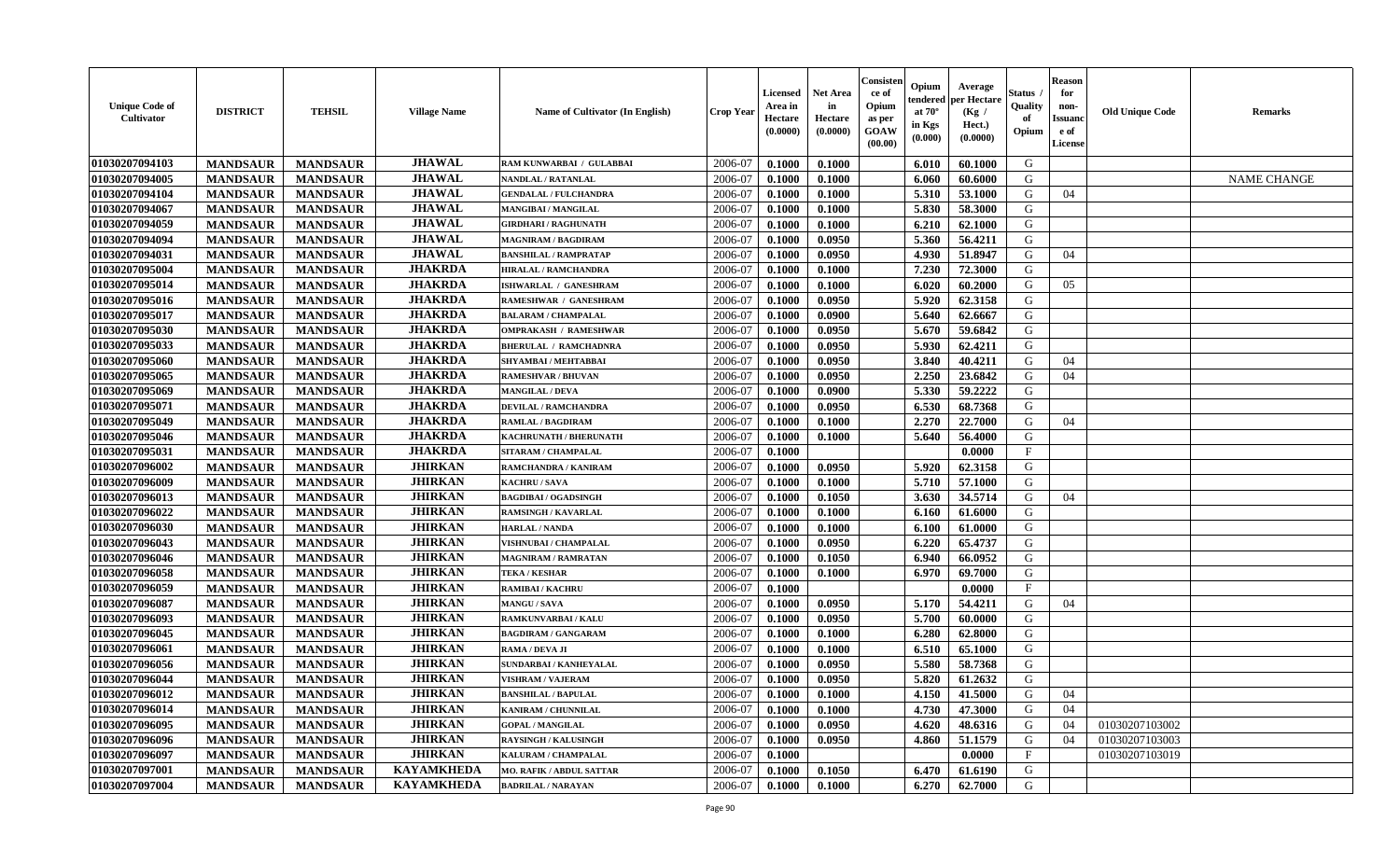| <b>Unique Code of</b><br><b>Cultivator</b> | <b>DISTRICT</b> | <b>TEHSIL</b>   | <b>Village Name</b>   | <b>Name of Cultivator (In English)</b> | <b>Crop Year</b> | <b>Licensed</b><br>Area in<br>Hectare<br>(0.0000) | <b>Net Area</b><br>in<br>Hectare<br>(0.0000) | Consisten<br>ce of<br>Opium<br>as per<br>GOAW<br>(00.00) | Opium<br>tendered<br>at $70^\circ$<br>in Kgs<br>(0.000) | Average<br>per Hectare<br>(Kg)<br>Hect.)<br>(0.0000) | Status<br>Quality<br>of<br>Opium | Reason<br>for<br>non-<br>Issuanc<br>e of<br>License | <b>Old Unique Code</b> | <b>Remarks</b>          |
|--------------------------------------------|-----------------|-----------------|-----------------------|----------------------------------------|------------------|---------------------------------------------------|----------------------------------------------|----------------------------------------------------------|---------------------------------------------------------|------------------------------------------------------|----------------------------------|-----------------------------------------------------|------------------------|-------------------------|
| 01030207097005                             | <b>MANDSAUR</b> | <b>MANDSAUR</b> | <b>KAYAMKHEDA</b>     | <b>AMRITRAM / DHURILAL</b>             | 2006-07          | 0.1000                                            | 0.1000                                       |                                                          | 6.130                                                   | 61.3000                                              | G                                |                                                     |                        | <b>NAME CHANGE</b>      |
| 01030207097006                             | <b>MANDSAUR</b> | <b>MANDSAUR</b> | <b>KAYAMKHEDA</b>     | <b>RATANLAL / BHUVAN</b>               | 2006-07          | 0.1000                                            | 0.1000                                       |                                                          | 4.570                                                   | 45.7000                                              | G                                | 04                                                  |                        |                         |
| 01030207097009                             | <b>MANDSAUR</b> | <b>MANDSAUR</b> | <b>KAYAMKHEDA</b>     | <b>DULESINGH / PYARSINGH</b>           | 2006-07          | 0.1000                                            | 0.0950                                       |                                                          | 5.010                                                   | 52.7368                                              | G                                | 04                                                  |                        |                         |
| 01030207097014                             | <b>MANDSAUR</b> | <b>MANDSAUR</b> | <b>KAYAMKHEDA</b>     | <b>BALURAM / NANURAM</b>               | 2006-07          | 0.1000                                            | 0.1050                                       |                                                          | 6.380                                                   | 60.7619                                              | G                                |                                                     |                        |                         |
| 01030207097013                             | <b>MANDSAUR</b> | <b>MANDSAUR</b> | <b>KAYAMKHEDA</b>     | RASHID MOH. / VASALJI                  | 2006-07          | 0.1000                                            | 0.1000                                       |                                                          | 5.910                                                   | 59.1000                                              | G                                |                                                     |                        |                         |
| 01030207097008                             | <b>MANDSAUR</b> | <b>MANDSAUR</b> | <b>KAYAMKHEDA</b>     | <b>AMRITRAM / SUKKHA</b>               | 2006-07          | 0.1000                                            | 0.1000                                       |                                                          | 5.680                                                   | 56.8000                                              | G                                |                                                     |                        |                         |
| 01030207097015                             | <b>MANDSAUR</b> | <b>MANDSAUR</b> | <b>KAYAMKHEDA</b>     | PUSHKAR / VARDICHANDRA                 | 2006-07          | 0.1000                                            | 0.1000                                       |                                                          | 6.890                                                   | 68.9000                                              | G                                |                                                     |                        |                         |
| 01030207097016                             | <b>MANDSAUR</b> | <b>MANDSAUR</b> | <b>KAYAMKHEDA</b>     | SHIVNARAYAN / NANDLAL                  | 2006-07          | 0.1000                                            | 0.1000                                       |                                                          | 6.160                                                   | 61.6000                                              | G                                |                                                     |                        |                         |
| 01030207097017                             | <b>MANDSAUR</b> | <b>MANDSAUR</b> | <b>KAYAMKHEDA</b>     | <b>BHAGVANSINGH / CHNDARSINGH</b>      | 2006-07          | 0.1000                                            | 0.0950                                       |                                                          | 5.200                                                   | 54.7368                                              | G                                | 04                                                  | 01030207063007         |                         |
| 01030207098001                             | <b>MANDSAUR</b> | <b>MANDSAUR</b> | <b>KHAJURI AAJANA</b> | <b>ONKARLAL / AMAR JI</b>              | 2006-07          | 0.1000                                            | 0.0950                                       |                                                          | 7.160                                                   | 75.3684                                              | G                                |                                                     |                        | <b>NAME CHANGE</b>      |
| 01030207098002                             | <b>MANDSAUR</b> | <b>MANDSAUR</b> | <b>KHAJURI AAJANA</b> | <b>HIRALAL / AMARA JI</b>              | 2006-07          | 0.1000                                            | 0.1000                                       |                                                          | 6.570                                                   | 65.7000                                              | G                                |                                                     |                        |                         |
| 01030207098014                             | <b>MANDSAUR</b> | <b>MANDSAUR</b> | <b>KHAJURI AAJANA</b> | <b>MADHU / RAMA</b>                    | 2006-07          | 0.1000                                            | 0.1000                                       |                                                          | 5.910                                                   | 59.1000                                              | G                                |                                                     |                        |                         |
| 01030207098015                             | <b>MANDSAUR</b> | <b>MANDSAUR</b> | <b>KHAJURI AAJANA</b> | KHIMA / KANA BALAI                     | 2006-07          | 0.1000                                            | 0.1050                                       |                                                          | 6.120                                                   | 58.2857                                              | G                                |                                                     |                        |                         |
| 01030207098018                             | <b>MANDSAUR</b> | <b>MANDSAUR</b> | <b>KHAJURI AAJANA</b> | SHIVLAL / NANURAM AAJANA               | 2006-07          | 0.1000                                            | 0.1000                                       |                                                          | 6.610                                                   | 66.1000                                              | G                                |                                                     |                        |                         |
| 01030207098029                             | <b>MANDSAUR</b> | <b>MANDSAUR</b> | <b>KHAJURI AAJANA</b> | RAMCHANDRA / CHAMPALAL                 | 2006-07          | 0.1000                                            | 0.1050                                       |                                                          | 6.710                                                   | 63.9048                                              | G                                |                                                     |                        |                         |
| 01030207098048                             | <b>MANDSAUR</b> | <b>MANDSAUR</b> | <b>KHAJURI AAJANA</b> | <b>KESHURAM / KAN JI</b>               | 2006-07          | 0.1000                                            | 0.1000                                       |                                                          | 6.020                                                   | 60.2000                                              | G                                |                                                     |                        |                         |
| 01030207098058                             | <b>MANDSAUR</b> | <b>MANDSAUR</b> | <b>KHAJURI AAJANA</b> | <b>KASHIRAM / KANA</b>                 | 2006-07          | 0.1000                                            | 0.0950                                       |                                                          | 5.870                                                   | 61.7895                                              | G                                |                                                     |                        |                         |
| 01030207098066                             | <b>MANDSAUR</b> | <b>MANDSAUR</b> | <b>KHAJURI AAJANA</b> | <b>BALU / NANDA</b>                    | 2006-07          | 0.1000                                            | 0.1050                                       |                                                          | 5.830                                                   | 55.5238                                              | G                                | 04                                                  |                        | <b>TRANSFER/JHIRKAN</b> |
| 01030207098067                             | <b>MANDSAUR</b> | <b>MANDSAUR</b> | <b>KHAJURI AAJANA</b> | <b>MOHAN / MODIRAM</b>                 | 2006-07          | 0.1000                                            | 0.1000                                       |                                                          | 6.040                                                   | 60.4000                                              | G                                |                                                     |                        |                         |
| 01030207098049                             | <b>MANDSAUR</b> | <b>MANDSAUR</b> | <b>KHAJURI AAJANA</b> | PRABHULAL / NANURAM                    | 2006-07          | 0.1000                                            | 0.0900                                       |                                                          | 5.770                                                   | 64.1111                                              | G                                |                                                     |                        |                         |
| 01030207098028                             | <b>MANDSAUR</b> | <b>MANDSAUR</b> | <b>KHAJURI AAJANA</b> | <b>DEVILAL / CHATARBHUJ</b>            | 2006-07          | 0.1000                                            | 0.0900                                       |                                                          | 5.770                                                   | 64.1111                                              | G                                |                                                     |                        |                         |
| 01030207098013                             | <b>MANDSAUR</b> | <b>MANDSAUR</b> | <b>KHAJURI AAJANA</b> | <b>BHERULAL / UDA</b>                  | 2006-07          | 0.1000                                            | 0.0950                                       |                                                          | 6.200                                                   | 65.2632                                              | G                                |                                                     |                        |                         |
| 01030207099001                             | <b>MANDSAUR</b> | <b>MANDSAUR</b> | <b>LADUSA</b>         | <b>BALASHANKAR / BADRILAL</b>          | 2006-07          | 0.1000                                            | 0.1000                                       |                                                          | 6.710                                                   | 67.1000                                              | G                                |                                                     |                        |                         |
| 01030207099005                             | <b>MANDSAUR</b> | <b>MANDSAUR</b> | <b>LADUSA</b>         | PREMCHANDRA / MADHO                    | 2006-07          | 0.1000                                            | 0.1000                                       |                                                          | 5.510                                                   | 55.1000                                              | G                                | 04                                                  |                        |                         |
| 01030207099015                             | <b>MANDSAUR</b> | <b>MANDSAUR</b> | <b>LADUSA</b>         | <b>NANDLAL / DAYARAM</b>               | 2006-07          | 0.1000                                            | 0.0950                                       |                                                          | 6.580                                                   | 69.2632                                              | G                                |                                                     |                        |                         |
| 01030207099003                             | <b>MANDSAUR</b> | <b>MANDSAUR</b> | <b>LADUSA</b>         | VARDICHANDRA / KISHANLAL               | 2006-07          | 0.1000                                            | 0.0950                                       |                                                          | 5.720                                                   | 60.2105                                              | G                                |                                                     |                        |                         |
| 01030207099006                             | <b>MANDSAUR</b> | <b>MANDSAUR</b> | <b>LADUSA</b>         | LAXMINARAYAN / ONKARLAL                | 2006-07          | 0.1000                                            | 0.1000                                       |                                                          | 6.390                                                   | 63.9000                                              | G                                |                                                     |                        |                         |
| 01030207099007                             | <b>MANDSAUR</b> | <b>MANDSAUR</b> | <b>LADUSA</b>         | PARMANAND / BADRILAL                   | 2006-07          | 0.1000                                            | 0.1050                                       |                                                          | 6.300                                                   | 60.0000                                              | G                                |                                                     |                        |                         |
| 01030207099025                             | <b>MANDSAUR</b> | <b>MANDSAUR</b> | <b>LADUSA</b>         | <b>BHERULAL / CHUNNILAL</b>            | 2006-07          | 0.1000                                            | 0.1050                                       |                                                          | 6.580                                                   | 62.6667                                              | G                                |                                                     |                        |                         |
| 01030207099027                             | <b>MANDSAUR</b> | <b>MANDSAUR</b> | <b>LADUSA</b>         | <b>SHANTIBAI / KESHURAM</b>            | 2006-07          | 0.1000                                            | 0.1050                                       |                                                          | 6.650                                                   | 63.3333                                              | G                                |                                                     |                        |                         |
| 01030207099031                             | <b>MANDSAUR</b> | <b>MANDSAUR</b> | <b>LADUSA</b>         | RADHESHYAM / BALARAM                   | 2006-07          | 0.1000                                            | 0.0950                                       |                                                          | 6.340                                                   | 66.7368                                              | G                                |                                                     |                        |                         |
| 01030207099040                             | <b>MANDSAUR</b> | <b>MANDSAUR</b> | <b>LADUSA</b>         | <b>SHANTILAL / DEVA</b>                | 2006-07          | 0.1000                                            | 0.1000                                       |                                                          | 6.390                                                   | 63.9000                                              | G                                |                                                     |                        |                         |
| 01030207099019                             | <b>MANDSAUR</b> | <b>MANDSAUR</b> | <b>LADUSA</b>         | <b>VASUDEV / RAMCHANDRA</b>            | 2006-07          | 0.1000                                            | 0.1000                                       |                                                          | 6.280                                                   | 62.8000                                              | G                                |                                                     |                        |                         |
| 01030207099029                             | <b>MANDSAUR</b> | <b>MANDSAUR</b> | <b>LADUSA</b>         | RADHIBAI / AMIRCHANDRA                 | 2006-07          | 0.1000                                            | 0.1000                                       |                                                          | 6.080                                                   | 60.8000                                              | G                                |                                                     |                        |                         |
| 01030207099016                             | <b>MANDSAUR</b> | <b>MANDSAUR</b> | <b>LADUSA</b>         | <b>MODIRAM / BADRILAL</b>              | 2006-07          | 0.1000                                            | 0.1050                                       |                                                          | 7.500                                                   | 71.4286                                              | G                                |                                                     |                        |                         |
| 01030207099018                             | <b>MANDSAUR</b> | MANDSAUR        | <b>LADUSA</b>         | <b>RAMESHWAR / DAYARAM</b>             | 2006-07          | 0.1000                                            | 0.1000                                       |                                                          | 6.080                                                   | 60.8000                                              | G                                |                                                     |                        |                         |
| 01030207099021                             | <b>MANDSAUR</b> | <b>MANDSAUR</b> | <b>LADUSA</b>         | PUNAMCHAND / NATHU                     | 2006-07          | 0.1000                                            | 0.1000                                       |                                                          | 6.500                                                   | 65.0000                                              | G                                |                                                     |                        |                         |
| 01030207099017                             | <b>MANDSAUR</b> | <b>MANDSAUR</b> | <b>LADUSA</b>         | KANHAIYALAL / AASHARAM                 | 2006-07          | 0.1000                                            | 0.1050                                       |                                                          | 6.430                                                   | 61.2381                                              | G                                |                                                     |                        |                         |
| 01030207099014                             | <b>MANDSAUR</b> | <b>MANDSAUR</b> | <b>LADUSA</b>         | <b>GITABAI/BAGDIRAM</b>                | 2006-07          | 0.1000                                            | 0.1000                                       |                                                          | 6.880                                                   | 68.8000                                              | G                                |                                                     |                        |                         |
| 01030207099022                             | <b>MANDSAUR</b> | <b>MANDSAUR</b> | <b>LADUSA</b>         | <b>DEVRAM / BALARAM</b>                | 2006-07          | 0.1000                                            | 0.1000                                       |                                                          | 6.530                                                   | 65.3000                                              | G                                |                                                     |                        |                         |
| 01030207100001                             | <b>MANDSAUR</b> | <b>MANDSAUR</b> | <b>LASUDAWAN</b>      | <b>KAMLASHANKAR / BHERULAL</b>         | 2006-07          | 0.1000                                            | 0.0950                                       |                                                          | 6.640                                                   | 69.8947                                              | G                                |                                                     |                        |                         |
| 01030207100006                             | <b>MANDSAUR</b> | <b>MANDSAUR</b> | <b>LASUDAWAN</b>      | <b>GANPATLAL / MOHANLAL</b>            | 2006-07          | $\bf{0.1000}$                                     | 0.0950                                       |                                                          | 6.320                                                   | 66.5263                                              | G                                |                                                     |                        |                         |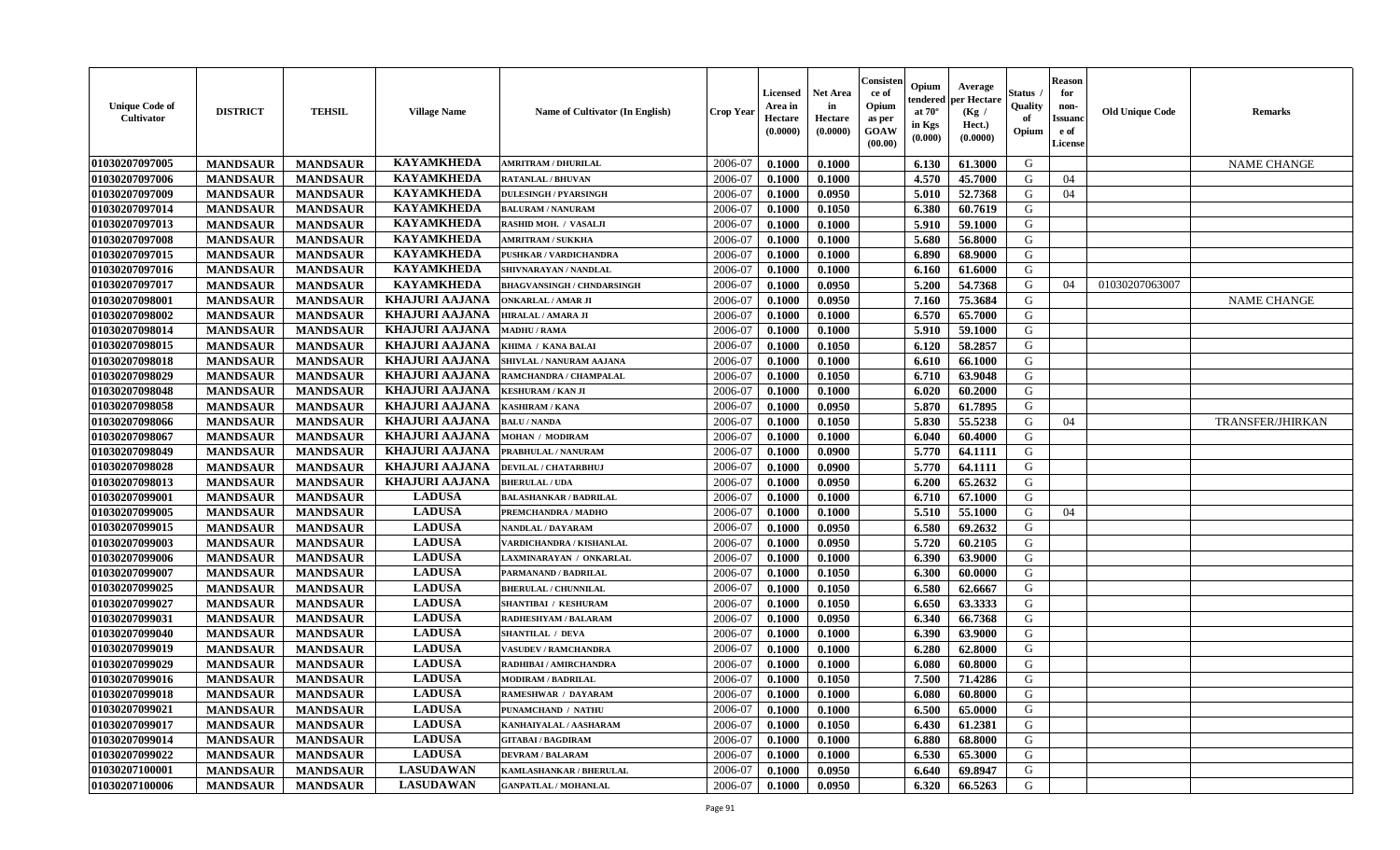| <b>Unique Code of</b><br>Cultivator | <b>DISTRICT</b> | <b>TEHSIL</b>   | <b>Village Name</b> | <b>Name of Cultivator (In English)</b> | <b>Crop Year</b> | <b>Licensed</b><br>Area in<br>Hectare<br>(0.0000) | <b>Net Area</b><br>in<br>Hectare<br>(0.0000) | Consister<br>ce of<br>Opium<br>as per<br><b>GOAW</b><br>(00.00) | Opium<br>endered<br>at $70^{\circ}$<br>in Kgs<br>(0.000) | Average<br>per Hectare<br>(Kg /<br>Hect.)<br>(0.0000) | <b>Status</b><br>Quality<br>of<br>Opium | <b>Reason</b><br>for<br>non-<br><b>Issuand</b><br>e of<br>License | <b>Old Unique Code</b> | <b>Remarks</b>     |
|-------------------------------------|-----------------|-----------------|---------------------|----------------------------------------|------------------|---------------------------------------------------|----------------------------------------------|-----------------------------------------------------------------|----------------------------------------------------------|-------------------------------------------------------|-----------------------------------------|-------------------------------------------------------------------|------------------------|--------------------|
| 01030207100008                      | <b>MANDSAUR</b> | <b>MANDSAUR</b> | <b>LASUDAWAN</b>    | <b>GOPAL / BHERULAL</b>                | 2006-07          | 0.1000                                            | 0.1000                                       |                                                                 | 6.520                                                    | 65.2000                                               | G                                       |                                                                   |                        |                    |
| 01030207100009                      | <b>MANDSAUR</b> | <b>MANDSAUR</b> | <b>LASUDAWAN</b>    | ONKARILAL / BHANWARLAL                 | 2006-07          | 0.1000                                            | 0.0950                                       |                                                                 | 5.630                                                    | 59.2632                                               | G                                       |                                                                   |                        |                    |
| 01030207100010                      | <b>MANDSAUR</b> | <b>MANDSAUR</b> | <b>LASUDAWAN</b>    | RATANLAL / BHANVARLAL                  | 2006-07          | 0.1000                                            | 0.0950                                       |                                                                 | 6.030                                                    | 63.4737                                               | G                                       |                                                                   |                        |                    |
| 01030207100012                      | <b>MANDSAUR</b> | <b>MANDSAUR</b> | <b>LASUDAWAN</b>    | RAMNIVAS / BHANVARLAL                  | 2006-07          | 0.1000                                            | 0.0950                                       |                                                                 | 6.760                                                    | 71.1579                                               | G                                       |                                                                   |                        |                    |
| 01030207100014                      | <b>MANDSAUR</b> | <b>MANDSAUR</b> | <b>LASUDAWAN</b>    | SHANKARLAL / NANDA                     | 2006-07          | 0.1000                                            | 0.1050                                       |                                                                 | 6.600                                                    | 62.8571                                               | G                                       |                                                                   |                        |                    |
| 01030207100020                      | <b>MANDSAUR</b> | <b>MANDSAUR</b> | <b>LASUDAWAN</b>    | NARSINGH / MANGILAL                    | 2006-07          | 0.1000                                            | 0.1000                                       |                                                                 | 6.460                                                    | 64.6000                                               | G                                       |                                                                   |                        |                    |
| 01030207100030                      | <b>MANDSAUR</b> | <b>MANDSAUR</b> | <b>LASUDAWAN</b>    | <b>DHAPUBAI/NAGULAL</b>                | 2006-07          | 0.1000                                            | 0.0950                                       |                                                                 | 6.220                                                    | 65.4737                                               | G                                       |                                                                   |                        |                    |
| 01030207100032                      | <b>MANDSAUR</b> | <b>MANDSAUR</b> | <b>LASUDAWAN</b>    | <b>AMBALAL / JAYRAM</b>                | 2006-07          | 0.1000                                            | 0.0900                                       |                                                                 | 8.350                                                    | 92.7778                                               | G                                       |                                                                   |                        |                    |
| 01030207100034                      | <b>MANDSAUR</b> | <b>MANDSAUR</b> | <b>LASUDAWAN</b>    | <b>MANGILAL / BHUVAN</b>               | 2006-07          | 0.1000                                            | 0.0950                                       |                                                                 | 7.050                                                    | 74.2105                                               | G                                       |                                                                   |                        |                    |
| 01030207100039                      | <b>MANDSAUR</b> | <b>MANDSAUR</b> | <b>LASUDAWAN</b>    | CHNDRAKALABAI / RAMPRASAD / HULASIBAI  | 2006-07          | 0.1000                                            | 0.1000                                       |                                                                 | 6.770                                                    | 67.7000                                               | G                                       |                                                                   |                        |                    |
| 01030207100043                      | <b>MANDSAUR</b> | <b>MANDSAUR</b> | <b>LASUDAWAN</b>    | <b>BHULIBAI / HARCHANDRA</b>           | 2006-07          | 0.1000                                            | 0.1000                                       |                                                                 | 6.720                                                    | 67.2000                                               | G                                       |                                                                   |                        |                    |
| 01030207100044                      | <b>MANDSAUR</b> | <b>MANDSAUR</b> | <b>LASUDAWAN</b>    | RAMCHANDRA / LAKSHMAN                  | 2006-07          | 0.1000                                            | 0.1000                                       |                                                                 | 6.870                                                    | 68.7000                                               | G                                       |                                                                   |                        |                    |
| 01030207100047                      | <b>MANDSAUR</b> | <b>MANDSAUR</b> | <b>LASUDAWAN</b>    | <b>HIRALAL / DHURA JI</b>              | 2006-07          | 0.1000                                            | 0.1000                                       |                                                                 | 6.660                                                    | 66.6000                                               | G                                       |                                                                   |                        | <b>NAME CHANGE</b> |
| 01030207100049                      | <b>MANDSAUR</b> | <b>MANDSAUR</b> | <b>LASUDAWAN</b>    | PRABHULAL / MODA JI                    | 2006-07          | 0.1000                                            | 0.1000                                       |                                                                 | 6.660                                                    | 66.6000                                               | G                                       |                                                                   |                        |                    |
| 01030207100050                      | <b>MANDSAUR</b> | <b>MANDSAUR</b> | <b>LASUDAWAN</b>    | LAKSHMINARAYAN / NATHU                 | 2006-07          | 0.1000                                            | 0.1000                                       |                                                                 | 6.590                                                    | 65.9000                                               | G                                       |                                                                   |                        |                    |
| 01030207100051                      | <b>MANDSAUR</b> | <b>MANDSAUR</b> | <b>LASUDAWAN</b>    | PANNALAL / RODA JI                     | 2006-07          | 0.1000                                            | 0.1050                                       |                                                                 | 6.890                                                    | 65.6190                                               | G                                       |                                                                   |                        |                    |
| 01030207100053                      | <b>MANDSAUR</b> | <b>MANDSAUR</b> | <b>LASUDAWAN</b>    | SHANTILAL / HARISHANKAR                | 2006-07          | 0.1000                                            | 0.0950                                       |                                                                 | 6.010                                                    | 63.2632                                               | G                                       |                                                                   |                        |                    |
| 01030207100059                      | <b>MANDSAUR</b> | <b>MANDSAUR</b> | <b>LASUDAWAN</b>    | <b>HIRALAL / GULAB</b>                 | 2006-07          | 0.1000                                            | 0.1000                                       |                                                                 | 6.370                                                    | 63.7000                                               | G                                       |                                                                   |                        |                    |
| 01030207100062                      | <b>MANDSAUR</b> | <b>MANDSAUR</b> | <b>LASUDAWAN</b>    | <b>KACHRULAL / MANGILAL</b>            | 2006-07          | 0.1000                                            | 0.1000                                       |                                                                 | 6.810                                                    | 68.1000                                               | G                                       |                                                                   |                        |                    |
| 01030207100063                      | <b>MANDSAUR</b> | <b>MANDSAUR</b> | <b>LASUDAWAN</b>    | <b>KISHOR / MODIBAI</b>                | 2006-07          | 0.1000                                            | 0.0950                                       |                                                                 | 6.790                                                    | 71.4737                                               | G                                       |                                                                   |                        |                    |
| 01030207100064                      | <b>MANDSAUR</b> | <b>MANDSAUR</b> | <b>LASUDAWAN</b>    | KISHANLAL / LAKSHMAN                   | 2006-07          | 0.1000                                            | 0.1000                                       |                                                                 | 6.470                                                    | 64.7000                                               | G                                       |                                                                   |                        |                    |
| 01030207100067                      | <b>MANDSAUR</b> | <b>MANDSAUR</b> | <b>LASUDAWAN</b>    | <b>BHERULAL / RAMCHANDRA</b>           | 2006-07          | 0.1000                                            | 0.0950                                       |                                                                 | 6.390                                                    | 67.2632                                               | G                                       |                                                                   |                        |                    |
| 01030207100072                      | <b>MANDSAUR</b> | <b>MANDSAUR</b> | <b>LASUDAWAN</b>    | <b>VAJERAM / BHUVAN</b>                | 2006-07          | 0.1000                                            | 0.1050                                       |                                                                 | 6.740                                                    | 64.1905                                               | G                                       |                                                                   |                        |                    |
| 01030207100073                      | <b>MANDSAUR</b> | <b>MANDSAUR</b> | <b>LASUDAWAN</b>    | SHANKARLAL / BHERULAL                  | 2006-07          | 0.1000                                            | 0.0950                                       |                                                                 | 7.090                                                    | 74.6316                                               | G                                       |                                                                   |                        |                    |
| 01030207100075                      | <b>MANDSAUR</b> | <b>MANDSAUR</b> | <b>LASUDAWAN</b>    | JHABBABAI / RAMCHANDRA                 | 2006-07          | 0.1000                                            | 0.1000                                       |                                                                 | 6.050                                                    | 60.5000                                               | G                                       |                                                                   |                        |                    |
| 01030207100077                      | <b>MANDSAUR</b> | <b>MANDSAUR</b> | <b>LASUDAWAN</b>    | SOHANBAI / CHAMPALAL                   | 2006-07          | 0.1000                                            | 0.0950                                       |                                                                 | 6.520                                                    | 68.6316                                               | G                                       |                                                                   |                        |                    |
| 01030207100084                      | <b>MANDSAUR</b> | <b>MANDSAUR</b> | <b>LASUDAWAN</b>    | SHOBHARAM / BHERA JI                   | 2006-07          | 0.1000                                            | 0.0950                                       |                                                                 | 6.320                                                    | 66.5263                                               | G                                       |                                                                   |                        |                    |
| 01030207100089                      | <b>MANDSAUR</b> | <b>MANDSAUR</b> | <b>LASUDAWAN</b>    | <b>BADRILAL / NATHU</b>                | 2006-07          | 0.1000                                            | 0.0950                                       |                                                                 | 6.200                                                    | 65.2632                                               | G                                       |                                                                   |                        |                    |
| 01030207100092                      | <b>MANDSAUR</b> | <b>MANDSAUR</b> | <b>LASUDAWAN</b>    | <b>SITABAI/NANDA</b>                   | 2006-07          | 0.1000                                            | 0.1000                                       |                                                                 | 6.090                                                    | 60.9000                                               | G                                       |                                                                   |                        |                    |
| 01030207100095                      | <b>MANDSAUR</b> | <b>MANDSAUR</b> | <b>LASUDAWAN</b>    | SITABAI / MOHANLAL                     | 2006-07          | 0.1000                                            | 0.0950                                       |                                                                 | 6.220                                                    | 65,4737                                               | G                                       |                                                                   |                        | <b>NAME CHANGE</b> |
| 01030207100097                      | <b>MANDSAUR</b> | <b>MANDSAUR</b> | <b>LASUDAWAN</b>    | <b>TARACHANDRA / DEVRAM</b>            | 2006-07          | 0.1000                                            | 0.1000                                       |                                                                 | 5.490                                                    | 54.9000                                               | G                                       | 04                                                                |                        |                    |
| 01030207100101                      | <b>MANDSAUR</b> | <b>MANDSAUR</b> | <b>LASUDAWAN</b>    | <b>BAGDIRAM / HARIRAM</b>              | 2006-07          | 0.1000                                            | 0.0950                                       |                                                                 | 6.390                                                    | 67.2632                                               | G                                       |                                                                   |                        |                    |
| 01030207100102                      | <b>MANDSAUR</b> | <b>MANDSAUR</b> | <b>LASUDAWAN</b>    | <b>RATANBAI/BALU</b>                   | 2006-07          | 0.1000                                            | 0.1000                                       |                                                                 | 6.290                                                    | 62.9000                                               | G                                       |                                                                   |                        |                    |
| 01030207100112                      | <b>MANDSAUR</b> | <b>MANDSAUR</b> | <b>LASUDAWAN</b>    | JAVAHARLAL / RAMLAL                    | 2006-07          | 0.1000                                            | 0.0950                                       |                                                                 | 5.100                                                    | 53.6842                                               | G                                       | 04                                                                |                        |                    |
| 01030207100113                      | <b>MANDSAUR</b> | <b>MANDSAUR</b> | <b>LASUDAWAN</b>    | DHAPUBAI / RATANLAL                    | 2006-07          | 0.1000                                            | 0.0950                                       |                                                                 | 5.560                                                    | 58.5263                                               | G                                       |                                                                   |                        |                    |
| 01030207100119                      | <b>MANDSAUR</b> | MANDSAUR        | <b>LASUDAWAN</b>    | LAKSHMINARAYAN / NARSINGH              | 2006-07          | 0.1000                                            | 0.1000                                       |                                                                 | $6.240$                                                  | 62.4000                                               | G                                       |                                                                   |                        |                    |
| 01030207100132                      | <b>MANDSAUR</b> | <b>MANDSAUR</b> | <b>LASUDAWAN</b>    | <b>BAPULAL / GIRDHARILAL</b>           | 2006-07          | 0.1000                                            | 0.0950                                       |                                                                 | 5.470                                                    | 57.5789                                               | G                                       | 05                                                                |                        |                    |
| 01030207100133                      | <b>MANDSAUR</b> | <b>MANDSAUR</b> | <b>LASUDAWAN</b>    | <b>RAJUBAI / JAGANNATH</b>             | 2006-07          | 0.1000                                            | 0.0950                                       |                                                                 | 5.990                                                    | 63.0526                                               | G                                       |                                                                   |                        |                    |
| 01030207100135                      | <b>MANDSAUR</b> | <b>MANDSAUR</b> | <b>LASUDAWAN</b>    | KANHAIYALAL / BHERULAL                 | 2006-07          | 0.1000                                            | 0.0950                                       |                                                                 | 5.940                                                    | 62.5263                                               | G                                       |                                                                   |                        |                    |
| 01030207100137                      | <b>MANDSAUR</b> | <b>MANDSAUR</b> | <b>LASUDAWAN</b>    | KAILASHCHANDRA / RATANLAL              | 2006-07          | 0.1000                                            | 0.1000                                       |                                                                 | 6.070                                                    | 60.7000                                               | G                                       | 05                                                                |                        |                    |
| 01030207100138                      | <b>MANDSAUR</b> | <b>MANDSAUR</b> | <b>LASUDAWAN</b>    | <b>BHANVARLAL / SAVRAM</b>             | 2006-07          | 0.1000                                            | 0.0900                                       |                                                                 | 6.490                                                    | 72.1111                                               | G                                       |                                                                   |                        |                    |
| 01030207100155                      | <b>MANDSAUR</b> | <b>MANDSAUR</b> | <b>LASUDAWAN</b>    | MANOHARSINGH / HARISHANKAR             | 2006-07          | 0.1000                                            | 0.0900                                       |                                                                 | 6.100                                                    | 67.7778                                               | G                                       |                                                                   |                        |                    |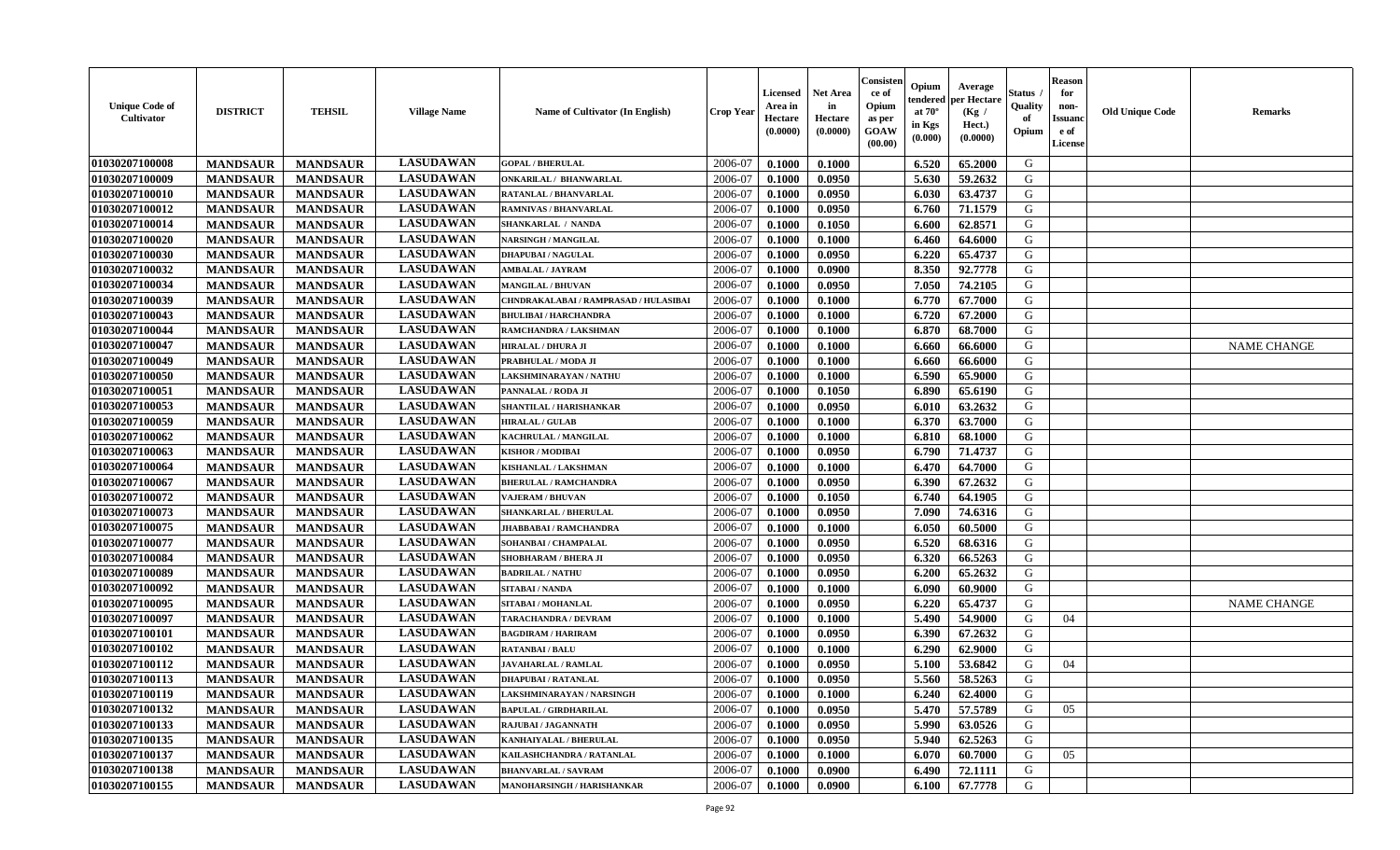| <b>Unique Code of</b><br><b>Cultivator</b> | <b>DISTRICT</b> | <b>TEHSIL</b>   | <b>Village Name</b> | <b>Name of Cultivator (In English)</b> | <b>Crop Year</b> | <b>Licensed</b><br>Area in<br>Hectare<br>(0.0000) | <b>Net Area</b><br>in<br>Hectare<br>(0.0000) | Consister<br>ce of<br>Opium<br>as per<br><b>GOAW</b><br>(00.00) | Opium<br>endered<br>at $70^{\circ}$<br>in Kgs<br>(0.000) | Average<br>per Hectare<br>(Kg /<br>Hect.)<br>(0.0000) | <b>Status</b><br>Quality<br>of<br>Opium | <b>Reason</b><br>for<br>non-<br><b>Issuand</b><br>e of<br>License | <b>Old Unique Code</b> | <b>Remarks</b>     |
|--------------------------------------------|-----------------|-----------------|---------------------|----------------------------------------|------------------|---------------------------------------------------|----------------------------------------------|-----------------------------------------------------------------|----------------------------------------------------------|-------------------------------------------------------|-----------------------------------------|-------------------------------------------------------------------|------------------------|--------------------|
| 01030207100156                             | <b>MANDSAUR</b> | <b>MANDSAUR</b> | <b>LASUDAWAN</b>    | <b>SURESHCHANDRA / RAMCHANDRA</b>      | 2006-07          | 0.1000                                            | 0.0950                                       |                                                                 | 5.260                                                    | 55.3684                                               | G                                       | 04                                                                |                        |                    |
| 01030207100158                             | <b>MANDSAUR</b> | <b>MANDSAUR</b> | <b>LASUDAWAN</b>    | PARIBAI / RATANLAL                     | 2006-07          | 0.1000                                            | 0.1000                                       |                                                                 | 6.430                                                    | 64.3000                                               | G                                       |                                                                   |                        |                    |
| 01030207100161                             | <b>MANDSAUR</b> | <b>MANDSAUR</b> | <b>LASUDAWAN</b>    | <b>BHUVAN / HARIRAM</b>                | 2006-07          | 0.1000                                            | 0.0950                                       |                                                                 | 5.780                                                    | 60.8421                                               | G                                       |                                                                   |                        |                    |
| 01030207100162                             | <b>MANDSAUR</b> | <b>MANDSAUR</b> | <b>LASUDAWAN</b>    | TARACHANDRA / BALARAM                  | 2006-07          | 0.1000                                            | 0.0950                                       |                                                                 | 5.850                                                    | 61.5789                                               | G                                       | 05                                                                |                        |                    |
| 01030207100163                             | <b>MANDSAUR</b> | <b>MANDSAUR</b> | <b>LASUDAWAN</b>    | RAMCHANDRADAS / SEVADAS                | 2006-07          | 0.1000                                            | 0.0950                                       |                                                                 | 6.630                                                    | 69.7895                                               | G                                       |                                                                   |                        |                    |
| 01030207100164                             | <b>MANDSAUR</b> | <b>MANDSAUR</b> | <b>LASUDAWAN</b>    | SAMPATBAI / KANHAIYALAL                | 2006-07          | 0.1000                                            | 0.1000                                       |                                                                 | 5.420                                                    | 54.2000                                               | G                                       | 04                                                                |                        |                    |
| 01030207100175                             | <b>MANDSAUR</b> | <b>MANDSAUR</b> | <b>LASUDAWAN</b>    | <b>SHRILAL / PRABHULAL</b>             | 2006-07          | 0.1000                                            | 0.0950                                       |                                                                 | 6.960                                                    | 73.2632                                               | G                                       |                                                                   |                        |                    |
| 01030207100176                             | <b>MANDSAUR</b> | <b>MANDSAUR</b> | <b>LASUDAWAN</b>    | <b>BHANWARLAL / BHERULAL</b>           | 2006-07          | 0.1000                                            | 0.0950                                       |                                                                 | 6.450                                                    | 67.8947                                               | G                                       |                                                                   |                        |                    |
| 01030207100177                             | <b>MANDSAUR</b> | <b>MANDSAUR</b> | <b>LASUDAWAN</b>    | <b>RAJARAM / NANDA</b>                 | 2006-07          | 0.1000                                            | 0.1000                                       |                                                                 | 5.770                                                    | 57.7000                                               | G                                       |                                                                   |                        |                    |
| 01030207100178                             | <b>MANDSAUR</b> | <b>MANDSAUR</b> | <b>LASUDAWAN</b>    | LAKSHMINARAYAN / UDA                   | 2006-07          | 0.1000                                            | 0.0800                                       |                                                                 | 6.210                                                    | 77.6250                                               | G                                       |                                                                   |                        |                    |
| 01030207100184                             | <b>MANDSAUR</b> | <b>MANDSAUR</b> | <b>LASUDAWAN</b>    | KANHAIYALAL / RAMDEV                   | 2006-07          | 0.1000                                            | 0.1000                                       |                                                                 | 7.100                                                    | 71.0000                                               | G                                       |                                                                   |                        |                    |
| 01030207100187                             | <b>MANDSAUR</b> | <b>MANDSAUR</b> | <b>LASUDAWAN</b>    | HIRALAL / KASTURCHANDRA                | 2006-07          | 0.1000                                            | 0.1000                                       |                                                                 | 6.240                                                    | 62.4000                                               | G                                       |                                                                   |                        |                    |
| 01030207100190                             | <b>MANDSAUR</b> | <b>MANDSAUR</b> | <b>LASUDAWAN</b>    | NARSINGH / UDAYRAM                     | 2006-07          | 0.1000                                            | 0.1000                                       |                                                                 | 7.190                                                    | 71.9000                                               | G                                       |                                                                   |                        |                    |
| 01030207100003                             | <b>MANDSAUR</b> | <b>MANDSAUR</b> | <b>LASUDAWAN</b>    | <b>GIRDHARI / NANURAM</b>              | 2006-07          | 0.1000                                            | 0.1000                                       |                                                                 | 6.740                                                    | 67.4000                                               | G                                       |                                                                   |                        |                    |
| 01030207100007                             | <b>MANDSAUR</b> | <b>MANDSAUR</b> | <b>LASUDAWAN</b>    | <b>RAGHUVIRSINGH / RAMDEV</b>          | 2006-07          | 0.1000                                            | 0.0950                                       |                                                                 | 6.720                                                    | 70.7368                                               | G                                       |                                                                   |                        |                    |
| 01030207100013                             | <b>MANDSAUR</b> | <b>MANDSAUR</b> | <b>LASUDAWAN</b>    | <b>MOHANLAL / BHERULAL</b>             | 2006-07          | 0.1000                                            | 0.0950                                       |                                                                 | 6.370                                                    | 67.0526                                               | G                                       |                                                                   |                        |                    |
| 01030207100016                             | <b>MANDSAUR</b> | <b>MANDSAUR</b> | <b>LASUDAWAN</b>    | KISHANLAL / RAMCHANDRA                 | 2006-07          | 0.1000                                            | 0.0950                                       |                                                                 | 6.470                                                    | 68.1053                                               | G                                       |                                                                   |                        |                    |
| 01030207100021                             | <b>MANDSAUR</b> | <b>MANDSAUR</b> | <b>LASUDAWAN</b>    | <b>ONKARLAL / BALURAM</b>              | 2006-07          | 0.1000                                            | 0.0950                                       |                                                                 | 6.830                                                    | 71.8947                                               | G                                       |                                                                   |                        |                    |
| 01030207100026                             | <b>MANDSAUR</b> | <b>MANDSAUR</b> | <b>LASUDAWAN</b>    | <b>SUNDARLAL / VAJERAM</b>             | 2006-07          | 0.1000                                            | 0.1000                                       |                                                                 | 6.890                                                    | 68.9000                                               | G                                       |                                                                   |                        |                    |
| 01030207100033                             | <b>MANDSAUR</b> | <b>MANDSAUR</b> | <b>LASUDAWAN</b>    | <b>BALARAM / NANURAM</b>               | 2006-07          | 0.1000                                            | 0.1050                                       |                                                                 | 6.720                                                    | 64.0000                                               | G                                       |                                                                   |                        |                    |
| 01030207100035                             | <b>MANDSAUR</b> | <b>MANDSAUR</b> | <b>LASUDAWAN</b>    | <b>BALU / GHASI</b>                    | 2006-07          | 0.1000                                            | 0.0950                                       |                                                                 | 6.820                                                    | 71.7895                                               | G                                       |                                                                   |                        |                    |
| 01030207100037                             | <b>MANDSAUR</b> | <b>MANDSAUR</b> | <b>LASUDAWAN</b>    | <b>BABRU / KHIMA</b>                   | 2006-07          | 0.1000                                            | 0.1000                                       |                                                                 | 6.530                                                    | 65.3000                                               | G                                       |                                                                   |                        |                    |
| 01030207100038                             | <b>MANDSAUR</b> | <b>MANDSAUR</b> | <b>LASUDAWAN</b>    | KISHANLAL / RUPA                       | 2006-07          | 0.1000                                            | 0.1000                                       |                                                                 | 6.320                                                    | 63.2000                                               | G                                       |                                                                   |                        |                    |
| 01030207100041                             | <b>MANDSAUR</b> | <b>MANDSAUR</b> | <b>LASUDAWAN</b>    | <b>SURAJBAI / BHERUSINGH</b>           | 2006-07          | 0.1000                                            | 0.0900                                       |                                                                 | 5.570                                                    | 61.8889                                               | G                                       |                                                                   |                        |                    |
| 01030207100042                             | <b>MANDSAUR</b> | <b>MANDSAUR</b> | <b>LASUDAWAN</b>    | <b>BHERULAL / BALU JI</b>              | 2006-07          | 0.1000                                            | 0.1000                                       |                                                                 | 6.260                                                    | 62.6000                                               | G                                       |                                                                   |                        |                    |
| 01030207100052                             | <b>MANDSAUR</b> | <b>MANDSAUR</b> | <b>LASUDAWAN</b>    | <b>JANIBAI / MANNA</b>                 | 2006-07          | 0.1000                                            | 0.1000                                       |                                                                 | 5.920                                                    | 59.2000                                               | G                                       |                                                                   |                        |                    |
| 01030207100065                             | <b>MANDSAUR</b> | <b>MANDSAUR</b> | <b>LASUDAWAN</b>    | MANGILAL / MODIRAM                     | 2006-07          | 0.1000                                            | 0.1000                                       |                                                                 | 6.120                                                    | 61.2000                                               | G                                       |                                                                   |                        |                    |
| 01030207100066                             | <b>MANDSAUR</b> | <b>MANDSAUR</b> | <b>LASUDAWAN</b>    | <b>TULSIRAM / RODA JI</b>              | 2006-07          | 0.1000                                            | 0.1000                                       |                                                                 | 5.590                                                    | 55.9000                                               | G                                       | 04                                                                |                        |                    |
| 01030207100068                             | <b>MANDSAUR</b> | <b>MANDSAUR</b> | <b>LASUDAWAN</b>    | <b>MOHANBAI/MANGILAL</b>               | 2006-07          | 0.1000                                            | 0.1000                                       |                                                                 | 6.270                                                    | 62.7000                                               | G                                       |                                                                   |                        |                    |
| 01030207100074                             | <b>MANDSAUR</b> | <b>MANDSAUR</b> | <b>LASUDAWAN</b>    | <b>HAKIM / BAKSHU MANSURI</b>          | 2006-07          | 0.1000                                            | 0.1050                                       |                                                                 | 6.230                                                    | 59.3333                                               | G                                       | 05                                                                |                        |                    |
| 01030207100076                             | <b>MANDSAUR</b> | <b>MANDSAUR</b> | <b>LASUDAWAN</b>    | <b>GOPAL / NANDRAM</b>                 | 2006-07          | 0.1000                                            | 0.0950                                       |                                                                 | 6.330                                                    | 66.6316                                               | G                                       |                                                                   |                        |                    |
| 01030207100078                             | <b>MANDSAUR</b> | <b>MANDSAUR</b> | <b>LASUDAWAN</b>    | NANURAM / RAKVA                        | 2006-07          | 0.1000                                            | 0.1000                                       |                                                                 | 6.310                                                    | 63.1000                                               | G                                       |                                                                   |                        |                    |
| 01030207100082                             | <b>MANDSAUR</b> | <b>MANDSAUR</b> | <b>LASUDAWAN</b>    | <b>KESHURAM / SAVARAM</b>              | 2006-07          | 0.1000                                            | 0.0950                                       |                                                                 | 5.390                                                    | 56.7368                                               | G                                       | 05                                                                |                        | <b>NAME CHANGE</b> |
| 01030207100087                             | <b>MANDSAUR</b> | <b>MANDSAUR</b> | <b>LASUDAWAN</b>    | <b>MANGIBAI/BADRILAL</b>               | 2006-07          | 0.1000                                            | 0.0950                                       |                                                                 | 6.260                                                    | 65.8947                                               | G                                       |                                                                   |                        |                    |
| 01030207100098                             | <b>MANDSAUR</b> | <b>MANDSAUR</b> | <b>LASUDAWAN</b>    | <b>KACHRIBAI / NANDIBAI</b>            | 2006-07          | 0.1000                                            | 0.1000                                       |                                                                 | 6.610                                                    | 66.1000                                               | G                                       |                                                                   |                        |                    |
| 01030207100104                             | <b>MANDSAUR</b> | MANDSAUR        | <b>LASUDAWAN</b>    | <b>CHAMPALAL / TEKA</b>                | 2006-07          | 0.1000                                            | 0.0950                                       |                                                                 | 6.480                                                    | 68.2105                                               | G                                       |                                                                   |                        |                    |
| 01030207100117                             | <b>MANDSAUR</b> | <b>MANDSAUR</b> | <b>LASUDAWAN</b>    | <b>BHERULAL / HARIRAM</b>              | 2006-07          | 0.1000                                            | 0.0950                                       |                                                                 | 5.800                                                    | 61.0526                                               | G                                       |                                                                   |                        |                    |
| 01030207100120                             | <b>MANDSAUR</b> | <b>MANDSAUR</b> | <b>LASUDAWAN</b>    | RAMESHVAR / JAMANABAI                  | 2006-07          | 0.1000                                            | 0.0950                                       |                                                                 | 6.090                                                    | 64.1053                                               | G                                       |                                                                   |                        |                    |
| 01030207100122                             | <b>MANDSAUR</b> | <b>MANDSAUR</b> | <b>LASUDAWAN</b>    | KANWARLAL / DEVILAL                    | 2006-07          | 0.1000                                            | 0.1000                                       |                                                                 | 6.120                                                    | 61.2000                                               | G                                       |                                                                   |                        |                    |
| 01030207100130                             | <b>MANDSAUR</b> | <b>MANDSAUR</b> | <b>LASUDAWAN</b>    | <b>MANGILAL / MANNA</b>                | 2006-07          | 0.1000                                            | 0.0900                                       |                                                                 | 4.480                                                    | 49.7778                                               | G                                       | 04                                                                |                        |                    |
| 01030207100131                             | <b>MANDSAUR</b> | <b>MANDSAUR</b> | <b>LASUDAWAN</b>    | KANHEYALAL / HIRALAL                   | 2006-07          | 0.1000                                            | 0.1000                                       |                                                                 | 5.650                                                    | 56.5000                                               |                                         | 02                                                                |                        |                    |
| 01030207100136                             | <b>MANDSAUR</b> | <b>MANDSAUR</b> | <b>LASUDAWAN</b>    | <b>MANGILAL / NANDRAM</b>              | 2006-07          | 0.1000                                            | 0.1000                                       |                                                                 | 6.600                                                    | 66.0000                                               | G                                       |                                                                   |                        |                    |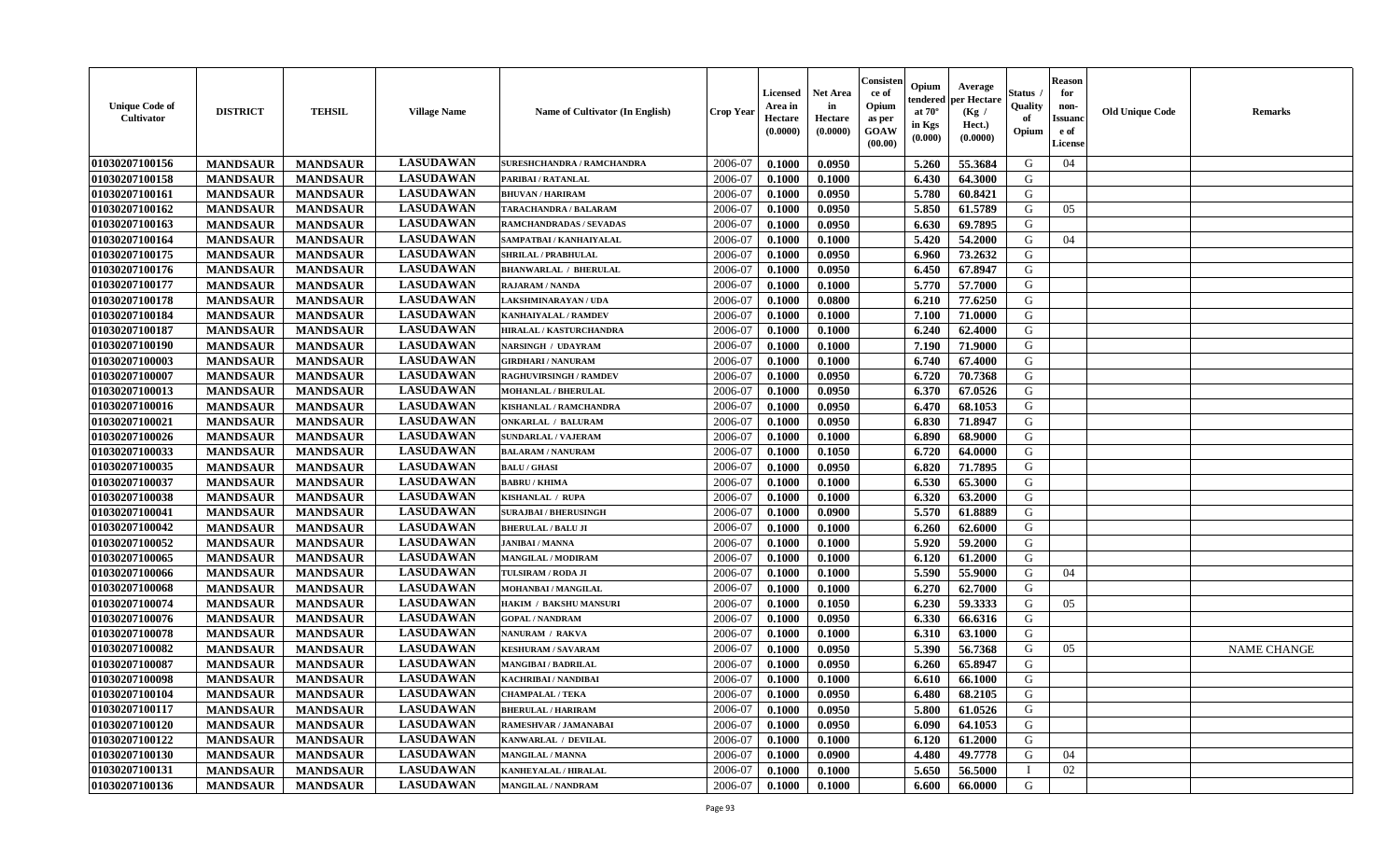| <b>Unique Code of</b><br>Cultivator | <b>DISTRICT</b> | <b>TEHSIL</b>   | <b>Village Name</b>               | <b>Name of Cultivator (In English)</b> | <b>Crop Year</b> | <b>Licensed</b><br>Area in<br>Hectare<br>(0.0000) | <b>Net Area</b><br>in<br>Hectare<br>(0.0000) | Consisteı<br>-ce of<br>Opium<br>as per<br><b>GOAW</b><br>(00.00) | Opium<br>endered<br>at $70^\circ$<br>in Kgs<br>(0.000) | Average<br>per Hectare<br>(Kg /<br>Hect.)<br>(0.0000) | Status<br>Quality<br>of<br>Opium | <b>Reason</b><br>for<br>non-<br>Issuanc<br>e of<br><b>License</b> | <b>Old Unique Code</b> | <b>Remarks</b> |
|-------------------------------------|-----------------|-----------------|-----------------------------------|----------------------------------------|------------------|---------------------------------------------------|----------------------------------------------|------------------------------------------------------------------|--------------------------------------------------------|-------------------------------------------------------|----------------------------------|-------------------------------------------------------------------|------------------------|----------------|
| 01030207100140                      | <b>MANDSAUR</b> | <b>MANDSAUR</b> | <b>LASUDAWAN</b>                  | KACHRULAL / BHUWAN                     | 2006-07          | 0.1000                                            | 0.0900                                       |                                                                  | 6.220                                                  | 69.1111                                               | G                                |                                                                   |                        |                |
| 01030207100143                      | <b>MANDSAUR</b> | <b>MANDSAUR</b> | <b>LASUDAWAN</b>                  | <b>GHANSHYAM / NANDRAM</b>             | 2006-07          | 0.1000                                            | 0.0950                                       |                                                                  | 6.600                                                  | 69.4737                                               | G                                |                                                                   |                        |                |
| 01030207100144                      | <b>MANDSAUR</b> | <b>MANDSAUR</b> | <b>LASUDAWAN</b>                  | <b>MATHURALAL / KESHURAM</b>           | 2006-07          | 0.1000                                            | 0.0950                                       |                                                                  | 5.430                                                  | 57.1579                                               | G                                | 05                                                                |                        |                |
| 01030207100145                      | <b>MANDSAUR</b> | <b>MANDSAUR</b> | <b>LASUDAWAN</b>                  | RAMGOPAL / PRAHLAD JI                  | 2006-07          | 0.1000                                            | 0.0950                                       |                                                                  | 6.770                                                  | 71.2632                                               | G                                |                                                                   |                        |                |
| 01030207100146                      | <b>MANDSAUR</b> | <b>MANDSAUR</b> | <b>LASUDAWAN</b>                  | RATANLAL / NANDRAM                     | 2006-07          | 0.1000                                            | 0.0950                                       |                                                                  | 6.690                                                  | 70.4211                                               | G                                |                                                                   |                        |                |
| 01030207100150                      | <b>MANDSAUR</b> | <b>MANDSAUR</b> | <b>LASUDAWAN</b>                  | <b>GOPAL / HARCHANDRA</b>              | 2006-07          | 0.1000                                            | 0.0950                                       |                                                                  | 5.850                                                  | 61.5789                                               | G                                |                                                                   |                        |                |
| 01030207100159                      | <b>MANDSAUR</b> | <b>MANDSAUR</b> | <b>LASUDAWAN</b>                  | <b>AMBALAL / KACHRULAL</b>             | 2006-07          | 0.1000                                            | 0.1000                                       |                                                                  | 5.850                                                  | 58.5000                                               | G                                |                                                                   |                        |                |
| 01030207100166                      | <b>MANDSAUR</b> | <b>MANDSAUR</b> | <b>LASUDAWAN</b>                  | RAM KUNWARBAI / ONKARLAL               | 2006-07          | 0.1000                                            | 0.0950                                       |                                                                  | 6.880                                                  | 72.4211                                               | G                                |                                                                   |                        |                |
| 01030207100167                      | <b>MANDSAUR</b> | <b>MANDSAUR</b> | <b>LASUDAWAN</b>                  | JAGDISHCHANDRA / BHERULAL              | 2006-07          | 0.1000                                            | 0.0950                                       |                                                                  | 6.460                                                  | 68.0000                                               | G                                |                                                                   |                        |                |
| 01030207100171                      | <b>MANDSAUR</b> | <b>MANDSAUR</b> | <b>LASUDAWAN</b>                  | <b>NANDA / DHURA</b>                   | 2006-07          | 0.1000                                            | 0.1000                                       |                                                                  | 6.240                                                  | 62.4000                                               | G                                |                                                                   |                        |                |
| 01030207100188                      | <b>MANDSAUR</b> | <b>MANDSAUR</b> | <b>LASUDAWAN</b>                  | <b>KAMALSINGH / RAMDEV</b>             | 2006-07          | 0.1000                                            | 0.0950                                       |                                                                  | 6.810                                                  | 71.6842                                               | G                                |                                                                   |                        |                |
| 01030207100191                      | <b>MANDSAUR</b> | <b>MANDSAUR</b> | <b>LASUDAWAN</b>                  | <b>ISHVARIBAI / PRABHULAL</b>          | 2006-07          | 0.1000                                            | 0.0950                                       |                                                                  | 4.900                                                  | 51.5789                                               | G                                | 04                                                                |                        |                |
| 01030207100036                      | <b>MANDSAUR</b> | <b>MANDSAUR</b> | <b>LASUDAWAN</b>                  | <b>BHAIRULAL / RATANLAL</b>            | 2006-07          | 0.1000                                            | 0.0950                                       |                                                                  | 6.720                                                  | 70.7368                                               | G                                |                                                                   |                        |                |
| 01030207100069                      | <b>MANDSAUR</b> | <b>MANDSAUR</b> | <b>LASUDAWAN</b>                  | KANHAIYALAL / BHUWAN                   | 2006-07          | 0.1000                                            | 0.0950                                       |                                                                  | 6.700                                                  | 70.5263                                               | ${\bf G}$                        |                                                                   |                        |                |
| 01030207100110                      | <b>MANDSAUR</b> | <b>MANDSAUR</b> | <b>LASUDAWAN</b>                  | <b>NATHIBAI / NANDA</b>                | 2006-07          | 0.1000                                            | 0.0900                                       |                                                                  | 6.070                                                  | 67.4444                                               | G                                |                                                                   |                        |                |
| 01030207100192                      | <b>MANDSAUR</b> | <b>MANDSAUR</b> | <b>LASUDAWAN</b>                  | <b>RAMIBAI / BHERULAL</b>              | 2006-07          | 0.1000                                            | 0.0900                                       |                                                                  | 5.670                                                  | 63.0000                                               | G                                |                                                                   |                        |                |
| 01030207100085                      | <b>MANDSAUR</b> | <b>MANDSAUR</b> | <b>LASUDAWAN</b>                  | KAMLA BAI / MANGILAL                   | 2006-07          | 0.1000                                            | 0.1000                                       |                                                                  | 6.620                                                  | 66.2000                                               | G                                |                                                                   |                        |                |
| 01030207100126                      | <b>MANDSAUR</b> | <b>MANDSAUR</b> | <b>LASUDAWAN</b>                  | <b>SUKHIBAI / BHUVAN</b>               | 2006-07          | 0.1000                                            | 0.0950                                       |                                                                  | 6.780                                                  | 71.3684                                               | G                                |                                                                   |                        |                |
| 01030207100179                      | <b>MANDSAUR</b> | <b>MANDSAUR</b> | <b>LASUDAWAN</b>                  | <b>MANGIBAI/RAMCHANDRA</b>             | 2006-07          | 0.1000                                            | 0.0950                                       |                                                                  | 5.960                                                  | 62.7368                                               | G                                |                                                                   |                        |                |
| 01030207100172                      | <b>MANDSAUR</b> | <b>MANDSAUR</b> | <b>LASUDAWAN</b>                  | <b>CHAMPALAL / NATHU</b>               | 2006-07          | 0.1000                                            | 0.1000                                       |                                                                  | 5.840                                                  | 58.4000                                               | G                                |                                                                   |                        |                |
| 01030207100002                      | <b>MANDSAUR</b> | <b>MANDSAUR</b> | <b>LASUDAWAN</b>                  | <b>SHAMBHULAL / BHERULAL</b>           | 2006-07          | 0.1000                                            | 0.1000                                       |                                                                  | 7.180                                                  | 71.8000                                               | G                                |                                                                   |                        |                |
| 01030207100160                      | <b>MANDSAUR</b> | <b>MANDSAUR</b> | <b>LASUDAWAN</b>                  | <b>GANPATLAL / HARCHANDRA</b>          | 2006-07          | 0.1000                                            | 0.0950                                       |                                                                  | 6.600                                                  | 69.4737                                               | ${\bf G}$                        |                                                                   |                        |                |
| 01030207101003                      | <b>MANDSAUR</b> | <b>MANDSAUR</b> | <b>LUHARI SHEKH</b>               | FAKIRCHAND / KANWARLAL                 | 2006-07          | 0.1000                                            | 0.1000                                       |                                                                  | 6.720                                                  | 67.2000                                               | G                                |                                                                   |                        |                |
| 01030207101004                      | <b>MANDSAUR</b> | <b>MANDSAUR</b> | <b>LUHARI SHEKH</b>               | LAKSHMINARAYAN / BALMUKAND             | 2006-07          | 0.1000                                            | 0.1000                                       |                                                                  | 6.480                                                  | 64.8000                                               | G                                |                                                                   |                        |                |
| 01030207101005                      | <b>MANDSAUR</b> | <b>MANDSAUR</b> | <b>LUHARI SHEKH</b>               | <b>GITABAI/KANVARLAL</b>               | 2006-07          | 0.1000                                            | 0.1000                                       |                                                                  | 7.050                                                  | 70.5000                                               | G                                |                                                                   |                        |                |
| 01030207101007                      | <b>MANDSAUR</b> | <b>MANDSAUR</b> | <b>LUHARI SHEKH</b>               | DEVILAL / D.PU. MODIRAM                | 2006-07          | 0.1000                                            | 0.0950                                       |                                                                  | 6.030                                                  | 63.4737                                               | G                                |                                                                   |                        |                |
| 01030207101008                      | <b>MANDSAUR</b> | <b>MANDSAUR</b> | <b>LUHARI SHEKH</b>               | <b>MAGNIRAM / JAYRAM</b>               | 2006-07          | 0.1000                                            | 0.1000                                       |                                                                  | 6.300                                                  | 63.0000                                               | G                                |                                                                   |                        |                |
| 01030207101009                      | <b>MANDSAUR</b> | <b>MANDSAUR</b> | <b>LUHARI SHEKH</b>               | <b>MAHAVIRDAS / GOMATIDAS</b>          | 2006-07          | 0.1000                                            | 0.1000                                       |                                                                  | 6.380                                                  | 63.8000                                               | G                                |                                                                   |                        |                |
| 01030207101011                      | <b>MANDSAUR</b> | <b>MANDSAUR</b> | <b>LUHARI SHEKH</b>               | <b>BHAGATRAM / BHANWARLAL</b>          | 2006-07          | 0.1000                                            | 0.1000                                       |                                                                  | 6.830                                                  | 68.3000                                               | G                                |                                                                   |                        |                |
| 01030207101001                      | <b>MANDSAUR</b> | <b>MANDSAUR</b> | <b>LUHARI SHEKH</b>               | <b>SUKHLAL / NANDA JI</b>              | 2006-07          | 0.1000                                            | 0.1000                                       |                                                                  | 6.410                                                  | 64.1000                                               | G                                |                                                                   |                        |                |
| 01030207102004                      | <b>MANDSAUR</b> | <b>MANDSAUR</b> | <b>LUHARI</b><br><b>SREEPANTH</b> | DEVICHANDRA / GANESHRAM                | 2006-07          | 0.1000                                            | 0.1050                                       |                                                                  | 6.410                                                  | 61.0476                                               | G                                |                                                                   |                        |                |
| 01030207102006                      | <b>MANDSAUR</b> | <b>MANDSAUR</b> | <b>LUHARI</b><br><b>SREEPANTH</b> | SAJJANBAI / KANVARLAL                  | 2006-07          | 0.1000                                            | 0.1000                                       |                                                                  | 6.010                                                  | 60.1000                                               | G                                |                                                                   |                        |                |
| 01030207102009                      | <b>MANDSAUR</b> | <b>MANDSAUR</b> | <b>LUHARI</b><br><b>SREEPANTH</b> | <b>BHAGVAN / KALU</b>                  | 2006-07          | 0.1000                                            | 0.1000                                       |                                                                  | 6.320                                                  | 63.2000                                               | G                                |                                                                   |                        |                |
| 01030207102010                      | <b>MANDSAUR</b> | <b>MANDSAUR</b> | <b>LUHARI</b><br><b>SREEPANTH</b> | BHANVARIBAI / BEVA MANSINGH            | 2006-07          | 0.1000                                            | 0.0950                                       |                                                                  | 6.190                                                  | 65.1579                                               | G                                |                                                                   |                        |                |
| 01030207102011                      | <b>MANDSAUR</b> | <b>MANDSAUR</b> | <b>LUHARI</b><br><b>SREEPANTH</b> | <b>BHUVAN / FAKIRA</b>                 | 2006-07          | 0.1000                                            | 0.1000                                       |                                                                  | 5.690                                                  | 56.9000                                               | G                                |                                                                   |                        |                |
| 01030207102012                      | <b>MANDSAUR</b> | <b>MANDSAUR</b> | <b>LUHARI</b><br><b>SREEPANTH</b> | <b>BHULIBAI / KARULAL</b>              | 2006-07          | 0.1000                                            | 0.1000                                       |                                                                  | 6.800                                                  | 68.0000                                               | G                                |                                                                   |                        |                |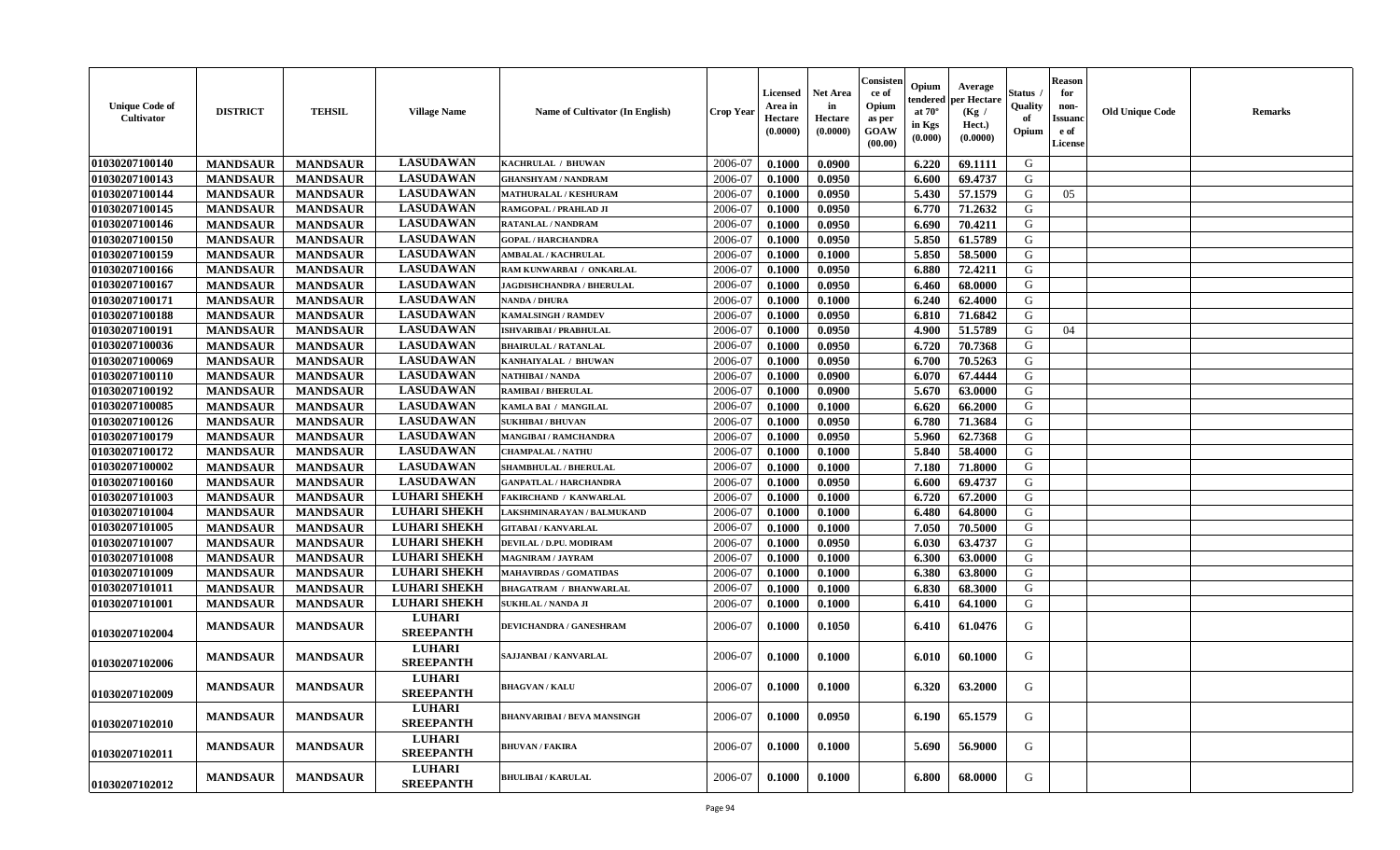| <b>Unique Code of</b><br>Cultivator | <b>DISTRICT</b> | <b>TEHSIL</b>   | <b>Village Name</b>               | <b>Name of Cultivator (In English)</b> | <b>Crop Year</b> | Licensed<br>Area in<br>Hectare<br>(0.0000) | <b>Net Area</b><br>in<br>Hectare<br>(0.0000) | Consisten<br>ce of<br>Opium<br>as per<br>GOAW<br>(00.00) | Opium<br>tendered<br>at $70^\circ$<br>in Kgs<br>(0.000) | Average<br>per Hectare<br>(Kg /<br>Hect.)<br>(0.0000) | štatus<br>Quality<br>of<br>Opium | <b>Reason</b><br>for<br>non-<br>Issuand<br>e of<br><b>License</b> | <b>Old Unique Code</b> | <b>Remarks</b>      |
|-------------------------------------|-----------------|-----------------|-----------------------------------|----------------------------------------|------------------|--------------------------------------------|----------------------------------------------|----------------------------------------------------------|---------------------------------------------------------|-------------------------------------------------------|----------------------------------|-------------------------------------------------------------------|------------------------|---------------------|
| 01030207102015                      | <b>MANDSAUR</b> | <b>MANDSAUR</b> | <b>LUHARI</b><br><b>SREEPANTH</b> | <b>JUJHAR / NATHU</b>                  | 2006-07          | 0.1000                                     | 0.1000                                       |                                                          | 6.290                                                   | 62.9000                                               | G                                |                                                                   |                        |                     |
| 01030207102019                      | <b>MANDSAUR</b> | <b>MANDSAUR</b> | <b>LUHARI</b><br><b>SREEPANTH</b> | <b>MOHANSINGH / DEVICHAND</b>          | 2006-07          | 0.1000                                     | 0.1000                                       |                                                          | 5.120                                                   | 51.2000                                               | G                                | 04                                                                |                        |                     |
| 01030207102021                      | <b>MANDSAUR</b> | <b>MANDSAUR</b> | <b>LUHARI</b><br><b>SREEPANTH</b> | <b>MANKUNVARBAI / HIRALAL</b>          | 2006-07          | 0.1000                                     | 0.1000                                       |                                                          | 4.660                                                   | 46.6000                                               | G                                | 04                                                                |                        |                     |
| 01030207102024                      | <b>MANDSAUR</b> | <b>MANDSAUR</b> | <b>LUHARI</b><br><b>SREEPANTH</b> | <b>SAMRATH / RAMLAL</b>                | 2006-07          | 0.1000                                     | 0.1000                                       |                                                          | 6.750                                                   | 67.5000                                               | G                                |                                                                   |                        |                     |
| 01030207102026                      | <b>MANDSAUR</b> | <b>MANDSAUR</b> | <b>LUHARI</b><br><b>SREEPANTH</b> | <b>BALURAM / MANNALAL</b>              | 2006-07          | 0.1000                                     | 0.1000                                       |                                                          | 5.170                                                   | 51.7000                                               | G                                | 04                                                                |                        |                     |
| 01030207102030                      | <b>MANDSAUR</b> | <b>MANDSAUR</b> | <b>LUHARI</b><br><b>SREEPANTH</b> | TULSIRAM / GOVINDRAM                   | 2006-07          | 0.1000                                     | 0.0950                                       |                                                          | 6.410                                                   | 67.4737                                               | G                                |                                                                   |                        |                     |
| 01030207102031                      | <b>MANDSAUR</b> | <b>MANDSAUR</b> | <b>LUHARI</b><br><b>SREEPANTH</b> | <b>MEGHRAJ / RAMLAL</b>                | 2006-07          | 0.1000                                     | 0.1000                                       |                                                          | 6.500                                                   | 65.0000                                               | G                                |                                                                   |                        |                     |
| 01030207102032                      | <b>MANDSAUR</b> | <b>MANDSAUR</b> | <b>LUHARI</b><br><b>SREEPANTH</b> | RADHESHYAM / NATHU JI                  | 2006-07          | 0.1000                                     | 0.0950                                       |                                                          | 6.130                                                   | 64.5263                                               | G                                |                                                                   |                        |                     |
| 01030207102034                      | <b>MANDSAUR</b> | <b>MANDSAUR</b> | <b>LUHARI</b><br><b>SREEPANTH</b> | KISHANLAL / GOVINDRAM                  | 2006-07          | 0.1000                                     | 0.1000                                       |                                                          | 6.520                                                   | 65.2000                                               | G                                |                                                                   |                        |                     |
| 01030207102036                      | <b>MANDSAUR</b> | <b>MANDSAUR</b> | <b>LUHARI</b><br><b>SREEPANTH</b> | RAJARAM / GOVINDRAM                    | 2006-07          | 0.1000                                     | 0.0950                                       |                                                          | 6.510                                                   | 68.5263                                               | G                                |                                                                   |                        |                     |
| 01030207102039                      | <b>MANDSAUR</b> | <b>MANDSAUR</b> | <b>LUHARI</b><br><b>SREEPANTH</b> | KAILASH / VARDA JI                     | 2006-07          | 0.1000                                     | 0.1000                                       |                                                          | 6.570                                                   | 65.7000                                               | G                                |                                                                   |                        |                     |
| 01030207102045                      | <b>MANDSAUR</b> | <b>MANDSAUR</b> | <b>LUHARI</b><br><b>SREEPANTH</b> | RATANLAL / MANGILAL                    | 2006-07          | 0.1000                                     | 0.0950                                       |                                                          | 6.170                                                   | 64.9474                                               | G                                |                                                                   |                        |                     |
| 01030207102050                      | <b>MANDSAUR</b> | <b>MANDSAUR</b> | <b>LUHARI</b><br><b>SREEPANTH</b> | <b>GANESHRAM / VERDA</b>               | 2006-07          | 0.1000                                     | 0.1000                                       |                                                          | 5.690                                                   | 56.9000                                               | G                                |                                                                   |                        |                     |
| 01030207102051                      | <b>MANDSAUR</b> | <b>MANDSAUR</b> | <b>LUHARI</b><br><b>SREEPANTH</b> | <b>SHYAMUBAI / GOPAL</b>               | 2006-07          | 0.1000                                     | 0.1000                                       |                                                          | 6.530                                                   | 65.3000                                               | G                                |                                                                   |                        |                     |
| 01030207102033                      | <b>MANDSAUR</b> | <b>MANDSAUR</b> | <b>LUHARI</b><br><b>SREEPANTH</b> | MANKUNVARBAI / NANDA JI                | 2006-07          | 0.1000                                     | 0.0950                                       |                                                          | 5.330                                                   | 56.1053                                               | G                                |                                                                   |                        | TRANSFER/KHEDA BAHI |
| 01030207102040                      | <b>MANDSAUR</b> | <b>MANDSAUR</b> | <b>LUHARI</b><br><b>SREEPANTH</b> | <b>GOPAL / RAMLAL</b>                  | 2006-07          | 0.1000                                     | 0.1000                                       |                                                          | 6.490                                                   | 64.9000                                               | G                                |                                                                   |                        |                     |
| 01030207102047                      | <b>MANDSAUR</b> | <b>MANDSAUR</b> | <b>LUHARI</b><br><b>SREEPANTH</b> | <b>ONKARLAL / RUGHNATH</b>             | 2006-07          | 0.1000                                     | 0.1000                                       |                                                          | 6.450                                                   | 64.5000                                               | G                                |                                                                   |                        |                     |
| 01030207102048                      | <b>MANDSAUR</b> | <b>MANDSAUR</b> | <b>LUHARI</b><br><b>SREEPANTH</b> | <b>INDRASINGH / KARULAL</b>            | 2006-07          | 0.1000                                     | 0.1000                                       |                                                          | 6.570                                                   | 65.7000                                               | G                                |                                                                   |                        |                     |
| 01030207102005                      | <b>MANDSAUR</b> | <b>MANDSAUR</b> | <b>LUHARI</b><br><b>SREEPANTH</b> | <b>RAMESHVAR / BHERA</b>               | 2006-07          | 0.1000                                     | 0.1000                                       |                                                          | 6.420                                                   | 64.2000                                               | G                                |                                                                   |                        |                     |
| 01030207102054                      | <b>MANDSAUR</b> | <b>MANDSAUR</b> | <b>LUHARI</b><br><b>SREEPANTH</b> | <b>RAMDAS / MOHANDAS</b>               | 2006-07          | 0.1000                                     | 0.0950                                       |                                                          | 5.850                                                   | 61.5789                                               | G                                |                                                                   |                        |                     |
| 01030207056004                      | <b>MANDSAUR</b> | <b>MANDSAUR</b> | <b>MOHMMADPURA</b>                | NANDUBAI / NANDRAM                     | 2006-07          | 0.1000                                     | 0.1000                                       |                                                          | 5.360                                                   | 53.6000                                               | G                                | 04                                                                |                        |                     |
| <b>01030207056010</b>               | <b>MANDSAUR</b> | <b>MANDSAUR</b> | <b>MOHMMADPURA</b>                | <b>NAGUBAI/AMRITRAM</b>                | 2006-07          | 0.1000                                     | 0.0900                                       |                                                          | 4.890                                                   | 54.3333                                               | G                                | 04                                                                |                        |                     |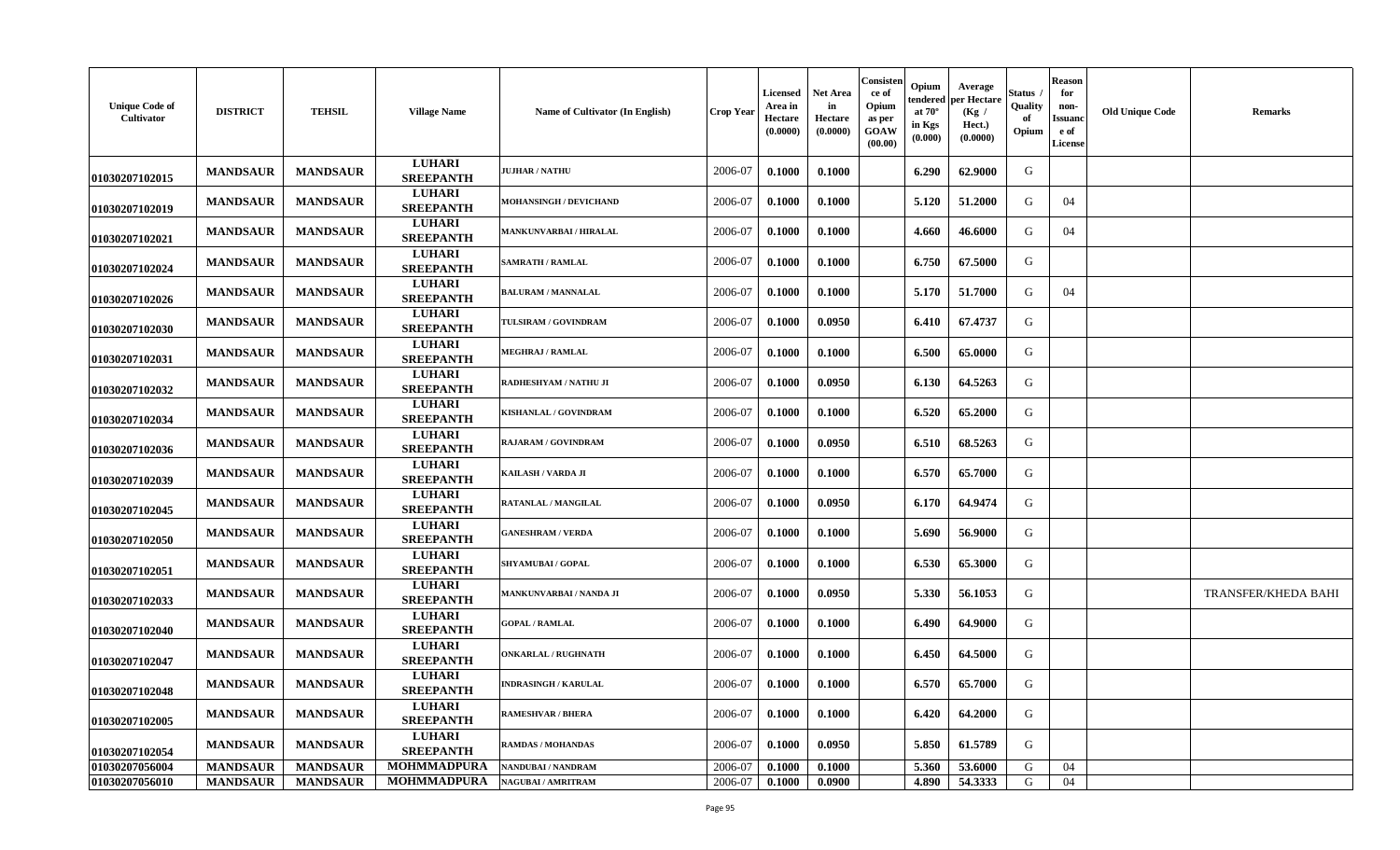| <b>Unique Code of</b><br><b>Cultivator</b> | <b>DISTRICT</b> | <b>TEHSIL</b>   | <b>Village Name</b>      | <b>Name of Cultivator (In English)</b> | <b>Crop Year</b> | <b>Licensed</b><br>Area in<br>Hectare<br>(0.0000) | Net Area<br>in<br>Hectare<br>(0.0000) | Consisteı<br>ce of<br>Opium<br>as per<br>GOAW<br>(00.00) | Opium<br>endered<br>at $70^\circ$<br>in Kgs<br>(0.000) | Average<br>per Hectare<br>(Kg /<br>Hect.)<br>(0.0000) | Status<br>Quality<br>of<br>Opium | <b>Reason</b><br>for<br>non-<br>Issuano<br>e of<br>License | <b>Old Unique Code</b> | <b>Remarks</b>                        |
|--------------------------------------------|-----------------|-----------------|--------------------------|----------------------------------------|------------------|---------------------------------------------------|---------------------------------------|----------------------------------------------------------|--------------------------------------------------------|-------------------------------------------------------|----------------------------------|------------------------------------------------------------|------------------------|---------------------------------------|
| 01030207056018                             | <b>MANDSAUR</b> | <b>MANDSAUR</b> | <b>MOHMMADPURA</b>       | <b>MANGILAL / RAMLAL</b>               | 2006-07          | 0.1000                                            | 0.1000                                |                                                          | 6.160                                                  | 61.6000                                               | G                                |                                                            |                        | TRANSFER/AZIZKHEDI                    |
| 01030207056021                             | <b>MANDSAUR</b> | <b>MANDSAUR</b> | <b>MOHMMADPURA</b>       | <b>BAGDIRAM / GANGARAM</b>             | 2006-07          | 0.1000                                            | 0.1000                                |                                                          | 5.040                                                  | 50.4000                                               | G                                | 04                                                         |                        |                                       |
| 01030207056022                             | <b>MANDSAUR</b> | <b>MANDSAUR</b> | <b>MOHMMADPURA</b>       | <b>SITARAM / NANDRAM</b>               | 2006-07          | 0.1000                                            | 0.1000                                |                                                          | 6.310                                                  | 63.1000                                               | G                                |                                                            |                        | <b>TRANSFER/AZIZKHEDI</b>             |
| 01030207056029                             | <b>MANDSAUR</b> | <b>MANDSAUR</b> | <b>MOHMMADPURA</b>       | SHANKARLAL / LAKSHMAN                  | 2006-07          | 0.1000                                            | 0.1000                                |                                                          | 6.570                                                  | 65.7000                                               | G                                |                                                            |                        | <b>I NAINSFEN/NIUUNA</b><br>D A C C T |
| 01030207056030                             | <b>MANDSAUR</b> | <b>MANDSAUR</b> | <b>MOHMMADPURA</b>       | <b>JASKUNVAR / MOHANSINGH</b>          | 2006-07          | 0.1000                                            | 0.1000                                |                                                          | 5.210                                                  | 52.1000                                               | G                                | 04                                                         | 01030207063008         |                                       |
| 01030207077002                             | <b>MANDSAUR</b> | <b>MANDSAUR</b> | NIPANIYA AFZALPUR        | <b>BHERULAL/KALU</b>                   | 2006-07          | 0.1000                                            | 0.0950                                |                                                          | 5.800                                                  | 61.0526                                               | G                                |                                                            |                        |                                       |
| 01030207077003                             | <b>MANDSAUR</b> | <b>MANDSAUR</b> | NIPANIYA AFZALPUR        | <b>CHENSINGH / UDESINGH</b>            | 2006-07          | 0.1000                                            | 0.1000                                |                                                          | 6.200                                                  | 62.0000                                               | G                                |                                                            |                        |                                       |
| 01030207077005                             | <b>MANDSAUR</b> | <b>MANDSAUR</b> | NIPANIYA AFZALPUR        | <b>MOHANLAL / BHERULAL</b>             | 2006-07          | 0.1000                                            | 0.1000                                |                                                          | 6.770                                                  | 67.7000                                               | G                                |                                                            |                        |                                       |
| 01030207077007                             | <b>MANDSAUR</b> | <b>MANDSAUR</b> | NIPANIYA AFZALPUR        | RAMLAL / ONKARLAL                      | 2006-07          | 0.1000                                            | 0.1000                                |                                                          | 6.910                                                  | 69.1000                                               | G                                |                                                            |                        |                                       |
| 01030207077009                             | <b>MANDSAUR</b> | <b>MANDSAUR</b> | NIPANIYA AFZALPUR        | <b>GITABAI/KESHURAM</b>                | 2006-07          | 0.1000                                            | 0.1000                                |                                                          | 6.270                                                  | 62.7000                                               | G                                |                                                            |                        |                                       |
| 01030207077010                             | <b>MANDSAUR</b> | <b>MANDSAUR</b> | NIPANIYA AFZALPUR        | <b>GHANSHYAM / HIRALAL</b>             | 2006-07          | 0.1000                                            | 0.1000                                |                                                          | 7.490                                                  | 74.9000                                               | G                                |                                                            |                        |                                       |
| 01030207077011                             | <b>MANDSAUR</b> | <b>MANDSAUR</b> | NIPANIYA AFZALPUR        | <b>SAJJANBAI / KACHRU</b>              | 2006-07          | 0.1000                                            | 0.1000                                |                                                          | 6.560                                                  | 65.6000                                               | G                                |                                                            |                        |                                       |
| 01030207077013                             | <b>MANDSAUR</b> | <b>MANDSAUR</b> | NIPANIYA AFZALPUR        | <b>BHARATKUNVAR / RATANSINGH</b>       | 2006-07          | 0.1000                                            | 0.1000                                |                                                          | 6.020                                                  | 60.2000                                               | G                                |                                                            |                        |                                       |
| 01030207077015                             | <b>MANDSAUR</b> | <b>MANDSAUR</b> | NIPANIYA AFZALPUR        | <b>BHERULAL / HIRALAL</b>              | 2006-07          | 0.1000                                            | 0.0950                                |                                                          | 5.770                                                  | 60.7368                                               | G                                |                                                            |                        |                                       |
| 01030207077023                             | <b>MANDSAUR</b> | <b>MANDSAUR</b> | NIPANIYA AFZALPUR        | <b>BASHIR NABI / NABIBAKSH</b>         | 2006-07          | 0.1000                                            | 0.1000                                |                                                          | 6.040                                                  | 60.4000                                               | $\mathbf G$                      |                                                            |                        |                                       |
| 01030207077028                             | <b>MANDSAUR</b> | <b>MANDSAUR</b> | NIPANIYA AFZALPUR        | <b>BHUVANSINGH / BHERUSINGH</b>        | 2006-07          | 0.1000                                            | 0.1000                                |                                                          | 5.970                                                  | 59.7000                                               | G                                |                                                            |                        |                                       |
| 01030207077029                             | <b>MANDSAUR</b> | <b>MANDSAUR</b> | NIPANIYA AFZALPUR        | VISHRAM / KALU JI                      | 2006-07          | 0.1000                                            | 0.1000                                |                                                          | 5.500                                                  | 55.0000                                               | G                                | 04                                                         |                        |                                       |
| 01030207077034                             | <b>MANDSAUR</b> | <b>MANDSAUR</b> | NIPANIYA AFZALPUR        | MOHANLAL / PANNALAL                    | 2006-07          | 0.1000                                            | 0.1000                                |                                                          | 6.260                                                  | 62.6000                                               | G                                |                                                            |                        |                                       |
| 01030207077035                             | <b>MANDSAUR</b> | <b>MANDSAUR</b> | NIPANIYA AFZALPUR        | <b>FAKIRCHAND / RAMCHAND</b>           | 2006-07          | 0.1000                                            | 0.0950                                |                                                          | 5.960                                                  | 62.7368                                               | G                                |                                                            |                        |                                       |
| 01030207077038                             |                 |                 | NIPANIYA AFZALPUR        | LAXMINARAYAN / BHERULAL                | 2006-07          | 0.1000                                            | 0.1000                                |                                                          | 6.630                                                  | 66.3000                                               | G                                |                                                            |                        |                                       |
| 01030207077040                             | <b>MANDSAUR</b> | <b>MANDSAUR</b> | NIPANIYA AFZALPUR        |                                        |                  |                                                   |                                       |                                                          |                                                        |                                                       | G                                |                                                            |                        |                                       |
|                                            | <b>MANDSAUR</b> | <b>MANDSAUR</b> |                          | PEPKUNVAR / FATESINGH                  | 2006-07          | 0.1000                                            | 0.0950                                |                                                          | 5.770                                                  | 60.7368                                               |                                  |                                                            |                        |                                       |
| 01030207077041                             | <b>MANDSAUR</b> | <b>MANDSAUR</b> | NIPANIYA AFZALPUR        | KHURSHID / MOHD. KHAJU                 | 2006-07          | 0.1000                                            | 0.1000                                |                                                          | 6.530                                                  | 65.3000                                               | G                                |                                                            |                        |                                       |
| 01030207077045                             | <b>MANDSAUR</b> | <b>MANDSAUR</b> | <b>NIPANIYA AFZALPUR</b> | RUKAMANBAI / RATANLAL                  | 2006-07          | 0.1000                                            | 0.0950                                |                                                          | 6.600                                                  | 69.4737                                               | G                                |                                                            |                        |                                       |
| 01030207077048                             | <b>MANDSAUR</b> | <b>MANDSAUR</b> | <b>NIPANIYA AFZALPUR</b> | CHAMPABAI / RAMA                       | 2006-07          | 0.1000                                            | 0.1000                                |                                                          | 6.620                                                  | 66.2000                                               | G                                |                                                            |                        |                                       |
| 01030207077051                             | <b>MANDSAUR</b> | <b>MANDSAUR</b> | NIPANIYA AFZALPUR        | <b>HUDIBAI/BHAGIRATH</b>               | 2006-07          | 0.1000                                            | 0.1000                                |                                                          | 6.290                                                  | 62.9000                                               | G                                |                                                            |                        |                                       |
| 01030207077052                             | <b>MANDSAUR</b> | <b>MANDSAUR</b> | NIPANIYA AFZALPUR        | <b>KANIRAM / HARIRAM</b>               | 2006-07          | 0.1000                                            | 0.1000                                |                                                          | 6.440                                                  | 64.4000                                               | G                                |                                                            |                        |                                       |
| 01030207077055                             | <b>MANDSAUR</b> | <b>MANDSAUR</b> | NIPANIYA AFZALPUR        | AHMAD KHAN / KHAJU JI                  | 2006-07          | 0.1000                                            | 0.1000                                |                                                          | 6.620                                                  | 66.2000                                               | G                                |                                                            |                        |                                       |
| 01030207077021                             | <b>MANDSAUR</b> | <b>MANDSAUR</b> | NIPANIYA AFZALPUR        | <b>BALUBAI/RAMA</b>                    | 2006-07          | 0.1000                                            | 0.1000                                |                                                          | 5.960                                                  | 59.6000                                               | G                                |                                                            |                        |                                       |
| 01030207077020                             | <b>MANDSAUR</b> | <b>MANDSAUR</b> | NIPANIYA AFZALPUR        | <b>GOMKUNVAR / GORDHANSINGH</b>        | 2006-07          | 0.1000                                            | 0.0950                                |                                                          | 6.490                                                  | 68.3158                                               | G                                |                                                            |                        |                                       |
| 01030207077058                             | <b>MANDSAUR</b> | <b>MANDSAUR</b> | NIPANIYA AFZALPUR        | <b>MANGILAL / TORIRAM</b>              | 2006-07          | 0.1000                                            | 0.1000                                |                                                          | 6.710                                                  | 67.1000                                               | G                                |                                                            |                        |                                       |
| 01030207106005                             | <b>MANDSAUR</b> | <b>MANDSAUR</b> | <b>PINDA</b>             | KANIYALAL / HAJARILAL                  | 2006-07          | 0.1000                                            | 0.0950                                |                                                          | 6.860                                                  | 72.2105                                               | G                                |                                                            |                        |                                       |
| 01030207106006                             | <b>MANDSAUR</b> | <b>MANDSAUR</b> | <b>PINDA</b>             | <b>BADRILAL / HAJARILAL</b>            | 2006-07          | 0.1000                                            | 0.1000                                |                                                          | 7.300                                                  | 73.0000                                               | G                                |                                                            |                        |                                       |
| 01030207106007                             | <b>MANDSAUR</b> | <b>MANDSAUR</b> | <b>PINDA</b>             | RAMESHCHAND / BHAGATRAM                | 2006-07          | 0.1000                                            | 0.1000                                |                                                          | 6.190                                                  | 61.9000                                               | G                                |                                                            |                        |                                       |
| 01030207106008                             | <b>MANDSAUR</b> | <b>MANDSAUR</b> | <b>PINDA</b>             | LAKSHMICHANDRA / BHAGATRAM             | 2006-07          | 0.1000                                            | 0.0950                                |                                                          | 6.320                                                  | 66.5263                                               | G                                |                                                            |                        |                                       |
| 01030207106009                             | <b>MANDSAUR</b> | <b>MANDSAUR</b> | <b>PINDA</b>             | DASHARATH / RADHESHYAM                 | 2006-07          | 0.1000                                            | 0.0950                                |                                                          | 5.960                                                  | 62.7368                                               | G                                |                                                            |                        |                                       |
| 01030207106013                             | <b>MANDSAUR</b> | <b>MANDSAUR</b> | <b>PINDA</b>             | <b>ANTARKUNVAR / HIMMATSINGH</b>       | 2006-07          | 0.1000                                            | 0.0950                                |                                                          | 6.190                                                  | 65.1579                                               | G                                |                                                            |                        |                                       |
| 01030207106017                             | <b>MANDSAUR</b> | <b>MANDSAUR</b> | <b>PINDA</b>             | <b>MANGILAL / GORISHANKER</b>          | 2006-07          | 0.1000                                            | 0.1000                                |                                                          | 6.120                                                  | 61.2000                                               | G                                |                                                            |                        |                                       |
| 01030207106020                             | <b>MANDSAUR</b> | <b>MANDSAUR</b> | <b>PINDA</b>             | SOHANSINGH / JAYSINGH                  | 2006-07          | 0.1000                                            | 0.1000                                |                                                          | 6.160                                                  | 61.6000                                               | G                                |                                                            |                        |                                       |
| 01030207106021                             | <b>MANDSAUR</b> | <b>MANDSAUR</b> | <b>PINDA</b>             | SATAYNARAYAN / NANDRAM                 | 2006-07          | 0.1000                                            | 0.1000                                |                                                          | 6.530                                                  | 65.3000                                               | G                                |                                                            |                        |                                       |
| 01030207106023                             | <b>MANDSAUR</b> | <b>MANDSAUR</b> | <b>PINDA</b>             | KAILASH / SITARAM                      | 2006-07          | 0.1000                                            | 0.1050                                |                                                          | 6.250                                                  | 59.5238                                               | G                                |                                                            |                        |                                       |
| 01030207106026                             | <b>MANDSAUR</b> | <b>MANDSAUR</b> | <b>PINDA</b>             | RADHESHYAM / SITARAM                   | 2006-07          | 0.1000                                            | 0.1050                                |                                                          | 6.460                                                  | 61.5238                                               | G                                |                                                            |                        |                                       |
| 01030207106033                             | <b>MANDSAUR</b> | <b>MANDSAUR</b> | <b>PINDA</b>             | <b>GOPAL / MANGILAL</b>                | 2006-07          | 0.1000                                            | 0.0950                                |                                                          | 5.860                                                  | 61.6842                                               | G                                |                                                            |                        |                                       |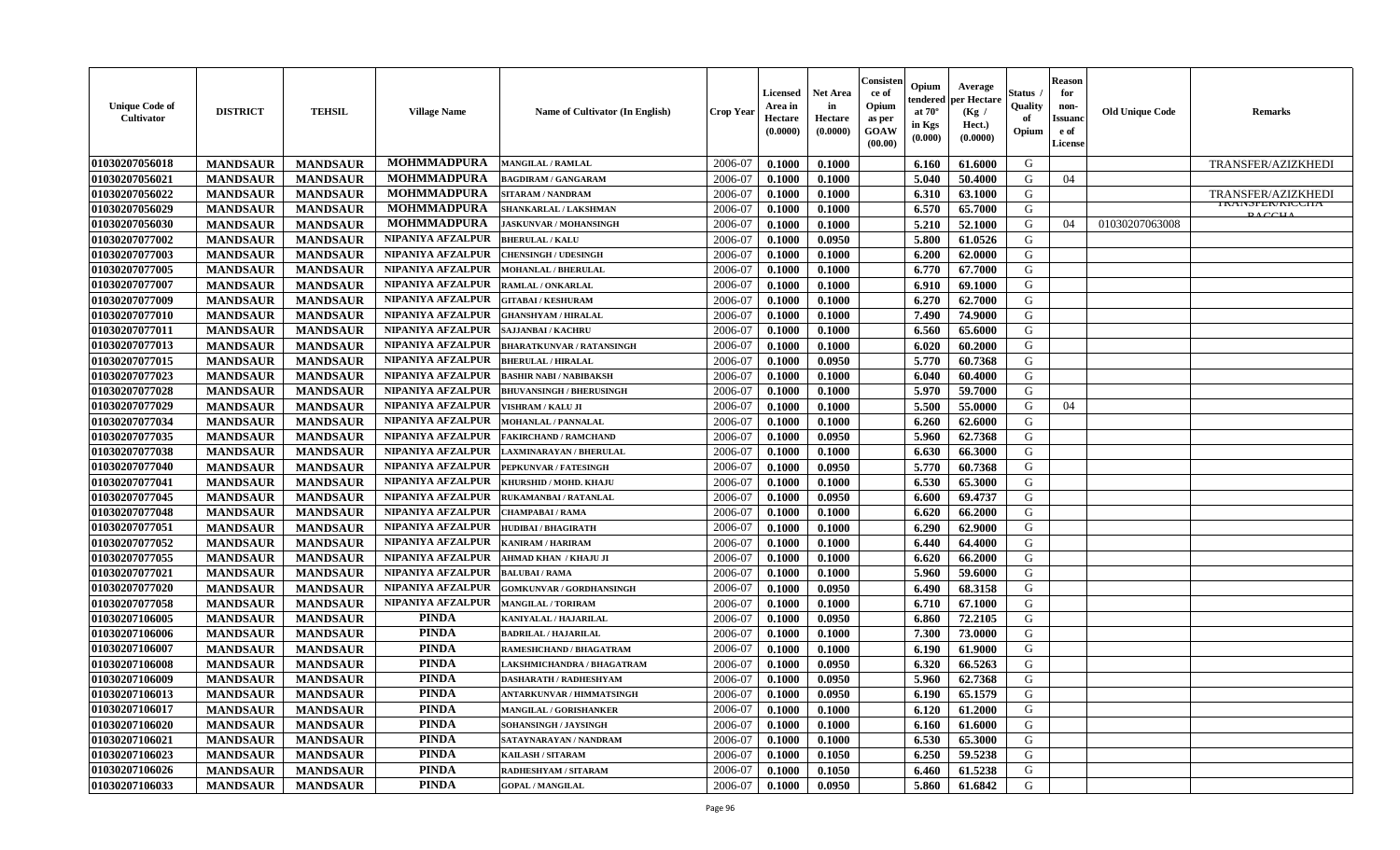| <b>Unique Code of</b><br><b>Cultivator</b> | <b>DISTRICT</b> | <b>TEHSIL</b>   | <b>Village Name</b> | Name of Cultivator (In English)     | <b>Crop Year</b> | <b>Licensed</b><br>Area in<br>Hectare<br>(0.0000) | <b>Net Area</b><br>in<br>Hectare<br>(0.0000) | Consister<br>ce of<br>Opium<br>as per<br><b>GOAW</b><br>(00.00) | Opium<br>endered<br>at $70^\circ$<br>in Kgs<br>(0.000) | Average<br>per Hectare<br>(Kg)<br>Hect.)<br>(0.0000) | Status<br>Quality<br>of<br>Opium | <b>Reason</b><br>for<br>non-<br><b>Issuand</b><br>e of<br><b>License</b> | <b>Old Unique Code</b> | <b>Remarks</b>     |
|--------------------------------------------|-----------------|-----------------|---------------------|-------------------------------------|------------------|---------------------------------------------------|----------------------------------------------|-----------------------------------------------------------------|--------------------------------------------------------|------------------------------------------------------|----------------------------------|--------------------------------------------------------------------------|------------------------|--------------------|
| 01030207106034                             | <b>MANDSAUR</b> | <b>MANDSAUR</b> | <b>PINDA</b>        | <b>SHANKARDAS / BHUWANDAS</b>       | 2006-07          | 0.1000                                            | 0.0950                                       |                                                                 | 5.590                                                  | 58.8421                                              | G                                |                                                                          |                        |                    |
| 01030207106035                             | <b>MANDSAUR</b> | <b>MANDSAUR</b> | <b>PINDA</b>        | <b>BABULAL / SITARAM</b>            | 2006-07          | 0.1000                                            | 0.0900                                       |                                                                 | 5.640                                                  | 62.6667                                              | G                                |                                                                          |                        |                    |
| 01030207106037                             | <b>MANDSAUR</b> | <b>MANDSAUR</b> | <b>PINDA</b>        | <b>DOLATRAM / KESHURAM</b>          | 2006-07          | 0.1000                                            | 0.1000                                       |                                                                 | 6.570                                                  | 65.7000                                              | G                                |                                                                          |                        |                    |
| 01030207106039                             | <b>MANDSAUR</b> | <b>MANDSAUR</b> | <b>PINDA</b>        | SATAYNARAYAN / DEVILAL              | 2006-07          | 0.1000                                            | 0.1000                                       |                                                                 | 6.320                                                  | 63.2000                                              | G                                |                                                                          |                        |                    |
| 01030207106040                             | <b>MANDSAUR</b> | <b>MANDSAUR</b> | <b>PINDA</b>        | <b>NATHULAL / BHAGWAN</b>           | 2006-07          | 0.1000                                            | 0.0950                                       |                                                                 | 6.190                                                  | 65.1579                                              | G                                |                                                                          |                        |                    |
| 01030207106041                             | <b>MANDSAUR</b> | <b>MANDSAUR</b> | <b>PINDA</b>        | <b>BAPULAL / RAMJAS</b>             | 2006-07          | 0.1000                                            | 0.0950                                       |                                                                 | 5.780                                                  | 60.8421                                              | G                                |                                                                          |                        |                    |
| 01030207106042                             | <b>MANDSAUR</b> | <b>MANDSAUR</b> | <b>PINDA</b>        | <b>TULSIRAM / RAMESHWER</b>         | 2006-07          | 0.1000                                            | 0.0950                                       |                                                                 | 5.860                                                  | 61.6842                                              | G                                |                                                                          |                        |                    |
| 01030207106044                             | <b>MANDSAUR</b> | <b>MANDSAUR</b> | <b>PINDA</b>        | <b>RAMESH / MANGILAL</b>            | 2006-07          | 0.1000                                            | 0.0950                                       |                                                                 | 5.480                                                  | 57.6842                                              | ${\bf G}$                        |                                                                          |                        |                    |
| 01030207106045                             | <b>MANDSAUR</b> | <b>MANDSAUR</b> | <b>PINDA</b>        | <b>HAJARILAL / DEVRAM</b>           | 2006-07          | 0.1000                                            | 0.0950                                       |                                                                 | 6.670                                                  | 70.2105                                              | G                                |                                                                          |                        |                    |
| 01030207106046                             | <b>MANDSAUR</b> | <b>MANDSAUR</b> | <b>PINDA</b>        | KAMLABAI / HIRALAL                  | 2006-07          | 0.1000                                            | 0.1000                                       |                                                                 | 6.370                                                  | 63.7000                                              | G                                |                                                                          |                        |                    |
| 01030207106047                             | <b>MANDSAUR</b> | <b>MANDSAUR</b> | <b>PINDA</b>        | <b>DINESH / DEVILAL</b>             | 2006-07          | 0.1000                                            | 0.0950                                       |                                                                 | 5.690                                                  | 59.8947                                              | G                                |                                                                          |                        |                    |
| 01030207106048                             | <b>MANDSAUR</b> | <b>MANDSAUR</b> | <b>PINDA</b>        | <b>RAMESHVAR / MAGNIRAM</b>         | 2006-07          | 0.1000                                            | 0.0950                                       |                                                                 | 5.870                                                  | 61.7895                                              | G                                |                                                                          |                        |                    |
| 01030207106049                             | <b>MANDSAUR</b> | <b>MANDSAUR</b> | <b>PINDA</b>        | <b>KALU / BHERA</b>                 | 2006-07          | 0.1000                                            | 0.0950                                       |                                                                 | 5.250                                                  | 55.2632                                              | G                                | 04                                                                       |                        |                    |
| 01030207106050                             | <b>MANDSAUR</b> | <b>MANDSAUR</b> | <b>PINDA</b>        | RAMNARAYAN / PRABHULAL              | 2006-07          | 0.1000                                            | 0.1000                                       |                                                                 | 5.790                                                  | 57.9000                                              | G                                |                                                                          |                        |                    |
| 01030207106051                             | <b>MANDSAUR</b> | <b>MANDSAUR</b> | <b>PINDA</b>        | <b>BHUVANDAS / MADHODAS</b>         | 2006-07          | 0.1000                                            | 0.1000                                       |                                                                 | 6.270                                                  | 62.7000                                              | G                                |                                                                          |                        |                    |
| 01030207106053                             | <b>MANDSAUR</b> | <b>MANDSAUR</b> | <b>PINDA</b>        | PRABHULAL / NANDA                   | 2006-07          | 0.1000                                            | 0.1000                                       |                                                                 | 6.550                                                  | 65.5000                                              | G                                |                                                                          |                        |                    |
| 01030207106054                             | <b>MANDSAUR</b> | <b>MANDSAUR</b> | <b>PINDA</b>        | <b>UMENDRAM / SAWRAM</b>            | 2006-07          | 0.1000                                            | 0.0950                                       |                                                                 | 6.340                                                  | 66.7368                                              | G                                |                                                                          |                        |                    |
| 01030207106055                             | <b>MANDSAUR</b> | <b>MANDSAUR</b> | <b>PINDA</b>        | <b>UDAYLAL / JAGDISH</b>            | 2006-07          | 0.1000                                            | 0.1000                                       |                                                                 | 6.310                                                  | 63.1000                                              | G                                |                                                                          |                        |                    |
| 01030207106056                             | <b>MANDSAUR</b> | <b>MANDSAUR</b> | <b>PINDA</b>        | SHYAMLAL / D.P.KANWERLAL            | 2006-07          | 0.1000                                            | 0.0950                                       |                                                                 | 6.310                                                  | 66.4211                                              | G                                |                                                                          |                        |                    |
| 01030207106057                             | <b>MANDSAUR</b> | <b>MANDSAUR</b> | <b>PINDA</b>        | <b>RAMLAL / MAGNIRAM</b>            | 2006-07          | 0.1000                                            | 0.1000                                       |                                                                 | 6.080                                                  | 60.8000                                              | G                                |                                                                          |                        |                    |
| 01030207106058                             | <b>MANDSAUR</b> | <b>MANDSAUR</b> | <b>PINDA</b>        | RADHESHYAM / BHAGATRAM              | 2006-07          | 0.1000                                            | 0.0950                                       |                                                                 | 6.120                                                  | 64.4211                                              | G                                |                                                                          |                        |                    |
| 01030207106059                             | <b>MANDSAUR</b> | <b>MANDSAUR</b> | <b>PINDA</b>        | SATAYNARAYAN / CHUNILAL / SHOBHARAM | 2006-07          | 0.1000                                            | 0.0950                                       |                                                                 | 5.760                                                  | 60.6316                                              | G                                |                                                                          |                        |                    |
| 01030207106061                             | <b>MANDSAUR</b> | <b>MANDSAUR</b> | <b>PINDA</b>        | KAMERABAI / KESHURAM                | 2006-07          | 0.1000                                            | 0.1000                                       |                                                                 | 6.790                                                  | 67.9000                                              | G                                |                                                                          |                        | <b>NAME CHANGE</b> |
| 01030207106062                             | <b>MANDSAUR</b> | <b>MANDSAUR</b> | <b>PINDA</b>        | <b>RATANLAL / RANCHOR</b>           | 2006-07          | 0.1000                                            | 0.0950                                       |                                                                 | 6.040                                                  | 63.5789                                              | G                                |                                                                          |                        |                    |
| 01030207106064                             | <b>MANDSAUR</b> | <b>MANDSAUR</b> | <b>PINDA</b>        | <b>BALARAM / CHAMPALAL</b>          | 2006-07          | 0.1000                                            | 0.1000                                       |                                                                 | 6.430                                                  | 64.3000                                              | G                                |                                                                          |                        |                    |
| 01030207106065                             | <b>MANDSAUR</b> | <b>MANDSAUR</b> | <b>PINDA</b>        | MUKESH / DEVRAM / HAJAMBAI          | 2006-07          | 0.1000                                            | 0.0950                                       |                                                                 | 6.410                                                  | 67.4737                                              | G                                |                                                                          |                        |                    |
| 01030207106067                             | <b>MANDSAUR</b> | <b>MANDSAUR</b> | <b>PINDA</b>        | RADHESHYAM / SHANKERLAL             | 2006-07          | 0.1000                                            | 0.1000                                       |                                                                 | 5.580                                                  | 55.8000                                              | G                                | 04                                                                       |                        |                    |
| 01030207106068                             | <b>MANDSAUR</b> | <b>MANDSAUR</b> | <b>PINDA</b>        | <b>NAGGA / BHERA</b>                | 2006-07          | 0.1000                                            | 0.1000                                       |                                                                 | 5.950                                                  | 59.5000                                              | G                                |                                                                          |                        |                    |
| 01030207106069                             | <b>MANDSAUR</b> | <b>MANDSAUR</b> | <b>PINDA</b>        | <b>GAWARIYA / GULAB</b>             | 2006-07          | 0.1000                                            | 0.1000                                       |                                                                 | 6.160                                                  | 61.6000                                              | G                                |                                                                          |                        |                    |
| 01030207106070                             | <b>MANDSAUR</b> | <b>MANDSAUR</b> | <b>PINDA</b>        | <b>BHARATBHUSHAN / MOHANLAL</b>     | 2006-07          | 0.1000                                            | 0.1000                                       |                                                                 | 6.260                                                  | 62.6000                                              | G                                |                                                                          |                        |                    |
| 01030207106071                             | <b>MANDSAUR</b> | <b>MANDSAUR</b> | <b>PINDA</b>        | <b>GANGABAI / DHURILAL</b>          | 2006-07          | 0.1000                                            | 0.1000                                       |                                                                 | 6.610                                                  | 66.1000                                              | G                                |                                                                          |                        |                    |
| 01030207106072                             | <b>MANDSAUR</b> | <b>MANDSAUR</b> | <b>PINDA</b>        | SHANKARLAL / NANDRAM                | 2006-07          | 0.1000                                            | 0.1000                                       |                                                                 | 6.340                                                  | 63.4000                                              | G                                |                                                                          |                        |                    |
| 01030207106073                             | <b>MANDSAUR</b> | <b>MANDSAUR</b> | <b>PINDA</b>        | <b>BASHANTILAL / HARIRAM</b>        | 2006-07          | 0.1000                                            | 0.1000                                       |                                                                 | 6.010                                                  | 60.1000                                              | G                                |                                                                          |                        |                    |
| 01030207106078                             | <b>MANDSAUR</b> | <b>MANDSAUR</b> | <b>PINDA</b>        | <b>KANWERLAL / RUGHNATH</b>         | 2006-07          | 0.1000                                            | 0.0900                                       |                                                                 | 5.690                                                  | 63.2222                                              | G                                |                                                                          |                        |                    |
| 01030207106079                             | <b>MANDSAUR</b> | <b>MANDSAUR</b> | <b>PINDA</b>        | <b>KAMLABAI/TULSIRAM</b>            | 2006-07          | 0.1000                                            | 0.1000                                       |                                                                 | 6.170                                                  | 61.7000                                              | G                                |                                                                          |                        |                    |
| 01030207106080                             | <b>MANDSAUR</b> | <b>MANDSAUR</b> | <b>PINDA</b>        | <b>RAMLAL / HIRALAL</b>             | 2006-07          | 0.1000                                            | 0.1000                                       |                                                                 | 6.110                                                  | 61.1000                                              | G                                |                                                                          |                        |                    |
| 01030207106081                             | <b>MANDSAUR</b> | <b>MANDSAUR</b> | <b>PINDA</b>        | KAMALKUNWAR / GORDHANSINGH          | 2006-07          | 0.1000                                            | 0.0950                                       |                                                                 | 4.860                                                  | 51.1579                                              | G                                | 04                                                                       |                        |                    |
| 01030207106085                             | <b>MANDSAUR</b> | <b>MANDSAUR</b> | <b>PINDA</b>        | <b>BHERULAL / DEVRAM</b>            | 2006-07          | 0.1000                                            | 0.0950                                       |                                                                 | 6.110                                                  | 64.3158                                              | G                                |                                                                          |                        |                    |
| 01030207106086                             | <b>MANDSAUR</b> | <b>MANDSAUR</b> | <b>PINDA</b>        | <b>JHUJHAR / DEVA</b>               | 2006-07          | 0.1000                                            | 0.1000                                       |                                                                 | 5.410                                                  | 54.1000                                              | G                                | 04                                                                       |                        |                    |
| 01030207106087                             | <b>MANDSAUR</b> | <b>MANDSAUR</b> | <b>PINDA</b>        | NARAYANSINGH / LALSINGH             | 2006-07          | 0.1000                                            | 0.1000                                       |                                                                 | 6.180                                                  | 61.8000                                              | G                                |                                                                          |                        |                    |
| 01030207106091                             | <b>MANDSAUR</b> | <b>MANDSAUR</b> | <b>PINDA</b>        | <b>KARANSINGH / BHAWERSINGH</b>     | 2006-07          | 0.1000                                            | 0.1000                                       |                                                                 | 6.000                                                  | 60.0000                                              | G                                |                                                                          |                        |                    |
| 01030207106092                             | <b>MANDSAUR</b> | <b>MANDSAUR</b> | <b>PINDA</b>        | <b>NATHULAL / NANDA</b>             | 2006-07          | 0.1000                                            | 0.0950                                       |                                                                 | 5.520                                                  | 58.1053                                              | G                                |                                                                          |                        |                    |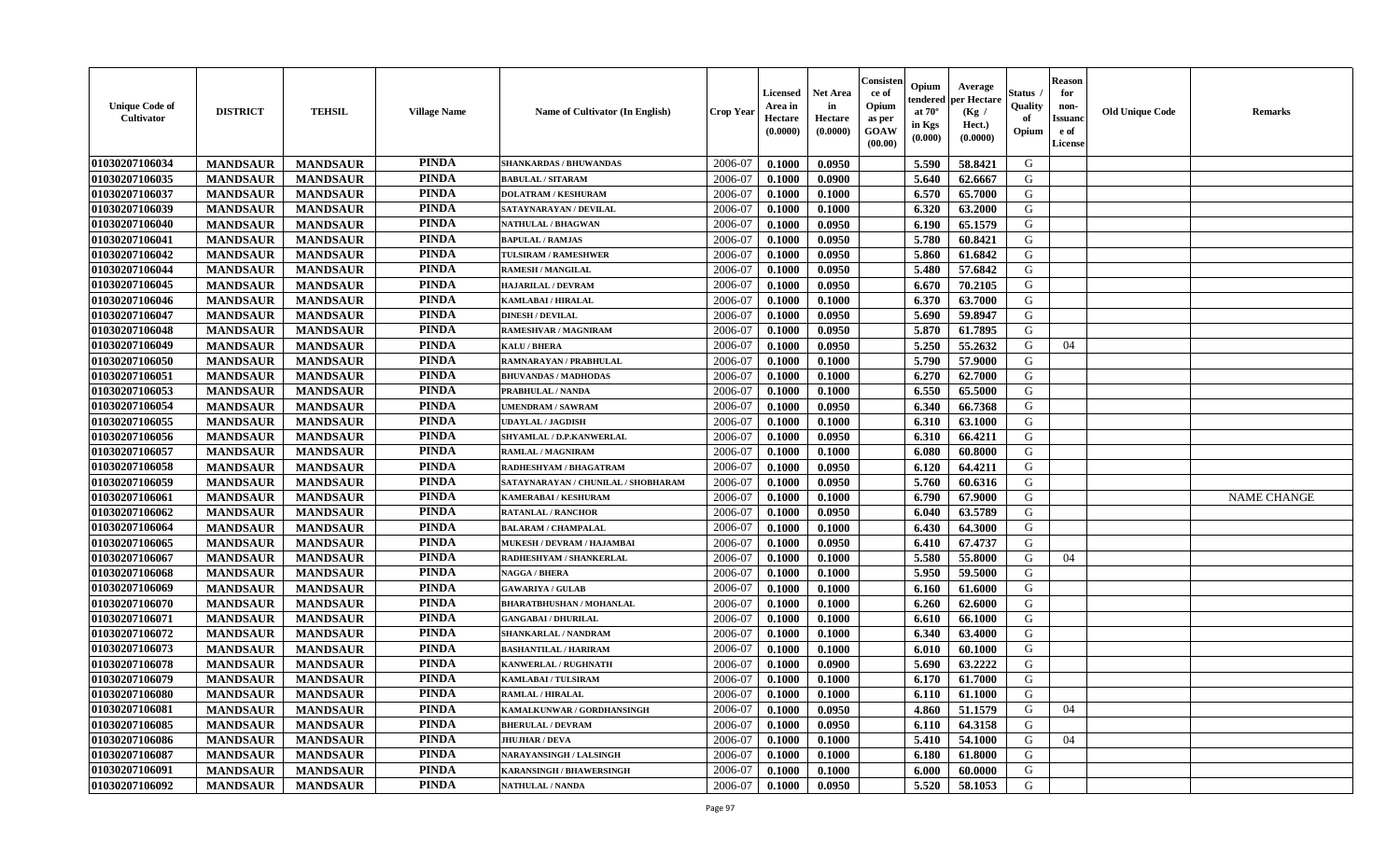| <b>Unique Code of</b><br><b>Cultivator</b> | <b>DISTRICT</b> | <b>TEHSIL</b>   | <b>Village Name</b> | <b>Name of Cultivator (In English)</b> | <b>Crop Year</b> | <b>Licensed</b><br>Area in<br>Hectare<br>(0.0000) | <b>Net Area</b><br>in<br>Hectare<br>(0.0000) | Consister<br>ce of<br>Opium<br>as per<br><b>GOAW</b><br>(00.00) | Opium<br>endered<br>at $70^\circ$<br>in Kgs<br>(0.000) | Average<br>per Hectare<br>(Kg /<br>Hect.)<br>(0.0000) | Status<br>Quality<br>of<br>Opium | <b>Reason</b><br>for<br>non-<br><b>Issuand</b><br>e of<br>License | <b>Old Unique Code</b> | <b>Remarks</b>     |
|--------------------------------------------|-----------------|-----------------|---------------------|----------------------------------------|------------------|---------------------------------------------------|----------------------------------------------|-----------------------------------------------------------------|--------------------------------------------------------|-------------------------------------------------------|----------------------------------|-------------------------------------------------------------------|------------------------|--------------------|
| 01030207106093                             | <b>MANDSAUR</b> | <b>MANDSAUR</b> | <b>PINDA</b>        | VISHNUKUMAR / BHAGATRAM                | 2006-07          | 0.1000                                            | 0.1000                                       |                                                                 | 6.160                                                  | 61.6000                                               | G                                |                                                                   |                        |                    |
| 01030207106095                             | <b>MANDSAUR</b> | <b>MANDSAUR</b> | <b>PINDA</b>        | <b>RATANBAI/MANGYA</b>                 | 2006-07          | 0.1000                                            | 0.0900                                       |                                                                 | 5.340                                                  | 59.3333                                               | G                                |                                                                   |                        |                    |
| 01030207106097                             | <b>MANDSAUR</b> | <b>MANDSAUR</b> | <b>PINDA</b>        | <b>MADANLAL / SITARAM</b>              | 2006-07          | 0.1000                                            | 0.0900                                       |                                                                 | 5.890                                                  | 65.4444                                               | G                                |                                                                   |                        |                    |
| 01030207106099                             | <b>MANDSAUR</b> | <b>MANDSAUR</b> | <b>PINDA</b>        | SHIVNARAYAN / DHURILAL                 | 2006-07          | 0.1000                                            | 0.1000                                       |                                                                 | 6.630                                                  | 66.3000                                               | G                                |                                                                   |                        |                    |
| 01030207106100                             | <b>MANDSAUR</b> | <b>MANDSAUR</b> | <b>PINDA</b>        | RAMKANYABAI / RATANLAL                 | 2006-07          | 0.1000                                            | 0.0950                                       |                                                                 | 5.470                                                  | 57.5789                                               | G                                |                                                                   |                        |                    |
| 01030207106002                             | <b>MANDSAUR</b> | <b>MANDSAUR</b> | <b>PINDA</b>        | PRABHULAL / VERDICHAND                 | 2006-07          | 0.1000                                            | 0.1000                                       |                                                                 | 5.480                                                  | 54.8000                                               | G                                | 04                                                                |                        |                    |
| 01030207106025                             | <b>MANDSAUR</b> | <b>MANDSAUR</b> | <b>PINDA</b>        | <b>DINESH / BAJERAM</b>                | 2006-07          | 0.1000                                            | 0.1050                                       |                                                                 | 6.250                                                  | 59.5238                                               | G                                |                                                                   |                        |                    |
| 01030207106032                             | <b>MANDSAUR</b> | <b>MANDSAUR</b> | <b>PINDA</b>        | KARIMANBAI / SATTARSAH                 | 2006-07          | 0.1000                                            | 0.1050                                       |                                                                 | 6.950                                                  | 66.1905                                               | G                                |                                                                   |                        |                    |
| 01030207106036                             | <b>MANDSAUR</b> | <b>MANDSAUR</b> | <b>PINDA</b>        | SATAYNARAYAN / BHUVANDAS               | 2006-07          | 0.1000                                            | 0.0950                                       |                                                                 | 5.520                                                  | 58.1053                                               | G                                |                                                                   |                        |                    |
| 01030207106038                             | <b>MANDSAUR</b> | <b>MANDSAUR</b> | <b>PINDA</b>        | PUNAMCHAND / KESHURAM                  | 2006-07          | 0.1000                                            | 0.1000                                       |                                                                 | 6.470                                                  | 64.7000                                               | G                                |                                                                   |                        |                    |
| 01030207106043                             | <b>MANDSAUR</b> | <b>MANDSAUR</b> | <b>PINDA</b>        | <b>OMPRAKASH / HIRALAL</b>             | 2006-07          | 0.1000                                            | 0.1000                                       |                                                                 | 6.550                                                  | 65.5000                                               | G                                |                                                                   |                        |                    |
| 01030207106088                             | <b>MANDSAUR</b> | <b>MANDSAUR</b> | <b>PINDA</b>        | <b>BADAMBAI/MANGILAL</b>               | 2006-07          | 0.1000                                            | 0.1000                                       |                                                                 | 6.210                                                  | 62.1000                                               | G                                |                                                                   |                        |                    |
| 01030207106089                             | <b>MANDSAUR</b> | <b>MANDSAUR</b> | <b>PINDA</b>        | <b>VERDICHAND / BHERA</b>              | 2006-07          | 0.1000                                            | 0.1000                                       |                                                                 | 5.770                                                  | 57.7000                                               | G                                |                                                                   |                        |                    |
| 01030207106098                             | <b>MANDSAUR</b> | <b>MANDSAUR</b> | <b>PINDA</b>        | PARASRAM / MANGILAL                    | 2006-07          | 0.1000                                            | 0.0950                                       |                                                                 | 5.610                                                  | 59.0526                                               | G                                |                                                                   |                        |                    |
| 01030207106029                             | <b>MANDSAUR</b> | <b>MANDSAUR</b> | <b>PINDA</b>        | SHIVNARAYAN / BAGDIRAM                 | 2006-07          | 0.1000                                            | 0.1000                                       |                                                                 | 6.190                                                  | 61.9000                                               | G                                |                                                                   |                        |                    |
| 01030207106101                             | <b>MANDSAUR</b> | <b>MANDSAUR</b> | <b>PINDA</b>        | <b>ONKARLAL / KANWERLAL</b>            | 2006-07          | 0.1000                                            | 0.0950                                       |                                                                 | 6.580                                                  | 69.2632                                               | G                                |                                                                   |                        |                    |
| 01030207106084                             | <b>MANDSAUR</b> | <b>MANDSAUR</b> | <b>PINDA</b>        | <b>VENIRAM / BHUWAN</b>                | 2006-07          | 0.1000                                            | 0.1050                                       |                                                                 | 5.950                                                  | 56.6667                                               | G                                |                                                                   |                        |                    |
| 01030207106003                             | <b>MANDSAUR</b> | <b>MANDSAUR</b> | <b>PINDA</b>        | <b>GOPILAL / VARDICHANDRA</b>          | 2006-07          | 0.1000                                            | 0.1000                                       |                                                                 | 5.230                                                  | 52.3000                                               | G                                | 04                                                                |                        |                    |
| 01030207106012                             | <b>MANDSAUR</b> | <b>MANDSAUR</b> | <b>PINDA</b>        | <b>DHANSHING / DHULSHING</b>           | 2006-07          | 0.1000                                            | 0.0950                                       |                                                                 | 5.560                                                  | 58.5263                                               | G                                |                                                                   |                        |                    |
| 01030207106011                             | <b>MANDSAUR</b> | <b>MANDSAUR</b> | <b>PINDA</b>        | RAJENDRA / JHUJHARSINGH                | 2006-07          | 0.1000                                            | 0.0950                                       |                                                                 | 5.830                                                  | 61.3684                                               | G                                |                                                                   |                        |                    |
| 01030207107002                             | <b>MANDSAUR</b> | <b>MANDSAUR</b> | <b>RASULPUR</b>     | <b>BHANVARIBAI / GANGARAM</b>          | 2006-07          | 0.1000                                            | 0.1000                                       |                                                                 | 6.360                                                  | 63.6000                                               | G                                |                                                                   |                        |                    |
| 01030207107006                             | <b>MANDSAUR</b> | <b>MANDSAUR</b> | <b>RASULPUR</b>     | <b>BHIMSINGH / UMRAVSINGH</b>          | 2006-07          | 0.1000                                            |                                              |                                                                 |                                                        | 0.0000                                                | $_{\rm F}$                       |                                                                   |                        |                    |
| 01030207107022                             | <b>MANDSAUR</b> | <b>MANDSAUR</b> | <b>RASULPUR</b>     | <b>MANGUSINGH / MODSINGH</b>           | 2006-07          | 0.1000                                            | 0.1050                                       |                                                                 | 6.800                                                  | 64.7619                                               | G                                |                                                                   |                        |                    |
| 01030207107026                             | <b>MANDSAUR</b> | <b>MANDSAUR</b> | <b>RASULPUR</b>     | UMRAVSINGH / JHUJHARLAL                | 2006-07          | 0.1000                                            |                                              |                                                                 |                                                        | 0.0000                                                | $\mathbf{F}$                     |                                                                   |                        |                    |
| 01030207107021                             | <b>MANDSAUR</b> | <b>MANDSAUR</b> | <b>RASULPUR</b>     | VIKRAMSINGH / MODSINGH                 | 2006-07          | 0.1000                                            | 0.1000                                       |                                                                 | 7.350                                                  | 73.5000                                               | G                                |                                                                   |                        |                    |
| 01030207107030                             | <b>MANDSAUR</b> | <b>MANDSAUR</b> | <b>RASULPUR</b>     | <b>GANGARAM / KISHAN</b>               | 2006-07          | 0.1000                                            | 0.1000                                       |                                                                 | 6.920                                                  | 69.2000                                               | G                                |                                                                   |                        |                    |
| 01030207107032                             | <b>MANDSAUR</b> | <b>MANDSAUR</b> | <b>RASULPUR</b>     | <b>HARIRAM / DEVA</b>                  | 2006-07          | 0.1000                                            | 0.0950                                       |                                                                 | 6.250                                                  | 65.7895                                               | G                                |                                                                   |                        |                    |
| 01030207060049                             | <b>MANDSAUR</b> | <b>MANDSAUR</b> | RICHABACCHA         | LAXMINARAYAN / GIRDHARI                | 2006-07          | 0.1000                                            | 0.0950                                       |                                                                 | 7.320                                                  | 77.0526                                               | G                                |                                                                   |                        |                    |
| 01030207060002                             | <b>MANDSAUR</b> | <b>MANDSAUR</b> | RICHABACCHA         | MANOHARLAL / CHATARBHUJ                | 2006-07          | 0.1000                                            | 0.1000                                       |                                                                 | 6.550                                                  | 65.5000                                               | G                                |                                                                   |                        |                    |
| 01030207060003                             | <b>MANDSAUR</b> | <b>MANDSAUR</b> | RICHABACCHA         | <b>NANDRAM / BHERULAL</b>              | 2006-07          | 0.1000                                            | 0.1000                                       |                                                                 | 6.600                                                  | 66.0000                                               | G                                |                                                                   |                        |                    |
| 01030207060004                             | <b>MANDSAUR</b> | <b>MANDSAUR</b> | RICHABACCHA         | PRABHULAL / BHERULAL                   | 2006-07          | 0.1000                                            | 0.1000                                       |                                                                 | 6.930                                                  | 69.3000                                               | G                                |                                                                   |                        |                    |
| 01030207060007                             | <b>MANDSAUR</b> | <b>MANDSAUR</b> | RICHABACCHA         | <b>DEVRAM / KALU</b>                   | 2006-07          | 0.1000                                            | 0.1000                                       |                                                                 | 6.790                                                  | 67.9000                                               | ${\bf G}$                        |                                                                   |                        |                    |
| 01030207060008                             | <b>MANDSAUR</b> | <b>MANDSAUR</b> | RICHABACCHA         | MOHANLAL / NANURAM                     | 2006-07          | 0.1000                                            | 0.0950                                       |                                                                 | 6.310                                                  | 66.4211                                               | G                                |                                                                   |                        |                    |
| 01030207060009                             | <b>MANDSAUR</b> | <b>MANDSAUR</b> | RICHABACCHA         | <b>RAJARAM / RAMA</b>                  | 2006-07          | 0.1000                                            | 0.1000                                       |                                                                 | 7.020                                                  | 70.2000                                               | G                                |                                                                   |                        |                    |
| 01030207060010                             | <b>MANDSAUR</b> | <b>MANDSAUR</b> | RICHABACCHA         | <b>BHERULAL / BHANVARLAL</b>           | 2006-07          | 0.1000                                            | 0.1050                                       |                                                                 | 6.910                                                  | 65.8095                                               | G                                |                                                                   |                        |                    |
| 01030207060014                             | <b>MANDSAUR</b> | <b>MANDSAUR</b> | <b>RICHABACCHA</b>  | VARDISHANKAR / LALA                    | 2006-07          | 0.1000                                            | 0.1000                                       |                                                                 | 7.030                                                  | 70.3000                                               | G                                |                                                                   |                        |                    |
| 01030207060015                             | <b>MANDSAUR</b> | <b>MANDSAUR</b> | RICHABACCHA         | <b>INDARMAL / BHERULAL</b>             | 2006-07          | 0.1000                                            | 0.1000                                       |                                                                 | 7.050                                                  | 70.5000                                               | G                                |                                                                   |                        |                    |
| 01030207060018                             | <b>MANDSAUR</b> | <b>MANDSAUR</b> | RICHABACCHA         | RADHESHYAM / GIRDHARILAL               | 2006-07          | 0.1000                                            | 0.0950                                       |                                                                 | 6.350                                                  | 66.8421                                               | G                                |                                                                   |                        |                    |
| 01030207060021                             | <b>MANDSAUR</b> | <b>MANDSAUR</b> | RICHABACCHA         | <b>BHERU / DEVA</b>                    | 2006-07          | 0.1000                                            | 0.1000                                       |                                                                 | 7.060                                                  | 70.6000                                               | G                                |                                                                   |                        |                    |
| 01030207060023                             | <b>MANDSAUR</b> | <b>MANDSAUR</b> | RICHABACCHA         | <b>MANGILAL / PYARCHAND</b>            | 2006-07          | 0.1000                                            | 0.1000                                       |                                                                 | 6.130                                                  | 61.3000                                               | G                                |                                                                   |                        |                    |
| 01030207060024                             | <b>MANDSAUR</b> | <b>MANDSAUR</b> | RICHABACCHA         | NATHIBAI / PRABHULAL                   | 2006-07          | 0.1000                                            | 0.1000                                       |                                                                 | 6.730                                                  | 67.3000                                               | G                                |                                                                   |                        | <b>NAME CHANGE</b> |
| 01030207060025                             | <b>MANDSAUR</b> | <b>MANDSAUR</b> | <b>RICHABACCHA</b>  | <b>RAMNARAYAN / CHUNILAL</b>           | 2006-07          | 0.1000                                            | 0.0950                                       |                                                                 | 6.670                                                  | 70.2105                                               | G                                |                                                                   |                        |                    |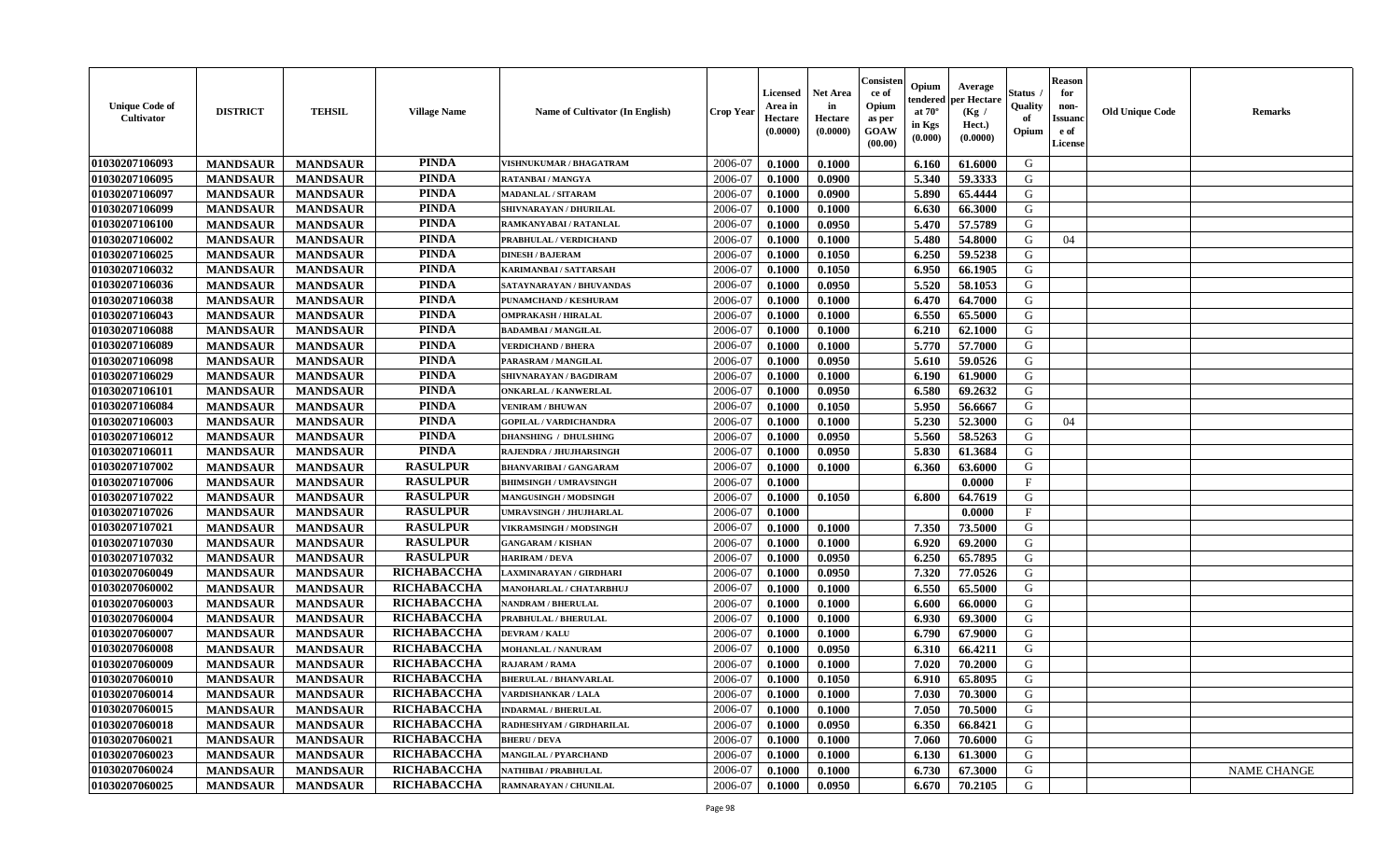| <b>Unique Code of</b><br><b>Cultivator</b> | <b>DISTRICT</b> | <b>TEHSIL</b>   | <b>Village Name</b> | Name of Cultivator (In English)   | <b>Crop Year</b> | <b>Licensed</b><br>Area in<br>Hectare<br>(0.0000) | Net Area<br>in<br>Hectare<br>(0.0000) | Consisteı<br>ce of<br>Opium<br>as per<br>GOAW<br>(00.00) | Opium<br>endered<br>at $70^\circ$<br>in Kgs<br>(0.000) | Average<br>oer Hectare<br>(Kg /<br>Hect.)<br>(0.0000) | Status<br>Quality<br>of<br>Opium | <b>Reason</b><br>for<br>non-<br><b>Issuand</b><br>e of<br>License | <b>Old Unique Code</b> | Remarks            |
|--------------------------------------------|-----------------|-----------------|---------------------|-----------------------------------|------------------|---------------------------------------------------|---------------------------------------|----------------------------------------------------------|--------------------------------------------------------|-------------------------------------------------------|----------------------------------|-------------------------------------------------------------------|------------------------|--------------------|
| 01030207060027                             | <b>MANDSAUR</b> | <b>MANDSAUR</b> | RICHABACCHA         | <b>LAKSHMAN / VARDA</b>           | 2006-07          | 0.1000                                            | 0.1000                                |                                                          | 7.200                                                  | 72.0000                                               | G                                |                                                                   |                        |                    |
| 01030207060028                             | <b>MANDSAUR</b> | <b>MANDSAUR</b> | <b>RICHABACCHA</b>  | <b>BAGDIBAI / MANGILAL</b>        | 2006-07          | 0.1000                                            | 0.1000                                |                                                          | 6.440                                                  | 64.4000                                               | G                                |                                                                   |                        |                    |
| 01030207060029                             | <b>MANDSAUR</b> | <b>MANDSAUR</b> | RICHABACCHA         | RAMPRATAP / GULABCHAND            | 2006-07          | 0.1000                                            | 0.1000                                |                                                          | 6.760                                                  | 67.6000                                               | G                                |                                                                   |                        |                    |
| 01030207060031                             | <b>MANDSAUR</b> | <b>MANDSAUR</b> | RICHABACCHA         | <b>RAMIBAI/ONKAR</b>              | 2006-07          | 0.1000                                            | 0.0900                                |                                                          | 6.010                                                  | 66.7778                                               | G                                |                                                                   |                        |                    |
| 01030207060032                             | <b>MANDSAUR</b> | <b>MANDSAUR</b> | RICHABACCHA         | <b>UMENDRAM / BAGDIRAM</b>        | 2006-07          | 0.1000                                            | 0.0950                                |                                                          | 5.930                                                  | 62.4211                                               | G                                |                                                                   |                        |                    |
| 01030207060033                             | <b>MANDSAUR</b> | <b>MANDSAUR</b> | RICHABACCHA         | <b>MOHANLAL / PANALAL</b>         | 2006-07          | 0.1000                                            | 0.1000                                |                                                          | 6.390                                                  | 63.9000                                               | G                                |                                                                   |                        |                    |
| 01030207060034                             | <b>MANDSAUR</b> | <b>MANDSAUR</b> | RICHABACCHA         | KAMLABAI / KISHOR                 | 2006-07          | 0.1000                                            | 0.1000                                |                                                          | 7.540                                                  | 75.4000                                               | G                                |                                                                   |                        |                    |
| 01030207060036                             | <b>MANDSAUR</b> | <b>MANDSAUR</b> | RICHABACCHA         | NANDRAM / KALU                    | 2006-07          | 0.1000                                            | 0.1000                                |                                                          | 7.130                                                  | 71.3000                                               | G                                |                                                                   |                        |                    |
| 01030207060037                             | <b>MANDSAUR</b> | <b>MANDSAUR</b> | RICHABACCHA         | <b>BABULAL / RAMLAL</b>           | 2006-07          | 0.1000                                            | 0.1000                                |                                                          | 6.600                                                  | 66.0000                                               | G                                |                                                                   |                        |                    |
| 01030207060042                             | <b>MANDSAUR</b> | <b>MANDSAUR</b> | RICHABACCHA         | <b>BHAWERSINGH / KALUSINGH</b>    | 2006-07          | 0.1000                                            | 0.1000                                |                                                          | 5.920                                                  | 59.2000                                               | G                                |                                                                   |                        |                    |
| 01030207060045                             | <b>MANDSAUR</b> | <b>MANDSAUR</b> | <b>RICHABACCHA</b>  | <b>KANWERLAL / BHANWERLAL</b>     | 2006-07          | 0.1000                                            | 0.1000                                |                                                          | 6.740                                                  | 67.4000                                               | G                                |                                                                   |                        |                    |
| 01030207060046                             | <b>MANDSAUR</b> | <b>MANDSAUR</b> | RICHABACCHA         | <b>MATHURADAS / BHAWERLAL</b>     | 2006-07          | 0.1000                                            | 0.1000                                |                                                          | 6.700                                                  | 67.0000                                               | G                                |                                                                   |                        |                    |
| 01030207060048                             | <b>MANDSAUR</b> | <b>MANDSAUR</b> | RICHABACCHA         | MADHOLAL / CHATURBHUJ             | 2006-07          | 0.1000                                            | 0.0950                                |                                                          | 6.760                                                  | 71.1579                                               | G                                |                                                                   |                        |                    |
| 01030207060052                             | <b>MANDSAUR</b> | <b>MANDSAUR</b> | RICHABACCHA         | <b>NANDA / GULAB</b>              | 2006-07          | 0.1000                                            | 0.1000                                |                                                          | 5.800                                                  | 58.0000                                               | G                                | 05                                                                |                        |                    |
| 01030207060054                             | <b>MANDSAUR</b> | <b>MANDSAUR</b> | <b>RICHABACCHA</b>  | RAMCHANDRA / JAGANNATH            | 2006-07          | 0.1000                                            | 0.1000                                |                                                          | 5.000                                                  | 50.0000                                               | $\mathbf G$                      | 04                                                                |                        |                    |
| 01030207060058                             | <b>MANDSAUR</b> | <b>MANDSAUR</b> | RICHABACCHA         | <b>BHUWAN / HIRALAL</b>           | 2006-07          | 0.1000                                            | 0.1000                                |                                                          | 6.740                                                  | 67.4000                                               | G                                |                                                                   |                        |                    |
| 01030207060060                             | <b>MANDSAUR</b> | <b>MANDSAUR</b> | RICHABACCHA         | <b>NANDA / NAGGA</b>              | 2006-07          | 0.1000                                            | 0.0950                                |                                                          | 5.910                                                  | 62.2105                                               | G                                |                                                                   |                        | <b>NAME CHANGE</b> |
| 01030207060061                             | <b>MANDSAUR</b> | <b>MANDSAUR</b> | RICHABACCHA         | SUNDARLAL / GIRDHARI              | 2006-07          | 0.1000                                            | 0.0950                                |                                                          | 6.900                                                  | 72.6316                                               | G                                |                                                                   |                        |                    |
| 01030207060062                             | <b>MANDSAUR</b> | <b>MANDSAUR</b> | RICHABACCHA         | <b>JAGDISH / UMENDRAM</b>         | 2006-07          | 0.1000                                            | 0.0950                                |                                                          | 6.220                                                  | 65.4737                                               | G                                |                                                                   |                        |                    |
| 01030207060064                             | <b>MANDSAUR</b> | <b>MANDSAUR</b> | RICHABACCHA         | MANGIALAL / BAGDIRAM CHAMAR       | 2006-07          | 0.1000                                            | 0.1050                                |                                                          | 6.570                                                  | 62.5714                                               | G                                |                                                                   |                        |                    |
| 01030207060067                             | <b>MANDSAUR</b> | <b>MANDSAUR</b> | RICHABACCHA         | MANGILAL / BAGDIRAM BHAMI         | 2006-07          | 0.1000                                            | 0.1000                                |                                                          | 6.270                                                  | 62.7000                                               | G                                |                                                                   |                        |                    |
| 01030207060068                             | <b>MANDSAUR</b> | <b>MANDSAUR</b> | RICHABACCHA         | <b>BHAWERLAL / BAGDIRAM</b>       | 2006-07          | 0.1000                                            | 0.1000                                |                                                          | 6.290                                                  | 62.9000                                               | G                                |                                                                   |                        |                    |
| 01030207060070                             | <b>MANDSAUR</b> | <b>MANDSAUR</b> | <b>RICHABACCHA</b>  | <b>CHANDERSINGH / PARWATSINGH</b> | 2006-07          | 0.1000                                            | 0.0950                                |                                                          | 6.640                                                  | 69.8947                                               | G                                |                                                                   |                        |                    |
| 01030207060076                             | <b>MANDSAUR</b> | <b>MANDSAUR</b> | RICHABACCHA         | PRABHULAL / GIRDHARI              | 2006-07          | 0.1000                                            | 0.1000                                |                                                          | 6.970                                                  | 69.7000                                               | G                                |                                                                   |                        |                    |
| 01030207060077                             | <b>MANDSAUR</b> | <b>MANDSAUR</b> | RICHABACCHA         | <b>DEVILAL / RAMLAL</b>           | 2006-07          | 0.1000                                            | 0.1000                                |                                                          | 7.060                                                  | 70.6000                                               | G                                |                                                                   |                        |                    |
| 01030207060079                             | <b>MANDSAUR</b> | <b>MANDSAUR</b> | RICHABACCHA         | <b>KELASH / MANGILAL</b>          | 2006-07          | 0.1000                                            | 0.1000                                |                                                          | 6.050                                                  | 60.5000                                               | G                                |                                                                   |                        |                    |
| 01030207060080                             | <b>MANDSAUR</b> | <b>MANDSAUR</b> | RICHABACCHA         | SHANKERLAL / MANGILAL             | 2006-07          | 0.1000                                            | 0.0950                                |                                                          | 6.760                                                  | 71.1579                                               | G                                |                                                                   |                        |                    |
| 01030207060083                             | <b>MANDSAUR</b> | <b>MANDSAUR</b> | RICHABACCHA         | <b>VINOD / INDERMAL</b>           | 2006-07          | 0.1000                                            | 0.1000                                |                                                          | 7.220                                                  | 72.2000                                               | G                                |                                                                   |                        |                    |
| 01030207060084                             | <b>MANDSAUR</b> | <b>MANDSAUR</b> | RICHABACCHA         | SHIVNARAYAN / NANDRAM             | 2006-07          | 0.1000                                            | 0.0950                                |                                                          | 6.760                                                  | 71.1579                                               | G                                |                                                                   |                        |                    |
| 01030207060085                             | <b>MANDSAUR</b> | <b>MANDSAUR</b> | RICHABACCHA         | <b>DASRATH / PRABHULAL</b>        | 2006-07          | 0.1000                                            | 0.1000                                |                                                          | 6.800                                                  | 68.0000                                               | G                                |                                                                   |                        |                    |
| 01030207060086                             | <b>MANDSAUR</b> | <b>MANDSAUR</b> | RICHABACCHA         | <b>BHAGIRATH / PRABHULAL</b>      | 2006-07          | 0.1000                                            | 0.1000                                |                                                          | 6.380                                                  | 63.8000                                               | G                                |                                                                   |                        |                    |
| 01030207060092                             | <b>MANDSAUR</b> | <b>MANDSAUR</b> | RICHABACCHA         | <b>RAMESHWER / NANURAM</b>        | 2006-07          | 0.1000                                            | 0.0950                                |                                                          | 6.690                                                  | 70.4211                                               | G                                |                                                                   |                        |                    |
| 01030207060093                             | <b>MANDSAUR</b> | <b>MANDSAUR</b> | RICHABACCHA         | <b>SHANKERLAL / DEVRAM</b>        | 2006-07          | 0.1000                                            | 0.0950                                |                                                          | 6.010                                                  | 63.2632                                               | G                                |                                                                   |                        |                    |
| 01030207060094                             | <b>MANDSAUR</b> | <b>MANDSAUR</b> | RICHABACCHA         | <b>GOPAL / RAMPRATAP</b>          | 2006-07          | 0.1000                                            | 0.1000                                |                                                          | 6.760                                                  | 67.6000                                               | G                                |                                                                   |                        |                    |
| 01030207060056                             | <b>MANDSAUR</b> | <b>MANDSAUR</b> | RICHABACCHA         | <b>HAJARIBAI / HIRALAL</b>        | 2006-07          | 0.1000                                            | 0.1000                                |                                                          | 7.060                                                  | 70.6000                                               | G                                |                                                                   |                        |                    |
| 01030207060012                             | <b>MANDSAUR</b> | <b>MANDSAUR</b> | <b>RICHABACCHA</b>  | <b>KAMLABAI/RATANLAL</b>          | 2006-07          | 0.1000                                            | 0.1000                                |                                                          | 6.300                                                  | 63.0000                                               | G                                |                                                                   |                        |                    |
| 01030207060019                             | <b>MANDSAUR</b> | <b>MANDSAUR</b> | RICHABACCHA         | NIRBHAYRAM / RAMLAL               | 2006-07          | 0.1000                                            | 0.1000                                |                                                          | 6.920                                                  | 69.2000                                               | G                                |                                                                   |                        |                    |
| 01030207060091                             | <b>MANDSAUR</b> | <b>MANDSAUR</b> | RICHABACCHA         | RAMNARAYAN / MANGILAL             | 2006-07          | 0.1000                                            | 0.0950                                |                                                          | 6.400                                                  | 67.3684                                               | G                                |                                                                   |                        |                    |
| 01030207060055                             | <b>MANDSAUR</b> | <b>MANDSAUR</b> | RICHABACCHA         | <b>BANSIDAS / RAGHUDAS</b>        | 2006-07          | 0.1000                                            | 0.1000                                |                                                          | 5.650                                                  | 56.5000                                               | G                                | 05                                                                |                        |                    |
| 01030207060041                             | <b>MANDSAUR</b> | <b>MANDSAUR</b> | RICHABACCHA         | <b>AYODHYABAI/NANDA</b>           | 2006-07          | 0.1000                                            | 0.1000                                |                                                          | 5.850                                                  | 58.5000                                               | G                                | 05                                                                |                        |                    |
| 01030207060087                             | <b>MANDSAUR</b> | <b>MANDSAUR</b> | RICHABACCHA         | PRABHULAL / HIRALAL               | 2006-07          | 0.1000                                            | 0.0950                                |                                                          | 5.890                                                  | 62.0000                                               | G                                |                                                                   |                        |                    |
| 01030207060016                             | <b>MANDSAUR</b> | <b>MANDSAUR</b> | <b>RICHABACCHA</b>  | <b>UDAYRAM / PANALAL</b>          | 2006-07          | 0.1000                                            | 0.1000                                |                                                          | 6.600                                                  | 66.0000                                               | G                                |                                                                   |                        |                    |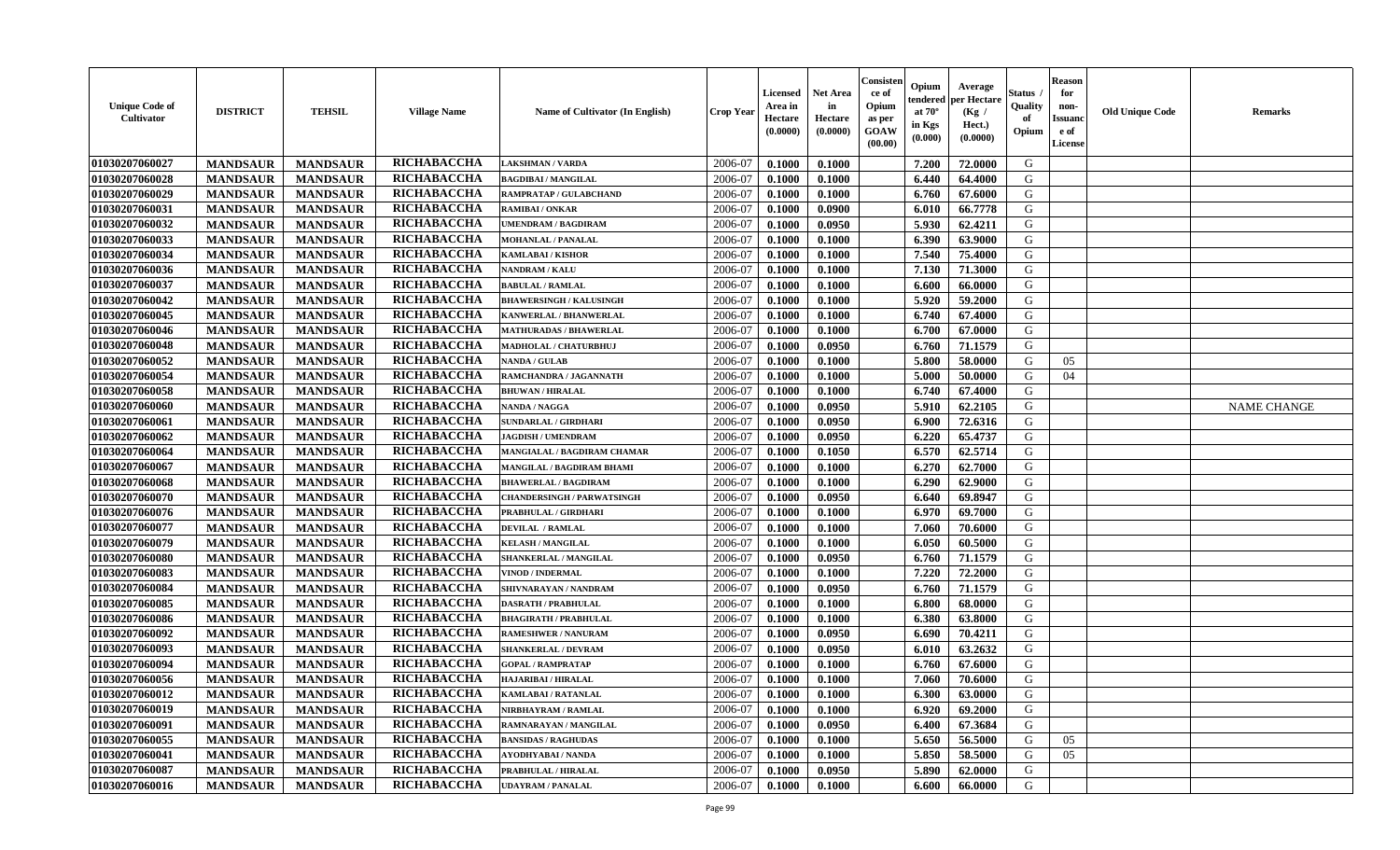| <b>Unique Code of</b><br><b>Cultivator</b> | <b>DISTRICT</b> | <b>TEHSIL</b>   | <b>Village Name</b> | Name of Cultivator (In English) | <b>Crop Year</b> | Licensed<br>Area in<br>Hectare<br>(0.0000) | Net Area<br>in<br>Hectare<br>(0.0000) | Consisteı<br>ce of<br>Opium<br>as per<br>GOAW<br>(00.00) | Opium<br>endered<br>at $70^\circ$<br>in Kgs<br>(0.000) | Average<br>per Hectare<br>(Kg /<br>Hect.)<br>(0.0000) | Status<br>Quality<br>of<br>Opium | <b>Reason</b><br>for<br>non-<br><b>Issuand</b><br>e of<br>License | <b>Old Unique Code</b> | Remarks |
|--------------------------------------------|-----------------|-----------------|---------------------|---------------------------------|------------------|--------------------------------------------|---------------------------------------|----------------------------------------------------------|--------------------------------------------------------|-------------------------------------------------------|----------------------------------|-------------------------------------------------------------------|------------------------|---------|
| 01030207060017                             | <b>MANDSAUR</b> | <b>MANDSAUR</b> | RICHABACCHA         | ISHWERLAL / BHANWERLAL          | 2006-07          | 0.1000                                     | 0.0950                                |                                                          | 5.890                                                  | 62.0000                                               | G                                |                                                                   |                        |         |
| 01030207060043                             | <b>MANDSAUR</b> | <b>MANDSAUR</b> | RICHABACCHA         | <b>BALU / NANURAM</b>           | 2006-07          | 0.1000                                     | 0.1000                                |                                                          | 6.210                                                  | 62.1000                                               | G                                |                                                                   |                        |         |
| 01030207060063                             | <b>MANDSAUR</b> | <b>MANDSAUR</b> | RICHABACCHA         | <b>DHANA / NAGGA</b>            | 2006-07          | 0.1000                                     | 0.0900                                |                                                          | 5.270                                                  | 58.5556                                               | G                                | 05                                                                |                        |         |
| 01030207060082                             | <b>MANDSAUR</b> | <b>MANDSAUR</b> | RICHABACCHA         | <b>MANGILAL / RAMLAL</b>        | 2006-07          | 0.1000                                     | 0.1000                                |                                                          | 6.190                                                  | 61.9000                                               | G                                |                                                                   |                        |         |
| 01030207060099                             | <b>MANDSAUR</b> | <b>MANDSAUR</b> | RICHABACCHA         | <b>BHUVAN / BHAGIRATH</b>       | 2006-07          | 0.1000                                     | 0.0950                                |                                                          | 6.550                                                  | 68.9474                                               | G                                |                                                                   |                        |         |
| 01030207060100                             | <b>MANDSAUR</b> | <b>MANDSAUR</b> | RICHABACCHA         | <b>ONKAR / SHIVLAL</b>          | 2006-07          | 0.1000                                     | 0.0900                                |                                                          | 6.970                                                  | 77.4444                                               | G                                |                                                                   |                        |         |
| 01030207060102                             | <b>MANDSAUR</b> | <b>MANDSAUR</b> | RICHABACCHA         | SATAYNARAYAN / HARIRAM          | 2006-07          | 0.1000                                     | 0.1000                                |                                                          | 6.720                                                  | 67.2000                                               | G                                |                                                                   |                        |         |
| 01030207060047                             | <b>MANDSAUR</b> | <b>MANDSAUR</b> | RICHABACCHA         | <b>JADURAM / NANURAM</b>        | 2006-07          | 0.1000                                     | 0.1000                                |                                                          | 5.800                                                  | 58.0000                                               | G                                | 05                                                                |                        |         |
| 01030207060066                             | <b>MANDSAUR</b> | <b>MANDSAUR</b> | RICHABACCHA         | NANIBAI / SHOBHARAM             | 2006-07          | 0.1000                                     | 0.1000                                |                                                          | 5.260                                                  | 52.6000                                               | G                                | 04                                                                |                        |         |
| 01030207060104                             | <b>MANDSAUR</b> | <b>MANDSAUR</b> | RICHABACCHA         | <b>NARSINGH / HIRALAL</b>       | 2006-07          | 0.1000                                     | 0.1000                                |                                                          | 6.370                                                  | 63.7000                                               | G                                | 05                                                                |                        |         |
| 01030207060107                             | <b>MANDSAUR</b> | <b>MANDSAUR</b> | <b>RICHABACCHA</b>  | <b>MOHAN / DHURA</b>            | 2006-07          | 0.1000                                     | 0.0950                                |                                                          | 6.680                                                  | 70.3158                                               | G                                |                                                                   |                        |         |
| 01030207060108                             | <b>MANDSAUR</b> | <b>MANDSAUR</b> | RICHABACCHA         | <b>GANGABAI / MULCHANDRA</b>    | 2006-07          | 0.1000                                     | 0.1000                                |                                                          | 6.590                                                  | 65.9000                                               | G                                |                                                                   |                        |         |
| 01030207060109                             | <b>MANDSAUR</b> | <b>MANDSAUR</b> | RICHABACCHA         | <b>RAMESHWER / LAXMAN</b>       | 2006-07          | 0.1000                                     | 0.1000                                |                                                          | 6.740                                                  | 67.4000                                               | G                                |                                                                   |                        |         |
| 01030207109001                             | <b>MANDSAUR</b> | <b>MANDSAUR</b> | <b>SETKHEDI</b>     | <b>BANSHILAL / MANGILAL</b>     | 2006-07          | 0.1000                                     | 0.1000                                |                                                          | 6.260                                                  | 62.6000                                               | G                                |                                                                   |                        |         |
| 01030207109002                             | <b>MANDSAUR</b> | <b>MANDSAUR</b> | <b>SETKHEDI</b>     | DASRATHLAL / MANGILAL           | 2006-07          | 0.1000                                     | 0.1000                                |                                                          | 6.300                                                  | 63.0000                                               | $\mathbf G$                      |                                                                   |                        |         |
| 01030207109003                             | <b>MANDSAUR</b> | <b>MANDSAUR</b> | <b>SETKHEDI</b>     | <b>NAGULAL / KANIRAM</b>        | 2006-07          | 0.1000                                     | 0.1050                                |                                                          | 5.960                                                  | 56.7619                                               | G                                |                                                                   |                        |         |
| 01030207109007                             | <b>MANDSAUR</b> | <b>MANDSAUR</b> | <b>SETKHEDI</b>     | <b>IMRAN KHA / IDRISH KHA</b>   | 2006-07          | 0.1000                                     | 0.1050                                |                                                          | 6.110                                                  | 58.1905                                               | G                                |                                                                   |                        |         |
| 01030207109008                             | <b>MANDSAUR</b> | <b>MANDSAUR</b> | <b>SETKHEDI</b>     | <b>OMPRAKASH / VERDICHAND</b>   | 2006-07          | 0.1000                                     | 0.1000                                |                                                          | 6.110                                                  | 61.1000                                               | G                                |                                                                   |                        |         |
| 01030207109009                             | <b>MANDSAUR</b> | <b>MANDSAUR</b> | <b>SETKHEDI</b>     | <b>OMPRAKASH / BHAGWATILAL</b>  | 2006-07          | 0.1000                                     | 0.1000                                |                                                          | 6.170                                                  | 61.7000                                               | G                                |                                                                   |                        |         |
| 01030207109010                             | <b>MANDSAUR</b> | <b>MANDSAUR</b> | <b>SETKHEDI</b>     | <b>GOPAL / MANGILAL</b>         | 2006-07          | 0.1000                                     | 0.1000                                |                                                          | 6.040                                                  | 60.4000                                               | G                                |                                                                   |                        |         |
| 01030207109014                             | <b>MANDSAUR</b> | <b>MANDSAUR</b> | <b>SETKHEDI</b>     | RADHESHYAM / AMRITLAL           | 2006-07          | 0.1000                                     | 0.1000                                |                                                          | 5.740                                                  | 57.4000                                               | G                                |                                                                   |                        |         |
| 01030207109011                             | <b>MANDSAUR</b> | <b>MANDSAUR</b> | <b>SETKHEDI</b>     | <b>GULABCHAND / CHATURBHUJ</b>  | 2006-07          | 0.1000                                     | 0.1050                                |                                                          | 6.400                                                  | 60.9524                                               | G                                |                                                                   |                        |         |
| 01030207109017                             | <b>MANDSAUR</b> | <b>MANDSAUR</b> | <b>SETKHEDI</b>     | <b>JAGDISH / LAXMINARAYAN</b>   | 2006-07          | 0.1000                                     | 0.1000                                |                                                          | 5.750                                                  | 57.5000                                               | G                                | 05                                                                |                        |         |
| 01030207109021                             | <b>MANDSAUR</b> | <b>MANDSAUR</b> | <b>SETKHEDI</b>     | RAMLAL / TULSIRAM               | 2006-07          | 0.1000                                     | 0.1000                                |                                                          | 6.220                                                  | 62.2000                                               | G                                |                                                                   |                        |         |
| 01030207109022                             | <b>MANDSAUR</b> | <b>MANDSAUR</b> | <b>SETKHEDI</b>     | <b>BADRILAL / DOLATRAM</b>      | 2006-07          | 0.1000                                     | 0.1000                                |                                                          | 6.370                                                  | 63.7000                                               | G                                |                                                                   |                        |         |
| 01030207109023                             | <b>MANDSAUR</b> | <b>MANDSAUR</b> | <b>SETKHEDI</b>     | VARDICHANDRA / HIRALAL          | 2006-07          | 0.1000                                     | 0.1050                                |                                                          | 7.640                                                  | 72.7619                                               | G                                |                                                                   |                        |         |
| 01030207109024                             | <b>MANDSAUR</b> | <b>MANDSAUR</b> | <b>SETKHEDI</b>     | <b>GOVINDRAM / KISHAN</b>       | 2006-07          | 0.1000                                     | 0.1000                                |                                                          | 7.250                                                  | 72.5000                                               | G                                |                                                                   |                        |         |
| 01030207109025                             | <b>MANDSAUR</b> | <b>MANDSAUR</b> | <b>SETKHEDI</b>     | <b>JANIBAI/KARU</b>             | 2006-07          | 0.1000                                     | 0.1050                                |                                                          | 6.150                                                  | 58.5714                                               | G                                |                                                                   |                        |         |
| 01030207109027                             | <b>MANDSAUR</b> | <b>MANDSAUR</b> | <b>SETKHEDI</b>     | <b>MANGILAL / GANESHRAM</b>     | 2006-07          | 0.1000                                     | 0.1000                                |                                                          | 6.320                                                  | 63.2000                                               | G                                |                                                                   |                        |         |
| 01030207109029                             | <b>MANDSAUR</b> | <b>MANDSAUR</b> | <b>SETKHEDI</b>     | <b>MANGU / KISHAN</b>           | 2006-07          | 0.1000                                     | 0.1000                                |                                                          | 6.550                                                  | 65.5000                                               | G                                |                                                                   |                        |         |
| 01030207109030                             | <b>MANDSAUR</b> | <b>MANDSAUR</b> | <b>SETKHEDI</b>     | <b>RATANLAL / BABRU</b>         | 2006-07          | 0.1000                                     | 0.1000                                |                                                          | 5.090                                                  | 50.9000                                               | G                                | 04                                                                |                        |         |
| 01030207109032                             | <b>MANDSAUR</b> | <b>MANDSAUR</b> | <b>SETKHEDI</b>     | KACHANBAI / BHANWERLAL          | 2006-07          | 0.1000                                     | 0.1000                                |                                                          | 6.100                                                  | 61.0000                                               | G                                |                                                                   |                        |         |
| 01030207109033                             | <b>MANDSAUR</b> | <b>MANDSAUR</b> | <b>SETKHEDI</b>     | <b>BHAGWATILAL / GANESHRAM</b>  | 2006-07          | 0.1000                                     | 0.1000                                |                                                          | 6.050                                                  | 60.5000                                               | G                                |                                                                   |                        |         |
| 01030207109036                             | <b>MANDSAUR</b> | <b>MANDSAUR</b> | <b>SETKHEDI</b>     | <b>BHERULAL / KANIRAM</b>       | 2006-07          | 0.1000                                     | 0.1050                                |                                                          | 6.610                                                  | 62.9524                                               | G                                |                                                                   |                        |         |
| 01030207109041                             | <b>MANDSAUR</b> | <b>MANDSAUR</b> | <b>SETKHEDI</b>     | <b>DEVIBAI/RATANLAL</b>         | 2006-07          | 0.1000                                     | 0.0950                                |                                                          | 5.510                                                  | 58.0000                                               | G                                |                                                                   |                        |         |
| 01030207109043                             | <b>MANDSAUR</b> | <b>MANDSAUR</b> | <b>SETKHEDI</b>     | <b>BHERULAL / AMERCHAND</b>     | 2006-07          | 0.1000                                     | 0.1050                                |                                                          | 6.280                                                  | 59.8095                                               | G                                |                                                                   |                        |         |
| 01030207109051                             | <b>MANDSAUR</b> | <b>MANDSAUR</b> | <b>SETKHEDI</b>     | <b>NANDRAM / RAMA</b>           | 2006-07          | 0.1000                                     | 0.1050                                |                                                          | 6.360                                                  | 60.5714                                               | G                                |                                                                   |                        |         |
| 01030207109053                             | <b>MANDSAUR</b> | <b>MANDSAUR</b> | <b>SETKHEDI</b>     | LAKSHMINARAYAN / KACHRU         | 2006-07          | 0.1000                                     | 0.1000                                |                                                          | 5.500                                                  | 55.0000                                               | G                                | 04                                                                |                        |         |
| 01030207109015                             | <b>MANDSAUR</b> | <b>MANDSAUR</b> | <b>SETKHEDI</b>     | <b>SHYAMLAL / BADRILAL</b>      | 2006-07          | 0.1000                                     | 0.1000                                |                                                          | 6.110                                                  | 61.1000                                               | G                                |                                                                   |                        |         |
| 01030207109040                             | <b>MANDSAUR</b> | <b>MANDSAUR</b> | <b>SETKHEDI</b>     | <b>RAMIBAI / DOLATRAM</b>       | 2006-07          | 0.1000                                     | 0.0950                                |                                                          | 6.490                                                  | 68.3158                                               | ${\bf G}$                        |                                                                   |                        |         |
| 01030207109054                             | <b>MANDSAUR</b> | <b>MANDSAUR</b> | <b>SETKHEDI</b>     | <b>BADRILAL / KESHURAM</b>      | 2006-07          | 0.1000                                     | 0.1000                                |                                                          | 5.730                                                  | 57.3000                                               | G                                |                                                                   |                        |         |
| 01030207109055                             | <b>MANDSAUR</b> | <b>MANDSAUR</b> | <b>SETKHEDI</b>     | <b>UDEYRAM / KACHRU</b>         | 2006-07          | 0.1000                                     | 0.1050                                |                                                          | 6.730                                                  | 64.0952                                               | G                                |                                                                   |                        |         |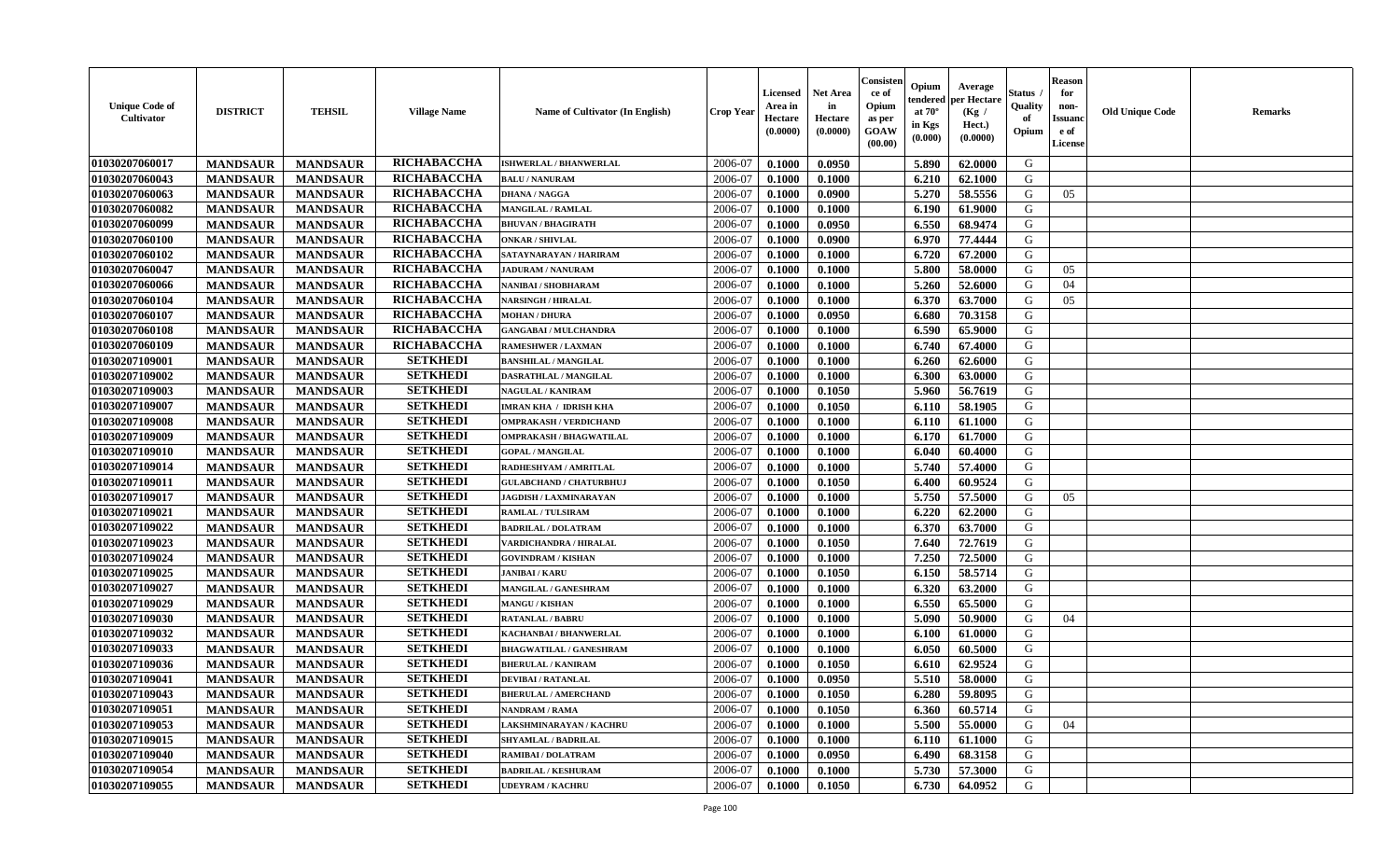| <b>Unique Code of</b><br>Cultivator | <b>DISTRICT</b> | <b>TEHSIL</b>   | <b>Village Name</b> | Name of Cultivator (In English)   | Crop Year | Licensed<br>Area in<br>Hectare<br>(0.0000) | <b>Net Area</b><br>in<br>Hectare<br>(0.0000) | Consisten<br>ce of<br>Opium<br>as per<br><b>GOAW</b><br>(00.00) | Opium<br>tendered<br>at $70^\circ$<br>in Kgs<br>(0.000) | Average<br>per Hectare<br>(Kg /<br>Hect.)<br>(0.0000) | Status<br>Quality<br>of<br>Opium | <b>Reason</b><br>for<br>non-<br><b>Issuand</b><br>e of<br>License | <b>Old Unique Code</b> | <b>Remarks</b> |
|-------------------------------------|-----------------|-----------------|---------------------|-----------------------------------|-----------|--------------------------------------------|----------------------------------------------|-----------------------------------------------------------------|---------------------------------------------------------|-------------------------------------------------------|----------------------------------|-------------------------------------------------------------------|------------------------|----------------|
| 01030207109035                      | <b>MANDSAUR</b> | <b>MANDSAUR</b> | <b>SETKHEDI</b>     | <b>SURAJMAL / KANIRAM</b>         | 2006-07   | 0.1000                                     | 0.1000                                       |                                                                 | 5.690                                                   | 56.9000                                               | G                                | 05                                                                |                        |                |
| 01030207109056                      | <b>MANDSAUR</b> | <b>MANDSAUR</b> | <b>SETKHEDI</b>     | NANDLAL / SITARAM                 | 2006-07   | 0.1000                                     | 0.1000                                       |                                                                 | 6.420                                                   | 64.2000                                               | G                                |                                                                   |                        |                |
| 01030207109046                      | <b>MANDSAUR</b> | <b>MANDSAUR</b> | <b>SETKHEDI</b>     | <b>GANESHRAM / BABRU</b>          | 2006-07   | 0.1000                                     | 0.1000                                       |                                                                 | 5.640                                                   | 56.4000                                               | G                                |                                                                   |                        |                |
| 01030207112004                      | <b>MANDSAUR</b> | <b>MANDSAUR</b> | <b>TAKARDA</b>      | <b>MANGILAL / BAGDIRAM CHHOTA</b> | 2006-07   | 0.1000                                     | 0.0950                                       |                                                                 | 5.080                                                   | 53,4737                                               | G                                | 04                                                                |                        |                |
| 01030207112006                      | <b>MANDSAUR</b> | <b>MANDSAUR</b> | <b>TAKARDA</b>      | <b>KARUSINGH / FATESINGH</b>      | 2006-07   | 0.1000                                     | 0.0950                                       |                                                                 | 6.680                                                   | 70.3158                                               | G                                |                                                                   |                        |                |
| 01030207112007                      | <b>MANDSAUR</b> | <b>MANDSAUR</b> | <b>TAKARDA</b>      | <b>KESHURAM / ONKAR</b>           | 2006-07   | 0.1000                                     | 0.0900                                       |                                                                 | 5.500                                                   | 61.1111                                               | G                                |                                                                   |                        |                |
| 01030207112010                      | <b>MANDSAUR</b> | <b>MANDSAUR</b> | <b>TAKARDA</b>      | <b>BALWANTSINGH / FATESINGH</b>   | 2006-07   | 0.1000                                     | 0.0950                                       |                                                                 | 6.200                                                   | 65.2632                                               | G                                |                                                                   |                        |                |
| 01030207112011                      | <b>MANDSAUR</b> | <b>MANDSAUR</b> | <b>TAKARDA</b>      | RAMPRASAD / JHUJHARLAL            | 2006-07   | 0.1000                                     | 0.0400                                       |                                                                 | 2.600                                                   | 65.0000                                               | G                                |                                                                   |                        |                |
| 01030207112016                      | <b>MANDSAUR</b> | <b>MANDSAUR</b> | <b>TAKARDA</b>      | RAMKUNVAR / SHANKARSINGH          | 2006-07   | 0.1000                                     | 0.0950                                       |                                                                 | 5.660                                                   | 59.5789                                               | G                                |                                                                   |                        |                |
| 01030207112017                      | <b>MANDSAUR</b> | <b>MANDSAUR</b> | <b>TAKARDA</b>      | <b>SAJJANSINGH / BHADURSINGH</b>  | 2006-07   | 0.1000                                     | 0.0900                                       |                                                                 | 5.320                                                   | 59.1111                                               | G                                |                                                                   |                        |                |
| 01030207112019                      | <b>MANDSAUR</b> | <b>MANDSAUR</b> | <b>TAKARDA</b>      | <b>KASHIRAM / VARDA</b>           | 2006-07   | 0.1000                                     | 0.0900                                       |                                                                 | 5.640                                                   | 62.6667                                               | G                                |                                                                   |                        |                |
| 01030207112020                      | <b>MANDSAUR</b> | <b>MANDSAUR</b> | <b>TAKARDA</b>      | <b>BAGDIRAM / BHERA JI</b>        | 2006-07   | 0.1000                                     | 0.0950                                       |                                                                 | 5.260                                                   | 55.3684                                               | G                                | 04                                                                |                        |                |
| 01030207112023                      | <b>MANDSAUR</b> | <b>MANDSAUR</b> | <b>TAKARDA</b>      | <b>NAGU / MANNA</b>               | 2006-07   | 0.1000                                     | 0.1000                                       |                                                                 | 5.980                                                   | 59.8000                                               | G                                |                                                                   |                        |                |
| 01030207112026                      | <b>MANDSAUR</b> | <b>MANDSAUR</b> | <b>TAKARDA</b>      | <b>KAMLABAI/DHANNA</b>            | 2006-07   | 0.1000                                     | 0.0950                                       |                                                                 | 5.700                                                   | 60.0000                                               | G                                |                                                                   |                        |                |
| 01030207112027                      | <b>MANDSAUR</b> | <b>MANDSAUR</b> | <b>TAKARDA</b>      | <b>JUJHARLAL / NANURAM</b>        | 2006-07   | 0.1000                                     | 0.0950                                       |                                                                 | 5.930                                                   | 62.4211                                               | G                                |                                                                   |                        |                |
| 01030207112031                      | <b>MANDSAUR</b> | <b>MANDSAUR</b> | <b>TAKARDA</b>      | <b>BHOPALSINGH / DULESINGH</b>    | 2006-07   | 0.1000                                     | 0.1000                                       |                                                                 | 6.070                                                   | 60.7000                                               | G                                |                                                                   |                        |                |
| 01030207112032                      | <b>MANDSAUR</b> | <b>MANDSAUR</b> | <b>TAKARDA</b>      | <b>MADANSINGH / GANPATSINGH</b>   | 2006-07   | 0.1000                                     | 0.0950                                       |                                                                 | 5.790                                                   | 60.9474                                               | G                                |                                                                   |                        |                |
| 01030207112036                      | <b>MANDSAUR</b> | <b>MANDSAUR</b> | <b>TAKARDA</b>      | <b>DHAPUBAI/RADHUDAS</b>          | 2006-07   | 0.1000                                     | 0.0950                                       |                                                                 | 5.680                                                   | 59.7895                                               | G                                |                                                                   |                        |                |
| 01030207112001                      | <b>MANDSAUR</b> | <b>MANDSAUR</b> | <b>TAKARDA</b>      | <b>HIRALAL / MANGILAL</b>         | 2006-07   | 0.1000                                     | 0.0900                                       |                                                                 | 6.260                                                   | 69.5556                                               | G                                |                                                                   |                        |                |
| 01030207112009                      | <b>MANDSAUR</b> | <b>MANDSAUR</b> | <b>TAKARDA</b>      | <b>BADRILAL / KANHIYALAL</b>      | 2006-07   | 0.1000                                     | 0.1000                                       |                                                                 | 6.170                                                   | 61.7000                                               | G                                |                                                                   |                        |                |
| 01030207114004                      | <b>MANDSAUR</b> | <b>MANDSAUR</b> | <b>AKYA FATTU</b>   | HANSRAJ / KARU                    | 2006-07   | 0.1000                                     | 0.0950                                       |                                                                 | 5.730                                                   | 60.3158                                               | G                                |                                                                   |                        |                |
| 01030207114008                      | <b>MANDSAUR</b> | <b>MANDSAUR</b> | <b>AKYA FATTU</b>   | PRABHULAL / KASHIRAM              | 2006-07   | 0.1000                                     | 0.0950                                       |                                                                 | 5.300                                                   | 55.7895                                               | G                                | 04                                                                |                        |                |
| 01030207114009                      | <b>MANDSAUR</b> | <b>MANDSAUR</b> | <b>AKYA FATTU</b>   | FAKIRCHAND / SATYANARAYAN         | 2006-07   | 0.1000                                     | 0.0950                                       |                                                                 | 5.680                                                   | 59.7895                                               | G                                | 05                                                                |                        |                |
| 01030207114011                      | <b>MANDSAUR</b> | <b>MANDSAUR</b> | <b>AKYA FATTU</b>   | <b>MOHANLAL / RADHU</b>           | 2006-07   | 0.1000                                     | 0.1000                                       |                                                                 | 6.020                                                   | 60.2000                                               | G                                |                                                                   |                        |                |
| 01030207114020                      | <b>MANDSAUR</b> | <b>MANDSAUR</b> | <b>AKYA FATTU</b>   | RAMLAL / AMRA                     | 2006-07   | 0.1000                                     | 0.1000                                       |                                                                 | 5.280                                                   | 52.8000                                               | G                                | 04                                                                |                        |                |
| 01030207114021                      | <b>MANDSAUR</b> | <b>MANDSAUR</b> | <b>AKYA FATTU</b>   | <b>DEVILAL / CHAMPA</b>           | 2006-07   | 0.1000                                     | 0.1000                                       |                                                                 | 5.300                                                   | 53.0000                                               | G                                | 04                                                                |                        |                |
| 01030207114022                      | <b>MANDSAUR</b> | <b>MANDSAUR</b> | <b>AKYA FATTU</b>   | <b>GANGARAM / NANALAL</b>         | 2006-07   | 0.1000                                     | 0.0950                                       |                                                                 | 5.620                                                   | 59.1579                                               | G                                | 05                                                                |                        |                |
| 01030207114024                      | <b>MANDSAUR</b> | <b>MANDSAUR</b> | <b>AKYA FATTU</b>   | SAJJANLALA / KISHANLAL            | 2006-07   | 0.1000                                     | 0.1050                                       |                                                                 | 6.210                                                   | 59.1429                                               | G                                |                                                                   |                        |                |
| 01030207114027                      | <b>MANDSAUR</b> | <b>MANDSAUR</b> | <b>AKYA FATTU</b>   | PARASARAM / RAMLAL                | 2006-07   | 0.1000                                     | 0.0950                                       |                                                                 | 5.260                                                   | 55.3684                                               | G                                | 04                                                                |                        |                |
| 01030207114029                      | <b>MANDSAUR</b> | <b>MANDSAUR</b> | <b>AKYA FATTU</b>   | <b>MOTILAL / SAVA JI</b>          | 2006-07   | 0.1000                                     | 0.1050                                       |                                                                 | 6.480                                                   | 61.7143                                               | G                                |                                                                   |                        |                |
| 01030207114031                      | <b>MANDSAUR</b> | <b>MANDSAUR</b> | <b>AKYA FATTU</b>   | <b>FAKIRCHANDRA / GANGARAM</b>    | 2006-07   | 0.1000                                     | 0.0950                                       |                                                                 | 5.110                                                   | 53.7895                                               | G                                | 04                                                                |                        |                |
| 01030207114032                      | <b>MANDSAUR</b> | <b>MANDSAUR</b> | <b>AKYA FATTU</b>   | RAMCHANDRA / MOHANLAL             | 2006-07   | 0.1000                                     | 0.0900                                       |                                                                 | 5.250                                                   | 58.3333                                               | G                                | 05                                                                |                        |                |
| 01030207114034                      | <b>MANDSAUR</b> | <b>MANDSAUR</b> | <b>AKYA FATTU</b>   | <b>BABULAL / UDA JI</b>           | 2006-07   | 0.1000                                     | 0.0900                                       |                                                                 | 6.380                                                   | 70.8889                                               | G                                |                                                                   |                        |                |
| 01030207114038                      | <b>MANDSAUR</b> | <b>MANDSAUR</b> | <b>AKYA FATTU</b>   | PARASRAM / MOTILAL                | 2006-07   | 0.1000                                     | 0.1000                                       |                                                                 | 7.570                                                   | 75.7000                                               | G                                |                                                                   |                        |                |
| 01030207114039                      | <b>MANDSAUR</b> | <b>MANDSAUR</b> | <b>AKYA FATTU</b>   | <b>RUKAMANIBAI / RUPSINGH</b>     | 2006-07   | 0.1000                                     | 0.1000                                       |                                                                 | 5.980                                                   | 59.8000                                               | G                                |                                                                   |                        |                |
| 01030207114040                      | <b>MANDSAUR</b> | <b>MANDSAUR</b> | <b>AKYA FATTU</b>   | <b>RAJARAM / MOTILAL</b>          | 2006-07   | 0.1000                                     | 0.0900                                       |                                                                 | 5.820                                                   | 64.6667                                               | G                                |                                                                   |                        |                |
| 01030207114041                      | <b>MANDSAUR</b> | <b>MANDSAUR</b> | <b>AKYA FATTU</b>   | <b>BAPULAL / NONDRAM</b>          | 2006-07   | 0.1000                                     | 0.1000                                       |                                                                 | 5.520                                                   | 55.2000                                               | G                                | 04                                                                |                        |                |
| 01030207114046                      | <b>MANDSAUR</b> | <b>MANDSAUR</b> | <b>AKYA FATTU</b>   | VARDICHANDRA / KALU               | 2006-07   | 0.1000                                     | 0.1000                                       |                                                                 | 5.820                                                   | 58.2000                                               | G                                |                                                                   |                        |                |
| 01030207114047                      | <b>MANDSAUR</b> | <b>MANDSAUR</b> | <b>AKYA FATTU</b>   | NIRBHAYRAM / KACHRU               | 2006-07   | 0.1000                                     | 0.0950                                       |                                                                 | 5.880                                                   | 61.8947                                               | G                                |                                                                   |                        |                |
| 01030207114052                      | <b>MANDSAUR</b> | <b>MANDSAUR</b> | <b>AKYA FATTU</b>   | <b>GORDHAN / MAGAN JI</b>         | 2006-07   | 0.1000                                     | 0.0950                                       |                                                                 | 5.340                                                   | 56.2105                                               | G                                |                                                                   |                        |                |
| 01030207114056                      | <b>MANDSAUR</b> | <b>MANDSAUR</b> | <b>AKYA FATTU</b>   | RADHIBAI / RAMLAL                 | 2006-07   | 0.1000                                     | 0.1000                                       |                                                                 | 5.840                                                   | 58.4000                                               | G                                |                                                                   |                        |                |
| 01030207114058                      | <b>MANDSAUR</b> | <b>MANDSAUR</b> | <b>AKYA FATTU</b>   | <b>JAGDISH / GIRDHARI</b>         | 2006-07   | 0.1000                                     | 0.1000                                       |                                                                 | 6.250                                                   | 62.5000                                               | G                                |                                                                   |                        |                |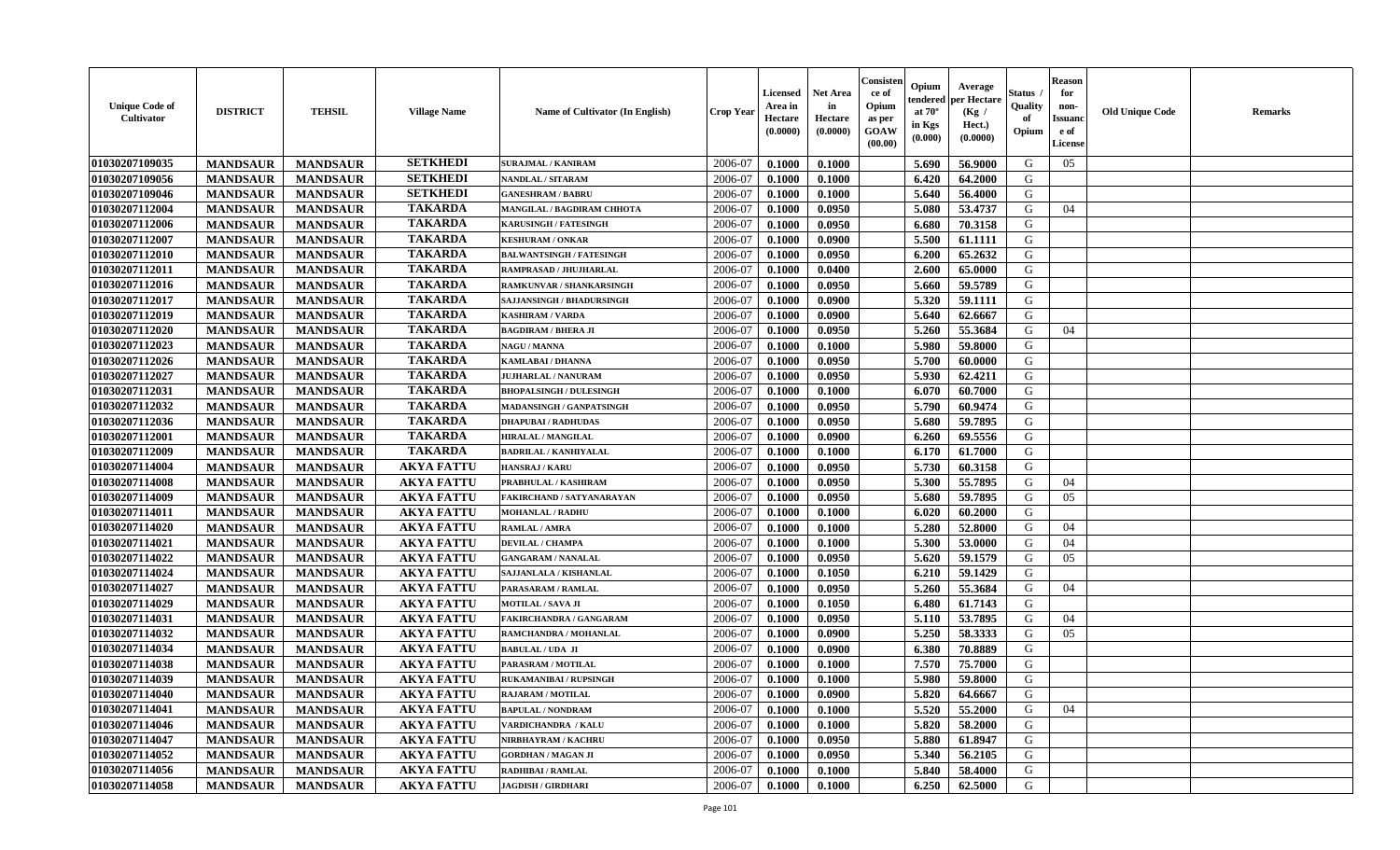| <b>Unique Code of</b><br><b>Cultivator</b> | <b>DISTRICT</b> | <b>TEHSIL</b>   | <b>Village Name</b>  | <b>Name of Cultivator (In English)</b> | <b>Crop Year</b> | Licensed<br>Area in<br>Hectare<br>(0.0000) | <b>Net Area</b><br>in<br>Hectare<br>(0.0000) | Consister<br>ce of<br>Opium<br>as per<br><b>GOAW</b><br>(00.00) | Opium<br>endered<br>at $70^{\circ}$<br>in Kgs<br>(0.000) | Average<br>per Hectare<br>(Kg /<br>Hect.)<br>(0.0000) | Status<br>Quality<br>of<br>Opium | <b>Reason</b><br>for<br>non-<br><b>Issuano</b><br>e of<br><b>License</b> | <b>Old Unique Code</b> | <b>Remarks</b>      |
|--------------------------------------------|-----------------|-----------------|----------------------|----------------------------------------|------------------|--------------------------------------------|----------------------------------------------|-----------------------------------------------------------------|----------------------------------------------------------|-------------------------------------------------------|----------------------------------|--------------------------------------------------------------------------|------------------------|---------------------|
| 01030207114059                             | <b>MANDSAUR</b> | <b>MANDSAUR</b> | <b>AKYA FATTU</b>    | PRITHVIRAJ / BHUVAN                    | 2006-07          | 0.1000                                     | 0.0950                                       |                                                                 | 5.010                                                    | 52.7368                                               | G                                | 04                                                                       |                        |                     |
| 01030207114066                             | <b>MANDSAUR</b> | <b>MANDSAUR</b> | <b>AKYA FATTU</b>    | <b>KANKUBAI / SITARAM</b>              | 2006-07          | 0.1000                                     | 0.0950                                       |                                                                 | 5.310                                                    | 55.8947                                               | G                                | 04                                                                       |                        |                     |
| 01030207114069                             | <b>MANDSAUR</b> | <b>MANDSAUR</b> | <b>AKYA FATTU</b>    | <b>BAPULAL / SONA</b>                  | 2006-07          | 0.1000                                     | 0.1000                                       |                                                                 | 5.880                                                    | 58.8000                                               | G                                |                                                                          |                        |                     |
| 01030207114072                             | <b>MANDSAUR</b> | <b>MANDSAUR</b> | <b>AKYA FATTU</b>    | <b>BAPULAL / HIRA JI</b>               | 2006-07          | 0.1000                                     | 0.1000                                       |                                                                 | 6.360                                                    | 63.6000                                               | G                                |                                                                          |                        |                     |
| 01030207114073                             | <b>MANDSAUR</b> | <b>MANDSAUR</b> | <b>AKYA FATTU</b>    | <b>KISHOR / KARULAL</b>                | 2006-07          | 0.1000                                     | 0.0950                                       |                                                                 | 6.180                                                    | 65.0526                                               | G                                |                                                                          |                        |                     |
| 01030207114075                             | <b>MANDSAUR</b> | <b>MANDSAUR</b> | <b>AKYA FATTU</b>    | <b>KANIRAM / HIRAJI</b>                | 2006-07          | 0.1000                                     | 0.1000                                       |                                                                 | 5.620                                                    | 56.2000                                               | G                                |                                                                          |                        |                     |
| 01030207114055                             | <b>MANDSAUR</b> | <b>MANDSAUR</b> | <b>AKYA FATTU</b>    | <b>RAMLAL / NONDRAM</b>                | 2006-07          | 0.1000                                     | 0.1050                                       |                                                                 | 5.760                                                    | 54.8571                                               | G                                | 04                                                                       |                        |                     |
| 01030207114076                             | <b>MANDSAUR</b> | <b>MANDSAUR</b> | <b>AKYA FATTU</b>    | <b>KARU / HIRA</b>                     | 2006-07          | 0.1000                                     | 0.0950                                       |                                                                 | 5.590                                                    | 58.8421                                               | G                                |                                                                          |                        |                     |
| 01030207114078                             | <b>MANDSAUR</b> | <b>MANDSAUR</b> | <b>AKYA FATTU</b>    | <b>NANALAL / RUPABAI</b>               | 2006-07          | 0.1000                                     | 0.0950                                       |                                                                 | 4.870                                                    | 51.2632                                               | G                                | 04                                                                       |                        |                     |
| 01030207114030                             | <b>MANDSAUR</b> | <b>MANDSAUR</b> | <b>AKYA FATTU</b>    | PRABHULAL / PANNALAL                   | 2006-07          | 0.1000                                     | 0.0950                                       |                                                                 | 5.060                                                    | 53.2632                                               | G                                | 04                                                                       |                        |                     |
| 01030207115001                             | <b>MANDSAUR</b> | <b>MANDSAUR</b> | <b>BADRI</b>         | <b>FARM INCHARGE</b>                   | 2006-07          | 1.0000                                     |                                              |                                                                 |                                                          | 0.0000                                                | G                                |                                                                          |                        | <b>EXPERIMENTAL</b> |
| 01030207115002                             | <b>MANDSAUR</b> | <b>MANDSAUR</b> | <b>BADRI</b>         | PROJECT INCHARGE                       | 2006-07          | 0.5000                                     | 0.1900                                       |                                                                 | 5.230                                                    | 27.5263                                               | G                                |                                                                          |                        | <b>EXPERIMENTAL</b> |
| 01030207116005                             | <b>MANDSAUR</b> | <b>MANDSAUR</b> | <b>BEHKHEDA</b>      | <b>BHARATSING / BHUVANSING</b>         | 2006-07          | 0.1000                                     | 0.1000                                       |                                                                 | 6.000                                                    | 60.0000                                               | G                                |                                                                          |                        |                     |
| 01030207116001                             | <b>MANDSAUR</b> | <b>MANDSAUR</b> | <b>BEHKHEDA</b>      | <b>MAGNIRAM / KASHIRAM</b>             | 2006-07          | 0.1000                                     | 0.0950                                       |                                                                 | 6.180                                                    | 65.0526                                               | G                                |                                                                          |                        |                     |
| 01030207116002                             | <b>MANDSAUR</b> | <b>MANDSAUR</b> | <b>BEHKHEDA</b>      | <b>RAMLAL / BHERULAL</b>               | 2006-07          | 0.1000                                     | 0.0900                                       |                                                                 | 5.690                                                    | 63.2222                                               | G                                |                                                                          |                        |                     |
| 01030207116004                             | <b>MANDSAUR</b> | <b>MANDSAUR</b> | <b>BEHKHEDA</b>      | <b>AMBALAL / KALURAM</b>               | 2006-07          | 0.1000                                     | 0.0950                                       |                                                                 | 6.280                                                    | 66.1053                                               | G                                |                                                                          |                        |                     |
| 01030207116006                             | <b>MANDSAUR</b> | <b>MANDSAUR</b> | <b>BEHKHEDA</b>      | RAMNARAYAN / GOBARALAL                 | 2006-07          | 0.1000                                     | 0.1000                                       |                                                                 | 6.200                                                    | 62.0000                                               | G                                |                                                                          |                        |                     |
| 01030207116011                             | <b>MANDSAUR</b> | <b>MANDSAUR</b> | <b>BEHKHEDA</b>      | NATHURAM / ONKARALAL                   | 2006-07          | 0.1000                                     | 0.1000                                       |                                                                 | 6.610                                                    | 66.1000                                               | G                                |                                                                          |                        |                     |
| 01030207116012                             | <b>MANDSAUR</b> | <b>MANDSAUR</b> | <b>BEHKHEDA</b>      | <b>MOHANBAI/BHAVARLAL</b>              | 2006-07          | 0.1000                                     | 0.0950                                       |                                                                 | 6.210                                                    | 65.3684                                               | G                                |                                                                          |                        |                     |
| 01030207116015                             | <b>MANDSAUR</b> | <b>MANDSAUR</b> | <b>BEHKHEDA</b>      | <b>RAMNIVAS / RAMLAL</b>               | 2006-07          | 0.1000                                     | 0.0900                                       |                                                                 | 5.620                                                    | 62.4444                                               | G                                |                                                                          |                        |                     |
| 01030207116032                             | <b>MANDSAUR</b> | <b>MANDSAUR</b> | <b>BEHKHEDA</b>      | <b>SHUHAGBAI/NANDRAM</b>               | 2006-07          | 0.1000                                     | 0.1000                                       |                                                                 | 6.740                                                    | 67.4000                                               | G                                |                                                                          |                        |                     |
| 01030207116034                             | <b>MANDSAUR</b> | <b>MANDSAUR</b> | <b>BEHKHEDA</b>      | <b>RAMSING / BHERUSING</b>             | 2006-07          | 0.1000                                     | 0.1000                                       |                                                                 | 6.010                                                    | 60.1000                                               | G                                | 05                                                                       |                        |                     |
| 01030207116040                             | <b>MANDSAUR</b> | <b>MANDSAUR</b> | <b>BEHKHEDA</b>      | <b>HARISING / RAMSING</b>              | 2006-07          | 0.1000                                     | 0.0950                                       |                                                                 | 5.710                                                    | 60.1053                                               | G                                |                                                                          |                        |                     |
| 01030207116041                             | <b>MANDSAUR</b> | <b>MANDSAUR</b> | <b>BEHKHEDA</b>      | <b>KELASH D.P. / RAMSUKH</b>           | 2006-07          | 0.1000                                     | 0.1000                                       |                                                                 | 7.040                                                    | 70.4000                                               | G                                |                                                                          |                        |                     |
| 01030207116043                             | <b>MANDSAUR</b> | <b>MANDSAUR</b> | <b>BEHKHEDA</b>      | <b>BAPULAL / BHUVANIRAM</b>            | 2006-07          | 0.1000                                     | 0.1000                                       |                                                                 | 6.750                                                    | 67.5000                                               | G                                |                                                                          |                        |                     |
| 01030207116009                             | <b>MANDSAUR</b> | <b>MANDSAUR</b> | <b>BEHKHEDA</b>      | <b>MOHANKUVAR / RODSINGH</b>           | 2006-07          | 0.1000                                     | 0.0950                                       |                                                                 | 5.710                                                    | 60.1053                                               | G                                |                                                                          |                        |                     |
| 01030207116017                             | <b>MANDSAUR</b> | <b>MANDSAUR</b> | <b>BEHKHEDA</b>      | MOHANBAI / UDAYRAM                     | 2006-07          | 0.1000                                     | 0.0950                                       |                                                                 | 6.810                                                    | 71.6842                                               | G                                |                                                                          | 01050209002063         |                     |
| 01030207006001                             | <b>MANDSAUR</b> | <b>MANDSAUR</b> | <b>BHUKHI ADHARI</b> | <b>RAMSINGH / KUKA</b>                 | 2006-07          | 0.1000                                     | 0.1000                                       |                                                                 | 5.690                                                    | 56.9000                                               | G                                | 05                                                                       |                        |                     |
| 01030207006005                             | <b>MANDSAUR</b> | <b>MANDSAUR</b> | <b>BHUKHI ADHARI</b> | PYARA / KACHRU                         | 2006-07          | 0.1000                                     | 0.1000                                       |                                                                 | 5.520                                                    | 55,2000                                               | G                                | 04                                                                       |                        |                     |
| 01030207006006                             | <b>MANDSAUR</b> | <b>MANDSAUR</b> | <b>BHUKHI ADHARI</b> | RATANBAI / BHAGIRATH                   | 2006-07          | 0.1000                                     | 0.0950                                       |                                                                 | 4.860                                                    | 51.1579                                               | G                                | 04                                                                       |                        |                     |
| 01030207006008                             | <b>MANDSAUR</b> | <b>MANDSAUR</b> | <b>BHUKHI ADHARI</b> | KALU / KANIRAM                         | 2006-07          | 0.1000                                     | 0.0950                                       |                                                                 | 5.170                                                    | 54.4211                                               | G                                | 04                                                                       |                        |                     |
| 01030207006009                             | <b>MANDSAUR</b> | <b>MANDSAUR</b> | <b>BHUKHI ADHARI</b> | DEVICHAND / BHANVARLAL                 | 2006-07          | 0.1000                                     | 0.0950                                       |                                                                 | 5.330                                                    | 56.1053                                               | G                                | 05                                                                       |                        |                     |
| 01030207006010                             | <b>MANDSAUR</b> | <b>MANDSAUR</b> | <b>BHUKHI ADHARI</b> | <b>BHUVANILAL / GIRDHARI</b>           | 2006-07          | 0.1000                                     | 0.1000                                       |                                                                 | 6.260                                                    | 62.6000                                               | G                                |                                                                          |                        |                     |
| 01030207006018                             | <b>MANDSAUR</b> | <b>MANDSAUR</b> | <b>BHUKHI ADHARI</b> | <b>DULICHANDRA / HIRALAL</b>           | 2006-07          | 0.1000                                     | 0.1000                                       |                                                                 | 5.780                                                    | 57.8000                                               | G                                |                                                                          |                        |                     |
| 01030207006021                             | <b>MANDSAUR</b> | <b>MANDSAUR</b> | <b>BHUKHI ADHARI</b> | <b>RAMSINGH / KASTURA</b>              | 2006-07          | 0.1000                                     | 0.0850                                       |                                                                 | 4.950                                                    | 58.2353                                               | G                                |                                                                          |                        |                     |
| 01030207006023                             | <b>MANDSAUR</b> | <b>MANDSAUR</b> | BHUKHI ADHARI        | <b>SUKHLAL / DEVICHANDRA</b>           | 2006-07          | 0.1000                                     | 0.0950                                       |                                                                 |                                                          | $5.200$   54.7368                                     | G                                | 04                                                                       |                        |                     |
| 01030207006025                             | <b>MANDSAUR</b> | <b>MANDSAUR</b> | <b>BHUKHI ADHARI</b> | PRABHULAL / GOTAM                      | 2006-07          | 0.1000                                     | 0.0900                                       |                                                                 | 5.220                                                    | 58.0000                                               | G                                |                                                                          |                        |                     |
| 01030207006029                             | <b>MANDSAUR</b> | <b>MANDSAUR</b> | <b>BHUKHI ADHARI</b> | <b>NANDA / BHUVAN</b>                  | 2006-07          | 0.1000                                     | 0.0950                                       |                                                                 | 5.970                                                    | 62.8421                                               | G                                |                                                                          |                        |                     |
| 01030207006030                             | <b>MANDSAUR</b> | <b>MANDSAUR</b> | <b>BHUKHI ADHARI</b> | <b>GITABAI/MANGILAL</b>                | 2006-07          | 0.1000                                     | 0.0950                                       |                                                                 | 6.000                                                    | 63.1579                                               | G                                |                                                                          |                        |                     |
| 01030207006033                             | <b>MANDSAUR</b> | <b>MANDSAUR</b> | <b>BHUKHI ADHARI</b> | <b>SUNDARBAI / BHAGIRATH</b>           | 2006-07          | 0.1000                                     | 0.1050                                       |                                                                 | 6.400                                                    | 60.9524                                               | G                                |                                                                          |                        |                     |
| 01030207006034                             | <b>MANDSAUR</b> | <b>MANDSAUR</b> | <b>BHUKHI ADHARI</b> | PRABHULAL / NANURAM                    | 2006-07          | 0.1000                                     | 0.0900                                       |                                                                 | 3.190                                                    | 35.4444                                               |                                  | 02                                                                       |                        |                     |
| 01030207006044                             | <b>MANDSAUR</b> | <b>MANDSAUR</b> | <b>BHUKHI ADHARI</b> | <b>BAPULAL / GIRDHARI</b>              | 2006-07          | 0.1000                                     | 0.0950                                       |                                                                 | 4.810                                                    | 50.6316                                               | G                                | 04                                                                       |                        |                     |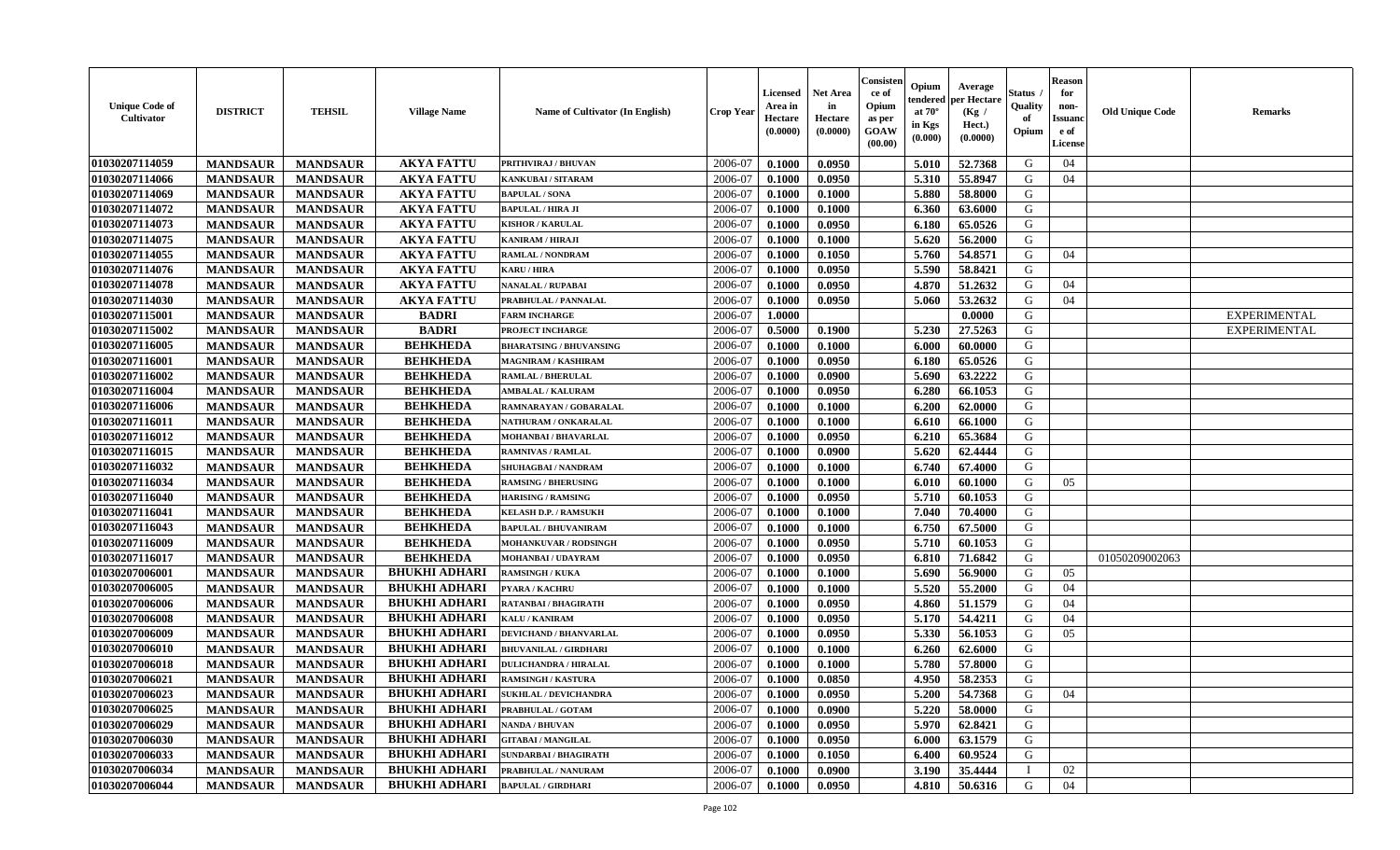| <b>Unique Code of</b><br><b>Cultivator</b> | <b>DISTRICT</b> | <b>TEHSIL</b>   | <b>Village Name</b>  | Name of Cultivator (In English) | <b>Crop Year</b> | <b>Licensed</b><br>Area in<br>Hectare<br>(0.0000) | <b>Net Area</b><br>in<br>Hectare<br>(0.0000) | Consisteı<br>ce of<br>Opium<br>as per<br><b>GOAW</b><br>(00.00) | Opium<br>endered<br>at $70^\circ$<br>in Kgs<br>$(\mathbf{0.000})$ | Average<br>per Hectare<br>(Kg /<br>Hect.)<br>(0.0000) | Status<br>Quality<br>of<br>Opium | Reason<br>for<br>non-<br>Issuan<br>e of<br>License | <b>Old Unique Code</b> | <b>Remarks</b> |
|--------------------------------------------|-----------------|-----------------|----------------------|---------------------------------|------------------|---------------------------------------------------|----------------------------------------------|-----------------------------------------------------------------|-------------------------------------------------------------------|-------------------------------------------------------|----------------------------------|----------------------------------------------------|------------------------|----------------|
| 01030207006045                             | <b>MANDSAUR</b> | <b>MANDSAUR</b> | <b>BHUKHI ADHARI</b> | RADHABAI / PANNALAL             | 2006-07          | 0.1000                                            | 0.0950                                       |                                                                 | 5.340                                                             | 56.2105                                               | G                                | 05                                                 |                        |                |
| 01030207006051                             | <b>MANDSAUR</b> | <b>MANDSAUR</b> | <b>BHUKHI ADHARI</b> | RAMESHVAR / KANIRAM             | 2006-07          | 0.1000                                            | 0.1000                                       |                                                                 | 6.080                                                             | 60.8000                                               |                                  | 02                                                 |                        |                |
| 01030207006050                             | <b>MANDSAUR</b> | <b>MANDSAUR</b> | <b>BHUKHI ADHARI</b> | NANDLAL / UDAYLAL               | 2006-07          | 0.1000                                            | 0.1000                                       |                                                                 | 6.110                                                             | 61.1000                                               | G                                |                                                    |                        |                |
| 01030207119015                             | <b>MANDSAUR</b> | <b>MANDSAUR</b> | <b>CHIKLIYA</b>      | RATANLAL / KACHARU              | 2006-07          | 0.1000                                            | 0.1000                                       |                                                                 | 6.150                                                             | 61.5000                                               | G                                |                                                    |                        |                |
| 01030207119001                             | <b>MANDSAUR</b> | <b>MANDSAUR</b> | <b>CHIKLIYA</b>      | RAMESHCHAND / SHIVRAM           | 2006-07          | 0.1000                                            | 0.1000                                       |                                                                 | 5.810                                                             | 58.1000                                               | G                                |                                                    |                        |                |
| 01030207119002                             | <b>MANDSAUR</b> | <b>MANDSAUR</b> | <b>CHIKLIYA</b>      | <b>MANSING / SHIVRAM</b>        | 2006-07          | 0.1000                                            | 0.0950                                       |                                                                 | 5.850                                                             | 61.5789                                               | G                                |                                                    |                        |                |
| 01030207119003                             | <b>MANDSAUR</b> | <b>MANDSAUR</b> | <b>CHIKLIYA</b>      | <b>GOPAL / SHIVRAM</b>          | 2006-07          | 0.1000                                            | 0.1000                                       |                                                                 | 5.920                                                             | 59.2000                                               | G                                |                                                    |                        |                |
| 01030207119007                             | <b>MANDSAUR</b> | <b>MANDSAUR</b> | <b>CHIKLIYA</b>      | <b>CHAGANLAL / BHAWARLAL</b>    | 2006-07          | 0.1000                                            | 0.1000                                       |                                                                 | 6.730                                                             | 67.3000                                               | G                                |                                                    |                        |                |
| 01030207119008                             | <b>MANDSAUR</b> | <b>MANDSAUR</b> | <b>CHIKLIYA</b>      | RAMCHANDRAA / BHAVARLAL         | 2006-07          | 0.1000                                            | 0.1000                                       |                                                                 | 6.570                                                             | 65.7000                                               | G                                |                                                    |                        |                |
| 01030207119010                             | <b>MANDSAUR</b> | <b>MANDSAUR</b> | <b>CHIKLIYA</b>      | <b>NODARAM / SUKHALAL</b>       | 2006-07          | 0.1000                                            | 0.0950                                       |                                                                 | 5.720                                                             | 60.2105                                               | G                                |                                                    |                        |                |
| 01030207119011                             | <b>MANDSAUR</b> | <b>MANDSAUR</b> | <b>CHIKLIYA</b>      | PRABHULAL / RATANLAL            | 2006-07          | 0.1000                                            | 0.1000                                       |                                                                 | 5.980                                                             | 59.8000                                               | G                                |                                                    |                        |                |
| 01030207119013                             | <b>MANDSAUR</b> | <b>MANDSAUR</b> | <b>CHIKLIYA</b>      | <b>BASANTILAL / KACHRULAL</b>   | 2006-07          | 0.1000                                            | 0.0900                                       |                                                                 | 5.150                                                             | 57,2222                                               | G                                | 05                                                 |                        |                |
| 01030207119018                             | <b>MANDSAUR</b> | <b>MANDSAUR</b> | <b>CHIKLIYA</b>      | <b>DHAPUBAI/BHAVARLAL</b>       | 2006-07          | 0.1000                                            | 0.1000                                       |                                                                 | 6.640                                                             | 66.4000                                               | G                                |                                                    |                        |                |
| 01030207119019                             | <b>MANDSAUR</b> | <b>MANDSAUR</b> | <b>CHIKLIYA</b>      | <b>MANGILAL / KANIRAM</b>       | 2006-07          | 0.1000                                            | 0.0950                                       |                                                                 | 6.090                                                             | 64.1053                                               | G                                |                                                    |                        |                |
| 01030207120010                             | <b>MANDSAUR</b> | <b>MANDSAUR</b> | <b>DAMDAM</b>        | <b>JAVAHARLAL / KARULAL</b>     | 2006-07          | 0.1000                                            | 0.1000                                       |                                                                 | 6.640                                                             | 66.4000                                               | G                                |                                                    |                        |                |
| 01030207120003                             | <b>MANDSAUR</b> | <b>MANDSAUR</b> | <b>DAMDAM</b>        | <b>MANGIBAI/NARAYAN</b>         | 2006-07          | 0.1000                                            | 0.1000                                       |                                                                 | 6.220                                                             | 62.2000                                               | G                                |                                                    |                        |                |
| 01030207120004                             | <b>MANDSAUR</b> | <b>MANDSAUR</b> | <b>DAMDAM</b>        | <b>DHANNALAL / BHAIRULAL</b>    | 2006-07          | 0.1000                                            | 0.0950                                       |                                                                 | 4.990                                                             | 52.5263                                               | G                                | 04                                                 |                        |                |
| 01030207120019                             | <b>MANDSAUR</b> | <b>MANDSAUR</b> | <b>DAMDAM</b>        | <b>BABULAL / KAVARLAL</b>       | 2006-07          | 0.1000                                            | 0.1000                                       |                                                                 | 6.560                                                             | 65.6000                                               | G                                |                                                    |                        |                |
| 01030207120026                             | <b>MANDSAUR</b> | <b>MANDSAUR</b> | <b>DAMDAM</b>        | PREAMCHAND / CHAMPALAL          | 2006-07          | 0.1000                                            | 0.1000                                       |                                                                 | 5.890                                                             | 58.9000                                               | G                                |                                                    |                        |                |
| 01030207120030                             | <b>MANDSAUR</b> | <b>MANDSAUR</b> | <b>DAMDAM</b>        | <b>LAKSHMAN / FAKIRCHAND</b>    | 2006-07          | 0.1000                                            | 0.1000                                       |                                                                 | 6.660                                                             | 66.6000                                               | G                                |                                                    |                        |                |
| 01030207120033                             | <b>MANDSAUR</b> | <b>MANDSAUR</b> | <b>DAMDAM</b>        | <b>SUKHLAL / RATANLAL</b>       | 2006-07          | 0.1000                                            | 0.1000                                       |                                                                 | 6.160                                                             | 61.6000                                               | G                                |                                                    |                        |                |
| 01030207120034                             | <b>MANDSAUR</b> | <b>MANDSAUR</b> | <b>DAMDAM</b>        | <b>BHAVARLAL / LAKSHMAN</b>     | 2006-07          | 0.1000                                            | 0.1000                                       |                                                                 | 6.850                                                             | 68.5000                                               | G                                |                                                    |                        |                |
| 01030207120036                             | <b>MANDSAUR</b> | <b>MANDSAUR</b> | <b>DAMDAM</b>        | <b>BHERULAL / DEVA</b>          | 2006-07          | 0.1000                                            |                                              |                                                                 |                                                                   | 0.0000                                                | $\mathbf{F}$                     |                                                    |                        |                |
| 01030207120037                             | <b>MANDSAUR</b> | <b>MANDSAUR</b> | <b>DAMDAM</b>        | TARABAI / BHAIRULAL             | 2006-07          | 0.1000                                            | 0.1000                                       |                                                                 | 6.610                                                             | 66.1000                                               | G                                |                                                    |                        |                |
| 01030207120038                             | <b>MANDSAUR</b> | <b>MANDSAUR</b> | <b>DAMDAM</b>        | TULASIBAI / KANVARALAL          | 2006-07          | 0.1000                                            | 0.0950                                       |                                                                 | 6.190                                                             | 65.1579                                               | G                                |                                                    |                        |                |
| 01030207120042                             | <b>MANDSAUR</b> | <b>MANDSAUR</b> | <b>DAMDAM</b>        | HARLAL / KANA JI                | 2006-07          | 0.1000                                            | 0.1000                                       |                                                                 | 5.920                                                             | 59.2000                                               | G                                |                                                    |                        |                |
| 01030207120055                             | <b>MANDSAUR</b> | <b>MANDSAUR</b> | <b>DAMDAM</b>        | <b>BALU / GORA</b>              | 2006-07          | 0.1000                                            |                                              |                                                                 |                                                                   | 0.0000                                                | $_{\rm F}$                       |                                                    |                        |                |
| 01030207120057                             | <b>MANDSAUR</b> | <b>MANDSAUR</b> | <b>DAMDAM</b>        | <b>BHAIRULAL / RATANLAL</b>     | 2006-07          | 0.1000                                            | 0.1000                                       |                                                                 | 5.980                                                             | 59.8000                                               | G                                |                                                    |                        |                |
| 01030207120066                             | <b>MANDSAUR</b> | <b>MANDSAUR</b> | <b>DAMDAM</b>        | <b>KAMAL / RAMLAL</b>           | 2006-07          | 0.1000                                            | 0.1000                                       |                                                                 | 6.110                                                             | 61.1000                                               | G                                |                                                    |                        |                |
| 01030207120075                             | <b>MANDSAUR</b> | <b>MANDSAUR</b> | <b>DAMDAM</b>        | <b>KACHRUSING / DULESING</b>    | 2006-07          | 0.1000                                            | 0.0950                                       |                                                                 | 5.580                                                             | 58.7368                                               | G                                |                                                    |                        |                |
| 01030207120076                             | <b>MANDSAUR</b> | <b>MANDSAUR</b> | <b>DAMDAM</b>        | <b>SHANKARLAL / BAGDIRAM</b>    | 2006-07          | 0.1000                                            | 0.1000                                       |                                                                 | 5.810                                                             | 58.1000                                               | G                                |                                                    |                        |                |
| 01030207120077                             | <b>MANDSAUR</b> | <b>MANDSAUR</b> | <b>DAMDAM</b>        | KANVERIEBAI / INDARAML          | 2006-07          | 0.1000                                            | 0.0950                                       |                                                                 | 6.210                                                             | 65.3684                                               | G                                |                                                    |                        |                |
| 01030207121079                             | <b>MANDSAUR</b> | <b>MANDSAUR</b> | <b>DIGAON MALI</b>   | KISHANLAL / ONKARLAL            | 2006-07          | 0.1000                                            | 0.1000                                       |                                                                 | 6.770                                                             | 67.7000                                               | G                                |                                                    |                        |                |
| 01030207121001                             | <b>MANDSAUR</b> | <b>MANDSAUR</b> | <b>DIGAON MALI</b>   | RAGHUNATHSINGH / KISHANSINGH    | 2006-07          | 0.1000                                            | 0.0950                                       |                                                                 | 7.280                                                             | 76.6316                                               | G                                |                                                    |                        |                |
| 01030207121002                             | <b>MANDSAUR</b> | <b>MANDSAUR</b> | <b>DIGAON MALI</b>   | <b>ONKARLAL / GOTAM</b>         | 2006-07          | 0.1000                                            | 0.0950                                       |                                                                 | 6.440                                                             | 67.7895                                               | G                                |                                                    |                        |                |
| 01030207121003                             | <b>MANDSAUR</b> | MANDSAUR        | <b>DIGAON MALI</b>   | <b>GOPAL / GOTAM</b>            | 2006-07          | 0.1000                                            | 0.0950                                       |                                                                 | 6.210                                                             | 65.3684                                               | G                                |                                                    |                        |                |
| 01030207121004                             | <b>MANDSAUR</b> | <b>MANDSAUR</b> | <b>DIGAON MALI</b>   | <b>DEVILAL / PRABHULAL</b>      | 2006-07          | 0.1000                                            | 0.0950                                       |                                                                 | 6.550                                                             | 68.9474                                               | G                                |                                                    |                        |                |
| 01030207121005                             | <b>MANDSAUR</b> | <b>MANDSAUR</b> | <b>DIGAON MALI</b>   | <b>GOPAL / KASHIRAM</b>         | 2006-07          | 0.1000                                            | 0.1000                                       |                                                                 | 6.240                                                             | 62.4000                                               | G                                |                                                    |                        |                |
| 01030207121007                             | <b>MANDSAUR</b> | <b>MANDSAUR</b> | <b>DIGAON MALI</b>   | <b>SUGANBAI/BALU</b>            | 2006-07          | 0.1000                                            | 0.1000                                       |                                                                 | 5.610                                                             | 56.1000                                               | G                                |                                                    |                        |                |
| 01030207121008                             | <b>MANDSAUR</b> | <b>MANDSAUR</b> | <b>DIGAON MALI</b>   | RAMESHVAR / GANESHARAM          | 2006-07          | 0.1000                                            | 0.0950                                       |                                                                 | 5.690                                                             | 59.8947                                               | G                                |                                                    |                        |                |
| 01030207121009                             | <b>MANDSAUR</b> | <b>MANDSAUR</b> | <b>DIGAON MALI</b>   | SITABAI / GANESHARAM            | 2006-07          | 0.1000                                            | 0.0950                                       |                                                                 | 5.350                                                             | 56.3158                                               | G                                |                                                    |                        |                |
| 01030207121010                             | <b>MANDSAUR</b> | <b>MANDSAUR</b> | <b>DIGAON MALI</b>   | <b>GANAPAT / SHANKARLAL</b>     | 2006-07          | 0.1000                                            | 0.0950                                       |                                                                 | 5.130                                                             | 54.0000                                               | G                                | 04                                                 |                        |                |
|                                            |                 |                 |                      |                                 |                  |                                                   |                                              |                                                                 |                                                                   |                                                       |                                  |                                                    |                        |                |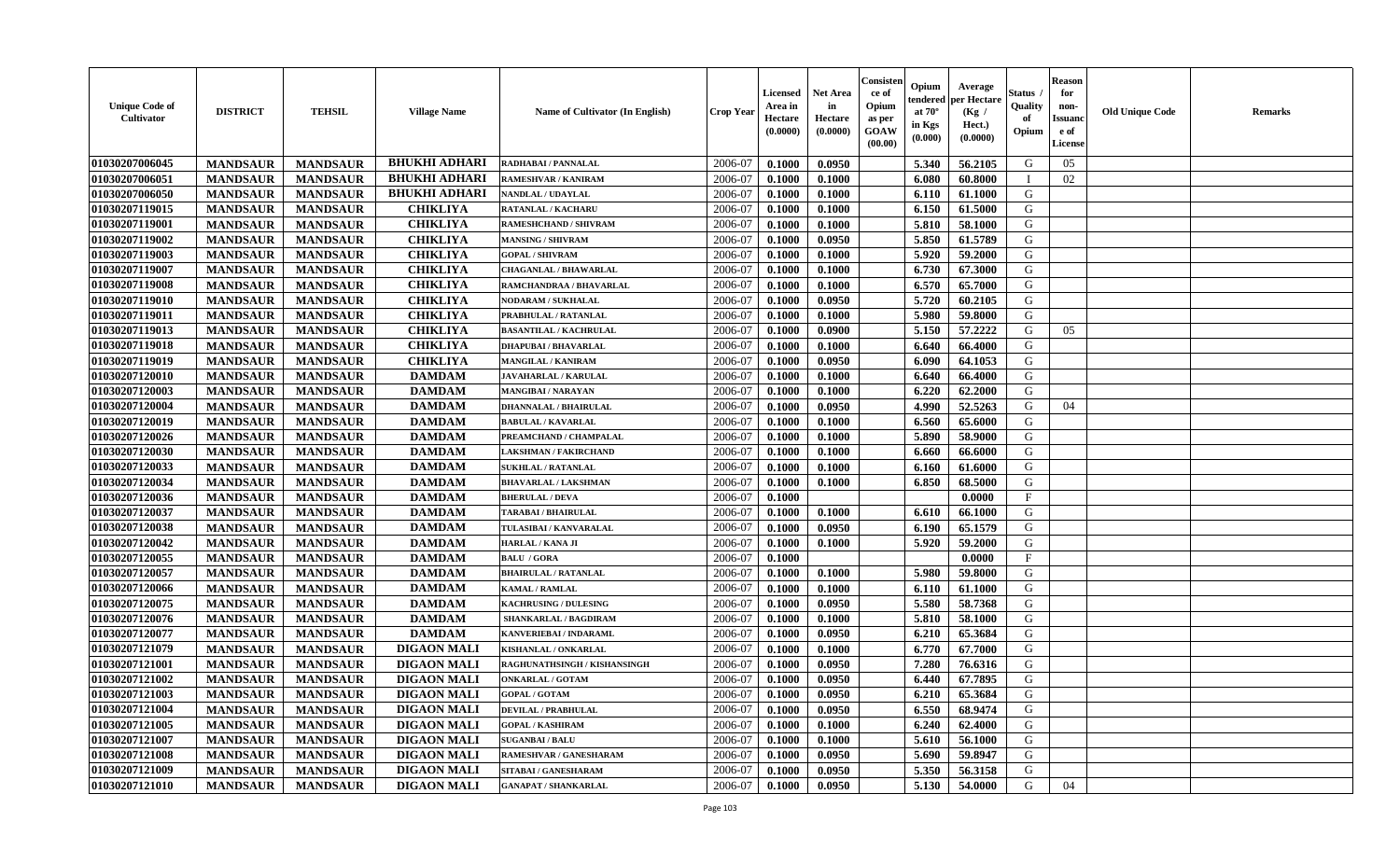| <b>Unique Code of</b><br><b>Cultivator</b> | <b>DISTRICT</b> | <b>TEHSIL</b>   | <b>Village Name</b> | Name of Cultivator (In English)  | <b>Crop Year</b> | <b>Licensed</b><br>Area in<br>Hectare<br>(0.0000) | <b>Net Area</b><br>in<br>Hectare<br>(0.0000) | Consister<br>ce of<br>Opium<br>as per<br><b>GOAW</b><br>(00.00) | Opium<br>endered<br>at $70^\circ$<br>in Kgs<br>$(\mathbf{0.000})$ | Average<br>per Hectare<br>(Kg /<br>Hect.)<br>(0.0000) | Status<br>Quality<br>of<br>Opium | Reason<br>for<br>non-<br>Issuan<br>e of<br>License | <b>Old Unique Code</b> | <b>Remarks</b> |
|--------------------------------------------|-----------------|-----------------|---------------------|----------------------------------|------------------|---------------------------------------------------|----------------------------------------------|-----------------------------------------------------------------|-------------------------------------------------------------------|-------------------------------------------------------|----------------------------------|----------------------------------------------------|------------------------|----------------|
| 01030207121014                             | <b>MANDSAUR</b> | <b>MANDSAUR</b> | <b>DIGAON MALI</b>  | <b>BHAGIRATH / HARIRAM</b>       | 2006-07          | 0.1000                                            | 0.1000                                       |                                                                 | 6.360                                                             | 63.6000                                               | G                                |                                                    |                        |                |
| 01030207121018                             | <b>MANDSAUR</b> | <b>MANDSAUR</b> | <b>DIGAON MALI</b>  | <b>CHATURBHUJ / UDAKUMHR</b>     | 2006-07          | 0.1000                                            | 0.1000                                       |                                                                 | 7.090                                                             | 70.9000                                               | G                                |                                                    |                        |                |
| 01030207121019                             | <b>MANDSAUR</b> | <b>MANDSAUR</b> | <b>DIGAON MALI</b>  | <b>BAGDIRAM / BHANA</b>          | 2006-07          | 0.1000                                            | 0.1050                                       |                                                                 | 6.810                                                             | 64.8571                                               | G                                |                                                    |                        |                |
| 01030207121020                             | <b>MANDSAUR</b> | <b>MANDSAUR</b> | <b>DIGAON MALI</b>  | RAMLAL / NANDA                   | 2006-07          | 0.1000                                            | 0.1000                                       |                                                                 | 5.550                                                             | 55.5000                                               | G                                | 04                                                 |                        |                |
| 01030207121021                             | <b>MANDSAUR</b> | <b>MANDSAUR</b> | <b>DIGAON MALI</b>  | <b>MANGU / BHUVAN</b>            | 2006-07          | 0.1000                                            | 0.1000                                       |                                                                 | 6.340                                                             | 63.4000                                               | G                                |                                                    |                        |                |
| 01030207121025                             | <b>MANDSAUR</b> | <b>MANDSAUR</b> | <b>DIGAON MALI</b>  | <b>BABULAL / VARDA</b>           | 2006-07          | 0.1000                                            | 0.1000                                       |                                                                 | 5.530                                                             | 55.3000                                               | G                                | 04                                                 |                        |                |
| 01030207121028                             | <b>MANDSAUR</b> | <b>MANDSAUR</b> | <b>DIGAON MALI</b>  | <b>SHANTILAL / KACHRU</b>        | 2006-07          | 0.1000                                            | 0.1000                                       |                                                                 | 6.640                                                             | 66.4000                                               | G                                |                                                    |                        |                |
| 01030207121032                             | <b>MANDSAUR</b> | <b>MANDSAUR</b> | <b>DIGAON MALI</b>  | JIVANSINGH / SUNDARLAL           | 2006-07          | 0.1000                                            | 0.0950                                       |                                                                 | 5.650                                                             | 59,4737                                               | G                                |                                                    |                        |                |
| 01030207121034                             | <b>MANDSAUR</b> | <b>MANDSAUR</b> | <b>DIGAON MALI</b>  | <b>TARABAI/BADRILAL</b>          | 2006-07          | 0.1000                                            | 0.1000                                       |                                                                 | 5.840                                                             | 58.4000                                               | G                                |                                                    |                        |                |
| 01030207121036                             | <b>MANDSAUR</b> | <b>MANDSAUR</b> | <b>DIGAON MALI</b>  | RADHESHYAM / KACHRU              | 2006-07          | 0.1000                                            | 0.0950                                       |                                                                 | 5.400                                                             | 56.8421                                               | G                                |                                                    |                        |                |
| 01030207121037                             | <b>MANDSAUR</b> | <b>MANDSAUR</b> | <b>DIGAON MALI</b>  | <b>AMRITRAJ / BAJERAM</b>        | 2006-07          | 0.1000                                            | 0.1000                                       |                                                                 | 6.060                                                             | 60.6000                                               | G                                |                                                    |                        |                |
| 01030207121040                             | <b>MANDSAUR</b> | <b>MANDSAUR</b> | <b>DIGAON MALI</b>  | <b>RANCHOR / BAJERAM</b>         | 2006-07          | 0.1000                                            | 0.1000                                       |                                                                 | 5.950                                                             | 59.5000                                               | G                                |                                                    |                        |                |
| 01030207121041                             | <b>MANDSAUR</b> | <b>MANDSAUR</b> | <b>DIGAON MALI</b>  | PAVAN / BHUVAN                   | 2006-07          | 0.1000                                            | 0.1000                                       |                                                                 | 6.030                                                             | 60.3000                                               | G                                |                                                    |                        |                |
| 01030207121042                             | <b>MANDSAUR</b> | <b>MANDSAUR</b> | <b>DIGAON MALI</b>  | <b>DURGASHANKER / PAYARCHAND</b> | 2006-07          | 0.1000                                            | 0.1000                                       |                                                                 | 5.990                                                             | 59.9000                                               | G                                |                                                    |                        |                |
| 01030207121045                             | <b>MANDSAUR</b> | <b>MANDSAUR</b> | <b>DIGAON MALI</b>  | <b>BHERULAL / DHANNA</b>         | 2006-07          | 0.1000                                            | 0.1000                                       |                                                                 | 5.810                                                             | 58.1000                                               | G                                |                                                    |                        |                |
| 01030207121050                             | <b>MANDSAUR</b> | <b>MANDSAUR</b> | <b>DIGAON MALI</b>  | <b>GOVINDARAM / RUPA</b>         | 2006-07          | 0.1000                                            | 0.0900                                       |                                                                 | 5.160                                                             | 57.3333                                               | G                                |                                                    |                        |                |
| 01030207121052                             | <b>MANDSAUR</b> | <b>MANDSAUR</b> | <b>DIGAON MALI</b>  | <b>JAGDISH / NANURAM</b>         | 2006-07          | 0.1000                                            | 0.0950                                       |                                                                 | 6.710                                                             | 70.6316                                               | G                                |                                                    |                        |                |
| 01030207121053                             | <b>MANDSAUR</b> | <b>MANDSAUR</b> | <b>DIGAON MALI</b>  | RUGANATHASINGH / JAGADISH        | 2006-07          | 0.1000                                            | 0.0950                                       |                                                                 | 6.720                                                             | 70.7368                                               | G                                |                                                    |                        |                |
| 01030207121057                             | <b>MANDSAUR</b> | <b>MANDSAUR</b> | <b>DIGAON MALI</b>  | <b>JHUMMABAI / KACHARU</b>       | 2006-07          | 0.1000                                            | 0.0950                                       |                                                                 | 5.450                                                             | 57.3684                                               | G                                |                                                    |                        |                |
| 01030207121062                             | <b>MANDSAUR</b> | <b>MANDSAUR</b> | <b>DIGAON MALI</b>  | <b>LILABAI / BHAVARLAL</b>       | 2006-07          | 0.1000                                            | 0.0950                                       |                                                                 | 6.380                                                             | 67.1579                                               | G                                |                                                    |                        |                |
| 01030207121067                             | <b>MANDSAUR</b> | <b>MANDSAUR</b> | <b>DIGAON MALI</b>  | <b>RATANLAL / RUPA</b>           | 2006-07          | 0.1000                                            | 0.1000                                       |                                                                 | 7.230                                                             | 72.3000                                               | G                                |                                                    |                        |                |
| 01030207121068                             | <b>MANDSAUR</b> | <b>MANDSAUR</b> | <b>DIGAON MALI</b>  | <b>BAHADURSINGH / KACHRU</b>     | 2006-07          | 0.1000                                            | 0.0950                                       |                                                                 | 6.060                                                             | 63.7895                                               | G                                |                                                    |                        |                |
| 01030207121073                             | <b>MANDSAUR</b> | <b>MANDSAUR</b> | <b>DIGAON MALI</b>  | SHANKARLAL / ONKARLAL            | 2006-07          | 0.1000                                            | 0.1000                                       |                                                                 | 6.140                                                             | 61.4000                                               | G                                |                                                    |                        |                |
| 01030207121074                             | <b>MANDSAUR</b> | <b>MANDSAUR</b> | <b>DIGAON MALI</b>  | <b>GOPAL / D.P. KACHRU</b>       | 2006-07          | 0.1000                                            | 0.0950                                       |                                                                 | 7.010                                                             | 73.7895                                               | G                                |                                                    |                        |                |
| 01030207121153                             | <b>MANDSAUR</b> | <b>MANDSAUR</b> | <b>DIGAON MALI</b>  | <b>BAGDIRAM / RATANLAL</b>       | 2006-07          | 0.1000                                            | 0.0950                                       |                                                                 | 6.230                                                             | 65.5789                                               | G                                |                                                    |                        |                |
| 01030207121077                             | <b>MANDSAUR</b> | <b>MANDSAUR</b> | <b>DIGAON MALI</b>  | <b>BHUVANDAS / UDAYRAM</b>       | 2006-07          | 0.1000                                            | 0.1000                                       |                                                                 | 6.210                                                             | 62.1000                                               | G                                |                                                    |                        |                |
| 01030207121078                             | <b>MANDSAUR</b> | <b>MANDSAUR</b> | <b>DIGAON MALI</b>  | KACHANBAI / MADANLAL             | 2006-07          | 0.1000                                            | 0.1000                                       |                                                                 | 6.310                                                             | 63.1000                                               | G                                |                                                    |                        |                |
| 01030207121080                             | <b>MANDSAUR</b> | <b>MANDSAUR</b> | <b>DIGAON MALI</b>  | NANDLAL / HIRALAL                | 2006-07          | 0.1000                                            | 0.1000                                       |                                                                 | 5.990                                                             | 59.9000                                               | G                                |                                                    |                        |                |
| 01030207121082                             | <b>MANDSAUR</b> | <b>MANDSAUR</b> | <b>DIGAON MALI</b>  | KACHARULAL D.PU. AMAR JI         | 2006-07          | 0.1000                                            | 0.1000                                       |                                                                 | 6.770                                                             | 67.7000                                               | G                                |                                                    |                        |                |
| 01030207121083                             | <b>MANDSAUR</b> | <b>MANDSAUR</b> | <b>DIGAON MALI</b>  | AASUBAI / MOHAMMAD KHAN          | 2006-07          | 0.1000                                            | 0.1000                                       |                                                                 | 5.780                                                             | 57.8000                                               | G                                |                                                    |                        |                |
| 01030207121085                             | <b>MANDSAUR</b> | <b>MANDSAUR</b> | <b>DIGAON MALI</b>  | <b>DEVA / ONKAR GAYARI</b>       | 2006-07          | 0.1000                                            | 0.1000                                       |                                                                 | 5.780                                                             | 57.8000                                               | G                                |                                                    |                        |                |
| 01030207121089                             | <b>MANDSAUR</b> | <b>MANDSAUR</b> | <b>DIGAON MALI</b>  | <b>LILABAI / DHANNA</b>          | 2006-07          | 0.1000                                            | 0.1050                                       |                                                                 | 5.960                                                             | 56.7619                                               | G                                |                                                    |                        |                |
| 01030207121090                             | <b>MANDSAUR</b> | <b>MANDSAUR</b> | <b>DIGAON MALI</b>  | <b>JAGHANNATH / BHAVARLAL</b>    | 2006-07          | 0.1000                                            | 0.1000                                       |                                                                 | 6.460                                                             | 64.6000                                               | G                                |                                                    |                        |                |
| 01030207121092                             | <b>MANDSAUR</b> | <b>MANDSAUR</b> | <b>DIGAON MALI</b>  | <b>GOVERDHAN / MODIRAM</b>       | 2006-07          | 0.1000                                            | 0.1000                                       |                                                                 | 5.970                                                             | 59.7000                                               | G                                |                                                    |                        |                |
| 01030207121096                             | <b>MANDSAUR</b> | <b>MANDSAUR</b> | <b>DIGAON MALI</b>  | <b>BAGDIBAI / BHUVAN</b>         | 2006-07          | 0.1000                                            | 0.1000                                       |                                                                 | 5.460                                                             | 54.6000                                               | G                                | 04                                                 |                        |                |
| <b>01030207121097</b>                      | <b>MANDSAUR</b> | <b>MANDSAUR</b> | <b>DIGAON MALI</b>  | <b>JAGDISH / PRITHVIRAJ</b>      | 2006-07          | 0.1000                                            | 0.0950                                       |                                                                 | $6.160$                                                           | 64.8421                                               | G                                |                                                    |                        |                |
| 01030207121098                             | <b>MANDSAUR</b> | <b>MANDSAUR</b> | <b>DIGAON MALI</b>  | <b>CHATURBHUJ / ONKAR</b>        | 2006-07          | 0.1000                                            | 0.0950                                       |                                                                 | 5.860                                                             | 61.6842                                               | G                                |                                                    |                        |                |
| 01030207121099                             | <b>MANDSAUR</b> | <b>MANDSAUR</b> | <b>DIGAON MALI</b>  | SAVITRIBAI / BALARAM             | 2006-07          | 0.1000                                            | 0.1000                                       |                                                                 | 6.630                                                             | 66.3000                                               | G                                |                                                    |                        |                |
| 01030207121101                             | <b>MANDSAUR</b> | <b>MANDSAUR</b> | <b>DIGAON MALI</b>  | <b>CHUNNILAL / BHAGIRATH</b>     | 2006-07          | 0.1000                                            | 0.1000                                       |                                                                 | 6.430                                                             | 64.3000                                               | G                                |                                                    |                        |                |
| 01030207121103                             | <b>MANDSAUR</b> | <b>MANDSAUR</b> | <b>DIGAON MALI</b>  | RADHESHYAM / DEVAJI              | 2006-07          | 0.1000                                            | 0.0950                                       |                                                                 | 5.680                                                             | 59.7895                                               | G                                |                                                    |                        |                |
| 01030207121104                             | <b>MANDSAUR</b> | <b>MANDSAUR</b> | <b>DIGAON MALI</b>  | <b>RAMLAL / BAJERAM</b>          | 2006-07          | 0.1000                                            | 0.1050                                       |                                                                 | 6.700                                                             | 63.8095                                               | G                                |                                                    |                        |                |
| 01030207121105                             | <b>MANDSAUR</b> | <b>MANDSAUR</b> | <b>DIGAON MALI</b>  | <b>BHAVARLAL / RAMLAL</b>        | 2006-07          | 0.1000                                            | 0.0950                                       |                                                                 | 5.680                                                             | 59.7895                                               | G                                |                                                    |                        |                |
|                                            |                 |                 |                     |                                  |                  |                                                   |                                              |                                                                 |                                                                   |                                                       |                                  |                                                    |                        |                |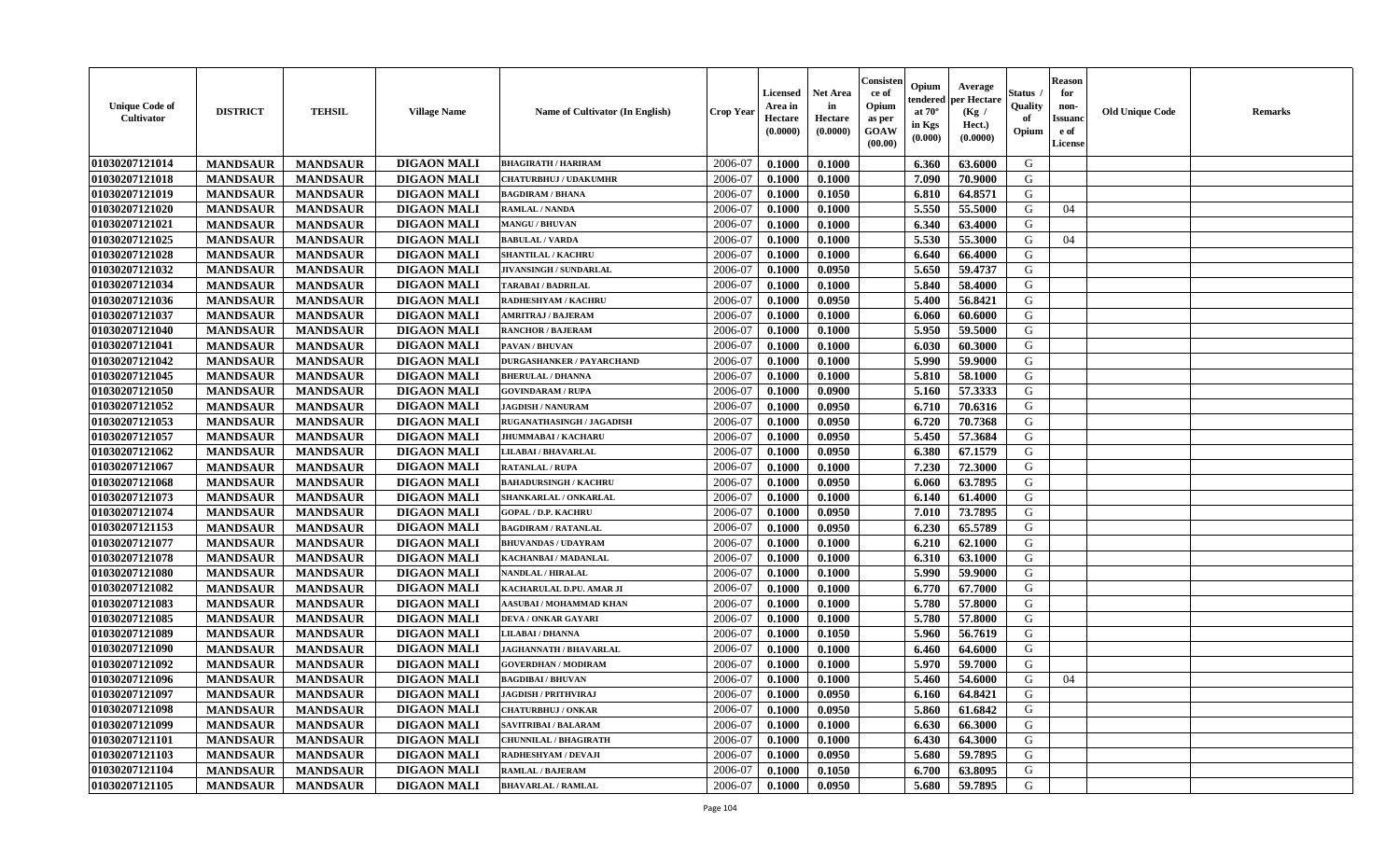| 01030207121111<br><b>DIGAON MALI</b><br>2006-07<br>G<br>0.1000<br>0.1000<br><b>MANDSAUR</b><br><b>MANDSAUR</b><br><b>HEMRAJ / HARIRAM</b><br>6.130<br>61.3000<br>01030207121123<br><b>DIGAON MALI</b><br><b>MANDSAUR</b><br>2006-07<br>G<br><b>MANDSAUR</b><br>0.1000<br>0.1000<br>6.640<br>66.4000<br>MANGILAL / RAJARAM<br>01030207121124<br><b>MANDSAUR</b><br><b>MANDSAUR</b><br><b>DIGAON MALI</b><br>0.0950<br>5.690<br>59.8947<br>G<br><b>DHAPUBAI/MOHANALAL</b><br>2006-07<br>0.1000<br>01030207121127<br><b>MANDSAUR</b><br>G<br><b>MANDSAUR</b><br><b>DIGAON MALI</b><br>2006-07<br>0.1000<br>0.1000<br>6.210<br>62.1000<br><b>RATANLAL / BHAGVAN</b><br>01030207121131<br><b>DIGAON MALI</b><br>5.530<br>55.3000<br><b>MANDSAUR</b><br><b>MANDSAUR</b><br>2006-07<br>0.1000<br>0.1000<br>G<br><b>BHAGVANTIBAI / PYARA</b><br>04<br>01030207121133<br><b>MANDSAUR</b><br><b>MANDSAUR</b><br><b>DIGAON MALI</b><br>0.1000<br>7.020<br>70.2000<br>G<br><b>KAMLABAI/RAMESHVAR</b><br>2006-07<br>0.1000<br>01030207121135<br><b>MANDSAUR</b><br><b>MANDSAUR</b><br><b>DIGAON MALI</b><br>0.1000<br>5.940<br>59.4000<br>G<br>2006-07<br>0.1000<br><b>BHERULAL / LAKSHMAN</b><br>01030207121144<br><b>DIGAON MALI</b><br>5.970<br>G<br><b>MANDSAUR</b><br><b>MANDSAUR</b><br>2006-07<br>0.1000<br>62.8421<br>MOHANLAL / LAL JI<br>0.0950<br>01030207121149<br><b>DIGAON MALI</b><br><b>MANDSAUR</b><br><b>MANDSAUR</b><br>2006-07<br>0.0950<br>5.650<br>59.4737<br>G<br><b>AMRITLAL / SUNDARLAL</b><br>0.1000<br>01030207121150<br><b>DIGAON MALI</b><br>G<br>2006-07<br>0.0950<br>6.250<br>65.7895<br><b>MANDSAUR</b><br>0.1000<br><b>MANDSAUR</b><br><b>GANPATLAL / BHERULAL</b><br>G<br>01030207121173<br><b>MANDSAUR</b><br><b>MANDSAUR</b><br><b>DIGAON MALI</b><br>0.0950<br>5.810<br>61.1579<br>2006-07<br>0.1000<br><b>GANGARAM / RUPA</b><br>01030207121156<br><b>MANDSAUR</b><br><b>MANDSAUR</b><br><b>DIGAON MALI</b><br>0.0950<br>5.930<br>62.4211<br>G<br><b>VARDICHAND / RUPA</b><br>2006-07<br>0.1000 | <b>Unique Code of</b><br><b>Cultivator</b> | <b>DISTRICT</b> | <b>TEHSIL</b>   | <b>Village Name</b> | Name of Cultivator (In English) | <b>Crop Year</b> | <b>Licensed</b><br>Area in<br>Hectare<br>(0.0000) | <b>Net Area</b><br>in<br>Hectare<br>(0.0000) | Consisteı<br>ce of<br>Opium<br>as per<br><b>GOAW</b><br>(00.00) | Opium<br>endered<br>at $70^\circ$<br>in Kgs<br>$(\mathbf{0.000})$ | Average<br>per Hectare<br>(Kg /<br>Hect.)<br>(0.0000) | Status<br>Quality<br>of<br>Opium | Reason<br>for<br>non-<br>Issuan<br>e of<br>License | <b>Old Unique Code</b> | <b>Remarks</b> |
|--------------------------------------------------------------------------------------------------------------------------------------------------------------------------------------------------------------------------------------------------------------------------------------------------------------------------------------------------------------------------------------------------------------------------------------------------------------------------------------------------------------------------------------------------------------------------------------------------------------------------------------------------------------------------------------------------------------------------------------------------------------------------------------------------------------------------------------------------------------------------------------------------------------------------------------------------------------------------------------------------------------------------------------------------------------------------------------------------------------------------------------------------------------------------------------------------------------------------------------------------------------------------------------------------------------------------------------------------------------------------------------------------------------------------------------------------------------------------------------------------------------------------------------------------------------------------------------------------------------------------------------------------------------------------------------------------------------------------------------------------------------------------------------------------------------------------------------------------------------------------------------------------------------------------------------------------------------------------------------------------------------------------|--------------------------------------------|-----------------|-----------------|---------------------|---------------------------------|------------------|---------------------------------------------------|----------------------------------------------|-----------------------------------------------------------------|-------------------------------------------------------------------|-------------------------------------------------------|----------------------------------|----------------------------------------------------|------------------------|----------------|
|                                                                                                                                                                                                                                                                                                                                                                                                                                                                                                                                                                                                                                                                                                                                                                                                                                                                                                                                                                                                                                                                                                                                                                                                                                                                                                                                                                                                                                                                                                                                                                                                                                                                                                                                                                                                                                                                                                                                                                                                                          |                                            |                 |                 |                     |                                 |                  |                                                   |                                              |                                                                 |                                                                   |                                                       |                                  |                                                    |                        |                |
|                                                                                                                                                                                                                                                                                                                                                                                                                                                                                                                                                                                                                                                                                                                                                                                                                                                                                                                                                                                                                                                                                                                                                                                                                                                                                                                                                                                                                                                                                                                                                                                                                                                                                                                                                                                                                                                                                                                                                                                                                          |                                            |                 |                 |                     |                                 |                  |                                                   |                                              |                                                                 |                                                                   |                                                       |                                  |                                                    |                        |                |
|                                                                                                                                                                                                                                                                                                                                                                                                                                                                                                                                                                                                                                                                                                                                                                                                                                                                                                                                                                                                                                                                                                                                                                                                                                                                                                                                                                                                                                                                                                                                                                                                                                                                                                                                                                                                                                                                                                                                                                                                                          |                                            |                 |                 |                     |                                 |                  |                                                   |                                              |                                                                 |                                                                   |                                                       |                                  |                                                    |                        |                |
|                                                                                                                                                                                                                                                                                                                                                                                                                                                                                                                                                                                                                                                                                                                                                                                                                                                                                                                                                                                                                                                                                                                                                                                                                                                                                                                                                                                                                                                                                                                                                                                                                                                                                                                                                                                                                                                                                                                                                                                                                          |                                            |                 |                 |                     |                                 |                  |                                                   |                                              |                                                                 |                                                                   |                                                       |                                  |                                                    |                        |                |
|                                                                                                                                                                                                                                                                                                                                                                                                                                                                                                                                                                                                                                                                                                                                                                                                                                                                                                                                                                                                                                                                                                                                                                                                                                                                                                                                                                                                                                                                                                                                                                                                                                                                                                                                                                                                                                                                                                                                                                                                                          |                                            |                 |                 |                     |                                 |                  |                                                   |                                              |                                                                 |                                                                   |                                                       |                                  |                                                    |                        |                |
|                                                                                                                                                                                                                                                                                                                                                                                                                                                                                                                                                                                                                                                                                                                                                                                                                                                                                                                                                                                                                                                                                                                                                                                                                                                                                                                                                                                                                                                                                                                                                                                                                                                                                                                                                                                                                                                                                                                                                                                                                          |                                            |                 |                 |                     |                                 |                  |                                                   |                                              |                                                                 |                                                                   |                                                       |                                  |                                                    |                        |                |
|                                                                                                                                                                                                                                                                                                                                                                                                                                                                                                                                                                                                                                                                                                                                                                                                                                                                                                                                                                                                                                                                                                                                                                                                                                                                                                                                                                                                                                                                                                                                                                                                                                                                                                                                                                                                                                                                                                                                                                                                                          |                                            |                 |                 |                     |                                 |                  |                                                   |                                              |                                                                 |                                                                   |                                                       |                                  |                                                    |                        |                |
|                                                                                                                                                                                                                                                                                                                                                                                                                                                                                                                                                                                                                                                                                                                                                                                                                                                                                                                                                                                                                                                                                                                                                                                                                                                                                                                                                                                                                                                                                                                                                                                                                                                                                                                                                                                                                                                                                                                                                                                                                          |                                            |                 |                 |                     |                                 |                  |                                                   |                                              |                                                                 |                                                                   |                                                       |                                  |                                                    |                        |                |
|                                                                                                                                                                                                                                                                                                                                                                                                                                                                                                                                                                                                                                                                                                                                                                                                                                                                                                                                                                                                                                                                                                                                                                                                                                                                                                                                                                                                                                                                                                                                                                                                                                                                                                                                                                                                                                                                                                                                                                                                                          |                                            |                 |                 |                     |                                 |                  |                                                   |                                              |                                                                 |                                                                   |                                                       |                                  |                                                    |                        |                |
|                                                                                                                                                                                                                                                                                                                                                                                                                                                                                                                                                                                                                                                                                                                                                                                                                                                                                                                                                                                                                                                                                                                                                                                                                                                                                                                                                                                                                                                                                                                                                                                                                                                                                                                                                                                                                                                                                                                                                                                                                          |                                            |                 |                 |                     |                                 |                  |                                                   |                                              |                                                                 |                                                                   |                                                       |                                  |                                                    |                        |                |
|                                                                                                                                                                                                                                                                                                                                                                                                                                                                                                                                                                                                                                                                                                                                                                                                                                                                                                                                                                                                                                                                                                                                                                                                                                                                                                                                                                                                                                                                                                                                                                                                                                                                                                                                                                                                                                                                                                                                                                                                                          |                                            |                 |                 |                     |                                 |                  |                                                   |                                              |                                                                 |                                                                   |                                                       |                                  |                                                    |                        |                |
|                                                                                                                                                                                                                                                                                                                                                                                                                                                                                                                                                                                                                                                                                                                                                                                                                                                                                                                                                                                                                                                                                                                                                                                                                                                                                                                                                                                                                                                                                                                                                                                                                                                                                                                                                                                                                                                                                                                                                                                                                          |                                            |                 |                 |                     |                                 |                  |                                                   |                                              |                                                                 |                                                                   |                                                       |                                  |                                                    |                        |                |
| 01030207121158                                                                                                                                                                                                                                                                                                                                                                                                                                                                                                                                                                                                                                                                                                                                                                                                                                                                                                                                                                                                                                                                                                                                                                                                                                                                                                                                                                                                                                                                                                                                                                                                                                                                                                                                                                                                                                                                                                                                                                                                           |                                            | <b>MANDSAUR</b> | <b>MANDSAUR</b> | <b>DIGAON MALI</b>  | KANIYALAL / JAGDISH             | 2006-07          | 0.1000                                            | 0.0950                                       |                                                                 | 6.200                                                             | 65.2632                                               | G                                |                                                    |                        |                |
| 01030207121161<br><b>MANDSAUR</b><br><b>MANDSAUR</b><br><b>DIGAON MALI</b><br>G<br>2006-07<br>0.1000<br>0.1000<br>6.060<br>60.6000<br><b>VIJAYSINGH / SUNDARLAL</b>                                                                                                                                                                                                                                                                                                                                                                                                                                                                                                                                                                                                                                                                                                                                                                                                                                                                                                                                                                                                                                                                                                                                                                                                                                                                                                                                                                                                                                                                                                                                                                                                                                                                                                                                                                                                                                                      |                                            |                 |                 |                     |                                 |                  |                                                   |                                              |                                                                 |                                                                   |                                                       |                                  |                                                    |                        |                |
| 01030207121164<br><b>MANDSAUR</b><br><b>DIGAON MALI</b><br>G<br><b>MANDSAUR</b><br>2006-07<br>0.1000<br>0.0950<br>6.070<br>63.8947<br><b>BALMUKAND / RADHAKISHAN</b>                                                                                                                                                                                                                                                                                                                                                                                                                                                                                                                                                                                                                                                                                                                                                                                                                                                                                                                                                                                                                                                                                                                                                                                                                                                                                                                                                                                                                                                                                                                                                                                                                                                                                                                                                                                                                                                     |                                            |                 |                 |                     |                                 |                  |                                                   |                                              |                                                                 |                                                                   |                                                       |                                  |                                                    |                        |                |
| <b>DIGAON MALI</b><br>G<br>01030207121146<br><b>MANDSAUR</b><br><b>MANDSAUR</b><br>2006-07<br>0.1000<br>0.1000<br>5.610<br>56.1000<br><b>BAGDIRAM / GANGARAM</b>                                                                                                                                                                                                                                                                                                                                                                                                                                                                                                                                                                                                                                                                                                                                                                                                                                                                                                                                                                                                                                                                                                                                                                                                                                                                                                                                                                                                                                                                                                                                                                                                                                                                                                                                                                                                                                                         |                                            |                 |                 |                     |                                 |                  |                                                   |                                              |                                                                 |                                                                   |                                                       |                                  |                                                    |                        |                |
| 01030207121027<br><b>MANDSAUR</b><br><b>DIGAON MALI</b><br>G<br><b>MANDSAUR</b><br>2006-07<br>0.1000<br>6.380<br>63.8000<br><b>GOPALDAS / RUPDAS</b><br>0.1000                                                                                                                                                                                                                                                                                                                                                                                                                                                                                                                                                                                                                                                                                                                                                                                                                                                                                                                                                                                                                                                                                                                                                                                                                                                                                                                                                                                                                                                                                                                                                                                                                                                                                                                                                                                                                                                           |                                            |                 |                 |                     |                                 |                  |                                                   |                                              |                                                                 |                                                                   |                                                       |                                  |                                                    |                        |                |
| 01030207121038<br><b>DIGAON MALI</b><br>G<br><b>MANDSAUR</b><br><b>MANDSAUR</b><br>2006-07<br>58.5714<br>0.1000<br>0.1050<br>6.150<br><b>BASANTIBAI / BHUVAN</b>                                                                                                                                                                                                                                                                                                                                                                                                                                                                                                                                                                                                                                                                                                                                                                                                                                                                                                                                                                                                                                                                                                                                                                                                                                                                                                                                                                                                                                                                                                                                                                                                                                                                                                                                                                                                                                                         |                                            |                 |                 |                     |                                 |                  |                                                   |                                              |                                                                 |                                                                   |                                                       |                                  |                                                    |                        |                |
| 01030207121039<br><b>MANDSAUR</b><br><b>DIGAON MALI</b><br>6.150<br>61.5000<br>G<br><b>MANDSAUR</b><br>2006-07<br>0.1000<br>0.1000<br>KACHANBAI / BALARAM                                                                                                                                                                                                                                                                                                                                                                                                                                                                                                                                                                                                                                                                                                                                                                                                                                                                                                                                                                                                                                                                                                                                                                                                                                                                                                                                                                                                                                                                                                                                                                                                                                                                                                                                                                                                                                                                |                                            |                 |                 |                     |                                 |                  |                                                   |                                              |                                                                 |                                                                   |                                                       |                                  |                                                    |                        |                |
| 01030207121047<br><b>MANDSAUR</b><br><b>MANDSAUR</b><br><b>DIGAON MALI</b><br>RAMESHCHAND / BAGDIRAM<br>2006-07<br>0.1000<br>0.1000<br>6.630<br>66.3000<br>G                                                                                                                                                                                                                                                                                                                                                                                                                                                                                                                                                                                                                                                                                                                                                                                                                                                                                                                                                                                                                                                                                                                                                                                                                                                                                                                                                                                                                                                                                                                                                                                                                                                                                                                                                                                                                                                             |                                            |                 |                 |                     |                                 |                  |                                                   |                                              |                                                                 |                                                                   |                                                       |                                  |                                                    |                        |                |
| 01030207121063<br>0.0950<br>G<br><b>MANDSAUR</b><br><b>MANDSAUR</b><br><b>DIGAON MALI</b><br>2006-07<br>0.1000<br>6.010<br>63.2632<br><b>BANSHILAL / GOTAM</b>                                                                                                                                                                                                                                                                                                                                                                                                                                                                                                                                                                                                                                                                                                                                                                                                                                                                                                                                                                                                                                                                                                                                                                                                                                                                                                                                                                                                                                                                                                                                                                                                                                                                                                                                                                                                                                                           |                                            |                 |                 |                     |                                 |                  |                                                   |                                              |                                                                 |                                                                   |                                                       |                                  |                                                    |                        |                |
| G<br><b>MANDSAUR</b><br><b>MANDSAUR</b><br><b>DIGAON MALI</b><br>6.530<br>01030207121069<br>2006-07<br>0.1000<br>0.1000<br>65.3000<br><b>BHAGWAN / RUPA JI</b>                                                                                                                                                                                                                                                                                                                                                                                                                                                                                                                                                                                                                                                                                                                                                                                                                                                                                                                                                                                                                                                                                                                                                                                                                                                                                                                                                                                                                                                                                                                                                                                                                                                                                                                                                                                                                                                           |                                            |                 |                 |                     |                                 |                  |                                                   |                                              |                                                                 |                                                                   |                                                       |                                  |                                                    |                        |                |
| 01030207121075<br><b>MANDSAUR</b><br><b>DIGAON MALI</b><br>G<br><b>MANDSAUR</b><br>2006-07<br>0.1000<br>0.1000<br>5.690<br>56.9000<br><b>GULAB / BHUVAN</b>                                                                                                                                                                                                                                                                                                                                                                                                                                                                                                                                                                                                                                                                                                                                                                                                                                                                                                                                                                                                                                                                                                                                                                                                                                                                                                                                                                                                                                                                                                                                                                                                                                                                                                                                                                                                                                                              |                                            |                 |                 |                     |                                 |                  |                                                   |                                              |                                                                 |                                                                   |                                                       |                                  |                                                    |                        |                |
| 01030207121086<br><b>DIGAON MALI</b><br>G<br><b>MANDSAUR</b><br>2006-07<br>0.0950<br>5.770<br>60.7368<br><b>MANDSAUR</b><br>0.1000<br>MADANLAL / ONKARLAL                                                                                                                                                                                                                                                                                                                                                                                                                                                                                                                                                                                                                                                                                                                                                                                                                                                                                                                                                                                                                                                                                                                                                                                                                                                                                                                                                                                                                                                                                                                                                                                                                                                                                                                                                                                                                                                                |                                            |                 |                 |                     |                                 |                  |                                                   |                                              |                                                                 |                                                                   |                                                       |                                  |                                                    |                        |                |
| 01030207121091<br><b>MANDSAUR</b><br><b>DIGAON MALI</b><br>G<br><b>MANDSAUR</b><br>2006-07<br>5.980<br><b>SURAJBAI / PANALAL</b><br>0.1000<br>0.1000<br>59.8000                                                                                                                                                                                                                                                                                                                                                                                                                                                                                                                                                                                                                                                                                                                                                                                                                                                                                                                                                                                                                                                                                                                                                                                                                                                                                                                                                                                                                                                                                                                                                                                                                                                                                                                                                                                                                                                          |                                            |                 |                 |                     |                                 |                  |                                                   |                                              |                                                                 |                                                                   |                                                       |                                  |                                                    |                        |                |
| 01030207121129<br><b>DIGAON MALI</b><br>G<br><b>MANDSAUR</b><br>2006-07<br>7.390<br>73.9000<br><b>MANDSAUR</b><br><b>RAMESHVAR / DHANNA</b><br>0.1000<br>0.1000                                                                                                                                                                                                                                                                                                                                                                                                                                                                                                                                                                                                                                                                                                                                                                                                                                                                                                                                                                                                                                                                                                                                                                                                                                                                                                                                                                                                                                                                                                                                                                                                                                                                                                                                                                                                                                                          |                                            |                 |                 |                     |                                 |                  |                                                   |                                              |                                                                 |                                                                   |                                                       |                                  |                                                    |                        |                |
| 01030207121132<br><b>MANDSAUR</b><br><b>MANDSAUR</b><br><b>DIGAON MALI</b><br>2006-07<br>0.1000<br>0.1000<br>6.020<br>60.2000<br>G<br>SHANKARLAL / HARIRAM                                                                                                                                                                                                                                                                                                                                                                                                                                                                                                                                                                                                                                                                                                                                                                                                                                                                                                                                                                                                                                                                                                                                                                                                                                                                                                                                                                                                                                                                                                                                                                                                                                                                                                                                                                                                                                                               |                                            |                 |                 |                     |                                 |                  |                                                   |                                              |                                                                 |                                                                   |                                                       |                                  |                                                    |                        |                |
| G<br>01030207121159<br><b>MANDSAUR</b><br><b>MANDSAUR</b><br><b>DIGAON MALI</b><br>0.0950<br>5.690<br>59.8947<br>2006-07<br>0.1000<br>OMPRAKASH / MADHOLAL                                                                                                                                                                                                                                                                                                                                                                                                                                                                                                                                                                                                                                                                                                                                                                                                                                                                                                                                                                                                                                                                                                                                                                                                                                                                                                                                                                                                                                                                                                                                                                                                                                                                                                                                                                                                                                                               |                                            |                 |                 |                     |                                 |                  |                                                   |                                              |                                                                 |                                                                   |                                                       |                                  |                                                    |                        |                |
| 01030207121048<br><b>MANDSAUR</b><br><b>MANDSAUR</b><br><b>DIGAON MALI</b><br>2006-07<br>6.330<br>63.3000<br>G<br>0.1000<br>0.1000<br><b>BANSHILAL / BAGDIRAM</b>                                                                                                                                                                                                                                                                                                                                                                                                                                                                                                                                                                                                                                                                                                                                                                                                                                                                                                                                                                                                                                                                                                                                                                                                                                                                                                                                                                                                                                                                                                                                                                                                                                                                                                                                                                                                                                                        |                                            |                 |                 |                     |                                 |                  |                                                   |                                              |                                                                 |                                                                   |                                                       |                                  |                                                    |                        |                |
| 01030207121081<br><b>MANDSAUR</b><br><b>MANDSAUR</b><br><b>DIGAON MALI</b><br>3.100<br>G<br>2006-07<br>0.1000<br>0.0500<br>62.0000<br><b>BALURAM / RAMJI</b>                                                                                                                                                                                                                                                                                                                                                                                                                                                                                                                                                                                                                                                                                                                                                                                                                                                                                                                                                                                                                                                                                                                                                                                                                                                                                                                                                                                                                                                                                                                                                                                                                                                                                                                                                                                                                                                             |                                            |                 |                 |                     |                                 |                  |                                                   |                                              |                                                                 |                                                                   |                                                       |                                  |                                                    |                        |                |
| 01030207121011<br><b>MANDSAUR</b><br><b>MANDSAUR</b><br><b>DIGAON MALI</b><br>0.0950<br>5.780<br>60.8421<br><b>KAMAL / RATANNLAL</b><br>2006-07<br>0.1000<br>G                                                                                                                                                                                                                                                                                                                                                                                                                                                                                                                                                                                                                                                                                                                                                                                                                                                                                                                                                                                                                                                                                                                                                                                                                                                                                                                                                                                                                                                                                                                                                                                                                                                                                                                                                                                                                                                           |                                            |                 |                 |                     |                                 |                  |                                                   |                                              |                                                                 |                                                                   |                                                       |                                  |                                                    |                        |                |
| 01030207121049<br><b>DIGAON MALI</b><br>G<br>2006-07<br>62.7500<br><b>MANDSAUR</b><br><b>MANDSAUR</b><br>0.0800<br>5.020<br><b>VISHRAM / RAMLAL</b><br>0.1000                                                                                                                                                                                                                                                                                                                                                                                                                                                                                                                                                                                                                                                                                                                                                                                                                                                                                                                                                                                                                                                                                                                                                                                                                                                                                                                                                                                                                                                                                                                                                                                                                                                                                                                                                                                                                                                            |                                            |                 |                 |                     |                                 |                  |                                                   |                                              |                                                                 |                                                                   |                                                       |                                  |                                                    |                        |                |
| 01030207121059<br><b>DIGAON MALI</b><br>G<br>2006-07<br><b>MANDSAUR</b><br><b>MANDSAUR</b><br>0.1000<br>0.1000<br>6.160<br>61.6000<br>RAMKANYABAI / RANCHOR                                                                                                                                                                                                                                                                                                                                                                                                                                                                                                                                                                                                                                                                                                                                                                                                                                                                                                                                                                                                                                                                                                                                                                                                                                                                                                                                                                                                                                                                                                                                                                                                                                                                                                                                                                                                                                                              |                                            |                 |                 |                     |                                 |                  |                                                   |                                              |                                                                 |                                                                   |                                                       |                                  |                                                    |                        |                |
| 01030207121154<br><b>MANDSAUR</b><br><b>DIGAON MALI</b><br>2006-07<br>61.3000<br>G<br><b>MANDSAUR</b><br>SHAMBHULAL / BHANVARLAL<br>0.1000<br>0.1000<br>6.130                                                                                                                                                                                                                                                                                                                                                                                                                                                                                                                                                                                                                                                                                                                                                                                                                                                                                                                                                                                                                                                                                                                                                                                                                                                                                                                                                                                                                                                                                                                                                                                                                                                                                                                                                                                                                                                            |                                            |                 |                 |                     |                                 |                  |                                                   |                                              |                                                                 |                                                                   |                                                       |                                  |                                                    |                        |                |
| 01030207121166<br>0.0950<br>5.800<br>G<br><b>MANDSAUR</b><br><b>MANDSAUR</b><br><b>DIGAON MALI</b><br>2006-07<br>0.1000<br>61.0526<br><b>CHATURBHUJ / KACHRU</b>                                                                                                                                                                                                                                                                                                                                                                                                                                                                                                                                                                                                                                                                                                                                                                                                                                                                                                                                                                                                                                                                                                                                                                                                                                                                                                                                                                                                                                                                                                                                                                                                                                                                                                                                                                                                                                                         |                                            |                 |                 |                     |                                 |                  |                                                   |                                              |                                                                 |                                                                   |                                                       |                                  |                                                    |                        |                |
| <b>01030207121167</b><br><b>DIGAON MALI</b><br>0.1000<br>60.2000<br>G<br><b>MANDSAUR</b><br><b>MANDSAUR</b><br><b>KISHANLAL / BAJERAM</b><br>2006-07<br>0.1000<br>$6.020$                                                                                                                                                                                                                                                                                                                                                                                                                                                                                                                                                                                                                                                                                                                                                                                                                                                                                                                                                                                                                                                                                                                                                                                                                                                                                                                                                                                                                                                                                                                                                                                                                                                                                                                                                                                                                                                |                                            |                 |                 |                     |                                 |                  |                                                   |                                              |                                                                 |                                                                   |                                                       |                                  |                                                    |                        |                |
| 01030207121024<br><b>MANDSAUR</b><br><b>DIGAON MALI</b><br>2006-07<br>0.1000<br>0.1000<br>6.090<br>60.9000<br>G<br><b>MANDSAUR</b><br>MOHANLAL / MANGILAL                                                                                                                                                                                                                                                                                                                                                                                                                                                                                                                                                                                                                                                                                                                                                                                                                                                                                                                                                                                                                                                                                                                                                                                                                                                                                                                                                                                                                                                                                                                                                                                                                                                                                                                                                                                                                                                                |                                            |                 |                 |                     |                                 |                  |                                                   |                                              |                                                                 |                                                                   |                                                       |                                  |                                                    |                        |                |
| 0.1050<br>01030207121064<br><b>MANDSAUR</b><br><b>MANDSAUR</b><br><b>DIGAON MALI</b><br>2006-07<br>5.710<br>54.3810<br>G<br>04<br>VIJAYSINGH / SHANKARLAL<br>0.1000                                                                                                                                                                                                                                                                                                                                                                                                                                                                                                                                                                                                                                                                                                                                                                                                                                                                                                                                                                                                                                                                                                                                                                                                                                                                                                                                                                                                                                                                                                                                                                                                                                                                                                                                                                                                                                                      |                                            |                 |                 |                     |                                 |                  |                                                   |                                              |                                                                 |                                                                   |                                                       |                                  |                                                    |                        |                |
| 01030207121084<br><b>MANDSAUR</b><br><b>MANDSAUR</b><br><b>DIGAON MALI</b><br>0.0950<br>G<br>2006-07<br>0.1000<br>6.330<br>66.6316<br><b>GNGABAI/MOHANALAL</b>                                                                                                                                                                                                                                                                                                                                                                                                                                                                                                                                                                                                                                                                                                                                                                                                                                                                                                                                                                                                                                                                                                                                                                                                                                                                                                                                                                                                                                                                                                                                                                                                                                                                                                                                                                                                                                                           |                                            |                 |                 |                     |                                 |                  |                                                   |                                              |                                                                 |                                                                   |                                                       |                                  |                                                    |                        |                |
| 01030207121051<br>G<br><b>MANDSAUR</b><br><b>MANDSAUR</b><br><b>DIGAON MALI</b><br>2006-07<br>0.0950<br>6.730<br>70.8421<br>NARAYANSINGH / KISHANSINGH<br>0.1000                                                                                                                                                                                                                                                                                                                                                                                                                                                                                                                                                                                                                                                                                                                                                                                                                                                                                                                                                                                                                                                                                                                                                                                                                                                                                                                                                                                                                                                                                                                                                                                                                                                                                                                                                                                                                                                         |                                            |                 |                 |                     |                                 |                  |                                                   |                                              |                                                                 |                                                                   |                                                       |                                  |                                                    |                        |                |
| 01030207121071<br><b>DIGAON MALI</b><br>2006-07<br>G<br><b>MANDSAUR</b><br><b>MANDSAUR</b><br>PANNALAL / ONKARLAL<br>0.0950<br>6.180<br>65.0526<br>0.1000                                                                                                                                                                                                                                                                                                                                                                                                                                                                                                                                                                                                                                                                                                                                                                                                                                                                                                                                                                                                                                                                                                                                                                                                                                                                                                                                                                                                                                                                                                                                                                                                                                                                                                                                                                                                                                                                |                                            |                 |                 |                     |                                 |                  |                                                   |                                              |                                                                 |                                                                   |                                                       |                                  |                                                    |                        |                |
| 01030207121060<br><b>DIGAON MALI</b><br>G<br><b>MANDSAUR</b><br><b>BIHARILAL / ONKARLAL</b><br>2006-07<br>64.2000<br><b>MANDSAUR</b><br>0.1000<br>0.1000<br>6.420                                                                                                                                                                                                                                                                                                                                                                                                                                                                                                                                                                                                                                                                                                                                                                                                                                                                                                                                                                                                                                                                                                                                                                                                                                                                                                                                                                                                                                                                                                                                                                                                                                                                                                                                                                                                                                                        |                                            |                 |                 |                     |                                 |                  |                                                   |                                              |                                                                 |                                                                   |                                                       |                                  |                                                    |                        |                |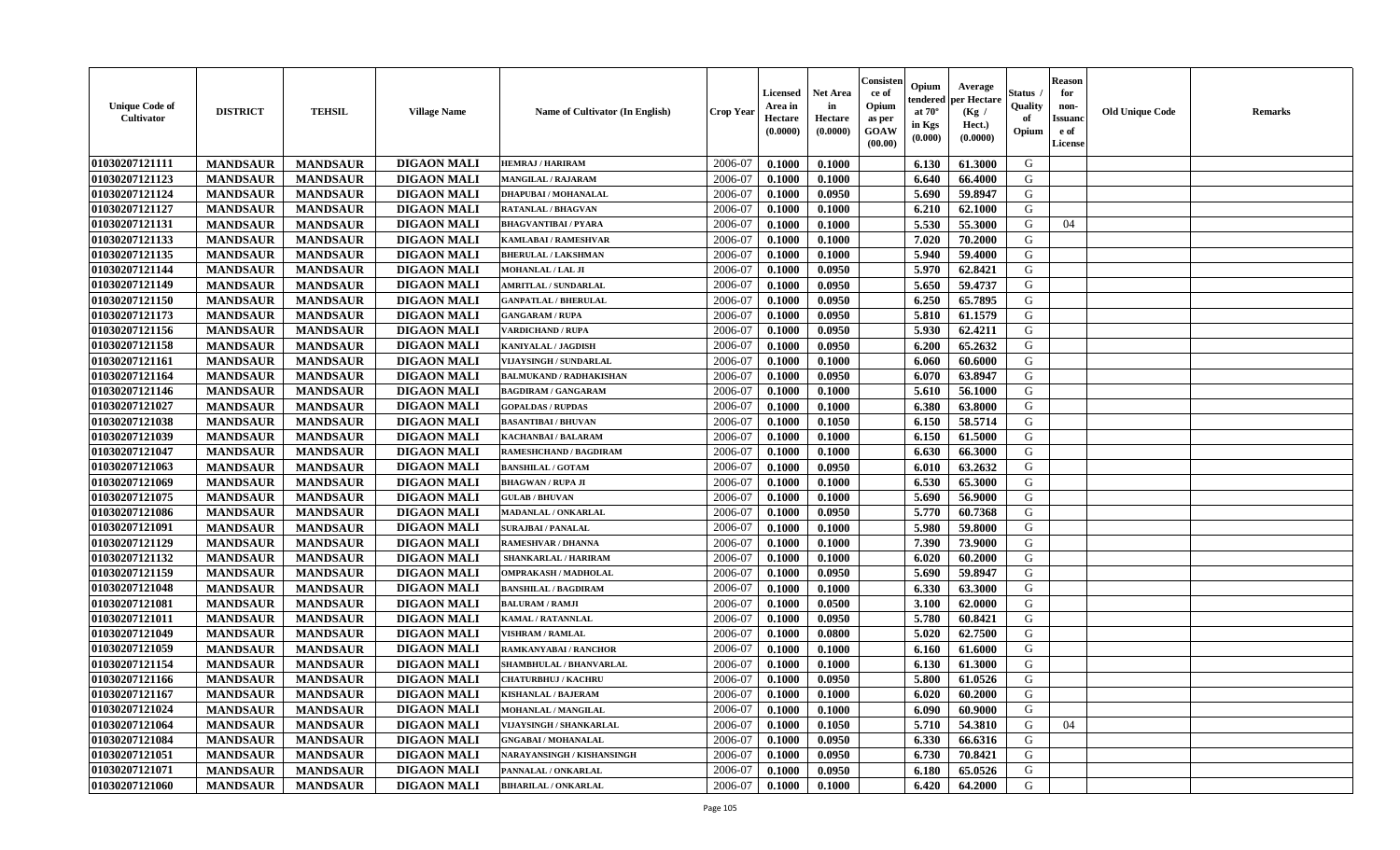| <b>Unique Code of</b><br><b>Cultivator</b> | <b>DISTRICT</b> | <b>TEHSIL</b>   | <b>Village Name</b> | <b>Name of Cultivator (In English)</b> | <b>Crop Year</b> | <b>Licensed</b><br>Area in<br>Hectare<br>(0.0000) | <b>Net Area</b><br>in<br>Hectare<br>(0.0000) | Consister<br>ce of<br>Opium<br>as per<br><b>GOAW</b><br>(00.00) | Opium<br>endered<br>at $70^\circ$<br>in Kgs<br>$(\mathbf{0.000})$ | Average<br>per Hectare<br>(Kg /<br>Hect.)<br>(0.0000) | Status<br>Quality<br>of<br>Opium | <b>Reason</b><br>for<br>non-<br><b>Issuano</b><br>e of<br>License | <b>Old Unique Code</b> | <b>Remarks</b> |
|--------------------------------------------|-----------------|-----------------|---------------------|----------------------------------------|------------------|---------------------------------------------------|----------------------------------------------|-----------------------------------------------------------------|-------------------------------------------------------------------|-------------------------------------------------------|----------------------------------|-------------------------------------------------------------------|------------------------|----------------|
| 01030207121137                             | <b>MANDSAUR</b> | <b>MANDSAUR</b> | <b>DIGAON MALI</b>  | SHANKARLAL / GANESHRAM                 | 2006-07          | 0.1000                                            | 0.1000                                       |                                                                 | 5.360                                                             | 53.6000                                               | G                                | 04                                                                |                        |                |
| 01030207121114                             | <b>MANDSAUR</b> | <b>MANDSAUR</b> | <b>DIGAON MALI</b>  | <b>JAMUNABAI / KACHRU</b>              | 2006-07          | 0.1000                                            | 0.0950                                       |                                                                 | 5.650                                                             | 59,4737                                               | G                                |                                                                   |                        |                |
| 01030207121033                             | <b>MANDSAUR</b> | <b>MANDSAUR</b> | <b>DIGAON MALI</b>  | <b>SHANTIBAI / RAMLAL</b>              | 2006-07          | 0.1000                                            | 0.1000                                       |                                                                 | 6.350                                                             | 63.5000                                               | G                                |                                                                   |                        |                |
| 01030207121162                             | <b>MANDSAUR</b> | <b>MANDSAUR</b> | <b>DIGAON MALI</b>  | <b>RAMLAL / HIRALAL</b>                | 2006-07          | 0.1000                                            | 0.1000                                       |                                                                 | 6.410                                                             | 64.1000                                               | G                                |                                                                   |                        |                |
| 01030207123001                             | <b>MANDSAUR</b> | <b>MANDSAUR</b> | <b>DHIKOLA</b>      | PANNALAL / CHAMPALAL                   | 2006-07          | 0.1000                                            | 0.1000                                       |                                                                 | 5.880                                                             | 58.8000                                               | G                                |                                                                   |                        |                |
| 01030207123003                             | <b>MANDSAUR</b> | <b>MANDSAUR</b> | <b>DHIKOLA</b>      | <b>RATANABAI/BAPULAL</b>               | 2006-07          | 0.1000                                            | 0.0950                                       |                                                                 | 5.170                                                             | 54,4211                                               | G                                | 04                                                                |                        |                |
| 01030207123005                             | <b>MANDSAUR</b> | <b>MANDSAUR</b> | <b>DHIKOLA</b>      | <b>RAMLAL / VARADA</b>                 | 2006-07          | 0.1000                                            | 0.0950                                       |                                                                 | 3.510                                                             | 36.9474                                               | G                                | 04                                                                |                        |                |
| 01030207123008                             | <b>MANDSAUR</b> | <b>MANDSAUR</b> | <b>DHIKOLA</b>      | TANKUBAI / KANAJI                      | 2006-07          | 0.1000                                            | 0.1000                                       |                                                                 | 6.500                                                             | 65.0000                                               | G                                |                                                                   |                        |                |
| 01030207123011                             | <b>MANDSAUR</b> | <b>MANDSAUR</b> | <b>DHIKOLA</b>      | <b>RAMLAL / KANIRAM</b>                | 2006-07          | 0.1000                                            | 0.0900                                       |                                                                 | 6.250                                                             | 69.4444                                               | G                                |                                                                   |                        |                |
| 01030207123012                             | <b>MANDSAUR</b> | <b>MANDSAUR</b> | <b>DHIKOLA</b>      | RATANLAL / RAMLAL BADA                 | 2006-07          | 0.1000                                            | 0.0950                                       |                                                                 | 5.690                                                             | 59.8947                                               | G                                |                                                                   |                        |                |
| 01030207123014                             | <b>MANDSAUR</b> | <b>MANDSAUR</b> | <b>DHIKOLA</b>      | KANVARALAL / MOTI                      | 2006-07          | 0.1000                                            | 0.0950                                       |                                                                 | 5.070                                                             | 53.3684                                               | G                                | 04                                                                |                        |                |
| 01030207123018                             | <b>MANDSAUR</b> | <b>MANDSAUR</b> | <b>DHIKOLA</b>      | VAGATARAM / DEVICHANDRA                | 2006-07          | 0.1000                                            | 0.0950                                       |                                                                 | 5.400                                                             | 56.8421                                               | G                                |                                                                   |                        |                |
| 01030207123019                             | <b>MANDSAUR</b> | <b>MANDSAUR</b> | <b>DHIKOLA</b>      | <b>GANPATLAL / BHANVARLAL</b>          | 2006-07          | 0.1000                                            | 0.1000                                       |                                                                 | 5.560                                                             | 55.6000                                               | G                                | 04                                                                |                        |                |
| 01030207123029                             | <b>MANDSAUR</b> | <b>MANDSAUR</b> | <b>DHIKOLA</b>      | <b>BHUVANIRAM / KANIRAM</b>            | 2006-07          | 0.1000                                            | 0.1000                                       |                                                                 | 5.470                                                             | 54.7000                                               | G                                | 04                                                                |                        |                |
| 01030207123031                             | <b>MANDSAUR</b> | <b>MANDSAUR</b> | <b>DHIKOLA</b>      | KALU / MODA                            | 2006-07          | 0.1000                                            | 0.1050                                       |                                                                 | 7.580                                                             | 72.1905                                               | G                                |                                                                   |                        |                |
| 01030207123033                             | <b>MANDSAUR</b> | <b>MANDSAUR</b> | <b>DHIKOLA</b>      | KISHANALAL / VARADA                    | 2006-07          | 0.1000                                            | 0.0950                                       |                                                                 | 1.530                                                             | 16.1053                                               | П                                | 02                                                                |                        |                |
| 01030207123036                             | <b>MANDSAUR</b> | <b>MANDSAUR</b> | <b>DHIKOLA</b>      | MOHANALAL / BHUVANILAL                 | 2006-07          | 0.1000                                            | 0.1000                                       |                                                                 | 6.360                                                             | 63.6000                                               | G                                |                                                                   |                        |                |
| 01030207123038                             | <b>MANDSAUR</b> | <b>MANDSAUR</b> | <b>DHIKOLA</b>      | <b>KAVARALAL / BHUVANIRAM</b>          | 2006-07          | 0.1000                                            | 0.0950                                       |                                                                 | 6.040                                                             | 63.5789                                               | G                                |                                                                   |                        |                |
| 01030207123042                             | <b>MANDSAUR</b> | <b>MANDSAUR</b> | <b>DHIKOLA</b>      | <b>FULANDEVI / BHAGATRAM</b>           | 2006-07          | 0.1000                                            | 0.1000                                       |                                                                 | 5.710                                                             | 57.1000                                               | G                                |                                                                   |                        |                |
| 01030207123050                             | <b>MANDSAUR</b> | <b>MANDSAUR</b> | <b>DHIKOLA</b>      | <b>GOPAL / RAMLAL</b>                  | 2006-07          | 0.1000                                            | 0.0950                                       |                                                                 | 6.000                                                             | 63.1579                                               | G                                |                                                                   |                        |                |
| 01030207123053                             | <b>MANDSAUR</b> | <b>MANDSAUR</b> | <b>DHIKOLA</b>      | SURAJMAL / MANGILAL                    | 2006-07          | 0.1000                                            | 0.1000                                       |                                                                 | 5.420                                                             | 54.2000                                               | G                                | 04                                                                |                        |                |
| 01030207123056                             | <b>MANDSAUR</b> | <b>MANDSAUR</b> | <b>DHIKOLA</b>      | <b>HARIRAM / KEVAL</b>                 | 2006-07          | 0.1000                                            | 0.1000                                       |                                                                 | 4.194                                                             | 41.9400                                               |                                  | 02                                                                |                        |                |
| 01030207123057                             | <b>MANDSAUR</b> | <b>MANDSAUR</b> | <b>DHIKOLA</b>      | <b>MANOHARLAL / PANNALAL</b>           | 2006-07          | 0.1000                                            | 0.0950                                       |                                                                 | 5.430                                                             | 57.1579                                               | G                                |                                                                   |                        |                |
| 01030207123058                             | <b>MANDSAUR</b> | <b>MANDSAUR</b> | <b>DHIKOLA</b>      | <b>MADHULAL / KACHARU</b>              | 2006-07          | 0.1000                                            | 0.0950                                       |                                                                 | 6.310                                                             | 66.4211                                               | G                                |                                                                   |                        |                |
| 01030207123060                             | <b>MANDSAUR</b> | <b>MANDSAUR</b> | <b>DHIKOLA</b>      | <b>BAPULAL / RAMLAL</b>                | 2006-07          | 0.1000                                            | 0.1000                                       |                                                                 | 5.430                                                             | 54.3000                                               | G                                | 04                                                                |                        |                |
| 01030207123063                             | <b>MANDSAUR</b> | <b>MANDSAUR</b> | <b>DHIKOLA</b>      | <b>GOPAL / RAMLAL</b>                  | 2006-07          | 0.1000                                            | 0.0950                                       |                                                                 | 6.620                                                             | 69.6842                                               | G                                |                                                                   |                        |                |
| 01030207123066                             | <b>MANDSAUR</b> | <b>MANDSAUR</b> | <b>DHIKOLA</b>      | KARU / BHUVANIRAM                      | 2006-07          | 0.1000                                            | 0.1050                                       |                                                                 | 6.080                                                             | 57.9048                                               | G                                |                                                                   |                        |                |
| 01030207123067                             | <b>MANDSAUR</b> | <b>MANDSAUR</b> | <b>DHIKOLA</b>      | <b>BHAGATRAM / PANNALAL</b>            | 2006-07          | 0.1000                                            | 0.0950                                       |                                                                 | 5.120                                                             | 53.8947                                               | G                                | 04                                                                |                        |                |
| 01030207123070                             | <b>MANDSAUR</b> | <b>MANDSAUR</b> | <b>DHIKOLA</b>      | <b>BHERULAL / SHIVARAM</b>             | 2006-07          | 0.1000                                            | 0.1000                                       |                                                                 | 8.070                                                             | 80.7000                                               | G                                |                                                                   |                        |                |
| 01030207123075                             | <b>MANDSAUR</b> | <b>MANDSAUR</b> | <b>DHIKOLA</b>      | <b>MANGILAL / PARMANAD</b>             | 2006-07          | 0.1000                                            | 0.1000                                       |                                                                 | 6.220                                                             | 62.2000                                               | G                                |                                                                   |                        |                |
| 01030207123076                             | <b>MANDSAUR</b> | <b>MANDSAUR</b> | <b>DHIKOLA</b>      | <b>UDERAM / JETARAM</b>                | 2006-07          | 0.1000                                            | 0.0900                                       |                                                                 | 5.350                                                             | 59.4444                                               | G                                |                                                                   |                        |                |
| 01030207124008                             | <b>MANDSAUR</b> | <b>MANDSAUR</b> | <b>GANDHIGRAM</b>   | PRABHULAL / SHANKARLAL                 | 2006-07          | 0.1000                                            | 0.1000                                       |                                                                 | 6.750                                                             | 67.5000                                               | G                                |                                                                   |                        |                |
| 01030207124001                             | <b>MANDSAUR</b> | <b>MANDSAUR</b> | <b>GANDHIGRAM</b>   | BHERULAL / KANHAIYALAL                 | 2006-07          | 0.1000                                            | 0.1000                                       |                                                                 | 7.090                                                             | 70.9000                                               | G                                |                                                                   |                        |                |
| 01030207124004                             | <b>MANDSAUR</b> | <b>MANDSAUR</b> | <b>GANDHIGRAM</b>   | <b>BHARATSINGH / SHANKARLAL</b>        | 2006-07          | 0.1000                                            | 0.1000                                       |                                                                 | 6.380                                                             | 63.8000                                               | G                                |                                                                   |                        |                |
| 01030207124005                             | <b>MANDSAUR</b> | <b>MANDSAUR</b> | <b>GANDHIGRAM</b>   | <b>GANPATLAL / SHANKARLAL</b>          | 2006-07          | 0.1000                                            | 0.1000                                       |                                                                 | 6.200                                                             | 62.0000                                               | G                                |                                                                   |                        |                |
| 01030207124006                             | <b>MANDSAUR</b> | <b>MANDSAUR</b> | <b>GANDHIGRAM</b>   | <b>MANOHARSINGH / BHAIRULAL</b>        | 2006-07          | 0.1000                                            | 0.1000                                       |                                                                 | 6.880                                                             | 68.8000                                               | G                                |                                                                   |                        |                |
| 01030207124007                             | <b>MANDSAUR</b> | <b>MANDSAUR</b> | <b>GANDHIGRAM</b>   | PURALAL / JAGANNATH                    | 2006-07          | 0.1000                                            | 0.1000                                       |                                                                 | 6.360                                                             | 63.6000                                               | G                                |                                                                   |                        |                |
| 01030207124009                             | <b>MANDSAUR</b> | <b>MANDSAUR</b> | <b>GANDHIGRAM</b>   | <b>JANIBAI / BHERULAL</b>              | 2006-07          | 0.1000                                            | 0.1000                                       |                                                                 | 7.000                                                             | 70.0000                                               | G                                |                                                                   |                        |                |
| 01030207124011                             | <b>MANDSAUR</b> | <b>MANDSAUR</b> | <b>GANDHIGRAM</b>   | <b>DEVILAL / MODA</b>                  | 2006-07          | 0.1000                                            | 0.1000                                       |                                                                 | 6.430                                                             | 64.3000                                               | G                                |                                                                   |                        |                |
| 01030207124012                             | <b>MANDSAUR</b> | <b>MANDSAUR</b> | <b>GANDHIGRAM</b>   | <b>BHAGVAN / BAGDIRAM</b>              | 2006-07          | 0.1000                                            | 0.1000                                       |                                                                 | 5.740                                                             | 57.4000                                               | G                                |                                                                   |                        |                |
| 01030207124015                             | <b>MANDSAUR</b> | <b>MANDSAUR</b> | <b>GANDHIGRAM</b>   | <b>BALVANTSINGH / DEV JI</b>           | 2006-07          | 0.1000                                            | 0.1000                                       |                                                                 | 6.430                                                             | 64.3000                                               | G                                |                                                                   |                        |                |
| 01030207124016                             | <b>MANDSAUR</b> | <b>MANDSAUR</b> | <b>GANDHIGRAM</b>   | SURESHCHANDRA / ANANTNARAYAN           | 2006-07          | 0.1000                                            | 0.0950                                       |                                                                 | 6.210                                                             | 65.3684                                               | G                                |                                                                   |                        |                |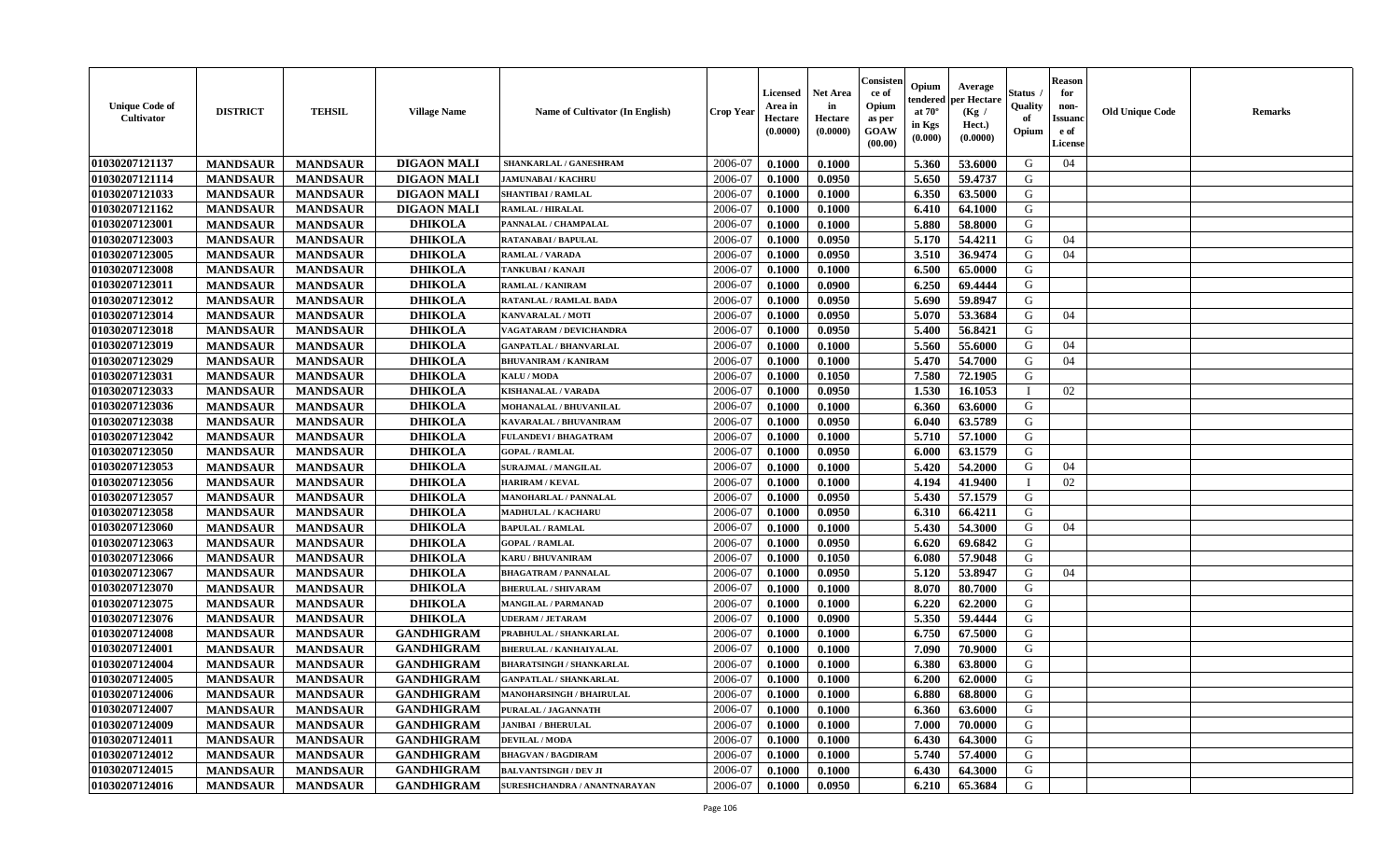| <b>Unique Code of</b><br><b>Cultivator</b> | <b>DISTRICT</b> | <b>TEHSIL</b>   | <b>Village Name</b>  | Name of Cultivator (In English) | <b>Crop Year</b> | <b>Licensed</b><br>Area in<br>Hectare<br>(0.0000) | <b>Net Area</b><br>in<br>Hectare<br>(0.0000) | Consisteı<br>ce of<br>Opium<br>as per<br><b>GOAW</b><br>(00.00) | Opium<br>endered<br>at $70^\circ$<br>in Kgs<br>(0.000) | Average<br>per Hectare<br>(Kg /<br>Hect.)<br>(0.0000) | Status<br>Quality<br>of<br>Opium | <b>Reason</b><br>for<br>non-<br>Issuan<br>e of<br>License | <b>Old Unique Code</b> | <b>Remarks</b>                     |
|--------------------------------------------|-----------------|-----------------|----------------------|---------------------------------|------------------|---------------------------------------------------|----------------------------------------------|-----------------------------------------------------------------|--------------------------------------------------------|-------------------------------------------------------|----------------------------------|-----------------------------------------------------------|------------------------|------------------------------------|
| 01030207124019                             | <b>MANDSAUR</b> | <b>MANDSAUR</b> | <b>GANDHIGRAM</b>    | <b>KISHANLAL / BAPULAL</b>      | 2006-07          | 0.1000                                            | 0.0950                                       |                                                                 | 5.990                                                  | 63.0526                                               | G                                |                                                           |                        |                                    |
| 01030207124020                             | <b>MANDSAUR</b> | <b>MANDSAUR</b> | <b>GANDHIGRAM</b>    | KARULAL / CHAMPALAL             | 2006-07          | 0.1000                                            | 0.1050                                       |                                                                 | 6.170                                                  | 58.7619                                               | G                                |                                                           |                        | TRANSFER/SABAKHEDA                 |
| 01030207124022                             | <b>MANDSAUR</b> | <b>MANDSAUR</b> | <b>GANDHIGRAM</b>    | VARADA / KESHURAM               | 2006-07          | 0.1000                                            | 0.0950                                       |                                                                 | 6.190                                                  | 65.1579                                               | G                                |                                                           |                        |                                    |
| 01030207124023                             | <b>MANDSAUR</b> | <b>MANDSAUR</b> | <b>GANDHIGRAM</b>    | <b>GANESHRAM / BHERA</b>        | 2006-07          | 0.1000                                            | 0.1000                                       |                                                                 | 6.320                                                  | 63.2000                                               | G                                |                                                           |                        |                                    |
| 01030207124025                             | <b>MANDSAUR</b> | <b>MANDSAUR</b> | <b>GANDHIGRAM</b>    | PHAKIRACHANDRA / RUPA           | 2006-07          | 0.1000                                            | 0.1000                                       |                                                                 | 3.230                                                  | 32.3000                                               | G                                | 04                                                        |                        |                                    |
| 01030207124003                             | <b>MANDSAUR</b> | <b>MANDSAUR</b> | <b>GANDHIGRAM</b>    | <b>HIRALAL / NANDA</b>          | 2006-07          | 0.1000                                            | 0.1050                                       |                                                                 | 6.820                                                  | 64.9524                                               | G                                |                                                           |                        |                                    |
| 01030207124027                             | <b>MANDSAUR</b> | <b>MANDSAUR</b> | <b>GANDHIGRAM</b>    | <b>RAMESHVAR / JAVAHARLAL</b>   | 2006-07          | 0.1000                                            | 0.1000                                       |                                                                 | 6.100                                                  | 61.0000                                               | G                                |                                                           |                        |                                    |
| 01030207124029                             | <b>MANDSAUR</b> | <b>MANDSAUR</b> | <b>GANDHIGRAM</b>    | KANHAIYALAL / NARAYAN           | 2006-07          | 0.1000                                            | 0.0950                                       |                                                                 | 6.160                                                  | 64.8421                                               | G                                |                                                           |                        |                                    |
| 01030207124002                             | <b>MANDSAUR</b> | <b>MANDSAUR</b> | <b>GANDHIGRAM</b>    | LAKSHMAN / LAL JI               | 2006-07          | 0.1000                                            | 0.0950                                       |                                                                 | 6.040                                                  | 63.5789                                               | G                                |                                                           |                        |                                    |
| 01030207124031                             | <b>MANDSAUR</b> | <b>MANDSAUR</b> | <b>GANDHIGRAM</b>    | <b>MANGILAL / KARU</b>          | 2006-07          | 0.1000                                            | 0.1000                                       |                                                                 | 5.890                                                  | 58.9000                                               | G                                |                                                           |                        |                                    |
| 01030207124032                             | <b>MANDSAUR</b> | <b>MANDSAUR</b> | <b>GANDHIGRAM</b>    | SHANTILAL / SHOBHARAM           | 2006-07          | 0.1000                                            | 0.1000                                       |                                                                 | 6.010                                                  | 60.1000                                               | G                                |                                                           | 01030207122003         |                                    |
| 01030207124033                             | <b>MANDSAUR</b> | <b>MANDSAUR</b> | <b>GANDHIGRAM</b>    | <b>BHANVARLAL / GANGARAM</b>    | 2006-07          | 0.1000                                            | 0.1000                                       |                                                                 | 5.980                                                  | 59.8000                                               | G                                |                                                           | 01030207122004         |                                    |
| 01030207124034                             | <b>MANDSAUR</b> | <b>MANDSAUR</b> | <b>GANDHIGRAM</b>    | <b>HEMRAJ / HIRALAL</b>         | 2006-07          | 0.1000                                            | 0.1000                                       |                                                                 | 6.280                                                  | 62.8000                                               | G                                |                                                           | 01030207122020         |                                    |
| 01030207124035                             | <b>MANDSAUR</b> | <b>MANDSAUR</b> | <b>GANDHIGRAM</b>    | <b>BADRILAL / JANKIDAS</b>      | 2006-07          | 0.1000                                            | 0.1000                                       |                                                                 | 5.960                                                  | 59.6000                                               | G                                |                                                           | 01030207122024         | <b>NAME CHANGE</b>                 |
| 01030207124036                             | <b>MANDSAUR</b> | <b>MANDSAUR</b> | <b>GANDHIGRAM</b>    | <b>JAYSINGH / SHOBHARAM</b>     | 2006-07          | 0.1000                                            | 0.1000                                       |                                                                 | 6.120                                                  | 61.2000                                               | G                                |                                                           | 01030207122002         |                                    |
| 01030207125001                             | <b>MANDSAUR</b> | <b>MANDSAUR</b> | <b>GAYRIYA KHEDA</b> | MANGILAL / DHURA JI             | 2006-07          | 0.1000                                            | 0.1000                                       |                                                                 | 5.570                                                  | 55.7000                                               | G                                | 04                                                        |                        | TRANSFER/JAGGAKHEDI<br><b>KALA</b> |
| 01030207125003                             | <b>MANDSAUR</b> | <b>MANDSAUR</b> | <b>GAYRIYA KHEDA</b> | <b>BHANWARIBAI / BHANWARLAL</b> | 2006-07          | 0.1000                                            | 0.1000                                       |                                                                 | 5.450                                                  | 54.5000                                               | G                                | 04                                                        |                        | TRANSFER/JAGGAKHEDI<br><b>KALA</b> |
| 01030207125005                             | <b>MANDSAUR</b> | <b>MANDSAUR</b> | <b>GAYRIYA KHEDA</b> | <b>BHERULAL / VARDA</b>         | 2006-07          | 0.1000                                            | 0.0950                                       |                                                                 | 4.280                                                  | 45.0526                                               | G                                | 04                                                        |                        |                                    |
| 01030207125009                             | <b>MANDSAUR</b> | <b>MANDSAUR</b> | <b>GAYRIYA KHEDA</b> | ALARAM / NANDA                  | 2006-07          | 0.1000                                            | 0.0900                                       |                                                                 | 5.160                                                  | 57.3333                                               | G                                |                                                           |                        | TRANSFER/JAGGAKHEDI<br><b>KALA</b> |
| 01030207125015                             | <b>MANDSAUR</b> | <b>MANDSAUR</b> | <b>GAYRIYA KHEDA</b> | LAXMINARAYAN / DHURA JI         | 2006-07          | 0.1000                                            | 0.0900                                       |                                                                 | 5.120                                                  | 56.8889                                               | G                                |                                                           |                        | TRANSFER/JAGGAKHEDI<br><b>KALA</b> |
| 01030207125016                             | <b>MANDSAUR</b> | <b>MANDSAUR</b> | <b>GAYRIYA KHEDA</b> | <b>BAPULAL / DHURAJI</b>        | 2006-07          | 0.1000                                            | 0.1050                                       |                                                                 | 2.610                                                  | 24.8571                                               | G                                | 04                                                        |                        |                                    |
| 01030207125018                             | <b>MANDSAUR</b> | <b>MANDSAUR</b> | <b>GAYRIYA KHEDA</b> | <b>BADRILAL / VARDA</b>         | 2006-07          | 0.1000                                            | 0.1000                                       |                                                                 | 5.000                                                  | 50.0000                                               | G                                | 04                                                        |                        |                                    |
| 01030207126009                             | <b>MANDSAUR</b> | <b>MANDSAUR</b> | <b>HASLI</b>         | <b>DASHRATH / KARU JI</b>       | 2006-07          | 0.1000                                            | 0.1000                                       |                                                                 | 6.550                                                  | 65.5000                                               | G                                |                                                           |                        |                                    |
| 01030207126011                             | <b>MANDSAUR</b> | <b>MANDSAUR</b> | <b>HASLI</b>         | <b>RAMESHVAR / UDELAL</b>       | 2006-07          | 0.1000                                            | 0.1000                                       |                                                                 | 6.090                                                  | 60.9000                                               | G                                |                                                           |                        |                                    |
| 01030207126015                             | <b>MANDSAUR</b> | <b>MANDSAUR</b> | <b>HASLI</b>         | <b>SOHANABAI/RAMLAL</b>         | 2006-07          | 0.1000                                            | 0.0900                                       |                                                                 | 5.400                                                  | 60.0000                                               | G                                |                                                           |                        |                                    |
| 01030207126019                             | <b>MANDSAUR</b> | <b>MANDSAUR</b> | <b>HASLI</b>         | <b>BHARATSINGH / KASTURA</b>    | 2006-07          | 0.1000                                            | 0.1000                                       |                                                                 | 6.230                                                  | 62.3000                                               | G                                |                                                           |                        |                                    |
| 01030207126020                             | <b>MANDSAUR</b> | <b>MANDSAUR</b> | <b>HASLI</b>         | <b>BALURAM / DHURA</b>          | 2006-07          | 0.1000                                            | 0.0950                                       |                                                                 | 6.160                                                  | 64.8421                                               | G                                |                                                           |                        |                                    |
| 01030207126025                             | <b>MANDSAUR</b> | <b>MANDSAUR</b> | <b>HASLI</b>         | KARULAL / BHERA                 | 2006-07          | 0.1000                                            | 0.0900                                       |                                                                 | 5.550                                                  | 61.6667                                               | G                                |                                                           |                        |                                    |
| 01030207126021                             | <b>MANDSAUR</b> | <b>MANDSAUR</b> | <b>HASLI</b>         | PYARCHNDR / BALARAM             | 2006-07          | 0.1000                                            | 0.0950                                       |                                                                 | 5.720                                                  | 60.2105                                               | G                                |                                                           |                        |                                    |
| 01030207126024                             | <b>MANDSAUR</b> | <b>MANDSAUR</b> | <b>HASLI</b>         | VALI MOHAMMAD / KASAM           | 2006-07          | 0.1000                                            | 0.1000                                       |                                                                 | 6.080                                                  | 60.8000                                               | G                                |                                                           |                        | <b>TRANSFER/SEMLI</b>              |
| 01030207126031                             | <b>MANDSAUR</b> | <b>MANDSAUR</b> | <b>HASLI</b>         | <b>SHAFHI MO. / KASAM</b>       | 2006-07          | 0.1000                                            | 0.1000                                       |                                                                 | 6.530                                                  | 65.3000                                               | G                                |                                                           |                        | <b>TRANSFER/SEMLI</b>              |
| 01030207126003                             | MANDSAUR        | MANDSAUR        | <b>HASLI</b>         | <b>RAYSINGH / KANIRAM</b>       | 2006-07          | 0.1000                                            | 0.0900                                       |                                                                 | $5.700$                                                | 63.3333                                               | G                                |                                                           |                        |                                    |
| <b>01030207126041</b>                      | <b>MANDSAUR</b> | <b>MANDSAUR</b> | <b>HASLI</b>         | <b>KISHANALAL / BHUVAN</b>      | 2006-07          | 0.1000                                            | 0.0900                                       |                                                                 | 5.690                                                  | 63.2222                                               | G                                |                                                           | 01030207126003         | <b>NAME CHANGE</b>                 |
| 01030207128042                             | <b>MANDSAUR</b> | <b>MANDSAUR</b> | <b>JAGGAKHEDI</b>    | PUNAMCHANDRA / RATANLAL         | 2006-07          | 0.1000                                            | 0.0950                                       |                                                                 | 6.010                                                  | 63.2632                                               | G                                |                                                           |                        |                                    |
| 01030207128004                             | <b>MANDSAUR</b> | <b>MANDSAUR</b> | <b>JAGGAKHEDI</b>    | RAMLAL / GOPAL                  | 2006-07          | 0.1000                                            | 0.0950                                       |                                                                 | 5.590                                                  | 58.8421                                               | G                                |                                                           |                        |                                    |
| 01030207128006                             | <b>MANDSAUR</b> | <b>MANDSAUR</b> | <b>JAGGAKHEDI</b>    | RADHESHYAM / RATANLAL           | 2006-07          | $\, 0.1000 \,$                                    | 0.0950                                       |                                                                 | 5.650                                                  | 59.4737                                               | G                                |                                                           |                        |                                    |
| 01030207128010                             | <b>MANDSAUR</b> | <b>MANDSAUR</b> | <b>JAGGAKHEDI</b>    | <b>ONKARLAL / GANGARAM</b>      | 2006-07          | 0.1000                                            | 0.0950                                       |                                                                 | 5.220                                                  | 54.9474                                               | G                                | 04                                                        |                        |                                    |
| 01030207128012                             | <b>MANDSAUR</b> | <b>MANDSAUR</b> | <b>JAGGAKHEDI</b>    | <b>SURATRAM / BAGDIRAM</b>      | 2006-07          | 0.1000                                            | 0.0950                                       |                                                                 | 6.600                                                  | 69.4737                                               | G                                |                                                           |                        | <b>NAME CHANGE</b>                 |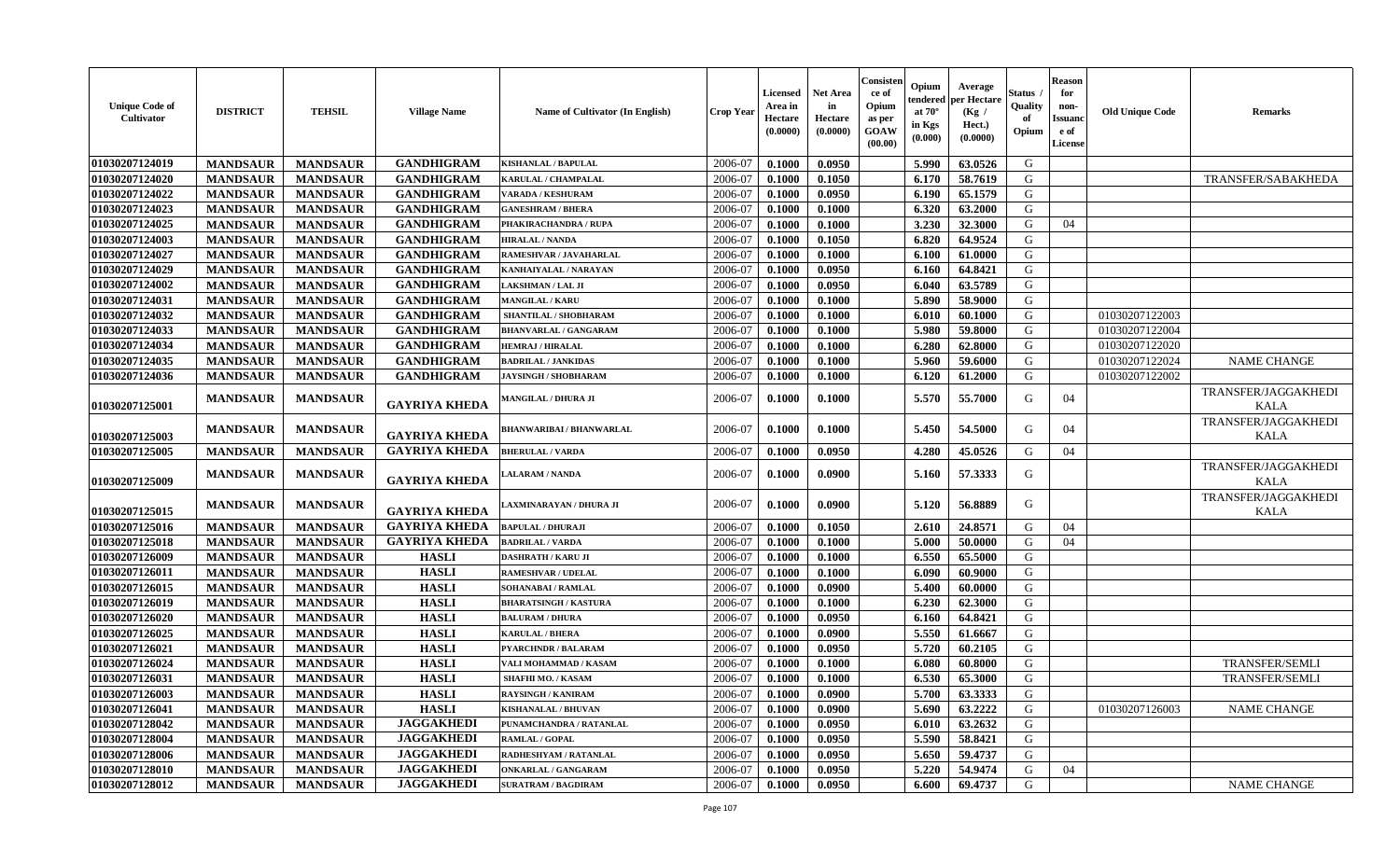| <b>Unique Code of</b><br>Cultivator | <b>DISTRICT</b> | <b>TEHSIL</b>   | <b>Village Name</b> | Name of Cultivator (In English)    | <b>Crop Year</b> | <b>Licensed</b><br>Area in<br>Hectare<br>(0.0000) | <b>Net Area</b><br>in<br>Hectare<br>(0.0000) | Consister<br>ce of<br>Opium<br>as per<br>GOAW<br>(00.00) | Opium<br>endered<br>at $70^\circ$<br>in Kgs<br>$({\bf 0.000})$ | Average<br>oer Hectare<br>(Kg /<br>Hect.)<br>(0.0000) | Status<br>Quality<br>of<br>Opium | Reason<br>for<br>non-<br>Issuan<br>e of<br>License | <b>Old Unique Code</b> | <b>Remarks</b>     |
|-------------------------------------|-----------------|-----------------|---------------------|------------------------------------|------------------|---------------------------------------------------|----------------------------------------------|----------------------------------------------------------|----------------------------------------------------------------|-------------------------------------------------------|----------------------------------|----------------------------------------------------|------------------------|--------------------|
| 01030207128013                      | <b>MANDSAUR</b> | <b>MANDSAUR</b> | <b>JAGGAKHEDI</b>   | KHIMA / CHATURBHUJ                 | 2006-07          | 0.1000                                            | 0.1000                                       |                                                          | 6.000                                                          | 60.0000                                               | G                                |                                                    |                        |                    |
| 01030207128014                      | <b>MANDSAUR</b> | <b>MANDSAUR</b> | <b>JAGGAKHEDI</b>   | <b>GORDHANSINGH / PRAHLADSINGH</b> | 2006-07          | 0.1000                                            | 0.0950                                       |                                                          | 2.690                                                          | 28.3158                                               | G                                | 04                                                 |                        |                    |
| 01030207128019                      | <b>MANDSAUR</b> | <b>MANDSAUR</b> | <b>JAGGAKHEDI</b>   | GOVINDSINGH / SHIVSINGH            | 2006-07          | 0.1000                                            | 0.0950                                       |                                                          | 5.830                                                          | 61.3684                                               | G                                |                                                    |                        |                    |
| 01030207128026                      | <b>MANDSAUR</b> | <b>MANDSAUR</b> | <b>JAGGAKHEDI</b>   | <b>BHERULAL / UDA</b>              | 2006-07          | 0.1000                                            | 0.0950                                       |                                                          | 6.360                                                          | 66.9474                                               | G                                |                                                    |                        | <b>NAME CHANGE</b> |
| 01030207128058                      | <b>MANDSAUR</b> | <b>MANDSAUR</b> | <b>JAGGAKHEDI</b>   | <b>BHUVANIBAI / DEVILAL</b>        | 2006-07          | 0.1000                                            | 0.0950                                       |                                                          | 5.200                                                          | 54.7368                                               | G                                | 04                                                 |                        |                    |
| 01030207128060                      | <b>MANDSAUR</b> | <b>MANDSAUR</b> | <b>JAGGAKHEDI</b>   | UMRAVKHA / FAKIR MO.               | 2006-07          | 0.1000                                            | 0.1000                                       |                                                          | 6.260                                                          | 62.6000                                               | G                                |                                                    |                        |                    |
| 01030207128066                      | <b>MANDSAUR</b> | <b>MANDSAUR</b> | <b>JAGGAKHEDI</b>   | KACHRULAL / NANURAM                | 2006-07          | 0.1000                                            | 0.0900                                       |                                                          | 6.100                                                          | 67.7778                                               | G                                |                                                    |                        |                    |
| 01030207128069                      | <b>MANDSAUR</b> | <b>MANDSAUR</b> | <b>JAGGAKHEDI</b>   | <b>OMPRAKASH / AMRITRAM</b>        | 2006-07          | 0.1000                                            | 0.1000                                       |                                                          | 5.410                                                          | 54.1000                                               | G                                | 04                                                 |                        |                    |
| 01030207128078                      | <b>MANDSAUR</b> | <b>MANDSAUR</b> | <b>JAGGAKHEDI</b>   | <b>JARESINGH / TEJSINGH</b>        | 2006-07          | 0.1000                                            | 0.0950                                       |                                                          | 6.350                                                          | 66.8421                                               | G                                |                                                    |                        |                    |
| 01030207128081                      | <b>MANDSAUR</b> | <b>MANDSAUR</b> | <b>JAGGAKHEDI</b>   | <b>CHANDMAL / RAMLAL</b>           | 2006-07          | 0.1000                                            | 0.0950                                       |                                                          | 5.840                                                          | 61.4737                                               | G                                |                                                    |                        |                    |
| 01030207128009                      | <b>MANDSAUR</b> | <b>MANDSAUR</b> | <b>JAGGAKHEDI</b>   | RADHESHYAM / NANDRAM               | 2006-07          | 0.1000                                            | 0.1000                                       |                                                          | 6.510                                                          | 65.1000                                               | G                                |                                                    |                        |                    |
| 01030207128027                      | <b>MANDSAUR</b> | <b>MANDSAUR</b> | <b>JAGGAKHEDI</b>   | RADHESHYAM / JAGANNATH             | 2006-07          | 0.1000                                            | 0.0950                                       |                                                          | 4.690                                                          | 49.3684                                               | G                                | 04                                                 |                        |                    |
| 01030207128005                      | <b>MANDSAUR</b> | <b>MANDSAUR</b> | <b>JAGGAKHEDI</b>   | RAJIBAI / RAMA                     | 2006-07          | 0.1000                                            | 0.0950                                       |                                                          | 5.330                                                          | 56.1053                                               | G                                |                                                    |                        |                    |
| 01030207128048                      | <b>MANDSAUR</b> | <b>MANDSAUR</b> | <b>JAGGAKHEDI</b>   | <b>BASNTIBAI / MOHANLAL</b>        | 2006-07          | 0.1000                                            | 0.1000                                       |                                                          | 5.670                                                          | 56.7000                                               | G                                | 05                                                 |                        |                    |
| 01030207128050                      | <b>MANDSAUR</b> | <b>MANDSAUR</b> | <b>JAGGAKHEDI</b>   | PARMANAND / UNKAR                  | 2006-07          | 0.1000                                            | 0.0950                                       |                                                          | 4.010                                                          | 42.2105                                               | G                                | 04                                                 |                        |                    |
| 01030207128075                      | <b>MANDSAUR</b> | <b>MANDSAUR</b> | <b>JAGGAKHEDI</b>   | <b>GARIBDAS / BALARAMDAS</b>       | 2006-07          | 0.1000                                            | 0.1000                                       |                                                          | 5.660                                                          | 56.6000                                               | G                                |                                                    |                        | <b>NAME CHANGE</b> |
| 01030207128083                      | <b>MANDSAUR</b> | <b>MANDSAUR</b> | <b>JAGGAKHEDI</b>   | AKSHMINARAYAN / DHURA JI           | 2006-07          | 0.1000                                            | 0.0900                                       |                                                          | 5.120                                                          | 56.8889                                               | G                                |                                                    | 01030207125015         |                    |
| 01030207128084                      | <b>MANDSAUR</b> | <b>MANDSAUR</b> | <b>JAGGAKHEDI</b>   | <b>LALARAM / NANDA JI</b>          | 2006-07          | 0.1000                                            | 0.0900                                       |                                                          | 5.160                                                          | 57.3333                                               | G                                |                                                    | 01030207125009         |                    |
| 01030207129036                      | <b>MANDSAUR</b> | <b>MANDSAUR</b> | <b>KOLWA</b>        | PRITHVIRAJ / HIRA                  | 2006-07          | 0.1000                                            | 0.0950                                       |                                                          | 6.330                                                          | 66.6316                                               | G                                |                                                    |                        |                    |
| 01030207129002                      | <b>MANDSAUR</b> | <b>MANDSAUR</b> | <b>KOLWA</b>        | <b>MANGILAL / NANDA</b>            | 2006-07          | 0.1000                                            | 0.1000                                       |                                                          | 6.170                                                          | 61.7000                                               | G                                |                                                    |                        |                    |
| 01030207129003                      | <b>MANDSAUR</b> | <b>MANDSAUR</b> | <b>KOLWA</b>        | <b>BAGDIRAM / MANGILAL</b>         | 2006-07          | 0.1000                                            | 0.1000                                       |                                                          | 6.190                                                          | 61.9000                                               | G                                |                                                    |                        |                    |
| 01030207129008                      | <b>MANDSAUR</b> | <b>MANDSAUR</b> | <b>KOLWA</b>        | <b>KHEMCHAND / RAGHUNATH</b>       | 2006-07          | 0.1000                                            | 0.1000                                       |                                                          | 6.230                                                          | 62.3000                                               | G                                |                                                    |                        |                    |
| 01030207129009                      | <b>MANDSAUR</b> | <b>MANDSAUR</b> | <b>KOLWA</b>        | <b>BHANVARLAL / HIRA</b>           | 2006-07          | 0.1000                                            | 0.0950                                       |                                                          | 5.600                                                          | 58.9474                                               | G                                | 05                                                 |                        | <b>NAME CHANGE</b> |
| 01030207129013                      | <b>MANDSAUR</b> | <b>MANDSAUR</b> | <b>KOLWA</b>        | <b>VINESH / RAMCHANDRA</b>         | 2006-07          | 0.1000                                            | 0.0900                                       |                                                          | 5.740                                                          | 63.7778                                               | G                                |                                                    |                        |                    |
| 01030207129014                      | <b>MANDSAUR</b> | <b>MANDSAUR</b> | <b>KOLWA</b>        | SATAYNARAYAN / MOTILAL             | 2006-07          | 0.1000                                            | 0.1000                                       |                                                          | 5.890                                                          | 58.9000                                               | G                                |                                                    |                        |                    |
| 01030207129022                      | <b>MANDSAUR</b> | <b>MANDSAUR</b> | <b>KOLWA</b>        | <b>GHANSHYAM / BANSHILAL</b>       | 2006-07          | 0.1000                                            | 0.1000                                       |                                                          | 5.340                                                          | 53.4000                                               | G                                | 04                                                 |                        |                    |
| 01030207129024                      | <b>MANDSAUR</b> | <b>MANDSAUR</b> | <b>KOLWA</b>        | <b>DEVILAL / JAGANNATH</b>         | 2006-07          | 0.1000                                            | 0.0950                                       |                                                          | 6.090                                                          | 64.1053                                               | G                                |                                                    |                        |                    |
| 01030207129028                      | <b>MANDSAUR</b> | <b>MANDSAUR</b> | <b>KOLWA</b>        | KANHAIYALAL / KACHRU               | 2006-07          | 0.1000                                            | 0.1000                                       |                                                          | 5.690                                                          | 56.9000                                               | G                                |                                                    |                        |                    |
| 01030207129030                      | <b>MANDSAUR</b> | <b>MANDSAUR</b> | <b>KOLWA</b>        | <b>MADHU / HIRA</b>                | 2006-07          | 0.1000                                            | 0.0950                                       |                                                          | 6.070                                                          | 63.8947                                               | G                                |                                                    |                        |                    |
| 01030207129034                      | <b>MANDSAUR</b> | <b>MANDSAUR</b> | <b>KOLWA</b>        | <b>LAKSHMAN / HIRA</b>             | 2006-07          | 0.1000                                            | 0.1050                                       |                                                          | 6.550                                                          | 62.3810                                               | G                                |                                                    |                        |                    |
| 01030207129035                      | <b>MANDSAUR</b> | <b>MANDSAUR</b> | <b>KOLWA</b>        | <b>KALABAI/MANGUDAS</b>            | 2006-07          | 0.1000                                            | 0.1000                                       |                                                          | 6.480                                                          | 64.8000                                               | G                                |                                                    |                        |                    |
| 01030207129037                      | <b>MANDSAUR</b> | <b>MANDSAUR</b> | <b>KOLWA</b>        | NIYALIBAI / KANA                   | 2006-07          | 0.1000                                            | 0.0950                                       |                                                          | 5.700                                                          | 60.0000                                               | G                                |                                                    |                        |                    |
| 01030207129040                      | <b>MANDSAUR</b> | <b>MANDSAUR</b> | <b>KOLWA</b>        | <b>BHAGIRATH / CHAMPALAL</b>       | 2006-07          | 0.1000                                            | 0.1000                                       |                                                          | 5.840                                                          | 58.4000                                               | G                                |                                                    |                        |                    |
| 01030207129041                      | <b>MANDSAUR</b> | <b>MANDSAUR</b> | <b>KOLWA</b>        | <b>GIRDHARI / MOHAN</b>            | 2006-07          | 0.1000                                            | 0.1000                                       |                                                          | 6.170                                                          | 61.7000                                               | G                                |                                                    |                        |                    |
| 01030207129045                      | <b>MANDSAUR</b> | <b>MANDSAUR</b> | <b>KOLWA</b>        | <b>HARIDAS / KAMLADAS</b>          | 2006-07          | 0.1000                                            | 0.1000                                       |                                                          | 5.940                                                          | 59.4000                                               | G                                |                                                    |                        |                    |
| 01030207129046                      | <b>MANDSAUR</b> | MANDSAUR        | <b>KOLWA</b>        | SATAYNARAYAN / HARLAL              | 2006-07          | 0.1000                                            | 0.0950                                       |                                                          | $6.010$                                                        | 63.2632                                               | G                                |                                                    |                        |                    |
| 01030207129047                      | <b>MANDSAUR</b> | <b>MANDSAUR</b> | <b>KOLWA</b>        | VARDICHANDRA / KACHRU              | 2006-07          | 0.1000                                            | 0.1000                                       |                                                          | 5.740                                                          | 57.4000                                               | G                                |                                                    |                        |                    |
| 01030207129049                      | <b>MANDSAUR</b> | <b>MANDSAUR</b> | <b>KOLWA</b>        | RAMKISHAN / MADHO                  | 2006-07          | 0.1000                                            | 0.1000                                       |                                                          | 5.560                                                          | 55.6000                                               | G                                | 04                                                 |                        |                    |
| 01030207129050                      | <b>MANDSAUR</b> | <b>MANDSAUR</b> | <b>KOLWA</b>        | <b>JANIBAI / RODIRAM</b>           | 2006-07          | 0.1000                                            | 0.0900                                       |                                                          | 6.050                                                          | 67.2222                                               | G                                |                                                    |                        |                    |
| 01030207129058                      | <b>MANDSAUR</b> | <b>MANDSAUR</b> | <b>KOLWA</b>        | <b>BAGDIRAM / HARLAL</b>           | 2006-07          | 0.1000                                            | 0.0950                                       |                                                          | 5.770                                                          | 60.7368                                               | G                                |                                                    |                        |                    |
| 01030207129067                      | <b>MANDSAUR</b> | <b>MANDSAUR</b> | <b>KOLWA</b>        | MAGANLAL / LAKSHMICHANDRA          | 2006-07          | 0.1000                                            | 0.1000                                       |                                                          | 6.900                                                          | 69.0000                                               | G                                |                                                    |                        |                    |
| 01030207129070                      | <b>MANDSAUR</b> | <b>MANDSAUR</b> | <b>KOLWA</b>        | RADHAKISHAN / BHAGIRATH            | 2006-07          | $\boldsymbol{0.1000}$                             | 0.1000                                       |                                                          | 6.470                                                          | 64.7000                                               | G                                |                                                    |                        |                    |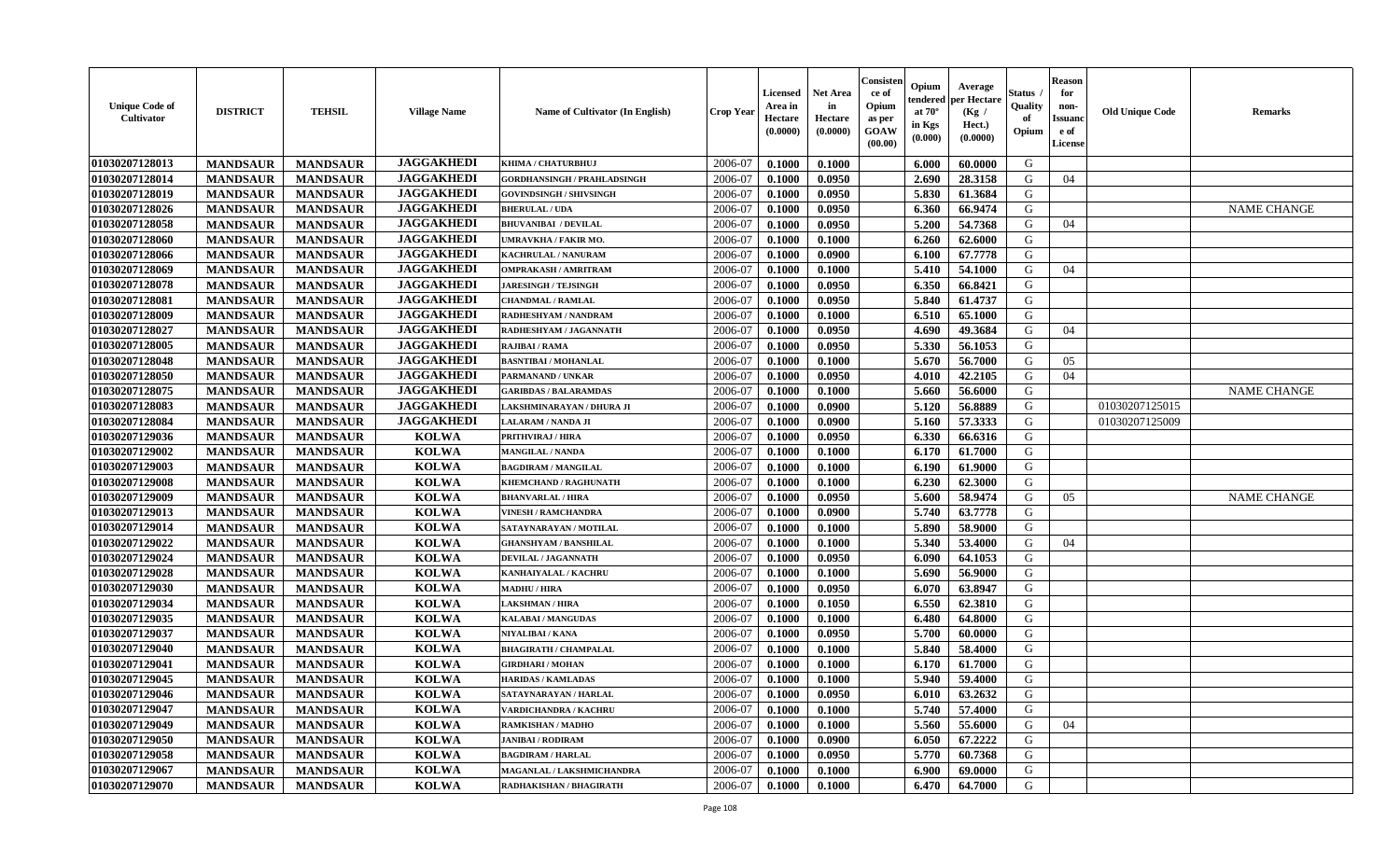| <b>Unique Code of</b><br>Cultivator | <b>DISTRICT</b> | <b>TEHSIL</b>   | <b>Village Name</b>                          | <b>Name of Cultivator (In English)</b>      | <b>Crop Year</b> | Licensed<br>Area in<br>Hectare<br>(0.0000) | <b>Net Area</b><br>in<br>Hectare<br>(0.0000) | Consister<br>ce of<br>Opium<br>as per<br><b>GOAW</b><br>(00.00) | Opium<br>endered<br>at $70^\circ$<br>in Kgs<br>$(\mathbf{0.000})$ | Average<br>per Hectare<br>(Kg /<br>Hect.)<br>(0.0000) | Status<br>Quality<br>of<br>Opium | <b>Reason</b><br>for<br>non-<br><b>Issuano</b><br>e of<br>License | <b>Old Unique Code</b> | <b>Remarks</b> |
|-------------------------------------|-----------------|-----------------|----------------------------------------------|---------------------------------------------|------------------|--------------------------------------------|----------------------------------------------|-----------------------------------------------------------------|-------------------------------------------------------------------|-------------------------------------------------------|----------------------------------|-------------------------------------------------------------------|------------------------|----------------|
| 01030207129072                      | <b>MANDSAUR</b> | <b>MANDSAUR</b> | <b>KOLWA</b>                                 | <b>AMRITRAM / SURAJMAL</b>                  | 2006-07          | 0.1000                                     | 0.1000                                       |                                                                 | 6.490                                                             | 64.9000                                               | G                                |                                                                   |                        |                |
| 01030207129074                      | <b>MANDSAUR</b> | <b>MANDSAUR</b> | <b>KOLWA</b>                                 | <b>DHURA / KALU</b>                         | 2006-07          | 0.1000                                     | 0.1000                                       |                                                                 | 5.700                                                             | 57.0000                                               | G                                | 05                                                                |                        |                |
| 01030207129075                      | <b>MANDSAUR</b> | <b>MANDSAUR</b> | <b>KOLWA</b>                                 | PRABHULAL / KISHAN                          | 2006-07          | 0.1000                                     | 0.0450                                       |                                                                 | 2.950                                                             | 65.5556                                               | G                                |                                                                   |                        |                |
| 01030207129076                      | <b>MANDSAUR</b> | <b>MANDSAUR</b> | <b>KOLWA</b>                                 | <b>BAGDIRAM / NARAYAN</b>                   | 2006-07          | 0.1000                                     | 0.1000                                       |                                                                 | 6.540                                                             | 65.4000                                               | G                                |                                                                   |                        |                |
| 01030207129078                      | <b>MANDSAUR</b> | <b>MANDSAUR</b> | <b>KOLWA</b>                                 | SHYAMABAI / GANGARAM                        | 2006-07          | 0.1000                                     | 0.1000                                       |                                                                 | 4.830                                                             | 48.3000                                               | G                                | 04                                                                |                        |                |
| 01030207129080                      | <b>MANDSAUR</b> | <b>MANDSAUR</b> | <b>KOLWA</b>                                 | <b>RAMLAL / HIRALAL</b>                     | 2006-07          | 0.1000                                     | 0.0850                                       |                                                                 | 5.250                                                             | 61.7647                                               | G                                |                                                                   |                        |                |
| 01030207129082                      | <b>MANDSAUR</b> | <b>MANDSAUR</b> | <b>KOLWA</b>                                 | KANHEYALAL / PANNALAL                       | 2006-07          | 0.1000                                     | 0.1000                                       |                                                                 | 5.530                                                             | 55.3000                                               | G                                | 04                                                                |                        |                |
| 01030207129015                      | <b>MANDSAUR</b> | <b>MANDSAUR</b> | <b>KOLWA</b>                                 | <b>MADANLAL / CHAMPA</b>                    | 2006-07          | 0.1000                                     | 0.1000                                       |                                                                 | 5.530                                                             | 55.3000                                               | G                                | 04                                                                |                        |                |
| 01030207129051                      | <b>MANDSAUR</b> | <b>MANDSAUR</b> | <b>KOLWA</b>                                 | MOHANBAI / SHANKARLAL                       | 2006-07          | 0.1000                                     | 0.0900                                       |                                                                 | 5.180                                                             | 57.5556                                               | G                                |                                                                   |                        |                |
| 01030207129032                      | <b>MANDSAUR</b> | <b>MANDSAUR</b> | <b>KOLWA</b>                                 | <b>CHATRA / RUGNATH</b>                     | 2006-07          | 0.1000                                     | 0.1000                                       |                                                                 | 5.750                                                             | 57.5000                                               | G                                |                                                                   |                        |                |
| 01030207129088                      | <b>MANDSAUR</b> | <b>MANDSAUR</b> | <b>KOLWA</b>                                 | <b>RANGLAL / HEMRAJ</b>                     | 2006-07          | 0.1000                                     | 0.1000                                       |                                                                 | 5.880                                                             | 58.8000                                               | G                                |                                                                   |                        |                |
| 01030207130004                      | <b>MANDSAUR</b> | <b>MANDSAUR</b> |                                              | KHANDERIYA MARU RAMCHANDRA / LAKSHMICHANDRA | 2006-07          | 0.1000                                     | 0.1000                                       |                                                                 | 6.740                                                             | 67.4000                                               | G                                |                                                                   |                        |                |
| 01030207130005                      | <b>MANDSAUR</b> | <b>MANDSAUR</b> | <b>KHANDERIYA MARU</b>                       | <b>SAJJANBAI / HAMER</b>                    | 2006-07          | 0.1000                                     | 0.0950                                       |                                                                 | 5.830                                                             | 61.3684                                               | G                                |                                                                   |                        |                |
| 01030207130006                      | <b>MANDSAUR</b> | <b>MANDSAUR</b> | <b>KHANDERIYA MARU</b>                       | <b>PARASHRAM / KASTURA</b>                  | 2006-07          | 0.1000                                     | 0.1000                                       |                                                                 | 6.130                                                             | 61.3000                                               | G                                |                                                                   |                        |                |
| 01030207130010                      | <b>MANDSAUR</b> | <b>MANDSAUR</b> | <b>KHANDERIYA MARU</b>                       | <b>KESHURAM / PANNALAL</b>                  | 2006-07          | 0.1000                                     | 0.0950                                       |                                                                 | 6.260                                                             | 65.8947                                               | G                                |                                                                   |                        |                |
| 01030207130011                      | <b>MANDSAUR</b> | <b>MANDSAUR</b> | KHANDERIYA MARU NATHULAL / PANNALAL          |                                             | 2006-07          | 0.1000                                     | 0.1000                                       |                                                                 | 6.470                                                             | 64.7000                                               | G                                |                                                                   |                        |                |
| 01030207130019                      | <b>MANDSAUR</b> | <b>MANDSAUR</b> | <b>KHANDERIYA MARUBHAGIRATH / SHIVLAL</b>    |                                             | 2006-07          | 0.1000                                     | 0.1000                                       |                                                                 | 6.090                                                             | 60.9000                                               | G                                |                                                                   |                        |                |
| 01030207130020                      | <b>MANDSAUR</b> | <b>MANDSAUR</b> | KHANDERIYA MARU KAMLESH / SHIVLAL            |                                             | 2006-07          | 0.1000                                     | 0.1000                                       |                                                                 | 5.960                                                             | 59.6000                                               | G                                |                                                                   |                        |                |
| 01030207130022                      | <b>MANDSAUR</b> | <b>MANDSAUR</b> | <b>KHANDERIYA MARU</b>                       | <b>BADRILAL / RAMLAL</b>                    | 2006-07          | 0.1000                                     | 0.1000                                       |                                                                 | 6.070                                                             | 60.7000                                               | G                                |                                                                   |                        |                |
| 01030207130030                      | <b>MANDSAUR</b> | <b>MANDSAUR</b> | <b>KHANDERIYA MARU</b>                       | RAMLAL / LAKSHMAN CHAMAR                    | 2006-07          | 0.1000                                     | 0.1000                                       |                                                                 | 6.090                                                             | 60.9000                                               | G                                |                                                                   |                        |                |
| 01030207130032                      | <b>MANDSAUR</b> | <b>MANDSAUR</b> | <b>KHANDERIYA MARU</b>                       | <b>LAKSHMAN / BHUVAN</b>                    | 2006-07          | 0.1000                                     | 0.0950                                       |                                                                 | 6.480                                                             | 68.2105                                               | G                                |                                                                   |                        |                |
| 01030207130035                      | <b>MANDSAUR</b> | <b>MANDSAUR</b> | KHANDERIYA MARUBHARATSINGH / NANURAM         |                                             | 2006-07          | 0.1000                                     | 0.0950                                       |                                                                 | 6.060                                                             | 63.7895                                               | G                                |                                                                   |                        |                |
| 01030207130044                      | <b>MANDSAUR</b> | <b>MANDSAUR</b> |                                              | KHANDERIYA MARU LAKSHMICHANDRA / DHANNA     | 2006-07          | 0.1000                                     | 0.1000                                       |                                                                 | 6.480                                                             | 64.8000                                               | G                                |                                                                   |                        |                |
| 01030207130045                      | <b>MANDSAUR</b> | <b>MANDSAUR</b> | KHANDERIYA MARU MODIRAM / HAMERA             |                                             | 2006-07          | 0.1000                                     | 0.1000                                       |                                                                 | 6.220                                                             | 62.2000                                               | G                                |                                                                   |                        |                |
| 01030207130046                      | <b>MANDSAUR</b> | <b>MANDSAUR</b> | KHANDERIYA MARU RAMSINGH / HIRA              |                                             | 2006-07          | 0.1000                                     | 0.1000                                       |                                                                 | 6.280                                                             | 62.8000                                               | G                                |                                                                   |                        |                |
| 01030207130051                      | <b>MANDSAUR</b> | <b>MANDSAUR</b> | <b>KHANDERIYA MARU</b>                       | <b>VIRAM / RUPA</b>                         | 2006-07          | 0.1000                                     | 0.0950                                       |                                                                 | 6.000                                                             | 63.1579                                               | G                                |                                                                   |                        |                |
| 01030207130054                      | <b>MANDSAUR</b> | <b>MANDSAUR</b> | KHANDERIYA MARUBHULIBAI/ONKAR                |                                             | 2006-07          | 0.1000                                     | 0.1000                                       |                                                                 | 5.990                                                             | 59.9000                                               | G                                |                                                                   |                        |                |
| 01030207130055                      | <b>MANDSAUR</b> | <b>MANDSAUR</b> | KHANDERIYA MARU HEMRAJ / RAMLAL              |                                             | 2006-07          | 0.1000                                     | 0.1000                                       |                                                                 | 6.280                                                             | 62.8000                                               | G                                |                                                                   |                        |                |
| 01030207130058                      | <b>MANDSAUR</b> | <b>MANDSAUR</b> | KHANDERIYA MARU GANGABAI / KASTURA           |                                             | 2006-07          | 0.1000                                     | 0.1000                                       |                                                                 | 6.130                                                             | 61.3000                                               | G                                |                                                                   |                        |                |
| 01030207130059                      | <b>MANDSAUR</b> | <b>MANDSAUR</b> |                                              | KHANDERIYA MARUBHAVARLAL / DULICHANDRA      | 2006-07          | 0.1000                                     | 0.0850                                       |                                                                 | 5.040                                                             | 59.2941                                               | G                                |                                                                   |                        |                |
| 01030207130060                      | <b>MANDSAUR</b> | <b>MANDSAUR</b> | <b>KHANDERIYA MARU</b>                       | <b>RAJKUNVAR / D.PUTRI KISHOR</b>           | 2006-07          | 0.1000                                     | 0.1000                                       |                                                                 | 6.300                                                             | 63.0000                                               | G                                |                                                                   |                        |                |
| 01030207130065                      | <b>MANDSAUR</b> | <b>MANDSAUR</b> | <b>KHANDERIYA MARU</b>                       | <b>RAMSINGH / RUGNATH</b>                   | 2006-07          | 0.1000                                     | 0.1000                                       |                                                                 | 6.320                                                             | 63.2000                                               | G                                |                                                                   |                        |                |
| 01030207130067                      | <b>MANDSAUR</b> | <b>MANDSAUR</b> | KHANDERIYA MARUMANGILAL / BHAGVAN            |                                             | 2006-07          | 0.1000                                     | 0.0950                                       |                                                                 | 7.060                                                             | 74.3158                                               | G                                |                                                                   |                        |                |
| 01030207130078                      | <b>MANDSAUR</b> | <b>MANDSAUR</b> | KHANDERIYA MARU SHIVLAL / MAGNIRAM           |                                             | 2006-07          | 0.1000                                     | 0.1000                                       |                                                                 | 6.260                                                             | 62.6000                                               | G                                |                                                                   |                        |                |
| 01030207130088                      | <b>MANDSAUR</b> | <b>MANDSAUR</b> | KHANDERIYA MARUGOPAL/BAPULAL                 |                                             | 2006-07          | 0.1000                                     | 0.1000                                       |                                                                 | 5.950                                                             | 59.5000                                               | G                                |                                                                   |                        |                |
| 01030207130105                      | <b>MANDSAUR</b> |                 | MANDSAUR   KHANDERIYA MARU SHIVALAL / KACHRU |                                             | 2006-07          | 0.1000                                     | 0.1000                                       |                                                                 |                                                                   | $5.690 \pm 56.9000$                                   | G                                |                                                                   |                        |                |
| 01030207130106                      | <b>MANDSAUR</b> | <b>MANDSAUR</b> | KHANDERIYA MARU NANALAL / UDA                |                                             | 2006-07          | 0.1000                                     | 0.1000                                       |                                                                 | 5.850                                                             | 58.5000                                               | G                                |                                                                   |                        |                |
| 01030207130052                      | <b>MANDSAUR</b> | <b>MANDSAUR</b> | KHANDERIYA MARU RAMSINGH / BHUVAN            |                                             | 2006-07          | 0.1000                                     | 0.1000                                       |                                                                 | 6.400                                                             | 64.0000                                               | G                                |                                                                   |                        |                |
| 01030207130023                      | <b>MANDSAUR</b> | <b>MANDSAUR</b> | KHANDERIYA MARURATANLAL / KANIRAM            |                                             | 2006-07          | 0.1000                                     | 0.1000                                       |                                                                 | 6.160                                                             | 61.6000                                               | G                                |                                                                   |                        |                |
| 01030207130096                      | <b>MANDSAUR</b> | <b>MANDSAUR</b> | <b>KHANDERIYA MARU</b> SONABAI / CHUNNILAL   |                                             | 2006-07          | 0.1000                                     | 0.0950                                       |                                                                 | 6.700                                                             | 70.5263                                               | G                                |                                                                   |                        |                |
| 01030207130098                      | <b>MANDSAUR</b> | <b>MANDSAUR</b> |                                              | KHANDERIYA MARUJHAMAKLAL/PYARCHANDRA        | 2006-07          | 0.1000                                     | 0.0950                                       |                                                                 | 6.310                                                             | 66.4211                                               | G                                |                                                                   |                        |                |
| 01030207130057                      | <b>MANDSAUR</b> |                 | MANDSAUR   KHANDERIYA MARU KASTURIBAI/RUPA   |                                             | 2006-07          | 0.1000                                     | 0.1000                                       |                                                                 | 6.050                                                             | 60.5000                                               | G                                |                                                                   |                        |                |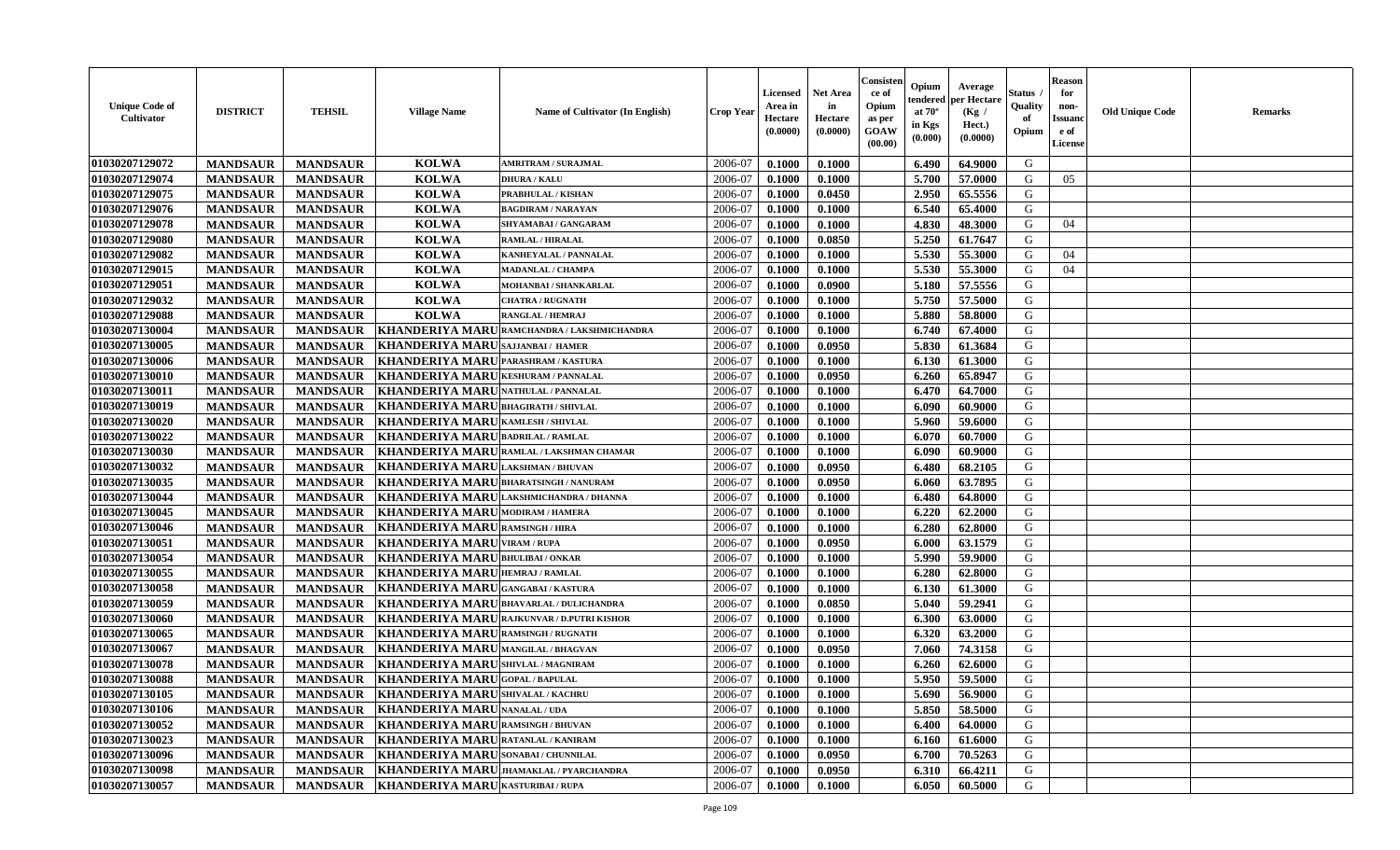| <b>Unique Code of</b><br><b>Cultivator</b> | <b>DISTRICT</b>                    | <b>TEHSIL</b>                      | <b>Village Name</b>                   | Name of Cultivator (In English)    | <b>Crop Year</b>   | <b>Licensed</b><br>Area in<br>Hectare<br>(0.0000) | <b>Net Area</b><br>in<br>Hectare<br>(0.0000) | Consisteı<br>ce of<br>Opium<br>as per<br><b>GOAW</b><br>(00.00) | Opium<br>endered<br>at $70^\circ$<br>in Kgs<br>$(\mathbf{0.000})$ | Average<br>per Hectare<br>(Kg /<br>Hect.)<br>(0.0000) | Status<br>Quality<br>of<br>Opium | Reason<br>for<br>non-<br>Issuan<br>e of<br>License | <b>Old Unique Code</b> | <b>Remarks</b> |
|--------------------------------------------|------------------------------------|------------------------------------|---------------------------------------|------------------------------------|--------------------|---------------------------------------------------|----------------------------------------------|-----------------------------------------------------------------|-------------------------------------------------------------------|-------------------------------------------------------|----------------------------------|----------------------------------------------------|------------------------|----------------|
| 01030207130104                             | <b>MANDSAUR</b>                    | <b>MANDSAUR</b>                    | KHANDERIYA MARU KAWARLAL / SHANKARLAL |                                    | 2006-07            | 0.1000                                            | 0.0950                                       |                                                                 | 5.580                                                             | 58.7368                                               | G                                |                                                    |                        |                |
| 01030207130013                             | <b>MANDSAUR</b>                    | <b>MANDSAUR</b>                    | KHANDERIYA MARU                       | <b>DHANRAJ / GAMER</b>             | 2006-07            | 0.1000                                            | 0.1000                                       |                                                                 | 6.060                                                             | 60.6000                                               | G                                |                                                    |                        |                |
| 01030207131016                             | <b>MANDSAUR</b>                    | <b>MANDSAUR</b>                    | <b>LABDARI</b>                        | <b>BAGDIRAM / UDAYLAL</b>          | 2006-07            | 0.1000                                            | 0.1000                                       |                                                                 | 6.710                                                             | 67.1000                                               | G                                |                                                    |                        |                |
| 01030207131005                             | <b>MANDSAUR</b>                    | <b>MANDSAUR</b>                    | <b>LABDARI</b>                        | KANIRAM / KANVARLAL                | 2006-07            | 0.1000                                            | 0.0950                                       |                                                                 | 6.590                                                             | 69.3684                                               | G                                |                                                    |                        |                |
| 01030207131007                             | <b>MANDSAUR</b>                    | <b>MANDSAUR</b>                    | <b>LABDARI</b>                        | <b>BANSHILAL / PANNALAL</b>        | 2006-07            | 0.1000                                            | 0.1000                                       |                                                                 | 5.980                                                             | 59.8000                                               | G                                |                                                    |                        |                |
| 01030207131010                             | <b>MANDSAUR</b>                    | <b>MANDSAUR</b>                    | <b>LABDARI</b>                        | <b>TEKCHANDRA / BHAGIRATH</b>      | 2006-07            | 0.1000                                            | 0.1000                                       |                                                                 | 6.520                                                             | 65.2000                                               | G                                |                                                    |                        |                |
| 01030207131012                             | <b>MANDSAUR</b>                    | <b>MANDSAUR</b>                    | <b>LABDARI</b>                        | RAMPRASAD / LAKSHMAN               | 2006-07            | 0.1000                                            | 0.1000                                       |                                                                 | 5.900                                                             | 59.0000                                               | G                                | 05                                                 |                        |                |
| 01030207131014                             | <b>MANDSAUR</b>                    | <b>MANDSAUR</b>                    | <b>LABDARI</b>                        | <b>GANESHRAM / KAVNRLAL</b>        | 2006-07            | 0.1000                                            | 0.0950                                       |                                                                 | 7.050                                                             | 74.2105                                               | G                                |                                                    |                        |                |
| 01030207131015                             | <b>MANDSAUR</b>                    | <b>MANDSAUR</b>                    | <b>LABDARI</b>                        | KAVARLAL / CHUNNILAL               | 2006-07            | 0.1000                                            | 0.0950                                       |                                                                 | 6.650                                                             | 70.0000                                               | G                                |                                                    |                        |                |
| 01030207131017                             | <b>MANDSAUR</b>                    | <b>MANDSAUR</b>                    | <b>LABDARI</b>                        | <b>BAKSHIRAM / BABRU</b>           | 2006-07            | 0.1000                                            | 0.0950                                       |                                                                 | 6.090                                                             | 64.1053                                               | G                                |                                                    |                        |                |
| 01030207131019                             | <b>MANDSAUR</b>                    | <b>MANDSAUR</b>                    | <b>LABDARI</b>                        | <b>MEHATABBAI/KARU</b>             | 2006-07            | 0.1000                                            | 0.0950                                       |                                                                 | 6.100                                                             | 64.2105                                               | G                                |                                                    |                        |                |
| 01030207131022                             | <b>MANDSAUR</b>                    | <b>MANDSAUR</b>                    | <b>LABDARI</b>                        | <b>KALABAI/GIRDHARI</b>            | 2006-07            | 0.1000                                            | 0.0900                                       |                                                                 | 5.520                                                             | 61.3333                                               | G                                |                                                    |                        |                |
| 01030207131023                             | <b>MANDSAUR</b>                    | <b>MANDSAUR</b>                    | <b>LABDARI</b>                        | LAKSHMAN / BADRILAL                | 2006-07            | 0.1000                                            | 0.1000                                       |                                                                 | 6.360                                                             | 63.6000                                               | G                                |                                                    |                        |                |
| 01030207131024                             | <b>MANDSAUR</b>                    | <b>MANDSAUR</b>                    | <b>LABDARI</b>                        | <b>BHERULAL / NANURAM</b>          | 2006-07            | 0.1000                                            | 0.1000                                       |                                                                 | 6.470                                                             | 64.7000                                               | G                                |                                                    |                        |                |
| 01030207131025                             | <b>MANDSAUR</b>                    | <b>MANDSAUR</b>                    | <b>LABDARI</b>                        | <b>BHANVARLAL / SALAGRAM</b>       | 2006-07            | 0.1000                                            | 0.1000                                       |                                                                 | 6.340                                                             | 63.4000                                               | G                                |                                                    |                        |                |
| 01030207131026                             | <b>MANDSAUR</b>                    | <b>MANDSAUR</b>                    | <b>LABDARI</b>                        | <b>PURALAL / GULAB</b>             | 2006-07            | 0.1000                                            | 0.1000                                       |                                                                 | 6.070                                                             | 60.7000                                               | G                                |                                                    |                        |                |
| 01030207131001                             | <b>MANDSAUR</b>                    | <b>MANDSAUR</b>                    | <b>LABDARI</b>                        | <b>KACHRU / UDAYLAL</b>            | 2006-07            | 0.1000                                            | 0.0950                                       |                                                                 | 6.120                                                             | 64.4211                                               | G                                |                                                    |                        |                |
| 01030207019002                             | <b>MANDSAUR</b>                    | <b>MANDSAUR</b>                    | <b>LALGHATI</b>                       | NARBADABAI / MOHANLAL              | 2006-07            | 0.1000                                            |                                              |                                                                 |                                                                   | 0.0000                                                | $\mathbf F$                      |                                                    |                        |                |
| 01030207019007                             | <b>MANDSAUR</b>                    | <b>MANDSAUR</b>                    | <b>LALGHATI</b>                       | <b>DEUBAI/KISANLAL</b>             | 2006-07            | 0.1000                                            | 0.0950                                       |                                                                 | 6.190                                                             | 65.1579                                               | G                                |                                                    |                        |                |
| 01030207019008                             | <b>MANDSAUR</b>                    | <b>MANDSAUR</b>                    | <b>LALGHATI</b>                       | <b>BAGDIBAI / UDAYRAM</b>          | 2006-07            | 0.1000                                            | 0.1000                                       |                                                                 | 5.530                                                             | 55.3000                                               | G                                | 04                                                 |                        |                |
| 01030207019009                             | <b>MANDSAUR</b>                    | <b>MANDSAUR</b>                    | <b>LALGHATI</b>                       | <b>DHANRAJ / KALURAM</b>           | 2006-07            | 0.1000                                            | 0.1000                                       |                                                                 | 6.220                                                             | 62.2000                                               | G                                |                                                    |                        |                |
| 01030207019010                             | <b>MANDSAUR</b>                    | <b>MANDSAUR</b>                    | <b>LALGHATI</b>                       | MANGILAL / RAMLAL                  | 2006-07            | 0.1000                                            | 0.1000                                       |                                                                 | 5.850                                                             | 58.5000                                               | G                                |                                                    |                        |                |
| 01030207019034                             | <b>MANDSAUR</b>                    | <b>MANDSAUR</b>                    | <b>LALGHATI</b>                       | PANNALAL / KISHANLAL               | 2006-07            | 0.1000                                            | 0.1000                                       |                                                                 | 6.700                                                             | 67.0000                                               | G                                |                                                    |                        |                |
| 01030207019036                             | <b>MANDSAUR</b>                    | <b>MANDSAUR</b>                    | <b>LALGHATI</b>                       | <b>MANSINGH / ONKARSINGH</b>       | 2006-07            | 0.1000                                            | 0.0900                                       |                                                                 | 5.430                                                             | 60.3333                                               | G                                |                                                    |                        |                |
| 01030207019040                             | <b>MANDSAUR</b>                    | <b>MANDSAUR</b>                    | <b>LALGHATI</b>                       | MADANLAL / BASANTILAL              | 2006-07            | 0.1000                                            | 0.1000                                       |                                                                 | 6.450                                                             | 64.5000                                               | G                                |                                                    |                        |                |
| 01030207019041                             | <b>MANDSAUR</b>                    | <b>MANDSAUR</b>                    | <b>LALGHATI</b>                       | <b>GATTUBAI/DEVICHANDRA</b>        | 2006-07            | 0.1000                                            | 0.1000                                       |                                                                 | 6.330                                                             | 63.3000                                               | G                                |                                                    |                        |                |
| 01030207019046                             | <b>MANDSAUR</b>                    | <b>MANDSAUR</b>                    | <b>LALGHATI</b>                       | <b>BHARATRAM / BAGDIRAM</b>        | 2006-07            | 0.1000                                            | 0.0950                                       |                                                                 | 5.510                                                             | 58.0000                                               | G                                |                                                    |                        |                |
| 01030207019047                             | <b>MANDSAUR</b>                    | <b>MANDSAUR</b>                    | <b>LALGHATI</b>                       | <b>BAPULAL / KISHANLAL</b>         | 2006-07            | 0.1000                                            | 0.1000                                       |                                                                 | 6.060                                                             | 60.6000                                               | G                                |                                                    |                        |                |
| 01030207019048                             | <b>MANDSAUR</b>                    | <b>MANDSAUR</b>                    | <b>LALGHATI</b>                       | KANIRAM / GIRDHARILAL              | 2006-07            | 0.1000                                            | 0.1000                                       |                                                                 | 5.560                                                             | 55.6000                                               | G                                | 04                                                 |                        |                |
| 01030207019049                             | <b>MANDSAUR</b>                    | <b>MANDSAUR</b>                    | <b>LALGHATI</b>                       | <b>BHUVANILAL / KANIRAM</b>        | 2006-07            | 0.1000                                            | 0.1000                                       |                                                                 | 5.500                                                             | 55.0000                                               | G                                | 04                                                 |                        |                |
| 01030207019018                             | <b>MANDSAUR</b>                    | <b>MANDSAUR</b>                    | <b>LALGHATI</b>                       | RAMLAL / KISHANLAL                 | 2006-07            | 0.1000                                            | 0.1000                                       |                                                                 | 5.710                                                             | 57.1000                                               |                                  | 02                                                 |                        |                |
| 01030207132030                             | <b>MANDSAUR</b>                    | <b>MANDSAUR</b>                    | <b>LILDA</b>                          | <b>SAJJANSINGH / SHIVSINGH</b>     | 2006-07            | 0.1000                                            | 0.1000                                       |                                                                 | 6.710                                                             | 67.1000                                               | G                                |                                                    |                        |                |
| 01030207132001                             | <b>MANDSAUR</b>                    | <b>MANDSAUR</b>                    | <b>LILDA</b>                          | <b>BHAVSINGH / CHANDA</b>          | 2006-07            | 0.1000                                            | 0.0950                                       |                                                                 | 6.220                                                             | 65.4737                                               | G                                |                                                    |                        |                |
| 01030207132004                             | <b>MANDSAUR</b>                    | <b>MANDSAUR</b>                    | <b>LILDA</b>                          | KACHRUSINGH / BHANVARSINGH         | 2006-07            | 0.1000                                            | 0.1000                                       |                                                                 | 6.140                                                             | 61.4000                                               | G                                |                                                    |                        |                |
| 01030207132006                             | <b>MANDSAUR</b>                    | <b>MANDSAUR</b>                    | <b>LILDA</b>                          | <b>MANSINGH / GOBARSINGH</b>       | 2006-07            | 0.1000                                            | 0.1000                                       |                                                                 | 6.090                                                             | 60.9000                                               | G                                |                                                    |                        |                |
| 01030207132007                             |                                    |                                    | <b>LILDA</b>                          | PANIBAI / BHAGVATSINGH             |                    | 0.1000                                            | 0.1000                                       |                                                                 |                                                                   |                                                       | G                                |                                                    |                        |                |
| 01030207132009                             | <b>MANDSAUR</b><br><b>MANDSAUR</b> | <b>MANDSAUR</b>                    | <b>LILDA</b>                          | AMARNATH / GANGARAM                | 2006-07<br>2006-07 | 0.1000                                            | 0.0950                                       |                                                                 | 5.840<br>6.140                                                    | 58.4000<br>64.6316                                    | G                                |                                                    |                        |                |
| 01030207132013                             | <b>MANDSAUR</b>                    | <b>MANDSAUR</b><br><b>MANDSAUR</b> | <b>LILDA</b>                          | UMMEDSINGH / KARANSINGH            | 2006-07            | 0.1000                                            | 0.1000                                       |                                                                 | 6.210                                                             | 62.1000                                               | G                                |                                                    |                        |                |
| 01030207132014                             | <b>MANDSAUR</b>                    | <b>MANDSAUR</b>                    | <b>LILDA</b>                          | <b>BALVANTSINGH / BHAGVATSINGH</b> | 2006-07            | 0.1000                                            | 0.1000                                       |                                                                 | 6.370                                                             | 63.7000                                               | G                                |                                                    |                        |                |
| 01030207132016                             | <b>MANDSAUR</b>                    | <b>MANDSAUR</b>                    | <b>LILDA</b>                          |                                    | 2006-07            | 0.1000                                            | 0.0950                                       |                                                                 | 5.730                                                             | 60.3158                                               | G                                |                                                    |                        |                |
| 01030207132018                             |                                    |                                    |                                       | <b>GOVINDSINGH / NIRBHESINGH</b>   |                    |                                                   |                                              |                                                                 |                                                                   |                                                       |                                  |                                                    |                        |                |
|                                            | <b>MANDSAUR</b>                    | <b>MANDSAUR</b>                    | <b>LILDA</b>                          | <b>ISHVARLAL / MANGILAL</b>        | 2006-07            | 0.1000                                            | 0.1000                                       |                                                                 | 5.640                                                             | 56.4000                                               | G                                | 05                                                 |                        |                |
| 01030207132024                             | <b>MANDSAUR</b>                    | <b>MANDSAUR</b>                    | <b>LILDA</b>                          | <b>DILIPSINGH / KARUSINGH</b>      | 2006-07            | 0.1000                                            | 0.0950                                       |                                                                 | 5.590                                                             | 58.8421                                               | G                                |                                                    |                        |                |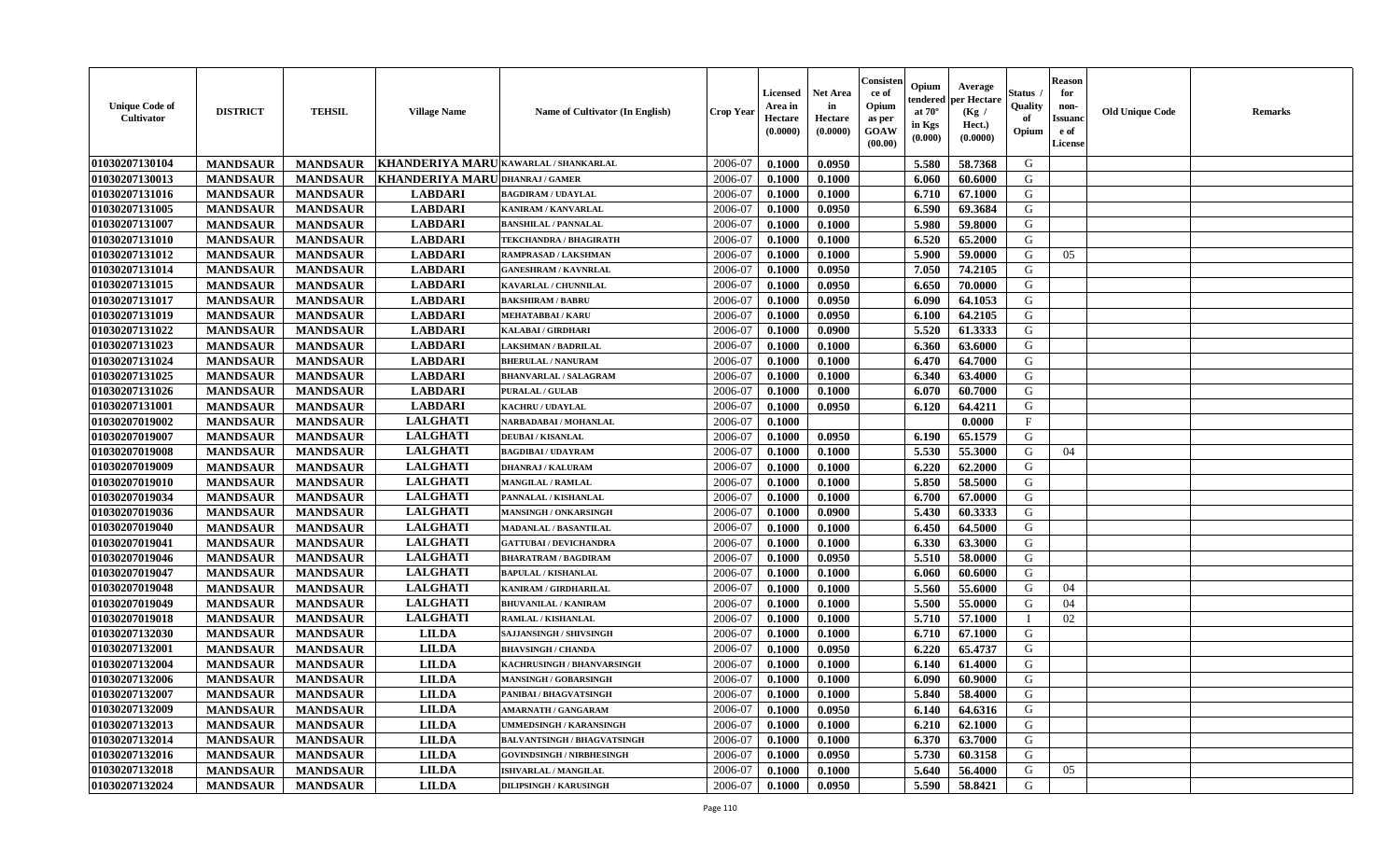| <b>Unique Code of</b><br><b>Cultivator</b> | <b>DISTRICT</b> | <b>TEHSIL</b>   | <b>Village Name</b>    | Name of Cultivator (In English)  | <b>Crop Year</b> | <b>Licensed</b><br>Area in<br>Hectare<br>(0.0000) | <b>Net Area</b><br>in<br>Hectare<br>(0.0000) | Consister<br>ce of<br>Opium<br>as per<br><b>GOAW</b><br>(00.00) | Opium<br>endered<br>at $70^\circ$<br>in Kgs<br>$(\mathbf{0.000})$ | Average<br>per Hectare<br>(Kg /<br>Hect.)<br>(0.0000) | Status<br>Quality<br>of<br>Opium | Reason<br>for<br>non-<br>Issuan<br>e of<br><b>License</b> | <b>Old Unique Code</b> | <b>Remarks</b> |
|--------------------------------------------|-----------------|-----------------|------------------------|----------------------------------|------------------|---------------------------------------------------|----------------------------------------------|-----------------------------------------------------------------|-------------------------------------------------------------------|-------------------------------------------------------|----------------------------------|-----------------------------------------------------------|------------------------|----------------|
| 01030207132031                             | <b>MANDSAUR</b> | <b>MANDSAUR</b> | <b>LILDA</b>           | <b>HARISINGH / BABRUSINGH</b>    | 2006-07          | 0.1000                                            | 0.1000                                       |                                                                 | 4.990                                                             | 49.9000                                               | G                                | 04                                                        |                        |                |
| 01030207132037                             | <b>MANDSAUR</b> | <b>MANDSAUR</b> | <b>LILDA</b>           | SUKHALAL / SAMADA JI             | 2006-07          | 0.1000                                            | 0.0950                                       |                                                                 | 6.050                                                             | 63.6842                                               | G                                |                                                           |                        |                |
| 01030207132043                             | <b>MANDSAUR</b> | <b>MANDSAUR</b> | <b>LILDA</b>           | <b>UDAYSINGH / SVARUPSINGH</b>   | 2006-07          | 0.1000                                            | 0.1000                                       |                                                                 | 6.430                                                             | 64.3000                                               | G                                |                                                           |                        |                |
| 01030207132044                             | <b>MANDSAUR</b> | <b>MANDSAUR</b> | <b>LILDA</b>           | <b>MAGANBAI / DULESINGH</b>      | 2006-07          | 0.1000                                            | 0.0950                                       |                                                                 | 5.390                                                             | 56.7368                                               | G                                |                                                           |                        |                |
| 01030207132046                             | <b>MANDSAUR</b> | <b>MANDSAUR</b> | <b>LILDA</b>           | <b>GORIYA / MEGHA</b>            | 2006-07          | 0.1000                                            | 0.1000                                       |                                                                 | 6.620                                                             | 66.2000                                               | G                                |                                                           |                        |                |
| 01030207132047                             | <b>MANDSAUR</b> | <b>MANDSAUR</b> | <b>LILDA</b>           | <b>DULESINGH / UNKARSINGH</b>    | 2006-07          | 0.1000                                            | 0.1000                                       |                                                                 | 6.090                                                             | 60.9000                                               | G                                |                                                           |                        |                |
| 01030207132055                             | <b>MANDSAUR</b> | <b>MANDSAUR</b> | <b>LILDA</b>           | <b>KESHARSINGH / MODASINGH</b>   | 2006-07          | 0.1000                                            | 0.0950                                       |                                                                 | 6.010                                                             | 63.2632                                               | G                                |                                                           |                        |                |
| 01030207132056                             | <b>MANDSAUR</b> | <b>MANDSAUR</b> | <b>LILDA</b>           | <b>RAMSINGH / JAYSINGH</b>       | 2006-07          | 0.1000                                            | 0.0950                                       |                                                                 | 5.690                                                             | 59.8947                                               | G                                |                                                           |                        |                |
| 01030207132062                             | <b>MANDSAUR</b> | <b>MANDSAUR</b> | <b>LILDA</b>           | NANDRAM / BHANVARLAL             | 2006-07          | 0.1000                                            | 0.0950                                       |                                                                 | 5.940                                                             | 62.5263                                               | G                                |                                                           |                        |                |
| 01030207132063                             | <b>MANDSAUR</b> | <b>MANDSAUR</b> | <b>LILDA</b>           | <b>AMARA / MEGHA</b>             | 2006-07          | 0.1000                                            | 0.1000                                       |                                                                 | 6.160                                                             | 61.6000                                               | G                                |                                                           |                        |                |
| 01030207132064                             | <b>MANDSAUR</b> | <b>MANDSAUR</b> | <b>LILDA</b>           | <b>GULRAJKISHOR / SHOBHARAM</b>  | 2006-07          | 0.1000                                            | 0.1000                                       |                                                                 | 6.250                                                             | 62.5000                                               | G                                |                                                           |                        |                |
| 01030207132070                             | <b>MANDSAUR</b> | <b>MANDSAUR</b> | <b>LILDA</b>           | KHUMANSINGH / NAHARSINGH         | 2006-07          | 0.1000                                            | 0.1000                                       |                                                                 | 6.440                                                             | 64.4000                                               | G                                |                                                           |                        |                |
| 01030207132074                             | <b>MANDSAUR</b> | <b>MANDSAUR</b> | <b>LILDA</b>           | SHANKARLAL / KARULAL             | 2006-07          | 0.1000                                            | 0.1000                                       |                                                                 | 6.230                                                             | 62.3000                                               | G                                |                                                           |                        |                |
| 01030207132081                             | <b>MANDSAUR</b> | <b>MANDSAUR</b> | <b>LILDA</b>           | MANGILAL / HAJARILAL             | 2006-07          | 0.1000                                            | 0.1000                                       |                                                                 | 6.090                                                             | 60.9000                                               | G                                |                                                           |                        |                |
| 01030207132005                             | <b>MANDSAUR</b> | <b>MANDSAUR</b> | <b>LILDA</b>           | KARANSINGH / MODASINGH           | 2006-07          | 0.1000                                            | 0.1000                                       |                                                                 | 6.280                                                             | 62.8000                                               | G                                |                                                           |                        |                |
| 01030207132036                             | <b>MANDSAUR</b> | <b>MANDSAUR</b> | <b>LILDA</b>           | <b>MANOHAR / LALU</b>            | 2006-07          | 0.1000                                            | 0.0850                                       |                                                                 | 4.870                                                             | 57.2941                                               | G                                | 05                                                        |                        |                |
| 01030207132023                             | <b>MANDSAUR</b> | <b>MANDSAUR</b> | <b>LILDA</b>           | <b>RODUBAI/RAMSINGH</b>          | 2006-07          | 0.1000                                            | 0.0950                                       |                                                                 | 5.120                                                             | 53.8947                                               | G                                | 04                                                        |                        |                |
| 01030207132085                             | <b>MANDSAUR</b> | <b>MANDSAUR</b> | <b>LILDA</b>           | <b>GOPIYABAI/MANGILAL</b>        | 2006-07          | 0.1000                                            | 0.1000                                       |                                                                 | 5.790                                                             | 57.9000                                               | G                                |                                                           |                        |                |
| 01030207133049                             | <b>MANDSAUR</b> | <b>MANDSAUR</b> | <b>MALYA KHERKHEDA</b> | <b>SUKHLAL / BAGDIRAM</b>        | 2006-07          | 0.1000                                            | 0.0950                                       |                                                                 | 6.180                                                             | 65.0526                                               | G                                |                                                           |                        |                |
| 01030207133001                             | <b>MANDSAUR</b> | <b>MANDSAUR</b> | <b>MALYA KHERKHED</b>  | KAMAL / HIRALAL                  | 2006-07          | 0.1000                                            | 0.1000                                       |                                                                 | 6.510                                                             | 65.1000                                               | G                                |                                                           |                        |                |
| 01030207133002                             | <b>MANDSAUR</b> | <b>MANDSAUR</b> | <b>MALYA KHERKHEDA</b> | <b>DEVILAL / VAJERAM</b>         | 2006-07          | 0.1000                                            | 0.1000                                       |                                                                 | 6.250                                                             | 62.5000                                               | G                                |                                                           |                        |                |
| 01030207133005                             | <b>MANDSAUR</b> | <b>MANDSAUR</b> | <b>MALYA KHERKHEDA</b> | <b>GOPIBAI/KANVARLAL</b>         | 2006-07          | 0.1000                                            | 0.0900                                       |                                                                 | 6.320                                                             | 70.2222                                               | G                                |                                                           |                        |                |
| 01030207133008                             | <b>MANDSAUR</b> | <b>MANDSAUR</b> | <b>MALYA KHERKHEDA</b> | <b>MOHANLAL / KACHRU</b>         | 2006-07          | 0.1000                                            | 0.0950                                       |                                                                 | 6.430                                                             | 67.6842                                               | G                                |                                                           |                        |                |
| 01030207133009                             | <b>MANDSAUR</b> | <b>MANDSAUR</b> | <b>MALYA KHERKHEDA</b> | <b>BHARATSINGH / KISHANSINGH</b> | 2006-07          | 0.1000                                            | 0.1000                                       |                                                                 | 5.920                                                             | 59.2000                                               | G                                |                                                           |                        |                |
| 01030207133011                             | <b>MANDSAUR</b> | <b>MANDSAUR</b> | <b>MALYA KHERKHEDA</b> | <b>GORILAL / MOHANLAL</b>        | 2006-07          | 0.1000                                            | 0.0900                                       |                                                                 | 5.770                                                             | 64.1111                                               | G                                |                                                           |                        |                |
| 01030207133013                             | <b>MANDSAUR</b> | <b>MANDSAUR</b> | <b>MALYA KHERKHEDA</b> | PARASRAM / MADHU                 | 2006-07          | 0.1000                                            | 0.1000                                       |                                                                 | 6.460                                                             | 64.6000                                               | G                                |                                                           |                        |                |
| 01030207133015                             | <b>MANDSAUR</b> | <b>MANDSAUR</b> | <b>MALYA KHERKHEDA</b> | MOHANLAL / MANNALAL              | 2006-07          | 0.1000                                            | 0.1000                                       |                                                                 | 6.790                                                             | 67.9000                                               | G                                |                                                           |                        |                |
| 01030207133016                             | <b>MANDSAUR</b> | <b>MANDSAUR</b> | <b>MALYA KHERKHEDA</b> | NARAYAN / RAMLAL                 | 2006-07          | 0.1000                                            | 0.0950                                       |                                                                 | 6.260                                                             | 65.8947                                               | G                                |                                                           |                        |                |
| 01030207133017                             | <b>MANDSAUR</b> | <b>MANDSAUR</b> | <b>MALYA KHERKHEDA</b> | <b>MADANLAL / GANGAJI</b>        | 2006-07          | 0.1000                                            | 0.0950                                       |                                                                 | 6.640                                                             | 69.8947                                               | G                                |                                                           |                        |                |
| 01030207133020                             | <b>MANDSAUR</b> | <b>MANDSAUR</b> | <b>MALYA KHERKHEDA</b> | RAMESHVAR / KANA                 | 2006-07          | 0.1000                                            | 0.0950                                       |                                                                 | 6.000                                                             | 63.1579                                               | G                                |                                                           |                        |                |
| 01030207133025                             | <b>MANDSAUR</b> | <b>MANDSAUR</b> | <b>MALYA KHERKHEDA</b> | <b>GOPAL / JAVAHARLAL</b>        | 2006-07          | 0.1000                                            | 0.1000                                       |                                                                 | 6.140                                                             | 61.4000                                               | G                                |                                                           |                        |                |
| 01030207133026                             | <b>MANDSAUR</b> | <b>MANDSAUR</b> | <b>MALYA KHERKHEDA</b> | <b>DASHRATH / KISHAN</b>         | 2006-07          | 0.1000                                            | 0.1000                                       |                                                                 | 5.910                                                             | 59.1000                                               | G                                |                                                           |                        |                |
| 01030207133027                             | <b>MANDSAUR</b> | <b>MANDSAUR</b> | <b>MALYA KHERKHEDA</b> | <b>HIRALAL / DEV JI</b>          | 2006-07          | 0.1000                                            | 0.0950                                       |                                                                 | 5.990                                                             | 63.0526                                               | G                                |                                                           |                        |                |
| 01030207133030                             | <b>MANDSAUR</b> | <b>MANDSAUR</b> | <b>MALYA KHERKHEDA</b> | <b>KACHRU / NATHU</b>            | 2006-07          | 0.1000                                            | 0.1000                                       |                                                                 | 6.260                                                             | 62.6000                                               | G                                |                                                           |                        |                |
| 01030207133031                             | <b>MANDSAUR</b> | <b>MANDSAUR</b> | <b>MALYA KHERKHEDA</b> | <b>SHANKAR / JORJI</b>           | 2006-07          | 0.1000                                            | 0.0950                                       |                                                                 | 5.980                                                             | 62.9474                                               | G                                |                                                           |                        |                |
| 01030207133032                             | <b>MANDSAUR</b> | <b>MANDSAUR</b> | <b>MALYA KHERKHEDA</b> | <b>SHANTILAL / KARU JI</b>       | 2006-07          | 0.1000                                            | 0.0950                                       |                                                                 | 5.790                                                             | 60.9474                                               | G                                |                                                           |                        |                |
| 01030207133034                             | <b>MANDSAUR</b> | <b>MANDSAUR</b> | <b>MALYA KHERKHEDA</b> | KAMLABAI / RAMCHANDRA            | 2006-07          | 0.1000                                            | 0.1000                                       |                                                                 | 6.190                                                             | 61.9000                                               | G                                |                                                           |                        |                |
| 01030207133035                             | <b>MANDSAUR</b> | <b>MANDSAUR</b> | <b>MALYA KHERKHEDA</b> | NARAYANSINGH / GANESHRAM         | 2006-07          | 0.1000                                            | 0.0950                                       |                                                                 | 6.450                                                             | 67.8947                                               | G                                |                                                           |                        |                |
| 01030207133036                             | <b>MANDSAUR</b> | <b>MANDSAUR</b> | <b>MALYA KHERKHEDA</b> | JIVAN / BALU JI                  | 2006-07          | 0.1000                                            | 0.0950                                       |                                                                 | 6.070                                                             | 63.8947                                               | G                                |                                                           |                        |                |
| 01030207133038                             | <b>MANDSAUR</b> | <b>MANDSAUR</b> | <b>MALYA KHERKHEDA</b> | <b>KISHANDAS / KANHIYADAS</b>    | 2006-07          | 0.1000                                            | 0.0950                                       |                                                                 | 6.400                                                             | 67.3684                                               | G                                |                                                           |                        |                |
| 01030207133039                             | <b>MANDSAUR</b> | <b>MANDSAUR</b> | <b>MALYA KHERKHEDA</b> | <b>HIRASINGH / BAHADURSINGH</b>  | 2006-07          | 0.1000                                            | 0.1000                                       |                                                                 | 5.890                                                             | 58.9000                                               | G                                |                                                           |                        |                |
| 01030207133040                             | <b>MANDSAUR</b> | <b>MANDSAUR</b> | <b>MALYA KHERKHEDA</b> | <b>JIVANSINGH / NARAYANSINGH</b> | 2006-07          | 0.1000                                            | 0.1000                                       |                                                                 | 6.200                                                             | 62.0000                                               | G                                |                                                           |                        |                |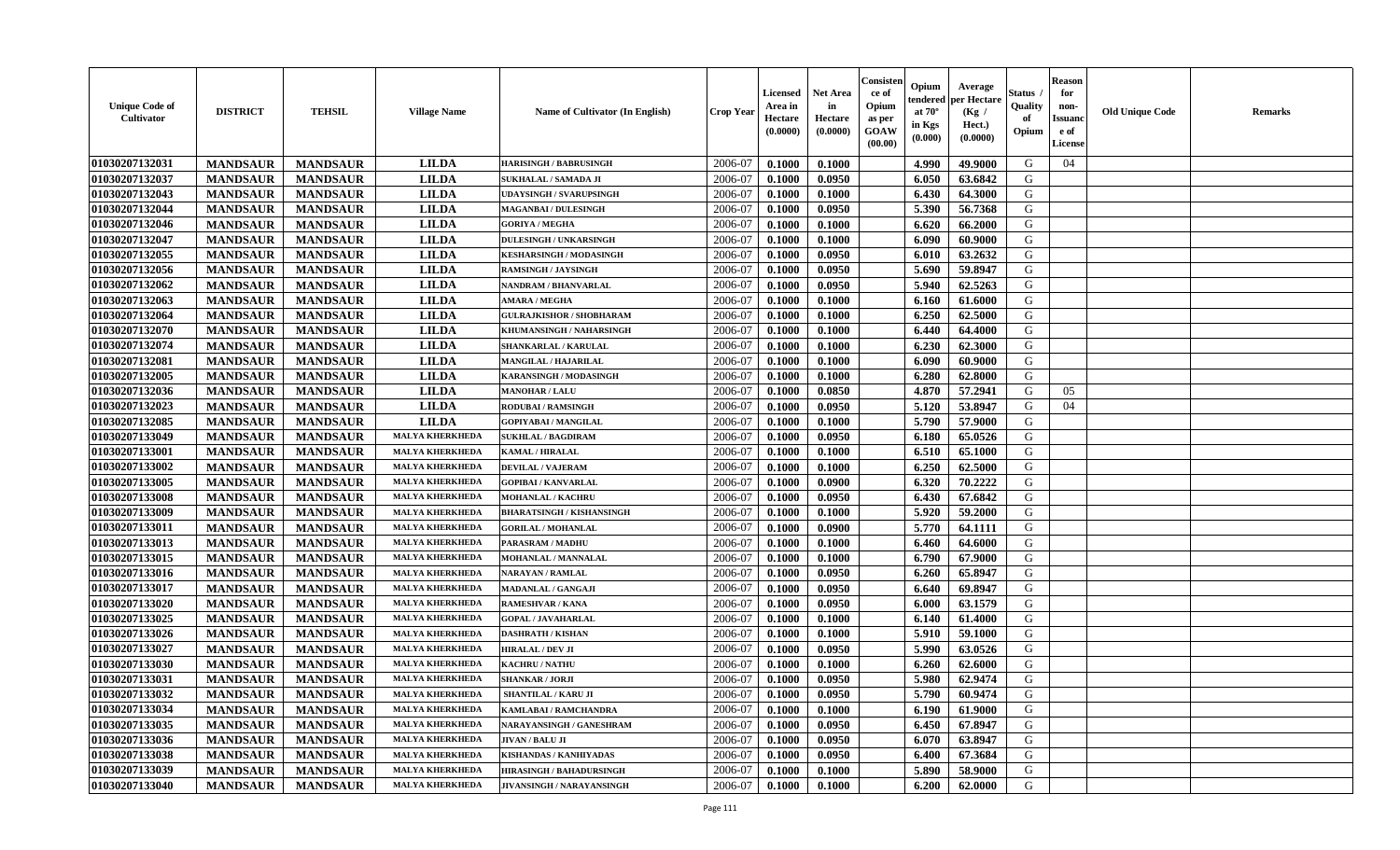| <b>Unique Code of</b><br><b>Cultivator</b> | <b>DISTRICT</b> | <b>TEHSIL</b>   | <b>Village Name</b>    | <b>Name of Cultivator (In English)</b> | <b>Crop Year</b> | <b>Licensed</b><br>Area in<br>Hectare<br>(0.0000) | Net Area<br>in<br>Hectare<br>(0.0000) | Consisteı<br>ce of<br>Opium<br>as per<br><b>GOAW</b><br>(00.00) | Opium<br>endered<br>at $70^\circ$<br>in Kgs<br>$(\mathbf{0.000})$ | Average<br>per Hectare<br>(Kg)<br>Hect.)<br>(0.0000) | Status<br>Quality<br>of<br>Opium | Reason<br>for<br>non-<br>Issuan<br>e of<br><b>License</b> | <b>Old Unique Code</b> | <b>Remarks</b> |
|--------------------------------------------|-----------------|-----------------|------------------------|----------------------------------------|------------------|---------------------------------------------------|---------------------------------------|-----------------------------------------------------------------|-------------------------------------------------------------------|------------------------------------------------------|----------------------------------|-----------------------------------------------------------|------------------------|----------------|
| 01030207133043                             | <b>MANDSAUR</b> | <b>MANDSAUR</b> | <b>MALYA KHERKHEDA</b> | LAKSHMINARAYAN / NANDA                 | 2006-07          | 0.1000                                            | 0.1000                                |                                                                 | 5.430                                                             | 54.3000                                              | G                                | 04                                                        |                        |                |
| 01030207133044                             | <b>MANDSAUR</b> | <b>MANDSAUR</b> | <b>MALYA KHERKHEDA</b> | <b>SHIVLAL / GOVINDA</b>               | 2006-07          | 0.1000                                            | 0.1000                                |                                                                 | 6.210                                                             | 62.1000                                              | G                                |                                                           |                        |                |
| 01030207133045                             | <b>MANDSAUR</b> | <b>MANDSAUR</b> | <b>MALYA KHERKHEDA</b> | <b>DURGASHANKAR / BHERULAL</b>         | 2006-07          | 0.1000                                            | 0.0950                                |                                                                 | 6.240                                                             | 65.6842                                              | G                                |                                                           |                        |                |
| 01030207133046                             | <b>MANDSAUR</b> | <b>MANDSAUR</b> | <b>MALYA KHERKHEDA</b> | <b>BASANTILAL / MOHANLAL</b>           | 2006-07          | 0.1000                                            | 0.0950                                |                                                                 | 6.050                                                             | 63.6842                                              | G                                |                                                           |                        |                |
| 01030207133048                             | <b>MANDSAUR</b> | <b>MANDSAUR</b> | <b>MALYA KHERKHEDA</b> | RAMKANYA / KAILASH                     | 2006-07          | 0.1000                                            | 0.0950                                |                                                                 | 5.980                                                             | 62.9474                                              | G                                |                                                           |                        |                |
| 01030207133050                             | <b>MANDSAUR</b> | <b>MANDSAUR</b> | <b>MALYA KHERKHEDA</b> | <b>NANURAM / BAGDIRAM</b>              | 2006-07          | 0.1000                                            | 0.1000                                |                                                                 | 6.400                                                             | 64.0000                                              | G                                |                                                           |                        |                |
| 01030207133055                             | <b>MANDSAUR</b> | <b>MANDSAUR</b> | <b>MALYA KHERKHEDA</b> | <b>KAMALRAM / DEVILAL</b>              | 2006-07          | 0.1000                                            | 0.1000                                |                                                                 | 6.470                                                             | 64.7000                                              | G                                |                                                           |                        |                |
| 01030207133057                             | <b>MANDSAUR</b> | <b>MANDSAUR</b> | <b>MALYA KHERKHEDA</b> | <b>HIRALAL / BHAGVAN</b>               | 2006-07          | 0.1000                                            | 0.0950                                |                                                                 | 6.000                                                             | 63.1579                                              | G                                |                                                           |                        |                |
| 01030207133058                             | <b>MANDSAUR</b> | <b>MANDSAUR</b> | <b>MALYA KHERKHEDA</b> | RAMCHANDRA / KARU                      | 2006-07          | 0.1000                                            | 0.0950                                |                                                                 | 6.280                                                             | 66.1053                                              | G                                |                                                           |                        |                |
| 01030207133059                             | <b>MANDSAUR</b> | <b>MANDSAUR</b> | <b>MALYA KHERKHEDA</b> | <b>MANSINGH / BAHADUR SINGH</b>        | 2006-07          | 0.1000                                            | 0.0950                                |                                                                 | 6.410                                                             | 67.4737                                              | G                                |                                                           |                        |                |
| 01030207133060                             | <b>MANDSAUR</b> | <b>MANDSAUR</b> | <b>MALYA KHERKHEDA</b> | <b>GAVRILAL / BHERUSING</b>            | 2006-07          | 0.1000                                            | 0.0950                                |                                                                 | 6.050                                                             | 63.6842                                              | G                                |                                                           |                        |                |
| 01030207133064                             | <b>MANDSAUR</b> | <b>MANDSAUR</b> | <b>MALYA KHERKHEDA</b> | VARDICHANDRA / MOHANLAL                | 2006-07          | 0.1000                                            | 0.0950                                |                                                                 | 5.780                                                             | 60.8421                                              | G                                |                                                           |                        |                |
| 01030207133065                             | <b>MANDSAUR</b> | <b>MANDSAUR</b> | <b>MALYA KHERKHEDA</b> | KASTURIBAI / MOHANDAS                  | 2006-07          | 0.1000                                            | 0.1000                                |                                                                 | 6.080                                                             | 60.8000                                              | G                                |                                                           |                        |                |
| 01030207133073                             | <b>MANDSAUR</b> | <b>MANDSAUR</b> | <b>MALYA KHERKHEDA</b> | <b>BHERULAL / GUMAN</b>                | 2006-07          | 0.1000                                            | 0.0950                                |                                                                 | 6.140                                                             | 64.6316                                              | G                                |                                                           |                        |                |
| 01030207133074                             | <b>MANDSAUR</b> | <b>MANDSAUR</b> | <b>MALYA KHERKHEDA</b> | <b>BADRILAL / MOTILAL</b>              | 2006-07          | 0.1000                                            | 0.0950                                |                                                                 | 6.260                                                             | 65.8947                                              | G                                |                                                           |                        |                |
| 01030207133075                             | <b>MANDSAUR</b> | <b>MANDSAUR</b> | <b>MALYA KHERKHEDA</b> | MOHANLAL / RAMA DHOBI                  | 2006-07          | 0.1000                                            | 0.1000                                |                                                                 | 5.950                                                             | 59.5000                                              | G                                |                                                           |                        |                |
| 01030207133076                             | <b>MANDSAUR</b> | <b>MANDSAUR</b> | <b>MALYA KHERKHEDA</b> | NANDA / KISHAN AANJANA                 | 2006-07          | 0.1000                                            | 0.1000                                |                                                                 | 5.520                                                             | 55.2000                                              | G                                | 05                                                        |                        |                |
| 01030207133077                             | <b>MANDSAUR</b> | <b>MANDSAUR</b> | <b>MALYA KHERKHEDA</b> | <b>BAGDIRAM / UDA</b>                  | 2006-07          | 0.1000                                            | 0.0950                                |                                                                 | 6.100                                                             | 64.2105                                              | G                                |                                                           |                        |                |
| 01030207133078                             | <b>MANDSAUR</b> | <b>MANDSAUR</b> | <b>MALYA KHERKHEDA</b> | <b>JAGDISH / KACHRU</b>                | 2006-07          | 0.1000                                            | 0.0950                                |                                                                 | 6.360                                                             | 66.9474                                              | G                                |                                                           |                        |                |
| 01030207133080                             | <b>MANDSAUR</b> | <b>MANDSAUR</b> | <b>MALYA KHERKHED</b>  | <b>JABRU / RAMKISHAN</b>               | 2006-07          | 0.1000                                            | 0.0950                                |                                                                 | 6.590                                                             | 69.3684                                              | G                                |                                                           |                        |                |
| 01030207133082                             | <b>MANDSAUR</b> | <b>MANDSAUR</b> | <b>MALYA KHERKHEDA</b> | PRABHUBAI / KACHRU                     | 2006-07          | 0.1000                                            | 0.1000                                |                                                                 | 6.520                                                             | 65.2000                                              | G                                |                                                           |                        |                |
| 01030207133083                             | <b>MANDSAUR</b> | <b>MANDSAUR</b> | <b>MALYA KHERKHEDA</b> | <b>SHANKARLAL / BHERU</b>              | 2006-07          | 0.1000                                            | 0.1000                                |                                                                 | 5.890                                                             | 58.9000                                              | G                                |                                                           |                        |                |
| 01030207133088                             | <b>MANDSAUR</b> | <b>MANDSAUR</b> | <b>MALYA KHERKHEDA</b> | <b>SURAJBAI / KACHRU</b>               | 2006-07          | 0.1000                                            | 0.1000                                |                                                                 | 5.780                                                             | 57.8000                                              | G                                |                                                           |                        |                |
| 01030207133090                             | <b>MANDSAUR</b> | <b>MANDSAUR</b> | <b>MALYA KHERKHEDA</b> | KACHRU / MOTILAL                       | 2006-07          | 0.1000                                            | 0.0950                                |                                                                 | 5.150                                                             | 54.2105                                              | G                                | 04                                                        |                        |                |
| 01030207133091                             | <b>MANDSAUR</b> | <b>MANDSAUR</b> | <b>MALYA KHERKHEDA</b> | <b>HEMANTBAI/NARAYAN</b>               | 2006-07          | 0.1000                                            | 0.0950                                |                                                                 | 5.940                                                             | 62.5263                                              | G                                |                                                           |                        |                |
| 01030207133094                             | <b>MANDSAUR</b> | <b>MANDSAUR</b> | <b>MALYA KHERKHEDA</b> | LAKSHMAN / MOD JI                      | 2006-07          | 0.1000                                            | 0.1000                                |                                                                 | 6.850                                                             | 68.5000                                              | G                                |                                                           |                        |                |
| 01030207133095                             | <b>MANDSAUR</b> | <b>MANDSAUR</b> | <b>MALYA KHERKHEDA</b> | <b>DEVA / NANURAM</b>                  | 2006-07          | 0.1000                                            | 0.1000                                |                                                                 | 6.160                                                             | 61.6000                                              | G                                |                                                           |                        |                |
| 01030207133086                             | <b>MANDSAUR</b> | <b>MANDSAUR</b> | <b>MALYA KHERKHEDA</b> | <b>JABRU / BHAGVAN</b>                 | 2006-07          | 0.1000                                            | 0.1000                                |                                                                 | 5.810                                                             | 58.1000                                              | G                                |                                                           |                        |                |
| 01030207133153                             | <b>MANDSAUR</b> | <b>MANDSAUR</b> | <b>MALYA KHERKHEDA</b> | <b>SURESHKUMAR / BHANVARLAL</b>        | 2006-07          | 0.1000                                            | 0.1000                                |                                                                 | 5.900                                                             | 59.0000                                              | G                                |                                                           |                        |                |
| 01030207133097                             | <b>MANDSAUR</b> | <b>MANDSAUR</b> | <b>MALYA KHERKHEDA</b> | JAGDISH / GANGABAI                     | 2006-07          | 0.1000                                            | 0.1000                                |                                                                 | 5.770                                                             | 57.7000                                              | G                                |                                                           |                        |                |
| 01030207133099                             | <b>MANDSAUR</b> | <b>MANDSAUR</b> | <b>MALYA KHERKHED</b>  | <b>LAKSHMAN / BALU</b>                 | 2006-07          | 0.1000                                            | 0.0950                                |                                                                 | 6.100                                                             | 64.2105                                              | G                                |                                                           |                        |                |
| 01030207133100                             | <b>MANDSAUR</b> | <b>MANDSAUR</b> | <b>MALYA KHERKHEDA</b> | KALURAM / KANAJI                       | 2006-07          | 0.1000                                            | 0.1000                                |                                                                 | 6.470                                                             | 64.7000                                              | G                                |                                                           |                        |                |
| 01030207133102                             | <b>MANDSAUR</b> | <b>MANDSAUR</b> | <b>MALYA KHERKHEDA</b> | <b>KISHANLAL / BHERU</b>               | 2006-07          | 0.1000                                            | 0.1000                                |                                                                 | 6.160                                                             | 61.6000                                              | G                                |                                                           |                        |                |
| 01030207133103                             | <b>MANDSAUR</b> | <b>MANDSAUR</b> | <b>MALYA KHERKHED</b>  | ANANT NARAYAN / PANNALAL               | 2006-07          | 0.1000                                            | 0.1000                                |                                                                 | 7.010                                                             | 70.1000                                              | G                                |                                                           |                        |                |
| 01030207133104                             | <b>MANDSAUR</b> | <b>MANDSAUR</b> | <b>MALYA KHERKHEDA</b> | <b>DHAPUBAI/UDA</b>                    | 2006-07          | 0.1000                                            | 0.1000                                |                                                                 | 5.700                                                             | 57.0000                                              | G                                |                                                           |                        |                |
| 01030207133105                             | <b>MANDSAUR</b> | <b>MANDSAUR</b> | <b>MALYA KHERKHEDA</b> | <b>MANNA / BHERA</b>                   | 2006-07          | 0.1000                                            | 0.0950                                |                                                                 | 5.810                                                             | 61.1579                                              | G                                |                                                           |                        |                |
| 01030207133106                             | <b>MANDSAUR</b> | <b>MANDSAUR</b> | <b>MALYA KHERKHEDA</b> | <b>BHERULAL / KESHURAM</b>             | 2006-07          | 0.1000                                            | 0.0950                                |                                                                 | 5.930                                                             | 62.4211                                              | G                                |                                                           |                        |                |
| 01030207133108                             | <b>MANDSAUR</b> | <b>MANDSAUR</b> | <b>MALYA KHERKHEDA</b> | SAJJANBAI / SHANKARLAL                 | 2006-07          | 0.1000                                            | 0.1000                                |                                                                 | 5.920                                                             | 59.2000                                              | G                                |                                                           |                        |                |
| 01030207133109                             | <b>MANDSAUR</b> | <b>MANDSAUR</b> | <b>MALYA KHERKHEDA</b> | PRABHULAL / RAMLAL DHOBI               | 2006-07          | 0.1000                                            | 0.1000                                |                                                                 | 5.970                                                             | 59.7000                                              | G                                |                                                           |                        |                |
| 01030207133112                             | <b>MANDSAUR</b> | <b>MANDSAUR</b> | <b>MALYA KHERKHEDA</b> | KELASHCHANDRA / BADRILAL               | 2006-07          | 0.1000                                            | 0.0950                                |                                                                 | 5.670                                                             | 59.6842                                              | G                                |                                                           |                        |                |
| 01030207133113                             | <b>MANDSAUR</b> | <b>MANDSAUR</b> | <b>MALYA KHERKHEDA</b> | <b>GANPATLAL / MADHO</b>               | 2006-07          | 0.1000                                            | 0.1000                                |                                                                 | 6.220                                                             | 62.2000                                              | G                                |                                                           |                        |                |
| 01030207133114                             | <b>MANDSAUR</b> | <b>MANDSAUR</b> | <b>MALYA KHERKHEDA</b> | KAMALSINGH / MADHOJI                   | 2006-07          | 0.1000                                            | 0.0950                                |                                                                 | 5.430                                                             | 57.1579                                              | G                                | 05                                                        |                        |                |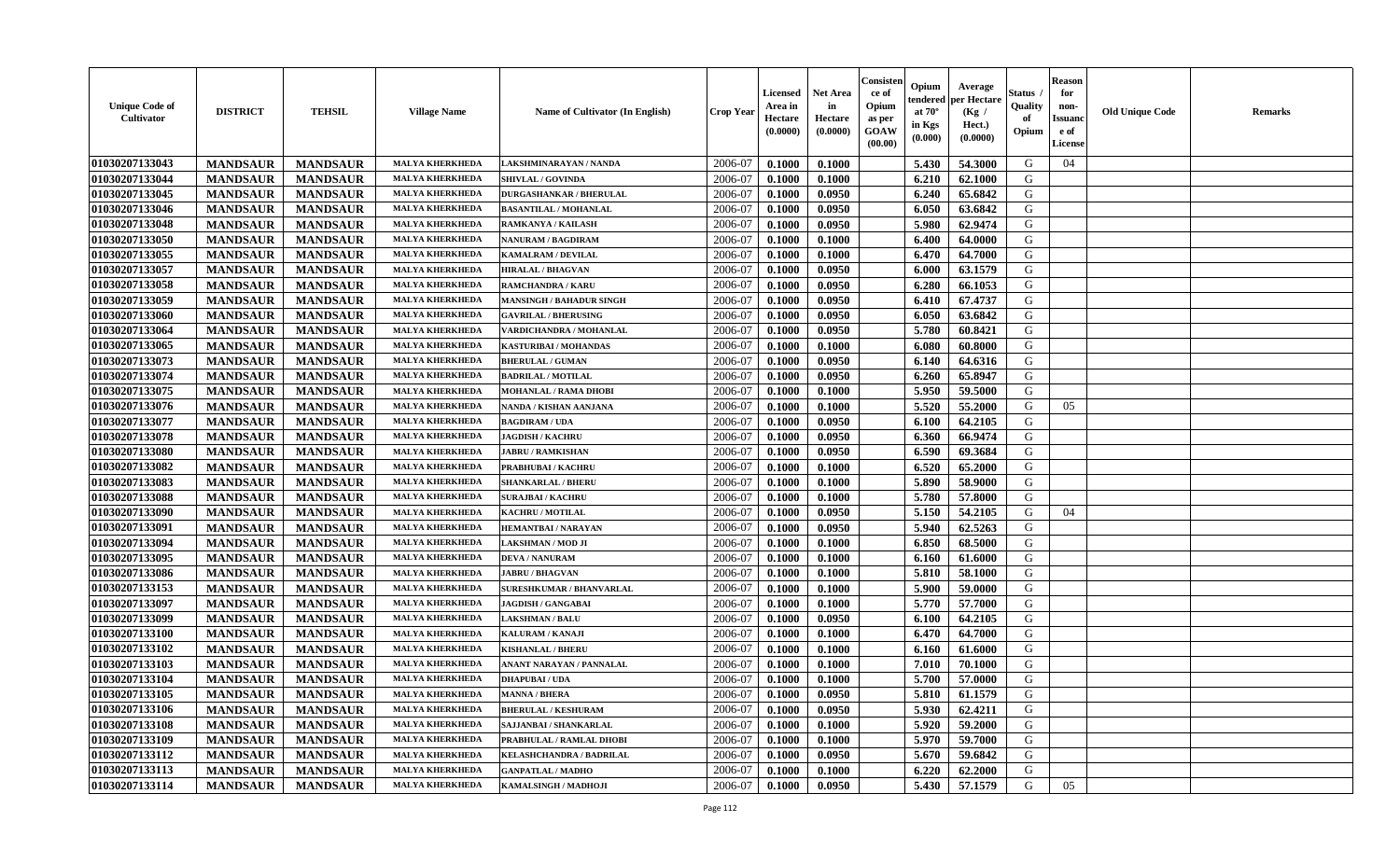| <b>Unique Code of</b><br>Cultivator | <b>DISTRICT</b> | <b>TEHSIL</b>   | <b>Village Name</b>    | Name of Cultivator (In English)    | <b>Crop Year</b> | <b>Licensed</b><br>Area in<br>Hectare<br>(0.0000) | Net Area<br>in<br>Hectare<br>(0.0000) | Consister<br>ce of<br>Opium<br>as per<br>GOAW<br>(00.00) | Opium<br>endered<br>at $70^{\circ}$<br>in Kgs<br>$(\mathbf{0.000})$ | Average<br>per Hectare<br>(Kg /<br>Hect.)<br>(0.0000) | Status<br>Quality<br>of<br>Opium | <b>Reason</b><br>for<br>non-<br><b>Issuanc</b><br>e of<br>License | <b>Old Unique Code</b> | <b>Remarks</b>     |
|-------------------------------------|-----------------|-----------------|------------------------|------------------------------------|------------------|---------------------------------------------------|---------------------------------------|----------------------------------------------------------|---------------------------------------------------------------------|-------------------------------------------------------|----------------------------------|-------------------------------------------------------------------|------------------------|--------------------|
| 01030207133115                      | <b>MANDSAUR</b> | <b>MANDSAUR</b> | <b>MALYA KHERKHEDA</b> | <b>DEVILAL / UDAJI</b>             | 2006-07          | 0.1000                                            | 0.1000                                |                                                          | 5.980                                                               | 59.8000                                               | G                                |                                                                   |                        |                    |
| 01030207133122                      | <b>MANDSAUR</b> | <b>MANDSAUR</b> | <b>MALYA KHERKHEDA</b> | <b>KANHEYADAS / TULSIDAS</b>       | 2006-07          | 0.1000                                            | 0.0950                                |                                                          | 6.000                                                               | 63.1579                                               | G                                |                                                                   |                        |                    |
| 01030207133124                      | <b>MANDSAUR</b> | <b>MANDSAUR</b> | <b>MALYA KHERKHEDA</b> | NANDRAM / NATHU JI                 | 2006-07          | 0.1000                                            | 0.1000                                |                                                          | 5.980                                                               | 59.8000                                               | G                                |                                                                   |                        |                    |
| 01030207133127                      | <b>MANDSAUR</b> | <b>MANDSAUR</b> | <b>MALYA KHERKHEDA</b> | <b>BALU / KACHRU</b>               | 2006-07          | 0.1000                                            | 0.1000                                |                                                          | 5.430                                                               | 54.3000                                               | G                                | 04                                                                |                        |                    |
| 01030207133131                      | <b>MANDSAUR</b> | <b>MANDSAUR</b> | <b>MALYA KHERKHEDA</b> | <b>JAGDISH / NATHULAL</b>          | 2006-07          | 0.1000                                            | 0.1000                                |                                                          | 6.480                                                               | 64.8000                                               | G                                |                                                                   |                        |                    |
| 01030207133135                      | <b>MANDSAUR</b> | <b>MANDSAUR</b> | <b>MALYA KHERKHEDA</b> | <b>MANGILAL / BHERULAL</b>         | 2006-07          | 0.1000                                            | 0.1000                                |                                                          | 5.860                                                               | 58.6000                                               | G                                |                                                                   |                        |                    |
| 01030207133148                      | <b>MANDSAUR</b> | <b>MANDSAUR</b> | <b>MALYA KHERKHEDA</b> | SITABAI / JORJI                    | 2006-07          | 0.1000                                            | 0.1000                                |                                                          | 6.490                                                               | 64.9000                                               | G                                |                                                                   |                        |                    |
| 01030207133149                      | <b>MANDSAUR</b> | <b>MANDSAUR</b> | <b>MALYA KHERKHEDA</b> | LILABAI / KISHANLAL                | 2006-07          | 0.1000                                            | 0.1000                                |                                                          | 5.910                                                               | 59.1000                                               | G                                |                                                                   |                        |                    |
| 01030207133151                      | <b>MANDSAUR</b> | <b>MANDSAUR</b> | <b>MALYA KHERKHEDA</b> | <b>BANSHILAL / HARISHCHANDRA</b>   | 2006-07          | 0.1000                                            | 0.1000                                |                                                          | 6.130                                                               | 61.3000                                               | G                                |                                                                   |                        |                    |
| 01030207133158                      | <b>MANDSAUR</b> | <b>MANDSAUR</b> | <b>MALYA KHERKHEDA</b> | <b>BHANVARLAL / SHANKARLAL</b>     | 2006-07          | 0.1000                                            | 0.1000                                |                                                          | 6.420                                                               | 64.2000                                               | G                                |                                                                   |                        |                    |
| 01030207133161                      | <b>MANDSAUR</b> | <b>MANDSAUR</b> | <b>MALYA KHERKHEDA</b> | <b>GOPALSINGH / KHEMRAJ</b>        | 2006-07          | 0.1000                                            | 0.1000                                |                                                          | 7.100                                                               | 71.0000                                               | G                                |                                                                   |                        |                    |
| 01030207133163                      | <b>MANDSAUR</b> | <b>MANDSAUR</b> | <b>MALYA KHERKHEDA</b> | KANCHANBAI / BAGDIRAM              | 2006-07          | 0.1000                                            | 0.0950                                |                                                          | 6.290                                                               | 66.2105                                               | G                                |                                                                   |                        |                    |
| 01030207133164                      | <b>MANDSAUR</b> | <b>MANDSAUR</b> | <b>MALYA KHERKHEDA</b> | KAILASH / HIRALAL                  | 2006-07          | 0.1000                                            | 0.1000                                |                                                          | 5.540                                                               | 55.4000                                               | G                                | 04                                                                |                        |                    |
| 01030207133166                      | <b>MANDSAUR</b> | <b>MANDSAUR</b> | <b>MALYA KHERKHEDA</b> | <b>BALARAM / NANDRAM DARJI</b>     | 2006-07          | 0.1000                                            | 0.0950                                |                                                          | 5.860                                                               | 61.6842                                               | G                                |                                                                   |                        |                    |
| 01030207133167                      | <b>MANDSAUR</b> | <b>MANDSAUR</b> | <b>MALYA KHERKHEDA</b> | <b>RUGNATH SINGH / KACHRU JI</b>   | 2006-07          | 0.1000                                            | 0.1000                                |                                                          | 6.290                                                               | 62.9000                                               | G                                |                                                                   |                        |                    |
| 01030207133168                      | <b>MANDSAUR</b> | <b>MANDSAUR</b> | <b>MALYA KHERKHEDA</b> | <b>GOPAL / KISHANLAL</b>           | 2006-07          | 0.1000                                            | 0.1000                                |                                                          | 5.900                                                               | 59.0000                                               | G                                |                                                                   |                        |                    |
| 01030207133169                      | <b>MANDSAUR</b> | <b>MANDSAUR</b> | <b>MALYA KHERKHEDA</b> | <b>SHIVNARAYAN / JABRU</b>         | 2006-07          | 0.1000                                            | 0.0950                                |                                                          | 5.590                                                               | 58.8421                                               | G                                |                                                                   |                        |                    |
| 01030207133170                      | <b>MANDSAUR</b> | <b>MANDSAUR</b> | <b>MALYA KHERKHEDA</b> | RUGNATHSINGH / KAILASHCHANDRA      | 2006-07          | 0.1000                                            | 0.0950                                |                                                          | 5.940                                                               | 62.5263                                               | G                                |                                                                   |                        |                    |
| 01030207133172                      | <b>MANDSAUR</b> | <b>MANDSAUR</b> | <b>MALYA KHERKHEDA</b> | NARAYANDAS / KANHAIYALAL           | 2006-07          | 0.1000                                            | 0.1000                                |                                                          | 6.250                                                               | 62.5000                                               | G                                |                                                                   |                        |                    |
| 01030207133175                      | <b>MANDSAUR</b> | <b>MANDSAUR</b> | <b>MALYA KHERKHEDA</b> | <b>DHURIBAI / KACHRU</b>           | 2006-07          | 0.1000                                            | 0.0950                                |                                                          | 6.640                                                               | 69.8947                                               | G                                |                                                                   |                        |                    |
| 01030207133176                      | <b>MANDSAUR</b> | <b>MANDSAUR</b> | <b>MALYA KHERKHEDA</b> | <b>JAWAHARLAL / KACHRU</b>         | 2006-07          | 0.1000                                            | 0.0950                                |                                                          | 6.540                                                               | 68.8421                                               | G                                |                                                                   |                        |                    |
| 01030207133180                      | <b>MANDSAUR</b> | <b>MANDSAUR</b> | <b>MALYA KHERKHEDA</b> | DASHRATH / SHANKARLAL              | 2006-07          | 0.1000                                            | 0.0950                                |                                                          | 5.960                                                               | 62.7368                                               | G                                |                                                                   |                        |                    |
| 01030207133181                      | <b>MANDSAUR</b> | <b>MANDSAUR</b> | <b>MALYA KHERKHEDA</b> | KELASHCHAND / ANTERNARAYAN         | 2006-07          | 0.1000                                            | 0.1000                                |                                                          | 7.410                                                               | 74.1000                                               | G                                |                                                                   |                        |                    |
| 01030207133184                      | <b>MANDSAUR</b> | <b>MANDSAUR</b> | <b>MALYA KHERKHEDA</b> | MOHANLAL / FATTA JI                | 2006-07          | 0.1000                                            | 0.0900                                |                                                          | 5.320                                                               | 59.1111                                               | G                                |                                                                   |                        |                    |
| 01030207133185                      | <b>MANDSAUR</b> | <b>MANDSAUR</b> | <b>MALYA KHERKHEDA</b> | <b>BALURAM / KISHAN JI</b>         | 2006-07          | 0.1000                                            | 0.0950                                |                                                          | 5.900                                                               | 62.1053                                               | G                                |                                                                   |                        |                    |
| 01030207133188                      | <b>MANDSAUR</b> | <b>MANDSAUR</b> | <b>MALYA KHERKHEDA</b> | MOHANLAL / RAMKISHAN               | 2006-07          | 0.1000                                            | 0.0950                                |                                                          | 5.450                                                               | 57.3684                                               | G                                |                                                                   |                        |                    |
| 01030207133189                      | <b>MANDSAUR</b> | <b>MANDSAUR</b> | <b>MALYA KHERKHEDA</b> | BADRILAL / JAVAHARLAL              | 2006-07          | 0.1000                                            | 0.0900                                |                                                          | 5.880                                                               | 65.3333                                               | G                                |                                                                   |                        |                    |
| 01030207133157                      | <b>MANDSAUR</b> | <b>MANDSAUR</b> | <b>MALYA KHERKHEDA</b> | <b>MIRABAI / BALIBAI</b>           | 2006-07          | 0.1000                                            | 0.0950                                |                                                          | 5.380                                                               | 56.6316                                               | G                                |                                                                   |                        |                    |
| 01030207133132                      | <b>MANDSAUR</b> | <b>MANDSAUR</b> | <b>MALYA KHERKHEDA</b> | <b>JAGDISH / NANDLAL</b>           | 2006-07          | 0.1000                                            | 0.0950                                |                                                          | 5.830                                                               | 61.3684                                               | G                                |                                                                   |                        |                    |
| 01030207133144                      | <b>MANDSAUR</b> | <b>MANDSAUR</b> | <b>MALYA KHERKHEDA</b> | <b>CHATURBHAJ / NANDA</b>          | 2006-07          | 0.1000                                            | 0.1000                                |                                                          | 6.010                                                               | 60.1000                                               | G                                |                                                                   |                        | <b>NAME CHANGE</b> |
| 01030207133165                      | <b>MANDSAUR</b> | <b>MANDSAUR</b> | <b>MALYA KHERKHEDA</b> | MANGILAL / NANDRAM TAILI           | 2006-07          | 0.1000                                            | 0.0950                                |                                                          | 6.480                                                               | 68.2105                                               | G                                |                                                                   |                        |                    |
| 01030207133107                      | <b>MANDSAUR</b> | <b>MANDSAUR</b> | <b>MALYA KHERKHEDA</b> | KAMALRAM / SAVA JI                 | 2006-07          | 0.1000                                            | 0.1000                                |                                                          | 4.800                                                               | 48.0000                                               | G                                | 04                                                                |                        |                    |
| 01030207133087                      | <b>MANDSAUR</b> | <b>MANDSAUR</b> | <b>MALYA KHERKHEDA</b> | NANDU BAI / UDA                    | 2006-07          | 0.1000                                            | 0.1000                                |                                                          | 6.090                                                               | 60.9000                                               | G                                |                                                                   |                        |                    |
| 01030207133210                      | <b>MANDSAUR</b> | <b>MANDSAUR</b> | <b>MALYA KHERKHEDA</b> | <b>MODIRAM / NATHU</b>             | 2006-07          | 0.1000                                            | 0.0900                                |                                                          | 4.630                                                               | 51.4444                                               | G                                | 04                                                                |                        |                    |
| 01030207133014                      | <b>MANDSAUR</b> | <b>MANDSAUR</b> | <b>MALYA KHERKHEDA</b> | KAILASH / MADHU                    | 2006-07          | 0.1000                                            | 0.0950                                |                                                          | 5.100                                                               | 53.6842                                               | G                                | 04                                                                |                        |                    |
| 01030207134001                      | <b>MANDSAUR</b> | MANDSAUR        | <b>NAWANKHEDI</b>      | <b>BABULAL / NANURAM</b>           | 2006-07          | 0.1000                                            | 0.1000                                |                                                          |                                                                     | 7.430 74.3000                                         | G                                |                                                                   |                        |                    |
| 01030207134021                      | <b>MANDSAUR</b> | <b>MANDSAUR</b> | <b>NAWANKHEDI</b>      | PRABHULAL / PRAKASH                | 2006-07          | 0.1000                                            | 0.1050                                |                                                          | 8.220                                                               | 78.2857                                               | G                                |                                                                   |                        |                    |
| 01030207134031                      | <b>MANDSAUR</b> | <b>MANDSAUR</b> | <b>NAWANKHEDI</b>      | PRABHULAL / NANURAM                | 2006-07          | 0.1000                                            | 0.1000                                |                                                          | 6.820                                                               | 68.2000                                               | G                                |                                                                   |                        |                    |
| 01030207134043                      | <b>MANDSAUR</b> | <b>MANDSAUR</b> | <b>NAWANKHEDI</b>      | LAXMINARAYAN / HARIRAM             | 2006-07          | 0.1000                                            | 0.1000                                |                                                          | 6.560                                                               | 65.6000                                               | G                                |                                                                   |                        |                    |
| 01030207134052                      | <b>MANDSAUR</b> | <b>MANDSAUR</b> | <b>NAWANKHEDI</b>      | SHANKARLAL / DEVILAL               | 2006-07          | 0.1000                                            | 0.1000                                |                                                          | 6.020                                                               | 60.2000                                               | G                                |                                                                   |                        |                    |
| 01030207134003                      | <b>MANDSAUR</b> | <b>MANDSAUR</b> | <b>NAWANKHEDI</b>      | <b>JAGDISH / DEVILAL</b>           | 2006-07          | 0.1000                                            | 0.1000                                |                                                          | 6.520                                                               | 65.2000                                               | G                                |                                                                   |                        |                    |
| 01030207134037                      | <b>MANDSAUR</b> | <b>MANDSAUR</b> | <b>NAWANKHEDI</b>      | <b>JORAVARSINGH / BHUVANISINGH</b> | 2006-07          | 0.1000                                            | 0.1000                                |                                                          | 6.520                                                               | 65.2000                                               | G                                |                                                                   |                        |                    |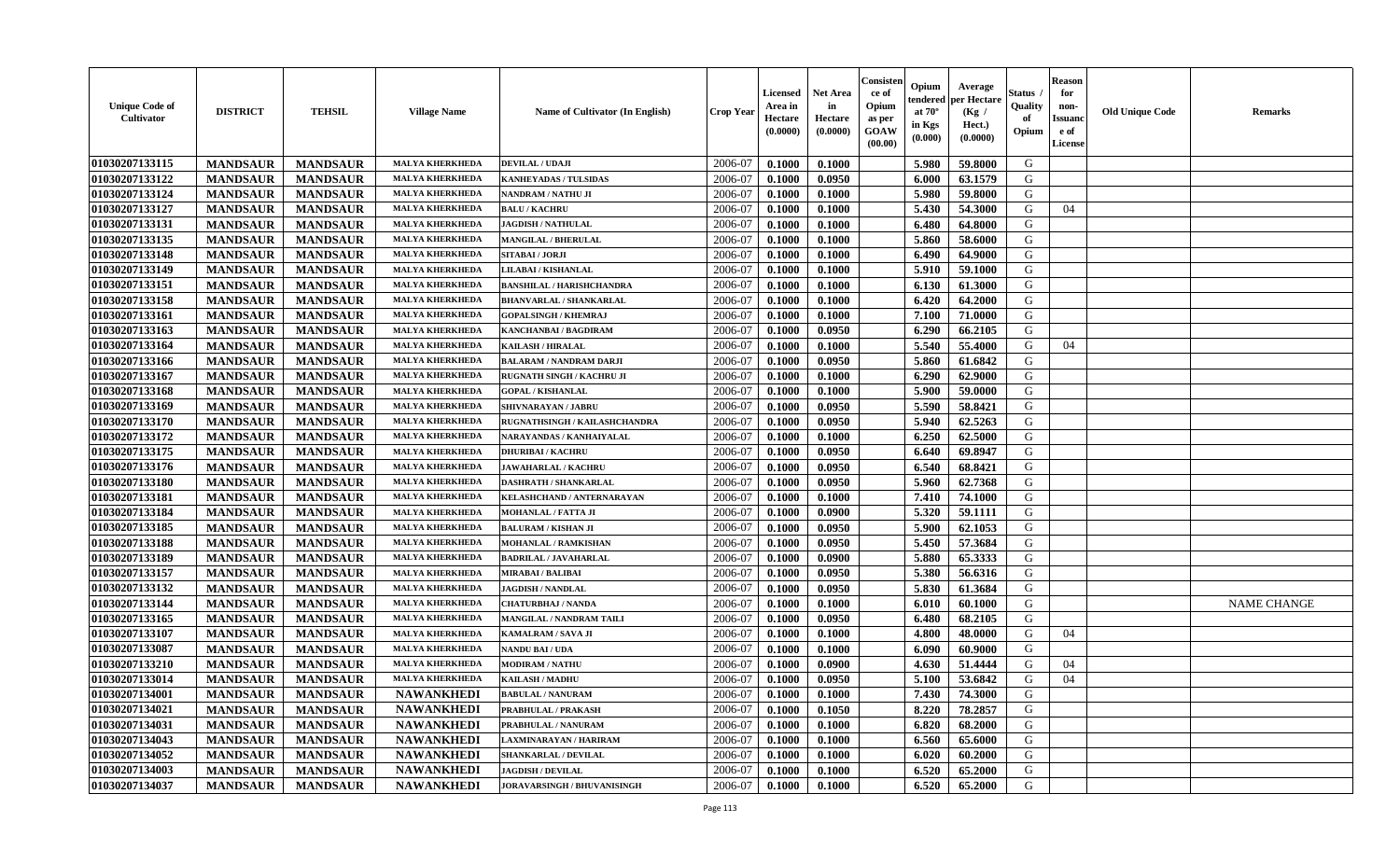| <b>Unique Code of</b><br>Cultivator | <b>DISTRICT</b> | <b>TEHSIL</b>   | <b>Village Name</b> | Name of Cultivator (In English) | <b>Crop Year</b> | <b>Licensed</b><br>Area in<br>Hectare<br>(0.0000) | <b>Net Area</b><br>in<br>Hectare<br>(0.0000) | Consister<br>ce of<br>Opium<br>as per<br>GOAW<br>(00.00) | Opium<br>endered<br>at $70^\circ$<br>in Kgs<br>(0.000) | Average<br>per Hectare<br>(Kg /<br>Hect.)<br>(0.0000) | <b>Status</b> .<br>Quality<br>of<br>Opium | <b>Reason</b><br>for<br>non-<br><b>Issuanc</b><br>e of<br>License | <b>Old Unique Code</b> | <b>Remarks</b>     |
|-------------------------------------|-----------------|-----------------|---------------------|---------------------------------|------------------|---------------------------------------------------|----------------------------------------------|----------------------------------------------------------|--------------------------------------------------------|-------------------------------------------------------|-------------------------------------------|-------------------------------------------------------------------|------------------------|--------------------|
| 01030207134029                      | <b>MANDSAUR</b> | <b>MANDSAUR</b> | <b>NAWANKHEDI</b>   | SHANTIBAI / OMPRAKASH           | 2006-07          | 0.1000                                            | 0.1050                                       |                                                          | 8.420                                                  | 80.1905                                               | G                                         |                                                                   |                        |                    |
| 01030207134008                      | <b>MANDSAUR</b> | <b>MANDSAUR</b> | <b>NAWANKHEDI</b>   | NATHULAL / SVARUP JI            | 2006-07          | 0.1000                                            | 0.0950                                       |                                                          | 6.850                                                  | 72.1053                                               | G                                         |                                                                   |                        |                    |
| 01030207134049                      | <b>MANDSAUR</b> | <b>MANDSAUR</b> | <b>NAWANKHEDI</b>   | <b>DEVILAL / NATHU</b>          | 2006-07          | 0.1000                                            | 0.1000                                       |                                                          | 5.990                                                  | 59.9000                                               | G                                         |                                                                   |                        |                    |
| 01030207134033                      | <b>MANDSAUR</b> | <b>MANDSAUR</b> | <b>NAWANKHEDI</b>   | <b>MANGILAL / DHURA</b>         | 2006-07          | 0.1000                                            | 0.1000                                       |                                                          | 6.710                                                  | 67.1000                                               | G                                         |                                                                   |                        |                    |
| 01030207134034                      | <b>MANDSAUR</b> | <b>MANDSAUR</b> | <b>NAWANKHEDI</b>   | SHANTIBAI / SHANKARLAL          | 2006-07          | 0.1000                                            | 0.1000                                       |                                                          | 6.110                                                  | 61.1000                                               | G                                         |                                                                   |                        |                    |
| 01030207135039                      | <b>MANDSAUR</b> | <b>MANDSAUR</b> | <b>NIRDHARI</b>     | MOHANLAL / KISHANLAL            | 2006-07          | 0.1000                                            | 0.1000                                       |                                                          | 7.580                                                  | 75.8000                                               | G                                         |                                                                   |                        |                    |
| 01030207135001                      | <b>MANDSAUR</b> | <b>MANDSAUR</b> | <b>NIRDHARI</b>     | <b>NANDUBAI/MATHURADAS</b>      | 2006-07          | 0.1000                                            | 0.1000                                       |                                                          | 6.580                                                  | 65.8000                                               | G                                         |                                                                   |                        |                    |
| 01030207135002                      | <b>MANDSAUR</b> | <b>MANDSAUR</b> | <b>NIRDHARI</b>     | <b>RUKMANBAI / HIRALAL</b>      | 2006-07          | 0.1000                                            | 0.1000                                       |                                                          | 6.690                                                  | 66.9000                                               | G                                         |                                                                   |                        |                    |
| 01030207135003                      | <b>MANDSAUR</b> | <b>MANDSAUR</b> | <b>NIRDHARI</b>     | <b>BHANVARDAS / NARSINGDAS</b>  | 2006-07          | 0.1000                                            | 0.1000                                       |                                                          | 6.730                                                  | 67.3000                                               | G                                         |                                                                   |                        |                    |
| 01030207135004                      | <b>MANDSAUR</b> | <b>MANDSAUR</b> | <b>NIRDHARI</b>     | <b>BHAGVANDAS / RAMDAS</b>      | 2006-07          | 0.1000                                            | 0.1000                                       |                                                          | 6.500                                                  | 65.0000                                               | G                                         |                                                                   |                        | <b>NAME CHANGE</b> |
| 01030207135006                      | <b>MANDSAUR</b> | <b>MANDSAUR</b> | <b>NIRDHARI</b>     | <b>MANGILAL / BHANWERLAL</b>    | 2006-07          | 0.1000                                            | 0.0850                                       |                                                          | 5.650                                                  | 66.4706                                               | G                                         |                                                                   |                        |                    |
| 01030207135007                      | <b>MANDSAUR</b> | <b>MANDSAUR</b> | <b>NIRDHARI</b>     | <b>BADRIDAS / MADHUDAS</b>      | 2006-07          | 0.1000                                            | 0.0950                                       |                                                          | 6.810                                                  | 71.6842                                               | G                                         |                                                                   |                        |                    |
| 01030207135009                      | <b>MANDSAUR</b> | <b>MANDSAUR</b> | <b>NIRDHARI</b>     | <b>KHEMA / BAGDIRAM</b>         | 2006-07          | 0.1000                                            | 0.1050                                       |                                                          | 7.220                                                  | 68.7619                                               | G                                         |                                                                   |                        |                    |
| 01030207135010                      | <b>MANDSAUR</b> | <b>MANDSAUR</b> | <b>NIRDHARI</b>     | <b>KISHANDAS / RAMDAS</b>       | 2006-07          | 0.1000                                            | 0.0950                                       |                                                          | 6.410                                                  | 67.4737                                               | G                                         |                                                                   |                        | <b>NAME CHANGE</b> |
| 01030207135011                      | <b>MANDSAUR</b> | <b>MANDSAUR</b> | <b>NIRDHARI</b>     | <b>BHAGVAN / VARDA</b>          | 2006-07          | 0.1000                                            | 0.1050                                       |                                                          | 6.560                                                  | 62.4762                                               | ${\bf G}$                                 |                                                                   |                        |                    |
| 01030207135014                      | <b>MANDSAUR</b> | <b>MANDSAUR</b> | <b>NIRDHARI</b>     | <b>JANIBAI / FAKIRCHND</b>      | 2006-07          | 0.1000                                            | 0.1000                                       |                                                          | 7.650                                                  | 76.5000                                               | G                                         |                                                                   |                        |                    |
| 01030207135015                      | <b>MANDSAUR</b> | <b>MANDSAUR</b> | <b>NIRDHARI</b>     | <b>MOHANBAI/HAMERA</b>          | 2006-07          | 0.1000                                            | 0.0950                                       |                                                          | 6.590                                                  | 69.3684                                               | G                                         |                                                                   |                        |                    |
| 01030207135016                      | <b>MANDSAUR</b> | <b>MANDSAUR</b> | <b>NIRDHARI</b>     | <b>DHAPUBAI/BHAGVAN</b>         | 2006-07          | 0.1000                                            | 0.1000                                       |                                                          | 6.070                                                  | 60.7000                                               | G                                         |                                                                   |                        |                    |
| 01030207135018                      | <b>MANDSAUR</b> | <b>MANDSAUR</b> | <b>NIRDHARI</b>     | <b>JAGANNATH / KALURAM</b>      | 2006-07          | 0.1000                                            | 0.1000                                       |                                                          | 7.850                                                  | 78.5000                                               | G                                         |                                                                   |                        |                    |
| 01030207135020                      | <b>MANDSAUR</b> | <b>MANDSAUR</b> | <b>NIRDHARI</b>     | RAMESHVER / LAKHMICHAND         | 2006-07          | 0.1000                                            | 0.1000                                       |                                                          | 6.900                                                  | 69.0000                                               | G                                         |                                                                   |                        |                    |
| 01030207135021                      | <b>MANDSAUR</b> | <b>MANDSAUR</b> | <b>NIRDHARI</b>     | <b>RATANLAL / UDA</b>           | 2006-07          | 0.1000                                            | 0.0950                                       |                                                          | 6.600                                                  | 69.4737                                               | G                                         |                                                                   |                        |                    |
| 01030207135022                      | <b>MANDSAUR</b> | <b>MANDSAUR</b> | <b>NIRDHARI</b>     | <b>BHERULAL / D.P. BAGDIRAM</b> | 2006-07          | 0.1000                                            | 0.1000                                       |                                                          | 6.960                                                  | 69.6000                                               | G                                         |                                                                   |                        |                    |
|                                     |                 |                 |                     | <b>GITABAI/MANGUDAS</b>         |                  |                                                   |                                              |                                                          |                                                        |                                                       | G                                         |                                                                   |                        |                    |
| 01030207135024                      | <b>MANDSAUR</b> | <b>MANDSAUR</b> | <b>NIRDHARI</b>     |                                 | 2006-07          | 0.1000                                            | 0.1050                                       |                                                          | 7.950                                                  | 75.7143                                               |                                           |                                                                   |                        |                    |
| 01030207135026                      | <b>MANDSAUR</b> | <b>MANDSAUR</b> | <b>NIRDHARI</b>     | KAILASH / JAGANNATH             | 2006-07          | 0.1000                                            | 0.1000                                       |                                                          | 7.200                                                  | 72.0000                                               | G                                         |                                                                   |                        |                    |
| 01030207135027                      | <b>MANDSAUR</b> | <b>MANDSAUR</b> | <b>NIRDHARI</b>     | <b>VARDICHANDRA / BHERULAL</b>  | 2006-07          | 0.1000                                            | 0.1000                                       |                                                          | 6.890                                                  | 68.9000                                               | G                                         |                                                                   |                        |                    |
| 01030207135031                      | <b>MANDSAUR</b> | <b>MANDSAUR</b> | <b>NIRDHARI</b>     | SAWARUPIBAI / BHANA             | 2006-07          | 0.1000                                            | 0.0950                                       |                                                          | 6.340                                                  | 66.7368                                               | G                                         |                                                                   |                        |                    |
| 01030207135032                      | <b>MANDSAUR</b> | <b>MANDSAUR</b> | <b>NIRDHARI</b>     | <b>ONKARDAS / RATANDAS</b>      | 2006-07          | 0.1000                                            | 0.1000                                       |                                                          | 6.730                                                  | 67.3000                                               | G                                         |                                                                   |                        |                    |
| 01030207135033                      | <b>MANDSAUR</b> | <b>MANDSAUR</b> | <b>NIRDHARI</b>     | <b>BANSHILAL / VAJERAM</b>      | 2006-07          | 0.1000                                            | 0.0950                                       |                                                          | 7.100                                                  | 74.7368                                               | G                                         |                                                                   |                        |                    |
| 01030207135034                      | <b>MANDSAUR</b> | <b>MANDSAUR</b> | <b>NIRDHARI</b>     | <b>JANIBAI / MANGILAL</b>       | 2006-07          | 0.1000                                            | 0.0950                                       |                                                          | 6.200                                                  | 65.2632                                               | G                                         |                                                                   |                        |                    |
| 01030207135036                      | <b>MANDSAUR</b> | <b>MANDSAUR</b> | <b>NIRDHARI</b>     | MADHU / JAYRAM                  | 2006-07          | 0.1000                                            | 0.1000                                       |                                                          | 5.370                                                  | 53.7000                                               | G                                         | 04                                                                |                        |                    |
| 01030207135037                      | <b>MANDSAUR</b> | <b>MANDSAUR</b> | <b>NIRDHARI</b>     | <b>KALURAM / RAMLAL</b>         | 2006-07          | 0.1000                                            | 0.0850                                       |                                                          | 5.390                                                  | 63.4118                                               | G                                         |                                                                   |                        |                    |
| 01030207135040                      | <b>MANDSAUR</b> | <b>MANDSAUR</b> | <b>NIRDHARI</b>     | RAMIBAI / JAGANNATH             | 2006-07          | 0.1000                                            | 0.1000                                       |                                                          | 6.840                                                  | 68.4000                                               | G                                         |                                                                   |                        |                    |
| 01030207135041                      | <b>MANDSAUR</b> | <b>MANDSAUR</b> | <b>NIRDHARI</b>     | KALURAM / BHERULAL              | 2006-07          | 0.1000                                            | 0.1000                                       |                                                          | 7.860                                                  | 78.6000                                               | G                                         |                                                                   |                        |                    |
| 01030207135042                      | <b>MANDSAUR</b> | <b>MANDSAUR</b> | <b>NIRDHARI</b>     | <b>MANGIBAI/SALAGRAM</b>        | 2006-07          | 0.1000                                            | 0.0950                                       |                                                          | 6.740                                                  | 70.9474                                               | G                                         |                                                                   |                        |                    |
| 01030207135044                      | <b>MANDSAUR</b> | <b>MANDSAUR</b> | <b>NIRDHARI</b>     | <b>BABUBAI / GORADHAN</b>       | 2006-07          | 0.1000                                            | 0.1000                                       |                                                          | 5.430                                                  | 54.3000                                               | G                                         | 04                                                                |                        |                    |
| 01030207135045                      | <b>MANDSAUR</b> | <b>MANDSAUR</b> | <b>NIRDHARI</b>     | <b>GOKULSINGH / UDAYSINGH</b>   | 2006-07          | 0.1000                                            | 0.1000                                       |                                                          | 6.160                                                  | 61.6000                                               | G                                         |                                                                   |                        |                    |
| 01030207135046                      | <b>MANDSAUR</b> | <b>MANDSAUR</b> | <b>NIRDHARI</b>     | SATAYNARAYAN / DOLATRAM         | 2006-07          | 0.1000                                            | 0.1000                                       |                                                          | 6.900                                                  | 69.0000                                               | G                                         |                                                                   |                        |                    |
| 01030207135048                      | <b>MANDSAUR</b> | <b>MANDSAUR</b> | <b>NIRDHARI</b>     | <b>BAGDIRAM / KISHANALAL</b>    | 2006-07          | 0.1000                                            | 0.0950                                       |                                                          | 6.900                                                  | 72.6316                                               | G                                         |                                                                   |                        |                    |
| 01030207135050                      | <b>MANDSAUR</b> | <b>MANDSAUR</b> | <b>NIRDHARI</b>     | <b>MANGILAL / BAGDIRAM</b>      | 2006-07          | 0.1000                                            | 0.1000                                       |                                                          | 6.520                                                  | 65.2000                                               | G                                         |                                                                   |                        |                    |
| 01030207135051                      | <b>MANDSAUR</b> | <b>MANDSAUR</b> | <b>NIRDHARI</b>     | <b>GITABAI/BALARAM</b>          | 2006-07          | 0.1000                                            | 0.0950                                       |                                                          | 6.380                                                  | 67.1579                                               | ${\bf G}$                                 |                                                                   |                        |                    |
| 01030207135054                      | <b>MANDSAUR</b> | <b>MANDSAUR</b> | <b>NIRDHARI</b>     | RODILAL / BHANA                 | 2006-07          | 0.1000                                            | 0.1000                                       |                                                          | 6.100                                                  | 61.0000                                               | G                                         |                                                                   |                        |                    |
| 01030207135055                      | <b>MANDSAUR</b> | <b>MANDSAUR</b> | <b>NIRDHARI</b>     | <b>MOHANSINGH / RAYSINGH</b>    | 2006-07          | 0.1000                                            | 0.1000                                       |                                                          | 6.630                                                  | 66.3000                                               | G                                         |                                                                   |                        | <b>NAME CHANGE</b> |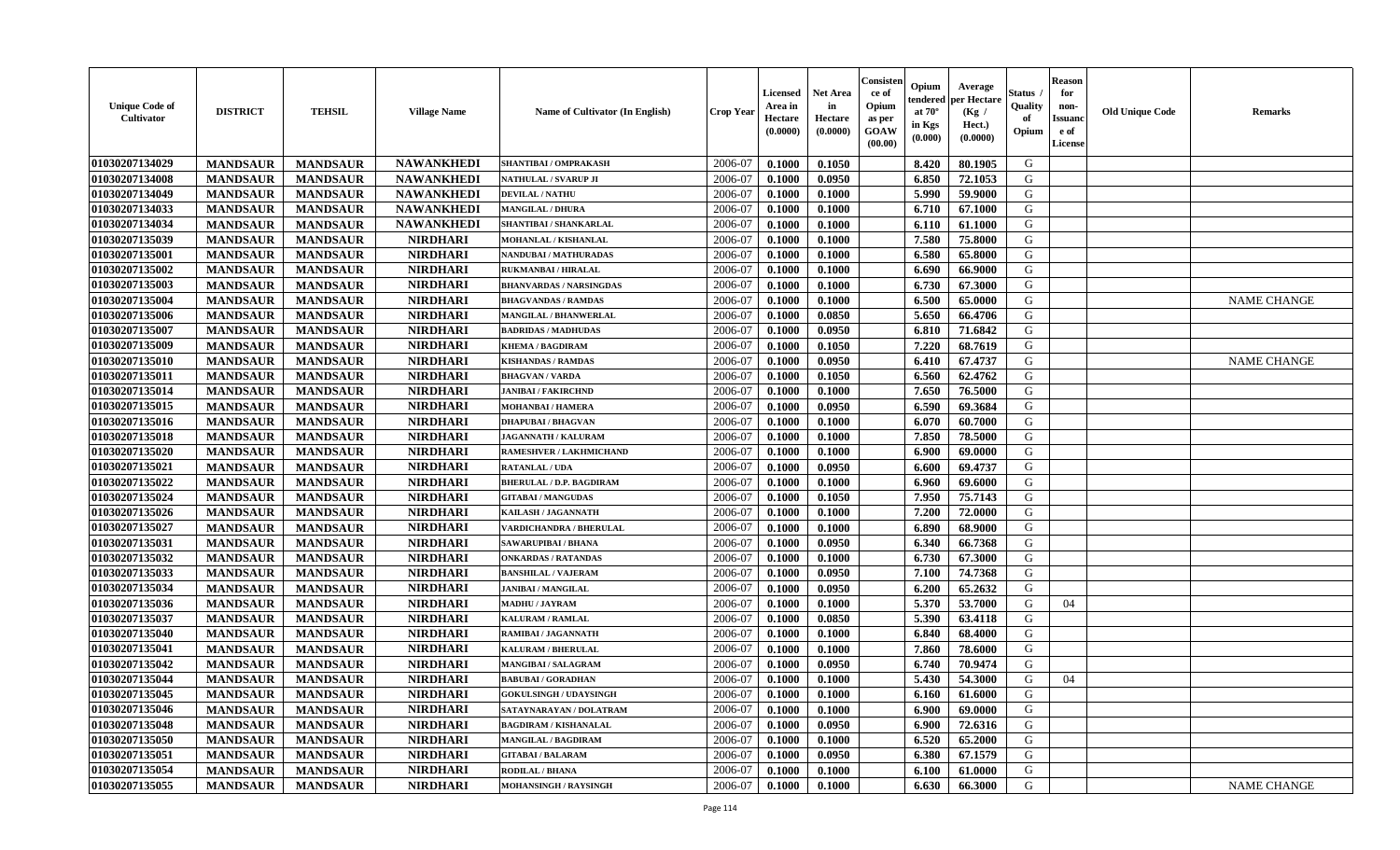| <b>Unique Code of</b><br>Cultivator | <b>DISTRICT</b> | <b>TEHSIL</b>   | <b>Village Name</b> | Name of Cultivator (In English) | <b>Crop Year</b> | <b>Licensed</b><br>Area in<br>Hectare<br>(0.0000) | <b>Net Area</b><br>in<br>Hectare<br>(0.0000) | Consister<br>ce of<br>Opium<br>as per<br><b>GOAW</b><br>(00.00) | Opium<br>endered<br>at $70^{\circ}$<br>in Kgs<br>(0.000) | Average<br>per Hectare<br>(Kg /<br>Hect.)<br>(0.0000) | <b>Status</b><br>Quality<br>of<br>Opium | <b>Reason</b><br>for<br>non-<br><b>Issuand</b><br>e of<br>License | <b>Old Unique Code</b> | <b>Remarks</b>     |
|-------------------------------------|-----------------|-----------------|---------------------|---------------------------------|------------------|---------------------------------------------------|----------------------------------------------|-----------------------------------------------------------------|----------------------------------------------------------|-------------------------------------------------------|-----------------------------------------|-------------------------------------------------------------------|------------------------|--------------------|
| 01030207135056                      | <b>MANDSAUR</b> | <b>MANDSAUR</b> | <b>NIRDHARI</b>     | KANHAIYALAL / DEVJI RAWAT       | 2006-07          | 0.1000                                            | 0.1000                                       |                                                                 | 6.530                                                    | 65.3000                                               | G                                       |                                                                   |                        |                    |
| 01030207135058                      | <b>MANDSAUR</b> | <b>MANDSAUR</b> | <b>NIRDHARI</b>     | <b>ISHVARSINGH / RAYSINGH</b>   | 2006-07          | 0.1000                                            | 0.0950                                       |                                                                 | 6.160                                                    | 64.8421                                               | G                                       |                                                                   |                        |                    |
| 01030207135059                      | <b>MANDSAUR</b> | <b>MANDSAUR</b> | <b>NIRDHARI</b>     | RAGHUVIRDAS / MATHURADAS        | 2006-07          | 0.1000                                            | 0.0950                                       |                                                                 | 6.810                                                    | 71.6842                                               | G                                       |                                                                   |                        |                    |
| 01030207135061                      | <b>MANDSAUR</b> | <b>MANDSAUR</b> | <b>NIRDHARI</b>     | MANNUBAI / AMBARAM              | 2006-07          | 0.1000                                            | 0.1000                                       |                                                                 | 7.660                                                    | 76.6000                                               | G                                       |                                                                   |                        |                    |
| 01030207135062                      | <b>MANDSAUR</b> | <b>MANDSAUR</b> | <b>NIRDHARI</b>     | SHANKARLAL / HAMERA             | 2006-07          | 0.1000                                            | 0.1000                                       |                                                                 | 6.990                                                    | 69.9000                                               | G                                       |                                                                   |                        |                    |
| 01030207135063                      | <b>MANDSAUR</b> | <b>MANDSAUR</b> | <b>NIRDHARI</b>     | KANHAIYALAL / DEVILAL BANJARA   | 2006-07          | 0.1000                                            | 0.1000                                       |                                                                 | 7.170                                                    | 71.7000                                               | G                                       |                                                                   |                        |                    |
| 01030207135067                      | <b>MANDSAUR</b> | <b>MANDSAUR</b> | <b>NIRDHARI</b>     | PREMABAI / DULICHANDRA          | 2006-07          | 0.1000                                            | 0.1000                                       |                                                                 | 7.760                                                    | 77.6000                                               | G                                       |                                                                   |                        |                    |
| 01030207135071                      | <b>MANDSAUR</b> | <b>MANDSAUR</b> | <b>NIRDHARI</b>     | <b>MANNALAL / HIRALAL</b>       | 2006-07          | 0.1000                                            | 0.1000                                       |                                                                 | 7.510                                                    | 75.1000                                               | G                                       |                                                                   |                        |                    |
| 01030207135073                      | <b>MANDSAUR</b> | <b>MANDSAUR</b> | <b>NIRDHARI</b>     | <b>KAMALDAS / NARAYANDAS</b>    | 2006-07          | 0.1000                                            | 0.0950                                       |                                                                 | 7.090                                                    | 74.6316                                               | G                                       |                                                                   |                        |                    |
| 01030207135074                      | <b>MANDSAUR</b> | <b>MANDSAUR</b> | <b>NIRDHARI</b>     | RATANLAL / KASTURA JI           | 2006-07          | 0.1000                                            | 0.0950                                       |                                                                 | 6.100                                                    | 64.2105                                               | G                                       |                                                                   |                        |                    |
| 01030207135075                      | <b>MANDSAUR</b> | <b>MANDSAUR</b> | <b>NIRDHARI</b>     | <b>FAKIRCHAND / MANGILAL</b>    | 2006-07          | 0.1000                                            | 0.0900                                       |                                                                 | 5.980                                                    | 66.4444                                               | G                                       |                                                                   |                        |                    |
| 01030207135076                      | <b>MANDSAUR</b> | <b>MANDSAUR</b> | <b>NIRDHARI</b>     | <b>GOPAL / RAMESHVAR</b>        | 2006-07          | 0.1000                                            | 0.1000                                       |                                                                 | 5.940                                                    | 59.4000                                               | G                                       |                                                                   |                        |                    |
| 01030207135080                      | <b>MANDSAUR</b> | <b>MANDSAUR</b> | <b>NIRDHARI</b>     | <b>RAGHUVIRSING / UDAYSING</b>  | 2006-07          | 0.1000                                            | 0.0900                                       |                                                                 | 5.940                                                    | 66.0000                                               | G                                       |                                                                   |                        |                    |
| 01030207135053                      | <b>MANDSAUR</b> | <b>MANDSAUR</b> | <b>NIRDHARI</b>     | <b>SAJJANSINGH / UDAYSINGH</b>  | 2006-07          | 0.1000                                            | 0.0950                                       |                                                                 | 5.690                                                    | 59.8947                                               | G                                       |                                                                   |                        |                    |
| 01030207135094                      | <b>MANDSAUR</b> | <b>MANDSAUR</b> | <b>NIRDHARI</b>     | MOHANLAL / LAKSHMICHANDRA       | 2006-07          | 0.1000                                            | 0.0950                                       |                                                                 | 7.460                                                    | 78.5263                                               | G                                       |                                                                   |                        |                    |
| 01030207135095                      | <b>MANDSAUR</b> | <b>MANDSAUR</b> | <b>NIRDHARI</b>     | MANGILAL / BHAVSINGH            | 2006-07          | 0.1000                                            | 0.1000                                       |                                                                 | 6.630                                                    | 66.3000                                               | G                                       |                                                                   | 01030207138001         |                    |
| 01030207136003                      | <b>MANDSAUR</b> | <b>MANDSAUR</b> | <b>PADLIYA MARU</b> | <b>BHAIRULAL / VENIRAM</b>      | 2006-07          | 0.1000                                            | 0.1000                                       |                                                                 | 6.010                                                    | 60.1000                                               | G                                       |                                                                   |                        |                    |
| 01030207136004                      | <b>MANDSAUR</b> | <b>MANDSAUR</b> | PADLIYA MARU        | <b>BAPULAL / SUKHLAL</b>        | 2006-07          | 0.1000                                            | 0.0950                                       |                                                                 | 5.930                                                    | 62,4211                                               | G                                       |                                                                   |                        |                    |
| 01030207136005                      | <b>MANDSAUR</b> | <b>MANDSAUR</b> | <b>PADLIYA MARU</b> | <b>SHIVLAL / VENIRAM</b>        | 2006-07          | 0.1000                                            | 0.0950                                       |                                                                 | 5.850                                                    | 61.5789                                               | G                                       |                                                                   |                        |                    |
| 01030207136006                      | <b>MANDSAUR</b> | <b>MANDSAUR</b> | PADLIYA MARU        | RAMLAL / DEV JI                 | 2006-07          | 0.1000                                            | 0.0950                                       |                                                                 | 5.820                                                    | 61.2632                                               | G                                       |                                                                   |                        |                    |
| 01030207136007                      | <b>MANDSAUR</b> | <b>MANDSAUR</b> | PADLIYA MARU        | KALU / DEV JI                   | 2006-07          | 0.1000                                            | 0.1000                                       |                                                                 | 5.390                                                    | 53.9000                                               | G                                       | 04                                                                |                        | <b>NAME CHANGE</b> |
| 01030207136009                      | <b>MANDSAUR</b> | <b>MANDSAUR</b> | PADLIYA MARU        | SHANKARLAL / DHANSUKKH          | 2006-07          | 0.1000                                            | 0.1000                                       |                                                                 | 6.240                                                    | 62.4000                                               | G                                       |                                                                   |                        |                    |
| 01030207136010                      | <b>MANDSAUR</b> | <b>MANDSAUR</b> | PADLIYA MARU        | <b>MOTILAL / HIRALAL</b>        | 2006-07          | 0.1000                                            | 0.1000                                       |                                                                 | 7.240                                                    | 72.4000                                               | G                                       |                                                                   |                        |                    |
| 01030207136011                      | <b>MANDSAUR</b> | <b>MANDSAUR</b> | PADLIYA MARU        | <b>NIRBHAYRAM / DEVILAL</b>     | 2006-07          | 0.1000                                            | 0.1000                                       |                                                                 | 6.360                                                    | 63.6000                                               | G                                       |                                                                   |                        |                    |
| 01030207136012                      | <b>MANDSAUR</b> | <b>MANDSAUR</b> | PADLIYA MARU        | HARDEVRAM / KISHANLAL           | 2006-07          | 0.1000                                            | 0.1000                                       |                                                                 | 6.830                                                    | 68.3000                                               | G                                       |                                                                   |                        |                    |
| 01030207136013                      | <b>MANDSAUR</b> | <b>MANDSAUR</b> | PADLIYA MARU        | <b>TULSIRAM / BHERULAL</b>      | 2006-07          | 0.1000                                            | 0.0950                                       |                                                                 | 6.900                                                    | 72.6316                                               | G                                       |                                                                   |                        |                    |
| 01030207136015                      | <b>MANDSAUR</b> | <b>MANDSAUR</b> | PADLIYA MARU        | PRABHULAL / SUKHLAL             | 2006-07          | 0.1000                                            | 0.0950                                       |                                                                 | 5.610                                                    | 59.0526                                               | G                                       |                                                                   |                        |                    |
| 01030207136016                      | <b>MANDSAUR</b> | <b>MANDSAUR</b> | PADLIYA MARU        | <b>DULICHAND / CHUNNILAL</b>    | 2006-07          | 0.1000                                            | 0.1000                                       |                                                                 | 6.100                                                    | 61.0000                                               | G                                       |                                                                   |                        |                    |
| 01030207136017                      | <b>MANDSAUR</b> | <b>MANDSAUR</b> | PADLIYA MARU        | NIRBHERAM / UNKARLAL            | 2006-07          | 0.1000                                            | 0.1000                                       |                                                                 | 5.750                                                    | 57.5000                                               | G                                       |                                                                   |                        |                    |
| 01030207136019                      | <b>MANDSAUR</b> | <b>MANDSAUR</b> | <b>PADLIYA MARU</b> | <b>CHAMPALAL / HIRALAL</b>      | 2006-07          | 0.1000                                            | 0.0950                                       |                                                                 | 6.370                                                    | 67.0526                                               | G                                       |                                                                   |                        |                    |
| 01030207136021                      | <b>MANDSAUR</b> | <b>MANDSAUR</b> | PADLIYA MARU        | <b>AASHARAM / BHAIRA</b>        | 2006-07          | 0.1000                                            | 0.1000                                       |                                                                 | 6.100                                                    | 61.0000                                               | G                                       |                                                                   |                        |                    |
| 01030207136022                      | <b>MANDSAUR</b> | <b>MANDSAUR</b> | PADLIYA MARU        | <b>JNKARLAL / BHUVANIRAM</b>    | 2006-07          | 0.1000                                            | 0.1000                                       |                                                                 | 6.390                                                    | 63.9000                                               | G                                       |                                                                   |                        | <b>NAME CHANGE</b> |
| 01030207136024                      | <b>MANDSAUR</b> | <b>MANDSAUR</b> | PADLIYA MARU        | <b>MOTIRAM / BHUVAN</b>         | 2006-07          | 0.1000                                            | 0.1000                                       |                                                                 | 6.270                                                    | 62.7000                                               | G                                       |                                                                   |                        |                    |
| 01030207136025                      | <b>MANDSAUR</b> | <b>MANDSAUR</b> | <b>PADLIYA MARU</b> | <b>BHIMSEN/LALA</b>             | 2006-07          | 0.1000                                            | 0.1000                                       |                                                                 | 5.800                                                    | 58.0000                                               | G                                       |                                                                   |                        |                    |
| 01030207136026                      | <b>MANDSAUR</b> | <b>MANDSAUR</b> | PADLIYA MARU        | AMBALAL / KAN JI                | 2006-07          | 0.1000                                            | 0.1000                                       |                                                                 | 6.540                                                    | 65.4000                                               | G                                       |                                                                   |                        | <b>NAME CHANGE</b> |
| 01030207136027                      | <b>MANDSAUR</b> | MANDSAUR        | PADLIYA MARU        | <b>UNKARLAL / RAJARAM</b>       | 2006-07          | 0.1000                                            | 0.0900                                       |                                                                 |                                                          | $4.550$   50.5556                                     | G                                       | 04                                                                |                        |                    |
| 01030207136028                      | <b>MANDSAUR</b> | <b>MANDSAUR</b> | <b>PADLIYA MARU</b> | <b>ISMAIL / CHAND KHAN</b>      | 2006-07          | 0.1000                                            | 0.1000                                       |                                                                 | 5.900                                                    | 59.0000                                               | G                                       |                                                                   |                        |                    |
| 01030207136029                      | <b>MANDSAUR</b> | <b>MANDSAUR</b> | <b>PADLIYA MARU</b> | <b>MOHANLAL / DHANSUKHLAL</b>   | 2006-07          | 0.1000                                            | 0.1050                                       |                                                                 | 6.840                                                    | 65.1429                                               | G                                       |                                                                   |                        |                    |
| 01030207136030                      | <b>MANDSAUR</b> | <b>MANDSAUR</b> | <b>PADLIYA MARU</b> | <b>BAPULAL / RAMLAL</b>         | 2006-07          | 0.1000                                            | 0.0950                                       |                                                                 | 5.790                                                    | 60.9474                                               | G                                       |                                                                   |                        |                    |
| 01030207136031                      | <b>MANDSAUR</b> | <b>MANDSAUR</b> | <b>PADLIYA MARU</b> | PANNALAL / BHERULAL             | 2006-07          | 0.1000                                            | 0.0950                                       |                                                                 | 5.740                                                    | 60.4211                                               | G                                       |                                                                   |                        |                    |
| 01030207136032                      | <b>MANDSAUR</b> | <b>MANDSAUR</b> | <b>PADLIYA MARU</b> | HANGAMIBAI / GANGARAM           | 2006-07          | 0.1000                                            | 0.1000                                       |                                                                 | 6.140                                                    | 61.4000                                               | G                                       |                                                                   |                        |                    |
| 01030207136035                      | <b>MANDSAUR</b> | <b>MANDSAUR</b> | PADLIYA MARU        | SHOBHARAM / DHANSUKHLAL         | 2006-07          | 0.1000                                            | 0.0950                                       |                                                                 | 5.690                                                    | 59.8947                                               | G                                       |                                                                   |                        |                    |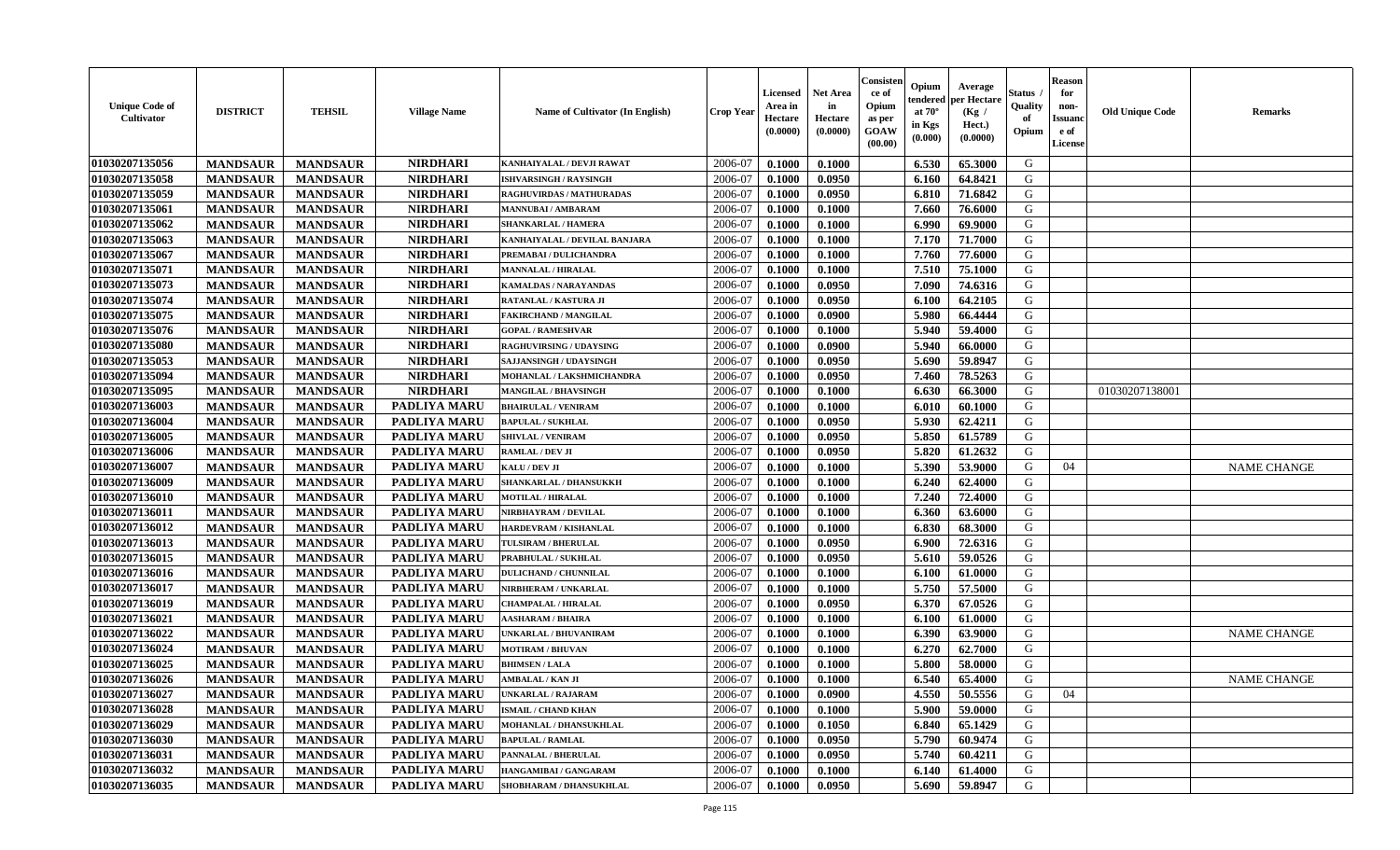| <b>Unique Code of</b><br><b>Cultivator</b> | <b>DISTRICT</b> | <b>TEHSIL</b>   | <b>Village Name</b> | Name of Cultivator (In English) | <b>Crop Year</b> | <b>Licensed</b><br>Area in<br>Hectare<br>(0.0000) | <b>Net Area</b><br>in<br>Hectare<br>(0.0000) | Consister<br>ce of<br>Opium<br>as per<br><b>GOAW</b><br>(00.00) | Opium<br>endered<br>at $70^\circ$<br>in Kgs<br>$(\mathbf{0.000})$ | Average<br>per Hectare<br>(Kg /<br>Hect.)<br>(0.0000) | Status<br>Quality<br>of<br>Opium | <b>Reason</b><br>for<br>non-<br><b>Issuano</b><br>e of<br>License | <b>Old Unique Code</b> | <b>Remarks</b>     |
|--------------------------------------------|-----------------|-----------------|---------------------|---------------------------------|------------------|---------------------------------------------------|----------------------------------------------|-----------------------------------------------------------------|-------------------------------------------------------------------|-------------------------------------------------------|----------------------------------|-------------------------------------------------------------------|------------------------|--------------------|
| 01030207136037                             | <b>MANDSAUR</b> | <b>MANDSAUR</b> | <b>PADLIYA MARU</b> | SHIVNARAYAN / RAMCHANDRA        | 2006-07          | 0.1000                                            | 0.1000                                       |                                                                 | 6.140                                                             | 61.4000                                               | G                                |                                                                   |                        |                    |
| 01030207136038                             | <b>MANDSAUR</b> | <b>MANDSAUR</b> | PADLIYA MARU        | DHAPUBAI / BHANA JI             | 2006-07          | 0.1000                                            | 0.1000                                       |                                                                 | 5.780                                                             | 57.8000                                               | G                                |                                                                   |                        |                    |
| 01030207136041                             | <b>MANDSAUR</b> | <b>MANDSAUR</b> | PADLIYA MARU        | <b>BANSHILAL / RAMCHANDRA</b>   | 2006-07          | 0.1000                                            | 0.1000                                       |                                                                 | 6.700                                                             | 67.0000                                               | G                                |                                                                   |                        |                    |
| 01030207136042                             | <b>MANDSAUR</b> | <b>MANDSAUR</b> | PADLIYA MARU        | <b>MOTILAL / KARULAL</b>        | 2006-07          | 0.1000                                            | 0.0950                                       |                                                                 | 6.180                                                             | 65.0526                                               | G                                |                                                                   |                        |                    |
| 01030207136043                             | <b>MANDSAUR</b> | <b>MANDSAUR</b> | <b>PADLIYA MARU</b> | RAMGOPAL / MULCHANDRA           | 2006-07          | 0.1000                                            | 0.0950                                       |                                                                 | 5.000                                                             | 52.6316                                               | G                                | 04                                                                |                        |                    |
| 01030207136045                             | <b>MANDSAUR</b> | <b>MANDSAUR</b> | <b>PADLIYA MARU</b> | MANGU / NAGGA                   | 2006-07          | 0.1000                                            | 0.1000                                       |                                                                 | 6.070                                                             | 60.7000                                               | G                                |                                                                   |                        |                    |
| 01030207136046                             | <b>MANDSAUR</b> | <b>MANDSAUR</b> | PADLIYA MARU        | <b>NANDUBAI/GABBA</b>           | 2006-07          | 0.1000                                            | 0.0950                                       |                                                                 | 5.380                                                             | 56.6316                                               | G                                |                                                                   |                        |                    |
| 01030207136049                             | <b>MANDSAUR</b> | <b>MANDSAUR</b> | <b>PADLIYA MARU</b> | RAMGOPAL / SHIVRAM              | 2006-07          | 0.1000                                            | 0.0950                                       |                                                                 | 6.150                                                             | 64.7368                                               | G                                |                                                                   |                        |                    |
| 01030207136050                             | <b>MANDSAUR</b> | <b>MANDSAUR</b> | PADLIYA MARU        | NANIBAI / GANGARAM              | 2006-07          | 0.1000                                            | 0.1000                                       |                                                                 | 5.690                                                             | 56.9000                                               | G                                |                                                                   |                        |                    |
| 01030207136051                             | <b>MANDSAUR</b> | <b>MANDSAUR</b> | <b>PADLIYA MARU</b> | KASTURIBAI / NANDA              | 2006-07          | 0.1000                                            | 0.1000                                       |                                                                 | 6.470                                                             | 64.7000                                               | G                                |                                                                   |                        |                    |
| 01030207136052                             | <b>MANDSAUR</b> | <b>MANDSAUR</b> | PADLIYA MARU        | BHAVRIBAI / SITARAM DAS         | 2006-07          | 0.1000                                            | 0.0950                                       |                                                                 | 5.640                                                             | 59.3684                                               | G                                |                                                                   |                        |                    |
| 01030207136053                             | <b>MANDSAUR</b> | <b>MANDSAUR</b> | <b>PADLIYA MARU</b> | KASALIBAI / HARDIBAI            | 2006-07          | 0.1000                                            | 0.0950                                       |                                                                 | 4.840                                                             | 50.9474                                               | G                                | 04                                                                |                        |                    |
| 01030207136054                             | <b>MANDSAUR</b> | <b>MANDSAUR</b> | PADLIYA MARU        | <b>KARULAL / MOTILAL</b>        | 2006-07          | 0.1000                                            | 0.1000                                       |                                                                 | 7.120                                                             | 71.2000                                               | G                                |                                                                   |                        |                    |
| 01030207136055                             | <b>MANDSAUR</b> | <b>MANDSAUR</b> | PADLIYA MARU        | SHIVNARAYAN / KEVELRAM          | 2006-07          | 0.1000                                            | 0.1000                                       |                                                                 | 6.960                                                             | 69.6000                                               | G                                |                                                                   |                        |                    |
| 01030207136056                             | <b>MANDSAUR</b> | <b>MANDSAUR</b> | PADLIYA MARU        | RADHESHYAM / DEVILAL            | 2006-07          | 0.1000                                            | 0.0950                                       |                                                                 | 5.340                                                             | 56.2105                                               | G                                |                                                                   |                        |                    |
| 01030207136057                             | <b>MANDSAUR</b> | <b>MANDSAUR</b> | <b>PADLIYA MARU</b> | <b>RAMLAL / DEVA</b>            | 2006-07          | 0.1000                                            | 0.0950                                       |                                                                 | 5.430                                                             | 57.1579                                               | G                                |                                                                   |                        |                    |
| 01030207136058                             | <b>MANDSAUR</b> | <b>MANDSAUR</b> | <b>PADLIYA MARU</b> | <b>DURGANATH / SHANKARNATH</b>  | 2006-07          | 0.1000                                            | 0.0950                                       |                                                                 | 5.530                                                             | 58.2105                                               | G                                |                                                                   |                        |                    |
| 01030207136059                             | <b>MANDSAUR</b> | <b>MANDSAUR</b> | PADLIYA MARU        | <b>BAPULAL / KANVARLAL</b>      | 2006-07          | 0.1000                                            | 0.1000                                       |                                                                 | 5.460                                                             | 54.6000                                               | G                                | 04                                                                |                        |                    |
| 01030207136060                             | <b>MANDSAUR</b> | <b>MANDSAUR</b> | PADLIYA MARU        | <b>AASHABAI / MOTILAL</b>       | 2006-07          | 0.1000                                            | 0.1000                                       |                                                                 | 6.550                                                             | 65.5000                                               | G                                |                                                                   |                        |                    |
| 01030207136061                             | <b>MANDSAUR</b> | <b>MANDSAUR</b> | PADLIYA MARU        | RAMBILAS / RAMNARAYAN           | 2006-07          | 0.1000                                            | 0.1000                                       |                                                                 | 5.960                                                             | 59.6000                                               | G                                |                                                                   |                        |                    |
| 01030207136064                             | <b>MANDSAUR</b> | <b>MANDSAUR</b> | <b>PADLIYA MARU</b> | <b>KARU / GABBA</b>             | 2006-07          | 0.1000                                            | 0.0950                                       |                                                                 | 5.490                                                             | 57.7895                                               | G                                | 05                                                                |                        |                    |
| 01030207136065                             | <b>MANDSAUR</b> | <b>MANDSAUR</b> | <b>PADLIYA MARU</b> | RAMESHVAR / SUKHLAL             | 2006-07          | 0.1000                                            | 0.1000                                       |                                                                 | 5.980                                                             | 59.8000                                               | G                                |                                                                   |                        |                    |
| 01030207136067                             | <b>MANDSAUR</b> | <b>MANDSAUR</b> | <b>PADLIYA MARU</b> | <b>JANIBAI / BHANVARSINGH</b>   | 2006-07          | 0.1000                                            | 0.1000                                       |                                                                 | 5.370                                                             | 53.7000                                               | G                                | 04                                                                |                        |                    |
| 01030207136071                             | <b>MANDSAUR</b> | <b>MANDSAUR</b> | <b>PADLIYA MARU</b> | NATHU / AMRA                    | 2006-07          | 0.1000                                            | 0.1000                                       |                                                                 | 5.890                                                             | 58.9000                                               | G                                |                                                                   |                        | <b>NAME CHANGE</b> |
| 01030207136072                             | <b>MANDSAUR</b> | <b>MANDSAUR</b> | PADLIYA MARU        | MANGILAL / KISHANLAL            | 2006-07          | 0.1000                                            | 0.0950                                       |                                                                 | 5.760                                                             | 60.6316                                               | G                                |                                                                   |                        |                    |
| 01030207136073                             | <b>MANDSAUR</b> | <b>MANDSAUR</b> | <b>PADLIYA MARU</b> | MANGIBAI / MOHANLAL             | 2006-07          | 0.1000                                            | 0.0950                                       |                                                                 | 5.840                                                             | 61.4737                                               | G                                |                                                                   |                        |                    |
| 01030207136074                             | <b>MANDSAUR</b> | <b>MANDSAUR</b> | <b>PADLIYA MARU</b> | <b>GOPAL / UDA</b>              | 2006-07          | 0.1000                                            | 0.1000                                       |                                                                 | 6.410                                                             | 64.1000                                               | G                                |                                                                   |                        |                    |
| 01030207136075                             | <b>MANDSAUR</b> | <b>MANDSAUR</b> | <b>PADLIYA MARU</b> | <b>JUJHARLAL / BHEERULAL</b>    | 2006-07          | 0.1000                                            | 0.1000                                       |                                                                 | 6.080                                                             | 60.8000                                               | G                                |                                                                   |                        |                    |
| 01030207136076                             | <b>MANDSAUR</b> | <b>MANDSAUR</b> | <b>PADLIYA MARU</b> | <b>MANGIBAI / BADRILAL</b>      | 2006-07          | 0.1000                                            | 0.0950                                       |                                                                 | 6.410                                                             | 67.4737                                               | G                                |                                                                   |                        |                    |
| 01030207136077                             | <b>MANDSAUR</b> | <b>MANDSAUR</b> | PADLIYA MARU        | <b>BHANVARLAL / RAMA</b>        | 2006-07          | 0.1000                                            | 0.1000                                       |                                                                 | 6.020                                                             | 60.2000                                               | G                                |                                                                   |                        |                    |
| 01030207136079                             | <b>MANDSAUR</b> | <b>MANDSAUR</b> | PADLIYA MARU        | <b>BHANVARLAL / HIRALAL</b>     | 2006-07          | 0.1000                                            | 0.0950                                       |                                                                 | 5.870                                                             | 61.7895                                               | G                                |                                                                   |                        |                    |
| 01030207136080                             | <b>MANDSAUR</b> | <b>MANDSAUR</b> | PADLIYA MARU        | <b>KANIYALAL / RATANLAL</b>     | 2006-07          | 0.1000                                            | 0.1000                                       |                                                                 | 6.190                                                             | 61.9000                                               | G                                |                                                                   |                        |                    |
| 01030207136084                             | <b>MANDSAUR</b> | <b>MANDSAUR</b> | <b>PADLIYA MARU</b> | JANIBAI / KANCHANBAI            | 2006-07          | 0.1000                                            | 0.1000                                       |                                                                 | 6.260                                                             | 62.6000                                               | G                                |                                                                   |                        |                    |
| 01030207136085                             | <b>MANDSAUR</b> | <b>MANDSAUR</b> | <b>PADLIYA MARU</b> | <b>BHANVARLAL / KACHRULAL</b>   | 2006-07          | 0.1000                                            | 0.1000                                       |                                                                 | 6.520                                                             | 65.2000                                               | G                                |                                                                   |                        |                    |
| 01030207136089                             | <b>MANDSAUR</b> | <b>MANDSAUR</b> | <b>PADLIYA MARU</b> | <b>BAGATRAM / DHANSUKHLAL</b>   | 2006-07          | 0.1000                                            | 0.1000                                       |                                                                 | 6.170                                                             | 61.7000                                               | G                                |                                                                   |                        |                    |
| 01030207136092                             | <b>MANDSAUR</b> | <b>MANDSAUR</b> | <b>PADLIYA MARU</b> | <b>MOTILAL / KASTURA</b>        | 2006-07          | 0.1000                                            | 0.1000                                       |                                                                 | 6.230                                                             | 62.3000                                               | G                                |                                                                   |                        |                    |
| 01030207136095                             | <b>MANDSAUR</b> | <b>MANDSAUR</b> | PADLIYA MARU        | RADHESHYAM / BHERULAL           | 2006-07          | 0.1000                                            | 0.1000                                       |                                                                 | 6.660                                                             | 66.6000                                               | G                                |                                                                   |                        |                    |
| 01030207136096                             | <b>MANDSAUR</b> | <b>MANDSAUR</b> | <b>PADLIYA MARU</b> | <b>BANSHILAL / RAMGOPAL</b>     | 2006-07          | 0.1000                                            | 0.0950                                       |                                                                 | 5.650                                                             | 59.4737                                               | G                                |                                                                   |                        |                    |
| 01030207136098                             | <b>MANDSAUR</b> | <b>MANDSAUR</b> | PADLIYA MARU        | <b>RUPSINGH / GABBA</b>         | 2006-07          | 0.1000                                            | 0.0950                                       |                                                                 | 5.670                                                             | 59.6842                                               | G                                |                                                                   |                        |                    |
| 01030207136100                             | <b>MANDSAUR</b> | <b>MANDSAUR</b> | <b>PADLIYA MARU</b> | <b>BANSHIDAS / SITARAMDAS</b>   | 2006-07          | 0.1000                                            | 0.0950                                       |                                                                 | 5.860                                                             | 61.6842                                               | G                                |                                                                   |                        |                    |
| 01030207136101                             | <b>MANDSAUR</b> | <b>MANDSAUR</b> | PADLIYA MARU        | <b>MANGUSINGH / RAMSINGH</b>    | 2006-07          | 0.1000                                            | 0.1000                                       |                                                                 | 3.040                                                             | 30.4000                                               | G                                | 04                                                                |                        |                    |
| 01030207136102                             | <b>MANDSAUR</b> | <b>MANDSAUR</b> | PADLIYA MARU        | <b>MULCHANDRA / BHERULAL</b>    | 2006-07          | 0.1000                                            | 0.1000                                       |                                                                 | 6.110                                                             | 61.1000                                               | G                                |                                                                   |                        |                    |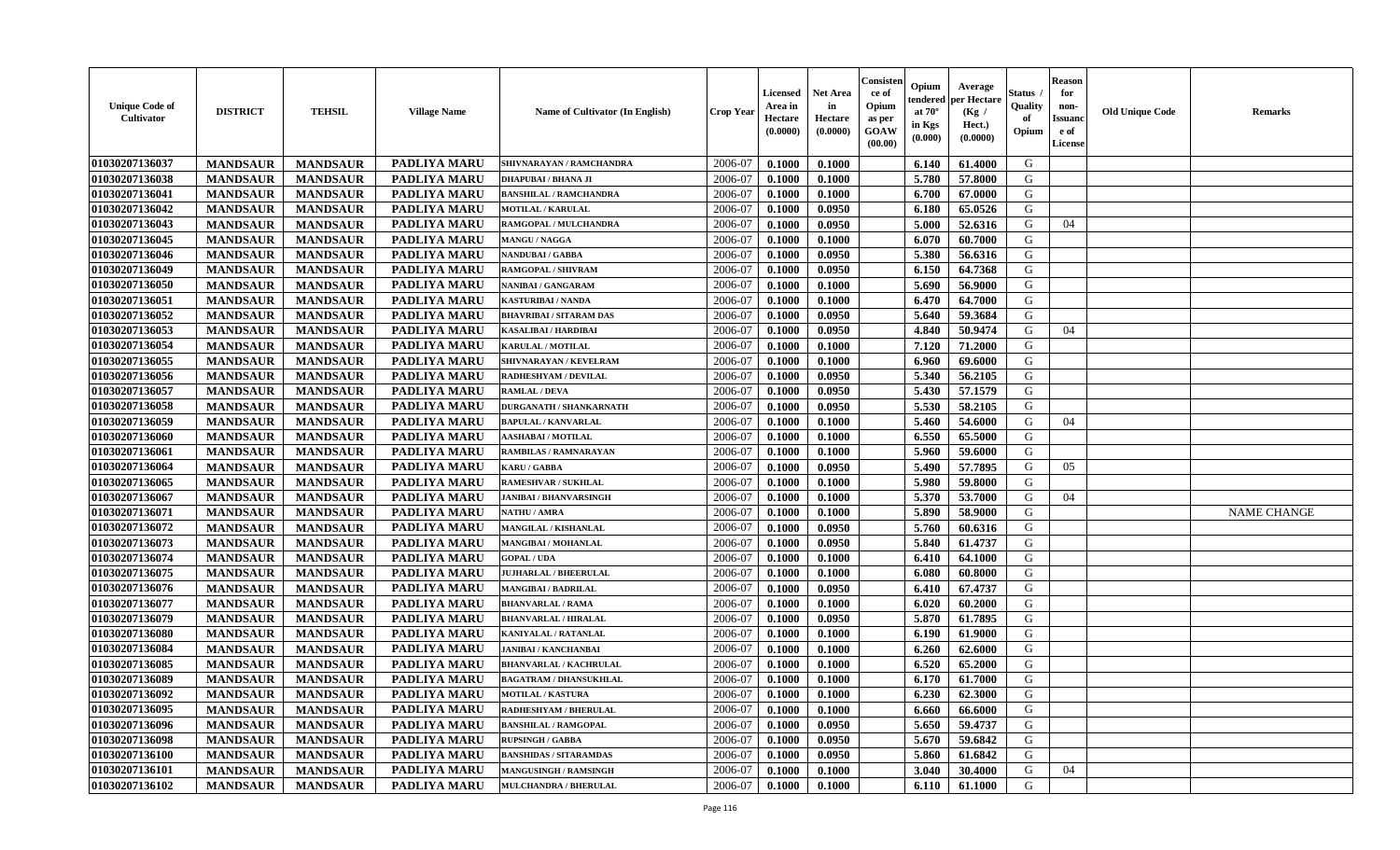| <b>Unique Code of</b><br>Cultivator | <b>DISTRICT</b> | <b>TEHSIL</b>   | <b>Village Name</b> | Name of Cultivator (In English)   | Crop Year | <b>Licensed</b><br>Area in<br>Hectare<br>(0.0000) | <b>Net Area</b><br>in<br>Hectare<br>(0.0000) | Consister<br>ce of<br>Opium<br>as per<br><b>GOAW</b><br>(00.00) | Opium<br>endered<br>at $70^\circ$<br>in Kgs<br>(0.000) | Average<br>per Hectare<br>(Kg /<br>Hect.)<br>(0.0000) | Status<br>Quality<br>-of<br>Opium | <b>Reason</b><br>for<br>non-<br><b>Issuanc</b><br>e of<br>License | <b>Old Unique Code</b> | <b>Remarks</b> |
|-------------------------------------|-----------------|-----------------|---------------------|-----------------------------------|-----------|---------------------------------------------------|----------------------------------------------|-----------------------------------------------------------------|--------------------------------------------------------|-------------------------------------------------------|-----------------------------------|-------------------------------------------------------------------|------------------------|----------------|
| 01030207136103                      | <b>MANDSAUR</b> | <b>MANDSAUR</b> | <b>PADLIYA MARU</b> | <b>HANSRAJ / KALURAM</b>          | 2006-07   | 0.1000                                            | 0.1000                                       |                                                                 | 5.990                                                  | 59.9000                                               | G                                 |                                                                   |                        |                |
| 01030207136105                      | <b>MANDSAUR</b> | <b>MANDSAUR</b> | <b>PADLIYA MARU</b> | MANOHARLAL / CHUNNILAL            | 2006-07   | 0.1000                                            | 0.0950                                       |                                                                 | 6.200                                                  | 65.2632                                               | G                                 |                                                                   |                        |                |
| 01030207136106                      | <b>MANDSAUR</b> | <b>MANDSAUR</b> | PADLIYA MARU        | RAMGOAPL / CHUNNILAL              | 2006-07   | 0.1000                                            | 0.0950                                       |                                                                 | 5.730                                                  | 60.3158                                               | G                                 |                                                                   |                        |                |
| 01030207136108                      | <b>MANDSAUR</b> | <b>MANDSAUR</b> | <b>PADLIYA MARU</b> | <b>DURGASHANKAR / BAGDIRAM</b>    | 2006-07   | 0.1000                                            | 0.1050                                       |                                                                 | 6.460                                                  | 61.5238                                               | G                                 |                                                                   |                        |                |
| 01030207136109                      | <b>MANDSAUR</b> | <b>MANDSAUR</b> | <b>PADLIYA MARU</b> | <b>HARIKISHAN / SHIVLAL</b>       | 2006-07   | 0.1000                                            | 0.1000                                       |                                                                 | 5.720                                                  | 57.2000                                               | G                                 |                                                                   |                        |                |
| 01030207136110                      | <b>MANDSAUR</b> | <b>MANDSAUR</b> | PADLIYA MARU        | <b>AMARSINGH / GABBA JI</b>       | 2006-07   | 0.1000                                            | 0.1000                                       |                                                                 | 5.760                                                  | 57.6000                                               | G                                 |                                                                   |                        |                |
| 01030207136111                      | <b>MANDSAUR</b> | <b>MANDSAUR</b> | PADLIYA MARU        | <b>BHAGAVATILAL / SUKHALAL</b>    | 2006-07   | 0.1000                                            | 0.1000                                       |                                                                 | 5.220                                                  | 52.2000                                               | G                                 | 04                                                                |                        |                |
| 01030207136112                      | <b>MANDSAUR</b> | <b>MANDSAUR</b> | <b>PADLIYA MARU</b> | <b>KESHVRAM / MOTILAL</b>         | 2006-07   | 0.1000                                            | 0.1000                                       |                                                                 | 5.900                                                  | 59.0000                                               | G                                 |                                                                   |                        |                |
| 01030207136113                      | <b>MANDSAUR</b> | <b>MANDSAUR</b> | <b>PADLIYA MARU</b> | RAMESHVAR / GANGARAM              | 2006-07   | 0.1000                                            | 0.1000                                       |                                                                 | 6.000                                                  | 60.0000                                               | G                                 |                                                                   |                        |                |
| 01030207136114                      | <b>MANDSAUR</b> | <b>MANDSAUR</b> | PADLIYA MARU        | KANHAIYALAL / RAMGOPAL            | 2006-07   | 0.1000                                            | 0.1000                                       |                                                                 | 5.910                                                  | 59.1000                                               | G                                 |                                                                   |                        |                |
| 01030207136116                      | <b>MANDSAUR</b> | <b>MANDSAUR</b> | PADLIYA MARU        | <b>BANSHILAL / MANGILAL</b>       | 2006-07   | 0.1000                                            | 0.1000                                       |                                                                 | 5.700                                                  | 57.0000                                               | G                                 |                                                                   |                        |                |
| 01030207136117                      | <b>MANDSAUR</b> | <b>MANDSAUR</b> | <b>PADLIYA MARU</b> | <b>BHRATRAM / BAPULAL</b>         | 2006-07   | 0.1000                                            | 0.0950                                       |                                                                 | 5.630                                                  | 59.2632                                               | G                                 |                                                                   |                        |                |
| 01030207136118                      | <b>MANDSAUR</b> | <b>MANDSAUR</b> | <b>PADLIYA MARU</b> | UDAYLAL / DHANRAJ                 | 2006-07   | 0.1000                                            | 0.1000                                       |                                                                 | 6.380                                                  | 63.8000                                               | G                                 |                                                                   |                        |                |
| 01030207136119                      | <b>MANDSAUR</b> | <b>MANDSAUR</b> | PADLIYA MARU        | JAGDISHCHANDRA / RAMNARAYAN       | 2006-07   | 0.1000                                            | 0.1000                                       |                                                                 | 5.970                                                  | 59.7000                                               | G                                 |                                                                   |                        |                |
| 01030207136121                      | <b>MANDSAUR</b> | <b>MANDSAUR</b> | <b>PADLIYA MARU</b> | <b>SALGRAM / DEVILAL</b>          | 2006-07   | 0.1000                                            | 0.0950                                       |                                                                 | 6.080                                                  | 64.0000                                               | G                                 |                                                                   |                        |                |
| 01030207136122                      | <b>MANDSAUR</b> | <b>MANDSAUR</b> | <b>PADLIYA MARU</b> | KACHRULAL / BHANVARLAL            | 2006-07   | 0.1000                                            | 0.1000                                       |                                                                 | 5.850                                                  | 58.5000                                               | G                                 | 05                                                                |                        |                |
| 01030207136123                      | <b>MANDSAUR</b> | <b>MANDSAUR</b> | PADLIYA MARU        | PRABHULAL / BHANVARLAL            | 2006-07   | 0.1000                                            | 0.1000                                       |                                                                 | 5.350                                                  | 53.5000                                               | G                                 | 04                                                                |                        |                |
| 01030207136124                      | <b>MANDSAUR</b> | <b>MANDSAUR</b> | PADLIYA MARU        | RATANLAL / ONKARLAL               | 2006-07   | 0.1000                                            | 0.1000                                       |                                                                 | 6.150                                                  | 61.5000                                               | G                                 |                                                                   |                        |                |
| 01030207136128                      | <b>MANDSAUR</b> | <b>MANDSAUR</b> | <b>PADLIYA MARU</b> | JIVRAJ / MANGILAL                 | 2006-07   | 0.1000                                            | 0.1000                                       |                                                                 | 6.480                                                  | 64.8000                                               | G                                 |                                                                   |                        |                |
| 01030207136129                      | <b>MANDSAUR</b> | <b>MANDSAUR</b> | PADLIYA MARU        | LAKHSMAN / MANNALAL               | 2006-07   | 0.1000                                            | 0.1000                                       |                                                                 | 5.800                                                  | 58.0000                                               | G                                 |                                                                   |                        |                |
| 01030207136082                      | <b>MANDSAUR</b> | <b>MANDSAUR</b> | <b>PADLIYA MARU</b> | <b>DHURALAL / MANGILAL</b>        | 2006-07   | 0.1000                                            | 0.1000                                       |                                                                 | 5.920                                                  | 59.2000                                               | G                                 |                                                                   |                        |                |
| 01030207136086                      | <b>MANDSAUR</b> | <b>MANDSAUR</b> | PADLIYA MARU        | KALURAM / RAJARAM                 | 2006-07   | 0.1000                                            | 0.1000                                       |                                                                 | 6.120                                                  | 61.2000                                               | G                                 |                                                                   |                        |                |
| 01030207136143                      | <b>MANDSAUR</b> | <b>MANDSAUR</b> | PADLIYA MARU        | <b>RAMSINGH / RATANLAL</b>        | 2006-07   | 0.1000                                            | 0.1000                                       |                                                                 | 6.180                                                  | 61.8000                                               | G                                 |                                                                   |                        |                |
| 01030207136144                      | <b>MANDSAUR</b> | <b>MANDSAUR</b> | <b>PADLIYA MARU</b> | RAJIBAI / NANDRAMDAS              | 2006-07   | 0.1000                                            | 0.0950                                       |                                                                 | 6.370                                                  | 67.0526                                               | G                                 |                                                                   |                        |                |
| 01030207136145                      | <b>MANDSAUR</b> | <b>MANDSAUR</b> | PADLIYA MARU        | <b>BAGDIRAM / GABBA JI</b>        | 2006-07   | 0.1000                                            | 0.1000                                       |                                                                 | 7.360                                                  | 73.6000                                               | G                                 |                                                                   | 01030207138015         |                |
| 01030207136146                      | <b>MANDSAUR</b> | <b>MANDSAUR</b> | <b>PADLIYA MARU</b> | RODILAL / BIHARILAL               | 2006-07   | 0.1000                                            | 0.1000                                       |                                                                 | 6.210                                                  | 62.1000                                               | G                                 |                                                                   | 01030207138009         |                |
| 01030207136147                      | <b>MANDSAUR</b> | <b>MANDSAUR</b> | <b>PADLIYA MARU</b> | <b>DHURILAL / MANGILAL</b>        | 2006-07   | 0.1000                                            | 0.1000                                       |                                                                 | 6.090                                                  | 60.9000                                               | G                                 |                                                                   | 01030207138013         |                |
| 01030207137209                      | <b>MANDSAUR</b> | <b>MANDSAUR</b> | PIPLIYA KARADIYA    | <b>HAGANLAL / SURATRAM</b>        | 2006-07   | 0.1000                                            | 0.0950                                       |                                                                 | 5.630                                                  | 59.2632                                               | G                                 | 05                                                                |                        |                |
| 01030207137001                      | <b>MANDSAUR</b> | <b>MANDSAUR</b> | PIPLIYA KARADIYA    | <b>IAGDISH / NANDRAM</b>          | 2006-07   | 0.1000                                            | 0.0900                                       |                                                                 | 6.110                                                  | 67.8889                                               | G                                 |                                                                   |                        |                |
| 01030207137002                      | <b>MANDSAUR</b> | <b>MANDSAUR</b> | PIPLIYA KARADIYA    | MADANLAL / NANDRAM                | 2006-07   | 0.1000                                            | 0.1000                                       |                                                                 | 5.740                                                  | 57.4000                                               | G                                 |                                                                   |                        |                |
| 01030207137003                      | <b>MANDSAUR</b> | <b>MANDSAUR</b> | PIPLIYA KARADIYA    | AJJANBAI / BHARATSINGH            | 2006-07   | 0.1000                                            | 0.0900                                       |                                                                 | 5.360                                                  | 59.5556                                               | G                                 |                                                                   |                        |                |
| 01030207137009                      | <b>MANDSAUR</b> | <b>MANDSAUR</b> | PIPLIYA KARADIYA    | <b>MADHOLAL / LAKSHMAN</b>        | 2006-07   | 0.1000                                            | 0.1000                                       |                                                                 | 6.650                                                  | 66.5000                                               | G                                 |                                                                   |                        |                |
| 01030207137017                      | <b>MANDSAUR</b> | <b>MANDSAUR</b> | PIPLIYA KARADIYA    | <b>SHANKERSING / WAKTAVARSING</b> | 2006-07   | 0.1000                                            | 0.0950                                       |                                                                 | 5.700                                                  | 60.0000                                               | G                                 |                                                                   |                        |                |
| 01030207137022                      | <b>MANDSAUR</b> | <b>MANDSAUR</b> | PIPLIYA KARADIYA    | <b>GOPAL / GHAGANLAL</b>          | 2006-07   | 0.1000                                            | 0.1000                                       |                                                                 | 7.120                                                  | 71.2000                                               | G                                 |                                                                   |                        |                |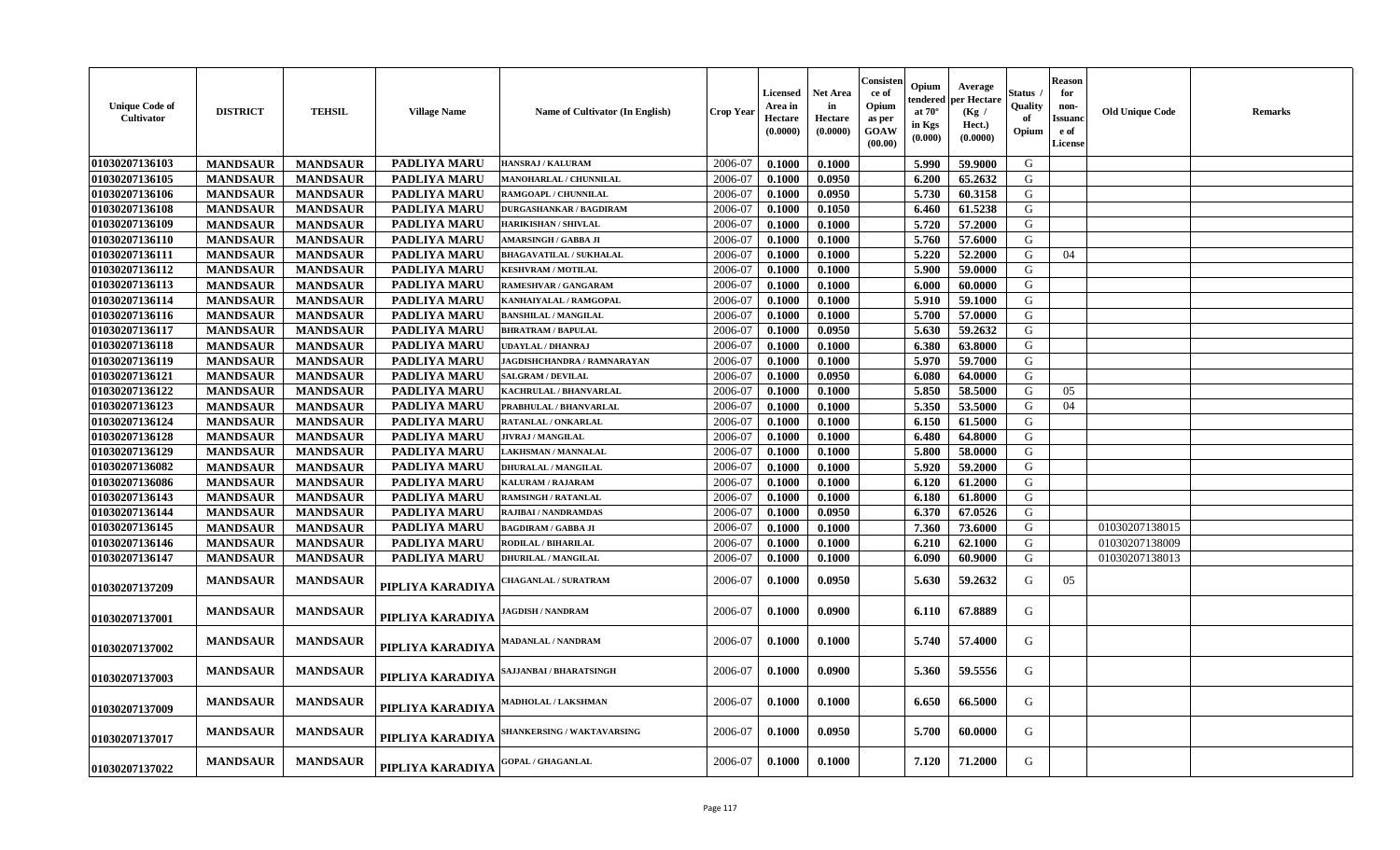| <b>Unique Code of</b><br>Cultivator | <b>DISTRICT</b> | <b>TEHSIL</b>   | <b>Village Name</b> | Name of Cultivator (In English)      | Crop Year | <b>Licensed</b><br>Area in<br>Hectare<br>(0.0000) | Net Area<br>in<br>Hectare<br>(0.0000) | Consisten<br>ce of<br>Opium<br>as per<br>GOAW<br>(00.00) | Opium<br>tendered<br>at $70^\circ$<br>in Kgs<br>(0.000) | Average<br>oer Hectare<br>(Kg)<br>Hect.)<br>(0.0000) | Status<br>Quality<br>оf<br>Opium | <b>Reason</b><br>for<br>non-<br>Issuano<br>e of<br><b>License</b> | <b>Old Unique Code</b> | <b>Remarks</b> |
|-------------------------------------|-----------------|-----------------|---------------------|--------------------------------------|-----------|---------------------------------------------------|---------------------------------------|----------------------------------------------------------|---------------------------------------------------------|------------------------------------------------------|----------------------------------|-------------------------------------------------------------------|------------------------|----------------|
| 01030207137025                      | <b>MANDSAUR</b> | <b>MANDSAUR</b> | PIPLIYA KARADIYA    | <b>PREMGIR / KACHUGIR</b>            | 2006-07   | 0.1000                                            | 0.0900                                |                                                          | 5.140                                                   | 57.1111                                              | G                                |                                                                   |                        |                |
| 01030207137026                      | <b>MANDSAUR</b> | <b>MANDSAUR</b> | PIPLIYA KARADIYA    | <b>)ASHRATHSING / SHAMBHUSINNNNG</b> | 2006-07   | 0.1000                                            | 0.0950                                |                                                          | 6.130                                                   | 64.5263                                              | G                                |                                                                   |                        |                |
| 01030207137029                      | <b>MANDSAUR</b> | <b>MANDSAUR</b> | PIPLIYA KARADIYA    | BALWANTSINGH / DHANSINGH             | 2006-07   | 0.1000                                            | 0.0900                                |                                                          | 5.970                                                   | 66.3333                                              | G                                |                                                                   |                        |                |
| 01030207137031                      | <b>MANDSAUR</b> | <b>MANDSAUR</b> | PIPLIYA KARADIYA    | <b>GORDHANSINGH / SHAMBHUSINGH</b>   | 2006-07   | 0.1000                                            | 0.0950                                |                                                          | 6.600                                                   | 69.4737                                              | G                                |                                                                   |                        |                |
| 01030207137036                      | <b>MANDSAUR</b> | <b>MANDSAUR</b> | PIPLIYA KARADIYA    | <b>IUKESHKUMAR / KACHRULAL</b>       | 2006-07   | 0.1000                                            | 0.1000                                |                                                          | 5.540                                                   | 55.4000                                              | G                                | 04                                                                |                        |                |
| 01030207137042                      | <b>MANDSAUR</b> | <b>MANDSAUR</b> | PIPLIYA KARADIYA    | <b>ARMDABAI/ CHUNNILAL</b>           | 2006-07   | 0.1000                                            | 0.0950                                |                                                          | 7.180                                                   | 75.5789                                              | G                                |                                                                   |                        |                |
| 01030207137044                      | <b>MANDSAUR</b> | <b>MANDSAUR</b> | PIPLIYA KARADIYA    | RAMCHANDRA / CHOTELAL                | 2006-07   | 0.1000                                            | 0.1000                                |                                                          | 7.510                                                   | 75.1000                                              | G                                |                                                                   |                        |                |
| 01030207137046                      | <b>MANDSAUR</b> | <b>MANDSAUR</b> | PIPLIYA KARADIYA    | <b>GANESHRAM / ONKARLAL</b>          | 2006-07   | 0.1000                                            | 0.0950                                |                                                          | 6.540                                                   | 68.8421                                              | G                                |                                                                   |                        |                |
| 01030207137047                      | <b>MANDSAUR</b> | <b>MANDSAUR</b> | PIPLIYA KARADIYA    | <b>BHAGIRATH / NANDRAM</b>           | 2006-07   | 0.1000                                            | 0.1000                                |                                                          | 6.350                                                   | 63.5000                                              | G                                |                                                                   |                        |                |
| 01030207137051                      | <b>MANDSAUR</b> | <b>MANDSAUR</b> | PIPLIYA KARADIYA    | <b>GATUBAI / NATHU</b>               | 2006-07   | 0.1000                                            | 0.1000                                |                                                          | 6.980                                                   | 69.8000                                              | G                                |                                                                   |                        |                |
| 01030207137052                      | <b>MANDSAUR</b> | <b>MANDSAUR</b> | PIPLIYA KARADIYA    | KISHAN / PARTHA                      | 2006-07   | 0.1000                                            | 0.1000                                |                                                          | 6.400                                                   | 64.0000                                              | G                                |                                                                   |                        |                |
| 01030207137053                      | <b>MANDSAUR</b> | <b>MANDSAUR</b> | PIPLIYA KARADIYA    | KANHAIYALAL / HIRALAL                | 2006-07   | 0.1000                                            | 0.0900                                |                                                          | 5.740                                                   | 63.7778                                              | G                                |                                                                   |                        |                |
| 01030207137054                      | <b>MANDSAUR</b> | <b>MANDSAUR</b> | PIPLIYA KARADIYA    | <b>IUJHARLAL / BHERULAL</b>          | 2006-07   | 0.1000                                            | 0.0950                                |                                                          | 6.220                                                   | 65.4737                                              | G                                |                                                                   |                        |                |
| 01030207137055                      | <b>MANDSAUR</b> | <b>MANDSAUR</b> | PIPLIYA KARADIYA    | AMNIVAS / BHANVARLAL                 | 2006-07   | 0.1000                                            | 0.0950                                |                                                          | 6.540                                                   | 68.8421                                              | G                                |                                                                   |                        |                |
| 01030207137056                      | <b>MANDSAUR</b> | <b>MANDSAUR</b> | PIPLIYA KARADIYA    | RAMCHANDRA / RAMA                    | 2006-07   | 0.1000                                            | 0.1000                                |                                                          | 6.700                                                   | 67.0000                                              | G                                |                                                                   |                        |                |
| 01030207137057                      | <b>MANDSAUR</b> | <b>MANDSAUR</b> | PIPLIYA KARADIYA    | <b>BHERULAL / KALURAM</b>            | 2006-07   | 0.1000                                            | 0.1000                                |                                                          | 6.330                                                   | 63.3000                                              | G                                |                                                                   |                        |                |
| 01030207137059                      | <b>MANDSAUR</b> | <b>MANDSAUR</b> | PIPLIYA KARADIYA    | <b>NATHULAL / KALURAM</b>            | 2006-07   | 0.1000                                            | 0.0900                                |                                                          | 6.030                                                   | 67.0000                                              | G                                |                                                                   |                        |                |
| 01030207137063                      | <b>MANDSAUR</b> | <b>MANDSAUR</b> | PIPLIYA KARADIYA    | ARDICHAND / KALURAM                  | 2006-07   | 0.1000                                            | 0.1000                                |                                                          | 6.480                                                   | 64.8000                                              | G                                |                                                                   |                        |                |
| 01030207137064                      | <b>MANDSAUR</b> | <b>MANDSAUR</b> | PIPLIYA KARADIYA    | ARDA / NANDA JI                      | 2006-07   | 0.1000                                            | 0.1000                                |                                                          | 6.600                                                   | 66.0000                                              | G                                |                                                                   |                        |                |
| 01030207137065                      | <b>MANDSAUR</b> | <b>MANDSAUR</b> | PIPLIYA KARADIYA    | <b>AMESHCHANDRA / SURATRAM</b>       | 2006-07   | 0.1000                                            | 0.1000                                |                                                          | 6.710                                                   | 67.1000                                              | G                                |                                                                   |                        |                |
| 01030207137067                      | <b>MANDSAUR</b> | <b>MANDSAUR</b> | PIPLIYA KARADIYA    | <b>BASNTILAL / PRABHULAL</b>         | 2006-07   | 0.1000                                            | 0.0900                                |                                                          | 6.390                                                   | 71.0000                                              | G                                |                                                                   |                        |                |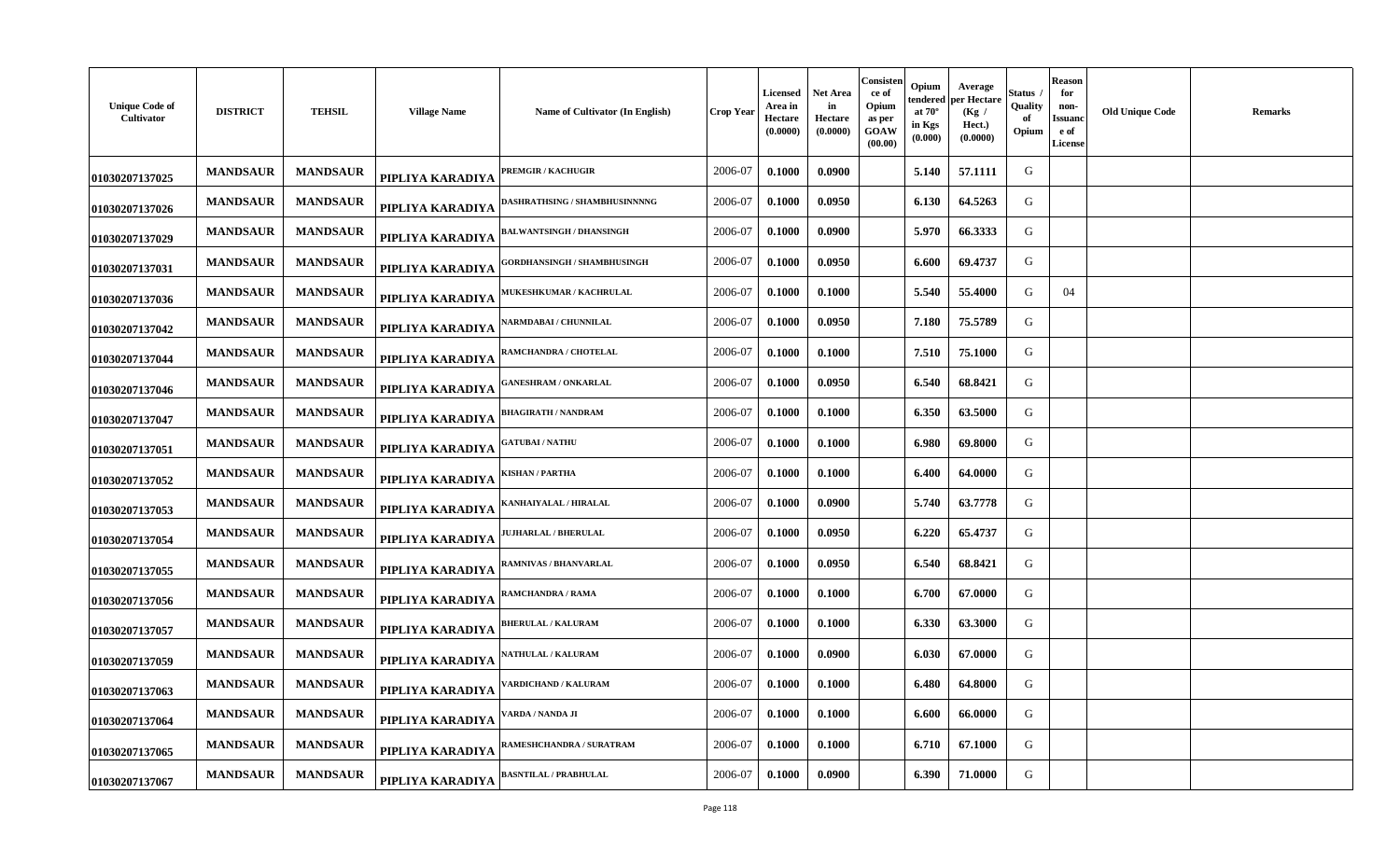| <b>Unique Code of</b><br>Cultivator | <b>DISTRICT</b> | <b>TEHSIL</b>   | <b>Village Name</b> | Name of Cultivator (In English)  | Crop Year | <b>Licensed</b><br>Area in<br>Hectare<br>(0.0000) | Net Area<br>in<br>Hectare<br>(0.0000) | Consisten<br>ce of<br>Opium<br>as per<br>GOAW<br>(00.00) | Opium<br>tendered<br>at $70^\circ$<br>in Kgs<br>(0.000) | Average<br>per Hectare<br>(Kg)<br>Hect.)<br>(0.0000) | Status<br>Quality<br>оf<br>Opium | <b>Reason</b><br>for<br>non-<br>Issuand<br>e of<br><b>License</b> | <b>Old Unique Code</b> | <b>Remarks</b> |
|-------------------------------------|-----------------|-----------------|---------------------|----------------------------------|-----------|---------------------------------------------------|---------------------------------------|----------------------------------------------------------|---------------------------------------------------------|------------------------------------------------------|----------------------------------|-------------------------------------------------------------------|------------------------|----------------|
| 01030207137068                      | <b>MANDSAUR</b> | <b>MANDSAUR</b> | PIPLIYA KARADIYA    | <b>ATHULAL / RAMLAL</b>          | 2006-07   | 0.1000                                            | 0.1000                                |                                                          | 6.800                                                   | 68.0000                                              | G                                |                                                                   |                        |                |
| 01030207137069                      | <b>MANDSAUR</b> | <b>MANDSAUR</b> | PIPLIYA KARADIYA    | BADRILAL / AASHARAM              | 2006-07   | 0.1000                                            | 0.1000                                |                                                          | 6.640                                                   | 66.4000                                              | G                                |                                                                   |                        |                |
| 01030207137070                      | <b>MANDSAUR</b> | <b>MANDSAUR</b> | PIPLIYA KARADIYA    | 'HAMPALAL / CHUNNILAL            | 2006-07   | 0.1000                                            | 0.0950                                |                                                          | 5.980                                                   | 62.9474                                              | G                                |                                                                   |                        |                |
| 01030207137071                      | <b>MANDSAUR</b> | <b>MANDSAUR</b> | PIPLIYA KARADIYA    | KALURAM / NANDRAM                | 2006-07   | 0.1000                                            | 0.0950                                |                                                          | 6.570                                                   | 69.1579                                              | G                                |                                                                   |                        |                |
| 01030207137073                      | <b>MANDSAUR</b> | <b>MANDSAUR</b> | PIPLIYA KARADIYA    | <b>ANDRAM / BAGDIRAM</b>         | 2006-07   | 0.1000                                            | 0.0950                                |                                                          | 7.080                                                   | 74.5263                                              | G                                |                                                                   |                        |                |
| 01030207137074                      | <b>MANDSAUR</b> | <b>MANDSAUR</b> | PIPLIYA KARADIYA    | <b>BHAGATRAM / CHUNNILAL</b>     | 2006-07   | 0.1000                                            | 0.1000                                |                                                          | 6.290                                                   | 62.9000                                              | G                                |                                                                   |                        |                |
| 01030207137075                      | <b>MANDSAUR</b> | <b>MANDSAUR</b> | PIPLIYA KARADIYA    | <b>TULASIRAM / NANDARAM</b>      | 2006-07   | 0.1000                                            | 0.0950                                |                                                          | 6.040                                                   | 63.5789                                              | G                                |                                                                   |                        |                |
| 01030207137076                      | <b>MANDSAUR</b> | <b>MANDSAUR</b> | PIPLIYA KARADIYA    | <b>BADRILAL / RODA</b>           | 2006-07   | 0.1000                                            | 0.1000                                |                                                          | 6.610                                                   | 66.1000                                              | G                                |                                                                   |                        |                |
| 01030207137078                      | <b>MANDSAUR</b> | <b>MANDSAUR</b> | PIPLIYA KARADIYA    | <b>DEVA / RAMA</b>               | 2006-07   | 0.1000                                            | 0.1000                                |                                                          | 6.550                                                   | 65.5000                                              | G                                |                                                                   |                        |                |
| 01030207137079                      | <b>MANDSAUR</b> | <b>MANDSAUR</b> | PIPLIYA KARADIYA    | <b>MANGILAL / BHANVARLAL</b>     | 2006-07   | 0.1000                                            | 0.1000                                |                                                          | 6.710                                                   | 67.1000                                              | G                                |                                                                   |                        |                |
| 01030207137084                      | <b>MANDSAUR</b> | <b>MANDSAUR</b> | PIPLIYA KARADIYA    | <b>BHULIBAI / BHERULAL</b>       | 2006-07   | 0.1000                                            | 0.0900                                |                                                          | 5.770                                                   | 64.1111                                              | G                                |                                                                   |                        |                |
| 01030207137085                      | <b>MANDSAUR</b> | <b>MANDSAUR</b> | PIPLIYA KARADIYA    | <b>BAKTAVARSINGH / AMARSINGH</b> | 2006-07   | 0.1000                                            | 0.0950                                |                                                          | 5.620                                                   | 59.1579                                              | G                                |                                                                   |                        |                |
| 01030207137086                      | <b>MANDSAUR</b> | <b>MANDSAUR</b> | PIPLIYA KARADIYA    | <b>MOTILAL / UDA</b>             | 2006-07   | 0.1000                                            | 0.0900                                |                                                          | 6.280                                                   | 69.7778                                              | G                                |                                                                   |                        |                |
| 01030207137087                      | <b>MANDSAUR</b> | <b>MANDSAUR</b> | PIPLIYA KARADIYA    | <b>HAMBHUSINGH / AMARSINGH</b>   | 2006-07   | 0.1000                                            | 0.0950                                |                                                          | 6.370                                                   | 67.0526                                              | G                                |                                                                   |                        |                |
| 01030207137090                      | <b>MANDSAUR</b> | <b>MANDSAUR</b> | PIPLIYA KARADIYA    | <b>UJHARLAL / NATHU</b>          | 2006-07   | 0.1000                                            | 0.1000                                |                                                          | 7.460                                                   | 74.6000                                              | G                                |                                                                   |                        |                |
| 01030207137092                      | <b>MANDSAUR</b> | <b>MANDSAUR</b> | PIPLIYA KARADIYA    | RATANLAL / NATHULAL              | 2006-07   | 0.1000                                            | 0.0950                                |                                                          | 6.490                                                   | 68.3158                                              | G                                |                                                                   |                        |                |
| 01030207137093                      | <b>MANDSAUR</b> | <b>MANDSAUR</b> | PIPLIYA KARADIYA    | AKSHMINARAYAN / NATHU            | 2006-07   | 0.1000                                            | 0.1000                                |                                                          | 6.370                                                   | 63.7000                                              | G                                |                                                                   |                        |                |
| 01030207137096                      | <b>MANDSAUR</b> | <b>MANDSAUR</b> | PIPLIYA KARADIYA    | <b>BALARAM / GANGARAM</b>        | 2006-07   | 0.1000                                            | 0.0900                                |                                                          | 6.260                                                   | 69.5556                                              | G                                |                                                                   |                        |                |
| 01030207137098                      | <b>MANDSAUR</b> | <b>MANDSAUR</b> | PIPLIYA KARADIYA    | <b>DHANSINGH / MAGANSINGH</b>    | 2006-07   | 0.1000                                            | 0.0950                                |                                                          | 5.990                                                   | 63.0526                                              | G                                |                                                                   |                        |                |
| 01030207137101                      | <b>MANDSAUR</b> | <b>MANDSAUR</b> | PIPLIYA KARADIYA    | ANESHRAM / RADHAKISHAN           | 2006-07   | 0.1000                                            | 0.0950                                |                                                          | 6.890                                                   | 72.5263                                              | G                                |                                                                   |                        |                |
| 01030207137107                      | <b>MANDSAUR</b> | <b>MANDSAUR</b> | PIPLIYA KARADIYA    | RAJARAM / VARDICHAND             | 2006-07   | 0.1000                                            | 0.0950                                |                                                          | 5.790                                                   | 60.9474                                              | G                                |                                                                   |                        |                |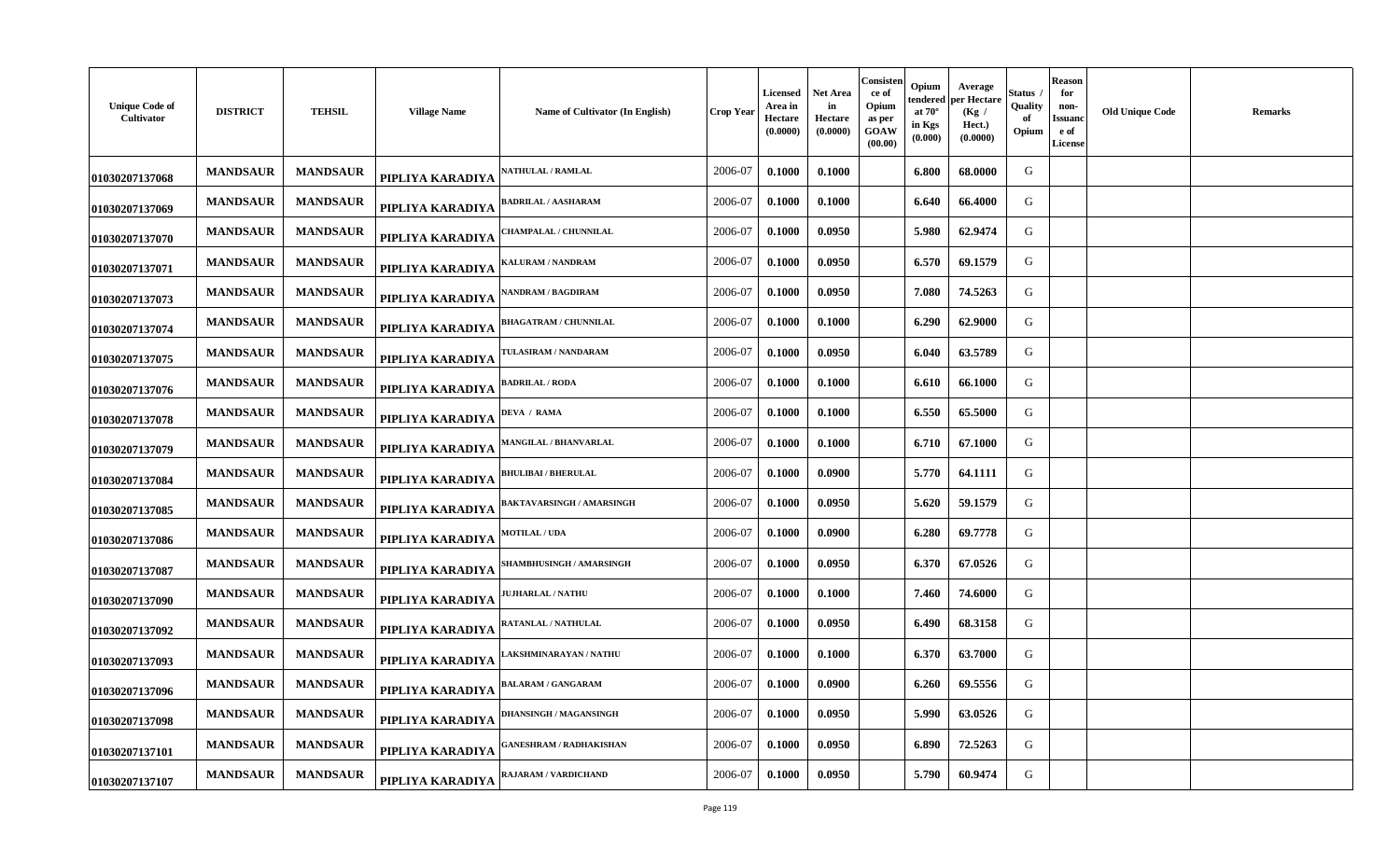| <b>Unique Code of</b><br>Cultivator | <b>DISTRICT</b> | <b>TEHSIL</b>   | <b>Village Name</b> | Name of Cultivator (In English)  | Crop Year | <b>Licensed</b><br>Area in<br>Hectare<br>(0.0000) | Net Area<br>in<br>Hectare<br>(0.0000) | Consisten<br>ce of<br>Opium<br>as per<br>GOAW<br>(00.00) | Opium<br>tendered<br>at $70^\circ$<br>in Kgs<br>(0.000) | Average<br>oer Hectare<br>(Kg /<br>Hect.)<br>(0.0000) | Status<br>Quality<br>оf<br>Opium | <b>Reason</b><br>for<br>non-<br>Issuand<br>e of<br><b>License</b> | <b>Old Unique Code</b> | <b>Remarks</b> |
|-------------------------------------|-----------------|-----------------|---------------------|----------------------------------|-----------|---------------------------------------------------|---------------------------------------|----------------------------------------------------------|---------------------------------------------------------|-------------------------------------------------------|----------------------------------|-------------------------------------------------------------------|------------------------|----------------|
| 01030207137041                      | <b>MANDSAUR</b> | <b>MANDSAUR</b> | PIPLIYA KARADIYA    | <b>BHERULAL / MATHURALAL</b>     | 2006-07   | 0.1000                                            | 0.0950                                |                                                          | 6.890                                                   | 72.5263                                               | G                                |                                                                   |                        |                |
| 01030207137113                      | <b>MANDSAUR</b> | <b>MANDSAUR</b> | PIPLIYA KARADIYA    | <b>MANGILAL / DHURAJI</b>        | 2006-07   | 0.1000                                            | 0.1000                                |                                                          | 6.860                                                   | 68.6000                                               | G                                |                                                                   |                        |                |
| 01030207137120                      | <b>MANDSAUR</b> | <b>MANDSAUR</b> | PIPLIYA KARADIYA    | <b>BHANVARLAL / NANDRAM</b>      | 2006-07   | 0.1000                                            | 0.1000                                |                                                          | 6.840                                                   | 68.4000                                               | G                                |                                                                   |                        |                |
| 01030207137123                      | <b>MANDSAUR</b> | <b>MANDSAUR</b> | PIPLIYA KARADIYA    | <b>KACHRU / KALU</b>             | 2006-07   | 0.1000                                            | 0.0950                                |                                                          | 6.120                                                   | 64.4211                                               | G                                |                                                                   |                        |                |
| 01030207137125                      | <b>MANDSAUR</b> | <b>MANDSAUR</b> | PIPLIYA KARADIYA    | <b>BHANVARLAL / NANDA</b>        | 2006-07   | 0.1000                                            | 0.1000                                |                                                          | 6.460                                                   | 64.6000                                               | G                                |                                                                   |                        |                |
| 01030207137126                      | <b>MANDSAUR</b> | <b>MANDSAUR</b> | PIPLIYA KARADIYA    | <b>BHAGATRAM / MOTI</b>          | 2006-07   | 0.1000                                            | 0.1000                                |                                                          | 6.360                                                   | 63.6000                                               | G                                |                                                                   |                        |                |
| 01030207137132                      | <b>MANDSAUR</b> | <b>MANDSAUR</b> | PIPLIYA KARADIYA    | <b>MMADSINGH / FATTESINGH</b>    | 2006-07   | 0.1000                                            | 0.0950                                |                                                          | 5.800                                                   | 61.0526                                               | G                                |                                                                   |                        |                |
| 01030207137137                      | <b>MANDSAUR</b> | <b>MANDSAUR</b> | PIPLIYA KARADIYA    | <b>BAGDIRAM / UDAYLAL</b>        | 2006-07   | 0.1000                                            | 0.0950                                |                                                          | 6.550                                                   | 68.9474                                               | G                                |                                                                   |                        |                |
| 01030207137140                      | <b>MANDSAUR</b> | <b>MANDSAUR</b> | PIPLIYA KARADIYA    | <b>ALGRAM / RATANLAL</b>         | 2006-07   | 0.1000                                            | 0.0950                                |                                                          | 6.820                                                   | 71.7895                                               | G                                |                                                                   |                        |                |
| 01030207137141                      | <b>MANDSAUR</b> | <b>MANDSAUR</b> | PIPLIYA KARADIYA    | <b>APPUSINGH / RAGHUVIRSINGH</b> | 2006-07   | 0.1000                                            | 0.1000                                |                                                          | 5.730                                                   | 57.3000                                               | G                                |                                                                   |                        |                |
| 01030207137143                      | <b>MANDSAUR</b> | <b>MANDSAUR</b> | PIPLIYA KARADIYA    | KHEMRAJ / NANDRAM                | 2006-07   | 0.1000                                            | 0.1000                                |                                                          | 6.330                                                   | 63.3000                                               | G                                |                                                                   |                        |                |
| 01030207137145                      | <b>MANDSAUR</b> | <b>MANDSAUR</b> | PIPLIYA KARADIYA    | /IDHYASAGAR / SURATRAM           | 2006-07   | 0.1000                                            | 0.0950                                |                                                          | 6.410                                                   | 67.4737                                               | G                                |                                                                   |                        |                |
| 01030207137146                      | <b>MANDSAUR</b> | <b>MANDSAUR</b> | PIPLIYA KARADIYA    | <b>BHERULAL / PREMCHANDRA</b>    | 2006-07   | 0.1000                                            | 0.1000                                |                                                          | 6.340                                                   | 63.4000                                               | G                                |                                                                   |                        |                |
| 01030207137147                      | <b>MANDSAUR</b> | <b>MANDSAUR</b> | PIPLIYA KARADIYA    | <b>IIRALAL / KALU</b>            | 2006-07   | 0.1000                                            | 0.0950                                |                                                          | 6.890                                                   | 72.5263                                               | G                                |                                                                   |                        |                |
| 01030207137149                      | <b>MANDSAUR</b> | <b>MANDSAUR</b> | PIPLIYA KARADIYA    | <b>BHANVARLAL / CHHOTELAL</b>    | 2006-07   | 0.1000                                            | 0.0900                                |                                                          | 6.050                                                   | 67.2222                                               | G                                |                                                                   |                        |                |
| 01030207137151                      | <b>MANDSAUR</b> | <b>MANDSAUR</b> | PIPLIYA KARADIYA    | AMLABAI / DALURAM                | 2006-07   | 0.1000                                            | 0.0950                                |                                                          | 6.920                                                   | 72.8421                                               | G                                |                                                                   |                        |                |
| 01030207137152                      | <b>MANDSAUR</b> | <b>MANDSAUR</b> | PIPLIYA KARADIYA    | <b>PRATAPSINGH / DEVISINGH</b>   | 2006-07   | 0.1000                                            | 0.1000                                |                                                          | 6.330                                                   | 63.3000                                               | G                                |                                                                   |                        |                |
| 01030207137154                      | <b>MANDSAUR</b> | <b>MANDSAUR</b> | PIPLIYA KARADIYA    | <b>DHAPUBAI/BHARATRAM</b>        | 2006-07   | 0.1000                                            | 0.1000                                |                                                          | 6.490                                                   | 64.9000                                               | G                                |                                                                   |                        |                |
| 01030207137155                      | <b>MANDSAUR</b> | <b>MANDSAUR</b> | PIPLIYA KARADIYA    | ENDKUNVAR / RAMSINGH             | 2006-07   | 0.1000                                            | 0.0950                                |                                                          | 5.550                                                   | 58.4211                                               | G                                |                                                                   |                        |                |
| 01030207137158                      | <b>MANDSAUR</b> | <b>MANDSAUR</b> | PIPLIYA KARADIYA    | <b>BHERULAL / NATHULAL</b>       | 2006-07   | 0.1000                                            | 0.0950                                |                                                          | 6.260                                                   | 65.8947                                               | G                                |                                                                   |                        |                |
| 01030207137159                      | <b>MANDSAUR</b> | <b>MANDSAUR</b> | PIPLIYA KARADIYA    | <b>BHANVARBAI / MANGILAL</b>     | 2006-07   | 0.1000                                            | 0.1000                                |                                                          | 5.950                                                   | 59.5000                                               | G                                |                                                                   |                        |                |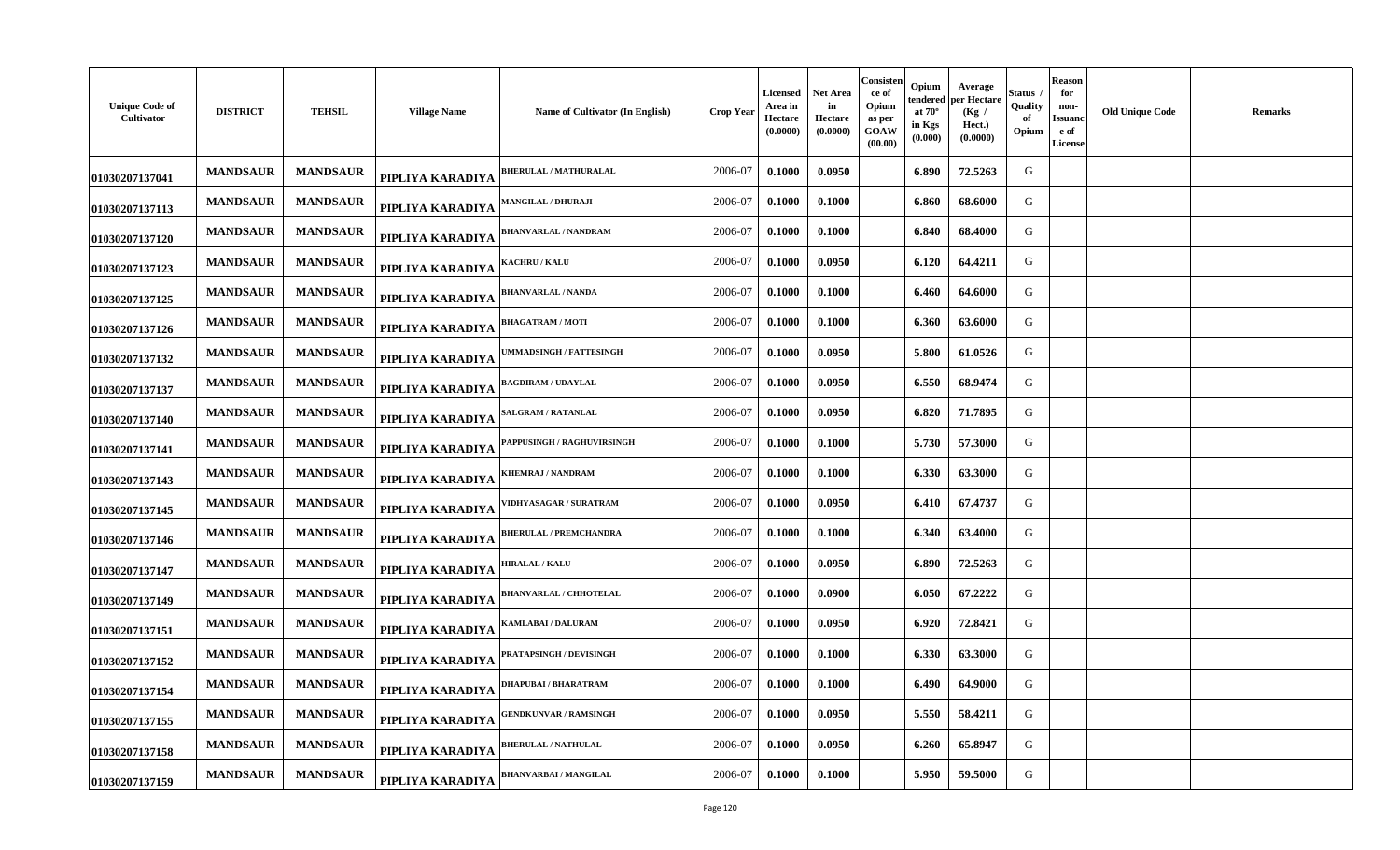| <b>Unique Code of</b><br>Cultivator | <b>DISTRICT</b> | <b>TEHSIL</b>   | <b>Village Name</b> | Name of Cultivator (In English) | Crop Year | <b>Licensed</b><br>Area in<br>Hectare<br>(0.0000) | Net Area<br>in<br>Hectare<br>(0.0000) | Consisten<br>ce of<br>Opium<br>as per<br>GOAW<br>(00.00) | Opium<br>tendered<br>at $70^\circ$<br>in Kgs<br>(0.000) | Average<br>oer Hectare<br>(Kg /<br>Hect.)<br>(0.0000) | Status<br>Quality<br>оf<br>Opium | <b>Reason</b><br>for<br>non-<br>Issuand<br>e of<br><b>License</b> | <b>Old Unique Code</b> | <b>Remarks</b> |
|-------------------------------------|-----------------|-----------------|---------------------|---------------------------------|-----------|---------------------------------------------------|---------------------------------------|----------------------------------------------------------|---------------------------------------------------------|-------------------------------------------------------|----------------------------------|-------------------------------------------------------------------|------------------------|----------------|
| 01030207137164                      | <b>MANDSAUR</b> | <b>MANDSAUR</b> | PIPLIYA KARADIYA    | <b>BHANWERLAL / TEKCHNDRA</b>   | 2006-07   | 0.1000                                            | 0.1000                                |                                                          | 6.950                                                   | 69.5000                                               | G                                |                                                                   |                        |                |
| 01030207137167                      | <b>MANDSAUR</b> | <b>MANDSAUR</b> | PIPLIYA KARADIYA    | <b>\ATHULAL / BADRILAL</b>      | 2006-07   | 0.1000                                            | 0.1000                                |                                                          | 6.300                                                   | 63.0000                                               | G                                |                                                                   |                        |                |
| 01030207137170                      | <b>MANDSAUR</b> | <b>MANDSAUR</b> | PIPLIYA KARADIYA    | <b>GOPALSINGH / BHARATSINGH</b> | 2006-07   | 0.1000                                            | 0.0900                                |                                                          | 5.710                                                   | 63.4444                                               | G                                |                                                                   |                        |                |
| 01030207137171                      | <b>MANDSAUR</b> | <b>MANDSAUR</b> | PIPLIYA KARADIYA    | PANNALAL / RAMLAL               | 2006-07   | 0.1000                                            | 0.0950                                |                                                          | 7.770                                                   | 81.7895                                               | G                                |                                                                   |                        |                |
| 01030207137172                      | <b>MANDSAUR</b> | <b>MANDSAUR</b> | PIPLIYA KARADIYA    | HAGIRATH / LAKSHMAN             | 2006-07   | 0.1000                                            | 0.0950                                |                                                          | 6.670                                                   | 70.2105                                               | G                                |                                                                   |                        |                |
| 01030207137177                      | <b>MANDSAUR</b> | <b>MANDSAUR</b> | PIPLIYA KARADIYA    | <b>BAGDIRAM / NANDA</b>         | 2006-07   | 0.1000                                            | 0.1000                                |                                                          | 6.590                                                   | 65.9000                                               | G                                |                                                                   |                        |                |
| 01030207137182                      | <b>MANDSAUR</b> | <b>MANDSAUR</b> | PIPLIYA KARADIYA    | <b>REMBAI/NANURAM</b>           | 2006-07   | 0.1000                                            | 0.1000                                |                                                          | 7.130                                                   | 71.3000                                               | G                                |                                                                   |                        |                |
| 01030207137183                      | <b>MANDSAUR</b> | <b>MANDSAUR</b> | PIPLIYA KARADIYA    | <b>GOTAM / KARURAM</b>          | 2006-07   | 0.1000                                            | 0.0950                                |                                                          | 6.170                                                   | 64.9474                                               | G                                |                                                                   |                        |                |
| 01030207137185                      | <b>MANDSAUR</b> | <b>MANDSAUR</b> | PIPLIYA KARADIYA    | SHYAMLAL / PRITHVIRAJ           | 2006-07   | 0.1000                                            | 0.0950                                |                                                          | 6.620                                                   | 69.6842                                               | G                                |                                                                   |                        |                |
| 01030207137187                      | <b>MANDSAUR</b> | <b>MANDSAUR</b> | PIPLIYA KARADIYA    | BADRILAL / HARIRAM              | 2006-07   | 0.1000                                            | 0.0950                                |                                                          | 6.790                                                   | 71.4737                                               | G                                |                                                                   |                        |                |
| 01030207137191                      | <b>MANDSAUR</b> | <b>MANDSAUR</b> | PIPLIYA KARADIYA    | <b>JDAYRAM / BHERULAL</b>       | 2006-07   | 0.1000                                            | 0.0950                                |                                                          | 6.480                                                   | 68.2105                                               | G                                |                                                                   |                        |                |
| 01030207137195                      | <b>MANDSAUR</b> | <b>MANDSAUR</b> | PIPLIYA KARADIYA    | <b>RADHESHYAM / BHERULAL</b>    | 2006-07   | 0.1000                                            | 0.0900                                |                                                          | 6.280                                                   | 69.7778                                               | G                                |                                                                   |                        |                |
| 01030207137199                      | <b>MANDSAUR</b> | <b>MANDSAUR</b> | PIPLIYA KARADIYA    | <b>RAMNIVAS / SURATRAM</b>      | 2006-07   | 0.1000                                            | 0.0950                                |                                                          | 9.350                                                   | 98.4211                                               | G                                |                                                                   |                        |                |
| 01030207137200                      | <b>MANDSAUR</b> | <b>MANDSAUR</b> | PIPLIYA KARADIYA    | <b>SHYAMDAS / LAKSHMANDAS</b>   | 2006-07   | 0.1000                                            | 0.0950                                |                                                          | 6.580                                                   | 69.2632                                               | G                                |                                                                   |                        |                |
| 01030207137202                      | <b>MANDSAUR</b> | <b>MANDSAUR</b> | PIPLIYA KARADIYA    | <b>ANESHRAM / SAVA</b>          | 2006-07   | 0.1000                                            | 0.0950                                |                                                          | 6.220                                                   | 65.4737                                               | G                                |                                                                   |                        |                |
| 01030207137203                      | <b>MANDSAUR</b> | <b>MANDSAUR</b> | PIPLIYA KARADIYA    | <b>IATANKUNVAR / UDAYSINGH</b>  | 2006-07   | 0.1000                                            | 0.0950                                |                                                          | 5.520                                                   | 58.1053                                               | G                                |                                                                   |                        |                |
| 01030207137205                      | <b>MANDSAUR</b> | <b>MANDSAUR</b> | PIPLIYA KARADIYA    | <b>DILIPKUMAR / SHIVNARAYAN</b> | 2006-07   | 0.1000                                            | 0.0850                                |                                                          | 4.920                                                   | 57.8824                                               | G                                |                                                                   |                        |                |
| 01030207137207                      | <b>MANDSAUR</b> | <b>MANDSAUR</b> | PIPLIYA KARADIYA    | <b>ASHOK / MADHOLAL</b>         | 2006-07   | 0.1000                                            | 0.1000                                |                                                          | 6.950                                                   | 69.5000                                               | G                                |                                                                   |                        |                |
| 01030207137208                      | <b>MANDSAUR</b> | <b>MANDSAUR</b> | PIPLIYA KARADIYA    | <b>DMPRAKASH / SHANTILAL</b>    | 2006-07   | 0.1000                                            | 0.0900                                |                                                          | 6.430                                                   | 71.4444                                               | G                                |                                                                   |                        |                |
| 01030207137217                      | <b>MANDSAUR</b> | <b>MANDSAUR</b> | PIPLIYA KARADIYA    | <b>(ANVARLAL / PRABHULAL</b>    | 2006-07   | 0.1000                                            | 0.1000                                |                                                          | 7.030                                                   | 70.3000                                               | G                                |                                                                   |                        |                |
| 01030207137142                      | <b>MANDSAUR</b> | <b>MANDSAUR</b> | PIPLIYA KARADIYA    | <b>HENRAM / KALURAM</b>         | 2006-07   | 0.1000                                            | 0.0950                                |                                                          | 6.570                                                   | 69.1579                                               | G                                |                                                                   |                        |                |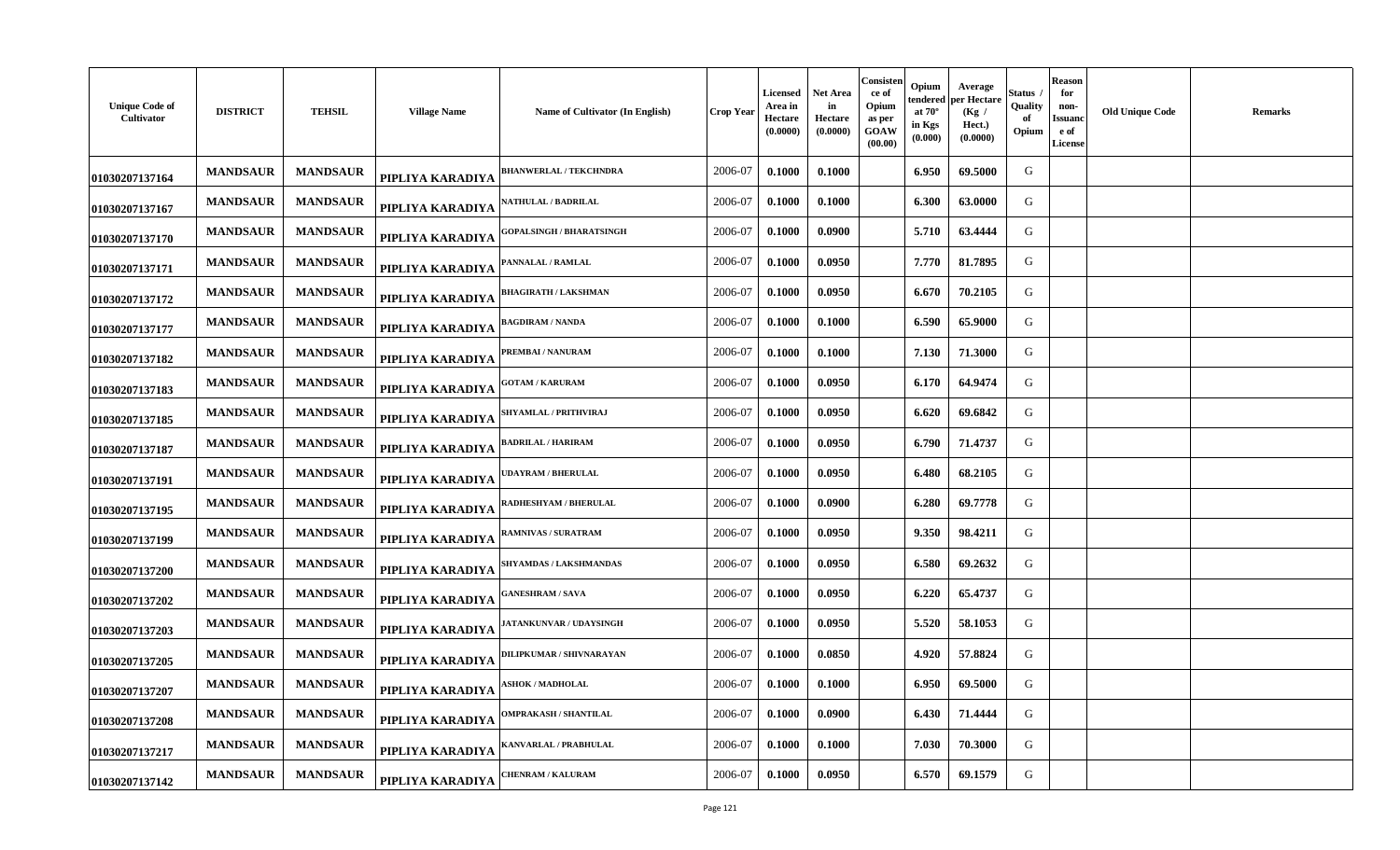| <b>Unique Code of</b><br>Cultivator | <b>DISTRICT</b> | <b>TEHSIL</b>   | <b>Village Name</b> | Name of Cultivator (In English)   | <b>Crop Year</b> | Licensed<br>Area in<br>Hectare<br>(0.0000) | Net Area<br>in<br><b>Hectare</b><br>(0.0000) | Consisten<br>ce of<br>Opium<br>as per<br>GOAW<br>(00.00) | Opium<br>endered<br>at $70^\circ$<br>in Kgs<br>(0.000) | Average<br>per Hectare<br>(Kg)<br>Hect.)<br>(0.0000) | štatus<br>Quality<br>-of<br>Opium | <b>Reason</b><br>for<br>non-<br><b>Issuand</b><br>e of<br><b>License</b> | <b>Old Unique Code</b> | <b>Remarks</b> |
|-------------------------------------|-----------------|-----------------|---------------------|-----------------------------------|------------------|--------------------------------------------|----------------------------------------------|----------------------------------------------------------|--------------------------------------------------------|------------------------------------------------------|-----------------------------------|--------------------------------------------------------------------------|------------------------|----------------|
| 01030207137221                      | <b>MANDSAUR</b> | <b>MANDSAUR</b> | PIPLIYA KARADIYA    | <b>GITABAI/KANHAIYALAL</b>        | 2006-07          | 0.1000                                     | 0.0950                                       |                                                          | 6.300                                                  | 66.3158                                              | G                                 |                                                                          |                        |                |
| 01030207137114                      | <b>MANDSAUR</b> | <b>MANDSAUR</b> | PIPLIYA KARADIYA    | <b>RAGHUVIRSINGH / ARJUNSINGH</b> | 2006-07          | 0.1000                                     | 0.1000                                       |                                                          | 6.290                                                  | 62.9000                                              | G                                 |                                                                          |                        |                |
| 01030207137066                      | <b>MANDSAUR</b> | <b>MANDSAUR</b> | PIPLIYA KARADIYA    | KANHIYALAL / BAGDIRAM             | 2006-07          | 0.1000                                     | 0.0900                                       |                                                          | 7.320                                                  | 81.3333                                              | G                                 |                                                                          |                        |                |
| 01030207137080                      | <b>MANDSAUR</b> | <b>MANDSAUR</b> | PIPLIYA KARADIYA    | JAYRAM / BHERAJI                  | 2006-07          | 0.1000                                     | 0.1000                                       |                                                          | 6.630                                                  | 66.3000                                              | G                                 |                                                                          |                        |                |
| 01030207137034                      | <b>MANDSAUR</b> | <b>MANDSAUR</b> | PIPLIYA KARADIYA    | <b>AGDISH / RAMESHVER</b>         | 2006-07          | 0.1000                                     | 0.1000                                       |                                                          | 7.140                                                  | 71.4000                                              | G                                 |                                                                          |                        |                |
| 01030207137040                      | <b>MANDSAUR</b> | <b>MANDSAUR</b> | PIPLIYA KARADIYA    | <b>BHAGATGIR / MOHANGIR</b>       | 2006-07          | 0.1000                                     | 0.0950                                       |                                                          | 6.430                                                  | 67.6842                                              | G                                 |                                                                          |                        |                |
| 01030207137091                      | <b>MANDSAUR</b> | <b>MANDSAUR</b> | PIPLIYA KARADIYA    | <b>SHANTABAI / MOHANDAS</b>       | 2006-07          | 0.1000                                     | 0.0950                                       |                                                          | 6.720                                                  | 70.7368                                              | G                                 |                                                                          |                        |                |
| 01030207137100                      | <b>MANDSAUR</b> | <b>MANDSAUR</b> | PIPLIYA KARADIYA    | <b>BADRILAL / KESHURAM</b>        | 2006-07          | 0.1000                                     | 0.1000                                       |                                                          | 6.090                                                  | 60.9000                                              | G                                 |                                                                          |                        |                |
| 01030207137105                      | <b>MANDSAUR</b> | <b>MANDSAUR</b> | PIPLIYA KARADIYA    | <b>ANDRAM / ONKARLAL</b>          | 2006-07          | 0.1000                                     | 0.1000                                       |                                                          | 6.150                                                  | 61.5000                                              | G                                 |                                                                          |                        |                |
| 01030207137118                      | <b>MANDSAUR</b> | <b>MANDSAUR</b> | PIPLIYA KARADIYA    | PRAHLADSINGH / UDAYSINGH          | 2006-07          | 0.1000                                     | 0.0950                                       |                                                          | 6.000                                                  | 63.1579                                              | G                                 |                                                                          |                        |                |
| 01030207137122                      | <b>MANDSAUR</b> | <b>MANDSAUR</b> | PIPLIYA KARADIYA    | RATANLAL / CHOTELAL               | 2006-07          | 0.1000                                     | 0.1000                                       |                                                          | 6.260                                                  | 62.6000                                              | G                                 |                                                                          |                        |                |
| 01030207137169                      | <b>MANDSAUR</b> | <b>MANDSAUR</b> | PIPLIYA KARADIYA    | <b>HARIOM / RAMJAS</b>            | 2006-07          | 0.1000                                     | 0.1000                                       |                                                          | 6.260                                                  | 62.6000                                              | G                                 |                                                                          |                        |                |
| 01030207137194                      | <b>MANDSAUR</b> | <b>MANDSAUR</b> | PIPLIYA KARADIYA    | CHENRAM / SHANTILAL               | 2006-07          | 0.1000                                     | 0.0950                                       |                                                          | 6.590                                                  | 69.3684                                              | G                                 |                                                                          |                        |                |
| 01030207137210                      | <b>MANDSAUR</b> | <b>MANDSAUR</b> | PIPLIYA KARADIYA    | <b>MARSINGH / RAMSINGH</b>        | 2006-07          | 0.1000                                     | 0.0950                                       |                                                          | 6.640                                                  | 69.8947                                              | G                                 |                                                                          |                        |                |
| 01030207137213                      | <b>MANDSAUR</b> | <b>MANDSAUR</b> | PIPLIYA KARADIYA    | <b>MANGILAL / KHIMA</b>           | 2006-07          | 0.1000                                     | 0.1000                                       |                                                          | 6.880                                                  | 68.8000                                              | G                                 |                                                                          |                        |                |
| 01030207137215                      | <b>MANDSAUR</b> | <b>MANDSAUR</b> | PIPLIYA KARADIYA    | RAMJAS / ONKAR                    | 2006-07          | 0.1000                                     | 0.0950                                       |                                                          | 6.500                                                  | 68.4211                                              | G                                 |                                                                          |                        |                |
| 01030207137030                      | <b>MANDSAUR</b> | <b>MANDSAUR</b> | PIPLIYA KARADIYA    | <b>SHYAMSINGH / BAGDUSINGH</b>    | 2006-07          | 0.1000                                     | 0.1000                                       |                                                          | 6.460                                                  | 64.6000                                              | G                                 |                                                                          |                        |                |
| 01030207137088                      | <b>MANDSAUR</b> | <b>MANDSAUR</b> | PIPLIYA KARADIYA    | <b>XASTURIBAI / RATANLAL</b>      | 2006-07          | 0.1000                                     | 0.0950                                       |                                                          | 6.080                                                  | 64.0000                                              | G                                 |                                                                          |                        |                |
| 01030207137050                      | <b>MANDSAUR</b> | <b>MANDSAUR</b> | PIPLIYA KARADIYA    | <b>MURLIDAS / LAKSHMANDAS</b>     | 2006-07          | 0.1000                                     | 0.0950                                       |                                                          | 6.770                                                  | 71.2632                                              | G                                 |                                                                          |                        |                |
| 01030207137192                      | <b>MANDSAUR</b> | <b>MANDSAUR</b> | PIPLIYA KARADIYA    | <b>MANGILAL / BALMUKUND</b>       | 2006-07          | 0.1000                                     | 0.0950                                       |                                                          | 6.280                                                  | 66.1053                                              | G                                 |                                                                          |                        |                |
| 01030207137222                      | <b>MANDSAUR</b> | <b>MANDSAUR</b> | PIPLIYA KARADIYA    | <b>DHARMENDRKUMAR / BALARAM</b>   | 2006-07          | 0.1000                                     | 0.1000                                       |                                                          | 5.900                                                  | 59.0000                                              | G                                 |                                                                          |                        |                |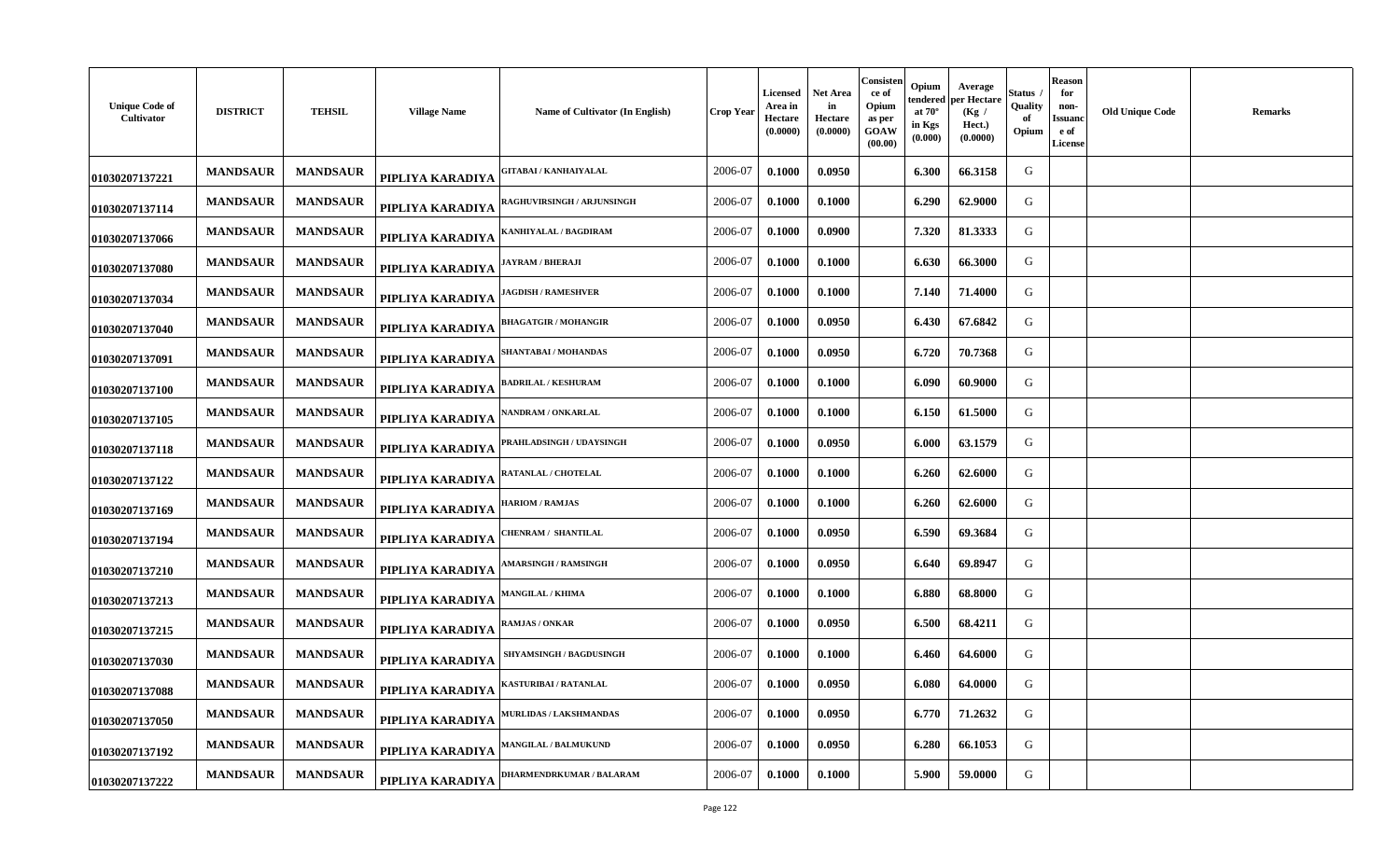| <b>Unique Code of</b><br>Cultivator | <b>DISTRICT</b> | <b>TEHSIL</b>   | <b>Village Name</b>                           | Name of Cultivator (In English) | <b>Crop Year</b> | Licensed<br>Area in<br>Hectare<br>(0.0000) | Net Area<br>in<br><b>Hectare</b><br>(0.0000) | Consisten<br>ce of<br>Opium<br>as per<br>GOAW<br>(00.00) | Opium<br>tendered<br>at $70^\circ$<br>in Kgs<br>(0.000) | Average<br>per Hectare<br>(Kg /<br>Hect.)<br>(0.0000) | Status<br>Quality<br>of<br>Opium | <b>Reason</b><br>for<br>non-<br>Issuano<br>e of<br>License | <b>Old Unique Code</b> | <b>Remarks</b>        |
|-------------------------------------|-----------------|-----------------|-----------------------------------------------|---------------------------------|------------------|--------------------------------------------|----------------------------------------------|----------------------------------------------------------|---------------------------------------------------------|-------------------------------------------------------|----------------------------------|------------------------------------------------------------|------------------------|-----------------------|
| 01030207137082                      | <b>MANDSAUR</b> | <b>MANDSAUR</b> | PIPLIYA KARADIYA                              | AMESHVAR / NANDRAM              | 2006-07          | 0.1000                                     | 0.1000                                       |                                                          | 6.930                                                   | 69.3000                                               | G                                |                                                            |                        |                       |
| 01030207137115                      | <b>MANDSAUR</b> | <b>MANDSAUR</b> | PIPLIYA KARADIYA                              | <b>DASHRATH / JAGDISH</b>       | 2006-07          | 0.1000                                     | 0.1000                                       |                                                          | 6.860                                                   | 68.6000                                               | G                                |                                                            |                        |                       |
| 01030207137162                      | <b>MANDSAUR</b> | <b>MANDSAUR</b> | PIPLIYA KARADIYA                              | DHARMENDRASINGH / MADHOSINGH    | 2006-07          | 0.1000                                     | 0.0950                                       |                                                          | 6.000                                                   | 63.1579                                               | G                                |                                                            |                        |                       |
| 01030207137165                      | <b>MANDSAUR</b> | <b>MANDSAUR</b> | PIPLIYA KARADIYA                              | RADHESHYAM / KISHAN             | 2006-07          | 0.1000                                     | 0.1000                                       |                                                          | 6.490                                                   | 64.9000                                               | G                                |                                                            |                        |                       |
| 01030207137232                      | <b>MANDSAUR</b> | <b>MANDSAUR</b> | PIPLIYA KARADIYA                              | <b>AMCHANDRIBAI / KALURAM</b>   | 2006-07          | 0.1000                                     | 0.0950                                       |                                                          | 6.280                                                   | 66.1053                                               | G                                |                                                            |                        |                       |
| 01030207137234                      | <b>MANDSAUR</b> | <b>MANDSAUR</b> | PIPLIYA KARADIYA                              | <b>SITABAI / MOHANLAL</b>       | 2006-07          | 0.1000                                     | 0.1000                                       |                                                          | 6.250                                                   | 62.5000                                               | G                                |                                                            |                        |                       |
| 01030207137148                      | <b>MANDSAUR</b> | <b>MANDSAUR</b> | PIPLIYA KARADIYA                              | DHAPUBAI / SHANKARLAL           | 2006-07          | 0.1000                                     | 0.1000                                       |                                                          | 5.610                                                   | 56.1000                                               | G                                |                                                            |                        |                       |
| 01030207137236                      | <b>MANDSAUR</b> | <b>MANDSAUR</b> | PIPLIYA KARADIYA                              | ADHESHYAM / BHANWARLAL          | 2006-07          | 0.1000                                     | 0.0950                                       |                                                          | 5.920                                                   | 62.3158                                               | G                                |                                                            |                        |                       |
| 01030207137237                      | <b>MANDSAUR</b> | <b>MANDSAUR</b> | PIPLIYA KARADIYA                              | PRAYAGRAJ / PYARCHANDRA         | 2006-07          | 0.1000                                     | 0.0950                                       |                                                          | 6.720                                                   | 70.7368                                               | G                                |                                                            |                        |                       |
| 01030207137058                      | <b>MANDSAUR</b> | <b>MANDSAUR</b> | PIPLIYA KARADIYA                              | <b>SURAJBAI / JAGANNATH</b>     | 2006-07          | 0.1000                                     | 0.0950                                       |                                                          | 6.260                                                   | 65.8947                                               | G                                |                                                            |                        |                       |
| 01030207138015                      | <b>MANDSAUR</b> | <b>MANDSAUR</b> | THAKHEDI NAHARGA BAGDIRAM / GABBA             |                                 | 2006-07          | 0.1000                                     | 0.1000                                       |                                                          | 7.360                                                   | 73.6000                                               | G                                |                                                            |                        | TRANSFER/PADLIYA MARU |
| 01030207138001                      | <b>MANDSAUR</b> | <b>MANDSAUR</b> | THAKHEDI NAHARGA MANGILAL / BHAVSINGH         |                                 | 2006-07          | 0.1000                                     | 0.1000                                       |                                                          | 6.630                                                   | 66.3000                                               | G                                |                                                            |                        | TRANSFER/NIRDHARI     |
| 01030207138005                      | <b>MANDSAUR</b> | <b>MANDSAUR</b> | [HAKHEDI NAHARGA SURAJMAL/DHURAJI             |                                 | 2006-07          | 0.1000                                     | 0.1000                                       |                                                          | 5.910                                                   | 59.1000                                               | G                                | 05                                                         |                        |                       |
| 01030207138006                      | <b>MANDSAUR</b> | <b>MANDSAUR</b> | THAKHEDI NAHARGA TEJA / KANIRAM               |                                 | 2006-07          | 0.1000                                     | 0.1000                                       |                                                          | 5.820                                                   | 58.2000                                               | G                                | 05                                                         |                        |                       |
| 01030207138009                      | <b>MANDSAUR</b> | <b>MANDSAUR</b> | <b>THAKHEDI NAHARGA RODILAL / BIHARI</b>      |                                 | 2006-07          | 0.1000                                     | 0.1000                                       |                                                          | 6.210                                                   | 62.1000                                               | G                                |                                                            |                        | TRANSFER/PADLIYA MARU |
| 01030207138010                      | <b>MANDSAUR</b> | <b>MANDSAUR</b> | <b>HAKHEDI NAHARGA SOLA/UDA</b>               |                                 | 2006-07          | 0.1000                                     | 0.1000                                       |                                                          | 4.010                                                   | 40.1000                                               |                                  | 02                                                         |                        |                       |
| 01030207138011                      | <b>MANDSAUR</b> | <b>MANDSAUR</b> | THAKHEDI NAHARGA MANNA / BHAVSING             |                                 | 2006-07          | 0.1000                                     | 0.1000                                       |                                                          | 5.160                                                   | 51.6000                                               | ${\bf G}$                        | 04                                                         |                        |                       |
| 01030207138012                      | <b>MANDSAUR</b> | <b>MANDSAUR</b> | THAKHEDI NAHARGA RODU / SHOLA                 |                                 | 2006-07          | 0.1000                                     | 0.1050                                       |                                                          | 5.870                                                   | 55.9048                                               | G                                | 04                                                         |                        |                       |
| 01030207138013                      | <b>MANDSAUR</b> | <b>MANDSAUR</b> | <b>HAKHEDI NAHARGA DHURILAL / MANGILAL</b>    |                                 | 2006-07          | 0.1000                                     | 0.1000                                       |                                                          | 6.090                                                   | 60.9000                                               | G                                |                                                            |                        | TRANSFER/PADLIYA MARU |
| 01030207138014                      | <b>MANDSAUR</b> | <b>MANDSAUR</b> | [HAKHEDI NAHARGA LAKSHMAN/DURGA               |                                 | 2006-07          | 0.1000                                     | 0.1000                                       |                                                          | 5.130                                                   | 51.3000                                               | G                                | 04                                                         |                        |                       |
| 01030207138018                      | <b>MANDSAUR</b> | <b>MANDSAUR</b> | THAKHEDI NAHARGA MANGILAL / DEVAJI            |                                 | 2006-07          | 0.1000                                     | 0.1000                                       |                                                          | 5.600                                                   | 56.0000                                               | G                                | 05                                                         |                        |                       |
| 01030207138022                      | <b>MANDSAUR</b> | <b>MANDSAUR</b> | THAKHEDI NAHARGA MANGU/BHAGGA                 |                                 | 2006-07          | 0.1000                                     | 0.1000                                       |                                                          | 5.880                                                   | 58.8000                                               | G                                | 05                                                         |                        |                       |
| 01030207138025                      | <b>MANDSAUR</b> | <b>MANDSAUR</b> | <b>HAKHEDI NAHARGA BHAVSINGH / PRITHVIRAJ</b> |                                 | 2006-07          | 0.1000                                     | 0.1000                                       |                                                          | 5.370                                                   | 53.7000                                               | G                                | 04                                                         |                        |                       |
| 01030207138027                      | <b>MANDSAUR</b> | <b>MANDSAUR</b> | <b>HAKHEDI NAHARGA DHURIBAI / RATANLAL</b>    |                                 | 2006-07          | 0.1000                                     | 0.1000                                       |                                                          | 5.890                                                   | 58.9000                                               | G                                | 05                                                         |                        |                       |
| 01030207029001                      | <b>MANDSAUR</b> | <b>MANDSAUR</b> | <b>RUPAWALI KHURD</b>                         | <b>MANGILAL / JAYSING</b>       | 2006-07          | 0.1000                                     | 0.1000                                       |                                                          | 6.510                                                   | 65.1000                                               | G                                |                                                            |                        |                       |
| 01030207029003                      | <b>MANDSAUR</b> | <b>MANDSAUR</b> | <b>RUPAWALI KHURD</b>                         | <b>GOPALPURI / MOHANPURI</b>    | 2006-07          | 0.1000                                     | 0.0950                                       |                                                          | 6.500                                                   | 68.4211                                               | G                                |                                                            |                        |                       |
| 01030207029005                      | <b>MANDSAUR</b> | <b>MANDSAUR</b> | <b>RUPAWALI KHURD</b>                         | <b>BAPULAL / RAGHUNATH</b>      | 2006-07          | 0.1000                                     | 0.0950                                       |                                                          | 5.680                                                   | 59.7895                                               | G                                |                                                            |                        |                       |
| 01030207029006                      | <b>MANDSAUR</b> | <b>MANDSAUR</b> | <b>RUPAWALI KHURD</b>                         | <b>DEVILAL / MANNALAL</b>       | 2006-07          | 0.1000                                     | 0.1000                                       |                                                          | 6.250                                                   | 62.5000                                               | G                                |                                                            |                        |                       |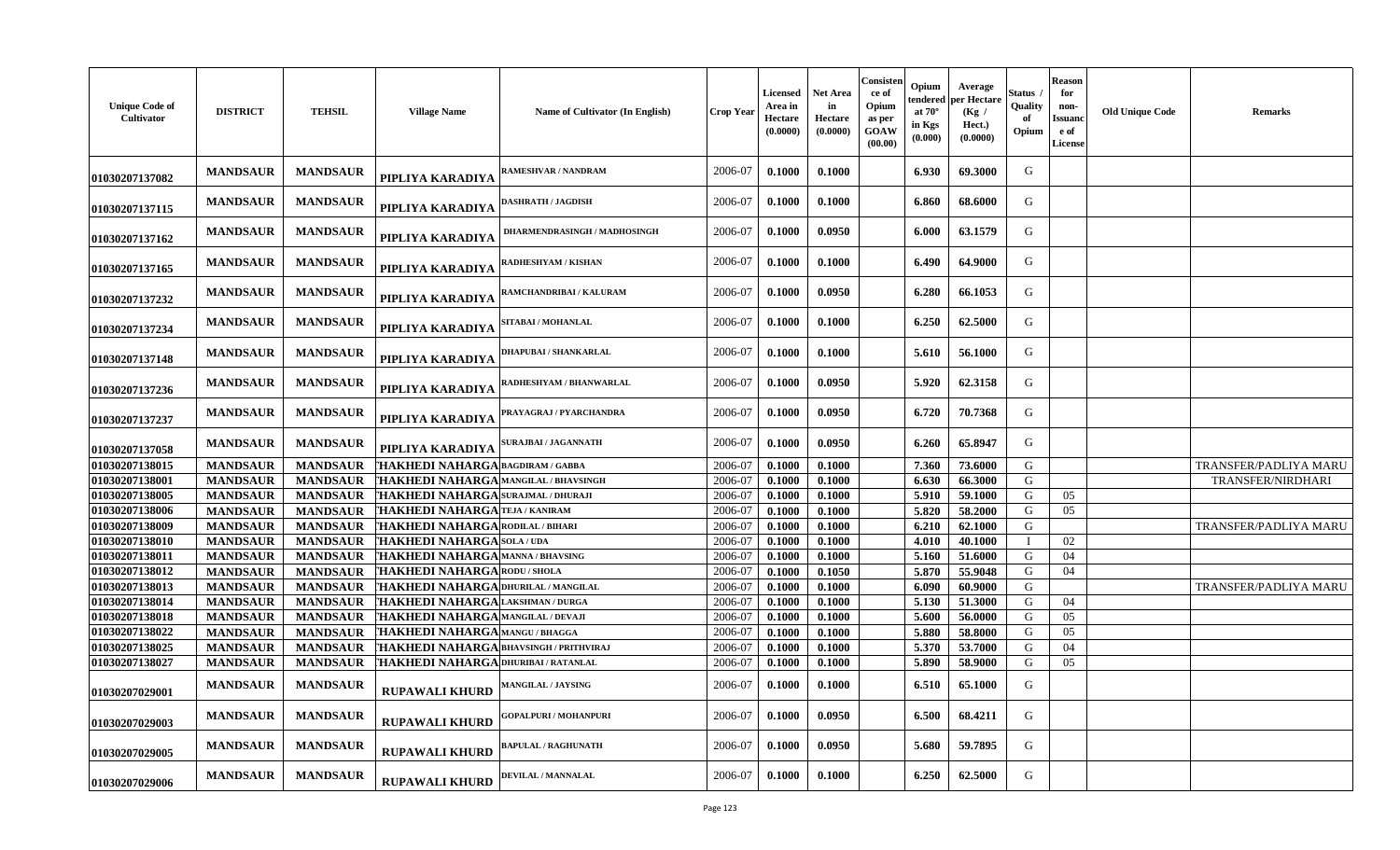| <b>Unique Code of</b><br>Cultivator | <b>DISTRICT</b> | <b>TEHSIL</b>   | <b>Village Name</b>   | Name of Cultivator (In English) | <b>Crop Year</b> | Licensed<br>Area in<br>Hectare<br>(0.0000) | <b>Net Area</b><br>in<br>Hectare<br>(0.0000) | Consister<br>ce of<br>Opium<br>as per<br>GOAW<br>(00.00) | Opium<br>endered<br>at $70^{\circ}$<br>in Kgs<br>(0.000) | Average<br>per Hectare<br>(Kg /<br>Hect.)<br>(0.0000) | Status<br>Quality<br>of<br>Opium | <b>Reason</b><br>for<br>non-<br><b>Issuanc</b><br>e of<br><b>License</b> | <b>Old Unique Code</b> | <b>Remarks</b> |
|-------------------------------------|-----------------|-----------------|-----------------------|---------------------------------|------------------|--------------------------------------------|----------------------------------------------|----------------------------------------------------------|----------------------------------------------------------|-------------------------------------------------------|----------------------------------|--------------------------------------------------------------------------|------------------------|----------------|
| 01030207029009                      | <b>MANDSAUR</b> | <b>MANDSAUR</b> | <b>RUPAWALI KHURD</b> | <b>AMCHANDRAA / HIRALAL</b>     | 2006-07          | 0.1000                                     | 0.1000                                       |                                                          | 6.230                                                    | 62.3000                                               | G                                |                                                                          |                        |                |
| 01030207029010                      | <b>MANDSAUR</b> | <b>MANDSAUR</b> | <b>RUPAWALI KHURD</b> | DHANRAJ / JAYSING               | 2006-07          | 0.1000                                     | 0.0950                                       |                                                          | 5.800                                                    | 61.0526                                               | G                                |                                                                          |                        |                |
| 01030207029016                      | <b>MANDSAUR</b> | <b>MANDSAUR</b> | <b>RUPAWALI KHURD</b> | KASTURBAI / HIRALAL             | 2006-07          | 0.1000                                     | 0.1000                                       |                                                          | 6.610                                                    | 66.1000                                               | G                                |                                                                          |                        |                |
| 01030207029018                      | <b>MANDSAUR</b> | <b>MANDSAUR</b> | <b>RUPAWALI KHURD</b> | SITABAI / JAGNNATH              | 2006-07          | 0.1000                                     | 0.0950                                       |                                                          | 5.760                                                    | 60.6316                                               | G                                |                                                                          |                        |                |
| 01030207029022                      | <b>MANDSAUR</b> | <b>MANDSAUR</b> | <b>RUPAWALI KHURD</b> | <b>BHULIBAI / MOHANPURI</b>     | 2006-07          | 0.1000                                     | 0.1000                                       |                                                          | 6.240                                                    | 62.4000                                               | G                                |                                                                          |                        |                |
| 01030207139047                      | <b>MANDSAUR</b> | <b>MANDSAUR</b> | <b>SURI</b>           | <b>GOPAL / CHAMPALAL</b>        | 2006-07          | 0.1000                                     | 0.1000                                       |                                                          | 6.540                                                    | 65.4000                                               | G                                |                                                                          |                        |                |
| 01030207139002                      | <b>MANDSAUR</b> | <b>MANDSAUR</b> | <b>SURI</b>           | PRAKASHCHANDRA / MANGILAL       | 2006-07          | 0.1000                                     | 0.0950                                       |                                                          | 4.360                                                    | 45.8947                                               | G                                | 04                                                                       |                        |                |
| 01030207139007                      | <b>MANDSAUR</b> | <b>MANDSAUR</b> | <b>SURI</b>           | <b>BANSHILAL / PRABHULAL</b>    | 2006-07          | 0.1000                                     | 0.0950                                       |                                                          | 6.970                                                    | 73.3684                                               | G                                |                                                                          |                        |                |
| 01030207139008                      | <b>MANDSAUR</b> | <b>MANDSAUR</b> | <b>SURI</b>           | <b>OMAPRAKASH / RAMLAL</b>      | 2006-07          | 0.1000                                     | 0.1000                                       |                                                          | 7.140                                                    | 71.4000                                               | G                                |                                                                          |                        |                |
| 01030207139014                      | <b>MANDSAUR</b> | <b>MANDSAUR</b> | <b>SURI</b>           | PARASRAM / BAPULAL              | 2006-07          | 0.1000                                     | 0.1000                                       |                                                          | 5.940                                                    | 59.4000                                               | G                                |                                                                          |                        |                |
| 01030207139015                      | <b>MANDSAUR</b> | <b>MANDSAUR</b> | <b>SURI</b>           | <b>MOHANLAL / KALURAM</b>       | 2006-07          | 0.1000                                     | 0.0950                                       |                                                          | 5.900                                                    | 62.1053                                               | G                                |                                                                          |                        |                |
| 01030207139016                      | <b>MANDSAUR</b> | <b>MANDSAUR</b> | <b>SURI</b>           | PRAHALAD / RAMSUKH              | 2006-07          | 0.1000                                     | 0.0950                                       |                                                          | 6.530                                                    | 68.7368                                               | G                                |                                                                          |                        |                |
| 01030207139019                      | <b>MANDSAUR</b> | <b>MANDSAUR</b> | <b>SURI</b>           | PRAHLAD / LAKSHMINARAYAN        | 2006-07          | 0.1000                                     | 0.1000                                       |                                                          | 4.910                                                    | 49.1000                                               | G                                | 04                                                                       |                        |                |
| 01030207139020                      | <b>MANDSAUR</b> | <b>MANDSAUR</b> | <b>SURI</b>           | <b>MANGILAL / BHERULAL</b>      | 2006-07          | 0.1000                                     | 0.0900                                       |                                                          | 5.390                                                    | 59.8889                                               | G                                |                                                                          |                        |                |
| 01030207139021                      | <b>MANDSAUR</b> | <b>MANDSAUR</b> | <b>SURI</b>           | <b>JAGDISH / RAMSUKH</b>        | 2006-07          | 0.1000                                     | 0.0950                                       |                                                          | 6.550                                                    | 68.9474                                               | G                                |                                                                          |                        |                |
| 01030207139023                      | <b>MANDSAUR</b> | <b>MANDSAUR</b> | <b>SURI</b>           | RAMGOPAL / KALURAM              | 2006-07          | 0.1000                                     | 0.1000                                       |                                                          | 6.690                                                    | 66.9000                                               | G                                |                                                                          |                        |                |
| 01030207139025                      | <b>MANDSAUR</b> | <b>MANDSAUR</b> | <b>SURI</b>           | <b>KESHURAM / PRABHULAL</b>     | 2006-07          | 0.1000                                     | 0.0950                                       |                                                          | 6.260                                                    | 65.8947                                               | G                                |                                                                          |                        |                |
| 01030207139027                      | <b>MANDSAUR</b> | <b>MANDSAUR</b> | <b>SURI</b>           | <b>BAPULAL / KACHRU</b>         | 2006-07          | 0.1000                                     | 0.1000                                       |                                                          | 6.530                                                    | 65.3000                                               | G                                |                                                                          |                        |                |
| 01030207139028                      | <b>MANDSAUR</b> | <b>MANDSAUR</b> | <b>SURI</b>           | PRABHULAL / HIRALAL             | 2006-07          | 0.1000                                     | 0.0950                                       |                                                          | 5.610                                                    | 59.0526                                               | G                                |                                                                          |                        |                |
| 01030207139031                      | <b>MANDSAUR</b> | <b>MANDSAUR</b> | <b>SURI</b>           | <b>MANGILAL / KALURAM</b>       | 2006-07          | 0.1000                                     | 0.1000                                       |                                                          | 4.470                                                    | 44.7000                                               |                                  | 02                                                                       |                        |                |
| 01030207139033                      | <b>MANDSAUR</b> | <b>MANDSAUR</b> | <b>SURI</b>           | RAMNARAYAN / DHANNA             | 2006-07          | 0.1000                                     | 0.1000                                       |                                                          | 6.300                                                    | 63.0000                                               | G                                |                                                                          |                        |                |
| 01030207139040                      | <b>MANDSAUR</b> | <b>MANDSAUR</b> | <b>SURI</b>           | <b>RAMSING / BHANVARSINGH</b>   | 2006-07          | 0.1000                                     | 0.1000                                       |                                                          | 6.260                                                    | 62.6000                                               | G                                |                                                                          |                        |                |
| 01030207139041                      | <b>MANDSAUR</b> | <b>MANDSAUR</b> | <b>SURI</b>           | TULSIBAI / JAGNNATH             | 2006-07          | 0.1000                                     | 0.1000                                       |                                                          | 6.780                                                    | 67.8000                                               | G                                |                                                                          |                        |                |
| 01030207139043                      | <b>MANDSAUR</b> | <b>MANDSAUR</b> | <b>SURI</b>           | <b>KALU / BHERA</b>             | 2006-07          | 0.1000                                     | 0.0950                                       |                                                          | 6.110                                                    | 64.3158                                               | G                                |                                                                          |                        |                |
| 01030207139045                      | <b>MANDSAUR</b> | <b>MANDSAUR</b> | <b>SURI</b>           | <b>SHAMBHU / BHUVAN</b>         | 2006-07          | 0.1000                                     | 0.0950                                       |                                                          | 5.860                                                    | 61.6842                                               | G                                |                                                                          |                        |                |
| 01030207139046                      | <b>MANDSAUR</b> | <b>MANDSAUR</b> | <b>SURI</b>           | VARDICHANDRA / VIRAM            | 2006-07          | 0.1000                                     | 0.1000                                       |                                                          | 5.940                                                    | 59.4000                                               | G                                |                                                                          |                        |                |
| 01030207139053                      | <b>MANDSAUR</b> | <b>MANDSAUR</b> | <b>SURI</b>           | <b>BAGDIRAM / BAPULAL</b>       | 2006-07          | 0.1000                                     | 0.1000                                       |                                                          | 6.810                                                    | 68.1000                                               | G                                |                                                                          |                        |                |
| 01030207139055                      | <b>MANDSAUR</b> | <b>MANDSAUR</b> | <b>SURI</b>           | LAKSHMINARAYAN / RAMLAL         | 2006-07          | 0.1000                                     | 0.0950                                       |                                                          | 6.490                                                    | 68.3158                                               | G                                |                                                                          |                        |                |
| 01030207139056                      | <b>MANDSAUR</b> | <b>MANDSAUR</b> | <b>SURI</b>           | <b>KANIYALAL / KALURAM</b>      | 2006-07          | 0.1000                                     | 0.1000                                       |                                                          | 6.410                                                    | 64.1000                                               | G                                |                                                                          |                        |                |
| 01030207139057                      | <b>MANDSAUR</b> | <b>MANDSAUR</b> | <b>SURI</b>           | <b>KANVARLAL / BHERULAL</b>     | 2006-07          | 0.1000                                     | 0.0950                                       |                                                          | 5.940                                                    | 62.5263                                               | G                                |                                                                          |                        |                |
| 01030207139059                      | <b>MANDSAUR</b> | <b>MANDSAUR</b> | <b>SURI</b>           | SAMPATBAI / RADHESHYAM          | 2006-07          | 0.1000                                     | 0.1000                                       |                                                          | 6.480                                                    | 64.8000                                               | G                                |                                                                          |                        |                |
| 01030207139064                      | <b>MANDSAUR</b> | <b>MANDSAUR</b> | <b>SURI</b>           | DEVILAL D.PU. KANIRAM           | 2006-07          | 0.1000                                     | 0.1000                                       |                                                          | 7.660                                                    | 76.6000                                               | G                                |                                                                          |                        |                |
| 01030207139065                      | <b>MANDSAUR</b> | <b>MANDSAUR</b> | <b>SURI</b>           | JAGDISH D.PU. BHERULAL          | 2006-07          | 0.1000                                     | 0.0950                                       |                                                          | 5.160                                                    | 54.3158                                               | G                                | 04                                                                       |                        |                |
| 01030207139069                      | <b>MANDSAUR</b> | <b>MANDSAUR</b> | <b>SURI</b>           | <b>UDAYSINGH / FATTESINGH</b>   | 2006-07          | 0.1000                                     | 0.1000                                       |                                                          | 5.900                                                    | 59.0000                                               | G                                |                                                                          |                        |                |
| 01030207139076                      | <b>MANDSAUR</b> | <b>MANDSAUR</b> | <b>SURI</b>           | PRABHULAL / RATANLAL            | 2006-07          | 0.1000                                     | 0.1000                                       |                                                          | 6.600                                                    | 66.0000                                               | G                                |                                                                          |                        |                |
| 01030207139078                      | <b>MANDSAUR</b> | <b>MANDSAUR</b> | <b>SURI</b>           | KANHEYALAL / MANNALAL           | 2006-07          | 0.1000                                     | 0.0950                                       |                                                          | 6.810                                                    | 71.6842                                               | G                                |                                                                          |                        |                |
| 01030207139080                      | <b>MANDSAUR</b> | <b>MANDSAUR</b> | <b>SURI</b>           | <b>KAMALGIR / KALUGIR</b>       | 2006-07          | 0.1000                                     | 0.1000                                       |                                                          | 5.510                                                    | 55.1000                                               | G                                | 04                                                                       |                        |                |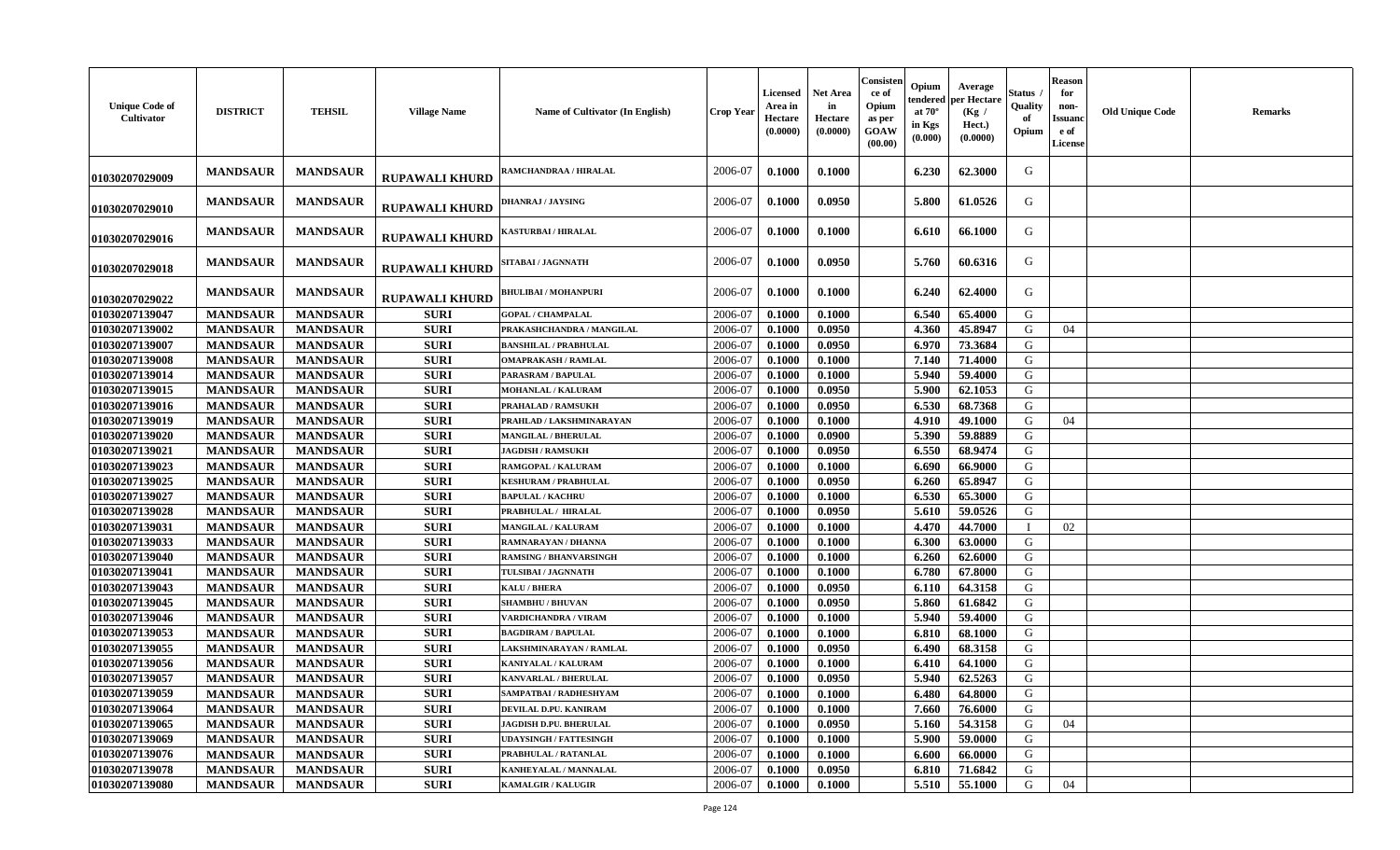| <b>Unique Code of</b><br>Cultivator | <b>DISTRICT</b> | <b>TEHSIL</b>   | <b>Village Name</b> | Name of Cultivator (In English)   | <b>Crop Year</b> | <b>Licensed</b><br>Area in<br>Hectare<br>(0.0000) | <b>Net Area</b><br>in<br>Hectare<br>(0.0000) | Consisten<br>ce of<br>Opium<br>as per<br><b>GOAW</b><br>(00.00) | Opium<br>endered<br>at $70^\circ$<br>in Kgs<br>(0.000) | Average<br>per Hectare<br>(Kg /<br>Hect.)<br>(0.0000) | Status<br>Quality<br>of<br>Opium | <b>Reason</b><br>for<br>non-<br><b>Issuanc</b><br>e of<br><b>License</b> | <b>Old Unique Code</b> | <b>Remarks</b>     |
|-------------------------------------|-----------------|-----------------|---------------------|-----------------------------------|------------------|---------------------------------------------------|----------------------------------------------|-----------------------------------------------------------------|--------------------------------------------------------|-------------------------------------------------------|----------------------------------|--------------------------------------------------------------------------|------------------------|--------------------|
| 01030207139081                      | <b>MANDSAUR</b> | <b>MANDSAUR</b> | <b>SURI</b>         | <b>DEVISINGH / RODSINGH</b>       | 2006-07          | 0.1000                                            |                                              |                                                                 |                                                        | 0.0000                                                | $\mathbf{F}$                     |                                                                          |                        |                    |
| 01030207139083                      | <b>MANDSAUR</b> | <b>MANDSAUR</b> | <b>SURI</b>         | <b>NANDRAM / NATHU</b>            | 2006-07          | 0.1000                                            | 0.1000                                       |                                                                 | 6.130                                                  | 61.3000                                               | G                                |                                                                          |                        |                    |
| 01030207139085                      | <b>MANDSAUR</b> | <b>MANDSAUR</b> | <b>SURI</b>         | <b>BANSHILAL / MANNALAL</b>       | 2006-07          | 0.1000                                            | 0.1000                                       |                                                                 | 6.160                                                  | 61.6000                                               | G                                |                                                                          |                        |                    |
| 01030207139088                      | <b>MANDSAUR</b> | <b>MANDSAUR</b> | <b>SURI</b>         | <b>RAMKISHAN / GULAB</b>          | 2006-07          | 0.1000                                            | 0.0950                                       |                                                                 | 6.470                                                  | 68.1053                                               | G                                |                                                                          |                        |                    |
| 01030207139092                      | <b>MANDSAUR</b> | <b>MANDSAUR</b> | <b>SURI</b>         | PANNALAL / NANURAM                | 2006-07          | 0.1000                                            | 0.0950                                       |                                                                 | 6.520                                                  | 68.6316                                               | G                                |                                                                          |                        |                    |
| 01030207139095                      | <b>MANDSAUR</b> | <b>MANDSAUR</b> | <b>SURI</b>         | <b>NANDA / PYARA</b>              | 2006-07          | 0.1000                                            | 0.1050                                       |                                                                 | 6.560                                                  | 62.4762                                               | G                                |                                                                          |                        |                    |
| 01030207139097                      | <b>MANDSAUR</b> | <b>MANDSAUR</b> | <b>SURI</b>         | PRAKASHCHAND / MADANLAL           | 2006-07          | 0.1000                                            | 0.1000                                       |                                                                 | 5.890                                                  | 58.9000                                               | G                                |                                                                          |                        |                    |
| 01030207139100                      | <b>MANDSAUR</b> | <b>MANDSAUR</b> | <b>SURI</b>         | <b>JAGDISH / BAGDIRAM</b>         | 2006-07          | 0.1000                                            | 0.1000                                       |                                                                 | 6.460                                                  | 64.6000                                               | G                                |                                                                          |                        | <b>NAME CHANGE</b> |
| 01030207139102                      | <b>MANDSAUR</b> | <b>MANDSAUR</b> | <b>SURI</b>         | RAMLAL / KANHEYALAL               | 2006-07          | 0.1000                                            | 0.1000                                       |                                                                 | 6.430                                                  | 64.3000                                               | G                                |                                                                          |                        |                    |
| 01030207139108                      | <b>MANDSAUR</b> | <b>MANDSAUR</b> | <b>SURI</b>         | SHANTILAL / KISHANLAL             | 2006-07          | 0.1000                                            | 0.1000                                       |                                                                 | 6.460                                                  | 64.6000                                               | G                                |                                                                          |                        |                    |
| 01030207139030                      | <b>MANDSAUR</b> | <b>MANDSAUR</b> | <b>SURI</b>         | <b>AATMARAM / RAMLAL</b>          | 2006-07          | 0.1000                                            | 0.1000                                       |                                                                 | 6.980                                                  | 69.8000                                               | G                                |                                                                          |                        |                    |
| 01030207139006                      | <b>MANDSAUR</b> | <b>MANDSAUR</b> | <b>SURI</b>         | LAKSHMINARAYAN / BHANVARLAL       | 2006-07          | 0.1000                                            | 0.1000                                       |                                                                 | 6.510                                                  | 65.1000                                               | G                                |                                                                          |                        |                    |
| 01030207139013                      | <b>MANDSAUR</b> | <b>MANDSAUR</b> | <b>SURI</b>         | <b>DEVILAL / NANURAM</b>          | 2006-07          | 0.1000                                            | 0.0950                                       |                                                                 | 6.550                                                  | 68.9474                                               | G                                |                                                                          |                        |                    |
| 01030207139018                      | <b>MANDSAUR</b> | <b>MANDSAUR</b> | <b>SURI</b>         | <b>NAGESHVAR / NANURAM</b>        | 2006-07          | 0.1000                                            | 0.0950                                       |                                                                 | 6.240                                                  | 65.6842                                               | G                                |                                                                          |                        |                    |
| 01030207139022                      | <b>MANDSAUR</b> | <b>MANDSAUR</b> | <b>SURI</b>         | <b>RAMNIVAS / NANDRAM</b>         | 2006-07          | 0.1000                                            | 0.1000                                       |                                                                 | 6.470                                                  | 64.7000                                               | G                                |                                                                          |                        |                    |
| 01030207139026                      | <b>MANDSAUR</b> | <b>MANDSAUR</b> | <b>SURI</b>         | <b>DEVILAL / LACCHIRAM</b>        | 2006-07          | 0.1000                                            | 0.0950                                       |                                                                 | 6.220                                                  | 65.4737                                               | G                                |                                                                          |                        |                    |
| 01030207139029                      | <b>MANDSAUR</b> | <b>MANDSAUR</b> | <b>SURI</b>         | <b>GITBAI/MANGILAL</b>            | 2006-07          | 0.1000                                            | 0.1000                                       |                                                                 | 5.600                                                  | 56.0000                                               | G                                | 05                                                                       |                        |                    |
| 01030207139035                      | <b>MANDSAUR</b> | <b>MANDSAUR</b> | <b>SURI</b>         | <b>SHOBHARAM / UDA</b>            | 2006-07          | 0.1000                                            | 0.1000                                       |                                                                 | 6.770                                                  | 67.7000                                               | G                                |                                                                          |                        |                    |
| 01030207139037                      | <b>MANDSAUR</b> | <b>MANDSAUR</b> | <b>SURI</b>         | KANVARLAL / NANURAM               | 2006-07          | 0.1000                                            | 0.0900                                       |                                                                 | 6.360                                                  | 70.6667                                               | G                                |                                                                          |                        |                    |
| 01030207139039                      | <b>MANDSAUR</b> | <b>MANDSAUR</b> | <b>SURI</b>         | PRAKASHCHAND / MANGILAL / CHENRAM | 2006-07          | 0.1000                                            | 0.1000                                       |                                                                 | 6.870                                                  | 68.7000                                               | G                                |                                                                          |                        |                    |
| 01030207139048                      | <b>MANDSAUR</b> | <b>MANDSAUR</b> | <b>SURI</b>         | KANVARLAL / KISHANLAL             | 2006-07          | 0.1000                                            | 0.0950                                       |                                                                 | 6.620                                                  | 69.6842                                               | G                                |                                                                          |                        |                    |
| 01030207139049                      | <b>MANDSAUR</b> | <b>MANDSAUR</b> | <b>SURI</b>         | RAMDAYAL / NANURAM                | 2006-07          | 0.1000                                            | 0.0950                                       |                                                                 | 7.080                                                  | 74.5263                                               | G                                |                                                                          |                        |                    |
| 01030207139051                      | <b>MANDSAUR</b> | <b>MANDSAUR</b> | <b>SURI</b>         | <b>BALARAM / RAMCHANDRA</b>       | 2006-07          | 0.1000                                            | 0.1000                                       |                                                                 | 6.550                                                  | 65.5000                                               | G                                |                                                                          |                        |                    |
| 01030207139052                      | <b>MANDSAUR</b> | <b>MANDSAUR</b> | <b>SURI</b>         | <b>GOKUL / BHUVAN</b>             | 2006-07          | 0.1000                                            | 0.0950                                       |                                                                 | 6.140                                                  | 64.6316                                               | G                                |                                                                          |                        |                    |
| 01030207139054                      | <b>MANDSAUR</b> | <b>MANDSAUR</b> | <b>SURI</b>         | <b>AMBALAL / CHUNNILAL</b>        | 2006-07          | 0.1000                                            | 0.1000                                       |                                                                 | 5.060                                                  | 50.6000                                               | G                                | 04                                                                       |                        |                    |
| 01030207139067                      | <b>MANDSAUR</b> | <b>MANDSAUR</b> | <b>SURI</b>         | <b>SURAJBAI / BHERULAL</b>        | 2006-07          | 0.1000                                            | 0.1000                                       |                                                                 | 6.310                                                  | 63.1000                                               | G                                |                                                                          |                        |                    |
| 01030207139082                      | <b>MANDSAUR</b> | <b>MANDSAUR</b> | <b>SURI</b>         | <b>SAGARKUNVAR / MULCHAND</b>     | 2006-07          | 0.1000                                            | 0.1000                                       |                                                                 | 6.570                                                  | 65.7000                                               | G                                |                                                                          |                        |                    |
| 01030207139087                      | <b>MANDSAUR</b> | <b>MANDSAUR</b> | <b>SURI</b>         | <b>SITARAM / KISHAN</b>           | 2006-07          | 0.1000                                            | 0.1000                                       |                                                                 | 5.950                                                  | 59.5000                                               | G                                |                                                                          |                        |                    |
| 01030207139089                      | <b>MANDSAUR</b> | <b>MANDSAUR</b> | <b>SURI</b>         | <b>GANGARAM / BHUVAN</b>          | 2006-07          | 0.1000                                            | 0.1000                                       |                                                                 | 5.380                                                  | 53.8000                                               | G                                | 04                                                                       |                        |                    |
| 01030207139091                      | <b>MANDSAUR</b> | <b>MANDSAUR</b> | <b>SURI</b>         | RADHESHYAM / RAMNARAYAN           | 2006-07          | 0.1000                                            | 0.1000                                       |                                                                 | 6.240                                                  | 62.4000                                               | G                                |                                                                          |                        |                    |
| 01030207139099                      | <b>MANDSAUR</b> | <b>MANDSAUR</b> | <b>SURI</b>         | <b>GANESH / ONKAR</b>             | 2006-07          | 0.1000                                            | 0.1000                                       |                                                                 | 6.540                                                  | 65.4000                                               | G                                |                                                                          |                        |                    |
| 01030207139103                      | <b>MANDSAUR</b> | <b>MANDSAUR</b> | <b>SURI</b>         | <b>BHANVARSING / NATHUSING</b>    | 2006-07          | 0.1000                                            | 0.0950                                       |                                                                 | 5.370                                                  | 56.5263                                               | G                                | 05                                                                       |                        |                    |
| 01030207139104                      | <b>MANDSAUR</b> | <b>MANDSAUR</b> | <b>SURI</b>         | <b>GOBA / HARIRAM</b>             | 2006-07          | 0.1000                                            | 0.1000                                       |                                                                 | 5.750                                                  | 57.5000                                               | G                                |                                                                          |                        |                    |
| 01030207139106                      | <b>MANDSAUR</b> | <b>MANDSAUR</b> | <b>SURI</b>         | <b>GANESH / BHERULAL</b>          | 2006-07          | 0.1000                                            | 0.1000                                       |                                                                 | 6.060                                                  | 60.6000                                               | G                                |                                                                          |                        |                    |
| 01030207139107                      | <b>MANDSAUR</b> | <b>MANDSAUR</b> | <b>SURI</b>         | <b>BHUVANIBAI / RAMJAS</b>        | 2006-07          | 0.1000                                            | 0.1000                                       |                                                                 | 6.020                                                  | 60.2000                                               | G                                |                                                                          |                        |                    |
| 01030207139113                      | <b>MANDSAUR</b> | <b>MANDSAUR</b> | <b>SURI</b>         | <b>SHIVALAL / NATHU</b>           | 2006-07          | 0.1000                                            | 0.1000                                       |                                                                 | 5.900                                                  | 59.0000                                               | G                                |                                                                          |                        |                    |
| 01030207139114                      | <b>MANDSAUR</b> | <b>MANDSAUR</b> | <b>SURI</b>         | NIRBHAYRAM / RAMNARAYAN           | 2006-07          | 0.1000                                            | 0.0950                                       |                                                                 | 6.080                                                  | 64.0000                                               | G                                |                                                                          |                        |                    |
| 01030207139115                      | <b>MANDSAUR</b> | <b>MANDSAUR</b> | <b>SURI</b>         | <b>KAMLABAI/NATHULAL</b>          | 2006-07          | 0.1000                                            | 0.1000                                       |                                                                 | 6.300                                                  | 63.0000                                               | G                                |                                                                          |                        |                    |
| 01030207139110                      | <b>MANDSAUR</b> | <b>MANDSAUR</b> | <b>SURI</b>         | <b>BHUVANIBAI / GANGARAM</b>      | 2006-07          | 0.1000                                            | 0.0950                                       |                                                                 | 5.500                                                  | 57.8947                                               | G                                |                                                                          |                        |                    |
| 01030207139036                      | <b>MANDSAUR</b> | <b>MANDSAUR</b> | <b>SURI</b>         | <b>GOTAM / MAGNIRAM</b>           | 2006-07          | 0.1000                                            | 0.1000                                       |                                                                 | 5.810                                                  | 58.1000                                               | ${\bf G}$                        |                                                                          |                        |                    |
| 01030207139093                      | <b>MANDSAUR</b> | <b>MANDSAUR</b> | <b>SURI</b>         | SALGRAM / SHANKARLAL              | 2006-07          | 0.1000                                            | 0.1000                                       |                                                                 | 6.740                                                  | 67.4000                                               | G                                |                                                                          |                        |                    |
| 01030207139116                      | <b>MANDSAUR</b> | <b>MANDSAUR</b> | <b>SURI</b>         | <b>GOBARIYA / UNKARLAL</b>        | 2006-07          | 0.1000                                            | 0.1000                                       |                                                                 | 6.790                                                  | 67.9000                                               | G                                |                                                                          |                        |                    |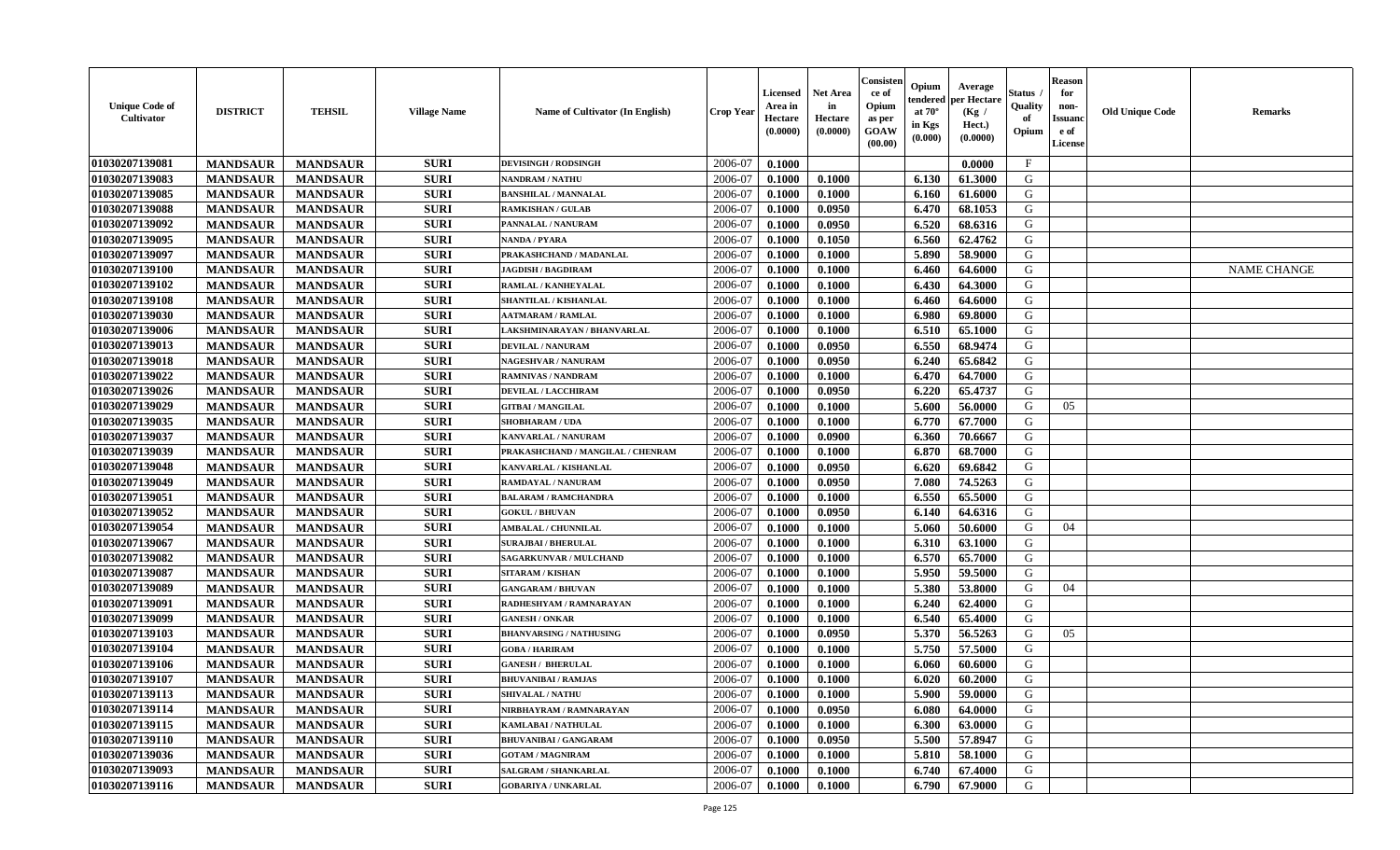| <b>Unique Code of</b><br><b>Cultivator</b> | <b>DISTRICT</b> | <b>TEHSIL</b>   | <b>Village Name</b> | <b>Name of Cultivator (In English)</b> | <b>Crop Year</b> | <b>Licensed</b><br>Area in<br>Hectare<br>(0.0000) | <b>Net Area</b><br>in<br>Hectare<br>(0.0000) | Consister<br>ce of<br>Opium<br>as per<br><b>GOAW</b><br>(00.00) | Opium<br>endered<br>at $70^\circ$<br>in Kgs<br>(0.000) | Average<br>per Hectare<br>(Kg /<br>Hect.)<br>(0.0000) | Status<br>Quality<br>of<br>Opium | <b>Reason</b><br>for<br>non-<br><b>Issuand</b><br>e of<br><b>License</b> | <b>Old Unique Code</b> | <b>Remarks</b>     |
|--------------------------------------------|-----------------|-----------------|---------------------|----------------------------------------|------------------|---------------------------------------------------|----------------------------------------------|-----------------------------------------------------------------|--------------------------------------------------------|-------------------------------------------------------|----------------------------------|--------------------------------------------------------------------------|------------------------|--------------------|
| 01030207139024                             | <b>MANDSAUR</b> | <b>MANDSAUR</b> | <b>SURI</b>         | <b>MANGYA / BAGDIRAM</b>               | 2006-07          | 0.1000                                            | 0.1000                                       |                                                                 | 6.500                                                  | 65.0000                                               | G                                |                                                                          |                        |                    |
| 01030207139074                             | <b>MANDSAUR</b> | <b>MANDSAUR</b> | <b>SURI</b>         | PRABHULAL / GANGARAM                   | 2006-07          | 0.1000                                            | 0.1000                                       |                                                                 | 6.430                                                  | 64.3000                                               | G                                |                                                                          |                        |                    |
| 01030207139071                             | <b>MANDSAUR</b> | <b>MANDSAUR</b> | <b>SURI</b>         | KAMLABAI / KANHAIYALAL                 | 2006-07          | 0.1000                                            | 0.1000                                       |                                                                 | 6.770                                                  | 67.7000                                               | G                                |                                                                          |                        |                    |
| 01030207139118                             | <b>MANDSAUR</b> | <b>MANDSAUR</b> | <b>SURI</b>         | <b>SHANTIBAI / RAMESHVR</b>            | 2006-07          | 0.1000                                            | 0.0950                                       |                                                                 | 5.460                                                  | 57.4737                                               | G                                |                                                                          |                        |                    |
| 01030207139009                             | <b>MANDSAUR</b> | <b>MANDSAUR</b> | <b>SURI</b>         | <b>MOHANLAL / BALURAM</b>              | 2006-07          | 0.1000                                            | 0.0950                                       |                                                                 | 6.510                                                  | 68.5263                                               | G                                |                                                                          |                        |                    |
| 01030207139034                             | <b>MANDSAUR</b> | <b>MANDSAUR</b> | <b>SURI</b>         | <b>BADRILAL / BHERULAL</b>             | 2006-07          | 0.1000                                            | 0.0950                                       |                                                                 | 6.020                                                  | 63.3684                                               | G                                |                                                                          |                        |                    |
| 01030207140010                             | <b>MANDSAUR</b> | <b>MANDSAUR</b> | <b>SEMLI</b>        | <b>GOPAL / PARTHA</b>                  | 2006-07          | 0.1000                                            | 0.1000                                       |                                                                 | 7.270                                                  | 72.7000                                               | G                                |                                                                          |                        |                    |
| 01030207140004                             | <b>MANDSAUR</b> | <b>MANDSAUR</b> | <b>SEMLI</b>        | <b>LAKSHMINARAYAN / BHUVAN</b>         | 2006-07          | 0.1000                                            | 0.0900                                       |                                                                 | 6.000                                                  | 66.6667                                               | G                                |                                                                          |                        |                    |
| 01030207140005                             | <b>MANDSAUR</b> | <b>MANDSAUR</b> | <b>SEMLI</b>        | <b>ABBAS / MOHAMMAD</b>                | 2006-07          | 0.1000                                            | 0.1000                                       |                                                                 | 6.270                                                  | 62.7000                                               | G                                |                                                                          |                        |                    |
| 01030207140008                             | <b>MANDSAUR</b> | <b>MANDSAUR</b> | <b>SEMLI</b>        | PARSRAM / HANSRAJ                      | 2006-07          | 0.1000                                            | 0.1000                                       |                                                                 | 7.190                                                  | 71.9000                                               | G                                |                                                                          |                        |                    |
| 01030207140009                             | <b>MANDSAUR</b> | <b>MANDSAUR</b> | <b>SEMLI</b>        | <b>JAKIR / MOHMMD</b>                  | 2006-07          | 0.1000                                            | 0.1000                                       |                                                                 | 6.070                                                  | 60.7000                                               | G                                |                                                                          |                        |                    |
| 01030207140011                             | <b>MANDSAUR</b> | <b>MANDSAUR</b> | <b>SEMLI</b>        | <b>MOHANLAL / HANSRAJ</b>              | 2006-07          | 0.1000                                            | 0.1000                                       |                                                                 | 7.390                                                  | 73.9000                                               | G                                |                                                                          |                        |                    |
| 01030207140015                             | <b>MANDSAUR</b> | <b>MANDSAUR</b> | <b>SEMLI</b>        | <b>GANESHRAM / NARAYAN</b>             | 2006-07          | 0.1000                                            | 0.0950                                       |                                                                 | 6.630                                                  | 69.7895                                               | G                                |                                                                          |                        |                    |
| 01030207140017                             | <b>MANDSAUR</b> | <b>MANDSAUR</b> | <b>SEMLI</b>        | <b>MOHANLAL / NARAYAN</b>              | 2006-07          | 0.1000                                            | 0.1000                                       |                                                                 | 6.430                                                  | 64.3000                                               | G                                |                                                                          |                        |                    |
| 01030207140025                             | <b>MANDSAUR</b> | <b>MANDSAUR</b> | <b>SEMLI</b>        | <b>JAMAL / FAKIRA</b>                  | 2006-07          | 0.1000                                            | 0.1000                                       |                                                                 | 6.100                                                  | 61.0000                                               | G                                |                                                                          |                        |                    |
| 01030207140030                             | <b>MANDSAUR</b> | <b>MANDSAUR</b> | <b>SEMLI</b>        | <b>KASAM / RAJU</b>                    | 2006-07          | 0.1000                                            | 0.0950                                       |                                                                 | 6.330                                                  | 66.6316                                               | G                                |                                                                          |                        |                    |
| 01030207140036                             | <b>MANDSAUR</b> | <b>MANDSAUR</b> | <b>SEMLI</b>        | KHAJU / JAMA                           | 2006-07          | 0.1000                                            | 0.1000                                       |                                                                 | 6.670                                                  | 66.7000                                               | G                                |                                                                          |                        | <b>NAME CHANGE</b> |
| 01030207140038                             | <b>MANDSAUR</b> | <b>MANDSAUR</b> | <b>SEMLI</b>        | <b>IBRAHIM / ALLARAKH</b>              | 2006-07          | 0.1000                                            | 0.1000                                       |                                                                 | 5.990                                                  | 59.9000                                               | G                                |                                                                          |                        |                    |
| 01030207140039                             | <b>MANDSAUR</b> | <b>MANDSAUR</b> | <b>SEMLI</b>        | <b>BHUVAN / NANDLAL</b>                | 2006-07          | 0.1000                                            | 0.0950                                       |                                                                 | 5.680                                                  | 59.7895                                               | G                                |                                                                          |                        |                    |
| 01030207140042                             | <b>MANDSAUR</b> | <b>MANDSAUR</b> | <b>SEMLI</b>        | <b>JAGDISH / RADHAKISHAN</b>           | 2006-07          | 0.1000                                            | 0.1000                                       |                                                                 | 6.300                                                  | 63.0000                                               | G                                |                                                                          |                        |                    |
| 01030207140043                             | <b>MANDSAUR</b> | <b>MANDSAUR</b> | <b>SEMLI</b>        | <b>HEMRAJ / HANSRAJ</b>                | 2006-07          | 0.1000                                            | 0.1000                                       |                                                                 | 6.820                                                  | 68.2000                                               | G                                |                                                                          |                        |                    |
| 01030207140044                             | <b>MANDSAUR</b> | <b>MANDSAUR</b> | <b>SEMLI</b>        | NURIBAI / NURAMOHAMMAD                 | 2006-07          | 0.1000                                            | 0.1000                                       |                                                                 | 6.390                                                  | 63.9000                                               | G                                |                                                                          |                        |                    |
| 01030207140048                             | <b>MANDSAUR</b> | <b>MANDSAUR</b> | <b>SEMLI</b>        | <b>ANWAR / KASAM</b>                   | 2006-07          | 0.1000                                            | 0.1000                                       |                                                                 | 6.250                                                  | 62.5000                                               | G                                |                                                                          |                        |                    |
| 01030207140049                             | <b>MANDSAUR</b> | <b>MANDSAUR</b> | <b>SEMLI</b>        | <b>GAFFUR / GHASI</b>                  | 2006-07          | 0.1000                                            | 0.0950                                       |                                                                 | 6.890                                                  | 72.5263                                               | G                                |                                                                          |                        |                    |
| 01030207140051                             | <b>MANDSAUR</b> | <b>MANDSAUR</b> | <b>SEMLI</b>        | <b>BAGDIRAM / GODHA</b>                | 2006-07          | 0.1000                                            | 0.1050                                       |                                                                 | 7.020                                                  | 66.8571                                               | G                                |                                                                          |                        |                    |
| 01030207140052                             | <b>MANDSAUR</b> | <b>MANDSAUR</b> | <b>SEMLI</b>        | <b>ALLARAKH / LADU</b>                 | 2006-07          | 0.1000                                            | 0.0950                                       |                                                                 | 5.870                                                  | 61.7895                                               | G                                |                                                                          |                        |                    |
| 01030207140061                             | <b>MANDSAUR</b> | <b>MANDSAUR</b> | <b>SEMLI</b>        | <b>VALIBAI/ALLARAKH</b>                | 2006-07          | 0.1000                                            | 0.1000                                       |                                                                 | 6.330                                                  | 63.3000                                               | G                                |                                                                          |                        |                    |
| 01030207140065                             | <b>MANDSAUR</b> | <b>MANDSAUR</b> | <b>SEMLI</b>        | RADHESHYAM / MANGILAL                  | 2006-07          | 0.1000                                            | 0.1000                                       |                                                                 | 6.180                                                  | 61.8000                                               | G                                |                                                                          |                        |                    |
| 01030207140077                             | <b>MANDSAUR</b> | <b>MANDSAUR</b> | <b>SEMLI</b>        | <b>MANGILAL / NANDRAM</b>              | 2006-07          | 0.1000                                            | 0.1000                                       |                                                                 | 6.630                                                  | 66.3000                                               | G                                |                                                                          |                        |                    |
| 01030207140069                             | <b>MANDSAUR</b> | <b>MANDSAUR</b> | <b>SEMLI</b>        | <b>MOHHMAD HUSAIN / ALLAKH</b>         | 2006-07          | 0.1000                                            | 0.0900                                       |                                                                 | 5.850                                                  | 65.0000                                               | G                                |                                                                          |                        |                    |
| 01030207140035                             | <b>MANDSAUR</b> | <b>MANDSAUR</b> | <b>SEMLI</b>        | <b>RAJU / LADU</b>                     | 2006-07          | 0.1000                                            | 0.1000                                       |                                                                 | 6.290                                                  | 62.9000                                               | G                                |                                                                          |                        |                    |
| 01030207140021                             | <b>MANDSAUR</b> | <b>MANDSAUR</b> | <b>SEMLI</b>        | <b>IBRAHIM / KHANU</b>                 | 2006-07          | 0.1000                                            | 0.0950                                       |                                                                 | 6.080                                                  | 64.0000                                               | ${\bf G}$                        |                                                                          |                        |                    |
| 01030207140081                             | <b>MANDSAUR</b> | <b>MANDSAUR</b> | <b>SEMLI</b>        | MOHD. HUSSAIN / ALLARAKH               | 2006-07          | 0.1000                                            | 0.1000                                       |                                                                 | 6.140                                                  | 61.4000                                               | G                                |                                                                          |                        |                    |
| 01030207140062                             | <b>MANDSAUR</b> | <b>MANDSAUR</b> | <b>SEMLI</b>        | <b>ASARAPH / ALLARAKH</b>              | 2006-07          | 0.1000                                            | 0.1000                                       |                                                                 | 5.890                                                  | 58.9000                                               | G                                |                                                                          |                        |                    |
| 01030207140041                             | <b>MANDSAUR</b> | <b>MANDSAUR</b> | <b>SEMLI</b>        | <b>KASAM / GHASI</b>                   | 2006-07          | 0.1000                                            | 0.1000                                       |                                                                 | 5.960                                                  | 59.6000                                               | G                                |                                                                          |                        |                    |
| 01030207140029                             | <b>MANDSAUR</b> | <b>MANDSAUR</b> | <b>SEMLI</b>        | <b>AHMEDNUR / KHAJU</b>                | 2006-07          | 0.1000                                            | 0.1000                                       |                                                                 | 6.410                                                  | 64.1000                                               | G                                |                                                                          |                        |                    |
| 01030207140058                             | <b>MANDSAUR</b> | <b>MANDSAUR</b> | <b>SEMLI</b>        | <b>AAMIN / KHAJU</b>                   | 2006-07          | 0.1000                                            | 0.1000                                       |                                                                 | 6.890                                                  | 68.9000                                               | G                                |                                                                          |                        |                    |
| 01030207140079                             | <b>MANDSAUR</b> | <b>MANDSAUR</b> | <b>SEMLI</b>        | <b>GOPAL / RATANLAL</b>                | 2006-07          | 0.1000                                            | 0.1050                                       |                                                                 | 6.560                                                  | 62.4762                                               | G                                |                                                                          |                        |                    |
| 01030207140046                             | <b>MANDSAUR</b> | <b>MANDSAUR</b> | <b>SEMLI</b>        | PARTHA / KISHAN                        | 2006-07          | 0.1000                                            | 0.0950                                       |                                                                 | 6.870                                                  | 72.3158                                               | G                                |                                                                          |                        | <b>NAME CHANGE</b> |
| 01030207140003                             | <b>MANDSAUR</b> | <b>MANDSAUR</b> | <b>SEMLI</b>        | MANGILAL / GORDHANLAL                  | 2006-07          | 0.1000                                            | 0.1000                                       |                                                                 | 7.120                                                  | 71.2000                                               | G                                |                                                                          |                        |                    |
| 01030207140012                             | <b>MANDSAUR</b> | <b>MANDSAUR</b> | <b>SEMLI</b>        | <b>KISHOR / PARTHA</b>                 | 2006-07          | 0.1000                                            | 0.0950                                       |                                                                 | 6.870                                                  | 72.3158                                               | G                                |                                                                          |                        |                    |
| 01030207140040                             | <b>MANDSAUR</b> | <b>MANDSAUR</b> | <b>SEMLI</b>        | NAGAJI / PYARA                         | 2006-07          | 0.1000                                            | 0.1000                                       |                                                                 | 7.500                                                  | 75.0000                                               | G                                |                                                                          |                        |                    |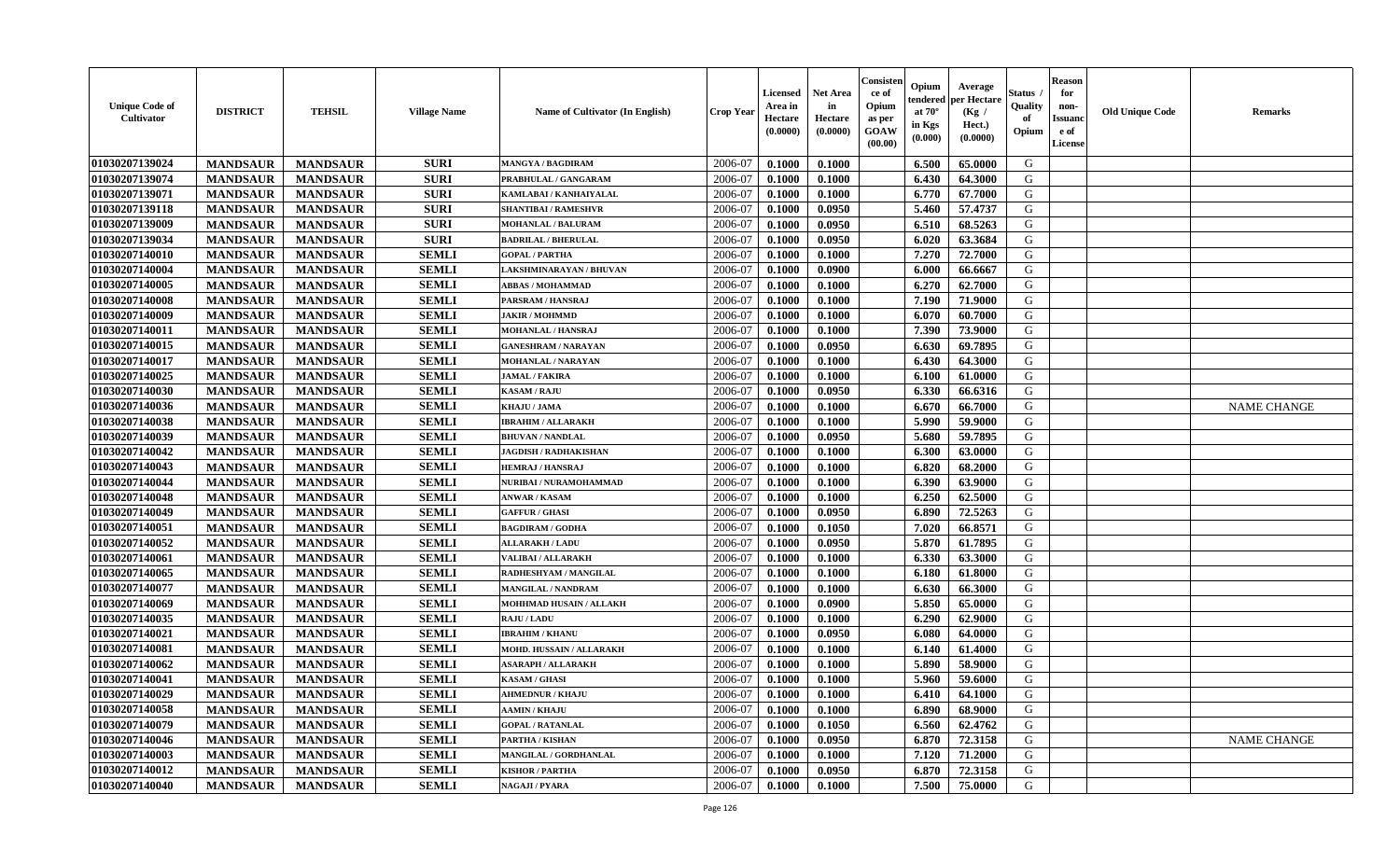| <b>Unique Code of</b><br>Cultivator | <b>DISTRICT</b> | <b>TEHSIL</b>   | <b>Village Name</b> | <b>Name of Cultivator (In English)</b> | <b>Crop Year</b> | Licensed<br>Area in<br>Hectare<br>(0.0000) | <b>Net Area</b><br>in<br>Hectare<br>(0.0000) | Consister<br>ce of<br>Opium<br>as per<br>GOAW<br>(00.00) | Opium<br>endered<br>at $70^\circ$<br>in Kgs<br>(0.000) | Average<br>per Hectare<br>(Kg /<br>Hect.)<br>(0.0000) | Status<br>Quality<br>of<br>Opium | <b>Reason</b><br>for<br>non-<br><b>Issuanc</b><br>e of<br><b>License</b> | <b>Old Unique Code</b> | <b>Remarks</b>           |
|-------------------------------------|-----------------|-----------------|---------------------|----------------------------------------|------------------|--------------------------------------------|----------------------------------------------|----------------------------------------------------------|--------------------------------------------------------|-------------------------------------------------------|----------------------------------|--------------------------------------------------------------------------|------------------------|--------------------------|
| 01030207140047                      | <b>MANDSAUR</b> | <b>MANDSAUR</b> | <b>SEMLI</b>        | <b>SALGRAM / DEVBAI</b>                | 2006-07          | 0.1000                                     | 0.1000                                       |                                                          | 7.070                                                  | 70.7000                                               | G                                |                                                                          |                        |                          |
| 01030207140053                      | <b>MANDSAUR</b> | <b>MANDSAUR</b> | <b>SEMLI</b>        | <b>SHAFI MOHD. / RAJU</b>              | 2006-07          | 0.1000                                     | 0.0950                                       |                                                          | 6.030                                                  | 63.4737                                               | G                                |                                                                          |                        |                          |
| 01030207140056                      | <b>MANDSAUR</b> | <b>MANDSAUR</b> | <b>SEMLI</b>        | <b>MADANLAL / NAGAJI</b>               | 2006-07          | 0.1000                                     | 0.1000                                       |                                                          | 7.620                                                  | 76.2000                                               | G                                |                                                                          |                        |                          |
| 01030207140073                      | <b>MANDSAUR</b> | <b>MANDSAUR</b> | <b>SEMLI</b>        | <b>NANDKISHOR / RAMLAL</b>             | 2006-07          | 0.1000                                     | 0.1000                                       |                                                          | 6.470                                                  | 64.7000                                               | G                                |                                                                          |                        |                          |
| 01030207140014                      | <b>MANDSAUR</b> | <b>MANDSAUR</b> | <b>SEMLI</b>        | <b>HUSAIN / BHIMA</b>                  | 2006-07          | 0.1000                                     | 0.1000                                       |                                                          | 5.910                                                  | 59.1000                                               | G                                |                                                                          |                        |                          |
| 01030207140068                      | <b>MANDSAUR</b> | <b>MANDSAUR</b> | <b>SEMLI</b>        | <b>PYARCHANDRA / RUPA</b>              | 2006-07          | 0.1000                                     | 0.0950                                       |                                                          | 6.920                                                  | 72.8421                                               | G                                |                                                                          |                        |                          |
| 01030207140032                      | <b>MANDSAUR</b> | <b>MANDSAUR</b> | <b>SEMLI</b>        | <b>AYYUB / JAMAL</b>                   | 2006-07          | 0.1000                                     | 0.1000                                       |                                                          | 6.630                                                  | 66.3000                                               | G                                |                                                                          |                        |                          |
| 01030207140050                      | <b>MANDSAUR</b> | <b>MANDSAUR</b> | <b>SEMLI</b>        | <b>MOHANLAL / GODHA</b>                | 2006-07          | 0.1000                                     | 0.0950                                       |                                                          | 6.070                                                  | 63.8947                                               | G                                |                                                                          |                        |                          |
| 01030207140070                      | <b>MANDSAUR</b> | <b>MANDSAUR</b> | <b>SEMLI</b>        | <b>JAIBUNBAI/MOHMMAD</b>               | 2006-07          | 0.1000                                     | 0.1000                                       |                                                          | 6.540                                                  | 65.4000                                               | G                                |                                                                          |                        |                          |
| 01030207140084                      | <b>MANDSAUR</b> | <b>MANDSAUR</b> | <b>SEMLI</b>        | <b>SHAKINABAI/SATTAR</b>               | 2006-07          | 0.1000                                     | 0.1050                                       |                                                          | 6.000                                                  | 57.1429                                               | G                                |                                                                          | 01030207146003         | TRANSFER/BAJKHEDI        |
| 01030207140085                      | <b>MANDSAUR</b> | <b>MANDSAUR</b> | <b>SEMLI</b>        | <b>MEHABUB / RAJU</b>                  | 2006-07          | 0.1000                                     | 0.1000                                       |                                                          | 5.700                                                  | 57.0000                                               | G                                |                                                                          | 01030207146004         | <b>TRANSFER/BAJKHEDI</b> |
| 01030207140086                      | <b>MANDSAUR</b> | <b>MANDSAUR</b> | <b>SEMLI</b>        | SHIVNARAYAN / BHUVAN                   | 2006-07          | 0.1000                                     | 0.1000                                       |                                                          | 6.680                                                  | 66.8000                                               | G                                |                                                                          | 01030207163068         |                          |
| 01030207143038                      | <b>MANDSAUR</b> | <b>MANDSAUR</b> | <b>UDPURA</b>       | <b>BHERULAL / RUGANATH</b>             | 2006-07          | 0.1000                                     | 0.1000                                       |                                                          | 6.360                                                  | 63.6000                                               | G                                |                                                                          |                        |                          |
| 01030207143002                      | <b>MANDSAUR</b> | <b>MANDSAUR</b> | <b>UDPURA</b>       | <b>KISHOR / KHEMARAJ</b>               | 2006-07          | 0.1000                                     | 0.1000                                       |                                                          | 6.000                                                  | 60.0000                                               | G                                |                                                                          |                        |                          |
| 01030207143003                      | <b>MANDSAUR</b> | <b>MANDSAUR</b> | <b>UDPURA</b>       | <b>SALAGRAM / PURALAL</b>              | 2006-07          | 0.1000                                     | 0.1000                                       |                                                          | 6.090                                                  | 60.9000                                               | G                                |                                                                          |                        |                          |
| 01030207143007                      | <b>MANDSAUR</b> | <b>MANDSAUR</b> | <b>UDPURA</b>       | PARASARAM / NANDARAM                   | 2006-07          | 0.1000                                     | 0.1000                                       |                                                          | 6.260                                                  | 62.6000                                               | G                                |                                                                          |                        |                          |
| 01030207143008                      | <b>MANDSAUR</b> | <b>MANDSAUR</b> | <b>UDPURA</b>       | RAMESHPURI / RATANPURI                 | 2006-07          | 0.1000                                     | 0.1000                                       |                                                          | 6.070                                                  | 60.7000                                               | G                                | 05                                                                       |                        |                          |
| 01030207143009                      | <b>MANDSAUR</b> | <b>MANDSAUR</b> | <b>UDPURA</b>       | <b>RAJPURI / MOHANPURI</b>             | 2006-07          | 0.1000                                     | 0.1000                                       |                                                          | 6.330                                                  | 63.3000                                               | G                                |                                                                          |                        |                          |
| 01030207143012                      | <b>MANDSAUR</b> | <b>MANDSAUR</b> | <b>UDPURA</b>       | RODIRAM / NANDARAM                     | 2006-07          | 0.1000                                     | 0.1000                                       |                                                          | 6.170                                                  | 61.7000                                               | G                                |                                                                          |                        |                          |
| 01030207143017                      | <b>MANDSAUR</b> | <b>MANDSAUR</b> | <b>UDPURA</b>       | <b>KARI / NANDRAM</b>                  | 2006-07          | 0.1000                                     | 0.0950                                       |                                                          | 6.180                                                  | 65.0526                                               | G                                |                                                                          |                        |                          |
| 01030207143018                      | <b>MANDSAUR</b> | <b>MANDSAUR</b> | <b>UDPURA</b>       | <b>MANGILAL / SHIVLAL</b>              | 2006-07          | 0.1000                                     | 0.0950                                       |                                                          | 6.010                                                  | 63.2632                                               | G                                |                                                                          |                        |                          |
| 01030207143019                      | <b>MANDSAUR</b> | <b>MANDSAUR</b> | <b>UDPURA</b>       | SHIVAKALABAI / RATANLAL                | 2006-07          | 0.1000                                     | 0.0950                                       |                                                          | 5.860                                                  | 61.6842                                               | G                                |                                                                          |                        |                          |
| 01030207143025                      | <b>MANDSAUR</b> | <b>MANDSAUR</b> | <b>UDPURA</b>       | <b>DEVILAL / BHANVARLAL</b>            | 2006-07          | 0.1000                                     | 0.0900                                       |                                                          | 5.990                                                  | 66.5556                                               | G                                |                                                                          |                        |                          |
| 01030207143026                      | <b>MANDSAUR</b> | <b>MANDSAUR</b> | <b>UDPURA</b>       | <b>BHNVARABAI/BHANVARLAL</b>           | 2006-07          | 0.1000                                     | 0.0900                                       |                                                          | 7.110                                                  | 79.0000                                               | G                                |                                                                          |                        |                          |
| 01030207143027                      | <b>MANDSAUR</b> | <b>MANDSAUR</b> | <b>UDPURA</b>       | <b>KANHAIYALAL / GULAB</b>             | 2006-07          | 0.1000                                     | 0.1000                                       |                                                          | 6.490                                                  | 64.9000                                               | G                                | 09                                                                       |                        |                          |
| 01030207143028                      | <b>MANDSAUR</b> | <b>MANDSAUR</b> | <b>UDPURA</b>       | <b>BAPULAL / JAGANNATH</b>             | 2006-07          | 0.1000                                     | 0.1000                                       |                                                          | 6.010                                                  | 60.1000                                               | G                                |                                                                          |                        |                          |
| 01030207143029                      | <b>MANDSAUR</b> | <b>MANDSAUR</b> | <b>UDPURA</b>       | KARANSINGH / MOHANLAL                  | 2006-07          | 0.1000                                     | 0.1000                                       |                                                          | 6.310                                                  | 63.1000                                               | G                                |                                                                          |                        |                          |
| 01030207143032                      | <b>MANDSAUR</b> | <b>MANDSAUR</b> | <b>UDPURA</b>       | <b>RAMESHLAL / BALU</b>                | 2006-07          | 0.1000                                     | 0.1000                                       |                                                          | 6.100                                                  | 61.0000                                               | G                                |                                                                          |                        |                          |
| 01030207143033                      | <b>MANDSAUR</b> | <b>MANDSAUR</b> | <b>UDPURA</b>       | MOHANAPURI / NATHUPURI                 | 2006-07          | 0.1000                                     | 0.1000                                       |                                                          | 7.330                                                  | 73.3000                                               | G                                |                                                                          |                        |                          |
| 01030207143035                      | <b>MANDSAUR</b> | <b>MANDSAUR</b> | <b>UDPURA</b>       | <b>NANIBAI/PURALAL</b>                 | 2006-07          | 0.1000                                     | 0.1000                                       |                                                          | 6.160                                                  | 61.6000                                               | G                                |                                                                          |                        |                          |
| 01030207143036                      | <b>MANDSAUR</b> | <b>MANDSAUR</b> | <b>UDPURA</b>       | SAMARATHAPURI / D.PU.MADANAPUR         | 2006-07          | 0.1000                                     | 0.1000                                       |                                                          | 7.170                                                  | 71.7000                                               | ${\bf G}$                        |                                                                          |                        |                          |
| 01030207143039                      | <b>MANDSAUR</b> | <b>MANDSAUR</b> | <b>UDPURA</b>       | <b>BAPULAL / AB JI</b>                 | 2006-07          | 0.1000                                     | 0.1000                                       |                                                          | 5.590                                                  | 55.9000                                               | G                                | 04                                                                       |                        |                          |
| 01030207143041                      | <b>MANDSAUR</b> | <b>MANDSAUR</b> | <b>UDPURA</b>       | <b>MANGILAL / AASHARAM</b>             | 2006-07          | 0.1000                                     | 0.1000                                       |                                                          | 6.120                                                  | 61.2000                                               | G                                |                                                                          |                        |                          |
| 01030207143042                      | <b>MANDSAUR</b> | <b>MANDSAUR</b> | <b>UDPURA</b>       | <b>BANSHIDAS / MUKANDDAS</b>           | 2006-07          | 0.1000                                     | 0.1000                                       |                                                          | 6.120                                                  | 61.2000                                               | G                                |                                                                          |                        |                          |
| 01030207143043                      | <b>MANDSAUR</b> | <b>MANDSAUR</b> | <b>UDPURA</b>       | <b>RAMSINGH / NANDA</b>                | 2006-07          | 0.1000                                     | 0.1000                                       |                                                          | 6.050                                                  | 60.5000                                               | G                                |                                                                          |                        |                          |
| 01030207143045                      | <b>MANDSAUR</b> | <b>MANDSAUR</b> | <b>UDPURA</b>       | <b>MADANALAL / UDA</b>                 | 2006-07          | 0.1000                                     | 0.0950                                       |                                                          | 6.830                                                  | 71.8947                                               | G                                |                                                                          |                        |                          |
| 01030207143051                      | <b>MANDSAUR</b> | <b>MANDSAUR</b> | <b>UDPURA</b>       | <b>JANIBAI / LAKSHMAN</b>              | 2006-07          | 0.1000                                     | 0.0950                                       |                                                          | 6.310                                                  | 66.4211                                               | G                                |                                                                          |                        |                          |
| 01030207143052                      | <b>MANDSAUR</b> | <b>MANDSAUR</b> | <b>UDPURA</b>       | <b>BALAKARAMDAS / MANSHARAM</b>        | 2006-07          | 0.1000                                     | 0.1000                                       |                                                          | 6.520                                                  | 65.2000                                               | G                                |                                                                          |                        |                          |
| 01030207143053                      | <b>MANDSAUR</b> | <b>MANDSAUR</b> | <b>UDPURA</b>       | <b>MANNALAL / KHEMARAJ</b>             | 2006-07          | 0.1000                                     | 0.1000                                       |                                                          | 6.680                                                  | 66.8000                                               | G                                |                                                                          |                        |                          |
| 01030207143054                      | <b>MANDSAUR</b> | <b>MANDSAUR</b> | <b>UDPURA</b>       | RATANLAL / TULASIRAM                   | 2006-07          | 0.1000                                     | 0.0950                                       |                                                          | 6.780                                                  | 71.3684                                               | G                                |                                                                          |                        |                          |
| 01030207143055                      | <b>MANDSAUR</b> | <b>MANDSAUR</b> | <b>UDPURA</b>       | <b>KARU / KISHAN</b>                   | 2006-07          | 0.1000                                     | 0.1000                                       |                                                          | 5.160                                                  | 51.6000                                               | G                                | 04                                                                       |                        |                          |
| 01030207143056                      | <b>MANDSAUR</b> | <b>MANDSAUR</b> | <b>UDPURA</b>       | <b>BHERULAL / NATHU</b>                | 2006-07          | 0.1000                                     | 0.0950                                       |                                                          | 5.630                                                  | 59.2632                                               | G                                |                                                                          |                        |                          |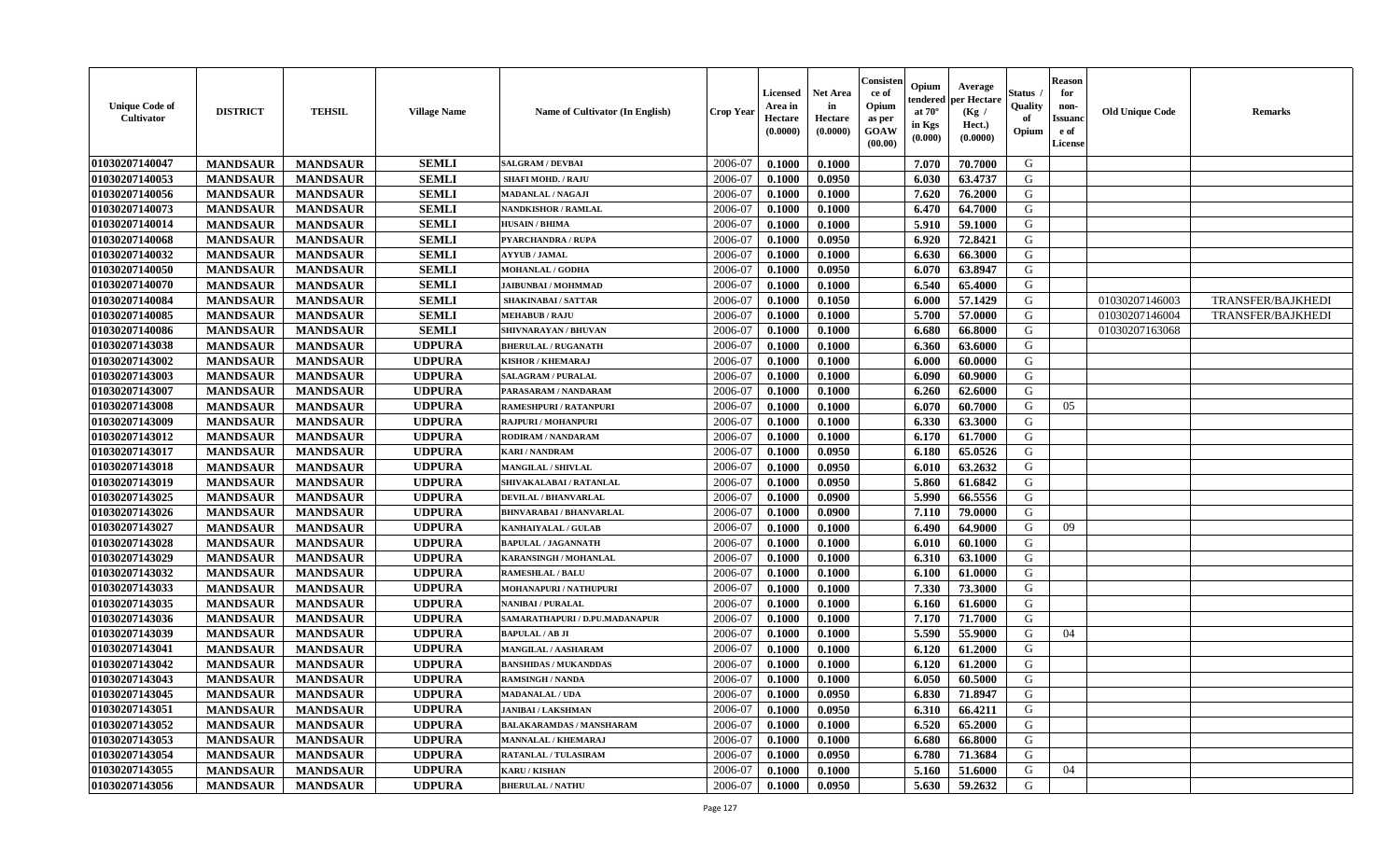| 01030207143057<br><b>UDPURA</b><br>2006-07<br>69.7000<br>G<br><b>MANDSAUR</b><br><b>MANDSAUR</b><br>0.1000<br>0.1000<br>6.970<br>RUPCHANDA / BAPULAL<br>01030207143060<br><b>UDPURA</b><br>2006-07<br>G<br><b>MANDSAUR</b><br>0.0950<br>7.040<br><b>MANDSAUR</b><br><b>BAGDIRAM / NANDA TAILI</b><br>0.1000<br>74.1053<br>01030207143061<br><b>UDPURA</b><br>0.1000<br>6.380<br><b>MANDSAUR</b><br><b>MANDSAUR</b><br><b>BHAGVANTIBAI / PRAHALAD</b><br>2006-07<br>0.1000<br>63.8000<br>G<br>01030207143062<br><b>MANDSAUR</b><br><b>MANDSAUR</b><br><b>UDPURA</b><br>2006-07<br>0.0950<br>6.330<br>G<br><b>SHAKARALAL KACHARL</b><br>0.1000<br>66.6316<br>01030207143063<br><b>MANDSAUR</b><br><b>MANDSAUR</b><br><b>UDPURA</b><br><b>AMBALAL / MUKAND DAS</b><br>2006-07<br>0.1000<br>6.390<br>63.9000<br>G<br>0.1000<br>01030207143064<br><b>MANDSAUR</b><br><b>MANDSAUR</b><br><b>UDPURA</b><br>5.500<br>55,0000<br>G<br>2006-07<br>0.1000<br>0.1000<br><b>MANGILAL / BAPULAL</b><br>04<br>01030207143068<br>5.420<br>54.2000<br>G<br><b>MANDSAUR</b><br><b>MANDSAUR</b><br><b>UDPURA</b><br>2006-07<br><b>PRABHU / KALURAM</b><br>0.1000<br>0.1000<br>04<br>01030207143069<br><b>MANDSAUR</b><br><b>UDPURA</b><br>2006-07<br>G<br><b>MANDSAUR</b><br>SALAGRAM / NIRBHAYRAM<br>0.1000<br>0.0950<br>6.280<br>66.1053<br>01030207143074<br><b>UDPURA</b><br><b>MANDSAUR</b><br><b>MANDSAUR</b><br>2006-07<br>0.0000<br>$_{\rm F}$<br>RAMESHCHAND / RADHAKISHAN<br>0.1000<br>01030207143075<br><b>UDPURA</b><br>G<br><b>MANDSAUR</b><br><b>MANDSAUR</b><br>2006-07<br>0.1000<br>6.440<br><b>KUSHALIBAI / DHURILAL</b><br>0.1000<br>64.4000<br>01030207143076<br><b>MANDSAUR</b><br><b>UDPURA</b><br>2006-07<br>0.0950<br>6.510<br>68.5263<br>G<br><b>MANDSAUR</b><br>PRABHULAL / DEVRAM<br>0.1000<br>01030207143079<br><b>MANDSAUR</b><br><b>MANDSAUR</b><br><b>UDPURA</b><br><b>BHAGWANTABAI/ CHENRAM</b><br>2006-07<br>0.1000<br>0.1000<br>6.810<br>68.1000<br>G<br>01030207143080<br><b>MANDSAUR</b><br><b>MANDSAUR</b><br><b>UDPURA</b><br><b>BAPULAL / BHERULAL</b><br>2006-07<br>0.1000<br>0.0950<br>6.180<br>65.0526<br>G<br>01030207143081<br><b>MANDSAUR</b><br><b>MANDSAUR</b><br><b>UDPURA</b><br>5.320<br>G<br>2006-07<br>0.1000<br>0.0950<br>56.0000<br>0.5<br><b>GAUTAM / BAGDIRAM</b><br>01030207143083<br><b>MANDSAUR</b><br>64.8421<br>G<br><b>MANDSAUR</b><br><b>UDPURA</b><br>2006-07<br>0.1000<br>0.0950<br>6.160<br><b>GANESHARAM / BAGDIRAM</b><br>01030207143084<br><b>MANDSAUR</b><br><b>UDPURA</b><br><b>MANDSAUR</b><br>2006-07<br>0.1000<br>0.1000<br>6.410<br>64.1000<br>G<br>RAMLAL / MOHANALAL<br>01030207143085<br><b>UDPURA</b><br><b>MANDSAUR</b><br><b>MANDSAUR</b><br>2006-07<br>0.1000<br>0.1000<br>61.6000<br>G<br><b>BHARATARAM / NNDARAM</b><br>6.160<br>01030207143086<br><b>UDPURA</b><br>2006-07<br>G<br><b>MANDSAUR</b><br>5.480<br>54.8000<br>04<br><b>MANDSAUR</b><br>MOHANALAL / JAGANNATH<br>0.1000<br>0.1000<br>01030207143087<br><b>MANDSAUR</b><br><b>MANDSAUR</b><br><b>UDPURA</b><br>2006-07<br>0.0950<br>6.080<br>64.0000<br>G<br><b>MASTRAM / GOTAM</b><br>0.1000<br>01030207143088<br><b>MANDSAUR</b><br><b>MANDSAUR</b><br><b>UDPURA</b><br>2006-07<br>0.1000<br>0.0950<br>5.930<br>62.4211<br>G<br><b>RATANLAL / UDAYRAM</b><br>01030207143090<br><b>MANDSAUR</b><br><b>MANDSAUR</b><br><b>UDPURA</b><br>NANDAKISHOR / BAGDIRAM<br>2006-07<br>0.1000<br>0.1000<br>6.410<br>64.1000<br>G<br>01030207143091<br><b>MANDSAUR</b><br><b>MANDSAUR</b><br><b>UDPURA</b><br>6.300<br>63.0000<br>G<br>2006-07<br>0.1000<br>0.1000<br>MULACHANDRA / DEVARAM<br>5.730<br>01030207143092<br><b>MANDSAUR</b><br><b>MANDSAUR</b><br><b>UDPURA</b><br>57.3000<br>G<br><b>PUSHKAR / HARIKISHAN</b><br>2006-07<br>0.1000<br>0.1000<br>01030207143095<br><b>UDPURA</b><br>G<br><b>MANDSAUR</b><br><b>MANDSAUR</b><br>2006-07<br>0.1000<br><b>BADRILAL / NARAYAN</b><br>0.1000<br>6.090<br>60.9000<br>01030207143097<br><b>UDPURA</b><br>2006-07<br>G<br><b>MANDSAUR</b><br><b>MANDSAUR</b><br>0.1000<br>5.910<br>59.1000<br><b>JAMNABAI/BHERULAL</b><br>0.1000<br>01030207143098<br><b>UDPURA</b><br>2006-07<br>G<br><b>MANDSAUR</b><br><b>MANDSAUR</b><br>0.1000<br>0.0950<br>6.490<br>68.3158<br><b>RAJESH / RUPCHAND</b><br>01030207143100<br>G<br><b>MANDSAUR</b><br><b>MANDSAUR</b><br><b>UDPURA</b><br>2006-07<br>0.0950<br>63.8947<br>NIRBHERAM / PRABHULAL<br>0.1000<br>6.070<br>01030207143101<br><b>MANDSAUR</b><br><b>MANDSAUR</b><br><b>UDPURA</b><br>RADHESHYAM / PRABHULAL<br>2006-07<br>0.1000<br>0.0950<br>6.530<br>68.7368<br>G<br>01030207143047<br><b>MANDSAUR</b><br><b>MANDSAUR</b><br><b>UDPURA</b><br>5.960<br><b>RATANLAL / RAMLAL</b><br>2006-07<br>0.1000<br>0.1000<br>59.6000<br>G<br>01030207143001<br><b>MANDSAUR</b><br><b>MANDSAUR</b><br><b>UDPURA</b><br>2006-07<br>6.570<br>65.7000<br>G<br>RAHDESHYAM / MAGNIRAM<br>0.1000<br>0.1000<br>${\bf G}$<br>01030207143040<br><b>MANDSAUR</b><br><b>MANDSAUR</b><br><b>UDPURA</b><br>0.1000<br>5.660<br>56.6000<br>2006-07<br>0.1000<br>KACHARU / LAKSHMAN<br>01030207143133<br><b>UDPURA</b><br>2006-07<br><b>MANDSAUR</b><br><b>MANDSAUR</b><br>6.190<br>61.9000<br>G<br><b>NANIBAI / PYAR JI</b><br>0.1000<br>0.1000<br>01030207144003<br><b>AFZALPUR</b><br>2006-07<br><b>MANDSAUR</b><br><b>MANDSAUR</b><br>0.1000<br>0.1000<br>6.310<br>G<br>SHIVANARAYAN / KACHRULAL<br>63.1000<br>01030207144033<br><b>MANDSAUR</b><br><b>AFZALPUR</b><br>2006-07<br>63.5789<br>G<br><b>MANDSAUR</b><br>VIJAYASINGH / KACHARULAL<br>0.1000<br>0.0950<br>6.040<br>01030207144081<br><b>AFZALPUR</b><br>3.440<br>38.2222<br><b>MANDSAUR</b><br><b>MANDSAUR</b><br><b>BHERUSINGH / KESHURAM</b><br>2006-07<br>0.1000<br>0.0900<br>G<br>04<br>01030207144083<br><b>MANDSAUR</b><br><b>MANDSAUR</b><br><b>AFZALPUR</b><br><b>TULASIRAM / VARDA</b><br>2006-07<br>0.1000<br>0.1050<br>6.490<br>61.8095<br>G<br>01030207144091<br><b>MANDSAUR</b><br><b>MANDSAUR</b><br><b>AFZALPUR</b><br>0.1050<br>6.180<br>58.8571<br><b>JARELAL / BAGDIRAM</b><br>2006-07<br>0.1000<br>$\mathbf{I}$<br>02<br>01030207144014<br><b>MANDSAUR</b><br><b>MANDSAUR</b><br><b>AFZALPUR</b><br>2006-07<br>0.1050<br>6.360<br>60.5714<br>G<br><b>DEVILAL / BHUVAN</b><br>0.1000<br>01030207144070<br><b>AFZALPUR</b><br>G<br><b>MANDSAUR</b><br><b>MANDSAUR</b><br>6.130<br>61.3000<br>2006-07<br>0.1000<br>0.1000<br><b>GNGARAM / BHUVAN</b><br>01030207144012<br><b>AFZALPUR</b><br>G<br><b>MANDSAUR</b><br><b>MANDSAUR</b><br>2006-07<br>0.1000<br>0.0950<br>6.690<br>70.4211<br><b>MADHUSINGH / NANURAM</b><br>01030207144054<br><b>AFZALPUR</b><br>2006-07<br>G<br><b>MANDSAUR</b><br><b>MANDSAUR</b><br>0.1000<br>0.1000<br>5.760<br>57.6000<br><b>NAME CHANGE</b><br><b>GOPAL / UDAYALAL</b><br>01030207144092<br><b>AFZALPUR</b><br>2006-07<br>0.0950<br>53.3684<br>G<br>04<br><b>MANDSAUR</b><br>0.1000<br>5.070<br><b>MANDSAUR</b><br>MOHANBAI / FAKIRCHANDRA | <b>Unique Code of</b><br><b>Cultivator</b> | <b>DISTRICT</b> | <b>TEHSIL</b> | <b>Village Name</b> | Name of Cultivator (In English) | <b>Crop Year</b> | Licensed<br>Area in<br>Hectare<br>(0.0000) | <b>Net Area</b><br>in<br>Hectare<br>(0.0000) | Consister<br>ce of<br>Opium<br>as per<br>GOAW<br>(00.00) | Opium<br>endered<br>at $70^\circ$<br>in Kgs<br>(0.000) | Average<br>per Hectare<br>(Kg /<br>Hect.)<br>(0.0000) | Status<br>Quality<br>of<br>Opium | <b>Reason</b><br>for<br>non-<br><b>Issuand</b><br>e of<br>License | <b>Old Unique Code</b> | <b>Remarks</b> |
|----------------------------------------------------------------------------------------------------------------------------------------------------------------------------------------------------------------------------------------------------------------------------------------------------------------------------------------------------------------------------------------------------------------------------------------------------------------------------------------------------------------------------------------------------------------------------------------------------------------------------------------------------------------------------------------------------------------------------------------------------------------------------------------------------------------------------------------------------------------------------------------------------------------------------------------------------------------------------------------------------------------------------------------------------------------------------------------------------------------------------------------------------------------------------------------------------------------------------------------------------------------------------------------------------------------------------------------------------------------------------------------------------------------------------------------------------------------------------------------------------------------------------------------------------------------------------------------------------------------------------------------------------------------------------------------------------------------------------------------------------------------------------------------------------------------------------------------------------------------------------------------------------------------------------------------------------------------------------------------------------------------------------------------------------------------------------------------------------------------------------------------------------------------------------------------------------------------------------------------------------------------------------------------------------------------------------------------------------------------------------------------------------------------------------------------------------------------------------------------------------------------------------------------------------------------------------------------------------------------------------------------------------------------------------------------------------------------------------------------------------------------------------------------------------------------------------------------------------------------------------------------------------------------------------------------------------------------------------------------------------------------------------------------------------------------------------------------------------------------------------------------------------------------------------------------------------------------------------------------------------------------------------------------------------------------------------------------------------------------------------------------------------------------------------------------------------------------------------------------------------------------------------------------------------------------------------------------------------------------------------------------------------------------------------------------------------------------------------------------------------------------------------------------------------------------------------------------------------------------------------------------------------------------------------------------------------------------------------------------------------------------------------------------------------------------------------------------------------------------------------------------------------------------------------------------------------------------------------------------------------------------------------------------------------------------------------------------------------------------------------------------------------------------------------------------------------------------------------------------------------------------------------------------------------------------------------------------------------------------------------------------------------------------------------------------------------------------------------------------------------------------------------------------------------------------------------------------------------------------------------------------------------------------------------------------------------------------------------------------------------------------------------------------------------------------------------------------------------------------------------------------------------------------------------------------------------------------------------------------------------------------------------------------------------------------------------------------------------------------------------------------------------------------------------------------------------------------------------------------------------------------------------------------------------------------------------------------------------------------------------------------------------------------------------------------------------------------------------------------------------------------------------------------------------------------------------------------------------------------------------------------------------------------------------------------------------------------------------------------------------------------------------------------------------------------------------------------------------------------------------------------------------------------------------------------------------------------------------------------------------------------------------------------------------------------------------------------------------------------------------------------------------------------------------------------------------------------------------------------------------------------------------------------------------------------------------------------------------------------------------------------------------------------------------------------------------------------------------------------------------------------------------------------------------------------------------------------------------------------------------------------------------------------------------------------------------------|--------------------------------------------|-----------------|---------------|---------------------|---------------------------------|------------------|--------------------------------------------|----------------------------------------------|----------------------------------------------------------|--------------------------------------------------------|-------------------------------------------------------|----------------------------------|-------------------------------------------------------------------|------------------------|----------------|
|                                                                                                                                                                                                                                                                                                                                                                                                                                                                                                                                                                                                                                                                                                                                                                                                                                                                                                                                                                                                                                                                                                                                                                                                                                                                                                                                                                                                                                                                                                                                                                                                                                                                                                                                                                                                                                                                                                                                                                                                                                                                                                                                                                                                                                                                                                                                                                                                                                                                                                                                                                                                                                                                                                                                                                                                                                                                                                                                                                                                                                                                                                                                                                                                                                                                                                                                                                                                                                                                                                                                                                                                                                                                                                                                                                                                                                                                                                                                                                                                                                                                                                                                                                                                                                                                                                                                                                                                                                                                                                                                                                                                                                                                                                                                                                                                                                                                                                                                                                                                                                                                                                                                                                                                                                                                                                                                                                                                                                                                                                                                                                                                                                                                                                                                                                                                                                                                                                                                                                                                                                                                                                                                                                                                                                                                                                                                                                                                                                                                                                                                                                                                                                                                                                                                                                                                                                                                                                                                                          |                                            |                 |               |                     |                                 |                  |                                            |                                              |                                                          |                                                        |                                                       |                                  |                                                                   |                        |                |
|                                                                                                                                                                                                                                                                                                                                                                                                                                                                                                                                                                                                                                                                                                                                                                                                                                                                                                                                                                                                                                                                                                                                                                                                                                                                                                                                                                                                                                                                                                                                                                                                                                                                                                                                                                                                                                                                                                                                                                                                                                                                                                                                                                                                                                                                                                                                                                                                                                                                                                                                                                                                                                                                                                                                                                                                                                                                                                                                                                                                                                                                                                                                                                                                                                                                                                                                                                                                                                                                                                                                                                                                                                                                                                                                                                                                                                                                                                                                                                                                                                                                                                                                                                                                                                                                                                                                                                                                                                                                                                                                                                                                                                                                                                                                                                                                                                                                                                                                                                                                                                                                                                                                                                                                                                                                                                                                                                                                                                                                                                                                                                                                                                                                                                                                                                                                                                                                                                                                                                                                                                                                                                                                                                                                                                                                                                                                                                                                                                                                                                                                                                                                                                                                                                                                                                                                                                                                                                                                                          |                                            |                 |               |                     |                                 |                  |                                            |                                              |                                                          |                                                        |                                                       |                                  |                                                                   |                        |                |
|                                                                                                                                                                                                                                                                                                                                                                                                                                                                                                                                                                                                                                                                                                                                                                                                                                                                                                                                                                                                                                                                                                                                                                                                                                                                                                                                                                                                                                                                                                                                                                                                                                                                                                                                                                                                                                                                                                                                                                                                                                                                                                                                                                                                                                                                                                                                                                                                                                                                                                                                                                                                                                                                                                                                                                                                                                                                                                                                                                                                                                                                                                                                                                                                                                                                                                                                                                                                                                                                                                                                                                                                                                                                                                                                                                                                                                                                                                                                                                                                                                                                                                                                                                                                                                                                                                                                                                                                                                                                                                                                                                                                                                                                                                                                                                                                                                                                                                                                                                                                                                                                                                                                                                                                                                                                                                                                                                                                                                                                                                                                                                                                                                                                                                                                                                                                                                                                                                                                                                                                                                                                                                                                                                                                                                                                                                                                                                                                                                                                                                                                                                                                                                                                                                                                                                                                                                                                                                                                                          |                                            |                 |               |                     |                                 |                  |                                            |                                              |                                                          |                                                        |                                                       |                                  |                                                                   |                        |                |
|                                                                                                                                                                                                                                                                                                                                                                                                                                                                                                                                                                                                                                                                                                                                                                                                                                                                                                                                                                                                                                                                                                                                                                                                                                                                                                                                                                                                                                                                                                                                                                                                                                                                                                                                                                                                                                                                                                                                                                                                                                                                                                                                                                                                                                                                                                                                                                                                                                                                                                                                                                                                                                                                                                                                                                                                                                                                                                                                                                                                                                                                                                                                                                                                                                                                                                                                                                                                                                                                                                                                                                                                                                                                                                                                                                                                                                                                                                                                                                                                                                                                                                                                                                                                                                                                                                                                                                                                                                                                                                                                                                                                                                                                                                                                                                                                                                                                                                                                                                                                                                                                                                                                                                                                                                                                                                                                                                                                                                                                                                                                                                                                                                                                                                                                                                                                                                                                                                                                                                                                                                                                                                                                                                                                                                                                                                                                                                                                                                                                                                                                                                                                                                                                                                                                                                                                                                                                                                                                                          |                                            |                 |               |                     |                                 |                  |                                            |                                              |                                                          |                                                        |                                                       |                                  |                                                                   |                        |                |
|                                                                                                                                                                                                                                                                                                                                                                                                                                                                                                                                                                                                                                                                                                                                                                                                                                                                                                                                                                                                                                                                                                                                                                                                                                                                                                                                                                                                                                                                                                                                                                                                                                                                                                                                                                                                                                                                                                                                                                                                                                                                                                                                                                                                                                                                                                                                                                                                                                                                                                                                                                                                                                                                                                                                                                                                                                                                                                                                                                                                                                                                                                                                                                                                                                                                                                                                                                                                                                                                                                                                                                                                                                                                                                                                                                                                                                                                                                                                                                                                                                                                                                                                                                                                                                                                                                                                                                                                                                                                                                                                                                                                                                                                                                                                                                                                                                                                                                                                                                                                                                                                                                                                                                                                                                                                                                                                                                                                                                                                                                                                                                                                                                                                                                                                                                                                                                                                                                                                                                                                                                                                                                                                                                                                                                                                                                                                                                                                                                                                                                                                                                                                                                                                                                                                                                                                                                                                                                                                                          |                                            |                 |               |                     |                                 |                  |                                            |                                              |                                                          |                                                        |                                                       |                                  |                                                                   |                        |                |
|                                                                                                                                                                                                                                                                                                                                                                                                                                                                                                                                                                                                                                                                                                                                                                                                                                                                                                                                                                                                                                                                                                                                                                                                                                                                                                                                                                                                                                                                                                                                                                                                                                                                                                                                                                                                                                                                                                                                                                                                                                                                                                                                                                                                                                                                                                                                                                                                                                                                                                                                                                                                                                                                                                                                                                                                                                                                                                                                                                                                                                                                                                                                                                                                                                                                                                                                                                                                                                                                                                                                                                                                                                                                                                                                                                                                                                                                                                                                                                                                                                                                                                                                                                                                                                                                                                                                                                                                                                                                                                                                                                                                                                                                                                                                                                                                                                                                                                                                                                                                                                                                                                                                                                                                                                                                                                                                                                                                                                                                                                                                                                                                                                                                                                                                                                                                                                                                                                                                                                                                                                                                                                                                                                                                                                                                                                                                                                                                                                                                                                                                                                                                                                                                                                                                                                                                                                                                                                                                                          |                                            |                 |               |                     |                                 |                  |                                            |                                              |                                                          |                                                        |                                                       |                                  |                                                                   |                        |                |
|                                                                                                                                                                                                                                                                                                                                                                                                                                                                                                                                                                                                                                                                                                                                                                                                                                                                                                                                                                                                                                                                                                                                                                                                                                                                                                                                                                                                                                                                                                                                                                                                                                                                                                                                                                                                                                                                                                                                                                                                                                                                                                                                                                                                                                                                                                                                                                                                                                                                                                                                                                                                                                                                                                                                                                                                                                                                                                                                                                                                                                                                                                                                                                                                                                                                                                                                                                                                                                                                                                                                                                                                                                                                                                                                                                                                                                                                                                                                                                                                                                                                                                                                                                                                                                                                                                                                                                                                                                                                                                                                                                                                                                                                                                                                                                                                                                                                                                                                                                                                                                                                                                                                                                                                                                                                                                                                                                                                                                                                                                                                                                                                                                                                                                                                                                                                                                                                                                                                                                                                                                                                                                                                                                                                                                                                                                                                                                                                                                                                                                                                                                                                                                                                                                                                                                                                                                                                                                                                                          |                                            |                 |               |                     |                                 |                  |                                            |                                              |                                                          |                                                        |                                                       |                                  |                                                                   |                        |                |
|                                                                                                                                                                                                                                                                                                                                                                                                                                                                                                                                                                                                                                                                                                                                                                                                                                                                                                                                                                                                                                                                                                                                                                                                                                                                                                                                                                                                                                                                                                                                                                                                                                                                                                                                                                                                                                                                                                                                                                                                                                                                                                                                                                                                                                                                                                                                                                                                                                                                                                                                                                                                                                                                                                                                                                                                                                                                                                                                                                                                                                                                                                                                                                                                                                                                                                                                                                                                                                                                                                                                                                                                                                                                                                                                                                                                                                                                                                                                                                                                                                                                                                                                                                                                                                                                                                                                                                                                                                                                                                                                                                                                                                                                                                                                                                                                                                                                                                                                                                                                                                                                                                                                                                                                                                                                                                                                                                                                                                                                                                                                                                                                                                                                                                                                                                                                                                                                                                                                                                                                                                                                                                                                                                                                                                                                                                                                                                                                                                                                                                                                                                                                                                                                                                                                                                                                                                                                                                                                                          |                                            |                 |               |                     |                                 |                  |                                            |                                              |                                                          |                                                        |                                                       |                                  |                                                                   |                        |                |
|                                                                                                                                                                                                                                                                                                                                                                                                                                                                                                                                                                                                                                                                                                                                                                                                                                                                                                                                                                                                                                                                                                                                                                                                                                                                                                                                                                                                                                                                                                                                                                                                                                                                                                                                                                                                                                                                                                                                                                                                                                                                                                                                                                                                                                                                                                                                                                                                                                                                                                                                                                                                                                                                                                                                                                                                                                                                                                                                                                                                                                                                                                                                                                                                                                                                                                                                                                                                                                                                                                                                                                                                                                                                                                                                                                                                                                                                                                                                                                                                                                                                                                                                                                                                                                                                                                                                                                                                                                                                                                                                                                                                                                                                                                                                                                                                                                                                                                                                                                                                                                                                                                                                                                                                                                                                                                                                                                                                                                                                                                                                                                                                                                                                                                                                                                                                                                                                                                                                                                                                                                                                                                                                                                                                                                                                                                                                                                                                                                                                                                                                                                                                                                                                                                                                                                                                                                                                                                                                                          |                                            |                 |               |                     |                                 |                  |                                            |                                              |                                                          |                                                        |                                                       |                                  |                                                                   |                        |                |
|                                                                                                                                                                                                                                                                                                                                                                                                                                                                                                                                                                                                                                                                                                                                                                                                                                                                                                                                                                                                                                                                                                                                                                                                                                                                                                                                                                                                                                                                                                                                                                                                                                                                                                                                                                                                                                                                                                                                                                                                                                                                                                                                                                                                                                                                                                                                                                                                                                                                                                                                                                                                                                                                                                                                                                                                                                                                                                                                                                                                                                                                                                                                                                                                                                                                                                                                                                                                                                                                                                                                                                                                                                                                                                                                                                                                                                                                                                                                                                                                                                                                                                                                                                                                                                                                                                                                                                                                                                                                                                                                                                                                                                                                                                                                                                                                                                                                                                                                                                                                                                                                                                                                                                                                                                                                                                                                                                                                                                                                                                                                                                                                                                                                                                                                                                                                                                                                                                                                                                                                                                                                                                                                                                                                                                                                                                                                                                                                                                                                                                                                                                                                                                                                                                                                                                                                                                                                                                                                                          |                                            |                 |               |                     |                                 |                  |                                            |                                              |                                                          |                                                        |                                                       |                                  |                                                                   |                        |                |
|                                                                                                                                                                                                                                                                                                                                                                                                                                                                                                                                                                                                                                                                                                                                                                                                                                                                                                                                                                                                                                                                                                                                                                                                                                                                                                                                                                                                                                                                                                                                                                                                                                                                                                                                                                                                                                                                                                                                                                                                                                                                                                                                                                                                                                                                                                                                                                                                                                                                                                                                                                                                                                                                                                                                                                                                                                                                                                                                                                                                                                                                                                                                                                                                                                                                                                                                                                                                                                                                                                                                                                                                                                                                                                                                                                                                                                                                                                                                                                                                                                                                                                                                                                                                                                                                                                                                                                                                                                                                                                                                                                                                                                                                                                                                                                                                                                                                                                                                                                                                                                                                                                                                                                                                                                                                                                                                                                                                                                                                                                                                                                                                                                                                                                                                                                                                                                                                                                                                                                                                                                                                                                                                                                                                                                                                                                                                                                                                                                                                                                                                                                                                                                                                                                                                                                                                                                                                                                                                                          |                                            |                 |               |                     |                                 |                  |                                            |                                              |                                                          |                                                        |                                                       |                                  |                                                                   |                        |                |
|                                                                                                                                                                                                                                                                                                                                                                                                                                                                                                                                                                                                                                                                                                                                                                                                                                                                                                                                                                                                                                                                                                                                                                                                                                                                                                                                                                                                                                                                                                                                                                                                                                                                                                                                                                                                                                                                                                                                                                                                                                                                                                                                                                                                                                                                                                                                                                                                                                                                                                                                                                                                                                                                                                                                                                                                                                                                                                                                                                                                                                                                                                                                                                                                                                                                                                                                                                                                                                                                                                                                                                                                                                                                                                                                                                                                                                                                                                                                                                                                                                                                                                                                                                                                                                                                                                                                                                                                                                                                                                                                                                                                                                                                                                                                                                                                                                                                                                                                                                                                                                                                                                                                                                                                                                                                                                                                                                                                                                                                                                                                                                                                                                                                                                                                                                                                                                                                                                                                                                                                                                                                                                                                                                                                                                                                                                                                                                                                                                                                                                                                                                                                                                                                                                                                                                                                                                                                                                                                                          |                                            |                 |               |                     |                                 |                  |                                            |                                              |                                                          |                                                        |                                                       |                                  |                                                                   |                        |                |
|                                                                                                                                                                                                                                                                                                                                                                                                                                                                                                                                                                                                                                                                                                                                                                                                                                                                                                                                                                                                                                                                                                                                                                                                                                                                                                                                                                                                                                                                                                                                                                                                                                                                                                                                                                                                                                                                                                                                                                                                                                                                                                                                                                                                                                                                                                                                                                                                                                                                                                                                                                                                                                                                                                                                                                                                                                                                                                                                                                                                                                                                                                                                                                                                                                                                                                                                                                                                                                                                                                                                                                                                                                                                                                                                                                                                                                                                                                                                                                                                                                                                                                                                                                                                                                                                                                                                                                                                                                                                                                                                                                                                                                                                                                                                                                                                                                                                                                                                                                                                                                                                                                                                                                                                                                                                                                                                                                                                                                                                                                                                                                                                                                                                                                                                                                                                                                                                                                                                                                                                                                                                                                                                                                                                                                                                                                                                                                                                                                                                                                                                                                                                                                                                                                                                                                                                                                                                                                                                                          |                                            |                 |               |                     |                                 |                  |                                            |                                              |                                                          |                                                        |                                                       |                                  |                                                                   |                        |                |
|                                                                                                                                                                                                                                                                                                                                                                                                                                                                                                                                                                                                                                                                                                                                                                                                                                                                                                                                                                                                                                                                                                                                                                                                                                                                                                                                                                                                                                                                                                                                                                                                                                                                                                                                                                                                                                                                                                                                                                                                                                                                                                                                                                                                                                                                                                                                                                                                                                                                                                                                                                                                                                                                                                                                                                                                                                                                                                                                                                                                                                                                                                                                                                                                                                                                                                                                                                                                                                                                                                                                                                                                                                                                                                                                                                                                                                                                                                                                                                                                                                                                                                                                                                                                                                                                                                                                                                                                                                                                                                                                                                                                                                                                                                                                                                                                                                                                                                                                                                                                                                                                                                                                                                                                                                                                                                                                                                                                                                                                                                                                                                                                                                                                                                                                                                                                                                                                                                                                                                                                                                                                                                                                                                                                                                                                                                                                                                                                                                                                                                                                                                                                                                                                                                                                                                                                                                                                                                                                                          |                                            |                 |               |                     |                                 |                  |                                            |                                              |                                                          |                                                        |                                                       |                                  |                                                                   |                        |                |
|                                                                                                                                                                                                                                                                                                                                                                                                                                                                                                                                                                                                                                                                                                                                                                                                                                                                                                                                                                                                                                                                                                                                                                                                                                                                                                                                                                                                                                                                                                                                                                                                                                                                                                                                                                                                                                                                                                                                                                                                                                                                                                                                                                                                                                                                                                                                                                                                                                                                                                                                                                                                                                                                                                                                                                                                                                                                                                                                                                                                                                                                                                                                                                                                                                                                                                                                                                                                                                                                                                                                                                                                                                                                                                                                                                                                                                                                                                                                                                                                                                                                                                                                                                                                                                                                                                                                                                                                                                                                                                                                                                                                                                                                                                                                                                                                                                                                                                                                                                                                                                                                                                                                                                                                                                                                                                                                                                                                                                                                                                                                                                                                                                                                                                                                                                                                                                                                                                                                                                                                                                                                                                                                                                                                                                                                                                                                                                                                                                                                                                                                                                                                                                                                                                                                                                                                                                                                                                                                                          |                                            |                 |               |                     |                                 |                  |                                            |                                              |                                                          |                                                        |                                                       |                                  |                                                                   |                        |                |
|                                                                                                                                                                                                                                                                                                                                                                                                                                                                                                                                                                                                                                                                                                                                                                                                                                                                                                                                                                                                                                                                                                                                                                                                                                                                                                                                                                                                                                                                                                                                                                                                                                                                                                                                                                                                                                                                                                                                                                                                                                                                                                                                                                                                                                                                                                                                                                                                                                                                                                                                                                                                                                                                                                                                                                                                                                                                                                                                                                                                                                                                                                                                                                                                                                                                                                                                                                                                                                                                                                                                                                                                                                                                                                                                                                                                                                                                                                                                                                                                                                                                                                                                                                                                                                                                                                                                                                                                                                                                                                                                                                                                                                                                                                                                                                                                                                                                                                                                                                                                                                                                                                                                                                                                                                                                                                                                                                                                                                                                                                                                                                                                                                                                                                                                                                                                                                                                                                                                                                                                                                                                                                                                                                                                                                                                                                                                                                                                                                                                                                                                                                                                                                                                                                                                                                                                                                                                                                                                                          |                                            |                 |               |                     |                                 |                  |                                            |                                              |                                                          |                                                        |                                                       |                                  |                                                                   |                        |                |
|                                                                                                                                                                                                                                                                                                                                                                                                                                                                                                                                                                                                                                                                                                                                                                                                                                                                                                                                                                                                                                                                                                                                                                                                                                                                                                                                                                                                                                                                                                                                                                                                                                                                                                                                                                                                                                                                                                                                                                                                                                                                                                                                                                                                                                                                                                                                                                                                                                                                                                                                                                                                                                                                                                                                                                                                                                                                                                                                                                                                                                                                                                                                                                                                                                                                                                                                                                                                                                                                                                                                                                                                                                                                                                                                                                                                                                                                                                                                                                                                                                                                                                                                                                                                                                                                                                                                                                                                                                                                                                                                                                                                                                                                                                                                                                                                                                                                                                                                                                                                                                                                                                                                                                                                                                                                                                                                                                                                                                                                                                                                                                                                                                                                                                                                                                                                                                                                                                                                                                                                                                                                                                                                                                                                                                                                                                                                                                                                                                                                                                                                                                                                                                                                                                                                                                                                                                                                                                                                                          |                                            |                 |               |                     |                                 |                  |                                            |                                              |                                                          |                                                        |                                                       |                                  |                                                                   |                        |                |
|                                                                                                                                                                                                                                                                                                                                                                                                                                                                                                                                                                                                                                                                                                                                                                                                                                                                                                                                                                                                                                                                                                                                                                                                                                                                                                                                                                                                                                                                                                                                                                                                                                                                                                                                                                                                                                                                                                                                                                                                                                                                                                                                                                                                                                                                                                                                                                                                                                                                                                                                                                                                                                                                                                                                                                                                                                                                                                                                                                                                                                                                                                                                                                                                                                                                                                                                                                                                                                                                                                                                                                                                                                                                                                                                                                                                                                                                                                                                                                                                                                                                                                                                                                                                                                                                                                                                                                                                                                                                                                                                                                                                                                                                                                                                                                                                                                                                                                                                                                                                                                                                                                                                                                                                                                                                                                                                                                                                                                                                                                                                                                                                                                                                                                                                                                                                                                                                                                                                                                                                                                                                                                                                                                                                                                                                                                                                                                                                                                                                                                                                                                                                                                                                                                                                                                                                                                                                                                                                                          |                                            |                 |               |                     |                                 |                  |                                            |                                              |                                                          |                                                        |                                                       |                                  |                                                                   |                        |                |
|                                                                                                                                                                                                                                                                                                                                                                                                                                                                                                                                                                                                                                                                                                                                                                                                                                                                                                                                                                                                                                                                                                                                                                                                                                                                                                                                                                                                                                                                                                                                                                                                                                                                                                                                                                                                                                                                                                                                                                                                                                                                                                                                                                                                                                                                                                                                                                                                                                                                                                                                                                                                                                                                                                                                                                                                                                                                                                                                                                                                                                                                                                                                                                                                                                                                                                                                                                                                                                                                                                                                                                                                                                                                                                                                                                                                                                                                                                                                                                                                                                                                                                                                                                                                                                                                                                                                                                                                                                                                                                                                                                                                                                                                                                                                                                                                                                                                                                                                                                                                                                                                                                                                                                                                                                                                                                                                                                                                                                                                                                                                                                                                                                                                                                                                                                                                                                                                                                                                                                                                                                                                                                                                                                                                                                                                                                                                                                                                                                                                                                                                                                                                                                                                                                                                                                                                                                                                                                                                                          |                                            |                 |               |                     |                                 |                  |                                            |                                              |                                                          |                                                        |                                                       |                                  |                                                                   |                        |                |
|                                                                                                                                                                                                                                                                                                                                                                                                                                                                                                                                                                                                                                                                                                                                                                                                                                                                                                                                                                                                                                                                                                                                                                                                                                                                                                                                                                                                                                                                                                                                                                                                                                                                                                                                                                                                                                                                                                                                                                                                                                                                                                                                                                                                                                                                                                                                                                                                                                                                                                                                                                                                                                                                                                                                                                                                                                                                                                                                                                                                                                                                                                                                                                                                                                                                                                                                                                                                                                                                                                                                                                                                                                                                                                                                                                                                                                                                                                                                                                                                                                                                                                                                                                                                                                                                                                                                                                                                                                                                                                                                                                                                                                                                                                                                                                                                                                                                                                                                                                                                                                                                                                                                                                                                                                                                                                                                                                                                                                                                                                                                                                                                                                                                                                                                                                                                                                                                                                                                                                                                                                                                                                                                                                                                                                                                                                                                                                                                                                                                                                                                                                                                                                                                                                                                                                                                                                                                                                                                                          |                                            |                 |               |                     |                                 |                  |                                            |                                              |                                                          |                                                        |                                                       |                                  |                                                                   |                        |                |
|                                                                                                                                                                                                                                                                                                                                                                                                                                                                                                                                                                                                                                                                                                                                                                                                                                                                                                                                                                                                                                                                                                                                                                                                                                                                                                                                                                                                                                                                                                                                                                                                                                                                                                                                                                                                                                                                                                                                                                                                                                                                                                                                                                                                                                                                                                                                                                                                                                                                                                                                                                                                                                                                                                                                                                                                                                                                                                                                                                                                                                                                                                                                                                                                                                                                                                                                                                                                                                                                                                                                                                                                                                                                                                                                                                                                                                                                                                                                                                                                                                                                                                                                                                                                                                                                                                                                                                                                                                                                                                                                                                                                                                                                                                                                                                                                                                                                                                                                                                                                                                                                                                                                                                                                                                                                                                                                                                                                                                                                                                                                                                                                                                                                                                                                                                                                                                                                                                                                                                                                                                                                                                                                                                                                                                                                                                                                                                                                                                                                                                                                                                                                                                                                                                                                                                                                                                                                                                                                                          |                                            |                 |               |                     |                                 |                  |                                            |                                              |                                                          |                                                        |                                                       |                                  |                                                                   |                        |                |
|                                                                                                                                                                                                                                                                                                                                                                                                                                                                                                                                                                                                                                                                                                                                                                                                                                                                                                                                                                                                                                                                                                                                                                                                                                                                                                                                                                                                                                                                                                                                                                                                                                                                                                                                                                                                                                                                                                                                                                                                                                                                                                                                                                                                                                                                                                                                                                                                                                                                                                                                                                                                                                                                                                                                                                                                                                                                                                                                                                                                                                                                                                                                                                                                                                                                                                                                                                                                                                                                                                                                                                                                                                                                                                                                                                                                                                                                                                                                                                                                                                                                                                                                                                                                                                                                                                                                                                                                                                                                                                                                                                                                                                                                                                                                                                                                                                                                                                                                                                                                                                                                                                                                                                                                                                                                                                                                                                                                                                                                                                                                                                                                                                                                                                                                                                                                                                                                                                                                                                                                                                                                                                                                                                                                                                                                                                                                                                                                                                                                                                                                                                                                                                                                                                                                                                                                                                                                                                                                                          |                                            |                 |               |                     |                                 |                  |                                            |                                              |                                                          |                                                        |                                                       |                                  |                                                                   |                        |                |
|                                                                                                                                                                                                                                                                                                                                                                                                                                                                                                                                                                                                                                                                                                                                                                                                                                                                                                                                                                                                                                                                                                                                                                                                                                                                                                                                                                                                                                                                                                                                                                                                                                                                                                                                                                                                                                                                                                                                                                                                                                                                                                                                                                                                                                                                                                                                                                                                                                                                                                                                                                                                                                                                                                                                                                                                                                                                                                                                                                                                                                                                                                                                                                                                                                                                                                                                                                                                                                                                                                                                                                                                                                                                                                                                                                                                                                                                                                                                                                                                                                                                                                                                                                                                                                                                                                                                                                                                                                                                                                                                                                                                                                                                                                                                                                                                                                                                                                                                                                                                                                                                                                                                                                                                                                                                                                                                                                                                                                                                                                                                                                                                                                                                                                                                                                                                                                                                                                                                                                                                                                                                                                                                                                                                                                                                                                                                                                                                                                                                                                                                                                                                                                                                                                                                                                                                                                                                                                                                                          |                                            |                 |               |                     |                                 |                  |                                            |                                              |                                                          |                                                        |                                                       |                                  |                                                                   |                        |                |
|                                                                                                                                                                                                                                                                                                                                                                                                                                                                                                                                                                                                                                                                                                                                                                                                                                                                                                                                                                                                                                                                                                                                                                                                                                                                                                                                                                                                                                                                                                                                                                                                                                                                                                                                                                                                                                                                                                                                                                                                                                                                                                                                                                                                                                                                                                                                                                                                                                                                                                                                                                                                                                                                                                                                                                                                                                                                                                                                                                                                                                                                                                                                                                                                                                                                                                                                                                                                                                                                                                                                                                                                                                                                                                                                                                                                                                                                                                                                                                                                                                                                                                                                                                                                                                                                                                                                                                                                                                                                                                                                                                                                                                                                                                                                                                                                                                                                                                                                                                                                                                                                                                                                                                                                                                                                                                                                                                                                                                                                                                                                                                                                                                                                                                                                                                                                                                                                                                                                                                                                                                                                                                                                                                                                                                                                                                                                                                                                                                                                                                                                                                                                                                                                                                                                                                                                                                                                                                                                                          |                                            |                 |               |                     |                                 |                  |                                            |                                              |                                                          |                                                        |                                                       |                                  |                                                                   |                        |                |
|                                                                                                                                                                                                                                                                                                                                                                                                                                                                                                                                                                                                                                                                                                                                                                                                                                                                                                                                                                                                                                                                                                                                                                                                                                                                                                                                                                                                                                                                                                                                                                                                                                                                                                                                                                                                                                                                                                                                                                                                                                                                                                                                                                                                                                                                                                                                                                                                                                                                                                                                                                                                                                                                                                                                                                                                                                                                                                                                                                                                                                                                                                                                                                                                                                                                                                                                                                                                                                                                                                                                                                                                                                                                                                                                                                                                                                                                                                                                                                                                                                                                                                                                                                                                                                                                                                                                                                                                                                                                                                                                                                                                                                                                                                                                                                                                                                                                                                                                                                                                                                                                                                                                                                                                                                                                                                                                                                                                                                                                                                                                                                                                                                                                                                                                                                                                                                                                                                                                                                                                                                                                                                                                                                                                                                                                                                                                                                                                                                                                                                                                                                                                                                                                                                                                                                                                                                                                                                                                                          |                                            |                 |               |                     |                                 |                  |                                            |                                              |                                                          |                                                        |                                                       |                                  |                                                                   |                        |                |
|                                                                                                                                                                                                                                                                                                                                                                                                                                                                                                                                                                                                                                                                                                                                                                                                                                                                                                                                                                                                                                                                                                                                                                                                                                                                                                                                                                                                                                                                                                                                                                                                                                                                                                                                                                                                                                                                                                                                                                                                                                                                                                                                                                                                                                                                                                                                                                                                                                                                                                                                                                                                                                                                                                                                                                                                                                                                                                                                                                                                                                                                                                                                                                                                                                                                                                                                                                                                                                                                                                                                                                                                                                                                                                                                                                                                                                                                                                                                                                                                                                                                                                                                                                                                                                                                                                                                                                                                                                                                                                                                                                                                                                                                                                                                                                                                                                                                                                                                                                                                                                                                                                                                                                                                                                                                                                                                                                                                                                                                                                                                                                                                                                                                                                                                                                                                                                                                                                                                                                                                                                                                                                                                                                                                                                                                                                                                                                                                                                                                                                                                                                                                                                                                                                                                                                                                                                                                                                                                                          |                                            |                 |               |                     |                                 |                  |                                            |                                              |                                                          |                                                        |                                                       |                                  |                                                                   |                        |                |
|                                                                                                                                                                                                                                                                                                                                                                                                                                                                                                                                                                                                                                                                                                                                                                                                                                                                                                                                                                                                                                                                                                                                                                                                                                                                                                                                                                                                                                                                                                                                                                                                                                                                                                                                                                                                                                                                                                                                                                                                                                                                                                                                                                                                                                                                                                                                                                                                                                                                                                                                                                                                                                                                                                                                                                                                                                                                                                                                                                                                                                                                                                                                                                                                                                                                                                                                                                                                                                                                                                                                                                                                                                                                                                                                                                                                                                                                                                                                                                                                                                                                                                                                                                                                                                                                                                                                                                                                                                                                                                                                                                                                                                                                                                                                                                                                                                                                                                                                                                                                                                                                                                                                                                                                                                                                                                                                                                                                                                                                                                                                                                                                                                                                                                                                                                                                                                                                                                                                                                                                                                                                                                                                                                                                                                                                                                                                                                                                                                                                                                                                                                                                                                                                                                                                                                                                                                                                                                                                                          |                                            |                 |               |                     |                                 |                  |                                            |                                              |                                                          |                                                        |                                                       |                                  |                                                                   |                        |                |
|                                                                                                                                                                                                                                                                                                                                                                                                                                                                                                                                                                                                                                                                                                                                                                                                                                                                                                                                                                                                                                                                                                                                                                                                                                                                                                                                                                                                                                                                                                                                                                                                                                                                                                                                                                                                                                                                                                                                                                                                                                                                                                                                                                                                                                                                                                                                                                                                                                                                                                                                                                                                                                                                                                                                                                                                                                                                                                                                                                                                                                                                                                                                                                                                                                                                                                                                                                                                                                                                                                                                                                                                                                                                                                                                                                                                                                                                                                                                                                                                                                                                                                                                                                                                                                                                                                                                                                                                                                                                                                                                                                                                                                                                                                                                                                                                                                                                                                                                                                                                                                                                                                                                                                                                                                                                                                                                                                                                                                                                                                                                                                                                                                                                                                                                                                                                                                                                                                                                                                                                                                                                                                                                                                                                                                                                                                                                                                                                                                                                                                                                                                                                                                                                                                                                                                                                                                                                                                                                                          |                                            |                 |               |                     |                                 |                  |                                            |                                              |                                                          |                                                        |                                                       |                                  |                                                                   |                        |                |
|                                                                                                                                                                                                                                                                                                                                                                                                                                                                                                                                                                                                                                                                                                                                                                                                                                                                                                                                                                                                                                                                                                                                                                                                                                                                                                                                                                                                                                                                                                                                                                                                                                                                                                                                                                                                                                                                                                                                                                                                                                                                                                                                                                                                                                                                                                                                                                                                                                                                                                                                                                                                                                                                                                                                                                                                                                                                                                                                                                                                                                                                                                                                                                                                                                                                                                                                                                                                                                                                                                                                                                                                                                                                                                                                                                                                                                                                                                                                                                                                                                                                                                                                                                                                                                                                                                                                                                                                                                                                                                                                                                                                                                                                                                                                                                                                                                                                                                                                                                                                                                                                                                                                                                                                                                                                                                                                                                                                                                                                                                                                                                                                                                                                                                                                                                                                                                                                                                                                                                                                                                                                                                                                                                                                                                                                                                                                                                                                                                                                                                                                                                                                                                                                                                                                                                                                                                                                                                                                                          |                                            |                 |               |                     |                                 |                  |                                            |                                              |                                                          |                                                        |                                                       |                                  |                                                                   |                        |                |
|                                                                                                                                                                                                                                                                                                                                                                                                                                                                                                                                                                                                                                                                                                                                                                                                                                                                                                                                                                                                                                                                                                                                                                                                                                                                                                                                                                                                                                                                                                                                                                                                                                                                                                                                                                                                                                                                                                                                                                                                                                                                                                                                                                                                                                                                                                                                                                                                                                                                                                                                                                                                                                                                                                                                                                                                                                                                                                                                                                                                                                                                                                                                                                                                                                                                                                                                                                                                                                                                                                                                                                                                                                                                                                                                                                                                                                                                                                                                                                                                                                                                                                                                                                                                                                                                                                                                                                                                                                                                                                                                                                                                                                                                                                                                                                                                                                                                                                                                                                                                                                                                                                                                                                                                                                                                                                                                                                                                                                                                                                                                                                                                                                                                                                                                                                                                                                                                                                                                                                                                                                                                                                                                                                                                                                                                                                                                                                                                                                                                                                                                                                                                                                                                                                                                                                                                                                                                                                                                                          |                                            |                 |               |                     |                                 |                  |                                            |                                              |                                                          |                                                        |                                                       |                                  |                                                                   |                        |                |
|                                                                                                                                                                                                                                                                                                                                                                                                                                                                                                                                                                                                                                                                                                                                                                                                                                                                                                                                                                                                                                                                                                                                                                                                                                                                                                                                                                                                                                                                                                                                                                                                                                                                                                                                                                                                                                                                                                                                                                                                                                                                                                                                                                                                                                                                                                                                                                                                                                                                                                                                                                                                                                                                                                                                                                                                                                                                                                                                                                                                                                                                                                                                                                                                                                                                                                                                                                                                                                                                                                                                                                                                                                                                                                                                                                                                                                                                                                                                                                                                                                                                                                                                                                                                                                                                                                                                                                                                                                                                                                                                                                                                                                                                                                                                                                                                                                                                                                                                                                                                                                                                                                                                                                                                                                                                                                                                                                                                                                                                                                                                                                                                                                                                                                                                                                                                                                                                                                                                                                                                                                                                                                                                                                                                                                                                                                                                                                                                                                                                                                                                                                                                                                                                                                                                                                                                                                                                                                                                                          |                                            |                 |               |                     |                                 |                  |                                            |                                              |                                                          |                                                        |                                                       |                                  |                                                                   |                        |                |
|                                                                                                                                                                                                                                                                                                                                                                                                                                                                                                                                                                                                                                                                                                                                                                                                                                                                                                                                                                                                                                                                                                                                                                                                                                                                                                                                                                                                                                                                                                                                                                                                                                                                                                                                                                                                                                                                                                                                                                                                                                                                                                                                                                                                                                                                                                                                                                                                                                                                                                                                                                                                                                                                                                                                                                                                                                                                                                                                                                                                                                                                                                                                                                                                                                                                                                                                                                                                                                                                                                                                                                                                                                                                                                                                                                                                                                                                                                                                                                                                                                                                                                                                                                                                                                                                                                                                                                                                                                                                                                                                                                                                                                                                                                                                                                                                                                                                                                                                                                                                                                                                                                                                                                                                                                                                                                                                                                                                                                                                                                                                                                                                                                                                                                                                                                                                                                                                                                                                                                                                                                                                                                                                                                                                                                                                                                                                                                                                                                                                                                                                                                                                                                                                                                                                                                                                                                                                                                                                                          |                                            |                 |               |                     |                                 |                  |                                            |                                              |                                                          |                                                        |                                                       |                                  |                                                                   |                        |                |
|                                                                                                                                                                                                                                                                                                                                                                                                                                                                                                                                                                                                                                                                                                                                                                                                                                                                                                                                                                                                                                                                                                                                                                                                                                                                                                                                                                                                                                                                                                                                                                                                                                                                                                                                                                                                                                                                                                                                                                                                                                                                                                                                                                                                                                                                                                                                                                                                                                                                                                                                                                                                                                                                                                                                                                                                                                                                                                                                                                                                                                                                                                                                                                                                                                                                                                                                                                                                                                                                                                                                                                                                                                                                                                                                                                                                                                                                                                                                                                                                                                                                                                                                                                                                                                                                                                                                                                                                                                                                                                                                                                                                                                                                                                                                                                                                                                                                                                                                                                                                                                                                                                                                                                                                                                                                                                                                                                                                                                                                                                                                                                                                                                                                                                                                                                                                                                                                                                                                                                                                                                                                                                                                                                                                                                                                                                                                                                                                                                                                                                                                                                                                                                                                                                                                                                                                                                                                                                                                                          |                                            |                 |               |                     |                                 |                  |                                            |                                              |                                                          |                                                        |                                                       |                                  |                                                                   |                        |                |
|                                                                                                                                                                                                                                                                                                                                                                                                                                                                                                                                                                                                                                                                                                                                                                                                                                                                                                                                                                                                                                                                                                                                                                                                                                                                                                                                                                                                                                                                                                                                                                                                                                                                                                                                                                                                                                                                                                                                                                                                                                                                                                                                                                                                                                                                                                                                                                                                                                                                                                                                                                                                                                                                                                                                                                                                                                                                                                                                                                                                                                                                                                                                                                                                                                                                                                                                                                                                                                                                                                                                                                                                                                                                                                                                                                                                                                                                                                                                                                                                                                                                                                                                                                                                                                                                                                                                                                                                                                                                                                                                                                                                                                                                                                                                                                                                                                                                                                                                                                                                                                                                                                                                                                                                                                                                                                                                                                                                                                                                                                                                                                                                                                                                                                                                                                                                                                                                                                                                                                                                                                                                                                                                                                                                                                                                                                                                                                                                                                                                                                                                                                                                                                                                                                                                                                                                                                                                                                                                                          |                                            |                 |               |                     |                                 |                  |                                            |                                              |                                                          |                                                        |                                                       |                                  |                                                                   |                        |                |
|                                                                                                                                                                                                                                                                                                                                                                                                                                                                                                                                                                                                                                                                                                                                                                                                                                                                                                                                                                                                                                                                                                                                                                                                                                                                                                                                                                                                                                                                                                                                                                                                                                                                                                                                                                                                                                                                                                                                                                                                                                                                                                                                                                                                                                                                                                                                                                                                                                                                                                                                                                                                                                                                                                                                                                                                                                                                                                                                                                                                                                                                                                                                                                                                                                                                                                                                                                                                                                                                                                                                                                                                                                                                                                                                                                                                                                                                                                                                                                                                                                                                                                                                                                                                                                                                                                                                                                                                                                                                                                                                                                                                                                                                                                                                                                                                                                                                                                                                                                                                                                                                                                                                                                                                                                                                                                                                                                                                                                                                                                                                                                                                                                                                                                                                                                                                                                                                                                                                                                                                                                                                                                                                                                                                                                                                                                                                                                                                                                                                                                                                                                                                                                                                                                                                                                                                                                                                                                                                                          |                                            |                 |               |                     |                                 |                  |                                            |                                              |                                                          |                                                        |                                                       |                                  |                                                                   |                        |                |
|                                                                                                                                                                                                                                                                                                                                                                                                                                                                                                                                                                                                                                                                                                                                                                                                                                                                                                                                                                                                                                                                                                                                                                                                                                                                                                                                                                                                                                                                                                                                                                                                                                                                                                                                                                                                                                                                                                                                                                                                                                                                                                                                                                                                                                                                                                                                                                                                                                                                                                                                                                                                                                                                                                                                                                                                                                                                                                                                                                                                                                                                                                                                                                                                                                                                                                                                                                                                                                                                                                                                                                                                                                                                                                                                                                                                                                                                                                                                                                                                                                                                                                                                                                                                                                                                                                                                                                                                                                                                                                                                                                                                                                                                                                                                                                                                                                                                                                                                                                                                                                                                                                                                                                                                                                                                                                                                                                                                                                                                                                                                                                                                                                                                                                                                                                                                                                                                                                                                                                                                                                                                                                                                                                                                                                                                                                                                                                                                                                                                                                                                                                                                                                                                                                                                                                                                                                                                                                                                                          |                                            |                 |               |                     |                                 |                  |                                            |                                              |                                                          |                                                        |                                                       |                                  |                                                                   |                        |                |
|                                                                                                                                                                                                                                                                                                                                                                                                                                                                                                                                                                                                                                                                                                                                                                                                                                                                                                                                                                                                                                                                                                                                                                                                                                                                                                                                                                                                                                                                                                                                                                                                                                                                                                                                                                                                                                                                                                                                                                                                                                                                                                                                                                                                                                                                                                                                                                                                                                                                                                                                                                                                                                                                                                                                                                                                                                                                                                                                                                                                                                                                                                                                                                                                                                                                                                                                                                                                                                                                                                                                                                                                                                                                                                                                                                                                                                                                                                                                                                                                                                                                                                                                                                                                                                                                                                                                                                                                                                                                                                                                                                                                                                                                                                                                                                                                                                                                                                                                                                                                                                                                                                                                                                                                                                                                                                                                                                                                                                                                                                                                                                                                                                                                                                                                                                                                                                                                                                                                                                                                                                                                                                                                                                                                                                                                                                                                                                                                                                                                                                                                                                                                                                                                                                                                                                                                                                                                                                                                                          |                                            |                 |               |                     |                                 |                  |                                            |                                              |                                                          |                                                        |                                                       |                                  |                                                                   |                        |                |
|                                                                                                                                                                                                                                                                                                                                                                                                                                                                                                                                                                                                                                                                                                                                                                                                                                                                                                                                                                                                                                                                                                                                                                                                                                                                                                                                                                                                                                                                                                                                                                                                                                                                                                                                                                                                                                                                                                                                                                                                                                                                                                                                                                                                                                                                                                                                                                                                                                                                                                                                                                                                                                                                                                                                                                                                                                                                                                                                                                                                                                                                                                                                                                                                                                                                                                                                                                                                                                                                                                                                                                                                                                                                                                                                                                                                                                                                                                                                                                                                                                                                                                                                                                                                                                                                                                                                                                                                                                                                                                                                                                                                                                                                                                                                                                                                                                                                                                                                                                                                                                                                                                                                                                                                                                                                                                                                                                                                                                                                                                                                                                                                                                                                                                                                                                                                                                                                                                                                                                                                                                                                                                                                                                                                                                                                                                                                                                                                                                                                                                                                                                                                                                                                                                                                                                                                                                                                                                                                                          |                                            |                 |               |                     |                                 |                  |                                            |                                              |                                                          |                                                        |                                                       |                                  |                                                                   |                        |                |
|                                                                                                                                                                                                                                                                                                                                                                                                                                                                                                                                                                                                                                                                                                                                                                                                                                                                                                                                                                                                                                                                                                                                                                                                                                                                                                                                                                                                                                                                                                                                                                                                                                                                                                                                                                                                                                                                                                                                                                                                                                                                                                                                                                                                                                                                                                                                                                                                                                                                                                                                                                                                                                                                                                                                                                                                                                                                                                                                                                                                                                                                                                                                                                                                                                                                                                                                                                                                                                                                                                                                                                                                                                                                                                                                                                                                                                                                                                                                                                                                                                                                                                                                                                                                                                                                                                                                                                                                                                                                                                                                                                                                                                                                                                                                                                                                                                                                                                                                                                                                                                                                                                                                                                                                                                                                                                                                                                                                                                                                                                                                                                                                                                                                                                                                                                                                                                                                                                                                                                                                                                                                                                                                                                                                                                                                                                                                                                                                                                                                                                                                                                                                                                                                                                                                                                                                                                                                                                                                                          |                                            |                 |               |                     |                                 |                  |                                            |                                              |                                                          |                                                        |                                                       |                                  |                                                                   |                        |                |
|                                                                                                                                                                                                                                                                                                                                                                                                                                                                                                                                                                                                                                                                                                                                                                                                                                                                                                                                                                                                                                                                                                                                                                                                                                                                                                                                                                                                                                                                                                                                                                                                                                                                                                                                                                                                                                                                                                                                                                                                                                                                                                                                                                                                                                                                                                                                                                                                                                                                                                                                                                                                                                                                                                                                                                                                                                                                                                                                                                                                                                                                                                                                                                                                                                                                                                                                                                                                                                                                                                                                                                                                                                                                                                                                                                                                                                                                                                                                                                                                                                                                                                                                                                                                                                                                                                                                                                                                                                                                                                                                                                                                                                                                                                                                                                                                                                                                                                                                                                                                                                                                                                                                                                                                                                                                                                                                                                                                                                                                                                                                                                                                                                                                                                                                                                                                                                                                                                                                                                                                                                                                                                                                                                                                                                                                                                                                                                                                                                                                                                                                                                                                                                                                                                                                                                                                                                                                                                                                                          |                                            |                 |               |                     |                                 |                  |                                            |                                              |                                                          |                                                        |                                                       |                                  |                                                                   |                        |                |
|                                                                                                                                                                                                                                                                                                                                                                                                                                                                                                                                                                                                                                                                                                                                                                                                                                                                                                                                                                                                                                                                                                                                                                                                                                                                                                                                                                                                                                                                                                                                                                                                                                                                                                                                                                                                                                                                                                                                                                                                                                                                                                                                                                                                                                                                                                                                                                                                                                                                                                                                                                                                                                                                                                                                                                                                                                                                                                                                                                                                                                                                                                                                                                                                                                                                                                                                                                                                                                                                                                                                                                                                                                                                                                                                                                                                                                                                                                                                                                                                                                                                                                                                                                                                                                                                                                                                                                                                                                                                                                                                                                                                                                                                                                                                                                                                                                                                                                                                                                                                                                                                                                                                                                                                                                                                                                                                                                                                                                                                                                                                                                                                                                                                                                                                                                                                                                                                                                                                                                                                                                                                                                                                                                                                                                                                                                                                                                                                                                                                                                                                                                                                                                                                                                                                                                                                                                                                                                                                                          |                                            |                 |               |                     |                                 |                  |                                            |                                              |                                                          |                                                        |                                                       |                                  |                                                                   |                        |                |
|                                                                                                                                                                                                                                                                                                                                                                                                                                                                                                                                                                                                                                                                                                                                                                                                                                                                                                                                                                                                                                                                                                                                                                                                                                                                                                                                                                                                                                                                                                                                                                                                                                                                                                                                                                                                                                                                                                                                                                                                                                                                                                                                                                                                                                                                                                                                                                                                                                                                                                                                                                                                                                                                                                                                                                                                                                                                                                                                                                                                                                                                                                                                                                                                                                                                                                                                                                                                                                                                                                                                                                                                                                                                                                                                                                                                                                                                                                                                                                                                                                                                                                                                                                                                                                                                                                                                                                                                                                                                                                                                                                                                                                                                                                                                                                                                                                                                                                                                                                                                                                                                                                                                                                                                                                                                                                                                                                                                                                                                                                                                                                                                                                                                                                                                                                                                                                                                                                                                                                                                                                                                                                                                                                                                                                                                                                                                                                                                                                                                                                                                                                                                                                                                                                                                                                                                                                                                                                                                                          |                                            |                 |               |                     |                                 |                  |                                            |                                              |                                                          |                                                        |                                                       |                                  |                                                                   |                        |                |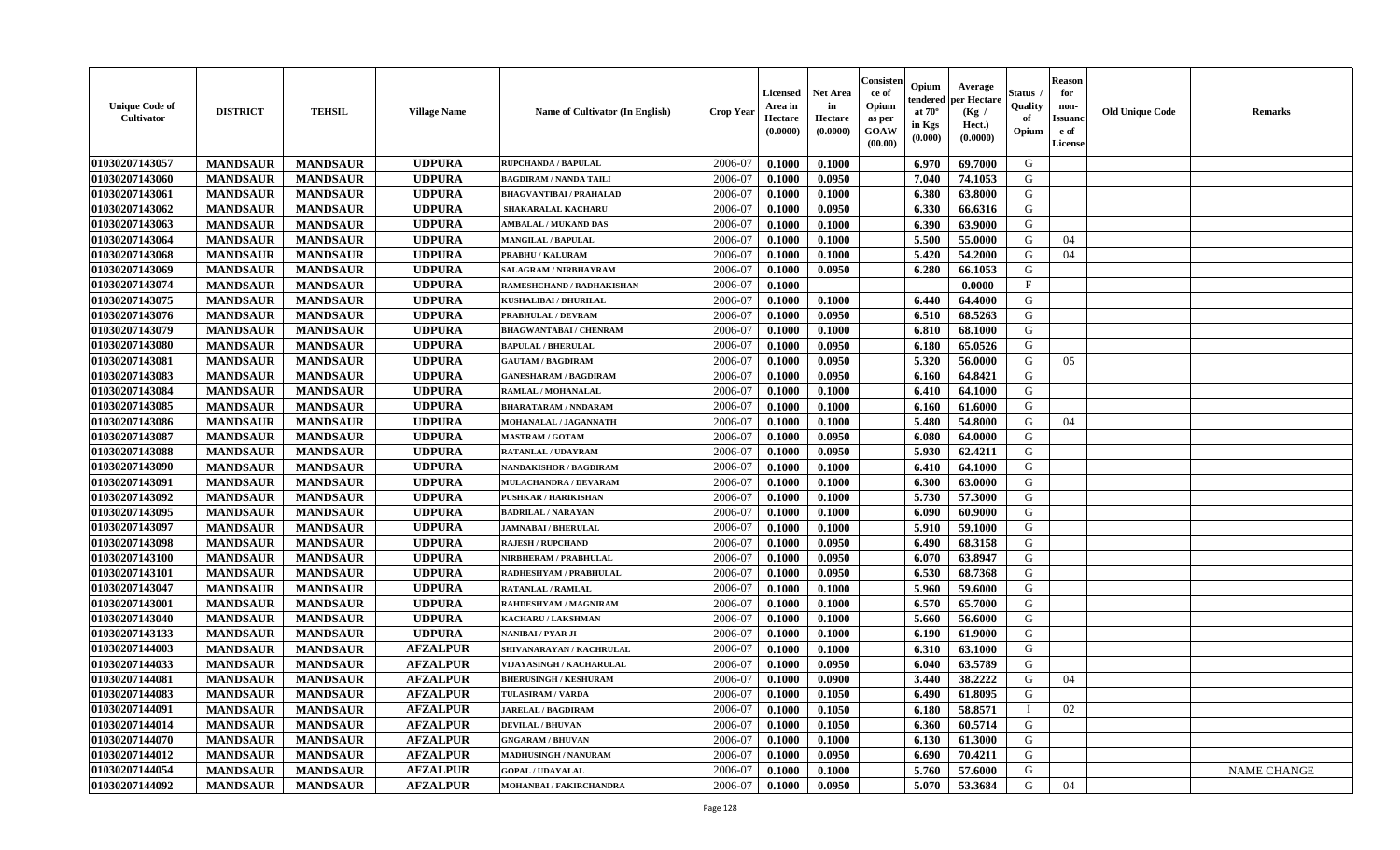| 01030207145001<br>ARNIYA NIZAMUDDIN SAFHI MO. / ALARAKH<br>2006-07<br>G<br>0.1000<br>0.1000<br>5.940<br>59.4000<br><b>MANDSAUR</b><br><b>MANDSAUR</b><br>01030207145003<br>$\mathbf{F}$<br><b>MANDSAUR</b><br>ARNIYA NIZAMUDDINFAKRUDIN/TAJU<br>2006-07<br><b>MANDSAUR</b><br>0.1000<br>0.0000<br>01030207145005<br><b>MANDSAUR</b><br><b>MANDSAUR</b><br>ARNIYA NIZAMUDDINLALIBAI/MOHAMMAD<br>0.1050<br>6.080<br>57.9048<br>G<br>2006-07<br>0.1000<br>62.7619<br>G<br>01030207145008<br><b>MANDSAUR</b><br><b>MANDSAUR</b><br><b>ARNIYA NIZAMUDDIN</b> JAMAL/RAJU<br>2006-07<br>0.1000<br>0.1050<br>6.590<br>5.740<br>54.6667<br>01030207145009<br><b>MANDSAUR</b><br><b>MANDSAUR</b><br><b>RNIYA NIZAMUDDIN</b> BANOBAI/FAKARUDIN<br>2006-07<br>0.1000<br>0.1050<br>G<br>04<br>01030207145025<br><b>MANDSAUR</b><br><b>MANDSAUR</b><br>ARNIYA NIZAMUDDINBALIBAI/KHAJU<br>0.1050<br>5.820<br>55.4286<br>G<br>04<br>2006-07<br>0.1000<br>01030207145027<br><b>MANDSAUR</b><br><b>MANDSAUR</b><br>ARNIYA NIZAMUDDINLALIBAI/LALU<br>0.1000<br>5.740<br>57.4000<br>G<br>2006-07<br>0.1000<br>01030207145039<br><b>RNIYA NIZAMUDDIN</b> SATAYNARAYAN / HARIVALABH<br>5.950<br>G<br><b>MANDSAUR</b><br><b>MANDSAUR</b><br>2006-07<br>0.1000<br>59.5000<br>0.1000<br>01030207145042<br><b>MANDSAUR</b><br><b>MANDSAUR</b><br><b>ARNIYA NIZAMUDDINYUSUF/TAJU</b><br>2006-07<br>6.570<br>65.7000<br>G<br>0.1000<br>0.1000<br>G<br>01030207145057<br>2006-07<br>0.1050<br><b>MANDSAUR</b><br><b>MANDSAUR</b><br>ARNIYA NIZAMUDDINSHAKINABAI/MOHMMAD<br>0.1000<br>6.020<br>57.3333<br>G<br>01030207145059<br><b>MANDSAUR</b><br><b>RNIYA NIZAMUDDINGAPHUR/KHAJU</b><br><b>MANDSAUR</b><br>2006-07<br>0.1000<br>0.1000<br>6.040<br>60.4000<br>01030207145065<br><b>MANDSAUR</b><br>0.1000<br>6.380<br>63.8000<br>G<br><b>MANDSAUR</b><br>ARNIYA NIZAMUDDINHARIBALLABH / SHANKARLAL<br>2006-07<br>0.1000<br>01030207145066<br><b>MANDSAUR</b><br>6.890<br>G<br><b>MANDSAUR</b><br>ARNIYA NIZAMUDDINFAKRUDIN / NASRUDIN<br>2006-07<br>0.1000<br>0.1000<br>68.9000<br>01030207145062<br><b>MANDSAUR</b><br><b>MANDSAUR</b><br>ARNIYA NIZAMUDDINBHAGWANTIBAI / KACHRU<br>5.920<br>59.2000<br>G<br>2006-07<br>0.1000<br>0.1000<br>01030207145051<br><b>MANDSAUR</b><br>0.1050<br>5.710<br>G<br><b>MANDSAUR</b><br><b>RNIYA NIZAMUDDIN</b> MUMTAJ/GAFUR<br>2006-07<br>0.1000<br>54.3810<br>04<br>5.850<br>G<br>01030207145019<br><b>MANDSAUR</b><br><b>MANDSAUR</b><br><b>RNIYA NIZAMUDDIN</b> MOHAMAD HUSSAIN / LADU<br>2006-07<br>0.1000<br>0.1000<br>58.5000<br>01030207145011<br><b>MANDSAUR</b><br>G<br><b>MANDSAUR</b><br>ARNIYA NIZAMUDDINMOHAMMAD / GAFUR<br>2006-07<br>0.1050<br>6.640<br>63.2381<br>0.1000<br>01030207145069<br>ARNIYA NIZAMUDDIN ISMAIL / JAMA<br>2006-07<br>G<br><b>MANDSAUR</b><br><b>MANDSAUR</b><br>5.530<br>04<br>0.1000<br>0.1000<br>55.3000<br>01030207145044<br><b>MANDSAUR</b><br><b>RNIYA NIZAMUDDINASRAF/ISMAIL</b><br>6.150<br>61.5000<br>G<br><b>MANDSAUR</b><br>2006-07<br>0.1000<br>0.1000<br>01030207145070<br><b>MANDSAUR</b><br><b>MANDSAUR</b><br><b>ARNIYA NIZAMUDDIN</b> SAIDAKHAN / RODE KHAN<br>2006-07<br>0.1000<br>0.1000<br>6.160<br>61.6000<br>G<br><b>BAJKHEDI</b><br>01030207146003<br>0.1050<br>6.000<br>57.1429<br>G<br><b>TRANSFER/SEMLI</b><br><b>MANDSAUR</b><br><b>MANDSAUR</b><br>2006-07<br>0.1000<br><b>SHAKINABAI/SATTAR</b><br><b>BAJKHEDI</b><br>G<br><b>MANDSAUR</b><br><b>MANDSAUR</b><br>5.700<br>01030207146004<br>2006-07<br>0.1000<br>0.1000<br>57.0000<br><b>MEHABUB / RAJU</b><br>TRANSFER/SEMLI<br><b>BAJKHEDI</b><br>01030207146005<br><b>MANDSAUR</b><br><b>MANDSAUR</b><br><b>AYAYUB / VALI MO.</b><br>2006-07<br>0.1000<br>0.1050<br>4.980<br>47.4286<br>G<br>04<br>I KAINSPEK/INIUHAININIADPU<br><b>BAJKHEDI</b><br>01030207146010<br><b>MANDSAUR</b><br><b>MANDSAUR</b><br>2006-07<br>0.1000<br>5.360<br>53.6000<br>G<br>04<br>0.1000<br><b>DOLATARAM / GORILAL</b><br><b>BAJKHEDI</b><br>01030207146015<br>G<br><b>MANDSAUR</b><br><b>MANDSAUR</b><br>2006-07<br>0.1050<br>5.150<br>49.0476<br>04<br><b>HURABAI/ALLARAKH</b><br>0.1000<br><b>BAJKHEDI</b><br>01030207146016<br><b>MANDSAUR</b><br>2006-07<br>0.1050<br>4.790<br>G<br>04<br><b>MANDSAUR</b><br>RAJU / KASAM<br>0.1000<br>45.6190<br><b>BAJKHEDI</b><br>5.430<br>01030207146018<br><b>MANDSAUR</b><br><b>MANDSAUR</b><br>2006-07<br>0.1000<br>0.1050<br>51.7143<br>G<br>04<br>VALIMOHAMMAD / ALLARAKH<br>01030207147007<br><b>MANDSAUR</b><br><b>MANDSAUR</b><br><b>BANSAKHEDI</b><br>0.0950<br>5.780<br>60.8421<br>G<br>2006-07<br>0.1000<br><b>SHAWRAM / MOTILAL</b><br>01030207147003<br><b>MANDSAUR</b><br><b>MANDSAUR</b><br><b>BANSAKHEDI</b><br>2006-07<br>64.6000<br>G<br><b>DHURA / MOTI</b><br>0.1000<br>0.1000<br>6.460<br>01030207147004<br><b>BANSAKHEDI</b><br>5.820<br>G<br><b>MANDSAUR</b><br><b>MANDSAUR</b><br>2006-07<br>0.1000<br>0.1000<br>58.2000<br><b>BANSHILAL / BHAWERLAL</b><br>01030207147005<br><b>MANDSAUR</b><br><b>MANDSAUR</b><br><b>BANSAKHEDI</b><br><b>BAPULAL / RAJARAM</b><br>2006-07<br>0.1000<br>0.1000<br>5.630<br>56.3000<br>G<br>G<br>01030207147009<br><b>BANSAKHEDI</b><br>2006-07<br><b>MANDSAUR</b><br><b>MANDSAUR</b><br>0.1000<br>0.1000<br>6.360<br>63.6000<br>UDAYARAM / VAJJA<br>G<br><b>BANSAKHEDI</b><br>01030207147010<br>2006-07<br><b>MANDSAUR</b><br><b>MANDSAUR</b><br>0.1000<br>0.0950<br>5.780<br>60.8421<br>SAMANDABAI / NANALAL<br>01030207147011<br><b>MANDSAUR</b><br><b>BANSAKHEDI</b><br>2006-07<br>0.1000<br>6.250<br>62.5000<br>G<br><b>MANDSAUR</b><br><b>GANESHRAM / TULSHIRAM</b><br>0.1000<br>01030207147012<br>0.0950<br>5.390<br>56.7368<br>G<br><b>MANDSAUR</b><br><b>MANDSAUR</b><br><b>BANSAKHEDI</b><br>2006-07<br>0.1000<br><b>CHAMPALAL / KALURAM</b><br> 01030207147013<br><b>BANSAKHEDI</b><br>0.0950<br>G<br><b>MANDSAUR</b><br>MANDSAUR<br><b>NANDA / PANALAL</b><br>2006-07<br>0.1000<br>$6.030 \pm 63.4737$<br>01030207147015<br><b>MANDSAUR</b><br><b>MANDSAUR</b><br><b>BANSAKHEDI</b><br>2006-07<br>0.1000<br>0.0950<br>5.970<br>62.8421<br>G<br><b>ONKARALAL / JETARAM</b><br>0.0950<br>62.3158<br>01030207147022<br><b>MANDSAUR</b><br><b>MANDSAUR</b><br><b>BANSAKHEDI</b><br>2006-07<br>0.1000<br>5.920<br>G<br><b>BHULIBAI / GOPAL</b><br>01030207147028<br><b>MANDSAUR</b><br><b>MANDSAUR</b><br><b>BANSAKHEDI</b><br>0.0950<br>5.350<br>56.3158<br>G<br>2006-07<br>0.1000<br>LAKSHMINARAYAN / RAJARAM<br>01030207147030<br>G<br><b>MANDSAUR</b><br><b>MANDSAUR</b><br><b>BANSAKHEDI</b><br>2006-07<br>0.1000<br>64.4000<br><b>RAMSINGH / PANNALAL</b><br>0.1000<br>6.440<br>01030207147031<br><b>BANSAKHEDI</b><br>2006-07<br>G<br><b>MANDSAUR</b><br><b>MANDSAUR</b><br><b>BHARATRAM / PANALAL</b><br>0.1000<br>0.0950<br>5.830<br>61.3684 | <b>Unique Code of</b><br><b>Cultivator</b> | <b>DISTRICT</b> | <b>TEHSIL</b>   | <b>Village Name</b> | Name of Cultivator (In English) | <b>Crop Year</b> | <b>Licensed</b><br>Area in<br>Hectare<br>(0.0000) | <b>Net Area</b><br>in<br>Hectare<br>(0.0000) | Consisteı<br>ce of<br>Opium<br>as per<br><b>GOAW</b><br>(00.00) | Opium<br>endered<br>at $70^\circ$<br>in Kgs<br>$(\mathbf{0.000})$ | Average<br>per Hectare<br>(Kg /<br>Hect.)<br>(0.0000) | Status<br>Quality<br>of<br>Opium | Reason<br>for<br>non-<br>Issuan<br>e of<br>License | <b>Old Unique Code</b> | <b>Remarks</b> |
|-------------------------------------------------------------------------------------------------------------------------------------------------------------------------------------------------------------------------------------------------------------------------------------------------------------------------------------------------------------------------------------------------------------------------------------------------------------------------------------------------------------------------------------------------------------------------------------------------------------------------------------------------------------------------------------------------------------------------------------------------------------------------------------------------------------------------------------------------------------------------------------------------------------------------------------------------------------------------------------------------------------------------------------------------------------------------------------------------------------------------------------------------------------------------------------------------------------------------------------------------------------------------------------------------------------------------------------------------------------------------------------------------------------------------------------------------------------------------------------------------------------------------------------------------------------------------------------------------------------------------------------------------------------------------------------------------------------------------------------------------------------------------------------------------------------------------------------------------------------------------------------------------------------------------------------------------------------------------------------------------------------------------------------------------------------------------------------------------------------------------------------------------------------------------------------------------------------------------------------------------------------------------------------------------------------------------------------------------------------------------------------------------------------------------------------------------------------------------------------------------------------------------------------------------------------------------------------------------------------------------------------------------------------------------------------------------------------------------------------------------------------------------------------------------------------------------------------------------------------------------------------------------------------------------------------------------------------------------------------------------------------------------------------------------------------------------------------------------------------------------------------------------------------------------------------------------------------------------------------------------------------------------------------------------------------------------------------------------------------------------------------------------------------------------------------------------------------------------------------------------------------------------------------------------------------------------------------------------------------------------------------------------------------------------------------------------------------------------------------------------------------------------------------------------------------------------------------------------------------------------------------------------------------------------------------------------------------------------------------------------------------------------------------------------------------------------------------------------------------------------------------------------------------------------------------------------------------------------------------------------------------------------------------------------------------------------------------------------------------------------------------------------------------------------------------------------------------------------------------------------------------------------------------------------------------------------------------------------------------------------------------------------------------------------------------------------------------------------------------------------------------------------------------------------------------------------------------------------------------------------------------------------------------------------------------------------------------------------------------------------------------------------------------------------------------------------------------------------------------------------------------------------------------------------------------------------------------------------------------------------------------------------------------------------------------------------------------------------------------------------------------------------------------------------------------------------------------------------------------------------------------------------------------------------------------------------------------------------------------------------------------------------------------------------------------------------------------------------------------------------------------------------------------------------------------------------------------------------------------------------------------------------------------------------------------------------------------------------------------------------------------------------------------------------------------------------------------------------------------------------------------------------------------------------------------------------------------------------------------------------------------------------------------------------------------------------------------------------------------------------------------------------------------------------------------------------------------------------------------------------------------------------------------------------------------------------------------------------------------------------------------------------------------------------------------------------------------------------------------------------------------------------------|--------------------------------------------|-----------------|-----------------|---------------------|---------------------------------|------------------|---------------------------------------------------|----------------------------------------------|-----------------------------------------------------------------|-------------------------------------------------------------------|-------------------------------------------------------|----------------------------------|----------------------------------------------------|------------------------|----------------|
|                                                                                                                                                                                                                                                                                                                                                                                                                                                                                                                                                                                                                                                                                                                                                                                                                                                                                                                                                                                                                                                                                                                                                                                                                                                                                                                                                                                                                                                                                                                                                                                                                                                                                                                                                                                                                                                                                                                                                                                                                                                                                                                                                                                                                                                                                                                                                                                                                                                                                                                                                                                                                                                                                                                                                                                                                                                                                                                                                                                                                                                                                                                                                                                                                                                                                                                                                                                                                                                                                                                                                                                                                                                                                                                                                                                                                                                                                                                                                                                                                                                                                                                                                                                                                                                                                                                                                                                                                                                                                                                                                                                                                                                                                                                                                                                                                                                                                                                                                                                                                                                                                                                                                                                                                                                                                                                                                                                                                                                                                                                                                                                                                                                                                                                                                                                                                                                                                                                                                                                                                                                                                                                                                                                                                                                                                                                                                                                                                                                                                                                                                                                                                                                                                                                                                                               |                                            |                 |                 |                     |                                 |                  |                                                   |                                              |                                                                 |                                                                   |                                                       |                                  |                                                    |                        |                |
|                                                                                                                                                                                                                                                                                                                                                                                                                                                                                                                                                                                                                                                                                                                                                                                                                                                                                                                                                                                                                                                                                                                                                                                                                                                                                                                                                                                                                                                                                                                                                                                                                                                                                                                                                                                                                                                                                                                                                                                                                                                                                                                                                                                                                                                                                                                                                                                                                                                                                                                                                                                                                                                                                                                                                                                                                                                                                                                                                                                                                                                                                                                                                                                                                                                                                                                                                                                                                                                                                                                                                                                                                                                                                                                                                                                                                                                                                                                                                                                                                                                                                                                                                                                                                                                                                                                                                                                                                                                                                                                                                                                                                                                                                                                                                                                                                                                                                                                                                                                                                                                                                                                                                                                                                                                                                                                                                                                                                                                                                                                                                                                                                                                                                                                                                                                                                                                                                                                                                                                                                                                                                                                                                                                                                                                                                                                                                                                                                                                                                                                                                                                                                                                                                                                                                                               |                                            |                 |                 |                     |                                 |                  |                                                   |                                              |                                                                 |                                                                   |                                                       |                                  |                                                    |                        |                |
|                                                                                                                                                                                                                                                                                                                                                                                                                                                                                                                                                                                                                                                                                                                                                                                                                                                                                                                                                                                                                                                                                                                                                                                                                                                                                                                                                                                                                                                                                                                                                                                                                                                                                                                                                                                                                                                                                                                                                                                                                                                                                                                                                                                                                                                                                                                                                                                                                                                                                                                                                                                                                                                                                                                                                                                                                                                                                                                                                                                                                                                                                                                                                                                                                                                                                                                                                                                                                                                                                                                                                                                                                                                                                                                                                                                                                                                                                                                                                                                                                                                                                                                                                                                                                                                                                                                                                                                                                                                                                                                                                                                                                                                                                                                                                                                                                                                                                                                                                                                                                                                                                                                                                                                                                                                                                                                                                                                                                                                                                                                                                                                                                                                                                                                                                                                                                                                                                                                                                                                                                                                                                                                                                                                                                                                                                                                                                                                                                                                                                                                                                                                                                                                                                                                                                                               |                                            |                 |                 |                     |                                 |                  |                                                   |                                              |                                                                 |                                                                   |                                                       |                                  |                                                    |                        |                |
|                                                                                                                                                                                                                                                                                                                                                                                                                                                                                                                                                                                                                                                                                                                                                                                                                                                                                                                                                                                                                                                                                                                                                                                                                                                                                                                                                                                                                                                                                                                                                                                                                                                                                                                                                                                                                                                                                                                                                                                                                                                                                                                                                                                                                                                                                                                                                                                                                                                                                                                                                                                                                                                                                                                                                                                                                                                                                                                                                                                                                                                                                                                                                                                                                                                                                                                                                                                                                                                                                                                                                                                                                                                                                                                                                                                                                                                                                                                                                                                                                                                                                                                                                                                                                                                                                                                                                                                                                                                                                                                                                                                                                                                                                                                                                                                                                                                                                                                                                                                                                                                                                                                                                                                                                                                                                                                                                                                                                                                                                                                                                                                                                                                                                                                                                                                                                                                                                                                                                                                                                                                                                                                                                                                                                                                                                                                                                                                                                                                                                                                                                                                                                                                                                                                                                                               |                                            |                 |                 |                     |                                 |                  |                                                   |                                              |                                                                 |                                                                   |                                                       |                                  |                                                    |                        |                |
|                                                                                                                                                                                                                                                                                                                                                                                                                                                                                                                                                                                                                                                                                                                                                                                                                                                                                                                                                                                                                                                                                                                                                                                                                                                                                                                                                                                                                                                                                                                                                                                                                                                                                                                                                                                                                                                                                                                                                                                                                                                                                                                                                                                                                                                                                                                                                                                                                                                                                                                                                                                                                                                                                                                                                                                                                                                                                                                                                                                                                                                                                                                                                                                                                                                                                                                                                                                                                                                                                                                                                                                                                                                                                                                                                                                                                                                                                                                                                                                                                                                                                                                                                                                                                                                                                                                                                                                                                                                                                                                                                                                                                                                                                                                                                                                                                                                                                                                                                                                                                                                                                                                                                                                                                                                                                                                                                                                                                                                                                                                                                                                                                                                                                                                                                                                                                                                                                                                                                                                                                                                                                                                                                                                                                                                                                                                                                                                                                                                                                                                                                                                                                                                                                                                                                                               |                                            |                 |                 |                     |                                 |                  |                                                   |                                              |                                                                 |                                                                   |                                                       |                                  |                                                    |                        |                |
|                                                                                                                                                                                                                                                                                                                                                                                                                                                                                                                                                                                                                                                                                                                                                                                                                                                                                                                                                                                                                                                                                                                                                                                                                                                                                                                                                                                                                                                                                                                                                                                                                                                                                                                                                                                                                                                                                                                                                                                                                                                                                                                                                                                                                                                                                                                                                                                                                                                                                                                                                                                                                                                                                                                                                                                                                                                                                                                                                                                                                                                                                                                                                                                                                                                                                                                                                                                                                                                                                                                                                                                                                                                                                                                                                                                                                                                                                                                                                                                                                                                                                                                                                                                                                                                                                                                                                                                                                                                                                                                                                                                                                                                                                                                                                                                                                                                                                                                                                                                                                                                                                                                                                                                                                                                                                                                                                                                                                                                                                                                                                                                                                                                                                                                                                                                                                                                                                                                                                                                                                                                                                                                                                                                                                                                                                                                                                                                                                                                                                                                                                                                                                                                                                                                                                                               |                                            |                 |                 |                     |                                 |                  |                                                   |                                              |                                                                 |                                                                   |                                                       |                                  |                                                    |                        |                |
|                                                                                                                                                                                                                                                                                                                                                                                                                                                                                                                                                                                                                                                                                                                                                                                                                                                                                                                                                                                                                                                                                                                                                                                                                                                                                                                                                                                                                                                                                                                                                                                                                                                                                                                                                                                                                                                                                                                                                                                                                                                                                                                                                                                                                                                                                                                                                                                                                                                                                                                                                                                                                                                                                                                                                                                                                                                                                                                                                                                                                                                                                                                                                                                                                                                                                                                                                                                                                                                                                                                                                                                                                                                                                                                                                                                                                                                                                                                                                                                                                                                                                                                                                                                                                                                                                                                                                                                                                                                                                                                                                                                                                                                                                                                                                                                                                                                                                                                                                                                                                                                                                                                                                                                                                                                                                                                                                                                                                                                                                                                                                                                                                                                                                                                                                                                                                                                                                                                                                                                                                                                                                                                                                                                                                                                                                                                                                                                                                                                                                                                                                                                                                                                                                                                                                                               |                                            |                 |                 |                     |                                 |                  |                                                   |                                              |                                                                 |                                                                   |                                                       |                                  |                                                    |                        |                |
|                                                                                                                                                                                                                                                                                                                                                                                                                                                                                                                                                                                                                                                                                                                                                                                                                                                                                                                                                                                                                                                                                                                                                                                                                                                                                                                                                                                                                                                                                                                                                                                                                                                                                                                                                                                                                                                                                                                                                                                                                                                                                                                                                                                                                                                                                                                                                                                                                                                                                                                                                                                                                                                                                                                                                                                                                                                                                                                                                                                                                                                                                                                                                                                                                                                                                                                                                                                                                                                                                                                                                                                                                                                                                                                                                                                                                                                                                                                                                                                                                                                                                                                                                                                                                                                                                                                                                                                                                                                                                                                                                                                                                                                                                                                                                                                                                                                                                                                                                                                                                                                                                                                                                                                                                                                                                                                                                                                                                                                                                                                                                                                                                                                                                                                                                                                                                                                                                                                                                                                                                                                                                                                                                                                                                                                                                                                                                                                                                                                                                                                                                                                                                                                                                                                                                                               |                                            |                 |                 |                     |                                 |                  |                                                   |                                              |                                                                 |                                                                   |                                                       |                                  |                                                    |                        |                |
|                                                                                                                                                                                                                                                                                                                                                                                                                                                                                                                                                                                                                                                                                                                                                                                                                                                                                                                                                                                                                                                                                                                                                                                                                                                                                                                                                                                                                                                                                                                                                                                                                                                                                                                                                                                                                                                                                                                                                                                                                                                                                                                                                                                                                                                                                                                                                                                                                                                                                                                                                                                                                                                                                                                                                                                                                                                                                                                                                                                                                                                                                                                                                                                                                                                                                                                                                                                                                                                                                                                                                                                                                                                                                                                                                                                                                                                                                                                                                                                                                                                                                                                                                                                                                                                                                                                                                                                                                                                                                                                                                                                                                                                                                                                                                                                                                                                                                                                                                                                                                                                                                                                                                                                                                                                                                                                                                                                                                                                                                                                                                                                                                                                                                                                                                                                                                                                                                                                                                                                                                                                                                                                                                                                                                                                                                                                                                                                                                                                                                                                                                                                                                                                                                                                                                                               |                                            |                 |                 |                     |                                 |                  |                                                   |                                              |                                                                 |                                                                   |                                                       |                                  |                                                    |                        |                |
|                                                                                                                                                                                                                                                                                                                                                                                                                                                                                                                                                                                                                                                                                                                                                                                                                                                                                                                                                                                                                                                                                                                                                                                                                                                                                                                                                                                                                                                                                                                                                                                                                                                                                                                                                                                                                                                                                                                                                                                                                                                                                                                                                                                                                                                                                                                                                                                                                                                                                                                                                                                                                                                                                                                                                                                                                                                                                                                                                                                                                                                                                                                                                                                                                                                                                                                                                                                                                                                                                                                                                                                                                                                                                                                                                                                                                                                                                                                                                                                                                                                                                                                                                                                                                                                                                                                                                                                                                                                                                                                                                                                                                                                                                                                                                                                                                                                                                                                                                                                                                                                                                                                                                                                                                                                                                                                                                                                                                                                                                                                                                                                                                                                                                                                                                                                                                                                                                                                                                                                                                                                                                                                                                                                                                                                                                                                                                                                                                                                                                                                                                                                                                                                                                                                                                                               |                                            |                 |                 |                     |                                 |                  |                                                   |                                              |                                                                 |                                                                   |                                                       |                                  |                                                    |                        |                |
|                                                                                                                                                                                                                                                                                                                                                                                                                                                                                                                                                                                                                                                                                                                                                                                                                                                                                                                                                                                                                                                                                                                                                                                                                                                                                                                                                                                                                                                                                                                                                                                                                                                                                                                                                                                                                                                                                                                                                                                                                                                                                                                                                                                                                                                                                                                                                                                                                                                                                                                                                                                                                                                                                                                                                                                                                                                                                                                                                                                                                                                                                                                                                                                                                                                                                                                                                                                                                                                                                                                                                                                                                                                                                                                                                                                                                                                                                                                                                                                                                                                                                                                                                                                                                                                                                                                                                                                                                                                                                                                                                                                                                                                                                                                                                                                                                                                                                                                                                                                                                                                                                                                                                                                                                                                                                                                                                                                                                                                                                                                                                                                                                                                                                                                                                                                                                                                                                                                                                                                                                                                                                                                                                                                                                                                                                                                                                                                                                                                                                                                                                                                                                                                                                                                                                                               |                                            |                 |                 |                     |                                 |                  |                                                   |                                              |                                                                 |                                                                   |                                                       |                                  |                                                    |                        |                |
|                                                                                                                                                                                                                                                                                                                                                                                                                                                                                                                                                                                                                                                                                                                                                                                                                                                                                                                                                                                                                                                                                                                                                                                                                                                                                                                                                                                                                                                                                                                                                                                                                                                                                                                                                                                                                                                                                                                                                                                                                                                                                                                                                                                                                                                                                                                                                                                                                                                                                                                                                                                                                                                                                                                                                                                                                                                                                                                                                                                                                                                                                                                                                                                                                                                                                                                                                                                                                                                                                                                                                                                                                                                                                                                                                                                                                                                                                                                                                                                                                                                                                                                                                                                                                                                                                                                                                                                                                                                                                                                                                                                                                                                                                                                                                                                                                                                                                                                                                                                                                                                                                                                                                                                                                                                                                                                                                                                                                                                                                                                                                                                                                                                                                                                                                                                                                                                                                                                                                                                                                                                                                                                                                                                                                                                                                                                                                                                                                                                                                                                                                                                                                                                                                                                                                                               |                                            |                 |                 |                     |                                 |                  |                                                   |                                              |                                                                 |                                                                   |                                                       |                                  |                                                    |                        |                |
|                                                                                                                                                                                                                                                                                                                                                                                                                                                                                                                                                                                                                                                                                                                                                                                                                                                                                                                                                                                                                                                                                                                                                                                                                                                                                                                                                                                                                                                                                                                                                                                                                                                                                                                                                                                                                                                                                                                                                                                                                                                                                                                                                                                                                                                                                                                                                                                                                                                                                                                                                                                                                                                                                                                                                                                                                                                                                                                                                                                                                                                                                                                                                                                                                                                                                                                                                                                                                                                                                                                                                                                                                                                                                                                                                                                                                                                                                                                                                                                                                                                                                                                                                                                                                                                                                                                                                                                                                                                                                                                                                                                                                                                                                                                                                                                                                                                                                                                                                                                                                                                                                                                                                                                                                                                                                                                                                                                                                                                                                                                                                                                                                                                                                                                                                                                                                                                                                                                                                                                                                                                                                                                                                                                                                                                                                                                                                                                                                                                                                                                                                                                                                                                                                                                                                                               |                                            |                 |                 |                     |                                 |                  |                                                   |                                              |                                                                 |                                                                   |                                                       |                                  |                                                    |                        |                |
|                                                                                                                                                                                                                                                                                                                                                                                                                                                                                                                                                                                                                                                                                                                                                                                                                                                                                                                                                                                                                                                                                                                                                                                                                                                                                                                                                                                                                                                                                                                                                                                                                                                                                                                                                                                                                                                                                                                                                                                                                                                                                                                                                                                                                                                                                                                                                                                                                                                                                                                                                                                                                                                                                                                                                                                                                                                                                                                                                                                                                                                                                                                                                                                                                                                                                                                                                                                                                                                                                                                                                                                                                                                                                                                                                                                                                                                                                                                                                                                                                                                                                                                                                                                                                                                                                                                                                                                                                                                                                                                                                                                                                                                                                                                                                                                                                                                                                                                                                                                                                                                                                                                                                                                                                                                                                                                                                                                                                                                                                                                                                                                                                                                                                                                                                                                                                                                                                                                                                                                                                                                                                                                                                                                                                                                                                                                                                                                                                                                                                                                                                                                                                                                                                                                                                                               |                                            |                 |                 |                     |                                 |                  |                                                   |                                              |                                                                 |                                                                   |                                                       |                                  |                                                    |                        |                |
|                                                                                                                                                                                                                                                                                                                                                                                                                                                                                                                                                                                                                                                                                                                                                                                                                                                                                                                                                                                                                                                                                                                                                                                                                                                                                                                                                                                                                                                                                                                                                                                                                                                                                                                                                                                                                                                                                                                                                                                                                                                                                                                                                                                                                                                                                                                                                                                                                                                                                                                                                                                                                                                                                                                                                                                                                                                                                                                                                                                                                                                                                                                                                                                                                                                                                                                                                                                                                                                                                                                                                                                                                                                                                                                                                                                                                                                                                                                                                                                                                                                                                                                                                                                                                                                                                                                                                                                                                                                                                                                                                                                                                                                                                                                                                                                                                                                                                                                                                                                                                                                                                                                                                                                                                                                                                                                                                                                                                                                                                                                                                                                                                                                                                                                                                                                                                                                                                                                                                                                                                                                                                                                                                                                                                                                                                                                                                                                                                                                                                                                                                                                                                                                                                                                                                                               |                                            |                 |                 |                     |                                 |                  |                                                   |                                              |                                                                 |                                                                   |                                                       |                                  |                                                    |                        |                |
|                                                                                                                                                                                                                                                                                                                                                                                                                                                                                                                                                                                                                                                                                                                                                                                                                                                                                                                                                                                                                                                                                                                                                                                                                                                                                                                                                                                                                                                                                                                                                                                                                                                                                                                                                                                                                                                                                                                                                                                                                                                                                                                                                                                                                                                                                                                                                                                                                                                                                                                                                                                                                                                                                                                                                                                                                                                                                                                                                                                                                                                                                                                                                                                                                                                                                                                                                                                                                                                                                                                                                                                                                                                                                                                                                                                                                                                                                                                                                                                                                                                                                                                                                                                                                                                                                                                                                                                                                                                                                                                                                                                                                                                                                                                                                                                                                                                                                                                                                                                                                                                                                                                                                                                                                                                                                                                                                                                                                                                                                                                                                                                                                                                                                                                                                                                                                                                                                                                                                                                                                                                                                                                                                                                                                                                                                                                                                                                                                                                                                                                                                                                                                                                                                                                                                                               |                                            |                 |                 |                     |                                 |                  |                                                   |                                              |                                                                 |                                                                   |                                                       |                                  |                                                    |                        |                |
|                                                                                                                                                                                                                                                                                                                                                                                                                                                                                                                                                                                                                                                                                                                                                                                                                                                                                                                                                                                                                                                                                                                                                                                                                                                                                                                                                                                                                                                                                                                                                                                                                                                                                                                                                                                                                                                                                                                                                                                                                                                                                                                                                                                                                                                                                                                                                                                                                                                                                                                                                                                                                                                                                                                                                                                                                                                                                                                                                                                                                                                                                                                                                                                                                                                                                                                                                                                                                                                                                                                                                                                                                                                                                                                                                                                                                                                                                                                                                                                                                                                                                                                                                                                                                                                                                                                                                                                                                                                                                                                                                                                                                                                                                                                                                                                                                                                                                                                                                                                                                                                                                                                                                                                                                                                                                                                                                                                                                                                                                                                                                                                                                                                                                                                                                                                                                                                                                                                                                                                                                                                                                                                                                                                                                                                                                                                                                                                                                                                                                                                                                                                                                                                                                                                                                                               |                                            |                 |                 |                     |                                 |                  |                                                   |                                              |                                                                 |                                                                   |                                                       |                                  |                                                    |                        |                |
|                                                                                                                                                                                                                                                                                                                                                                                                                                                                                                                                                                                                                                                                                                                                                                                                                                                                                                                                                                                                                                                                                                                                                                                                                                                                                                                                                                                                                                                                                                                                                                                                                                                                                                                                                                                                                                                                                                                                                                                                                                                                                                                                                                                                                                                                                                                                                                                                                                                                                                                                                                                                                                                                                                                                                                                                                                                                                                                                                                                                                                                                                                                                                                                                                                                                                                                                                                                                                                                                                                                                                                                                                                                                                                                                                                                                                                                                                                                                                                                                                                                                                                                                                                                                                                                                                                                                                                                                                                                                                                                                                                                                                                                                                                                                                                                                                                                                                                                                                                                                                                                                                                                                                                                                                                                                                                                                                                                                                                                                                                                                                                                                                                                                                                                                                                                                                                                                                                                                                                                                                                                                                                                                                                                                                                                                                                                                                                                                                                                                                                                                                                                                                                                                                                                                                                               |                                            |                 |                 |                     |                                 |                  |                                                   |                                              |                                                                 |                                                                   |                                                       |                                  |                                                    |                        |                |
|                                                                                                                                                                                                                                                                                                                                                                                                                                                                                                                                                                                                                                                                                                                                                                                                                                                                                                                                                                                                                                                                                                                                                                                                                                                                                                                                                                                                                                                                                                                                                                                                                                                                                                                                                                                                                                                                                                                                                                                                                                                                                                                                                                                                                                                                                                                                                                                                                                                                                                                                                                                                                                                                                                                                                                                                                                                                                                                                                                                                                                                                                                                                                                                                                                                                                                                                                                                                                                                                                                                                                                                                                                                                                                                                                                                                                                                                                                                                                                                                                                                                                                                                                                                                                                                                                                                                                                                                                                                                                                                                                                                                                                                                                                                                                                                                                                                                                                                                                                                                                                                                                                                                                                                                                                                                                                                                                                                                                                                                                                                                                                                                                                                                                                                                                                                                                                                                                                                                                                                                                                                                                                                                                                                                                                                                                                                                                                                                                                                                                                                                                                                                                                                                                                                                                                               |                                            |                 |                 |                     |                                 |                  |                                                   |                                              |                                                                 |                                                                   |                                                       |                                  |                                                    |                        |                |
|                                                                                                                                                                                                                                                                                                                                                                                                                                                                                                                                                                                                                                                                                                                                                                                                                                                                                                                                                                                                                                                                                                                                                                                                                                                                                                                                                                                                                                                                                                                                                                                                                                                                                                                                                                                                                                                                                                                                                                                                                                                                                                                                                                                                                                                                                                                                                                                                                                                                                                                                                                                                                                                                                                                                                                                                                                                                                                                                                                                                                                                                                                                                                                                                                                                                                                                                                                                                                                                                                                                                                                                                                                                                                                                                                                                                                                                                                                                                                                                                                                                                                                                                                                                                                                                                                                                                                                                                                                                                                                                                                                                                                                                                                                                                                                                                                                                                                                                                                                                                                                                                                                                                                                                                                                                                                                                                                                                                                                                                                                                                                                                                                                                                                                                                                                                                                                                                                                                                                                                                                                                                                                                                                                                                                                                                                                                                                                                                                                                                                                                                                                                                                                                                                                                                                                               |                                            |                 |                 |                     |                                 |                  |                                                   |                                              |                                                                 |                                                                   |                                                       |                                  |                                                    |                        |                |
|                                                                                                                                                                                                                                                                                                                                                                                                                                                                                                                                                                                                                                                                                                                                                                                                                                                                                                                                                                                                                                                                                                                                                                                                                                                                                                                                                                                                                                                                                                                                                                                                                                                                                                                                                                                                                                                                                                                                                                                                                                                                                                                                                                                                                                                                                                                                                                                                                                                                                                                                                                                                                                                                                                                                                                                                                                                                                                                                                                                                                                                                                                                                                                                                                                                                                                                                                                                                                                                                                                                                                                                                                                                                                                                                                                                                                                                                                                                                                                                                                                                                                                                                                                                                                                                                                                                                                                                                                                                                                                                                                                                                                                                                                                                                                                                                                                                                                                                                                                                                                                                                                                                                                                                                                                                                                                                                                                                                                                                                                                                                                                                                                                                                                                                                                                                                                                                                                                                                                                                                                                                                                                                                                                                                                                                                                                                                                                                                                                                                                                                                                                                                                                                                                                                                                                               |                                            |                 |                 |                     |                                 |                  |                                                   |                                              |                                                                 |                                                                   |                                                       |                                  |                                                    |                        |                |
|                                                                                                                                                                                                                                                                                                                                                                                                                                                                                                                                                                                                                                                                                                                                                                                                                                                                                                                                                                                                                                                                                                                                                                                                                                                                                                                                                                                                                                                                                                                                                                                                                                                                                                                                                                                                                                                                                                                                                                                                                                                                                                                                                                                                                                                                                                                                                                                                                                                                                                                                                                                                                                                                                                                                                                                                                                                                                                                                                                                                                                                                                                                                                                                                                                                                                                                                                                                                                                                                                                                                                                                                                                                                                                                                                                                                                                                                                                                                                                                                                                                                                                                                                                                                                                                                                                                                                                                                                                                                                                                                                                                                                                                                                                                                                                                                                                                                                                                                                                                                                                                                                                                                                                                                                                                                                                                                                                                                                                                                                                                                                                                                                                                                                                                                                                                                                                                                                                                                                                                                                                                                                                                                                                                                                                                                                                                                                                                                                                                                                                                                                                                                                                                                                                                                                                               |                                            |                 |                 |                     |                                 |                  |                                                   |                                              |                                                                 |                                                                   |                                                       |                                  |                                                    |                        |                |
|                                                                                                                                                                                                                                                                                                                                                                                                                                                                                                                                                                                                                                                                                                                                                                                                                                                                                                                                                                                                                                                                                                                                                                                                                                                                                                                                                                                                                                                                                                                                                                                                                                                                                                                                                                                                                                                                                                                                                                                                                                                                                                                                                                                                                                                                                                                                                                                                                                                                                                                                                                                                                                                                                                                                                                                                                                                                                                                                                                                                                                                                                                                                                                                                                                                                                                                                                                                                                                                                                                                                                                                                                                                                                                                                                                                                                                                                                                                                                                                                                                                                                                                                                                                                                                                                                                                                                                                                                                                                                                                                                                                                                                                                                                                                                                                                                                                                                                                                                                                                                                                                                                                                                                                                                                                                                                                                                                                                                                                                                                                                                                                                                                                                                                                                                                                                                                                                                                                                                                                                                                                                                                                                                                                                                                                                                                                                                                                                                                                                                                                                                                                                                                                                                                                                                                               |                                            |                 |                 |                     |                                 |                  |                                                   |                                              |                                                                 |                                                                   |                                                       |                                  |                                                    |                        |                |
|                                                                                                                                                                                                                                                                                                                                                                                                                                                                                                                                                                                                                                                                                                                                                                                                                                                                                                                                                                                                                                                                                                                                                                                                                                                                                                                                                                                                                                                                                                                                                                                                                                                                                                                                                                                                                                                                                                                                                                                                                                                                                                                                                                                                                                                                                                                                                                                                                                                                                                                                                                                                                                                                                                                                                                                                                                                                                                                                                                                                                                                                                                                                                                                                                                                                                                                                                                                                                                                                                                                                                                                                                                                                                                                                                                                                                                                                                                                                                                                                                                                                                                                                                                                                                                                                                                                                                                                                                                                                                                                                                                                                                                                                                                                                                                                                                                                                                                                                                                                                                                                                                                                                                                                                                                                                                                                                                                                                                                                                                                                                                                                                                                                                                                                                                                                                                                                                                                                                                                                                                                                                                                                                                                                                                                                                                                                                                                                                                                                                                                                                                                                                                                                                                                                                                                               |                                            |                 |                 |                     |                                 |                  |                                                   |                                              |                                                                 |                                                                   |                                                       |                                  |                                                    |                        |                |
|                                                                                                                                                                                                                                                                                                                                                                                                                                                                                                                                                                                                                                                                                                                                                                                                                                                                                                                                                                                                                                                                                                                                                                                                                                                                                                                                                                                                                                                                                                                                                                                                                                                                                                                                                                                                                                                                                                                                                                                                                                                                                                                                                                                                                                                                                                                                                                                                                                                                                                                                                                                                                                                                                                                                                                                                                                                                                                                                                                                                                                                                                                                                                                                                                                                                                                                                                                                                                                                                                                                                                                                                                                                                                                                                                                                                                                                                                                                                                                                                                                                                                                                                                                                                                                                                                                                                                                                                                                                                                                                                                                                                                                                                                                                                                                                                                                                                                                                                                                                                                                                                                                                                                                                                                                                                                                                                                                                                                                                                                                                                                                                                                                                                                                                                                                                                                                                                                                                                                                                                                                                                                                                                                                                                                                                                                                                                                                                                                                                                                                                                                                                                                                                                                                                                                                               |                                            |                 |                 |                     |                                 |                  |                                                   |                                              |                                                                 |                                                                   |                                                       |                                  |                                                    |                        |                |
|                                                                                                                                                                                                                                                                                                                                                                                                                                                                                                                                                                                                                                                                                                                                                                                                                                                                                                                                                                                                                                                                                                                                                                                                                                                                                                                                                                                                                                                                                                                                                                                                                                                                                                                                                                                                                                                                                                                                                                                                                                                                                                                                                                                                                                                                                                                                                                                                                                                                                                                                                                                                                                                                                                                                                                                                                                                                                                                                                                                                                                                                                                                                                                                                                                                                                                                                                                                                                                                                                                                                                                                                                                                                                                                                                                                                                                                                                                                                                                                                                                                                                                                                                                                                                                                                                                                                                                                                                                                                                                                                                                                                                                                                                                                                                                                                                                                                                                                                                                                                                                                                                                                                                                                                                                                                                                                                                                                                                                                                                                                                                                                                                                                                                                                                                                                                                                                                                                                                                                                                                                                                                                                                                                                                                                                                                                                                                                                                                                                                                                                                                                                                                                                                                                                                                                               |                                            |                 |                 |                     |                                 |                  |                                                   |                                              |                                                                 |                                                                   |                                                       |                                  |                                                    |                        |                |
|                                                                                                                                                                                                                                                                                                                                                                                                                                                                                                                                                                                                                                                                                                                                                                                                                                                                                                                                                                                                                                                                                                                                                                                                                                                                                                                                                                                                                                                                                                                                                                                                                                                                                                                                                                                                                                                                                                                                                                                                                                                                                                                                                                                                                                                                                                                                                                                                                                                                                                                                                                                                                                                                                                                                                                                                                                                                                                                                                                                                                                                                                                                                                                                                                                                                                                                                                                                                                                                                                                                                                                                                                                                                                                                                                                                                                                                                                                                                                                                                                                                                                                                                                                                                                                                                                                                                                                                                                                                                                                                                                                                                                                                                                                                                                                                                                                                                                                                                                                                                                                                                                                                                                                                                                                                                                                                                                                                                                                                                                                                                                                                                                                                                                                                                                                                                                                                                                                                                                                                                                                                                                                                                                                                                                                                                                                                                                                                                                                                                                                                                                                                                                                                                                                                                                                               |                                            |                 |                 |                     |                                 |                  |                                                   |                                              |                                                                 |                                                                   |                                                       |                                  |                                                    |                        |                |
|                                                                                                                                                                                                                                                                                                                                                                                                                                                                                                                                                                                                                                                                                                                                                                                                                                                                                                                                                                                                                                                                                                                                                                                                                                                                                                                                                                                                                                                                                                                                                                                                                                                                                                                                                                                                                                                                                                                                                                                                                                                                                                                                                                                                                                                                                                                                                                                                                                                                                                                                                                                                                                                                                                                                                                                                                                                                                                                                                                                                                                                                                                                                                                                                                                                                                                                                                                                                                                                                                                                                                                                                                                                                                                                                                                                                                                                                                                                                                                                                                                                                                                                                                                                                                                                                                                                                                                                                                                                                                                                                                                                                                                                                                                                                                                                                                                                                                                                                                                                                                                                                                                                                                                                                                                                                                                                                                                                                                                                                                                                                                                                                                                                                                                                                                                                                                                                                                                                                                                                                                                                                                                                                                                                                                                                                                                                                                                                                                                                                                                                                                                                                                                                                                                                                                                               |                                            |                 |                 |                     |                                 |                  |                                                   |                                              |                                                                 |                                                                   |                                                       |                                  |                                                    |                        |                |
|                                                                                                                                                                                                                                                                                                                                                                                                                                                                                                                                                                                                                                                                                                                                                                                                                                                                                                                                                                                                                                                                                                                                                                                                                                                                                                                                                                                                                                                                                                                                                                                                                                                                                                                                                                                                                                                                                                                                                                                                                                                                                                                                                                                                                                                                                                                                                                                                                                                                                                                                                                                                                                                                                                                                                                                                                                                                                                                                                                                                                                                                                                                                                                                                                                                                                                                                                                                                                                                                                                                                                                                                                                                                                                                                                                                                                                                                                                                                                                                                                                                                                                                                                                                                                                                                                                                                                                                                                                                                                                                                                                                                                                                                                                                                                                                                                                                                                                                                                                                                                                                                                                                                                                                                                                                                                                                                                                                                                                                                                                                                                                                                                                                                                                                                                                                                                                                                                                                                                                                                                                                                                                                                                                                                                                                                                                                                                                                                                                                                                                                                                                                                                                                                                                                                                                               |                                            |                 |                 |                     |                                 |                  |                                                   |                                              |                                                                 |                                                                   |                                                       |                                  |                                                    |                        |                |
|                                                                                                                                                                                                                                                                                                                                                                                                                                                                                                                                                                                                                                                                                                                                                                                                                                                                                                                                                                                                                                                                                                                                                                                                                                                                                                                                                                                                                                                                                                                                                                                                                                                                                                                                                                                                                                                                                                                                                                                                                                                                                                                                                                                                                                                                                                                                                                                                                                                                                                                                                                                                                                                                                                                                                                                                                                                                                                                                                                                                                                                                                                                                                                                                                                                                                                                                                                                                                                                                                                                                                                                                                                                                                                                                                                                                                                                                                                                                                                                                                                                                                                                                                                                                                                                                                                                                                                                                                                                                                                                                                                                                                                                                                                                                                                                                                                                                                                                                                                                                                                                                                                                                                                                                                                                                                                                                                                                                                                                                                                                                                                                                                                                                                                                                                                                                                                                                                                                                                                                                                                                                                                                                                                                                                                                                                                                                                                                                                                                                                                                                                                                                                                                                                                                                                                               |                                            |                 |                 |                     |                                 |                  |                                                   |                                              |                                                                 |                                                                   |                                                       |                                  |                                                    |                        |                |
|                                                                                                                                                                                                                                                                                                                                                                                                                                                                                                                                                                                                                                                                                                                                                                                                                                                                                                                                                                                                                                                                                                                                                                                                                                                                                                                                                                                                                                                                                                                                                                                                                                                                                                                                                                                                                                                                                                                                                                                                                                                                                                                                                                                                                                                                                                                                                                                                                                                                                                                                                                                                                                                                                                                                                                                                                                                                                                                                                                                                                                                                                                                                                                                                                                                                                                                                                                                                                                                                                                                                                                                                                                                                                                                                                                                                                                                                                                                                                                                                                                                                                                                                                                                                                                                                                                                                                                                                                                                                                                                                                                                                                                                                                                                                                                                                                                                                                                                                                                                                                                                                                                                                                                                                                                                                                                                                                                                                                                                                                                                                                                                                                                                                                                                                                                                                                                                                                                                                                                                                                                                                                                                                                                                                                                                                                                                                                                                                                                                                                                                                                                                                                                                                                                                                                                               |                                            |                 |                 |                     |                                 |                  |                                                   |                                              |                                                                 |                                                                   |                                                       |                                  |                                                    |                        |                |
|                                                                                                                                                                                                                                                                                                                                                                                                                                                                                                                                                                                                                                                                                                                                                                                                                                                                                                                                                                                                                                                                                                                                                                                                                                                                                                                                                                                                                                                                                                                                                                                                                                                                                                                                                                                                                                                                                                                                                                                                                                                                                                                                                                                                                                                                                                                                                                                                                                                                                                                                                                                                                                                                                                                                                                                                                                                                                                                                                                                                                                                                                                                                                                                                                                                                                                                                                                                                                                                                                                                                                                                                                                                                                                                                                                                                                                                                                                                                                                                                                                                                                                                                                                                                                                                                                                                                                                                                                                                                                                                                                                                                                                                                                                                                                                                                                                                                                                                                                                                                                                                                                                                                                                                                                                                                                                                                                                                                                                                                                                                                                                                                                                                                                                                                                                                                                                                                                                                                                                                                                                                                                                                                                                                                                                                                                                                                                                                                                                                                                                                                                                                                                                                                                                                                                                               |                                            |                 |                 |                     |                                 |                  |                                                   |                                              |                                                                 |                                                                   |                                                       |                                  |                                                    |                        |                |
|                                                                                                                                                                                                                                                                                                                                                                                                                                                                                                                                                                                                                                                                                                                                                                                                                                                                                                                                                                                                                                                                                                                                                                                                                                                                                                                                                                                                                                                                                                                                                                                                                                                                                                                                                                                                                                                                                                                                                                                                                                                                                                                                                                                                                                                                                                                                                                                                                                                                                                                                                                                                                                                                                                                                                                                                                                                                                                                                                                                                                                                                                                                                                                                                                                                                                                                                                                                                                                                                                                                                                                                                                                                                                                                                                                                                                                                                                                                                                                                                                                                                                                                                                                                                                                                                                                                                                                                                                                                                                                                                                                                                                                                                                                                                                                                                                                                                                                                                                                                                                                                                                                                                                                                                                                                                                                                                                                                                                                                                                                                                                                                                                                                                                                                                                                                                                                                                                                                                                                                                                                                                                                                                                                                                                                                                                                                                                                                                                                                                                                                                                                                                                                                                                                                                                                               |                                            |                 |                 |                     |                                 |                  |                                                   |                                              |                                                                 |                                                                   |                                                       |                                  |                                                    |                        |                |
|                                                                                                                                                                                                                                                                                                                                                                                                                                                                                                                                                                                                                                                                                                                                                                                                                                                                                                                                                                                                                                                                                                                                                                                                                                                                                                                                                                                                                                                                                                                                                                                                                                                                                                                                                                                                                                                                                                                                                                                                                                                                                                                                                                                                                                                                                                                                                                                                                                                                                                                                                                                                                                                                                                                                                                                                                                                                                                                                                                                                                                                                                                                                                                                                                                                                                                                                                                                                                                                                                                                                                                                                                                                                                                                                                                                                                                                                                                                                                                                                                                                                                                                                                                                                                                                                                                                                                                                                                                                                                                                                                                                                                                                                                                                                                                                                                                                                                                                                                                                                                                                                                                                                                                                                                                                                                                                                                                                                                                                                                                                                                                                                                                                                                                                                                                                                                                                                                                                                                                                                                                                                                                                                                                                                                                                                                                                                                                                                                                                                                                                                                                                                                                                                                                                                                                               |                                            |                 |                 |                     |                                 |                  |                                                   |                                              |                                                                 |                                                                   |                                                       |                                  |                                                    |                        |                |
|                                                                                                                                                                                                                                                                                                                                                                                                                                                                                                                                                                                                                                                                                                                                                                                                                                                                                                                                                                                                                                                                                                                                                                                                                                                                                                                                                                                                                                                                                                                                                                                                                                                                                                                                                                                                                                                                                                                                                                                                                                                                                                                                                                                                                                                                                                                                                                                                                                                                                                                                                                                                                                                                                                                                                                                                                                                                                                                                                                                                                                                                                                                                                                                                                                                                                                                                                                                                                                                                                                                                                                                                                                                                                                                                                                                                                                                                                                                                                                                                                                                                                                                                                                                                                                                                                                                                                                                                                                                                                                                                                                                                                                                                                                                                                                                                                                                                                                                                                                                                                                                                                                                                                                                                                                                                                                                                                                                                                                                                                                                                                                                                                                                                                                                                                                                                                                                                                                                                                                                                                                                                                                                                                                                                                                                                                                                                                                                                                                                                                                                                                                                                                                                                                                                                                                               |                                            |                 |                 |                     |                                 |                  |                                                   |                                              |                                                                 |                                                                   |                                                       |                                  |                                                    |                        |                |
|                                                                                                                                                                                                                                                                                                                                                                                                                                                                                                                                                                                                                                                                                                                                                                                                                                                                                                                                                                                                                                                                                                                                                                                                                                                                                                                                                                                                                                                                                                                                                                                                                                                                                                                                                                                                                                                                                                                                                                                                                                                                                                                                                                                                                                                                                                                                                                                                                                                                                                                                                                                                                                                                                                                                                                                                                                                                                                                                                                                                                                                                                                                                                                                                                                                                                                                                                                                                                                                                                                                                                                                                                                                                                                                                                                                                                                                                                                                                                                                                                                                                                                                                                                                                                                                                                                                                                                                                                                                                                                                                                                                                                                                                                                                                                                                                                                                                                                                                                                                                                                                                                                                                                                                                                                                                                                                                                                                                                                                                                                                                                                                                                                                                                                                                                                                                                                                                                                                                                                                                                                                                                                                                                                                                                                                                                                                                                                                                                                                                                                                                                                                                                                                                                                                                                                               |                                            |                 |                 |                     |                                 |                  |                                                   |                                              |                                                                 |                                                                   |                                                       |                                  |                                                    |                        |                |
|                                                                                                                                                                                                                                                                                                                                                                                                                                                                                                                                                                                                                                                                                                                                                                                                                                                                                                                                                                                                                                                                                                                                                                                                                                                                                                                                                                                                                                                                                                                                                                                                                                                                                                                                                                                                                                                                                                                                                                                                                                                                                                                                                                                                                                                                                                                                                                                                                                                                                                                                                                                                                                                                                                                                                                                                                                                                                                                                                                                                                                                                                                                                                                                                                                                                                                                                                                                                                                                                                                                                                                                                                                                                                                                                                                                                                                                                                                                                                                                                                                                                                                                                                                                                                                                                                                                                                                                                                                                                                                                                                                                                                                                                                                                                                                                                                                                                                                                                                                                                                                                                                                                                                                                                                                                                                                                                                                                                                                                                                                                                                                                                                                                                                                                                                                                                                                                                                                                                                                                                                                                                                                                                                                                                                                                                                                                                                                                                                                                                                                                                                                                                                                                                                                                                                                               |                                            |                 |                 |                     |                                 |                  |                                                   |                                              |                                                                 |                                                                   |                                                       |                                  |                                                    |                        |                |
|                                                                                                                                                                                                                                                                                                                                                                                                                                                                                                                                                                                                                                                                                                                                                                                                                                                                                                                                                                                                                                                                                                                                                                                                                                                                                                                                                                                                                                                                                                                                                                                                                                                                                                                                                                                                                                                                                                                                                                                                                                                                                                                                                                                                                                                                                                                                                                                                                                                                                                                                                                                                                                                                                                                                                                                                                                                                                                                                                                                                                                                                                                                                                                                                                                                                                                                                                                                                                                                                                                                                                                                                                                                                                                                                                                                                                                                                                                                                                                                                                                                                                                                                                                                                                                                                                                                                                                                                                                                                                                                                                                                                                                                                                                                                                                                                                                                                                                                                                                                                                                                                                                                                                                                                                                                                                                                                                                                                                                                                                                                                                                                                                                                                                                                                                                                                                                                                                                                                                                                                                                                                                                                                                                                                                                                                                                                                                                                                                                                                                                                                                                                                                                                                                                                                                                               |                                            |                 |                 |                     |                                 |                  |                                                   |                                              |                                                                 |                                                                   |                                                       |                                  |                                                    |                        |                |
|                                                                                                                                                                                                                                                                                                                                                                                                                                                                                                                                                                                                                                                                                                                                                                                                                                                                                                                                                                                                                                                                                                                                                                                                                                                                                                                                                                                                                                                                                                                                                                                                                                                                                                                                                                                                                                                                                                                                                                                                                                                                                                                                                                                                                                                                                                                                                                                                                                                                                                                                                                                                                                                                                                                                                                                                                                                                                                                                                                                                                                                                                                                                                                                                                                                                                                                                                                                                                                                                                                                                                                                                                                                                                                                                                                                                                                                                                                                                                                                                                                                                                                                                                                                                                                                                                                                                                                                                                                                                                                                                                                                                                                                                                                                                                                                                                                                                                                                                                                                                                                                                                                                                                                                                                                                                                                                                                                                                                                                                                                                                                                                                                                                                                                                                                                                                                                                                                                                                                                                                                                                                                                                                                                                                                                                                                                                                                                                                                                                                                                                                                                                                                                                                                                                                                                               |                                            |                 |                 |                     |                                 |                  |                                                   |                                              |                                                                 |                                                                   |                                                       |                                  |                                                    |                        |                |
|                                                                                                                                                                                                                                                                                                                                                                                                                                                                                                                                                                                                                                                                                                                                                                                                                                                                                                                                                                                                                                                                                                                                                                                                                                                                                                                                                                                                                                                                                                                                                                                                                                                                                                                                                                                                                                                                                                                                                                                                                                                                                                                                                                                                                                                                                                                                                                                                                                                                                                                                                                                                                                                                                                                                                                                                                                                                                                                                                                                                                                                                                                                                                                                                                                                                                                                                                                                                                                                                                                                                                                                                                                                                                                                                                                                                                                                                                                                                                                                                                                                                                                                                                                                                                                                                                                                                                                                                                                                                                                                                                                                                                                                                                                                                                                                                                                                                                                                                                                                                                                                                                                                                                                                                                                                                                                                                                                                                                                                                                                                                                                                                                                                                                                                                                                                                                                                                                                                                                                                                                                                                                                                                                                                                                                                                                                                                                                                                                                                                                                                                                                                                                                                                                                                                                                               |                                            |                 |                 |                     |                                 |                  |                                                   |                                              |                                                                 |                                                                   |                                                       |                                  |                                                    |                        |                |
|                                                                                                                                                                                                                                                                                                                                                                                                                                                                                                                                                                                                                                                                                                                                                                                                                                                                                                                                                                                                                                                                                                                                                                                                                                                                                                                                                                                                                                                                                                                                                                                                                                                                                                                                                                                                                                                                                                                                                                                                                                                                                                                                                                                                                                                                                                                                                                                                                                                                                                                                                                                                                                                                                                                                                                                                                                                                                                                                                                                                                                                                                                                                                                                                                                                                                                                                                                                                                                                                                                                                                                                                                                                                                                                                                                                                                                                                                                                                                                                                                                                                                                                                                                                                                                                                                                                                                                                                                                                                                                                                                                                                                                                                                                                                                                                                                                                                                                                                                                                                                                                                                                                                                                                                                                                                                                                                                                                                                                                                                                                                                                                                                                                                                                                                                                                                                                                                                                                                                                                                                                                                                                                                                                                                                                                                                                                                                                                                                                                                                                                                                                                                                                                                                                                                                                               |                                            |                 |                 |                     |                                 |                  |                                                   |                                              |                                                                 |                                                                   |                                                       |                                  |                                                    |                        |                |
|                                                                                                                                                                                                                                                                                                                                                                                                                                                                                                                                                                                                                                                                                                                                                                                                                                                                                                                                                                                                                                                                                                                                                                                                                                                                                                                                                                                                                                                                                                                                                                                                                                                                                                                                                                                                                                                                                                                                                                                                                                                                                                                                                                                                                                                                                                                                                                                                                                                                                                                                                                                                                                                                                                                                                                                                                                                                                                                                                                                                                                                                                                                                                                                                                                                                                                                                                                                                                                                                                                                                                                                                                                                                                                                                                                                                                                                                                                                                                                                                                                                                                                                                                                                                                                                                                                                                                                                                                                                                                                                                                                                                                                                                                                                                                                                                                                                                                                                                                                                                                                                                                                                                                                                                                                                                                                                                                                                                                                                                                                                                                                                                                                                                                                                                                                                                                                                                                                                                                                                                                                                                                                                                                                                                                                                                                                                                                                                                                                                                                                                                                                                                                                                                                                                                                                               | 01030207147032                             | <b>MANDSAUR</b> | <b>MANDSAUR</b> | <b>BANSAKHEDI</b>   | <b>BHAGATRAM / PANALAL</b>      | 2006-07          | 0.1000                                            | 0.1000                                       |                                                                 | 6.140                                                             | 61.4000                                               | G                                |                                                    |                        |                |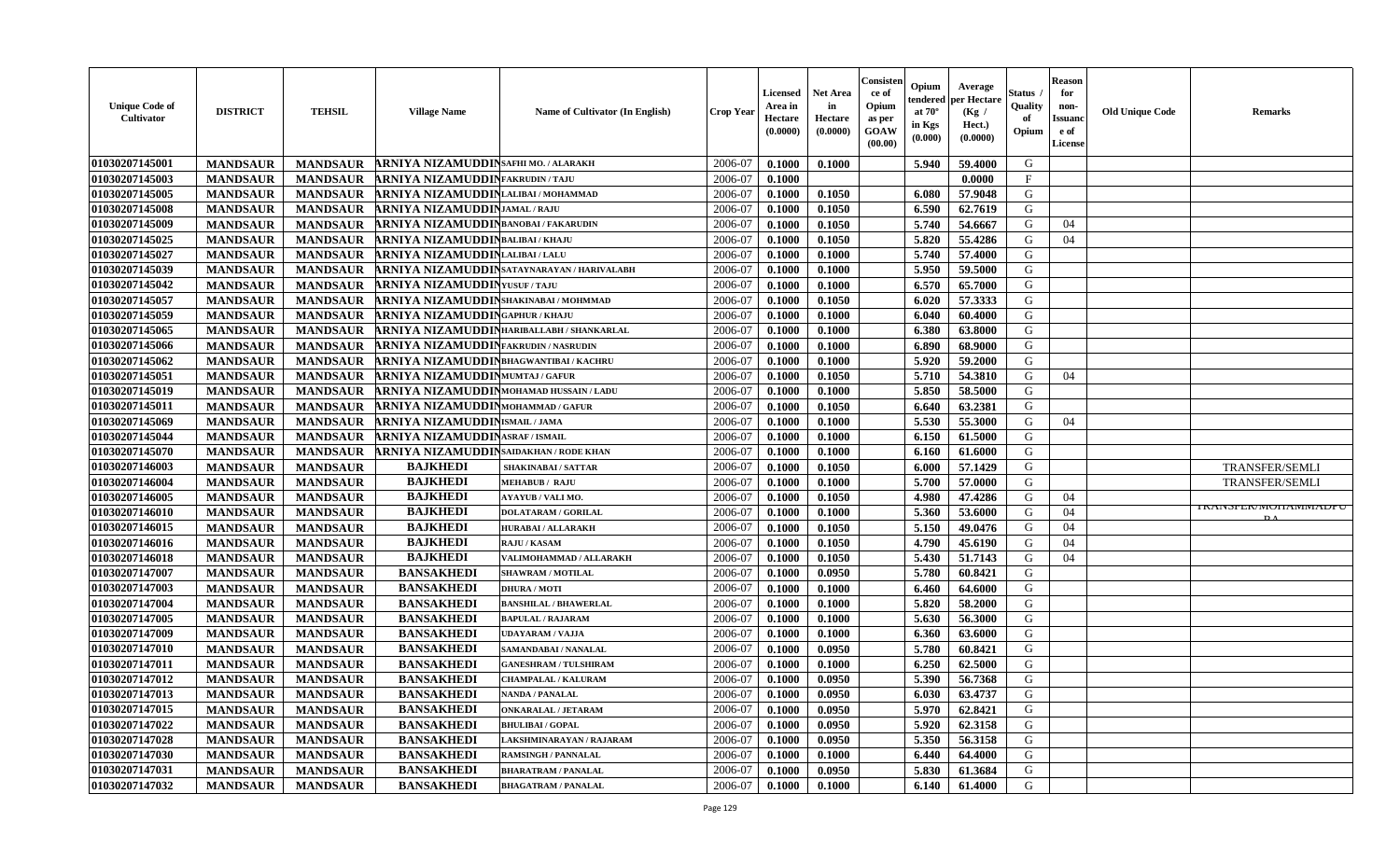| <b>Unique Code of</b><br>Cultivator | <b>DISTRICT</b> | <b>TEHSIL</b>   | <b>Village Name</b> | Name of Cultivator (In English) | <b>Crop Year</b> | <b>Licensed</b><br>Area in<br>Hectare<br>(0.0000) | <b>Net Area</b><br>in<br>Hectare<br>(0.0000) | Consister<br>ce of<br>Opium<br>as per<br><b>GOAW</b><br>(00.00) | Opium<br>endered<br>at $70^\circ$<br>in Kgs<br>(0.000) | Average<br>per Hectare<br>(Kg /<br>Hect.)<br>(0.0000) | <b>Status</b><br>Quality<br>of<br>Opium | <b>Reason</b><br>for<br>non-<br><b>Issuand</b><br>e of<br>License | <b>Old Unique Code</b> | <b>Remarks</b>     |
|-------------------------------------|-----------------|-----------------|---------------------|---------------------------------|------------------|---------------------------------------------------|----------------------------------------------|-----------------------------------------------------------------|--------------------------------------------------------|-------------------------------------------------------|-----------------------------------------|-------------------------------------------------------------------|------------------------|--------------------|
| 01030207147033                      | <b>MANDSAUR</b> | <b>MANDSAUR</b> | <b>BANSAKHEDI</b>   | <b>GOTAM / RAMA</b>             | 2006-07          | 0.1000                                            | 0.1000                                       |                                                                 | 5.860                                                  | 58.6000                                               | G                                       |                                                                   |                        |                    |
| 01030207147034                      | <b>MANDSAUR</b> | <b>MANDSAUR</b> | <b>BANSAKHEDI</b>   | RAMSINGH / MANGILAL             | 2006-07          | 0.1000                                            | 0.0950                                       |                                                                 | 5.110                                                  | 53.7895                                               | G                                       | 04                                                                |                        |                    |
| 01030207147037                      | <b>MANDSAUR</b> | <b>MANDSAUR</b> | <b>BANSAKHEDI</b>   | <b>INDARAML / SHIVARAM</b>      | 2006-07          | 0.1000                                            | 0.0950                                       |                                                                 | 6.010                                                  | 63.2632                                               | G                                       |                                                                   |                        |                    |
| 01030207147039                      | <b>MANDSAUR</b> | <b>MANDSAUR</b> | <b>BANSAKHEDI</b>   | <b>NANEDARAM / DHURA</b>        | 2006-07          | 0.1000                                            | 0.0950                                       |                                                                 | 6.650                                                  | 70.0000                                               | G                                       |                                                                   |                        |                    |
| 01030207147044                      | <b>MANDSAUR</b> | <b>MANDSAUR</b> | <b>BANSAKHEDI</b>   | PANALAL / RAJARAM               | 2006-07          | 0.1000                                            | 0.0950                                       |                                                                 | 6.160                                                  | 64.8421                                               | G                                       |                                                                   |                        |                    |
| 01030207147045                      | <b>MANDSAUR</b> | <b>MANDSAUR</b> | <b>BANSAKHEDI</b>   | <b>BADRILAL / BHERULAL</b>      | 2006-07          | 0.1000                                            | 0.1000                                       |                                                                 | 5.750                                                  | 57.5000                                               | G                                       |                                                                   |                        |                    |
| 01030207147008                      | <b>MANDSAUR</b> | <b>MANDSAUR</b> | <b>BANSAKHEDI</b>   | PRABHULAL / KESHAR              | 2006-07          | 0.1000                                            | 0.1000                                       |                                                                 | 5.170                                                  | 51.7000                                               | G                                       | 04                                                                |                        |                    |
| 01030207147018                      | <b>MANDSAUR</b> | <b>MANDSAUR</b> | <b>BANSAKHEDI</b>   | RATANLAL / BASANTILAL           | 2006-07          | 0.1000                                            | 0.0950                                       |                                                                 | 6.050                                                  | 63.6842                                               | G                                       |                                                                   |                        |                    |
| 01030207147002                      | <b>MANDSAUR</b> | <b>MANDSAUR</b> | <b>BANSAKHEDI</b>   | <b>MANSINGH / NANDA</b>         | 2006-07          | 0.1000                                            | 0.0950                                       |                                                                 | 5.710                                                  | 60.1053                                               | G                                       |                                                                   |                        |                    |
| 01030207147020                      | <b>MANDSAUR</b> | <b>MANDSAUR</b> | <b>BANSAKHEDI</b>   | PRATAPASINGH / BASANTILAL       | 2006-07          | 0.1000                                            | 0.1000                                       |                                                                 | 5.630                                                  | 56.3000                                               | G                                       |                                                                   |                        |                    |
| 01030207147050                      | <b>MANDSAUR</b> | <b>MANDSAUR</b> | <b>BANSAKHEDI</b>   | <b>ASHOKKUMAR / MANGILAL</b>    | 2006-07          | 0.1000                                            | 0.1000                                       |                                                                 | 6.490                                                  | 64.9000                                               | G                                       |                                                                   |                        |                    |
| 01030207147038                      | <b>MANDSAUR</b> | <b>MANDSAUR</b> | <b>BANSAKHEDI</b>   | <b>KNVARALAL / BHANVARLAL</b>   | 2006-07          | 0.1000                                            | 0.0950                                       |                                                                 | 5.660                                                  | 59.5789                                               | G                                       |                                                                   |                        |                    |
| 01030207147042                      | <b>MANDSAUR</b> | <b>MANDSAUR</b> | <b>BANSAKHEDI</b>   | <b>ONKAR / NANURAM</b>          | 2006-07          | 0.1000                                            | 0.0950                                       |                                                                 | 5.610                                                  | 59.0526                                               | G                                       |                                                                   |                        |                    |
| 01030207147041                      | <b>MANDSAUR</b> | <b>MANDSAUR</b> | <b>BANSAKHEDI</b>   | <b>BHUVANILAL / BASNTILAL</b>   | 2006-07          | 0.1000                                            | 0.1000                                       |                                                                 | 5.860                                                  | 58.6000                                               | G                                       |                                                                   | 01030207152048         |                    |
| 01030207148032                      | <b>MANDSAUR</b> | <b>MANDSAUR</b> | <b>BARDIYAKHEDI</b> | <b>NANDRAM / LAXMAN</b>         | 2006-07          | 0.1000                                            | 0.1000                                       |                                                                 | 7.070                                                  | 70.7000                                               | G                                       |                                                                   |                        |                    |
| 01030207148007                      | <b>MANDSAUR</b> | <b>MANDSAUR</b> | <b>BARDIYAKHEDI</b> | RUGANATH / CHUNNILAL            | 2006-07          | 0.1000                                            | 0.1000                                       |                                                                 | 6.230                                                  | 62.3000                                               | G                                       |                                                                   |                        |                    |
| 01030207148008                      | <b>MANDSAUR</b> | <b>MANDSAUR</b> | <b>BARDIYAKHEDI</b> | KANCHANBAI / BAGDIRAM           | 2006-07          | 0.1000                                            | 0.1000                                       |                                                                 | 6.500                                                  | 65.0000                                               | G                                       |                                                                   |                        |                    |
| 01030207148011                      | <b>MANDSAUR</b> | <b>MANDSAUR</b> | <b>BARDIYAKHEDI</b> | KANVARLAL / PUNAMCHAND          | 2006-07          | 0.1000                                            | 0.0950                                       |                                                                 | 5.680                                                  | 59.7895                                               | G                                       |                                                                   |                        |                    |
| 01030207148013                      | <b>MANDSAUR</b> | <b>MANDSAUR</b> | <b>BARDIYAKHEDI</b> | <b>NATHULAL / NANURAM</b>       | 2006-07          | 0.1000                                            | 0.1000                                       |                                                                 | 6.300                                                  | 63.0000                                               | G                                       |                                                                   |                        |                    |
| 01030207148016                      | <b>MANDSAUR</b> | <b>MANDSAUR</b> | <b>BARDIYAKHEDI</b> | PANNALAL / KESHURAM             | 2006-07          | 0.1000                                            | 0.1000                                       |                                                                 | 6.280                                                  | 62.8000                                               | G                                       |                                                                   |                        |                    |
| 01030207148023                      | <b>MANDSAUR</b> | <b>MANDSAUR</b> | <b>BARDIYAKHEDI</b> | <b>JAGDISH / BHERULAL</b>       | 2006-07          | 0.1000                                            | 0.0950                                       |                                                                 | 6.320                                                  | 66.5263                                               | G                                       |                                                                   |                        |                    |
| 01030207148026                      | <b>MANDSAUR</b> | <b>MANDSAUR</b> | <b>BARDIYAKHEDI</b> | RAMCHANDRAA / JAGANNNATH        | 2006-07          | 0.1000                                            | 0.1000                                       |                                                                 | 5.370                                                  | 53.7000                                               | G                                       | 04                                                                |                        |                    |
| 01030207148027                      | <b>MANDSAUR</b> | <b>MANDSAUR</b> | <b>BARDIYAKHEDI</b> | <b>BHARATRAM / MOTILAL</b>      | 2006-07          | 0.1000                                            | 0.1000                                       |                                                                 | 6.510                                                  | 65.1000                                               | G                                       |                                                                   |                        |                    |
| 01030207148029                      | <b>MANDSAUR</b> | <b>MANDSAUR</b> | <b>BARDIYAKHEDI</b> | SHANTILAL / NANDRAM             | 2006-07          | 0.1000                                            | 0.1000                                       |                                                                 | 5.990                                                  | 59.9000                                               | G                                       | 05                                                                |                        |                    |
| 01030207148037                      | <b>MANDSAUR</b> | <b>MANDSAUR</b> | <b>BARDIYAKHEDI</b> | <b>SURAJBAI / PUNUMCHAND</b>    | 2006-07          | 0.1000                                            | 0.1000                                       |                                                                 | 6.220                                                  | 62.2000                                               | G                                       |                                                                   |                        |                    |
| 01030207148038                      | <b>MANDSAUR</b> | <b>MANDSAUR</b> | <b>BARDIYAKHEDI</b> | RUPA / GOTAM                    | 2006-07          | 0.1000                                            | 0.1000                                       |                                                                 | 6.220                                                  | 62.2000                                               | G                                       |                                                                   |                        |                    |
| 01030207148042                      | <b>MANDSAUR</b> | <b>MANDSAUR</b> | <b>BARDIYAKHEDI</b> | KESHIBAI / MAGANIRAM            | 2006-07          | 0.1000                                            | 0.1000                                       |                                                                 | 6.140                                                  | 61.4000                                               | G                                       |                                                                   |                        |                    |
| 01030207148046                      | <b>MANDSAUR</b> | <b>MANDSAUR</b> | <b>BARDIYAKHEDI</b> | <b>GANGABAI / CHAGANLAL</b>     | 2006-07          | 0.1000                                            | 0.0950                                       |                                                                 | 6.340                                                  | 66.7368                                               | G                                       |                                                                   |                        |                    |
| 01030207148048                      | <b>MANDSAUR</b> | <b>MANDSAUR</b> | <b>BARDIYAKHEDI</b> | <b>RAMLAL / DHURA</b>           | 2006-07          | 0.1000                                            | 0.0950                                       |                                                                 | 6.250                                                  | 65.7895                                               | G                                       |                                                                   |                        |                    |
| 01030207148050                      | <b>MANDSAUR</b> | <b>MANDSAUR</b> | <b>BARDIYAKHEDI</b> | <b>JHAMAKUBAI / RUPA</b>        | 2006-07          | 0.1000                                            | 0.1000                                       |                                                                 | 5.490                                                  | 54.9000                                               | G                                       | 04                                                                |                        |                    |
| 01030207148052                      | <b>MANDSAUR</b> | <b>MANDSAUR</b> | <b>BARDIYAKHEDI</b> | <b>BAGDRIAM / RAM</b>           | 2006-07          | 0.1000                                            | 0.1000                                       |                                                                 | 5.430                                                  | 54.3000                                               | G                                       | 04                                                                |                        |                    |
| 01030207148057                      | <b>MANDSAUR</b> | <b>MANDSAUR</b> | <b>BARDIYAKHEDI</b> | KAMLABAI / KACHRU               | 2006-07          | 0.1000                                            | 0.1000                                       |                                                                 | 6.730                                                  | 67.3000                                               | G                                       |                                                                   |                        |                    |
| 01030207148058                      | <b>MANDSAUR</b> | <b>MANDSAUR</b> | <b>BARDIYAKHEDI</b> | <b>MOTILAL / VARADA</b>         | 2006-07          | 0.1000                                            | 0.0950                                       |                                                                 | 5.960                                                  | 62.7368                                               | G                                       |                                                                   |                        | <b>NAME CHANGE</b> |
| 01030207148067                      | <b>MANDSAUR</b> | <b>MANDSAUR</b> | <b>BARDIYAKHEDI</b> | RODA / GHASI                    | 2006-07          | 0.1000                                            | 0.0950                                       |                                                                 | 5.880                                                  | 61.8947                                               | G                                       |                                                                   |                        |                    |
| 01030207148002                      | <b>MANDSAUR</b> | <b>MANDSAUR</b> | <b>BARDIYAKHEDI</b> | MANDALAL / GANESHRAM            | 2006-07          | 0.1000                                            | 0.1000                                       |                                                                 | 6.390                                                  | 63.9000                                               | G                                       |                                                                   |                        |                    |
| 01030207148012                      | <b>MANDSAUR</b> | MANDSAUR        | <b>BARDIYAKHEDI</b> | <b>RAMLAL / KACHRU</b>          | 2006-07          | 0.1000                                            | 0.0950                                       |                                                                 |                                                        | 5.650   59.4737                                       | G                                       |                                                                   |                        |                    |
| 01030207148014                      | <b>MANDSAUR</b> | <b>MANDSAUR</b> | <b>BARDIYAKHEDI</b> | <b>SUKHLAL / MOHANLAL</b>       | 2006-07          | 0.1000                                            | 0.1000                                       |                                                                 | 6.900                                                  | 69.0000                                               | G                                       |                                                                   |                        |                    |
| 01030207148034                      | <b>MANDSAUR</b> | <b>MANDSAUR</b> | <b>BARDIYAKHEDI</b> | <b>MOHANLAL / KASTURA</b>       | 2006-07          | 0.1000                                            | 0.1000                                       |                                                                 | 6.390                                                  | 63.9000                                               | G                                       |                                                                   |                        |                    |
| 01030207148036                      | <b>MANDSAUR</b> | <b>MANDSAUR</b> | <b>BARDIYAKHEDI</b> | <b>DHAPUBAI/MODIRAM</b>         | 2006-07          | 0.1000                                            | 0.0850                                       |                                                                 | 4.950                                                  | 58.2353                                               | G                                       |                                                                   |                        |                    |
| 01030207148043                      | <b>MANDSAUR</b> | <b>MANDSAUR</b> | <b>BARDIYAKHEDI</b> | <b>GANGARAM / KESHURAM</b>      | 2006-07          | 0.1000                                            | 0.1000                                       |                                                                 | 5.630                                                  | 56.3000                                               | G                                       |                                                                   |                        |                    |
| 01030207148045                      | <b>MANDSAUR</b> | <b>MANDSAUR</b> | <b>BARDIYAKHEDI</b> | <b>BALURAM / DHURA</b>          | 2006-07          | 0.1000                                            | 0.1000                                       |                                                                 | 6.090                                                  | 60.9000                                               | G                                       |                                                                   |                        |                    |
| 01030207148051                      | <b>MANDSAUR</b> | <b>MANDSAUR</b> | <b>BARDIYAKHEDI</b> | <b>MOTILAL / GULALB</b>         | 2006-07          | 0.1000                                            | 0.1000                                       |                                                                 | 6.280                                                  | 62.8000                                               | G                                       |                                                                   |                        |                    |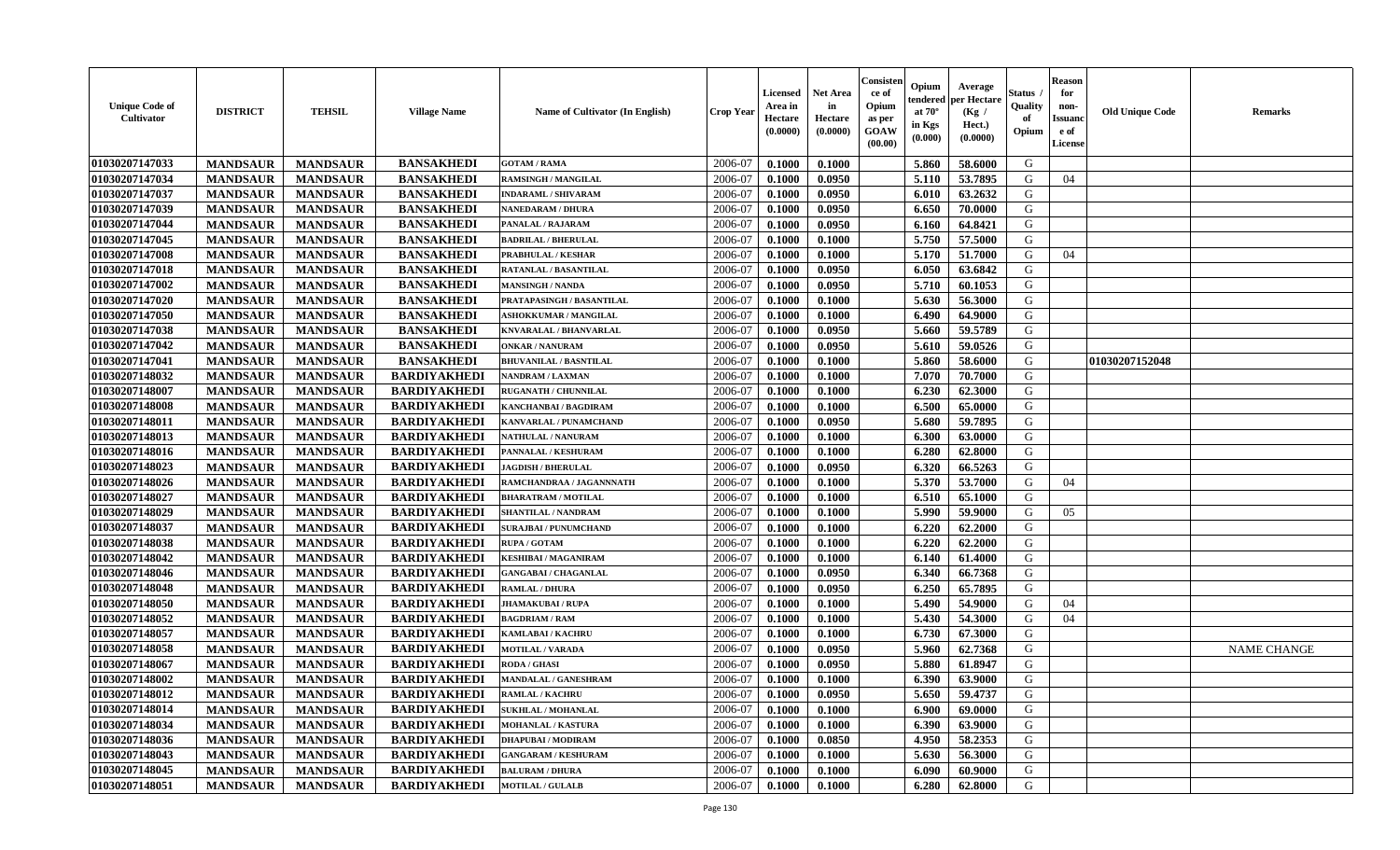| <b>Unique Code of</b><br>Cultivator | <b>DISTRICT</b> | <b>TEHSIL</b>   | <b>Village Name</b> | Name of Cultivator (In English) | <b>Crop Year</b> | <b>Licensed</b><br>Area in<br>Hectare<br>(0.0000) | <b>Net Area</b><br>in<br>Hectare<br>(0.0000) | Consister<br>ce of<br>Opium<br>as per<br><b>GOAW</b><br>(00.00) | Opium<br>endered<br>at $70^\circ$<br>in Kgs<br>$(\mathbf{0.000})$ | Average<br>per Hectare<br>(Kg /<br>Hect.)<br>(0.0000) | <b>Status</b><br>Quality<br>of<br>Opium | <b>Reason</b><br>for<br>non-<br><b>Issuand</b><br>e of<br>License | <b>Old Unique Code</b> | <b>Remarks</b>       |
|-------------------------------------|-----------------|-----------------|---------------------|---------------------------------|------------------|---------------------------------------------------|----------------------------------------------|-----------------------------------------------------------------|-------------------------------------------------------------------|-------------------------------------------------------|-----------------------------------------|-------------------------------------------------------------------|------------------------|----------------------|
| 01030207148030                      | <b>MANDSAUR</b> | <b>MANDSAUR</b> | <b>BARDIYAKHEDI</b> | <b>RAMESHVER / RUPA</b>         | 2006-07          | 0.1000                                            | 0.1000                                       |                                                                 | 7.170                                                             | 71.7000                                               | G                                       |                                                                   |                        |                      |
| 01030207148069                      | <b>MANDSAUR</b> | <b>MANDSAUR</b> | <b>BARDIYAKHEDI</b> | VAJERAM / NANDA                 | 2006-07          | 0.1000                                            | 0.0950                                       |                                                                 | 5.760                                                             | 60.6316                                               | G                                       |                                                                   |                        |                      |
| 01030207148061                      | <b>MANDSAUR</b> | <b>MANDSAUR</b> | <b>BARDIYAKHEDI</b> | <b>BHERULAL / CHUNNILAL</b>     | 2006-07          | 0.1000                                            | 0.0950                                       |                                                                 | 5.840                                                             | 61.4737                                               | G                                       |                                                                   |                        |                      |
| 01030207148020                      | <b>MANDSAUR</b> | <b>MANDSAUR</b> | <b>BARDIYAKHEDI</b> | KACHRU / CHAMPALAL              | 2006-07          | 0.1000                                            | 0.1000                                       |                                                                 | 6.170                                                             | 61.7000                                               | G                                       |                                                                   |                        |                      |
| 01030207148001                      | <b>MANDSAUR</b> | <b>MANDSAUR</b> | <b>BARDIYAKHEDI</b> | SOHANABAI / MANGILAL            | 2006-07          | 0.1000                                            | 0.1000                                       |                                                                 | 1.950                                                             | 19.5000                                               | G                                       | 04                                                                |                        |                      |
| 01030207148072                      | <b>MANDSAUR</b> | <b>MANDSAUR</b> | <b>BARDIYAKHEDI</b> | <b>BRADILAL / BALARAM</b>       | 2006-07          | 0.1000                                            | 0.1000                                       |                                                                 | 5.700                                                             | 57.0000                                               | G                                       |                                                                   |                        |                      |
| 01030207148047                      | <b>MANDSAUR</b> | <b>MANDSAUR</b> | <b>BARDIYAKHEDI</b> | <b>HIRALAL / BHANA</b>          | 2006-07          | 0.1000                                            | 0.1000                                       |                                                                 | 6.260                                                             | 62.6000                                               | G                                       |                                                                   |                        |                      |
| 01030207148059                      | <b>MANDSAUR</b> | <b>MANDSAUR</b> | <b>BARDIYAKHEDI</b> | <b>JAGANNATH / VARADA</b>       | 2006-07          | 0.1000                                            | 0.1000                                       |                                                                 | 5.930                                                             | 59.3000                                               | G                                       |                                                                   |                        |                      |
| 01030207148065                      | <b>MANDSAUR</b> | <b>MANDSAUR</b> | <b>BARDIYAKHEDI</b> | <b>DHURILAL / NATHULAL</b>      | 2006-07          | 0.1000                                            | 0.1000                                       |                                                                 | 6.280                                                             | 62.8000                                               | G                                       |                                                                   |                        |                      |
| 01030207149007                      | <b>MANDSAUR</b> | <b>MANDSAUR</b> | <b>BILANTRI</b>     | NARENDRAKUMAR / JAGANNNATH      | 2006-07          | 0.1000                                            | 0.1050                                       |                                                                 | 6.800                                                             | 64.7619                                               | G                                       |                                                                   |                        |                      |
| 01030207149004                      | <b>MANDSAUR</b> | <b>MANDSAUR</b> | <b>BILANTRI</b>     | PUNA / RAM SUTHAR               | 2006-07          | 0.1000                                            | 0.1050                                       |                                                                 | 6.900                                                             | 65.7143                                               | G                                       |                                                                   |                        |                      |
| 01030207149001                      | <b>MANDSAUR</b> | <b>MANDSAUR</b> | <b>BILANTRI</b>     | <b>SHAMBHUSING / BEGAMSING</b>  | 2006-07          | 0.1000                                            | 0.0900                                       |                                                                 | 5.690                                                             | 63.2222                                               | G                                       |                                                                   |                        |                      |
| 01030207149009                      | <b>MANDSAUR</b> | <b>MANDSAUR</b> | <b>BILANTRI</b>     | DHULASINGH / JAVANASINGH        | 2006-07          | 0.1000                                            | 0.1050                                       |                                                                 | 6.140                                                             | 58.4762                                               | G                                       |                                                                   |                        |                      |
| 01030207149014                      | <b>MANDSAUR</b> | <b>MANDSAUR</b> | <b>BILANTRI</b>     | <b>RUPA / KACHRU</b>            | 2006-07          | 0.1000                                            | 0.1000                                       |                                                                 | 6.410                                                             | 64.1000                                               | G                                       |                                                                   |                        |                      |
| 01030207149017                      | <b>MANDSAUR</b> | <b>MANDSAUR</b> | <b>BILANTRI</b>     | <b>SHANIBAI / NANDRAM</b>       | 2006-07          | 0.1000                                            | 0.1050                                       |                                                                 | 5.960                                                             | 56.7619                                               | G                                       |                                                                   |                        |                      |
| 01030207149044                      | <b>MANDSAUR</b> | <b>MANDSAUR</b> | <b>BILANTRI</b>     | <b>BHARATKUNVAR / RAMSING</b>   | 2006-07          | 0.1000                                            | 0.1000                                       |                                                                 | 6.970                                                             | 69.7000                                               | G                                       |                                                                   |                        |                      |
| 01030207149050                      | <b>MANDSAUR</b> | <b>MANDSAUR</b> | <b>BILANTRI</b>     | MANGILAL / NATHULAL             | 2006-07          | 0.1000                                            | 0.1000                                       |                                                                 | 6.020                                                             | 60.2000                                               | G                                       |                                                                   |                        |                      |
| 01030207149051                      | <b>MANDSAUR</b> | <b>MANDSAUR</b> | <b>BILANTRI</b>     | <b>BASANTILAL / NATHULAL</b>    | 2006-07          | 0.1000                                            | 0.1000                                       |                                                                 | 6.350                                                             | 63.5000                                               | G                                       |                                                                   |                        |                      |
| 01030207149020                      | <b>MANDSAUR</b> | <b>MANDSAUR</b> | <b>BILANTRI</b>     | RAMCHANDRAA / CHATRA            | 2006-07          | 0.1000                                            | 0.1000                                       |                                                                 | 6.230                                                             | 62.3000                                               | G                                       |                                                                   |                        |                      |
| 01030207149055                      | <b>MANDSAUR</b> | <b>MANDSAUR</b> | <b>BILANTRI</b>     | <b>ASHOK / RAMESHVAR</b>        | 2006-07          | 0.1000                                            | 0.1000                                       |                                                                 | 6.410                                                             | 64.1000                                               | G                                       |                                                                   |                        | TRANSFER/LACCHAKHEDI |
| 01030207149056                      | <b>MANDSAUR</b> | <b>MANDSAUR</b> | <b>BILANTRI</b>     | SHANTILAL / KARULAL             | 2006-07          | 0.1000                                            | 0.1000                                       |                                                                 | 6.410                                                             | 64.1000                                               | G                                       |                                                                   |                        | TRANSFER/LACCHAKHEDI |
| 01030207149057                      | <b>MANDSAUR</b> | <b>MANDSAUR</b> | <b>BILANTRI</b>     | SHIVNARAYAN / KARULAL           | 2006-07          | 0.1000                                            | 0.1000                                       |                                                                 | 6.240                                                             | 62.4000                                               | G                                       |                                                                   |                        | TRANSFER/LACCHAKHEDI |
| 01030207150001                      | <b>MANDSAUR</b> | <b>MANDSAUR</b> | <b>BHATANA</b>      | <b>DEVIDAS / BALUDAS</b>        | 2006-07          | 0.1000                                            | 0.1000                                       |                                                                 | 5.660                                                             | 56.6000                                               | G                                       |                                                                   |                        |                      |
| 01030207150007                      | <b>MANDSAUR</b> | <b>MANDSAUR</b> | <b>BHATANA</b>      | RADHESHYAM / NANURAM            | 2006-07          | 0.1000                                            | 0.1050                                       |                                                                 | 6.490                                                             | 61.8095                                               | G                                       |                                                                   |                        |                      |
| 01030207150012                      | <b>MANDSAUR</b> | <b>MANDSAUR</b> | <b>BHATANA</b>      | <b>BABULAL / HIRALAL</b>        | 2006-07          | 0.1000                                            | 0.0950                                       |                                                                 | 6.120                                                             | 64.4211                                               | G                                       |                                                                   |                        |                      |
| 01030207150015                      | <b>MANDSAUR</b> | <b>MANDSAUR</b> | <b>BHATANA</b>      | <b>BANSHILAL / NANURAM</b>      | 2006-07          | 0.1000                                            | 0.1000                                       |                                                                 | 6.250                                                             | 62.5000                                               | G                                       |                                                                   |                        |                      |
| 01030207150016                      | <b>MANDSAUR</b> | <b>MANDSAUR</b> | <b>BHATANA</b>      | <b>LALUDAS / BHERUDAS</b>       | 2006-07          | 0.1000                                            | 0.1000                                       |                                                                 | 5.520                                                             | 55.2000                                               | G                                       | 04                                                                |                        |                      |
| 01030207150035                      | <b>MANDSAUR</b> | <b>MANDSAUR</b> | <b>BHATANA</b>      | KALURAM / RAJARAM               | 2006-07          | 0.1000                                            | 0.0950                                       |                                                                 | 5.960                                                             | 62.7368                                               | G                                       |                                                                   |                        |                      |
| 01030207150038                      | <b>MANDSAUR</b> | <b>MANDSAUR</b> | <b>BHATANA</b>      | <b>RAMA / PURA CHAMAR</b>       | 2006-07          | 0.1000                                            | 0.1000                                       |                                                                 | 5.720                                                             | 57.2000                                               | G                                       |                                                                   |                        |                      |
| 01030207150027                      | <b>MANDSAUR</b> | <b>MANDSAUR</b> | <b>BHATANA</b>      | <b>BRADILAL / DHANARAJ</b>      | 2006-07          | 0.1000                                            | 0.0950                                       |                                                                 | 5.770                                                             | 60.7368                                               | G                                       |                                                                   |                        |                      |
| 01030207150042                      | <b>MANDSAUR</b> | <b>MANDSAUR</b> | <b>BHATANA</b>      | <b>KASTURIBAI/RAJARAM</b>       | 2006-07          | 0.1000                                            | 0.0950                                       |                                                                 | 5.370                                                             | 56.5263                                               | G                                       |                                                                   |                        |                      |
| 01030207150050                      | <b>MANDSAUR</b> | <b>MANDSAUR</b> | <b>BHATANA</b>      | <b>BHANVARLAL / NANURAM</b>     | 2006-07          | 0.1000                                            | 0.1000                                       |                                                                 | 6.310                                                             | 63.1000                                               | G                                       |                                                                   |                        |                      |
| 01030207150054                      | <b>MANDSAUR</b> | <b>MANDSAUR</b> | <b>BHATANA</b>      | <b>KALU / BAGDIRAM</b>          | 2006-07          | 0.1000                                            | 0.1050                                       |                                                                 | 6.270                                                             | 59.7143                                               | G                                       |                                                                   |                        |                      |
| 01030207150019                      | <b>MANDSAUR</b> | <b>MANDSAUR</b> | <b>BHATANA</b>      | <b>JAGDISH / VARDA</b>          | 2006-07          | 0.1000                                            | 0.1000                                       |                                                                 | 6.500                                                             | 65.0000                                               | G                                       |                                                                   |                        |                      |
| 01030207150049                      | <b>MANDSAUR</b> | <b>MANDSAUR</b> | <b>BHATANA</b>      | <b>CHNPALAL / KASTURA</b>       | 2006-07          | 0.1000                                            | 0.1050                                       |                                                                 | 6.110                                                             | 58.1905                                               | G                                       |                                                                   |                        |                      |
| 01030207150056                      | <b>MANDSAUR</b> | MANDSAUR        | <b>BHATANA</b>      | <b>SHAVARAM / KISHAN</b>        | 2006-07          | 0.1000                                            | 0.1000                                       |                                                                 | 5.910                                                             | 59.1000                                               | G                                       |                                                                   |                        |                      |
| 01030207150010                      | <b>MANDSAUR</b> | <b>MANDSAUR</b> | <b>BHATANA</b>      | <b>BHUVANILAL / HIRALAL</b>     | 2006-07          | 0.1000                                            | 0.1000                                       |                                                                 | 6.090                                                             | 60.9000                                               | G                                       |                                                                   |                        |                      |
| 01030207150034                      | <b>MANDSAUR</b> | <b>MANDSAUR</b> | <b>BHATANA</b>      | <b>KACHARU / RAMLAL</b>         | 2006-07          | 0.1000                                            | 0.0800                                       |                                                                 | 4.070                                                             | 50.8750                                               | G                                       | 04                                                                |                        |                      |
| 01030207088001                      | <b>MANDSAUR</b> | <b>MANDSAUR</b> | <b>CHIPLANA</b>     | <b>RAGHUNATHSING / KALUSING</b> | 2006-07          | 0.1000                                            | 0.1000                                       |                                                                 | 7.180                                                             | 71.8000                                               | G                                       |                                                                   |                        |                      |
| 01030207088002                      | <b>MANDSAUR</b> | <b>MANDSAUR</b> | <b>CHIPLANA</b>     | <b>JHUJHARSNIG / KALUSING</b>   | 2006-07          | 0.1000                                            | 0.1000                                       |                                                                 | 6.670                                                             | 66.7000                                               | G                                       |                                                                   |                        |                      |
| 01030207088003                      | <b>MANDSAUR</b> | <b>MANDSAUR</b> | <b>CHIPLANA</b>     | JITENDRASINGH / KALUSINGH       | 2006-07          | 0.1000                                            | 0.1000                                       |                                                                 | 6.200                                                             | 62.0000                                               | G                                       |                                                                   |                        |                      |
| 01030207088004                      | <b>MANDSAUR</b> | <b>MANDSAUR</b> | <b>CHIPLANA</b>     | LAKSHMINARAYAN / NANDARAM       | 2006-07          | 0.1000                                            |                                              |                                                                 |                                                                   | 0.0000                                                | $\mathbf{F}$                            | 01                                                                |                        |                      |
|                                     |                 |                 |                     |                                 |                  |                                                   |                                              |                                                                 |                                                                   |                                                       |                                         |                                                                   |                        |                      |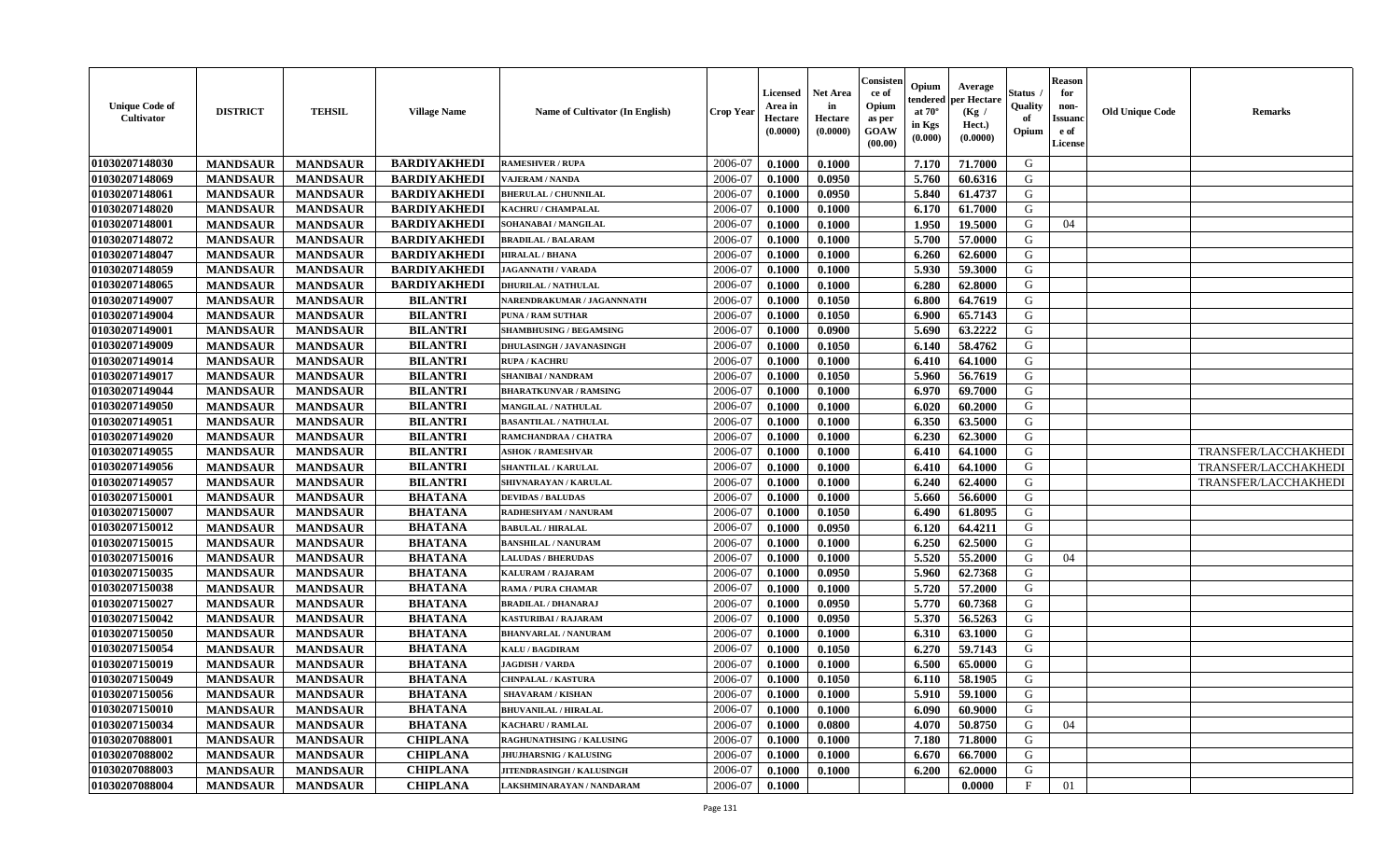| <b>Unique Code of</b><br>Cultivator | <b>DISTRICT</b> | <b>TEHSIL</b>   | <b>Village Name</b> | Name of Cultivator (In English)    | <b>Crop Year</b> | <b>Licensed</b><br>Area in<br>Hectare<br>(0.0000) | <b>Net Area</b><br>in<br>Hectare<br>(0.0000) | Consister<br>ce of<br>Opium<br>as per<br>GOAW<br>(00.00) | Opium<br>endered<br>at $70^\circ$<br>in Kgs<br>(0.000) | Average<br>per Hectare<br>(Kg /<br>Hect.)<br>(0.0000) | <b>Status</b><br>Quality<br>of<br>Opium | <b>Reason</b><br>for<br>non-<br><b>Issuand</b><br>e of<br>License | <b>Old Unique Code</b> | <b>Remarks</b>     |
|-------------------------------------|-----------------|-----------------|---------------------|------------------------------------|------------------|---------------------------------------------------|----------------------------------------------|----------------------------------------------------------|--------------------------------------------------------|-------------------------------------------------------|-----------------------------------------|-------------------------------------------------------------------|------------------------|--------------------|
| 01030207088012                      | <b>MANDSAUR</b> | <b>MANDSAUR</b> | <b>CHIPLANA</b>     | VARDICHAND / KESHURAM              | 2006-07          | 0.1000                                            | 0.0950                                       |                                                          | 6.190                                                  | 65.1579                                               | G                                       |                                                                   |                        |                    |
| 01030207088013                      | <b>MANDSAUR</b> | <b>MANDSAUR</b> | <b>CHIPLANA</b>     | <b>BHAVARADAS / GANGADAS</b>       | 2006-07          | 0.1000                                            | 0.0950                                       |                                                          | 5.780                                                  | 60.8421                                               | G                                       |                                                                   |                        |                    |
| 01030207088019                      | <b>MANDSAUR</b> | <b>MANDSAUR</b> | <b>CHIPLANA</b>     | NANDARAM / RATANLAL                | 2006-07          | 0.1000                                            | 0.1050                                       |                                                          | 7.000                                                  | 66.6667                                               | G                                       | 01                                                                |                        |                    |
| 01030207088020                      | <b>MANDSAUR</b> | <b>MANDSAUR</b> | <b>CHIPLANA</b>     | RAMESHCHAND / MANGILAL             | 2006-07          | 0.1000                                            | 0.0950                                       |                                                          | 5.550                                                  | 58.4211                                               | G                                       |                                                                   |                        |                    |
| 01030207088022                      | <b>MANDSAUR</b> | <b>MANDSAUR</b> | <b>CHIPLANA</b>     | <b>BHERULAL / MANGILAL</b>         | 2006-07          | 0.1000                                            | 0.1000                                       |                                                          | 6.210                                                  | 62.1000                                               | G                                       |                                                                   |                        |                    |
| 01030207088023                      | <b>MANDSAUR</b> | <b>MANDSAUR</b> | <b>CHIPLANA</b>     | PANNALAL / MOTILAL                 | 2006-07          | 0.1000                                            | 0.1000                                       |                                                          | 7.140                                                  | 71.4000                                               | G                                       |                                                                   |                        |                    |
| 01030207088025                      | <b>MANDSAUR</b> | <b>MANDSAUR</b> | <b>CHIPLANA</b>     | PREMASINGH / DUNGARASINGH          | 2006-07          | 0.1000                                            | 0.0950                                       |                                                          | 6.580                                                  | 69.2632                                               | G                                       |                                                                   |                        |                    |
| 01030207088028                      | <b>MANDSAUR</b> | <b>MANDSAUR</b> | <b>CHIPLANA</b>     | LILA BAI / LAXMINARAYAN            | 2006-07          | 0.1000                                            | 0.1000                                       |                                                          | 7.210                                                  | 72.1000                                               | G                                       | 01                                                                |                        |                    |
| 01030207088031                      | <b>MANDSAUR</b> | <b>MANDSAUR</b> | <b>CHIPLANA</b>     | <b>CHUNNILAL / UDAJI</b>           | 2006-07          | 0.1000                                            | 0.1000                                       |                                                          | 6.380                                                  | 63.8000                                               | G                                       |                                                                   |                        |                    |
| 01030207088035                      | <b>MANDSAUR</b> | <b>MANDSAUR</b> | <b>CHIPLANA</b>     | RAMNARAYAN / MANGILAL              | 2006-07          | 0.1000                                            | 0.1000                                       |                                                          | 6.000                                                  | 60.0000                                               | G                                       |                                                                   |                        |                    |
| 01030207088036                      | <b>MANDSAUR</b> | <b>MANDSAUR</b> | <b>CHIPLANA</b>     | <b>NANURAM / RAMCHANDRA</b>        | 2006-07          | 0.1000                                            | 0.1000                                       |                                                          | 6.310                                                  | 63.1000                                               | $\mathbf G$                             |                                                                   |                        | <b>NAME CHANGE</b> |
| 01030207088038                      | <b>MANDSAUR</b> | <b>MANDSAUR</b> | <b>CHIPLANA</b>     | <b>RAGHUNATHSING / RAMSING</b>     | 2006-07          | 0.1000                                            | 0.1000                                       |                                                          | 6.420                                                  | 64.2000                                               | G                                       |                                                                   |                        |                    |
| 01030207088039                      | <b>MANDSAUR</b> | <b>MANDSAUR</b> | <b>CHIPLANA</b>     | PREMASINGH / GORDHANASINGH         | 2006-07          | 0.1000                                            | 0.1000                                       |                                                          | 5.870                                                  | 58.7000                                               | G                                       |                                                                   |                        |                    |
| 01030207088043                      | <b>MANDSAUR</b> | <b>MANDSAUR</b> | <b>CHIPLANA</b>     | <b>GANESH / DHNNA</b>              | 2006-07          | 0.1000                                            | 0.0950                                       |                                                          | 6.350                                                  | 66.8421                                               | G                                       |                                                                   |                        |                    |
| 01030207088044                      | <b>MANDSAUR</b> | <b>MANDSAUR</b> | <b>CHIPLANA</b>     | SAJJANASINGH / LALASINGH           | 2006-07          | 0.1000                                            | 0.1000                                       |                                                          | 6.670                                                  | 66.7000                                               | G                                       |                                                                   |                        |                    |
| 01030207088047                      | <b>MANDSAUR</b> | <b>MANDSAUR</b> | <b>CHIPLANA</b>     | <b>GOPAL / BHERULAL</b>            | 2006-07          | 0.1000                                            | 0.1000                                       |                                                          | 6.670                                                  | 66.7000                                               | G                                       |                                                                   |                        |                    |
| 01030207088048                      | <b>MANDSAUR</b> | <b>MANDSAUR</b> | <b>CHIPLANA</b>     | <b>RAMSING / LALSINGH</b>          | 2006-07          | 0.1000                                            | 0.1000                                       |                                                          | 6.170                                                  | 61.7000                                               | G                                       |                                                                   |                        |                    |
| 01030207088049                      | <b>MANDSAUR</b> | <b>MANDSAUR</b> | <b>CHIPLANA</b>     | <b>RAJKUNWAR / HIMMATSINGH</b>     | 2006-07          | 0.1000                                            | 0.0950                                       |                                                          | 5.530                                                  | 58.2105                                               | G                                       |                                                                   |                        |                    |
| 01030207088051                      | <b>MANDSAUR</b> | <b>MANDSAUR</b> | <b>CHIPLANA</b>     | NARAYANSING / SHAMBHUSINGH         | 2006-07          | 0.1000                                            | 0.1000                                       |                                                          | 6.050                                                  | 60.5000                                               | G                                       |                                                                   |                        |                    |
| 01030207088053                      | <b>MANDSAUR</b> | <b>MANDSAUR</b> | <b>CHIPLANA</b>     | RADHESHYAM / BHANVARLAL            | 2006-07          | 0.1000                                            | 0.1000                                       |                                                          | 6.280                                                  | 62.8000                                               | G                                       |                                                                   |                        |                    |
| 01030207088057                      | <b>MANDSAUR</b> | <b>MANDSAUR</b> | <b>CHIPLANA</b>     | <b>LAKSHMANSINGH / BHUVANSINGH</b> | 2006-07          | 0.1000                                            | 0.1000                                       |                                                          | 7.300                                                  | 73.0000                                               | G                                       |                                                                   |                        |                    |
| 01030207088059                      | <b>MANDSAUR</b> | <b>MANDSAUR</b> | <b>CHIPLANA</b>     | <b>DILIPSING / SOHANSING</b>       | 2006-07          | 0.1000                                            | 0.1000                                       |                                                          | 6.550                                                  | 65.5000                                               | G                                       |                                                                   |                        |                    |
| 01030207088063                      | <b>MANDSAUR</b> | <b>MANDSAUR</b> | <b>CHIPLANA</b>     | <b>GOPALSINGH / JASTWANTSINGH</b>  | 2006-07          | 0.1000                                            | 0.1050                                       |                                                          | 6.870                                                  | 65.4286                                               | ${\bf G}$                               |                                                                   |                        |                    |
| 01030207088065                      | <b>MANDSAUR</b> | <b>MANDSAUR</b> | <b>CHIPLANA</b>     | MANOHARASINGH / KALUSINGH          | 2006-07          | 0.1000                                            | 0.1000                                       |                                                          | 6.560                                                  | 65.6000                                               | G                                       |                                                                   |                        |                    |
| 01030207088067                      | <b>MANDSAUR</b> | <b>MANDSAUR</b> | <b>CHIPLANA</b>     | SHYAMLAL / LAKSHMINARAYAN          | 2006-07          | 0.1000                                            | 0.1000                                       |                                                          | 6.350                                                  | 63.5000                                               | G                                       |                                                                   |                        |                    |
| 01030207088070                      | <b>MANDSAUR</b> | <b>MANDSAUR</b> | <b>CHIPLANA</b>     | RATANASINGH / MADHOSINGH           | 2006-07          | 0.1000                                            | 0.1000                                       |                                                          | 6.360                                                  | 63.6000                                               | G                                       |                                                                   |                        |                    |
| 01030207088072                      | <b>MANDSAUR</b> | <b>MANDSAUR</b> | <b>CHIPLANA</b>     | JIVANASINGH / MADHOSINGH           | 2006-07          | 0.1000                                            | 0.1000                                       |                                                          | 6.530                                                  | 65.3000                                               | G                                       |                                                                   |                        |                    |
| 01030207088073                      | <b>MANDSAUR</b> | <b>MANDSAUR</b> | <b>CHIPLANA</b>     | RAMESHCHAND / MANGILAL             | 2006-07          | 0.1000                                            | 0.1000                                       |                                                          | 6.060                                                  | 60.6000                                               | G                                       |                                                                   |                        |                    |
| 01030207088075                      | <b>MANDSAUR</b> | <b>MANDSAUR</b> | <b>CHIPLANA</b>     | <b>SHAMBHUSINGH / LALSINGH</b>     | 2006-07          | 0.1000                                            | 0.1000                                       |                                                          | 6.310                                                  | 63.1000                                               | G                                       |                                                                   |                        |                    |
| 01030207088077                      | <b>MANDSAUR</b> | <b>MANDSAUR</b> | <b>CHIPLANA</b>     | MOHANLAL / MANGILAL                | 2006-07          | 0.1000                                            | 0.0950                                       |                                                          | 5.110                                                  | 53.7895                                               | G                                       | 04                                                                |                        |                    |
| 01030207088078                      | <b>MANDSAUR</b> | <b>MANDSAUR</b> | <b>CHIPLANA</b>     | SATYANARAYAN / MANGILAL            | 2006-07          | 0.1000                                            | 0.0950                                       |                                                          | 5.090                                                  | 53.5789                                               | G                                       | 04                                                                |                        |                    |
| 01030207088080                      | <b>MANDSAUR</b> | <b>MANDSAUR</b> | <b>CHIPLANA</b>     | MOHANSINGH / LALSINGH              | 2006-07          | 0.1000                                            | 0.1000                                       |                                                          | 6.340                                                  | 63.4000                                               | G                                       |                                                                   |                        |                    |
| 01030207088082                      | <b>MANDSAUR</b> | <b>MANDSAUR</b> | <b>CHIPLANA</b>     | <b>KRISHNADAS / MOHANDAS</b>       | 2006-07          | 0.1000                                            | 0.1000                                       |                                                          | 6.870                                                  | 68.7000                                               | G                                       |                                                                   |                        |                    |
| 01030207088083                      | <b>MANDSAUR</b> | <b>MANDSAUR</b> | <b>CHIPLANA</b>     | <b>BANUSINGH / SOHANASINGH</b>     | 2006-07          | 0.1000                                            | 0.1000                                       |                                                          | 5.970                                                  | 59.7000                                               | G                                       |                                                                   |                        |                    |
| 01030207088084                      | <b>MANDSAUR</b> | <b>MANDSAUR</b> | <b>CHIPLANA</b>     | NAHARASINGH / GOKULASINGH          | 2006-07          | 0.1000                                            | 0.1000                                       |                                                          | 6.330                                                  | 63.3000                                               | G                                       |                                                                   |                        |                    |
| 01030207088089                      | <b>MANDSAUR</b> | <b>MANDSAUR</b> | <b>CHIPLANA</b>     | <b>GANGADAS / BAGDIRAM</b>         | 2006-07          | 0.1000                                            | 0.0950                                       |                                                          | 6.470                                                  | 68.1053                                               | G                                       |                                                                   |                        |                    |
| 01030207088090                      | <b>MANDSAUR</b> | <b>MANDSAUR</b> | <b>CHIPLANA</b>     | RAMLAL / KANVARLAL                 | 2006-07          | 0.1000                                            | 0.1000                                       |                                                          | 6.450                                                  | 64.5000                                               | G                                       |                                                                   |                        |                    |
| 01030207088091                      | <b>MANDSAUR</b> | <b>MANDSAUR</b> | <b>CHIPLANA</b>     | RAMDAYAL / KANCHANBAI              | 2006-07          | 0.1000                                            | 0.1000                                       |                                                          | 6.800                                                  | 68.0000                                               | G                                       |                                                                   |                        |                    |
| 01030207088092                      | <b>MANDSAUR</b> | <b>MANDSAUR</b> | <b>CHIPLANA</b>     | <b>OMPRAKASH / BASNTILAL</b>       | 2006-07          | 0.1000                                            | 0.1000                                       |                                                          | 6.190                                                  | 61.9000                                               | G                                       |                                                                   |                        |                    |
| 01030207088093                      | <b>MANDSAUR</b> | <b>MANDSAUR</b> | <b>CHIPLANA</b>     | <b>SURAJABAI / BHULIBAI</b>        | 2006-07          | 0.1000                                            | 0.1000                                       |                                                          | 6.680                                                  | 66.8000                                               | G                                       |                                                                   |                        |                    |
| 01030207088097                      | <b>MANDSAUR</b> | <b>MANDSAUR</b> | <b>CHIPLANA</b>     | <b>BHEULAL / SAWA</b>              | 2006-07          | 0.1000                                            | 0.0950                                       |                                                          | 5.810                                                  | 61.1579                                               | G                                       |                                                                   |                        |                    |
| 01030207088100                      | <b>MANDSAUR</b> | <b>MANDSAUR</b> | <b>CHIPLANA</b>     | <b>KESHURAM / KISHAN</b>           | 2006-07          | 0.1000                                            | 0.1000                                       |                                                          | 6.300                                                  | 63.0000                                               | G                                       |                                                                   |                        | <b>NAME CHANGE</b> |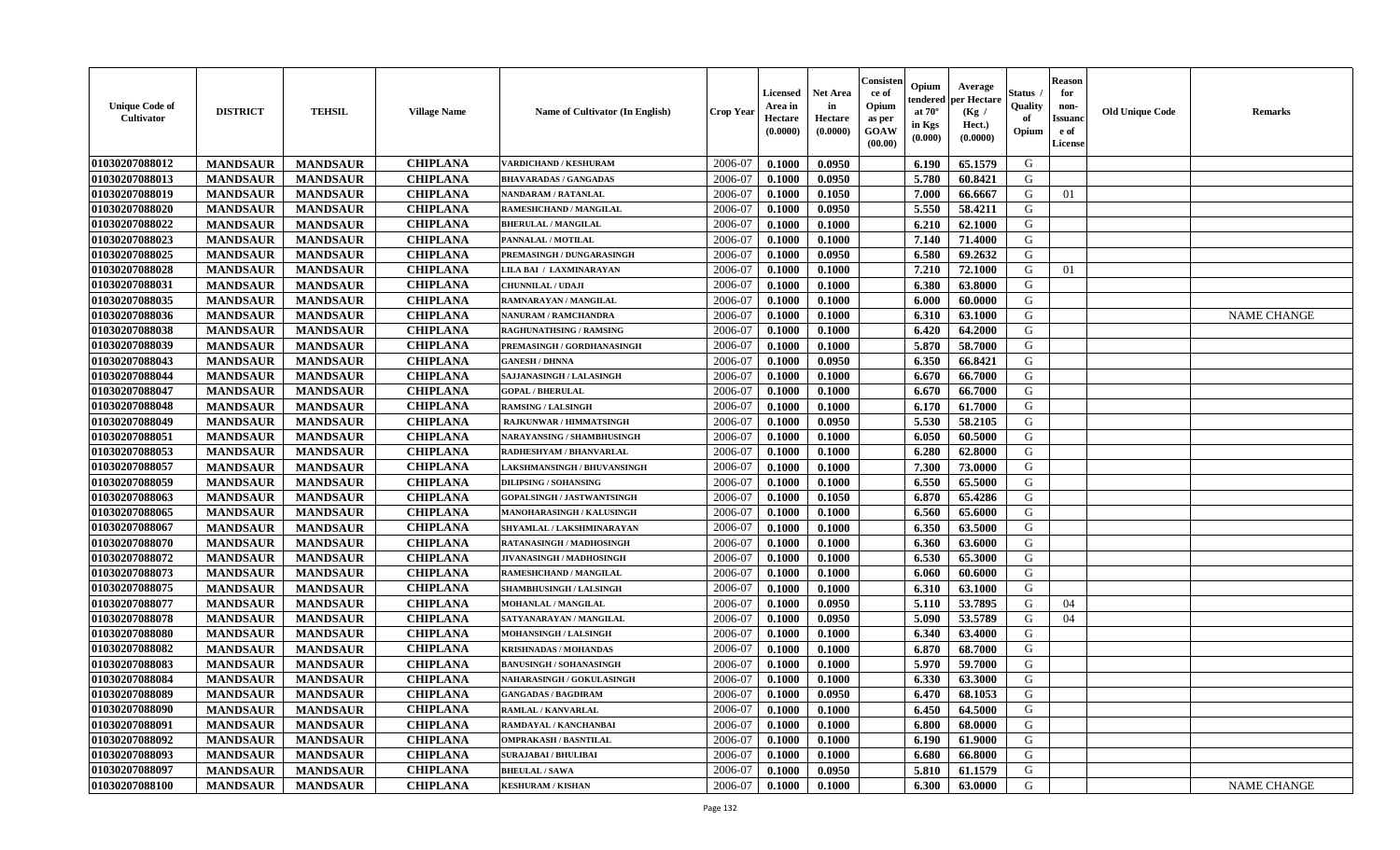| <b>Unique Code of</b><br><b>Cultivator</b> | <b>DISTRICT</b> | <b>TEHSIL</b>   | <b>Village Name</b> | <b>Name of Cultivator (In English)</b> | <b>Crop Year</b> | <b>Licensed</b><br>Area in<br>Hectare<br>(0.0000) | <b>Net Area</b><br>in<br>Hectare<br>(0.0000) | Consister<br>ce of<br>Opium<br>as per<br><b>GOAW</b><br>(00.00) | Opium<br>endered<br>at $70^\circ$<br>in Kgs<br>$(\mathbf{0.000})$ | Average<br>per Hectare<br>(Kg)<br>Hect.)<br>(0.0000) | Status<br>Quality<br>of<br>Opium | <b>Reason</b><br>for<br>non-<br><b>Issuano</b><br>e of<br>License | <b>Old Unique Code</b> | <b>Remarks</b>     |
|--------------------------------------------|-----------------|-----------------|---------------------|----------------------------------------|------------------|---------------------------------------------------|----------------------------------------------|-----------------------------------------------------------------|-------------------------------------------------------------------|------------------------------------------------------|----------------------------------|-------------------------------------------------------------------|------------------------|--------------------|
| 01030207088104                             | <b>MANDSAUR</b> | <b>MANDSAUR</b> | <b>CHIPLANA</b>     | <b>DASHRATH / BAPULAL</b>              | 2006-07          | 0.1000                                            | 0.1000                                       |                                                                 | 6.510                                                             | 65.1000                                              | G                                |                                                                   |                        |                    |
| 01030207088107                             | <b>MANDSAUR</b> | <b>MANDSAUR</b> | <b>CHIPLANA</b>     | MADHOSINGH / VAKTAVARSINGH             | 2006-07          | 0.1000                                            | 0.1050                                       |                                                                 | 6.960                                                             | 66.2857                                              | G                                |                                                                   |                        |                    |
| 01030207088112                             | <b>MANDSAUR</b> | <b>MANDSAUR</b> | <b>CHIPLANA</b>     | <b>ISHWARSINGH / FATTESINGH</b>        | 2006-07          | 0.1000                                            | 0.1000                                       |                                                                 | 7.800                                                             | 78.0000                                              | G                                |                                                                   |                        |                    |
| 01030207088114                             | <b>MANDSAUR</b> | <b>MANDSAUR</b> | <b>CHIPLANA</b>     | KACHRIBAI / KANVARLAL                  | 2006-07          | 0.1000                                            | 0.1000                                       |                                                                 | 6.360                                                             | 63.6000                                              | G                                |                                                                   |                        |                    |
| 01030207088115                             | <b>MANDSAUR</b> | <b>MANDSAUR</b> | <b>CHIPLANA</b>     | SHANKARLAL / BHERULAL                  | 2006-07          | 0.1000                                            | 0.0950                                       |                                                                 | 6.080                                                             | 64.0000                                              | G                                |                                                                   |                        |                    |
| 01030207088122                             | <b>MANDSAUR</b> | <b>MANDSAUR</b> | <b>CHIPLANA</b>     | PRABHULAL / SAVARAM                    | 2006-07          | 0.1000                                            | 0.1000                                       |                                                                 | 6.090                                                             | 60.9000                                              | G                                |                                                                   |                        |                    |
| 01030207088126                             | <b>MANDSAUR</b> | <b>MANDSAUR</b> | <b>CHIPLANA</b>     | JAGDISH / LAKHSMINARAYAN               | 2006-07          | 0.1000                                            | 0.1000                                       |                                                                 | 6.340                                                             | 63.4000                                              | G                                |                                                                   |                        |                    |
| 01030207088127                             | <b>MANDSAUR</b> | <b>MANDSAUR</b> | <b>CHIPLANA</b>     | KAMLABAI / GOPAL                       | 2006-07          | 0.1000                                            | 0.0950                                       |                                                                 | 6.450                                                             | 67.8947                                              | G                                |                                                                   |                        |                    |
| 01030207088128                             | <b>MANDSAUR</b> | <b>MANDSAUR</b> | <b>CHIPLANA</b>     | <b>MOHANLAL / BHERA</b>                | 2006-07          | 0.1000                                            | 0.1000                                       |                                                                 | 6.380                                                             | 63.8000                                              | G                                |                                                                   |                        |                    |
| 01030207088129                             | <b>MANDSAUR</b> | <b>MANDSAUR</b> | <b>CHIPLANA</b>     | RAMESH / MANNALAL                      | 2006-07          | 0.1000                                            | 0.1000                                       |                                                                 | 6.170                                                             | 61.7000                                              | G                                |                                                                   |                        |                    |
| 01030207088132                             | <b>MANDSAUR</b> | <b>MANDSAUR</b> | <b>CHIPLANA</b>     | <b>KAMALABAI/NANDA</b>                 | 2006-07          | 0.1000                                            | 0.1000                                       |                                                                 | 6.180                                                             | 61.8000                                              | G                                |                                                                   |                        |                    |
| 01030207088134                             | <b>MANDSAUR</b> | <b>MANDSAUR</b> | <b>CHIPLANA</b>     | <b>NAGUSINGH / NATHUSINGH</b>          | 2006-07          | 0.1000                                            | 0.1000                                       |                                                                 | 6.360                                                             | 63.6000                                              | G                                |                                                                   |                        |                    |
| 01030207088139                             | <b>MANDSAUR</b> | <b>MANDSAUR</b> | <b>CHIPLANA</b>     | <b>JASWANTSINGH / AMARSINGH</b>        | 2006-07          | 0.1000                                            | 0.1000                                       |                                                                 | 6.150                                                             | 61.5000                                              | G                                |                                                                   |                        |                    |
| 01030207088142                             | <b>MANDSAUR</b> | <b>MANDSAUR</b> | <b>CHIPLANA</b>     | <b>DHAPUBAI/MOHANDAS</b>               | 2006-07          | 0.1000                                            | 0.0950                                       |                                                                 | 7.200                                                             | 75.7895                                              | G                                |                                                                   |                        |                    |
| 01030207088143                             | <b>MANDSAUR</b> | <b>MANDSAUR</b> | <b>CHIPLANA</b>     | <b>DHURA / NATHU</b>                   | 2006-07          | 0.1000                                            | 0.1000                                       |                                                                 | 6.240                                                             | 62.4000                                              | G                                |                                                                   |                        |                    |
| 01030207088144                             | <b>MANDSAUR</b> | <b>MANDSAUR</b> | <b>CHIPLANA</b>     | <b>BHANVARKUNWAR / GORDHANSINGH</b>    | 2006-07          | 0.1000                                            | 0.1000                                       |                                                                 | 6.490                                                             | 64.9000                                              | G                                |                                                                   |                        |                    |
| 01030207088146                             | <b>MANDSAUR</b> | <b>MANDSAUR</b> | <b>CHIPLANA</b>     | <b>MANGILAL / NATHU</b>                | 2006-07          | 0.1000                                            | 0.1000                                       |                                                                 | 6.130                                                             | 61.3000                                              | G                                |                                                                   |                        |                    |
| 01030207088029                             | <b>MANDSAUR</b> | <b>MANDSAUR</b> | <b>CHIPLANA</b>     | RADHESHYAM / NATHULAL                  | 2006-07          | 0.1000                                            | 0.1050                                       |                                                                 | 6.640                                                             | 63.2381                                              | G                                |                                                                   |                        |                    |
| 01030207088040                             | <b>MANDSAUR</b> | <b>MANDSAUR</b> | <b>CHIPLANA</b>     | <b>BHAGAVAN / GORDHAN</b>              | 2006-07          | 0.1000                                            | 0.1000                                       |                                                                 | 6.130                                                             | 61.3000                                              | G                                |                                                                   |                        |                    |
| 01030207088056                             | <b>MANDSAUR</b> | <b>MANDSAUR</b> | <b>CHIPLANA</b>     | AMARASINGH / DALAPATASINGH             | 2006-07          | 0.1000                                            | 0.0950                                       |                                                                 | 5.650                                                             | 59,4737                                              | G                                | 09                                                                |                        |                    |
| 01030207088088                             | <b>MANDSAUR</b> | <b>MANDSAUR</b> | <b>CHIPLANA</b>     | RAJMAL / KANHAIYALAL                   | 2006-07          | 0.1000                                            | 0.1000                                       |                                                                 | 6.740                                                             | 67.4000                                              | G                                |                                                                   |                        |                    |
| 01030207088095                             | <b>MANDSAUR</b> | <b>MANDSAUR</b> | <b>CHIPLANA</b>     | <b>BHAGUBAI/RAMLAL</b>                 | 2006-07          | 0.1000                                            | 0.1000                                       |                                                                 | 6.370                                                             | 63.7000                                              | G                                |                                                                   |                        |                    |
| 01030207088098                             | <b>MANDSAUR</b> | <b>MANDSAUR</b> | <b>CHIPLANA</b>     | RATANKUNVAR / ARJUNSINGH               | 2006-07          | 0.1000                                            | 0.1000                                       |                                                                 | 6.290                                                             | 62.9000                                              | G                                |                                                                   |                        |                    |
| 01030207088111                             | <b>MANDSAUR</b> | <b>MANDSAUR</b> | <b>CHIPLANA</b>     | LALASINGH / GOPALASINGH                | 2006-07          | 0.1000                                            | 0.1000                                       |                                                                 | 6.480                                                             | 64.8000                                              | G                                |                                                                   |                        |                    |
| 01030207088119                             | <b>MANDSAUR</b> | <b>MANDSAUR</b> | <b>CHIPLANA</b>     | CHUNNILAL / MADHU                      | 2006-07          | 0.1000                                            | 0.1000                                       |                                                                 | 6.090                                                             | 60.9000                                              | G                                |                                                                   |                        | <b>NAME CHANGE</b> |
| 01030207088085                             | <b>MANDSAUR</b> | <b>MANDSAUR</b> | <b>CHIPLANA</b>     | <b>SANADKUMAR / GOPAL</b>              | 2006-07          | 0.1000                                            | 0.1000                                       |                                                                 | 6.390                                                             | 63.9000                                              | G                                |                                                                   |                        |                    |
| 01030207088140                             | <b>MANDSAUR</b> | <b>MANDSAUR</b> | <b>CHIPLANA</b>     | RUPIBAI / GORDHANALAL                  | 2006-07          | 0.1000                                            | 0.1000                                       |                                                                 | 5.890                                                             | 58.9000                                              | G                                |                                                                   |                        |                    |
| 01030207088141                             | <b>MANDSAUR</b> | <b>MANDSAUR</b> | <b>CHIPLANA</b>     | <b>MODA / NANDA</b>                    | 2006-07          | 0.1000                                            | 0.1050                                       |                                                                 | 6.160                                                             | 58.6667                                              | G                                |                                                                   |                        |                    |
| 01030207088071                             | <b>MANDSAUR</b> | <b>MANDSAUR</b> | <b>CHIPLANA</b>     | RANAJITASINGH / MODASINGH              | 2006-07          | 0.1000                                            | 0.1000                                       |                                                                 | 5.970                                                             | 59.7000                                              | G                                |                                                                   |                        |                    |
| 01030207088145                             | <b>MANDSAUR</b> | <b>MANDSAUR</b> | <b>CHIPLANA</b>     | SHNKARALAL / KESHURAM                  | 2006-07          | 0.1000                                            | 0.1000                                       |                                                                 | 5.440                                                             | 54.4000                                              | G                                | 04                                                                |                        |                    |
| 01030207088124                             | <b>MANDSAUR</b> | <b>MANDSAUR</b> | <b>CHIPLANA</b>     | NANDAKUNVAR / SHAMBHUSINGH             | 2006-07          | 0.1000                                            | 0.1000                                       |                                                                 | 6.210                                                             | 62.1000                                              | G                                |                                                                   |                        |                    |
| 01030207088007                             | <b>MANDSAUR</b> | <b>MANDSAUR</b> | <b>CHIPLANA</b>     | <b>NARAYANSING / KALUSING</b>          | 2006-07          | 0.1000                                            | 0.1000                                       |                                                                 | 6.130                                                             | 61.3000                                              | G                                |                                                                   |                        |                    |
| 01030207088008                             | <b>MANDSAUR</b> | <b>MANDSAUR</b> | <b>CHIPLANA</b>     | <b>JORAWARSING / KALUSING</b>          | 2006-07          | 0.1000                                            | 0.1000                                       |                                                                 | 6.450                                                             | 64.5000                                              | G                                |                                                                   |                        |                    |
| 01030207088076                             | <b>MANDSAUR</b> | <b>MANDSAUR</b> | <b>CHIPLANA</b>     | <b>CHATARSINGH / KALUSINGH</b>         | 2006-07          | 0.1000                                            | 0.1050                                       |                                                                 | 6.650                                                             | 63.3333                                              | G                                |                                                                   |                        |                    |
| 01030207088032                             | <b>MANDSAUR</b> | <b>MANDSAUR</b> | <b>CHIPLANA</b>     | <b>BALARAM / DHANNA</b>                | 2006-07          | 0.1000                                            | 0.0950                                       |                                                                 | 5.860                                                             | 61.6842                                              | G                                |                                                                   |                        |                    |
| 01030207088102                             | <b>MANDSAUR</b> | <b>MANDSAUR</b> | <b>CHIPLANA</b>     | RAMKUNVARBAI / AMBASHANKAR             | 2006-07          | 0.1000                                            | 0.1000                                       |                                                                 | 6.640                                                             | 66.4000                                              | G                                |                                                                   |                        |                    |
| 01030207151016                             | <b>MANDSAUR</b> | <b>MANDSAUR</b> | <b>CHIRMOLIYA</b>   | RAMKANYABAI / KANIRAM                  | 2006-07          | 0.1000                                            | 0.1000                                       |                                                                 | 6.460                                                             | 64.6000                                              | G                                |                                                                   |                        |                    |
| 01030207151003                             | <b>MANDSAUR</b> | <b>MANDSAUR</b> | <b>CHIRMOLIYA</b>   | <b>JHUJHAR / MANGALU</b>               | 2006-07          | 0.1000                                            | 0.0950                                       |                                                                 | 5.870                                                             | 61.7895                                              | G                                |                                                                   |                        |                    |
| 01030207151005                             | <b>MANDSAUR</b> | <b>MANDSAUR</b> | <b>CHIRMOLIYA</b>   | <b>GOPAL / BHANVARLAL</b>              | 2006-07          | 0.1000                                            | 0.1000                                       |                                                                 | 6.140                                                             | 61.4000                                              | G                                |                                                                   |                        |                    |
| 01030207151006                             | <b>MANDSAUR</b> | <b>MANDSAUR</b> | <b>CHIRMOLIYA</b>   | <b>MOHANLAL / BHERULAL</b>             | 2006-07          | 0.1000                                            | 0.1000                                       |                                                                 | 6.720                                                             | 67.2000                                              | G                                |                                                                   |                        |                    |
| 01030207151007                             | <b>MANDSAUR</b> | <b>MANDSAUR</b> | <b>CHIRMOLIYA</b>   | <b>KANIRAM / BHERULAL</b>              | 2006-07          | 0.1000                                            | 0.1000                                       |                                                                 | 6.100                                                             | 61.0000                                              | G                                |                                                                   |                        |                    |
| 01030207151010                             | <b>MANDSAUR</b> | <b>MANDSAUR</b> | <b>CHIRMOLIYA</b>   | PANNALAL / AMRATRAM                    | 2006-07          | 0.1000                                            | 0.1000                                       |                                                                 | 6.470                                                             | 64.7000                                              | G                                |                                                                   |                        |                    |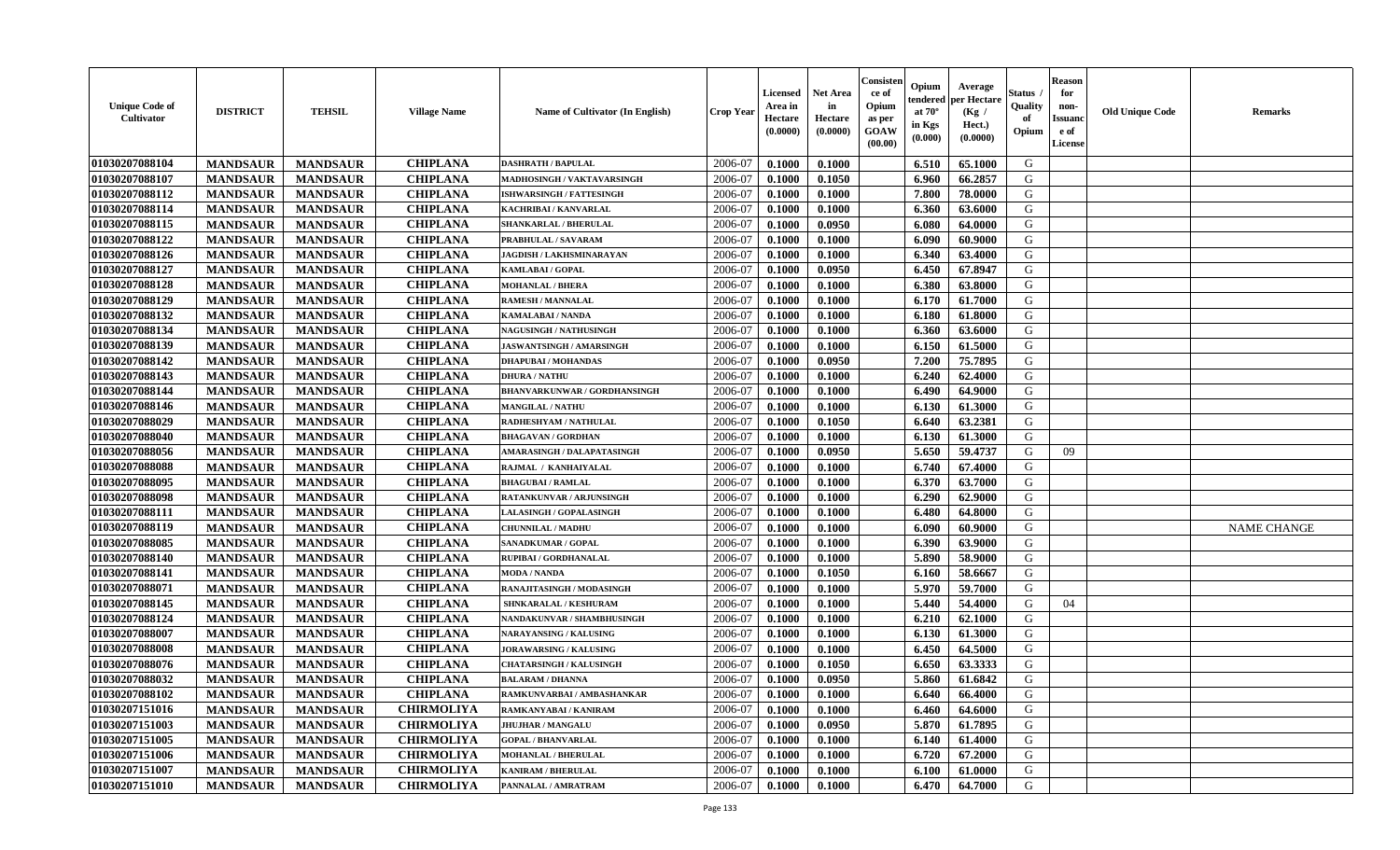| <b>Unique Code of</b><br>Cultivator | <b>DISTRICT</b> | <b>TEHSIL</b>   | <b>Village Name</b> | Name of Cultivator (In English) | <b>Crop Year</b> | <b>Licensed</b><br>Area in<br>Hectare<br>(0.0000) | <b>Net Area</b><br>in<br>Hectare<br>(0.0000) | Consister<br>ce of<br>Opium<br>as per<br><b>GOAW</b><br>(00.00) | Opium<br>endered<br>at $70^{\circ}$<br>in Kgs<br>(0.000) | Average<br>per Hectare<br>(Kg /<br>Hect.)<br>(0.0000) | <b>Status</b><br>Quality<br>of<br>Opium | <b>Reason</b><br>for<br>non-<br><b>Issuand</b><br>e of<br>License | <b>Old Unique Code</b> | <b>Remarks</b>     |
|-------------------------------------|-----------------|-----------------|---------------------|---------------------------------|------------------|---------------------------------------------------|----------------------------------------------|-----------------------------------------------------------------|----------------------------------------------------------|-------------------------------------------------------|-----------------------------------------|-------------------------------------------------------------------|------------------------|--------------------|
| 01030207151015                      | <b>MANDSAUR</b> | <b>MANDSAUR</b> | <b>CHIRMOLIYA</b>   | <b>RAM KUNVAR / NARAYAN</b>     | 2006-07          | 0.1000                                            | 0.1000                                       |                                                                 | 6.610                                                    | 66.1000                                               | G                                       |                                                                   |                        |                    |
| 01030207151017                      | <b>MANDSAUR</b> | <b>MANDSAUR</b> | <b>CHIRMOLIYA</b>   | <b>BAGDIRAM / BHUVANIRAM</b>    | 2006-07          | 0.1000                                            | 0.0950                                       |                                                                 | 5.890                                                    | 62.0000                                               | G                                       |                                                                   |                        |                    |
| 01030207151019                      | <b>MANDSAUR</b> | <b>MANDSAUR</b> | <b>CHIRMOLIYA</b>   | <b>MEGHA / MANGILAL</b>         | 2006-07          | 0.1000                                            | 0.1000                                       |                                                                 | 5.730                                                    | 57.3000                                               | G                                       |                                                                   |                        |                    |
| 01030207151021                      | <b>MANDSAUR</b> | <b>MANDSAUR</b> | <b>CHIRMOLIYA</b>   | <b>GATTUBAI/GOPAL</b>           | 2006-07          | 0.1000                                            | 0.0950                                       |                                                                 | 5.560                                                    | 58.5263                                               | G                                       |                                                                   |                        |                    |
| 01030207151029                      | <b>MANDSAUR</b> | <b>MANDSAUR</b> | <b>CHIRMOLIYA</b>   | <b>BASANTILAL / PRABHULAL</b>   | 2006-07          | 0.1000                                            | 0.1000                                       |                                                                 | 6.310                                                    | 63.1000                                               | G                                       |                                                                   |                        |                    |
| 01030207151041                      | <b>MANDSAUR</b> | <b>MANDSAUR</b> | <b>CHIRMOLIYA</b>   | <b>BASANTILAL / JETRAM</b>      | 2006-07          | 0.1000                                            | 0.1000                                       |                                                                 | 6.250                                                    | 62.5000                                               | G                                       |                                                                   |                        |                    |
| 01030207151043                      | <b>MANDSAUR</b> | <b>MANDSAUR</b> | <b>CHIRMOLIYA</b>   | <b>BHAGIRATH / HIRALAL</b>      | 2006-07          | 0.1000                                            | 0.1000                                       |                                                                 | 6.030                                                    | 60.3000                                               | G                                       |                                                                   |                        |                    |
| 01030207151044                      | <b>MANDSAUR</b> | <b>MANDSAUR</b> | <b>CHIRMOLIYA</b>   | <b>RAMSINGH / KARUSINGH</b>     | 2006-07          | 0.1000                                            | 0.1000                                       |                                                                 | 6.360                                                    | 63.6000                                               | G                                       |                                                                   |                        |                    |
| 01030207151045                      | <b>MANDSAUR</b> | <b>MANDSAUR</b> | <b>CHIRMOLIYA</b>   | KARULAL / RAMLAL                | 2006-07          | 0.1000                                            | 0.1000                                       |                                                                 | 6.640                                                    | 66.4000                                               | G                                       |                                                                   |                        |                    |
| 01030207151049                      | <b>MANDSAUR</b> | <b>MANDSAUR</b> | <b>CHIRMOLIYA</b>   | <b>RAMSINGH / BHUVANIRAM</b>    | 2006-07          | 0.1000                                            | 0.1000                                       |                                                                 | 5.710                                                    | 57.1000                                               | G                                       |                                                                   |                        |                    |
| 01030207151050                      | <b>MANDSAUR</b> | <b>MANDSAUR</b> | <b>CHIRMOLIYA</b>   | SHYAMUBAI / RAMSINGH            | 2006-07          | 0.1000                                            | 0.0900                                       |                                                                 | 6.050                                                    | 67.2222                                               | G                                       |                                                                   |                        |                    |
| 01030207151058                      | <b>MANDSAUR</b> | <b>MANDSAUR</b> | <b>CHIRMOLIYA</b>   | <b>KESLASH / BHERULAL</b>       | 2006-07          | 0.1000                                            | 0.1000                                       |                                                                 | 6.610                                                    | 66.1000                                               | G                                       |                                                                   |                        |                    |
| 01030207151060                      | <b>MANDSAUR</b> | <b>MANDSAUR</b> | <b>CHIRMOLIYA</b>   | KASTURIBAI / BHUWANIRAM         | 2006-07          | 0.1000                                            | 0.1000                                       |                                                                 | 6.430                                                    | 64.3000                                               | G                                       |                                                                   |                        |                    |
| 01030207151062                      | <b>MANDSAUR</b> | <b>MANDSAUR</b> | <b>CHIRMOLIYA</b>   | RATANLAL / NANDA                | 2006-07          | 0.1000                                            | 0.0950                                       |                                                                 | 5.950                                                    | 62.6316                                               | G                                       |                                                                   |                        |                    |
| 01030207151064                      | <b>MANDSAUR</b> | <b>MANDSAUR</b> | <b>CHIRMOLIYA</b>   | <b>SUNDARBAI / NANDA</b>        | 2006-07          | 0.1000                                            | 0.1000                                       |                                                                 | 7.550                                                    | 75.5000                                               | G                                       |                                                                   |                        |                    |
| 01030207151066                      | <b>MANDSAUR</b> | <b>MANDSAUR</b> | <b>CHIRMOLIYA</b>   | <b>DEVRAM / BAGDIRAM</b>        | 2006-07          | 0.1000                                            | 0.1000                                       |                                                                 | 6.730                                                    | 67.3000                                               | G                                       |                                                                   |                        |                    |
| 01030207151069                      | <b>MANDSAUR</b> | <b>MANDSAUR</b> | <b>CHIRMOLIYA</b>   | <b>GANESHRAM / KACHRU</b>       | 2006-07          | 0.1000                                            | 0.0950                                       |                                                                 | 6.810                                                    | 71.6842                                               | G                                       |                                                                   |                        |                    |
| 01030207151071                      | <b>MANDSAUR</b> | <b>MANDSAUR</b> | <b>CHIRMOLIYA</b>   | <b>GATTUBAI/KISHANLAL</b>       | 2006-07          | 0.1000                                            | 0.1000                                       |                                                                 | 6.290                                                    | 62.9000                                               | G                                       |                                                                   |                        |                    |
| 01030207151072                      | <b>MANDSAUR</b> | <b>MANDSAUR</b> | <b>CHIRMOLIYA</b>   | RATANABAI / RAJARAM             | 2006-07          | 0.1000                                            | 0.0950                                       |                                                                 | 5.860                                                    | 61.6842                                               | G                                       |                                                                   |                        |                    |
| 01030207151077                      | <b>MANDSAUR</b> | <b>MANDSAUR</b> | <b>CHIRMOLIYA</b>   | RAMCHANDRA / RATANLAL           | 2006-07          | 0.1000                                            | 0.0950                                       |                                                                 | 6.060                                                    | 63.7895                                               | G                                       |                                                                   |                        |                    |
| 01030207151078                      | <b>MANDSAUR</b> | <b>MANDSAUR</b> | <b>CHIRMOLIYA</b>   | PRABHULAL / MOTILAL             | 2006-07          | 0.1000                                            | 0.1000                                       |                                                                 | 6.270                                                    | 62.7000                                               | G                                       |                                                                   |                        |                    |
| 01030207151083                      | <b>MANDSAUR</b> | <b>MANDSAUR</b> | <b>CHIRMOLIYA</b>   | PRABHULAL / HEMRAJ              | 2006-07          | 0.1000                                            | 0.1000                                       |                                                                 | 6.410                                                    | 64.1000                                               | G                                       |                                                                   |                        |                    |
| 01030207151088                      | <b>MANDSAUR</b> | <b>MANDSAUR</b> | <b>CHIRMOLIYA</b>   | KALURAM / JETARAM               | 2006-07          | 0.1000                                            | 0.1000                                       |                                                                 | 6.150                                                    | 61.5000                                               | G                                       |                                                                   |                        |                    |
| 01030207151038                      | <b>MANDSAUR</b> | <b>MANDSAUR</b> | <b>CHIRMOLIYA</b>   | <b>MANSINGH / BHERULAL</b>      | 2006-07          | 0.1000                                            | 0.0950                                       |                                                                 | 5.620                                                    | 59.1579                                               | G                                       |                                                                   |                        |                    |
| 01030207151047                      | <b>MANDSAUR</b> | <b>MANDSAUR</b> | <b>CHIRMOLIYA</b>   | <b>BASANTILAL / RAMLAL</b>      | 2006-07          | 0.1000                                            |                                              |                                                                 |                                                          | 0.0000                                                | $\mathbf{F}$                            |                                                                   |                        |                    |
| 01030207151063                      | <b>MANDSAUR</b> | <b>MANDSAUR</b> | <b>CHIRMOLIYA</b>   | <b>BHERULAL / BHULIBAI</b>      | 2006-07          | 0.1000                                            | 0.1000                                       |                                                                 | 5.810                                                    | 58.1000                                               | G                                       |                                                                   |                        |                    |
| 01030207151012                      | <b>MANDSAUR</b> | <b>MANDSAUR</b> | <b>CHIRMOLIYA</b>   | <b>SHAVRAM / RAJAJRAM</b>       | 2006-07          | 0.1000                                            | 0.0950                                       |                                                                 | 6.340                                                    | 66.7368                                               | G                                       |                                                                   |                        |                    |
| 01030207151013                      | <b>MANDSAUR</b> | <b>MANDSAUR</b> | <b>CHIRMOLIYA</b>   | <b>DHULICHAND / HEMRAJ</b>      | 2006-07          | 0.1000                                            | 0.0950                                       |                                                                 | 6.150                                                    | 64.7368                                               | G                                       |                                                                   |                        |                    |
| 01030207151023                      | <b>MANDSAUR</b> | <b>MANDSAUR</b> | <b>CHIRMOLIYA</b>   | <b>GORDHAN / MANGILAL</b>       | 2006-07          | 0.1000                                            | 0.1000                                       |                                                                 | 6.730                                                    | 67.3000                                               | G                                       |                                                                   |                        |                    |
| 01030207151024                      | <b>MANDSAUR</b> | <b>MANDSAUR</b> | <b>CHIRMOLIYA</b>   | <b>GUDDIBAI / MANGILAL</b>      | 2006-07          | 0.1000                                            | 0.1000                                       |                                                                 | 6.580                                                    | 65.8000                                               | G                                       |                                                                   |                        |                    |
| 01030207151025                      | <b>MANDSAUR</b> | <b>MANDSAUR</b> | <b>CHIRMOLIYA</b>   | <b>BAPULAL / CHUNNILAL</b>      | 2006-07          | 0.1000                                            | 0.1000                                       |                                                                 | 6.440                                                    | 64.4000                                               | G                                       |                                                                   |                        |                    |
| 01030207151020                      | <b>MANDSAUR</b> | <b>MANDSAUR</b> | <b>CHIRMOLIYA</b>   | AMRITARAM / HEMARAJ             | 2006-07          | 0.1000                                            | 0.1000                                       |                                                                 | 6.230                                                    | 62.3000                                               | G                                       |                                                                   |                        | <b>NAME CHANGE</b> |
| 01030207151026                      | <b>MANDSAUR</b> | <b>MANDSAUR</b> | <b>CHIRMOLIYA</b>   | <b>AKIRCHAND / KISHAN</b>       | 2006-07          | 0.1000                                            | 0.0950                                       |                                                                 | 6.060                                                    | 63.7895                                               | G                                       |                                                                   |                        |                    |
| 01030207151027                      | <b>MANDSAUR</b> | <b>MANDSAUR</b> | <b>CHIRMOLIYA</b>   | CHAMANALAL / ONKARLAL           | 2006-07          | 0.1000                                            | 0.1000                                       |                                                                 | 5.960                                                    | 59.6000                                               | G                                       |                                                                   |                        |                    |
| 01030207151037                      | <b>MANDSAUR</b> | <b>MANDSAUR</b> | <b>CHIRMOLIYA</b>   | <b>KANTILAL / GOPAL</b>         | 2006-07          | 0.1000                                            | 0.1000                                       |                                                                 | 5.450                                                    | 54.5000                                               | G                                       | 04                                                                |                        |                    |
| 01030207151051                      | <b>MANDSAUR</b> | MANDSAUR        | <b>CHIRMOLIYA</b>   | MISHRRABAI / MANGILAL           | 2006-07          | 0.1000                                            | 0.1000                                       |                                                                 | 5.990                                                    | 59.9000                                               | G                                       |                                                                   |                        |                    |
| 01030207151048                      | <b>MANDSAUR</b> | <b>MANDSAUR</b> | <b>CHIRMOLIYA</b>   | <b>SUKHALAL / BHERULAL</b>      | 2006-07          | 0.1000                                            | 0.1000                                       |                                                                 | 6.100                                                    | 61.0000                                               | G                                       |                                                                   |                        |                    |
| 01030207151090                      | <b>MANDSAUR</b> | <b>MANDSAUR</b> | <b>CHIRMOLIYA</b>   | <b>BAGDIRAM / BHANVARALAL</b>   | 2006-07          | 0.1000                                            | 0.1000                                       |                                                                 | 6.580                                                    | 65.8000                                               | G                                       |                                                                   | 01030207167052         |                    |
| 01030207152010                      | <b>MANDSAUR</b> | <b>MANDSAUR</b> | <b>DHATURIYA</b>    | <b>SUKHIBAI / RAMCHANDRA</b>    | 2006-07          | 0.1000                                            | 0.1050                                       |                                                                 | 6.600                                                    | 62.8571                                               | G                                       |                                                                   |                        |                    |
| 01030207152001                      | <b>MANDSAUR</b> | <b>MANDSAUR</b> | <b>DHATURIYA</b>    | NATHIBAI / KACHARU              | 2006-07          | 0.1000                                            | 0.1050                                       |                                                                 | 6.550                                                    | 62.3810                                               | G                                       |                                                                   |                        |                    |
| 01030207152003                      | <b>MANDSAUR</b> | <b>MANDSAUR</b> | <b>DHATURIYA</b>    | HARKUNVARBAI / RAMSINGH         | 2006-07          | 0.1000                                            | 0.1000                                       |                                                                 | 6.760                                                    | 67.6000                                               | G                                       |                                                                   |                        |                    |
| 01030207152006                      | <b>MANDSAUR</b> | <b>MANDSAUR</b> | <b>DHATURIYA</b>    | <b>HIRALAL / KACHRU</b>         | 2006-07          | 0.1000                                            | 0.1000                                       |                                                                 | 7.010                                                    | 70.1000                                               | G                                       |                                                                   |                        |                    |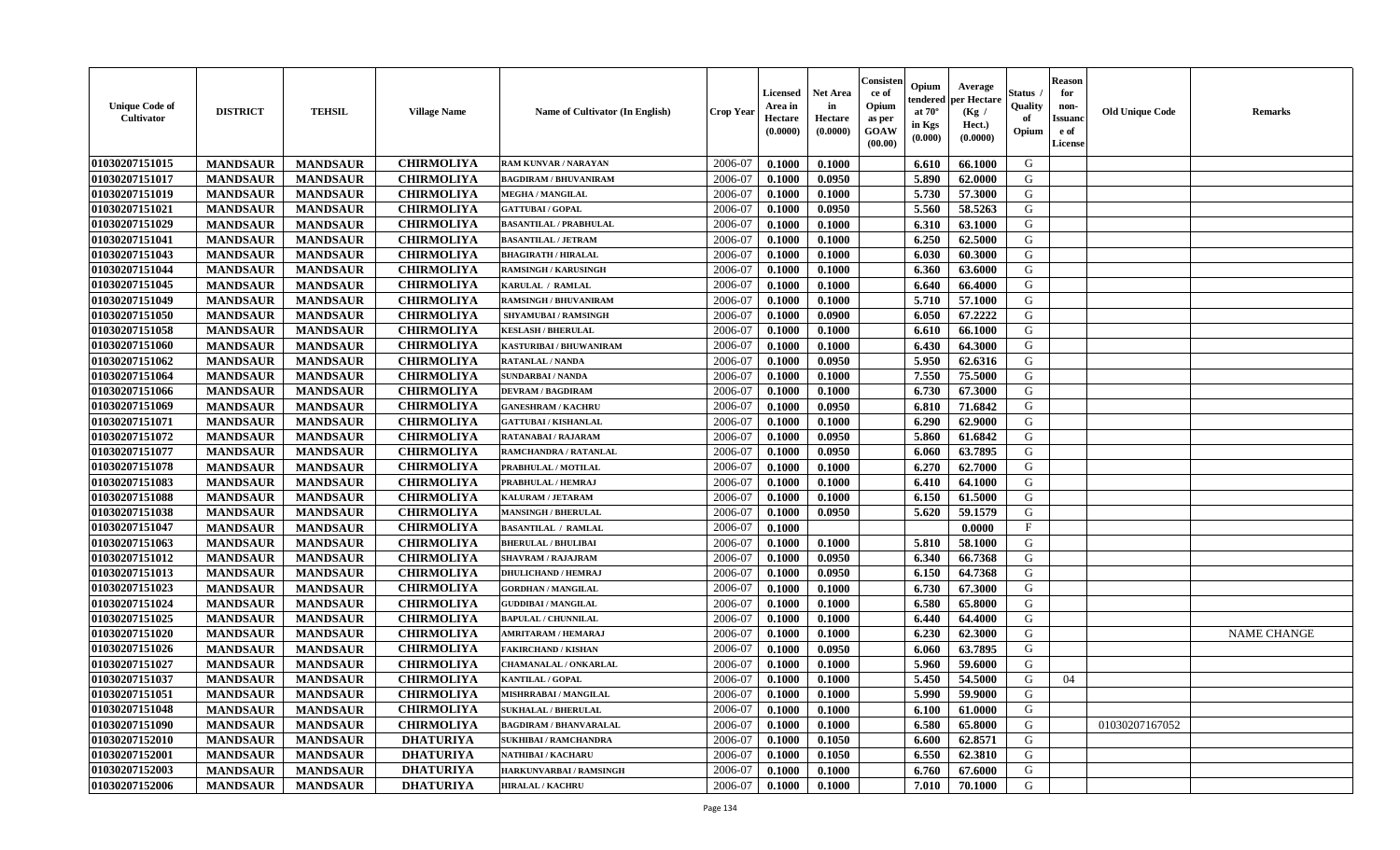| <b>Unique Code of</b><br>Cultivator | <b>DISTRICT</b> | <b>TEHSIL</b>   | <b>Village Name</b>  | Name of Cultivator (In English)   | Crop Year | Licensed<br>Area in<br>Hectare<br>(0.0000) | <b>Net Area</b><br>in<br>Hectare<br>(0.0000) | Consisten<br>ce of<br>Opium<br>as per<br><b>GOAW</b><br>(00.00) | Opium<br>tendered<br>at $70^{\circ}$<br>in Kgs<br>(0.000) | Average<br>per Hectare<br>(Kg /<br>Hect.)<br>(0.0000) | Status<br>Quality<br>of<br>Opium | <b>Reason</b><br>for<br>non-<br><b>Issuand</b><br>e of<br>License | <b>Old Unique Code</b> | <b>Remarks</b>     |
|-------------------------------------|-----------------|-----------------|----------------------|-----------------------------------|-----------|--------------------------------------------|----------------------------------------------|-----------------------------------------------------------------|-----------------------------------------------------------|-------------------------------------------------------|----------------------------------|-------------------------------------------------------------------|------------------------|--------------------|
| 01030207152008                      | <b>MANDSAUR</b> | <b>MANDSAUR</b> | <b>DHATURIYA</b>     | <b>DHAPUBAI/RUGANATH GAYARI</b>   | 2006-07   | 0.1000                                     | 0.1050                                       |                                                                 | 6.310                                                     | 60.0952                                               | G                                |                                                                   |                        | <b>NAME CHANGE</b> |
| 01030207152009                      | <b>MANDSAUR</b> | <b>MANDSAUR</b> | <b>DHATURIYA</b>     | <b>BHAGIRATH / KARULAL GURJAR</b> | 2006-07   | 0.1000                                     | 0.1000                                       |                                                                 | 6.250                                                     | 62.5000                                               | G                                |                                                                   |                        |                    |
| 01030207152012                      | <b>MANDSAUR</b> | <b>MANDSAUR</b> | <b>DHATURIYA</b>     | <b>BHANVARGIR / TULASIGIR</b>     | 2006-07   | 0.1000                                     | 0.1050                                       |                                                                 | 6.370                                                     | 60.6667                                               | G                                |                                                                   |                        |                    |
| 01030207152015                      | <b>MANDSAUR</b> | <b>MANDSAUR</b> | <b>DHATURIYA</b>     | <b>KAMALAGIR / AMARGIR</b>        | 2006-07   | 0.1000                                     | 0.1000                                       |                                                                 | 2.990                                                     | 29.9000                                               | G                                | 04                                                                |                        |                    |
| 01030207152016                      | <b>MANDSAUR</b> | <b>MANDSAUR</b> | <b>DHATURIYA</b>     | <b>MANSINGH / UDA</b>             | 2006-07   | 0.1000                                     | 0.1000                                       |                                                                 | 6.280                                                     | 62.8000                                               | G                                |                                                                   |                        |                    |
| 01030207152017                      | <b>MANDSAUR</b> | <b>MANDSAUR</b> | <b>DHATURIYA</b>     | VAGATRAM / ONKAR                  | 2006-07   | 0.1000                                     | 0.1000                                       |                                                                 | 7.330                                                     | 73.3000                                               | G                                |                                                                   |                        |                    |
| 01030207152019                      | <b>MANDSAUR</b> | <b>MANDSAUR</b> | <b>DHATURIYA</b>     | <b>NAGU / GULAB</b>               | 2006-07   | 0.1000                                     | 0.0950                                       |                                                                 | 6.040                                                     | 63.5789                                               | G                                |                                                                   |                        |                    |
| 01030207152023                      | <b>MANDSAUR</b> | <b>MANDSAUR</b> | <b>DHATURIYA</b>     | <b>BHERULAL / RAM</b>             | 2006-07   | 0.1000                                     | 0.0950                                       |                                                                 | 5.790                                                     | 60.9474                                               | G                                |                                                                   |                        |                    |
| 01030207152024                      | <b>MANDSAUR</b> | <b>MANDSAUR</b> | <b>DHATURIYA</b>     | <b>RAMESHVAR / KACHRU</b>         | 2006-07   | 0.1000                                     | 0.1000                                       |                                                                 | 5.850                                                     | 58.5000                                               | G                                |                                                                   |                        |                    |
| 01030207152035                      | <b>MANDSAUR</b> | <b>MANDSAUR</b> | <b>DHATURIYA</b>     | RAMIBAI / DEVARAM                 | 2006-07   | 0.1000                                     | 0.1000                                       |                                                                 | 6.330                                                     | 63.3000                                               | G                                |                                                                   |                        |                    |
| 01030207152036                      | <b>MANDSAUR</b> | <b>MANDSAUR</b> | <b>DHATURIYA</b>     | <b>MADHU / RUPA</b>               | 2006-07   | 0.1000                                     | 0.1000                                       |                                                                 | 6.210                                                     | 62.1000                                               | G                                |                                                                   |                        |                    |
| 01030207152005                      | <b>MANDSAUR</b> | <b>MANDSAUR</b> | <b>DHATURIYA</b>     | <b>SONIBAI/GULAB</b>              | 2006-07   | 0.1000                                     | 0.1000                                       |                                                                 | 6.190                                                     | 61.9000                                               | G                                |                                                                   |                        |                    |
| 01030207152002                      | <b>MANDSAUR</b> | <b>MANDSAUR</b> | <b>DHATURIYA</b>     | RANGLAL / GULAB GAYARI            | 2006-07   | 0.1000                                     | 0.1000                                       |                                                                 | 6.750                                                     | 67.5000                                               | G                                |                                                                   |                        |                    |
| 01030207152049                      | <b>MANDSAUR</b> | <b>MANDSAUR</b> | <b>DHATURIYA</b>     | SHANKARABAI / KANIRAM             | 2006-07   | 0.1000                                     | 0.1000                                       |                                                                 | 6.590                                                     | 65.9000                                               | G                                |                                                                   |                        |                    |
| 01030207152051                      | <b>MANDSAUR</b> | <b>MANDSAUR</b> | <b>DHATURIYA</b>     | SHIVAKANYABAI / MOHANALAL         | 2006-07   | 0.1000                                     | 0.1000                                       |                                                                 | 6.330                                                     | 63.3000                                               | G                                |                                                                   |                        |                    |
| 01030207153185                      | <b>MANDSAUR</b> | <b>MANDSAUR</b> | <b>GURJARBARDIYA</b> | <b>MANSINGH / BASNTILAL</b>       | 2006-07   | 0.1000                                     | 0.0950                                       |                                                                 | 7.200                                                     | 75.7895                                               | G                                |                                                                   |                        |                    |
| 01030207153004                      | <b>MANDSAUR</b> | <b>MANDSAUR</b> | <b>GURJARBARDIYA</b> | NANALAL / PANNALAL                | 2006-07   | 0.1000                                     | 0.1050                                       |                                                                 | 6.920                                                     | 65.9048                                               | G                                |                                                                   |                        |                    |
| 01030207153007                      | <b>MANDSAUR</b> | <b>MANDSAUR</b> | <b>GURJARBARDIYA</b> | <b>GORISHANKAR / MADHULAL</b>     | 2006-07   | 0.1000                                     | 0.1000                                       |                                                                 | 6.890                                                     | 68.9000                                               | G                                |                                                                   |                        |                    |
| 01030207153009                      | <b>MANDSAUR</b> | <b>MANDSAUR</b> | <b>GURJARBARDIYA</b> | FAKIRCHANDRA / BASNTILAL          | 2006-07   | 0.1000                                     | 0.0900                                       |                                                                 | 5.980                                                     | 66.4444                                               | G                                |                                                                   |                        |                    |
| 01030207153011                      | <b>MANDSAUR</b> | <b>MANDSAUR</b> | <b>GURJARBARDIYA</b> | <b>JAVAHARLAL / UDAYLAL</b>       | 2006-07   | 0.1000                                     | 0.0950                                       |                                                                 | 6.390                                                     | 67.2632                                               | G                                |                                                                   |                        |                    |
| 01030207153014                      | <b>MANDSAUR</b> | <b>MANDSAUR</b> | <b>GURJARBARDIYA</b> | <b>KARULAL / VENIRAM</b>          | 2006-07   | 0.1000                                     | 0.0950                                       |                                                                 | 6.590                                                     | 69.3684                                               | G                                |                                                                   |                        | <b>NAME CHANGE</b> |
| 01030207153017                      | <b>MANDSAUR</b> | <b>MANDSAUR</b> | <b>GURJARBARDIYA</b> | KARULAL / KISHANLAL               | 2006-07   | 0.1000                                     | 0.1000                                       |                                                                 | 6.600                                                     | 66.0000                                               | G                                |                                                                   |                        |                    |
| 01030207153023                      | <b>MANDSAUR</b> | <b>MANDSAUR</b> | <b>GURJARBARDIYA</b> | <b>BAPULAL / JAYSINGH</b>         | 2006-07   | 0.1000                                     | 0.0950                                       |                                                                 | 6.040                                                     | 63.5789                                               | G                                |                                                                   |                        |                    |
| 01030207153025                      | <b>MANDSAUR</b> | <b>MANDSAUR</b> | <b>GURJARBARDIYA</b> | <b>KESARBAI/ CHAMPALAL</b>        | 2006-07   | 0.1000                                     | 0.1000                                       |                                                                 | 6.130                                                     | 61.3000                                               | G                                |                                                                   |                        |                    |
| 01030207153029                      | <b>MANDSAUR</b> | <b>MANDSAUR</b> | <b>GURJARBARDIYA</b> | <b>BHERULAL / KARULAL</b>         | 2006-07   | 0.1000                                     | 0.0950                                       |                                                                 | 5.610                                                     | 59.0526                                               | G                                |                                                                   |                        |                    |
| 01030207153032                      | <b>MANDSAUR</b> | <b>MANDSAUR</b> | <b>GURJARBARDIYA</b> | <b>KOMAL/MANGILAL</b>             | 2006-07   | 0.1000                                     | 0.1050                                       |                                                                 | 6.300                                                     | 60.0000                                               | G                                |                                                                   |                        |                    |
| 01030207153034                      | <b>MANDSAUR</b> | <b>MANDSAUR</b> | <b>GURJARBARDIYA</b> | <b>BANSHILAL / BHANVARLAL</b>     | 2006-07   | 0.1000                                     | 0.1050                                       |                                                                 | 6.860                                                     | 65.3333                                               | G                                |                                                                   |                        |                    |
| 01030207153035                      | <b>MANDSAUR</b> | <b>MANDSAUR</b> | <b>GURJARBARDIYA</b> | SATAYNARAYAN / RAMLAL             | 2006-07   | 0.1000                                     | 0.0950                                       |                                                                 | 6.730                                                     | 70.8421                                               | G                                |                                                                   |                        |                    |
| 01030207153037                      | <b>MANDSAUR</b> | <b>MANDSAUR</b> | <b>GURJARBARDIYA</b> | <b>SHANTILAL / RAMLAL</b>         | 2006-07   | 0.1000                                     | 0.1000                                       |                                                                 | 6.470                                                     | 64.7000                                               | G                                |                                                                   |                        |                    |
| 01030207153041                      | <b>MANDSAUR</b> | <b>MANDSAUR</b> | <b>GURJARBARDIYA</b> | HANSRAJ / KISHANLAL               | 2006-07   | 0.1000                                     | 0.1050                                       |                                                                 | 6.940                                                     | 66.0952                                               | G                                |                                                                   |                        |                    |
| 01030207153045                      | <b>MANDSAUR</b> | <b>MANDSAUR</b> | <b>GURJARBARDIYA</b> | RAMLAL / LAKSHMINARAYAN           | 2006-07   | 0.1000                                     | 0.0950                                       |                                                                 | 6.150                                                     | 64.7368                                               | G                                |                                                                   |                        |                    |
| 01030207153049                      | <b>MANDSAUR</b> | <b>MANDSAUR</b> | <b>GURJARBARDIYA</b> | <b>SHYAMLAL / PRABHULAL</b>       | 2006-07   | 0.1000                                     | 0.1000                                       |                                                                 | 6.190                                                     | 61.9000                                               | G                                |                                                                   |                        |                    |
| 01030207153050                      | <b>MANDSAUR</b> | <b>MANDSAUR</b> | <b>GURJARBARDIYA</b> | KAMALSINGH / KANVARLAL            | 2006-07   | 0.1000                                     | 0.1000                                       |                                                                 | 6.440                                                     | 64.4000                                               | G                                |                                                                   |                        |                    |
| 01030207153052                      | <b>MANDSAUR</b> | <b>MANDSAUR</b> | <b>GURJARBARDIYA</b> | <b>MANNSINGH / UDERAM</b>         | 2006-07   | 0.1000                                     | 0.1050                                       |                                                                 | 6.190                                                     | 58.9524                                               | G                                |                                                                   |                        |                    |
| 01030207153055                      | <b>MANDSAUR</b> | <b>MANDSAUR</b> | <b>GURJARBARDIYA</b> | <b>MANNALAL / DEVILAL</b>         | 2006-07   | 0.1000                                     | 0.0900                                       |                                                                 | 5.240                                                     | 58,2222                                               | G                                |                                                                   |                        |                    |
| 01030207153057                      | <b>MANDSAUR</b> | <b>MANDSAUR</b> | <b>GURJARBARDIYA</b> | <b>BALURAM / GANESHRAM</b>        | 2006-07   | 0.1000                                     | 0.1000                                       |                                                                 | 6.500                                                     | 65.0000                                               | G                                |                                                                   |                        |                    |
| 01030207153059                      | <b>MANDSAUR</b> | <b>MANDSAUR</b> | <b>GURJARBARDIYA</b> | <b>GOPALDAS / RAMDAYALDAS</b>     | 2006-07   | 0.1000                                     | 0.1050                                       |                                                                 | 6.890                                                     | 65.6190                                               | G                                |                                                                   |                        |                    |
| 01030207153061                      | <b>MANDSAUR</b> | <b>MANDSAUR</b> | <b>GURJARBARDIYA</b> | LAKSHMINARAYAN / BADRILAL         | 2006-07   | 0.1000                                     | 0.0950                                       |                                                                 | 6.710                                                     | 70.6316                                               | G                                |                                                                   |                        |                    |
| 01030207153062                      | <b>MANDSAUR</b> | <b>MANDSAUR</b> | <b>GURJARBARDIYA</b> | SUKHLAL / ONKAR GURJAR CHOTA      | 2006-07   | 0.1000                                     | 0.1000                                       |                                                                 | 6.340                                                     | 63.4000                                               | G                                |                                                                   |                        |                    |
| 01030207153063                      | <b>MANDSAUR</b> | <b>MANDSAUR</b> | <b>GURJARBARDIYA</b> | <b>BHAGATRAM / KISHANLAL</b>      | 2006-07   | 0.1000                                     | 0.1000                                       |                                                                 | 5.410                                                     | 54.1000                                               | G                                | 04                                                                |                        |                    |
| 01030207153066                      | <b>MANDSAUR</b> | <b>MANDSAUR</b> | <b>GURJARBARDIYA</b> | <b>LAKSHMAN / GANGARAM</b>        | 2006-07   | 0.1000                                     | 0.1000                                       |                                                                 | 6.130                                                     | 61.3000                                               | G                                |                                                                   |                        |                    |
| 01030207153070                      | <b>MANDSAUR</b> | <b>MANDSAUR</b> | <b>GURJARBARDIYA</b> | <b>SAGARMAL / RAMNIVAS</b>        | 2006-07   | 0.1000                                     | 0.1000                                       |                                                                 | 6.280                                                     | 62.8000                                               | G                                |                                                                   |                        |                    |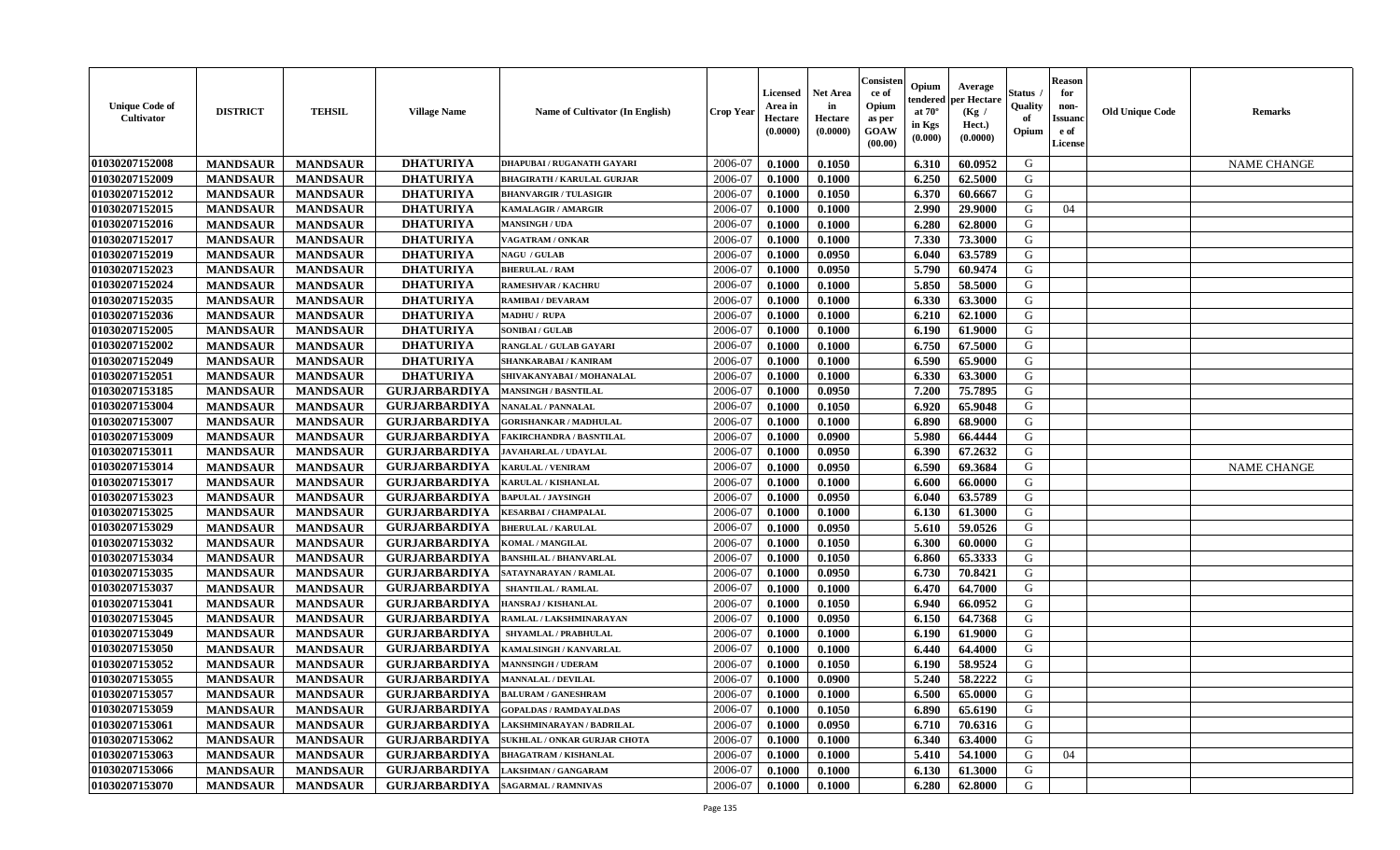| <b>Unique Code of</b><br><b>Cultivator</b> | <b>DISTRICT</b> | <b>TEHSIL</b>   | <b>Village Name</b>  | <b>Name of Cultivator (In English)</b> | <b>Crop Year</b> | <b>Licensed</b><br>Area in<br>Hectare<br>(0.0000) | <b>Net Area</b><br>in<br>Hectare<br>(0.0000) | Consisteı<br>ce of<br>Opium<br>as per<br><b>GOAW</b><br>(00.00) | Opium<br>endered<br>at $70^\circ$<br>in Kgs<br>(0.000) | Average<br>per Hectare<br>(Kg /<br>Hect.)<br>(0.0000) | Status<br>Quality<br>of<br>Opium | Reason<br>for<br>non-<br>Issuan<br>e of<br>License | <b>Old Unique Code</b> | <b>Remarks</b>     |
|--------------------------------------------|-----------------|-----------------|----------------------|----------------------------------------|------------------|---------------------------------------------------|----------------------------------------------|-----------------------------------------------------------------|--------------------------------------------------------|-------------------------------------------------------|----------------------------------|----------------------------------------------------|------------------------|--------------------|
| 01030207153073                             | <b>MANDSAUR</b> | <b>MANDSAUR</b> | <b>GURJARBARDIYA</b> | <b>GORISHANKAR / BHANVARLAL</b>        | 2006-07          | 0.1000                                            | 0.1000                                       |                                                                 | 6.610                                                  | 66.1000                                               | G                                |                                                    |                        |                    |
| 01030207153076                             | <b>MANDSAUR</b> | <b>MANDSAUR</b> | <b>GURJARBARDIYA</b> | <b>BHUVANSINGH / BASANTILAL</b>        | 2006-07          | 0.1000                                            | 0.1000                                       |                                                                 | 7.220                                                  | 72.2000                                               | G                                |                                                    |                        |                    |
| 01030207153078                             | <b>MANDSAUR</b> | <b>MANDSAUR</b> | <b>GURJARBARDIYA</b> | <b>NAGULAL / BADRILAL</b>              | 2006-07          | 0.1000                                            | 0.0950                                       |                                                                 | 5.850                                                  | 61.5789                                               | G                                |                                                    |                        |                    |
| 01030207153081                             | <b>MANDSAUR</b> | <b>MANDSAUR</b> | <b>GURJARBARDIYA</b> | <b>BADRILAL / RAMCHANDRA</b>           | 2006-07          | 0.1000                                            | 0.0950                                       |                                                                 | 6.110                                                  | 64.3158                                               | G                                |                                                    |                        |                    |
| 01030207153085                             | <b>MANDSAUR</b> | <b>MANDSAUR</b> | <b>GURJARBARDIYA</b> | <b>DEVILAL / NANURAM</b>               | 2006-07          | 0.1000                                            | 0.1000                                       |                                                                 | 5.410                                                  | 54.1000                                               | G                                | 04                                                 |                        |                    |
| 01030207153090                             | <b>MANDSAUR</b> | <b>MANDSAUR</b> | <b>GURJARBARDIYA</b> | KANHAIYALAL / RAMLAL                   | 2006-07          | 0.1000                                            | 0.0900                                       |                                                                 | 6.150                                                  | 68.3333                                               | G                                |                                                    |                        |                    |
| 01030207153093                             | <b>MANDSAUR</b> | <b>MANDSAUR</b> | <b>GURJARBARDIYA</b> | <b>GORDHAN / RAMNIVAS</b>              | 2006-07          | 0.1000                                            | 0.1050                                       |                                                                 | 6.940                                                  | 66.0952                                               | G                                |                                                    |                        |                    |
| 01030207153096                             | <b>MANDSAUR</b> | <b>MANDSAUR</b> | <b>GURJARBARDIYA</b> | RAMNARAYAN / BHAGIRATH                 | 2006-07          | 0.1000                                            | 0.1050                                       |                                                                 | 5.980                                                  | 56.9524                                               | G                                |                                                    |                        |                    |
| 01030207153097                             | <b>MANDSAUR</b> | <b>MANDSAUR</b> | <b>GURJARBARDIYA</b> | <b>MOTILAL / PYARCHANDRA</b>           | 2006-07          | 0.1000                                            | 0.0950                                       |                                                                 | 6.010                                                  | 63.2632                                               | G                                |                                                    |                        |                    |
| 01030207153104                             | <b>MANDSAUR</b> | <b>MANDSAUR</b> | <b>GURJARBARDIYA</b> | KANCHANBAI / GOVINDRAM                 | 2006-07          | 0.1000                                            | 0.0950                                       |                                                                 | 6.360                                                  | 66.9474                                               | G                                |                                                    |                        |                    |
| 01030207153105                             | <b>MANDSAUR</b> | <b>MANDSAUR</b> | <b>GURJARBARDIYA</b> | <b>GOPAL / NATHULAL</b>                | 2006-07          | 0.1000                                            | 0.1000                                       |                                                                 | 6.540                                                  | 65.4000                                               | G                                |                                                    |                        |                    |
| 01030207153106                             | <b>MANDSAUR</b> | <b>MANDSAUR</b> | <b>GURJARBARDIYA</b> | PANNALAL / HIRALAL                     | 2006-07          | 0.1000                                            | 0.1050                                       |                                                                 | 6.480                                                  | 61.7143                                               | G                                |                                                    |                        |                    |
| 01030207153107                             | <b>MANDSAUR</b> | <b>MANDSAUR</b> | <b>GURJARBARDIYA</b> | MANGILAL / GABBA JI                    | 2006-07          | 0.1000                                            | 0.1000                                       |                                                                 | 5.850                                                  | 58.5000                                               | G                                |                                                    |                        |                    |
| 01030207153119                             | <b>MANDSAUR</b> | <b>MANDSAUR</b> | <b>GURJARBARDIYA</b> | <b>UDAYLAL / KARU</b>                  | 2006-07          | 0.1000                                            | 0.0950                                       |                                                                 | 6.260                                                  | 65.8947                                               | G                                |                                                    |                        |                    |
| 01030207153122                             | <b>MANDSAUR</b> | <b>MANDSAUR</b> | <b>GURJARBARDIYA</b> | SHAVRAM / KANVARLAL                    | 2006-07          | 0.1000                                            | 0.1000                                       |                                                                 | 5.800                                                  | 58.0000                                               | G                                |                                                    |                        |                    |
| 01030207153123                             | <b>MANDSAUR</b> | <b>MANDSAUR</b> | <b>GURJARBARDIYA</b> | VARDIBAI / DEVICHANDRA                 | 2006-07          | 0.1000                                            | 0.0900                                       |                                                                 | 5.560                                                  | 61.7778                                               | G                                |                                                    |                        |                    |
| 01030207153125                             | <b>MANDSAUR</b> | <b>MANDSAUR</b> | <b>GURJARBARDIYA</b> | <b>MANGILAL / HIRALAL</b>              | 2006-07          | 0.1000                                            | 0.1050                                       |                                                                 | 6.360                                                  | 60.5714                                               | G                                |                                                    |                        |                    |
| 01030207153127                             | <b>MANDSAUR</b> | <b>MANDSAUR</b> | <b>GURJARBARDIYA</b> | <b>HIRALAL / MODIRAM</b>               | 2006-07          | 0.1000                                            | 0.0950                                       |                                                                 | 7.010                                                  | 73.7895                                               | G                                |                                                    |                        |                    |
| 01030207153135                             | <b>MANDSAUR</b> | <b>MANDSAUR</b> | <b>GURJARBARDIYA</b> | <b>GITABAI / DULICHANDRA</b>           | 2006-07          | 0.1000                                            | 0.1050                                       |                                                                 | 6.270                                                  | 59.7143                                               | G                                |                                                    |                        |                    |
| 01030207153140                             | <b>MANDSAUR</b> | <b>MANDSAUR</b> | <b>GURJARBARDIYA</b> | <b>SAMPATBAI/NATHU</b>                 | 2006-07          | 0.1000                                            | 0.1050                                       |                                                                 | 6.470                                                  | 61.6190                                               | G                                |                                                    |                        |                    |
| 01030207153141                             | <b>MANDSAUR</b> | <b>MANDSAUR</b> | <b>GURJARBARDIYA</b> | <b>MANGILAL / RAMA</b>                 | 2006-07          | 0.1000                                            | 0.1000                                       |                                                                 | 6.450                                                  | 64.5000                                               | G                                |                                                    |                        |                    |
| 01030207153144                             | <b>MANDSAUR</b> | <b>MANDSAUR</b> | <b>GURJARBARDIYA</b> | <b>RAMESHVAR / BHERULAL</b>            | 2006-07          | 0.1000                                            | 0.1000                                       |                                                                 | 7.080                                                  | 70.8000                                               | G                                |                                                    |                        |                    |
| 01030207153024                             | <b>MANDSAUR</b> | <b>MANDSAUR</b> | <b>GURJARBARDIYA</b> | <b>KESHARBAI/KAMALSINGH</b>            | 2006-07          | 0.1000                                            | 0.1050                                       |                                                                 | 6.670                                                  | 63.5238                                               | G                                |                                                    |                        |                    |
| 01030207153109                             | <b>MANDSAUR</b> | <b>MANDSAUR</b> | <b>GURJARBARDIYA</b> | KACHRULAL / CHAMPALAL                  | 2006-07          | 0.1000                                            | 0.1000                                       |                                                                 | 6.600                                                  | 66.0000                                               | G                                |                                                    |                        |                    |
| 01030207153149                             | <b>MANDSAUR</b> | <b>MANDSAUR</b> | <b>GURJARBARDIYA</b> | KANVARLAL / BHANVARLAL                 | 2006-07          | 0.1000                                            | 0.0950                                       |                                                                 | 6.350                                                  | 66.8421                                               | G                                |                                                    |                        |                    |
| 01030207153150                             | <b>MANDSAUR</b> | <b>MANDSAUR</b> | <b>GURJARBARDIYA</b> | <b>NATHU / RAMA</b>                    | 2006-07          | 0.1000                                            | 0.0900                                       |                                                                 | 5.450                                                  | 60.5556                                               | G                                |                                                    |                        |                    |
| 01030207153151                             | <b>MANDSAUR</b> | <b>MANDSAUR</b> | <b>GURJARBARDIYA</b> | <b>BHANVARLAL / NATHU</b>              | 2006-07          | 0.1000                                            |                                              |                                                                 |                                                        | 0.0000                                                | $_{\rm F}$                       |                                                    |                        |                    |
| 01030207153160                             | <b>MANDSAUR</b> | <b>MANDSAUR</b> | <b>GURJARBARDIYA</b> | <b>UDAYLAL / RAMLAL</b>                | 2006-07          | 0.1000                                            | 0.1000                                       |                                                                 | 6.170                                                  | 61.7000                                               | G                                |                                                    |                        |                    |
| 01030207153165                             | <b>MANDSAUR</b> | <b>MANDSAUR</b> | <b>GURJARBARDIYA</b> | KAMLABAI / RAMCHANDRA                  | 2006-07          | 0.1000                                            | 0.1000                                       |                                                                 | 6.840                                                  | 68.4000                                               | G                                |                                                    |                        |                    |
| 01030207153167                             | <b>MANDSAUR</b> | <b>MANDSAUR</b> | <b>GURJARBARDIYA</b> | <b>MANGILAL / BHERULAL</b>             | 2006-07          | 0.1000                                            | 0.1000                                       |                                                                 | 6.730                                                  | 67.3000                                               | G                                |                                                    |                        |                    |
| 01030207153168                             | <b>MANDSAUR</b> | <b>MANDSAUR</b> | <b>GURJARBARDIYA</b> | <b>NANALAL / BHUVAN</b>                | 2006-07          | 0.1000                                            | 0.1000                                       |                                                                 | 6.930                                                  | 69.3000                                               | G                                |                                                    |                        |                    |
| 01030207153171                             | <b>MANDSAUR</b> | <b>MANDSAUR</b> | <b>GURJARBARDIYA</b> | <b>KASTURA / ONKAR</b>                 | 2006-07          | 0.1000                                            | 0.1000                                       |                                                                 | 6.580                                                  | 65.8000                                               | G                                |                                                    |                        | NAME CHANGE        |
| 01030207153176                             | <b>MANDSAUR</b> | <b>MANDSAUR</b> | <b>GURJARBARDIYA</b> | <b>NANURAM / BHUVAN</b>                | 2006-07          | 0.1000                                            | 0.1000                                       |                                                                 | 6.200                                                  | 62.0000                                               | G                                |                                                    |                        | <b>NAME CHANGE</b> |
| 01030207153177                             | <b>MANDSAUR</b> | <b>MANDSAUR</b> | <b>GURJARBARDIYA</b> | PARVATIBAI / LAKSHMAN                  | 2006-07          | 0.1000                                            | 0.0950                                       |                                                                 | 6.460                                                  | 68.0000                                               | G                                |                                                    |                        |                    |
| 01030207153183                             | <b>MANDSAUR</b> | <b>MANDSAUR</b> | <b>GURJARBARDIYA</b> | VAJIBAI / GANESHRAM                    | 2006-07          | 0.1000                                            | 0.1050                                       |                                                                 | 6.750                                                  | 64.2857                                               | G                                |                                                    |                        |                    |
| 01030207153184                             | <b>MANDSAUR</b> | <b>MANDSAUR</b> | <b>GURJARBARDIYA</b> | <b>BADRILAL / AMRITRAM</b>             | 2006-07          | 0.1000                                            | 0.1050                                       |                                                                 | $6.780$                                                | 64.5714                                               | G                                |                                                    |                        |                    |
| 01030207153187                             | <b>MANDSAUR</b> | <b>MANDSAUR</b> | <b>GURJARBARDIYA</b> | <b>GHANSHYAM / BAGDIRAM</b>            | 2006-07          | 0.1000                                            | 0.1000                                       |                                                                 | 6.520                                                  | 65.2000                                               | G                                |                                                    |                        |                    |
| 01030207153189                             | <b>MANDSAUR</b> | <b>MANDSAUR</b> | <b>GURJARBARDIYA</b> | <b>JAGADISH / KACHRULAL</b>            | 2006-07          | 0.1000                                            | 0.1050                                       |                                                                 | 6.960                                                  | 66.2857                                               | G                                |                                                    |                        |                    |
| 01030207153207                             | <b>MANDSAUR</b> | <b>MANDSAUR</b> | <b>GURJARBARDIYA</b> | KAMLIBAI / RAMCHANDRA                  | 2006-07          | 0.1000                                            | 0.0750                                       |                                                                 | 4.390                                                  | 58.5333                                               | G                                |                                                    |                        |                    |
| 01030207153222                             | <b>MANDSAUR</b> | <b>MANDSAUR</b> | <b>GURJARBARDIYA</b> | <b>GOPILAL / RAMLAL</b>                | 2006-07          | 0.1000                                            | 0.1000                                       |                                                                 | 6.640                                                  | 66.4000                                               | G                                |                                                    |                        |                    |
| 01030207153229                             | <b>MANDSAUR</b> | <b>MANDSAUR</b> | <b>GURJARBARDIYA</b> | <b>RAMPRASAD / RAMLAL</b>              | 2006-07          | 0.1000                                            |                                              |                                                                 |                                                        | 0.0000                                                | $\mathbf{F}$                     |                                                    |                        |                    |
| 01030207153232                             | <b>MANDSAUR</b> | <b>MANDSAUR</b> | GURJARBARDIYA        | <b>KARULAL / RAMLAL</b>                | 2006-07          | 0.1000                                            | 0.0950                                       |                                                                 | 6.000                                                  | 63.1579                                               | G                                |                                                    |                        |                    |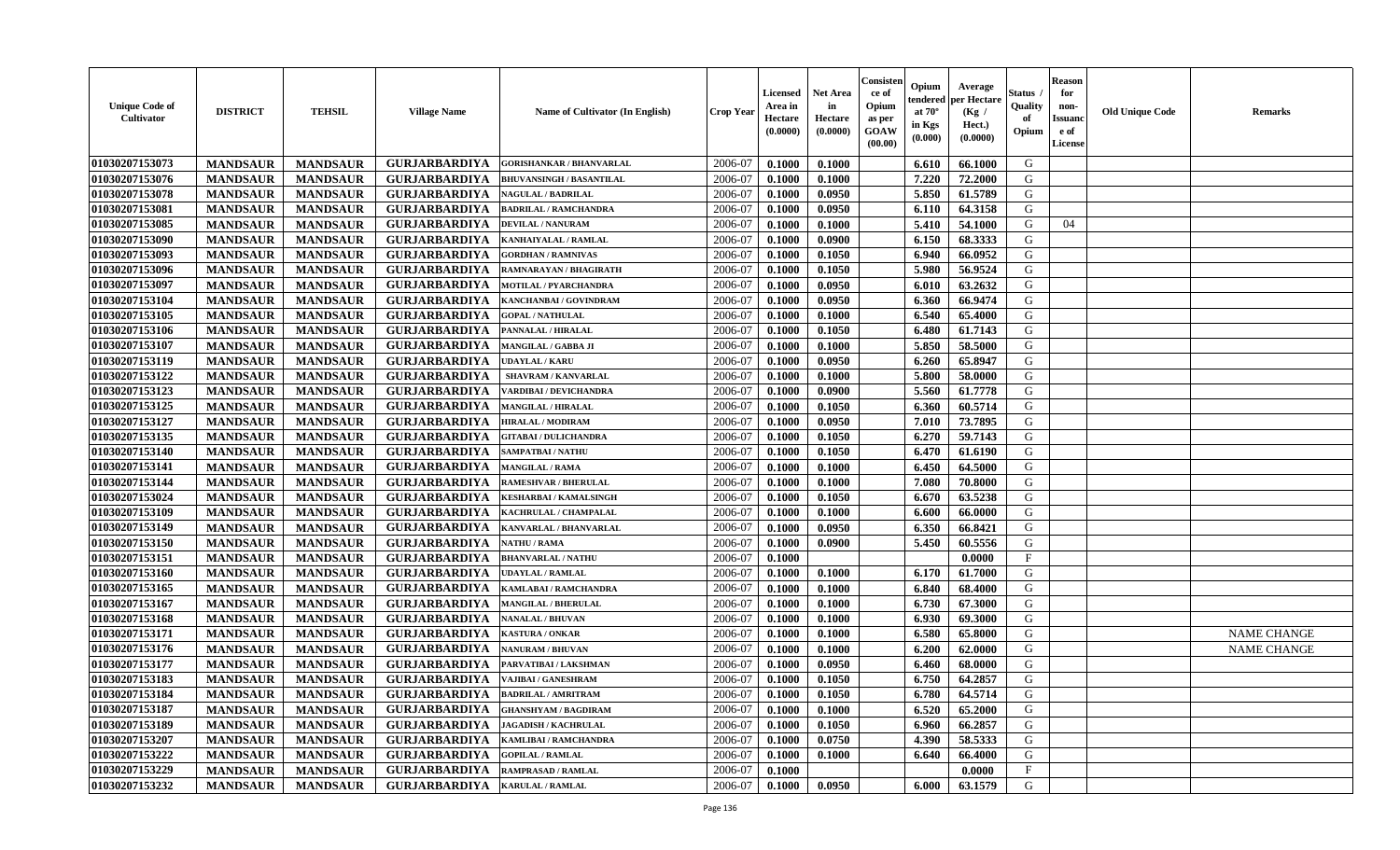| <b>Unique Code of</b><br>Cultivator | <b>DISTRICT</b> | <b>TEHSIL</b>   | <b>Village Name</b>  | Name of Cultivator (In English)      | Crop Year | Licensed<br>Area in<br>Hectare<br>(0.0000) | <b>Net Area</b><br>in<br>Hectare<br>(0.0000) | Consisten<br>ce of<br>Opium<br>as per<br><b>GOAW</b><br>(00.00) | Opium<br>tendered<br>at $70^\circ$<br>in Kgs<br>(0.000) | Average<br>per Hectare<br>(Kg /<br>Hect.)<br>(0.0000) | Status<br>Quality<br>of<br>Opium | <b>Reason</b><br>for<br>non-<br><b>Issuand</b><br>e of<br>License | <b>Old Unique Code</b> | <b>Remarks</b> |
|-------------------------------------|-----------------|-----------------|----------------------|--------------------------------------|-----------|--------------------------------------------|----------------------------------------------|-----------------------------------------------------------------|---------------------------------------------------------|-------------------------------------------------------|----------------------------------|-------------------------------------------------------------------|------------------------|----------------|
| 01030207153233                      | <b>MANDSAUR</b> | <b>MANDSAUR</b> | <b>GURJARBARDIYA</b> | <b>DHAPUBAI/GUMANIRAM</b>            | 2006-07   | 0.1000                                     | 0.1000                                       |                                                                 | 7.040                                                   | 70.4000                                               | G                                |                                                                   |                        |                |
| 01030207153236                      | <b>MANDSAUR</b> | <b>MANDSAUR</b> | <b>GURJARBARDIYA</b> | MOHANLAL / KISHANLAL                 | 2006-07   | 0.1000                                     | 0.1000                                       |                                                                 | 6.100                                                   | 61.0000                                               | G                                |                                                                   |                        |                |
| 01030207153253                      | <b>MANDSAUR</b> | <b>MANDSAUR</b> | <b>GURJARBARDIYA</b> | VARDICHANDRA / RAMDAYALDAS           | 2006-07   | 0.1000                                     | 0.1050                                       |                                                                 | 6.970                                                   | 66.3810                                               | G                                |                                                                   |                        |                |
| 01030207153255                      | <b>MANDSAUR</b> | <b>MANDSAUR</b> | <b>GURJARBARDIYA</b> | RAMKUNVARBAI / BABULAL               | 2006-07   | 0.1000                                     | 0.1000                                       |                                                                 | 6.440                                                   | 64.4000                                               | G                                |                                                                   |                        |                |
| 01030207153258                      | <b>MANDSAUR</b> | <b>MANDSAUR</b> | <b>GURJARBARDIYA</b> | <b>GOTAM / PYAR JI</b>               | 2006-07   | 0.1000                                     | 0.1000                                       |                                                                 | 6.210                                                   | 62.1000                                               | G                                |                                                                   |                        |                |
| 01030207153261                      | <b>MANDSAUR</b> | <b>MANDSAUR</b> | <b>GURJARBARDIYA</b> | PANNALAL / KARULAL                   | 2006-07   | 0.1000                                     | 0.1000                                       |                                                                 | 6.250                                                   | 62.5000                                               | G                                |                                                                   |                        |                |
| 01030207153264                      | <b>MANDSAUR</b> | <b>MANDSAUR</b> | <b>GURJARBARDIYA</b> | DAYARAM / RADHAKISHAN                | 2006-07   | 0.1000                                     | 0.1000                                       |                                                                 | 6.140                                                   | 61.4000                                               | G                                |                                                                   |                        |                |
| 01030207153267                      | <b>MANDSAUR</b> | <b>MANDSAUR</b> | <b>GURJARBARDIYA</b> | <b>VINOD / KHEMRAJ</b>               | 2006-07   | 0.1000                                     | 0.1000                                       |                                                                 | 6.400                                                   | 64.0000                                               | G                                |                                                                   |                        |                |
| 01030207153284                      | <b>MANDSAUR</b> | <b>MANDSAUR</b> | <b>GURJARBARDIYA</b> | <b>GANESHRAM / TEKCHANDRA</b>        | 2006-07   | 0.1000                                     | 0.1000                                       |                                                                 | 6.370                                                   | 63.7000                                               | G                                |                                                                   |                        |                |
| 01030207153287                      | <b>MANDSAUR</b> | <b>MANDSAUR</b> | <b>GURJARBARDIYA</b> | LALCHANDRA / MANGILAL                | 2006-07   | 0.1000                                     | 0.0950                                       |                                                                 | 6.390                                                   | 67.2632                                               | G                                |                                                                   |                        |                |
| 01030207153288                      | <b>MANDSAUR</b> | <b>MANDSAUR</b> | <b>GURJARBARDIYA</b> | <b>CHANDBEE / NATHE KHAN</b>         | 2006-07   | 0.1000                                     | 0.1050                                       |                                                                 | 7.030                                                   | 66.9524                                               | G                                |                                                                   |                        |                |
| 01030207153290                      | <b>MANDSAUR</b> | <b>MANDSAUR</b> | <b>GURJARBARDIYA</b> | SHAMBULAL / SHIVNARAYAN              | 2006-07   | 0.1000                                     | 0.0950                                       |                                                                 | 6.200                                                   | 65.2632                                               | G                                |                                                                   |                        |                |
| 01030207153291                      | <b>MANDSAUR</b> | <b>MANDSAUR</b> | <b>GURJARBARDIYA</b> | KAILASHCHANDRA / MODIRAM             | 2006-07   | 0.1000                                     | 0.1000                                       |                                                                 | 5.610                                                   | 56.1000                                               | G                                |                                                                   |                        |                |
| 01030207153273                      | <b>MANDSAUR</b> | <b>MANDSAUR</b> | <b>GURJARBARDIYA</b> | <b>INDRABI/SUKHLAL</b>               | 2006-07   | 0.1000                                     | 0.1000                                       |                                                                 | 6.240                                                   | 62.4000                                               | G                                |                                                                   |                        |                |
| 01030207153281                      | <b>MANDSAUR</b> | <b>MANDSAUR</b> | <b>GURJARBARDIYA</b> | <b>BHULIBAI / GOTAMLAL</b>           | 2006-07   | 0.1000                                     | 0.1050                                       |                                                                 | 6.700                                                   | 63.8095                                               | G                                |                                                                   |                        |                |
| 01030207153286                      | <b>MANDSAUR</b> | <b>MANDSAUR</b> | <b>GURJARBARDIYA</b> | SHYAMUBAI / MANNALAL                 | 2006-07   | 0.1000                                     | 0.0950                                       |                                                                 | 6.240                                                   | 65.6842                                               | G                                |                                                                   |                        |                |
| 01030207153294                      | <b>MANDSAUR</b> | <b>MANDSAUR</b> | <b>GURJARBARDIYA</b> | RADHESHYAM / RAMNIVAS                | 2006-07   | 0.1000                                     | 0.1050                                       |                                                                 | 6.850                                                   | 65.2381                                               | G                                |                                                                   |                        |                |
| 01030207153295                      | <b>MANDSAUR</b> | <b>MANDSAUR</b> | <b>GURJARBARDIYA</b> | <b>BHANVARLAL / BHERULAI</b>         | 2006-07   | 0.1000                                     | 0.1000                                       |                                                                 | 5.900                                                   | 59.0000                                               | G                                |                                                                   |                        |                |
| 01030207153179                      | <b>MANDSAUR</b> | <b>MANDSAUR</b> | <b>GURJARBARDIYA</b> | <b>BHANVARBAI / SHRILAL</b>          | 2006-07   | 0.1000                                     | 0.1050                                       |                                                                 | 7.300                                                   | 69.5238                                               | G                                |                                                                   |                        |                |
| 01030207153210                      | <b>MANDSAUR</b> | <b>MANDSAUR</b> | <b>GURJARBARDIYA</b> | <b>JETRAM / BHANVARLAL</b>           | 2006-07   | 0.1000                                     | 0.1050                                       |                                                                 | 6.920                                                   | 65.9048                                               | G                                |                                                                   |                        |                |
| 01030207153170                      | <b>MANDSAUR</b> | <b>MANDSAUR</b> | <b>GURJARBARDIYA</b> | <b>BAGDIRAM / AMRITRAM</b>           | 2006-07   | 0.1000                                     | 0.1000                                       |                                                                 | 6.190                                                   | 61.9000                                               | G                                |                                                                   |                        |                |
| 01030207153300                      | <b>MANDSAUR</b> | <b>MANDSAUR</b> | <b>GURJARBARDIYA</b> | <b>BASNTILAL / PANNALAL</b>          | 2006-07   | 0.1000                                     | 0.0800                                       |                                                                 | 5.460                                                   | 68.2500                                               | G                                |                                                                   |                        |                |
| 01030207153030                      | <b>MANDSAUR</b> | <b>MANDSAUR</b> | <b>GURJARBARDIYA</b> | <b>MOHANLAL / RATANLAL</b>           | 2006-07   | 0.1000                                     | 0.1000                                       |                                                                 | 6.870                                                   | 68.7000                                               | G                                |                                                                   |                        |                |
| 01030207153113                      | <b>MANDSAUR</b> | <b>MANDSAUR</b> | <b>GURJARBARDIYA</b> | NANDLAL / JAGANNATH                  | 2006-07   | 0.1000                                     | 0.1000                                       |                                                                 | 6.500                                                   | 65.0000                                               | G                                |                                                                   |                        |                |
| 01030207153173                      | <b>MANDSAUR</b> | <b>MANDSAUR</b> | <b>GURJARBARDIYA</b> | <b>RAGHUNATH / GOTAM</b>             | 2006-07   | 0.1000                                     | 0.0950                                       |                                                                 | 6.080                                                   | 64.0000                                               | G                                |                                                                   |                        |                |
| 01030207153099                      | <b>MANDSAUR</b> | <b>MANDSAUR</b> | <b>GURJARBARDIYA</b> | <b>FAKIRCHANDRA / GOTAM</b>          | 2006-07   | 0.1000                                     | 0.1000                                       |                                                                 | 6.060                                                   | 60.6000                                               | G                                |                                                                   |                        |                |
| 01030207153131                      | <b>MANDSAUR</b> | <b>MANDSAUR</b> | <b>GURJARBARDIYA</b> | <b>MANGILAL / RAMLAL</b>             | 2006-07   | 0.1000                                     | 0.1000                                       |                                                                 | 6.520                                                   | 65.2000                                               | G                                |                                                                   |                        |                |
| 01030207153178                      | <b>MANDSAUR</b> | <b>MANDSAUR</b> | <b>GURJARBARDIYA</b> | <b>DEVILAL / KISHANLAL</b>           | 2006-07   | 0.1000                                     | 0.1000                                       |                                                                 | 6.150                                                   | 61.5000                                               | G                                |                                                                   |                        |                |
| 01030207153056                      | <b>MANDSAUR</b> | <b>MANDSAUR</b> | <b>GURJARBARDIYA</b> | RAMESHVAR / GANESHRAM                | 2006-07   | 0.1000                                     | 0.1000                                       |                                                                 | 7.070                                                   | 70.7000                                               | G                                | 01                                                                |                        |                |
| 01030207153148                      | <b>MANDSAUR</b> | <b>MANDSAUR</b> | <b>GURJARBARDIYA</b> | LAXMINARAYAN / AMARA CHOTA           | 2006-07   | 0.1000                                     | 0.1000                                       |                                                                 | 6.800                                                   | 68.0000                                               | G                                |                                                                   |                        |                |
| 01030207153158                      | <b>MANDSAUR</b> | <b>MANDSAUR</b> | <b>GURJARBARDIYA</b> | LAKSHMINARAYAN / AMRITRAM            | 2006-07   | 0.1000                                     | 0.1000                                       |                                                                 | 6.240                                                   | 62.4000                                               | G                                |                                                                   |                        |                |
| 01030207153020                      | <b>MANDSAUR</b> | <b>MANDSAUR</b> | <b>GURJARBARDIYA</b> | <b>RAKESH / MOHANLAL</b>             | 2006-07   | 0.1000                                     | 0.0950                                       |                                                                 | 6.220                                                   | 65.4737                                               | G                                |                                                                   |                        |                |
| 01030207153270                      | <b>MANDSAUR</b> | <b>MANDSAUR</b> | <b>GURJARBARDIYA</b> | PREMKUNVAR / RATANLAL                | 2006-07   | 0.1000                                     | 0.0950                                       |                                                                 | 6.350                                                   | 66.8421                                               | G                                |                                                                   |                        |                |
| 01030207153298                      | <b>MANDSAUR</b> | <b>MANDSAUR</b> | <b>GURJARBARDIYA</b> | SHYAMLAL / MOTILAL                   | 2006-07   | 0.1000                                     | 0.1050                                       |                                                                 | 7.330                                                   | 69.8095                                               | G                                |                                                                   |                        |                |
| 01030207153182                      | <b>MANDSAUR</b> | <b>MANDSAUR</b> | <b>GURJARBARDIYA</b> | <b>BHAGATRAM / DEVRAM</b>            | 2006-07   | 0.1000                                     | 0.1000                                       |                                                                 | 6.800                                                   | 68.0000                                               | G                                |                                                                   |                        |                |
| 01030207153006                      | <b>MANDSAUR</b> | <b>MANDSAUR</b> | <b>GURJARBARDIYA</b> | <b>SUKHLAL / DEVRAM URF JAMNALAL</b> | 2006-07   | 0.1000                                     | 0.0950                                       |                                                                 | 6.490                                                   | 68.3158                                               | G                                |                                                                   |                        |                |
| 01030207153245                      | <b>MANDSAUR</b> | <b>MANDSAUR</b> | <b>GURJARBARDIYA</b> | <b>BHUVANIRAM / CHENRAM</b>          | 2006-07   | 0.1000                                     | 0.1050                                       |                                                                 | 6.930                                                   | 66.0000                                               | G                                |                                                                   |                        |                |
| 01030207153044                      | <b>MANDSAUR</b> | <b>MANDSAUR</b> | <b>GURJARBARDIYA</b> | <b>BALMUKAND / AMRITRAM</b>          | 2006-07   | 0.1000                                     | 0.1000                                       |                                                                 | 6.220                                                   | 62.2000                                               | G                                |                                                                   |                        |                |
| 01030207153051                      | <b>MANDSAUR</b> | <b>MANDSAUR</b> | <b>GURJARBARDIYA</b> | <b>SURESHCHANDRA / HAJARILAL</b>     | 2006-07   | 0.1000                                     | 0.1000                                       |                                                                 | 6.400                                                   | 64.0000                                               | G                                |                                                                   |                        |                |
| 01030207153069                      | <b>MANDSAUR</b> | <b>MANDSAUR</b> | <b>GURJARBARDIYA</b> | <b>JUJHARLAL / BHAIRULAL</b>         | 2006-07   | 0.1000                                     | 0.0900                                       |                                                                 | 4.900                                                   | 54.4444                                               | G                                | 04                                                                |                        |                |
| 01030207153033                      | <b>MANDSAUR</b> | <b>MANDSAUR</b> | <b>GURJARBARDIYA</b> | <b>MOHANLAL / RAMLAL</b>             | 2006-07   | 0.1000                                     | 0.0950                                       |                                                                 | 6.050                                                   | 63.6842                                               | G                                |                                                                   |                        |                |
| 01030207153145                      | <b>MANDSAUR</b> | <b>MANDSAUR</b> | <b>GURJARBARDIYA</b> | <b>BHAGATRAM / BHAIRULAL</b>         | 2006-07   | 0.1000                                     | 0.1000                                       |                                                                 | 6.520                                                   | 65.2000                                               | G                                |                                                                   |                        |                |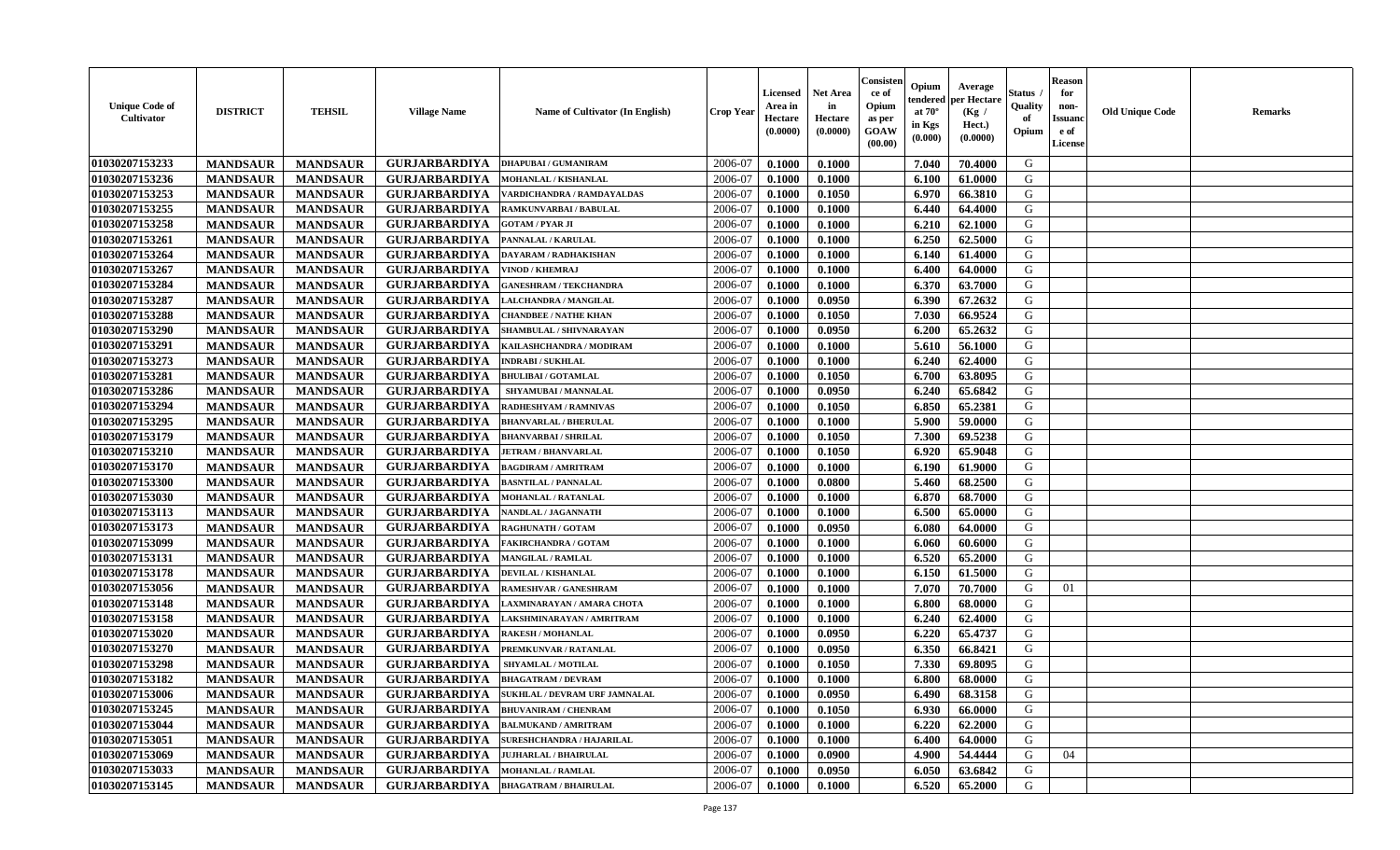| <b>Unique Code of</b><br><b>Cultivator</b> | <b>DISTRICT</b> | <b>TEHSIL</b>   | <b>Village Name</b>  | <b>Name of Cultivator (In English)</b> | <b>Crop Year</b> | <b>Licensed</b><br>Area in<br>Hectare<br>(0.0000) | <b>Net Area</b><br>in<br>Hectare<br>(0.0000) | Consister<br>ce of<br>Opium<br>as per<br><b>GOAW</b><br>(00.00) | Opium<br>endered<br>at $70^\circ$<br>in Kgs<br>$(\mathbf{0.000})$ | Average<br>per Hectare<br>(Kg)<br>Hect.)<br>(0.0000) | Status<br>Quality<br>of<br>Opium | <b>Reason</b><br>for<br>non-<br><b>Issuano</b><br>e of<br>License | <b>Old Unique Code</b> | <b>Remarks</b> |
|--------------------------------------------|-----------------|-----------------|----------------------|----------------------------------------|------------------|---------------------------------------------------|----------------------------------------------|-----------------------------------------------------------------|-------------------------------------------------------------------|------------------------------------------------------|----------------------------------|-------------------------------------------------------------------|------------------------|----------------|
| 01030207153156                             | <b>MANDSAUR</b> | <b>MANDSAUR</b> | <b>GURJARBARDIYA</b> | RUKAMANIBAI / BASANTILAL               | 2006-07          | 0.1000                                            | 0.1000                                       |                                                                 | 6.700                                                             | 67.0000                                              | G                                |                                                                   |                        |                |
| 01030207153154                             | <b>MANDSAUR</b> | <b>MANDSAUR</b> | GURJARBARDIYA        | <b>BHUVANI / KHEMRAJ</b>               | 2006-07          | 0.1000                                            | 0.0950                                       |                                                                 | 6.140                                                             | 64.6316                                              | G                                |                                                                   | 01040209034088         |                |
| 01030207153292                             | <b>MANDSAUR</b> | <b>MANDSAUR</b> | <b>GURJARBARDIYA</b> | UMADEVIBAI / MANOHARSINGH              | 2006-07          | 0.1000                                            | 0.1000                                       |                                                                 | 6.350                                                             | 63.5000                                              | G                                |                                                                   | 01030207162053         |                |
| 01030207154005                             | <b>MANDSAUR</b> | <b>MANDSAUR</b> | <b>ISHAKPUR</b>      | <b>MOTYABAI/DEVRAM</b>                 | 2006-07          | 0.1000                                            | 0.0950                                       |                                                                 | 5.820                                                             | 61.2632                                              | G                                |                                                                   |                        |                |
| 01030207154012                             | <b>MANDSAUR</b> | <b>MANDSAUR</b> | <b>ISHAKPUR</b>      | <b>BHARATSINGH / KALURAM</b>           | 2006-07          | 0.1000                                            | 0.1000                                       |                                                                 | 5.830                                                             | 58.3000                                              | G                                |                                                                   |                        |                |
| 01030207154014                             | <b>MANDSAUR</b> | <b>MANDSAUR</b> | <b>ISHAKPUR</b>      | <b>BABUBAI/KACHRU</b>                  | 2006-07          | 0.1000                                            | 0.1050                                       |                                                                 | 6.370                                                             | 60.6667                                              | G                                | 05                                                                |                        |                |
| 01030207154018                             | <b>MANDSAUR</b> | <b>MANDSAUR</b> | <b>ISHAKPUR</b>      | <b>BHAGVATIBAI/DEVILAL</b>             | 2006-07          | 0.1000                                            | 0.1000                                       |                                                                 | 6.110                                                             | 61.1000                                              | G                                |                                                                   |                        |                |
| 01030207154027                             | <b>MANDSAUR</b> | <b>MANDSAUR</b> | <b>ISHAKPUR</b>      | CHANDABAI / MOHANLAL                   | 2006-07          | 0.1000                                            | 0.1000                                       |                                                                 | 5.970                                                             | 59.7000                                              | G                                |                                                                   |                        |                |
| 01030207154029                             | <b>MANDSAUR</b> | <b>MANDSAUR</b> | <b>ISHAKPUR</b>      | NANDLAL / BHERULAL                     | 2006-07          | 0.1000                                            | 0.0950                                       |                                                                 | 5.500                                                             | 57.8947                                              | G                                |                                                                   |                        |                |
| 01030207154032                             | <b>MANDSAUR</b> | <b>MANDSAUR</b> | <b>ISHAKPUR</b>      | PARASNATH / GOPALADAS                  | 2006-07          | 0.1000                                            | 0.1000                                       |                                                                 | 5.510                                                             | 55.1000                                              | G                                | 04                                                                |                        |                |
| 01030207154050                             | <b>MANDSAUR</b> | <b>MANDSAUR</b> | <b>ISHAKPUR</b>      | RAJARAM / RADHAKISHAN                  | 2006-07          | 0.1000                                            | 0.1000                                       |                                                                 | 6.100                                                             | 61.0000                                              | G                                |                                                                   |                        |                |
| 01030207154051                             | <b>MANDSAUR</b> | <b>MANDSAUR</b> | <b>ISHAKPUR</b>      | <b>BHANVARLAL / KHEMRAJ</b>            | 2006-07          | 0.1000                                            | 0.1000                                       |                                                                 | 5.550                                                             | 55.5000                                              | G                                | 04                                                                |                        |                |
| 01030207154007                             | <b>MANDSAUR</b> | <b>MANDSAUR</b> | <b>ISHAKPUR</b>      | <b>OMPRAKASH / MANGILAL</b>            | 2006-07          | 0.1000                                            | 0.1000                                       |                                                                 | 5.790                                                             | 57.9000                                              | G                                |                                                                   |                        |                |
| 01030207154028                             | <b>MANDSAUR</b> | <b>MANDSAUR</b> | <b>ISHAKPUR</b>      | <b>KASHIRAM / GULAB</b>                | 2006-07          | 0.1000                                            | 0.1050                                       |                                                                 | 6.950                                                             | 66.1905                                              | G                                |                                                                   |                        |                |
| 01030207154045                             | <b>MANDSAUR</b> | <b>MANDSAUR</b> | <b>ISHAKPUR</b>      | RUKAMANIBAI / RAMA                     | 2006-07          | 0.1000                                            | 0.0950                                       |                                                                 | 6.310                                                             | 66.4211                                              | G                                |                                                                   |                        |                |
| 01030207154019                             | <b>MANDSAUR</b> | <b>MANDSAUR</b> | <b>ISHAKPUR</b>      | RAMPRAHALAD / CHHAGANLAL               | 2006-07          | 0.1000                                            | 0.1050                                       |                                                                 | 6.340                                                             | 60.3810                                              | G                                |                                                                   |                        |                |
| 01030207154003                             | <b>MANDSAUR</b> | <b>MANDSAUR</b> | <b>ISHAKPUR</b>      | <b>GITABAI/SUKHLAL</b>                 | 2006-07          | 0.1000                                            | 0.1050                                       |                                                                 | 6.720                                                             | 64.0000                                              | G                                |                                                                   |                        |                |
| 01030207154062                             | <b>MANDSAUR</b> | <b>MANDSAUR</b> | <b>ISHAKPUR</b>      | <b>JETRAM / BRADILAL</b>               | 2006-07          | 0.1000                                            | 0.1000                                       |                                                                 | 5.810                                                             | 58.1000                                              | G                                |                                                                   |                        |                |
| 01030207154063                             | <b>MANDSAUR</b> | <b>MANDSAUR</b> | <b>ISHAKPUR</b>      | SHOBHARAM / NANURAM                    | 2006-07          | 0.1000                                            | 0.1000                                       |                                                                 | 6.490                                                             | 64.9000                                              | G                                |                                                                   | 01050209016105         |                |
| 01030207155002                             | <b>MANDSAUR</b> | <b>MANDSAUR</b> | <b>KAMALPURA</b>     | RAMLAL / BHARATLAL                     | 2006-07          | 0.1000                                            | 0.1000                                       |                                                                 | 6.360                                                             | 63.6000                                              | G                                |                                                                   |                        |                |
| 01030207155001                             | <b>MANDSAUR</b> | <b>MANDSAUR</b> | <b>KAMALPURA</b>     | MANGILAL / KACHRU MALI                 | 2006-07          | 0.1000                                            | 0.0950                                       |                                                                 | 6.820                                                             | 71.7895                                              | G                                |                                                                   |                        |                |
| 01030207155007                             | <b>MANDSAUR</b> | <b>MANDSAUR</b> | <b>KAMALPURA</b>     | RAMSINGH / BHANVARSINGH                | 2006-07          | 0.1000                                            | 0.0950                                       |                                                                 | 5.620                                                             | 59.1579                                              | G                                | 05                                                                |                        |                |
| 01030207155011                             | <b>MANDSAUR</b> | <b>MANDSAUR</b> | <b>KAMALPURA</b>     | <b>HARISINGH / NARSINGH</b>            | 2006-07          | 0.1000                                            | 0.1000                                       |                                                                 | 6.050                                                             | 60.5000                                              | G                                |                                                                   |                        |                |
| 01030207155016                             | <b>MANDSAUR</b> | <b>MANDSAUR</b> | <b>KAMALPURA</b>     | <b>BHUVAN / DEVA</b>                   | 2006-07          | 0.1000                                            | 0.0950                                       |                                                                 | 5.640                                                             | 59.3684                                              | G                                |                                                                   |                        |                |
| 01030207155022                             | <b>MANDSAUR</b> | <b>MANDSAUR</b> | <b>KAMALPURA</b>     | LACHHIRAM / MANNALAL                   | 2006-07          | 0.1000                                            | 0.0950                                       |                                                                 | 6.230                                                             | 65.5789                                              | G                                |                                                                   |                        |                |
| 01030207155026                             | <b>MANDSAUR</b> | <b>MANDSAUR</b> | <b>KAMALPURA</b>     | <b>RAMLAL / SAWRUP</b>                 | 2006-07          | 0.1000                                            | 0.0950                                       |                                                                 | 5.600                                                             | 58.9474                                              | G                                | 05                                                                |                        |                |
| 01030207155027                             | <b>MANDSAUR</b> | <b>MANDSAUR</b> | <b>KAMALPURA</b>     | <b>BHAGIRATH / GODHA</b>               | 2006-07          | 0.1000                                            | 0.0950                                       |                                                                 | 6.210                                                             | 65.3684                                              | G                                |                                                                   |                        |                |
| 01030207155032                             | <b>MANDSAUR</b> | <b>MANDSAUR</b> | <b>KAMALPURA</b>     | <b>BHANVARLAL / BHERULAL</b>           | 2006-07          | 0.1000                                            | 0.1000                                       |                                                                 | 6.440                                                             | 64.4000                                              | G                                |                                                                   |                        |                |
| 01030207155014                             | <b>MANDSAUR</b> | <b>MANDSAUR</b> | <b>KAMALPURA</b>     | SOHANBAI / SALAGRAM                    | 2006-07          | 0.1000                                            | 0.0950                                       |                                                                 | 5.660                                                             | 59.5789                                              | G                                |                                                                   |                        |                |
| 01030207155030                             | <b>MANDSAUR</b> | <b>MANDSAUR</b> | <b>KAMALPURA</b>     | <b>JHUJHAR / NANURAM</b>               | 2006-07          | 0.1000                                            | 0.1000                                       |                                                                 | 6.670                                                             | 66.7000                                              | G                                |                                                                   |                        |                |
| 01030207155039                             | <b>MANDSAUR</b> | <b>MANDSAUR</b> | <b>KAMALPURA</b>     | <b>JUJHARLAL / MANGILAL</b>            | 2006-07          | 0.1000                                            | 0.1000                                       |                                                                 | 7.130                                                             | 71.3000                                              | G                                |                                                                   |                        |                |
| 01030207155040                             | <b>MANDSAUR</b> | <b>MANDSAUR</b> | <b>KAMALPURA</b>     | <b>BHAGATRAM / SHIVLAL</b>             | 2006-07          | 0.1000                                            | 0.1050                                       |                                                                 | 6.980                                                             | 66.4762                                              | G                                |                                                                   |                        |                |
| 01030207156026                             | <b>MANDSAUR</b> | <b>MANDSAUR</b> | <b>LACCHAKHEDI</b>   | <b>BHERULAL / BHAGATRAM</b>            | 2006-07          | 0.1000                                            | 0.1000                                       |                                                                 | 6.890                                                             | 68.9000                                              | G                                |                                                                   |                        |                |
| 01030207156001                             | <b>MANDSAUR</b> | <b>MANDSAUR</b> | <b>LACCHAKHEDI</b>   | SHANTILAL / HIRALAL                    | 2006-07          | 0.1000                                            | 0.0950                                       |                                                                 | 6.400                                                             | 67.3684                                              | G                                |                                                                   |                        |                |
| 01030207156002                             | <b>MANDSAUR</b> | <b>MANDSAUR</b> | <b>LACCHAKHEDI</b>   | <b>JAGDISH / BHAGATRAM</b>             | 2006-07          | 0.1000                                            | 0.0950                                       |                                                                 | 6.380                                                             | 67.1579                                              | G                                |                                                                   |                        |                |
| 01030207156003                             | <b>MANDSAUR</b> | <b>MANDSAUR</b> | <b>LACCHAKHEDI</b>   | RADHESHYAM / BAPULAL                   | 2006-07          | 0.1000                                            | 0.1000                                       |                                                                 | 6.530                                                             | 65.3000                                              | G                                |                                                                   |                        |                |
| 01030207156005                             | <b>MANDSAUR</b> | <b>MANDSAUR</b> | <b>LACCHAKHEDI</b>   | VISHNULAL / CHAMPALAL                  | 2006-07          | 0.1000                                            | 0.0950                                       |                                                                 | 6.310                                                             | 66.4211                                              | G                                |                                                                   |                        |                |
| <b>01030207156010</b>                      | <b>MANDSAUR</b> | <b>MANDSAUR</b> | <b>LACCHAKHEDI</b>   | <b>MANSINGH / BHANVARLAL</b>           | 2006-07          | 0.1000                                            | 0.1000                                       |                                                                 | 6.690                                                             | 66.9000                                              | G                                |                                                                   |                        |                |
| 01030207156011                             | <b>MANDSAUR</b> | <b>MANDSAUR</b> | <b>LACCHAKHEDI</b>   | <b>BALARAM / BAPULAL</b>               | 2006-07          | 0.1000                                            | 0.0950                                       |                                                                 | 6.220                                                             | 65.4737                                              | G                                |                                                                   |                        |                |
| 01030207156012                             | <b>MANDSAUR</b> | <b>MANDSAUR</b> | <b>LACCHAKHEDI</b>   | <b>BALMUKAND / BHAGATRAM</b>           | 2006-07          | 0.1000                                            | 0.1000                                       |                                                                 | 6.000                                                             | 60.0000                                              | G                                |                                                                   |                        |                |
| 01030207156015                             | <b>MANDSAUR</b> | <b>MANDSAUR</b> | <b>LACCHAKHEDI</b>   | <b>BHAGVATILAL / JAGANNATH</b>         | 2006-07          | 0.1000                                            | 0.0950                                       |                                                                 | 6.560                                                             | 69.0526                                              | G                                |                                                                   |                        |                |
| 01030207156016                             | <b>MANDSAUR</b> | <b>MANDSAUR</b> | <b>LACCHAKHEDI</b>   | <b>MOHANLAL / KESHURAM</b>             | 2006-07          | 0.1000                                            | 0.0950                                       |                                                                 | 6.540                                                             | 68.8421                                              | G                                |                                                                   |                        |                |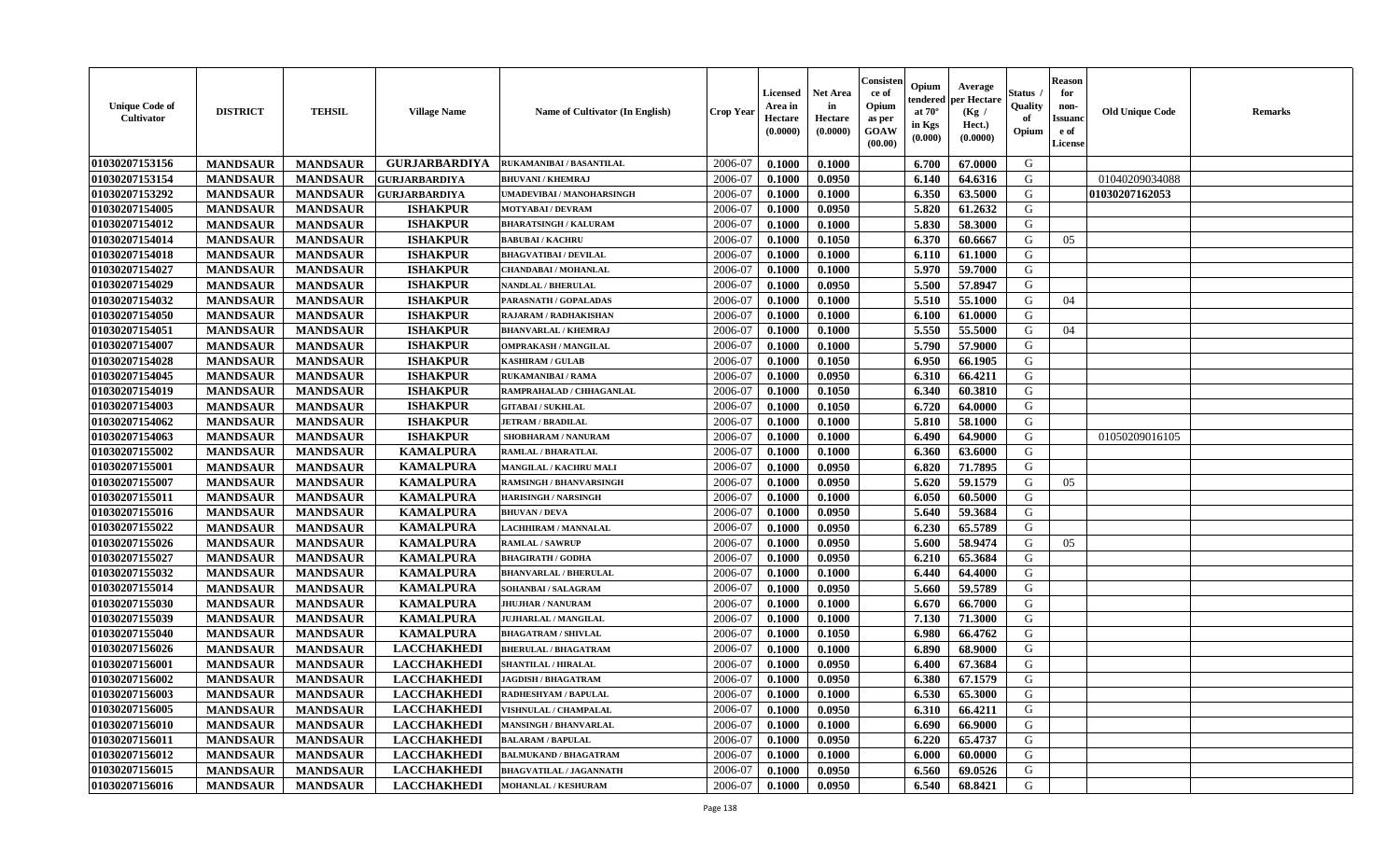| <b>Unique Code of</b><br>Cultivator | <b>DISTRICT</b> | <b>TEHSIL</b>   | <b>Village Name</b> | <b>Name of Cultivator (In English)</b> | <b>Crop Year</b> | <b>Licensed</b><br>Area in<br>Hectare<br>(0.0000) | <b>Net Area</b><br>in<br>Hectare<br>(0.0000) | Consister<br>ce of<br>Opium<br>as per<br><b>GOAW</b><br>(00.00) | Opium<br>tendered<br>at $70^\circ$<br>in Kgs<br>$(\mathbf{0.000})$ | Average<br>per Hectare<br>(Kg /<br>Hect.)<br>(0.0000) | Status .<br>Quality<br>of<br>Opium | <b>Reason</b><br>for<br>non-<br><b>Issuand</b><br>e of<br>License | <b>Old Unique Code</b> | <b>Remarks</b>     |
|-------------------------------------|-----------------|-----------------|---------------------|----------------------------------------|------------------|---------------------------------------------------|----------------------------------------------|-----------------------------------------------------------------|--------------------------------------------------------------------|-------------------------------------------------------|------------------------------------|-------------------------------------------------------------------|------------------------|--------------------|
| 01030207156017                      | <b>MANDSAUR</b> | <b>MANDSAUR</b> | <b>LACCHAKHEDI</b>  | <b>BAPULAL / KANHAIYALAL</b>           | 2006-07          | 0.1000                                            | 0.1000                                       |                                                                 | 6.580                                                              | 65.8000                                               | G                                  |                                                                   |                        |                    |
| 01030207156018                      | <b>MANDSAUR</b> | <b>MANDSAUR</b> | <b>LACCHAKHEDI</b>  | RAMKANYABAI / RAMGOPAL                 | 2006-07          | 0.1000                                            | 0.0950                                       |                                                                 | 6.270                                                              | 66.0000                                               | G                                  |                                                                   |                        |                    |
| 01030207156019                      | <b>MANDSAUR</b> | <b>MANDSAUR</b> | <b>LACCHAKHEDI</b>  | <b>MEHATABSINGH / ONKARLAL</b>         | 2006-07          | 0.1000                                            | 0.1000                                       |                                                                 | 6.650                                                              | 66.5000                                               | G                                  |                                                                   |                        |                    |
| 01030207156020                      | <b>MANDSAUR</b> | <b>MANDSAUR</b> | <b>LACCHAKHEDI</b>  | <b>KASTURIBAI / BHERULAL</b>           | 2006-07          | 0.1000                                            | 0.1000                                       |                                                                 | 6.020                                                              | 60.2000                                               | G                                  |                                                                   |                        |                    |
| 01030207156021                      | <b>MANDSAUR</b> | <b>MANDSAUR</b> | <b>LACCHAKHEDI</b>  | <b>MOHANLAL / NANURAM</b>              | 2006-07          | 0.1000                                            | 0.0950                                       |                                                                 | 6.650                                                              | 70.0000                                               | G                                  |                                                                   |                        |                    |
| 01030207156024                      | <b>MANDSAUR</b> | <b>MANDSAUR</b> | <b>LACCHAKHEDI</b>  | <b>BALDEV / MOHANLAL</b>               | 2006-07          | 0.1000                                            | 0.0950                                       |                                                                 | 6.340                                                              | 66.7368                                               | G                                  |                                                                   |                        |                    |
| 01030207156027                      | <b>MANDSAUR</b> | <b>MANDSAUR</b> | <b>LACCHAKHEDI</b>  | <b>JAGANNATH / BHAVARLAL</b>           | 2006-07          | 0.1000                                            | 0.0950                                       |                                                                 | 6.330                                                              | 66.6316                                               | G                                  |                                                                   |                        |                    |
| 01030207156029                      | <b>MANDSAUR</b> | <b>MANDSAUR</b> | <b>LACCHAKHEDI</b>  | MANGILAL / NIRBHAYRAM                  | 2006-07          | 0.1000                                            | 0.0950                                       |                                                                 | 6.430                                                              | 67.6842                                               | G                                  |                                                                   |                        |                    |
| 01030207156031                      | <b>MANDSAUR</b> | <b>MANDSAUR</b> | <b>LACCHAKHEDI</b>  | <b>BHERULAL / CHUNNILAL</b>            | 2006-07          | 0.1000                                            | 0.0950                                       |                                                                 | 6.250                                                              | 65.7895                                               | G                                  |                                                                   |                        |                    |
| 01030207156033                      | <b>MANDSAUR</b> | <b>MANDSAUR</b> | <b>LACCHAKHEDI</b>  | KANHAIYALAL / UDAYRAM                  | 2006-07          | 0.1000                                            | 0.0950                                       |                                                                 | 6.410                                                              | 67.4737                                               | G                                  |                                                                   |                        |                    |
| 01030207156034                      | <b>MANDSAUR</b> | <b>MANDSAUR</b> | <b>LACCHAKHEDI</b>  | DHURILAL / BHAVANIRAM                  | 2006-07          | 0.1000                                            | 0.0950                                       |                                                                 | 6.540                                                              | 68.8421                                               | G                                  |                                                                   |                        |                    |
| 01030207156035                      | <b>MANDSAUR</b> | <b>MANDSAUR</b> | <b>LACCHAKHEDI</b>  | KALURAM / NIRBHAYRAM                   | 2006-07          | 0.1000                                            | 0.0950                                       |                                                                 | 6.330                                                              | 66.6316                                               | G                                  |                                                                   |                        |                    |
| 01030207156038                      | <b>MANDSAUR</b> | <b>MANDSAUR</b> | <b>LACCHAKHEDI</b>  | <b>LAKSHMAN / UDA</b>                  | 2006-07          | 0.1000                                            | 0.0950                                       |                                                                 | 5.360                                                              | 56.4211                                               | G                                  |                                                                   |                        | <b>NAME CHANGE</b> |
| 01030207156040                      | <b>MANDSAUR</b> | <b>MANDSAUR</b> | <b>LACCHAKHEDI</b>  | KANA / MOTI                            | 2006-07          | 0.1000                                            | 0.0950                                       |                                                                 | 6.120                                                              | 64.4211                                               | G                                  |                                                                   |                        |                    |
| 01030207156041                      | <b>MANDSAUR</b> | <b>MANDSAUR</b> | <b>LACCHAKHEDI</b>  | RAMSURATBAI / LAXMINARAYAN             | 2006-07          | 0.1000                                            | 0.0950                                       |                                                                 | 6.020                                                              | 63.3684                                               | G                                  |                                                                   |                        |                    |
| 01030207156043                      | <b>MANDSAUR</b> | <b>MANDSAUR</b> | <b>LACCHAKHEDI</b>  | KALURAM / KISHANLAL                    | 2006-07          | 0.1000                                            | 0.0950                                       |                                                                 | 6.010                                                              | 63.2632                                               | G                                  |                                                                   |                        |                    |
| 01030207156047                      | <b>MANDSAUR</b> | <b>MANDSAUR</b> | <b>LACCHAKHEDI</b>  | RAMCHANDRA / BHAGVAN                   | 2006-07          | 0.1000                                            | 0.1000                                       |                                                                 | 6.950                                                              | 69.5000                                               | G                                  |                                                                   |                        |                    |
| 01030207156048                      | <b>MANDSAUR</b> | <b>MANDSAUR</b> | <b>LACCHAKHEDI</b>  | <b>RAGHUVIR / KISHAN</b>               | 2006-07          | 0.1000                                            | 0.0950                                       |                                                                 | 6.190                                                              | 65.1579                                               | G                                  |                                                                   |                        |                    |
| 01030207156050                      | <b>MANDSAUR</b> | <b>MANDSAUR</b> | <b>LACCHAKHEDI</b>  | <b>BADRILAL / BHERULAL</b>             | 2006-07          | 0.1000                                            | 0.0950                                       |                                                                 | 6.120                                                              | 64.4211                                               | G                                  |                                                                   |                        |                    |
| 01030207156053                      | <b>MANDSAUR</b> | <b>MANDSAUR</b> | <b>LACCHAKHEDI</b>  | RAMKANYABAI / FULCHANDRA               | 2006-07          | 0.1000                                            | 0.0950                                       |                                                                 | 6.300                                                              | 66.3158                                               | G                                  |                                                                   |                        |                    |
| 01030207156056                      | <b>MANDSAUR</b> | <b>MANDSAUR</b> | <b>LACCHAKHEDI</b>  | <b>HUDIBAI/BHABHUTGIR</b>              | 2006-07          | 0.1000                                            | 0.0950                                       |                                                                 | 6.160                                                              | 64.8421                                               | G                                  |                                                                   |                        |                    |
| 01030207156059                      | <b>MANDSAUR</b> | <b>MANDSAUR</b> | <b>LACCHAKHEDI</b>  | <b>MOHANLAL / BHERULAL</b>             | 2006-07          | 0.1000                                            | 0.1000                                       |                                                                 | 6.470                                                              | 64.7000                                               | G                                  |                                                                   |                        |                    |
| 01030207156060                      | <b>MANDSAUR</b> | <b>MANDSAUR</b> | <b>LACCHAKHEDI</b>  | <b>NARSINGHLAL / BHAIRULAL</b>         | 2006-07          | 0.1000                                            | 0.0950                                       |                                                                 | 5.710                                                              | 60.1053                                               | G                                  |                                                                   |                        |                    |
| 01030207156061                      | <b>MANDSAUR</b> | <b>MANDSAUR</b> | <b>LACCHAKHEDI</b>  | <b>DHURILAL / HARDEVRAM</b>            | 2006-07          | 0.1000                                            | 0.1000                                       |                                                                 | 6.190                                                              | 61.9000                                               | G                                  |                                                                   |                        |                    |
| 01030207156036                      | <b>MANDSAUR</b> | <b>MANDSAUR</b> | <b>LACCHAKHEDI</b>  | <b>BHAGVAN / PRATAP</b>                | 2006-07          | 0.1000                                            | 0.1000                                       |                                                                 | 6.030                                                              | 60.3000                                               | G                                  |                                                                   |                        |                    |
| 01030207156065                      | <b>MANDSAUR</b> | <b>MANDSAUR</b> | <b>LACCHAKHEDI</b>  | <b>JUJHARSINGH / NANURAM</b>           | 2006-07          | 0.1000                                            | 0.0950                                       |                                                                 | 6.320                                                              | 66.5263                                               | G                                  |                                                                   |                        |                    |
| 01030207156066                      | <b>MANDSAUR</b> | <b>MANDSAUR</b> | <b>LACCHAKHEDI</b>  | AKARAMKHAN / AAJAD KHAN                | 2006-07          | 0.1000                                            | 0.1000                                       |                                                                 | 6.150                                                              | 61.5000                                               | G                                  |                                                                   |                        |                    |
| 01030207156067                      | <b>MANDSAUR</b> | <b>MANDSAUR</b> | <b>LACCHAKHEDI</b>  | <b>KESHURAM / RAMA</b>                 | 2006-07          | 0.1000                                            | 0.0950                                       |                                                                 | 6.880                                                              | 72,4211                                               | G                                  |                                                                   |                        | <b>NAME CHANGE</b> |
| 01030207156009                      | <b>MANDSAUR</b> | <b>MANDSAUR</b> | <b>LACCHAKHEDI</b>  | <b>GANPATLAL / DHURILAL</b>            | 2006-07          | 0.1000                                            | 0.1000                                       |                                                                 | 6.310                                                              | 63.1000                                               | G                                  |                                                                   | 01030207149058         |                    |
| 01030207157003                      | <b>MANDSAUR</b> | <b>MANDSAUR</b> | <b>LASUDI</b>       | RAMESHVAR / BHERULAL                   | 2006-07          | 0.1000                                            | 0.1000                                       |                                                                 | 6.910                                                              | 69.1000                                               | G                                  |                                                                   |                        |                    |
| 01030207157016                      | <b>MANDSAUR</b> | <b>MANDSAUR</b> | <b>LASUDI</b>       | <b>FAKIRCHAND / NANURAM</b>            | 2006-07          | 0.1000                                            | 0.0950                                       |                                                                 | 4.640                                                              | 48.8421                                               | G                                  | 04                                                                |                        |                    |
| 01030207157029                      | <b>MANDSAUR</b> | <b>MANDSAUR</b> | <b>LASUDI</b>       | <b>SHAMBHUSINGH / HINDUSINGH</b>       | 2006-07          | 0.1000                                            | 0.0950                                       |                                                                 | 6.220                                                              | 65.4737                                               | G                                  |                                                                   |                        |                    |
| 01030207157013                      | <b>MANDSAUR</b> | <b>MANDSAUR</b> | <b>LASUDI</b>       | <b>GORDHAN / KALUSINGH</b>             | 2006-07          | 0.1000                                            | 0.1000                                       |                                                                 | 6.180                                                              | 61.8000                                               | G                                  |                                                                   |                        |                    |
| 01030207157017                      | <b>MANDSAUR</b> | <b>MANDSAUR</b> | <b>LASUDI</b>       | <b>BHANVARLAL / KALURAM</b>            | 2006-07          | 0.1000                                            | 0.0950                                       |                                                                 | 5.150                                                              | 54.2105                                               | G                                  | 04                                                                |                        |                    |
| 01030207157024                      | <b>MANDSAUR</b> | <b>MANDSAUR</b> | <b>LASUDI</b>       | <b>AMARDAS / HARIDAS</b>               | 2006-07          | 0.1000                                            | 0.0900                                       |                                                                 | 6.020                                                              | 66.8889                                               | G                                  |                                                                   |                        |                    |
| 01030207157025                      | <b>MANDSAUR</b> | <b>MANDSAUR</b> | <b>LASUDI</b>       | <b>DULESINGH / JASVANTSINGH</b>        | 2006-07          | 0.1000                                            | 0.0950                                       |                                                                 | 4.860                                                              | 51.1579                                               | G                                  | 04                                                                |                        |                    |
| 01030207157028                      | <b>MANDSAUR</b> | <b>MANDSAUR</b> | <b>LASUDI</b>       | <b>RAMESHDAS / HARIDAS</b>             | 2006-07          | 0.1000                                            | 0.1050                                       |                                                                 | 6.800                                                              | 64.7619                                               | G                                  |                                                                   |                        |                    |
| 01030207157015                      | <b>MANDSAUR</b> | <b>MANDSAUR</b> | <b>LASUDI</b>       | <b>SALAGRAM / HIRALAL</b>              | 2006-07          | 0.1000                                            |                                              |                                                                 |                                                                    | 0.0000                                                | $\mathbf{F}$                       |                                                                   |                        |                    |
| 01030207157027                      | <b>MANDSAUR</b> | <b>MANDSAUR</b> | <b>LASUDI</b>       | <b>BHAGVANSINGH / GORDHANSINGH</b>     | 2006-07          | 0.1000                                            | 0.0950                                       |                                                                 | 5.900                                                              | 62.1053                                               | G                                  |                                                                   |                        |                    |
| 01030207157005                      | <b>MANDSAUR</b> | <b>MANDSAUR</b> | <b>LASUDI</b>       | <b>RATANSINGH / JAYSINGH</b>           | 2006-07          | 0.1000                                            | 0.1000                                       |                                                                 | 5.890                                                              | 58.9000                                               | G                                  |                                                                   |                        |                    |
| 01030207158027                      | <b>MANDSAUR</b> | <b>MANDSAUR</b> | <b>LODH</b>         | RAMCHANDRA / RATANLAL                  | 2006-07          | 0.1000                                            | 0.1000                                       |                                                                 | 6.800                                                              | 68.0000                                               | G                                  |                                                                   |                        |                    |
| 01030207158002                      | <b>MANDSAUR</b> | <b>MANDSAUR</b> | <b>LODH</b>         | <b>BANSHILAL / RATANLAL</b>            | 2006-07          | 0.1000                                            | 0.0950                                       |                                                                 | 5.830                                                              | 61.3684                                               | G                                  |                                                                   |                        |                    |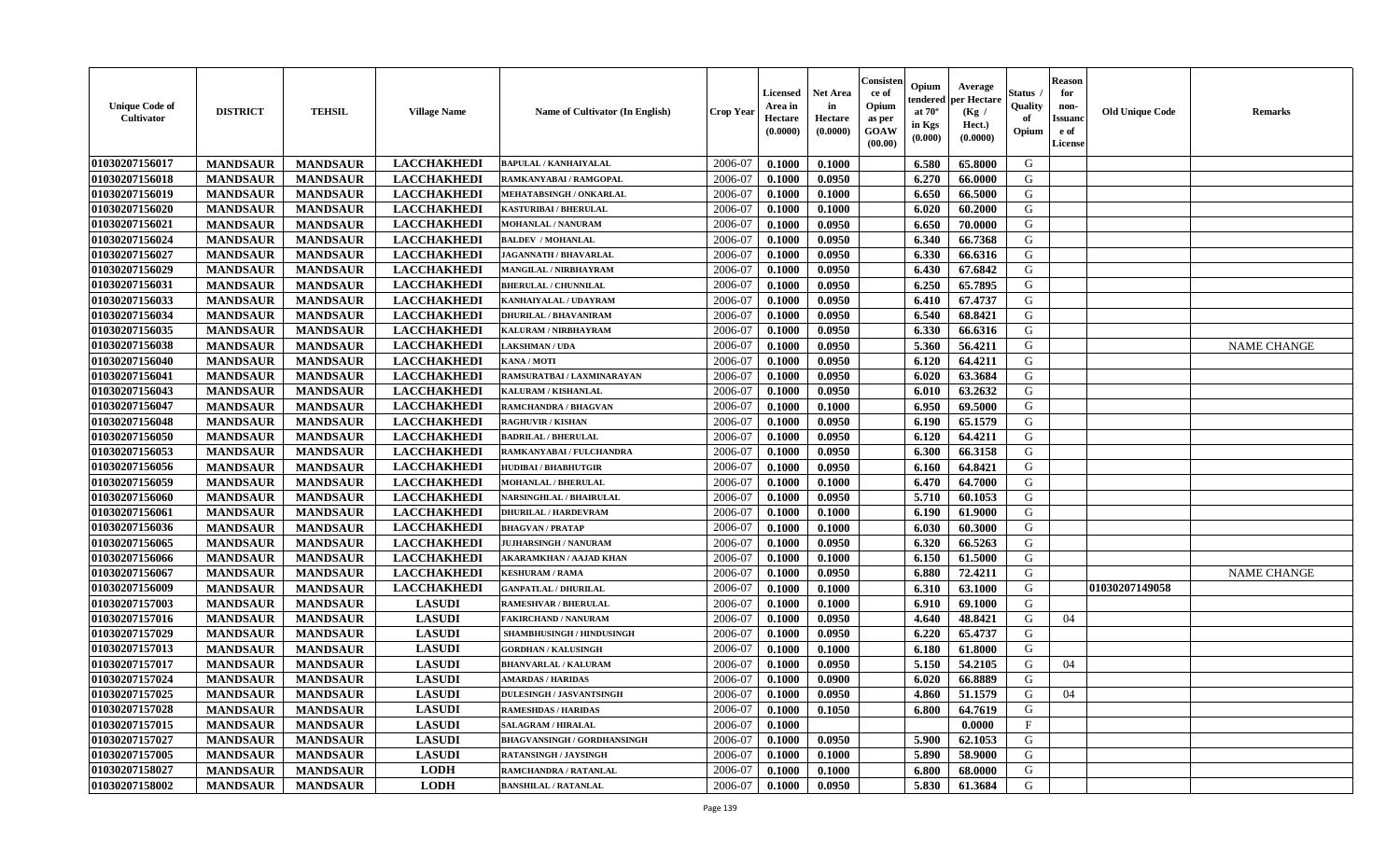| <b>Unique Code of</b><br><b>Cultivator</b> | <b>DISTRICT</b> | <b>TEHSIL</b>   | <b>Village Name</b> | Name of Cultivator (In English)   | <b>Crop Year</b> | <b>Licensed</b><br>Area in<br>Hectare<br>(0.0000) | <b>Net Area</b><br>in<br>Hectare<br>(0.0000) | Consisteı<br>ce of<br>Opium<br>as per<br><b>GOAW</b><br>(00.00) | Opium<br>endered<br>at $70^\circ$<br>in Kgs<br>$(\mathbf{0.000})$ | Average<br>per Hectare<br>(Kg /<br>Hect.)<br>(0.0000) | Status<br>Quality<br>of<br>Opium | Reason<br>for<br>non-<br>Issuan<br>e of<br><b>License</b> | <b>Old Unique Code</b> | <b>Remarks</b> |
|--------------------------------------------|-----------------|-----------------|---------------------|-----------------------------------|------------------|---------------------------------------------------|----------------------------------------------|-----------------------------------------------------------------|-------------------------------------------------------------------|-------------------------------------------------------|----------------------------------|-----------------------------------------------------------|------------------------|----------------|
| 01030207158003                             | <b>MANDSAUR</b> | <b>MANDSAUR</b> | <b>LODH</b>         | <b>GANGARAM / KISHAN</b>          | 2006-07          | 0.1000                                            | 0.1050                                       |                                                                 | 5.840                                                             | 55.6190                                               | G                                | 04                                                        |                        |                |
| 01030207158005                             | <b>MANDSAUR</b> | <b>MANDSAUR</b> | <b>LODH</b>         | <b>MANGILAL / NANDA</b>           | 2006-07          | 0.1000                                            | 0.1050                                       |                                                                 | 5.750                                                             | 54.7619                                               | G                                | 04                                                        |                        |                |
| 01030207158012                             | <b>MANDSAUR</b> | <b>MANDSAUR</b> | <b>LODH</b>         | <b>BALU / JETRAM</b>              | 2006-07          | 0.1000                                            | 0.0950                                       |                                                                 | 5.860                                                             | 61.6842                                               | G                                |                                                           |                        |                |
| 01030207158013                             | <b>MANDSAUR</b> | <b>MANDSAUR</b> | <b>LODH</b>         | KOSHALYABAI / BADRILAL            | 2006-07          | 0.1000                                            | 0.1000                                       |                                                                 | 6.050                                                             | 60.5000                                               | G                                |                                                           |                        |                |
| 01030207158014                             | <b>MANDSAUR</b> | <b>MANDSAUR</b> | <b>LODH</b>         | KAILASH / AUKARLAL                | 2006-07          | 0.1000                                            | 0.0950                                       |                                                                 | 6.230                                                             | 65.5789                                               | G                                |                                                           |                        |                |
| 01030207158015                             | <b>MANDSAUR</b> | <b>MANDSAUR</b> | <b>LODH</b>         | <b>PRABHULAL / KISHAN</b>         | 2006-07          | 0.1000                                            | 0.1000                                       |                                                                 | 6.210                                                             | 62.1000                                               | G                                |                                                           |                        |                |
| 01030207158016                             | <b>MANDSAUR</b> | <b>MANDSAUR</b> | <b>LODH</b>         | <b>DASHRATH / RATANLAL</b>        | 2006-07          | 0.1000                                            | 0.1000                                       |                                                                 | 6.300                                                             | 63.0000                                               | G                                |                                                           |                        |                |
| 01030207158028                             | <b>MANDSAUR</b> | <b>MANDSAUR</b> | <b>LODH</b>         | NATHULAL / BHANVARLAL             | 2006-07          | 0.1000                                            | 0.0950                                       |                                                                 | 6.200                                                             | 65.2632                                               | G                                |                                                           |                        |                |
| 01030207158030                             | <b>MANDSAUR</b> | <b>MANDSAUR</b> | <b>LODH</b>         | <b>BHANVARIBAI / GANGARAM</b>     | 2006-07          | 0.1000                                            | 0.0950                                       |                                                                 | 5.860                                                             | 61.6842                                               | G                                |                                                           |                        |                |
| 01030207158035                             | <b>MANDSAUR</b> | <b>MANDSAUR</b> | <b>LODH</b>         | <b>MOHANLAL / GOBAR</b>           | 2006-07          | 0.1000                                            | 0.1000                                       |                                                                 | 6.430                                                             | 64.3000                                               | G                                |                                                           |                        |                |
| 01030207158037                             | <b>MANDSAUR</b> | <b>MANDSAUR</b> | <b>LODH</b>         | SAMANDARBAI / KARULAL             | 2006-07          | 0.1000                                            | 0.1000                                       |                                                                 | 6.370                                                             | 63.7000                                               | G                                |                                                           |                        |                |
| 01030207158044                             | <b>MANDSAUR</b> | <b>MANDSAUR</b> | <b>LODH</b>         | <b>BHERULAL / AMRATRAM</b>        | 2006-07          | 0.1000                                            | 0.1000                                       |                                                                 | 6.310                                                             | 63.1000                                               | G                                |                                                           |                        |                |
| 01030207158048                             | <b>MANDSAUR</b> | <b>MANDSAUR</b> | <b>LODH</b>         | RAMNARAYAN / KISHANLAL            | 2006-07          | 0.1000                                            | 0.1000                                       |                                                                 | 6.750                                                             | 67.5000                                               | G                                |                                                           |                        |                |
| 01030207158059                             | <b>MANDSAUR</b> | <b>MANDSAUR</b> | <b>LODH</b>         | RATANLAL / HIRALAL GAYARI         | 2006-07          | 0.1000                                            | 0.0950                                       |                                                                 | 5.920                                                             | 62.3158                                               | G                                |                                                           |                        |                |
| 01030207158062                             | <b>MANDSAUR</b> | <b>MANDSAUR</b> | <b>LODH</b>         | RAMKISHAN / GANGARAMMALI          | 2006-07          | 0.1000                                            | 0.1000                                       |                                                                 | 5.290                                                             | 52.9000                                               | G                                | 04                                                        |                        |                |
| 01030207158067                             | <b>MANDSAUR</b> | <b>MANDSAUR</b> | <b>LODH</b>         | <b>BHERULAL / NATHULAL</b>        | 2006-07          | 0.1000                                            | 0.0950                                       |                                                                 | 6.470                                                             | 68.1053                                               | G                                |                                                           |                        |                |
| 01030207158070                             | <b>MANDSAUR</b> | <b>MANDSAUR</b> | <b>LODH</b>         | SATAYNARAYAN / UDAYLAL            | 2006-07          | 0.1000                                            | 0.1000                                       |                                                                 | 6.210                                                             | 62.1000                                               | G                                |                                                           |                        |                |
| 01030207158079                             | <b>MANDSAUR</b> | <b>MANDSAUR</b> | <b>LODH</b>         | SHIVNARAYAN / TORIRAM             | 2006-07          | 0.1000                                            | 0.1050                                       |                                                                 | 6.330                                                             | 60.2857                                               | G                                |                                                           |                        |                |
| 01030207158082                             | <b>MANDSAUR</b> | <b>MANDSAUR</b> | <b>LODH</b>         | <b>BHULIBAI/DEVA</b>              | 2006-07          | 0.1000                                            | 0.1000                                       |                                                                 | 6.280                                                             | 62.8000                                               | G                                |                                                           |                        |                |
| 01030207158091                             | <b>MANDSAUR</b> | <b>MANDSAUR</b> | <b>LODH</b>         | RAMKANYABAI / MANGILAL            | 2006-07          | 0.1000                                            | 0.1000                                       |                                                                 | 5.930                                                             | 59.3000                                               | G                                |                                                           |                        |                |
| 01030207158163                             | <b>MANDSAUR</b> | <b>MANDSAUR</b> | <b>LODH</b>         | <b>DULESINGH / NATHUSINGH</b>     | 2006-07          | 0.1000                                            | 0.1000                                       |                                                                 | 6.050                                                             | 60.5000                                               | G                                |                                                           |                        |                |
| 01030207158154                             | <b>MANDSAUR</b> | <b>MANDSAUR</b> | <b>LODH</b>         | <b>AMARSINGH / GOTAMSINGH</b>     | 2006-07          | 0.1000                                            | 0.0950                                       |                                                                 | 5.890                                                             | 62.0000                                               | G                                |                                                           |                        |                |
| 01030207158130                             | <b>MANDSAUR</b> | <b>MANDSAUR</b> | <b>LODH</b>         | PHULACHANDRA / NATHULAL           | 2006-07          | 0.1000                                            | 0.1000                                       |                                                                 | 6.140                                                             | 61.4000                                               | G                                |                                                           |                        |                |
| 01030207158133                             | <b>MANDSAUR</b> | <b>MANDSAUR</b> | <b>LODH</b>         | KNVARALAL / MOHANALAL             | 2006-07          | 0.1000                                            | 0.1000                                       |                                                                 | 6.030                                                             | 60.3000                                               | G                                |                                                           |                        |                |
| 01030207158135                             | <b>MANDSAUR</b> | <b>MANDSAUR</b> | <b>LODH</b>         | <b>GOTAM / VARADA</b>             | 2006-07          | 0.1000                                            | 0.1050                                       |                                                                 | 5.620                                                             | 53.5238                                               | G                                | 04                                                        |                        |                |
| 01030207158072                             | <b>MANDSAUR</b> | <b>MANDSAUR</b> | <b>LODH</b>         | <b>DHAPUBAI/MANGILAL</b>          | 2006-07          | 0.1000                                            | 0.1000                                       |                                                                 | 6.470                                                             | 64.7000                                               | G                                |                                                           |                        |                |
| 01030207158026                             | <b>MANDSAUR</b> | <b>MANDSAUR</b> | <b>LODH</b>         | <b>RAMESHVAR / BHAGAVAN</b>       | 2006-07          | 0.1000                                            | 0.1000                                       |                                                                 | 6.050                                                             | 60.5000                                               | G                                |                                                           |                        |                |
| 01030207158205                             | <b>MANDSAUR</b> | <b>MANDSAUR</b> | <b>LODH</b>         | RADHESHYAM / MAGANIRAM            | 2006-07          | 0.1000                                            | 0.1050                                       |                                                                 | 6.300                                                             | 60.0000                                               | G                                |                                                           |                        |                |
| 01030207158033                             | <b>MANDSAUR</b> | <b>MANDSAUR</b> | <b>LODH</b>         | <b>DASHRATH / NAGULAL</b>         | 2006-07          | 0.1000                                            | 0.1000                                       |                                                                 | 6.300                                                             | 63.0000                                               | G                                |                                                           |                        |                |
| 01030207158024                             | <b>MANDSAUR</b> | <b>MANDSAUR</b> | <b>LODH</b>         | <b>BHERULAL / NAGULAL</b>         | 2006-07          | 0.1000                                            | 0.1000                                       |                                                                 | 6.000                                                             | 60.0000                                               | G                                |                                                           |                        |                |
| 01030207158099                             | <b>MANDSAUR</b> | <b>MANDSAUR</b> | <b>LODH</b>         | RAMLAL / ONKARLAL                 | 2006-07          | 0.1000                                            | 0.0950                                       |                                                                 | 6.300                                                             | 66.3158                                               | G                                |                                                           |                        |                |
| 01030207158116                             | <b>MANDSAUR</b> | <b>MANDSAUR</b> | <b>LODH</b>         | <b>BANSHILAL / CHAMPALAL</b>      | 2006-07          | 0.1000                                            | 0.0950                                       |                                                                 | 6.160                                                             | 64.8421                                               | G                                |                                                           |                        |                |
| 01030207158006                             | <b>MANDSAUR</b> | <b>MANDSAUR</b> | <b>LODH</b>         | <b>MANGILAL / SHRILAL</b>         | 2006-07          | 0.1000                                            | 0.1000                                       |                                                                 | 6.410                                                             | 64.1000                                               | G                                |                                                           |                        |                |
| 01030207158058                             | <b>MANDSAUR</b> | <b>MANDSAUR</b> | <b>LODH</b>         | NARAYAN / UDA GAYARI              | 2006-07          | 0.1000                                            | 0.0500                                       |                                                                 | 3.170                                                             | 63.4000                                               | G                                |                                                           |                        |                |
| 01030207158103                             | <b>MANDSAUR</b> | <b>MANDSAUR</b> | <b>LODH</b>         | <b>LAKSHMANSINGH / NATHUSINGH</b> | 2006-07          | 0.1000                                            | 0.1000                                       |                                                                 | 5.360                                                             | 53.6000                                               | G                                | 04                                                        |                        |                |
| 01030207158061                             | <b>MANDSAUR</b> | <b>MANDSAUR</b> | <b>LODH</b>         | <b>JETRAM / AMRITRAM</b>          | 2006-07          | 0.1000                                            | 0.1000                                       |                                                                 | $6.200$                                                           | 62.0000                                               | G                                |                                                           |                        |                |
| <b>01030207158051</b>                      | <b>MANDSAUR</b> | <b>MANDSAUR</b> | <b>LODH</b>         | <b>RAMCHANDRA / RATANLAL</b>      | 2006-07          | 0.1000                                            | 0.1000                                       |                                                                 | 6.300                                                             | 63.0000                                               | G                                |                                                           |                        |                |
| <b>01030207158137</b>                      | <b>MANDSAUR</b> | <b>MANDSAUR</b> | <b>LODH</b>         | PRABHULAL / AMARACHANDRA          | 2006-07          | 0.1000                                            | 0.0950                                       |                                                                 | 5.990                                                             | 63.0526                                               | G                                |                                                           |                        |                |
| 01030207158045                             | <b>MANDSAUR</b> | <b>MANDSAUR</b> | <b>LODH</b>         | VARDIBAI / MANGILAL               | 2006-07          | 0.1000                                            | 0.0950                                       |                                                                 | 5.540                                                             | 58.3158                                               | G                                |                                                           |                        |                |
| 01030207158050                             | <b>MANDSAUR</b> | <b>MANDSAUR</b> | <b>LODH</b>         | RODIRAM / CHIMANLAL               | 2006-07          | 0.1000                                            | 0.1000                                       |                                                                 | 5.270                                                             | 52.7000                                               | G                                | 04                                                        |                        |                |
| 01030207158093                             | <b>MANDSAUR</b> | <b>MANDSAUR</b> | <b>LODH</b>         | RAHDESHYAM / KALURAM NAI          | 2006-07          | 0.1000                                            | 0.0950                                       |                                                                 | 5.640                                                             | 59.3684                                               | G                                |                                                           |                        |                |
| 01030207158095                             | <b>MANDSAUR</b> | <b>MANDSAUR</b> | <b>LODH</b>         | <b>SHANKARLAL / MEHTAB</b>        | 2006-07          | 0.1000                                            | 0.1000                                       |                                                                 | 6.200                                                             | 62.0000                                               | G                                |                                                           |                        |                |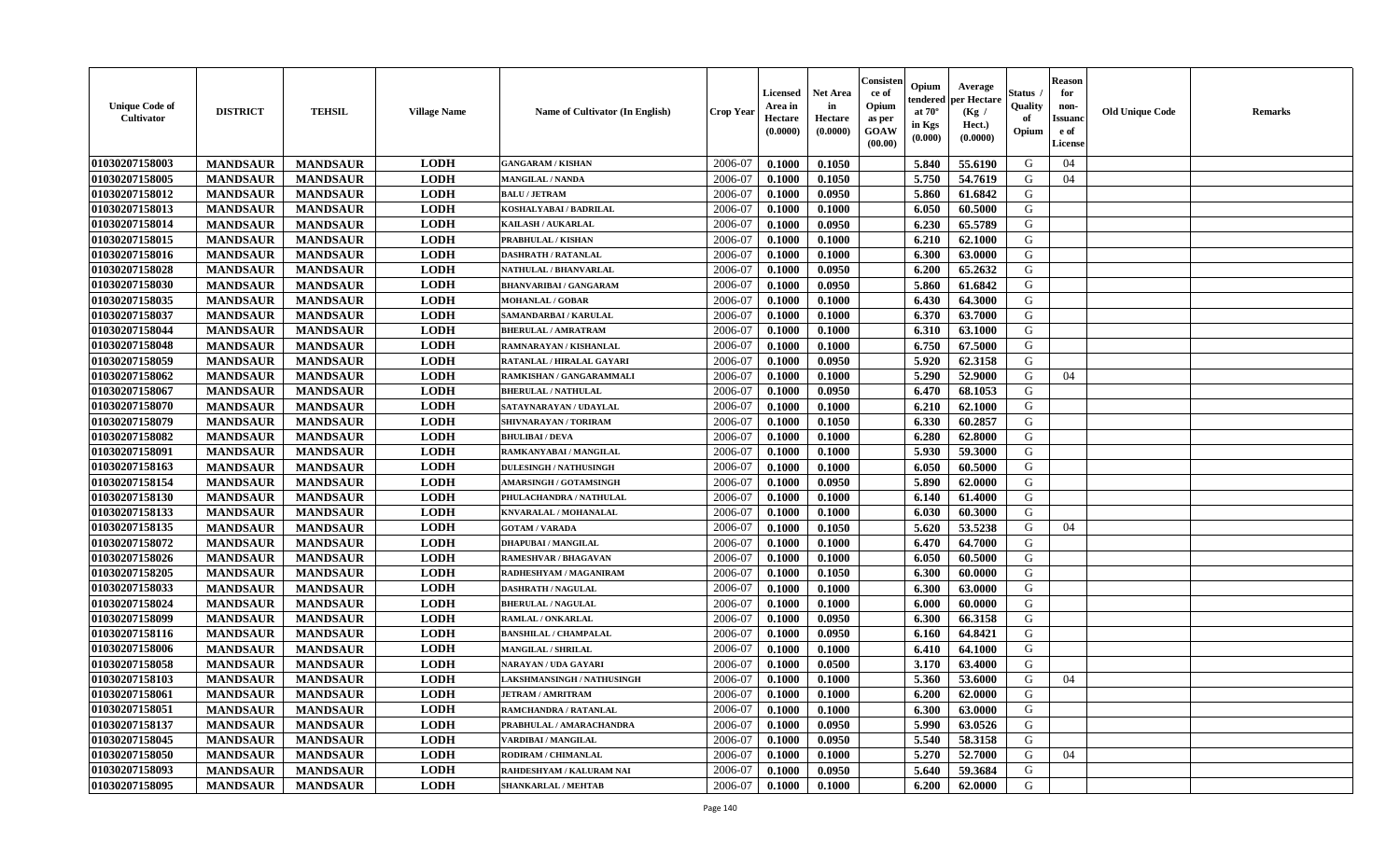| <b>Unique Code of</b><br><b>Cultivator</b> | <b>DISTRICT</b> | <b>TEHSIL</b>   | <b>Village Name</b> | <b>Name of Cultivator (In English)</b> | <b>Crop Year</b> | <b>Licensed</b><br>Area in<br>Hectare<br>(0.0000) | Net Area<br>in<br>Hectare<br>(0.0000) | Consisteı<br>ce of<br>Opium<br>as per<br>GOAW<br>(00.00) | Opium<br>endered<br>at $70^\circ$<br>in Kgs<br>(0.000) | Average<br>per Hectare<br>(Kg /<br>Hect.)<br>(0.0000) | Status<br>Quality<br>of<br>Opium | <b>Reason</b><br>for<br>non-<br>Issuano<br>e of<br>License | <b>Old Unique Code</b> | Remarks                |
|--------------------------------------------|-----------------|-----------------|---------------------|----------------------------------------|------------------|---------------------------------------------------|---------------------------------------|----------------------------------------------------------|--------------------------------------------------------|-------------------------------------------------------|----------------------------------|------------------------------------------------------------|------------------------|------------------------|
| 01030207158021                             | <b>MANDSAUR</b> | <b>MANDSAUR</b> | <b>LODH</b>         | RAMNARAYAN / NATHULAL                  | 2006-07          | 0.1000                                            | 0.1000                                |                                                          | 7.400                                                  | 74.0000                                               | G                                |                                                            |                        |                        |
| 01030207158025                             | <b>MANDSAUR</b> | <b>MANDSAUR</b> | <b>LODH</b>         | <b>BALURAM / RAMCHANDRA</b>            | 2006-07          | 0.1000                                            | 0.0850                                |                                                          | 4.810                                                  | 56.5882                                               | G                                |                                                            |                        |                        |
| 01030207158145                             | <b>MANDSAUR</b> | <b>MANDSAUR</b> | <b>LODH</b>         | SHIVANARAYAN / BHAGIRATH               | 2006-07          | 0.1000                                            | 0.1000                                |                                                          | 6.100                                                  | 61.0000                                               | G                                |                                                            |                        |                        |
| 01030207158054                             | <b>MANDSAUR</b> | <b>MANDSAUR</b> | <b>LODH</b>         | <b>KANHAIYALAL / GULAB</b>             | 2006-07          | 0.1000                                            | 0.1000                                |                                                          | 6.000                                                  | 60.0000                                               | G                                |                                                            |                        |                        |
| 01030207158148                             | <b>MANDSAUR</b> | <b>MANDSAUR</b> | <b>LODH</b>         | <b>KACHARU / RO DIRAM</b>              | 2006-07          | 0.1000                                            | 0.1000                                |                                                          | 6.120                                                  | 61.2000                                               | G                                |                                                            |                        |                        |
| 01030207158149                             | <b>MANDSAUR</b> | <b>MANDSAUR</b> | <b>LODH</b>         | <b>SURESH / SHNKARALAL</b>             | 2006-07          | 0.1000                                            | 0.1000                                |                                                          | 6.120                                                  | 61.2000                                               | G                                |                                                            |                        |                        |
| 01030207158156                             | <b>MANDSAUR</b> | <b>MANDSAUR</b> | <b>LODH</b>         | MANGILAL / RAMLAL                      | 2006-07          | 0.1000                                            | 0.1000                                |                                                          | 6.320                                                  | 63.2000                                               | G                                |                                                            |                        |                        |
| 01030207158115                             | <b>MANDSAUR</b> | <b>MANDSAUR</b> | <b>LODH</b>         | <b>JANIBAI / MOHANLAL</b>              | 2006-07          | 0.1000                                            | 0.1000                                |                                                          | 5.600                                                  | 56.0000                                               | G                                |                                                            |                        |                        |
| 01030207158090                             | <b>MANDSAUR</b> | <b>MANDSAUR</b> | <b>LODH</b>         | <b>GANGABAI / BHANVARLAL</b>           | 2006-07          | 0.1000                                            | 0.0950                                |                                                          | 6.010                                                  | 63.2632                                               | G                                |                                                            |                        |                        |
| 01030207158081                             | <b>MANDSAUR</b> | <b>MANDSAUR</b> | <b>LODH</b>         | <b>BAGDIRAM / RUPA</b>                 | 2006-07          | 0.1000                                            | 0.0950                                |                                                          | 5.900                                                  | 62.1053                                               | G                                |                                                            |                        |                        |
| 01030207158053                             | <b>MANDSAUR</b> | <b>MANDSAUR</b> | <b>LODH</b>         | RAMCHANDRA / GANESHRAM                 | 2006-07          | 0.1000                                            | 0.1000                                |                                                          | 5.760                                                  | 57.6000                                               | G                                |                                                            |                        |                        |
| 01030207158066                             | <b>MANDSAUR</b> | <b>MANDSAUR</b> | <b>LODH</b>         | <b>DASHRATH / BADRILAL</b>             | 2006-07          | 0.1000                                            | 0.0950                                |                                                          | 5.710                                                  | 60.1053                                               | G                                |                                                            |                        |                        |
| 01030207158018                             | <b>MANDSAUR</b> | <b>MANDSAUR</b> | <b>LODH</b>         | <b>BHANVARLAL / SHANKARLAL</b>         | 2006-07          | 0.1000                                            | 0.1000                                |                                                          | 6.810                                                  | 68.1000                                               | G                                |                                                            |                        |                        |
| 01030207158167                             | <b>MANDSAUR</b> | <b>MANDSAUR</b> | <b>LODH</b>         | <b>DEVILAL / GOBARU</b>                | 2006-07          | 0.1000                                            | 0.1050                                |                                                          | 6.230                                                  | 59.3333                                               | G                                |                                                            |                        |                        |
| 01030207158071                             | <b>MANDSAUR</b> | <b>MANDSAUR</b> | <b>LODH</b>         | <b>BHANVARLAL / RATANLAL</b>           | 2006-07          | 0.1000                                            | 0.1050                                |                                                          | 7.120                                                  | 67.8095                                               | $\mathbf G$                      |                                                            |                        |                        |
| 01030207158098                             | <b>MANDSAUR</b> | <b>MANDSAUR</b> | <b>LODH</b>         | <b>BHAGIRATH / BHAGVAN</b>             | 2006-07          | 0.1000                                            | 0.1000                                |                                                          | 5.890                                                  | 58.9000                                               | G                                |                                                            |                        | <b>TRANSFER/DORANA</b> |
| 01030207158009                             | <b>MANDSAUR</b> | <b>MANDSAUR</b> | <b>LODH</b>         | <b>KAILASH / GOBARU</b>                | 2006-07          | 0.1000                                            | 0.1000                                |                                                          | 6.480                                                  | 64.8000                                               | G                                |                                                            |                        |                        |
| 01030207158022                             | <b>MANDSAUR</b> | <b>MANDSAUR</b> | <b>LODH</b>         | <b>JAVAHARLAL / SHRILAL</b>            | 2006-07          | 0.1000                                            | 0.1000                                |                                                          | 5.890                                                  | 58.9000                                               | G                                |                                                            |                        |                        |
| 01030207158085                             | <b>MANDSAUR</b> | <b>MANDSAUR</b> | <b>LODH</b>         | <b>DHANNIBAI/GANESHRAM</b>             | 2006-07          | 0.1000                                            | 0.1000                                |                                                          | 5.800                                                  | 58.0000                                               | G                                |                                                            |                        |                        |
| 01030207158019                             | <b>MANDSAUR</b> | <b>MANDSAUR</b> | <b>LODH</b>         | <b>OMPRAKASH / RAMCHANDRA</b>          | 2006-07          | 0.1000                                            | 0.1000                                |                                                          | 6.160                                                  | 61.6000                                               | G                                |                                                            |                        |                        |
| 01030207158119                             | <b>MANDSAUR</b> | <b>MANDSAUR</b> | <b>LODH</b>         | RAMESHVAR / SHANKARLAL                 | 2006-07          | 0.1000                                            | 0.1000                                |                                                          | 6.260                                                  | 62.6000                                               | G                                |                                                            |                        |                        |
| 01030207158184                             | <b>MANDSAUR</b> | <b>MANDSAUR</b> | <b>LODH</b>         | <b>DAYARAM / RAMCHANDRA</b>            | 2006-07          | 0.1000                                            | 0.1000                                |                                                          | 6.910                                                  | 69.1000                                               | G                                |                                                            |                        |                        |
| 01030207158041                             | <b>MANDSAUR</b> | <b>MANDSAUR</b> | <b>LODH</b>         | <b>KARULAL / RATANLAL</b>              | 2006-07          | 0.1000                                            | 0.1000                                |                                                          | 6.810                                                  | 68.1000                                               | G                                |                                                            |                        |                        |
| 01030207158031                             | <b>MANDSAUR</b> | <b>MANDSAUR</b> | <b>LODH</b>         | <b>SURESH / RAMCHANDRA</b>             | 2006-07          | 0.1000                                            |                                       |                                                          |                                                        | 0.0000                                                | $\rm F$                          |                                                            |                        |                        |
| 01030207158017                             | <b>MANDSAUR</b> | <b>MANDSAUR</b> | <b>LODH</b>         | <b>OMPRAKASH / HIRALAL</b>             | 2006-07          | 0.1000                                            | 0.1000                                |                                                          | 6.480                                                  | 64.8000                                               | G                                |                                                            |                        |                        |
| 01030207158083                             | <b>MANDSAUR</b> | <b>MANDSAUR</b> | <b>LODH</b>         | <b>SUKHIBAI / BRADILAL</b>             | 2006-07          | 0.1000                                            | 0.0950                                |                                                          | 5.660                                                  | 59.5789                                               | G                                |                                                            |                        |                        |
| 01030207158104                             | <b>MANDSAUR</b> | <b>MANDSAUR</b> | <b>LODH</b>         | KALU / SUKHA                           | 2006-07          | 0.1000                                            | 0.1050                                |                                                          | 6.500                                                  | 61.9048                                               | G                                |                                                            |                        |                        |
| 01030207158198                             | <b>MANDSAUR</b> | <b>MANDSAUR</b> | <b>LODH</b>         | HARIRAM / AMRITARAM                    | 2006-07          | 0.1000                                            | 0.1000                                |                                                          | 6.600                                                  | 66.0000                                               | G                                |                                                            |                        |                        |
| 01030207158199                             | <b>MANDSAUR</b> | <b>MANDSAUR</b> | <b>LODH</b>         | DASHARATHASINGH / RAMSINGH             | 2006-07          | 0.1000                                            | 0.1000                                |                                                          | 6.330                                                  | 63.3000                                               | G                                |                                                            |                        |                        |
| 01030207158201                             | <b>MANDSAUR</b> | <b>MANDSAUR</b> | <b>LODH</b>         | RAMKUNVARABAI / BHANVARLAL             | 2006-07          | 0.1000                                            | 0.1000                                |                                                          | 6.620                                                  | 66.2000                                               | G                                |                                                            |                        |                        |
| 01030207158202                             | <b>MANDSAUR</b> | <b>MANDSAUR</b> | <b>LODH</b>         | <b>ISHVARASINGH / PHATESINGH</b>       | 2006-07          | 0.1000                                            | 0.1000                                |                                                          | 6.000                                                  | 60.0000                                               | G                                |                                                            |                        |                        |
| 01030207158073                             | <b>MANDSAUR</b> | <b>MANDSAUR</b> | <b>LODH</b>         | <b>MADANLAL / DHANRAJ</b>              | 2006-07          | 0.1000                                            | 0.0950                                |                                                          | 5.300                                                  | 55.7895                                               | G                                | 04                                                         |                        | <b>NAME CHANGE</b>     |
| 01030207158213                             | <b>MANDSAUR</b> | <b>MANDSAUR</b> | <b>LODH</b>         | <b>BHAGWATILAL / BHANVARLAL</b>        | 2006-07          | 0.1000                                            | 0.1000                                |                                                          | 6.510                                                  | 65.1000                                               | G                                |                                                            |                        |                        |
| 01030207158069                             | <b>MANDSAUR</b> | <b>MANDSAUR</b> | <b>LODH</b>         | PRABHULAL / DHANRAJ MAHAJAN            | 2006-07          | 0.1000                                            | 0.0950                                |                                                          | 5.430                                                  | 57.1579                                               | G                                |                                                            |                        |                        |
| 01030207158078                             | <b>MANDSAUR</b> | <b>MANDSAUR</b> | <b>LODH</b>         | <b>DHAPUBAI / DHANNALAL</b>            | 2006-07          | 0.1000                                            | 0.1000                                |                                                          | 6.630                                                  | 66.3000                                               | G                                |                                                            |                        |                        |
| 01030207158128                             | <b>MANDSAUR</b> | <b>MANDSAUR</b> | <b>LODH</b>         | <b>BADRILAL / KARULAL</b>              | 2006-07          | 0.1000                                            | 0.0950                                |                                                          | 6.330                                                  | 66.6316                                               | G                                |                                                            |                        |                        |
| 01030207160076                             | <b>MANDSAUR</b> | <b>MANDSAUR</b> | <b>NETAWALI</b>     | HARINARAYAN / SHIVNARAYAN              | 2006-07          | 0.1000                                            | 0.1000                                |                                                          | 6.300                                                  | 63.0000                                               | G                                |                                                            |                        |                        |
| 01030207160004                             | <b>MANDSAUR</b> | <b>MANDSAUR</b> | <b>NETAWALI</b>     | <b>RAMSING / RAGHUNATHSING</b>         | 2006-07          | 0.1000                                            | 0.1000                                |                                                          | 5.650                                                  | 56.5000                                               | G                                |                                                            |                        |                        |
| 01030207160005                             | <b>MANDSAUR</b> | <b>MANDSAUR</b> | <b>NETAWALI</b>     | PRABHULAL / BHANVARLAL                 | 2006-07          | 0.1000                                            | 0.1000                                |                                                          | 4.850                                                  | 48.5000                                               | G                                | 04                                                         |                        |                        |
| 01030207160007                             | <b>MANDSAUR</b> | <b>MANDSAUR</b> | <b>NETAWALI</b>     | <b>SHIVRAM / KARULAL</b>               | 2006-07          | 0.1000                                            | 0.1000                                |                                                          | 6.550                                                  | 65.5000                                               | G                                |                                                            |                        |                        |
| 01030207160009                             | <b>MANDSAUR</b> | <b>MANDSAUR</b> | <b>NETAWALI</b>     | <b>PRABHULAL / BABRU</b>               | 2006-07          | 0.1000                                            | 0.1000                                |                                                          | 2.960                                                  | 29.6000                                               | G                                | 04                                                         |                        |                        |
| 01030207160013                             | <b>MANDSAUR</b> | <b>MANDSAUR</b> | <b>NETAWALI</b>     | <b>BAJJIBAI / HEMRAJ</b>               | 2006-07          | 0.1000                                            | 0.0950                                |                                                          | 5.330                                                  | 56.1053                                               | G                                |                                                            |                        |                        |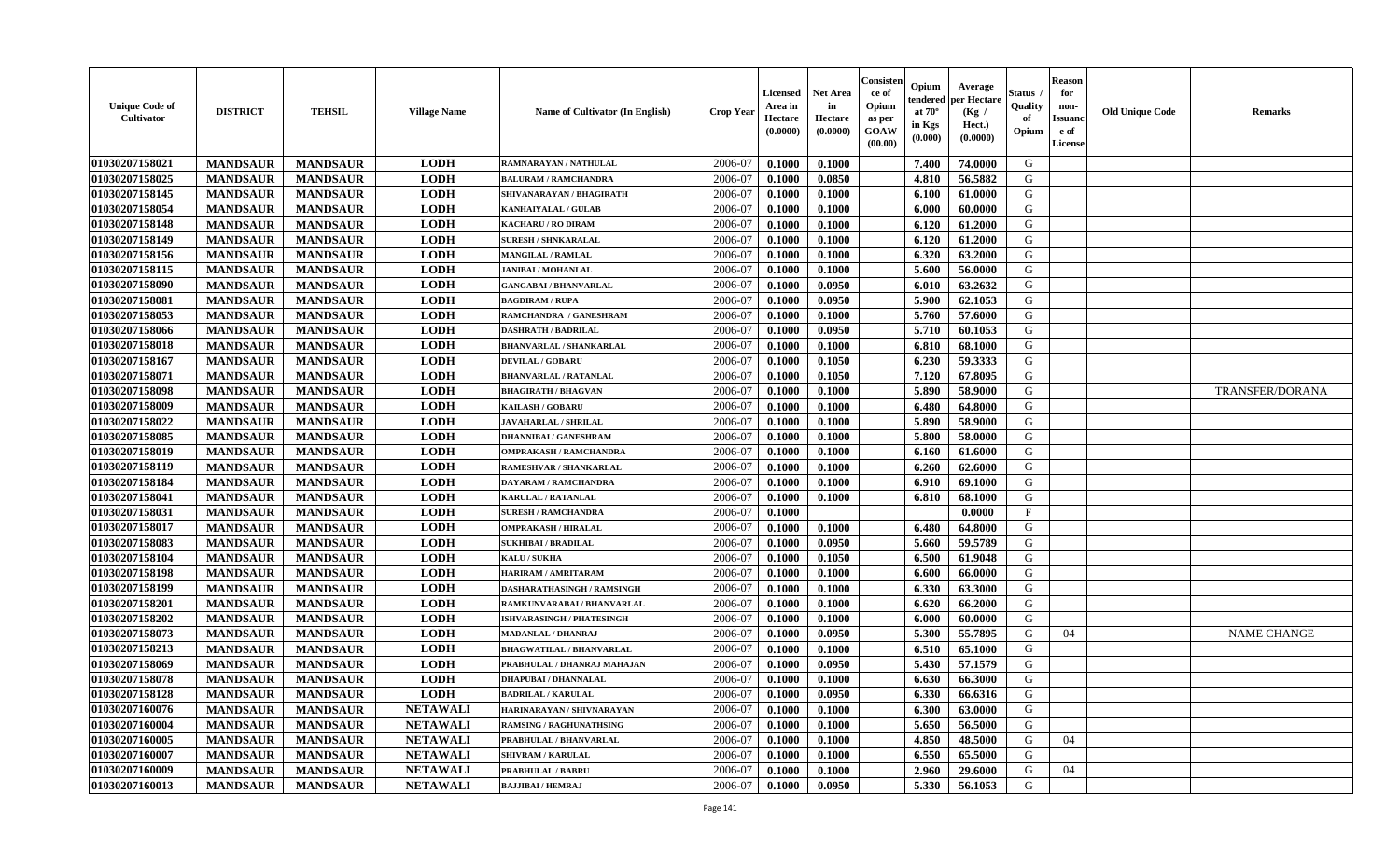| <b>Unique Code of</b><br>Cultivator | <b>DISTRICT</b> | <b>TEHSIL</b>   | <b>Village Name</b> | <b>Name of Cultivator (In English)</b> | <b>Crop Year</b> | <b>Licensed</b><br>Area in<br>Hectare<br>(0.0000) | <b>Net Area</b><br>in<br>Hectare<br>(0.0000) | Consister<br>ce of<br>Opium<br>as per<br><b>GOAW</b><br>(00.00) | Opium<br>endered<br>at $70^\circ$<br>in Kgs<br>$(\mathbf{0.000})$ | Average<br>per Hectare<br>(Kg /<br>Hect.)<br>(0.0000) | Status<br>Quality<br>of<br>Opium | <b>Reason</b><br>for<br>non-<br><b>Issuano</b><br>e of<br>License | <b>Old Unique Code</b> | <b>Remarks</b>     |
|-------------------------------------|-----------------|-----------------|---------------------|----------------------------------------|------------------|---------------------------------------------------|----------------------------------------------|-----------------------------------------------------------------|-------------------------------------------------------------------|-------------------------------------------------------|----------------------------------|-------------------------------------------------------------------|------------------------|--------------------|
| 01030207160015                      | <b>MANDSAUR</b> | <b>MANDSAUR</b> | <b>NETAWALI</b>     | <b>DHANRAJ / KANIRAM</b>               | 2006-07          | 0.1000                                            | 0.1000                                       |                                                                 | 5.490                                                             | 54.9000                                               | G                                | 04                                                                |                        |                    |
| 01030207160018                      | <b>MANDSAUR</b> | <b>MANDSAUR</b> | <b>NETAWALI</b>     | PANNALAL / BHANVARLAL                  | 2006-07          | 0.1000                                            | 0.0900                                       |                                                                 | 5.900                                                             | 65.5556                                               | G                                |                                                                   |                        |                    |
| 01030207160019                      | <b>MANDSAUR</b> | <b>MANDSAUR</b> | <b>NETAWALI</b>     | <b>BASANTILAL / HIRALAL</b>            | 2006-07          | 0.1000                                            | 0.0950                                       |                                                                 | 5.840                                                             | 61.4737                                               | G                                |                                                                   |                        |                    |
| 01030207160035                      | <b>MANDSAUR</b> | <b>MANDSAUR</b> | <b>NETAWALI</b>     | <b>INDRALAL / BHANVARLAL</b>           | 2006-07          | 0.1000                                            | 0.1000                                       |                                                                 | 5.900                                                             | 59.0000                                               | G                                |                                                                   |                        |                    |
| 01030207160040                      | <b>MANDSAUR</b> | <b>MANDSAUR</b> | <b>NETAWALI</b>     | NONDRAM / PRITHVIRAJ                   | 2006-07          | 0.1000                                            | 0.1000                                       |                                                                 | 6.570                                                             | 65.7000                                               | G                                |                                                                   |                        |                    |
| 01030207160041                      | <b>MANDSAUR</b> | <b>MANDSAUR</b> | <b>NETAWALI</b>     | PRABHULAL / HIRALAL                    | 2006-07          | 0.1000                                            | 0.0950                                       |                                                                 | 6.150                                                             | 64.7368                                               | G                                |                                                                   |                        |                    |
| 01030207160049                      | <b>MANDSAUR</b> | <b>MANDSAUR</b> | <b>NETAWALI</b>     | PRABHULAL / PANNALAL                   | 2006-07          | 0.1000                                            | 0.0950                                       |                                                                 | 5.830                                                             | 61.3684                                               | G                                |                                                                   |                        |                    |
| 01030207160060                      | <b>MANDSAUR</b> | <b>MANDSAUR</b> | <b>NETAWALI</b>     | <b>BHAGIRATH / HIRALAL</b>             | 2006-07          | 0.1000                                            | 0.1000                                       |                                                                 | 5.680                                                             | 56.8000                                               | G                                |                                                                   |                        |                    |
| 01030207160063                      | <b>MANDSAUR</b> | <b>MANDSAUR</b> | <b>NETAWALI</b>     | <b>KANVARLAL / UDA</b>                 | 2006-07          | 0.1000                                            | 0.1000                                       |                                                                 | 5.970                                                             | 59.7000                                               | G                                |                                                                   |                        |                    |
| 01030207160065                      | <b>MANDSAUR</b> | <b>MANDSAUR</b> | <b>NETAWALI</b>     | KANHAIYALAL / BHAIRULAL                | 2006-07          | 0.1000                                            | 0.0950                                       |                                                                 | 6.290                                                             | 66.2105                                               | G                                |                                                                   |                        | <b>NAME CHANGE</b> |
| 01030207160067                      | <b>MANDSAUR</b> | <b>MANDSAUR</b> | <b>NETAWALI</b>     | <b>RUGANATH / MOD JI</b>               | 2006-07          | 0.1000                                            | 0.1000                                       |                                                                 | 5.890                                                             | 58.9000                                               | G                                |                                                                   |                        |                    |
| 01030207160068                      | <b>MANDSAUR</b> | <b>MANDSAUR</b> | <b>NETAWALI</b>     | <b>MANGILAL / KISHANLAL</b>            | 2006-07          | 0.1000                                            | 0.1000                                       |                                                                 | 6.170                                                             | 61.7000                                               | G                                |                                                                   |                        |                    |
| 01030207160070                      | <b>MANDSAUR</b> | <b>MANDSAUR</b> | <b>NETAWALI</b>     | <b>BAGDIRAM / MOD JI</b>               | 2006-07          | 0.1000                                            | 0.0850                                       |                                                                 | 4.120                                                             | 48.4706                                               | G                                | 04                                                                |                        |                    |
| 01030207160073                      | <b>MANDSAUR</b> | <b>MANDSAUR</b> | <b>NETAWALI</b>     | <b>GOPAL / RATANLAL</b>                | 2006-07          | 0.1000                                            | 0.1000                                       |                                                                 | 5.630                                                             | 56.3000                                               | G                                |                                                                   |                        |                    |
| 01030207160083                      | <b>MANDSAUR</b> | <b>MANDSAUR</b> | <b>NETAWALI</b>     | <b>KANIRAM / RAJARAM</b>               | 2006-07          | 0.1000                                            | 0.1000                                       |                                                                 | 5.580                                                             | 55.8000                                               | G                                | 04                                                                |                        |                    |
| 01030207160094                      | <b>MANDSAUR</b> | <b>MANDSAUR</b> | <b>NETAWALI</b>     | RATANLAL / PRITHVIRAJ                  | 2006-07          | 0.1000                                            | 0.1000                                       |                                                                 | 6.480                                                             | 64.8000                                               | G                                |                                                                   |                        |                    |
| 01030207160115                      | <b>MANDSAUR</b> | <b>MANDSAUR</b> | <b>NETAWALI</b>     | <b>MANSINGH / KISHAN</b>               | 2006-07          | 0.1000                                            | 0.1000                                       |                                                                 | 6.030                                                             | 60.3000                                               | G                                |                                                                   |                        |                    |
| 01030207161005                      | <b>MANDSAUR</b> | <b>MANDSAUR</b> | <b>PALWAI</b>       | KANCHANBAI / KESHARLAL                 | 2006-07          | 0.1000                                            | 0.1000                                       |                                                                 | 7.050                                                             | 70.5000                                               | G                                |                                                                   |                        |                    |
| 01030207161002                      | <b>MANDSAUR</b> | <b>MANDSAUR</b> | <b>PALWAI</b>       | <b>SALAGRAM / BAGDIRAM</b>             | 2006-07          | 0.1000                                            |                                              |                                                                 |                                                                   | 0.0000                                                | $\mathbf{F}$                     |                                                                   |                        |                    |
| 01030207161004                      | <b>MANDSAUR</b> | <b>MANDSAUR</b> | <b>PALWAI</b>       | <b>BAPULAL / KANIRAM</b>               | 2006-07          | 0.1000                                            | 0.0950                                       |                                                                 | 7.340                                                             | 77.2632                                               | G                                |                                                                   |                        |                    |
| 01030207161006                      | <b>MANDSAUR</b> | <b>MANDSAUR</b> | <b>PALWAI</b>       | LAKSHMAN / DEV JI                      | 2006-07          | 0.1000                                            | 0.1050                                       |                                                                 | 5.890                                                             | 56.0952                                               | G                                | 05                                                                |                        |                    |
| 01030207161010                      | <b>MANDSAUR</b> | <b>MANDSAUR</b> | <b>PALWAI</b>       | MANGILAL / RAMLAL                      | 2006-07          | 0.1000                                            |                                              |                                                                 |                                                                   | 0.0000                                                | $\mathbf{F}$                     |                                                                   |                        |                    |
| 01030207161011                      | <b>MANDSAUR</b> | <b>MANDSAUR</b> | <b>PALWAI</b>       | PARVATIBAI / KANVARLAL                 | 2006-07          | 0.1000                                            | 0.1000                                       |                                                                 | 6.840                                                             | 68.4000                                               | G                                |                                                                   |                        |                    |
| 01030207161014                      | <b>MANDSAUR</b> | <b>MANDSAUR</b> | <b>PALWAI</b>       | <b>BHAGVAN / RAMA</b>                  | 2006-07          | 0.1000                                            |                                              |                                                                 |                                                                   | 0.0000                                                | $\mathbf{F}$                     |                                                                   |                        |                    |
| 01030207161017                      | <b>MANDSAUR</b> | <b>MANDSAUR</b> | <b>PALWAI</b>       | <b>BHARATRAM / BHAGIRATH</b>           | 2006-07          | 0.1000                                            | 0.0950                                       |                                                                 | 6.430                                                             | 67.6842                                               | G                                |                                                                   |                        |                    |
| 01030207161020                      | <b>MANDSAUR</b> | <b>MANDSAUR</b> | <b>PALWAI</b>       | SHANTIBAI / MADANLAL                   | 2006-07          | 0.1000                                            |                                              |                                                                 |                                                                   | 0.0000                                                | F                                |                                                                   |                        |                    |
| 01030207161022                      | <b>MANDSAUR</b> | <b>MANDSAUR</b> | <b>PALWAI</b>       | <b>KALABAI/BHERULAL</b>                | 2006-07          | 0.1000                                            | 0.0950                                       |                                                                 | 6.420                                                             | 67.5789                                               | G                                |                                                                   |                        |                    |
| 01030207162001                      | <b>MANDSAUR</b> | <b>MANDSAUR</b> | <b>PALDI</b>        | KARULAL / CHAMPALAL                    | 2006-07          | 0.1000                                            | 0.1000                                       |                                                                 | 6.230                                                             | 62.3000                                               | G                                |                                                                   |                        |                    |
| 01030207162004                      | <b>MANDSAUR</b> | <b>MANDSAUR</b> | <b>PALDI</b>        | PRABHULAL / AMRITRAM                   | 2006-07          | 0.1000                                            | 0.0950                                       |                                                                 | 6.040                                                             | 63.5789                                               | G                                |                                                                   |                        |                    |
| 01030207162006                      | <b>MANDSAUR</b> | <b>MANDSAUR</b> | <b>PALDI</b>        | <b>RAMESHVAR / DEVILAL</b>             | 2006-07          | 0.1000                                            | 0.0950                                       |                                                                 | 6.010                                                             | 63.2632                                               | G                                |                                                                   |                        |                    |
| 01030207162007                      | <b>MANDSAUR</b> | <b>MANDSAUR</b> | <b>PALDI</b>        | PARVATIBAI / PRITHVIRAJ                | 2006-07          | 0.1000                                            | 0.0950                                       |                                                                 | 6.200                                                             | 65.2632                                               | G                                |                                                                   |                        |                    |
| 01030207162010                      | <b>MANDSAUR</b> | <b>MANDSAUR</b> | <b>PALDI</b>        | <b>BABULAL / DEVILAL</b>               | 2006-07          | 0.1000                                            | 0.0950                                       |                                                                 | 5.760                                                             | 60.6316                                               | G                                |                                                                   |                        |                    |
| 01030207162011                      | <b>MANDSAUR</b> | <b>MANDSAUR</b> | <b>PALDI</b>        | PREMBAI / MANOHARSINGH                 | 2006-07          | 0.1000                                            | 0.0950                                       |                                                                 | 6.080                                                             | 64.0000                                               | G                                |                                                                   |                        |                    |
| 01030207162013                      | <b>MANDSAUR</b> | <b>MANDSAUR</b> | <b>PALDI</b>        | RATANLAL / BHANVARLAL                  | 2006-07          | 0.1000                                            | 0.0950                                       |                                                                 | 5.790                                                             | 60.9474                                               | G                                |                                                                   |                        |                    |
| 01030207162017                      | <b>MANDSAUR</b> | <b>MANDSAUR</b> | <b>PALDI</b>        | <b>RAMESHVAR / MOTILAL</b>             | 2006-07          | 0.1000                                            | 0.1000                                       |                                                                 | 6.140                                                             | 61.4000                                               | G                                |                                                                   |                        |                    |
| 01030207162019                      | <b>MANDSAUR</b> | <b>MANDSAUR</b> | <b>PALDI</b>        | RADHESHYAM / MOHANLAL                  | 2006-07          | 0.1000                                            | 0.0950                                       |                                                                 | 6.240                                                             | 65.6842                                               | G                                |                                                                   |                        |                    |
| 01030207162023                      | <b>MANDSAUR</b> | <b>MANDSAUR</b> | <b>PALDI</b>        | HARKUNVARBAI / KARULAL                 | 2006-07          | 0.1000                                            | 0.0950                                       |                                                                 | 5.830                                                             | 61.3684                                               | G                                |                                                                   |                        |                    |
| 01030207162024                      | <b>MANDSAUR</b> | <b>MANDSAUR</b> | <b>PALDI</b>        | <b>DEVILAL / MOHANLAL</b>              | 2006-07          | 0.1000                                            | 0.0950                                       |                                                                 | 6.290                                                             | 66.2105                                               | G                                |                                                                   |                        |                    |
| 01030207162030                      | <b>MANDSAUR</b> | <b>MANDSAUR</b> | <b>PALDI</b>        | MANGIBAI / VARDICHANDRA                | 2006-07          | 0.1000                                            | 0.1000                                       |                                                                 | 5.940                                                             | 59.4000                                               | G                                |                                                                   |                        |                    |
| 01030207162031                      | <b>MANDSAUR</b> | <b>MANDSAUR</b> | <b>PALDI</b>        | <b>ONKARLAL / MOTILAL</b>              | 2006-07          | 0.1000                                            | 0.1000                                       |                                                                 | 6.140                                                             | 61.4000                                               | G                                |                                                                   |                        |                    |
| 01030207162033                      | <b>MANDSAUR</b> | <b>MANDSAUR</b> | <b>PALDI</b>        | <b>MANGILAL / RATANLAL</b>             | 2006-07          | 0.1000                                            | 0.1000                                       |                                                                 | 6.390                                                             | 63.9000                                               | G                                |                                                                   |                        |                    |
| 01030207162035                      | <b>MANDSAUR</b> | <b>MANDSAUR</b> | <b>PALDI</b>        | <b>MAHADEV / TULSIRAM</b>              | 2006-07          | 0.1000                                            | 0.1000                                       |                                                                 | 6.330                                                             | 63.3000                                               | G                                |                                                                   |                        |                    |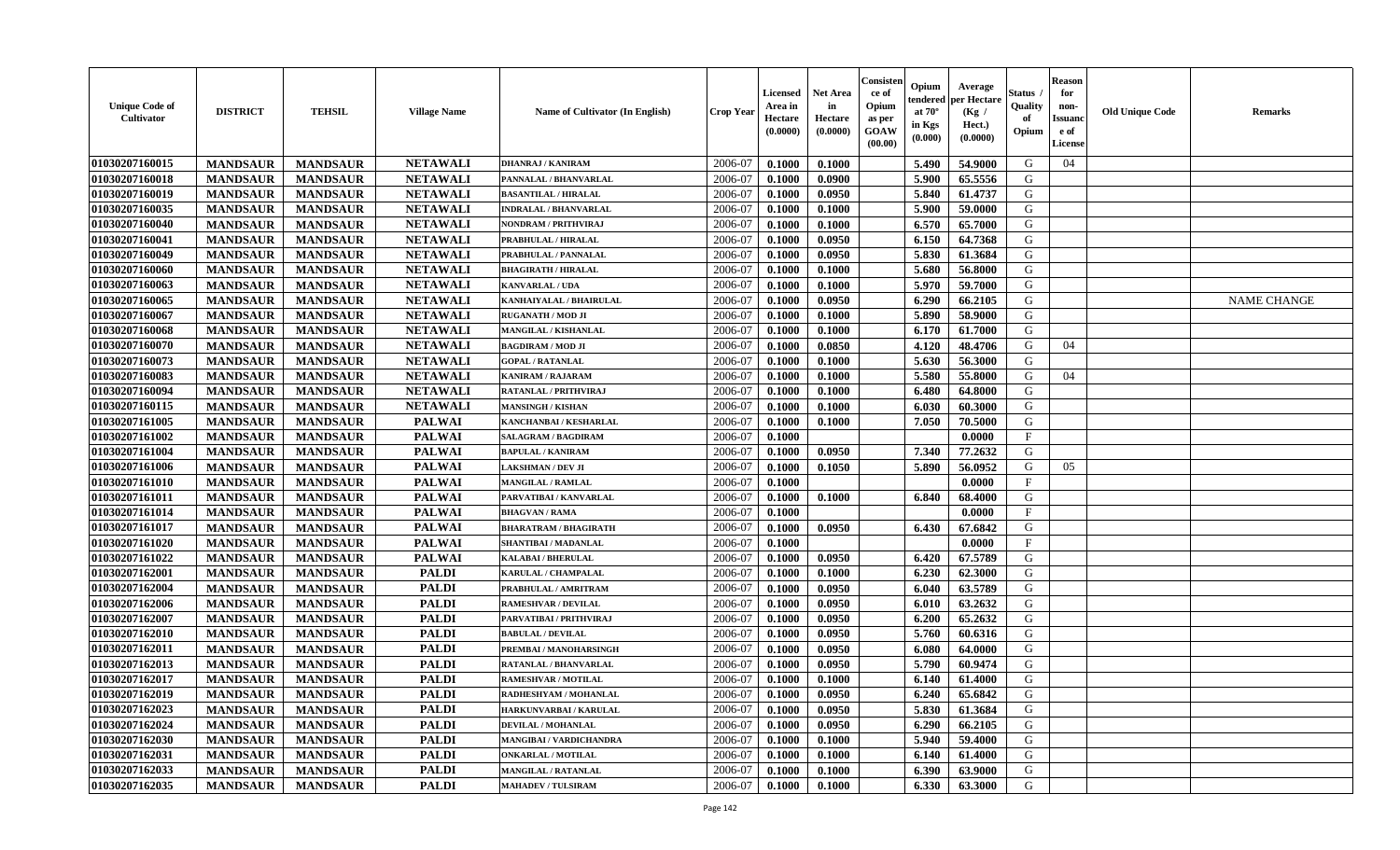| <b>Unique Code of</b><br>Cultivator | <b>DISTRICT</b> | <b>TEHSIL</b>   | <b>Village Name</b> | Name of Cultivator (In English) | <b>Crop Year</b> | <b>Licensed</b><br>Area in<br>Hectare<br>(0.0000) | <b>Net Area</b><br>in<br>Hectare<br>(0.0000) | Consister<br>ce of<br>Opium<br>as per<br>GOAW<br>(00.00) | Opium<br>endered<br>at $70^\circ$<br>in Kgs<br>(0.000) | Average<br>per Hectare<br>(Kg /<br>Hect.)<br>(0.0000) | <b>Status</b><br>Quality<br>of<br>Opium | <b>Reason</b><br>for<br>non-<br><b>Issuand</b><br>e of<br>License | <b>Old Unique Code</b> | <b>Remarks</b>        |
|-------------------------------------|-----------------|-----------------|---------------------|---------------------------------|------------------|---------------------------------------------------|----------------------------------------------|----------------------------------------------------------|--------------------------------------------------------|-------------------------------------------------------|-----------------------------------------|-------------------------------------------------------------------|------------------------|-----------------------|
| 01030207162037                      | <b>MANDSAUR</b> | <b>MANDSAUR</b> | <b>PALDI</b>        | <b>BHUVANIRAM / VARDA</b>       | 2006-07          | 0.1000                                            | 0.0950                                       |                                                          | 5.920                                                  | 62.3158                                               | G                                       |                                                                   |                        |                       |
| 01030207162045                      | <b>MANDSAUR</b> | <b>MANDSAUR</b> | <b>PALDI</b>        | RAMIBAI / MANGILAL              | 2006-07          | 0.1000                                            | 0.1000                                       |                                                          | 6.340                                                  | 63.4000                                               | G                                       |                                                                   |                        |                       |
| 01030207162048                      | <b>MANDSAUR</b> | <b>MANDSAUR</b> | <b>PALDI</b>        | <b>JUJHAR / RAMA</b>            | 2006-07          | 0.1000                                            | 0.1000                                       |                                                          | 5.960                                                  | 59.6000                                               | G                                       |                                                                   |                        |                       |
| 01030207162049                      | <b>MANDSAUR</b> | <b>MANDSAUR</b> | <b>PALDI</b>        | <b>RAMLAL / SAWRUP</b>          | 2006-07          | 0.1000                                            | 0.1000                                       |                                                          | 6.490                                                  | 64.9000                                               | G                                       |                                                                   |                        |                       |
| 01030207162040                      | <b>MANDSAUR</b> | <b>MANDSAUR</b> | <b>PALDI</b>        | <b>BALARAM / HIRALAL</b>        | 2006-07          | 0.1000                                            | 0.1000                                       |                                                          | 6.110                                                  | 61.1000                                               | G                                       |                                                                   |                        |                       |
| 01030207162003                      | <b>MANDSAUR</b> | <b>MANDSAUR</b> | <b>PALDI</b>        | <b>DEVILAL / BHANVARLAL</b>     | 2006-07          | 0.1000                                            | 0.1000                                       |                                                          | 5.900                                                  | 59.0000                                               | G                                       |                                                                   |                        |                       |
| 01030207162009                      | <b>MANDSAUR</b> | <b>MANDSAUR</b> | <b>PALDI</b>        | PUSHPABAI / GOPAL               | 2006-07          | 0.1000                                            | 0.1000                                       |                                                          | 6.630                                                  | 66.3000                                               | G                                       |                                                                   |                        |                       |
| 01030207162026                      | <b>MANDSAUR</b> | <b>MANDSAUR</b> | <b>PALDI</b>        | MANGILAL / NANDRAM              | 2006-07          | 0.1000                                            | 0.1000                                       |                                                          | 6.520                                                  | 65.2000                                               | G                                       |                                                                   |                        |                       |
| 01030207162020                      | <b>MANDSAUR</b> | <b>MANDSAUR</b> | <b>PALDI</b>        | <b>RAMLAL / UDA BALAI</b>       | 2006-07          | 0.1000                                            | 0.0950                                       |                                                          | 5.890                                                  | 62.0000                                               | G                                       |                                                                   |                        |                       |
| 01030207162021                      | <b>MANDSAUR</b> | <b>MANDSAUR</b> | <b>PALDI</b>        | KACHRU / KASHIRAM               | 2006-07          | 0.1000                                            | 0.1000                                       |                                                          | 5.960                                                  | 59.6000                                               | G                                       |                                                                   |                        |                       |
| 01030207162028                      | <b>MANDSAUR</b> | <b>MANDSAUR</b> | <b>PALDI</b>        | <b>BALARAM / NATHULAL</b>       | 2006-07          | 0.1000                                            | 0.1000                                       |                                                          | 6.470                                                  | 64.7000                                               | G                                       |                                                                   |                        |                       |
| 01030207162032                      | <b>MANDSAUR</b> | <b>MANDSAUR</b> | <b>PALDI</b>        | RADHESHYAM / NATHULAL           | 2006-07          | 0.1000                                            | 0.1000                                       |                                                          | 6.590                                                  | 65.9000                                               | G                                       |                                                                   |                        |                       |
| 01030207163030                      | <b>MANDSAUR</b> | <b>MANDSAUR</b> | <b>PANPUR</b>       | <b>MOHANLAL / HIRALAL</b>       | 2006-07          | 0.1000                                            | 0.1000                                       |                                                          | 6.660                                                  | 66.6000                                               | G                                       |                                                                   |                        |                       |
| 01030207163002                      | <b>MANDSAUR</b> | <b>MANDSAUR</b> | <b>PANPUR</b>       | <b>RAMESHVAR / MAHADEV</b>      | 2006-07          | 0.1000                                            | 0.1000                                       |                                                          | 5.660                                                  | 56.6000                                               | G                                       |                                                                   |                        |                       |
| 01030207163003                      | <b>MANDSAUR</b> | <b>MANDSAUR</b> | <b>PANPUR</b>       | SHANIBAI / JAYRAM               | 2006-07          | 0.1000                                            | 0.0950                                       |                                                          | 5.990                                                  | 63.0526                                               | G                                       |                                                                   |                        |                       |
| 01030207163006                      | <b>MANDSAUR</b> | <b>MANDSAUR</b> | <b>PANPUR</b>       | <b>DHAPUBAI / DULICHANDRA</b>   | 2006-07          | 0.1000                                            | 0.0950                                       |                                                          | 6.150                                                  | 64.7368                                               | G                                       |                                                                   |                        |                       |
| 01030207163007                      | <b>MANDSAUR</b> | <b>MANDSAUR</b> | <b>PANPUR</b>       | <b>BAGDIBAI / LAKSHMAN</b>      | 2006-07          | 0.1000                                            | 0.1000                                       |                                                          | 6.520                                                  | 65.2000                                               | G                                       |                                                                   |                        |                       |
| 01030207163008                      | <b>MANDSAUR</b> | <b>MANDSAUR</b> | <b>PANPUR</b>       | <b>MANGILAL / RAMLAL</b>        | 2006-07          | 0.1000                                            | 0.1000                                       |                                                          | 5.570                                                  | 55.7000                                               | G                                       | 04                                                                |                        |                       |
| 01030207163009                      | <b>MANDSAUR</b> | <b>MANDSAUR</b> | <b>PANPUR</b>       | <b>JAMNABAI/GOVINDRAM</b>       | 2006-07          | 0.1000                                            | 0.1000                                       |                                                          | 5.950                                                  | 59.5000                                               | G                                       |                                                                   |                        |                       |
| 01030207163011                      | <b>MANDSAUR</b> | <b>MANDSAUR</b> | <b>PANPUR</b>       | <b>BHANVARLAL / BHURA</b>       | 2006-07          | 0.1000                                            | 0.1000                                       |                                                          | 6.410                                                  | 64.1000                                               | G                                       |                                                                   |                        |                       |
| 01030207163012                      | <b>MANDSAUR</b> | <b>MANDSAUR</b> | <b>PANPUR</b>       | <b>DHAPUBAI/BHUVAN</b>          | 2006-07          | 0.1000                                            | 0.1000                                       |                                                          | 6.230                                                  | 62.3000                                               | G                                       |                                                                   |                        |                       |
| 01030207163016                      | <b>MANDSAUR</b> | <b>MANDSAUR</b> | <b>PANPUR</b>       | <b>NADUBAI/RAMSINGH</b>         | 2006-07          | 0.1000                                            | 0.1000                                       |                                                          | 5.300                                                  | 53.0000                                               | G                                       | 04                                                                |                        |                       |
| 01030207163018                      | <b>MANDSAUR</b> | <b>MANDSAUR</b> | <b>PANPUR</b>       | <b>HAMERIBAI / MOHANLAL</b>     | 2006-07          | 0.1000                                            | 0.1000                                       |                                                          | 6.410                                                  | 64.1000                                               | G                                       |                                                                   |                        |                       |
| 01030207163025                      | <b>MANDSAUR</b> | <b>MANDSAUR</b> | <b>PANPUR</b>       | HAMERA / PYARA                  | 2006-07          | 0.1000                                            | 0.1000                                       |                                                          | 6.430                                                  | 64.3000                                               | G                                       |                                                                   |                        | <b>NAME CHANGE</b>    |
| 01030207163029                      | <b>MANDSAUR</b> | <b>MANDSAUR</b> | <b>PANPUR</b>       | <b>RAMA / PYARA</b>             | 2006-07          | 0.1000                                            | 0.1000                                       |                                                          | 6.350                                                  | 63.5000                                               | G                                       |                                                                   |                        |                       |
| 01030207163031                      | <b>MANDSAUR</b> | <b>MANDSAUR</b> | <b>PANPUR</b>       | KAMLABAI / RAMLAL               | 2006-07          | 0.1000                                            | 0.1000                                       |                                                          | 5.480                                                  | 54.8000                                               | G                                       | 04                                                                |                        |                       |
| 01030207163042                      | <b>MANDSAUR</b> | <b>MANDSAUR</b> | <b>PANPUR</b>       | <b>GOVINDRAM / KISHANLAL</b>    | 2006-07          | 0.1000                                            | 0.0950                                       |                                                          | 5.670                                                  | 59.6842                                               | G                                       |                                                                   |                        |                       |
| 01030207163044                      | <b>MANDSAUR</b> | <b>MANDSAUR</b> | <b>PANPUR</b>       | <b>SITABAI/BHERULAL</b>         | 2006-07          | 0.1000                                            | 0.1000                                       |                                                          | 6.290                                                  | 62.9000                                               | G                                       |                                                                   |                        |                       |
| 01030207163051                      | <b>MANDSAUR</b> | <b>MANDSAUR</b> | <b>PANPUR</b>       | <b>BHANVARLAL / RATANLAL</b>    | 2006-07          | 0.1000                                            | 0.1000                                       |                                                          | 6.130                                                  | 61.3000                                               | G                                       |                                                                   |                        |                       |
| 01030207163056                      | <b>MANDSAUR</b> | <b>MANDSAUR</b> | <b>PANPUR</b>       | <b>DEVISINGH / DALUSINGH</b>    | 2006-07          | 0.1000                                            | 0.0950                                       |                                                          | 5.890                                                  | 62.0000                                               | G                                       |                                                                   |                        |                       |
| 01030207163058                      | <b>MANDSAUR</b> | <b>MANDSAUR</b> | <b>PANPUR</b>       | <b>GITABAI/KACHRAML</b>         | 2006-07          | 0.1000                                            | 0.0950                                       |                                                          | 5.810                                                  | 61.1579                                               | ${\bf G}$                               |                                                                   |                        |                       |
| 01030207163061                      | <b>MANDSAUR</b> | <b>MANDSAUR</b> | <b>PANPUR</b>       | <b>AMARSINGH / DHULSINGH</b>    | 2006-07          | 0.1000                                            | 0.1000                                       |                                                          | 5.880                                                  | 58.8000                                               | G                                       |                                                                   |                        |                       |
| 01030207163068                      | <b>MANDSAUR</b> | <b>MANDSAUR</b> | <b>PANPUR</b>       | SHIVNARAYAN / BHUVAN            | 2006-07          | 0.1000                                            | 0.1000                                       |                                                          | 6.680                                                  | 66.8000                                               | G                                       |                                                                   |                        | <b>TRANSFER/SEMLI</b> |
| 01030207163072                      | <b>MANDSAUR</b> | <b>MANDSAUR</b> | <b>PANPUR</b>       | <b>HIRASING / JAYRAM</b>        | 2006-07          | 0.1000                                            | 0.1000                                       |                                                          | 6.450                                                  | 64.5000                                               | G                                       |                                                                   |                        |                       |
| 01030207163073                      | <b>MANDSAUR</b> | <b>MANDSAUR</b> | <b>PANPUR</b>       | <b>BABULAL / SHANKARLAL</b>     | 2006-07          | 0.1000                                            | 0.1000                                       |                                                          | 6.250                                                  | 62.5000                                               | G                                       |                                                                   |                        |                       |
| 01030207163074                      | <b>MANDSAUR</b> | <b>MANDSAUR</b> | <b>PANPUR</b>       | <b>GIRDHARI / KACHRUMAL</b>     | 2006-07          | 0.1000                                            | 0.1000                                       |                                                          | 5.940                                                  | 59.4000                                               | G                                       |                                                                   |                        |                       |
| 01030207163075                      | <b>MANDSAUR</b> | <b>MANDSAUR</b> | <b>PANPUR</b>       | <b>RADHESHYAM / GULAB</b>       | 2006-07          | 0.1000                                            | 0.1000                                       |                                                          | 5.420                                                  | 54.2000                                               | G                                       | 04                                                                |                        |                       |
| 01030207163076                      | <b>MANDSAUR</b> | <b>MANDSAUR</b> | <b>PANPUR</b>       | NARAYAN / DHURA                 | 2006-07          | 0.1000                                            | 0.0950                                       |                                                          | 6.300                                                  | 66.3158                                               | G                                       |                                                                   |                        |                       |
| 01030207163077                      | <b>MANDSAUR</b> | <b>MANDSAUR</b> | <b>PANPUR</b>       | <b>BHARAT / PYARA</b>           | 2006-07          | 0.1000                                            | 0.0950                                       |                                                          | 6.230                                                  | 65.5789                                               | G                                       |                                                                   |                        |                       |
| 01030207163079                      | <b>MANDSAUR</b> | <b>MANDSAUR</b> | <b>PANPUR</b>       | RAMESHVAR / GOVINDRAM           | 2006-07          | 0.1000                                            | 0.1050                                       |                                                          | 6.400                                                  | 60.9524                                               | G                                       |                                                                   |                        |                       |
| 01030207163080                      | <b>MANDSAUR</b> | <b>MANDSAUR</b> | <b>PANPUR</b>       | CHINRAM / GOVINDRAM             | 2006-07          | 0.1000                                            | 0.1000                                       |                                                          | 6.030                                                  | 60.3000                                               | G                                       |                                                                   |                        |                       |
| 01030207163083                      | <b>MANDSAUR</b> | <b>MANDSAUR</b> | <b>PANPUR</b>       | KANIYALAL / GOVINDRAM           | 2006-07          | 0.1000                                            | 0.1000                                       |                                                          | 6.510                                                  | 65.1000                                               | G                                       |                                                                   |                        |                       |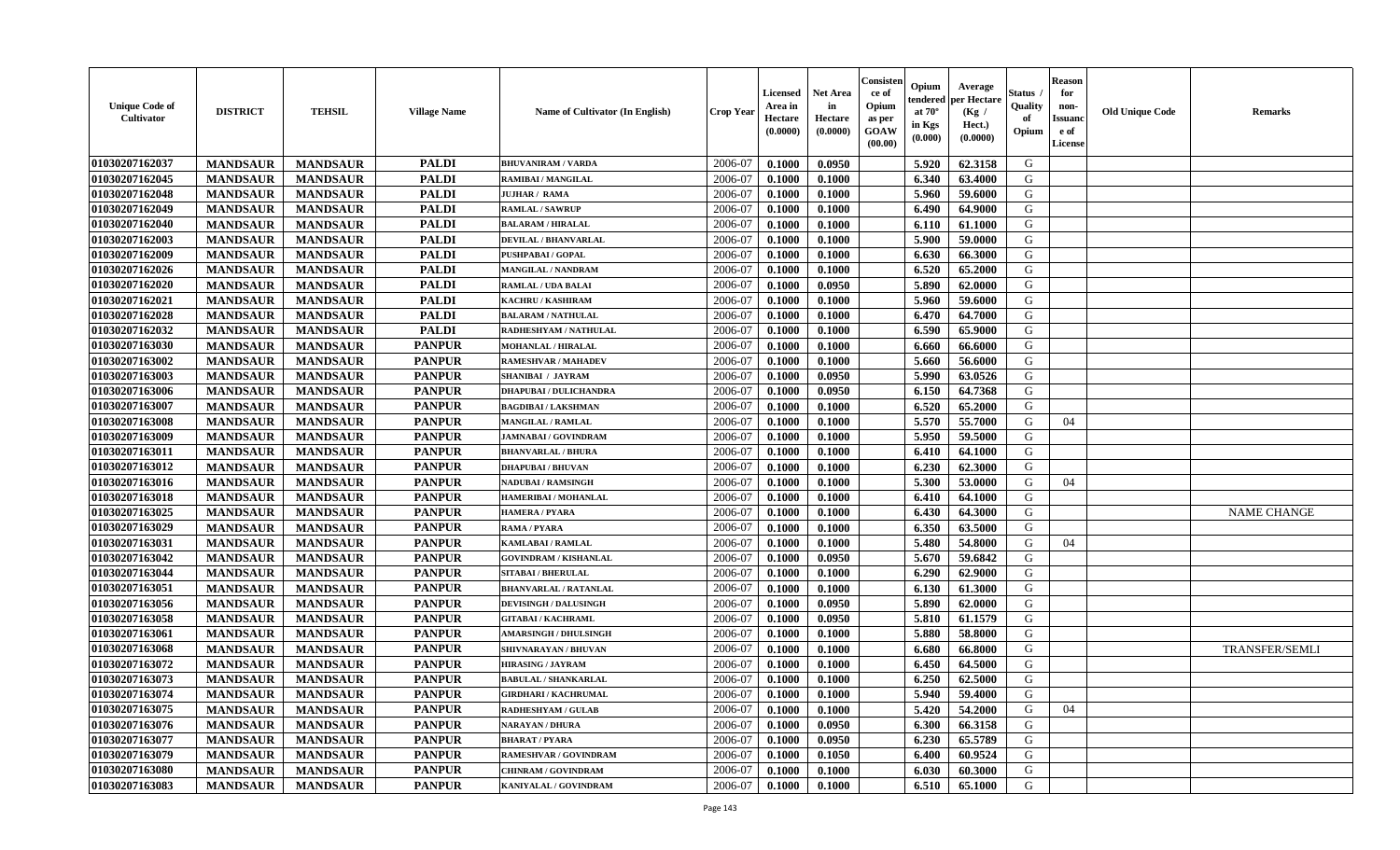| <b>Unique Code of</b><br><b>Cultivator</b> | <b>DISTRICT</b> | <b>TEHSIL</b>   | <b>Village Name</b> | <b>Name of Cultivator (In English)</b> | <b>Crop Year</b> | <b>Licensed</b><br>Area in<br>Hectare<br>(0.0000) | Net Area<br>in<br>Hectare<br>(0.0000) | Consisteı<br>ce of<br>Opium<br>as per<br>GOAW<br>(00.00) | Opium<br>endered<br>at $70^\circ$<br>in Kgs<br>(0.000) | Average<br>per Hectare<br>(Kg /<br>Hect.)<br>(0.0000) | Status<br>Quality<br>of<br>Opium | <b>Reason</b><br>for<br>non-<br><b>Issuand</b><br>e of<br>License | <b>Old Unique Code</b> | Remarks            |
|--------------------------------------------|-----------------|-----------------|---------------------|----------------------------------------|------------------|---------------------------------------------------|---------------------------------------|----------------------------------------------------------|--------------------------------------------------------|-------------------------------------------------------|----------------------------------|-------------------------------------------------------------------|------------------------|--------------------|
| 01030207163085                             | <b>MANDSAUR</b> | <b>MANDSAUR</b> | <b>PANPUR</b>       | KAILASH / RADHUSINGH                   | 2006-07          | 0.1000                                            | 0.1000                                |                                                          | 5.960                                                  | 59.6000                                               | G                                |                                                                   |                        |                    |
| 01030207163086                             | <b>MANDSAUR</b> | <b>MANDSAUR</b> | <b>PANPUR</b>       | <b>MANGUSINGH / KHEMRAJ</b>            | 2006-07          | 0.1000                                            | 0.0950                                |                                                          | 5.400                                                  | 56.8421                                               | G                                |                                                                   |                        |                    |
| 01030207163088                             | <b>MANDSAUR</b> | <b>MANDSAUR</b> | <b>PANPUR</b>       | YUGALSINGH / GOTAMSINGH                | 2006-07          | 0.1000                                            | 0.1000                                |                                                          | 6.120                                                  | 61.2000                                               | G                                |                                                                   |                        |                    |
| 01030207163093                             | <b>MANDSAUR</b> | <b>MANDSAUR</b> | <b>PANPUR</b>       | SAMPATBAI / GANPAT                     | 2006-07          | 0.1000                                            | 0.1000                                |                                                          | 6.680                                                  | 66.8000                                               | G                                |                                                                   |                        |                    |
| 01030207163094                             | <b>MANDSAUR</b> | <b>MANDSAUR</b> | <b>PANPUR</b>       | <b>SHANTILAL / BHUVAN</b>              | 2006-07          | 0.1000                                            | 0.1000                                |                                                          | 6.280                                                  | 62.8000                                               | G                                |                                                                   |                        |                    |
| 01030207163095                             | <b>MANDSAUR</b> | <b>MANDSAUR</b> | <b>PANPUR</b>       | <b>RADHESHYAM / GOBRU</b>              | 2006-07          | 0.1000                                            | 0.1000                                |                                                          | 6.310                                                  | 63.1000                                               | G                                |                                                                   |                        |                    |
| 01030207163097                             | <b>MANDSAUR</b> | <b>MANDSAUR</b> | <b>PANPUR</b>       | <b>JAGDISH / NANURAM</b>               | 2006-07          | 0.1000                                            | 0.1000                                |                                                          | 6.120                                                  | 61.2000                                               | G                                |                                                                   |                        |                    |
| 01030207163101                             | <b>MANDSAUR</b> | <b>MANDSAUR</b> | <b>PANPUR</b>       | NIRMALABAI / RADHESHYAM                | 2006-07          | 0.1000                                            | 0.1000                                |                                                          | 6.260                                                  | 62.6000                                               | G                                |                                                                   |                        |                    |
| 01030207163102                             | <b>MANDSAUR</b> | <b>MANDSAUR</b> | <b>PANPUR</b>       | <b>ISMAIL/ALLARAKH</b>                 | 2006-07          | 0.1000                                            | 0.1000                                |                                                          | 5.720                                                  | 57.2000                                               | G                                |                                                                   |                        |                    |
| 01030207164016                             | <b>MANDSAUR</b> | <b>MANDSAUR</b> | PIPALKHUNTA         | ROSHANBAI / KANWERLAL                  | 2006-07          | 0.1000                                            | 0.1000                                |                                                          | 6.290                                                  | 62.9000                                               | G                                |                                                                   |                        |                    |
| 01030207164002                             | <b>MANDSAUR</b> | <b>MANDSAUR</b> | PIPALKHUNTA         | <b>PRABHULAL / BHUWAN</b>              | 2006-07          | 0.1000                                            | 0.1000                                |                                                          | 5.850                                                  | 58.5000                                               | G                                |                                                                   |                        |                    |
| 01030207164003                             | <b>MANDSAUR</b> | <b>MANDSAUR</b> | PIPALKHUNTA         | MANOHERSINGH / JAYSINGH                | 2006-07          | 0.1000                                            | 0.0950                                |                                                          | 6.490                                                  | 68.3158                                               | G                                |                                                                   |                        |                    |
| 01030207164007                             | <b>MANDSAUR</b> | <b>MANDSAUR</b> | PIPALKHUNTA         | <b>GORDHANALAL / MOTI</b>              | 2006-07          | 0.1000                                            | 0.1000                                |                                                          | 6.200                                                  | 62.0000                                               | G                                |                                                                   |                        |                    |
| 01030207164010                             | <b>MANDSAUR</b> | <b>MANDSAUR</b> | PIPALKHUNTA         | KARULAL / RATANLAL                     | 2006-07          | 0.1000                                            | 0.1000                                |                                                          | 6.890                                                  | 68.9000                                               | G                                |                                                                   |                        |                    |
| 01030207164012                             | <b>MANDSAUR</b> | <b>MANDSAUR</b> | PIPALKHUNTA         | <b>DEVILAL / LALJI</b>                 | 2006-07          | 0.1000                                            | 0.1000                                |                                                          | 6.600                                                  | 66.0000                                               | $\mathbf G$                      |                                                                   |                        |                    |
| 01030207164014                             | <b>MANDSAUR</b> | <b>MANDSAUR</b> | PIPALKHUNTA         | DASHRATHSINGH / BHANWERSINGH           | 2006-07          | 0.1000                                            | 0.1000                                |                                                          | 6.480                                                  | 64.8000                                               | G                                |                                                                   |                        |                    |
| 01030207164018                             | <b>MANDSAUR</b> | <b>MANDSAUR</b> | PIPALKHUNTA         | KANWERLAL / GANESHRAM                  | 2006-07          | 0.1000                                            | 0.1000                                |                                                          | 6.720                                                  | 67.2000                                               | G                                |                                                                   |                        |                    |
| 01030207164019                             | <b>MANDSAUR</b> | <b>MANDSAUR</b> | PIPALKHUNTA         | <b>HIRALALA / ONKAR</b>                | 2006-07          | 0.1000                                            | 0.1000                                |                                                          | 6.430                                                  | 64.3000                                               | G                                |                                                                   |                        |                    |
| 01030207164020                             | <b>MANDSAUR</b> | <b>MANDSAUR</b> | PIPALKHUNTA         | <b>AMRITRAM / KISHAN</b>               | 2006-07          | 0.1000                                            | 0.1000                                |                                                          | 7.040                                                  | 70.4000                                               | G                                |                                                                   |                        |                    |
| 01030207164021                             | <b>MANDSAUR</b> | <b>MANDSAUR</b> | PIPALKHUNTA         | <b>BHERULAL / BHUVAN</b>               | 2006-07          | 0.1000                                            | 0.1000                                |                                                          | 5.800                                                  | 58.0000                                               | G                                |                                                                   |                        |                    |
| 01030207164023                             | <b>MANDSAUR</b> | <b>MANDSAUR</b> | PIPALKHUNTA         | <b>RAMA / NATHU BALAI</b>              | 2006-07          | 0.1000                                            | 0.1000                                |                                                          | 6.260                                                  | 62.6000                                               | G                                |                                                                   |                        |                    |
| 01030207164027                             | <b>MANDSAUR</b> | <b>MANDSAUR</b> | PIPALKHUNTA         | <b>BHERULAL / KACHRU</b>               | 2006-07          | 0.1000                                            | 0.1000                                |                                                          | 6.560                                                  | 65.6000                                               | G                                |                                                                   |                        |                    |
| 01030207164028                             | <b>MANDSAUR</b> | <b>MANDSAUR</b> | PIPALKHUNTA         | <b>MANNA / BHUVAN BALAI</b>            | 2006-07          | 0.1000                                            | 0.1000                                |                                                          | 6.290                                                  | 62.9000                                               | G                                |                                                                   |                        | <b>NAME CHANGE</b> |
| 01030207164031                             | <b>MANDSAUR</b> | <b>MANDSAUR</b> | PIPALKHUNTA         | <b>BHANWERSINGH / BHUWANISINGH</b>     | 2006-07          | 0.1000                                            | 0.0950                                |                                                          | 6.470                                                  | 68.1053                                               | G                                |                                                                   |                        |                    |
| 01030207164038                             | <b>MANDSAUR</b> | <b>MANDSAUR</b> | PIPALKHUNTA         | <b>ARJUNSINGH / KALUSINGH</b>          | 2006-07          | 0.1000                                            | 0.1000                                |                                                          | 6.570                                                  | 65.7000                                               | G                                |                                                                   |                        |                    |
| 01030207164042                             | <b>MANDSAUR</b> | <b>MANDSAUR</b> | PIPALKHUNTA         | <b>BALURAM / MANNALAL</b>              | 2006-07          | 0.1000                                            | 0.0950                                |                                                          | 5.660                                                  | 59.5789                                               | G                                |                                                                   |                        |                    |
| 01030207164044                             | <b>MANDSAUR</b> | <b>MANDSAUR</b> | <b>PIPALKHUNTA</b>  | <b>RESHAMBAI / HINDUSINGH</b>          | 2006-07          | 0.1000                                            | 0.1000                                |                                                          | 6.500                                                  | 65.0000                                               | G                                |                                                                   |                        |                    |
| 01030207164048                             | <b>MANDSAUR</b> | <b>MANDSAUR</b> | PIPALKHUNTA         | <b>KARIBAI/MANNALAL</b>                | 2006-07          | 0.1000                                            | 0.1000                                |                                                          | 5.960                                                  | 59.6000                                               | G                                |                                                                   |                        |                    |
| 01030207164055                             | <b>MANDSAUR</b> | <b>MANDSAUR</b> | PIPALKHUNTA         | <b>MOHANLAL / LALA</b>                 | 2006-07          | 0.1000                                            | 0.1000                                |                                                          | 6.510                                                  | 65.1000                                               | G                                |                                                                   |                        |                    |
| 01030207164056                             | <b>MANDSAUR</b> | <b>MANDSAUR</b> | PIPALKHUNTA         | <b>KANA / SHAMBU</b>                   | 2006-07          | 0.1000                                            | 0.0950                                |                                                          | 6.230                                                  | 65.5789                                               | G                                |                                                                   |                        |                    |
| 01030207164013                             | <b>MANDSAUR</b> | <b>MANDSAUR</b> | PIPALKHUNTA         | RAMKUNWERBAI / BADANSINGH              | 2006-07          | 0.1000                                            | 0.0950                                |                                                          | 6.370                                                  | 67.0526                                               | G                                |                                                                   |                        |                    |
| 01030207164004                             | <b>MANDSAUR</b> | <b>MANDSAUR</b> | PIPALKHUNTA         | <b>RAMDAS / UMEDRAM</b>                | 2006-07          | 0.1000                                            | 0.1050                                |                                                          | 5.990                                                  | 57.0476                                               | G                                |                                                                   |                        |                    |
| 01030207164058                             | <b>MANDSAUR</b> | <b>MANDSAUR</b> | PIPALKHUNTA         | PREMCHANDRA / UDA MALI                 | 2006-07          | 0.1000                                            | 0.1000                                |                                                          | 5.660                                                  | 56.6000                                               | G                                |                                                                   |                        |                    |
| 01030207165001                             | <b>MANDSAUR</b> | <b>MANDSAUR</b> | <b>RANAKHEDA</b>    | <b>BHANWERLAL / DEVICHAND</b>          | 2006-07          | 0.1000                                            | 0.1000                                |                                                          | 6.640                                                  | 66.4000                                               | G                                |                                                                   |                        |                    |
| 01030207165002                             | <b>MANDSAUR</b> | <b>MANDSAUR</b> | <b>RANAKHEDA</b>    | <b>OMPRAKASH / DEVILAL</b>             | 2006-07          | 0.1000                                            | 0.1000                                |                                                          | 6.820                                                  | 68.2000                                               | G                                |                                                                   |                        |                    |
| 01030207165003                             | <b>MANDSAUR</b> | <b>MANDSAUR</b> | <b>RANAKHEDA</b>    | <b>AMBALAL / RAMESHWER</b>             | 2006-07          | 0.1000                                            | 0.0950                                |                                                          | 6.460                                                  | 68.0000                                               | G                                |                                                                   |                        |                    |
| 01030207165008                             | <b>MANDSAUR</b> | <b>MANDSAUR</b> | <b>RANAKHEDA</b>    | <b>BADRILAL / CHAMPALAL</b>            | 2006-07          | 0.1000                                            | 0.0950                                |                                                          | 6.370                                                  | 67.0526                                               | G                                |                                                                   |                        |                    |
| 01030207165009                             | <b>MANDSAUR</b> | <b>MANDSAUR</b> | <b>RANAKHEDA</b>    | <b>RAMSINGH / JAYSINGH</b>             | 2006-07          | 0.1000                                            | 0.1000                                |                                                          | 7.130                                                  | 71.3000                                               | G                                |                                                                   |                        |                    |
| 01030207165015                             | <b>MANDSAUR</b> | <b>MANDSAUR</b> | <b>RANAKHEDA</b>    | <b>KISHAN / NATHU</b>                  | 2006-07          | 0.1000                                            | 0.1000                                |                                                          | 6.470                                                  | 64.7000                                               | G                                |                                                                   |                        |                    |
| 01030207165016                             | <b>MANDSAUR</b> | <b>MANDSAUR</b> | <b>RANAKHEDA</b>    | <b>FAKIRCHAND / RAMCHAND</b>           | 2006-07          | 0.1000                                            | 0.0950                                |                                                          | 6.570                                                  | 69.1579                                               | ${\bf G}$                        |                                                                   |                        |                    |
| 01030207165017                             | <b>MANDSAUR</b> | <b>MANDSAUR</b> | <b>RANAKHEDA</b>    | <b>JAGDISH / KACHRULAL</b>             | 2006-07          | 0.1000                                            | 0.0950                                |                                                          | 6.500                                                  | 68.4211                                               | G                                |                                                                   |                        |                    |
| 01030207165023                             | <b>MANDSAUR</b> | <b>MANDSAUR</b> | <b>RANAKHEDA</b>    | <b>BADRILAL / KISHAN</b>               | 2006-07          | 0.1000                                            | 0.1000                                |                                                          | 6.160                                                  | 61.6000                                               | G                                |                                                                   |                        |                    |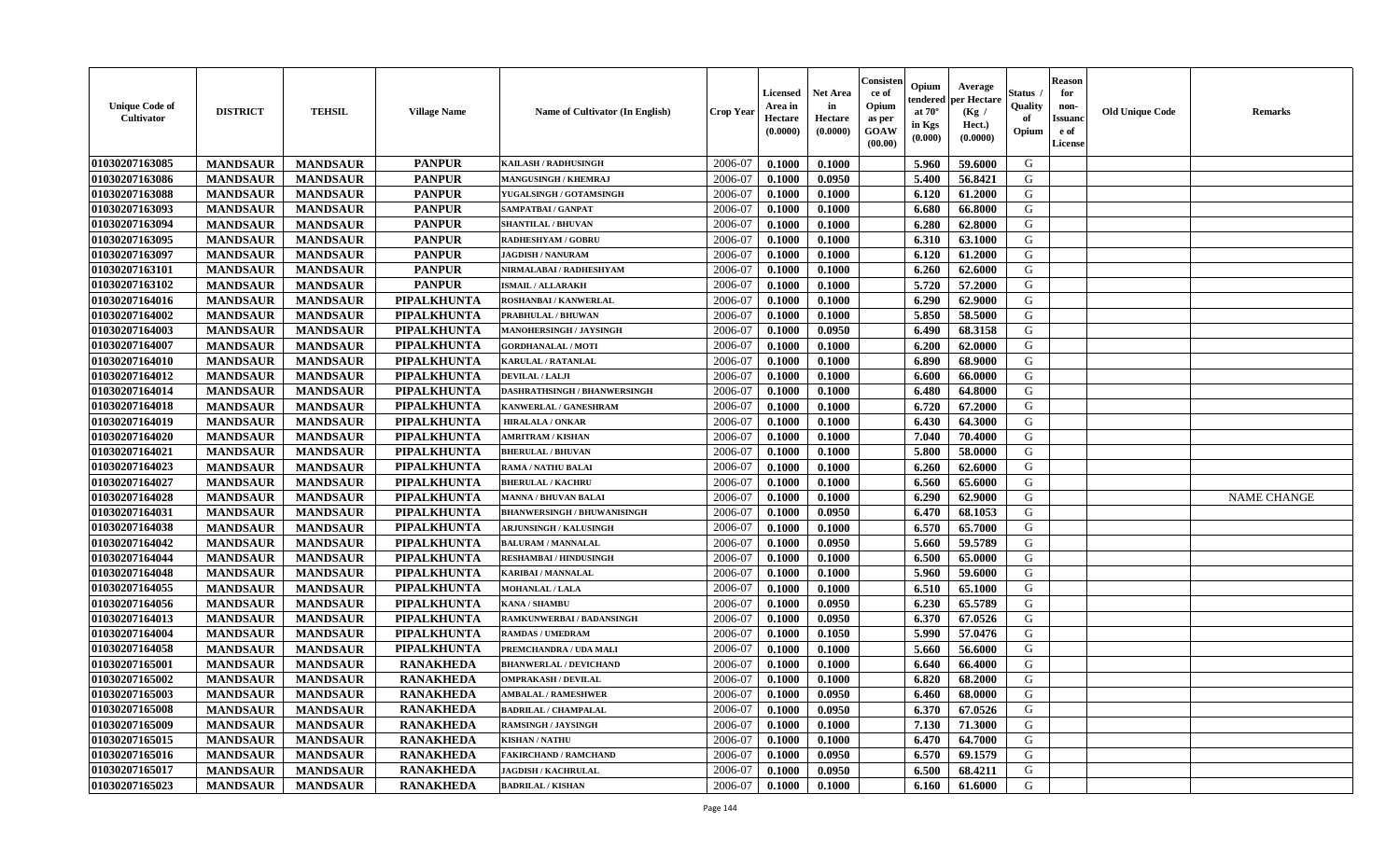| <b>RANAKHEDA</b><br>01030207165025<br>2006-07<br>0.0950<br>6.790<br>71.4737<br>G<br><b>MANDSAUR</b><br><b>MANDSAUR</b><br>0.1000<br><b>RANCHOR / MANGILAL</b><br>01030207165028<br><b>RANAKHEDA</b><br>2006-07<br>G<br><b>MANDSAUR</b><br><b>MANDSAUR</b><br>0.0950<br>6.910<br>72.7368<br><b>NANDLAL / KACHRU</b><br>0.1000<br>5.530<br>01030207165031<br><b>MANDSAUR</b><br><b>RANAKHEDA</b><br>2006-07<br>0.1000<br>0.1000<br>55.3000<br>G<br><b>MANDSAUR</b><br>JHUJHARLAL / BHAGWAN<br>04<br>01030207165032<br><b>MANDSAUR</b><br><b>MANDSAUR</b><br><b>RANAKHEDA</b><br>2006-07<br>0.1000<br>61.4000<br>G<br><b>BALMUKAND / LAKHMICHAND</b><br>0.1000<br>6.140<br>01030207165037<br><b>RANAKHEDA</b><br><b>MANDSAUR</b><br><b>MANDSAUR</b><br>2006-07<br>0.0950<br>5.890<br>62.0000<br>G<br>PRABHULAL / KISHAN<br>0.1000<br>01030207165038<br><b>MANDSAUR</b><br><b>MANDSAUR</b><br><b>RANAKHEDA</b><br>2006-07<br>0.0950<br>6.170<br>64.9474<br>G<br>0.1000<br>NANDLAL / PARSRAM<br>01030207165040<br><b>MANDSAUR</b><br><b>MANDSAUR</b><br><b>RANAKHEDA</b><br>6.450<br>67.8947<br>G<br>2006-07<br>0.0950<br><b>MOHANLAL / RAMESHWAR</b><br>0.1000<br>01030207165047<br><b>RANAKHEDA</b><br>G<br><b>MANDSAUR</b><br><b>MANDSAUR</b><br>2006-07<br>0.1000<br>0.0950<br>6.730<br>70.8421<br>DEVKANYABAI / ANOKHILAL<br><b>RANAKHEDA</b><br>01030207165048<br>G<br><b>MANDSAUR</b><br><b>MANDSAUR</b><br>2006-07<br>0.0950<br>7.020<br>73.8947<br>DASRATHSINGH / JUJHARSINGH<br>0.1000<br>01030207165049<br><b>RANAKHEDA</b><br>2006-07<br>6.750<br>G<br><b>MANDSAUR</b><br><b>MANDSAUR</b><br>0.1000<br>0.0950<br>71.0526<br><b>BHERUSINGH / UMRAVSINGH</b><br>01030207165057<br><b>RANAKHEDA</b><br>5.900<br>G<br><b>MANDSAUR</b><br><b>MANDSAUR</b><br><b>ANUGIR / DARYAVGIR</b><br>2006-07<br>0.1000<br>0.1000<br>59.0000<br>01030207165064<br><b>MANDSAUR</b><br><b>MANDSAUR</b><br><b>RANAKHEDA</b><br><b>HIRALAL / PRABHULAL</b><br>2006-07<br>0.1000<br>0.1000<br>6.610<br>66.1000<br>G<br>01030207165066<br><b>MANDSAUR</b><br><b>MANDSAUR</b><br><b>RANAKHEDA</b><br>0.0950<br>6.250<br>G<br><b>GOPAL / BHERULAL</b><br>2006-07<br>0.1000<br>65.7895<br>01030207165069<br><b>RANAKHEDA</b><br><b>MANDSAUR</b><br><b>MANDSAUR</b><br>2006-07<br>0.0950<br>6.370<br>67.0526<br>G<br><b>DHURIBAI / DEVGIR</b><br>0.1000<br>01030207165071<br><b>RANAKHEDA</b><br>${\bf G}$<br><b>MANDSAUR</b><br><b>MANDSAUR</b><br>0.0950<br>6.900<br>72.6316<br><b>DEVILAL / SHANKERLAL</b><br>2006-07<br>0.1000<br>67.5789<br>G<br>01030207165074<br><b>MANDSAUR</b><br><b>MANDSAUR</b><br><b>RANAKHEDA</b><br>2006-07<br>6.420<br>0.1000<br>0.0950<br><b>PARSRAM / KACHRU</b><br>01030207165075<br><b>RANAKHEDA</b><br>G<br><b>MANDSAUR</b><br>2006-07<br>7.450<br><b>MANDSAUR</b><br>0.1000<br>0.1050<br>70.9524<br><b>MUNNALAL / HARIRAM</b><br>01030207165076<br><b>RANAKHEDA</b><br><b>MANDSAUR</b><br><b>MANDSAUR</b><br>2006-07<br>0.0950<br>67.0526<br>G<br>0.1000<br>6.370<br><b>BHADURSINGH / JAYSINGH</b><br>01030207165077<br><b>RANAKHEDA</b><br>0.0950<br>G<br><b>MANDSAUR</b><br><b>MANDSAUR</b><br>2006-07<br>0.1000<br>6.440<br>67.7895<br>AMARCHANDRA / PRABHULAL<br><b>RANAKHEDA</b><br>0.0950<br>70.4211<br>G<br>01030207165078<br><b>MANDSAUR</b><br><b>MANDSAUR</b><br><b>VERDICHAND / TULSIRAM</b><br>2006-07<br>0.1000<br>6.690<br>01030207165079<br><b>RANAKHEDA</b><br><b>MANDSAUR</b><br><b>MANDSAUR</b><br>2006-07<br>0.1000<br>5.800<br>58.0000<br>G<br><b>MANGILAL / DALU</b><br>0.1000<br>05<br><b>RANAKHEDA</b><br>01030207165080<br><b>MANDSAUR</b><br><b>MANDSAUR</b><br>2006-07<br>0.1000<br>0.0950<br>6.450<br>67.8947<br>G<br><b>RAMESWER / LAXMICHAND</b><br>01030207165083<br><b>MANDSAUR</b><br><b>RANAKHEDA</b><br>66.7778<br>G<br><b>MANDSAUR</b><br>2006-07<br>0.0900<br>6.010<br>MANGILAL / JAGANATH<br>0.1000<br>$\mathsf G$<br>01030207165088<br><b>RANAKHEDA</b><br>2006-07<br><b>MANDSAUR</b><br><b>MANDSAUR</b><br>0.1000<br>0.0950<br>6.790<br>71.4737<br><b>CHAMPALAL / RATANLAL</b><br>01030207165089<br><b>RANAKHEDA</b><br>G<br><b>MANDSAUR</b><br><b>MANDSAUR</b><br>2006-07<br>0.1000<br>6.300<br>63.0000<br><b>GENDKUNWER / BAGDUSINGH</b><br>0.1000<br>01030207165091<br><b>RANAKHEDA</b><br>G<br><b>MANDSAUR</b><br>2006-07<br>0.0950<br>6.990<br>73.5789<br><b>MANDSAUR</b><br>0.1000<br><b>SHANKERLAL / NANDA</b><br>01030207165092<br><b>MANDSAUR</b><br><b>MANDSAUR</b><br><b>RANAKHEDA</b><br>2006-07<br>6.310<br>G<br><b>JUJHARSINGH / KALUSINGH</b><br>0.1000<br>0.1000<br>63.1000<br>01030207165093<br><b>MANDSAUR</b><br><b>RANAKHEDA</b><br>2006-07<br>0.0950<br>6.710<br>G<br><b>MANDSAUR</b><br><b>GHASIRAM / TULSIRAM</b><br>0.1000<br>70.6316<br>01030207165094<br><b>MANDSAUR</b><br><b>RANAKHEDA</b><br>G<br><b>MANDSAUR</b><br><b>ISHWERLAL / KAVERIBAI</b><br>2006-07<br>0.1000<br>0.0950<br>6.260<br>65.8947<br>01030207165095<br><b>MANDSAUR</b><br><b>RANAKHEDA</b><br><b>MANDSAUR</b><br>2006-07<br>0.1000<br>0.1000<br>6.700<br>67.0000<br>G<br>KAILASHBAI / RAMESHVAR<br>01030207165096<br><b>MANDSAUR</b><br><b>MANDSAUR</b><br><b>RANAKHEDA</b><br>0.0950<br>6.740<br>70.9474<br>G<br>2006-07<br>0.1000<br><b>KACHRU / SHAVRAM</b><br>01030207165098<br><b>RANAKHEDA</b><br>G<br><b>MANDSAUR</b><br><b>MANDSAUR</b><br>2006-07<br>6.960<br>RAMSHUKIBAI / RAMCHAND<br>0.1000<br>0.1000<br>69.6000 |
|--------------------------------------------------------------------------------------------------------------------------------------------------------------------------------------------------------------------------------------------------------------------------------------------------------------------------------------------------------------------------------------------------------------------------------------------------------------------------------------------------------------------------------------------------------------------------------------------------------------------------------------------------------------------------------------------------------------------------------------------------------------------------------------------------------------------------------------------------------------------------------------------------------------------------------------------------------------------------------------------------------------------------------------------------------------------------------------------------------------------------------------------------------------------------------------------------------------------------------------------------------------------------------------------------------------------------------------------------------------------------------------------------------------------------------------------------------------------------------------------------------------------------------------------------------------------------------------------------------------------------------------------------------------------------------------------------------------------------------------------------------------------------------------------------------------------------------------------------------------------------------------------------------------------------------------------------------------------------------------------------------------------------------------------------------------------------------------------------------------------------------------------------------------------------------------------------------------------------------------------------------------------------------------------------------------------------------------------------------------------------------------------------------------------------------------------------------------------------------------------------------------------------------------------------------------------------------------------------------------------------------------------------------------------------------------------------------------------------------------------------------------------------------------------------------------------------------------------------------------------------------------------------------------------------------------------------------------------------------------------------------------------------------------------------------------------------------------------------------------------------------------------------------------------------------------------------------------------------------------------------------------------------------------------------------------------------------------------------------------------------------------------------------------------------------------------------------------------------------------------------------------------------------------------------------------------------------------------------------------------------------------------------------------------------------------------------------------------------------------------------------------------------------------------------------------------------------------------------------------------------------------------------------------------------------------------------------------------------------------------------------------------------------------------------------------------------------------------------------------------------------------------------------------------------------------------------------------------------------------------------------------------------------------------------------------------------------------------------------------------------------------------------------------------------------------------------------------------------------------------------------------------------------------------------------------------------------------------------------------------------------------------------------------------------------------------------------------------------------------------------------------------------------------------------------------------------------------------------------------------------------------------------------------------------------------------------------------------------------------------------------------------------------------------------------------------------------------------------------------------------------------------------------------------------------------------------------------------------------------------------------------------------------------------------------------------------------------------------------------------------------------|
|                                                                                                                                                                                                                                                                                                                                                                                                                                                                                                                                                                                                                                                                                                                                                                                                                                                                                                                                                                                                                                                                                                                                                                                                                                                                                                                                                                                                                                                                                                                                                                                                                                                                                                                                                                                                                                                                                                                                                                                                                                                                                                                                                                                                                                                                                                                                                                                                                                                                                                                                                                                                                                                                                                                                                                                                                                                                                                                                                                                                                                                                                                                                                                                                                                                                                                                                                                                                                                                                                                                                                                                                                                                                                                                                                                                                                                                                                                                                                                                                                                                                                                                                                                                                                                                                                                                                                                                                                                                                                                                                                                                                                                                                                                                                                                                                                                                                                                                                                                                                                                                                                                                                                                                                                                                                                                                                                                                      |
|                                                                                                                                                                                                                                                                                                                                                                                                                                                                                                                                                                                                                                                                                                                                                                                                                                                                                                                                                                                                                                                                                                                                                                                                                                                                                                                                                                                                                                                                                                                                                                                                                                                                                                                                                                                                                                                                                                                                                                                                                                                                                                                                                                                                                                                                                                                                                                                                                                                                                                                                                                                                                                                                                                                                                                                                                                                                                                                                                                                                                                                                                                                                                                                                                                                                                                                                                                                                                                                                                                                                                                                                                                                                                                                                                                                                                                                                                                                                                                                                                                                                                                                                                                                                                                                                                                                                                                                                                                                                                                                                                                                                                                                                                                                                                                                                                                                                                                                                                                                                                                                                                                                                                                                                                                                                                                                                                                                      |
|                                                                                                                                                                                                                                                                                                                                                                                                                                                                                                                                                                                                                                                                                                                                                                                                                                                                                                                                                                                                                                                                                                                                                                                                                                                                                                                                                                                                                                                                                                                                                                                                                                                                                                                                                                                                                                                                                                                                                                                                                                                                                                                                                                                                                                                                                                                                                                                                                                                                                                                                                                                                                                                                                                                                                                                                                                                                                                                                                                                                                                                                                                                                                                                                                                                                                                                                                                                                                                                                                                                                                                                                                                                                                                                                                                                                                                                                                                                                                                                                                                                                                                                                                                                                                                                                                                                                                                                                                                                                                                                                                                                                                                                                                                                                                                                                                                                                                                                                                                                                                                                                                                                                                                                                                                                                                                                                                                                      |
|                                                                                                                                                                                                                                                                                                                                                                                                                                                                                                                                                                                                                                                                                                                                                                                                                                                                                                                                                                                                                                                                                                                                                                                                                                                                                                                                                                                                                                                                                                                                                                                                                                                                                                                                                                                                                                                                                                                                                                                                                                                                                                                                                                                                                                                                                                                                                                                                                                                                                                                                                                                                                                                                                                                                                                                                                                                                                                                                                                                                                                                                                                                                                                                                                                                                                                                                                                                                                                                                                                                                                                                                                                                                                                                                                                                                                                                                                                                                                                                                                                                                                                                                                                                                                                                                                                                                                                                                                                                                                                                                                                                                                                                                                                                                                                                                                                                                                                                                                                                                                                                                                                                                                                                                                                                                                                                                                                                      |
|                                                                                                                                                                                                                                                                                                                                                                                                                                                                                                                                                                                                                                                                                                                                                                                                                                                                                                                                                                                                                                                                                                                                                                                                                                                                                                                                                                                                                                                                                                                                                                                                                                                                                                                                                                                                                                                                                                                                                                                                                                                                                                                                                                                                                                                                                                                                                                                                                                                                                                                                                                                                                                                                                                                                                                                                                                                                                                                                                                                                                                                                                                                                                                                                                                                                                                                                                                                                                                                                                                                                                                                                                                                                                                                                                                                                                                                                                                                                                                                                                                                                                                                                                                                                                                                                                                                                                                                                                                                                                                                                                                                                                                                                                                                                                                                                                                                                                                                                                                                                                                                                                                                                                                                                                                                                                                                                                                                      |
|                                                                                                                                                                                                                                                                                                                                                                                                                                                                                                                                                                                                                                                                                                                                                                                                                                                                                                                                                                                                                                                                                                                                                                                                                                                                                                                                                                                                                                                                                                                                                                                                                                                                                                                                                                                                                                                                                                                                                                                                                                                                                                                                                                                                                                                                                                                                                                                                                                                                                                                                                                                                                                                                                                                                                                                                                                                                                                                                                                                                                                                                                                                                                                                                                                                                                                                                                                                                                                                                                                                                                                                                                                                                                                                                                                                                                                                                                                                                                                                                                                                                                                                                                                                                                                                                                                                                                                                                                                                                                                                                                                                                                                                                                                                                                                                                                                                                                                                                                                                                                                                                                                                                                                                                                                                                                                                                                                                      |
|                                                                                                                                                                                                                                                                                                                                                                                                                                                                                                                                                                                                                                                                                                                                                                                                                                                                                                                                                                                                                                                                                                                                                                                                                                                                                                                                                                                                                                                                                                                                                                                                                                                                                                                                                                                                                                                                                                                                                                                                                                                                                                                                                                                                                                                                                                                                                                                                                                                                                                                                                                                                                                                                                                                                                                                                                                                                                                                                                                                                                                                                                                                                                                                                                                                                                                                                                                                                                                                                                                                                                                                                                                                                                                                                                                                                                                                                                                                                                                                                                                                                                                                                                                                                                                                                                                                                                                                                                                                                                                                                                                                                                                                                                                                                                                                                                                                                                                                                                                                                                                                                                                                                                                                                                                                                                                                                                                                      |
|                                                                                                                                                                                                                                                                                                                                                                                                                                                                                                                                                                                                                                                                                                                                                                                                                                                                                                                                                                                                                                                                                                                                                                                                                                                                                                                                                                                                                                                                                                                                                                                                                                                                                                                                                                                                                                                                                                                                                                                                                                                                                                                                                                                                                                                                                                                                                                                                                                                                                                                                                                                                                                                                                                                                                                                                                                                                                                                                                                                                                                                                                                                                                                                                                                                                                                                                                                                                                                                                                                                                                                                                                                                                                                                                                                                                                                                                                                                                                                                                                                                                                                                                                                                                                                                                                                                                                                                                                                                                                                                                                                                                                                                                                                                                                                                                                                                                                                                                                                                                                                                                                                                                                                                                                                                                                                                                                                                      |
|                                                                                                                                                                                                                                                                                                                                                                                                                                                                                                                                                                                                                                                                                                                                                                                                                                                                                                                                                                                                                                                                                                                                                                                                                                                                                                                                                                                                                                                                                                                                                                                                                                                                                                                                                                                                                                                                                                                                                                                                                                                                                                                                                                                                                                                                                                                                                                                                                                                                                                                                                                                                                                                                                                                                                                                                                                                                                                                                                                                                                                                                                                                                                                                                                                                                                                                                                                                                                                                                                                                                                                                                                                                                                                                                                                                                                                                                                                                                                                                                                                                                                                                                                                                                                                                                                                                                                                                                                                                                                                                                                                                                                                                                                                                                                                                                                                                                                                                                                                                                                                                                                                                                                                                                                                                                                                                                                                                      |
|                                                                                                                                                                                                                                                                                                                                                                                                                                                                                                                                                                                                                                                                                                                                                                                                                                                                                                                                                                                                                                                                                                                                                                                                                                                                                                                                                                                                                                                                                                                                                                                                                                                                                                                                                                                                                                                                                                                                                                                                                                                                                                                                                                                                                                                                                                                                                                                                                                                                                                                                                                                                                                                                                                                                                                                                                                                                                                                                                                                                                                                                                                                                                                                                                                                                                                                                                                                                                                                                                                                                                                                                                                                                                                                                                                                                                                                                                                                                                                                                                                                                                                                                                                                                                                                                                                                                                                                                                                                                                                                                                                                                                                                                                                                                                                                                                                                                                                                                                                                                                                                                                                                                                                                                                                                                                                                                                                                      |
|                                                                                                                                                                                                                                                                                                                                                                                                                                                                                                                                                                                                                                                                                                                                                                                                                                                                                                                                                                                                                                                                                                                                                                                                                                                                                                                                                                                                                                                                                                                                                                                                                                                                                                                                                                                                                                                                                                                                                                                                                                                                                                                                                                                                                                                                                                                                                                                                                                                                                                                                                                                                                                                                                                                                                                                                                                                                                                                                                                                                                                                                                                                                                                                                                                                                                                                                                                                                                                                                                                                                                                                                                                                                                                                                                                                                                                                                                                                                                                                                                                                                                                                                                                                                                                                                                                                                                                                                                                                                                                                                                                                                                                                                                                                                                                                                                                                                                                                                                                                                                                                                                                                                                                                                                                                                                                                                                                                      |
|                                                                                                                                                                                                                                                                                                                                                                                                                                                                                                                                                                                                                                                                                                                                                                                                                                                                                                                                                                                                                                                                                                                                                                                                                                                                                                                                                                                                                                                                                                                                                                                                                                                                                                                                                                                                                                                                                                                                                                                                                                                                                                                                                                                                                                                                                                                                                                                                                                                                                                                                                                                                                                                                                                                                                                                                                                                                                                                                                                                                                                                                                                                                                                                                                                                                                                                                                                                                                                                                                                                                                                                                                                                                                                                                                                                                                                                                                                                                                                                                                                                                                                                                                                                                                                                                                                                                                                                                                                                                                                                                                                                                                                                                                                                                                                                                                                                                                                                                                                                                                                                                                                                                                                                                                                                                                                                                                                                      |
|                                                                                                                                                                                                                                                                                                                                                                                                                                                                                                                                                                                                                                                                                                                                                                                                                                                                                                                                                                                                                                                                                                                                                                                                                                                                                                                                                                                                                                                                                                                                                                                                                                                                                                                                                                                                                                                                                                                                                                                                                                                                                                                                                                                                                                                                                                                                                                                                                                                                                                                                                                                                                                                                                                                                                                                                                                                                                                                                                                                                                                                                                                                                                                                                                                                                                                                                                                                                                                                                                                                                                                                                                                                                                                                                                                                                                                                                                                                                                                                                                                                                                                                                                                                                                                                                                                                                                                                                                                                                                                                                                                                                                                                                                                                                                                                                                                                                                                                                                                                                                                                                                                                                                                                                                                                                                                                                                                                      |
|                                                                                                                                                                                                                                                                                                                                                                                                                                                                                                                                                                                                                                                                                                                                                                                                                                                                                                                                                                                                                                                                                                                                                                                                                                                                                                                                                                                                                                                                                                                                                                                                                                                                                                                                                                                                                                                                                                                                                                                                                                                                                                                                                                                                                                                                                                                                                                                                                                                                                                                                                                                                                                                                                                                                                                                                                                                                                                                                                                                                                                                                                                                                                                                                                                                                                                                                                                                                                                                                                                                                                                                                                                                                                                                                                                                                                                                                                                                                                                                                                                                                                                                                                                                                                                                                                                                                                                                                                                                                                                                                                                                                                                                                                                                                                                                                                                                                                                                                                                                                                                                                                                                                                                                                                                                                                                                                                                                      |
|                                                                                                                                                                                                                                                                                                                                                                                                                                                                                                                                                                                                                                                                                                                                                                                                                                                                                                                                                                                                                                                                                                                                                                                                                                                                                                                                                                                                                                                                                                                                                                                                                                                                                                                                                                                                                                                                                                                                                                                                                                                                                                                                                                                                                                                                                                                                                                                                                                                                                                                                                                                                                                                                                                                                                                                                                                                                                                                                                                                                                                                                                                                                                                                                                                                                                                                                                                                                                                                                                                                                                                                                                                                                                                                                                                                                                                                                                                                                                                                                                                                                                                                                                                                                                                                                                                                                                                                                                                                                                                                                                                                                                                                                                                                                                                                                                                                                                                                                                                                                                                                                                                                                                                                                                                                                                                                                                                                      |
|                                                                                                                                                                                                                                                                                                                                                                                                                                                                                                                                                                                                                                                                                                                                                                                                                                                                                                                                                                                                                                                                                                                                                                                                                                                                                                                                                                                                                                                                                                                                                                                                                                                                                                                                                                                                                                                                                                                                                                                                                                                                                                                                                                                                                                                                                                                                                                                                                                                                                                                                                                                                                                                                                                                                                                                                                                                                                                                                                                                                                                                                                                                                                                                                                                                                                                                                                                                                                                                                                                                                                                                                                                                                                                                                                                                                                                                                                                                                                                                                                                                                                                                                                                                                                                                                                                                                                                                                                                                                                                                                                                                                                                                                                                                                                                                                                                                                                                                                                                                                                                                                                                                                                                                                                                                                                                                                                                                      |
|                                                                                                                                                                                                                                                                                                                                                                                                                                                                                                                                                                                                                                                                                                                                                                                                                                                                                                                                                                                                                                                                                                                                                                                                                                                                                                                                                                                                                                                                                                                                                                                                                                                                                                                                                                                                                                                                                                                                                                                                                                                                                                                                                                                                                                                                                                                                                                                                                                                                                                                                                                                                                                                                                                                                                                                                                                                                                                                                                                                                                                                                                                                                                                                                                                                                                                                                                                                                                                                                                                                                                                                                                                                                                                                                                                                                                                                                                                                                                                                                                                                                                                                                                                                                                                                                                                                                                                                                                                                                                                                                                                                                                                                                                                                                                                                                                                                                                                                                                                                                                                                                                                                                                                                                                                                                                                                                                                                      |
|                                                                                                                                                                                                                                                                                                                                                                                                                                                                                                                                                                                                                                                                                                                                                                                                                                                                                                                                                                                                                                                                                                                                                                                                                                                                                                                                                                                                                                                                                                                                                                                                                                                                                                                                                                                                                                                                                                                                                                                                                                                                                                                                                                                                                                                                                                                                                                                                                                                                                                                                                                                                                                                                                                                                                                                                                                                                                                                                                                                                                                                                                                                                                                                                                                                                                                                                                                                                                                                                                                                                                                                                                                                                                                                                                                                                                                                                                                                                                                                                                                                                                                                                                                                                                                                                                                                                                                                                                                                                                                                                                                                                                                                                                                                                                                                                                                                                                                                                                                                                                                                                                                                                                                                                                                                                                                                                                                                      |
|                                                                                                                                                                                                                                                                                                                                                                                                                                                                                                                                                                                                                                                                                                                                                                                                                                                                                                                                                                                                                                                                                                                                                                                                                                                                                                                                                                                                                                                                                                                                                                                                                                                                                                                                                                                                                                                                                                                                                                                                                                                                                                                                                                                                                                                                                                                                                                                                                                                                                                                                                                                                                                                                                                                                                                                                                                                                                                                                                                                                                                                                                                                                                                                                                                                                                                                                                                                                                                                                                                                                                                                                                                                                                                                                                                                                                                                                                                                                                                                                                                                                                                                                                                                                                                                                                                                                                                                                                                                                                                                                                                                                                                                                                                                                                                                                                                                                                                                                                                                                                                                                                                                                                                                                                                                                                                                                                                                      |
|                                                                                                                                                                                                                                                                                                                                                                                                                                                                                                                                                                                                                                                                                                                                                                                                                                                                                                                                                                                                                                                                                                                                                                                                                                                                                                                                                                                                                                                                                                                                                                                                                                                                                                                                                                                                                                                                                                                                                                                                                                                                                                                                                                                                                                                                                                                                                                                                                                                                                                                                                                                                                                                                                                                                                                                                                                                                                                                                                                                                                                                                                                                                                                                                                                                                                                                                                                                                                                                                                                                                                                                                                                                                                                                                                                                                                                                                                                                                                                                                                                                                                                                                                                                                                                                                                                                                                                                                                                                                                                                                                                                                                                                                                                                                                                                                                                                                                                                                                                                                                                                                                                                                                                                                                                                                                                                                                                                      |
|                                                                                                                                                                                                                                                                                                                                                                                                                                                                                                                                                                                                                                                                                                                                                                                                                                                                                                                                                                                                                                                                                                                                                                                                                                                                                                                                                                                                                                                                                                                                                                                                                                                                                                                                                                                                                                                                                                                                                                                                                                                                                                                                                                                                                                                                                                                                                                                                                                                                                                                                                                                                                                                                                                                                                                                                                                                                                                                                                                                                                                                                                                                                                                                                                                                                                                                                                                                                                                                                                                                                                                                                                                                                                                                                                                                                                                                                                                                                                                                                                                                                                                                                                                                                                                                                                                                                                                                                                                                                                                                                                                                                                                                                                                                                                                                                                                                                                                                                                                                                                                                                                                                                                                                                                                                                                                                                                                                      |
|                                                                                                                                                                                                                                                                                                                                                                                                                                                                                                                                                                                                                                                                                                                                                                                                                                                                                                                                                                                                                                                                                                                                                                                                                                                                                                                                                                                                                                                                                                                                                                                                                                                                                                                                                                                                                                                                                                                                                                                                                                                                                                                                                                                                                                                                                                                                                                                                                                                                                                                                                                                                                                                                                                                                                                                                                                                                                                                                                                                                                                                                                                                                                                                                                                                                                                                                                                                                                                                                                                                                                                                                                                                                                                                                                                                                                                                                                                                                                                                                                                                                                                                                                                                                                                                                                                                                                                                                                                                                                                                                                                                                                                                                                                                                                                                                                                                                                                                                                                                                                                                                                                                                                                                                                                                                                                                                                                                      |
|                                                                                                                                                                                                                                                                                                                                                                                                                                                                                                                                                                                                                                                                                                                                                                                                                                                                                                                                                                                                                                                                                                                                                                                                                                                                                                                                                                                                                                                                                                                                                                                                                                                                                                                                                                                                                                                                                                                                                                                                                                                                                                                                                                                                                                                                                                                                                                                                                                                                                                                                                                                                                                                                                                                                                                                                                                                                                                                                                                                                                                                                                                                                                                                                                                                                                                                                                                                                                                                                                                                                                                                                                                                                                                                                                                                                                                                                                                                                                                                                                                                                                                                                                                                                                                                                                                                                                                                                                                                                                                                                                                                                                                                                                                                                                                                                                                                                                                                                                                                                                                                                                                                                                                                                                                                                                                                                                                                      |
|                                                                                                                                                                                                                                                                                                                                                                                                                                                                                                                                                                                                                                                                                                                                                                                                                                                                                                                                                                                                                                                                                                                                                                                                                                                                                                                                                                                                                                                                                                                                                                                                                                                                                                                                                                                                                                                                                                                                                                                                                                                                                                                                                                                                                                                                                                                                                                                                                                                                                                                                                                                                                                                                                                                                                                                                                                                                                                                                                                                                                                                                                                                                                                                                                                                                                                                                                                                                                                                                                                                                                                                                                                                                                                                                                                                                                                                                                                                                                                                                                                                                                                                                                                                                                                                                                                                                                                                                                                                                                                                                                                                                                                                                                                                                                                                                                                                                                                                                                                                                                                                                                                                                                                                                                                                                                                                                                                                      |
|                                                                                                                                                                                                                                                                                                                                                                                                                                                                                                                                                                                                                                                                                                                                                                                                                                                                                                                                                                                                                                                                                                                                                                                                                                                                                                                                                                                                                                                                                                                                                                                                                                                                                                                                                                                                                                                                                                                                                                                                                                                                                                                                                                                                                                                                                                                                                                                                                                                                                                                                                                                                                                                                                                                                                                                                                                                                                                                                                                                                                                                                                                                                                                                                                                                                                                                                                                                                                                                                                                                                                                                                                                                                                                                                                                                                                                                                                                                                                                                                                                                                                                                                                                                                                                                                                                                                                                                                                                                                                                                                                                                                                                                                                                                                                                                                                                                                                                                                                                                                                                                                                                                                                                                                                                                                                                                                                                                      |
|                                                                                                                                                                                                                                                                                                                                                                                                                                                                                                                                                                                                                                                                                                                                                                                                                                                                                                                                                                                                                                                                                                                                                                                                                                                                                                                                                                                                                                                                                                                                                                                                                                                                                                                                                                                                                                                                                                                                                                                                                                                                                                                                                                                                                                                                                                                                                                                                                                                                                                                                                                                                                                                                                                                                                                                                                                                                                                                                                                                                                                                                                                                                                                                                                                                                                                                                                                                                                                                                                                                                                                                                                                                                                                                                                                                                                                                                                                                                                                                                                                                                                                                                                                                                                                                                                                                                                                                                                                                                                                                                                                                                                                                                                                                                                                                                                                                                                                                                                                                                                                                                                                                                                                                                                                                                                                                                                                                      |
|                                                                                                                                                                                                                                                                                                                                                                                                                                                                                                                                                                                                                                                                                                                                                                                                                                                                                                                                                                                                                                                                                                                                                                                                                                                                                                                                                                                                                                                                                                                                                                                                                                                                                                                                                                                                                                                                                                                                                                                                                                                                                                                                                                                                                                                                                                                                                                                                                                                                                                                                                                                                                                                                                                                                                                                                                                                                                                                                                                                                                                                                                                                                                                                                                                                                                                                                                                                                                                                                                                                                                                                                                                                                                                                                                                                                                                                                                                                                                                                                                                                                                                                                                                                                                                                                                                                                                                                                                                                                                                                                                                                                                                                                                                                                                                                                                                                                                                                                                                                                                                                                                                                                                                                                                                                                                                                                                                                      |
|                                                                                                                                                                                                                                                                                                                                                                                                                                                                                                                                                                                                                                                                                                                                                                                                                                                                                                                                                                                                                                                                                                                                                                                                                                                                                                                                                                                                                                                                                                                                                                                                                                                                                                                                                                                                                                                                                                                                                                                                                                                                                                                                                                                                                                                                                                                                                                                                                                                                                                                                                                                                                                                                                                                                                                                                                                                                                                                                                                                                                                                                                                                                                                                                                                                                                                                                                                                                                                                                                                                                                                                                                                                                                                                                                                                                                                                                                                                                                                                                                                                                                                                                                                                                                                                                                                                                                                                                                                                                                                                                                                                                                                                                                                                                                                                                                                                                                                                                                                                                                                                                                                                                                                                                                                                                                                                                                                                      |
|                                                                                                                                                                                                                                                                                                                                                                                                                                                                                                                                                                                                                                                                                                                                                                                                                                                                                                                                                                                                                                                                                                                                                                                                                                                                                                                                                                                                                                                                                                                                                                                                                                                                                                                                                                                                                                                                                                                                                                                                                                                                                                                                                                                                                                                                                                                                                                                                                                                                                                                                                                                                                                                                                                                                                                                                                                                                                                                                                                                                                                                                                                                                                                                                                                                                                                                                                                                                                                                                                                                                                                                                                                                                                                                                                                                                                                                                                                                                                                                                                                                                                                                                                                                                                                                                                                                                                                                                                                                                                                                                                                                                                                                                                                                                                                                                                                                                                                                                                                                                                                                                                                                                                                                                                                                                                                                                                                                      |
|                                                                                                                                                                                                                                                                                                                                                                                                                                                                                                                                                                                                                                                                                                                                                                                                                                                                                                                                                                                                                                                                                                                                                                                                                                                                                                                                                                                                                                                                                                                                                                                                                                                                                                                                                                                                                                                                                                                                                                                                                                                                                                                                                                                                                                                                                                                                                                                                                                                                                                                                                                                                                                                                                                                                                                                                                                                                                                                                                                                                                                                                                                                                                                                                                                                                                                                                                                                                                                                                                                                                                                                                                                                                                                                                                                                                                                                                                                                                                                                                                                                                                                                                                                                                                                                                                                                                                                                                                                                                                                                                                                                                                                                                                                                                                                                                                                                                                                                                                                                                                                                                                                                                                                                                                                                                                                                                                                                      |
|                                                                                                                                                                                                                                                                                                                                                                                                                                                                                                                                                                                                                                                                                                                                                                                                                                                                                                                                                                                                                                                                                                                                                                                                                                                                                                                                                                                                                                                                                                                                                                                                                                                                                                                                                                                                                                                                                                                                                                                                                                                                                                                                                                                                                                                                                                                                                                                                                                                                                                                                                                                                                                                                                                                                                                                                                                                                                                                                                                                                                                                                                                                                                                                                                                                                                                                                                                                                                                                                                                                                                                                                                                                                                                                                                                                                                                                                                                                                                                                                                                                                                                                                                                                                                                                                                                                                                                                                                                                                                                                                                                                                                                                                                                                                                                                                                                                                                                                                                                                                                                                                                                                                                                                                                                                                                                                                                                                      |
|                                                                                                                                                                                                                                                                                                                                                                                                                                                                                                                                                                                                                                                                                                                                                                                                                                                                                                                                                                                                                                                                                                                                                                                                                                                                                                                                                                                                                                                                                                                                                                                                                                                                                                                                                                                                                                                                                                                                                                                                                                                                                                                                                                                                                                                                                                                                                                                                                                                                                                                                                                                                                                                                                                                                                                                                                                                                                                                                                                                                                                                                                                                                                                                                                                                                                                                                                                                                                                                                                                                                                                                                                                                                                                                                                                                                                                                                                                                                                                                                                                                                                                                                                                                                                                                                                                                                                                                                                                                                                                                                                                                                                                                                                                                                                                                                                                                                                                                                                                                                                                                                                                                                                                                                                                                                                                                                                                                      |
| 01030207165099<br><b>RANAKHEDA</b><br>G<br><b>MANDSAUR</b><br><b>MANDSAUR</b><br>2006-07<br>0.0950<br>63.3684<br>RAMLAL / JADAWCHAND<br>0.1000<br>6.020                                                                                                                                                                                                                                                                                                                                                                                                                                                                                                                                                                                                                                                                                                                                                                                                                                                                                                                                                                                                                                                                                                                                                                                                                                                                                                                                                                                                                                                                                                                                                                                                                                                                                                                                                                                                                                                                                                                                                                                                                                                                                                                                                                                                                                                                                                                                                                                                                                                                                                                                                                                                                                                                                                                                                                                                                                                                                                                                                                                                                                                                                                                                                                                                                                                                                                                                                                                                                                                                                                                                                                                                                                                                                                                                                                                                                                                                                                                                                                                                                                                                                                                                                                                                                                                                                                                                                                                                                                                                                                                                                                                                                                                                                                                                                                                                                                                                                                                                                                                                                                                                                                                                                                                                                              |
| <b>RANAKHEDA</b><br>01030207165101<br><b>MANDSAUR</b><br>2006-07<br>G<br><b>MANDSAUR</b><br>0.1000<br>6.460<br>64.6000<br><b>KALU / DEVA BALAI</b><br>0.1000                                                                                                                                                                                                                                                                                                                                                                                                                                                                                                                                                                                                                                                                                                                                                                                                                                                                                                                                                                                                                                                                                                                                                                                                                                                                                                                                                                                                                                                                                                                                                                                                                                                                                                                                                                                                                                                                                                                                                                                                                                                                                                                                                                                                                                                                                                                                                                                                                                                                                                                                                                                                                                                                                                                                                                                                                                                                                                                                                                                                                                                                                                                                                                                                                                                                                                                                                                                                                                                                                                                                                                                                                                                                                                                                                                                                                                                                                                                                                                                                                                                                                                                                                                                                                                                                                                                                                                                                                                                                                                                                                                                                                                                                                                                                                                                                                                                                                                                                                                                                                                                                                                                                                                                                                         |
| $\mathbf{F}$<br>01030207165102<br><b>MANDSAUR</b><br><b>MANDSAUR</b><br><b>RANAKHEDA</b><br>2006-07<br>0.0000<br><b>BADRILAL / TULSIRAM</b><br>0.1000                                                                                                                                                                                                                                                                                                                                                                                                                                                                                                                                                                                                                                                                                                                                                                                                                                                                                                                                                                                                                                                                                                                                                                                                                                                                                                                                                                                                                                                                                                                                                                                                                                                                                                                                                                                                                                                                                                                                                                                                                                                                                                                                                                                                                                                                                                                                                                                                                                                                                                                                                                                                                                                                                                                                                                                                                                                                                                                                                                                                                                                                                                                                                                                                                                                                                                                                                                                                                                                                                                                                                                                                                                                                                                                                                                                                                                                                                                                                                                                                                                                                                                                                                                                                                                                                                                                                                                                                                                                                                                                                                                                                                                                                                                                                                                                                                                                                                                                                                                                                                                                                                                                                                                                                                                |
| 0.0950<br>G<br>01030207165104<br><b>MANDSAUR</b><br><b>MANDSAUR</b><br><b>RANAKHEDA</b><br>2006-07<br>6.720<br><b>BHERULAL / BHANWERLAL</b><br>0.1000<br>70.7368                                                                                                                                                                                                                                                                                                                                                                                                                                                                                                                                                                                                                                                                                                                                                                                                                                                                                                                                                                                                                                                                                                                                                                                                                                                                                                                                                                                                                                                                                                                                                                                                                                                                                                                                                                                                                                                                                                                                                                                                                                                                                                                                                                                                                                                                                                                                                                                                                                                                                                                                                                                                                                                                                                                                                                                                                                                                                                                                                                                                                                                                                                                                                                                                                                                                                                                                                                                                                                                                                                                                                                                                                                                                                                                                                                                                                                                                                                                                                                                                                                                                                                                                                                                                                                                                                                                                                                                                                                                                                                                                                                                                                                                                                                                                                                                                                                                                                                                                                                                                                                                                                                                                                                                                                     |
| 01030207165105<br><b>MANDSAUR</b><br><b>RANAKHEDA</b><br>0.0950<br>G<br><b>MANDSAUR</b><br><b>AASHARAM / DULICHANDRA</b><br>2006-07<br>0.1000<br>6.210<br>65.3684<br><b>NAME CHANGE</b>                                                                                                                                                                                                                                                                                                                                                                                                                                                                                                                                                                                                                                                                                                                                                                                                                                                                                                                                                                                                                                                                                                                                                                                                                                                                                                                                                                                                                                                                                                                                                                                                                                                                                                                                                                                                                                                                                                                                                                                                                                                                                                                                                                                                                                                                                                                                                                                                                                                                                                                                                                                                                                                                                                                                                                                                                                                                                                                                                                                                                                                                                                                                                                                                                                                                                                                                                                                                                                                                                                                                                                                                                                                                                                                                                                                                                                                                                                                                                                                                                                                                                                                                                                                                                                                                                                                                                                                                                                                                                                                                                                                                                                                                                                                                                                                                                                                                                                                                                                                                                                                                                                                                                                                              |
| 01030207165106<br><b>MANDSAUR</b><br><b>MANDSAUR</b><br><b>RANAKHEDA</b><br>6.300<br>G<br>NANDIBAI / UDAYRAM<br>2006-07<br>0.1000<br>0.0950<br>66.3158                                                                                                                                                                                                                                                                                                                                                                                                                                                                                                                                                                                                                                                                                                                                                                                                                                                                                                                                                                                                                                                                                                                                                                                                                                                                                                                                                                                                                                                                                                                                                                                                                                                                                                                                                                                                                                                                                                                                                                                                                                                                                                                                                                                                                                                                                                                                                                                                                                                                                                                                                                                                                                                                                                                                                                                                                                                                                                                                                                                                                                                                                                                                                                                                                                                                                                                                                                                                                                                                                                                                                                                                                                                                                                                                                                                                                                                                                                                                                                                                                                                                                                                                                                                                                                                                                                                                                                                                                                                                                                                                                                                                                                                                                                                                                                                                                                                                                                                                                                                                                                                                                                                                                                                                                               |
| 01030207165111<br><b>MANDSAUR</b><br><b>MANDSAUR</b><br><b>RANAKHEDA</b><br>6.300<br>63.0000<br>G<br><b>VENIRAM / MANNA</b><br>2006-07<br>0.1000<br>0.1000                                                                                                                                                                                                                                                                                                                                                                                                                                                                                                                                                                                                                                                                                                                                                                                                                                                                                                                                                                                                                                                                                                                                                                                                                                                                                                                                                                                                                                                                                                                                                                                                                                                                                                                                                                                                                                                                                                                                                                                                                                                                                                                                                                                                                                                                                                                                                                                                                                                                                                                                                                                                                                                                                                                                                                                                                                                                                                                                                                                                                                                                                                                                                                                                                                                                                                                                                                                                                                                                                                                                                                                                                                                                                                                                                                                                                                                                                                                                                                                                                                                                                                                                                                                                                                                                                                                                                                                                                                                                                                                                                                                                                                                                                                                                                                                                                                                                                                                                                                                                                                                                                                                                                                                                                           |
| 01030207165112<br><b>RANAKHEDA</b><br>${\bf G}$<br><b>MANDSAUR</b><br><b>MANDSAUR</b><br>0.0950<br>64.3158<br>2006-07<br>0.1000<br>6.110<br><b>GITABAI/HIRALAL</b>                                                                                                                                                                                                                                                                                                                                                                                                                                                                                                                                                                                                                                                                                                                                                                                                                                                                                                                                                                                                                                                                                                                                                                                                                                                                                                                                                                                                                                                                                                                                                                                                                                                                                                                                                                                                                                                                                                                                                                                                                                                                                                                                                                                                                                                                                                                                                                                                                                                                                                                                                                                                                                                                                                                                                                                                                                                                                                                                                                                                                                                                                                                                                                                                                                                                                                                                                                                                                                                                                                                                                                                                                                                                                                                                                                                                                                                                                                                                                                                                                                                                                                                                                                                                                                                                                                                                                                                                                                                                                                                                                                                                                                                                                                                                                                                                                                                                                                                                                                                                                                                                                                                                                                                                                   |
| G<br>01030207165114<br>6.220<br>65.4737<br><b>MANDSAUR</b><br><b>MANDSAUR</b><br><b>RANAKHEDA</b><br>2006-07<br>0.0950<br><b>RANCHOR / KISHAN</b><br>0.1000                                                                                                                                                                                                                                                                                                                                                                                                                                                                                                                                                                                                                                                                                                                                                                                                                                                                                                                                                                                                                                                                                                                                                                                                                                                                                                                                                                                                                                                                                                                                                                                                                                                                                                                                                                                                                                                                                                                                                                                                                                                                                                                                                                                                                                                                                                                                                                                                                                                                                                                                                                                                                                                                                                                                                                                                                                                                                                                                                                                                                                                                                                                                                                                                                                                                                                                                                                                                                                                                                                                                                                                                                                                                                                                                                                                                                                                                                                                                                                                                                                                                                                                                                                                                                                                                                                                                                                                                                                                                                                                                                                                                                                                                                                                                                                                                                                                                                                                                                                                                                                                                                                                                                                                                                          |
| G<br>01030207165115<br><b>RANAKHEDA</b><br>2006-07<br>67.1429<br><b>MANDSAUR</b><br><b>MANDSAUR</b><br>0.1000<br>0.1050<br>7.050<br><b>DEVILAL / DHURA</b>                                                                                                                                                                                                                                                                                                                                                                                                                                                                                                                                                                                                                                                                                                                                                                                                                                                                                                                                                                                                                                                                                                                                                                                                                                                                                                                                                                                                                                                                                                                                                                                                                                                                                                                                                                                                                                                                                                                                                                                                                                                                                                                                                                                                                                                                                                                                                                                                                                                                                                                                                                                                                                                                                                                                                                                                                                                                                                                                                                                                                                                                                                                                                                                                                                                                                                                                                                                                                                                                                                                                                                                                                                                                                                                                                                                                                                                                                                                                                                                                                                                                                                                                                                                                                                                                                                                                                                                                                                                                                                                                                                                                                                                                                                                                                                                                                                                                                                                                                                                                                                                                                                                                                                                                                           |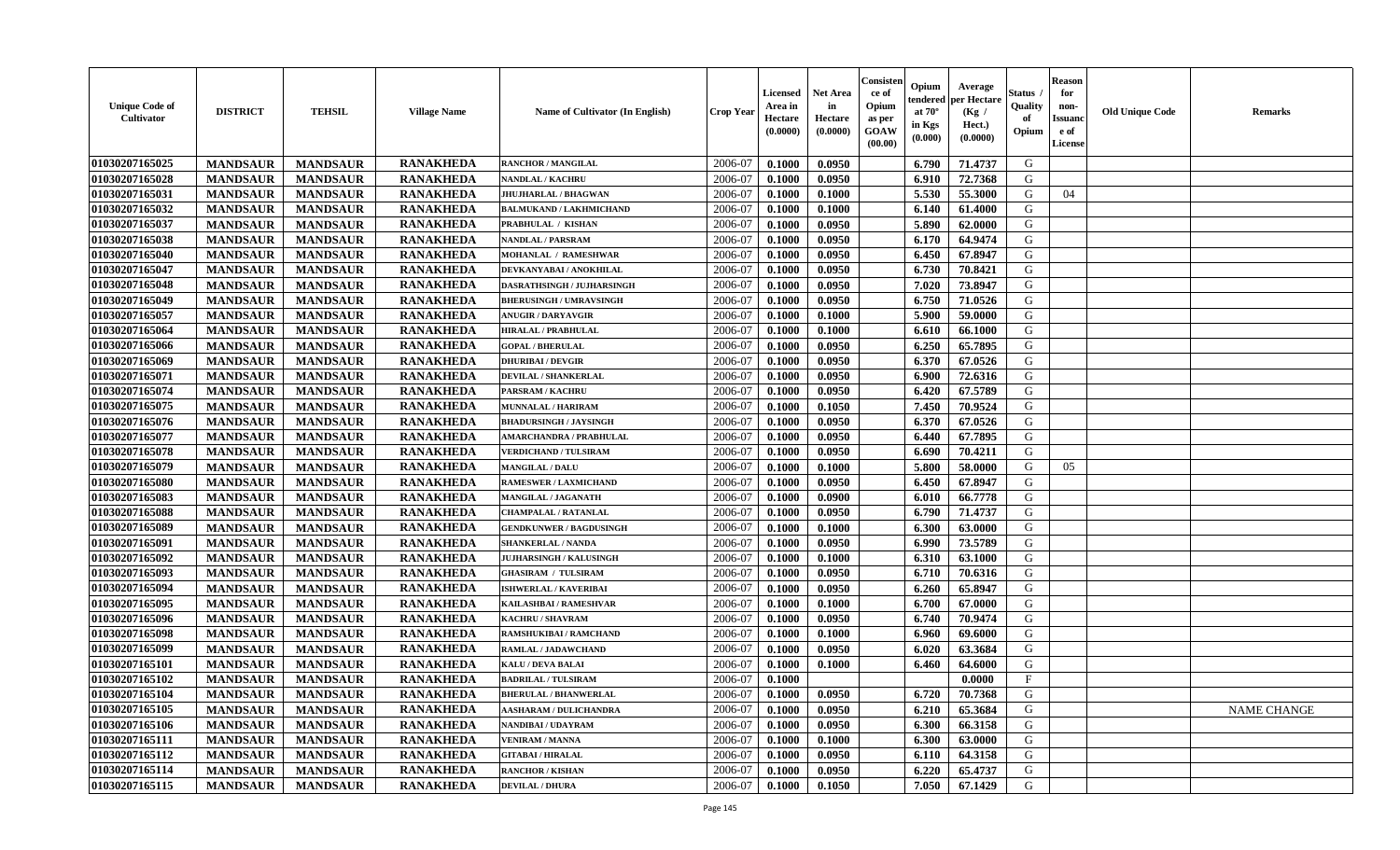| <b>Unique Code of</b><br>Cultivator | <b>DISTRICT</b> | <b>TEHSIL</b>   | <b>Village Name</b> | Name of Cultivator (In English)  | <b>Crop Year</b> | <b>Licensed</b><br>Area in<br>Hectare<br>(0.0000) | <b>Net Area</b><br>in<br>Hectare<br>(0.0000) | Consister<br>ce of<br>Opium<br>as per<br><b>GOAW</b><br>(00.00) | Opium<br>endered<br>at $70^{\circ}$<br>in Kgs<br>$(\mathbf{0.000})$ | Average<br>per Hectare<br>(Kg /<br>Hect.)<br>(0.0000) | Status<br>Quality<br>of<br>Opium | <b>Reason</b><br>for<br>non-<br><b>Issuanc</b><br>e of<br>License | <b>Old Unique Code</b> | <b>Remarks</b> |
|-------------------------------------|-----------------|-----------------|---------------------|----------------------------------|------------------|---------------------------------------------------|----------------------------------------------|-----------------------------------------------------------------|---------------------------------------------------------------------|-------------------------------------------------------|----------------------------------|-------------------------------------------------------------------|------------------------|----------------|
| 01030207165119                      | <b>MANDSAUR</b> | <b>MANDSAUR</b> | <b>RANAKHEDA</b>    | <b>LAXMAN / PARTHA</b>           | 2006-07          | 0.1000                                            | 0.1000                                       |                                                                 | 6.050                                                               | 60.5000                                               | G                                |                                                                   |                        |                |
| 01030207165120                      | <b>MANDSAUR</b> | <b>MANDSAUR</b> | <b>RANAKHEDA</b>    | NARAYANSINGH / NATHUSINGH        | 2006-07          | 0.1000                                            | 0.0950                                       |                                                                 | 5.870                                                               | 61.7895                                               | G                                |                                                                   |                        |                |
| 01030207165121                      | <b>MANDSAUR</b> | <b>MANDSAUR</b> | <b>RANAKHEDA</b>    | <b>SHANKERGIR / DEVGIR</b>       | 2006-07          | 0.1000                                            | 0.0950                                       |                                                                 | 6.130                                                               | 64.5263                                               | G                                |                                                                   |                        |                |
| 01030207165127                      | <b>MANDSAUR</b> | <b>MANDSAUR</b> | <b>RANAKHEDA</b>    | <b>LAXMICHAND / TULSIRAM</b>     | 2006-07          | 0.1000                                            | 0.1050                                       |                                                                 | 6.850                                                               | 65.2381                                               | G                                |                                                                   |                        |                |
| 01030207165128                      | <b>MANDSAUR</b> | <b>MANDSAUR</b> | <b>RANAKHEDA</b>    | <b>NAHARSINGH / HMERSINGH</b>    | 2006-07          | 0.1000                                            | 0.0950                                       |                                                                 | 6.220                                                               | 65.4737                                               | G                                |                                                                   |                        |                |
| 01030207165129                      | <b>MANDSAUR</b> | <b>MANDSAUR</b> | <b>RANAKHEDA</b>    | <b>BHERULAL / MANNA</b>          | 2006-07          | 0.1000                                            | 0.1000                                       |                                                                 | 6.500                                                               | 65.0000                                               | G                                |                                                                   |                        |                |
| 01030207165131                      | <b>MANDSAUR</b> | <b>MANDSAUR</b> | <b>RANAKHEDA</b>    | HARIRAM / AMRATRAM               | 2006-07          | 0.1000                                            | 0.1000                                       |                                                                 | 6.440                                                               | 64.4000                                               | G                                |                                                                   |                        |                |
| 01030207165132                      | <b>MANDSAUR</b> | <b>MANDSAUR</b> | <b>RANAKHEDA</b>    | MANOHARSINGH / NAHARSINGH        | 2006-07          | 0.1000                                            | 0.1000                                       |                                                                 | 5.750                                                               | 57.5000                                               | G                                |                                                                   |                        |                |
| 01030207165133                      | <b>MANDSAUR</b> | <b>MANDSAUR</b> | <b>RANAKHEDA</b>    | RODSINGH / ANOPSINGH             | 2006-07          | 0.1000                                            | 0.0950                                       |                                                                 | 6.280                                                               | 66.1053                                               | G                                |                                                                   |                        |                |
| 01030207165134                      | <b>MANDSAUR</b> | <b>MANDSAUR</b> | <b>RANAKHEDA</b>    | <b>NARAYAN / TORIRAM</b>         | 2006-07          | 0.1000                                            | 0.1000                                       |                                                                 | 5.900                                                               | 59.0000                                               | G                                |                                                                   |                        |                |
| 01030207165136                      | <b>MANDSAUR</b> | <b>MANDSAUR</b> | <b>RANAKHEDA</b>    | <b>NAGU / DOLA</b>               | 2006-07          | 0.1000                                            | 0.1000                                       |                                                                 | 6.530                                                               | 65.3000                                               | G                                |                                                                   |                        |                |
| 01030207165011                      | <b>MANDSAUR</b> | <b>MANDSAUR</b> | <b>RANAKHEDA</b>    | <b>DINESHCHAND / VERDICHAND</b>  | 2006-07          | 0.1000                                            | 0.0950                                       |                                                                 | 6.860                                                               | 72.2105                                               | G                                |                                                                   |                        |                |
| 01030207165012                      | <b>MANDSAUR</b> | <b>MANDSAUR</b> | <b>RANAKHEDA</b>    | <b>KAMLASHANKER / DEVILAL</b>    | 2006-07          | 0.1000                                            | 0.1000                                       |                                                                 | 6.780                                                               | 67.8000                                               | G                                |                                                                   |                        |                |
| 01030207165013                      | <b>MANDSAUR</b> | <b>MANDSAUR</b> | <b>RANAKHEDA</b>    | <b>MUKESH / BADRILAL</b>         | 2006-07          | 0.1000                                            | 0.0950                                       |                                                                 | 6.990                                                               | 73.5789                                               | G                                |                                                                   |                        |                |
| 01030207165024                      | <b>MANDSAUR</b> | <b>MANDSAUR</b> | <b>RANAKHEDA</b>    | ANOKHILAL / RAMNARAYAN           | 2006-07          | 0.1000                                            | 0.1000                                       |                                                                 | 6.490                                                               | 64.9000                                               | G                                |                                                                   |                        |                |
| 01030207165060                      | <b>MANDSAUR</b> | <b>MANDSAUR</b> | <b>RANAKHEDA</b>    | <b>GOPAL / DOLATRAM</b>          | 2006-07          | 0.1000                                            | 0.0950                                       |                                                                 | 6.660                                                               | 70.1053                                               | G                                |                                                                   |                        |                |
| 01030207165043                      | <b>MANDSAUR</b> | <b>MANDSAUR</b> | <b>RANAKHEDA</b>    | <b>KARULAL / GHASIRAM</b>        | 2006-07          | 0.1000                                            | 0.0950                                       |                                                                 | 6.830                                                               | 71.8947                                               | G                                |                                                                   |                        |                |
| 01030207165116                      | <b>MANDSAUR</b> | <b>MANDSAUR</b> | <b>RANAKHEDA</b>    | <b>BHULIBAI / ASHARAM</b>        | 2006-07          | 0.1000                                            | 0.0950                                       |                                                                 | 6.570                                                               | 69.1579                                               | G                                |                                                                   |                        |                |
| 01030207165118                      | <b>MANDSAUR</b> | <b>MANDSAUR</b> | <b>RANAKHEDA</b>    | SHANKARLAL / AMRATRAM            | 2006-07          | 0.1000                                            | 0.1000                                       |                                                                 | 6.180                                                               | 61.8000                                               | G                                |                                                                   |                        |                |
| 01030207165021                      | <b>MANDSAUR</b> | <b>MANDSAUR</b> | <b>RANAKHEDA</b>    | <b>BHAGIRATH / PARTHA</b>        | 2006-07          | 0.1000                                            | 0.1000                                       |                                                                 | 6.140                                                               | 61.4000                                               | G                                |                                                                   |                        |                |
| 01030207165042                      | <b>MANDSAUR</b> | <b>MANDSAUR</b> | <b>RANAKHEDA</b>    | <b>RAMESWER / DOLA</b>           | 2006-07          | 0.1000                                            | 0.1000                                       |                                                                 | 7.150                                                               | 71.5000                                               | G                                |                                                                   |                        |                |
| 01030207165022                      | <b>MANDSAUR</b> | <b>MANDSAUR</b> | <b>RANAKHEDA</b>    | SHYAMLAL / LAXMINARAYAN          | 2006-07          | 0.1000                                            | 0.0950                                       |                                                                 | 6.300                                                               | 66.3158                                               | G                                |                                                                   |                        |                |
| 01030207165067                      | <b>MANDSAUR</b> | <b>MANDSAUR</b> | <b>RANAKHEDA</b>    | KAMALSINGH / NAHARSINGH          | 2006-07          | 0.1000                                            | 0.1000                                       |                                                                 | 6.860                                                               | 68.6000                                               | G                                |                                                                   |                        |                |
| 01030207165014                      | <b>MANDSAUR</b> | <b>MANDSAUR</b> | <b>RANAKHEDA</b>    | <b>GANGARAM / NATHU</b>          | 2006-07          | 0.1000                                            | 0.0950                                       |                                                                 | 6.620                                                               | 69.6842                                               | G                                |                                                                   |                        |                |
| 01030207165039                      | <b>MANDSAUR</b> | <b>MANDSAUR</b> | <b>RANAKHEDA</b>    | <b>GOPALSINGH / BAGDUSINGH</b>   | 2006-07          | 0.1000                                            | 0.0950                                       |                                                                 | 5.930                                                               | 62.4211                                               | G                                |                                                                   |                        |                |
| 01030207165100                      | <b>MANDSAUR</b> | <b>MANDSAUR</b> | <b>RANAKHEDA</b>    | <b>KANHIYALAL / VERDA</b>        | 2006-07          | 0.1000                                            | 0.1000                                       |                                                                 | 5.480                                                               | 54.8000                                               |                                  | 02                                                                |                        |                |
| 01030207165019                      | <b>MANDSAUR</b> | <b>MANDSAUR</b> | <b>RANAKHEDA</b>    | KACHRULAL / HARIRAM              | 2006-07          | 0.1000                                            | 0.0950                                       |                                                                 | 6.770                                                               | 71.2632                                               | G                                |                                                                   |                        |                |
| 01030207165058                      | <b>MANDSAUR</b> | <b>MANDSAUR</b> | <b>RANAKHEDA</b>    | RAMCHANDRA / NATHU               | 2006-07          | 0.1000                                            | 0.1000                                       |                                                                 | 6.500                                                               | 65.0000                                               | G                                |                                                                   |                        |                |
| 01030207165085                      | <b>MANDSAUR</b> | <b>MANDSAUR</b> | <b>RANAKHEDA</b>    | <b>GOKUL / KACHRULAL</b>         | 2006-07          | 0.1000                                            | 0.0950                                       |                                                                 | 6.430                                                               | 67.6842                                               | G                                |                                                                   |                        |                |
| 01030207165138                      | <b>MANDSAUR</b> | <b>MANDSAUR</b> | <b>RANAKHEDA</b>    | KISHANKUNWER / JUJHARSINGH       | 2006-07          | 0.1000                                            | 0.1000                                       |                                                                 | 5.740                                                               | 57.4000                                               | G                                |                                                                   |                        |                |
| 01030207166006                      | <b>MANDSAUR</b> | <b>MANDSAUR</b> | <b>RATHANA</b>      | <b>GANPATSINGH / JUJHARSINGH</b> | 2006-07          | 0.1000                                            | 0.1000                                       |                                                                 | 6.210                                                               | 62.1000                                               | G                                |                                                                   |                        |                |
| 01030207166001                      | <b>MANDSAUR</b> | <b>MANDSAUR</b> | <b>RATHANA</b>      | MURALIMANOHAR / GORDHAN          | 2006-07          | 0.1000                                            | 0.1000                                       |                                                                 | 6.630                                                               | 66.3000                                               | G                                |                                                                   |                        |                |
| 01030207166002                      | <b>MANDSAUR</b> | <b>MANDSAUR</b> | <b>RATHANA</b>      | SHOBHRAM / RATANLAL              | 2006-07          | 0.1000                                            | 0.1050                                       |                                                                 | 6.500                                                               | 61.9048                                               | G                                |                                                                   |                        |                |
| 01030207166003                      | <b>MANDSAUR</b> | <b>MANDSAUR</b> | <b>RATHANA</b>      | KANHIYALAL / BAPULAL             | 2006-07          | 0.1000                                            | 0.1000                                       |                                                                 | 6.450                                                               | 64.5000                                               | G                                |                                                                   |                        |                |
| 01030207166005                      | <b>MANDSAUR</b> | <b>MANDSAUR</b> | <b>RATHANA</b>      | <b>RAMLAL / KISHAN</b>           | 2006-07          | 0.1000                                            | 0.1000                                       |                                                                 | 7.300                                                               | 73.0000                                               | G                                |                                                                   |                        |                |
| 01030207166008                      | <b>MANDSAUR</b> | MANDSAUR        | <b>RATHANA</b>      | <b>SUGANBAI/RAMESHVAR</b>        | 2006-07          | 0.1000                                            | 0.1000                                       |                                                                 |                                                                     | 5.790 57.9000                                         | G                                |                                                                   |                        |                |
| 01030207166009                      | <b>MANDSAUR</b> | <b>MANDSAUR</b> | <b>RATHANA</b>      | <b>KISHAN / NANDA</b>            | 2006-07          | 0.1000                                            | 0.1000                                       |                                                                 | 5.700                                                               | 57.0000                                               | G                                | 05                                                                |                        |                |
| 01030207166010                      | <b>MANDSAUR</b> | <b>MANDSAUR</b> | <b>RATHANA</b>      | <b>MOTI / RUGHNATH</b>           | 2006-07          | 0.1000                                            | 0.1000                                       |                                                                 | 6.730                                                               | 67.3000                                               | G                                |                                                                   |                        |                |
| 01030207166011                      | <b>MANDSAUR</b> | <b>MANDSAUR</b> | <b>RATHANA</b>      | <b>KARULAL / BHANWERLAL</b>      | 2006-07          | 0.1000                                            | 0.0950                                       |                                                                 | 5.950                                                               | 62.6316                                               | G                                |                                                                   |                        |                |
| 01030207166013                      | <b>MANDSAUR</b> | <b>MANDSAUR</b> | <b>RATHANA</b>      | <b>GANPAT / HIRALAL</b>          | 2006-07          | 0.1000                                            | 0.0950                                       |                                                                 | 5.480                                                               | 57.6842                                               | G                                | 05                                                                |                        |                |
| 01030207166017                      | <b>MANDSAUR</b> | <b>MANDSAUR</b> | <b>RATHANA</b>      | SATYNARAYAN / KARULAL            | 2006-07          | 0.1000                                            | 0.0950                                       |                                                                 | 6.030                                                               | 63.4737                                               | G                                |                                                                   |                        |                |
| 01030207166020                      | <b>MANDSAUR</b> | <b>MANDSAUR</b> | <b>RATHANA</b>      | <b>SHAMBHULAL / SHIVRAM</b>      | 2006-07          | 0.1000                                            | 0.0950                                       |                                                                 | 5.440                                                               | 57.2632                                               | G                                |                                                                   |                        |                |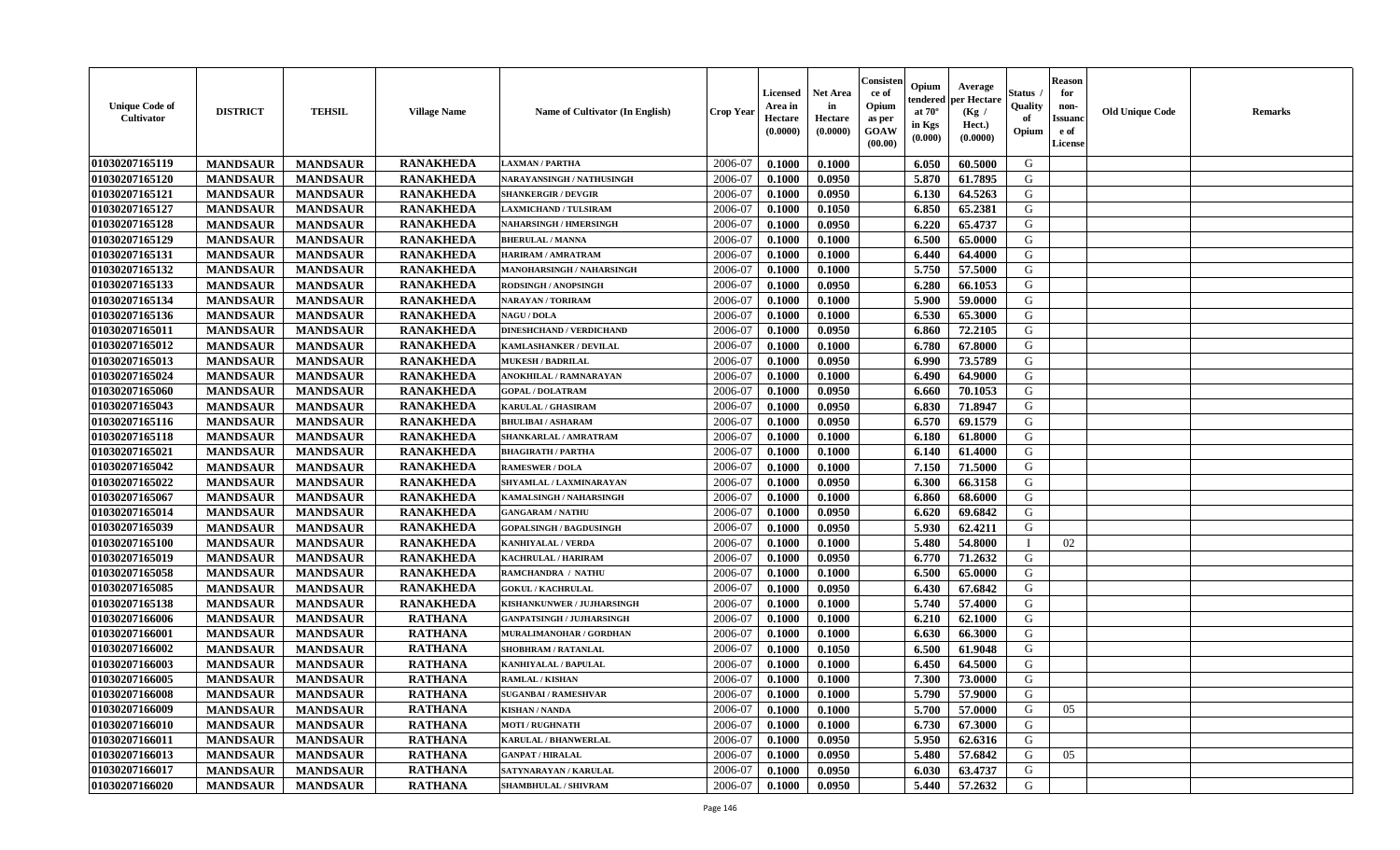| <b>Unique Code of</b><br><b>Cultivator</b> | <b>DISTRICT</b> | <b>TEHSIL</b>   | <b>Village Name</b> | <b>Name of Cultivator (In English)</b> | <b>Crop Year</b> | Licensed<br>Area in<br>Hectare<br>(0.0000) | <b>Net Area</b><br>in<br>Hectare<br>(0.0000) | Consister<br>ce of<br>Opium<br>as per<br>GOAW<br>(00.00) | Opium<br>endered<br>at $70^\circ$<br>in Kgs<br>(0.000) | Average<br>per Hectare<br>(Kg /<br>Hect.)<br>(0.0000) | <b>Status</b> .<br>Quality<br>of<br>Opium | <b>Reason</b><br>for<br>non-<br><b>Issuanc</b><br>e of<br>License | <b>Old Unique Code</b> | <b>Remarks</b> |
|--------------------------------------------|-----------------|-----------------|---------------------|----------------------------------------|------------------|--------------------------------------------|----------------------------------------------|----------------------------------------------------------|--------------------------------------------------------|-------------------------------------------------------|-------------------------------------------|-------------------------------------------------------------------|------------------------|----------------|
| 01030207166021                             | <b>MANDSAUR</b> | <b>MANDSAUR</b> | <b>RATHANA</b>      | <b>KARULAL / UDERAM</b>                | 2006-07          | 0.1000                                     | 0.1000                                       |                                                          | 6.490                                                  | 64.9000                                               | G                                         |                                                                   |                        |                |
| 01030207166022                             | <b>MANDSAUR</b> | <b>MANDSAUR</b> | <b>RATHANA</b>      | RADHESHYAM / RATANLAL                  | 2006-07          | 0.1000                                     | 0.1000                                       |                                                          | 6.180                                                  | 61.8000                                               | G                                         |                                                                   |                        |                |
| 01030207166024                             | <b>MANDSAUR</b> | <b>MANDSAUR</b> | <b>RATHANA</b>      | RUGHNATHSINGH / RAMSINGH               | 2006-07          | 0.1000                                     | 0.1050                                       |                                                          | 6.850                                                  | 65.2381                                               | G                                         |                                                                   |                        |                |
| 01030207166025                             | <b>MANDSAUR</b> | <b>MANDSAUR</b> | <b>RATHANA</b>      | SAGARMAL / VARDICHANDRA                | 2006-07          | 0.1000                                     | 0.0950                                       |                                                          | 6.160                                                  | 64.8421                                               | G                                         |                                                                   |                        |                |
| 01030207166026                             | <b>MANDSAUR</b> | <b>MANDSAUR</b> | <b>RATHANA</b>      | <b>BHANVARSINGH / MOHANSINGH</b>       | 2006-07          | 0.1000                                     | 0.0950                                       |                                                          | 6.190                                                  | 65.1579                                               | G                                         |                                                                   |                        |                |
| 01030207166028                             | <b>MANDSAUR</b> | <b>MANDSAUR</b> | <b>RATHANA</b>      | <b>SITABAI/NANDRAM</b>                 | 2006-07          | 0.1000                                     | 0.1000                                       |                                                          | 6.520                                                  | 65.2000                                               | G                                         |                                                                   |                        |                |
| 01030207166029                             | <b>MANDSAUR</b> | <b>MANDSAUR</b> | <b>RATHANA</b>      | <b>JMRAWSINGH / D.P. INDRABAI</b>      | 2006-07          | 0.1000                                     | 0.1000                                       |                                                          | 5.900                                                  | 59.0000                                               | G                                         |                                                                   |                        |                |
| 01030207166030                             | <b>MANDSAUR</b> | <b>MANDSAUR</b> | <b>RATHANA</b>      | NATHULAL / JUJHARLAL                   | 2006-07          | 0.1000                                     | 0.0950                                       |                                                          | 6.060                                                  | 63.7895                                               | G                                         |                                                                   |                        |                |
| 01030207166031                             | <b>MANDSAUR</b> | <b>MANDSAUR</b> | <b>RATHANA</b>      | <b>ARJUNSINGH / RAMSINGH</b>           | 2006-07          | 0.1000                                     | 0.1000                                       |                                                          | 6.410                                                  | 64.1000                                               | G                                         |                                                                   |                        |                |
| 01030207166035                             | <b>MANDSAUR</b> | <b>MANDSAUR</b> | <b>RATHANA</b>      | <b>BALARAM / BHANWERLAL</b>            | 2006-07          | 0.1000                                     | 0.1000                                       |                                                          | 6.460                                                  | 64.6000                                               | G                                         |                                                                   |                        |                |
| 01030207166036                             | <b>MANDSAUR</b> | <b>MANDSAUR</b> | <b>RATHANA</b>      | RAMSHUKHIBAI / BHANWERLAL              | 2006-07          | 0.1000                                     | 0.0950                                       |                                                          | 5.580                                                  | 58.7368                                               | G                                         |                                                                   |                        |                |
| 01030207166037                             | <b>MANDSAUR</b> | <b>MANDSAUR</b> | <b>RATHANA</b>      | <b>RATAN / SAWA GAYARI</b>             | 2006-07          | 0.1000                                     | 0.1000                                       |                                                          | 6.300                                                  | 63.0000                                               | G                                         |                                                                   |                        |                |
| 01030207166038                             | <b>MANDSAUR</b> | <b>MANDSAUR</b> | <b>RATHANA</b>      | <b>RAMESHWER / HERDEVRAM</b>           | 2006-07          | 0.1000                                     | 0.1000                                       |                                                          | 6.700                                                  | 67.0000                                               | G                                         |                                                                   |                        |                |
| 01030207166039                             | <b>MANDSAUR</b> | <b>MANDSAUR</b> | <b>RATHANA</b>      | <b>GOVERDHAN / JAGANNATH</b>           | 2006-07          | 0.1000                                     | 0.0950                                       |                                                          | 6.530                                                  | 68.7368                                               | G                                         |                                                                   |                        |                |
| 01030207166040                             | <b>MANDSAUR</b> | <b>MANDSAUR</b> | <b>RATHANA</b>      | <b>UDAYRAM / KESHURAM</b>              | 2006-07          | 0.1000                                     | 0.1000                                       |                                                          | 6.400                                                  | 64.0000                                               | ${\bf G}$                                 |                                                                   |                        |                |
| 01030207166041                             | <b>MANDSAUR</b> | <b>MANDSAUR</b> | <b>RATHANA</b>      | JORAVARSINGH / JUJHARSINGH             | 2006-07          | 0.1000                                     | 0.0950                                       |                                                          | 6.630                                                  | 69.7895                                               | G                                         |                                                                   |                        |                |
| 01030207166042                             | <b>MANDSAUR</b> | <b>MANDSAUR</b> | <b>RATHANA</b>      | <b>AATMARAM / MAGNIRAM</b>             | 2006-07          | 0.1000                                     | 0.0950                                       |                                                          | 6.440                                                  | 67.7895                                               | G                                         |                                                                   |                        |                |
| 01030207166044                             | <b>MANDSAUR</b> | <b>MANDSAUR</b> | <b>RATHANA</b>      | <b>MANGILAL / DEVA</b>                 | 2006-07          | 0.1000                                     | 0.1000                                       |                                                          | 6.310                                                  | 63.1000                                               | G                                         |                                                                   |                        |                |
| 01030207166045                             | <b>MANDSAUR</b> | <b>MANDSAUR</b> | <b>RATHANA</b>      | <b>GITABAI / PRBHULAL</b>              | 2006-07          | 0.1000                                     | 0.0950                                       |                                                          | 6.530                                                  | 68.7368                                               | G                                         |                                                                   |                        |                |
| 01030207166046                             | <b>MANDSAUR</b> | <b>MANDSAUR</b> | <b>RATHANA</b>      | <b>NATHUSINGH / UMRAVSINGH</b>         | 2006-07          | 0.1000                                     | 0.0950                                       |                                                          | 6.480                                                  | 68.2105                                               | G                                         |                                                                   |                        |                |
| 01030207166048                             | <b>MANDSAUR</b> | <b>MANDSAUR</b> | <b>RATHANA</b>      | <b>GULABSINGH / RUGHNATHSINGH</b>      | 2006-07          | 0.1000                                     | 0.1000                                       |                                                          | 6.340                                                  | 63.4000                                               | G                                         |                                                                   |                        |                |
| 01030207166049                             | <b>MANDSAUR</b> | <b>MANDSAUR</b> | <b>RATHANA</b>      | NANDLAL / SURATMAL                     | 2006-07          | 0.1000                                     | 0.1000                                       |                                                          | 6.240                                                  | 62.4000                                               | G                                         |                                                                   |                        |                |
| 01030207166053                             | <b>MANDSAUR</b> | <b>MANDSAUR</b> | <b>RATHANA</b>      | <b>DOLIBAI/KALU</b>                    | 2006-07          | 0.1000                                     | 0.0950                                       |                                                          | 5.210                                                  | 54.8421                                               | G                                         | 04                                                                |                        |                |
| 01030207166056                             | <b>MANDSAUR</b> | <b>MANDSAUR</b> | <b>RATHANA</b>      | MATHURALAL / GANGARAM                  | 2006-07          | 0.1000                                     | 0.1000                                       |                                                          | 6.400                                                  | 64.0000                                               | G                                         |                                                                   |                        |                |
| 01030207166057                             | <b>MANDSAUR</b> | <b>MANDSAUR</b> | <b>RATHANA</b>      | <b>RASALKUNWER / DULESINGH</b>         | 2006-07          | 0.1000                                     | 0.0950                                       |                                                          | 5.810                                                  | 61.1579                                               | G                                         |                                                                   |                        |                |
| 01030207166058                             | <b>MANDSAUR</b> | <b>MANDSAUR</b> | <b>RATHANA</b>      | SHETANKUNWER / RAMSINGH                | 2006-07          | 0.1000                                     | 0.0950                                       |                                                          | 6.140                                                  | 64.6316                                               | G                                         |                                                                   |                        |                |
| 01030207166063                             | <b>MANDSAUR</b> | <b>MANDSAUR</b> | <b>RATHANA</b>      | KAMLABAI / KARULAL                     | 2006-07          | 0.1000                                     | 0.1000                                       |                                                          | 6.130                                                  | 61.3000                                               | G                                         |                                                                   |                        |                |
| 01030207166066                             | <b>MANDSAUR</b> | <b>MANDSAUR</b> | <b>RATHANA</b>      | <b>BAPULAL / KESHURAM</b>              | 2006-07          | 0.1000                                     | 0.0950                                       |                                                          | 6.500                                                  | 68.4211                                               | G                                         |                                                                   |                        |                |
| 01030207166067                             | <b>MANDSAUR</b> | <b>MANDSAUR</b> | <b>RATHANA</b>      | NIRBHAYRAM / MAGNIRAM                  | 2006-07          | 0.1000                                     | 0.1000                                       |                                                          | 6.640                                                  | 66.4000                                               | G                                         |                                                                   |                        |                |
| 01030207166071                             | <b>MANDSAUR</b> | <b>MANDSAUR</b> | <b>RATHANA</b>      | LAKSHMIBAI / MODIRAM                   | 2006-07          | 0.1000                                     | 0.0950                                       |                                                          | 5.970                                                  | 62.8421                                               | G                                         |                                                                   |                        |                |
| 01030207166076                             | <b>MANDSAUR</b> | <b>MANDSAUR</b> | <b>RATHANA</b>      | <b>HIRALAL / NANURAM</b>               | 2006-07          | 0.1000                                     | 0.1000                                       |                                                          | 5.930                                                  | 59.3000                                               | G                                         |                                                                   |                        |                |
| 01030207166077                             | <b>MANDSAUR</b> | <b>MANDSAUR</b> | <b>RATHANA</b>      | RAMCHAND / AMRA                        | 2006-07          | 0.1000                                     | 0.1000                                       |                                                          | 5.840                                                  | 58.4000                                               | G                                         |                                                                   |                        |                |
| 01030207166078                             | <b>MANDSAUR</b> | <b>MANDSAUR</b> | <b>RATHANA</b>      | KACHRIBAI / KISHAN                     | 2006-07          | 0.1000                                     | 0.0950                                       |                                                          | 6.230                                                  | 65.5789                                               | G                                         |                                                                   |                        |                |
| 01030207166083                             | <b>MANDSAUR</b> | <b>MANDSAUR</b> | <b>RATHANA</b>      | <b>KISHAN / SAVA</b>                   | 2006-07          | 0.1000                                     | 0.1000                                       |                                                          | 6.940                                                  | 69.4000                                               | G                                         |                                                                   |                        |                |
| 01030207166084                             | <b>MANDSAUR</b> | <b>MANDSAUR</b> | <b>RATHANA</b>      | SHIVNARAYAN / BHERULAL                 | 2006-07          | 0.1000                                     | 0.1000                                       |                                                          | 6.500                                                  | 65.0000                                               | G                                         |                                                                   |                        |                |
| 01030207166085                             | <b>MANDSAUR</b> | <b>MANDSAUR</b> | <b>RATHANA</b>      | <b>KACHRU / SURATRAM</b>               | 2006-07          | 0.1000                                     | 0.1000                                       |                                                          | 6.040                                                  | 60.4000                                               | G                                         |                                                                   |                        |                |
| 01030207166088                             | <b>MANDSAUR</b> | <b>MANDSAUR</b> | <b>RATHANA</b>      | <b>BHANWERLAL / NATHULAL</b>           | 2006-07          | 0.1000                                     | 0.1000                                       |                                                          | 6.350                                                  | 63.5000                                               | G                                         |                                                                   |                        |                |
| 01030207166093                             | <b>MANDSAUR</b> | <b>MANDSAUR</b> | <b>RATHANA</b>      | <b>BHANWERLAL / PYARAJI</b>            | 2006-07          | 0.1000                                     | 0.0950                                       |                                                          | 6.400                                                  | 67.3684                                               | G                                         |                                                                   |                        |                |
| 01030207166096                             | <b>MANDSAUR</b> | <b>MANDSAUR</b> | <b>RATHANA</b>      | <b>AMRATRAM / DUNGA</b>                | 2006-07          | 0.1000                                     | 0.1000                                       |                                                          | 6.750                                                  | 67.5000                                               | G                                         |                                                                   |                        |                |
| 01030207166098                             | <b>MANDSAUR</b> | <b>MANDSAUR</b> | <b>RATHANA</b>      | RADHESHYAM / GOVERDHAN                 | 2006-07          | 0.1000                                     | 0.0950                                       |                                                          | 6.550                                                  | 68.9474                                               | ${\bf G}$                                 |                                                                   |                        |                |
| 01030207166104                             | <b>MANDSAUR</b> | <b>MANDSAUR</b> | <b>RATHANA</b>      | RAMDAYAL / DOLATRAM                    | 2006-07          | 0.1000                                     | 0.0950                                       |                                                          | 6.540                                                  | 68.8421                                               | G                                         |                                                                   |                        |                |
| 01030207166105                             | <b>MANDSAUR</b> | <b>MANDSAUR</b> | <b>RATHANA</b>      | <b>RAJARAM / DHURILAL</b>              | 2006-07          | 0.1000                                     | 0.1000                                       |                                                          | 6.400                                                  | 64.0000                                               | G                                         |                                                                   |                        |                |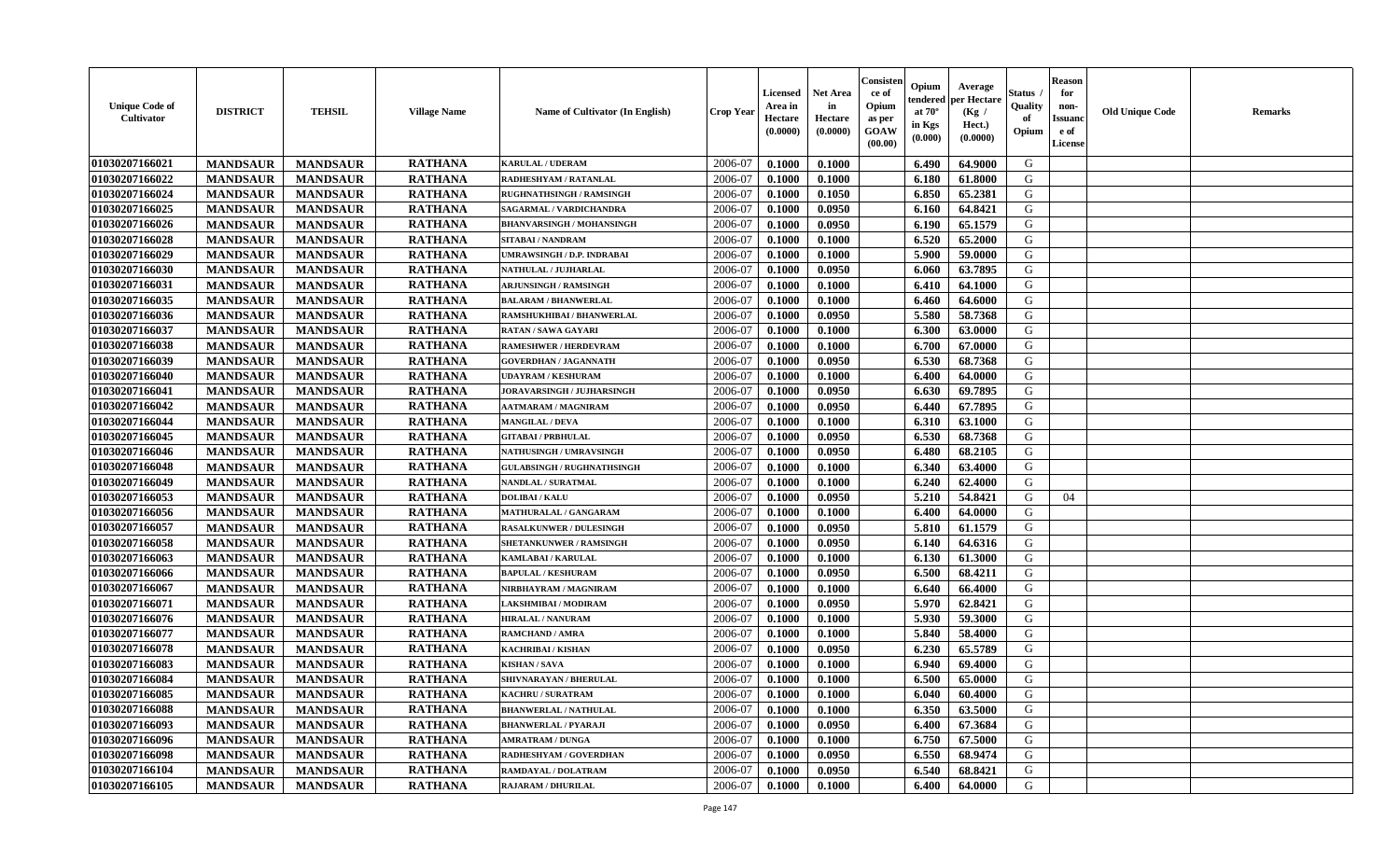| <b>Unique Code of</b><br>Cultivator | <b>DISTRICT</b> | <b>TEHSIL</b>   | <b>Village Name</b> | <b>Name of Cultivator (In English)</b> | <b>Crop Year</b> | <b>Licensed</b><br>Area in<br>Hectare<br>(0.0000) | <b>Net Area</b><br>in<br>Hectare<br>(0.0000) | Consisten<br>ce of<br>Opium<br>as per<br><b>GOAW</b><br>(00.00) | Opium<br>tendered<br>at $70^\circ$<br>in Kgs<br>(0.000) | Average<br>per Hectare<br>(Kg /<br>Hect.)<br>(0.0000) | Status .<br>Quality<br>of<br>Opium | <b>Reason</b><br>for<br>non-<br><b>Issuanc</b><br>e of<br>License | <b>Old Unique Code</b> | <b>Remarks</b>     |
|-------------------------------------|-----------------|-----------------|---------------------|----------------------------------------|------------------|---------------------------------------------------|----------------------------------------------|-----------------------------------------------------------------|---------------------------------------------------------|-------------------------------------------------------|------------------------------------|-------------------------------------------------------------------|------------------------|--------------------|
| 01030207166111                      | <b>MANDSAUR</b> | <b>MANDSAUR</b> | <b>RATHANA</b>      | KAILASHBAI / DEVRAM                    | 2006-07          | 0.1000                                            | 0.1000                                       |                                                                 | 6.960                                                   | 69.6000                                               | G                                  |                                                                   |                        |                    |
| 01030207166113                      | <b>MANDSAUR</b> | <b>MANDSAUR</b> | <b>RATHANA</b>      | <b>MANKUNVAR / JAGDISH</b>             | 2006-07          | 0.1000                                            | 0.0950                                       |                                                                 | 6.600                                                   | 69.4737                                               | G                                  |                                                                   |                        |                    |
| 01030207166019                      | <b>MANDSAUR</b> | <b>MANDSAUR</b> | <b>RATHANA</b>      | <b>RAMLAL / DEVA</b>                   | 2006-07          | 0.1000                                            | 0.1000                                       |                                                                 | 6.320                                                   | 63.2000                                               | G                                  |                                                                   |                        |                    |
| 01030207166033                      | <b>MANDSAUR</b> | <b>MANDSAUR</b> | <b>RATHANA</b>      | <b>BHULIBAI / MANGU</b>                | 2006-07          | 0.1000                                            | 0.1000                                       |                                                                 | 6.400                                                   | 64.0000                                               | G                                  |                                                                   |                        |                    |
| 01030207108001                      | <b>MANDSAUR</b> | <b>MANDSAUR</b> | <b>RINDA</b>        | <b>RAMLAL / BHERULAL</b>               | 2006-07          | 0.1000                                            | 0.0200                                       |                                                                 | 1.370                                                   | 68.5000                                               | G                                  |                                                                   |                        |                    |
| 01030207108002                      | <b>MANDSAUR</b> | <b>MANDSAUR</b> | <b>RINDA</b>        | <b>BASNTILAL / NANDLAL</b>             | 2006-07          | 0.1000                                            | 0.0950                                       |                                                                 | 5.660                                                   | 59.5789                                               | G                                  |                                                                   |                        |                    |
| 01030207108003                      | <b>MANDSAUR</b> | <b>MANDSAUR</b> | <b>RINDA</b>        | PUSHKARLAL / BHERULAL                  | 2006-07          | 0.1000                                            | 0.1000                                       |                                                                 | 7.060                                                   | 70.6000                                               | G                                  |                                                                   |                        |                    |
| 01030207108006                      | <b>MANDSAUR</b> | <b>MANDSAUR</b> | <b>RINDA</b>        | <b>BILASKUNVAR / RAMSINGH</b>          | 2006-07          | 0.1000                                            | 0.1000                                       |                                                                 | 6.530                                                   | 65.3000                                               | G                                  |                                                                   |                        |                    |
| 01030207108007                      | <b>MANDSAUR</b> | <b>MANDSAUR</b> | <b>RINDA</b>        | <b>GANESHDAS / VISHNUDAS</b>           | 2006-07          | 0.1000                                            | 0.0950                                       |                                                                 | 6.800                                                   | 71.5789                                               | G                                  |                                                                   |                        |                    |
| 01030207108008                      | <b>MANDSAUR</b> | <b>MANDSAUR</b> | <b>RINDA</b>        | <b>JAGDISH / BHERULAL</b>              | 2006-07          | 0.1000                                            | 0.0950                                       |                                                                 | 6.460                                                   | 68.0000                                               | G                                  |                                                                   |                        |                    |
| 01030207108009                      | <b>MANDSAUR</b> | <b>MANDSAUR</b> | <b>RINDA</b>        | ISHWERLAL / BHUVANISHANKER             | 2006-07          | 0.1000                                            | 0.1000                                       |                                                                 | 5.960                                                   | 59.6000                                               | G                                  |                                                                   |                        |                    |
| 01030207108013                      | <b>MANDSAUR</b> | <b>MANDSAUR</b> | <b>RINDA</b>        | VIKRAMSINGH / NARAYANSINGH             | 2006-07          | 0.1000                                            | 0.1000                                       |                                                                 | 6.350                                                   | 63.5000                                               | G                                  |                                                                   |                        |                    |
| 01030207108014                      | <b>MANDSAUR</b> | <b>MANDSAUR</b> | <b>RINDA</b>        | <b>MANGILAL / KACHRU</b>               | 2006-07          | 0.1000                                            | 0.1050                                       |                                                                 | 6.920                                                   | 65.9048                                               | G                                  |                                                                   |                        |                    |
| 01030207108015                      | <b>MANDSAUR</b> | <b>MANDSAUR</b> | <b>RINDA</b>        | <b>RAMNIWAS / PRBHULAL</b>             | 2006-07          | 0.1000                                            | 0.1000                                       |                                                                 | 7.360                                                   | 73.6000                                               | G                                  |                                                                   |                        |                    |
| 01030207108016                      | <b>MANDSAUR</b> | <b>MANDSAUR</b> | <b>RINDA</b>        | RAMGOPAL / KANWERLAL                   | 2006-07          | 0.1000                                            | 0.0950                                       |                                                                 | 5.840                                                   | 61.4737                                               | G                                  |                                                                   |                        |                    |
| 01030207108019                      | <b>MANDSAUR</b> | <b>MANDSAUR</b> | <b>RINDA</b>        | JUJHARLAL / AMRATRAM                   | 2006-07          | 0.1000                                            | 0.1050                                       |                                                                 | 6.690                                                   | 63.7143                                               | G                                  |                                                                   |                        |                    |
| 01030207108020                      | <b>MANDSAUR</b> | <b>MANDSAUR</b> | <b>RINDA</b>        | SATAYNARAYAN / MANNALAL                | 2006-07          | 0.1000                                            | 0.1000                                       |                                                                 | 6.370                                                   | 63.7000                                               | G                                  |                                                                   |                        |                    |
| 01030207108023                      | <b>MANDSAUR</b> | <b>MANDSAUR</b> | <b>RINDA</b>        | <b>MUKESH / BALUDAS</b>                | 2006-07          | 0.1000                                            | 0.0950                                       |                                                                 | 6.330                                                   | 66.6316                                               | G                                  |                                                                   |                        |                    |
| 01030207108025                      | <b>MANDSAUR</b> | <b>MANDSAUR</b> | <b>RINDA</b>        | <b>AMRATRAM / NANURAM</b>              | 2006-07          | 0.1000                                            | 0.1000                                       |                                                                 | 6.650                                                   | 66.5000                                               | G                                  |                                                                   |                        |                    |
| 01030207108026                      | <b>MANDSAUR</b> | <b>MANDSAUR</b> | <b>RINDA</b>        | <b>BHUWANISINGH / ARJUNSINGH</b>       | 2006-07          | 0.1000                                            | 0.1000                                       |                                                                 | 6.000                                                   | 60.0000                                               | G                                  |                                                                   |                        |                    |
| 01030207108027                      | <b>MANDSAUR</b> | <b>MANDSAUR</b> | <b>RINDA</b>        | <b>MANGILAL / RAMRATAN</b>             | 2006-07          | 0.1000                                            | 0.1000                                       |                                                                 | 6.620                                                   | 66.2000                                               | G                                  |                                                                   |                        |                    |
| 01030207108038                      | <b>MANDSAUR</b> | <b>MANDSAUR</b> | <b>RINDA</b>        | <b>KARULAL / BHERULAL</b>              | 2006-07          | 0.1000                                            | 0.0950                                       |                                                                 | 6.150                                                   | 64.7368                                               | G                                  |                                                                   |                        |                    |
| 01030207108040                      | <b>MANDSAUR</b> | <b>MANDSAUR</b> | <b>RINDA</b>        | <b>SHIVLAL / BHANWERLAL</b>            | 2006-07          | 0.1000                                            | 0.1000                                       |                                                                 | 6.340                                                   | 63.4000                                               | G                                  |                                                                   |                        |                    |
| 01030207108042                      | <b>MANDSAUR</b> | <b>MANDSAUR</b> | <b>RINDA</b>        | <b>GOPAL / BHUWANIRAM</b>              | 2006-07          | 0.1000                                            | 0.1000                                       |                                                                 | 6.730                                                   | 67.3000                                               | G                                  |                                                                   |                        |                    |
| 01030207108044                      | <b>MANDSAUR</b> | <b>MANDSAUR</b> | <b>RINDA</b>        | PRABHULAL / RATANLAL                   | 2006-07          | 0.1000                                            | 0.1000                                       |                                                                 | 5.780                                                   | 57.8000                                               | G                                  |                                                                   |                        |                    |
| 01030207108045                      | <b>MANDSAUR</b> | <b>MANDSAUR</b> | <b>RINDA</b>        | PRAHADPURI / MOHANPURI                 | 2006-07          | 0.1000                                            | 0.0950                                       |                                                                 | 6.170                                                   | 64.9474                                               | G                                  |                                                                   |                        |                    |
| 01030207108051                      | <b>MANDSAUR</b> | <b>MANDSAUR</b> | <b>RINDA</b>        | <b>BHAGVAN / CHATURBHUJ</b>            | 2006-07          | 0.1000                                            | 0.1000                                       |                                                                 | 5.950                                                   | 59.5000                                               | G                                  |                                                                   |                        | <b>NAME CHANGE</b> |
| 01030207108052                      | <b>MANDSAUR</b> | <b>MANDSAUR</b> | <b>RINDA</b>        | LAXMINARAYAN / SURATRAM                | 2006-07          | 0.1000                                            | 0.1000                                       |                                                                 | 7.290                                                   | 72.9000                                               | G                                  |                                                                   |                        |                    |
| 01030207108055                      | <b>MANDSAUR</b> | <b>MANDSAUR</b> | <b>RINDA</b>        | SAMMANBAI / RAMPRASAD                  | 2006-07          | 0.1000                                            | 0.1000                                       |                                                                 | 6.600                                                   | 66.0000                                               | G                                  |                                                                   |                        |                    |
| 01030207108058                      | <b>MANDSAUR</b> | <b>MANDSAUR</b> | <b>RINDA</b>        | <b>JHAMKUBAI/KARULAL</b>               | 2006-07          | 0.1000                                            | 0.1000                                       |                                                                 | 5.780                                                   | 57.8000                                               | G                                  |                                                                   |                        |                    |
| 01030207108059                      | <b>MANDSAUR</b> | <b>MANDSAUR</b> | <b>RINDA</b>        | RADHESHYAM / AMRATRAM                  | 2006-07          | 0.1000                                            | 0.0950                                       |                                                                 | 5.880                                                   | 61.8947                                               | G                                  |                                                                   |                        |                    |
| 01030207108060                      | <b>MANDSAUR</b> | <b>MANDSAUR</b> | <b>RINDA</b>        | MOHANPURI / BHAGWANPURI                | 2006-07          | 0.1000                                            | 0.0950                                       |                                                                 | 5.800                                                   | 61.0526                                               | G                                  |                                                                   |                        |                    |
| 01030207108061                      | <b>MANDSAUR</b> | <b>MANDSAUR</b> | <b>RINDA</b>        | <b>CHOTIBAI / MUNSHISAHA</b>           | 2006-07          | 0.1000                                            | 0.1000                                       |                                                                 | 6.310                                                   | 63.1000                                               | G                                  |                                                                   |                        |                    |
| 01030207108063                      | <b>MANDSAUR</b> | <b>MANDSAUR</b> | <b>RINDA</b>        | <b>NIHALKUNWER / ARJUNSINGH</b>        | 2006-07          | 0.1000                                            | 0.1000                                       |                                                                 | 5.960                                                   | 59.6000                                               | G                                  | 05                                                                |                        |                    |
| 01030207108064                      | <b>MANDSAUR</b> | <b>MANDSAUR</b> | <b>RINDA</b>        | <b>BHUVANISHANKAR / NATHULAL</b>       | 2006-07          | 0.1000                                            | 0.1000                                       |                                                                 | 6.290                                                   | 62.9000                                               | G                                  |                                                                   |                        |                    |
| 01030207108065                      | <b>MANDSAUR</b> | <b>MANDSAUR</b> | <b>RINDA</b>        | <b>BALARAM / VENIRAM</b>               | 2006-07          | 0.1000                                            | 0.1050                                       |                                                                 | 5.720                                                   | 54.4762                                               | G                                  | 04                                                                |                        |                    |
| 01030207108066                      | <b>MANDSAUR</b> | <b>MANDSAUR</b> | <b>RINDA</b>        | <b>SAMPATBAI / RAMLAL</b>              | 2006-07          | 0.1000                                            | 0.1000                                       |                                                                 | 5.960                                                   | 59.6000                                               | G                                  |                                                                   |                        |                    |
| 01030207108070                      | <b>MANDSAUR</b> | <b>MANDSAUR</b> | <b>RINDA</b>        | <b>BHUVANISHANKAR / BAGDIRAM</b>       | 2006-07          | 0.1000                                            | 0.1000                                       |                                                                 | 6.390                                                   | 63.9000                                               | G                                  |                                                                   |                        |                    |
| 01030207108071                      | <b>MANDSAUR</b> | <b>MANDSAUR</b> | <b>RINDA</b>        | <b>JAMUNABAI / NANDA</b>               | 2006-07          | 0.1000                                            | 0.1000                                       |                                                                 | 6.840                                                   | 68.4000                                               | G                                  |                                                                   |                        |                    |
| 01030207108072                      | <b>MANDSAUR</b> | <b>MANDSAUR</b> | <b>RINDA</b>        | <b>GITABAI/MANGILAL</b>                | 2006-07          | 0.1000                                            | 0.1000                                       |                                                                 | 6.790                                                   | 67.9000                                               | G                                  |                                                                   |                        |                    |
| 01030207108074                      | <b>MANDSAUR</b> | <b>MANDSAUR</b> | <b>RINDA</b>        | <b>FATESINGH / GORDHANSINGH</b>        | 2006-07          | 0.1000                                            | 0.1000                                       |                                                                 | 5.680                                                   | 56.8000                                               | G                                  |                                                                   |                        |                    |
| 01030207108076                      | <b>MANDSAUR</b> | <b>MANDSAUR</b> | <b>RINDA</b>        | KISHANLAL / BHERULAL                   | 2006-07          | 0.1000                                            | 0.1000                                       |                                                                 | 6.940                                                   | 69.4000                                               | G                                  |                                                                   |                        |                    |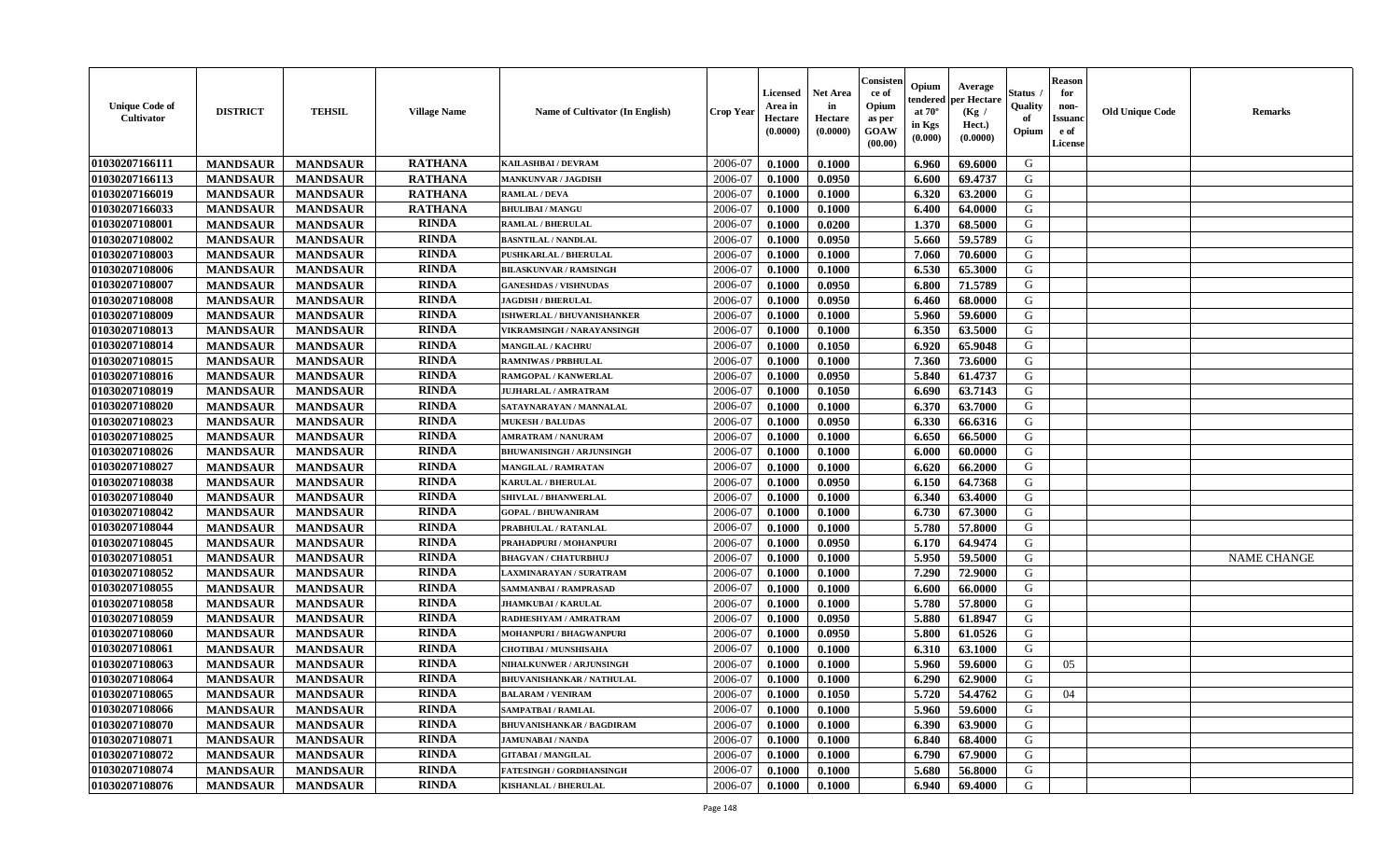| <b>Unique Code of</b><br><b>Cultivator</b> | <b>DISTRICT</b> | <b>TEHSIL</b>   | <b>Village Name</b> | <b>Name of Cultivator (In English)</b> | <b>Crop Year</b> | <b>Licensed</b><br>Area in<br>Hectare<br>(0.0000) | <b>Net Area</b><br>in<br>Hectare<br>(0.0000) | Consisteı<br>ce of<br>Opium<br>as per<br>GOAW<br>(00.00) | Opium<br>endered<br>at $70^\circ$<br>in Kgs<br>(0.000) | Average<br>per Hectare<br>(Kg /<br>Hect.)<br>(0.0000) | Status<br>Quality<br>of<br>Opium | <b>Reason</b><br>for<br>non-<br><b>Issuand</b><br>e of<br>License | <b>Old Unique Code</b> | Remarks            |
|--------------------------------------------|-----------------|-----------------|---------------------|----------------------------------------|------------------|---------------------------------------------------|----------------------------------------------|----------------------------------------------------------|--------------------------------------------------------|-------------------------------------------------------|----------------------------------|-------------------------------------------------------------------|------------------------|--------------------|
| 01030207108077                             | <b>MANDSAUR</b> | <b>MANDSAUR</b> | <b>RINDA</b>        | <b>BALUDAS / FAKIRDAS</b>              | 2006-07          | 0.1000                                            | 0.1000                                       |                                                          | 6.500                                                  | 65.0000                                               | G                                |                                                                   |                        |                    |
| 01030207108079                             | <b>MANDSAUR</b> | <b>MANDSAUR</b> | <b>RINDA</b>        | <b>MOHANBAI/RAMRATAN</b>               | 2006-07          | 0.1000                                            | 0.1050                                       |                                                          | 6.490                                                  | 61.8095                                               | G                                |                                                                   |                        |                    |
| 01030207108080                             | <b>MANDSAUR</b> | <b>MANDSAUR</b> | <b>RINDA</b>        | KACHRULAL / BHUWANILAL                 | 2006-07          | 0.1000                                            | 0.1000                                       |                                                          | 6.650                                                  | 66.5000                                               | G                                |                                                                   |                        |                    |
| 01030207108083                             | <b>MANDSAUR</b> | <b>MANDSAUR</b> | <b>RINDA</b>        | PRBHULAL / BHANWERLAL                  | 2006-07          | 0.1000                                            | 0.1000                                       |                                                          | 6.450                                                  | 64.5000                                               | G                                |                                                                   |                        |                    |
| 01030207108085                             | <b>MANDSAUR</b> | <b>MANDSAUR</b> | <b>RINDA</b>        | <b>BHUWANILAL / SURATRAM</b>           | 2006-07          | 0.1000                                            | 0.1000                                       |                                                          | 5.720                                                  | 57.2000                                               | G                                |                                                                   |                        |                    |
| 01030207108088                             | <b>MANDSAUR</b> | <b>MANDSAUR</b> | <b>RINDA</b>        | MADHAVLAL / AMRATRAM                   | 2006-07          | 0.1000                                            | 0.0950                                       |                                                          | 5.520                                                  | 58.1053                                               | G                                |                                                                   |                        |                    |
| 01030207108090                             | <b>MANDSAUR</b> | <b>MANDSAUR</b> | <b>RINDA</b>        | <b>GITABAI/MANGU</b>                   | 2006-07          | 0.1000                                            | 0.1050                                       |                                                          | 6.550                                                  | 62.3810                                               | G                                |                                                                   |                        |                    |
| 01030207108092                             | <b>MANDSAUR</b> | <b>MANDSAUR</b> | <b>RINDA</b>        | SHAMBHUKUNWER / HATESINGH              | 2006-07          | 0.1000                                            | 0.1000                                       |                                                          | 5.700                                                  | 57.0000                                               | G                                |                                                                   |                        |                    |
| 01030207108093                             | <b>MANDSAUR</b> | <b>MANDSAUR</b> | <b>RINDA</b>        | <b>BHARTIKUNWER / RAGHUVIRSINGH</b>    | 2006-07          | 0.1000                                            | 0.1000                                       |                                                          | 6.190                                                  | 61.9000                                               | G                                |                                                                   |                        |                    |
| 01030207108094                             | <b>MANDSAUR</b> | <b>MANDSAUR</b> | <b>RINDA</b>        | <b>AASHARAM / SAVRAM</b>               | 2006-07          | 0.1000                                            | 0.1000                                       |                                                          | 6.650                                                  | 66.5000                                               | G                                |                                                                   |                        |                    |
| 01030207108096                             | <b>MANDSAUR</b> | <b>MANDSAUR</b> | <b>RINDA</b>        | <b>KALAWATI / NANDRAM</b>              | 2006-07          | 0.1000                                            | 0.1000                                       |                                                          | 6.100                                                  | 61.0000                                               | G                                |                                                                   |                        |                    |
| 01030207108097                             | <b>MANDSAUR</b> | <b>MANDSAUR</b> | <b>RINDA</b>        | <b>DHULIBAI / BHUVAN</b>               | 2006-07          | 0.1000                                            | 0.1000                                       |                                                          | 6.400                                                  | 64.0000                                               | G                                |                                                                   |                        | <b>NAME CHANGE</b> |
| 01030207108099                             | <b>MANDSAUR</b> | <b>MANDSAUR</b> | <b>RINDA</b>        | <b>KANWERLAL / BHERULAL</b>            | 2006-07          | 0.1000                                            | 0.1000                                       |                                                          | 5.700                                                  | 57.0000                                               | G                                |                                                                   |                        |                    |
| 01030207108107                             | <b>MANDSAUR</b> | <b>MANDSAUR</b> | <b>RINDA</b>        | <b>LALKUNVAR / BHANVARSINGH</b>        | 2006-07          | 0.1000                                            | 0.1050                                       |                                                          | 5.720                                                  | 54.4762                                               | G                                | 04                                                                |                        |                    |
| 01030207108112                             | <b>MANDSAUR</b> | <b>MANDSAUR</b> | <b>RINDA</b>        | <b>GANGABAI/RATANLAL</b>               | 2006-07          | 0.1000                                            | 0.1000                                       |                                                          | 6.640                                                  | 66.4000                                               | $\mathbf G$                      |                                                                   |                        |                    |
| 01030207108113                             | <b>MANDSAUR</b> | <b>MANDSAUR</b> | <b>RINDA</b>        | <b>GANESHRAM / GANGARAM</b>            | 2006-07          | 0.1000                                            | 0.1000                                       |                                                          | 5.690                                                  | 56.9000                                               | G                                |                                                                   |                        |                    |
| 01030207108114                             | <b>MANDSAUR</b> | <b>MANDSAUR</b> | <b>RINDA</b>        | <b>ALLANUR / CHAND KHAN</b>            | 2006-07          | 0.1000                                            |                                              |                                                          |                                                        | 0.0000                                                | $\mathbf{F}$                     |                                                                   |                        |                    |
| 01030207108115                             | <b>MANDSAUR</b> | <b>MANDSAUR</b> | <b>RINDA</b>        | <b>SUHAGBAI/GANGARAM</b>               | 2006-07          | 0.1000                                            | 0.1000                                       |                                                          | 6.780                                                  | 67.8000                                               | G                                |                                                                   |                        |                    |
| 01030207108120                             | <b>MANDSAUR</b> | <b>MANDSAUR</b> | <b>RINDA</b>        | <b>ARJUNSINGH / JUJHARSINGH</b>        | 2006-07          | 0.1000                                            | 0.1000                                       |                                                          | 5.660                                                  | 56.6000                                               | G                                |                                                                   |                        |                    |
| 01030207108123                             | <b>MANDSAUR</b> | <b>MANDSAUR</b> | <b>RINDA</b>        | <b>LILABAI/MATHURADAS</b>              | 2006-07          | 0.1000                                            | 0.1000                                       |                                                          | 5.910                                                  | 59.1000                                               | G                                |                                                                   |                        |                    |
| 01030207108127                             | <b>MANDSAUR</b> | <b>MANDSAUR</b> | <b>RINDA</b>        | SITARAM / RAMA JI                      | 2006-07          | 0.1000                                            | 0.1000                                       |                                                          | 6.000                                                  | 60.0000                                               | G                                |                                                                   |                        |                    |
| 01030207108130                             | <b>MANDSAUR</b> | <b>MANDSAUR</b> | <b>RINDA</b>        | <b>KACHANBAI/RAGHUJI</b>               | 2006-07          | 0.1000                                            | 0.1000                                       |                                                          | 5.910                                                  | 59.1000                                               | G                                |                                                                   |                        |                    |
| 01030207108134                             | <b>MANDSAUR</b> | <b>MANDSAUR</b> | <b>RINDA</b>        | NANDA / BHERAJI                        | 2006-07          | 0.1000                                            | 0.1000                                       |                                                          | 6.250                                                  | 62.5000                                               | G                                |                                                                   |                        |                    |
| 01030207108135                             | <b>MANDSAUR</b> | <b>MANDSAUR</b> | <b>RINDA</b>        | <b>KESHERBAI / LAXMINARAYAN</b>        | 2006-07          | 0.1000                                            | 0.1000                                       |                                                          | 5.700                                                  | 57.0000                                               | G                                |                                                                   |                        |                    |
| 01030207108142                             | <b>MANDSAUR</b> | <b>MANDSAUR</b> | <b>RINDA</b>        | <b>NATHU / BAGDIRAM</b>                | 2006-07          | 0.1000                                            | 0.1000                                       |                                                          | 6.340                                                  | 63.4000                                               | G                                |                                                                   |                        |                    |
| 01030207108144                             | <b>MANDSAUR</b> | <b>MANDSAUR</b> | <b>RINDA</b>        | <b>RASALKUNVAR / DULESINGH</b>         | 2006-07          | 0.1000                                            | 0.1000                                       |                                                          | 5.640                                                  | 56.4000                                               | G                                | 05                                                                |                        |                    |
| 01030207108148                             | <b>MANDSAUR</b> | <b>MANDSAUR</b> | <b>RINDA</b>        | KAMLABAI / NANDA                       | 2006-07          | 0.1000                                            | 0.1000                                       |                                                          | 5.700                                                  | 57.0000                                               | G                                |                                                                   |                        |                    |
| 01030207108150                             | <b>MANDSAUR</b> | <b>MANDSAUR</b> | <b>RINDA</b>        | SUGANKUNVAR / BHANVARSINGH             | 2006-07          | 0.1000                                            | 0.0950                                       |                                                          | 5.560                                                  | 58.5263                                               | G                                |                                                                   |                        |                    |
| 01030207108151                             | <b>MANDSAUR</b> | <b>MANDSAUR</b> | <b>RINDA</b>        | <b>MANGILAL / GORDHAN</b>              | 2006-07          | 0.1000                                            | 0.1000                                       |                                                          | 6.180                                                  | 61.8000                                               | G                                |                                                                   |                        |                    |
| 01030207108152                             | <b>MANDSAUR</b> | <b>MANDSAUR</b> | <b>RINDA</b>        | <b>SURAJBAI / RAMKISHAN</b>            | 2006-07          | 0.1000                                            | 0.1000                                       |                                                          | 7.150                                                  | 71.5000                                               | G                                |                                                                   |                        |                    |
| 01030207108158                             | <b>MANDSAUR</b> | <b>MANDSAUR</b> | <b>RINDA</b>        | <b>SHAMBHULAL / BHAGIRATH</b>          | 2006-07          | 0.1000                                            | 0.1050                                       |                                                          | 6.280                                                  | 59.8095                                               | G                                |                                                                   |                        |                    |
| 01030207108162                             | <b>MANDSAUR</b> | <b>MANDSAUR</b> | <b>RINDA</b>        | <b>BHANVARLAL / VENIRAM</b>            | 2006-07          | 0.1000                                            | 0.1000                                       |                                                          | 5.480                                                  | 54.8000                                               | G                                | 04                                                                |                        |                    |
| 01030207108165                             | <b>MANDSAUR</b> | <b>MANDSAUR</b> | <b>RINDA</b>        | <b>KARULAL / SHOBHRAM</b>              | 2006-07          | 0.1000                                            | 0.1000                                       |                                                          | 6.420                                                  | 64.2000                                               | G                                |                                                                   |                        |                    |
| 01030207108171                             | <b>MANDSAUR</b> | <b>MANDSAUR</b> | <b>RINDA</b>        | <b>JAGDISH / DHANNA</b>                | 2006-07          | 0.1000                                            | 0.1000                                       |                                                          | 6.460                                                  | 64.6000                                               | G                                |                                                                   |                        |                    |
| 01030207108172                             | <b>MANDSAUR</b> | <b>MANDSAUR</b> | <b>RINDA</b>        | RAMCHAND / BHUWANILAL                  | 2006-07          | 0.1000                                            | 0.1000                                       |                                                          | 5.760                                                  | 57.6000                                               | G                                |                                                                   |                        |                    |
| 01030207108176                             | <b>MANDSAUR</b> | <b>MANDSAUR</b> | <b>RINDA</b>        | <b>NABINUR / RASUL KHA</b>             | 2006-07          | 0.1000                                            | 0.0950                                       |                                                          | 5.620                                                  | 59.1579                                               | G                                |                                                                   |                        |                    |
| 01030207108180                             | <b>MANDSAUR</b> | <b>MANDSAUR</b> | <b>RINDA</b>        | MOHANKUNVAR / KISHORSINGH              | 2006-07          | 0.1000                                            | 0.0950                                       |                                                          | 5.640                                                  | 59.3684                                               | G                                |                                                                   |                        |                    |
| 01030207108189                             | <b>MANDSAUR</b> | <b>MANDSAUR</b> | <b>RINDA</b>        | <b>GOPAL / BHUWANISHANKER</b>          | 2006-07          | 0.1000                                            | 0.0250                                       |                                                          | 1.690                                                  | 67.6000                                               | G                                |                                                                   |                        |                    |
| 01030207108190                             | <b>MANDSAUR</b> | <b>MANDSAUR</b> | <b>RINDA</b>        | <b>BHARATSINGH / INDRASINGH</b>        | 2006-07          | 0.1000                                            | 0.0950                                       |                                                          | 5.800                                                  | 61.0526                                               | G                                |                                                                   |                        |                    |
| 01030207108191                             | <b>MANDSAUR</b> | <b>MANDSAUR</b> | <b>RINDA</b>        | SAMPATBAI / JHUJHARLAL                 | 2006-07          | 0.1000                                            | 0.1000                                       |                                                          | 6.830                                                  | 68.3000                                               | ${\bf G}$                        |                                                                   |                        |                    |
| 01030207108192                             | <b>MANDSAUR</b> | <b>MANDSAUR</b> | RINDA               | <b>RAJMAL / HIRALAL</b>                | 2006-07          | 0.1000                                            | 0.1000                                       |                                                          | 5.700                                                  | 57.0000                                               | G                                |                                                                   |                        |                    |
| 01030207108193                             | <b>MANDSAUR</b> | <b>MANDSAUR</b> | <b>RINDA</b>        | <b>BANSHILAL / BHERULAL</b>            | 2006-07          | 0.1000                                            | 0.1000                                       |                                                          | 5.940                                                  | 59.4000                                               | G                                |                                                                   |                        |                    |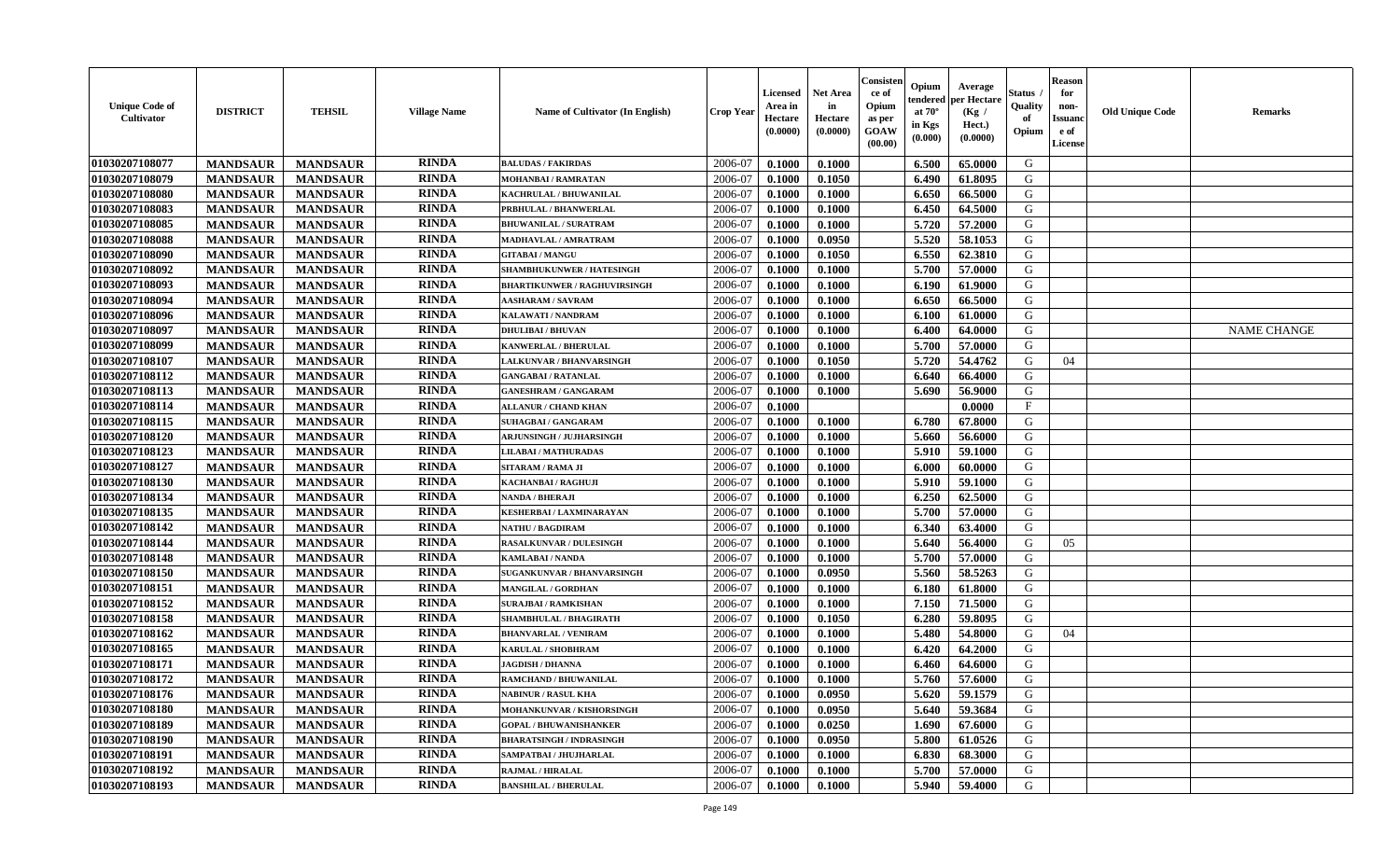| <b>RINDA</b><br>2006-07<br>G<br><b>MANDSAUR</b><br>0.1000<br><b>MANDSAUR</b><br><b>SHIVLAL / BALARAM</b><br>0.1000<br>6.800<br>68.0000<br><b>RINDA</b><br>2006-07<br>G<br><b>MANDSAUR</b><br><b>MANDSAUR</b><br>0.1000<br>0.1000<br>6.680<br>66.8000<br>SHANKERLAL / RADHESHYAM<br><b>RINDA</b><br><b>MANDSAUR</b><br><b>MANDSAUR</b><br>5.580<br>55.8000<br>G<br>JOHARBAI / LAL MOHAMAD<br>2006-07<br>0.1000<br>0.1000<br>04<br><b>RINDA</b><br><b>MANDSAUR</b><br><b>MANDSAUR</b><br>2006-07<br>0.1000<br>0.1000<br>6.000<br>60.0000<br>G<br>MOHANLAL / SALAGRAM<br><b>RINDA</b><br><b>MANDSAUR</b><br><b>MANDSAUR</b><br>2006-07<br>0.1000<br>0.1000<br>5.640<br>56.4000<br>G<br>LALPURI / SHAMBHUPURI<br><b>RINDA</b><br>01030207108210<br><b>MANDSAUR</b><br><b>MANDSAUR</b><br>0.1000<br>61.2000<br>G<br>PRAHLAD / MANNALAL<br>2006-07<br>0.1000<br>6.120<br><b>RINDA</b><br>01030207108212<br><b>MANDSAUR</b><br><b>MANDSAUR</b><br>6.320<br>63.2000<br>G<br><b>GUDDIKUNVAR / JITENDRASINGH</b><br>2006-07<br>0.1000<br>0.1000<br><b>RINDA</b><br>G<br><b>MANDSAUR</b><br><b>MANDSAUR</b><br>2006-07<br>6.140<br><b>IBRAHIM / MUNSHISHAH</b><br>0.1000<br>0.1000<br>61.4000<br><b>RINDA</b><br>01030207108215<br><b>MANDSAUR</b><br>2006-07<br>5.880<br>58.8000<br>G<br><b>MANDSAUR</b><br><b>SHIVDAS / TULSIRAM</b><br>0.1000<br>0.1000<br><b>RINDA</b><br>G<br>01030207108216<br>2006-07<br><b>MANDSAUR</b><br><b>MANDSAUR</b><br>0.1000<br>0.1000<br>7.100<br>71.0000<br>SHYAMLAL / RAMRATAN<br><b>RINDA</b><br>01030207108219<br><b>MANDSAUR</b><br><b>MANDSAUR</b><br>G<br>2006-07<br>0.1000<br>0.1000<br>6.000<br>60.0000<br><b>BALMUKAND / BALARAM</b><br><b>RINDA</b><br>01030207108220<br><b>MANDSAUR</b><br>G<br><b>MANDSAUR</b><br><b>GOPAL / BHUWAN</b><br>2006-07<br>0.1000<br>0.1000<br>6.230<br>62.3000<br><b>RINDA</b><br>01030207108222<br><b>MANDSAUR</b><br>G<br><b>MANDSAUR</b><br>2006-07<br>0.1000<br>0.1000<br>6.690<br>66.9000<br><b>BALARAM / SITARAM</b><br><b>RINDA</b><br>01030207108228<br><b>MANDSAUR</b><br><b>MANDSAUR</b><br>G<br>HIRALAL / KISHANLAL<br>2006-07<br>0.1000<br>0.1000<br>5.910<br>59.1000<br><b>RINDA</b><br>01030207108010<br><b>MANDSAUR</b><br>G<br><b>MANDSAUR</b><br><b>SHIVLAL / HIRALAL</b><br>2006-07<br>0.1000<br>0.1000<br>6.850<br>68.5000<br><b>RINDA</b><br>5.450<br>G<br>01030207108056<br><b>MANDSAUR</b><br><b>MANDSAUR</b><br>2006-07<br>0.1000<br>0.1000<br>54.5000<br>04<br>PUSHKARLAL / BADRILAL<br><b>RINDA</b><br>01030207108109<br><b>MANDSAUR</b><br><b>MANDSAUR</b><br>2006-07<br>0.1000<br>5.620<br>56.2000<br>G<br><b>BHAGIRATH / BHUVANILAL</b><br>0.1000<br>01030207108050<br><b>RINDA</b><br>G<br><b>MANDSAUR</b><br><b>MANDSAUR</b><br>2006-07<br><b>SITABAI / BHERULAL</b><br>0.1000<br>6.230<br>62.3000<br>0.1000<br><b>RINDA</b><br>01030207108226<br>5.730<br>G<br><b>MANDSAUR</b><br><b>MANDSAUR</b><br><b>RAMESHCHAND / BHERULAL</b><br>2006-07<br>0.1000<br>0.1000<br>57.3000<br><b>RINDA</b><br>01030207108048<br><b>MANDSAUR</b><br><b>MANDSAUR</b><br>5.340<br>2006-07<br>0.1000<br>0.1000<br>53.4000<br>G<br>RUKMANIBAI / RAMCHANDRA<br>04<br><b>RINDA</b><br>0.0950<br>64.2105<br>G<br>01030207108238<br><b>MANDSAUR</b><br><b>MANDSAUR</b><br>2006-07<br>6.100<br><b>MUKANDPURI / DHULPURI</b><br>0.1000<br><b>RINDA</b><br><b>MANDSAUR</b><br>G<br>01030207108239<br><b>MANDSAUR</b><br>2006-07<br>0.1000<br>0.1000<br>6.460<br>64.6000<br>AASHA / B.S. SISODIYA<br><b>RINDA</b><br>01030207108247<br><b>MANDSAUR</b><br><b>MANDSAUR</b><br><b>SAREKUNWER / HIRALAL</b><br>2006-07<br>0.1000<br>0.1000<br>6.110<br>61.1000<br>G<br>01030207108248<br><b>RINDA</b><br><b>MANDSAUR</b><br>2006-07<br>6.790<br>G<br><b>MANDSAUR</b><br>0.1000<br>0.1000<br>67.9000<br><b>RAMESH / KESHURAM</b><br><b>RINDA</b><br>01030207108043<br>G<br><b>MANDSAUR</b><br><b>MANDSAUR</b><br>2006-07<br>6.620<br>0.1000<br>0.1000<br>66.2000<br><b>GANESHRAM / SHAVRAM</b><br><b>RUPAWALI KALA</b><br>G<br>01030207167024<br><b>MANDSAUR</b><br>2006-07<br><b>MANDSAUR</b><br><b>RAMESWER / FAKIRCHAND</b><br>0.1000<br>0.1000<br>6.930<br>69.3000<br>RUPAWALI KALA<br>5.780<br>01030207167004<br><b>MANDSAUR</b><br><b>MANDSAUR</b><br>2006-07<br>0.1000<br>0.1050<br>55.0476<br>G<br>PURANDAS / PRATHVIDAS<br>04<br><b>RUPAWALI KALA</b><br>01030207167005<br><b>MANDSAUR</b><br><b>MANDSAUR</b><br>0.0950<br>5.670<br>59.6842<br>G<br><b>BASANTILAL / RAJARAM</b><br>2006-07<br>0.1000<br><b>RUPAWALI KALA</b><br>01030207167010<br><b>MANDSAUR</b><br><b>MANDSAUR</b><br>7.240<br>72.4000<br>G<br>SATAYNARAYAN / PRATHVIDAS<br>2006-07<br>0.1000<br>0.1000<br><b>RUPAWALI KALA</b><br>01030207167026<br><b>MANDSAUR</b><br>5.860<br>G<br><b>MANDSAUR</b><br>2006-07<br>0.1000<br>0.0950<br>61.6842<br><b>DEVILAL / FAKIRCHAND</b><br><b>RUPAWALI KALA</b><br>01030207167035<br><b>MANDSAUR</b><br><b>MANDSAUR</b><br>6.230<br><b>FAKIRCHANDRA / KISHANLAL</b><br>2006-07<br>0.1000<br>0.1000<br>62.3000<br>G<br><b>RUPAWALI KALA</b><br>G<br>01030207167036<br>2006-07<br><b>MANDSAUR</b><br><b>MANDSAUR</b><br>0.1000<br>6.190<br>61.9000<br><b>FAKIRCHANDRA / KALU</b><br>0.1000<br><b>RUPAWALI KALA</b><br>G<br>01030207167037<br>2006-07<br><b>MANDSAUR</b><br><b>MANDSAUR</b><br>0.1000<br>0.1000<br>6.220<br>62.2000<br><b>BANSTIBAI / CHATARDAS</b><br><b>RUPAWALI KALA</b><br>01030207167039<br>2006-07<br>G<br><b>MANDSAUR</b><br><b>MANDSAUR</b><br><b>BHERULAL / KACHRU</b><br>0.1000<br>0.1000<br>5.960<br>59.6000<br><b>RUPAWALI KALA</b><br>6.750<br>67.5000<br>G<br>01030207167042<br><b>MANDSAUR</b><br><b>MANDSAUR</b><br><b>UDELAL / GULAB</b><br>2006-07<br>0.1000<br>0.1000<br> 01030207167043<br>RUPAWALI KALA<br>0.1000<br>G<br><b>MANDSAUR</b><br><b>MANDSAUR</b><br><b>SOHANBAI/GANESHRAM</b><br>2006-07<br>0.1000<br>$5.810$   58.1000<br><b>RUPAWALI KALA</b><br>01030207167045<br>5.840<br><b>MANDSAUR</b><br><b>MANDSAUR</b><br><b>MANGILAL / KACHRU</b><br>2006-07<br>0.1000<br>0.1000<br>58.4000<br>G<br>RUPAWALI KALA<br>01030207167047<br>0.1000<br>58.5000<br><b>MANDSAUR</b><br><b>MANDSAUR</b><br><b>DULICHANDRA / KANIRAM</b><br>2006-07<br>0.1000<br>5.850<br>G<br><b>RUPAWALI KALA</b><br>01030207167051<br><b>MANDSAUR</b><br><b>MANDSAUR</b><br>0.1000<br>6.220<br>62.2000<br>G<br><b>KESHERBAI / JANKIDAS</b><br>2006-07<br>0.1000<br>RUPAWALI KALA<br>01030207167053<br>0.0950<br>G<br><b>MANDSAUR</b><br><b>MANDSAUR</b><br>2006-07<br>64.3158<br><b>BHANVARLAL / RAMRATAN</b><br>0.1000<br>6.110<br>01030207167054<br><b>RUPAWALI KALA</b><br>2006-07<br>G<br><b>MANDSAUR</b><br><b>MANDSAUR</b><br><b>BHAGUBAI/RAMRATAN</b><br>0.1000<br>0.1000<br>6.740<br>67.4000<br>01030207167058<br><b>RUPAWALI KALA</b><br>G<br><b>MANDSAUR</b><br>RAMKUNWERBAI / CHAMPALAL<br>2006-07<br>0.1000<br>6.220<br>62.2000<br><b>MANDSAUR</b><br>0.1000 | <b>Unique Code of</b><br><b>Cultivator</b> | <b>DISTRICT</b> | <b>TEHSIL</b> | <b>Village Name</b> | Name of Cultivator (In English) | <b>Crop Year</b> | <b>Licensed</b><br>Area in<br>Hectare<br>(0.0000) | <b>Net Area</b><br>in<br>Hectare<br>(0.0000) | Consisteı<br>ce of<br>Opium<br>as per<br><b>GOAW</b><br>(00.00) | Opium<br>endered<br>at $70^\circ$<br>in Kgs<br>$(\mathbf{0.000})$ | Average<br>per Hectare<br>(Kg /<br>Hect.)<br>(0.0000) | Status<br>Quality<br>of<br>Opium | Reason<br>for<br>non-<br>Issuan<br>e of<br><b>License</b> | <b>Old Unique Code</b> | <b>Remarks</b> |
|-----------------------------------------------------------------------------------------------------------------------------------------------------------------------------------------------------------------------------------------------------------------------------------------------------------------------------------------------------------------------------------------------------------------------------------------------------------------------------------------------------------------------------------------------------------------------------------------------------------------------------------------------------------------------------------------------------------------------------------------------------------------------------------------------------------------------------------------------------------------------------------------------------------------------------------------------------------------------------------------------------------------------------------------------------------------------------------------------------------------------------------------------------------------------------------------------------------------------------------------------------------------------------------------------------------------------------------------------------------------------------------------------------------------------------------------------------------------------------------------------------------------------------------------------------------------------------------------------------------------------------------------------------------------------------------------------------------------------------------------------------------------------------------------------------------------------------------------------------------------------------------------------------------------------------------------------------------------------------------------------------------------------------------------------------------------------------------------------------------------------------------------------------------------------------------------------------------------------------------------------------------------------------------------------------------------------------------------------------------------------------------------------------------------------------------------------------------------------------------------------------------------------------------------------------------------------------------------------------------------------------------------------------------------------------------------------------------------------------------------------------------------------------------------------------------------------------------------------------------------------------------------------------------------------------------------------------------------------------------------------------------------------------------------------------------------------------------------------------------------------------------------------------------------------------------------------------------------------------------------------------------------------------------------------------------------------------------------------------------------------------------------------------------------------------------------------------------------------------------------------------------------------------------------------------------------------------------------------------------------------------------------------------------------------------------------------------------------------------------------------------------------------------------------------------------------------------------------------------------------------------------------------------------------------------------------------------------------------------------------------------------------------------------------------------------------------------------------------------------------------------------------------------------------------------------------------------------------------------------------------------------------------------------------------------------------------------------------------------------------------------------------------------------------------------------------------------------------------------------------------------------------------------------------------------------------------------------------------------------------------------------------------------------------------------------------------------------------------------------------------------------------------------------------------------------------------------------------------------------------------------------------------------------------------------------------------------------------------------------------------------------------------------------------------------------------------------------------------------------------------------------------------------------------------------------------------------------------------------------------------------------------------------------------------------------------------------------------------------------------------------------------------------------------------------------------------------------------------------------------------------------------------------------------------------------------------------------------------------------------------------------------------------------------------------------------------------------------------------------------------------------------------------------------------------------------------------------------------------------------------------------------------------------------------------------------------------------------------------------------------------------------------------------------------------------------------------------------------------------------------------------------------------------------------------------------------------------------------------------------------------------------------------------------------------------------------------------------------------------------------------------------------------------------------------------------------------------------------------------------------------------------------------------------------------------------------------------------------------------------------------------------------------------------------------------------------------------------------------------------------------------------------------------------------------------------------------------------------------------------------------|--------------------------------------------|-----------------|---------------|---------------------|---------------------------------|------------------|---------------------------------------------------|----------------------------------------------|-----------------------------------------------------------------|-------------------------------------------------------------------|-------------------------------------------------------|----------------------------------|-----------------------------------------------------------|------------------------|----------------|
|                                                                                                                                                                                                                                                                                                                                                                                                                                                                                                                                                                                                                                                                                                                                                                                                                                                                                                                                                                                                                                                                                                                                                                                                                                                                                                                                                                                                                                                                                                                                                                                                                                                                                                                                                                                                                                                                                                                                                                                                                                                                                                                                                                                                                                                                                                                                                                                                                                                                                                                                                                                                                                                                                                                                                                                                                                                                                                                                                                                                                                                                                                                                                                                                                                                                                                                                                                                                                                                                                                                                                                                                                                                                                                                                                                                                                                                                                                                                                                                                                                                                                                                                                                                                                                                                                                                                                                                                                                                                                                                                                                                                                                                                                                                                                                                                                                                                                                                                                                                                                                                                                                                                                                                                                                                                                                                                                                                                                                                                                                                                                                                                                                                                                                                                                                                                                                                                                                                                                                                                                                                                                                                                                                                                                                                                                                                                                                                                                                                                                                                                                                                                                                                                                                                                                                                                                                                                             | 01030207108201                             |                 |               |                     |                                 |                  |                                                   |                                              |                                                                 |                                                                   |                                                       |                                  |                                                           |                        |                |
|                                                                                                                                                                                                                                                                                                                                                                                                                                                                                                                                                                                                                                                                                                                                                                                                                                                                                                                                                                                                                                                                                                                                                                                                                                                                                                                                                                                                                                                                                                                                                                                                                                                                                                                                                                                                                                                                                                                                                                                                                                                                                                                                                                                                                                                                                                                                                                                                                                                                                                                                                                                                                                                                                                                                                                                                                                                                                                                                                                                                                                                                                                                                                                                                                                                                                                                                                                                                                                                                                                                                                                                                                                                                                                                                                                                                                                                                                                                                                                                                                                                                                                                                                                                                                                                                                                                                                                                                                                                                                                                                                                                                                                                                                                                                                                                                                                                                                                                                                                                                                                                                                                                                                                                                                                                                                                                                                                                                                                                                                                                                                                                                                                                                                                                                                                                                                                                                                                                                                                                                                                                                                                                                                                                                                                                                                                                                                                                                                                                                                                                                                                                                                                                                                                                                                                                                                                                                             | 01030207108202                             |                 |               |                     |                                 |                  |                                                   |                                              |                                                                 |                                                                   |                                                       |                                  |                                                           |                        |                |
|                                                                                                                                                                                                                                                                                                                                                                                                                                                                                                                                                                                                                                                                                                                                                                                                                                                                                                                                                                                                                                                                                                                                                                                                                                                                                                                                                                                                                                                                                                                                                                                                                                                                                                                                                                                                                                                                                                                                                                                                                                                                                                                                                                                                                                                                                                                                                                                                                                                                                                                                                                                                                                                                                                                                                                                                                                                                                                                                                                                                                                                                                                                                                                                                                                                                                                                                                                                                                                                                                                                                                                                                                                                                                                                                                                                                                                                                                                                                                                                                                                                                                                                                                                                                                                                                                                                                                                                                                                                                                                                                                                                                                                                                                                                                                                                                                                                                                                                                                                                                                                                                                                                                                                                                                                                                                                                                                                                                                                                                                                                                                                                                                                                                                                                                                                                                                                                                                                                                                                                                                                                                                                                                                                                                                                                                                                                                                                                                                                                                                                                                                                                                                                                                                                                                                                                                                                                                             | 01030207108205                             |                 |               |                     |                                 |                  |                                                   |                                              |                                                                 |                                                                   |                                                       |                                  |                                                           |                        |                |
|                                                                                                                                                                                                                                                                                                                                                                                                                                                                                                                                                                                                                                                                                                                                                                                                                                                                                                                                                                                                                                                                                                                                                                                                                                                                                                                                                                                                                                                                                                                                                                                                                                                                                                                                                                                                                                                                                                                                                                                                                                                                                                                                                                                                                                                                                                                                                                                                                                                                                                                                                                                                                                                                                                                                                                                                                                                                                                                                                                                                                                                                                                                                                                                                                                                                                                                                                                                                                                                                                                                                                                                                                                                                                                                                                                                                                                                                                                                                                                                                                                                                                                                                                                                                                                                                                                                                                                                                                                                                                                                                                                                                                                                                                                                                                                                                                                                                                                                                                                                                                                                                                                                                                                                                                                                                                                                                                                                                                                                                                                                                                                                                                                                                                                                                                                                                                                                                                                                                                                                                                                                                                                                                                                                                                                                                                                                                                                                                                                                                                                                                                                                                                                                                                                                                                                                                                                                                             | 01030207108206                             |                 |               |                     |                                 |                  |                                                   |                                              |                                                                 |                                                                   |                                                       |                                  |                                                           |                        |                |
|                                                                                                                                                                                                                                                                                                                                                                                                                                                                                                                                                                                                                                                                                                                                                                                                                                                                                                                                                                                                                                                                                                                                                                                                                                                                                                                                                                                                                                                                                                                                                                                                                                                                                                                                                                                                                                                                                                                                                                                                                                                                                                                                                                                                                                                                                                                                                                                                                                                                                                                                                                                                                                                                                                                                                                                                                                                                                                                                                                                                                                                                                                                                                                                                                                                                                                                                                                                                                                                                                                                                                                                                                                                                                                                                                                                                                                                                                                                                                                                                                                                                                                                                                                                                                                                                                                                                                                                                                                                                                                                                                                                                                                                                                                                                                                                                                                                                                                                                                                                                                                                                                                                                                                                                                                                                                                                                                                                                                                                                                                                                                                                                                                                                                                                                                                                                                                                                                                                                                                                                                                                                                                                                                                                                                                                                                                                                                                                                                                                                                                                                                                                                                                                                                                                                                                                                                                                                             | 01030207108209                             |                 |               |                     |                                 |                  |                                                   |                                              |                                                                 |                                                                   |                                                       |                                  |                                                           |                        |                |
|                                                                                                                                                                                                                                                                                                                                                                                                                                                                                                                                                                                                                                                                                                                                                                                                                                                                                                                                                                                                                                                                                                                                                                                                                                                                                                                                                                                                                                                                                                                                                                                                                                                                                                                                                                                                                                                                                                                                                                                                                                                                                                                                                                                                                                                                                                                                                                                                                                                                                                                                                                                                                                                                                                                                                                                                                                                                                                                                                                                                                                                                                                                                                                                                                                                                                                                                                                                                                                                                                                                                                                                                                                                                                                                                                                                                                                                                                                                                                                                                                                                                                                                                                                                                                                                                                                                                                                                                                                                                                                                                                                                                                                                                                                                                                                                                                                                                                                                                                                                                                                                                                                                                                                                                                                                                                                                                                                                                                                                                                                                                                                                                                                                                                                                                                                                                                                                                                                                                                                                                                                                                                                                                                                                                                                                                                                                                                                                                                                                                                                                                                                                                                                                                                                                                                                                                                                                                             |                                            |                 |               |                     |                                 |                  |                                                   |                                              |                                                                 |                                                                   |                                                       |                                  |                                                           |                        |                |
|                                                                                                                                                                                                                                                                                                                                                                                                                                                                                                                                                                                                                                                                                                                                                                                                                                                                                                                                                                                                                                                                                                                                                                                                                                                                                                                                                                                                                                                                                                                                                                                                                                                                                                                                                                                                                                                                                                                                                                                                                                                                                                                                                                                                                                                                                                                                                                                                                                                                                                                                                                                                                                                                                                                                                                                                                                                                                                                                                                                                                                                                                                                                                                                                                                                                                                                                                                                                                                                                                                                                                                                                                                                                                                                                                                                                                                                                                                                                                                                                                                                                                                                                                                                                                                                                                                                                                                                                                                                                                                                                                                                                                                                                                                                                                                                                                                                                                                                                                                                                                                                                                                                                                                                                                                                                                                                                                                                                                                                                                                                                                                                                                                                                                                                                                                                                                                                                                                                                                                                                                                                                                                                                                                                                                                                                                                                                                                                                                                                                                                                                                                                                                                                                                                                                                                                                                                                                             |                                            |                 |               |                     |                                 |                  |                                                   |                                              |                                                                 |                                                                   |                                                       |                                  |                                                           |                        |                |
|                                                                                                                                                                                                                                                                                                                                                                                                                                                                                                                                                                                                                                                                                                                                                                                                                                                                                                                                                                                                                                                                                                                                                                                                                                                                                                                                                                                                                                                                                                                                                                                                                                                                                                                                                                                                                                                                                                                                                                                                                                                                                                                                                                                                                                                                                                                                                                                                                                                                                                                                                                                                                                                                                                                                                                                                                                                                                                                                                                                                                                                                                                                                                                                                                                                                                                                                                                                                                                                                                                                                                                                                                                                                                                                                                                                                                                                                                                                                                                                                                                                                                                                                                                                                                                                                                                                                                                                                                                                                                                                                                                                                                                                                                                                                                                                                                                                                                                                                                                                                                                                                                                                                                                                                                                                                                                                                                                                                                                                                                                                                                                                                                                                                                                                                                                                                                                                                                                                                                                                                                                                                                                                                                                                                                                                                                                                                                                                                                                                                                                                                                                                                                                                                                                                                                                                                                                                                             | 01030207108214                             |                 |               |                     |                                 |                  |                                                   |                                              |                                                                 |                                                                   |                                                       |                                  |                                                           |                        |                |
|                                                                                                                                                                                                                                                                                                                                                                                                                                                                                                                                                                                                                                                                                                                                                                                                                                                                                                                                                                                                                                                                                                                                                                                                                                                                                                                                                                                                                                                                                                                                                                                                                                                                                                                                                                                                                                                                                                                                                                                                                                                                                                                                                                                                                                                                                                                                                                                                                                                                                                                                                                                                                                                                                                                                                                                                                                                                                                                                                                                                                                                                                                                                                                                                                                                                                                                                                                                                                                                                                                                                                                                                                                                                                                                                                                                                                                                                                                                                                                                                                                                                                                                                                                                                                                                                                                                                                                                                                                                                                                                                                                                                                                                                                                                                                                                                                                                                                                                                                                                                                                                                                                                                                                                                                                                                                                                                                                                                                                                                                                                                                                                                                                                                                                                                                                                                                                                                                                                                                                                                                                                                                                                                                                                                                                                                                                                                                                                                                                                                                                                                                                                                                                                                                                                                                                                                                                                                             |                                            |                 |               |                     |                                 |                  |                                                   |                                              |                                                                 |                                                                   |                                                       |                                  |                                                           |                        |                |
|                                                                                                                                                                                                                                                                                                                                                                                                                                                                                                                                                                                                                                                                                                                                                                                                                                                                                                                                                                                                                                                                                                                                                                                                                                                                                                                                                                                                                                                                                                                                                                                                                                                                                                                                                                                                                                                                                                                                                                                                                                                                                                                                                                                                                                                                                                                                                                                                                                                                                                                                                                                                                                                                                                                                                                                                                                                                                                                                                                                                                                                                                                                                                                                                                                                                                                                                                                                                                                                                                                                                                                                                                                                                                                                                                                                                                                                                                                                                                                                                                                                                                                                                                                                                                                                                                                                                                                                                                                                                                                                                                                                                                                                                                                                                                                                                                                                                                                                                                                                                                                                                                                                                                                                                                                                                                                                                                                                                                                                                                                                                                                                                                                                                                                                                                                                                                                                                                                                                                                                                                                                                                                                                                                                                                                                                                                                                                                                                                                                                                                                                                                                                                                                                                                                                                                                                                                                                             |                                            |                 |               |                     |                                 |                  |                                                   |                                              |                                                                 |                                                                   |                                                       |                                  |                                                           |                        |                |
|                                                                                                                                                                                                                                                                                                                                                                                                                                                                                                                                                                                                                                                                                                                                                                                                                                                                                                                                                                                                                                                                                                                                                                                                                                                                                                                                                                                                                                                                                                                                                                                                                                                                                                                                                                                                                                                                                                                                                                                                                                                                                                                                                                                                                                                                                                                                                                                                                                                                                                                                                                                                                                                                                                                                                                                                                                                                                                                                                                                                                                                                                                                                                                                                                                                                                                                                                                                                                                                                                                                                                                                                                                                                                                                                                                                                                                                                                                                                                                                                                                                                                                                                                                                                                                                                                                                                                                                                                                                                                                                                                                                                                                                                                                                                                                                                                                                                                                                                                                                                                                                                                                                                                                                                                                                                                                                                                                                                                                                                                                                                                                                                                                                                                                                                                                                                                                                                                                                                                                                                                                                                                                                                                                                                                                                                                                                                                                                                                                                                                                                                                                                                                                                                                                                                                                                                                                                                             |                                            |                 |               |                     |                                 |                  |                                                   |                                              |                                                                 |                                                                   |                                                       |                                  |                                                           |                        |                |
|                                                                                                                                                                                                                                                                                                                                                                                                                                                                                                                                                                                                                                                                                                                                                                                                                                                                                                                                                                                                                                                                                                                                                                                                                                                                                                                                                                                                                                                                                                                                                                                                                                                                                                                                                                                                                                                                                                                                                                                                                                                                                                                                                                                                                                                                                                                                                                                                                                                                                                                                                                                                                                                                                                                                                                                                                                                                                                                                                                                                                                                                                                                                                                                                                                                                                                                                                                                                                                                                                                                                                                                                                                                                                                                                                                                                                                                                                                                                                                                                                                                                                                                                                                                                                                                                                                                                                                                                                                                                                                                                                                                                                                                                                                                                                                                                                                                                                                                                                                                                                                                                                                                                                                                                                                                                                                                                                                                                                                                                                                                                                                                                                                                                                                                                                                                                                                                                                                                                                                                                                                                                                                                                                                                                                                                                                                                                                                                                                                                                                                                                                                                                                                                                                                                                                                                                                                                                             |                                            |                 |               |                     |                                 |                  |                                                   |                                              |                                                                 |                                                                   |                                                       |                                  |                                                           |                        |                |
|                                                                                                                                                                                                                                                                                                                                                                                                                                                                                                                                                                                                                                                                                                                                                                                                                                                                                                                                                                                                                                                                                                                                                                                                                                                                                                                                                                                                                                                                                                                                                                                                                                                                                                                                                                                                                                                                                                                                                                                                                                                                                                                                                                                                                                                                                                                                                                                                                                                                                                                                                                                                                                                                                                                                                                                                                                                                                                                                                                                                                                                                                                                                                                                                                                                                                                                                                                                                                                                                                                                                                                                                                                                                                                                                                                                                                                                                                                                                                                                                                                                                                                                                                                                                                                                                                                                                                                                                                                                                                                                                                                                                                                                                                                                                                                                                                                                                                                                                                                                                                                                                                                                                                                                                                                                                                                                                                                                                                                                                                                                                                                                                                                                                                                                                                                                                                                                                                                                                                                                                                                                                                                                                                                                                                                                                                                                                                                                                                                                                                                                                                                                                                                                                                                                                                                                                                                                                             |                                            |                 |               |                     |                                 |                  |                                                   |                                              |                                                                 |                                                                   |                                                       |                                  |                                                           |                        |                |
|                                                                                                                                                                                                                                                                                                                                                                                                                                                                                                                                                                                                                                                                                                                                                                                                                                                                                                                                                                                                                                                                                                                                                                                                                                                                                                                                                                                                                                                                                                                                                                                                                                                                                                                                                                                                                                                                                                                                                                                                                                                                                                                                                                                                                                                                                                                                                                                                                                                                                                                                                                                                                                                                                                                                                                                                                                                                                                                                                                                                                                                                                                                                                                                                                                                                                                                                                                                                                                                                                                                                                                                                                                                                                                                                                                                                                                                                                                                                                                                                                                                                                                                                                                                                                                                                                                                                                                                                                                                                                                                                                                                                                                                                                                                                                                                                                                                                                                                                                                                                                                                                                                                                                                                                                                                                                                                                                                                                                                                                                                                                                                                                                                                                                                                                                                                                                                                                                                                                                                                                                                                                                                                                                                                                                                                                                                                                                                                                                                                                                                                                                                                                                                                                                                                                                                                                                                                                             |                                            |                 |               |                     |                                 |                  |                                                   |                                              |                                                                 |                                                                   |                                                       |                                  |                                                           |                        |                |
|                                                                                                                                                                                                                                                                                                                                                                                                                                                                                                                                                                                                                                                                                                                                                                                                                                                                                                                                                                                                                                                                                                                                                                                                                                                                                                                                                                                                                                                                                                                                                                                                                                                                                                                                                                                                                                                                                                                                                                                                                                                                                                                                                                                                                                                                                                                                                                                                                                                                                                                                                                                                                                                                                                                                                                                                                                                                                                                                                                                                                                                                                                                                                                                                                                                                                                                                                                                                                                                                                                                                                                                                                                                                                                                                                                                                                                                                                                                                                                                                                                                                                                                                                                                                                                                                                                                                                                                                                                                                                                                                                                                                                                                                                                                                                                                                                                                                                                                                                                                                                                                                                                                                                                                                                                                                                                                                                                                                                                                                                                                                                                                                                                                                                                                                                                                                                                                                                                                                                                                                                                                                                                                                                                                                                                                                                                                                                                                                                                                                                                                                                                                                                                                                                                                                                                                                                                                                             |                                            |                 |               |                     |                                 |                  |                                                   |                                              |                                                                 |                                                                   |                                                       |                                  |                                                           |                        |                |
|                                                                                                                                                                                                                                                                                                                                                                                                                                                                                                                                                                                                                                                                                                                                                                                                                                                                                                                                                                                                                                                                                                                                                                                                                                                                                                                                                                                                                                                                                                                                                                                                                                                                                                                                                                                                                                                                                                                                                                                                                                                                                                                                                                                                                                                                                                                                                                                                                                                                                                                                                                                                                                                                                                                                                                                                                                                                                                                                                                                                                                                                                                                                                                                                                                                                                                                                                                                                                                                                                                                                                                                                                                                                                                                                                                                                                                                                                                                                                                                                                                                                                                                                                                                                                                                                                                                                                                                                                                                                                                                                                                                                                                                                                                                                                                                                                                                                                                                                                                                                                                                                                                                                                                                                                                                                                                                                                                                                                                                                                                                                                                                                                                                                                                                                                                                                                                                                                                                                                                                                                                                                                                                                                                                                                                                                                                                                                                                                                                                                                                                                                                                                                                                                                                                                                                                                                                                                             |                                            |                 |               |                     |                                 |                  |                                                   |                                              |                                                                 |                                                                   |                                                       |                                  |                                                           |                        |                |
|                                                                                                                                                                                                                                                                                                                                                                                                                                                                                                                                                                                                                                                                                                                                                                                                                                                                                                                                                                                                                                                                                                                                                                                                                                                                                                                                                                                                                                                                                                                                                                                                                                                                                                                                                                                                                                                                                                                                                                                                                                                                                                                                                                                                                                                                                                                                                                                                                                                                                                                                                                                                                                                                                                                                                                                                                                                                                                                                                                                                                                                                                                                                                                                                                                                                                                                                                                                                                                                                                                                                                                                                                                                                                                                                                                                                                                                                                                                                                                                                                                                                                                                                                                                                                                                                                                                                                                                                                                                                                                                                                                                                                                                                                                                                                                                                                                                                                                                                                                                                                                                                                                                                                                                                                                                                                                                                                                                                                                                                                                                                                                                                                                                                                                                                                                                                                                                                                                                                                                                                                                                                                                                                                                                                                                                                                                                                                                                                                                                                                                                                                                                                                                                                                                                                                                                                                                                                             |                                            |                 |               |                     |                                 |                  |                                                   |                                              |                                                                 |                                                                   |                                                       |                                  |                                                           |                        |                |
|                                                                                                                                                                                                                                                                                                                                                                                                                                                                                                                                                                                                                                                                                                                                                                                                                                                                                                                                                                                                                                                                                                                                                                                                                                                                                                                                                                                                                                                                                                                                                                                                                                                                                                                                                                                                                                                                                                                                                                                                                                                                                                                                                                                                                                                                                                                                                                                                                                                                                                                                                                                                                                                                                                                                                                                                                                                                                                                                                                                                                                                                                                                                                                                                                                                                                                                                                                                                                                                                                                                                                                                                                                                                                                                                                                                                                                                                                                                                                                                                                                                                                                                                                                                                                                                                                                                                                                                                                                                                                                                                                                                                                                                                                                                                                                                                                                                                                                                                                                                                                                                                                                                                                                                                                                                                                                                                                                                                                                                                                                                                                                                                                                                                                                                                                                                                                                                                                                                                                                                                                                                                                                                                                                                                                                                                                                                                                                                                                                                                                                                                                                                                                                                                                                                                                                                                                                                                             |                                            |                 |               |                     |                                 |                  |                                                   |                                              |                                                                 |                                                                   |                                                       |                                  |                                                           |                        |                |
|                                                                                                                                                                                                                                                                                                                                                                                                                                                                                                                                                                                                                                                                                                                                                                                                                                                                                                                                                                                                                                                                                                                                                                                                                                                                                                                                                                                                                                                                                                                                                                                                                                                                                                                                                                                                                                                                                                                                                                                                                                                                                                                                                                                                                                                                                                                                                                                                                                                                                                                                                                                                                                                                                                                                                                                                                                                                                                                                                                                                                                                                                                                                                                                                                                                                                                                                                                                                                                                                                                                                                                                                                                                                                                                                                                                                                                                                                                                                                                                                                                                                                                                                                                                                                                                                                                                                                                                                                                                                                                                                                                                                                                                                                                                                                                                                                                                                                                                                                                                                                                                                                                                                                                                                                                                                                                                                                                                                                                                                                                                                                                                                                                                                                                                                                                                                                                                                                                                                                                                                                                                                                                                                                                                                                                                                                                                                                                                                                                                                                                                                                                                                                                                                                                                                                                                                                                                                             |                                            |                 |               |                     |                                 |                  |                                                   |                                              |                                                                 |                                                                   |                                                       |                                  |                                                           |                        |                |
|                                                                                                                                                                                                                                                                                                                                                                                                                                                                                                                                                                                                                                                                                                                                                                                                                                                                                                                                                                                                                                                                                                                                                                                                                                                                                                                                                                                                                                                                                                                                                                                                                                                                                                                                                                                                                                                                                                                                                                                                                                                                                                                                                                                                                                                                                                                                                                                                                                                                                                                                                                                                                                                                                                                                                                                                                                                                                                                                                                                                                                                                                                                                                                                                                                                                                                                                                                                                                                                                                                                                                                                                                                                                                                                                                                                                                                                                                                                                                                                                                                                                                                                                                                                                                                                                                                                                                                                                                                                                                                                                                                                                                                                                                                                                                                                                                                                                                                                                                                                                                                                                                                                                                                                                                                                                                                                                                                                                                                                                                                                                                                                                                                                                                                                                                                                                                                                                                                                                                                                                                                                                                                                                                                                                                                                                                                                                                                                                                                                                                                                                                                                                                                                                                                                                                                                                                                                                             |                                            |                 |               |                     |                                 |                  |                                                   |                                              |                                                                 |                                                                   |                                                       |                                  |                                                           |                        |                |
|                                                                                                                                                                                                                                                                                                                                                                                                                                                                                                                                                                                                                                                                                                                                                                                                                                                                                                                                                                                                                                                                                                                                                                                                                                                                                                                                                                                                                                                                                                                                                                                                                                                                                                                                                                                                                                                                                                                                                                                                                                                                                                                                                                                                                                                                                                                                                                                                                                                                                                                                                                                                                                                                                                                                                                                                                                                                                                                                                                                                                                                                                                                                                                                                                                                                                                                                                                                                                                                                                                                                                                                                                                                                                                                                                                                                                                                                                                                                                                                                                                                                                                                                                                                                                                                                                                                                                                                                                                                                                                                                                                                                                                                                                                                                                                                                                                                                                                                                                                                                                                                                                                                                                                                                                                                                                                                                                                                                                                                                                                                                                                                                                                                                                                                                                                                                                                                                                                                                                                                                                                                                                                                                                                                                                                                                                                                                                                                                                                                                                                                                                                                                                                                                                                                                                                                                                                                                             |                                            |                 |               |                     |                                 |                  |                                                   |                                              |                                                                 |                                                                   |                                                       |                                  |                                                           |                        |                |
|                                                                                                                                                                                                                                                                                                                                                                                                                                                                                                                                                                                                                                                                                                                                                                                                                                                                                                                                                                                                                                                                                                                                                                                                                                                                                                                                                                                                                                                                                                                                                                                                                                                                                                                                                                                                                                                                                                                                                                                                                                                                                                                                                                                                                                                                                                                                                                                                                                                                                                                                                                                                                                                                                                                                                                                                                                                                                                                                                                                                                                                                                                                                                                                                                                                                                                                                                                                                                                                                                                                                                                                                                                                                                                                                                                                                                                                                                                                                                                                                                                                                                                                                                                                                                                                                                                                                                                                                                                                                                                                                                                                                                                                                                                                                                                                                                                                                                                                                                                                                                                                                                                                                                                                                                                                                                                                                                                                                                                                                                                                                                                                                                                                                                                                                                                                                                                                                                                                                                                                                                                                                                                                                                                                                                                                                                                                                                                                                                                                                                                                                                                                                                                                                                                                                                                                                                                                                             |                                            |                 |               |                     |                                 |                  |                                                   |                                              |                                                                 |                                                                   |                                                       |                                  |                                                           |                        |                |
|                                                                                                                                                                                                                                                                                                                                                                                                                                                                                                                                                                                                                                                                                                                                                                                                                                                                                                                                                                                                                                                                                                                                                                                                                                                                                                                                                                                                                                                                                                                                                                                                                                                                                                                                                                                                                                                                                                                                                                                                                                                                                                                                                                                                                                                                                                                                                                                                                                                                                                                                                                                                                                                                                                                                                                                                                                                                                                                                                                                                                                                                                                                                                                                                                                                                                                                                                                                                                                                                                                                                                                                                                                                                                                                                                                                                                                                                                                                                                                                                                                                                                                                                                                                                                                                                                                                                                                                                                                                                                                                                                                                                                                                                                                                                                                                                                                                                                                                                                                                                                                                                                                                                                                                                                                                                                                                                                                                                                                                                                                                                                                                                                                                                                                                                                                                                                                                                                                                                                                                                                                                                                                                                                                                                                                                                                                                                                                                                                                                                                                                                                                                                                                                                                                                                                                                                                                                                             |                                            |                 |               |                     |                                 |                  |                                                   |                                              |                                                                 |                                                                   |                                                       |                                  |                                                           |                        |                |
|                                                                                                                                                                                                                                                                                                                                                                                                                                                                                                                                                                                                                                                                                                                                                                                                                                                                                                                                                                                                                                                                                                                                                                                                                                                                                                                                                                                                                                                                                                                                                                                                                                                                                                                                                                                                                                                                                                                                                                                                                                                                                                                                                                                                                                                                                                                                                                                                                                                                                                                                                                                                                                                                                                                                                                                                                                                                                                                                                                                                                                                                                                                                                                                                                                                                                                                                                                                                                                                                                                                                                                                                                                                                                                                                                                                                                                                                                                                                                                                                                                                                                                                                                                                                                                                                                                                                                                                                                                                                                                                                                                                                                                                                                                                                                                                                                                                                                                                                                                                                                                                                                                                                                                                                                                                                                                                                                                                                                                                                                                                                                                                                                                                                                                                                                                                                                                                                                                                                                                                                                                                                                                                                                                                                                                                                                                                                                                                                                                                                                                                                                                                                                                                                                                                                                                                                                                                                             |                                            |                 |               |                     |                                 |                  |                                                   |                                              |                                                                 |                                                                   |                                                       |                                  |                                                           |                        |                |
|                                                                                                                                                                                                                                                                                                                                                                                                                                                                                                                                                                                                                                                                                                                                                                                                                                                                                                                                                                                                                                                                                                                                                                                                                                                                                                                                                                                                                                                                                                                                                                                                                                                                                                                                                                                                                                                                                                                                                                                                                                                                                                                                                                                                                                                                                                                                                                                                                                                                                                                                                                                                                                                                                                                                                                                                                                                                                                                                                                                                                                                                                                                                                                                                                                                                                                                                                                                                                                                                                                                                                                                                                                                                                                                                                                                                                                                                                                                                                                                                                                                                                                                                                                                                                                                                                                                                                                                                                                                                                                                                                                                                                                                                                                                                                                                                                                                                                                                                                                                                                                                                                                                                                                                                                                                                                                                                                                                                                                                                                                                                                                                                                                                                                                                                                                                                                                                                                                                                                                                                                                                                                                                                                                                                                                                                                                                                                                                                                                                                                                                                                                                                                                                                                                                                                                                                                                                                             |                                            |                 |               |                     |                                 |                  |                                                   |                                              |                                                                 |                                                                   |                                                       |                                  |                                                           |                        |                |
|                                                                                                                                                                                                                                                                                                                                                                                                                                                                                                                                                                                                                                                                                                                                                                                                                                                                                                                                                                                                                                                                                                                                                                                                                                                                                                                                                                                                                                                                                                                                                                                                                                                                                                                                                                                                                                                                                                                                                                                                                                                                                                                                                                                                                                                                                                                                                                                                                                                                                                                                                                                                                                                                                                                                                                                                                                                                                                                                                                                                                                                                                                                                                                                                                                                                                                                                                                                                                                                                                                                                                                                                                                                                                                                                                                                                                                                                                                                                                                                                                                                                                                                                                                                                                                                                                                                                                                                                                                                                                                                                                                                                                                                                                                                                                                                                                                                                                                                                                                                                                                                                                                                                                                                                                                                                                                                                                                                                                                                                                                                                                                                                                                                                                                                                                                                                                                                                                                                                                                                                                                                                                                                                                                                                                                                                                                                                                                                                                                                                                                                                                                                                                                                                                                                                                                                                                                                                             |                                            |                 |               |                     |                                 |                  |                                                   |                                              |                                                                 |                                                                   |                                                       |                                  |                                                           |                        |                |
|                                                                                                                                                                                                                                                                                                                                                                                                                                                                                                                                                                                                                                                                                                                                                                                                                                                                                                                                                                                                                                                                                                                                                                                                                                                                                                                                                                                                                                                                                                                                                                                                                                                                                                                                                                                                                                                                                                                                                                                                                                                                                                                                                                                                                                                                                                                                                                                                                                                                                                                                                                                                                                                                                                                                                                                                                                                                                                                                                                                                                                                                                                                                                                                                                                                                                                                                                                                                                                                                                                                                                                                                                                                                                                                                                                                                                                                                                                                                                                                                                                                                                                                                                                                                                                                                                                                                                                                                                                                                                                                                                                                                                                                                                                                                                                                                                                                                                                                                                                                                                                                                                                                                                                                                                                                                                                                                                                                                                                                                                                                                                                                                                                                                                                                                                                                                                                                                                                                                                                                                                                                                                                                                                                                                                                                                                                                                                                                                                                                                                                                                                                                                                                                                                                                                                                                                                                                                             |                                            |                 |               |                     |                                 |                  |                                                   |                                              |                                                                 |                                                                   |                                                       |                                  |                                                           |                        |                |
|                                                                                                                                                                                                                                                                                                                                                                                                                                                                                                                                                                                                                                                                                                                                                                                                                                                                                                                                                                                                                                                                                                                                                                                                                                                                                                                                                                                                                                                                                                                                                                                                                                                                                                                                                                                                                                                                                                                                                                                                                                                                                                                                                                                                                                                                                                                                                                                                                                                                                                                                                                                                                                                                                                                                                                                                                                                                                                                                                                                                                                                                                                                                                                                                                                                                                                                                                                                                                                                                                                                                                                                                                                                                                                                                                                                                                                                                                                                                                                                                                                                                                                                                                                                                                                                                                                                                                                                                                                                                                                                                                                                                                                                                                                                                                                                                                                                                                                                                                                                                                                                                                                                                                                                                                                                                                                                                                                                                                                                                                                                                                                                                                                                                                                                                                                                                                                                                                                                                                                                                                                                                                                                                                                                                                                                                                                                                                                                                                                                                                                                                                                                                                                                                                                                                                                                                                                                                             |                                            |                 |               |                     |                                 |                  |                                                   |                                              |                                                                 |                                                                   |                                                       |                                  |                                                           |                        |                |
|                                                                                                                                                                                                                                                                                                                                                                                                                                                                                                                                                                                                                                                                                                                                                                                                                                                                                                                                                                                                                                                                                                                                                                                                                                                                                                                                                                                                                                                                                                                                                                                                                                                                                                                                                                                                                                                                                                                                                                                                                                                                                                                                                                                                                                                                                                                                                                                                                                                                                                                                                                                                                                                                                                                                                                                                                                                                                                                                                                                                                                                                                                                                                                                                                                                                                                                                                                                                                                                                                                                                                                                                                                                                                                                                                                                                                                                                                                                                                                                                                                                                                                                                                                                                                                                                                                                                                                                                                                                                                                                                                                                                                                                                                                                                                                                                                                                                                                                                                                                                                                                                                                                                                                                                                                                                                                                                                                                                                                                                                                                                                                                                                                                                                                                                                                                                                                                                                                                                                                                                                                                                                                                                                                                                                                                                                                                                                                                                                                                                                                                                                                                                                                                                                                                                                                                                                                                                             |                                            |                 |               |                     |                                 |                  |                                                   |                                              |                                                                 |                                                                   |                                                       |                                  |                                                           |                        |                |
|                                                                                                                                                                                                                                                                                                                                                                                                                                                                                                                                                                                                                                                                                                                                                                                                                                                                                                                                                                                                                                                                                                                                                                                                                                                                                                                                                                                                                                                                                                                                                                                                                                                                                                                                                                                                                                                                                                                                                                                                                                                                                                                                                                                                                                                                                                                                                                                                                                                                                                                                                                                                                                                                                                                                                                                                                                                                                                                                                                                                                                                                                                                                                                                                                                                                                                                                                                                                                                                                                                                                                                                                                                                                                                                                                                                                                                                                                                                                                                                                                                                                                                                                                                                                                                                                                                                                                                                                                                                                                                                                                                                                                                                                                                                                                                                                                                                                                                                                                                                                                                                                                                                                                                                                                                                                                                                                                                                                                                                                                                                                                                                                                                                                                                                                                                                                                                                                                                                                                                                                                                                                                                                                                                                                                                                                                                                                                                                                                                                                                                                                                                                                                                                                                                                                                                                                                                                                             |                                            |                 |               |                     |                                 |                  |                                                   |                                              |                                                                 |                                                                   |                                                       |                                  |                                                           |                        |                |
|                                                                                                                                                                                                                                                                                                                                                                                                                                                                                                                                                                                                                                                                                                                                                                                                                                                                                                                                                                                                                                                                                                                                                                                                                                                                                                                                                                                                                                                                                                                                                                                                                                                                                                                                                                                                                                                                                                                                                                                                                                                                                                                                                                                                                                                                                                                                                                                                                                                                                                                                                                                                                                                                                                                                                                                                                                                                                                                                                                                                                                                                                                                                                                                                                                                                                                                                                                                                                                                                                                                                                                                                                                                                                                                                                                                                                                                                                                                                                                                                                                                                                                                                                                                                                                                                                                                                                                                                                                                                                                                                                                                                                                                                                                                                                                                                                                                                                                                                                                                                                                                                                                                                                                                                                                                                                                                                                                                                                                                                                                                                                                                                                                                                                                                                                                                                                                                                                                                                                                                                                                                                                                                                                                                                                                                                                                                                                                                                                                                                                                                                                                                                                                                                                                                                                                                                                                                                             |                                            |                 |               |                     |                                 |                  |                                                   |                                              |                                                                 |                                                                   |                                                       |                                  |                                                           |                        |                |
|                                                                                                                                                                                                                                                                                                                                                                                                                                                                                                                                                                                                                                                                                                                                                                                                                                                                                                                                                                                                                                                                                                                                                                                                                                                                                                                                                                                                                                                                                                                                                                                                                                                                                                                                                                                                                                                                                                                                                                                                                                                                                                                                                                                                                                                                                                                                                                                                                                                                                                                                                                                                                                                                                                                                                                                                                                                                                                                                                                                                                                                                                                                                                                                                                                                                                                                                                                                                                                                                                                                                                                                                                                                                                                                                                                                                                                                                                                                                                                                                                                                                                                                                                                                                                                                                                                                                                                                                                                                                                                                                                                                                                                                                                                                                                                                                                                                                                                                                                                                                                                                                                                                                                                                                                                                                                                                                                                                                                                                                                                                                                                                                                                                                                                                                                                                                                                                                                                                                                                                                                                                                                                                                                                                                                                                                                                                                                                                                                                                                                                                                                                                                                                                                                                                                                                                                                                                                             |                                            |                 |               |                     |                                 |                  |                                                   |                                              |                                                                 |                                                                   |                                                       |                                  |                                                           |                        |                |
|                                                                                                                                                                                                                                                                                                                                                                                                                                                                                                                                                                                                                                                                                                                                                                                                                                                                                                                                                                                                                                                                                                                                                                                                                                                                                                                                                                                                                                                                                                                                                                                                                                                                                                                                                                                                                                                                                                                                                                                                                                                                                                                                                                                                                                                                                                                                                                                                                                                                                                                                                                                                                                                                                                                                                                                                                                                                                                                                                                                                                                                                                                                                                                                                                                                                                                                                                                                                                                                                                                                                                                                                                                                                                                                                                                                                                                                                                                                                                                                                                                                                                                                                                                                                                                                                                                                                                                                                                                                                                                                                                                                                                                                                                                                                                                                                                                                                                                                                                                                                                                                                                                                                                                                                                                                                                                                                                                                                                                                                                                                                                                                                                                                                                                                                                                                                                                                                                                                                                                                                                                                                                                                                                                                                                                                                                                                                                                                                                                                                                                                                                                                                                                                                                                                                                                                                                                                                             |                                            |                 |               |                     |                                 |                  |                                                   |                                              |                                                                 |                                                                   |                                                       |                                  |                                                           |                        |                |
|                                                                                                                                                                                                                                                                                                                                                                                                                                                                                                                                                                                                                                                                                                                                                                                                                                                                                                                                                                                                                                                                                                                                                                                                                                                                                                                                                                                                                                                                                                                                                                                                                                                                                                                                                                                                                                                                                                                                                                                                                                                                                                                                                                                                                                                                                                                                                                                                                                                                                                                                                                                                                                                                                                                                                                                                                                                                                                                                                                                                                                                                                                                                                                                                                                                                                                                                                                                                                                                                                                                                                                                                                                                                                                                                                                                                                                                                                                                                                                                                                                                                                                                                                                                                                                                                                                                                                                                                                                                                                                                                                                                                                                                                                                                                                                                                                                                                                                                                                                                                                                                                                                                                                                                                                                                                                                                                                                                                                                                                                                                                                                                                                                                                                                                                                                                                                                                                                                                                                                                                                                                                                                                                                                                                                                                                                                                                                                                                                                                                                                                                                                                                                                                                                                                                                                                                                                                                             |                                            |                 |               |                     |                                 |                  |                                                   |                                              |                                                                 |                                                                   |                                                       |                                  |                                                           |                        |                |
|                                                                                                                                                                                                                                                                                                                                                                                                                                                                                                                                                                                                                                                                                                                                                                                                                                                                                                                                                                                                                                                                                                                                                                                                                                                                                                                                                                                                                                                                                                                                                                                                                                                                                                                                                                                                                                                                                                                                                                                                                                                                                                                                                                                                                                                                                                                                                                                                                                                                                                                                                                                                                                                                                                                                                                                                                                                                                                                                                                                                                                                                                                                                                                                                                                                                                                                                                                                                                                                                                                                                                                                                                                                                                                                                                                                                                                                                                                                                                                                                                                                                                                                                                                                                                                                                                                                                                                                                                                                                                                                                                                                                                                                                                                                                                                                                                                                                                                                                                                                                                                                                                                                                                                                                                                                                                                                                                                                                                                                                                                                                                                                                                                                                                                                                                                                                                                                                                                                                                                                                                                                                                                                                                                                                                                                                                                                                                                                                                                                                                                                                                                                                                                                                                                                                                                                                                                                                             |                                            |                 |               |                     |                                 |                  |                                                   |                                              |                                                                 |                                                                   |                                                       |                                  |                                                           |                        |                |
|                                                                                                                                                                                                                                                                                                                                                                                                                                                                                                                                                                                                                                                                                                                                                                                                                                                                                                                                                                                                                                                                                                                                                                                                                                                                                                                                                                                                                                                                                                                                                                                                                                                                                                                                                                                                                                                                                                                                                                                                                                                                                                                                                                                                                                                                                                                                                                                                                                                                                                                                                                                                                                                                                                                                                                                                                                                                                                                                                                                                                                                                                                                                                                                                                                                                                                                                                                                                                                                                                                                                                                                                                                                                                                                                                                                                                                                                                                                                                                                                                                                                                                                                                                                                                                                                                                                                                                                                                                                                                                                                                                                                                                                                                                                                                                                                                                                                                                                                                                                                                                                                                                                                                                                                                                                                                                                                                                                                                                                                                                                                                                                                                                                                                                                                                                                                                                                                                                                                                                                                                                                                                                                                                                                                                                                                                                                                                                                                                                                                                                                                                                                                                                                                                                                                                                                                                                                                             |                                            |                 |               |                     |                                 |                  |                                                   |                                              |                                                                 |                                                                   |                                                       |                                  |                                                           |                        |                |
|                                                                                                                                                                                                                                                                                                                                                                                                                                                                                                                                                                                                                                                                                                                                                                                                                                                                                                                                                                                                                                                                                                                                                                                                                                                                                                                                                                                                                                                                                                                                                                                                                                                                                                                                                                                                                                                                                                                                                                                                                                                                                                                                                                                                                                                                                                                                                                                                                                                                                                                                                                                                                                                                                                                                                                                                                                                                                                                                                                                                                                                                                                                                                                                                                                                                                                                                                                                                                                                                                                                                                                                                                                                                                                                                                                                                                                                                                                                                                                                                                                                                                                                                                                                                                                                                                                                                                                                                                                                                                                                                                                                                                                                                                                                                                                                                                                                                                                                                                                                                                                                                                                                                                                                                                                                                                                                                                                                                                                                                                                                                                                                                                                                                                                                                                                                                                                                                                                                                                                                                                                                                                                                                                                                                                                                                                                                                                                                                                                                                                                                                                                                                                                                                                                                                                                                                                                                                             |                                            |                 |               |                     |                                 |                  |                                                   |                                              |                                                                 |                                                                   |                                                       |                                  |                                                           |                        |                |
|                                                                                                                                                                                                                                                                                                                                                                                                                                                                                                                                                                                                                                                                                                                                                                                                                                                                                                                                                                                                                                                                                                                                                                                                                                                                                                                                                                                                                                                                                                                                                                                                                                                                                                                                                                                                                                                                                                                                                                                                                                                                                                                                                                                                                                                                                                                                                                                                                                                                                                                                                                                                                                                                                                                                                                                                                                                                                                                                                                                                                                                                                                                                                                                                                                                                                                                                                                                                                                                                                                                                                                                                                                                                                                                                                                                                                                                                                                                                                                                                                                                                                                                                                                                                                                                                                                                                                                                                                                                                                                                                                                                                                                                                                                                                                                                                                                                                                                                                                                                                                                                                                                                                                                                                                                                                                                                                                                                                                                                                                                                                                                                                                                                                                                                                                                                                                                                                                                                                                                                                                                                                                                                                                                                                                                                                                                                                                                                                                                                                                                                                                                                                                                                                                                                                                                                                                                                                             |                                            |                 |               |                     |                                 |                  |                                                   |                                              |                                                                 |                                                                   |                                                       |                                  |                                                           |                        |                |
|                                                                                                                                                                                                                                                                                                                                                                                                                                                                                                                                                                                                                                                                                                                                                                                                                                                                                                                                                                                                                                                                                                                                                                                                                                                                                                                                                                                                                                                                                                                                                                                                                                                                                                                                                                                                                                                                                                                                                                                                                                                                                                                                                                                                                                                                                                                                                                                                                                                                                                                                                                                                                                                                                                                                                                                                                                                                                                                                                                                                                                                                                                                                                                                                                                                                                                                                                                                                                                                                                                                                                                                                                                                                                                                                                                                                                                                                                                                                                                                                                                                                                                                                                                                                                                                                                                                                                                                                                                                                                                                                                                                                                                                                                                                                                                                                                                                                                                                                                                                                                                                                                                                                                                                                                                                                                                                                                                                                                                                                                                                                                                                                                                                                                                                                                                                                                                                                                                                                                                                                                                                                                                                                                                                                                                                                                                                                                                                                                                                                                                                                                                                                                                                                                                                                                                                                                                                                             |                                            |                 |               |                     |                                 |                  |                                                   |                                              |                                                                 |                                                                   |                                                       |                                  |                                                           |                        |                |
|                                                                                                                                                                                                                                                                                                                                                                                                                                                                                                                                                                                                                                                                                                                                                                                                                                                                                                                                                                                                                                                                                                                                                                                                                                                                                                                                                                                                                                                                                                                                                                                                                                                                                                                                                                                                                                                                                                                                                                                                                                                                                                                                                                                                                                                                                                                                                                                                                                                                                                                                                                                                                                                                                                                                                                                                                                                                                                                                                                                                                                                                                                                                                                                                                                                                                                                                                                                                                                                                                                                                                                                                                                                                                                                                                                                                                                                                                                                                                                                                                                                                                                                                                                                                                                                                                                                                                                                                                                                                                                                                                                                                                                                                                                                                                                                                                                                                                                                                                                                                                                                                                                                                                                                                                                                                                                                                                                                                                                                                                                                                                                                                                                                                                                                                                                                                                                                                                                                                                                                                                                                                                                                                                                                                                                                                                                                                                                                                                                                                                                                                                                                                                                                                                                                                                                                                                                                                             |                                            |                 |               |                     |                                 |                  |                                                   |                                              |                                                                 |                                                                   |                                                       |                                  |                                                           |                        |                |
|                                                                                                                                                                                                                                                                                                                                                                                                                                                                                                                                                                                                                                                                                                                                                                                                                                                                                                                                                                                                                                                                                                                                                                                                                                                                                                                                                                                                                                                                                                                                                                                                                                                                                                                                                                                                                                                                                                                                                                                                                                                                                                                                                                                                                                                                                                                                                                                                                                                                                                                                                                                                                                                                                                                                                                                                                                                                                                                                                                                                                                                                                                                                                                                                                                                                                                                                                                                                                                                                                                                                                                                                                                                                                                                                                                                                                                                                                                                                                                                                                                                                                                                                                                                                                                                                                                                                                                                                                                                                                                                                                                                                                                                                                                                                                                                                                                                                                                                                                                                                                                                                                                                                                                                                                                                                                                                                                                                                                                                                                                                                                                                                                                                                                                                                                                                                                                                                                                                                                                                                                                                                                                                                                                                                                                                                                                                                                                                                                                                                                                                                                                                                                                                                                                                                                                                                                                                                             |                                            |                 |               |                     |                                 |                  |                                                   |                                              |                                                                 |                                                                   |                                                       |                                  |                                                           |                        |                |
|                                                                                                                                                                                                                                                                                                                                                                                                                                                                                                                                                                                                                                                                                                                                                                                                                                                                                                                                                                                                                                                                                                                                                                                                                                                                                                                                                                                                                                                                                                                                                                                                                                                                                                                                                                                                                                                                                                                                                                                                                                                                                                                                                                                                                                                                                                                                                                                                                                                                                                                                                                                                                                                                                                                                                                                                                                                                                                                                                                                                                                                                                                                                                                                                                                                                                                                                                                                                                                                                                                                                                                                                                                                                                                                                                                                                                                                                                                                                                                                                                                                                                                                                                                                                                                                                                                                                                                                                                                                                                                                                                                                                                                                                                                                                                                                                                                                                                                                                                                                                                                                                                                                                                                                                                                                                                                                                                                                                                                                                                                                                                                                                                                                                                                                                                                                                                                                                                                                                                                                                                                                                                                                                                                                                                                                                                                                                                                                                                                                                                                                                                                                                                                                                                                                                                                                                                                                                             |                                            |                 |               |                     |                                 |                  |                                                   |                                              |                                                                 |                                                                   |                                                       |                                  |                                                           |                        |                |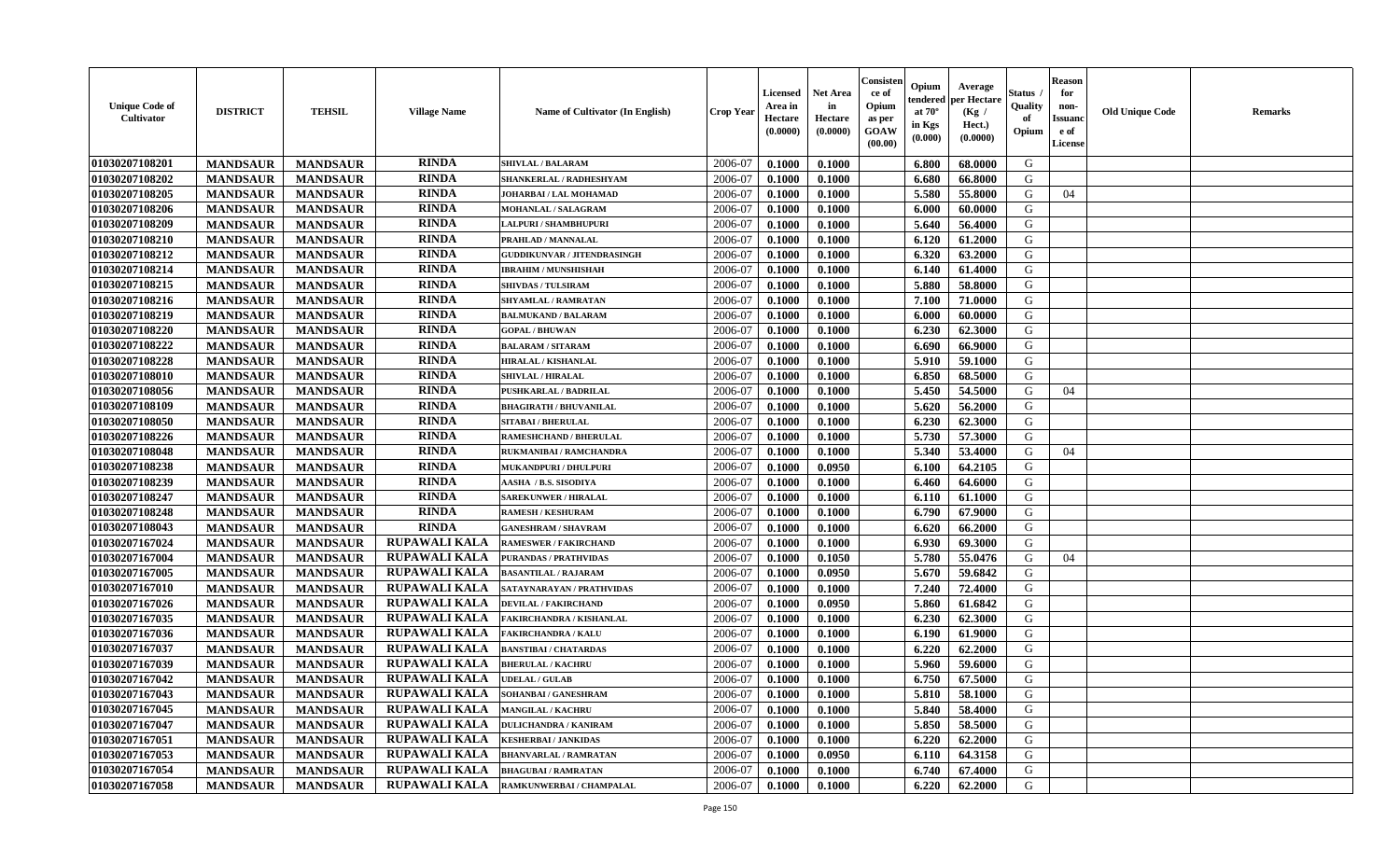| <b>Unique Code of</b><br><b>Cultivator</b> | <b>DISTRICT</b> | <b>TEHSIL</b>   | <b>Village Name</b> | Name of Cultivator (In English)  | <b>Crop Year</b> | <b>Licensed</b><br>Area in<br>Hectare<br>(0.0000) | <b>Net Area</b><br>in<br>Hectare<br>(0.0000) | Consisteı<br>ce of<br>Opium<br>as per<br><b>GOAW</b><br>(00.00) | Opium<br>endered<br>at $70^\circ$<br>in Kgs<br>$(\mathbf{0.000})$ | Average<br>per Hectare<br>(Kg /<br>Hect.)<br>(0.0000) | Status<br>Quality<br>of<br>Opium | Reason<br>for<br>non-<br>Issuan<br>e of<br><b>License</b> | <b>Old Unique Code</b> | <b>Remarks</b>     |
|--------------------------------------------|-----------------|-----------------|---------------------|----------------------------------|------------------|---------------------------------------------------|----------------------------------------------|-----------------------------------------------------------------|-------------------------------------------------------------------|-------------------------------------------------------|----------------------------------|-----------------------------------------------------------|------------------------|--------------------|
| 01030207167040                             | <b>MANDSAUR</b> | <b>MANDSAUR</b> | RUPAWALI KALA       | <b>UDAYLAL / HEMRAJ</b>          | 2006-07          | 0.1000                                            | 0.1000                                       |                                                                 | 5.860                                                             | 58.6000                                               | G                                |                                                           |                        |                    |
| 01030207168029                             | <b>MANDSAUR</b> | <b>MANDSAUR</b> | <b>TISAI</b>        | <b>MANOHARSING / BHUVANSING</b>  | 2006-07          | 0.1000                                            | 0.1000                                       |                                                                 | 6.760                                                             | 67.6000                                               | G                                |                                                           |                        |                    |
| 01030207168002                             | <b>MANDSAUR</b> | <b>MANDSAUR</b> | <b>TISAI</b>        | RAMESHVAR / JAGANNATH            | 2006-07          | 0.1000                                            | 0.0950                                       |                                                                 | 6.290                                                             | 66.2105                                               | G                                |                                                           |                        |                    |
| 01030207168003                             | <b>MANDSAUR</b> | <b>MANDSAUR</b> | <b>TISAI</b>        | VARDICHANDRA / NANALAL           | 2006-07          | 0.1000                                            | 0.1000                                       |                                                                 | 7.210                                                             | 72.1000                                               | G                                |                                                           |                        |                    |
| 01030207168005                             | <b>MANDSAUR</b> | <b>MANDSAUR</b> | <b>TISAI</b>        | <b>BADARILAL / BALU</b>          | 2006-07          | 0.1000                                            | 0.0950                                       |                                                                 | 5.940                                                             | 62.5263                                               | G                                |                                                           |                        |                    |
| 01030207168007                             | <b>MANDSAUR</b> | <b>MANDSAUR</b> | <b>TISAI</b>        | <b>RATANLAL / PYAR JI</b>        | 2006-07          | 0.1000                                            | 0.0950                                       |                                                                 | 6.610                                                             | 69.5789                                               | G                                |                                                           |                        |                    |
| 01030207168009                             | <b>MANDSAUR</b> | <b>MANDSAUR</b> | <b>TISAI</b>        | <b>BHANVARLAL / RAMCHANDRA</b>   | 2006-07          | 0.1000                                            | 0.0950                                       |                                                                 | 6.230                                                             | 65.5789                                               | G                                |                                                           |                        |                    |
| 01030207168017                             | <b>MANDSAUR</b> | <b>MANDSAUR</b> | <b>TISAI</b>        | KNVARALAL / BHANVARLAL           | 2006-07          | 0.1000                                            | 0.0950                                       |                                                                 | 6.660                                                             | 70.1053                                               | G                                |                                                           |                        |                    |
| 01030207168019                             | <b>MANDSAUR</b> | <b>MANDSAUR</b> | <b>TISAI</b>        | BALAVANTASINGH / JAYASINGH       | 2006-07          | 0.1000                                            | 0.0950                                       |                                                                 | 5.770                                                             | 60.7368                                               | G                                |                                                           |                        |                    |
| 01030207168021                             | <b>MANDSAUR</b> | <b>MANDSAUR</b> | <b>TISAI</b>        | KESHARASINGH / JAYASINGH         | 2006-07          | 0.1000                                            | 0.0950                                       |                                                                 | 6.270                                                             | 66.0000                                               | G                                |                                                           |                        |                    |
| 01030207168022                             | <b>MANDSAUR</b> | <b>MANDSAUR</b> | <b>TISAI</b>        | KARUSINGH / MANASINGH            | 2006-07          | 0.1000                                            | 0.0950                                       |                                                                 | 6.200                                                             | 65.2632                                               | G                                |                                                           |                        |                    |
| 01030207168025                             | <b>MANDSAUR</b> | <b>MANDSAUR</b> | <b>TISAI</b>        | <b>GOVINKUNVAR / ISHWARSING</b>  | 2006-07          | 0.1000                                            | 0.0950                                       |                                                                 | 5.900                                                             | 62.1053                                               | G                                |                                                           |                        |                    |
| 01030207168033                             | <b>MANDSAUR</b> | <b>MANDSAUR</b> | <b>TISAI</b>        | <b>JAGANNATH / BAGADU BALAI</b>  | 2006-07          | 0.1000                                            | 0.0950                                       |                                                                 | 6.440                                                             | 67.7895                                               | G                                |                                                           |                        |                    |
| 01030207168035                             | <b>MANDSAUR</b> | <b>MANDSAUR</b> | <b>TISAI</b>        | SAJJANASINGH / JAYSINGH          | 2006-07          | 0.1000                                            | 0.1000                                       |                                                                 | 6.390                                                             | 63.9000                                               | G                                |                                                           |                        |                    |
| 01030207168037                             | <b>MANDSAUR</b> | <b>MANDSAUR</b> | <b>TISAI</b>        | <b>GULABABAI / AMARACHANDRA</b>  | 2006-07          | 0.1000                                            | 0.0950                                       |                                                                 | 6.410                                                             | 67.4737                                               | G                                |                                                           |                        | <b>NAME CHANGE</b> |
| 01030207168039                             | <b>MANDSAUR</b> | <b>MANDSAUR</b> | <b>TISAI</b>        | <b>RUKMANIBAI/KACHRU</b>         | 2006-07          | 0.1000                                            | 0.0950                                       |                                                                 | 6.340                                                             | 66.7368                                               | G                                |                                                           |                        |                    |
| 01030207168040                             | <b>MANDSAUR</b> | <b>MANDSAUR</b> | <b>TISAI</b>        | JAGANNATH / UDAYARAM             | 2006-07          | 0.1000                                            | 0.0950                                       |                                                                 | 6.870                                                             | 72.3158                                               | G                                |                                                           |                        |                    |
| 01030207168041                             | <b>MANDSAUR</b> | <b>MANDSAUR</b> | <b>TISAI</b>        | <b>BALU / BAGADU BALAI</b>       | 2006-07          | 0.1000                                            | 0.0950                                       |                                                                 | 5.990                                                             | 63.0526                                               | G                                |                                                           |                        |                    |
| 01030207168043                             | <b>MANDSAUR</b> | <b>MANDSAUR</b> | <b>TISAI</b>        | <b>BHULIBAI / DEVABAI</b>        | 2006-07          | 0.1000                                            | 0.0950                                       |                                                                 | 6.950                                                             | 73.1579                                               | G                                |                                                           |                        |                    |
| 01030207168044                             | <b>MANDSAUR</b> | <b>MANDSAUR</b> | <b>TISAI</b>        | <b>VIRAMSINGH / MANASINGH</b>    | 2006-07          | 0.1000                                            | 0.1000                                       |                                                                 | 6.880                                                             | 68.8000                                               | G                                |                                                           |                        |                    |
| 01030207168046                             | <b>MANDSAUR</b> | <b>MANDSAUR</b> | <b>TISAI</b>        | PYARA / MAGAN                    | 2006-07          | 0.1000                                            | 0.0950                                       |                                                                 | 6.380                                                             | 67.1579                                               | G                                |                                                           |                        |                    |
| 01030207168047                             | <b>MANDSAUR</b> | <b>MANDSAUR</b> | <b>TISAI</b>        | <b>HIRALAL / UDA</b>             | 2006-07          | 0.1000                                            | 0.0950                                       |                                                                 | 6.240                                                             | 65.6842                                               | G                                |                                                           |                        |                    |
| 01030207168051                             | <b>MANDSAUR</b> | <b>MANDSAUR</b> | <b>TISAI</b>        | RO DASINGH / MADHUSINGH          | 2006-07          | 0.1000                                            | 0.1000                                       |                                                                 | 5.910                                                             | 59.1000                                               | G                                |                                                           |                        |                    |
| 01030207168054                             | <b>MANDSAUR</b> | <b>MANDSAUR</b> | <b>TISAI</b>        | <b>HARISINGH / MOTISINGH</b>     | 2006-07          | 0.1000                                            | 0.0950                                       |                                                                 | 6.640                                                             | 69.8947                                               | G                                |                                                           |                        |                    |
| 01030207168055                             | <b>MANDSAUR</b> | <b>MANDSAUR</b> | <b>TISAI</b>        | <b>GULABASINGH / ANARASINGH</b>  | 2006-07          | 0.1000                                            | 0.1000                                       |                                                                 | 6.660                                                             | 66.6000                                               | G                                |                                                           |                        |                    |
| 01030207168061                             | <b>MANDSAUR</b> | <b>MANDSAUR</b> | <b>TISAI</b>        | RAMNARAYAN / RUPA                | 2006-07          | 0.1000                                            | 0.1000                                       |                                                                 | 6.040                                                             | 60.4000                                               | G                                |                                                           |                        |                    |
| 01030207168062                             | <b>MANDSAUR</b> | <b>MANDSAUR</b> | <b>TISAI</b>        | <b>SHOBHARAM / UDA</b>           | 2006-07          | 0.1000                                            | 0.0950                                       |                                                                 | 6.220                                                             | 65.4737                                               | G                                |                                                           |                        |                    |
| 01030207168064                             | <b>MANDSAUR</b> | <b>MANDSAUR</b> | <b>TISAI</b>        | <b>GOPIBAI/BHANVARLAL</b>        | 2006-07          | 0.1000                                            | 0.1000                                       |                                                                 | 7.010                                                             | 70.1000                                               | G                                |                                                           |                        |                    |
| 01030207168067                             | <b>MANDSAUR</b> | <b>MANDSAUR</b> | <b>TISAI</b>        | <b>DULESINGH / JAYSINGH</b>      | 2006-07          | 0.1000                                            | 0.0950                                       |                                                                 | 6.180                                                             | 65.0526                                               | G                                |                                                           |                        |                    |
| 01030207168068                             | <b>MANDSAUR</b> | <b>MANDSAUR</b> | <b>TISAI</b>        | RAJAMAL / JAGANNATH              | 2006-07          | 0.1000                                            | 0.0950                                       |                                                                 | 5.680                                                             | 59.7895                                               | G                                |                                                           |                        |                    |
| 01030207168069                             | <b>MANDSAUR</b> | <b>MANDSAUR</b> | <b>TISAI</b>        | <b>CHANDARABAI / BALARAM</b>     | 2006-07          | 0.1000                                            | 0.0950                                       |                                                                 | 6.810                                                             | 71.6842                                               | G                                |                                                           |                        |                    |
| 01030207168073                             | <b>MANDSAUR</b> | <b>MANDSAUR</b> | <b>TISAI</b>        | <b>BADAMIBAI / SALAGRAM</b>      | 2006-07          | 0.1000                                            | 0.1000                                       |                                                                 | 6.240                                                             | 62.4000                                               | G                                |                                                           |                        |                    |
| 01030207168074                             | <b>MANDSAUR</b> | <b>MANDSAUR</b> | <b>TISAI</b>        | <b>NANALAL / BHAGAVAN</b>        | 2006-07          | 0.1000                                            | 0.1000                                       |                                                                 | 7.520                                                             | 75.2000                                               | G                                |                                                           |                        |                    |
| 01030207168011                             | <b>MANDSAUR</b> | <b>MANDSAUR</b> | <b>TISAI</b>        | <b>HAMERASINGH / SHERASINGH</b>  | 2006-07          | 0.1000                                            | 0.0950                                       |                                                                 | 6.300                                                             | 66.3158                                               | G                                |                                                           |                        |                    |
| 01030207168058                             | <b>MANDSAUR</b> | <b>MANDSAUR</b> | <b>TISAI</b>        | <b>BHNVARAKUNVAR / RUDESINGH</b> | 2006-07          | 0.1000                                            | 0.0950                                       |                                                                 | 6.030                                                             | 63.4737                                               | G                                |                                                           |                        |                    |
| 01030207168004                             | <b>MANDSAUR</b> | <b>MANDSAUR</b> | TISAI               | <b>GORDHAN / KANA</b>            | 2006-07          | 0.1000                                            | 0.0950                                       |                                                                 |                                                                   | $5.070$   53.3684                                     | G                                | 04                                                        |                        |                    |
| 01030207168045                             | <b>MANDSAUR</b> | <b>MANDSAUR</b> | <b>TISAI</b>        | <b>DUNGARSINGH / JAYSINGH</b>    | 2006-07          | 0.1000                                            | 0.1000                                       |                                                                 | 6.790                                                             | 67.9000                                               | G                                |                                                           |                        |                    |
| <b>01030207168070</b>                      | <b>MANDSAUR</b> | <b>MANDSAUR</b> | <b>TISAI</b>        | <b>RAMESHVAR / NNDA</b>          | 2006-07          | 0.1000                                            | 0.0950                                       |                                                                 | 5.050                                                             | 53.1579                                               | G                                | 04                                                        |                        |                    |
| 01030207168066                             | <b>MANDSAUR</b> | <b>MANDSAUR</b> | <b>TISAI</b>        | <b>VARDICHANDRA / NANDA</b>      | 2006-07          | 0.1000                                            | 0.1000                                       |                                                                 | 5.910                                                             | 59.1000                                               | G                                |                                                           |                        |                    |
| 01030207168065                             | <b>MANDSAUR</b> | <b>MANDSAUR</b> | <b>TISAI</b>        | <b>SHOBHARAM / NANDA</b>         | 2006-07          | 0.1000                                            | 0.1000                                       |                                                                 | 6.880                                                             | 68.8000                                               | G                                |                                                           |                        |                    |
| 01030207168024                             | <b>MANDSAUR</b> | <b>MANDSAUR</b> | <b>TISAI</b>        | SHIVSINGH / MANSINGH             | 2006-07          | 0.1000                                            | 0.0950                                       |                                                                 | 5.890                                                             | 62.0000                                               | G                                |                                                           |                        |                    |
| 01030207169006                             | <b>MANDSAUR</b> | <b>MANDSAUR</b> | <b>TUMDAWDA</b>     | KAMALESH / SHOBHARAM             | 2006-07          | 0.1000                                            | 0.0900                                       |                                                                 | 6.070                                                             | 67.4444                                               | G                                |                                                           |                        |                    |